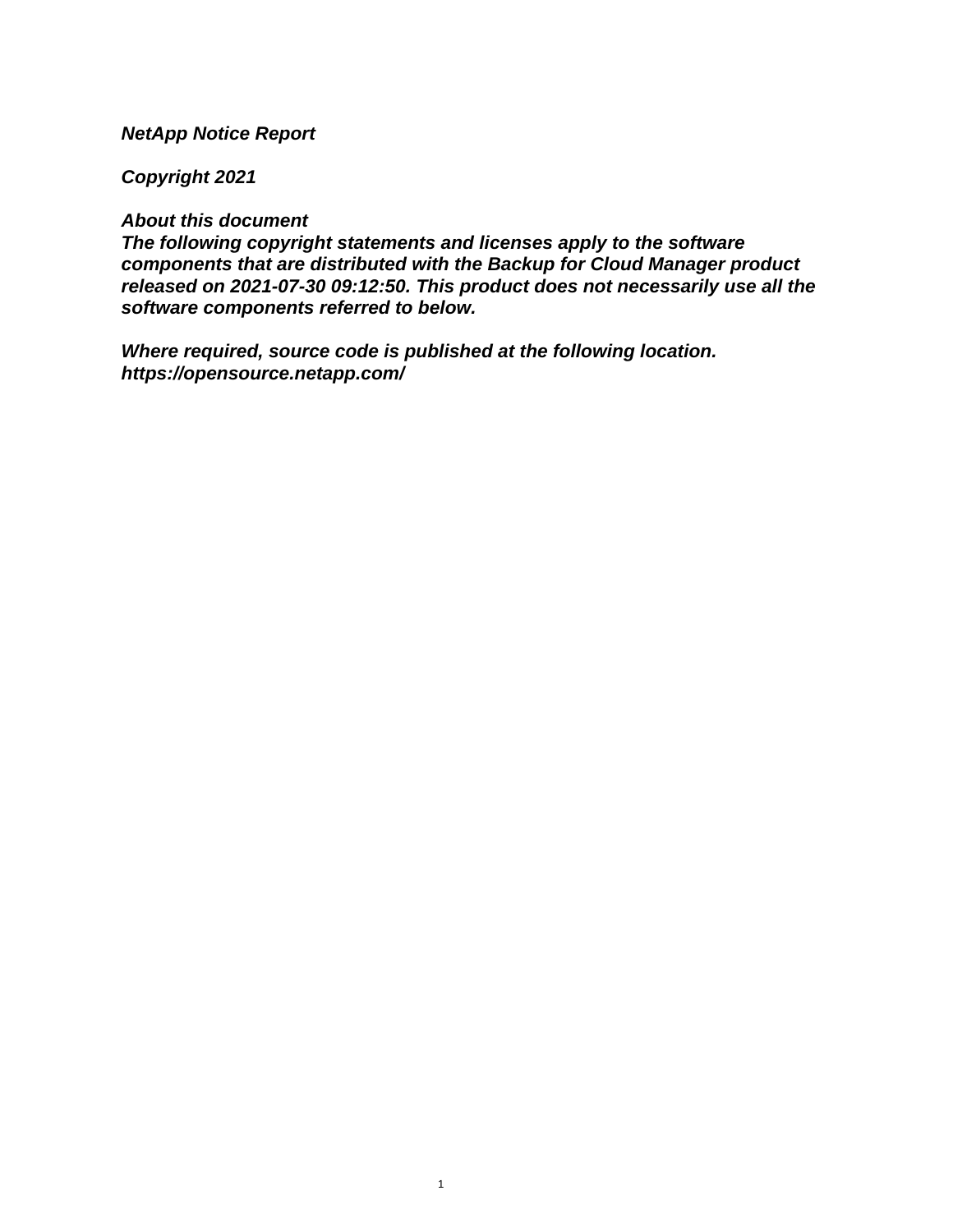## **Components:**

| <b>Component</b>                                                | <b>License</b>     |
|-----------------------------------------------------------------|--------------------|
| @apidevtools/json-schema-r<br>ef-parser 9.0.6                   | <b>MIT License</b> |
| @apidevtools/openapi-sche<br>mas 2.0.4                          | <b>MIT License</b> |
| @apidevtools/swagger-meth<br>ods 3.0.2                          | <b>MIT License</b> |
| @apidevtools/swagger-pars<br>er 10.0.2                          | <b>MIT License</b> |
| @azure/abort-controller<br>1.0.2                                | <b>MIT License</b> |
| @azure/ai-form-recognizer<br>1.0.0-dev.20200424.3               | <b>MIT License</b> |
| @azure/arm-compute 16.2.0                                       | <b>MIT License</b> |
| @azure/arm-keyvault 1.3.0                                       | <b>MIT License</b> |
| @azure/arm-keyvault-profile<br>-2019-03-01-hybrid 1.0.0         | <b>MIT License</b> |
| @azure/arm-locks 1.1.0                                          | <b>MIT License</b> |
| @azure/arm-network 25.0.0                                       | <b>MIT License</b> |
| @azure/arm-privatedns<br>2.0.0                                  | <b>MIT License</b> |
| @azure/arm-resources 4.2.0                                      | <b>MIT License</b> |
| @azure/arm-storage 16.0.0                                       | <b>MIT License</b> |
| @azure/arm-subscriptions<br>3.0.0                               | <b>MIT License</b> |
| @azure/arm-subscriptions-p<br>rofile-hybrid-2019-03-01<br>1.1.0 | <b>MIT License</b> |
| @azure/core-asynciterator-p<br>olyfill 1.0.0                    | <b>MIT License</b> |
| @azure/core-auth 1.1.4                                          | <b>MIT License</b> |
| @azure/core-http 1.2.3                                          | <b>MIT License</b> |
| @azure/core-lro 1.0.3                                           | <b>MIT License</b> |
| @azure/core-paging 1.1.3                                        | <b>MIT License</b> |
| @azure/core-tracing<br>1.0.0-preview.11                         | <b>MIT License</b> |
| @azure/core-tracing<br>1.0.0-preview.9                          | <b>MIT License</b> |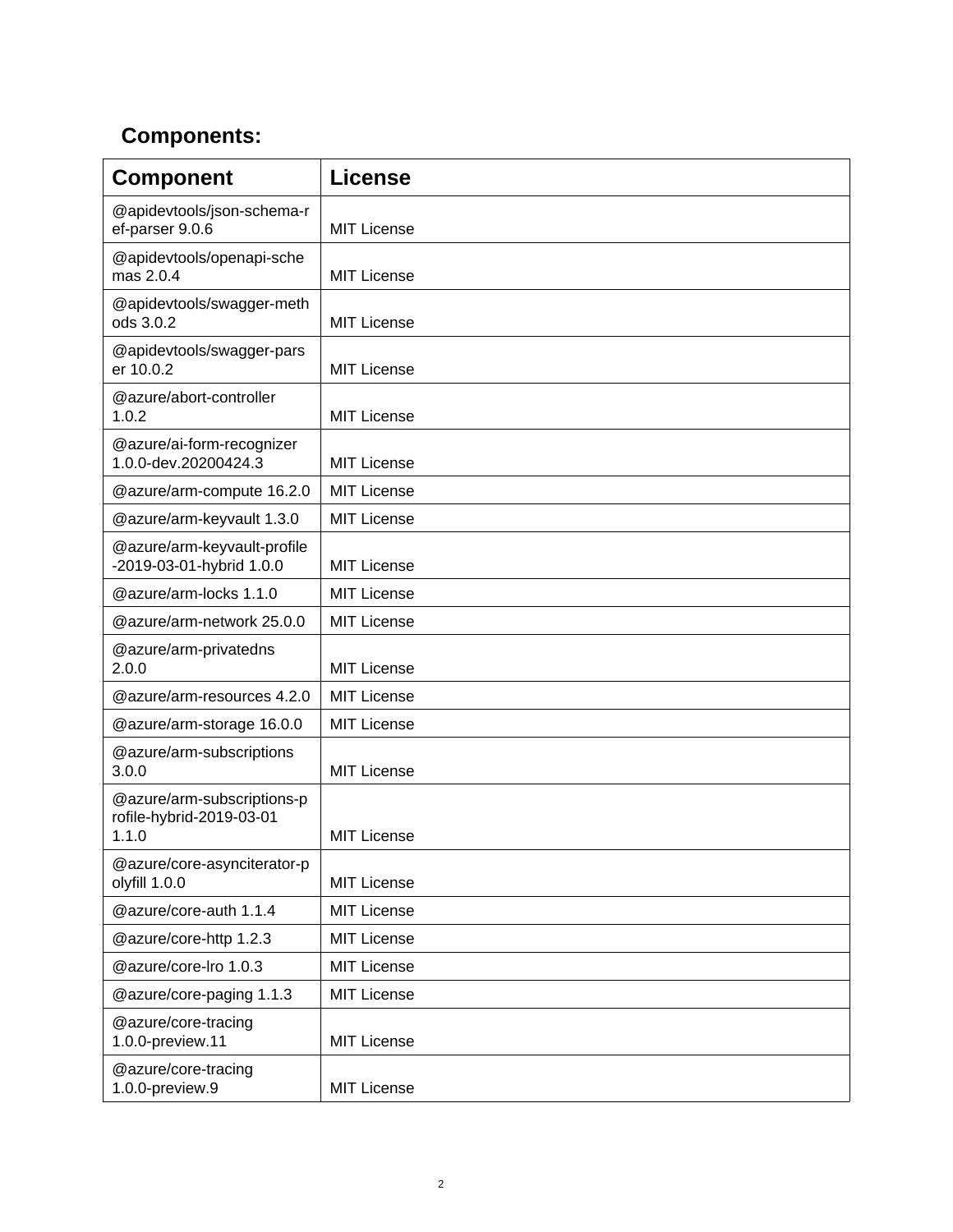| @azure/identity                                                          |                    |
|--------------------------------------------------------------------------|--------------------|
| 2.0.0-alpha.20210706.1                                                   | <b>MIT License</b> |
| @azure/keyvault-keys 4.2.1                                               | <b>MIT License</b> |
| @azure/keyvault-secrets<br>4.3.0-alpha.20210616.1                        | <b>MIT License</b> |
| @azure/logger 1.0.2                                                      | <b>MIT License</b> |
| @azure/ms-rest-azure-js<br>1.4.0                                         | <b>MIT License</b> |
| @azure/ms-rest-azure-js<br>2.1.0                                         | <b>MIT License</b> |
| @azure/ms-rest-js 1.11.2                                                 | <b>MIT License</b> |
| @azure/ms-rest-js 2.5.2                                                  | <b>MIT License</b> |
| @azure/storage-blob<br>12.3.0-beta.1                                     | <b>MIT License</b> |
| @azure/storage-blob 12.6.0                                               | <b>MIT License</b> |
| @babel/code-frame 7.10.4                                                 | <b>MIT License</b> |
| @babel/code-frame 7.12.11                                                | <b>MIT License</b> |
| @babel/code-frame 7.12.13                                                | <b>MIT License</b> |
| @babel/code-frame 7.14.5                                                 | <b>MIT License</b> |
| @babel/compat-data 7.13.6                                                | <b>MIT License</b> |
| @babel/compat-data 7.14.7                                                | <b>MIT License</b> |
| @babel/core 7.12.3                                                       | <b>MIT License</b> |
| @babel/core 7.14.6                                                       | <b>MIT License</b> |
| @babel/generator 7.13.0                                                  | <b>MIT License</b> |
| @babel/generator 7.14.5                                                  | <b>MIT License</b> |
| @babel/helper-annotate-as-<br>pure 7.12.13                               | <b>MIT License</b> |
| @babel/helper-builder-binar<br>y-assignment-operator-visito<br>r 7.12.13 | <b>MIT License</b> |
| @babel/helper-compilation-t<br>argets 7.13.0                             | <b>MIT License</b> |
| @babel/helper-compilation-t<br>argets 7.14.5                             | <b>MIT License</b> |
| @babel/helper-create-class-<br>features-plugin 7.13.0                    | <b>MIT License</b> |
| @babel/helper-create-regex<br>p-features-plugin 7.12.17                  | <b>MIT License</b> |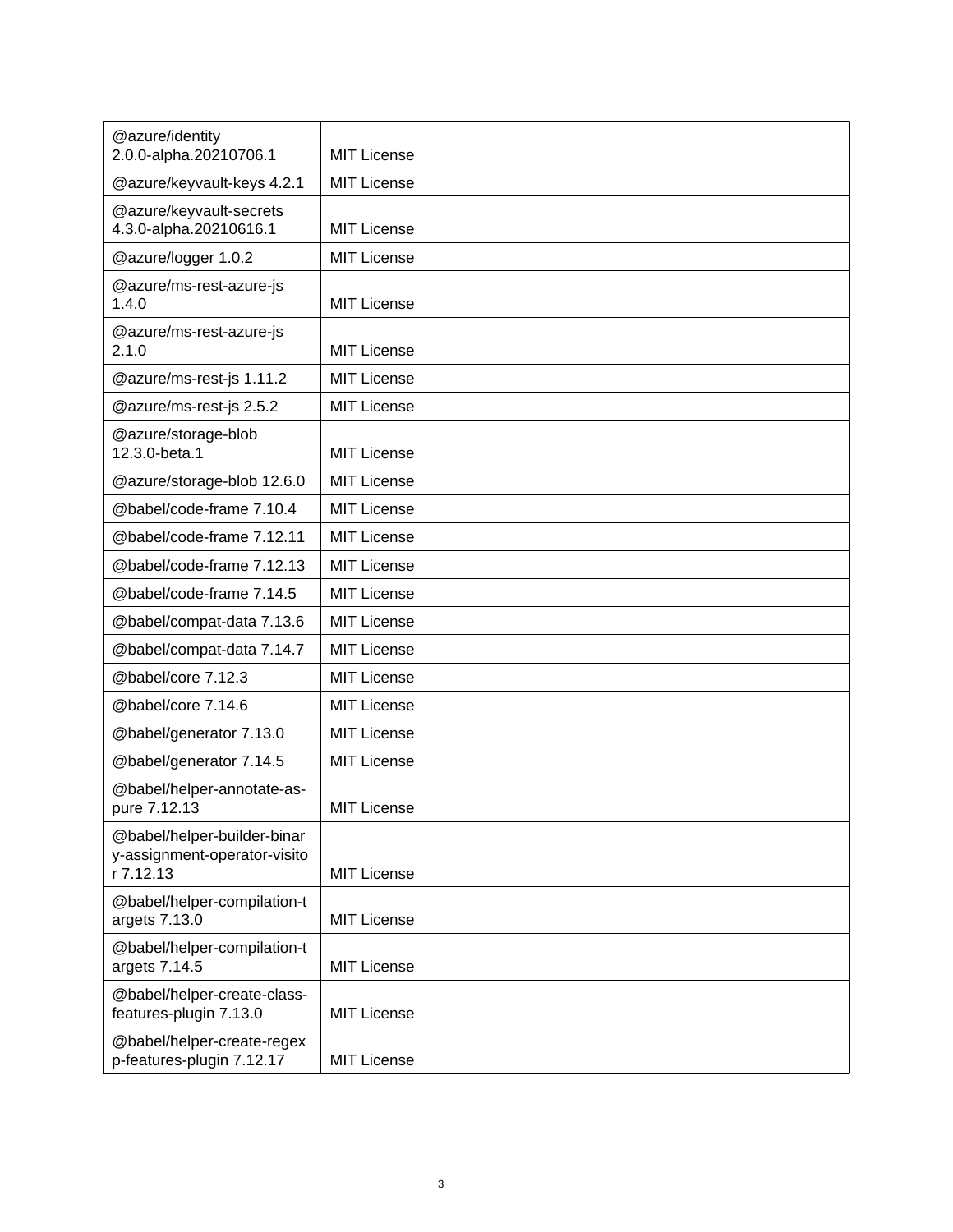| @babel/helper-define-polyfill<br>-provider 0.1.2        | <b>MIT License</b> |
|---------------------------------------------------------|--------------------|
| @babel/helper-explode-assi<br>gnable-expression 7.13.0  | <b>MIT License</b> |
| @babel/helper-function-nam<br>e 7.12.13                 | <b>MIT License</b> |
| @babel/helper-function-nam<br>e 7.14.5                  | <b>MIT License</b> |
| @babel/helper-get-function-<br>arity 7.12.13            | <b>MIT License</b> |
| @babel/helper-get-function-<br>arity 7.14.5             | <b>MIT License</b> |
| @babel/helper-hoist-variable<br>s 7.13.0                | <b>MIT License</b> |
| @babel/helper-hoist-variable<br>s 7.14.5                | <b>MIT License</b> |
| @babel/helper-member-expr<br>ession-to-functions 7.13.0 | <b>MIT License</b> |
| @babel/helper-member-expr<br>ession-to-functions 7.14.7 | <b>MIT License</b> |
| @babel/helper-module-impo<br>rts 7.12.13                | <b>MIT License</b> |
| @babel/helper-module-impo<br>rts 7.14.5                 | <b>MIT License</b> |
| @babel/helper-module-trans<br>forms 7.13.0              | <b>MIT License</b> |
| @babel/helper-module-trans<br>forms 7.14.5              | <b>MIT License</b> |
| @babel/helper-optimise-call-<br>expression 7.12.13      | <b>MIT License</b> |
| @babel/helper-optimise-call-<br>expression 7.14.5       | <b>MIT License</b> |
| @babel/helper-plugin-utils<br>7.13.0                    | <b>MIT License</b> |
| @babel/helper-plugin-utils<br>7.14.5                    | <b>MIT License</b> |
| @babel/helper-remap-async<br>-to-generator 7.13.0       | <b>MIT License</b> |
| @babel/helper-replace-supe<br>rs 7.13.0                 | <b>MIT License</b> |
| @babel/helper-replace-supe<br>rs 7.14.5                 | <b>MIT License</b> |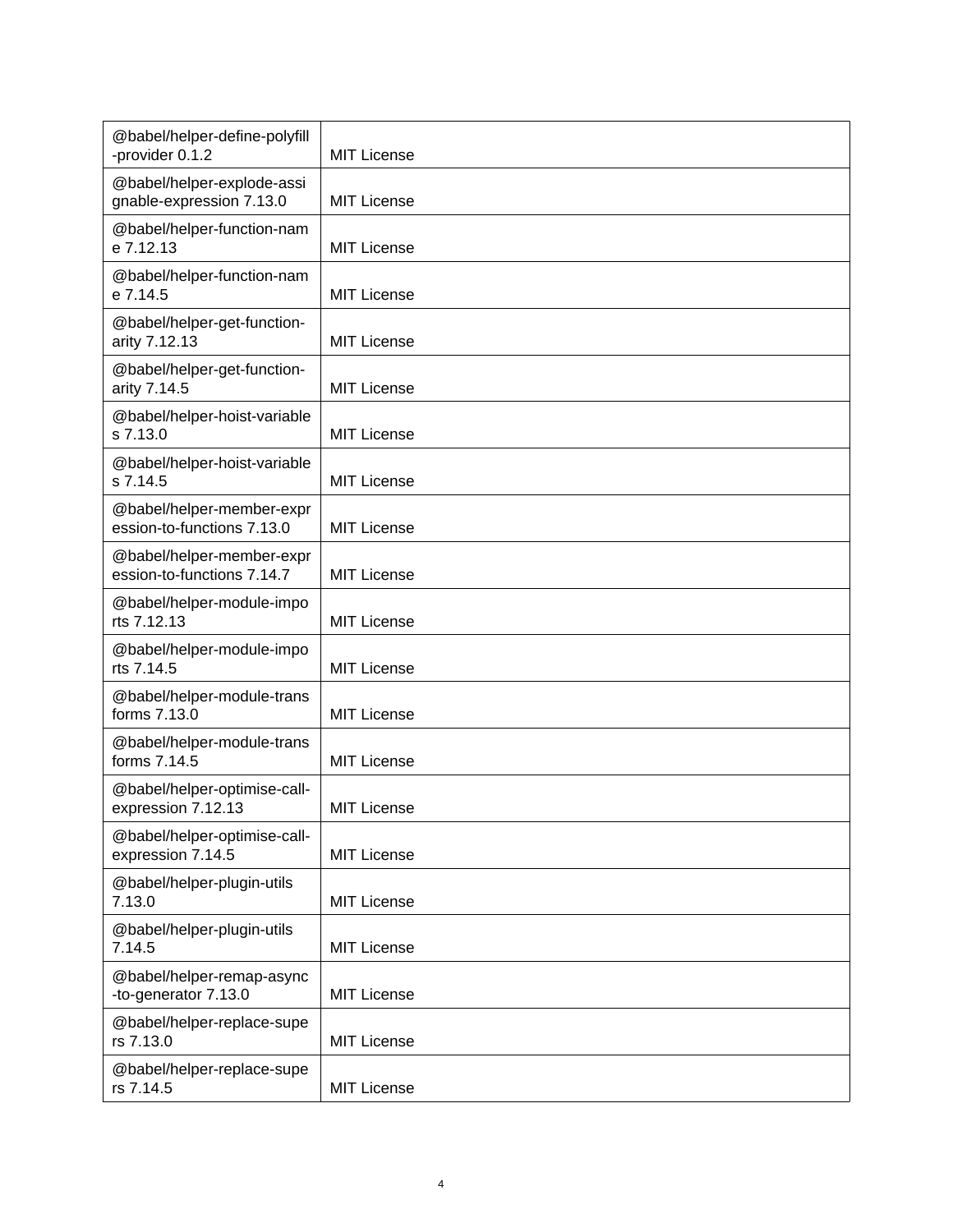| @babel/helper-simple-acces<br>s 7.12.13                          | <b>MIT License</b> |
|------------------------------------------------------------------|--------------------|
| @babel/helper-simple-acces<br>s 7.14.5                           | <b>MIT License</b> |
| @babel/helper-skip-transpar<br>ent-expression-wrappers<br>7.12.1 | <b>MIT License</b> |
| @babel/helper-split-export-d<br>eclaration 7.12.13               | MIT License        |
| @babel/helper-split-export-d<br>eclaration 7.14.5                | <b>MIT License</b> |
| @babel/helper-validator-ide<br>ntifier 7.12.11                   | <b>MIT License</b> |
| @babel/helper-validator-ide<br>ntifier 7.14.5                    | <b>MIT License</b> |
| @babel/helper-validator-opti<br>on 7.12.17                       | <b>MIT License</b> |
| @babel/helper-validator-opti<br>on 7.14.5                        | <b>MIT License</b> |
| @babel/helper-wrap-functio<br>n 7.13.0                           | <b>MIT License</b> |
| @babel/helpers 7.13.0                                            | MIT License        |
| @babel/helpers 7.14.6                                            | <b>MIT License</b> |
| @babel/highlight 7.12.13                                         | MIT License        |
| @babel/highlight 7.14.5                                          | <b>MIT License</b> |
| @babel/parser 7.13.4                                             | <b>MIT License</b> |
| @babel/parser 7.14.7                                             | <b>MIT License</b> |
| @babel/plugin-proposal-asy<br>nc-generator-functions<br>7.13.5   | <b>MIT License</b> |
| @babel/plugin-proposal-clas<br>s-properties 7.12.1               | <b>MIT License</b> |
| @babel/plugin-proposal-clas<br>s-properties 7.13.0               | <b>MIT License</b> |
| @babel/plugin-proposal-dec<br>orators 7.12.1                     | <b>MIT License</b> |
| @babel/plugin-proposal-dyn<br>amic-import 7.12.17                | <b>MIT License</b> |
| @babel/plugin-proposal-exp<br>ort-namespace-from 7.12.13         | <b>MIT License</b> |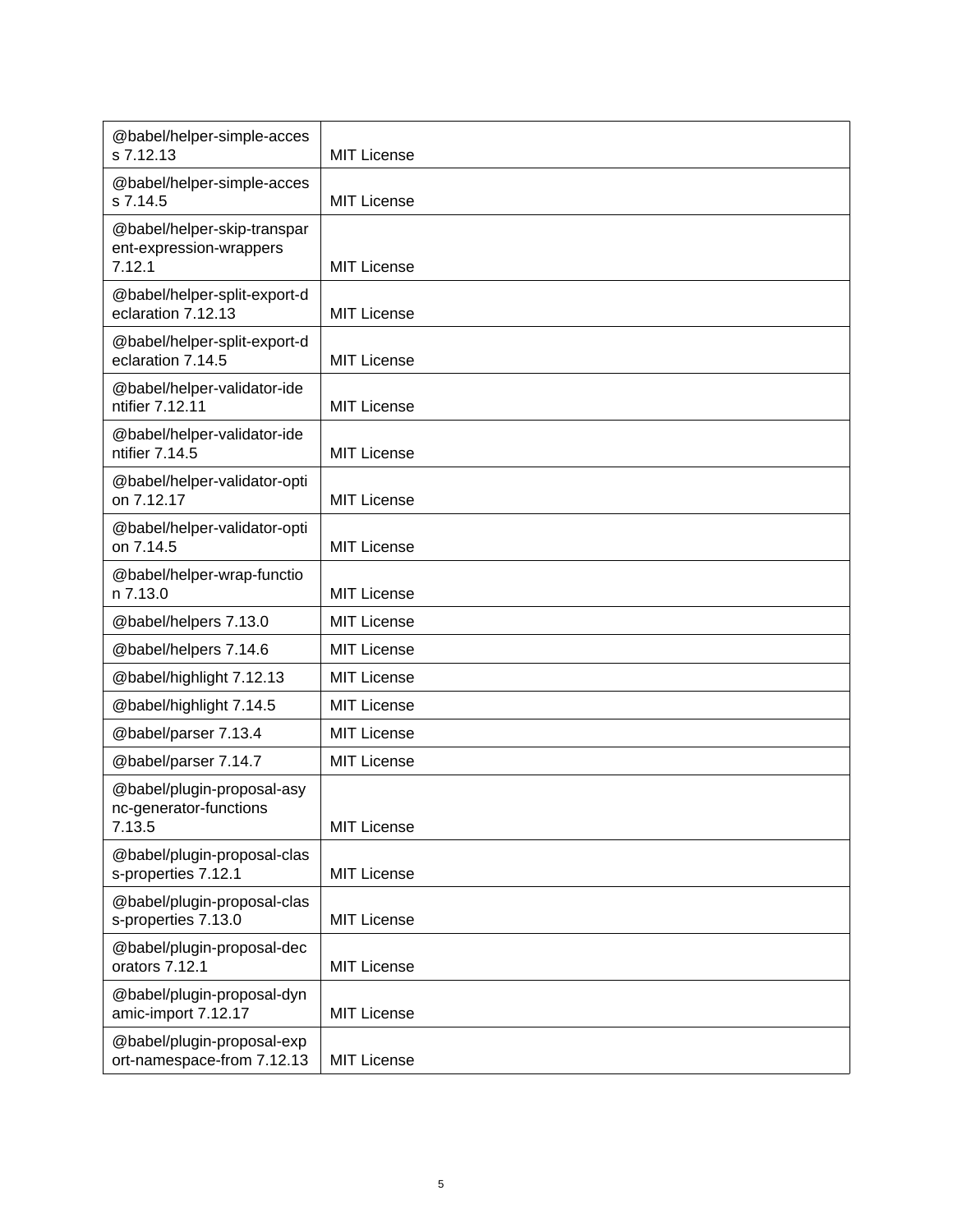| @babel/plugin-proposal-json<br>-strings 7.12.13                    | <b>MIT License</b> |
|--------------------------------------------------------------------|--------------------|
| @babel/plugin-proposal-logi<br>cal-assignment-operators<br>7.12.13 | <b>MIT License</b> |
| @babel/plugin-proposal-nulli<br>sh-coalescing-operator<br>7.12.1   | <b>MIT License</b> |
| @babel/plugin-proposal-nulli<br>sh-coalescing-operator<br>7.13.0   | <b>MIT License</b> |
| @babel/plugin-proposal-nu<br>meric-separator 7.12.1                | <b>MIT License</b> |
| @babel/plugin-proposal-nu<br>meric-separator 7.12.13               | <b>MIT License</b> |
| @babel/plugin-proposal-obje<br>ct-rest-spread 7.13.0               | <b>MIT License</b> |
| @babel/plugin-proposal-opti<br>onal-catch-binding 7.12.13          | MIT License        |
| @babel/plugin-proposal-opti<br>onal-chaining 7.12.1                | MIT License        |
| @babel/plugin-proposal-opti<br>onal-chaining 7.13.0                | MIT License        |
| @babel/plugin-proposal-priv<br>ate-methods 7.13.0                  | MIT License        |
| @babel/plugin-proposal-unic<br>ode-property-regex 7.12.13          | MIT License        |
| @babel/plugin-syntax-async<br>-generators 7.8.4                    | <b>MIT License</b> |
| @babel/plugin-syntax-bigint<br>7.8.3                               | <b>MIT License</b> |
| @babel/plugin-syntax-class-<br>properties 7.12.13                  | MIT License        |
| @babel/plugin-syntax-decor<br>ators 7.12.13                        | <b>MIT License</b> |
| @babel/plugin-syntax-dyna<br>mic-import 7.8.3                      | <b>MIT License</b> |
| @babel/plugin-syntax-export<br>-namespace-from 7.8.3               | <b>MIT License</b> |
| @babel/plugin-syntax-flow<br>7.12.13                               | MIT License        |
| @babel/plugin-syntax-import<br>-meta 7.10.4                        | <b>MIT License</b> |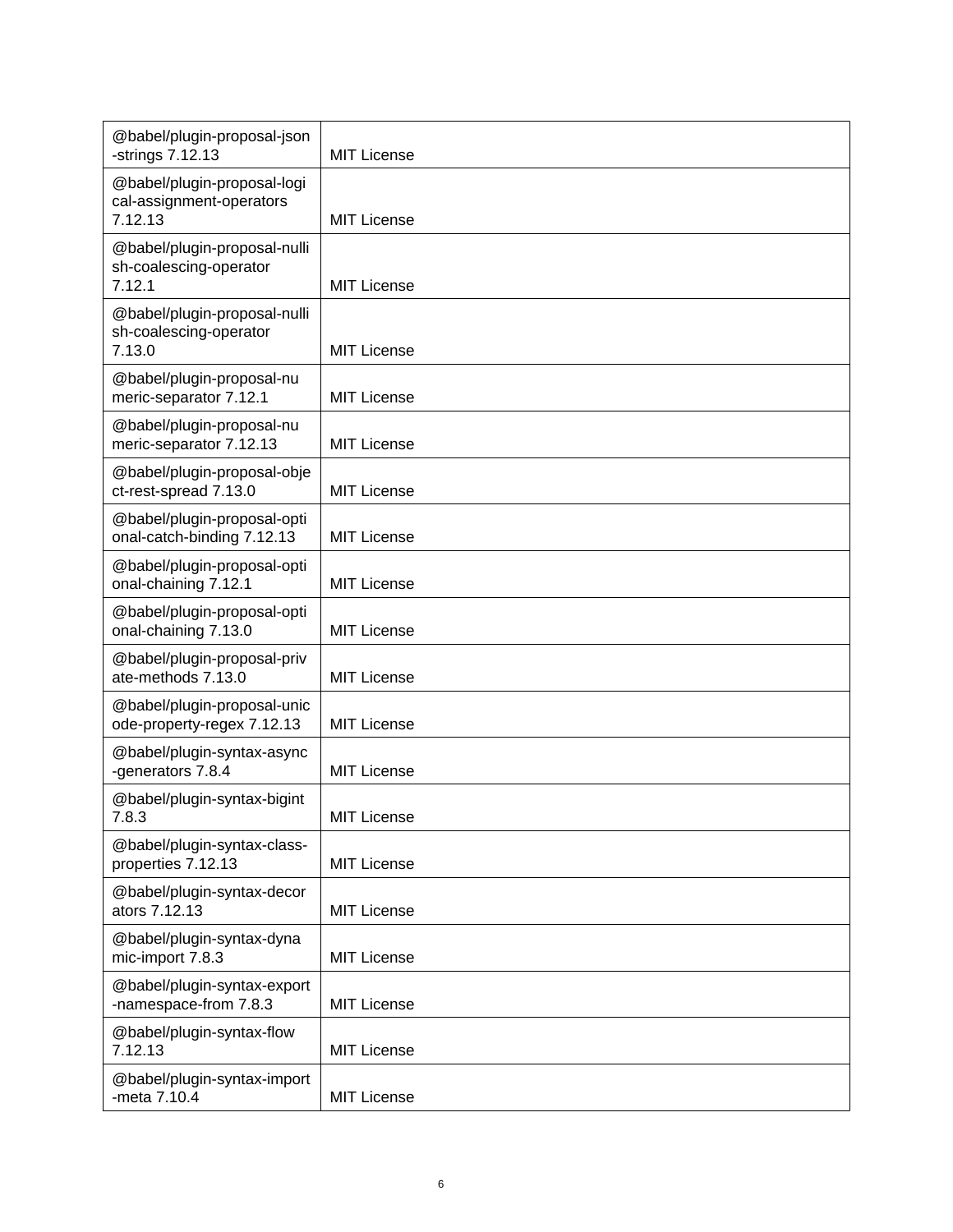| @babel/plugin-syntax-json-s<br>trings 7.8.3                     | <b>MIT License</b> |
|-----------------------------------------------------------------|--------------------|
| @babel/plugin-syntax-jsx<br>7.12.13                             | <b>MIT License</b> |
| @babel/plugin-syntax-logical<br>-assignment-operators<br>7.10.4 | <b>MIT License</b> |
| @babel/plugin-syntax-nullish<br>-coalescing-operator 7.8.3      | <b>MIT License</b> |
| @babel/plugin-syntax-numer<br>ic-separator 7.10.4               | <b>MIT License</b> |
| @babel/plugin-syntax-object<br>-rest-spread 7.8.3               | <b>MIT License</b> |
| @babel/plugin-syntax-option<br>al-catch-binding 7.8.3           | <b>MIT License</b> |
| @babel/plugin-syntax-option<br>al-chaining 7.8.3                | <b>MIT License</b> |
| @babel/plugin-syntax-top-le<br>vel-await 7.12.13                | <b>MIT License</b> |
| @babel/plugin-syntax-top-le<br>vel-await 7.14.5                 | <b>MIT License</b> |
| @babel/plugin-syntax-types<br>cript 7.12.13                     | <b>MIT License</b> |
| @babel/plugin-syntax-types<br>cript 7.14.5                      | <b>MIT License</b> |
| @babel/plugin-transform-arr<br>ow-functions 7.13.0              | <b>MIT License</b> |
| @babel/plugin-transform-as<br>ync-to-generator 7.13.0           | <b>MIT License</b> |
| @babel/plugin-transform-blo<br>ck-scoped-functions 7.12.13      | <b>MIT License</b> |
| @babel/plugin-transform-blo<br>ck-scoping 7.12.13               | <b>MIT License</b> |
| @babel/plugin-transform-cla<br>sses 7.13.0                      | <b>MIT License</b> |
| @babel/plugin-transform-co<br>mputed-properties 7.13.0          | <b>MIT License</b> |
| @babel/plugin-transform-de<br>structuring 7.13.0                | <b>MIT License</b> |
| @babel/plugin-transform-dot<br>all-regex 7.12.13                | <b>MIT License</b> |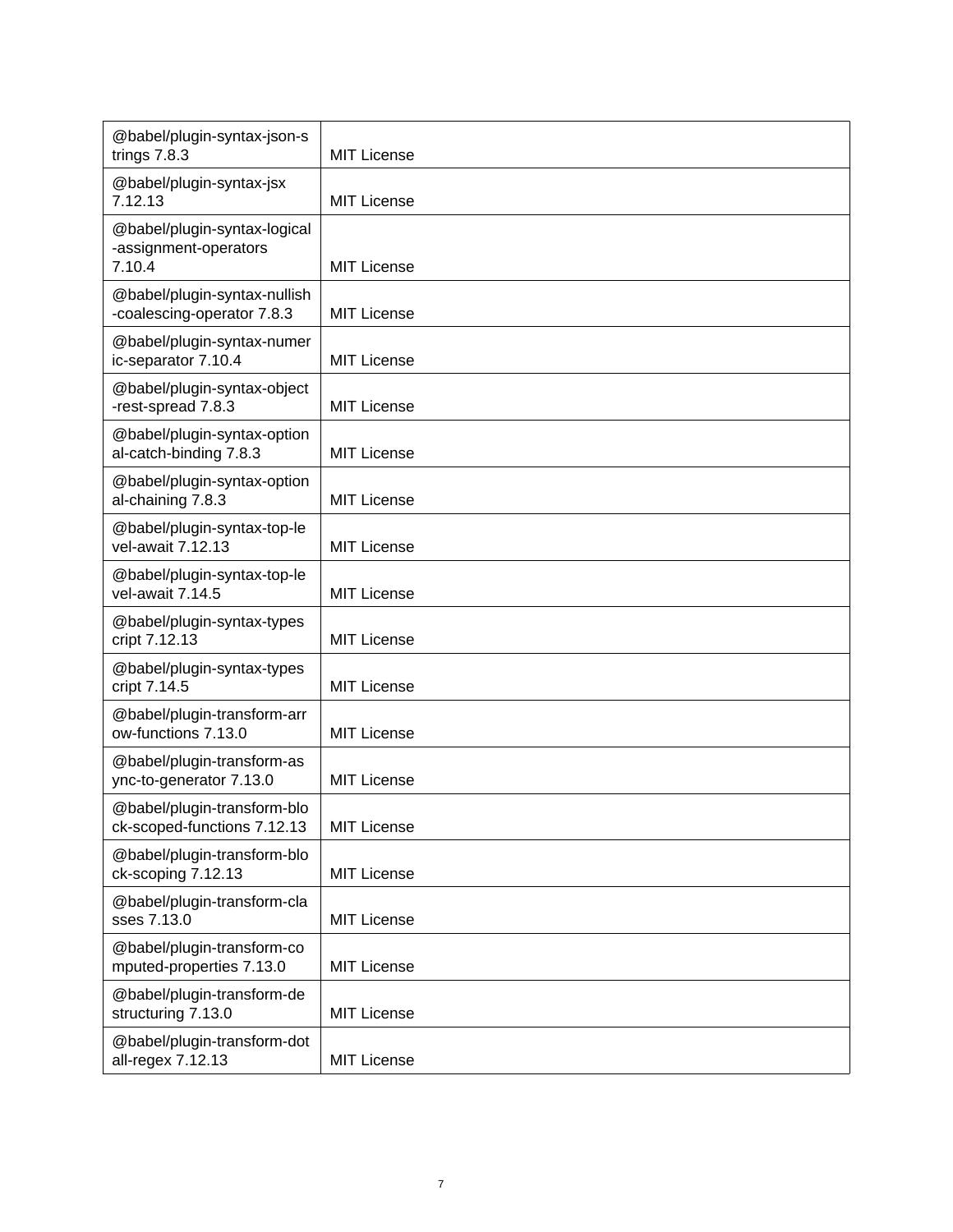| @babel/plugin-transform-du<br>plicate-keys 7.12.13                  | <b>MIT License</b> |
|---------------------------------------------------------------------|--------------------|
| @babel/plugin-transform-ex<br>ponentiation-operator<br>7.12.13      | <b>MIT License</b> |
| @babel/plugin-transform-flo<br>w-strip-types 7.12.1                 | <b>MIT License</b> |
| @babel/plugin-transform-for-<br>of 7.13.0                           | <b>MIT License</b> |
| @babel/plugin-transform-fun<br>ction-name 7.12.13                   | <b>MIT License</b> |
| @babel/plugin-transform-lite<br>rals 7.12.13                        | <b>MIT License</b> |
| @babel/plugin-transform-me<br>mber-expression-literals<br>7.12.13   | <b>MIT License</b> |
| @babel/plugin-transform-mo<br>dules-amd 7.13.0                      | <b>MIT License</b> |
| @babel/plugin-transform-mo<br>dules-commonjs 7.13.0                 | <b>MIT License</b> |
| @babel/plugin-transform-mo<br>dules-systemjs 7.12.13                | MIT License        |
| @babel/plugin-transform-mo<br>dules-umd 7.13.0                      | <b>MIT License</b> |
| @babel/plugin-transform-na<br>med-capturing-groups-regex<br>7.12.13 | <b>MIT License</b> |
| @babel/plugin-transform-ne<br>w-target 7.12.13                      | <b>MIT License</b> |
| @babel/plugin-transform-obj<br>ect-super 7.12.13                    | <b>MIT License</b> |
| @babel/plugin-transform-par<br>ameters 7.13.0                       | <b>MIT License</b> |
| @babel/plugin-transform-pro<br>perty-literals 7.12.13               | <b>MIT License</b> |
| @babel/plugin-transform-rea<br>ct-constant-elements<br>7.12.13      | <b>MIT License</b> |
| @babel/plugin-transform-rea<br>ct-display-name 7.12.1               | <b>MIT License</b> |
| @babel/plugin-transform-rea<br>ct-display-name 7.12.13              | <b>MIT License</b> |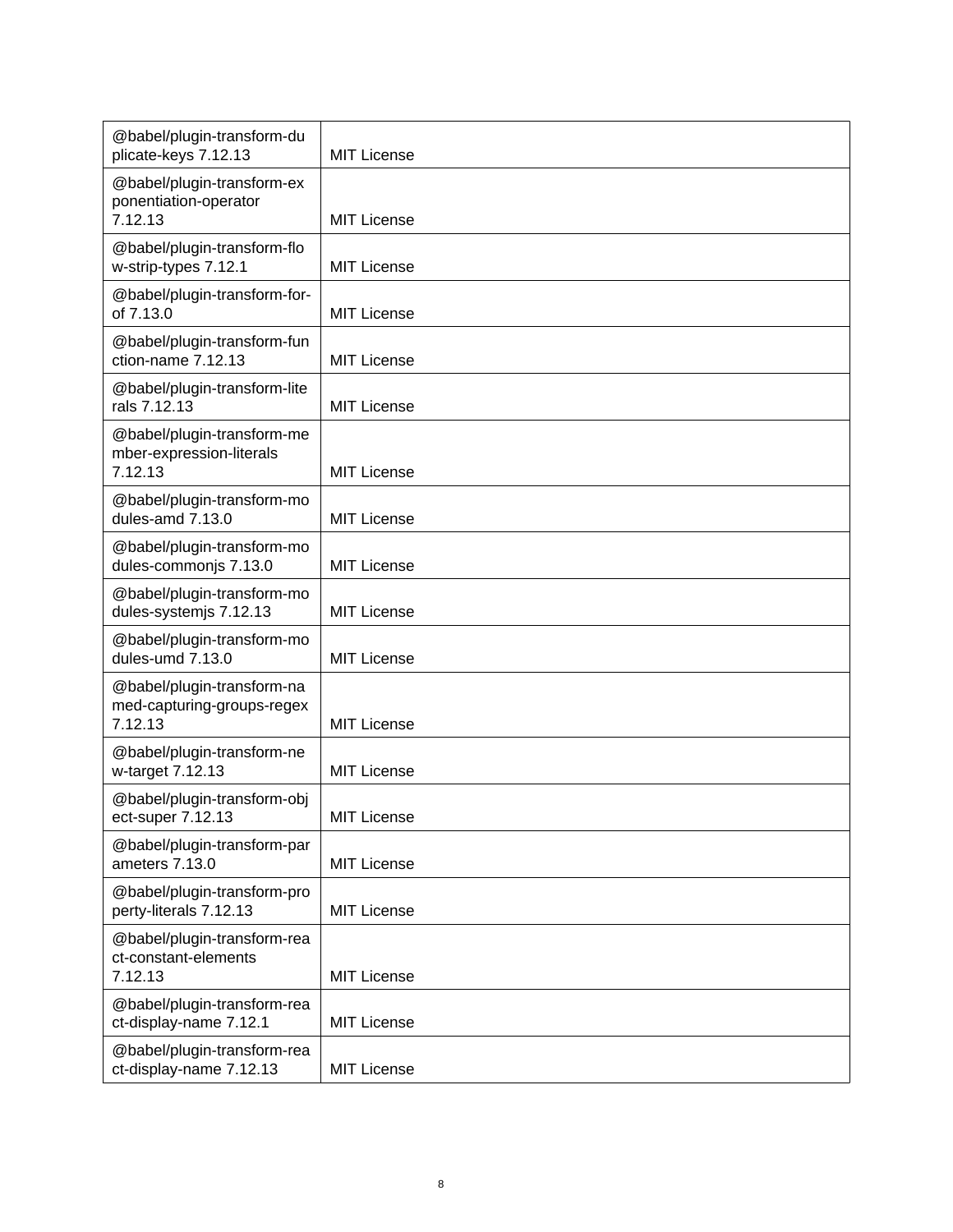| @babel/plugin-transform-rea<br>ct-jsx 7.12.17             | <b>MIT License</b> |
|-----------------------------------------------------------|--------------------|
| @babel/plugin-transform-rea<br>ct-jsx-development 7.12.17 | <b>MIT License</b> |
| @babel/plugin-transform-rea<br>ct-jsx-self 7.12.13        | <b>MIT License</b> |
| @babel/plugin-transform-rea<br>ct-jsx-source 7.12.13      | <b>MIT License</b> |
| @babel/plugin-transform-rea<br>ct-pure-annotations 7.12.1 | <b>MIT License</b> |
| @babel/plugin-transform-reg<br>enerator 7.12.13           | <b>MIT License</b> |
| @babel/plugin-transform-res<br>erved-words 7.12.13        | <b>MIT License</b> |
| @babel/plugin-transform-run<br>time 7.12.1                | MIT License        |
| @babel/plugin-transform-sh<br>orthand-properties 7.12.13  | <b>MIT License</b> |
| @babel/plugin-transform-spr<br>ead 7.13.0                 | <b>MIT License</b> |
| @babel/plugin-transform-stic<br>ky-regex 7.12.13          | <b>MIT License</b> |
| @babel/plugin-transform-te<br>mplate-literals 7.13.0      | <b>MIT License</b> |
| @babel/plugin-transform-typ<br>eof-symbol 7.12.13         | <b>MIT License</b> |
| @babel/plugin-transform-typ<br>escript 7.13.0             | <b>MIT License</b> |
| @babel/plugin-transform-uni<br>code-escapes 7.12.13       | <b>MIT License</b> |
| @babel/plugin-transform-uni<br>code-regex 7.12.13         | <b>MIT License</b> |
| @babel/preset-env 7.12.1                                  | <b>MIT License</b> |
| @babel/preset-env 7.13.5                                  | <b>MIT License</b> |
| @babel/preset-modules<br>0.1.4                            | <b>MIT License</b> |
| @babel/preset-react 7.12.1                                | <b>MIT License</b> |
| @babel/preset-react 7.12.13                               | <b>MIT License</b> |
| @babel/preset-typescript<br>7.12.1                        | <b>MIT License</b> |
| @babel/runtime 7.12.1                                     | <b>MIT License</b> |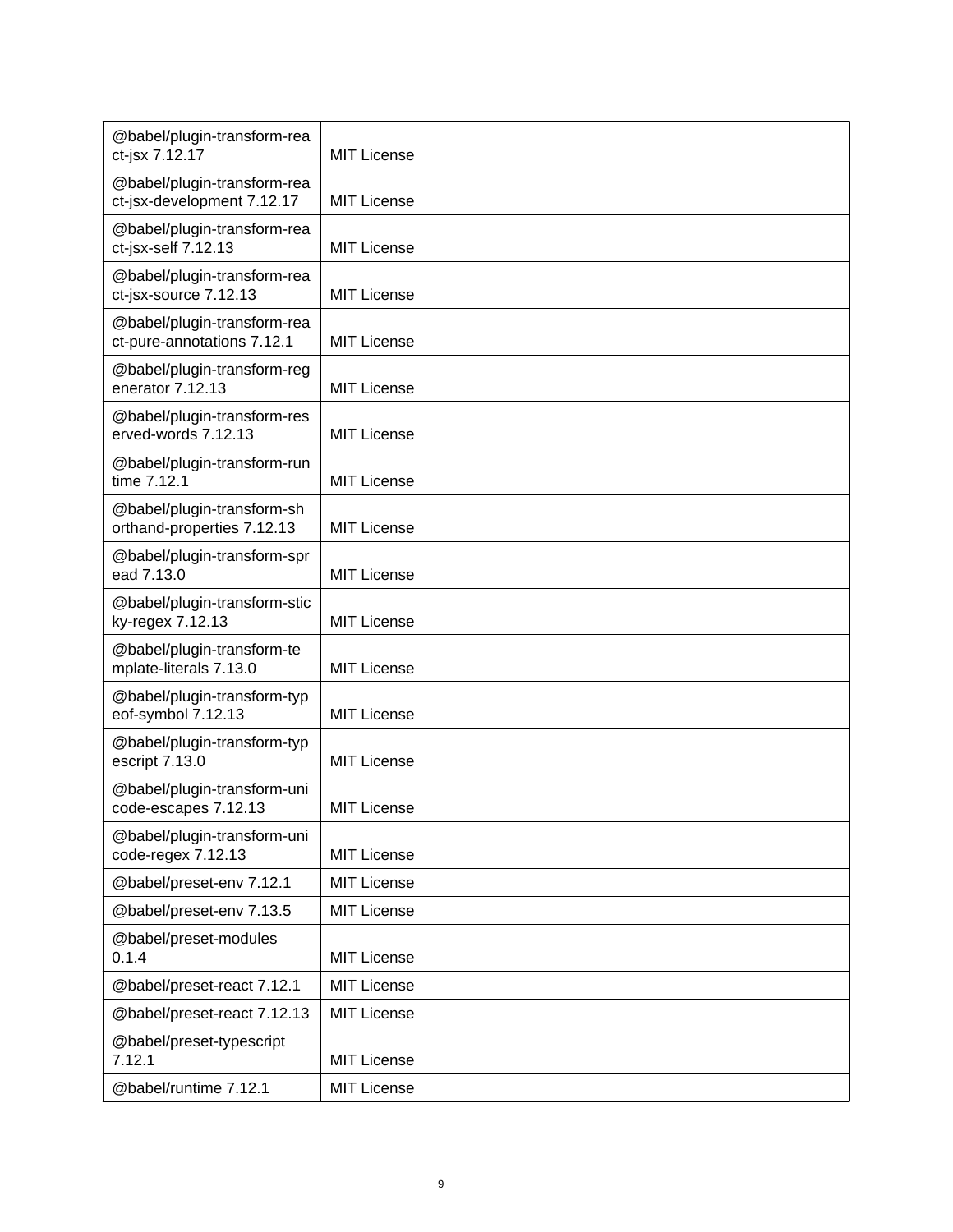| @babel/runtime 7.14.0                 | <b>MIT License</b>                   |
|---------------------------------------|--------------------------------------|
| @babel/runtime-corejs3<br>7.12.13     | <b>MIT License</b>                   |
| @babel/template 7.12.13               | <b>MIT License</b>                   |
| @babel/template 7.14.5                | <b>MIT License</b>                   |
| @babel/traverse 7.13.0                | <b>MIT License</b>                   |
| @babel/traverse 7.14.7                | <b>MIT License</b>                   |
| @babel/types 7.12.13                  | <b>MIT License</b>                   |
| @babel/types 7.13.0                   | <b>MIT License</b>                   |
| @babel/types 7.14.5                   | <b>MIT License</b>                   |
| @bcoe/v8-coverage 0.2.3               | <b>MIT License</b>                   |
| @bumbag/emotion-react<br>$11.1.5 - 2$ | <b>MIT License</b>                   |
| @cnakazawa/watch 1.0.4                | Apache License 2.0                   |
| @csstools/convert-colors<br>1.4.0     | Creative Commons Zero v1.0 Universal |
| @csstools/normalize.css<br>10.1.0     | Creative Commons Zero v1.0 Universal |
| @deepvision/test-kit-jest<br>0.3.1    | <b>MIT License</b>                   |
| @emotion/cache 11.4.0                 | <b>MIT License</b>                   |
| @emotion/core<br>11.0.0-next.6        | <b>MIT License</b>                   |
| @emotion/hash 0.8.0                   | <b>MIT License</b>                   |
| @emotion/memoize 0.7.5                | <b>MIT License</b>                   |
| @emotion/react 11.4.0                 | <b>MIT License</b>                   |
| @emotion/serialize 1.0.2              | <b>MIT License</b>                   |
| @emotion/sheet 1.0.1                  | MIT License                          |
| @emotion/unitless 0.7.5               | <b>MIT License</b>                   |
| @emotion/utils 1.0.0                  | <b>MIT License</b>                   |
| @emotion/weak-memoize<br>0.2.5        | <b>MIT License</b>                   |
| @eslint/eslintrc 0.3.0                | MIT License                          |
| @eslint/eslintrc 0.4.2                | <b>MIT License</b>                   |
| @everymundo/aws-s3-client<br>1.3.0    | <b>MIT License</b>                   |
| @fastify/ajv-compiler 1.0.0           | <b>MIT License</b>                   |
| @fastify/ajv-compiler 1.1.0           | MIT License                          |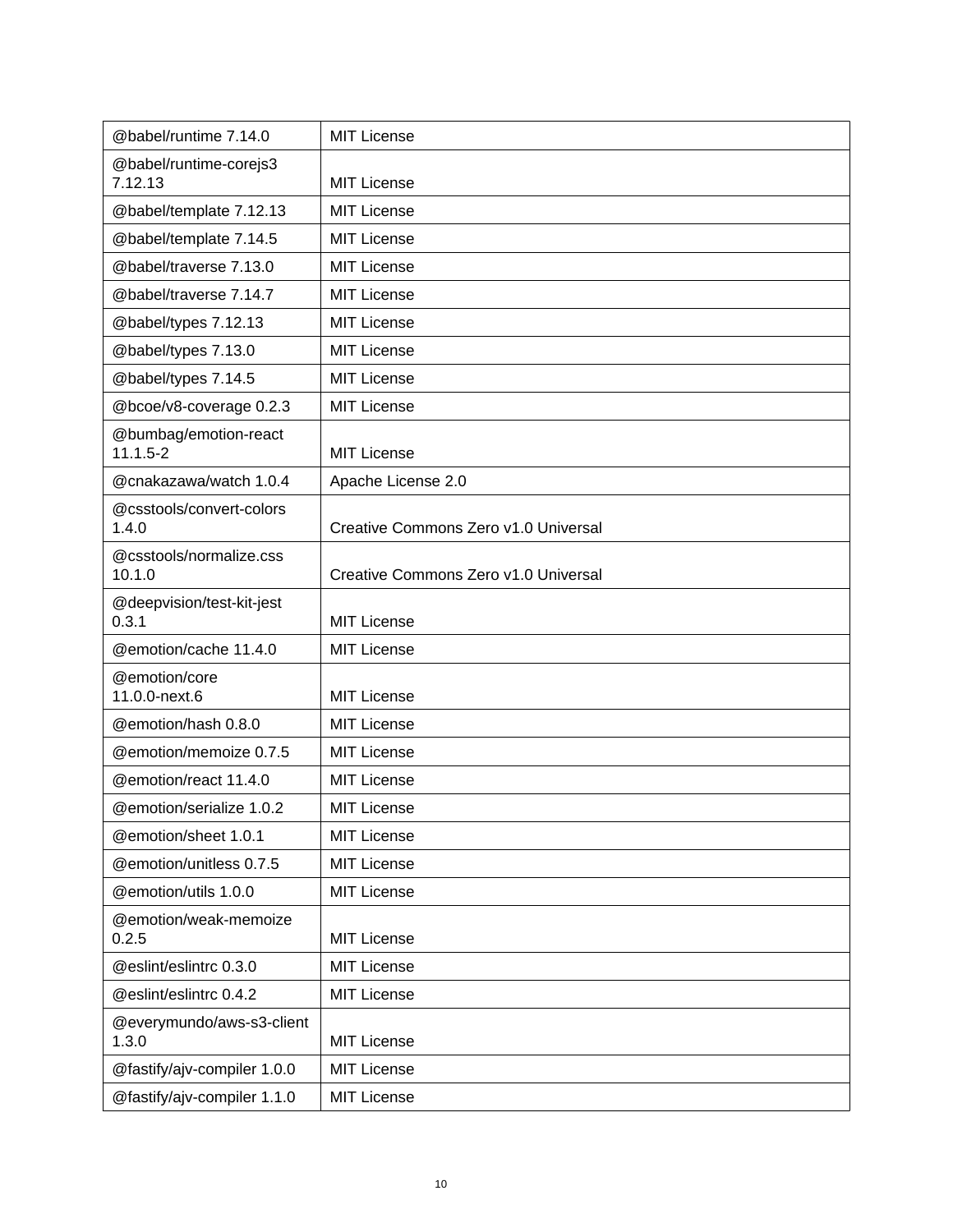| @google-cloud/common<br>2.5.1                     | Apache License 2.0                          |
|---------------------------------------------------|---------------------------------------------|
| @google-cloud/common<br>3.6.0                     | Apache License 2.0                          |
| @google-cloud/common<br>5.8.5                     | Apache License 2.0                          |
| @google-cloud/paginator<br>3.0.5                  | Apache License 2.0                          |
| @google-cloud/projectify<br>2.0.1                 | Apache License 2.0                          |
| @google-cloud/promisify<br>2.0.3                  | Apache License 2.0                          |
| @hapi/address 2.1.4                               | BSD 3-clause "New" or "Revised" License     |
| @hapi/address 4.1.0                               | BSD 3-clause "New" or "Revised" License     |
| @hapi/bourne 1.3.2                                | BSD 3-clause "New" or "Revised" License     |
| @hapi/formula 2.0.0                               | BSD 3-clause "New" or "Revised" License     |
| @hapi/hoek 8.5.1                                  | BSD 3-clause "New" or "Revised" License     |
| @hapi/hoek 9.1.0                                  | BSD 3-clause "New" or "Revised" License     |
| @hapi/joi 15.1.1                                  | BSD 3-clause "New" or "Revised" License     |
| @hapi/joi 17.1.1                                  | BSD 3-clause "New" or "Revised" License     |
| @hapi/pinpoint 2.0.0                              | BSD 3-clause "New" or "Revised" License     |
| @hapi/topo 3.1.6                                  | BSD 3-clause "New" or "Revised" License     |
| @hapi/topo 5.0.0                                  | BSD 3-clause "New" or "Revised" License     |
| @hoprnet/hopr-core-ethereu<br>m 0.0.2-dev.b46cf2c | GNU Lesser General Public License v3.0 only |
| @inst/vscode-bin-darwin<br>0.0.14                 | <b>ISC License</b>                          |
| @istanbuljs/load-nyc-config<br>1.1.0              | <b>ISC License</b>                          |
| @istanbuljs/schema 0.1.3                          | MIT License                                 |
| @itk/react-chartjs-2 2.6.4                        | <b>MIT License</b>                          |
| @jest/console 26.6.2                              | MIT License                                 |
| @jest/console 27.0.2                              | <b>MIT License</b>                          |
| @jest/core 26.6.3                                 | MIT License                                 |
| @jest/core 27.0.4                                 | <b>MIT License</b>                          |
| @jest/core 27.0.5                                 | <b>MIT License</b>                          |
| @jest/environment 26.6.2                          | <b>MIT License</b>                          |
| @jest/environment 27.0.3                          | <b>MIT License</b>                          |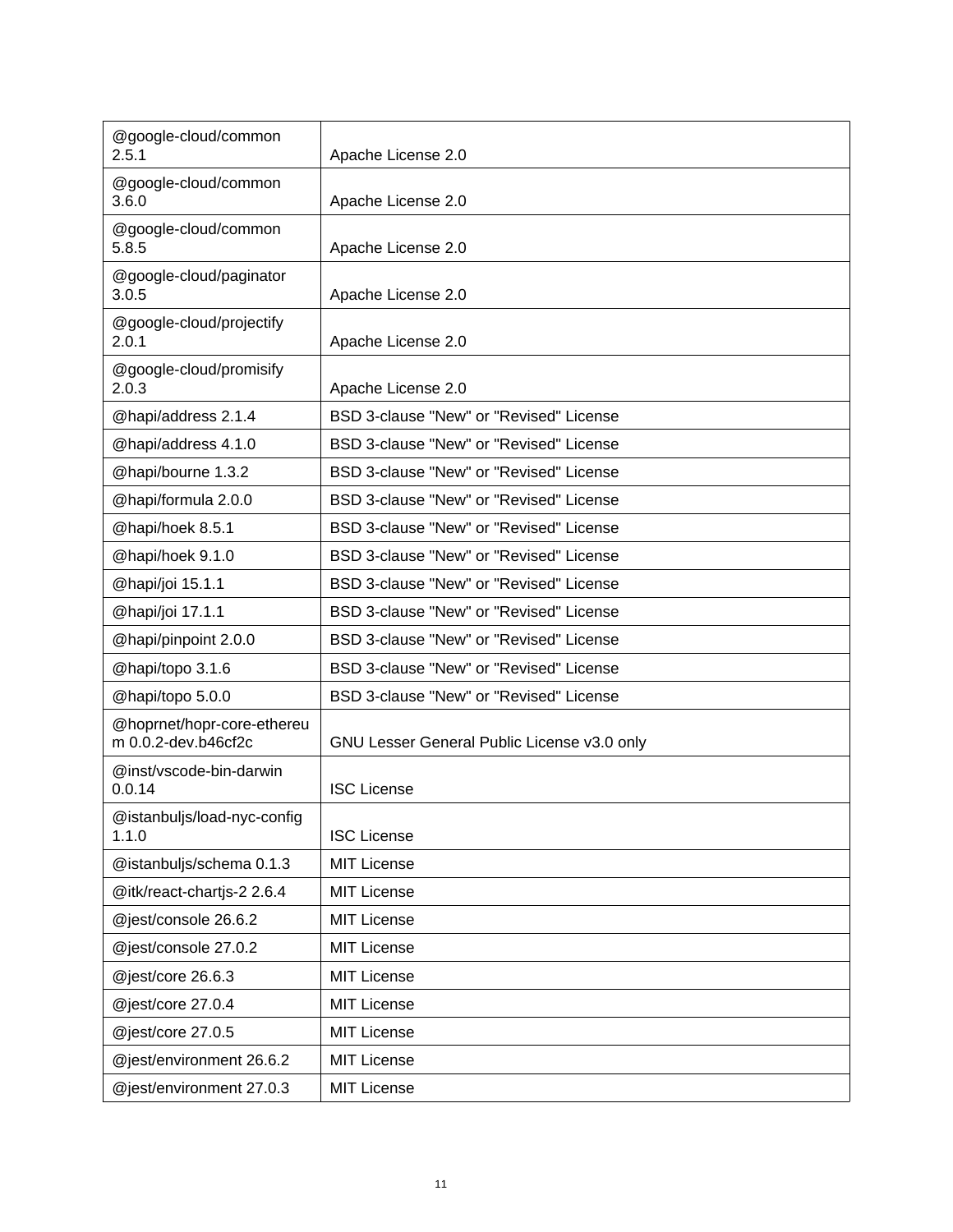| @jest/environment 27.0.5                     | <b>MIT License</b> |
|----------------------------------------------|--------------------|
| @jest/fake-timers 26.6.2                     | <b>MIT License</b> |
| @jest/fake-timers 27.0.3                     | <b>MIT License</b> |
| @jest/fake-timers 27.0.5                     | <b>MIT License</b> |
| @jest/globals 26.6.2                         | <b>MIT License</b> |
| @jest/globals 27.0.3                         | <b>MIT License</b> |
| @jest/globals 27.0.5                         | <b>MIT License</b> |
| @jest/reporters 26.6.2                       | <b>MIT License</b> |
| @jest/reporters 27.0.4                       | <b>MIT License</b> |
| @jest/reporters 27.0.5                       | MIT License        |
| @jest/source-map 26.6.2                      | <b>MIT License</b> |
| @jest/source-map 27.0.1                      | <b>MIT License</b> |
| @jest/test-result 26.6.2                     | <b>MIT License</b> |
| @jest/test-result 27.0.2                     | <b>MIT License</b> |
| @jest/test-sequencer 26.6.3                  | <b>MIT License</b> |
| @jest/test-sequencer 27.0.4                  | <b>MIT License</b> |
| @jest/test-sequencer 27.0.5                  | <b>MIT License</b> |
| @jest/transform 26.6.2                       | <b>MIT License</b> |
| @jest/transform 27.0.2                       | <b>MIT License</b> |
| @jest/transform 27.0.5                       | <b>MIT License</b> |
| @jest/types 26.6.2                           | <b>MIT License</b> |
| @jest/types 27.0.2                           | <b>MIT License</b> |
| @jsdevtools/ono 7.1.3                        | <b>MIT License</b> |
| @nodelib/fs.scandir 2.1.3                    | <b>MIT License</b> |
| @nodelib/fs.scandir 2.1.4                    | <b>MIT License</b> |
| @nodelib/fs.stat 2.0.3                       | <b>MIT License</b> |
| @nodelib/fs.stat 2.0.4                       | <b>MIT License</b> |
| @nodelib/fs.walk 1.2.4                       | <b>MIT License</b> |
| @nodelib/fs.walk 1.2.6                       | <b>MIT License</b> |
| @npmcli/git 2.1.0                            | <b>ISC License</b> |
| @npmcli/installed-package-c<br>ontents 1.0.7 | <b>ISC License</b> |
| @npmcli/move-file 1.1.2                      | <b>MIT License</b> |
| @npmcli/node-gyp 1.0.2                       | <b>ISC License</b> |
| @npmcli/promise-spawn<br>1.3.2               | <b>ISC License</b> |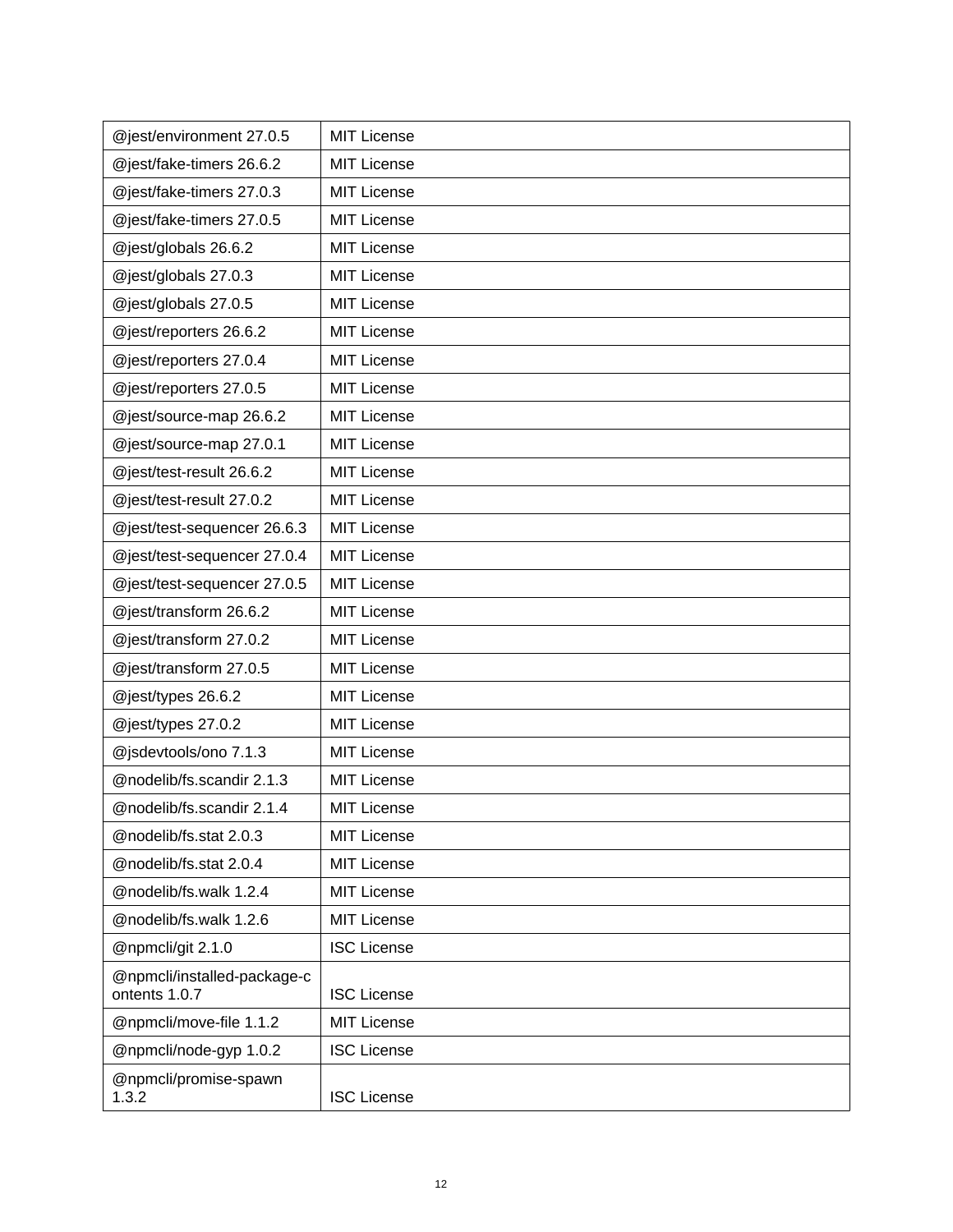| @npmcli/run-script 1.8.5                                 | <b>ISC License</b>                      |
|----------------------------------------------------------|-----------------------------------------|
| @opencensus/web-types<br>0.0.4                           | Apache License 2.0                      |
| @opencensus/web-types<br>0.0.7                           | Apache License 2.0                      |
| @opentelemetry/api 0.10.2                                | Apache License 2.0                      |
| @opentelemetry/api<br>$1.0.0$ -rc. $0$                   | Apache License 2.0                      |
| @opentelemetry/context-bas<br>e 0.10.2                   | Apache License 2.0                      |
| @panva/asn1.js 1.0.0                                     | <b>MIT License</b>                      |
| @pmmmwh/react-refresh-w<br>ebpack-plugin 0.4.3           | <b>MIT License</b>                      |
| @popperjs/core 2.9.2                                     | <b>MIT License</b>                      |
| @reactchartjs/react-chart.js<br>$1.0.0$ -rc.4            | <b>MIT License</b>                      |
| @request/promise-core<br>1.1.4                           | <b>ISC License</b>                      |
| @rollup/plugin-node-resolve<br>7.1.3                     | <b>MIT License</b>                      |
| @rollup/plugin-replace 2.4.1                             | <b>MIT License</b>                      |
| @rollup/pluginutils 3.1.0                                | <b>MIT License</b>                      |
| @sindresorhus/is 0.14.0                                  | <b>MIT License</b>                      |
| @sindresorhus/is 4.0.0                                   | <b>MIT License</b>                      |
| @sinonjs/commons 1.8.2                                   | BSD 3-clause "New" or "Revised" License |
| @sinonjs/commons 1.8.3                                   | BSD 3-clause "New" or "Revised" License |
| @sinonjs/fake-timers 6.0.1                               | BSD 3-clause "New" or "Revised" License |
| @sinonjs/fake-timers 7.1.2                               | BSD 3-clause "New" or "Revised" License |
| @sinonjs/samsam v6.0.2                                   | BSD 3-clause "New" or "Revised" License |
| @sinonjs/text-encoding<br>0.7.1                          | (Apache License 2.0 OR The Unlicense)   |
| @surma/rollup-plugin-off-ma<br>in-thread 1.4.2           | Apache License 2.0                      |
| @svgr/babel-plugin-add-jsx-<br>attribute 5.4.0           | <b>MIT License</b>                      |
| @svgr/babel-plugin-remove-<br>jsx-attribute 5.4.0        | <b>MIT License</b>                      |
| @svgr/babel-plugin-remove-<br>jsx-empty-expression 5.0.1 | <b>MIT License</b>                      |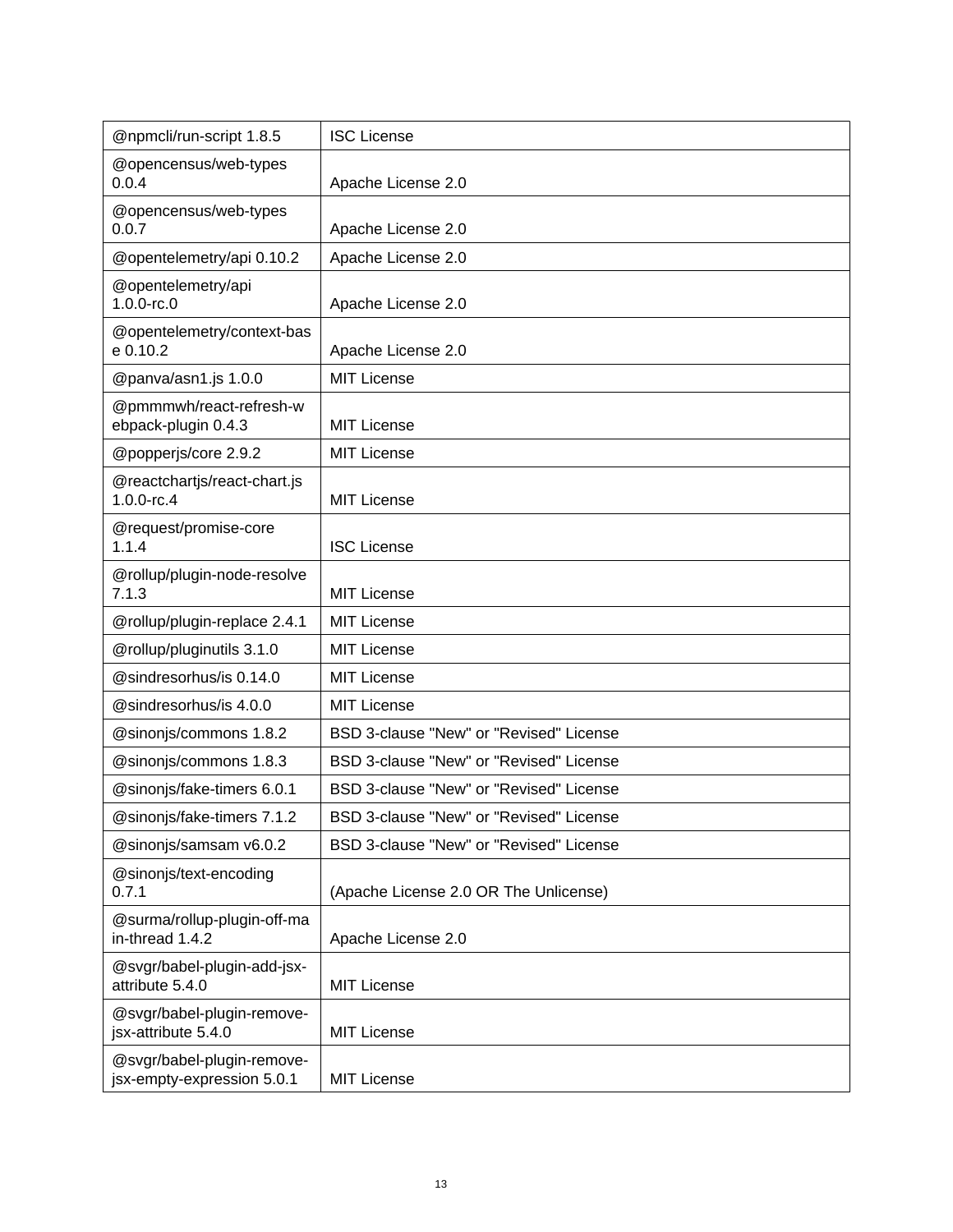| @svgr/babel-plugin-replace-j<br>sx-attribute-value 5.0.1 |                    |
|----------------------------------------------------------|--------------------|
|                                                          | <b>MIT License</b> |
| @svgr/babel-plugin-svg-dyn<br>amic-title 5.4.0           | <b>MIT License</b> |
| @svgr/babel-plugin-svg-em-<br>dimensions 5.4.0           | <b>MIT License</b> |
| @svgr/babel-plugin-transfor<br>m-react-native-svg 5.4.0  | <b>MIT License</b> |
|                                                          |                    |
| @svgr/babel-plugin-transfor<br>m-svg-component 5.5.0     | <b>MIT License</b> |
| @svgr/babel-preset 5.5.0                                 | <b>MIT License</b> |
| @svgr/core 5.5.0                                         | <b>MIT License</b> |
| @svgr/hast-util-to-babel-ast<br>5.5.0                    | <b>MIT License</b> |
| @svgr/plugin-jsx 5.5.0                                   | <b>MIT License</b> |
| @svgr/plugin-svgo 5.5.0                                  | <b>MIT License</b> |
| @svgr/webpack 5.5.0                                      | <b>MIT License</b> |
| @szmarczak/http-timer 1.1.2                              | <b>MIT License</b> |
| @szmarczak/http-timer 4.0.5                              | <b>MIT License</b> |
| @testing-library/dom 7.31.0                              | <b>MIT License</b> |
| @testing-library/jest-dom<br>5.13.0                      | <b>MIT License</b> |
| @testing-library/react 11.2.7                            | <b>MIT License</b> |
| @testing-library/user-event<br>13.1.9                    | <b>MIT License</b> |
| @tootallnate/once 1.1.2                                  | <b>MIT License</b> |
| @types/anymatch 1.3.1                                    | <b>MIT License</b> |
| @types/aria-query 4.2.1                                  | <b>MIT License</b> |
| @types/babel core 7.1.12                                 | <b>MIT License</b> |
| @types/babel_core 7.1.14                                 | <b>MIT License</b> |
| @types/babel_generator<br>7.6.2                          | <b>MIT License</b> |
| @types/babel_template<br>7.4.0                           | <b>MIT License</b> |
| @types/babel_traverse<br>7.11.0                          | <b>MIT License</b> |
| @types/babel_traverse<br>7.11.1                          | <b>MIT License</b> |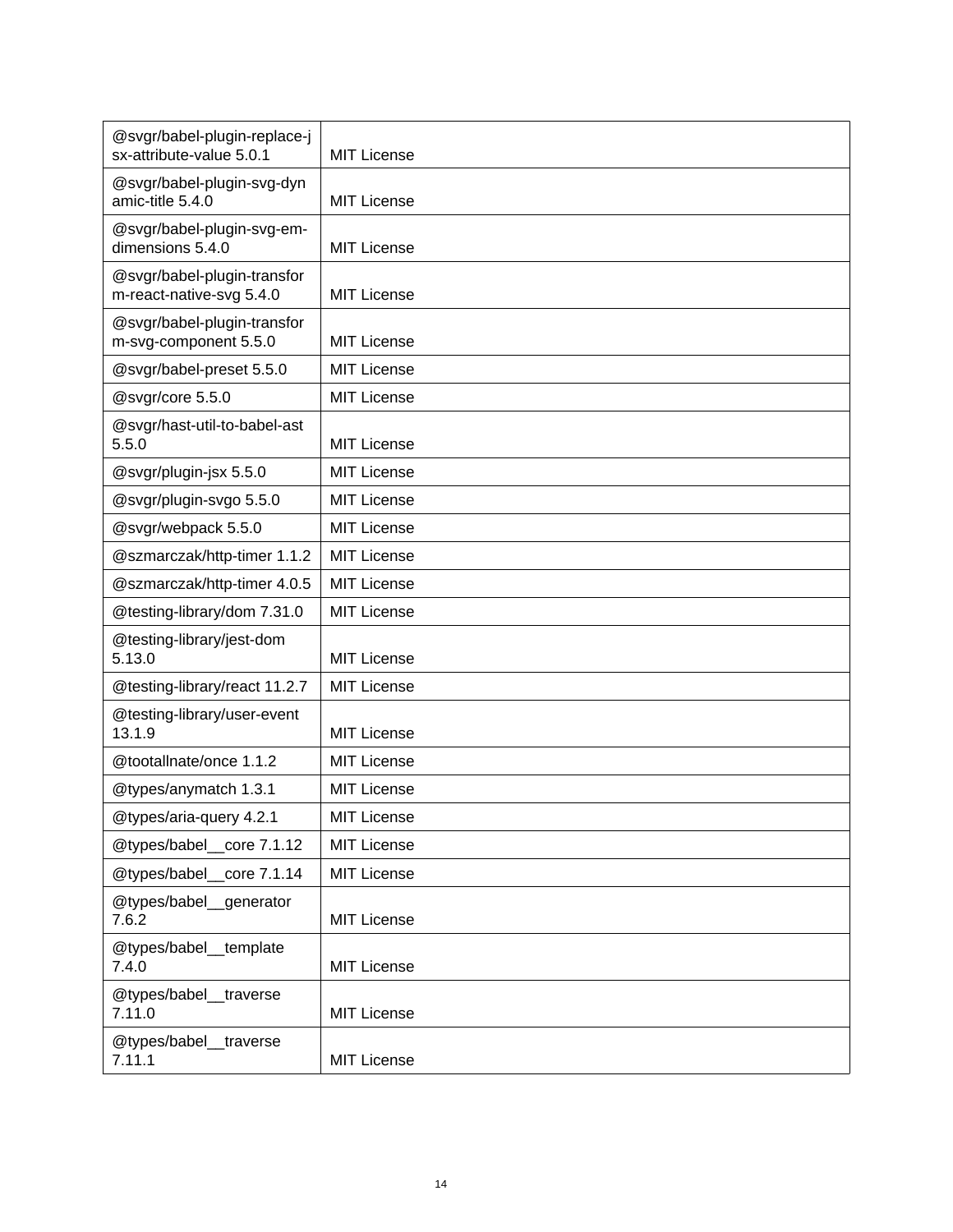| @types/babel_traverse<br>7.14.0              | <b>MIT License</b> |
|----------------------------------------------|--------------------|
| @types/body-parser 1.19.0                    | MIT License        |
| @types/cacheable-request<br>6.0.1            | <b>MIT License</b> |
| @types/connect 3.4.34                        | MIT License        |
| @types/eslint 7.2.6                          | <b>MIT License</b> |
| @types/estree 0.0.39                         | <b>MIT License</b> |
| @types/estree 0.0.46                         | <b>MIT License</b> |
| @types/express 4.17.11                       | MIT License        |
| @types/express-jwt 0.0.42                    | MIT License        |
| @types/express-serve-static<br>-core 4.17.18 | <b>MIT License</b> |
| @types/express-unless<br>0.5.1               | <b>MIT License</b> |
| @types/glob 7.1.3                            | <b>MIT License</b> |
| @types/graceful-fs 4.1.5                     | <b>MIT License</b> |
| @types/hoist-non-react-stati<br>cs 3.3.1     | <b>MIT License</b> |
| @types/html-minifier-terser<br>5.1.1         | <b>MIT License</b> |
| @types/http-cache-semantic<br>s 4.0.0        | <b>MIT License</b> |
| @types/istanbul-lib-coverag<br>e 2.0.3       | <b>MIT License</b> |
| @types/istanbul-lib-report<br>3.0.0          | <b>MIT License</b> |
| @types/istanbul-reports<br>3.0.0             | <b>MIT License</b> |
| @types/istanbul-reports<br>3.0.1             | <b>MIT License</b> |
| @types/jest 26.0.23                          | <b>MIT License</b> |
| @types/json-schema 7.0.6                     | <b>MIT License</b> |
| @types/json-schema 7.0.7                     | <b>MIT License</b> |
| @types/json5 0.0.29                          | <b>MIT License</b> |
| @types/keyv 3.1.1                            | <b>MIT License</b> |
| @types/mime 1.3.2                            | <b>MIT License</b> |
| @types/minimatch 3.0.3                       | <b>MIT License</b> |
| @types/node 14.11.2                          | <b>MIT License</b> |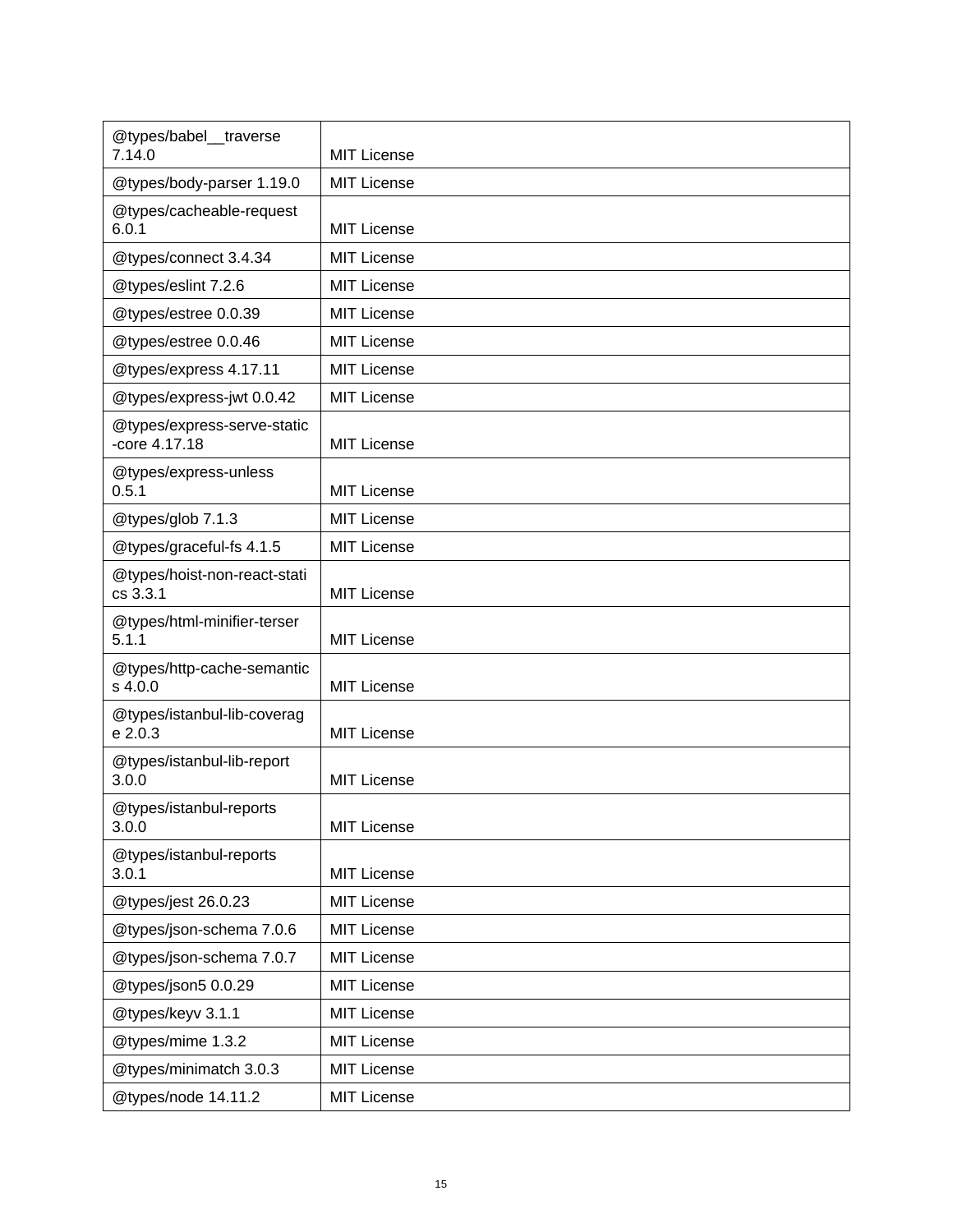| @types/node 14.14.25                        | <b>MIT License</b> |
|---------------------------------------------|--------------------|
| @types/node 14.14.6                         | <b>MIT License</b> |
| @types/node-fetch 2.5.8                     | <b>MIT License</b> |
| @types/normalize-package-<br>data 2.4.0     | <b>MIT License</b> |
| @types/parse-json 4.0.0                     | <b>MIT License</b> |
| @types/prettier 2.2.1                       | <b>MIT License</b> |
| @types/prettier 2.3.0                       | <b>MIT License</b> |
| @types/prop-types 15.7.3                    | <b>MIT License</b> |
| @types/q 1.5.4                              | <b>MIT License</b> |
| @types/qs 6.9.5                             | <b>MIT License</b> |
| @types/random-seed 0.3.3                    | <b>MIT License</b> |
| @types/range-parser 1.2.3                   | <b>MIT License</b> |
| @types/react 17.0.1                         | <b>MIT License</b> |
| @types/react 17.0.8                         | <b>MIT License</b> |
| @types/react-redux 7.1.16                   | <b>MIT License</b> |
| @types/resolve 0.0.8                        | <b>MIT License</b> |
| @types/responselike 1.0.0                   | <b>MIT License</b> |
| @types/scheduler 0.16.1                     | <b>MIT License</b> |
| @types/serve-static 1.13.9                  | <b>MIT License</b> |
| @types/source-list-map<br>0.1.2             | <b>MIT License</b> |
| @types/stack-utils 2.0.0                    | <b>MIT License</b> |
| @types/tapable 1.0.6                        | <b>MIT License</b> |
| @types/testing-library_jest-<br>dom 5.13.0  | <b>MIT License</b> |
| @types/tunnel 0.0.1                         | <b>MIT License</b> |
| @types/uglify-js 3.12.0                     | <b>MIT License</b> |
| @types/webpack 4.41.26                      | <b>MIT License</b> |
| @types/webpack-sources<br>2.1.0             | <b>MIT License</b> |
| @types/yargs 15.0.13                        | <b>MIT License</b> |
| @types/yargs 16.0.3                         | <b>MIT License</b> |
| @types/yargs-parser 20.2.0                  | <b>MIT License</b> |
| @typescript-eslint/eslint-plug<br>in 4.15.2 | <b>MIT License</b> |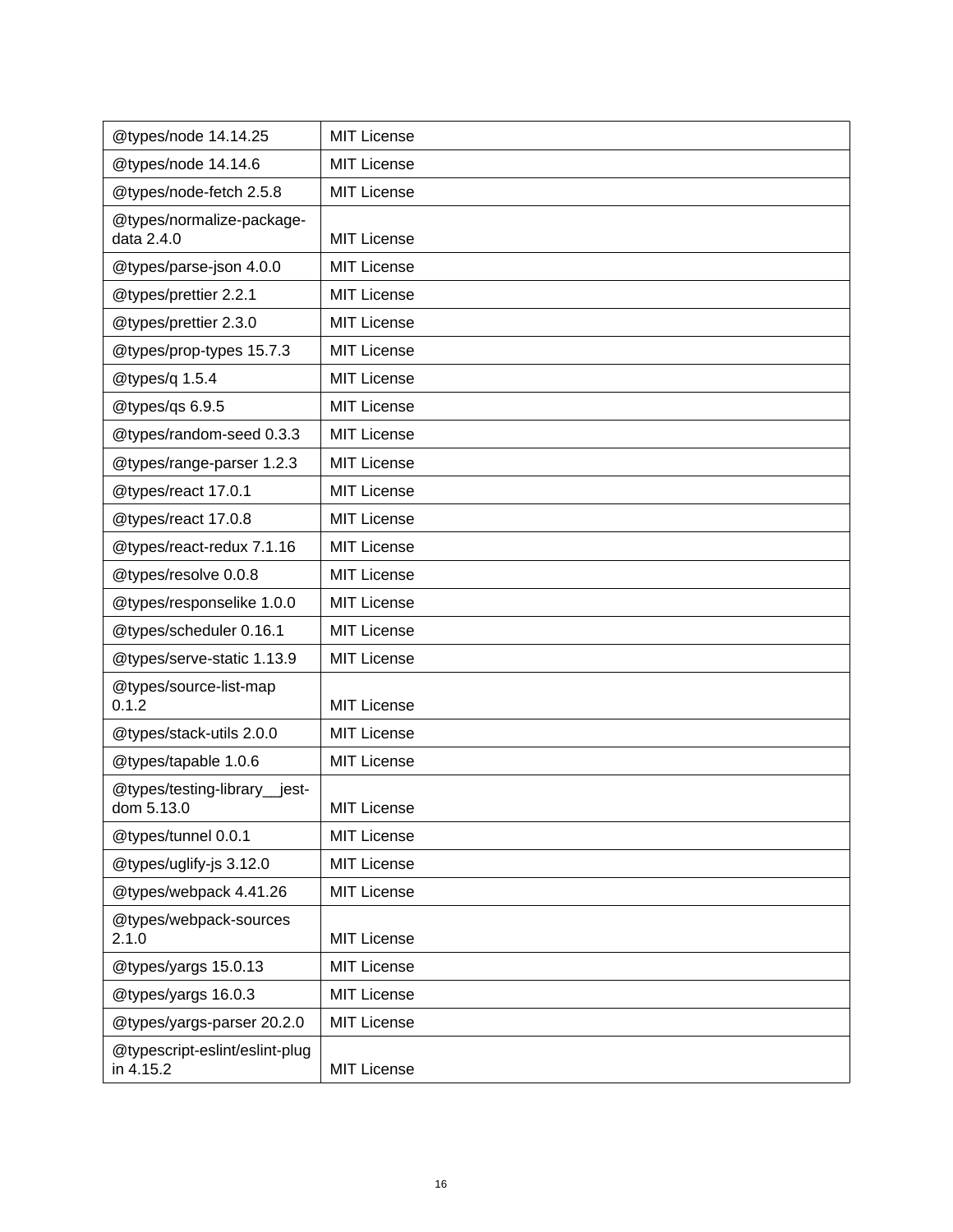| @typescript-eslint/experime<br>ntal-utils 3.10.1 | <b>MIT License</b>                |
|--------------------------------------------------|-----------------------------------|
| @typescript-eslint/experime<br>ntal-utils 4.15.2 | <b>MIT License</b>                |
| @typescript-eslint/experime<br>ntal-utils 4.9.0  | <b>MIT License</b>                |
| @typescript-eslint/parser<br>4.15.2              | BSD 2-clause "Simplified" License |
| @typescript-eslint/scope-ma<br>nager 4.15.2      | <b>MIT License</b>                |
| @typescript-eslint/scope-ma<br>nager 4.9.0       | <b>MIT License</b>                |
| @typescript-eslint/types<br>3.10.1               | <b>MIT License</b>                |
| @typescript-eslint/types<br>4.15.2               | MIT License                       |
| @typescript-eslint/types<br>4.9.0                | MIT License                       |
| @typescript-eslint/typescript<br>-estree 3.10.1  | BSD 2-clause "Simplified" License |
| @typescript-eslint/typescript<br>-estree 4.15.2  | BSD 2-clause "Simplified" License |
| @typescript-eslint/typescript<br>-estree $4.9.0$ | BSD 2-clause "Simplified" License |
| @typescript-eslint/visitor-key<br>s 3.10.1       | MIT License                       |
| @typescript-eslint/visitor-key<br>s 4.15.2       | MIT License                       |
| @typescript-eslint/visitor-key<br>s 4.9.0        | <b>MIT License</b>                |
| @vue/compiler-core 3.0.11                        | <b>MIT License</b>                |
| @vue/compiler-core 3.0.6                         | MIT License                       |
| @vue/compiler-dom 3.0.11                         | <b>MIT License</b>                |
| @vue/compiler-dom 3.0.6                          | <b>MIT License</b>                |
| @vue/compiler-sfc 3.0.11                         | <b>MIT License</b>                |
| @vue/compiler-sfc 3.0.6                          | MIT License                       |
| @vue/compiler-ssr 3.0.11                         | <b>MIT License</b>                |
| @vue/compiler-ssr 3.0.6                          | <b>MIT License</b>                |
| @vue/shared 3.0.11                               | <b>MIT License</b>                |
| @vue/shared 3.0.6                                | <b>MIT License</b>                |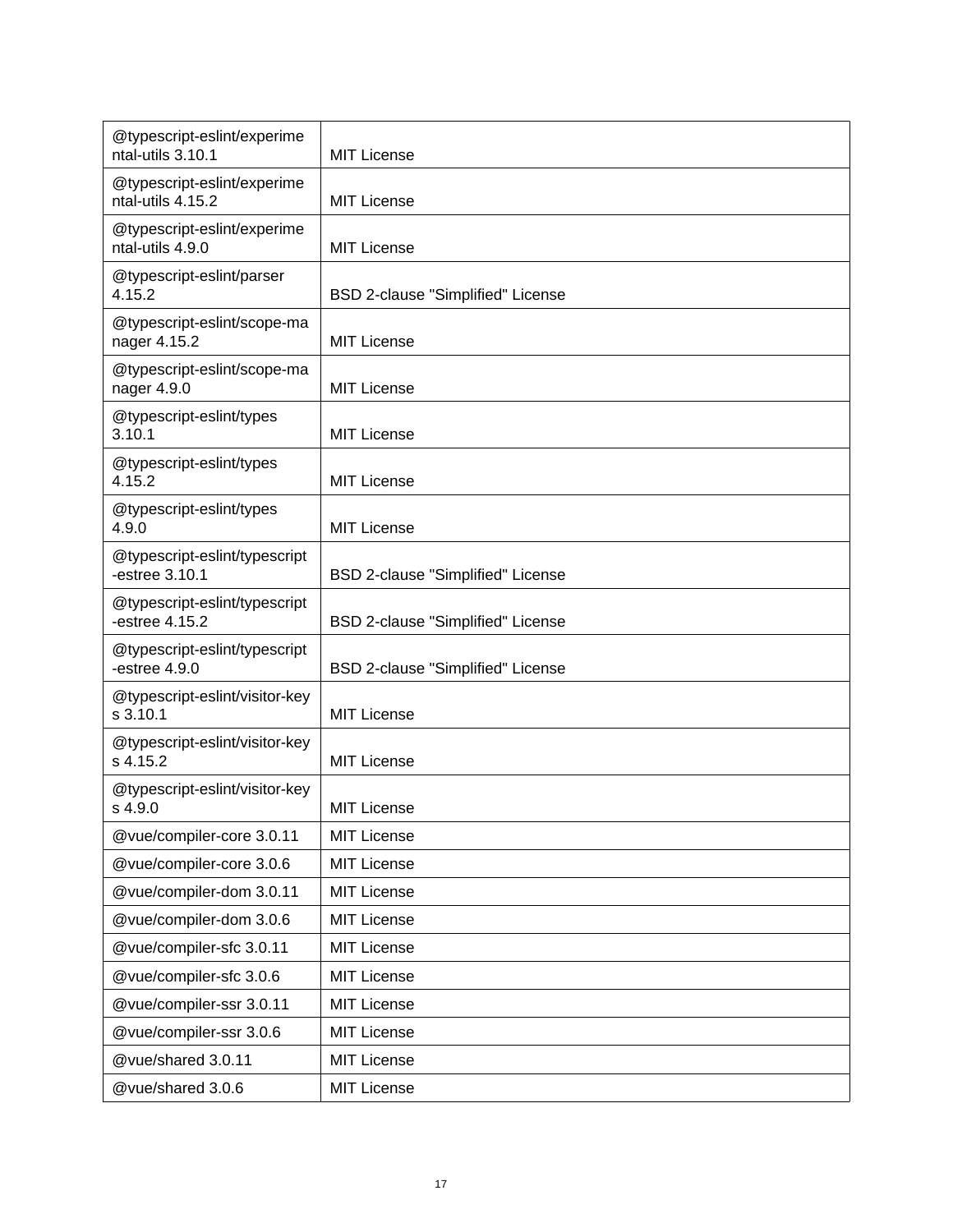| @webassemblyjs/ast 1.9.0                           | <b>MIT License</b>                      |
|----------------------------------------------------|-----------------------------------------|
| @webassemblyjs/floating-po<br>int-hex-parser 1.9.0 | <b>MIT License</b>                      |
| @webassemblyjs/helper-api<br>-error $1.9.0$        | <b>MIT License</b>                      |
| @webassemblyjs/helper-buf<br>fer 1.9.0             | <b>MIT License</b>                      |
| @webassemblyjs/helper-cod<br>e-frame 1.9.0         | <b>MIT License</b>                      |
| @webassemblyjs/helper-fsm<br>1.9.0                 | <b>ISC License</b>                      |
| @webassemblyjs/helper-mo<br>dule-context 1.9.0     | <b>MIT License</b>                      |
| @webassemblyjs/helper-wa<br>sm-bytecode 1.9.0      | <b>MIT License</b>                      |
| @webassemblyjs/helper-wa<br>sm-section 1.9.0       | <b>MIT License</b>                      |
| @webassemblyjs/ieee754<br>1.9.0                    | <b>MIT License</b>                      |
| @webassemblyjs/leb128<br>1.9.0                     | <b>MIT License</b>                      |
| @webassemblyjs/utf8 1.9.0                          | <b>MIT License</b>                      |
| @webassemblyjs/wasm-edit<br>1.9.0                  | <b>MIT License</b>                      |
| @webassemblyjs/wasm-gen<br>1.9.0                   | <b>MIT License</b>                      |
| @webassemblyjs/wasm-opt<br>1.9.0                   | <b>MIT License</b>                      |
| @webassemblyjs/wasm-par<br>ser 1.9.0               | <b>MIT License</b>                      |
| @webassemblyjs/wast-pars<br>er 1.9.0               | <b>MIT License</b>                      |
| @webassemblyjs/wast-print<br>er 1.9.0              | <b>MIT License</b>                      |
| @xtuc/ieee754 1.2.0                                | BSD 3-clause "New" or "Revised" License |
| @xtuc/long 4.2.2                                   | Apache License 2.0                      |
| abab 2.0.5                                         | BSD 3-clause "New" or "Revised" License |
| abbrev 1.1.1                                       | <b>ISC License</b>                      |
| abort-controller 3.0.0                             | <b>MIT License</b>                      |
| abstract-logging 2.0.1                             | <b>MIT License</b>                      |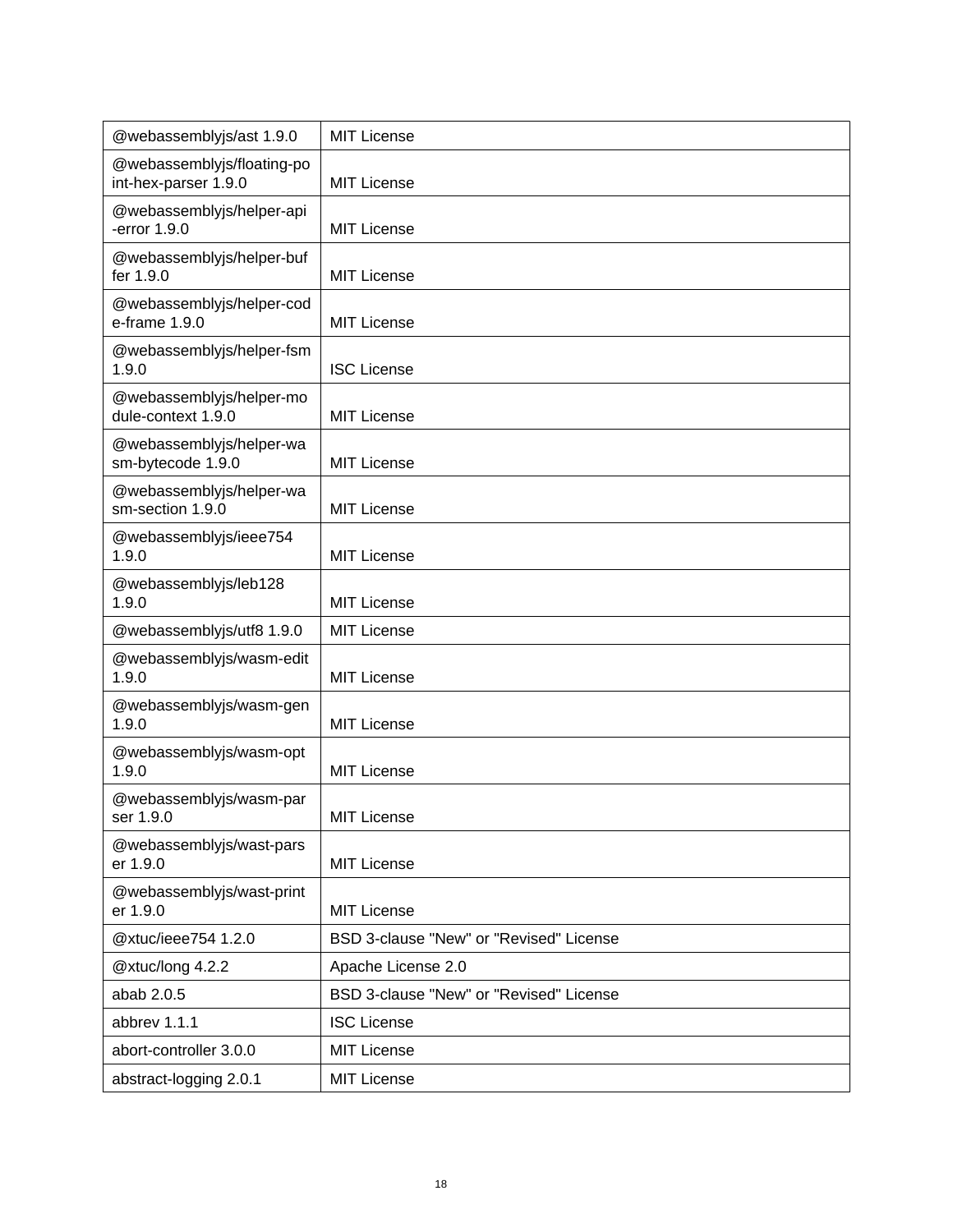| Acorn 6.4.2                      | <b>MIT License</b> |
|----------------------------------|--------------------|
| Acorn 7.4.1                      | <b>MIT License</b> |
| Acorn 8.4.0                      | <b>MIT License</b> |
| Acorn 8.4.1                      | <b>MIT License</b> |
| acorn-globals 6.0.0              | <b>MIT License</b> |
| Acorn-JSX 5.3.1                  | <b>MIT License</b> |
| acorn-walk 7.2.0                 | <b>MIT License</b> |
| address 1.1.2                    | <b>MIT License</b> |
| adjust-sourcemap-loader<br>3.0.0 | <b>MIT License</b> |
| agent-base 6.0.2                 | <b>MIT License</b> |
| agentkeepalive 4.1.4             | <b>MIT License</b> |
| aggregate-error 3.1.0            | <b>MIT License</b> |
| ajv 6.12.6                       | <b>MIT License</b> |
| ajv v6.12.6                      | <b>MIT License</b> |
| ajv v7.1.1                       | <b>MIT License</b> |
| ajv v8.6.0                       | <b>MIT License</b> |
| ajv-errors 1.0.1                 | <b>MIT License</b> |
| ajv-keywords 3.5.2               | <b>MIT License</b> |
| alphanum-sort 1.0.2              | <b>MIT License</b> |
| ansi-align 3.0.0                 | <b>ISC License</b> |
| ansi-colors 3.2.4                | <b>MIT License</b> |
| ansi-colors 4.1.1                | <b>MIT License</b> |
| ansi-escapes 4.3.2               | <b>MIT License</b> |
| ansi-escapes v4.3.1              | <b>MIT License</b> |
| ansi-html 0.0.7                  | Apache License 2.0 |
| ansi-regex 2.1.1                 | <b>MIT License</b> |
| ansi-regex 3.0.0                 | <b>MIT License</b> |
| ansi-regex 4.1.0                 | <b>MIT License</b> |
| ansi-regex 5.0.0                 | <b>MIT License</b> |
| ansi-styles 3.2.1                | <b>MIT License</b> |
| ansi-styles 5.2.0                | <b>MIT License</b> |
| ansi-styles v4.3.0               | <b>MIT License</b> |
| anymatch 2.0.0                   | <b>ISC License</b> |
| anymatch 3.1.1                   | <b>ISC License</b> |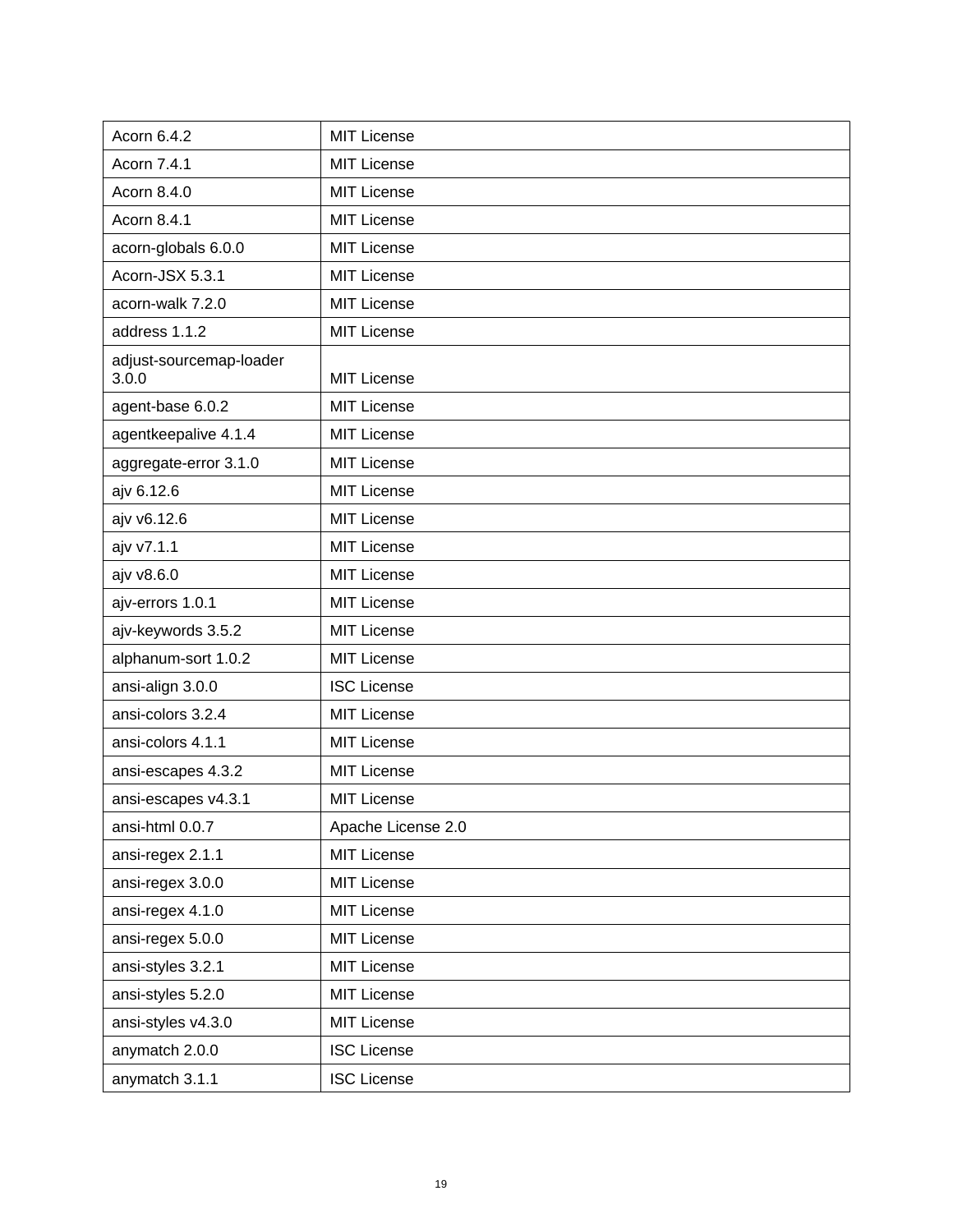| anymatch 3.1.2                                | <b>ISC License</b> |
|-----------------------------------------------|--------------------|
| APIDevTools/json-schema-r<br>ef-parser v9.0.2 | <b>MIT License</b> |
| apply-clients 3.0.2                           | <b>ISC License</b> |
| aproba 1.2.0                                  | <b>ISC License</b> |
| archy 1.0.0                                   | <b>MIT License</b> |
| are-we-there-yet 1.1.5                        | <b>ISC License</b> |
| argparse 1.0.10                               | <b>MIT License</b> |
| argparse 2.0.1                                | <b>MIT License</b> |
| aria-query v4.2.2                             | Apache License 2.0 |
| arity-n 1.0.4                                 | <b>MIT License</b> |
| arr-diff 4.0.0                                | <b>MIT License</b> |
| arr-flatten 1.1.0                             | <b>MIT License</b> |
| arr-union 3.1.0                               | <b>MIT License</b> |
| array-differ 3.0.0                            | <b>MIT License</b> |
| array-flatten 1.1.1                           | <b>MIT License</b> |
| array-flatten 2.1.2                           | <b>MIT License</b> |
| array-includes 3.1.3                          | <b>MIT License</b> |
| array-union 1.0.2                             | <b>MIT License</b> |
| array-union v2.1.0                            | <b>MIT License</b> |
| array-uniq 1.0.3                              | <b>MIT License</b> |
| array-unique 0.3.2                            | <b>MIT License</b> |
| array.prototype.flat 1.2.4                    | <b>MIT License</b> |
| array.prototype.flatmap 1.2.4                 | <b>MIT License</b> |
| arrify 2.0.1                                  | <b>MIT License</b> |
| asap 2.0.6                                    | <b>MIT License</b> |
| asn1.js-rfc2560 v5.4.1                        | <b>MIT License</b> |
| assign-symbols 1.0.0                          | <b>MIT License</b> |
| ast-types-flow 0.0.7                          | <b>ISC License</b> |
| astral-regex 2.0.0                            | <b>MIT License</b> |
| Async 0.2.10                                  | <b>MIT License</b> |
| Async 0.9.2                                   | <b>MIT License</b> |
| Async 2.6.3                                   | <b>MIT License</b> |
| Async 3.2.0                                   | <b>MIT License</b> |
| async-each 1.0.3                              | <b>MIT License</b> |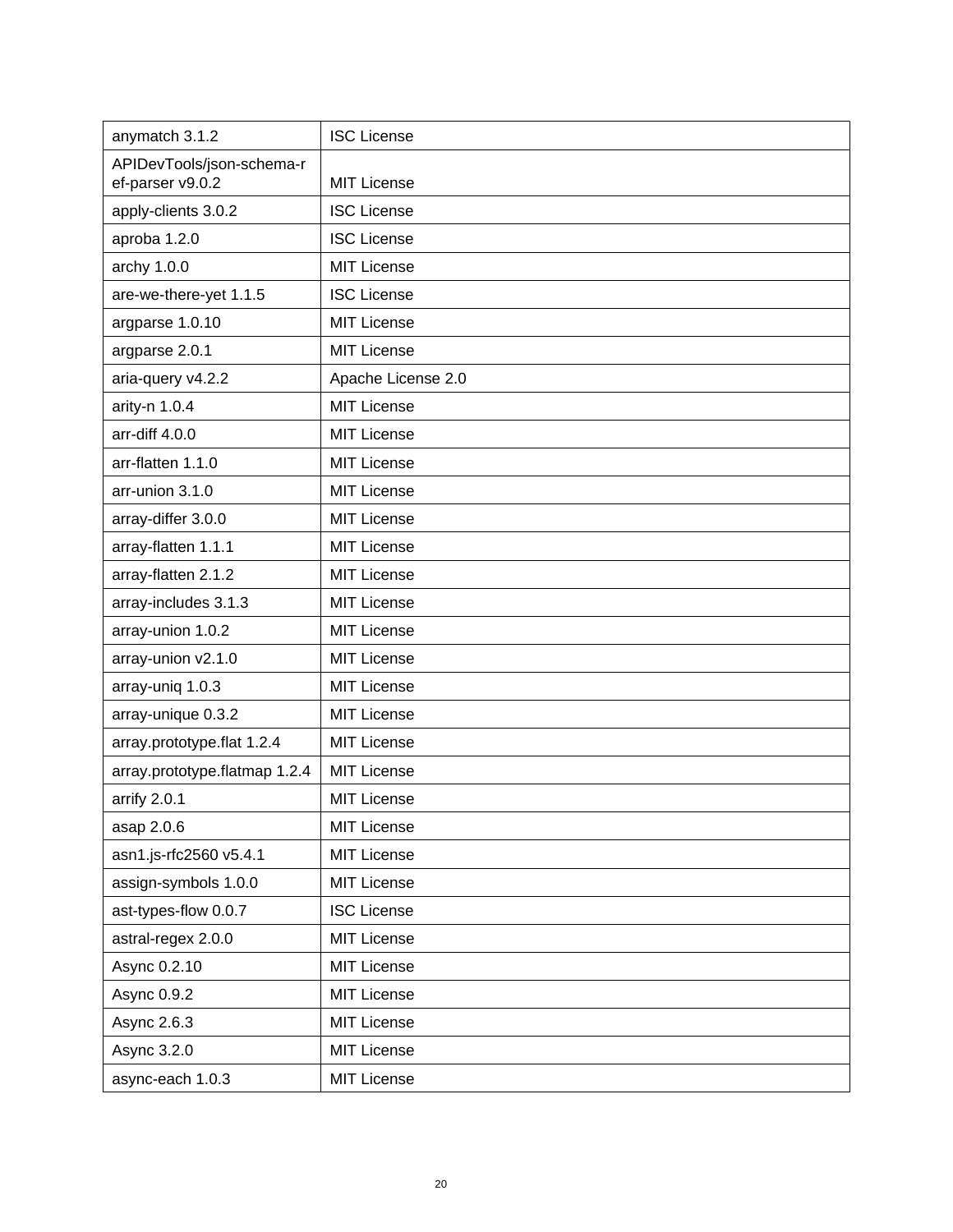| async-limiter v1.0.1                                      | <b>MIT License</b>                      |
|-----------------------------------------------------------|-----------------------------------------|
| async-retry 1.3.1                                         | <b>MIT License</b>                      |
| asynckit 0.4.0                                            | MIT License                             |
| at-least-node 1.0.0                                       | <b>ISC License</b>                      |
| atob 2.1.2                                                | (MIT License OR Apache License 2.0)     |
| atomic-sleep 1.0.0                                        | <b>MIT License</b>                      |
| auth0-js v9.16.2                                          | <b>MIT License</b>                      |
| Autoprefixer 9.8.6                                        | <b>MIT License</b>                      |
| avvio v7.2.1                                              | <b>MIT License</b>                      |
| AWS SDK for Node.js<br>v2.935.0                           | Apache License 2.0                      |
| aws-sdk-mock 5.2.1                                        | Apache License 2.0                      |
| aws4 v1.11.0                                              | <b>MIT License</b>                      |
| axios 0.21.1                                              | <b>MIT License</b>                      |
| axobject-query 2.2.0                                      | Apache License 2.0                      |
| babel-eslint 10.1.0                                       | <b>MIT License</b>                      |
| babel-extract-comments<br>1.0.0                           | <b>MIT License</b>                      |
| babel-loader 8.1.0                                        | <b>MIT License</b>                      |
| babel-plugin-dynamic-import<br>-node $2.3.3$              | <b>MIT License</b>                      |
| babel-plugin-istanbul 6.0.0                               | BSD 3-clause "New" or "Revised" License |
| babel-plugin-macros 2.8.0                                 | <b>MIT License</b>                      |
| babel-plugin-named-asset-i<br>mport 0.3.7                 | <b>MIT License</b>                      |
| babel-plugin-polyfill-corejs2<br>0.1.6                    | <b>MIT License</b>                      |
| babel-plugin-polyfill-corejs3<br>0.1.4                    | <b>MIT License</b>                      |
| babel-plugin-polyfill-regener<br>ator 0.1.3               | <b>MIT License</b>                      |
| babel-plugin-syntax-object-r<br>est-spread 6.13.0         | <b>MIT License</b>                      |
| babel-plugin-transform-objec<br>t-rest-spread 6.26.0      | <b>MIT License</b>                      |
| babel-plugin-transform-react<br>-remove-prop-types 0.4.24 | <b>MIT License</b>                      |
| babel-preset-current-node-s<br>yntax 1.0.1                | <b>MIT License</b>                      |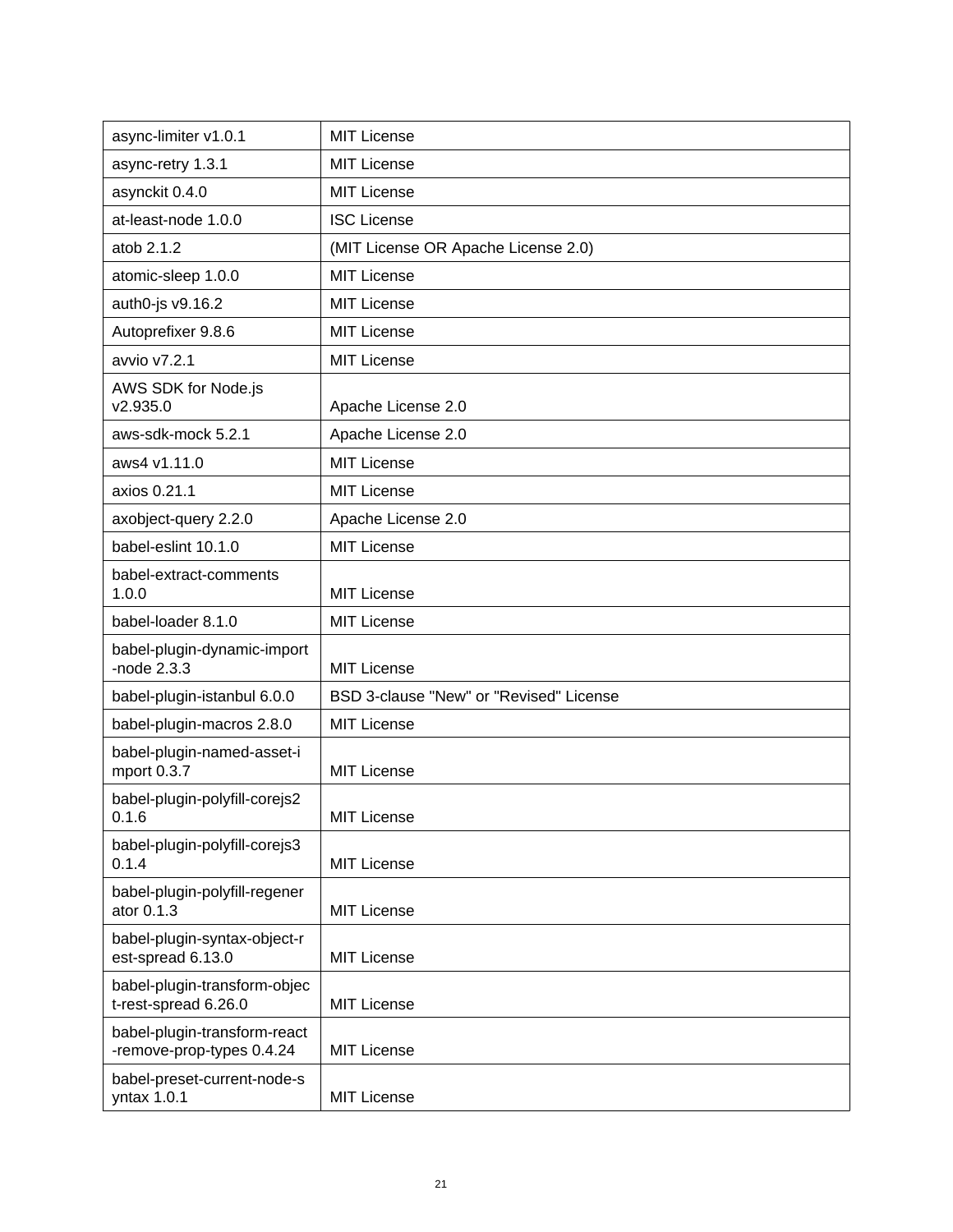| babel-runtime 6.26.0     | <b>MIT License</b>                      |
|--------------------------|-----------------------------------------|
| babylon 6.18.0           | <b>ISC License</b>                      |
| balanced-match 1.0.0     | <b>MIT License</b>                      |
| <b>BASE 0.11.2</b>       | <b>MIT License</b>                      |
| base64-js 1.5.1          | <b>MIT License</b>                      |
| bcrypt-pbkdf 1.0.2       | BSD 3-clause "New" or "Revised" License |
| bfj 7.0.2                | <b>MIT License</b>                      |
| big.js 5.2.2             | <b>MIT License</b>                      |
| BigInteger.js 1.6.48     | The Unlicense                           |
| bignumber.js 9.0.1       | <b>MIT License</b>                      |
| binary 0.3.0             | <b>MIT License</b>                      |
| binary-extensions 1.13.1 | MIT License                             |
| binary-extensions v2.2.0 | <b>MIT License</b>                      |
| binary-search-tree 0.2.5 | <b>MIT License</b>                      |
| bl 4.0.3                 | <b>MIT License</b>                      |
| Bluebird 3.4.7           | <b>MIT License</b>                      |
| Bluebird 3.7.2           | <b>MIT License</b>                      |
| Bluebird JS v3.4.7       | <b>MIT License</b>                      |
| Bluebird JS v3.7.2       | <b>MIT License</b>                      |
| bn.js v4.12.0            | <b>MIT License</b>                      |
| bn.js v5.2.0             | <b>MIT License</b>                      |
| body-parser 1.19.0       | <b>MIT License</b>                      |
| bonjour 3.5.0            | <b>MIT License</b>                      |
| boolbase 1.0.0           | <b>ISC License</b>                      |
| brace-expansion 1.1.11   | <b>MIT License</b>                      |
| brix/crypto-js 3.1.8     | <b>MIT License</b>                      |
| brix/crypto-js 3.3.0     | <b>MIT License</b>                      |
| brorand 1.1.0            | <b>MIT License</b>                      |
| browser-process-hrtime   |                                         |
| 1.0.0                    | BSD 2-clause "Simplified" License       |
| browserify-aes 1.2.0     | <b>MIT License</b>                      |
| browserify-cipher 1.0.1  | <b>MIT License</b>                      |
| browserify-rsa 4.1.0     | <b>MIT License</b>                      |
| browserify-sign 4.2.1    | <b>ISC License</b>                      |
| browserify-zlib 0.2.0    | <b>MIT License</b>                      |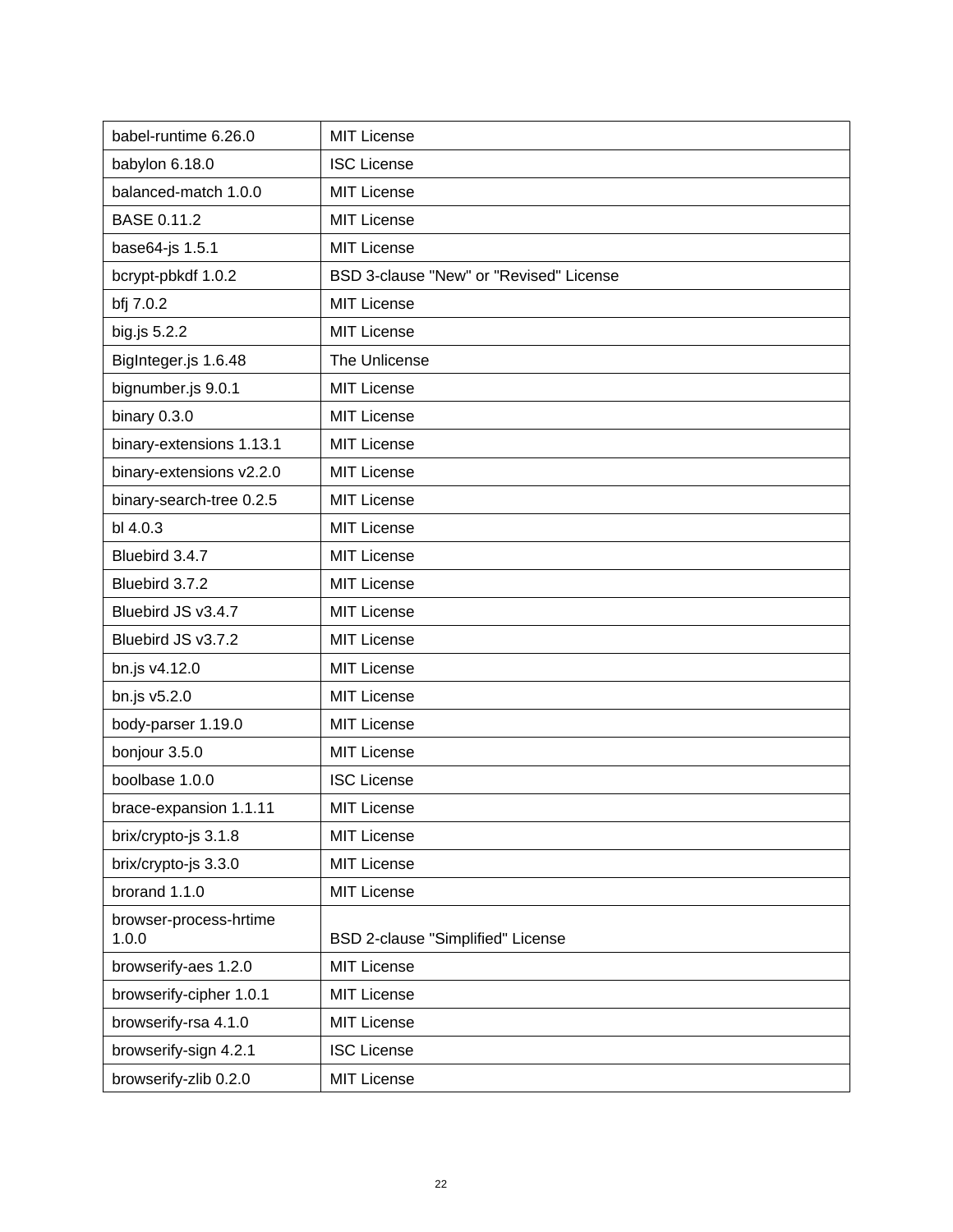| browserify/resolve v1.18.1          | <b>MIT License</b>                      |
|-------------------------------------|-----------------------------------------|
| browserify/resolve v1.19.0          | <b>MIT License</b>                      |
| browserify/resolve v1.20.0          | <b>MIT License</b>                      |
| browserslist 4.16.6                 | <b>MIT License</b>                      |
| Buffer v4.9.2                       | <b>MIT License</b>                      |
| Buffer v5.7.1                       | <b>MIT License</b>                      |
| buffer-equal-constant-time<br>1.0.1 | BSD 3-clause "New" or "Revised" License |
| buffer-from 1.1.1                   | <b>MIT License</b>                      |
| buffer-indexof 1.1.1                | <b>MIT License</b>                      |
| buffer-indexof-polyfill 1.0.2       | <b>MIT License</b>                      |
| buffer-xor 1.0.3                    | <b>MIT License</b>                      |
| builtin-modules 3.2.0               | <b>MIT License</b>                      |
| builtin-status-codes 3.0.0          | <b>MIT License</b>                      |
| builtins 1.0.3                      | <b>MIT License</b>                      |
| bytes $3.0.0$                       | <b>MIT License</b>                      |
| bytes $3.1.0$                       | <b>MIT License</b>                      |
| cacache 12.0.4                      | <b>ISC License</b>                      |
| cacache 15.0.5                      | <b>ISC License</b>                      |
| cacache 15.2.0                      | <b>ISC License</b>                      |
| cache-base 1.0.1                    | <b>MIT License</b>                      |
| cache-stampede 0.9.0                | <b>MIT License</b>                      |
| cacheable-lookup 5.0.4              | <b>MIT License</b>                      |
| cacheable-request 6.1.0             | <b>MIT License</b>                      |
| cacheable-request 7.0.1             | <b>MIT License</b>                      |
| call-bind 1.0.2                     | <b>MIT License</b>                      |
| call-me-maybe 1.0.1                 | <b>MIT License</b>                      |
| caller-callsite 2.0.0               | <b>MIT License</b>                      |
| caller-path 2.0.0                   | <b>MIT License</b>                      |
| callsites 2.0.0                     | <b>MIT License</b>                      |
| callsites 3.1.0                     | <b>MIT License</b>                      |
| calvinmetcalf/lie 3.1.1             | <b>MIT License</b>                      |
| camelcase 4.1.2                     | <b>MIT License</b>                      |
| camelcase 5.3.1                     | <b>MIT License</b>                      |
| camelcase 6.2.0                     | <b>MIT License</b>                      |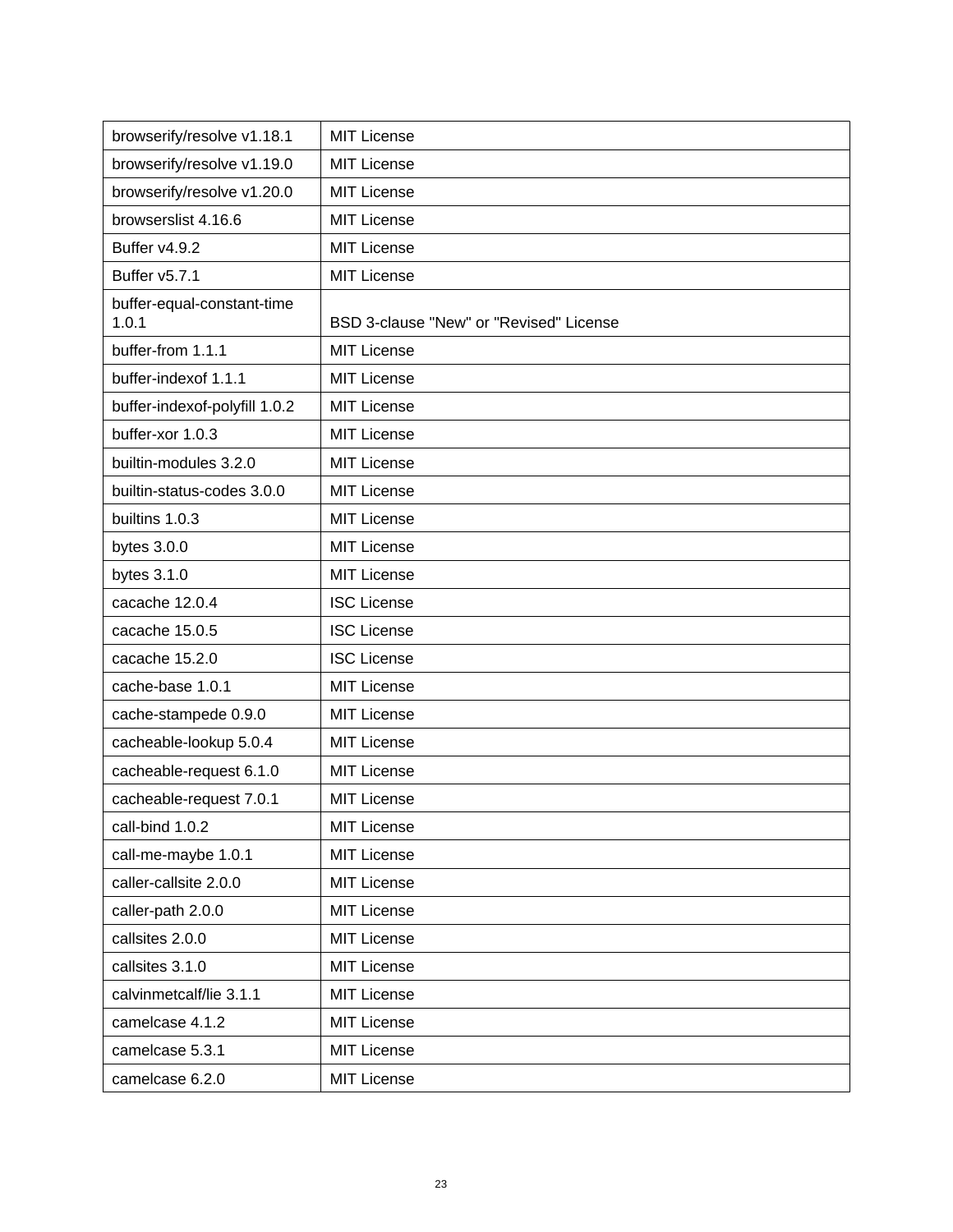| caniuse-api 3.0.0                             | <b>MIT License</b>                      |
|-----------------------------------------------|-----------------------------------------|
| caniuse-lite 1.0.30001230                     | <b>Creative Commons Attribution 4.0</b> |
| caniuse-lite 1.0.30001239                     | <b>Creative Commons Attribution 4.0</b> |
| caniuse-lite 1.0.30001240                     | <b>Creative Commons Attribution 4.0</b> |
| capture-exit 2.0.0                            | <b>ISC License</b>                      |
| case-sensitive-paths-webpa<br>ck-plugin 2.3.0 | <b>MIT License</b>                      |
| caseless 0.12.0                               | Apache License 2.0                      |
| chainsaw 0.1.0                                | <b>MIT License</b>                      |
| <b>Chalk 2.3.1</b>                            | <b>MIT License</b>                      |
| <b>Chalk 2.4.2</b>                            | <b>MIT License</b>                      |
| Chalk 4.1.1                                   | <b>MIT License</b>                      |
| Chalk v3.0.0                                  | <b>MIT License</b>                      |
| Chalk v4.1.0                                  | <b>MIT License</b>                      |
| char-regex 1.0.2                              | <b>MIT License</b>                      |
| Chart.js 2.9.4                                | <b>MIT License</b>                      |
| Chart.js 3.4.0                                | <b>MIT License</b>                      |
| chartjs-color 2.4.1                           | <b>MIT License</b>                      |
| chartjs-color-string 0.6.0                    | <b>MIT License</b>                      |
| check-types.js 11.1.2                         | <b>MIT License</b>                      |
| chokidar 2.1.8                                | <b>MIT License</b>                      |
| chokidar 3.5.1                                | <b>MIT License</b>                      |
| chokidar 3.5.2                                | <b>MIT License</b>                      |
| chownr 1.1.4                                  | <b>ISC License</b>                      |
| chownr 2.0.0                                  | <b>ISC License</b>                      |
| chrisdickinson/raf 3.4.1                      | <b>MIT License</b>                      |
| ci-info 2.0.0                                 | <b>MIT License</b>                      |
| ci-info 3.2.0                                 | <b>MIT License</b>                      |
| cint 8.2.1                                    | <b>ISC License</b>                      |
| cipher-base 1.0.4                             | <b>MIT License</b>                      |
| cjs-module-lexer 0.6.0                        | <b>MIT License</b>                      |
| cjs-module-lexer 1.2.1                        | <b>MIT License</b>                      |
| class-utils 0.3.6                             | <b>MIT License</b>                      |
| classnames 2.3.1                              | <b>MIT License</b>                      |
| clean-css 4.2.3                               | <b>MIT License</b>                      |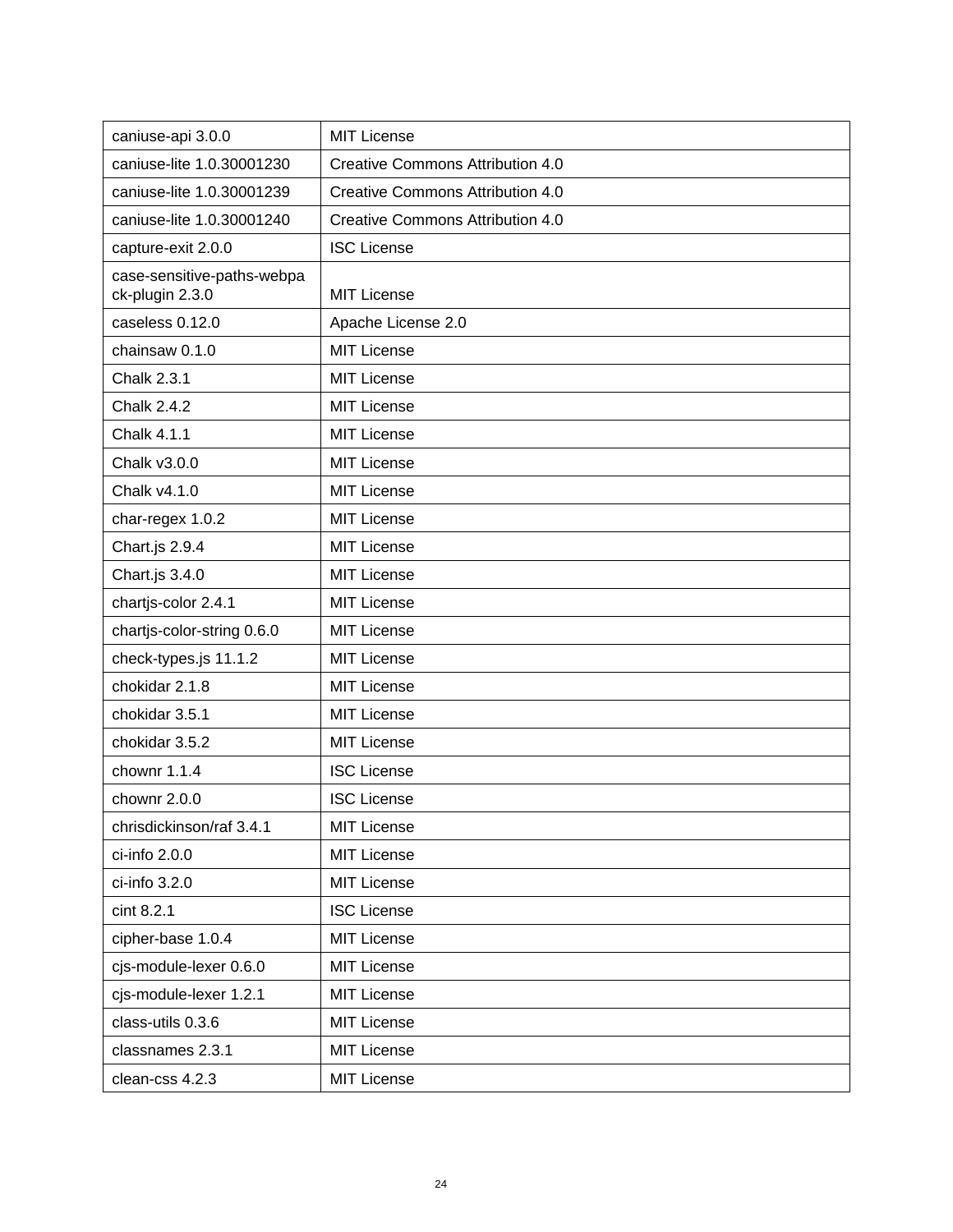| clean-stack 2.2.0                   | <b>MIT License</b>                |
|-------------------------------------|-----------------------------------|
| cli-boxes 2.2.1                     | <b>MIT License</b>                |
| cli-table 0.3.6                     | <b>MIT License</b>                |
| cliui 5.0.0                         | <b>ISC License</b>                |
| cliui v6.0.0                        | <b>ISC License</b>                |
| cliui v7.0.4                        | <b>ISC License</b>                |
| clone-response 1.0.2                | <b>MIT License</b>                |
| co 4.6.0                            | <b>MIT License</b>                |
| coa 2.0.2                           | <b>MIT License</b>                |
| code-point-at 1.1.0                 | <b>MIT License</b>                |
| collect-v8-coverage 1.0.1           | <b>MIT License</b>                |
| collection-visit 1.0.0              | <b>MIT License</b>                |
| color-name 1.1.3                    | <b>MIT License</b>                |
| color-name 1.1.4                    | <b>MIT License</b>                |
| color-string 0.6.0                  | <b>MIT License</b>                |
| color-string 1.5.4                  | <b>MIT License</b>                |
| colorette 1.2.2                     | <b>MIT License</b>                |
| colors.js 1.0.3                     | <b>MIT License</b>                |
| combined-stream 1.0.8               | <b>MIT License</b>                |
| Commander.js 4.1.1                  | <b>MIT License</b>                |
| Commander.js 6.2.1                  | <b>MIT License</b>                |
| Commander.js v2.20.3                | <b>MIT License</b>                |
| common-tags 1.8.0                   | <b>MIT License</b>                |
| commonjs-assert v1.5.0              | <b>MIT License</b>                |
| component-emitter 1.3.0             | <b>MIT License</b>                |
| component/path-to-regexp<br>0.1.7   | <b>MIT License</b>                |
| component/path-to-regexp<br>1.8.0   | <b>MIT License</b>                |
| compose-function 3.0.3              | <b>MIT License</b>                |
| compression 1.7.4                   | <b>MIT License</b>                |
| concat-stream 1.6.2                 | <b>MIT License</b>                |
| config 3.3.6                        | <b>MIT License</b>                |
| configstore 5.0.1                   | BSD 2-clause "Simplified" License |
| confusing-browser-globals<br>1.0.10 | <b>MIT License</b>                |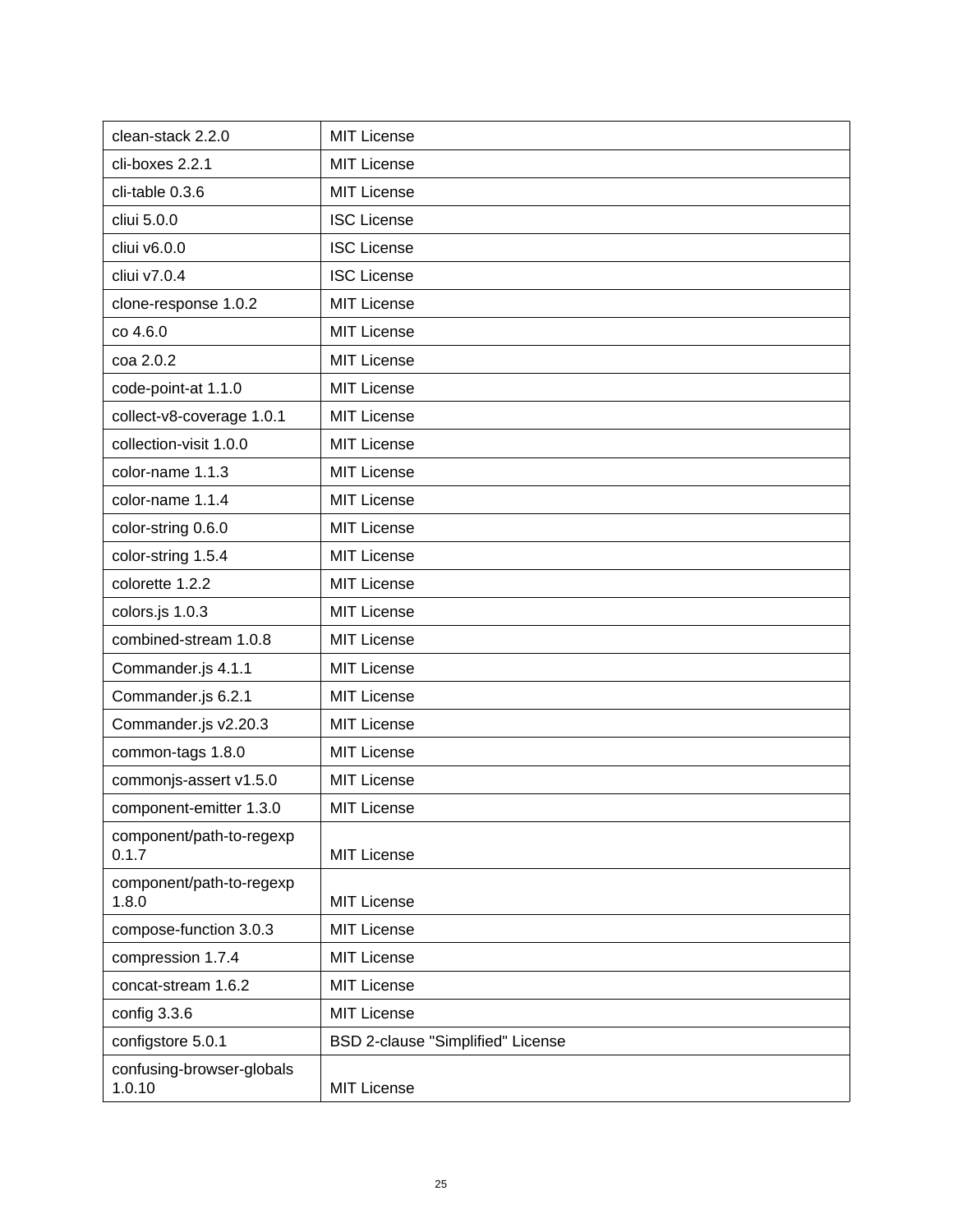| connect-history-api-fallback<br>1.6.0 | <b>MIT License</b> |
|---------------------------------------|--------------------|
| connext 3.1.2                         | <b>MIT License</b> |
| console-browserify 1.2.0              | <b>MIT License</b> |
| console-control-strings 1.1.0         | <b>ISC License</b> |
| consolidate 0.16.0                    | <b>MIT License</b> |
| constants-browserify 1.0.0            | <b>MIT License</b> |
| contains-path 0.1.0                   | <b>MIT License</b> |
| content-disposition 0.5.3             | <b>MIT License</b> |
| convert-source-map 0.3.5              | <b>MIT License</b> |
| convert-source-map 1.8.0              | <b>MIT License</b> |
| convert-source-map v1.7.0             | <b>MIT License</b> |
| cookie 0.4.1                          | <b>MIT License</b> |
| cookiejar 2.1.2                       | <b>MIT License</b> |
| copy-concurrently 1.0.5               | <b>ISC License</b> |
| copy-descriptor 0.1.1                 | <b>MIT License</b> |
| core-js v2.6.12                       | <b>MIT License</b> |
| core-js v3.9.0                        | <b>MIT License</b> |
| core-js-pure 3.8.3                    | <b>MIT License</b> |
| core-util-is 1.0.2                    | <b>MIT License</b> |
| cosmiconfig 5.2.1                     | <b>MIT License</b> |
| cosmiconfig 6.0.0                     | <b>MIT License</b> |
| cosmiconfig 7.0.0                     | <b>MIT License</b> |
| create-hash 1.2.0                     | <b>MIT License</b> |
| create-hmac 1.1.7                     | <b>MIT License</b> |
| create-react-app 2.0.0                | <b>MIT License</b> |
| create-react-app 6.0.9                | <b>MIT License</b> |
| createecdh 4.0.4                      | <b>MIT License</b> |
| cross-env 7.0.3                       | <b>MIT License</b> |
| crypto-browserify 3.12.0              | <b>MIT License</b> |
| crypto-browserify/pbkdf2<br>v3.1.1    | <b>MIT License</b> |
| crypto-js 3.3.0                       | <b>MIT License</b> |
| crypto-js-aes 1.0.0                   | <b>MIT License</b> |
| crypto-random-string 1.0.0            | <b>MIT License</b> |
| crypto-random-string 2.0.0            | <b>MIT License</b> |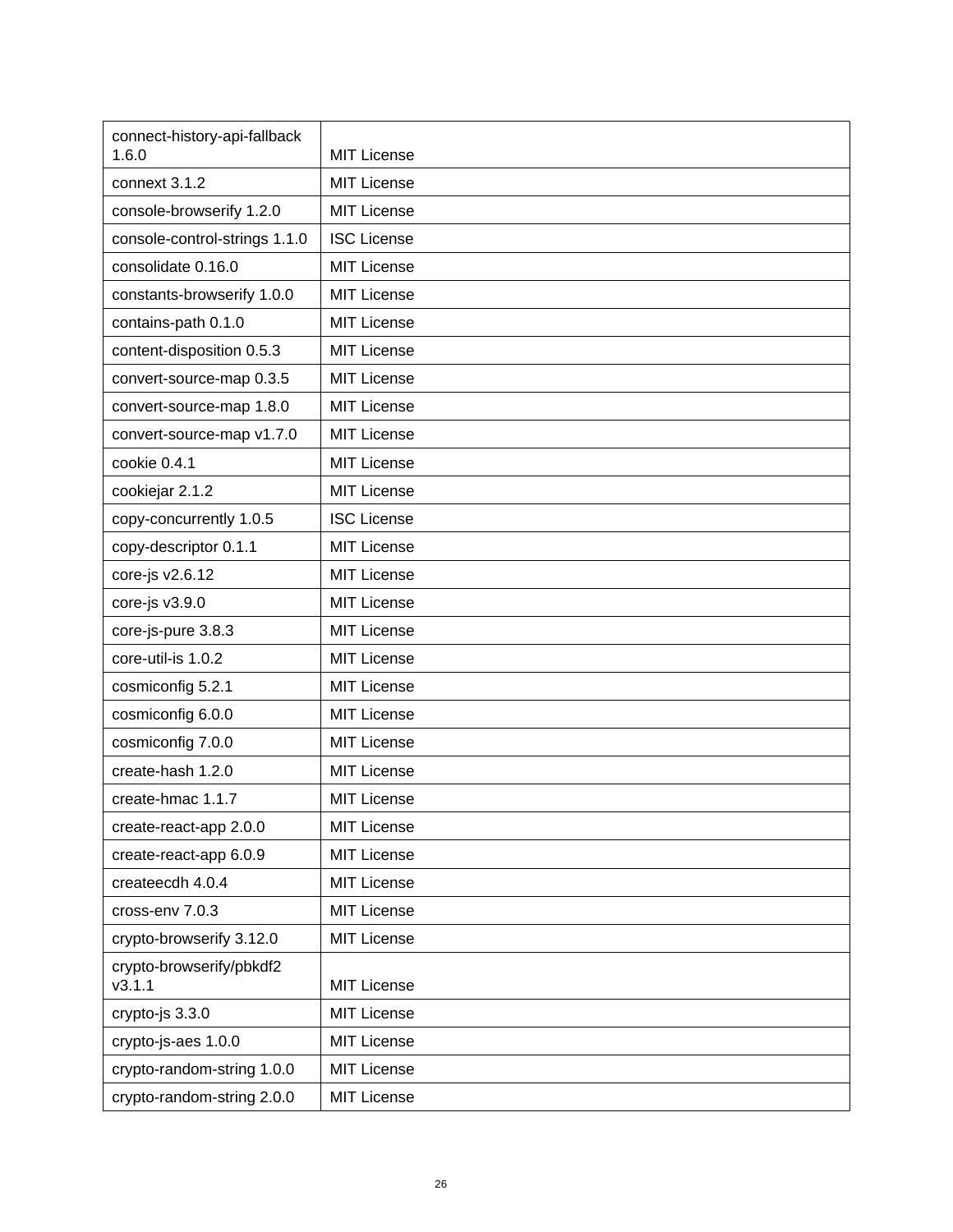| css 2.2.4                           | <b>MIT License</b>                       |
|-------------------------------------|------------------------------------------|
| css 3.0.0                           | <b>MIT License</b>                       |
| css-blank-pseudo 0.1.4              | Creative Commons Zero v1.0 Universal     |
| css-color-names 0.0.4               | <b>MIT License</b>                       |
| css-declaration-sorter 4.0.1        | <b>MIT License</b>                       |
| css-has-pseudo 0.10.0               | Creative Commons Zero v1.0 Universal     |
| css-loader 4.3.0                    | <b>MIT License</b>                       |
| css-prefers-color-scheme<br>3.1.1   | Creative Commons Zero v1.0 Universal     |
| css-select-base-adapter<br>0.1.1    | <b>MIT License</b>                       |
| css-tree 1.0.0-alpha.37             | <b>MIT License</b>                       |
| css-tree 1.1.2                      | <b>MIT License</b>                       |
| css-vendor 0.3.8                    | <b>MIT License</b>                       |
| css.escape 1.5.1                    | <b>MIT License</b>                       |
| $cssdb$ 4.4.0                       | Creative Commons Zero v1.0 Universal     |
| cssesc 2.0.0                        | <b>MIT License</b>                       |
| cssesc 3.0.0                        | <b>MIT License</b>                       |
| cssnano 4.1.11                      | <b>MIT License</b>                       |
| cssnano-preset-default 4.0.8        | <b>MIT License</b>                       |
| cssnano-util-get-arguments<br>4.0.0 | <b>MIT License</b>                       |
| cssnano-util-get-match 4.0.0        | <b>MIT License</b>                       |
| cssnano-util-raw-cache 4.0.1        | <b>MIT License</b>                       |
| cssnano-util-same-parent<br>4.0.1   | <b>MIT License</b>                       |
| csso v4.2.0                         | <b>MIT License</b>                       |
| cssom 0.3.8                         | <b>MIT License</b>                       |
| cssom 0.4.4                         | <b>MIT License</b>                       |
| CSSselect 2.1.0                     | BSD 2-clause "Simplified" License        |
| cssstyle 2.3.0                      | <b>MIT License</b>                       |
| csstype 3.0.8                       | <b>MIT License</b>                       |
| cyclist 1.0.1                       | <b>MIT License</b>                       |
| damerau-levenshtein 1.0.6           | <b>BSD 2-clause "Simplified" License</b> |
| data-urls 2.0.0                     | <b>MIT License</b>                       |
| date-format 2.1.0                   | <b>MIT License</b>                       |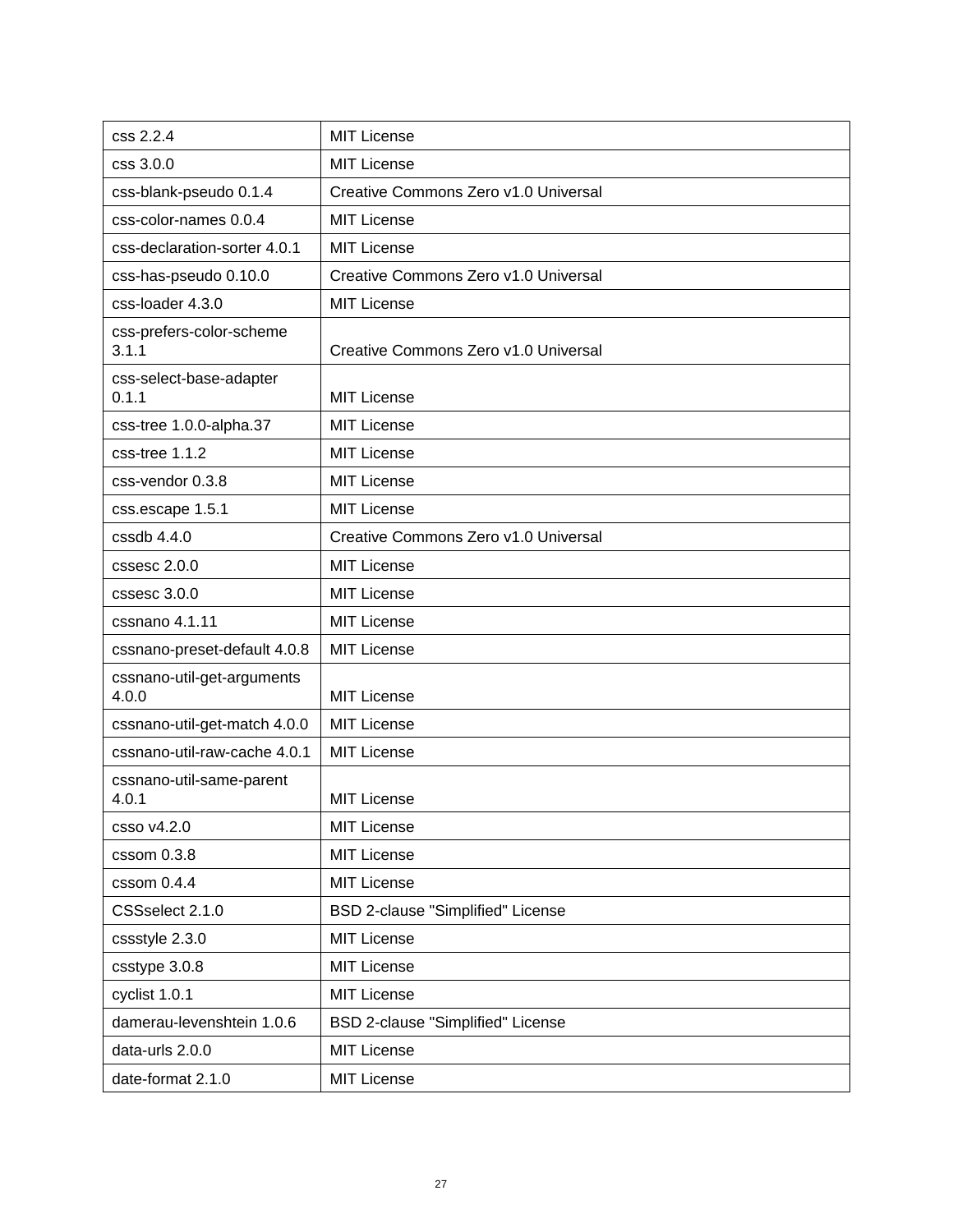| date-format v3.0.0            | <b>MIT License</b>                |
|-------------------------------|-----------------------------------|
| debug v2.6.9                  | <b>MIT License</b>                |
| debug v4.2.0                  | <b>MIT License</b>                |
| Decamelize 1.2.0              | <b>MIT License</b>                |
| decimal.js 10.2.1             | <b>MIT License</b>                |
| decimal.js 10.3.1             | <b>MIT License</b>                |
| decode-uri-component 0.2.0    | <b>MIT License</b>                |
| decompress-response 3.3.0     | <b>MIT License</b>                |
| decompress-response<br>v6.0.0 | <b>MIT License</b>                |
| dedent 0.7.0                  | <b>MIT License</b>                |
| deep-diff 0.3.8               | <b>MIT License</b>                |
| deep-diff v0.3.8              | <b>MIT License</b>                |
| deep-extend 0.6.0             | <b>MIT License</b>                |
| deep-is 0.1.3                 | <b>MIT License</b>                |
| deep_merge v4.2.2             | <b>MIT License</b>                |
| default-gateway 4.2.0         | BSD 2-clause "Simplified" License |
| defer-to-connect 1.1.3        | <b>MIT License</b>                |
| defer-to-connect 2.0.0        | <b>MIT License</b>                |
| define-properties v1.1.3      | <b>MIT License</b>                |
| define-property 0.2.5         | <b>MIT License</b>                |
| define-property 1.0.0         | <b>MIT License</b>                |
| define-property 2.0.2         | <b>MIT License</b>                |
| Del using Globs v4.1.1        | <b>MIT License</b>                |
| delayed-stream 0.0.7          | <b>MIT License</b>                |
| delayed-stream 1.0.0          | <b>MIT License</b>                |
| delegates 1.0.0               | <b>MIT License</b>                |
| delvedor/find-my-way v4.1.0   | <b>MIT License</b>                |
| depcheck 1.4.1                | <b>MIT License</b>                |
| depcheck 1.4.2                | <b>MIT License</b>                |
| deps-regex 0.1.4              | <b>MIT License</b>                |
| des.js 1.0.1                  | <b>MIT License</b>                |
| destroy 1.0.4                 | <b>MIT License</b>                |
| detect-newline v3.1.0         | <b>MIT License</b>                |
| detect-node 2.0.4             | <b>ISC License</b>                |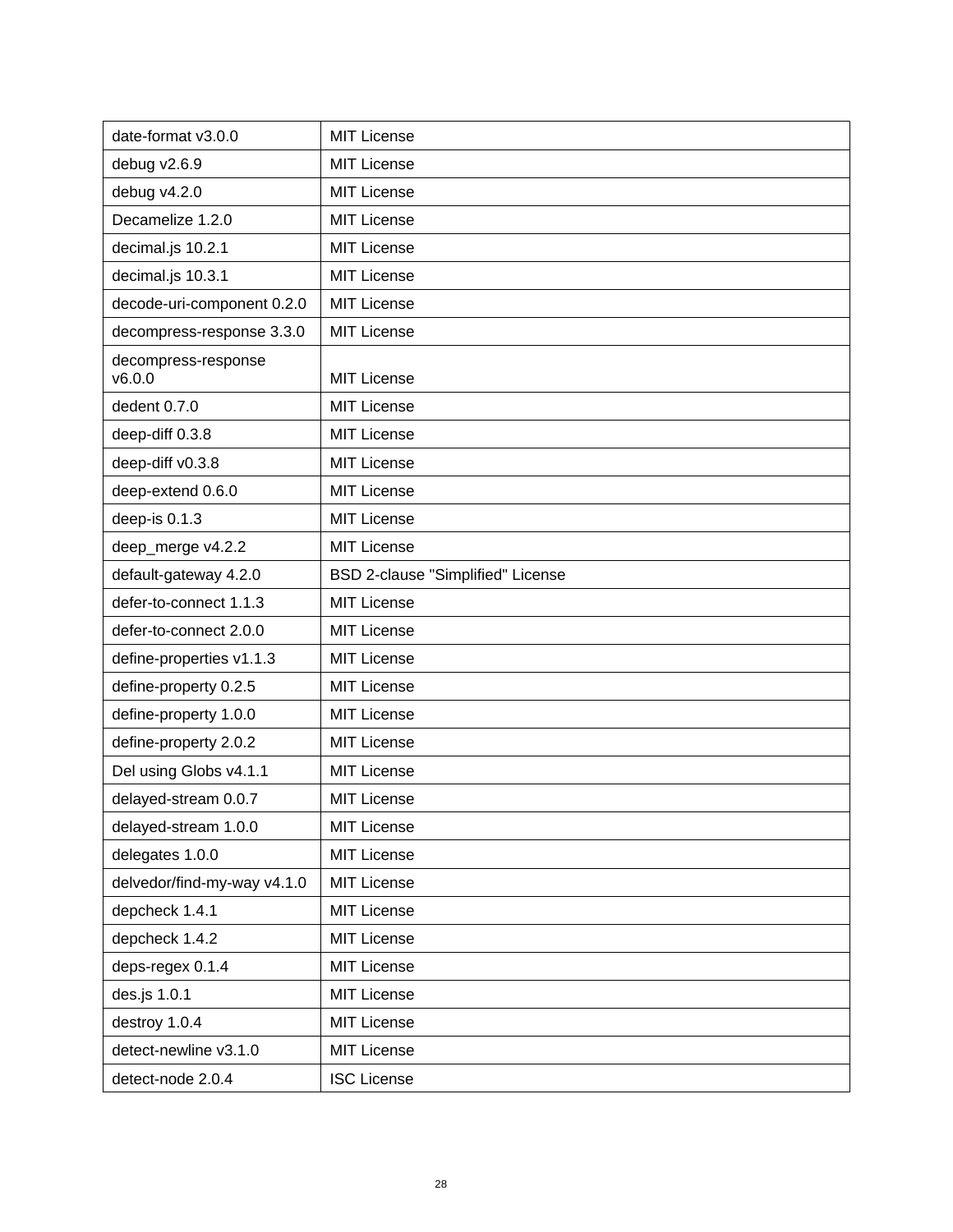| detect-port 1.1.6           | <b>MIT License</b>                                                           |
|-----------------------------|------------------------------------------------------------------------------|
| diffie-hellman 5.0.3        | <b>MIT License</b>                                                           |
| dir-glob 3.0.1              | <b>MIT License</b>                                                           |
| dns-equal 1.0.0             | <b>MIT License</b>                                                           |
| dns-packet 1.3.4            | <b>MIT License</b>                                                           |
| dns-txt $2.0.2$             | <b>MIT License</b>                                                           |
| docker.model v3.0.0         | Apache License 2.0                                                           |
| dockerode v3.3.0            | Apache License 2.0                                                           |
| doctrine v1.5.0             | <b>MIT License</b>                                                           |
| doctrine v2.1.0             | (BSD 2-clause "Simplified" License AND Apache License 2.0)                   |
| doctrine v3.0.0             | Apache License 2.0                                                           |
| dom-accessibility-api 0.5.4 | <b>MIT License</b>                                                           |
| dom-converter 0.2.0         | <b>MIT License</b>                                                           |
| dom-helpers 5.2.1           | <b>MIT License</b>                                                           |
| dom-helpers v5.2.1          | <b>MIT License</b>                                                           |
| dom-serializer 0.2.2        | <b>MIT License</b>                                                           |
| domain-browser 1.2.0        | <b>MIT License</b>                                                           |
| domelementtype 1.3.1        | BSD 2-clause "Simplified" License                                            |
| domelementtype 2.1.0        | BSD 2-clause "Simplified" License                                            |
| domexception 2.0.1          | <b>MIT License</b>                                                           |
| DomHandler 2.4.2            | BSD 2-clause "Simplified" License                                            |
| dominictarr/rc 1.2.8        | (MIT License OR BSD 2-clause "Simplified" License OR Apache License<br>(2.0) |
| domutils 1.7.0              | <b>BSD 2-clause "Simplified" License</b>                                     |
| dot-case 3.0.4              | <b>MIT License</b>                                                           |
| dot-prop 5.3.0              | <b>MIT License</b>                                                           |
| dot-prop v5.3.0             | <b>MIT License</b>                                                           |
| dotenv-cli 4.0.0            | <b>MIT License</b>                                                           |
| dotenv-expand 5.1.0         | BSD 2-clause "Simplified" License                                            |
| duplexer v0.1.2             | <b>MIT License</b>                                                           |
| duplexer2.jbenet 0.1.4      | BSD 3-clause "New" or "Revised" License                                      |
| duplexer3 0.1.4             | BSD 3-clause "New" or "Revised" License                                      |
| duplexify 3.7.1             | <b>MIT License</b>                                                           |
| duplexify v4.1.1            | <b>MIT License</b>                                                           |
| ecc-jsbn 0.1.2              | <b>MIT License</b>                                                           |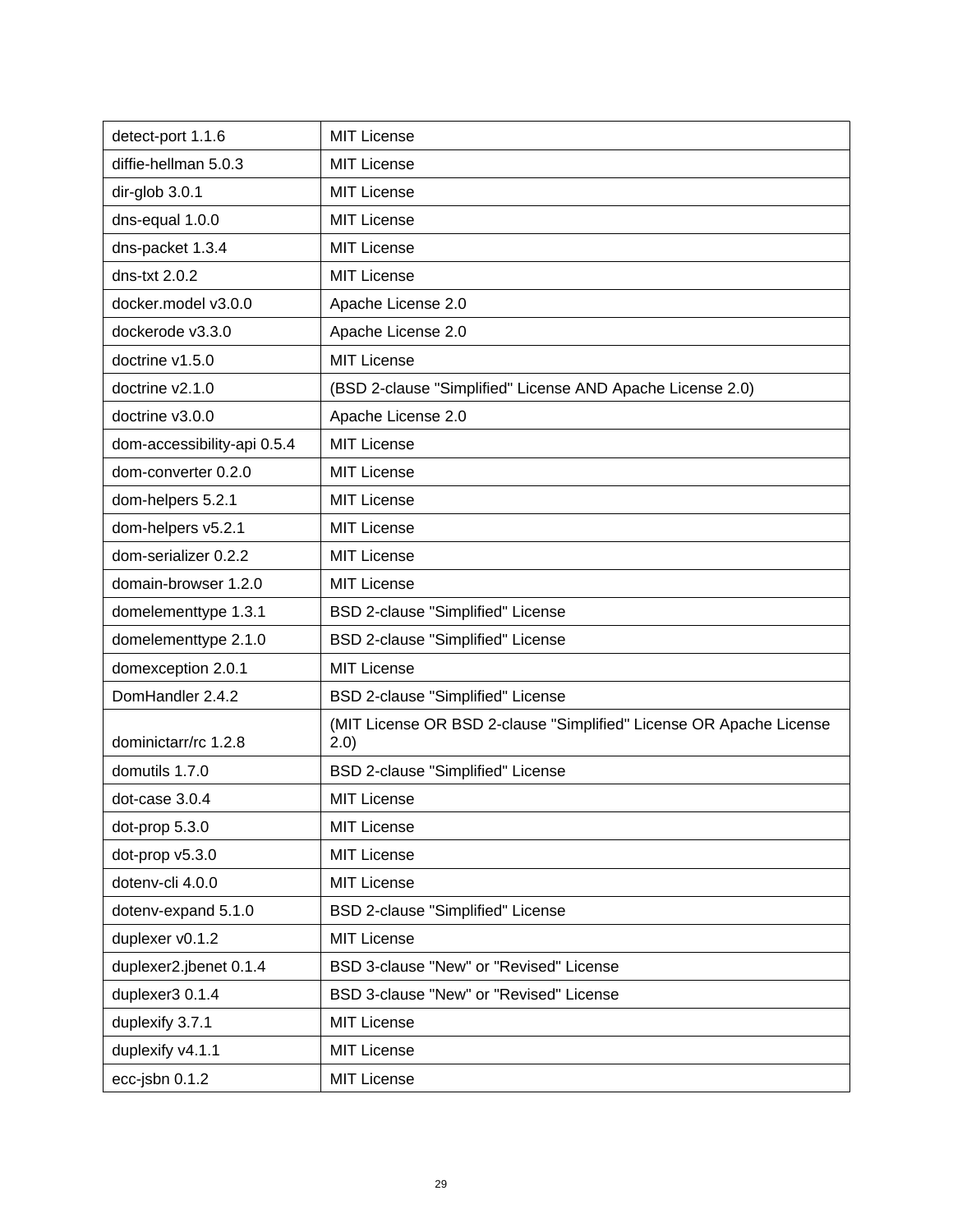| ecdsa-sig-formatter v1.0.11      | Apache License 2.0 |
|----------------------------------|--------------------|
| ee-first 1.1.1                   | <b>MIT License</b> |
| einaros/ws 7.5.0                 | <b>MIT License</b> |
| ejs v2.7.4                       | Apache License 2.0 |
| ejs v3.1.6                       | Apache License 2.0 |
| electron-to-chromium<br>v1.3.741 | <b>ISC License</b> |
| electron-to-chromium<br>v1.3.754 | <b>ISC License</b> |
| electron-to-chromium<br>v1.3.759 | <b>ISC License</b> |
| elliptic v6.5.4                  | <b>MIT License</b> |
| ember-cli unknown                | <b>MIT License</b> |
| emitter-component 1.3.0          | <b>MIT License</b> |
| emittery v0.7.2                  | <b>MIT License</b> |
| emittery v0.8.1                  | <b>MIT License</b> |
| emoji-regex 7.0.3                | <b>MIT License</b> |
| emoji-regex 9.2.1                | <b>MIT License</b> |
| emoji-regex v8.0.0               | <b>MIT License</b> |
| emojis-list 2.1.0                | <b>MIT License</b> |
| emojis-list 3.0.0                | <b>MIT License</b> |
| emotion-theming 11.1.3           | <b>MIT License</b> |
| encodeurl 1.0.2                  | <b>MIT License</b> |
| encoding v0.1.13                 | <b>MIT License</b> |
| encoding-negotiator 2.0.1        | <b>MIT License</b> |
| end-of-stream v1.4.4             | <b>MIT License</b> |
| enhanced-resolve 4.5.0           | <b>MIT License</b> |
| enquirer 2.3.6                   | <b>MIT License</b> |
| ent 2.2.0                        | <b>MIT License</b> |
| env-paths 2.2.1                  | <b>MIT License</b> |
| erikras/redux-form v8.2.2        | <b>MIT License</b> |
| err-code 2.0.3                   | <b>MIT License</b> |
| errno 0.1.8                      | <b>MIT License</b> |
| error-stack-parser v2.0.6        | <b>MIT License</b> |
| es-abstract 1.17.7               | <b>MIT License</b> |
| es-abstract 1.18.0-next.2        | <b>MIT License</b> |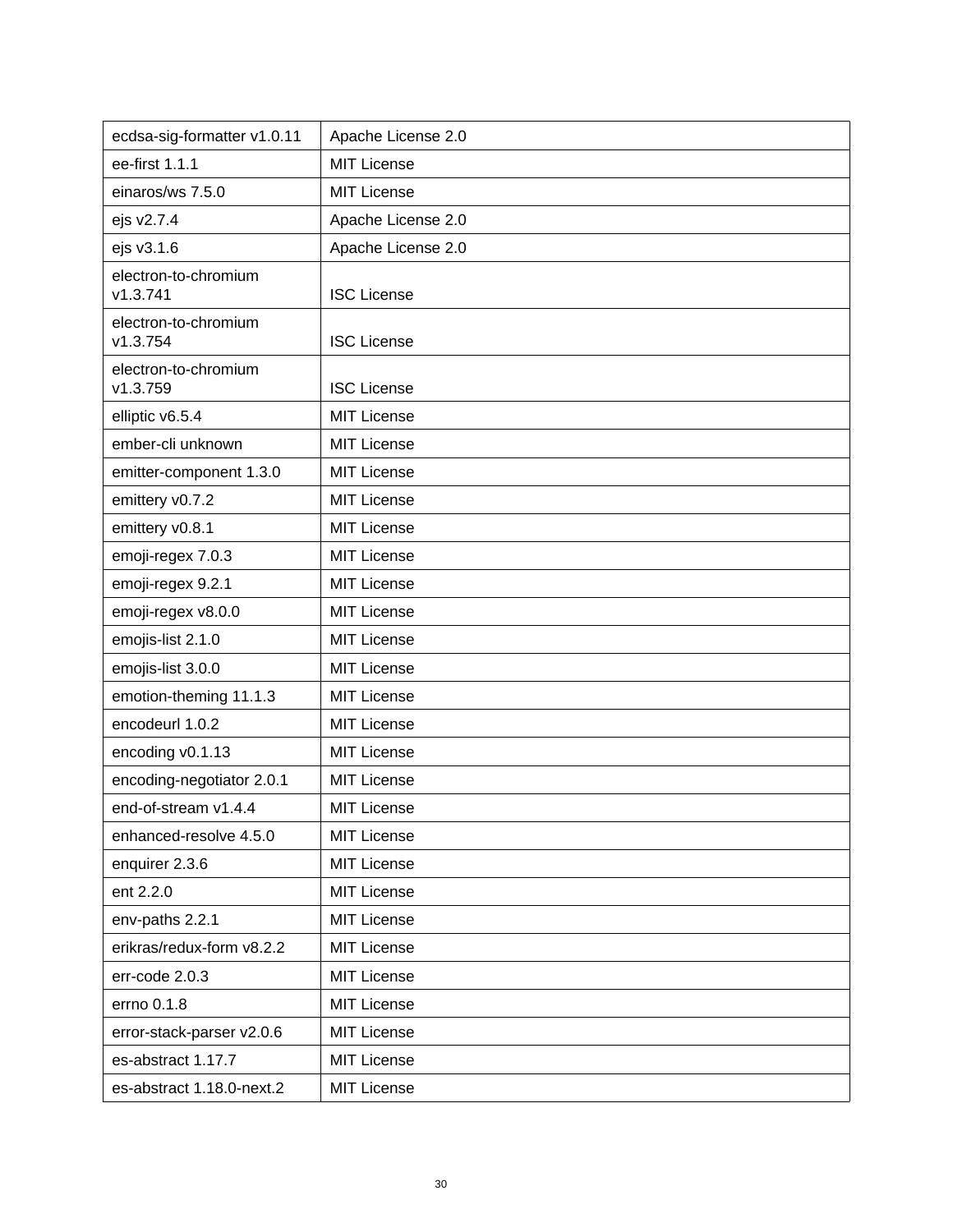| es-abstract 1.18.3                      | MIT License                              |
|-----------------------------------------|------------------------------------------|
| es-to-primitive 1.2.1                   | <b>MIT License</b>                       |
| es5-ext 0.10.53                         | <b>ISC License</b>                       |
| es6-error 4.1.1                         | <b>MIT License</b>                       |
| es6-iterator 2.0.3                      | <b>MIT License</b>                       |
| es6-promise v4.2.8                      | <b>MIT License</b>                       |
| es6-symbol v3.1.3                       | <b>MIT License</b>                       |
| escalade 3.1.1                          | <b>MIT License</b>                       |
| escape-goat 2.1.1                       | <b>MIT License</b>                       |
| escape-html 1.0.3                       | <b>MIT License</b>                       |
| escape-string-regexp 1.0.5              | <b>MIT License</b>                       |
| escape-string-regexp v2.0.0             | <b>MIT License</b>                       |
| escape-string-regexp v4.0.0             | MIT License                              |
| escodegen v1.14.3                       | <b>BSD 2-clause "Simplified" License</b> |
| escodegen v2.0.0                        | BSD 2-clause "Simplified" License        |
| ESLint v7.20.0                          | <b>MIT License</b>                       |
| ESLint v7.29.0                          | <b>MIT License</b>                       |
| eslint-config-airbnb 14.2.1             | <b>MIT License</b>                       |
| eslint-config-react-app 6.0.0           | <b>MIT License</b>                       |
| eslint-plugin-es 3.0.1                  | MIT License                              |
| eslint-plugin-flowtype 5.3.1            | BSD 3-clause "New" or "Revised" License  |
| eslint-plugin-import 0.3.4              | <b>MIT License</b>                       |
| eslint-plugin-import 2.22.1             | <b>MIT License</b>                       |
| eslint-plugin-import 2.6.0              | MIT License                              |
| eslint-plugin-import 2.6.1              | <b>MIT License</b>                       |
| eslint-plugin-import v2.23.4            | <b>MIT License</b>                       |
| eslint-plugin-jest 24.1.5               | <b>MIT License</b>                       |
| eslint-plugin-jest 24.3.6               | <b>MIT License</b>                       |
| eslint-plugin-jsx-a11y 6.4.1            | <b>MIT License</b>                       |
| eslint-plugin-node 11.1.0               | <b>MIT License</b>                       |
| eslint-plugin-react-hooks<br>4.2.0      | <b>MIT License</b>                       |
| eslint-plugin-testing-library<br>3.10.1 | <b>MIT License</b>                       |
| eslint-scope v4.0.3                     | BSD 2-clause "Simplified" License        |
| eslint-scope v5.1.1                     | BSD 2-clause "Simplified" License        |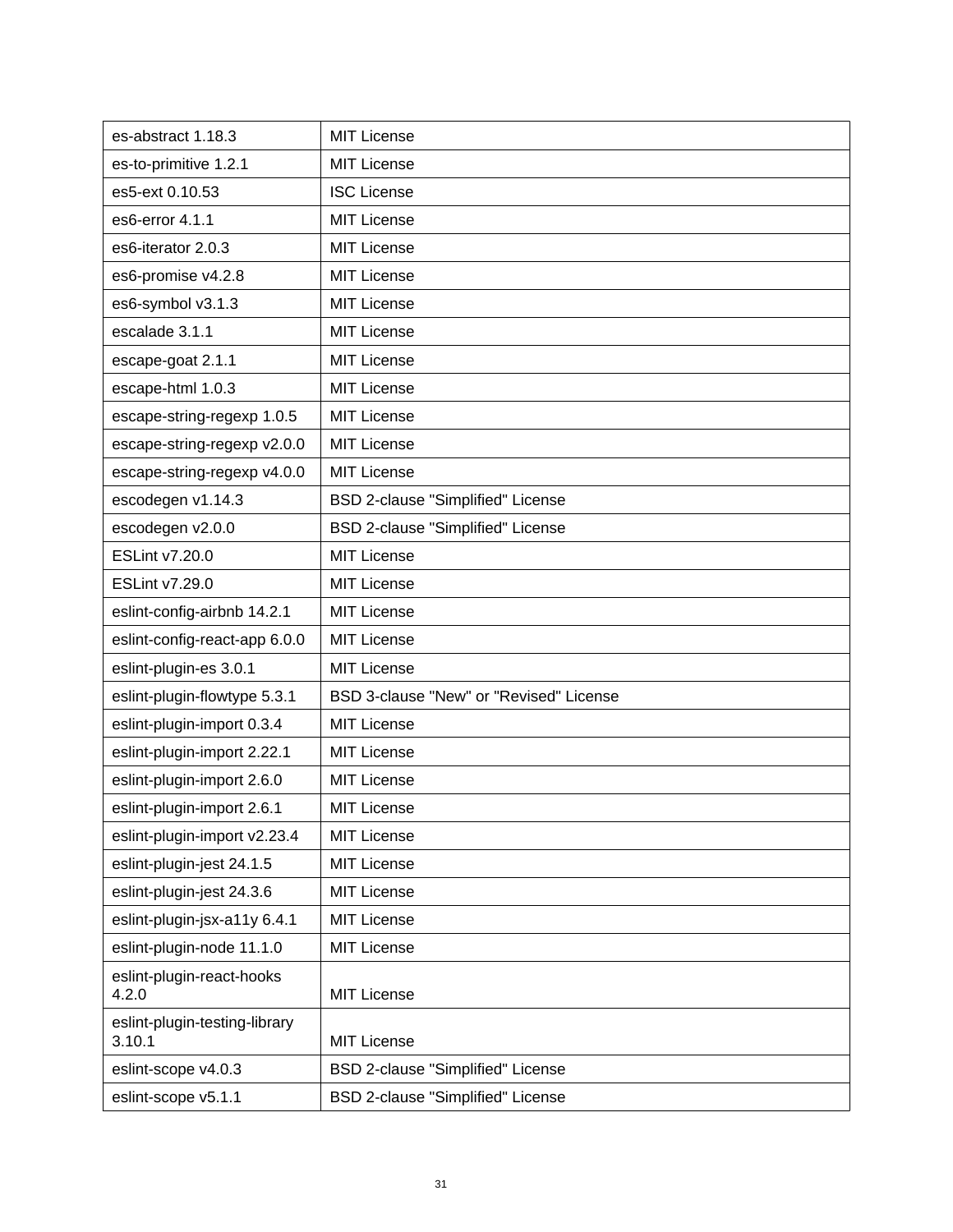| eslint-utils v2.1.0              | <b>MIT License</b>                       |
|----------------------------------|------------------------------------------|
| eslint-visitor-keys 1.3.0        | Apache License 2.0                       |
| eslint-visitor-keys 2.0.0        | Apache License 2.0                       |
| eslint-webpack-plugin 2.5.2      | <b>MIT License</b>                       |
| espree 7.3.1                     | BSD 2-clause "Simplified" License        |
| Esprima 4.0.1                    | BSD 2-clause "Simplified" License        |
| esquery 1.4.0                    | BSD 3-clause "New" or "Revised" License  |
| esrecurse v4.3.0                 | BSD 2-clause "Simplified" License        |
| estraverse 5.2.0                 | BSD 2-clause "Simplified" License        |
| estraverse v4.3.0                | BSD 2-clause "Simplified" License        |
| estree-walker 0.6.1              | <b>MIT License</b>                       |
| estree-walker 1.0.1              | <b>MIT License</b>                       |
| estree-walker 2.0.2              | <b>MIT License</b>                       |
| esutils 2.0.3                    | <b>BSD 2-clause "Simplified" License</b> |
| etag 1.8.1                       | <b>MIT License</b>                       |
| event-target-shim 5.0.1          | <b>MIT License</b>                       |
| eventemitter3 4.0.7              | <b>MIT License</b>                       |
| eventsource-node 1.0.7           | <b>MIT License</b>                       |
| evp_bytestokey 1.0.3             | <b>MIT License</b>                       |
| exec-sh v0.3.4                   | <b>MIT License</b>                       |
| execa 1.0.0                      | <b>MIT License</b>                       |
| execa 4.1.0                      | <b>MIT License</b>                       |
| execa 5.1.1                      | <b>MIT License</b>                       |
| exenv 1.2.2                      | BSD 3-clause "New" or "Revised" License  |
| expand-brackets 2.1.4            | <b>MIT License</b>                       |
| expect 26.6.2                    | <b>MIT License</b>                       |
| expect 27.0.2                    | <b>MIT License</b>                       |
| expressjs/accepts 1.3.7          | <b>MIT License</b>                       |
| expressjs/compressible<br>2.0.18 | MIT License                              |
| expressjs/express 4.17.1         | <b>MIT License</b>                       |
| ext 1.4.0                        | <b>ISC License</b>                       |
| extend 3.0.2                     | <b>MIT License</b>                       |
| extend-shallow 2.0.1             | <b>MIT License</b>                       |
| extend-shallow 3.0.2             | <b>MIT License</b>                       |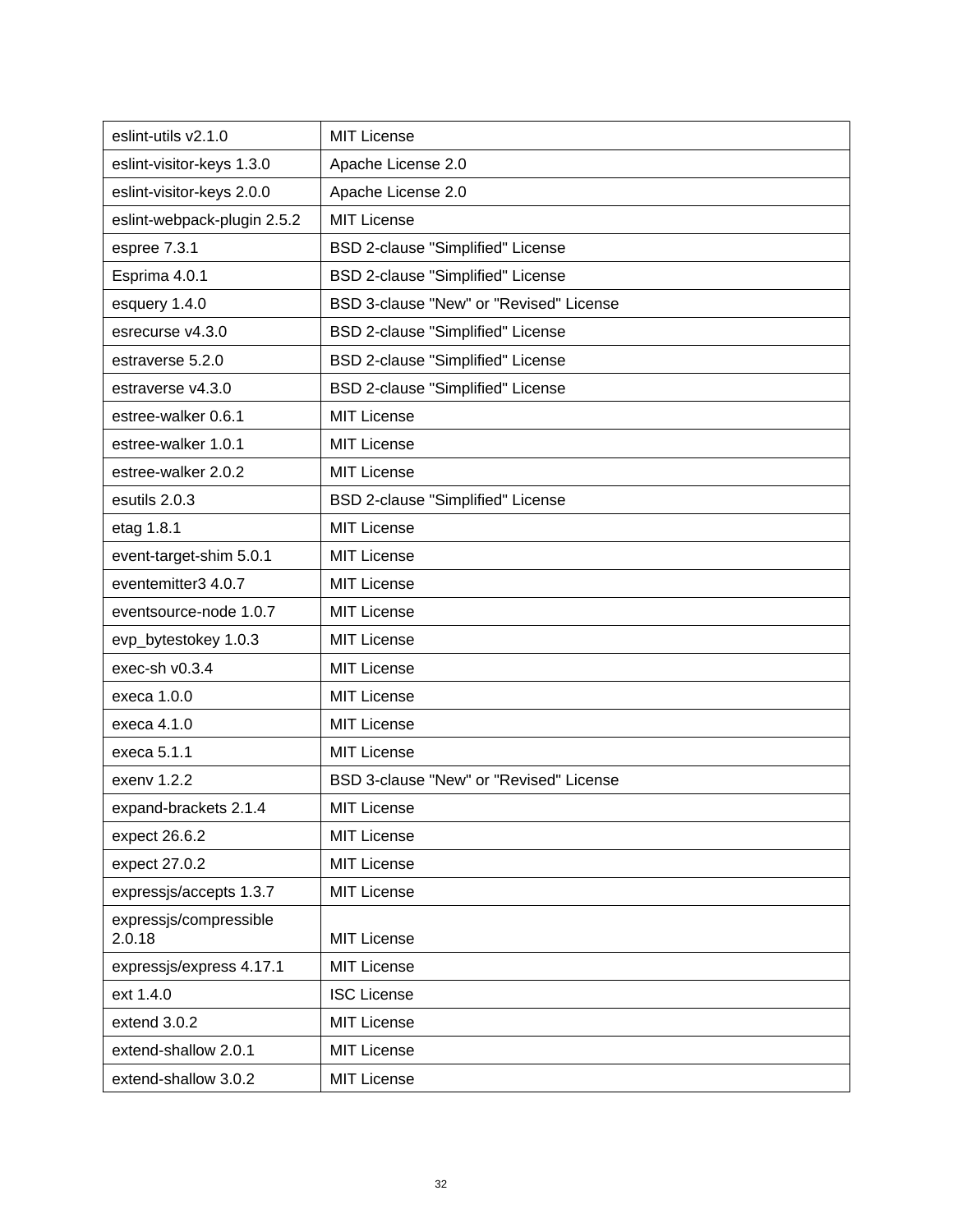| extglob 2.0.4                       | <b>MIT License</b> |
|-------------------------------------|--------------------|
| extsprintf 1.3.0                    | <b>MIT License</b> |
| fast-decode-uri-component           |                    |
| 1.0.1                               | <b>MIT License</b> |
| fast-deep-equal v3.1.3              | <b>MIT License</b> |
| fast-glob 3.2.4                     | <b>MIT License</b> |
| fast-glob 3.2.5                     | <b>MIT License</b> |
| fast-json-stable-stringify<br>2.1.0 | <b>MIT License</b> |
| fast-json-stringify v2.5.3          | <b>MIT License</b> |
| fast-levenshtein 2.0.6              | <b>MIT License</b> |
| fast-redact 2.1.0                   | <b>MIT License</b> |
| fast-redact v3.0.0                  | <b>MIT License</b> |
| fast-safe-stringify 2.0.7           | <b>MIT License</b> |
| fast-text-encoding 1.0.3            | Apache License 2.0 |
| fastify 3.15.0                      | <b>MIT License</b> |
| fastify 3.18.0                      | <b>MIT License</b> |
| fastify-compress 3.6.0              | <b>MIT License</b> |
| fastify-cors 6.0.1                  | <b>MIT License</b> |
| fastify-error 0.3.0                 | <b>MIT License</b> |
| fastify-helmet 5.2.0                | <b>MIT License</b> |
| fastify-oauth2 4.2.3                | <b>MIT License</b> |
| fastify-plugin v3.0.0               | <b>MIT License</b> |
| fastify-static 4.0.1                | <b>MIT License</b> |
| fastify-swagger 3.5.0               | <b>MIT License</b> |
| fastify-swagger 4.3.2               | MIT License        |
| fastify-swagger 4.8.0               | <b>MIT License</b> |
| fastify-warning 0.2.0               | <b>MIT License</b> |
| fastq 1.11.0                        | <b>ISC License</b> |
| fastq 1.9.0                         | <b>ISC License</b> |
| faye-websocket-node 0.11.3          | <b>MIT License</b> |
| felixge/node-retry v0.12.0          | <b>MIT License</b> |
| figgy-pudding 3.5.2                 | <b>ISC License</b> |
| file-entry-cache 6.0.1              | <b>MIT License</b> |
| file-loader 6.1.1                   | <b>MIT License</b> |
| file-uri-to-path 1.0.0              | <b>MIT License</b> |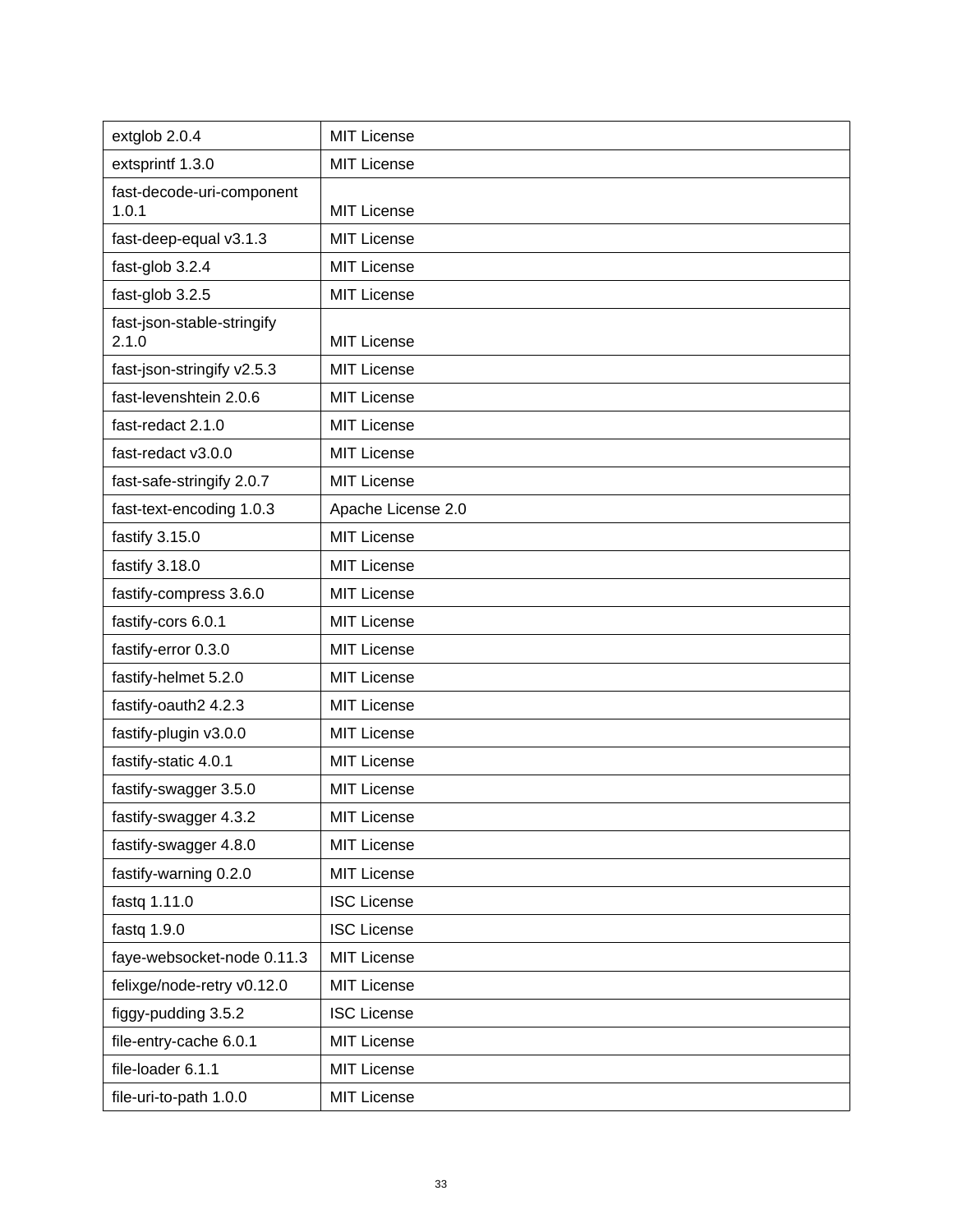| filesize.js 6.1.0                         | BSD 3-clause "New" or "Revised" License |
|-------------------------------------------|-----------------------------------------|
| fill-range 4.0.0                          | <b>MIT License</b>                      |
| fill-range 7.0.1                          | <b>MIT License</b>                      |
| filter-obj 1.1.0                          | <b>MIT License</b>                      |
| finalhandler 1.1.2                        | <b>MIT License</b>                      |
| find-cache-dir 2.1.0                      | <b>MIT License</b>                      |
| find-cache-dir 3.3.1                      | <b>MIT License</b>                      |
| find-my-way 4.1.0                         | <b>MIT License</b>                      |
| find-up 2.1.0                             | <b>MIT License</b>                      |
| find-up $3.0.0$                           | <b>MIT License</b>                      |
| find-up $v4.1.0$                          | <b>MIT License</b>                      |
| find-up $v5.0.0$                          | <b>MIT License</b>                      |
| flat-cache 3.0.4                          | <b>MIT License</b>                      |
| flatstr 1.0.12                            | <b>MIT License</b>                      |
| flatted 2.0.2                             | <b>ISC License</b>                      |
| flatted 3.1.1                             | <b>ISC License</b>                      |
| flatten 1.0.3                             | <b>MIT License</b>                      |
| floatdrop/pinkie 2.0.4                    | <b>MIT License</b>                      |
| flush-write-stream 1.1.1                  | <b>MIT License</b>                      |
| follow-redirects 1.13.1                   | <b>MIT License</b>                      |
| follow-redirects 1.14.0                   | <b>MIT License</b>                      |
| for-in 1.0.2                              | <b>MIT License</b>                      |
| forever-agent 0.6.1                       | Apache License 2.0                      |
| fork-ts-checker-webpack-plu<br>gin v4.1.6 | <b>MIT License</b>                      |
| form-data 2.3.3                           | <b>MIT License</b>                      |
| form-data 2.5.1                           | <b>MIT License</b>                      |
| form-data 3.0.0                           | <b>MIT License</b>                      |
| form-data 3.0.1                           | <b>MIT License</b>                      |
| formidable 1.2.1                          | <b>MIT License</b>                      |
| formidable 1.2.2                          | <b>MIT License</b>                      |
| forwarded 0.1.2                           | <b>MIT License</b>                      |
| forwarded 0.2.0                           | <b>MIT License</b>                      |
| fp-and-or 0.1.3                           | <b>ISC License</b>                      |
| fragment-cache 0.2.1                      | <b>MIT License</b>                      |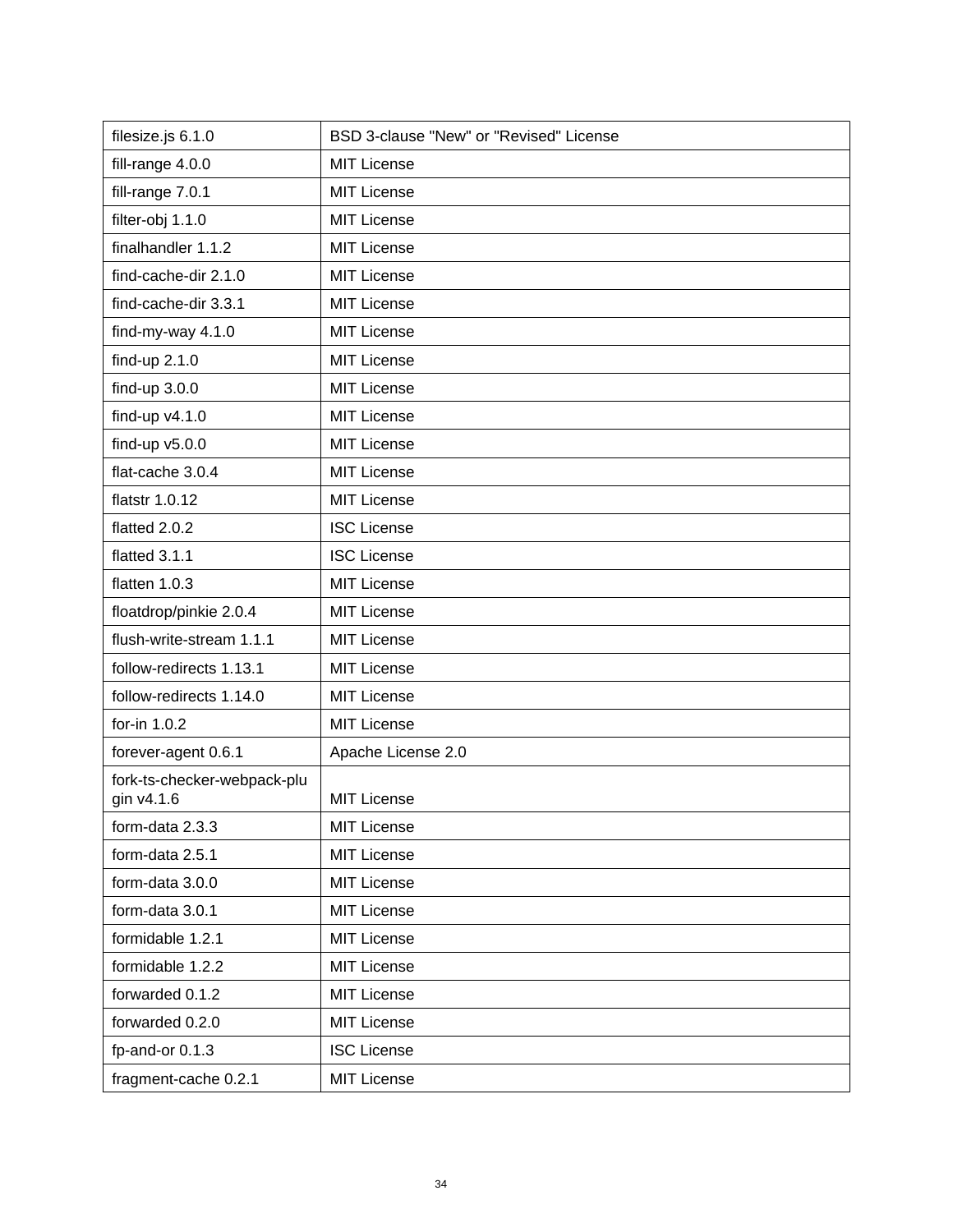| from2 2.3.0                                    | <b>MIT License</b>                      |
|------------------------------------------------|-----------------------------------------|
| fs-constants 1.0.0                             | <b>MIT License</b>                      |
| fs-extra 7.0.1                                 | <b>MIT License</b>                      |
| fs-extra 8.1.0                                 | <b>MIT License</b>                      |
| fs-extra 9.1.0                                 | <b>MIT License</b>                      |
| fs-minipass v2.1.0                             | <b>ISC License</b>                      |
| fs-write-stream-atomic<br>1.0.10               | <b>ISC License</b>                      |
| fs.realpath 1.0.0                              | <b>ISC License</b>                      |
| fsevents 1.2.13                                | <b>MIT License</b>                      |
| fsevents 2.3.2                                 | <b>MIT License</b>                      |
| fstream 1.0.12                                 | <b>ISC License</b>                      |
| function-bind 1.1.1                            | <b>MIT License</b>                      |
| functional-red-black-tree<br>1.0.1             | <b>MIT License</b>                      |
| gajus/table 6.0.7                              | BSD 3-clause "New" or "Revised" License |
| gajus/table v6.7.1                             | BSD 3-clause "New" or "Revised" License |
| gaxios 4.1.0                                   | Apache License 2.0                      |
| gce-images 3.0.2                               | <b>MIT License</b>                      |
| gcp-metadata 4.2.1                             | Apache License 2.0                      |
| gcs-resumable-upload 3.1.4                     | <b>MIT License</b>                      |
| generic-names 2.0.1                            | <b>MIT License</b>                      |
| gensync 1.0.0-beta.2                           | <b>MIT License</b>                      |
| get-caller-file 2.0.5                          | <b>ISC License</b>                      |
| get-intrinsic 1.1.1                            | <b>MIT License</b>                      |
| get-own-enumerable-propert<br>y-symbols v3.0.2 | <b>ISC License</b>                      |
| get-package-type 0.1.0                         | <b>MIT License</b>                      |
| get-stdin 8.0.0                                | <b>MIT License</b>                      |
| get-stream 6.0.1                               | <b>MIT License</b>                      |
| get-stream v4.1.0                              | <b>MIT License</b>                      |
| get-stream v5.2.0                              | <b>MIT License</b>                      |
| get-stream v6.0.0                              | <b>MIT License</b>                      |
| get-value 2.0.6                                | MIT License                             |
| getpass 0.1.7                                  | <b>MIT License</b>                      |
| glob 7.1.6                                     | <b>ISC License</b>                      |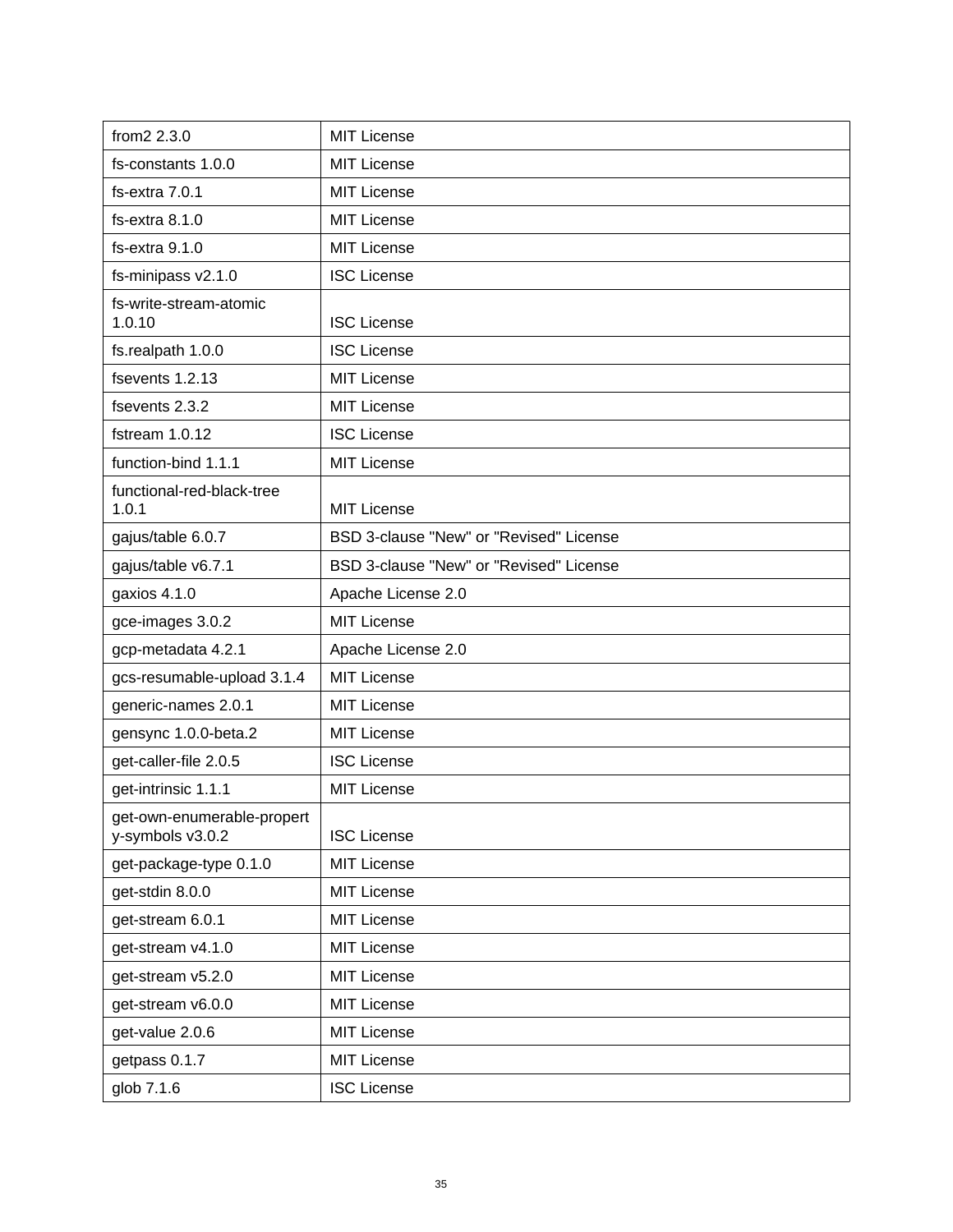| glob-parent 5.1.2          | <b>ISC License</b>                      |
|----------------------------|-----------------------------------------|
| global-dirs 2.1.0          | <b>MIT License</b>                      |
| global-dirs 3.0.0          | <b>MIT License</b>                      |
| global-modules 2.0.0       | <b>MIT License</b>                      |
| global-prefix 3.0.0        | <b>MIT License</b>                      |
| google-auth-library v6.1.6 | Apache License 2.0                      |
| google-auth-library v7.0.2 | Apache License 2.0                      |
| google-auth-library v7.0.4 | Apache License 2.0                      |
| google-p12-pem 3.0.3       | <b>MIT License</b>                      |
| Gozala/events 1.1.1        | <b>MIT License</b>                      |
| Gozala/events 3.2.0        | <b>MIT License</b>                      |
| Gozala/events 3.3.0        | <b>MIT License</b>                      |
| Gozala/querystring 0.2.0   | <b>MIT License</b>                      |
| Gozala/querystring 0.2.1   | <b>MIT License</b>                      |
| graceful-fs 4.2.4          | <b>ISC License</b>                      |
| growly 1.3.0               | <b>MIT License</b>                      |
| gtoken 5.2.1               | <b>MIT License</b>                      |
| gzip-size v5.1.1           | <b>MIT License</b>                      |
| haikunator 2.1.2           | BSD 3-clause "New" or "Revised" License |
| handle-thing v2.0.1        | <b>MIT License</b>                      |
| har-schema 2.0.0           | <b>ISC License</b>                      |
| har-validator 5.1.5        | <b>MIT License</b>                      |
| harmony-reflect v1.6.1     | Apache License 2.0                      |
| harthur/color 3.1.3        | <b>MIT License</b>                      |
| has 1.0.3                  | <b>MIT License</b>                      |
| has-bigints 1.0.1          | <b>MIT License</b>                      |
| has-flag 3.0.0             | MIT License                             |
| has-flag 4.0.0             | <b>MIT License</b>                      |
| has-symbols 1.0.1          | <b>MIT License</b>                      |
| has-symbols 1.0.2          | <b>MIT License</b>                      |
| has-unicode 2.0.1          | <b>ISC License</b>                      |
| has-value 0.3.1            | <b>MIT License</b>                      |
| has-value 1.0.0            | <b>MIT License</b>                      |
| has-values 0.1.4           | <b>MIT License</b>                      |
| has-values 1.0.0           | <b>MIT License</b>                      |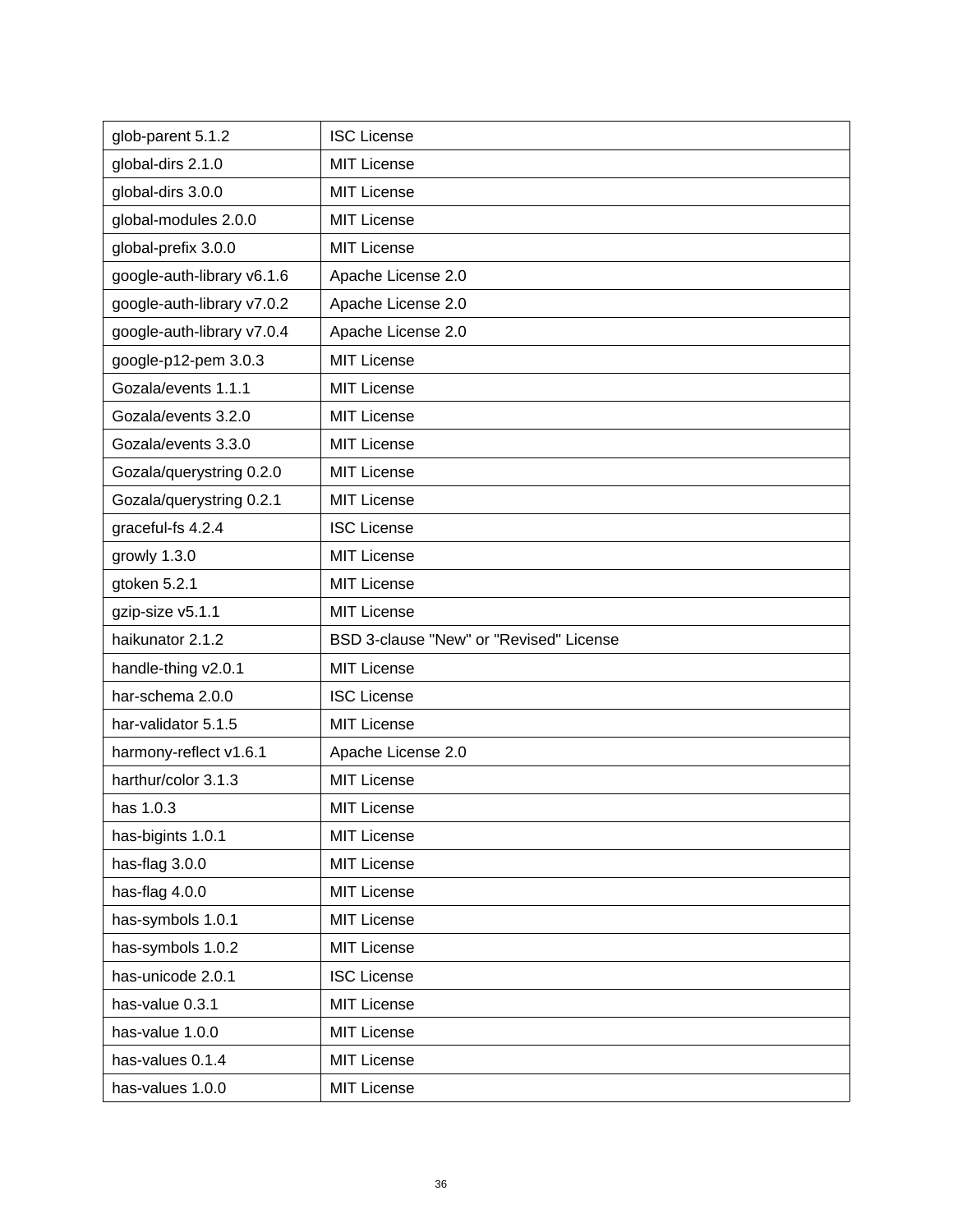| has-yarn 2.1.0                    | <b>MIT License</b>                      |
|-----------------------------------|-----------------------------------------|
| hash-base 3.1.0                   | <b>MIT License</b>                      |
| hash-stream-validation 0.2.4      | <b>MIT License</b>                      |
| hash-sum v2.0.0                   | <b>MIT License</b>                      |
| hash.js 1.1.7                     | <b>MIT License</b>                      |
| hex-color-regex 1.1.0             | <b>MIT License</b>                      |
| hmac-drbg 1.0.1                   | <b>MIT License</b>                      |
| hoek v9.1.0                       | BSD 3-clause "New" or "Revised" License |
| hoist-non-react-statics<br>V3.3.2 | BSD 3-clause "New" or "Revised" License |
| hoopy 0.1.4                       | <b>MIT License</b>                      |
| hosted-git-info v2.8.9            | <b>ISC License</b>                      |
| hosted-git-info v4.0.2            | <b>ISC License</b>                      |
| hpack.js 2.1.6                    | <b>MIT License</b>                      |
| hsl-regex 1.0.0                   | <b>MIT License</b>                      |
| hsla-regex 1.0.0                  | <b>MIT License</b>                      |
| html-encoding-sniffer 2.0.1       | <b>MIT License</b>                      |
| html-escaper 2.0.2                | <b>MIT License</b>                      |
| html-minifier-terser 5.1.1        | <b>MIT License</b>                      |
| html-webpack-plugin v4.5.0        | <b>MIT License</b>                      |
| htmlparser2 v3.10.1               | <b>MIT License</b>                      |
| http-cache-semantics 4.1.0        | BSD 2-clause "Simplified" License       |
| http-deceiver 1.2.7               | <b>MIT License</b>                      |
| http-errors 1.4.0                 | <b>MIT License</b>                      |
| http-errors 1.6.3                 | <b>MIT License</b>                      |
| http-errors 1.7.2                 | <b>MIT License</b>                      |
| http-errors 1.7.3                 | <b>MIT License</b>                      |
| http-errors 1.8.0                 | <b>MIT License</b>                      |
| http-parser-js 0.5.3              | <b>MIT License</b>                      |
| http-proxy 1.18.1                 | <b>MIT License</b>                      |
| http-proxy-agent 4.0.1            | <b>MIT License</b>                      |
| http-proxy-middleware<br>v0.19.1  | <b>MIT License</b>                      |
| http2-wrapper 1.0.0-beta.5.2      | <b>MIT License</b>                      |
| https-browserify 1.0.0            | <b>MIT License</b>                      |
| https-proxy-agent 5.0.0           | <b>MIT License</b>                      |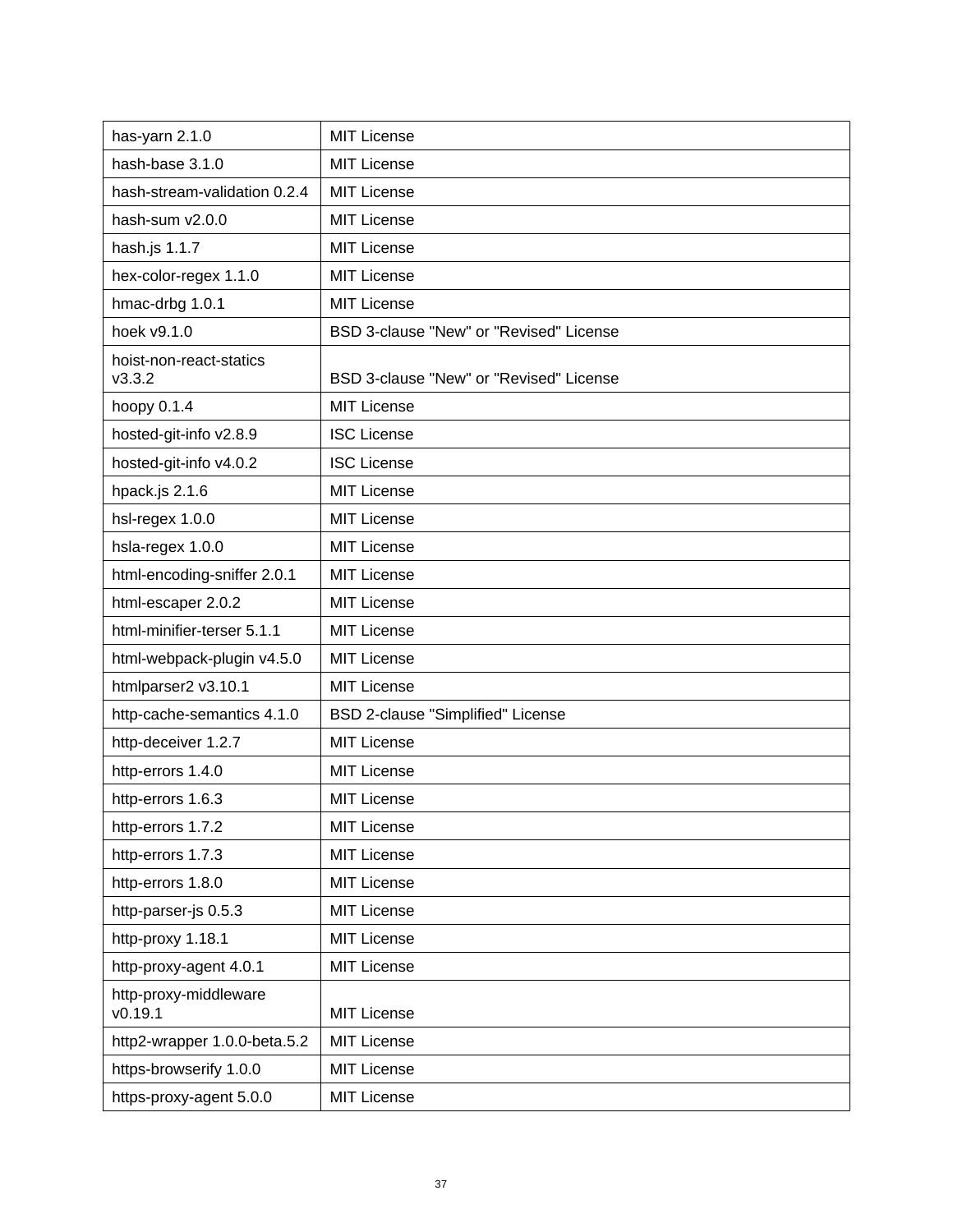| hull 0.13.16               | <b>MIT License</b>                      |
|----------------------------|-----------------------------------------|
| human-signals 1.1.1        | Apache License 2.0                      |
| human-signals 2.1.0        | Apache License 2.0                      |
| humanize-ms 1.2.1          | <b>MIT License</b>                      |
| iarna/gauge v2.7.4         | <b>ISC License</b>                      |
| iconv-lite 0.6.3           | <b>MIT License</b>                      |
| iconv-lite v0.4.24         | <b>MIT License</b>                      |
| icss-replace-symbols 1.1.0 | <b>ISC License</b>                      |
| icss-utils 4.1.1           | <b>ISC License</b>                      |
| icss-utils 5.1.0           | <b>ISC License</b>                      |
| identity-obj-proxy 3.0.0   | <b>MIT License</b>                      |
| idtoken-verifier 2.1.0     | <b>MIT License</b>                      |
| idtoken-verifier 2.1.2     | <b>MIT License</b>                      |
| idtoken-verifier v2.2.0    | <b>MIT License</b>                      |
| ieee754 v1.1.13            | BSD 3-clause "New" or "Revised" License |
| ieee754 v1.2.1             | BSD 3-clause "New" or "Revised" License |
| iferr 0.1.5                | <b>MIT License</b>                      |
| ignore 4.0.6               | <b>MIT License</b>                      |
| ignore 5.1.8               | MIT License                             |
| ignore-by-default 1.0.1    | <b>ISC License</b>                      |
| ignore-walk 3.0.4          | <b>ISC License</b>                      |
| immediate 3.0.6            | <b>MIT License</b>                      |
| immer 8.0.1                | <b>MIT License</b>                      |
| import-cwd 2.1.0           | <b>MIT License</b>                      |
| import-fresh 2.0.0         | <b>MIT License</b>                      |
| import-fresh 3.2.2         | <b>MIT License</b>                      |
| import-fresh 3.3.0         | <b>MIT License</b>                      |
| import-from 2.1.0          | <b>MIT License</b>                      |
| import-lazy 2.1.0          | <b>MIT License</b>                      |
| import-local 2.0.0         | <b>MIT License</b>                      |
| import-local 3.0.2         | <b>MIT License</b>                      |
| imurmurhash 0.1.4          | <b>MIT License</b>                      |
| indent-string v4.0.0       | <b>MIT License</b>                      |
| indexes-of 1.0.1           | <b>MIT License</b>                      |
| infer-owner 1.0.4          | <b>ISC License</b>                      |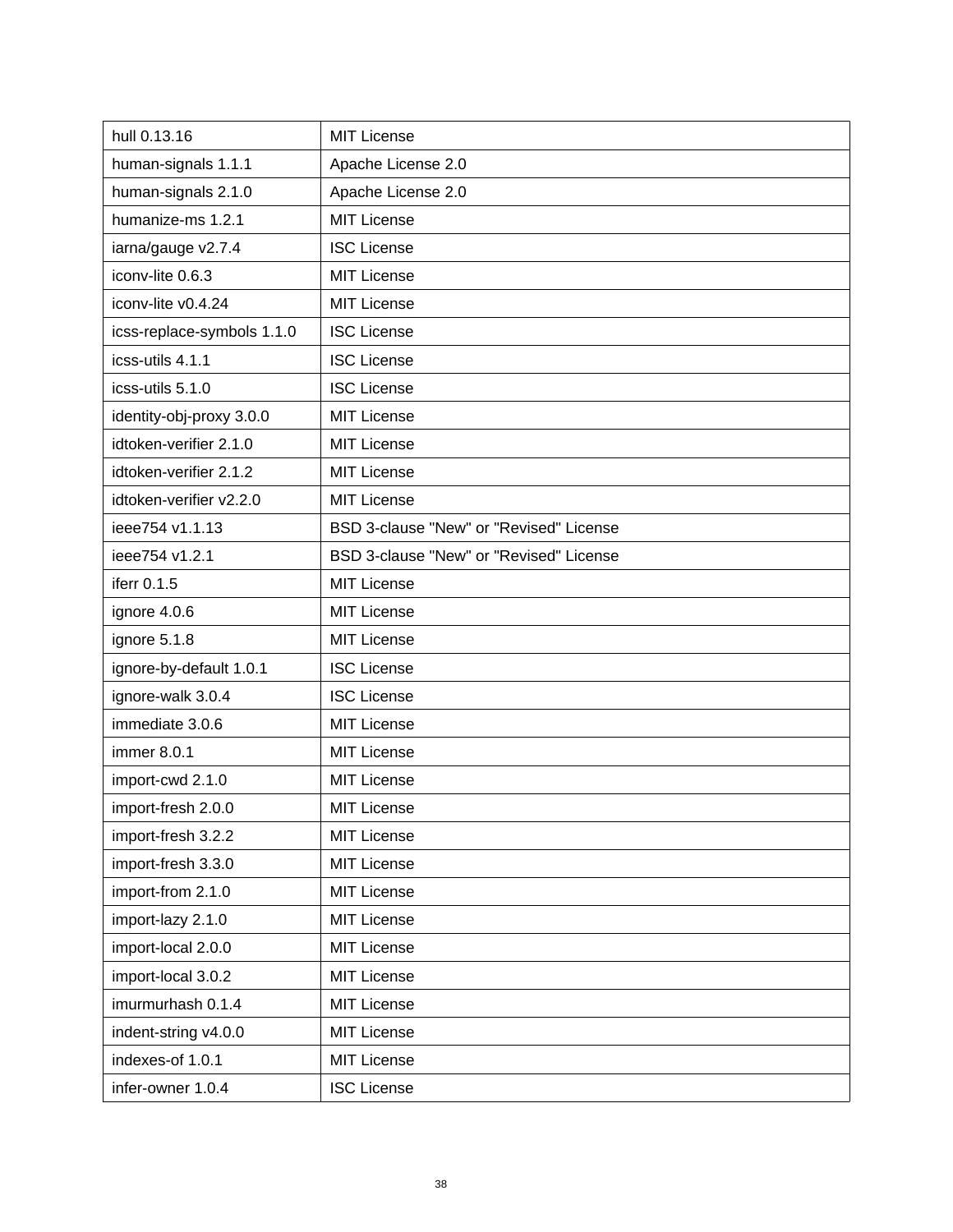| inflight 1.0.6                    | <b>ISC License</b>                      |
|-----------------------------------|-----------------------------------------|
| inherits 2.0.1                    | <b>ISC License</b>                      |
| inherits 2.0.3                    | <b>ISC License</b>                      |
| inherits v2.0.4                   | <b>ISC License</b>                      |
| internal-ip 4.3.0                 | <b>MIT License</b>                      |
| internal-slot 1.0.3               | <b>MIT License</b>                      |
| into-stream v6.0.0                | <b>MIT License</b>                      |
| invariant 2.2.2                   | BSD 3-clause "New" or "Revised" License |
| invariant 2.2.4                   | <b>MIT License</b>                      |
| ip-regex v2.1.0                   | <b>MIT License</b>                      |
| is 20181214-snapshot-188a<br>52b3 | <b>MIT License</b>                      |
| is 3.3.0                          | <b>MIT License</b>                      |
| is-absolute-url 2.1.0             | <b>MIT License</b>                      |
| is-absolute-url v3.0.3            | <b>MIT License</b>                      |
| is-accessor-descriptor 0.1.6      | <b>MIT License</b>                      |
| is-accessor-descriptor 1.0.0      | MIT License                             |
| is-arguments 1.1.0                | <b>MIT License</b>                      |
| is-arrayish 0.2.1                 | <b>MIT License</b>                      |
| is-arrayish 0.3.2                 | <b>MIT License</b>                      |
| is-bigint 1.0.2                   | <b>MIT License</b>                      |
| is-binary-path 1.0.1              | <b>MIT License</b>                      |
| is-binary-path v2.1.0             | <b>MIT License</b>                      |
| is-boolean-object 1.1.1           | <b>MIT License</b>                      |
| is-buffer 1.1.6                   | <b>MIT License</b>                      |
| is-callable 1.2.3                 | <b>MIT License</b>                      |
| is-ci 2.0.0                       | <b>MIT License</b>                      |
| is-ci v3.0.0                      | <b>MIT License</b>                      |
| is-color-stop 1.1.0               | <b>MIT License</b>                      |
| is-core-module 2.2.0              | <b>MIT License</b>                      |
| is-core-module 2.4.0              | <b>MIT License</b>                      |
| is-data-descriptor 0.1.4          | <b>MIT License</b>                      |
| is-data-descriptor 1.0.0          | <b>MIT License</b>                      |
| is-date-object 1.0.2              | <b>MIT License</b>                      |
| is-date-object 1.0.4              | <b>MIT License</b>                      |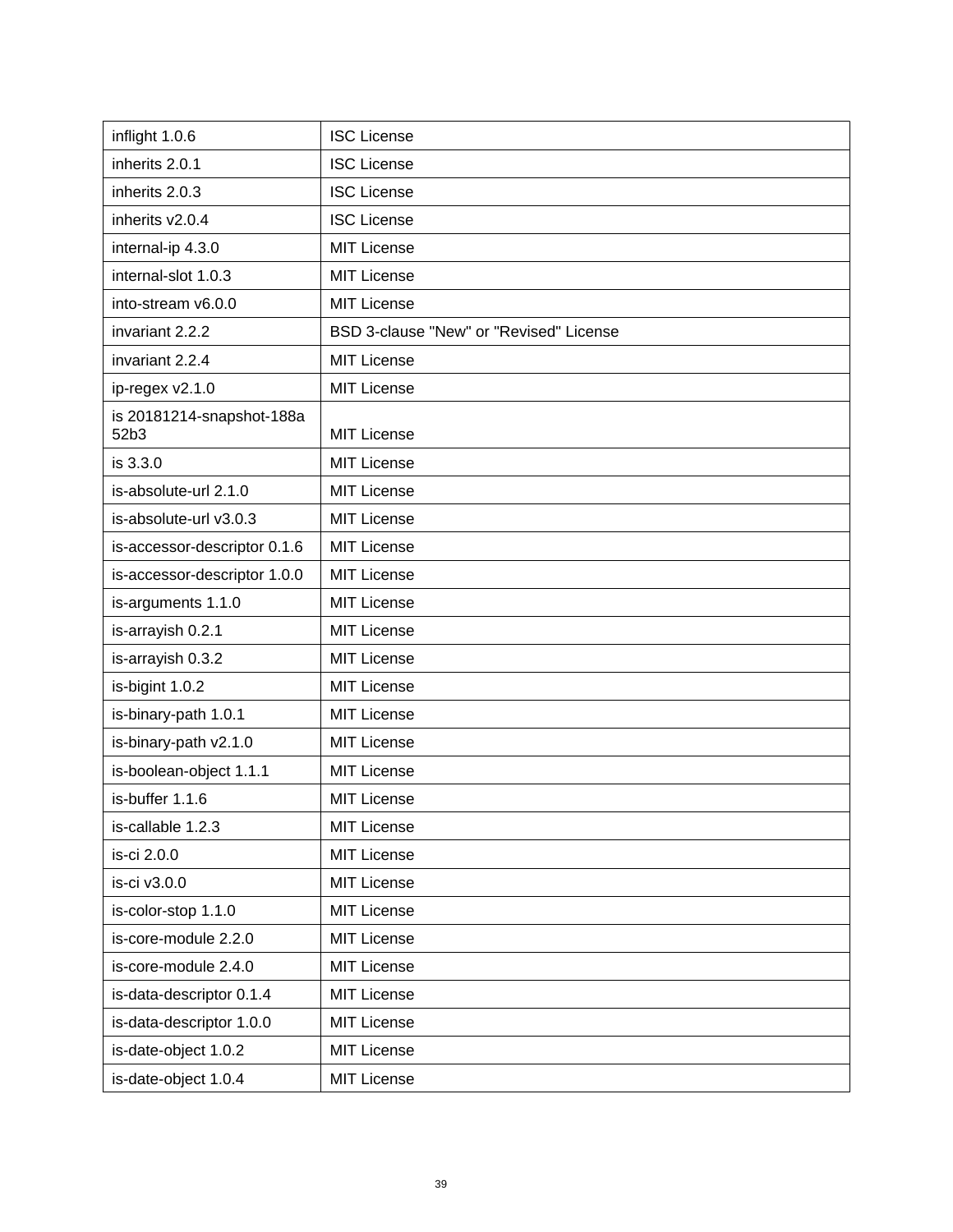| is-deflate 1.0.0              | <b>MIT License</b> |
|-------------------------------|--------------------|
| is-descriptor 0.1.6           | <b>MIT License</b> |
| is-descriptor 1.0.2           | <b>MIT License</b> |
| is-directory 0.3.1            | <b>MIT License</b> |
| is-docker 2.1.1               | <b>MIT License</b> |
| is-extendable 0.1.1           | <b>MIT License</b> |
| is-extendable 1.0.1           | <b>MIT License</b> |
| is-extglob 2.1.0              | <b>MIT License</b> |
| is-extglob 2.1.1              | <b>MIT License</b> |
| is-fullwidth-code-point 1.0.0 | <b>MIT License</b> |
| is-fullwidth-code-point 2.0.0 | MIT License        |
| is-fullwidth-code-point 3.0.0 | <b>MIT License</b> |
| is-generator-fn 2.1.0         | <b>MIT License</b> |
| $is-glob 3.1.0$               | <b>MIT License</b> |
| is-glob 4.0.1                 | <b>MIT License</b> |
| is-gzip 2.0.0                 | <b>MIT License</b> |
| is-in-browser 1.1.3           | <b>MIT License</b> |
| is-installed-globally 0.3.2   | <b>MIT License</b> |
| is-installed-globally 0.4.0   | <b>MIT License</b> |
| is-lambda 1.0.1               | <b>MIT License</b> |
| is-module 1.0.0               | <b>MIT License</b> |
| is-negative-zero 2.0.1        | <b>MIT License</b> |
| is-npm 4.0.0                  | <b>MIT License</b> |
| is-npm 5.0.0                  | <b>MIT License</b> |
| is-number 3.0.0               | <b>MIT License</b> |
| is-number 4.0.0               | <b>MIT License</b> |
| is-number 7.0.0               | <b>MIT License</b> |
| is-number-object 1.0.5        | <b>MIT License</b> |
| is-obj 1.0.1                  | <b>MIT License</b> |
| is-obj 2.0.0                  | <b>MIT License</b> |
| is-path-cwd v2.2.0            | <b>MIT License</b> |
| is-path-in-cwd v2.1.0         | <b>MIT License</b> |
| is-path-inside v2.1.0         | <b>MIT License</b> |
| is-path-inside v3.0.2         | <b>MIT License</b> |
| is-plain-obj 1.1.0            | <b>MIT License</b> |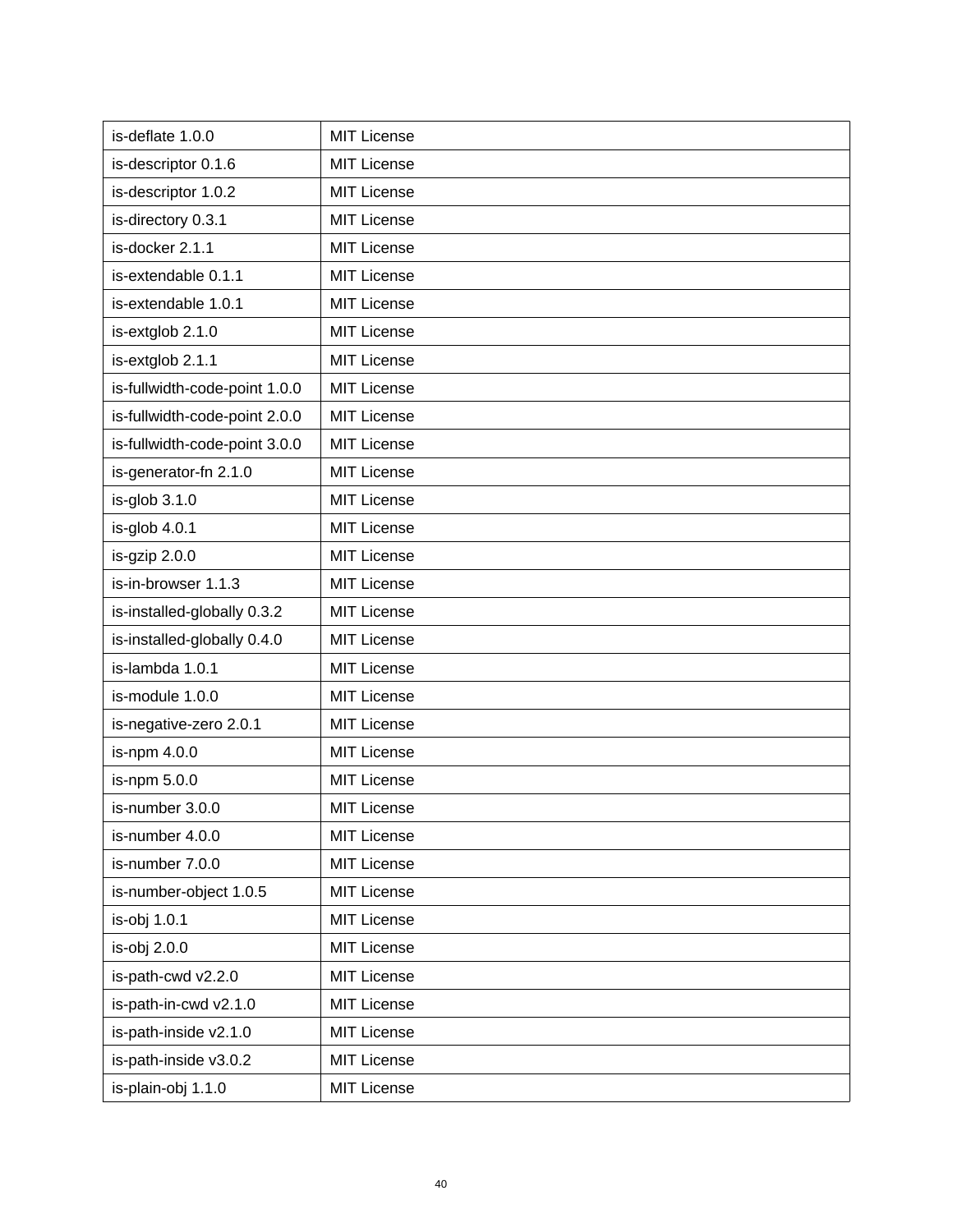| is-plain-object 2.0.4                      | <b>MIT License</b>                      |
|--------------------------------------------|-----------------------------------------|
| is-potential-custom-element-<br>name 1.0.0 | <b>MIT License</b>                      |
| is-potential-custom-element-<br>name 1.0.1 | <b>MIT License</b>                      |
| is-regex 1.1.2                             | <b>MIT License</b>                      |
| is-regex 1.1.3                             | <b>MIT License</b>                      |
| is-regexp 1.0.0                            | <b>MIT License</b>                      |
| is-resolvable 1.1.0                        | <b>ISC License</b>                      |
| is-root 2.1.0                              | <b>MIT License</b>                      |
| is-string 1.0.6                            | <b>MIT License</b>                      |
| is-string v1.0.5                           | <b>MIT License</b>                      |
| is-symbol 1.0.3                            | <b>MIT License</b>                      |
| is-symbol 1.0.4                            | <b>MIT License</b>                      |
| is-typedarray 1.0.0                        | <b>MIT License</b>                      |
| is-windows 1.0.2                           | <b>MIT License</b>                      |
| is-wsl 1.1.0                               | <b>MIT License</b>                      |
| is-wsl 2.2.0                               | <b>MIT License</b>                      |
| is-yarn-global 0.3.0                       | <b>MIT License</b>                      |
| is-zip 1.0.0                               | <b>MIT License</b>                      |
| isaacs/once 1.4.0                          | <b>ISC License</b>                      |
| isarray 0.0.1                              | <b>MIT License</b>                      |
| isarray 1.0.0                              | <b>MIT License</b>                      |
| isexe 2.0.0                                | <b>ISC License</b>                      |
| isobject 2.1.0                             | <b>MIT License</b>                      |
| isobject 3.0.1                             | <b>MIT License</b>                      |
| ispromise 2.2.2                            | <b>MIT License</b>                      |
| isstream 0.1.2                             | <b>MIT License</b>                      |
| isstream 1.1.0                             | <b>MIT License</b>                      |
| isstream v2.0.0                            | <b>MIT License</b>                      |
| istanbul-lib-coverage 3.0.0                | BSD 3-clause "New" or "Revised" License |
| istanbul-lib-instrument 4.0.3              | BSD 3-clause "New" or "Revised" License |
| istanbul-lib-report 3.0.0                  | BSD 3-clause "New" or "Revised" License |
| istanbul-lib-source-maps<br>4.0.0          | BSD 3-clause "New" or "Revised" License |
| istanbul-reports 3.0.2                     | BSD 3-clause "New" or "Revised" License |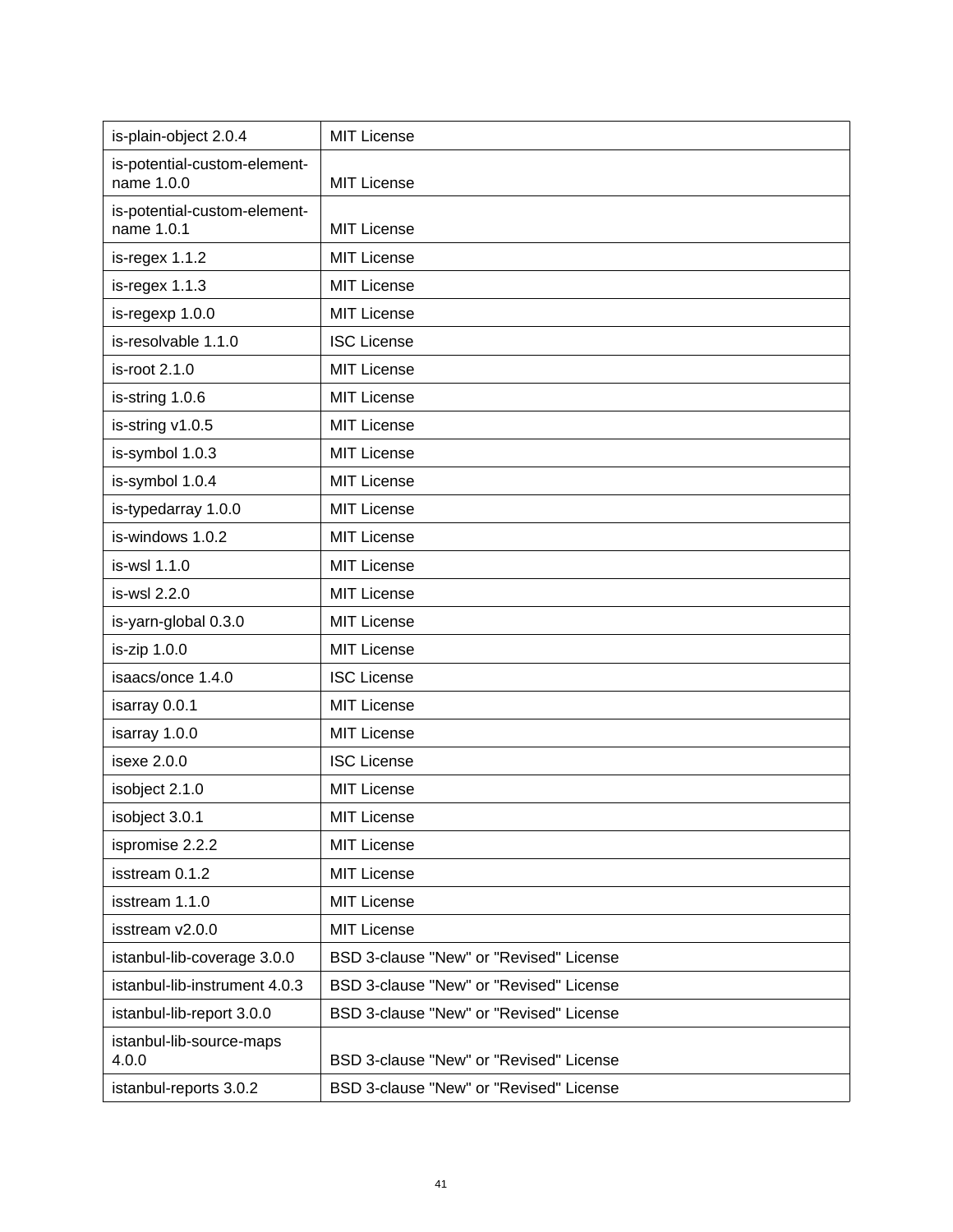| jake v10.8.2                     | Apache License 2.0 |
|----------------------------------|--------------------|
| jedi-util 0.3.0                  | Apache License 2.0 |
| JedWatson/react-select           |                    |
| 4.3.1                            | <b>MIT License</b> |
| Jest from Facebook 26.6.0        | <b>MIT License</b> |
| Jest from Facebook v26.0.0       | <b>MIT License</b> |
| Jest from Facebook v26.6.2       | <b>MIT License</b> |
| Jest from Facebook v26.6.3       | <b>MIT License</b> |
| Jest from Facebook v27.0.1       | <b>MIT License</b> |
| Jest from Facebook v27.0.2       | <b>MIT License</b> |
| Jest from Facebook v27.0.3       | <b>MIT License</b> |
| Jest from Facebook v27.0.4       | <b>MIT License</b> |
| Jest from Facebook v27.0.5       | <b>MIT License</b> |
| jest-changed-files 26.6.2        | <b>MIT License</b> |
| jest-changed-files 27.0.2        | <b>MIT License</b> |
| jest-circus 26.6.0               | <b>MIT License</b> |
| jest-circus 27.0.4               | <b>MIT License</b> |
| jest-circus 27.0.5               | <b>MIT License</b> |
| jest-config 26.6.3               | <b>MIT License</b> |
| jest-config 27.0.4               | <b>MIT License</b> |
| jest-config 27.0.5               | <b>MIT License</b> |
| jest-diff 26.6.2                 | <b>MIT License</b> |
| jest-diff 27.0.2                 | <b>MIT License</b> |
| jest-each 26.6.2                 | <b>MIT License</b> |
| jest-each 27.0.2                 | <b>MIT License</b> |
| jest-environment-jsdom<br>26.6.2 | <b>MIT License</b> |
| jest-environment-jsdom<br>27.0.3 | <b>MIT License</b> |
| jest-environment-jsdom<br>27.0.5 | <b>MIT License</b> |
| jest-environment-node<br>26.6.2  | <b>MIT License</b> |
| jest-environment-node<br>27.0.3  | <b>MIT License</b> |
| jest-environment-node<br>27.0.5  | <b>MIT License</b> |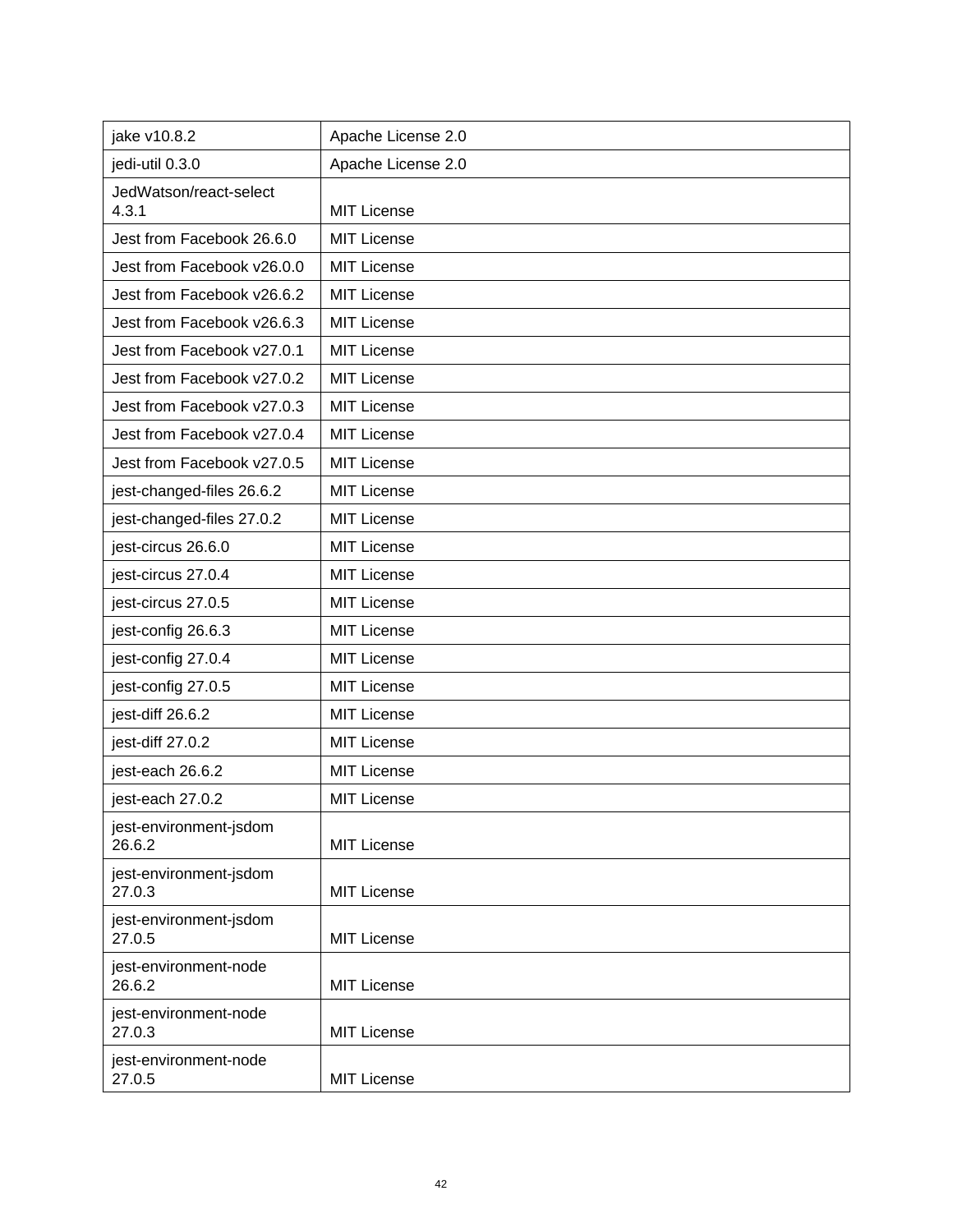| jest-get-type 26.3.0                | <b>MIT License</b> |
|-------------------------------------|--------------------|
| jest-get-type 27.0.1                | <b>MIT License</b> |
| jest-haste-map 26.6.2               | <b>MIT License</b> |
| jest-haste-map 27.0.2               | <b>MIT License</b> |
| jest-haste-map 27.0.5               | <b>MIT License</b> |
| jest-leak-detector 26.6.2           | <b>MIT License</b> |
| jest-leak-detector 27.0.2           | <b>MIT License</b> |
| jest-matcher-utils 26.6.2           | <b>MIT License</b> |
| jest-matcher-utils 27.0.2           | <b>MIT License</b> |
| jest-message-util 26.6.2            | <b>MIT License</b> |
| jest-message-util 27.0.2            | <b>MIT License</b> |
| jest-pnp-resolver 1.2.2             | <b>MIT License</b> |
| jest-regex-util 26.0.0              | <b>MIT License</b> |
| jest-regex-util 27.0.1              | <b>MIT License</b> |
| jest-resolve 26.6.0                 | <b>MIT License</b> |
| jest-resolve 26.6.2                 | <b>MIT License</b> |
| jest-resolve 27.0.4                 | <b>MIT License</b> |
| jest-resolve 27.0.5                 | <b>MIT License</b> |
| jest-resolve-dependencies<br>26.6.3 | <b>MIT License</b> |
| jest-resolve-dependencies           |                    |
| 27.0.4                              | <b>MIT License</b> |
| jest-resolve-dependencies<br>27.0.5 | <b>MIT License</b> |
| jest-runner 26.6.3                  | <b>MIT License</b> |
| iest-runner 27.0.4                  | <b>MIT License</b> |
| jest-runner 27.0.5                  | <b>MIT License</b> |
| jest-runtime 26.6.3                 | <b>MIT License</b> |
| jest-runtime 27.0.4                 | <b>MIT License</b> |
| jest-runtime 27.0.5                 | <b>MIT License</b> |
| jest-snapshot 26.6.2                | <b>MIT License</b> |
| jest-snapshot 27.0.4                | <b>MIT License</b> |
| jest-snapshot 27.0.5                | <b>MIT License</b> |
| jest-teamcity-reporter 0.9.0        | <b>MIT License</b> |
| jest-util 26.6.2                    | <b>MIT License</b> |
| jest-util 27.0.2                    | MIT License        |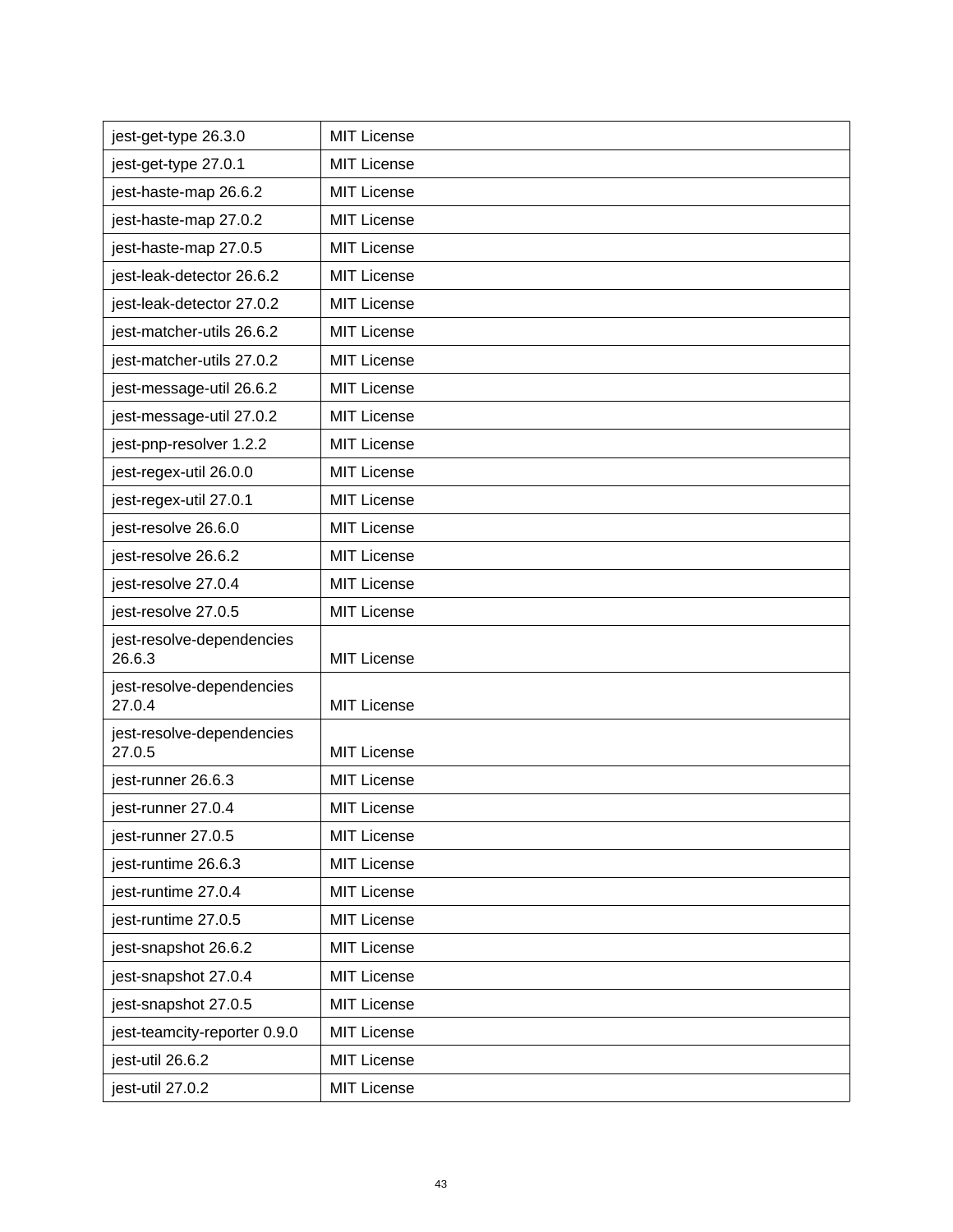| jest-validate 26.6.2                         | <b>MIT License</b>                      |
|----------------------------------------------|-----------------------------------------|
| jest-validate 27.0.2                         | <b>MIT License</b>                      |
| jest-watch-typeahead 0.6.1                   | <b>MIT License</b>                      |
| jest-worker 24.9.0                           | <b>MIT License</b>                      |
| jest-worker 26.6.2                           | <b>MIT License</b>                      |
| jest-worker 27.0.2                           | <b>MIT License</b>                      |
| jmespath 0.15.0                              | Apache License 2.0                      |
| joi v17.1.1                                  | BSD 3-clause "New" or "Revised" License |
| jonschlinkert/object-copy<br>0.1.0           | <b>MIT License</b>                      |
| Jose 2.0.5                                   | <b>MIT License</b>                      |
| js-cookie 2.2.1                              | <b>MIT License</b>                      |
| js-tokens 4.0.0                              | <b>MIT License</b>                      |
| js-traverse 0.3.9                            | <b>MIT License</b>                      |
| js-traverse 0.6.6                            | <b>MIT License</b>                      |
| js-wait-for-event 2.0.1                      | <b>MIT License</b>                      |
| js-yaml 3.14.0                               | <b>MIT License</b>                      |
| JS-YAML. Native JS port of<br>PyYAML. 3.14.0 | <b>MIT License</b>                      |
| JS-YAML. Native JS port of<br>PyYAML. 3.14.1 | <b>MIT License</b>                      |
| JS-YAML. Native JS port of<br>PyYAML. 4.0.0  | <b>MIT License</b>                      |
| jsbn 0.1.1                                   | <b>MIT License</b>                      |
| jsbn 1.1.0                                   | <b>MIT License</b>                      |
| jsdiff v5.0.0                                | BSD 3-clause "New" or "Revised" License |
| jsdom 16.4.0                                 | MIT License                             |
| jsdom 16.6.0                                 | <b>MIT License</b>                      |
| jsesc 0.5.0                                  | <b>MIT License</b>                      |
| jsesc v2.5.2                                 | <b>MIT License</b>                      |
| jshttp/content-type 1.0.4                    | MIT License                             |
| jshttp/fresh 0.5.2                           | <b>MIT License</b>                      |
| jshttp/mime-types 2.1.27                     | MIT License                             |
| jshttp/mime-types 2.1.28                     | <b>MIT License</b>                      |
| jshttp/mime-types 2.1.31                     | <b>MIT License</b>                      |
| JSON 3 3.3.3                                 | <b>MIT License</b>                      |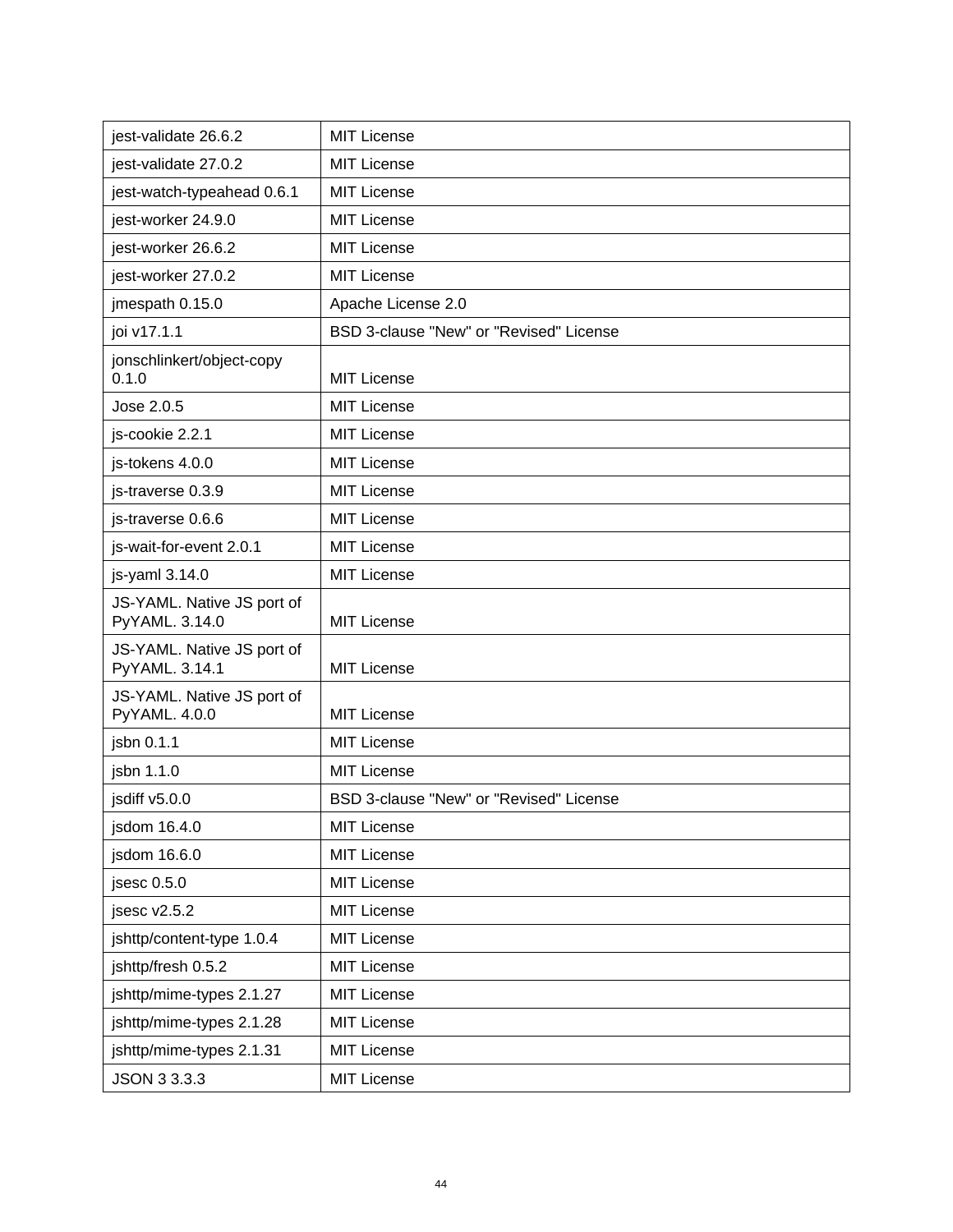| json-bigint 1.0.0                       | <b>MIT License</b>                                                         |
|-----------------------------------------|----------------------------------------------------------------------------|
| json-buffer 3.0.0                       | <b>MIT License</b>                                                         |
| json-buffer 3.0.1                       | <b>MIT License</b>                                                         |
| json-parse-better-errors<br>1.0.2       | <b>MIT License</b>                                                         |
| json-parse-even-better-error<br>s 2.3.1 | <b>MIT License</b>                                                         |
| json-parse-helpfulerror 1.0.3           | <b>MIT License</b>                                                         |
| json-schema 0.2.3                       | (BSD 3-clause "New" or "Revised" License OR Academic Free License<br>v2.1) |
| json-schema-ref-parser<br>9.0.0         | <b>MIT License</b>                                                         |
| json-schema-resolver 1.2.2              | <b>MIT License</b>                                                         |
| json-schema-traverse 0.4.1              | <b>MIT License</b>                                                         |
| json-schema-traverse 1.0.0              | <b>MIT License</b>                                                         |
| json-stringify-safe 5.0.1               | <b>ISC License</b>                                                         |
| json-stringify-safe<br>$5.0.1 +$ repack | <b>BSD 2-clause "Simplified" License</b>                                   |
| json5 1.0.1                             | <b>MIT License</b>                                                         |
| json5 2.1.3                             | <b>MIT License</b>                                                         |
| json5 v2.2.0                            | <b>MIT License</b>                                                         |
| json5-utils v1.4.0                      | <b>MIT License</b>                                                         |
| jsonfile 4.0.0                          | <b>MIT License</b>                                                         |
| jsonlines 0.1.1                         | <b>MIT License</b>                                                         |
| jsonparse 1.3.1                         | <b>MIT License</b>                                                         |
| jsonwebtoken 8.5.1                      | <b>MIT License</b>                                                         |
| jsprim 1.4.1                            | MIT License                                                                |
| jss-nested 6.0.1                        | MIT License                                                                |
| jsx-ast-utils 3.2.0                     | <b>MIT License</b>                                                         |
| jtangelder/sass-loader<br>v10.1.1       | <b>MIT License</b>                                                         |
| just-extend 4.2.1                       | <b>MIT License</b>                                                         |
| jwa v1.4.1                              | <b>MIT License</b>                                                         |
| jwa v2.0.0                              | <b>MIT License</b>                                                         |
| jwks-rsa 2.0.3                          | <b>MIT License</b>                                                         |
| jws 3.2.2                               | <b>MIT License</b>                                                         |
| keyv 3.1.0                              | <b>MIT License</b>                                                         |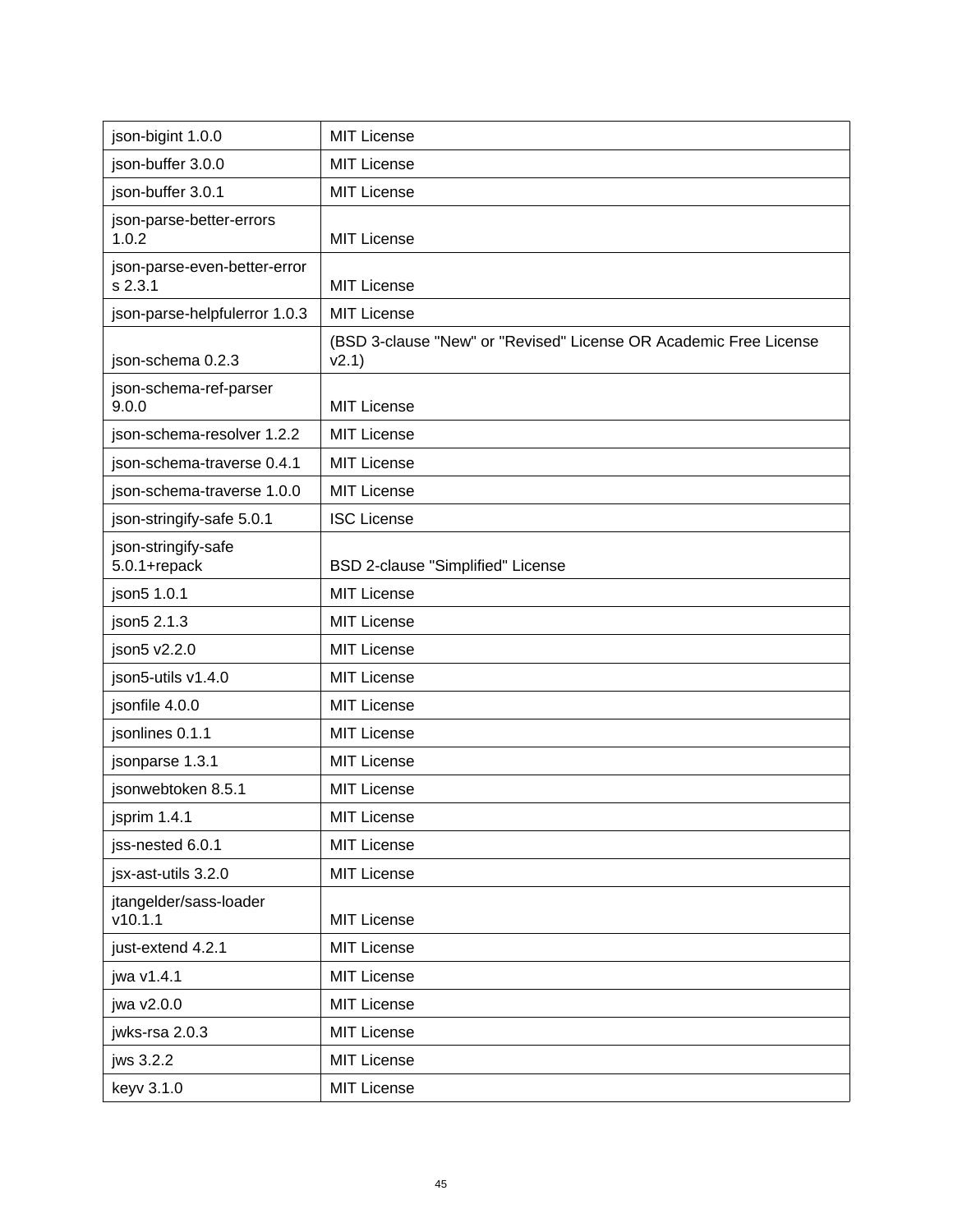| keyv 4.0.1                                              | <b>MIT License</b>                         |
|---------------------------------------------------------|--------------------------------------------|
| keyv 4.0.3                                              | <b>MIT License</b>                         |
| killable 1.0.1                                          | <b>ISC License</b>                         |
| kind-of 3.2.2                                           | <b>MIT License</b>                         |
| kind-of 4.0.0                                           | <b>MIT License</b>                         |
| kind-of 5.1.0                                           | <b>MIT License</b>                         |
| kind-of 6.0.3                                           | <b>MIT License</b>                         |
| kk-color-name 1.1.3                                     | <b>MIT License</b>                         |
| kk-color-name 1.1.4                                     | <b>MIT License</b>                         |
| kleur 3.0.3                                             | <b>MIT License</b>                         |
| klona 2.0.4                                             | <b>MIT License</b>                         |
| knowledgecode/date-and-ti<br>me v1.0.0                  | <b>MIT License</b>                         |
| kriskowal's q 1.5.1                                     | <b>MIT License</b>                         |
| language-subtag-registry<br>0.3.21                      | Open Data Commons Attribution License v1.0 |
| language-tags 1.0.5                                     | MIT License                                |
| last-call-webpack-plugin<br>3.0.0                       | <b>MIT License</b>                         |
| latest-version 5.1.0                                    | <b>MIT License</b>                         |
| leven 3.1.0                                             | <b>MIT License</b>                         |
| levn 0.3.0                                              | <b>MIT License</b>                         |
| levn 0.4.1                                              | <b>MIT License</b>                         |
| libnpmconfig 1.2.1                                      | <b>ISC License</b>                         |
| light-my-request 4.3.0                                  | BSD 3-clause "New" or "Revised" License    |
| light-my-request 4.4.1                                  | BSD 3-clause "New" or "Revised" License    |
| limiter 1.1.5                                           | <b>MIT License</b>                         |
| lines-and-columns 1.1.6                                 | <b>MIT License</b>                         |
| listenercount 1.0.1                                     | <b>ISC License</b>                         |
| littlebits/react-popover 2018<br>0924-snapshot-905e7545 | <b>MIT License</b>                         |
| ljharb/object.assign 4.1.2                              | <b>MIT License</b>                         |
| load-json-file 2.0.0                                    | <b>MIT License</b>                         |
| load-json-file 4.0.0                                    | <b>MIT License</b>                         |
| loader-runner 2.4.0                                     | <b>MIT License</b>                         |
| loader-utils 1.2.3                                      | <b>MIT License</b>                         |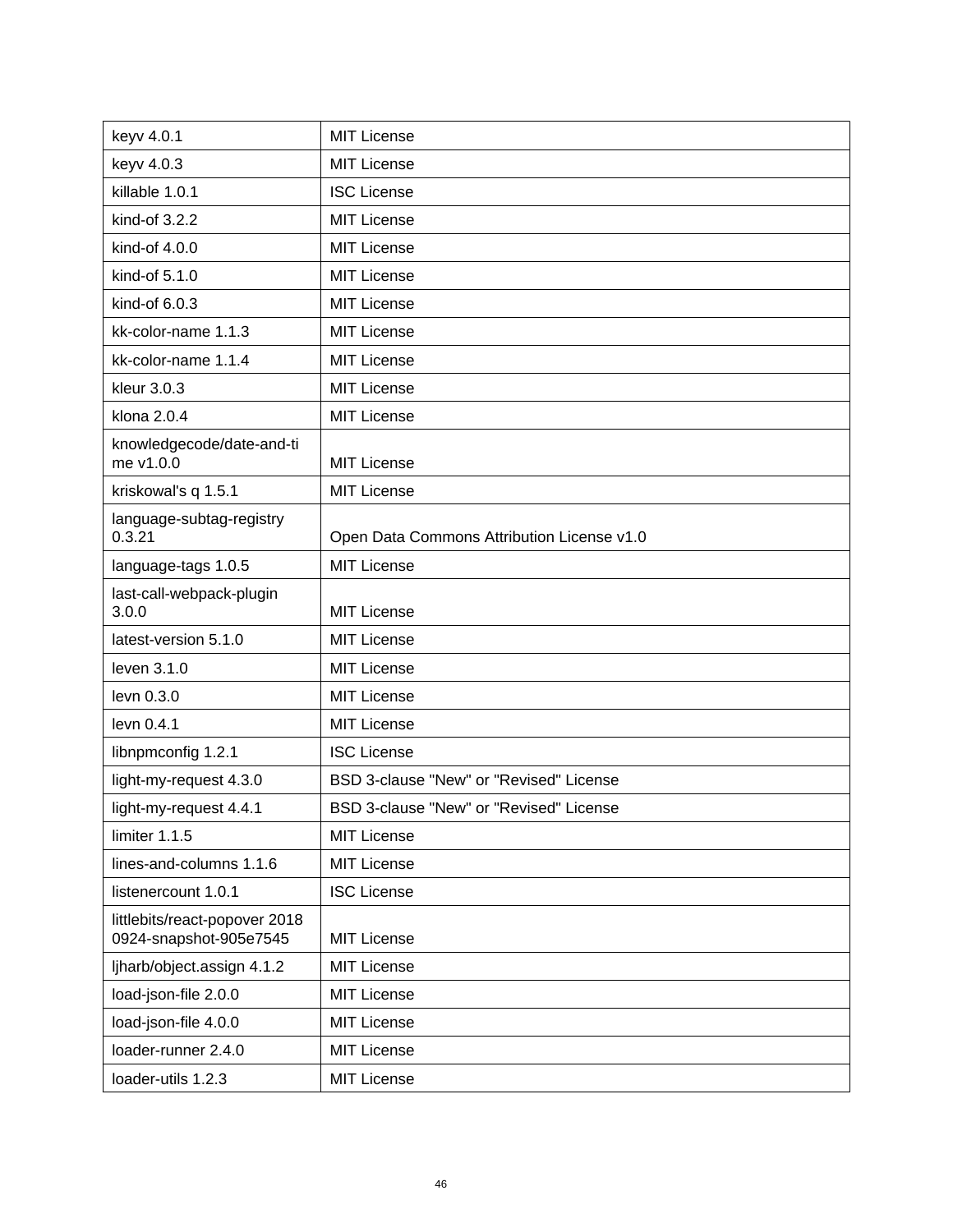| loader-utils 1.4.0               | <b>MIT License</b> |
|----------------------------------|--------------------|
| loader-utils 2.0.0               | <b>MIT License</b> |
| localForage 1.9.0                | Apache License 2.0 |
| locate-path 2.0.0                | <b>MIT License</b> |
| locate-path 3.0.0                | <b>MIT License</b> |
| locate-path v5.0.0               | <b>MIT License</b> |
| locate-path v6.0.0               | <b>MIT License</b> |
| Lodash 4.17.20-npm               | <b>MIT License</b> |
| Lodash 4.17.21                   | <b>MIT License</b> |
| lodash-compat 3.10.2             | <b>MIT License</b> |
| lodash._getnative 3.9.1          | MIT License        |
| lodash._reinterpolate 3.0.0      | <b>MIT License</b> |
| lodash.camelcase 4.3.0           | MIT License        |
| lodash.clonedeep 4.5.0           | <b>MIT License</b> |
| lodash.debounce 3.1.1            | <b>MIT License</b> |
| lodash.debounce 4.0.8            | <b>MIT License</b> |
| lodash.defaults 4.2.0            | <b>MIT License</b> |
| lodash.get 4.4.2                 | <b>MIT License</b> |
| lodash.includes 4.3.0            | MIT License        |
| lodash.isboolean 3.0.3           | <b>MIT License</b> |
| lodash.isequal 4.5.0             | <b>MIT License</b> |
| lodash.isinteger 4.0.4           | <b>MIT License</b> |
| lodash.isnumber 3.0.3            | <b>MIT License</b> |
| lodash.isplainobject 4.0.6       | MIT License        |
| lodash.isstring 4.0.1            | <b>MIT License</b> |
| lodash.memoize 4.1.2             | <b>MIT License</b> |
| lodash.merge 4.6.2               | <b>MIT License</b> |
| lodash.once 4.1.1                | <b>MIT License</b> |
| lodash.set 4.3.2                 | <b>MIT License</b> |
| lodash.sortby 4.7.0              | <b>MIT License</b> |
| lodash.template 4.5.0            | <b>MIT License</b> |
| lodash.templatesettings<br>4.2.0 | <b>MIT License</b> |
| lodash.throttle 3.0.4            | <b>MIT License</b> |
| lodash.truncate 4.4.2            | <b>MIT License</b> |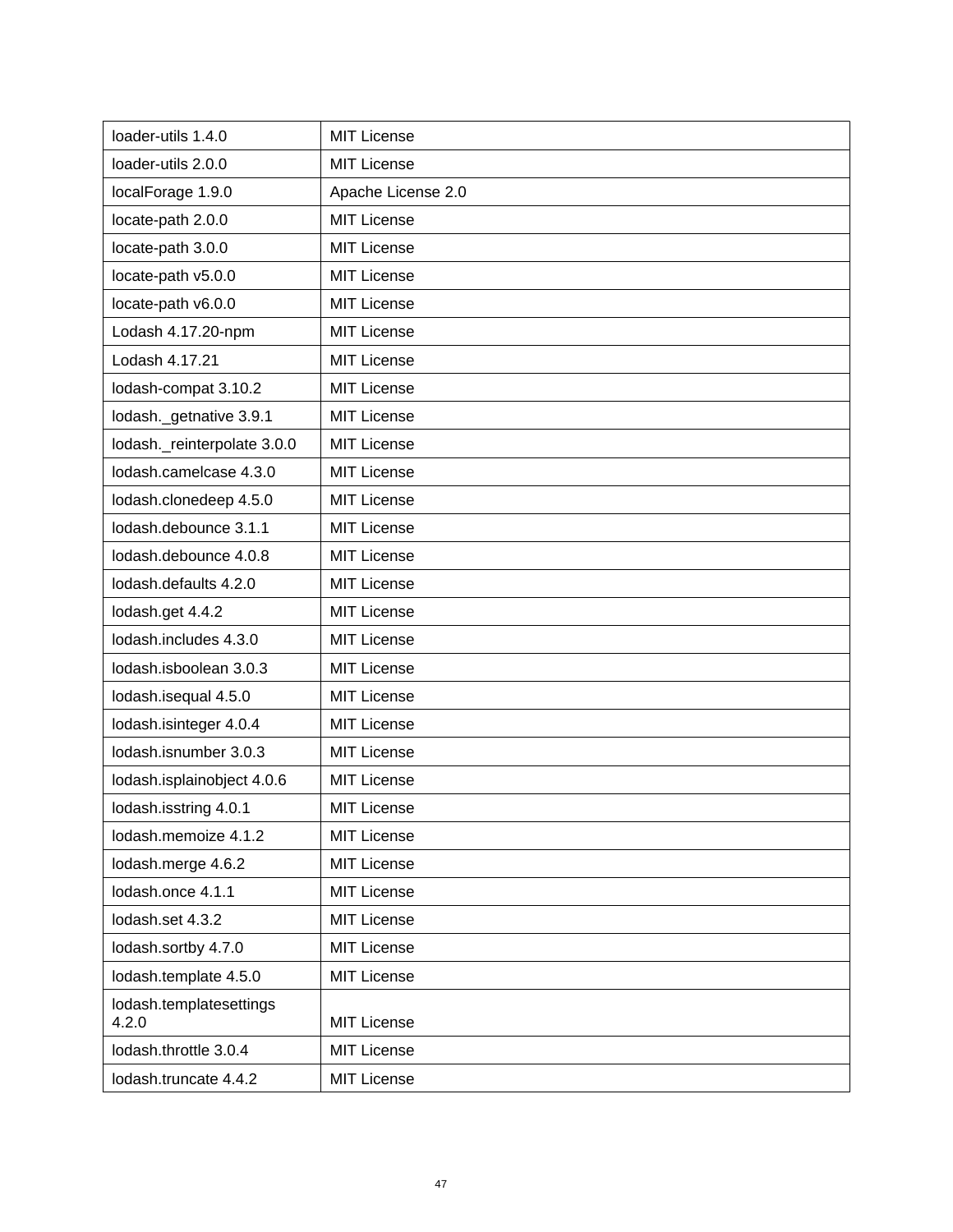| lodash.uniq 4.5.0                 | <b>MIT License</b>                          |
|-----------------------------------|---------------------------------------------|
| log4js-node 6.3.0                 | Apache License 2.0                          |
| log4js-node 6.3.0+~cs8.3.10       | Apache License 2.0                          |
| loglevel 1.7.1                    | <b>MIT License</b>                          |
| loose-envify 1.4.0                | <b>MIT License</b>                          |
| lower-case 2.0.2                  | <b>MIT License</b>                          |
| lowercase-keys 1.0.1              | <b>MIT License</b>                          |
| lowercase-keys 2.0.0              | <b>MIT License</b>                          |
| Iru-cache 6.0.0                   | <b>ISC License</b>                          |
| Iru-memoizer 2.1.4                | <b>MIT License</b>                          |
| Iz-string 1.4.4                   | Do What The F*ck You Want To Public License |
| mafintosh/pump 2.0.1              | <b>MIT License</b>                          |
| mafintosh/pump 3.0.0              | <b>MIT License</b>                          |
| magic-string 0.25.7               | <b>MIT License</b>                          |
| make-dir 2.1.0                    | <b>MIT License</b>                          |
| make-dir 3.1.0                    | <b>MIT License</b>                          |
| make-fetch-happen 9.0.3           | <b>ISC License</b>                          |
| makeerror 1.0.11                  | BSD 3-clause "New" or "Revised" License     |
| man 1.1.2                         | <b>MIT License</b>                          |
| map-age-cleaner 0.1.3             | <b>MIT License</b>                          |
| map-cache 0.2.2                   | <b>MIT License</b>                          |
| map-visit 1.0.0                   | <b>MIT License</b>                          |
| math-random 1.0.4                 | <b>MIT License</b>                          |
| mathiasbynens/base64<br>v1.0.0    | <b>MIT License</b>                          |
| mathiasbynens/he v1.2.0           | <b>MIT License</b>                          |
| mathiasbynens/regenerate<br>1.4.2 | <b>MIT License</b>                          |
| md5.js 1.3.5                      | <b>MIT License</b>                          |
| mde/filelist v1.0.1               | Apache License 2.0                          |
| mdn-data 2.0.14                   | Creative Commons Zero v1.0 Universal        |
| mdn-data 2.0.4                    | Creative Commons Zero v1.0 Universal        |
| media-typer 0.3.0                 | <b>MIT License</b>                          |
| medikoo/d v1.0.1                  | <b>ISC License</b>                          |
| medikoo/next-tick 1.0.0           | <b>MIT License</b>                          |
| mem 8.1.1                         | <b>MIT License</b>                          |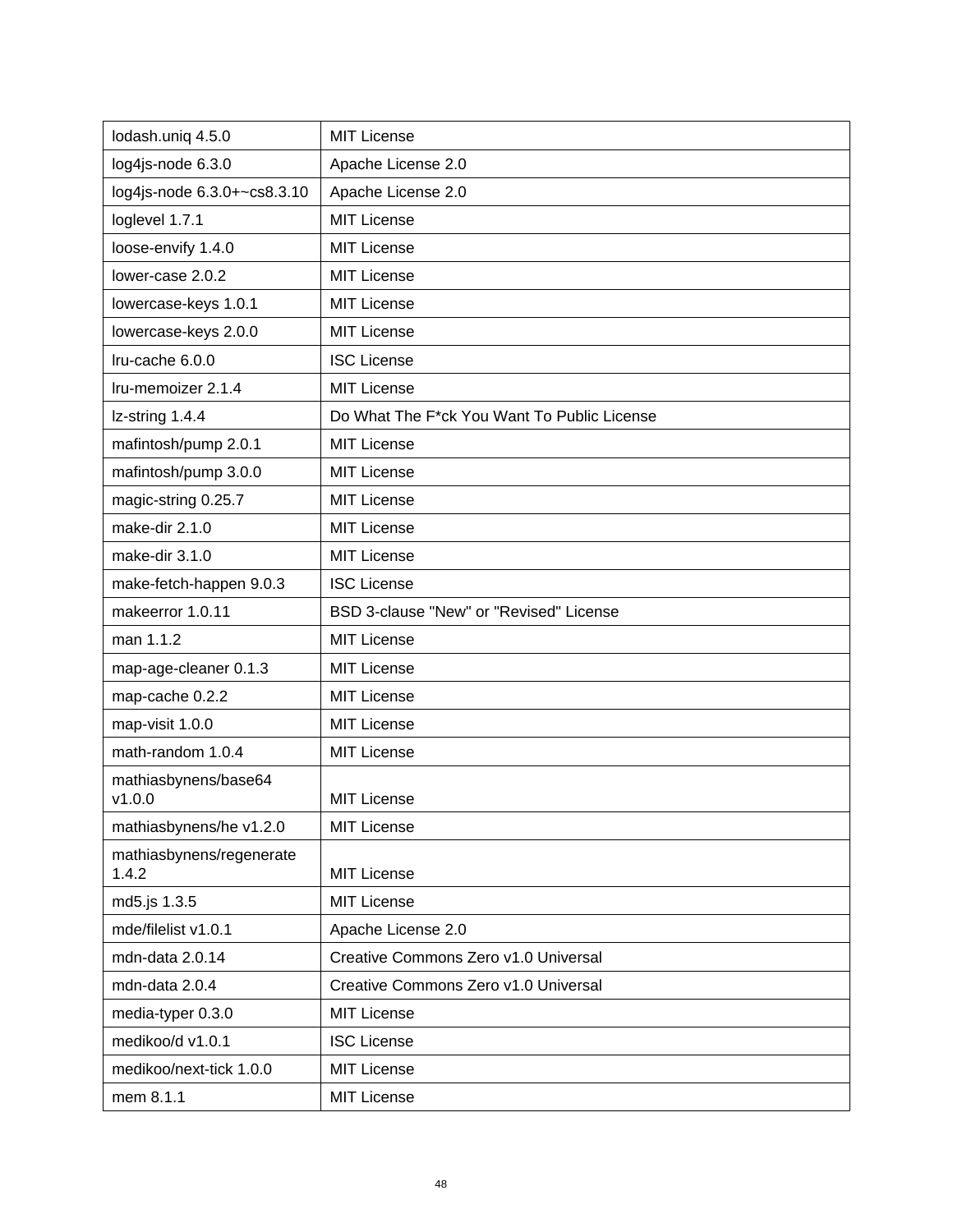| memoize-one v5.2.1                 | <b>MIT License</b> |
|------------------------------------|--------------------|
| memory-fs 0.4.1                    | <b>MIT License</b> |
| memory-fs 0.5.0                    | <b>MIT License</b> |
| merge-descriptors 1.0.1            | <b>MIT License</b> |
| merge-source-map 1.1.0             | <b>MIT License</b> |
| Merge-Stream 2.0.0                 | <b>MIT License</b> |
| merge2 1.4.1                       | <b>MIT License</b> |
| methods 1.1.2                      | <b>MIT License</b> |
| microevent.ts 0.1.1                | <b>MIT License</b> |
| micromatch 3.1.10                  | <b>MIT License</b> |
| micromatch 4.0.2                   | <b>MIT License</b> |
| micromatch 4.0.4                   | <b>MIT License</b> |
| micromatch/braces 2.3.2            | <b>MIT License</b> |
| micromatch/braces 3.0.2            | <b>MIT License</b> |
| mikaelbr/node-notifier 8.0.1       | <b>MIT License</b> |
| mikeal/aws-sign 0.7.0              | Apache License 2.0 |
| mikeal/oauth-sign 0.9.0            | Apache License 2.0 |
| miller-rabin 4.0.1                 | <b>MIT License</b> |
| mime 1.6.0                         | <b>MIT License</b> |
| mime 2.5.2                         | <b>MIT License</b> |
| mime v2.5.0                        | <b>MIT License</b> |
| mime-db v1.44.0                    | <b>MIT License</b> |
| mime-db v1.45.0                    | <b>MIT License</b> |
| mime-db v1.48.0                    | <b>MIT License</b> |
| mimic-fn $2.1.0$                   | <b>MIT License</b> |
| mimic-fn 3.1.0                     | <b>MIT License</b> |
| mimic-response 1.0.1               | <b>MIT License</b> |
| mimic-response 3.1.0               | <b>MIT License</b> |
| min-indent 1.0.1                   | <b>MIT License</b> |
| mini-css-extract-plugin<br>0.11.3  | <b>MIT License</b> |
| minimalistic-assert 1.0.1          | <b>ISC License</b> |
| minimalistic-crypto-utils<br>1.0.1 | <b>MIT License</b> |
| minimatch 3.0.4                    | <b>ISC License</b> |
| minimist 1.2.5                     | <b>MIT License</b> |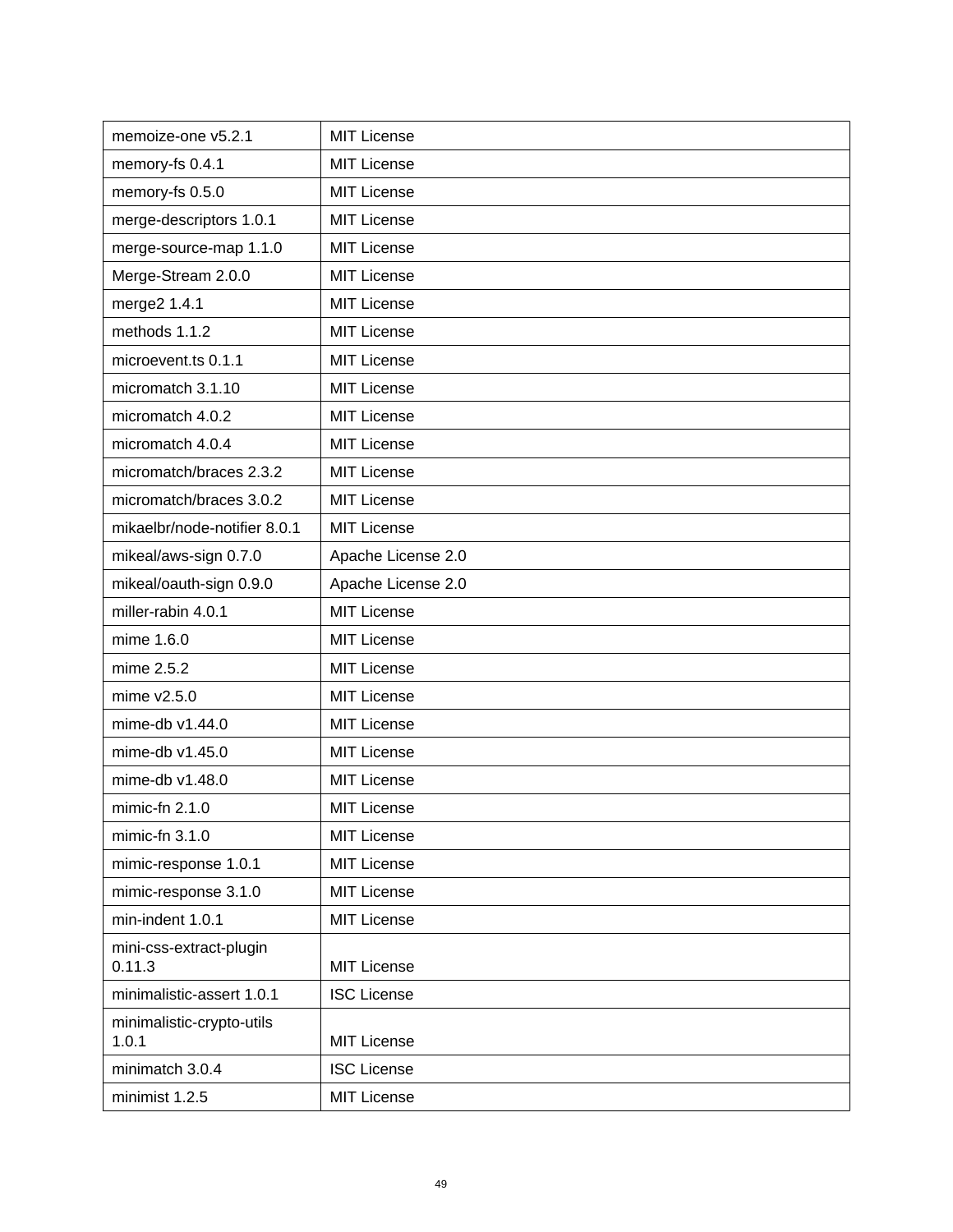| minimist 1.2.5+~cs5.3.1                  | <b>MIT License</b>                      |
|------------------------------------------|-----------------------------------------|
| minipass v3.1.3                          | <b>ISC License</b>                      |
| minipass-collect 1.0.2                   | <b>ISC License</b>                      |
| minipass-fetch 1.3.3                     | <b>MIT License</b>                      |
| minipass-flush 1.0.5                     | <b>ISC License</b>                      |
| minipass-json-stream 1.0.1               | <b>MIT License</b>                      |
| minipass-pipeline 1.2.4                  | <b>ISC License</b>                      |
| minipass-sized 1.0.3                     | <b>ISC License</b>                      |
| minizlib v2.1.2                          | <b>MIT License</b>                      |
| mississippi 3.0.0                        | BSD 2-clause "Simplified" License       |
| mixin-deep 1.3.2                         | <b>MIT License</b>                      |
| mkdirp-classic 0.5.3                     | <b>MIT License</b>                      |
| Moment JavaScript Date<br>Library 2.29.1 | <b>MIT License</b>                      |
| move-concurrently 1.0.1                  | <b>ISC License</b>                      |
| ms 2.0.0                                 | <b>MIT License</b>                      |
| ms 2.1.3                                 | <b>MIT License</b>                      |
| ms.js 2.0.0                              | <b>MIT License</b>                      |
| ms.js 2.1.1                              | <b>MIT License</b>                      |
| ms.js 2.1.2                              | <b>MIT License</b>                      |
| ms.js 2.1.3                              | <b>MIT License</b>                      |
| multicast-dns 6.2.3                      | <b>MIT License</b>                      |
| multicast-dns-service-types<br>1.1.0     | <b>MIT License</b>                      |
| multimatch v5.0.0                        | <b>MIT License</b>                      |
| nan v2.14.2                              | MIT License                             |
| nanoid 3.1.23                            | MIT License                             |
| nanomatch 1.2.13                         | <b>MIT License</b>                      |
| native-url 0.2.6                         | Apache License 2.0                      |
| natural-compare 1.4.0                    | MIT License                             |
| nedb 1.8.0                               | <b>MIT License</b>                      |
| Negotiator 0.6.2                         | <b>MIT License</b>                      |
| neo-async 2.6.2                          | <b>MIT License</b>                      |
| nice-try 1.0.5                           | <b>MIT License</b>                      |
| nise 5.1.0                               | BSD 3-clause "New" or "Revised" License |
| no-case 3.0.4                            | <b>MIT License</b>                      |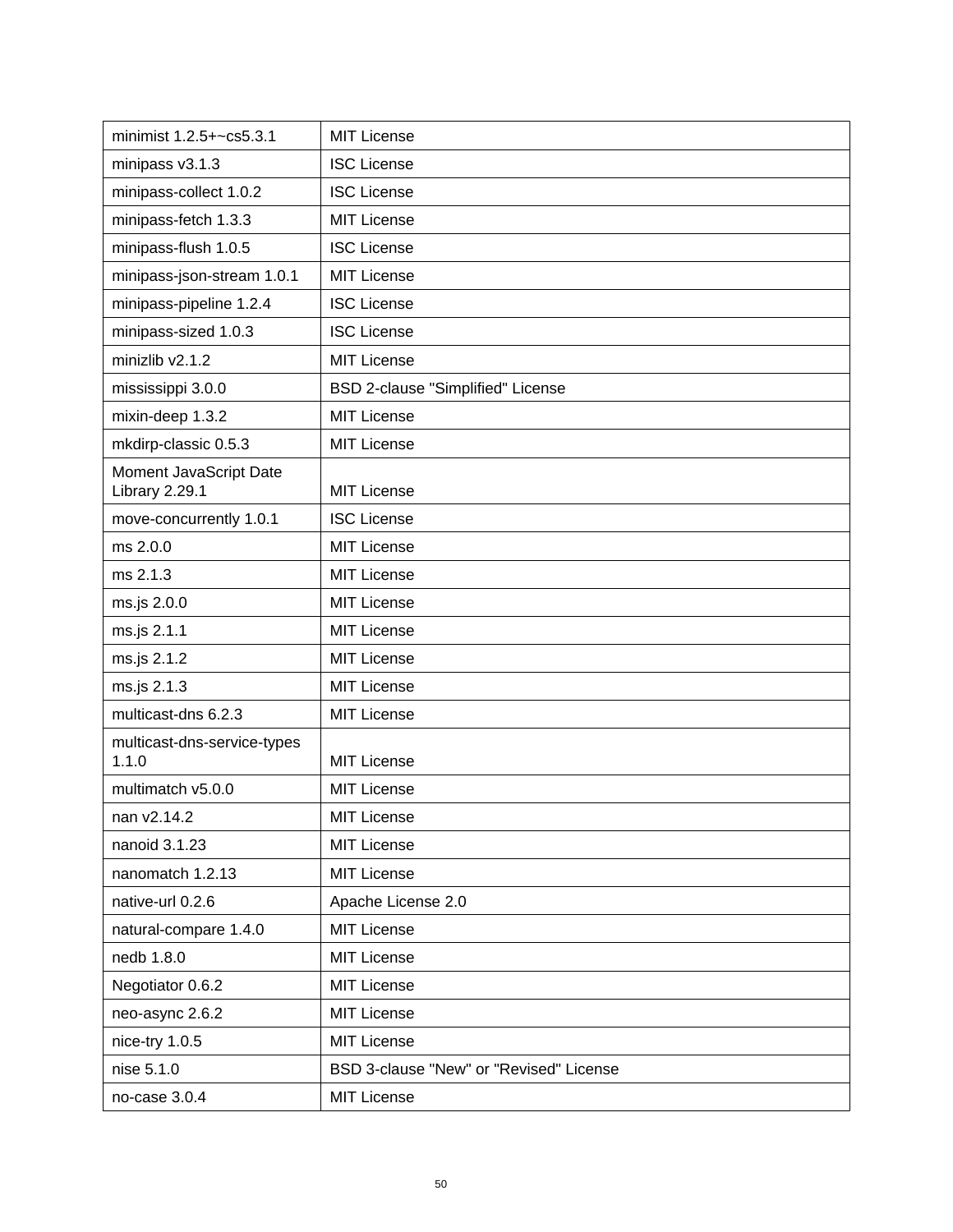| node-archy 1.0.0            | <b>MIT License</b>                       |
|-----------------------------|------------------------------------------|
| node-assert-plus 1.0.0      | <b>MIT License</b>                       |
| node-bindings 1.5.0         | <b>MIT License</b>                       |
| node-browserify-des 1.0.2   | <b>MIT License</b>                       |
| node-buffers 0.1.1          | (X11 License OR MIT License)             |
| node-chart.js 2.7.3         | <b>Expat License</b>                     |
| node-commondir 1.0.1        | <b>MIT License</b>                       |
| node-concat-map 0.0.1       | <b>MIT License</b>                       |
| node-cookie 0.4.1           | <b>MIT License</b>                       |
| node-cookie v0.4.0          | <b>MIT License</b>                       |
| node-cookie-signature 1.0.6 | <b>MIT License</b>                       |
| node-cookiejar 2.1.2        | MIT License                              |
| node-cross-spawn 6.0.5      | <b>MIT License</b>                       |
| node-cross-spawn 7.0.3      | <b>MIT License</b>                       |
| node-dashdash 1.14.1        | <b>MIT License</b>                       |
| node-deep-equal 1.1.1       | <b>MIT License</b>                       |
| node-entities 1.1.2         | BSD 2-clause "Simplified" License        |
| node-entities 2.2.0         | <b>BSD 2-clause "Simplified" License</b> |
| node-error-ex 1.3.2         | <b>MIT License</b>                       |
| node-es6-error 4.1.1        | <b>Expat License</b>                     |
| node-fetch v2.6.1           | MIT License                              |
| node-glob v7.1.4            | <b>ISC License</b>                       |
| node-glob v7.1.6            | <b>ISC License</b>                       |
| node-graceful-fs v4.2.4     | <b>ISC License</b>                       |
| node-graceful-fs v4.2.6     | <b>ISC License</b>                       |
| node-gyp v7.1.2             | <b>MIT License</b>                       |
| node-html-entities 1.4.0    | <b>MIT License</b>                       |
| node-http-signature 1.2.0   | <b>MIT License</b>                       |
| node-ini 1.3.7              | <b>ISC License</b>                       |
| node-ini 1.3.8              | <b>ISC License</b>                       |
| node-ini 2.0.0              | <b>ISC License</b>                       |
| node-int64 0.4.0            | <b>MIT License</b>                       |
| node-ip 1.1.5               | <b>MIT License</b>                       |
| node-jsbn 1.1.0             | <b>Expat License</b>                     |
| node-jsonfile 4.0.0         | <b>MIT License</b>                       |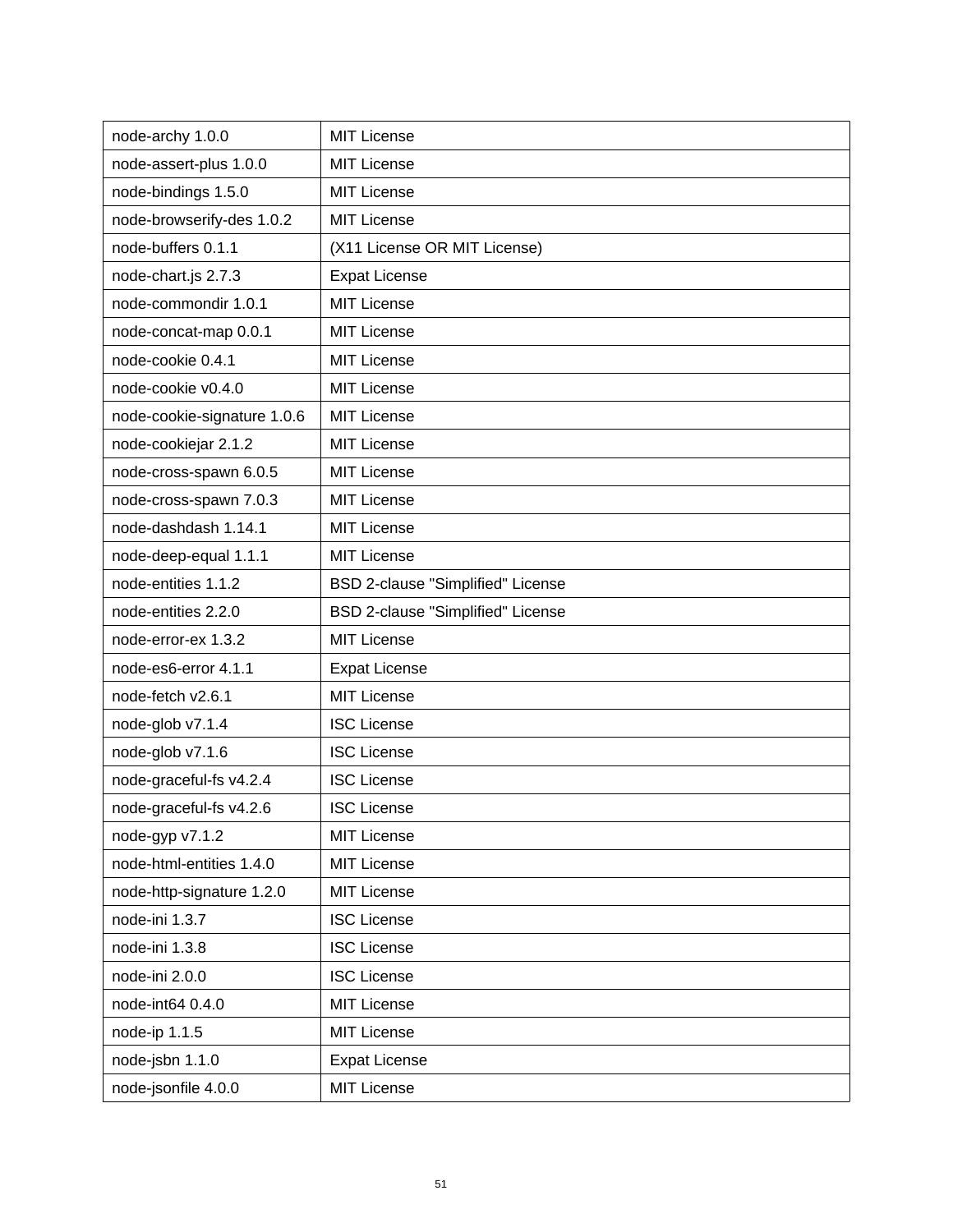| node-jsonfile 6.1.0                | <b>MIT License</b>   |
|------------------------------------|----------------------|
| node-jws 3.2.2                     | <b>MIT License</b>   |
| node-jws 4.0.0                     | <b>MIT License</b>   |
| node-libs-browser v2.2.1           | <b>MIT License</b>   |
| node-Iru-cache 4.0.2               | <b>ISC License</b>   |
| node-Iru-cache 5.1.1               | <b>ISC License</b>   |
| node-Iru-cache 6.0.0               | <b>ISC License</b>   |
| node-mkdirp 0.5.5                  | MIT License          |
| node-mkdirp 1.0.4                  | <b>MIT License</b>   |
| node-modules-regexp 1.0.0          | <b>MIT License</b>   |
| node-open 7.4.2                    | <b>MIT License</b>   |
| node-p-cancelable 2.0.0            | <b>Expat License</b> |
| node-process 0.11.10               | MIT License          |
| node-progress 2.0.3                | <b>MIT License</b>   |
| node-react 17.0.1                  | <b>Expat License</b> |
| node-releases 1.1.73               | <b>MIT License</b>   |
| node-releases v1.1.71              | <b>MIT License</b>   |
| node-semver 5.7.1                  | <b>ISC License</b>   |
| node-semver 6.3.0                  | <b>ISC License</b>   |
| node-semver 7.0.0                  | <b>ISC License</b>   |
| node-semver 7.3.2                  | <b>ISC License</b>   |
| node-semver 7.3.5                  | <b>ISC License</b>   |
| node-shell-quote 1.7.2             | <b>MIT License</b>   |
| node-source-map-support<br>V0.5.19 | <b>MIT License</b>   |
| node-stack-trace 0.0.10            | <b>MIT License</b>   |
| node-tunnel 0.0.6                  | <b>MIT License</b>   |
| node-unique-string v2.0.0          | <b>MIT License</b>   |
| node-url 0.10.3                    | <b>MIT License</b>   |
| node-url 0.11.0                    | <b>MIT License</b>   |
| node-uuid 3.3.2                    | <b>MIT License</b>   |
| node-uuid 3.4.0                    | <b>MIT License</b>   |
| node-uuid 8.3.2                    | <b>MIT License</b>   |
| node-worker-farm v1.7.0            | <b>MIT License</b>   |
| node-xml2js 0.4.12                 | MIT License          |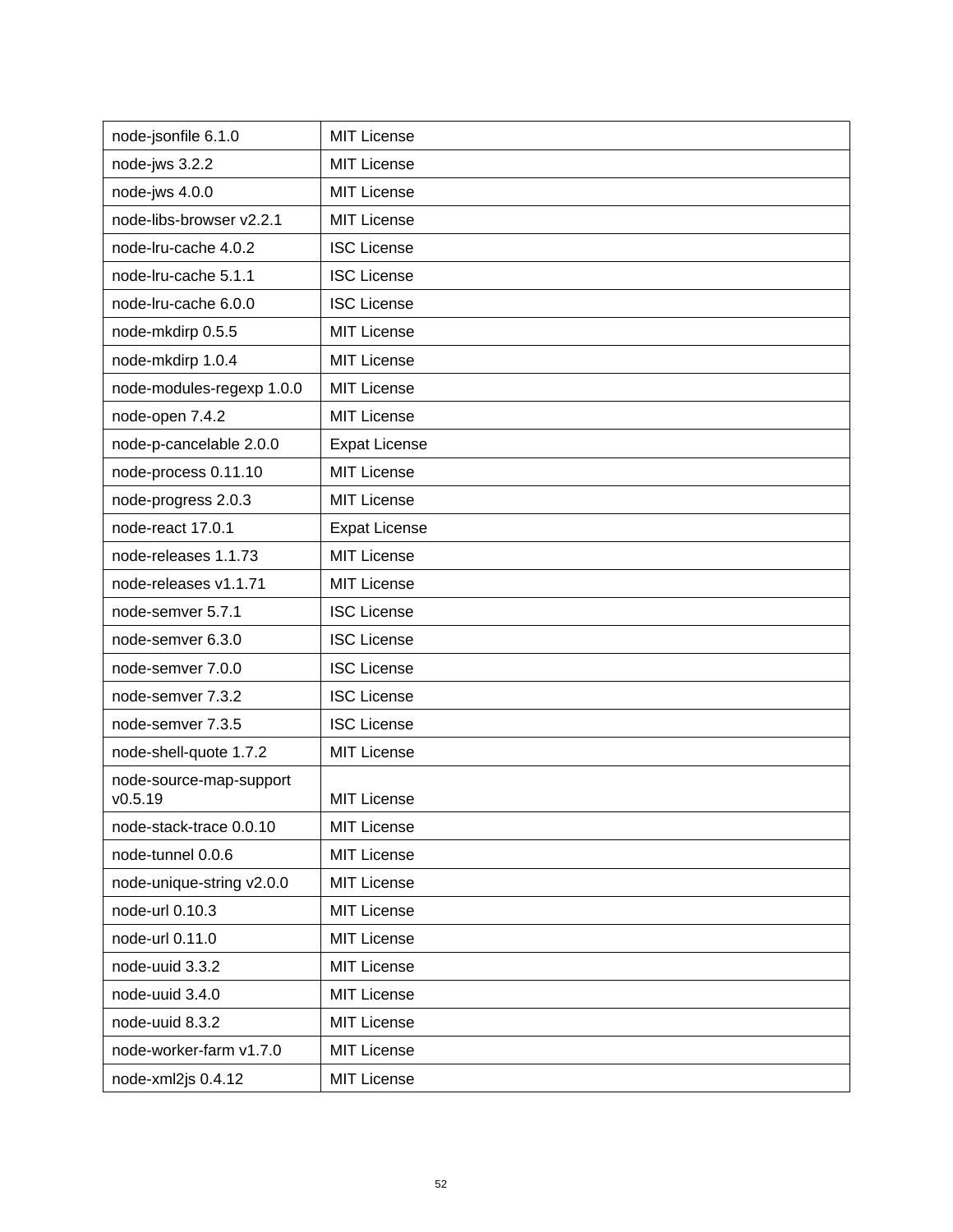| node-xml2js 0.4.19                 | <b>MIT License</b>                       |
|------------------------------------|------------------------------------------|
| node-xml2js 0.4.23                 | <b>MIT License</b>                       |
| nodeca/pako 1.0.11                 | <b>MIT License</b>                       |
| nodejs Deprecate 1.1.2             | <b>MIT License</b>                       |
| nodejs-asn1 0.2.4                  | <b>MIT License</b>                       |
| nodejs-exit 0.1.2                  | <b>MIT License</b>                       |
| nodejs-walker 1.0.7                | Apache License 2.0                       |
| nodejs/string_decoder 1.1.1        | <b>MIT License</b>                       |
| nodejs/string_decoder 1.2.0        | <b>MIT License</b>                       |
| nodejs/string_decoder<br>v1.3.0    | <b>MIT License</b>                       |
| nopt 1.0.10                        | <b>MIT License</b>                       |
| nopt v5.0.0                        | <b>ISC License</b>                       |
| normalize-package-data<br>2.5.0    | BSD 2-clause "Simplified" License        |
| normalize-path 2.1.1               | <b>MIT License</b>                       |
| normalize-path 3.0.0               | <b>MIT License</b>                       |
| normalize-range 0.1.2              | <b>MIT License</b>                       |
| npm-bundled 1.1.2                  | <b>ISC License</b>                       |
| npm-check-updates 11.7.1           | Apache License 2.0                       |
| npm-install-checks 4.0.0           | BSD 2-clause "Simplified" License        |
| npm-normalize-package-bin<br>1.0.1 | <b>ISC License</b>                       |
| npm-package-arg v8.1.5             | <b>ISC License</b>                       |
| npm-packlist 2.2.2                 | <b>ISC License</b>                       |
| npm-pick-manifest 6.1.1            | <b>ISC License</b>                       |
| npm-registry-fetch 11.0.0          | <b>ISC License</b>                       |
| npm-run-path 2.0.2                 | <b>MIT License</b>                       |
| npm-run-path 4.0.1                 | <b>MIT License</b>                       |
| npmlog 4.1.2                       | <b>ISC License</b>                       |
| nth-check 1.0.2                    | <b>BSD 2-clause "Simplified" License</b> |
| num2fraction 1.2.2                 | <b>MIT License</b>                       |
| number-is-nan 1.0.1                | <b>MIT License</b>                       |
| nwsapi 2.2.0                       | <b>MIT License</b>                       |
| object-assign 4.1.1                | <b>MIT License</b>                       |
| object-inspect v1.10.3             | <b>MIT License</b>                       |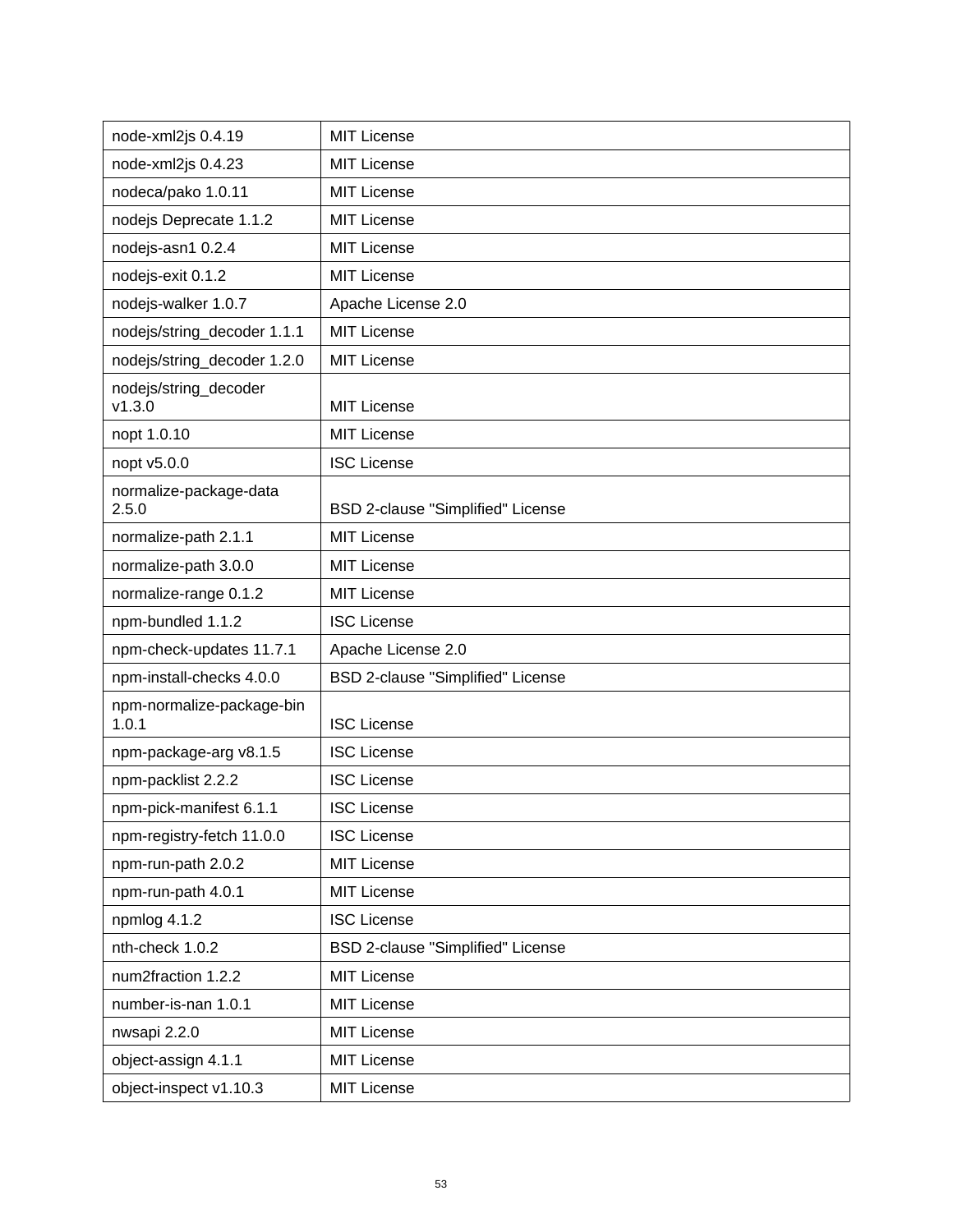| object-inspect v1.9.0                        | <b>MIT License</b> |
|----------------------------------------------|--------------------|
| object-is 1.1.5                              | <b>MIT License</b> |
| object-keys 1.1.1                            | <b>MIT License</b> |
| object-visit 1.0.1                           | <b>MIT License</b> |
| object.entries 1.1.3                         | <b>MIT License</b> |
| object.fromentries 2.0.4                     | <b>MIT License</b> |
| object.getownpropertydescri<br>ptors 2.1.2   | <b>MIT License</b> |
| object.pick 1.3.0                            | <b>MIT License</b> |
| object.values 1.1.3                          | <b>MIT License</b> |
| object.values 1.1.4                          | <b>MIT License</b> |
| obuf 1.1.2                                   | <b>MIT License</b> |
| on-finished 2.3.0                            | <b>MIT License</b> |
| on-headers 1.0.2                             | <b>MIT License</b> |
| ono 6.0.1                                    | <b>MIT License</b> |
| openapi-specification 3.0.3                  | Apache License 2.0 |
| openapi-types v8.0.0                         | <b>MIT License</b> |
| opn v5.5.0                                   | <b>MIT License</b> |
|                                              |                    |
| optimize-css-assets-webpac<br>k-plugin 5.0.4 | <b>MIT License</b> |
| optionator 0.8.3                             | <b>MIT License</b> |
| optionator 0.9.1                             | <b>MIT License</b> |
| original 1.0.2                               | <b>MIT License</b> |
| os-browserify 0.3.0                          | <b>MIT License</b> |
| p-cancelable 1.1.0                           | MIT License        |
| p-cancelable 2.0.0                           | <b>MIT License</b> |
| p-defer 1.0.0                                | <b>MIT License</b> |
| p-each-series 2.2.0                          | <b>MIT License</b> |
| p-finally 1.0.0                              | <b>MIT License</b> |
| p-is-promise v3.0.0                          | <b>MIT License</b> |
| p-limit 1.3.0                                | <b>MIT License</b> |
| p-limit 2.3.0                                | <b>MIT License</b> |
| p-limit 3.1.0                                | <b>MIT License</b> |
| p-locate 2.0.0                               | <b>MIT License</b> |
| p-locate 3.0.0                               | <b>MIT License</b> |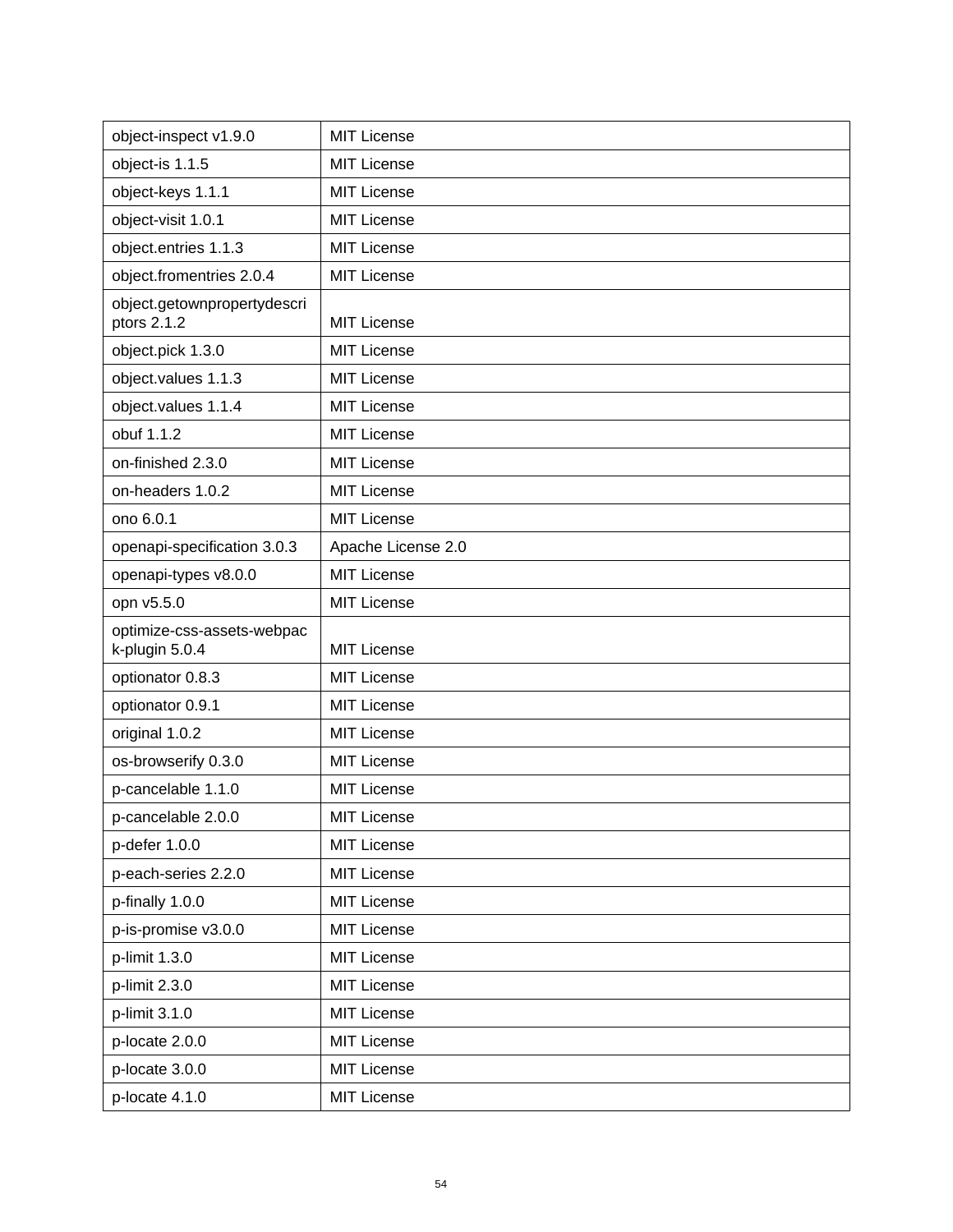| p-locate v5.0.0           | <b>MIT License</b>                                           |
|---------------------------|--------------------------------------------------------------|
| p-map 2.1.0               | <b>MIT License</b>                                           |
| p-map 4.0.0               | <b>MIT License</b>                                           |
| p-retry 3.0.1             | <b>MIT License</b>                                           |
| p-try 1.0.0               | <b>MIT License</b>                                           |
| p-try 2.2.0               | <b>MIT License</b>                                           |
| package-json v6.5.0       | <b>MIT License</b>                                           |
| pacote 11.3.4             | <b>ISC License</b>                                           |
| parallel-transform v1.2.0 | <b>MIT License</b>                                           |
| param-case 3.0.4          | <b>MIT License</b>                                           |
| parent-module 1.0.1       | <b>MIT License</b>                                           |
| parse-asn1 5.1.6          | <b>ISC License</b>                                           |
| parse-github-url 1.0.2    | <b>MIT License</b>                                           |
| parse-json 2.2.0          | <b>MIT License</b>                                           |
| parse-json 4.0.0          | <b>MIT License</b>                                           |
| parse-json v5.1.0         | <b>MIT License</b>                                           |
| parse-json v5.2.0         | <b>MIT License</b>                                           |
| parse5 5.1.1              | <b>MIT License</b>                                           |
| parse5 6.0.1              | <b>MIT License</b>                                           |
| parseurl 1.3.3            | <b>MIT License</b>                                           |
| pascal-case 3.1.2         | <b>MIT License</b>                                           |
| pascalcase 0.1.1          | <b>MIT License</b>                                           |
| path-browserify 0.0.1     | <b>MIT License</b>                                           |
| path-dirname 1.0.2        | <b>MIT License</b>                                           |
| path-exists 3.0.0         | <b>MIT License</b>                                           |
| path-exists 4.0.0         | <b>MIT License</b>                                           |
| path-is-absolute 1.0.1    | <b>MIT License</b>                                           |
| path-is-inside 1.0.2      | (MIT License OR Do What The F*ck You Want To Public License) |
| path-key 2.0.1            | <b>MIT License</b>                                           |
| path-key 3.1.1            | <b>MIT License</b>                                           |
| path-match 1.2.4          | <b>MIT License</b>                                           |
| path-type 2.0.0           | <b>MIT License</b>                                           |
| path-type 3.0.0           | <b>MIT License</b>                                           |
| path-type 4.0.0           | <b>MIT License</b>                                           |
| peek-stream 1.1.3         | <b>MIT License</b>                                           |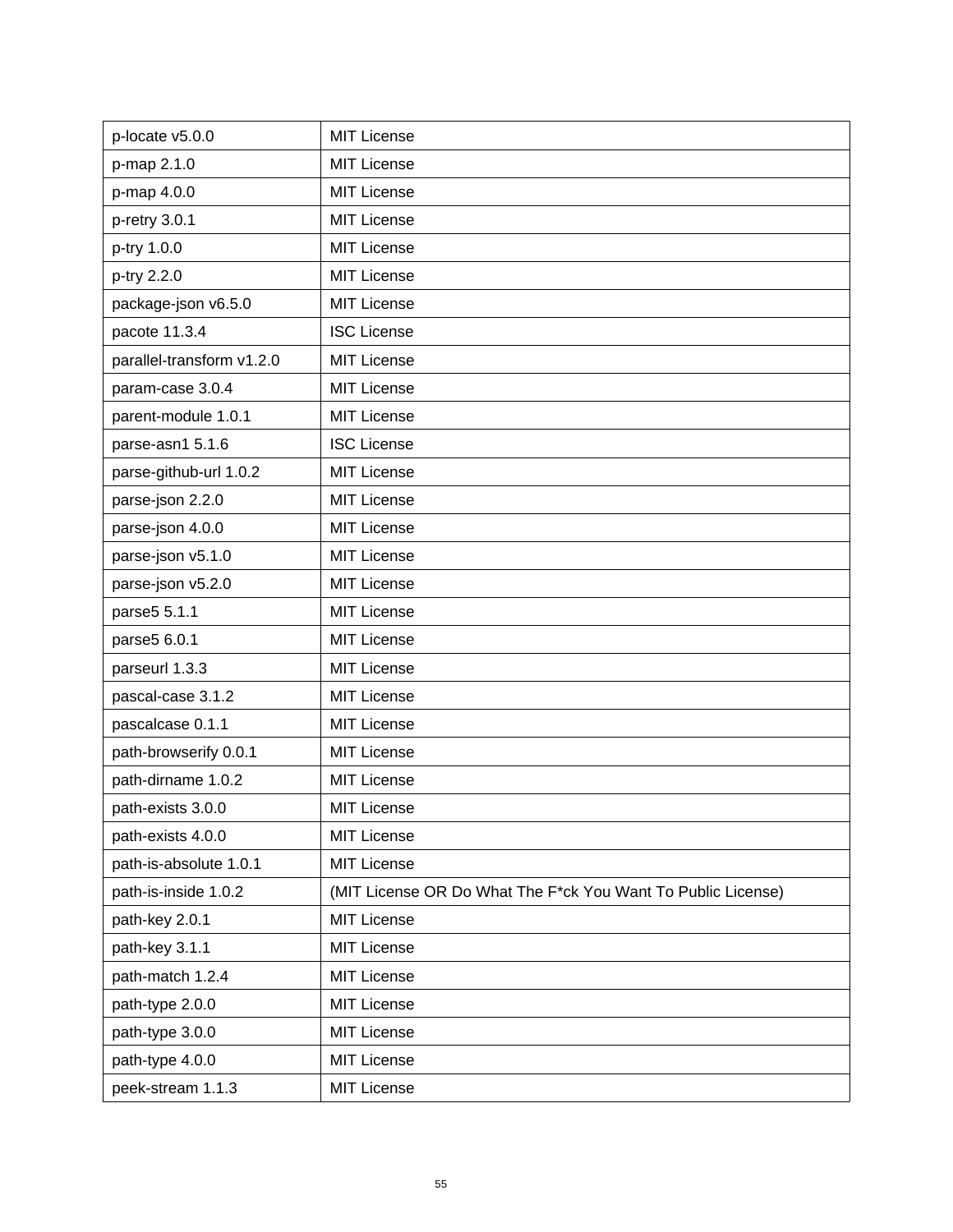| performance-now 2.1.0                        | <b>MIT License</b>                   |
|----------------------------------------------|--------------------------------------|
| pgte/nock 13.1.0                             | <b>MIT License</b>                   |
| picomatch 2.2.2                              | <b>MIT License</b>                   |
| picomatch 2.3.0                              | <b>MIT License</b>                   |
| pify 2.3.0                                   | <b>MIT License</b>                   |
| pify 3.0.0                                   | <b>MIT License</b>                   |
| pify 4.0.1                                   | <b>MIT License</b>                   |
| pinkie-promise 2.0.1                         | <b>MIT License</b>                   |
| pino 6.11.0                                  | <b>MIT License</b>                   |
| pino-2 v5.10.2                               | <b>MIT License</b>                   |
| pino-std-serializers 3.2.0                   | <b>MIT License</b>                   |
| pirates 4.0.1                                | <b>MIT License</b>                   |
| pkg-dir 2.0.0                                | <b>MIT License</b>                   |
| pkg-dir 3.0.0                                | <b>MIT License</b>                   |
| pkg-dir 4.2.0                                | <b>MIT License</b>                   |
| pkg-up 2.0.0                                 | <b>MIT License</b>                   |
| pkg-up 3.1.0                                 | <b>MIT License</b>                   |
| please-upgrade-node 3.2.0                    | <b>MIT License</b>                   |
| pnp-webpack-plugin 1.6.4                     | <b>MIT License</b>                   |
| pnpm 5.4.2                                   | <b>MIT License</b>                   |
| portfinder 1.0.28                            | <b>MIT License</b>                   |
| posix-character-classes<br>0.1.1             | <b>MIT License</b>                   |
| PostCSS 8.3.0                                | <b>MIT License</b>                   |
| PostCSS 8.3.5                                | <b>MIT License</b>                   |
| postcss-attribute-case-insen<br>sitive 4.0.2 | <b>MIT License</b>                   |
| postcss-browser-comments<br>3.0.0            | Creative Commons Zero v1.0 Universal |
| postcss-calc v7.0.5                          | <b>MIT License</b>                   |
| postcss-color-functional-nota<br>tion 2.0.1  | Creative Commons Zero v1.0 Universal |
| postcss-color-gray 5.0.0                     | <b>ISC License</b>                   |
| postcss-color-hex-alpha<br>5.0.3             | <b>MIT License</b>                   |
| postcss-color-mod-function<br>3.0.3          | Creative Commons Zero v1.0 Universal |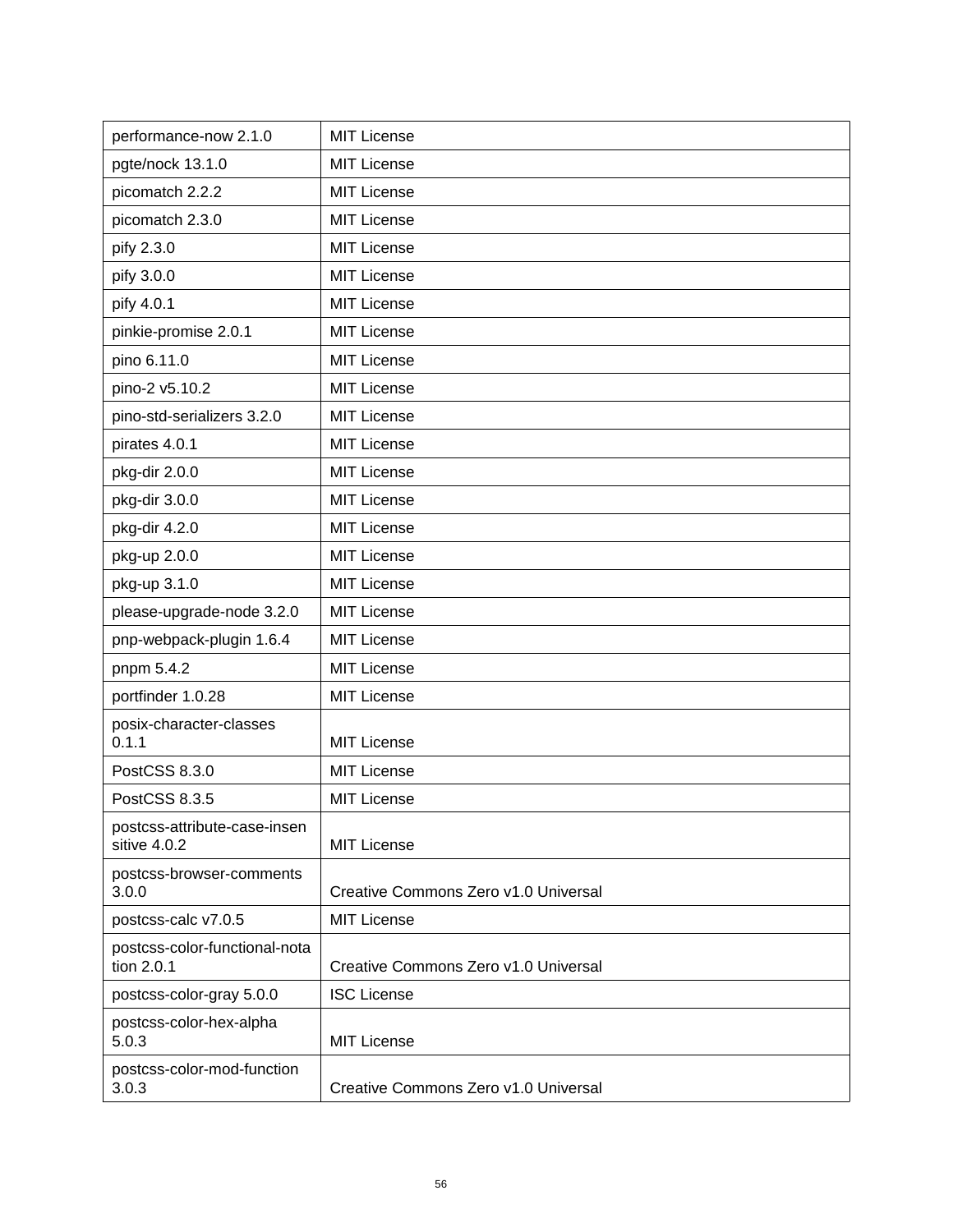| postcss-color-rebeccapurple<br>4.0.1        | <b>MIT License</b>                   |
|---------------------------------------------|--------------------------------------|
| postcss-colormin 4.0.3                      | <b>MIT License</b>                   |
| postcss-convert-values 4.0.1                | <b>MIT License</b>                   |
| postcss-custom-media 7.0.8                  | <b>MIT License</b>                   |
| postcss-custom-properties<br>8.0.11         | <b>MIT License</b>                   |
| postcss-custom-selectors<br>5.1.2           | <b>MIT License</b>                   |
| postcss-dir-pseudo-class<br>5.0.0           | Creative Commons Zero v1.0 Universal |
| postcss-discard-comments<br>4.0.2           | <b>MIT License</b>                   |
| postcss-discard-duplicates<br>4.0.2         | <b>MIT License</b>                   |
| postcss-discard-empty 4.0.1                 | <b>MIT License</b>                   |
| postcss-discard-empty 4.0.2                 | <b>MIT License</b>                   |
| postcss-discard-overridden<br>4.0.1         | <b>MIT License</b>                   |
| postcss-double-position-gra<br>dients 1.0.0 | Creative Commons Zero v1.0 Universal |
| postcss-env-function 2.0.2                  | Creative Commons Zero v1.0 Universal |
| postcss-flexbugs-fixes 4.2.1                | <b>MIT License</b>                   |
| postcss-focus-visible 4.0.0                 | Creative Commons Zero v1.0 Universal |
| postcss-focus-within 3.0.0                  | Creative Commons Zero v1.0 Universal |
| postcss-font-variant 4.0.1                  | <b>MIT License</b>                   |
| postcss-gap-properties 2.0.0                | Creative Commons Zero v1.0 Universal |
| postcss-image-set-function<br>3.0.1         | Creative Commons Zero v1.0 Universal |
| postcss-initial 3.0.4                       | <b>MIT License</b>                   |
| postcss-lab-function 2.0.1                  | Creative Commons Zero v1.0 Universal |
| postcss-load-config 2.1.2                   | <b>MIT License</b>                   |
| postcss-loader 3.0.0                        | <b>MIT License</b>                   |
| postcss-logical 3.0.0                       | Creative Commons Zero v1.0 Universal |
| postcss-media-minmax 4.0.0                  | <b>MIT License</b>                   |
| postcss-merge-longhand<br>4.0.11            | <b>MIT License</b>                   |
| postcss-merge-rules 4.0.3                   | <b>MIT License</b>                   |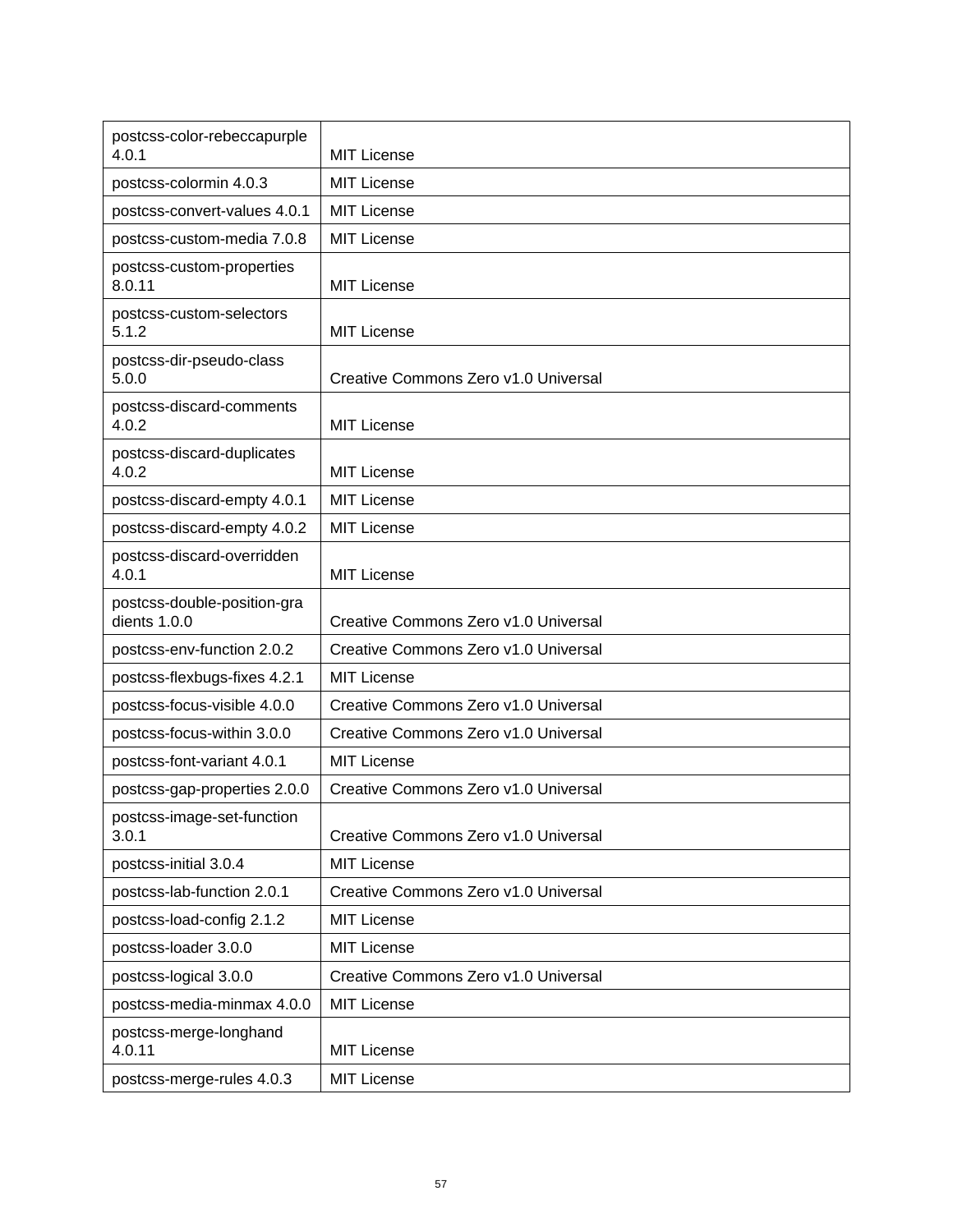| postcss-minify-font-values<br>4.0.2        | <b>MIT License</b>                   |
|--------------------------------------------|--------------------------------------|
| postcss-minify-params 4.0.2                | <b>MIT License</b>                   |
| postcss-minify-selectors<br>4.0.2          | <b>MIT License</b>                   |
| postcss-modules 4.0.0                      | <b>MIT License</b>                   |
| postcss-modules-extract-imp<br>orts 2.0.0  | <b>ISC License</b>                   |
| postcss-modules-extract-imp<br>orts 3.0.0  | <b>ISC License</b>                   |
| postcss-modules-local-by-de<br>fault 3.0.3 | MIT License                          |
| postcss-modules-local-by-de<br>fault 4.0.0 | <b>MIT License</b>                   |
| postcss-modules-scope<br>2.2.0             | <b>ISC License</b>                   |
| postcss-modules-scope<br>3.0.0             | <b>ISC License</b>                   |
| postcss-modules-values<br>3.0.0            | <b>ISC License</b>                   |
| postcss-modules-values<br>4.0.0            | <b>ISC License</b>                   |
| postcss-nesting 7.0.1                      | Creative Commons Zero v1.0 Universal |
| postcss-normalize 8.0.1                    | Creative Commons Zero v1.0 Universal |
| postcss-normalize-charset<br>4.0.1         | <b>MIT License</b>                   |
| postcss-normalize-display-v<br>alues 4.0.2 | <b>MIT License</b>                   |
| postcss-normalize-positions<br>4.0.2       | <b>MIT License</b>                   |
| postcss-normalize-string<br>4.0.2          | <b>MIT License</b>                   |
| postcss-normalize-unicode<br>4.0.1         | <b>MIT License</b>                   |
| postcss-normalize-url 4.0.1                | <b>MIT License</b>                   |
| postcss-normalize-whitespa<br>ce 4.0.2     | <b>MIT License</b>                   |
| postcss-ordered-values<br>4.1.2            | <b>MIT License</b>                   |
| postcss-overflow-shorthand<br>2.0.0        | Creative Commons Zero v1.0 Universal |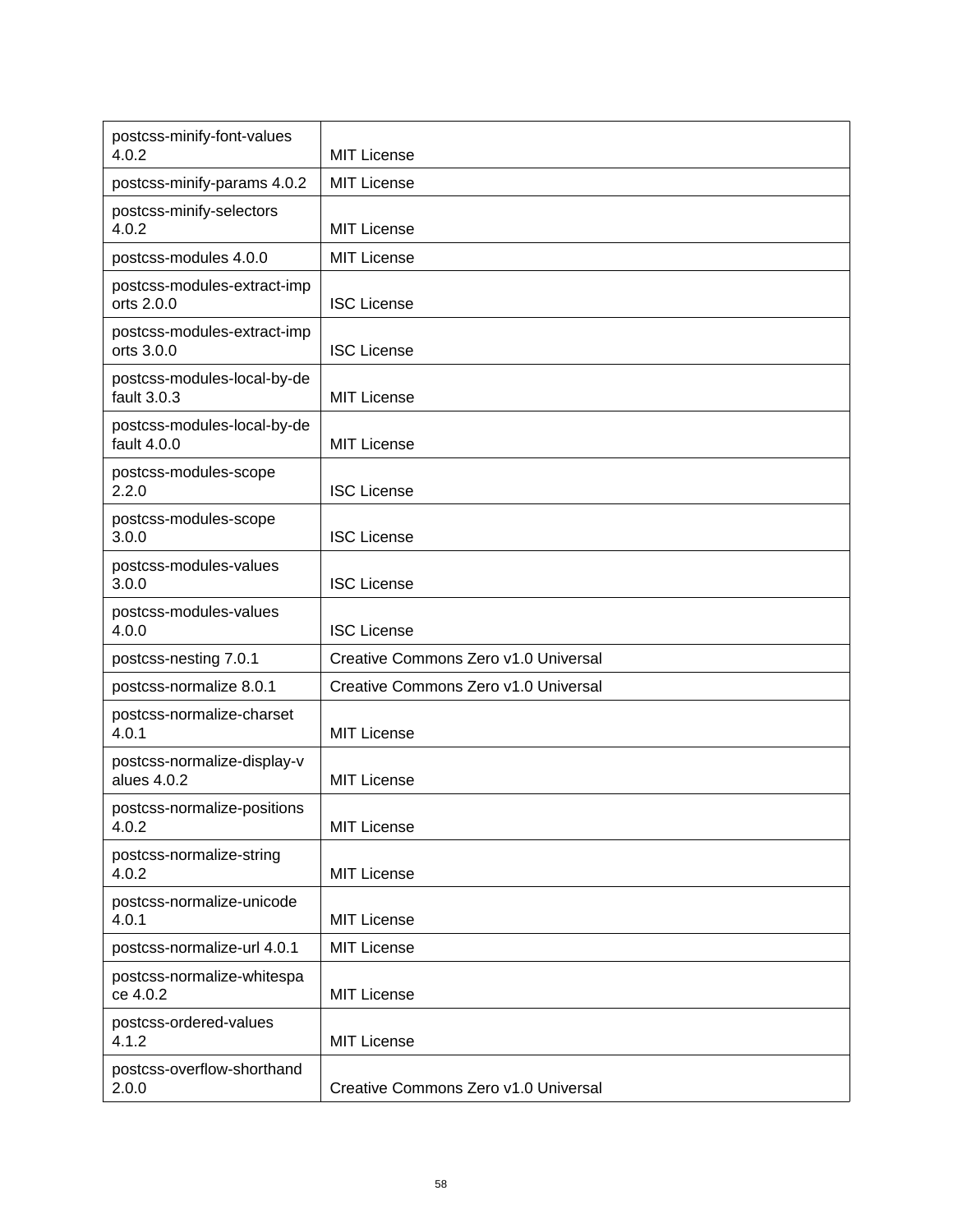| postcss-page-break 2.0.0                | <b>MIT License</b>                   |
|-----------------------------------------|--------------------------------------|
| postcss-place 4.0.1                     | Creative Commons Zero v1.0 Universal |
| postcss-preset-env 6.7.0                | Creative Commons Zero v1.0 Universal |
| postcss-pseudo-class-any-li<br>nk 6.0.0 | Creative Commons Zero v1.0 Universal |
| postcss-reduce-initial 4.0.3            | <b>MIT License</b>                   |
| postcss-reduce-transforms<br>4.0.2      | <b>MIT License</b>                   |
| postcss-replace-overflow-wr<br>ap 3.0.0 | <b>MIT License</b>                   |
| postcss-safe-parser 5.0.2               | <b>MIT License</b>                   |
| postcss-selector-matches<br>4.0.0       | <b>MIT License</b>                   |
| postcss-selector-not 4.0.1              | <b>MIT License</b>                   |
| postcss-selector-parser<br>3.1.2        | MIT License                          |
| postcss-selector-parser<br>5.0.0        | <b>MIT License</b>                   |
| postcss-selector-parser<br>v6.0.4       | <b>MIT License</b>                   |
| postcss-svgo 4.0.3                      | <b>MIT License</b>                   |
| postcss-unique-selectors<br>4.0.1       | <b>MIT License</b>                   |
| postcss-value-parser 3.3.1              | <b>MIT License</b>                   |
| postcss-value-parser 4.1.0              | <b>MIT License</b>                   |
| postcss-values-parser 2.0.1             | <b>MIT License</b>                   |
| prelude-ls 1.1.2                        | <b>MIT License</b>                   |
| prelude-ls 1.2.1                        | MIT License                          |
| prepend-http 1.0.4                      | <b>MIT License</b>                   |
| prepend-http 2.0.0                      | <b>MIT License</b>                   |
| prettier 2.3.1                          | <b>MIT License</b>                   |
| pretty-bytes 5.6.0                      | <b>MIT License</b>                   |
| pretty-error 2.1.2                      | <b>MIT License</b>                   |
| pretty-format 26.6.2                    | <b>MIT License</b>                   |
| pretty-format 27.0.2                    | <b>MIT License</b>                   |
| process-nextick-args v2.0.1             | <b>MIT License</b>                   |
| promise 8.1.0                           | <b>MIT License</b>                   |
| promise-inflight 1.0.1                  | <b>ISC License</b>                   |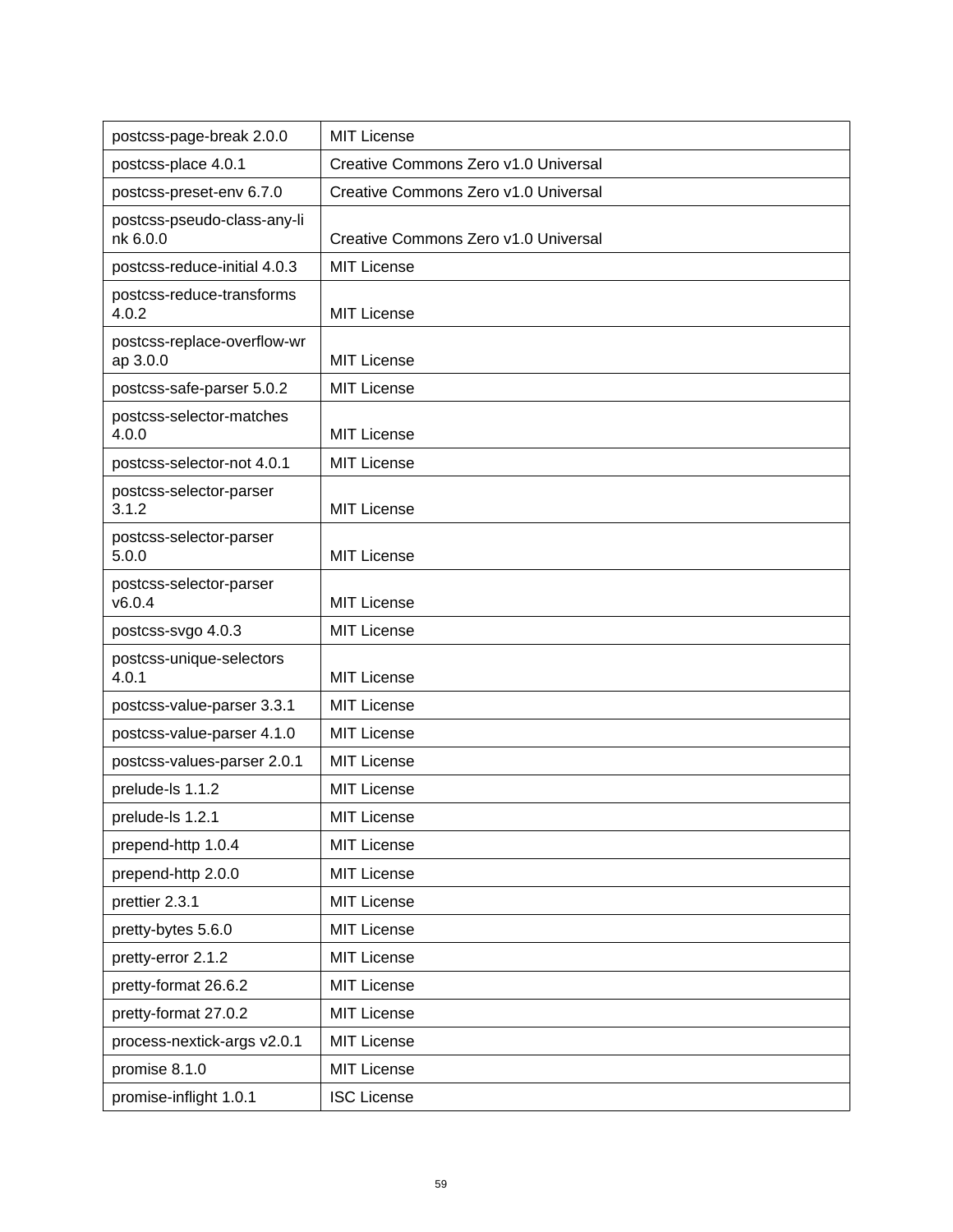| promise-retry 2.0.1             | <b>MIT License</b>                      |
|---------------------------------|-----------------------------------------|
| prompts 2.4.0                   | <b>MIT License</b>                      |
| prompts 2.4.1                   | <b>MIT License</b>                      |
| prop-types 15.7.2               | <b>MIT License</b>                      |
| propagate 2.0.1                 | <b>MIT License</b>                      |
| proxy-addr 2.0.6                | <b>MIT License</b>                      |
| proxy-addr v2.0.7               | <b>MIT License</b>                      |
| prr 1.0.1                       | <b>MIT License</b>                      |
| pseudomap 1.0.2                 | <b>ISC License</b>                      |
| psl 1.8.0                       | <b>MIT License</b>                      |
| pstree.remy 1.1.8               | <b>MIT License</b>                      |
| public-encrypt v4.0.3           | <b>MIT License</b>                      |
| pumpify 1.5.1                   | <b>MIT License</b>                      |
| pumpify v2.0.1                  | <b>MIT License</b>                      |
| punycode 1.3.2                  | <b>MIT License</b>                      |
| punycode 2.1.1                  | <b>MIT License</b>                      |
| Punycode.js 1.3.2               | <b>MIT License</b>                      |
| Punycode.js 1.4.1               | <b>MIT License</b>                      |
| Punycode.js v2.1.1              | <b>MIT License</b>                      |
| pupa 2.1.1                      | <b>MIT License</b>                      |
| Qix-/color-convert 1.9.2        | <b>MIT License</b>                      |
| Qix-/color-convert 1.9.3        | <b>MIT License</b>                      |
| Qix-/color-convert 2.0.1        | <b>MIT License</b>                      |
| qs - QS Querystring 6.5.2       | BSD 3-clause "New" or "Revised" License |
| qs - QS Querystring v6.10.1     | BSD 3-clause "New" or "Revised" License |
| qs - QS Querystring v6.7.0      | BSD 3-clause "New" or "Revised" License |
| query-ast 1.0.3                 | BSD 3-clause "New" or "Revised" License |
| query-string 7.0.0              | <b>MIT License</b>                      |
| query-string v4.3.4             | <b>MIT License</b>                      |
| querystring-es3 0.2.1           | <b>MIT License</b>                      |
| querystringify 2.2.0            | <b>MIT License</b>                      |
| queue-microtask 1.2.2           | <b>MIT License</b>                      |
| quick-format-unescaped<br>4.0.1 | <b>MIT License</b>                      |
| quick-Iru 5.1.1                 | <b>MIT License</b>                      |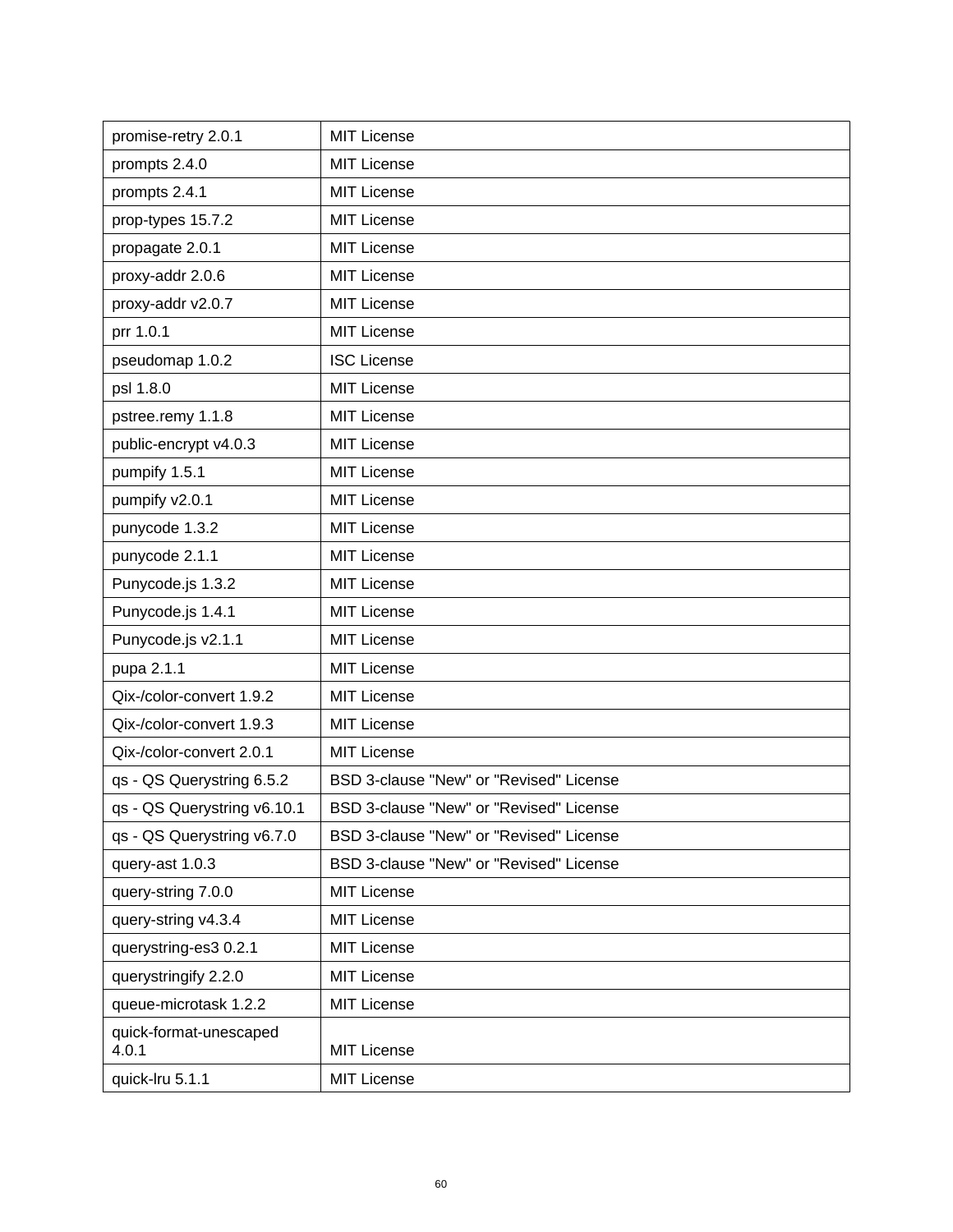| QUnit 1.3.0-pre                   | <b>MIT License</b>                      |
|-----------------------------------|-----------------------------------------|
| random-seed 0.3.0                 | <b>MIT License</b>                      |
| random-useragent 0.2.1            | <b>MIT License</b>                      |
| randomatic 3.1.1                  | <b>MIT License</b>                      |
| randombytes 1.0.4                 | <b>MIT License</b>                      |
| randombytes 2.1.0                 | <b>MIT License</b>                      |
| range-parser v1.2.1               | <b>MIT License</b>                      |
| raw-body 2.4.0                    | <b>MIT License</b>                      |
| rc-config-loader 4.0.0            | <b>MIT License</b>                      |
| rc-progress 3.1.4                 | <b>MIT License</b>                      |
| react 17.0.2                      | <b>MIT License</b>                      |
| <b>React from Facebook</b>        |                                         |
| 16.13.1                           | <b>MIT License</b>                      |
| React from Facebook 17.0.1        | <b>MIT License</b>                      |
| React from Facebook 17.0.2        | <b>MIT License</b>                      |
| react-chartjs-2 2.11.2            | <b>MIT License</b>                      |
| react-component/progress<br>0.1.7 | <b>MIT License</b>                      |
| react-dev-utils 11.0.4            | <b>MIT License</b>                      |
| react-fast-compare 3.2.0          | <b>MIT License</b>                      |
| react-input-autosize 2.2.2        | <b>MIT License</b>                      |
| react-input-autosize 3.0.0        | <b>MIT License</b>                      |
| react-jss unknown                 | <b>MIT License</b>                      |
| react-lifecycles-compat 3.0.4     | <b>MIT License</b>                      |
| react-modal 3.12.1                | <b>MIT License</b>                      |
| react-modal v3.14.2               | <b>MIT License</b>                      |
| react-modal v3.14.3               | <b>MIT License</b>                      |
| react-onclickoutside v6.11.2      | <b>MIT License</b>                      |
| react-popover 0.5.10              | <b>MIT License</b>                      |
| react-popper 2.2.5                | <b>MIT License</b>                      |
| react-popper-tooltip v4.3.0       | <b>MIT License</b>                      |
| React-Redux v7.2.4                | <b>MIT License</b>                      |
| react-refresh 0.8.3               | <b>MIT License</b>                      |
| react-scripts 10.0.0              | <b>MIT License</b>                      |
| react-scripts 4.0.3               | MIT License                             |
| react-transition-group 4.4.1      | BSD 3-clause "New" or "Revised" License |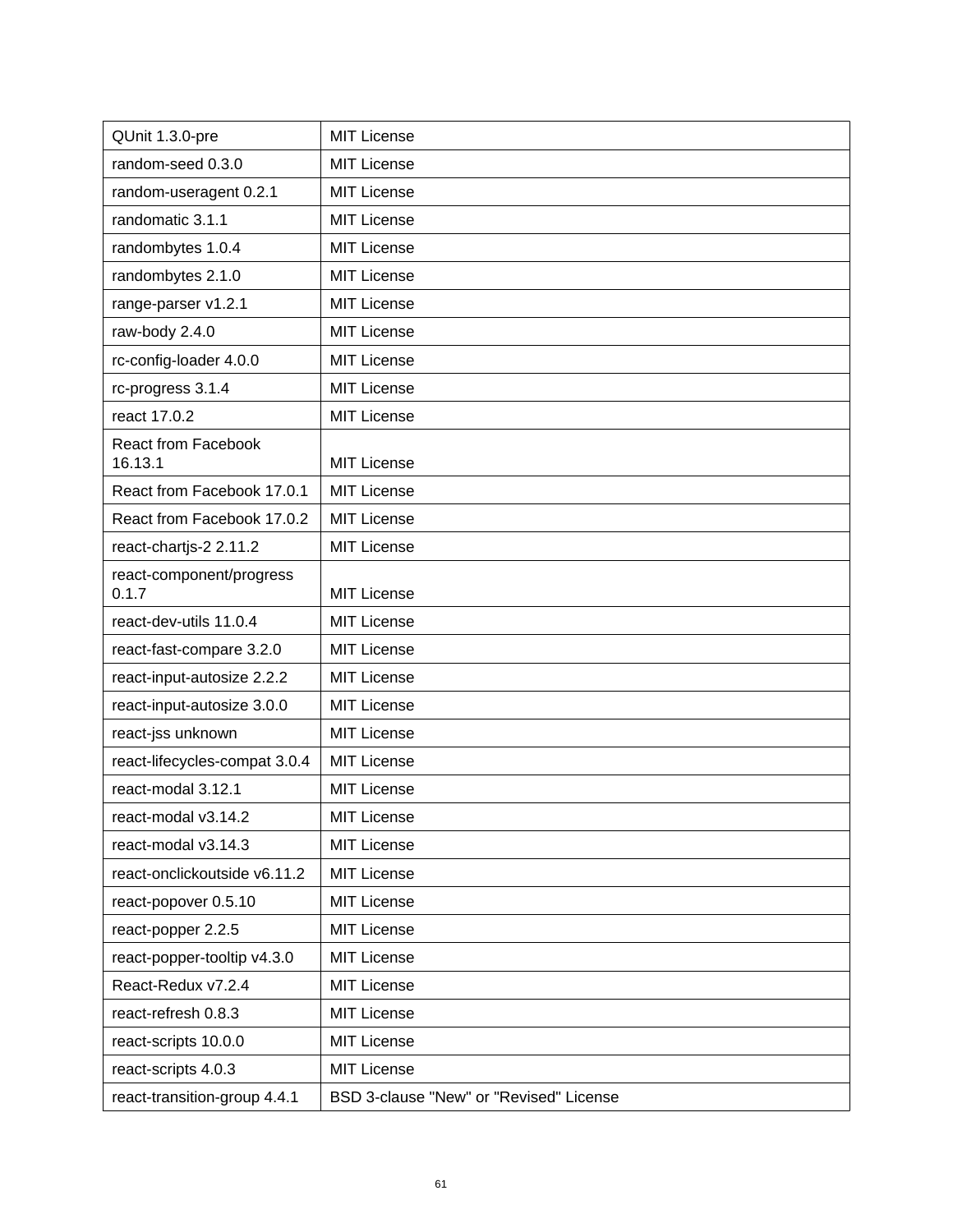| read-package-json-fast 2.0.2            | <b>ISC License</b>                       |
|-----------------------------------------|------------------------------------------|
| read-pkg 2.0.0                          | <b>MIT License</b>                       |
| read-pkg 3.0.0                          | <b>MIT License</b>                       |
| read-pkg 5.2.0                          | <b>MIT License</b>                       |
| read-pkg-up 2.0.0                       | <b>MIT License</b>                       |
| read-pkg-up 3.0.0                       | <b>MIT License</b>                       |
| read-pkg-up 7.0.1                       | <b>MIT License</b>                       |
| readable-stream 3.6.0                   | <b>MIT License</b>                       |
| readable-stream v2.3.7                  | <b>MIT License</b>                       |
| readdirp 2.2.1                          | <b>MIT License</b>                       |
| readdirp 3.5.0                          | <b>MIT License</b>                       |
| readdirp 3.6.0                          | <b>MIT License</b>                       |
| recursive-readdir 2.2.2                 | <b>MIT License</b>                       |
| redent 3.0.0                            | <b>MIT License</b>                       |
| Redux JS v4.1.0                         | <b>MIT License</b>                       |
| redux-form 8.3.7                        | <b>MIT License</b>                       |
| redux-logger 3.0.6                      | <b>MIT License</b>                       |
| regenerate-unicode-properti<br>es 8.2.0 | <b>MIT License</b>                       |
| regenerator-runtime 0.11.1              | <b>MIT License</b>                       |
| regenerator-runtime 0.13.7              | <b>MIT License</b>                       |
| regenerator-transform 0.14.5            | <b>MIT License</b>                       |
| regex-not 1.0.2                         | <b>MIT License</b>                       |
| regex-parser 2.2.11                     | <b>MIT License</b>                       |
| regexp.prototype.flags 1.3.1            | <b>MIT License</b>                       |
| regexpp 3.1.0                           | MIT License                              |
| regexpu-core 4.7.1                      | MIT License                              |
| registry-auth-token 4.2.1               | MIT License                              |
| registry-url 5.1.0                      | <b>MIT License</b>                       |
| regjsgen 0.5.2                          | MIT License                              |
| regjsparser 0.6.7                       | <b>BSD 2-clause "Simplified" License</b> |
| relateurl 0.2.7                         | <b>MIT License</b>                       |
| remote-git-tags 3.0.0                   | MIT License                              |
| remove-trailing-separator<br>1.1.0      | <b>ISC License</b>                       |
| remy's nodemon 2.0.7                    | <b>MIT License</b>                       |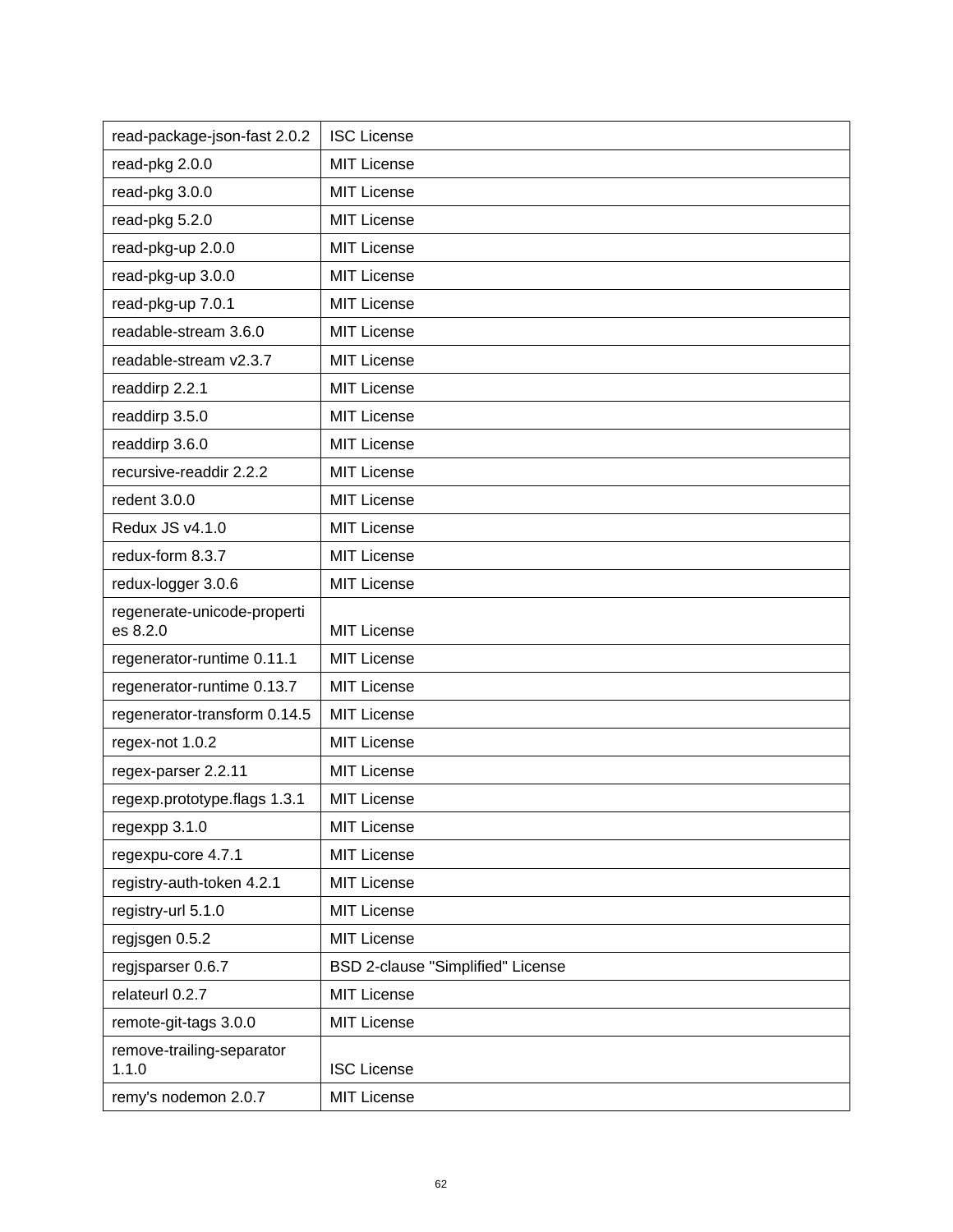| renderkid 2.0.5                               | <b>MIT License</b> |
|-----------------------------------------------|--------------------|
| repeat-element 1.1.3                          | <b>MIT License</b> |
| repeat-string 1.6.1                           | <b>MIT License</b> |
| Request - Simple HTTP<br><b>Client 2.88.2</b> | Apache License 2.0 |
| request-promise-native 1.0.9                  | <b>ISC License</b> |
| request/tunnel-agent 0.6.0                    | Apache License 2.0 |
| require-directory 2.1.1                       | <b>MIT License</b> |
| require-from-string 2.0.2                     | <b>MIT License</b> |
| require-main-filename 2.0.0                   | <b>ISC License</b> |
| require-package-name 2.0.1                    | <b>MIT License</b> |
| requires-port 1.0.0                           | <b>MIT License</b> |
| reselect 4.0.0                                | <b>MIT License</b> |
| resolve-alpn 1.0.0                            | <b>MIT License</b> |
| resolve-cwd 2.0.0                             | <b>MIT License</b> |
| resolve-cwd 3.0.0                             | <b>MIT License</b> |
| resolve-from 3.0.0                            | <b>MIT License</b> |
| resolve-from 4.0.0                            | <b>MIT License</b> |
| resolve-from 5.0.0                            | <b>MIT License</b> |
| resolve-url 0.2.1                             | <b>MIT License</b> |
| resolve-url-loader 3.1.3                      | <b>MIT License</b> |
| responselike 1.0.2                            | <b>MIT License</b> |
| responselike 2.0.0                            | <b>MIT License</b> |
| ret 0.1.15                                    | <b>MIT License</b> |
| ret 0.2.2                                     | <b>MIT License</b> |
| retry-request 4.1.3                           | <b>MIT License</b> |
| retry-webjars v0.12.0                         | <b>MIT License</b> |
| reusify 1.0.4                                 | <b>MIT License</b> |
| rework-visit 1.0.0                            | <b>MIT License</b> |
| rfdc 1.3.0                                    | <b>MIT License</b> |
| rgb-regex 1.0.1                               | <b>MIT License</b> |
| rgba-regex 1.0.0                              | <b>MIT License</b> |
| rimraf 2.7.1                                  | <b>ISC License</b> |
| rimraf $3.0.2$                                | <b>ISC License</b> |
| ripemd160 2.0.2                               | <b>MIT License</b> |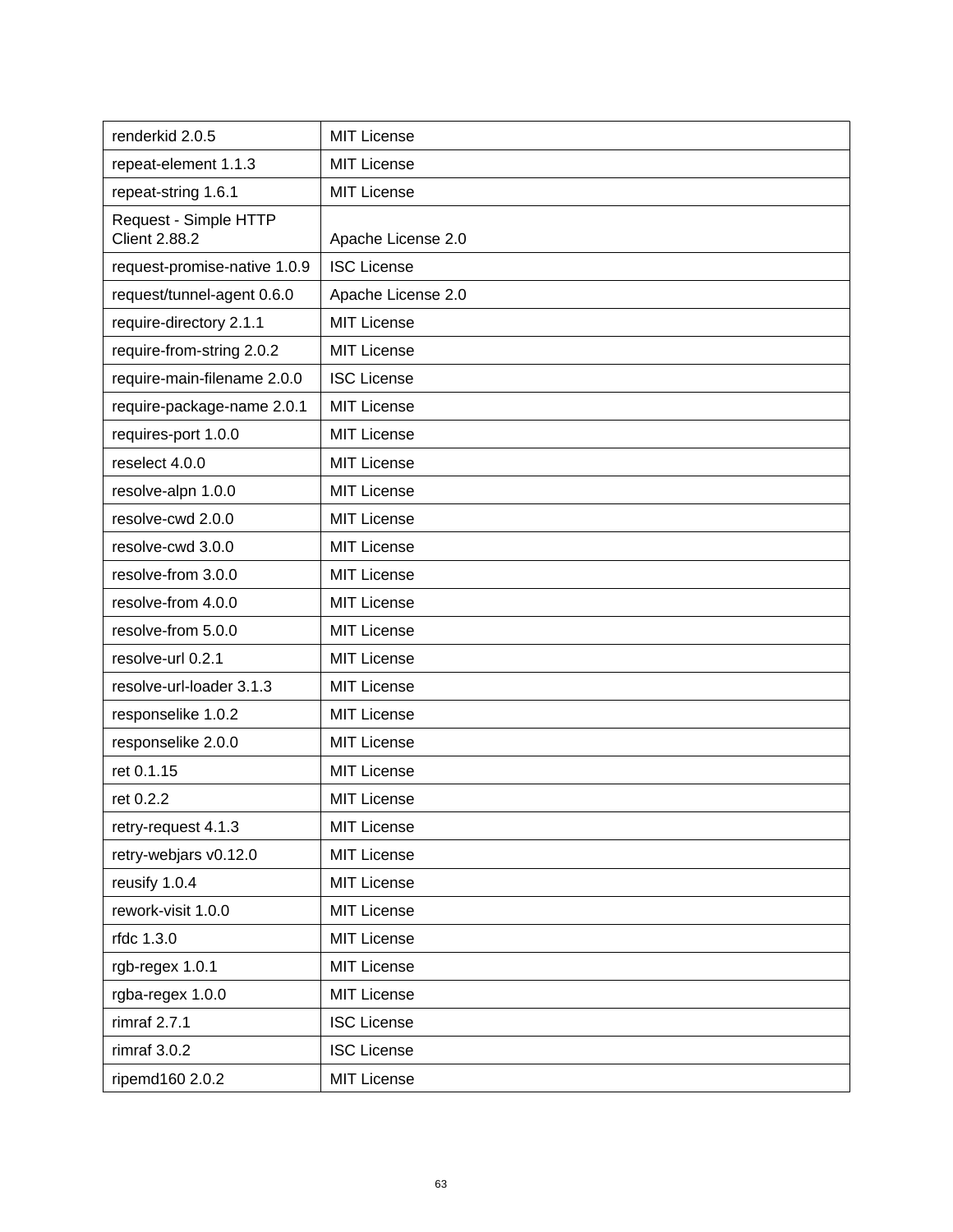| rollup 1.32.1              | <b>MIT License</b>                       |
|----------------------------|------------------------------------------|
| rollup-plugin-babel 4.4.0  | <b>MIT License</b>                       |
| rollup-plugin-terser 5.3.1 | <b>MIT License</b>                       |
| rollup-pluginutils 2.8.2   | <b>MIT License</b>                       |
| rsvp.js v4.8.5             | <b>MIT License</b>                       |
| run-parallel v1.1.10       | <b>MIT License</b>                       |
| run-parallel v1.2.0        | <b>MIT License</b>                       |
| run-queue 1.0.3            | <b>ISC License</b>                       |
| safe-buffer 5.1.2          | <b>MIT License</b>                       |
| safe-buffer v5.2.1         | <b>MIT License</b>                       |
| safe-fs-blob-store v1.0.4  | <b>ISC License</b>                       |
| safe-regex 1.1.0           | <b>MIT License</b>                       |
| safe-regex2 2.0.0          | <b>MIT License</b>                       |
| safer-buffer 2.1.2         | <b>MIT License</b>                       |
| saitho-npm-test 1.5.0      | <b>MIT License</b>                       |
| sane 4.1.0                 | <b>MIT License</b>                       |
| sanitize.css 10.0.0        | Creative Commons Zero v1.0 Universal     |
| sass 1.29.0                | <b>MIT License</b>                       |
| sass 1.34.1                | <b>MIT License</b>                       |
| sax 1.2.4                  | <b>ISC License</b>                       |
| sax-js 1.2.4               | <b>BSD 2-clause "Simplified" License</b> |
| sax-js v1.2.1              | BSD 2-clause "Simplified" License        |
| saxes 5.0.1                | <b>ISC License</b>                       |
| scheduler 0.20.2           | <b>MIT License</b>                       |
| schema-utils 1.0.0         | <b>MIT License</b>                       |
| schema-utils v2.7.1        | <b>MIT License</b>                       |
| schema-utils v3.0.0        | <b>MIT License</b>                       |
| scottmotte/dotenv 8.2.0    | BSD 2-clause "Simplified" License        |
| scss-parser 1.0.4          | BSD 3-clause "New" or "Revised" License  |
| seamless-immutable 7.1.4   | BSD 3-clause "New" or "Revised" License  |
| secure-json-parse 2.3.0    | BSD 3-clause "New" or "Revised" License  |
| select-hose 2.0.0          | <b>MIT License</b>                       |
| selfsigned v1.10.8         | <b>MIT License</b>                       |
| semver-compare 1.0.0       | <b>MIT License</b>                       |
| semver-diff 3.1.1          | <b>MIT License</b>                       |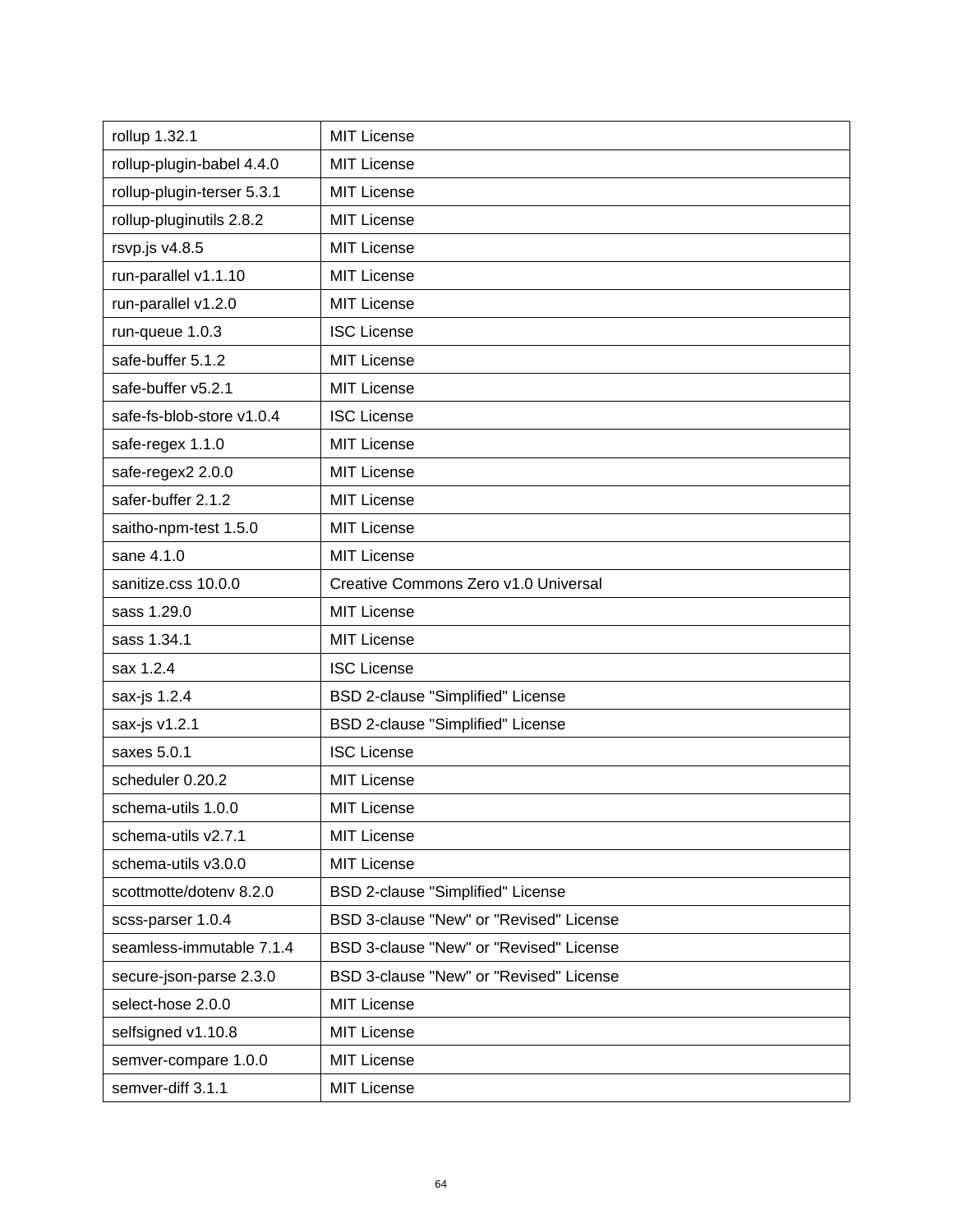| semver-store 0.3.0           | <b>MIT License</b>                                        |
|------------------------------|-----------------------------------------------------------|
| semver-utils 1.1.4           | Apache License 2.0                                        |
| Send for Node.js 0.17.1      | <b>MIT License</b>                                        |
| serialize-javascript 4.0.0   | BSD 3-clause "New" or "Revised" License                   |
| serialize-javascript 5.0.1   | BSD 3-clause "New" or "Revised" License                   |
| serve-index 1.9.1            | <b>MIT License</b>                                        |
| serve-static v1.14.1         | <b>MIT License</b>                                        |
| set-blocking 2.0.0           | <b>ISC License</b>                                        |
| set-cookie-parser v2.4.7     | <b>MIT License</b>                                        |
| set-value 2.0.1              | <b>MIT License</b>                                        |
| setImmediate 1.0.5           | <b>MIT License</b>                                        |
| setprototypeof 1.1.0         | <b>ISC License</b>                                        |
| setprototypeof 1.1.1         | <b>ISC License</b>                                        |
| setprototypeof v1.2.0        | <b>ISC License</b>                                        |
| sha.js 2.4.11                | (MIT License AND BSD 3-clause "New" or "Revised" License) |
| shebang-command 1.2.0        | <b>MIT License</b>                                        |
| shebang-command 2.0.0        | <b>MIT License</b>                                        |
| shebang-regex 1.0.0          | <b>MIT License</b>                                        |
| shebang-regex 3.0.0          | <b>MIT License</b>                                        |
| shellwords 0.1.1             | <b>MIT License</b>                                        |
| side-channel 1.0.4           | <b>MIT License</b>                                        |
| signal-exit v3.0.3           | <b>ISC License</b>                                        |
| simple-swizzle 0.2.2         | <b>MIT License</b>                                        |
| sindresorhus/boxen v4.2.0    | <b>MIT License</b>                                        |
| sindresorhus/boxen v5.0.0    | <b>MIT License</b>                                        |
| sindresorhus/globals 11.12.0 | <b>MIT License</b>                                        |
| sindresorhus/globals 12.4.0  | <b>MIT License</b>                                        |
| sindresorhus/globals 13.7.0  | <b>MIT License</b>                                        |
| sindresorhus/globals 13.8.0  | <b>MIT License</b>                                        |
| sindresorhus/globals 13.9.0  | <b>MIT License</b>                                        |
| sindresorhus/globby 11.0.2   | <b>MIT License</b>                                        |
| sindresorhus/globby 11.0.4   | <b>MIT License</b>                                        |
| sindresorhus/globby 6.1.0    | <b>MIT License</b>                                        |
| sindresorhus/globby v11.0.1  | <b>MIT License</b>                                        |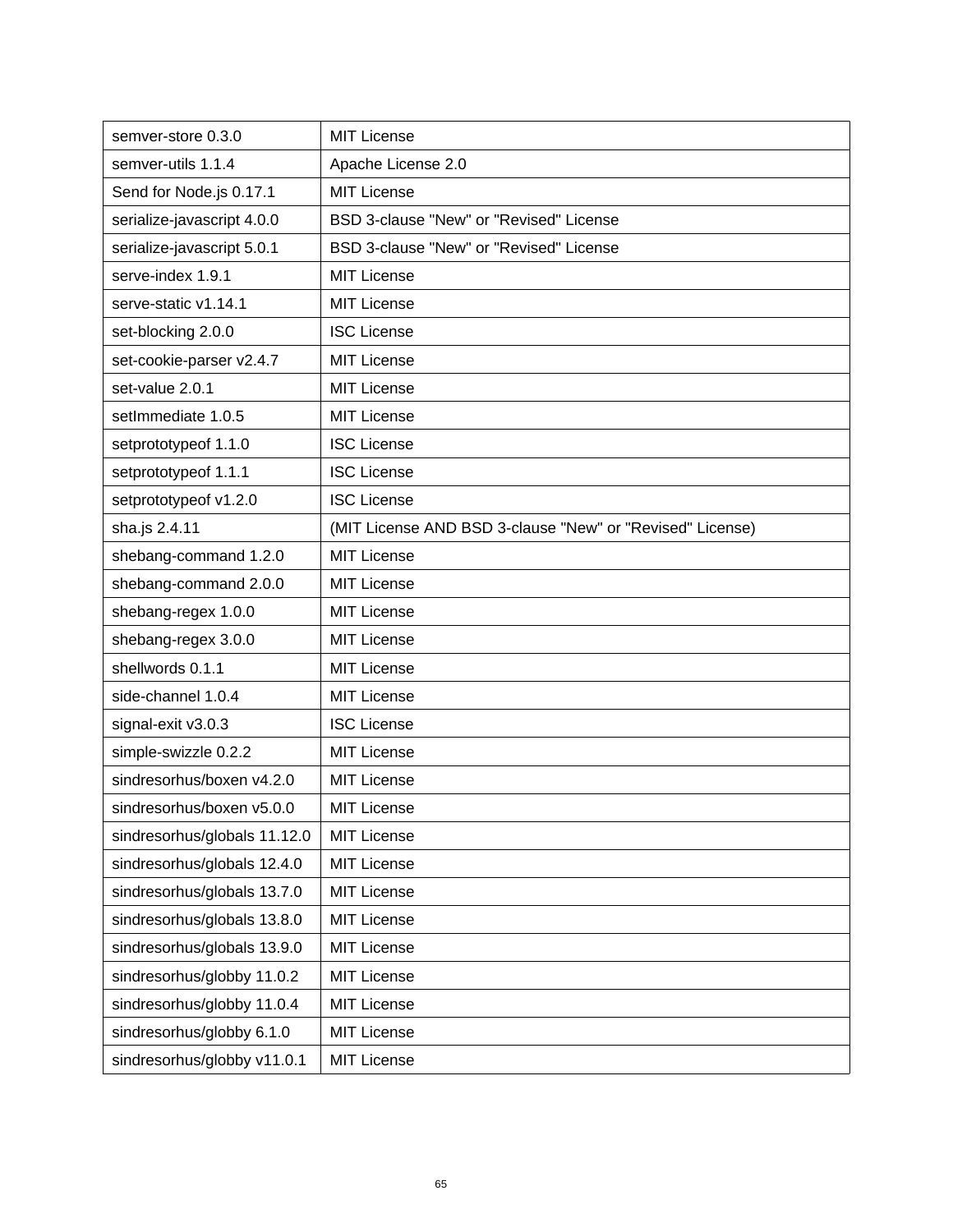| sindresorhus/got<br>11.8.0+~cs53.13.16 | <b>Expat License</b>                    |
|----------------------------------------|-----------------------------------------|
| sindresorhus/got 11.8.2                | <b>MIT License</b>                      |
| sindresorhus/got 9.6.0                 | <b>MIT License</b>                      |
| sindresorhus/onetime v5.1.2            | <b>MIT License</b>                      |
| sindresorhus/slash v3.0.0              | MIT License                             |
| sindresorhus/supports-color<br>5.5.0   | MIT License                             |
| sindresorhus/supports-color<br>6.1.0   | <b>MIT License</b>                      |
| sindresorhus/supports-color<br>8.1.1   | MIT License                             |
| sindresorhus/supports-color<br>V7.2.0  | <b>MIT License</b>                      |
| Sinon.JS v11.1.1                       | BSD 3-clause "New" or "Revised" License |
| sisteransi 1.0.5                       | <b>MIT License</b>                      |
| slice-ansi 4.0.0                       | <b>MIT License</b>                      |
| smart-buffer 4.1.0                     | <b>MIT License</b>                      |
| snakeize 0.1.0                         | <b>MIT License</b>                      |
| snapdragon 0.8.2                       | <b>MIT License</b>                      |
| snapdragon-node 2.1.1                  | <b>MIT License</b>                      |
| snapdragon-util 3.0.1                  | <b>MIT License</b>                      |
| sockjs-client-node 1.5.0               | <b>MIT License</b>                      |
| sockjs-node 0.3.21                     | MIT License                             |
| socks 2.6.1                            | <b>MIT License</b>                      |
| socks-proxy-agent 5.0.1                | <b>MIT License</b>                      |
| sonic-boom 1.3.0                       | <b>MIT License</b>                      |
| sortkeys 1.1.2                         | <b>MIT License</b>                      |
| source-list-map 2.0.1                  | <b>MIT License</b>                      |
| source-map 0.5.7                       | BSD 3-clause "New" or "Revised" License |
| source-map 0.6.1                       | BSD 3-clause "New" or "Revised" License |
| source-map 0.7.3                       | BSD 3-clause "New" or "Revised" License |
| source-map-js 0.6.2                    | BSD 3-clause "New" or "Revised" License |
| source-map-resolve 0.5.3               | <b>MIT License</b>                      |
| source-map-resolve v0.6.0              | <b>MIT License</b>                      |
| source-map-url v0.4.1                  | <b>MIT License</b>                      |
| sourcemap-codec 1.4.8                  | <b>MIT License</b>                      |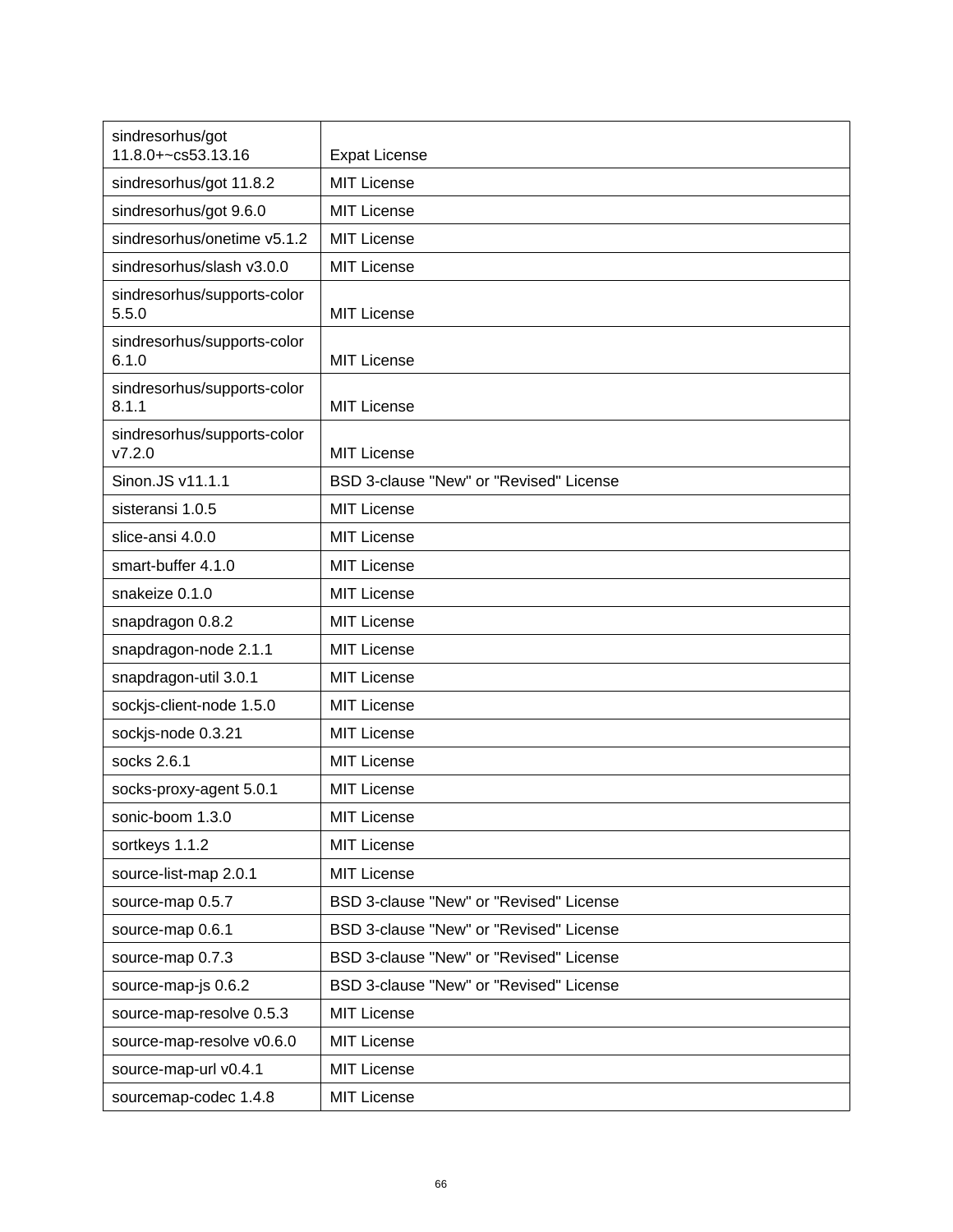| spawn-please 1.0.0                | <b>ISC License</b>                      |
|-----------------------------------|-----------------------------------------|
| spdx-correct.js v3.1.1            | Apache License 2.0                      |
| spdx-exceptions 2.3.0             | <b>Creative Commons Attribution 3.0</b> |
| spdx-expression-parse.js<br>3.0.1 | <b>MIT License</b>                      |
| spdx-license-ids 3.0.9            | Creative Commons Zero v1.0 Universal    |
| spdx-license-ids v3.0.7           | The Unlicense                           |
| spdy 4.0.2                        | <b>MIT License</b>                      |
| spdy-transport 3.0.0              | <b>MIT License</b>                      |
| split-ca 1.0.1                    | <b>ISC License</b>                      |
| split-landing-page 1.0.0          | <b>MIT License</b>                      |
| split-on-first 1.1.0              | <b>MIT License</b>                      |
| split-string 3.1.0                | <b>MIT License</b>                      |
| sprintf.js 1.0.1                  | BSD 3-clause "New" or "Revised" License |
| sprintf.js 1.0.3                  | BSD 3-clause "New" or "Revised" License |
| ssh2 0.3.0                        | <b>MIT License</b>                      |
| ssh2 0.8.9                        | <b>MIT License</b>                      |
| ssh2-streams 0.4.10               | <b>MIT License</b>                      |
| sshpk 1.16.1                      | <b>MIT License</b>                      |
| ssri 6.0.2                        | <b>ISC License</b>                      |
| ssri 8.0.1                        | <b>ISC License</b>                      |
| stable-stringify 1.0.1            | <b>MIT License</b>                      |
| stack-utils 2.0.3                 | <b>MIT License</b>                      |
| stackframe v1.2.0                 | <b>MIT License</b>                      |
| static-extend 0.1.2               | <b>MIT License</b>                      |
| statuses 1.5.0                    | <b>MIT License</b>                      |
| stealthy-require 1.1.1            | <b>ISC License</b>                      |
| storybook 3.0.1                   | MIT License                             |
| stream-browserify 2.0.2           | <b>MIT License</b>                      |
| stream-each 1.2.3                 | MIT License                             |
| stream-events 1.0.5               | <b>MIT License</b>                      |
| stream-http 2.8.3                 | MIT License                             |
| stream-shift 1.0.1                | <b>MIT License</b>                      |
| streamroller 2.2.4                | <b>MIT License</b>                      |
| streamsearch 0.1.2                | <b>MIT License</b>                      |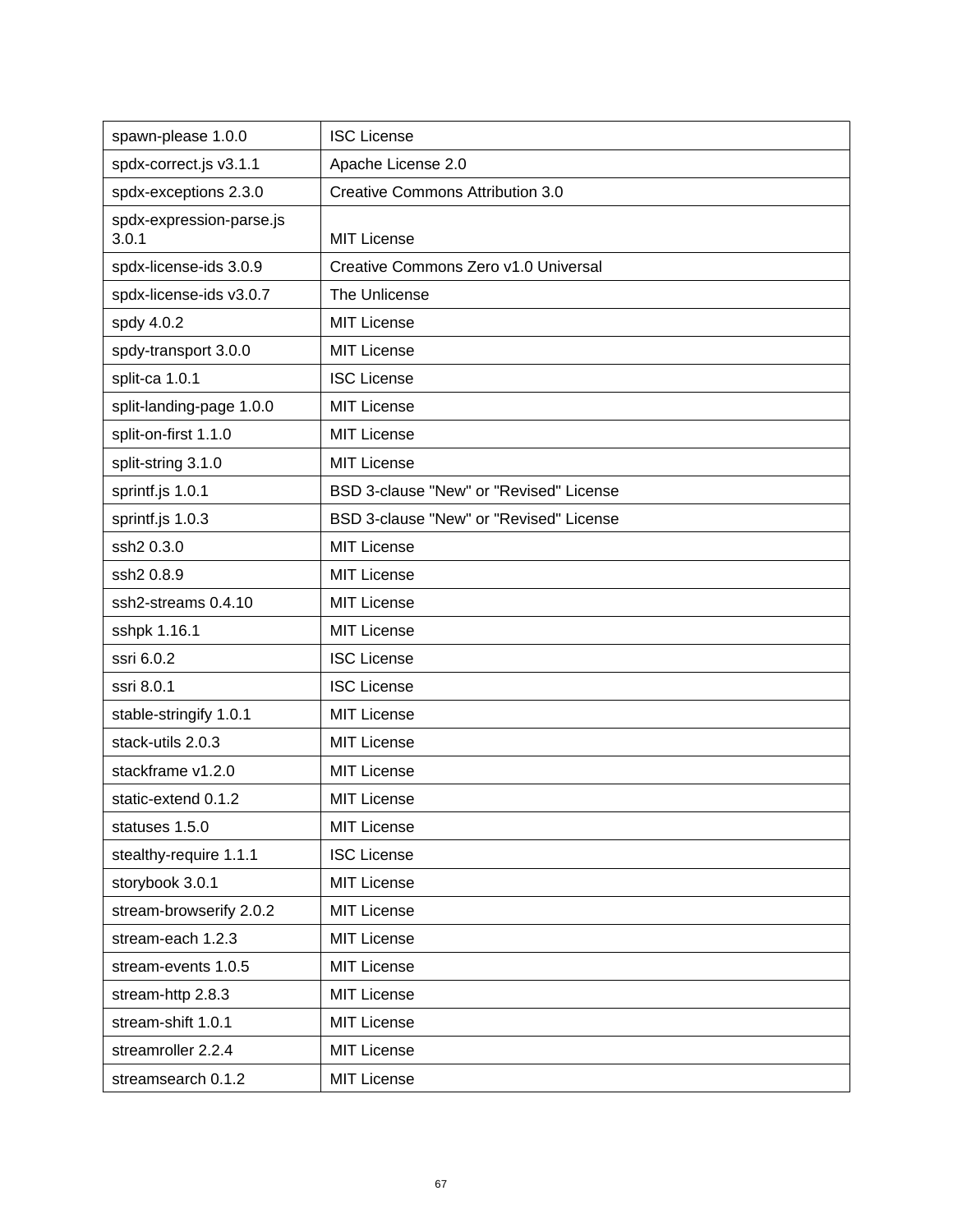| strict-uri-encode 1.1.0             | <b>MIT License</b>                   |
|-------------------------------------|--------------------------------------|
| strict-uri-encode 2.0.0             | <b>MIT License</b>                   |
| string-format-obj 1.1.1             | <b>MIT License</b>                   |
| string-hash 1.1.3                   | Creative Commons Zero v1.0 Universal |
| string-length 4.0.1                 | <b>MIT License</b>                   |
| string-length 4.0.2                 | <b>MIT License</b>                   |
| string-natural-compare 3.0.1        | <b>MIT License</b>                   |
| string-similarity 4.0.4             | <b>ISC License</b>                   |
| string-to-stream v3.0.0             | <b>MIT License</b>                   |
| string-to-stream v3.0.1             | <b>MIT License</b>                   |
| string-width 1.0.2                  | <b>MIT License</b>                   |
| string-width 2.1.1                  | <b>MIT License</b>                   |
| string-width v3.1.0                 | <b>MIT License</b>                   |
| string-width v4.2.0                 | <b>MIT License</b>                   |
| string.prototype.matchall<br>4.0.4  | <b>MIT License</b>                   |
| string.prototype.trimend<br>1.0.4   | <b>MIT License</b>                   |
| string.prototype.trimstart<br>1.0.4 | <b>MIT License</b>                   |
| stringify-object 3.3.0              | BSD 2-clause "Simplified" License    |
| Strip ANSI 3.0.1                    | <b>MIT License</b>                   |
| Strip ANSI 4.0.0                    | <b>MIT License</b>                   |
| Strip ANSI 5.2.0                    | <b>MIT License</b>                   |
| Strip ANSI 6.0.0                    | <b>MIT License</b>                   |
| strip-bom 3.0.0                     | <b>MIT License</b>                   |
| strip-bom v4.0.0                    | <b>MIT License</b>                   |
| strip-comments 1.0.2                | <b>MIT License</b>                   |
| strip-eof 1.0.0                     | <b>MIT License</b>                   |
| strip-final-newline 2.0.0           | MIT License                          |
| strip-indent v3.0.0                 | <b>MIT License</b>                   |
| strip-json-comments 2.0.1           | <b>MIT License</b>                   |
| strip-json-comments 3.1.1           | <b>MIT License</b>                   |
| stubs 3.0.0                         | <b>MIT License</b>                   |
| style-inject 0.3.0                  | <b>MIT License</b>                   |
| style-loader 1.3.0                  | <b>MIT License</b>                   |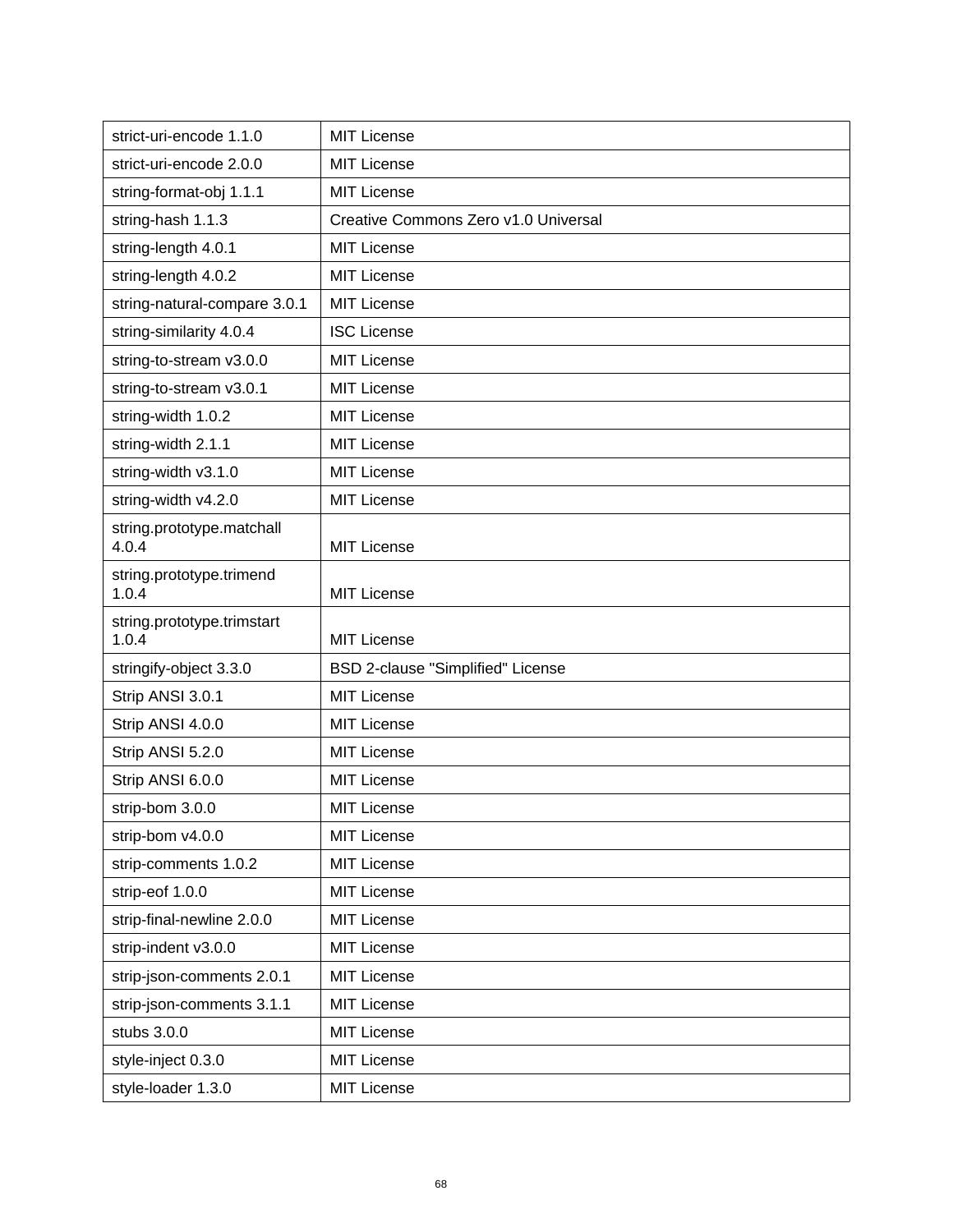| stylehacks 4.0.3            | <b>MIT License</b>                       |
|-----------------------------|------------------------------------------|
| stylis v4.0.10              | <b>MIT License</b>                       |
| superagent 5.2.2            | <b>MIT License</b>                       |
| superagent 5.3.1            | <b>MIT License</b>                       |
| supports-hyperlinks 2.1.0   | <b>MIT License</b>                       |
| supports-hyperlinks v2.2.0  | <b>MIT License</b>                       |
| svg-parser 2.0.4            | <b>MIT License</b>                       |
| svgo-icons 1.3.2            | <b>MIT License</b>                       |
| sw-appcache-behavior 5.1.4  | <b>MIT License</b>                       |
| Swagger Parser v7.0.0       | <b>MIT License</b>                       |
| swagger-methods 2.0.1       | <b>MIT License</b>                       |
| swagger-ui 3.50.0           | Apache License 2.0                       |
| symbol-tree 3.2.4           | <b>MIT License</b>                       |
| tapable 1.1.3               | <b>MIT License</b>                       |
| tar 6.1.0                   | <b>ISC License</b>                       |
| tar-fs 2.0.1                | <b>MIT License</b>                       |
| tar-fs 2.1.1                | <b>MIT License</b>                       |
| tar-fs v2.1.1               | <b>MIT License</b>                       |
| tar-stream v2.2.0           | <b>MIT License</b>                       |
| teeny-request 7.0.1         | Apache License 2.0                       |
| temp-dir 1.0.0              | <b>MIT License</b>                       |
| tempy $0.3.0$               | <b>MIT License</b>                       |
| term-size 2.2.1             | <b>MIT License</b>                       |
| terminal-link 2.1.1         | <b>MIT License</b>                       |
| terser 4.8.0                | <b>BSD 2-clause "Simplified" License</b> |
| terser $5.6.0$              | BSD 2-clause "Simplified" License        |
| terser-webpack-plugin 1.4.5 | MIT License                              |
| terser-webpack-plugin 4.2.3 | <b>MIT License</b>                       |
| test-exclude 6.0.0          | <b>ISC License</b>                       |
| text-table 0.2.0            | <b>MIT License</b>                       |
| throat 5.0.0                | <b>MIT License</b>                       |
| throat 6.0.1                | <b>MIT License</b>                       |
| through2 2.0.5              | <b>MIT License</b>                       |
| thunky 1.1.0                | <b>MIT License</b>                       |
| timer-hook 1.0.3            | <b>MIT License</b>                       |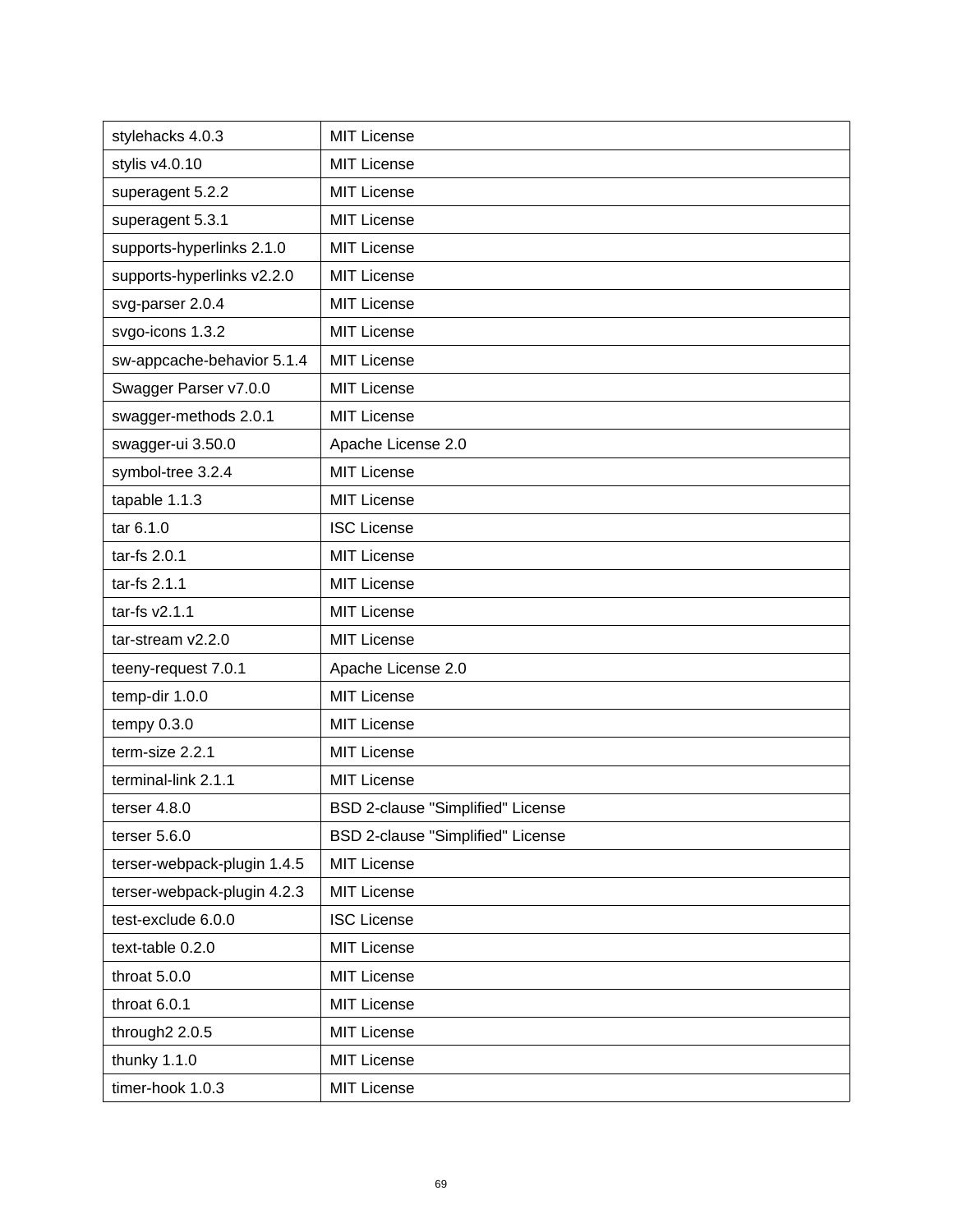| timers-browserify 2.0.12 | <b>MIT License</b>                      |
|--------------------------|-----------------------------------------|
| timsort 0.3.0            | <b>MIT License</b>                      |
| tiny-Iru 7.0.6           | BSD 3-clause "New" or "Revised" License |
| tmpl 1.0.4               | BSD 3-clause "New" or "Revised" License |
| to-arraybuffer 1.0.1     | <b>MIT License</b>                      |
| to-fast-properties 2.0.0 | <b>MIT License</b>                      |
| to-object-path 0.3.0     | <b>MIT License</b>                      |
| to-readable-stream 1.0.0 | <b>MIT License</b>                      |
| $to$ -regex $3.0.2$      | <b>MIT License</b>                      |
| to-regex-range 2.1.1     | <b>MIT License</b>                      |
| to-regex-range 5.0.1     | <b>MIT License</b>                      |
| toidentifier 1.0.0       | <b>MIT License</b>                      |
| toposort 2.0.2           | <b>MIT License</b>                      |
| touch 3.1.0              | <b>ISC License</b>                      |
| tough-cookie 3.0.1       | BSD 3-clause "New" or "Revised" License |
| tough-cookie 4.0.0       | BSD 3-clause "New" or "Revised" License |
| tough-cookie v2.5.0      | BSD 3-clause "New" or "Revised" License |
| tr46 2.0.2               | <b>MIT License</b>                      |
| tr46 2.1.0               | <b>MIT License</b>                      |
| trace-event 1.0.2        | <b>MIT License</b>                      |
| traverse 0.3.9           | <b>MIT License</b>                      |
| tryer 1.0.1              | <b>MIT License</b>                      |
| ts-pnp 1.2.0             | <b>MIT License</b>                      |
| tsconfig-paths v3.9.0    | <b>MIT License</b>                      |
| tslib 1.14.1             | <b>BSD Zero Clause License</b>          |
| tslib 2.1.0              | <b>BSD Zero Clause License</b>          |
| tslib 2.3.0              | <b>BSD Zero Clause License</b>          |
| tsutils 3.17.1           | <b>MIT License</b>                      |
| tsutils 3.20.0           | <b>MIT License</b>                      |
| tty-browserify 0.0.0     | <b>MIT License</b>                      |
| tweetnacl-js 0.14.5      | The Unlicense                           |
| Two-Screen/stable 0.1.8  | <b>MIT License</b>                      |
| type 1.2.0               | <b>ISC License</b>                      |
| type 2.3.0               | <b>ISC License</b>                      |
| type-check 0.3.2         | <b>MIT License</b>                      |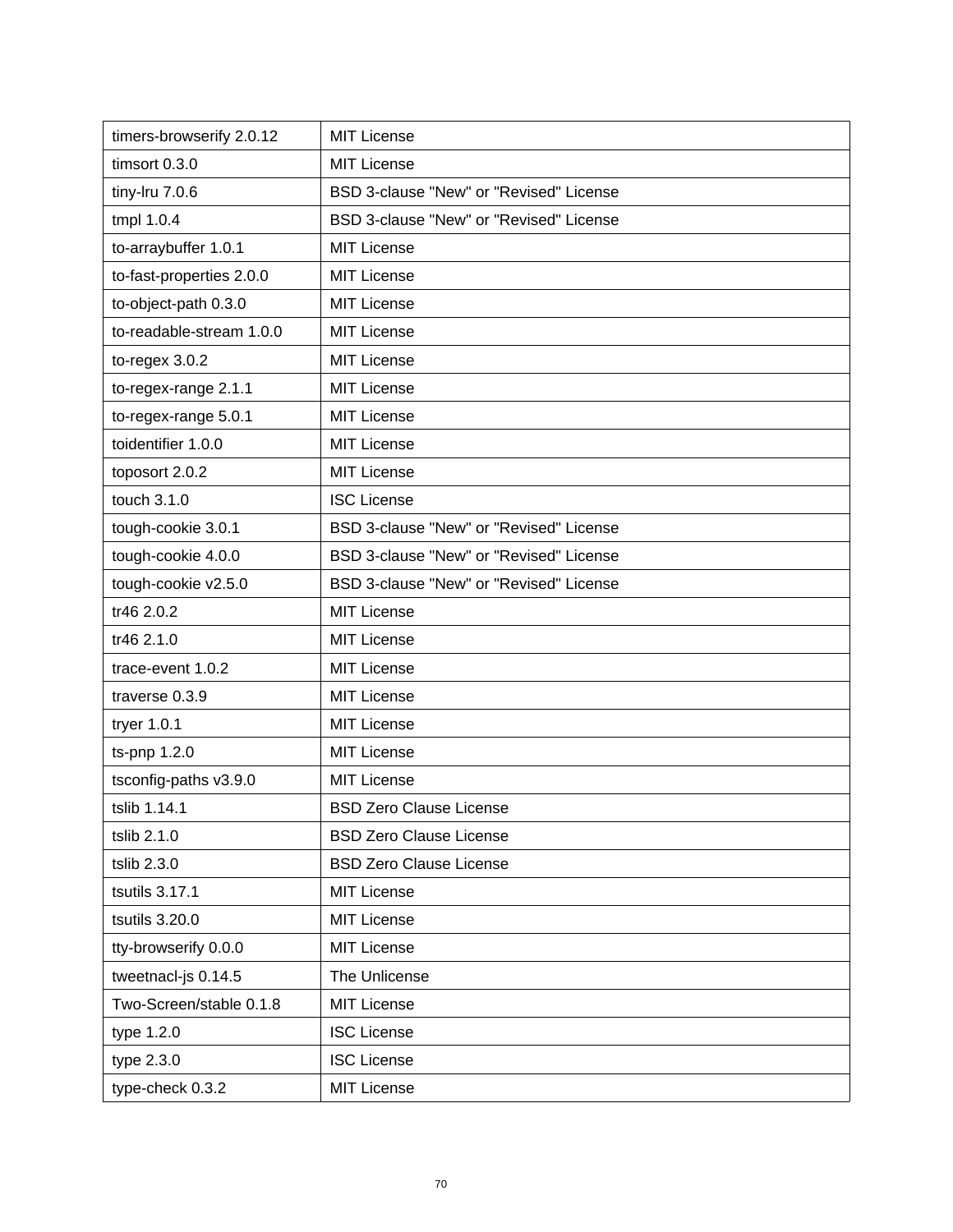| type-check 0.4.0                                      | <b>MIT License</b>                                    |
|-------------------------------------------------------|-------------------------------------------------------|
| type-detect 4.0.8                                     | <b>MIT License</b>                                    |
| type-fest 0.11.0                                      | (MIT License OR Creative Commons Zero v1.0 Universal) |
| type-fest 0.20.2                                      | (MIT License OR Creative Commons Zero v1.0 Universal) |
| type-fest 0.21.3                                      | (MIT License OR Creative Commons Zero v1.0 Universal) |
| type-fest 0.3.1                                       | (MIT License OR Creative Commons Zero v1.0 Universal) |
| type-fest 0.6.0                                       | (MIT License OR Creative Commons Zero v1.0 Universal) |
| type-fest 0.8.1                                       | (MIT License OR Creative Commons Zero v1.0 Universal) |
| type.is 1.6.18                                        | <b>MIT License</b>                                    |
| TypedArray 0.0.6                                      | <b>MIT License</b>                                    |
| typedarray-to-buffer 3.1.5                            | <b>MIT License</b>                                    |
| unbox-primitive 1.0.1                                 | <b>MIT License</b>                                    |
| undefsafe 2.0.3                                       | <b>MIT License</b>                                    |
| unfetch 4.2.0                                         | <b>MIT License</b>                                    |
| unicode-canonical-property-<br>names-ecmascript 1.0.4 | <b>MIT License</b>                                    |
| unicode-match-property-ecm<br>ascript 1.0.4           | <b>MIT License</b>                                    |
| unicode-match-property-valu<br>e-ecmascript 1.2.0     | <b>MIT License</b>                                    |
| unicode-property-aliases-ec<br>mascript 1.1.0         | <b>MIT License</b>                                    |
| union-value 1.0.1                                     | <b>MIT License</b>                                    |
| uniq 1.0.1                                            | <b>MIT License</b>                                    |
| uniqs 2.0.0                                           | <b>MIT License</b>                                    |
| unique-filename 1.1.1                                 | <b>ISC License</b>                                    |
| unique-slug 2.0.2                                     | <b>ISC License</b>                                    |
| unique-string 1.0.0                                   | <b>MIT License</b>                                    |
| unique-string 2.0.0                                   | <b>MIT License</b>                                    |
| universalify 0.1.2                                    | <b>MIT License</b>                                    |
| universalify 2.0.0                                    | <b>MIT License</b>                                    |
| unpipe 1.0.0                                          | <b>MIT License</b>                                    |
| unquote 1.1.1                                         | <b>MIT License</b>                                    |
| unset-value 1.0.0                                     | <b>MIT License</b>                                    |
| unzipper 0.10.11                                      | <b>MIT License</b>                                    |
| upath 1.2.0                                           | <b>MIT License</b>                                    |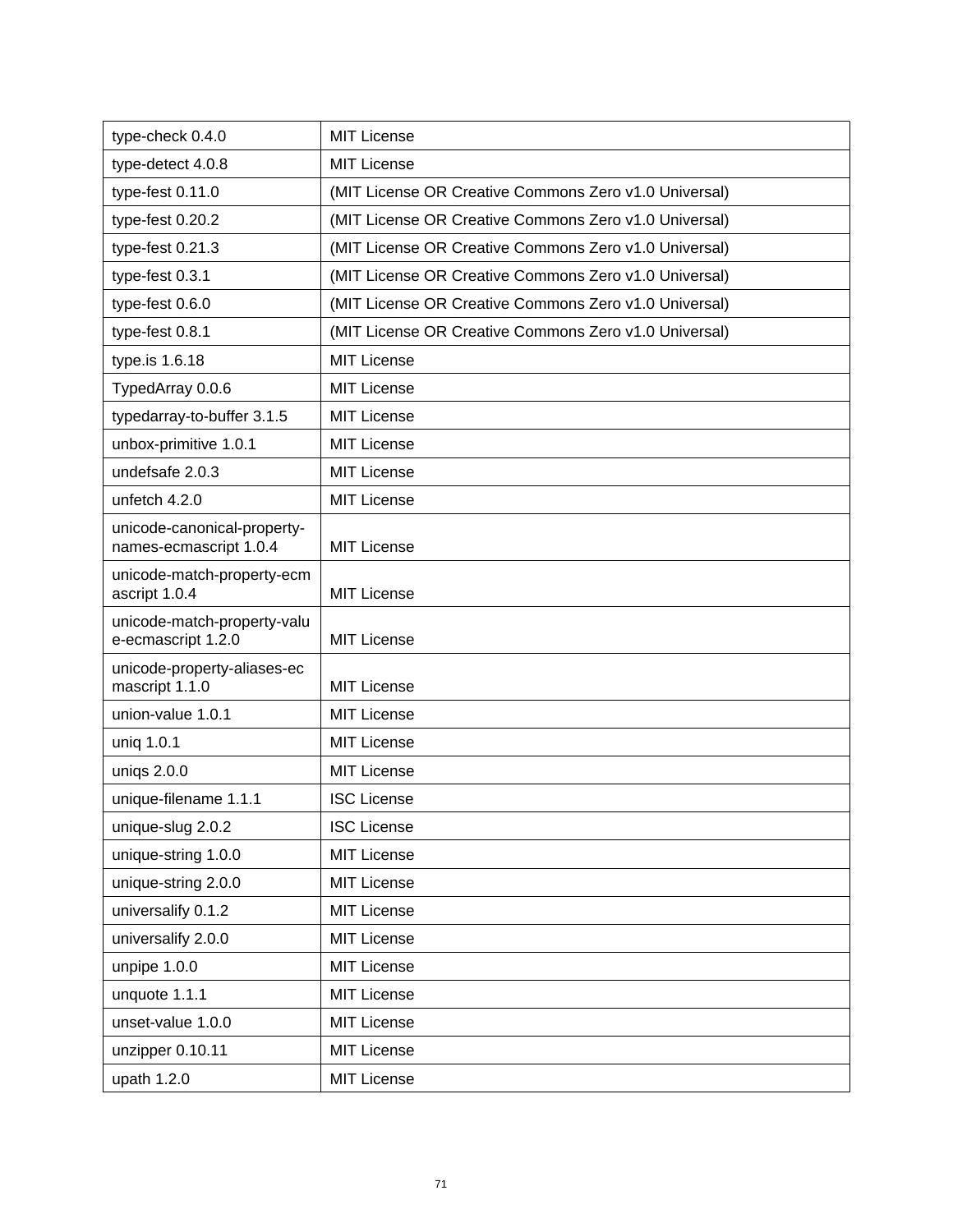| update-notifier 4.1.3                  | BSD 2-clause "Simplified" License |
|----------------------------------------|-----------------------------------|
| update-notifier 5.1.0                  | BSD 2-clause "Simplified" License |
| uri-js 4.4.0                           | BSD 2-clause "Simplified" License |
| uri-js 4.4.1                           | BSD 2-clause "Simplified" License |
| urix 0.1.0                             | <b>MIT License</b>                |
| url 0.10.3                             | <b>MIT License</b>                |
| url-loader 4.1.1                       | <b>MIT License</b>                |
| url-parse-lax 3.0.0                    | <b>MIT License</b>                |
| urljoin 4.0.1                          | <b>MIT License</b>                |
| use 3.1.1                              | <b>MIT License</b>                |
| utf8.js 3.0.0                          | <b>MIT License</b>                |
| util 0.10.3                            | <b>MIT License</b>                |
| util v0.11.1                           | <b>MIT License</b>                |
| util-deprecate 1.0.2                   | <b>MIT License</b>                |
| util.promisify 1.0.0                   | <b>MIT License</b>                |
| util.promisify 1.0.1                   | <b>MIT License</b>                |
| utila 0.4.0                            | <b>MIT License</b>                |
| utils-merge 1.0.1                      | <b>MIT License</b>                |
| <b>UUID 8.3.2</b>                      | <b>MIT License</b>                |
| v8-compile-cache 2.2.0                 | <b>MIT License</b>                |
| v8-to-istanbul 7.1.0                   | <b>ISC License</b>                |
| v8-to-istanbul 7.1.2                   | <b>ISC License</b>                |
| v8-to-istanbul 8.0.0                   | <b>ISC License</b>                |
| validate-npm-package-licens<br>e 3.0.4 | Apache License 2.0                |
| validate-npm-package-name<br>3.0.0     | <b>ISC License</b>                |
| Validator 12.2.0                       | <b>MIT License</b>                |
| validatorjs 3.22.1                     | <b>MIT License</b>                |
| vary 1.1.2                             | <b>MIT License</b>                |
| vendors 1.0.4                          | <b>MIT License</b>                |
| verror 1.10.0                          | <b>MIT License</b>                |
| Visionmedia Debug 2.6.9                | <b>MIT License</b>                |
| Visionmedia Debug 3.2.7                | <b>MIT License</b>                |
| Visionmedia Debug 4.1.1                | <b>MIT License</b>                |
| Visionmedia Debug 4.2.0                | <b>MIT License</b>                |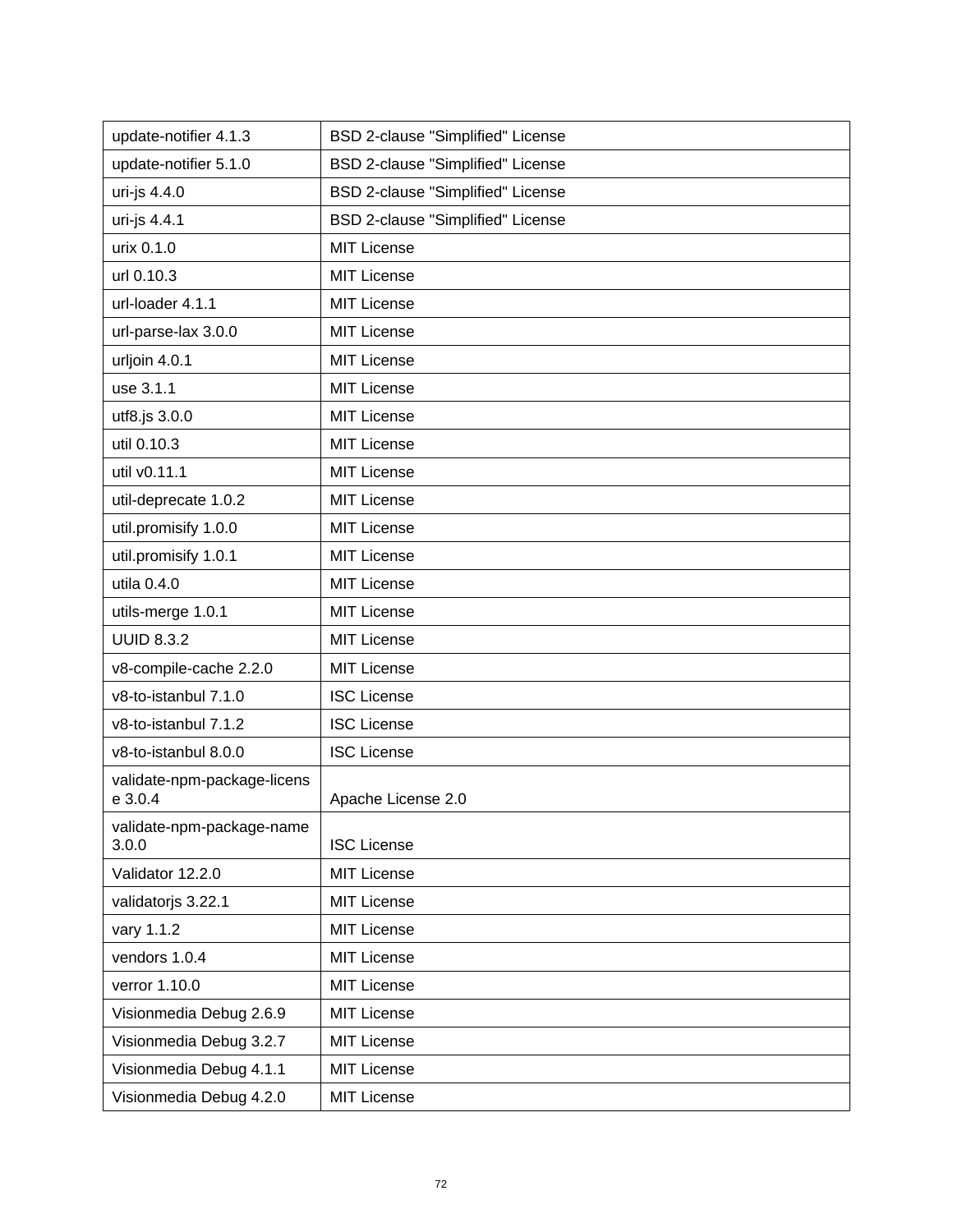| Visionmedia Debug 4.3.1                  | <b>MIT License</b>                |
|------------------------------------------|-----------------------------------|
| visionmedia/batch 0.6.1                  | <b>MIT License</b>                |
| visionmedia/rework 1.0.1                 | <b>MIT License</b>                |
| vm-browserify 1.1.2                      | <b>MIT License</b>                |
| vueComponent/ant-design-v<br>ue 1.4.14   | <b>MIT License</b>                |
| w3c-hr-time 1.0.2                        | <b>MIT License</b>                |
| w3c-xmlserializer 2.0.0                  | <b>MIT License</b>                |
| warning 4.0.3                            | <b>MIT License</b>                |
| watchman 2.0.1                           | Apache License 2.0                |
| watchman 2.1.1                           | Apache License 2.0                |
| watchpack 2.0.1                          | <b>MIT License</b>                |
| watchpack v1.7.5                         | <b>MIT License</b>                |
| wbuf 1.7.3                               | <b>MIT License</b>                |
| webidl-conversions 6.1.0                 | BSD 2-clause "Simplified" License |
| webidl-conversions v5.0.0                | BSD 2-clause "Simplified" License |
| Webjars Redux Form 8.1.0                 | <b>MIT License</b>                |
| Webpack v4.44.2                          | <b>MIT License</b>                |
| webpack-dev-server 3.11.1                | <b>MIT License</b>                |
| webpack-log v2.0.0                       | <b>MIT License</b>                |
| webpack-manifest-plugin<br>2.2.0         | <b>MIT License</b>                |
| webpack-sources 1.4.3                    | <b>MIT License</b>                |
| webpack/webpack-dev-midd<br>leware 3.7.3 | <b>MIT License</b>                |
| websocket-driver-node 0.7.4              | Apache License 2.0                |
| whatwg-encoding 1.0.5                    | <b>MIT License</b>                |
| whatwg-fetch 3.6.1                       | <b>MIT License</b>                |
| whatwg-mimetype 2.3.0                    | <b>MIT License</b>                |
| whatwg-url v8.4.0                        | <b>MIT License</b>                |
| whatwg-url v8.6.0                        | <b>MIT License</b>                |
| whatwg-url v8.7.0                        | <b>MIT License</b>                |
| which 1.3.1                              | <b>ISC License</b>                |
| which 2.0.2                              | <b>ISC License</b>                |
| which-boxed-primitive 1.0.2              | <b>MIT License</b>                |
| which-module 2.0.0                       | <b>ISC License</b>                |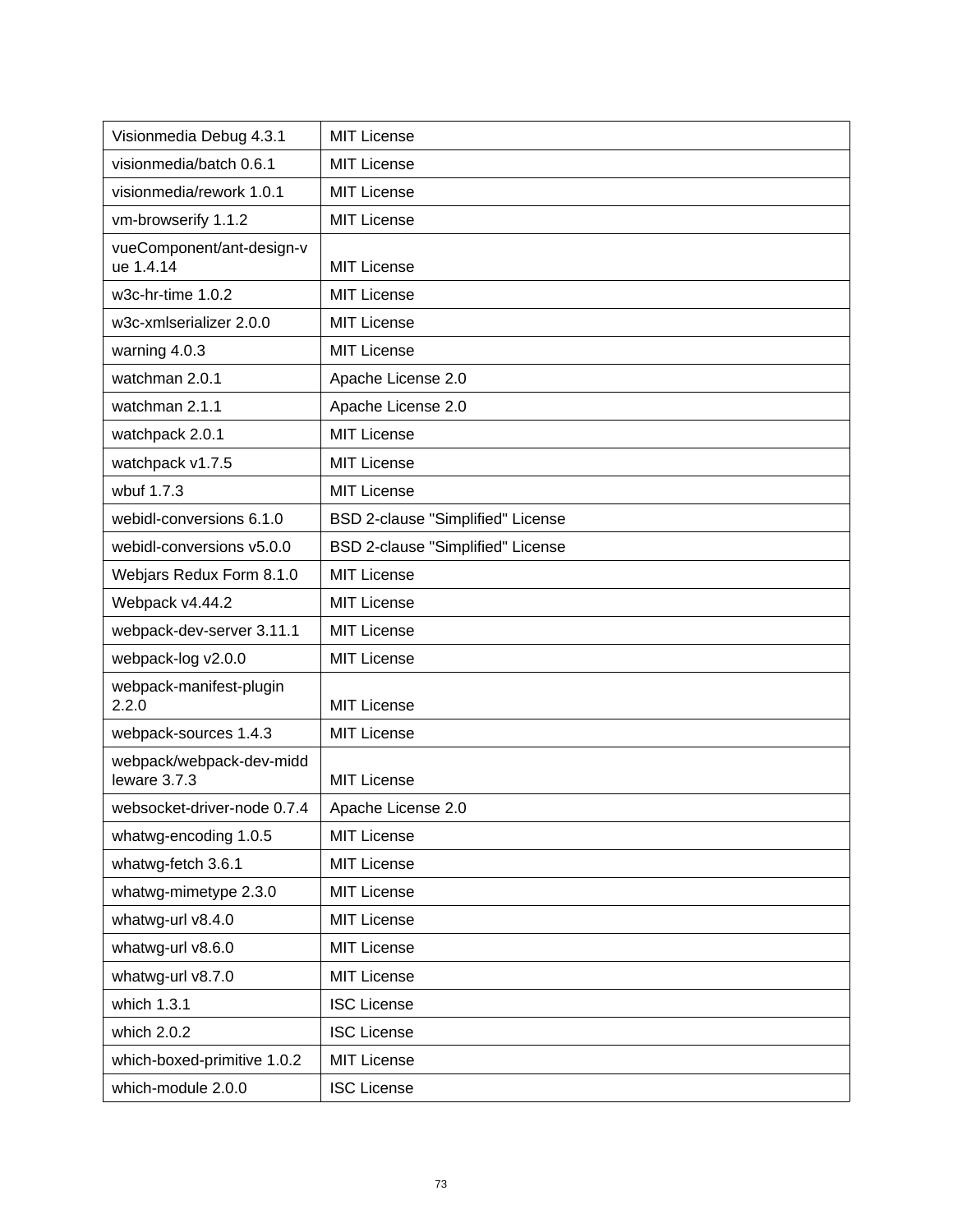| whitequark/ipaddr.js v1.9.1              | <b>MIT License</b> |
|------------------------------------------|--------------------|
| wide-align 1.1.3                         | <b>ISC License</b> |
| widest-line 3.1.0                        | <b>MIT License</b> |
| winchan 0.2.2                            | <b>MIT License</b> |
| word-wrap 1.2.3                          | <b>MIT License</b> |
| workbox-broadcast-cache-u<br>pdate 5.1.4 | <b>MIT License</b> |
| workbox-navigation-preload<br>5.1.4      | <b>MIT License</b> |
| worker-rpc 0.1.1                         | <b>MIT License</b> |
| wrap-ansi v5.1.0                         | <b>MIT License</b> |
| wrap-ansi v6.2.0                         | <b>MIT License</b> |
| wrap-ansi v7.0.0                         | MIT License        |
| wrappy 1.0.2                             | <b>ISC License</b> |
| write-file-atomic 3.0.3                  | <b>ISC License</b> |
| xdg-basedir 4.0.0                        | <b>MIT License</b> |
| xml-js 1.6.10                            | <b>MIT License</b> |
| xml-js 1.6.11                            | MIT License        |
| xml-name-validator 3.0.0                 | Apache License 2.0 |
| xml2js 0.4.23                            | <b>MIT License</b> |
| xmlbuilder 11.0.1                        | <b>MIT License</b> |
| xmlbuilder-js 9.0.7                      | MIT License        |
| xmlbuilder-js v11.0.1                    | MIT License        |
| xmlchars 2.2.0                           | <b>MIT License</b> |
| xtend 4.0.2                              | <b>MIT License</b> |
| y18n 5.0.5                               | <b>ISC License</b> |
| y18n 5.0.8                               | <b>ISC License</b> |
| yallist 2.1.2                            | <b>ISC License</b> |
| yallist 3.1.0                            | <b>ISC License</b> |
| yallist 3.1.1                            | <b>ISC License</b> |
| yallist 4.0.0                            | <b>ISC License</b> |
| yaml 1.10.0                              | <b>ISC License</b> |
| yannickcr/eslint-plugin-react<br>V7.22.0 | <b>MIT License</b> |
|                                          |                    |
| yargs 13.3.2                             | <b>MIT License</b> |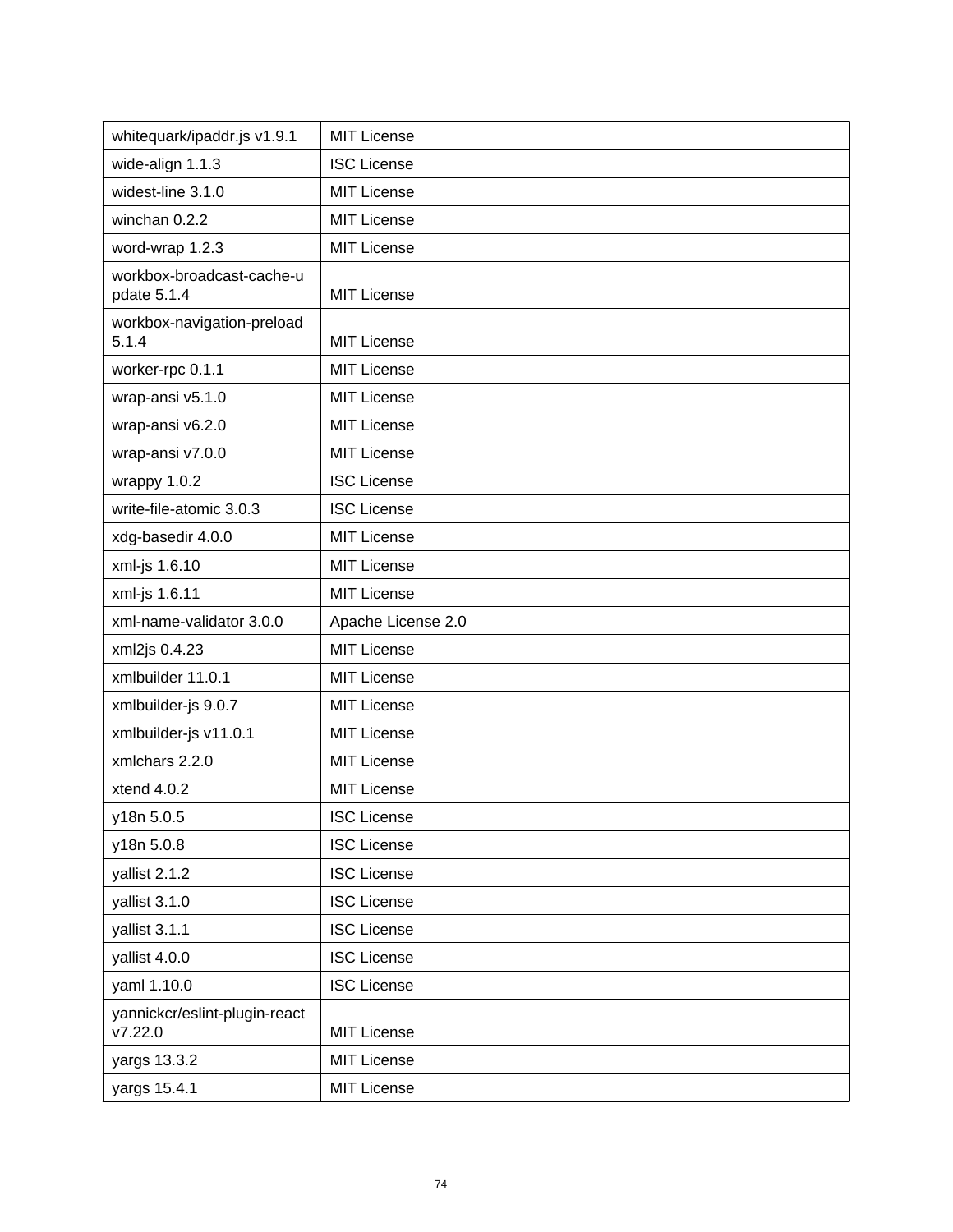| yargs 16.2.0         | <b>MIT License</b> |
|----------------------|--------------------|
| yargs v17.0.1        | <b>MIT License</b> |
| yargs-parser 13.1.2  | <b>ISC License</b> |
| yargs-parser 20.2.9  | <b>ISC License</b> |
| yargs-parser v18.1.3 | <b>ISC License</b> |
| yargs-parser v20.2.4 | <b>ISC License</b> |
| yocto-queue 0.1.0    | <b>MIT License</b> |
| z-schema 4.2.3       | <b>MIT License</b> |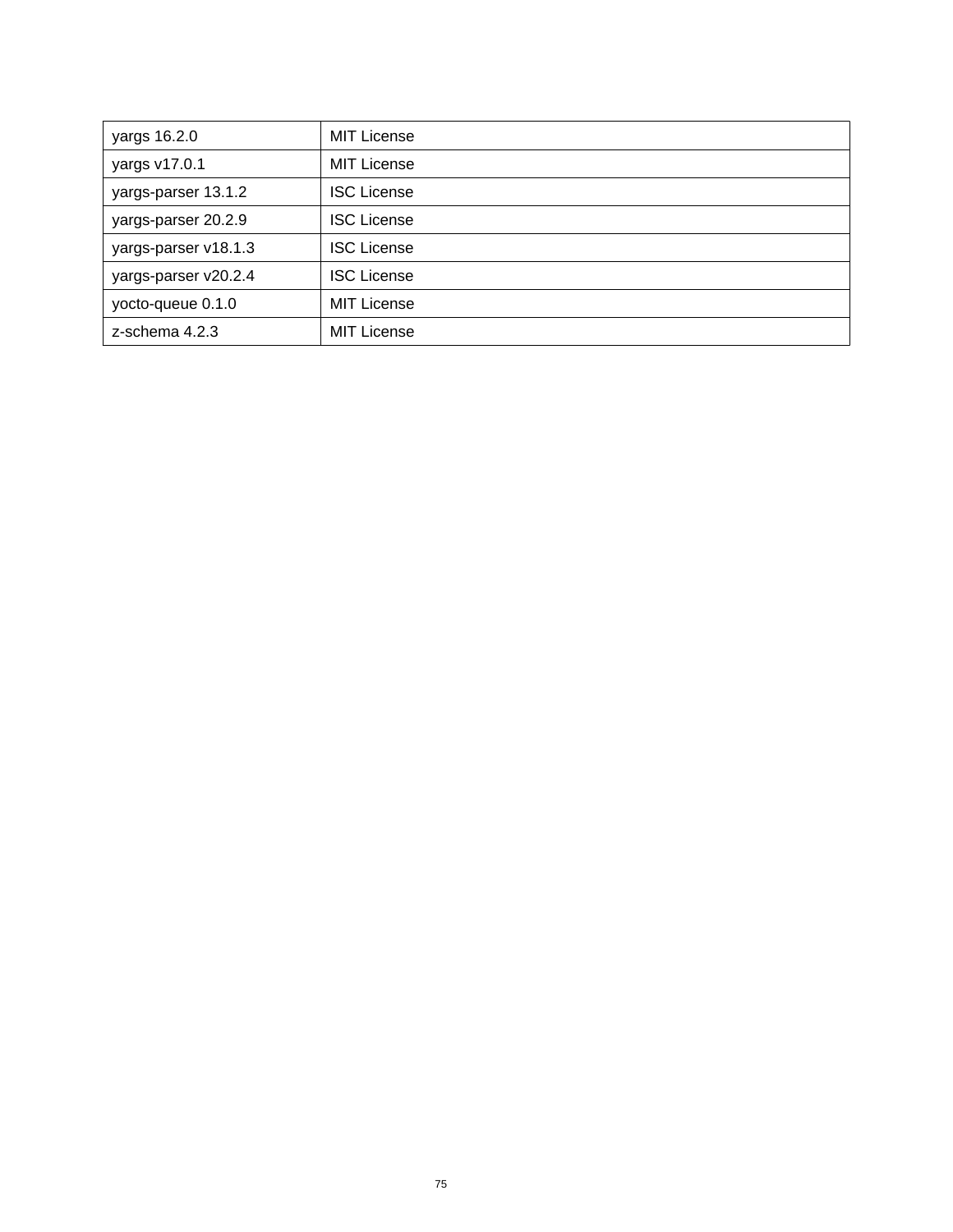# **Licenses:**

# **Academic Free License v2.1**

(json-schema 0.2.3)

Academic Free License

=====================

v. 2.1 ------

This Academic Free License (the "License") applies to any original work of authorship (the "Original Work") whose owner (the "Licensor") has placed the following notice immediately following the copyright notice for the Original Work:

Licensed under the Academic Free License version 2.1

1) Grant of Copyright License. Licensor hereby grants You a world-wide, royalty-free, non-exclusive, perpetual, sublicenseable license to do the following:

\* to reproduce the Original Work in copies;

\* to prepare derivative works ("Derivative Works") based upon the Original Work;

\* to distribute copies of the Original Work and Derivative Works to the public;

\* to perform the Original Work publicly; and

\* to display the Original Work publicly.

2) Grant of Patent License. Licensor hereby grants You a world-wide, royalty-free, non-exclusive, perpetual, sublicenseable license, under patent claims owned or controlled by the Licensor that are embodied in the Original Work as furnished by the Licensor, to make, use, sell and offer for sale the Original Work and Derivative Works.

3) Grant of Source Code License. The term "Source Code" means the preferred form of the Original Work for making modifications to it and all available documentation describing how to modify the Original Work. Licensor hereby agrees to provide a machine-readable copy of the Source Code of the Original Work along with each copy of the Original Work that Licensor distributes. Licensor reserves the right to satisfy this obligation by placing a machine-readable copy of the Source Code in an information repository reasonably calculated to permit inexpensive and convenient access by You for as long as Licensor continues to distribute the Original Work, and by publishing the address of that information repository in a notice immediately following the copyright notice that applies to the Original Work.

4) Exclusions From License Grant. Neither the names of Licensor, nor the names of any contributors to the Original Work, nor any of their trademarks or service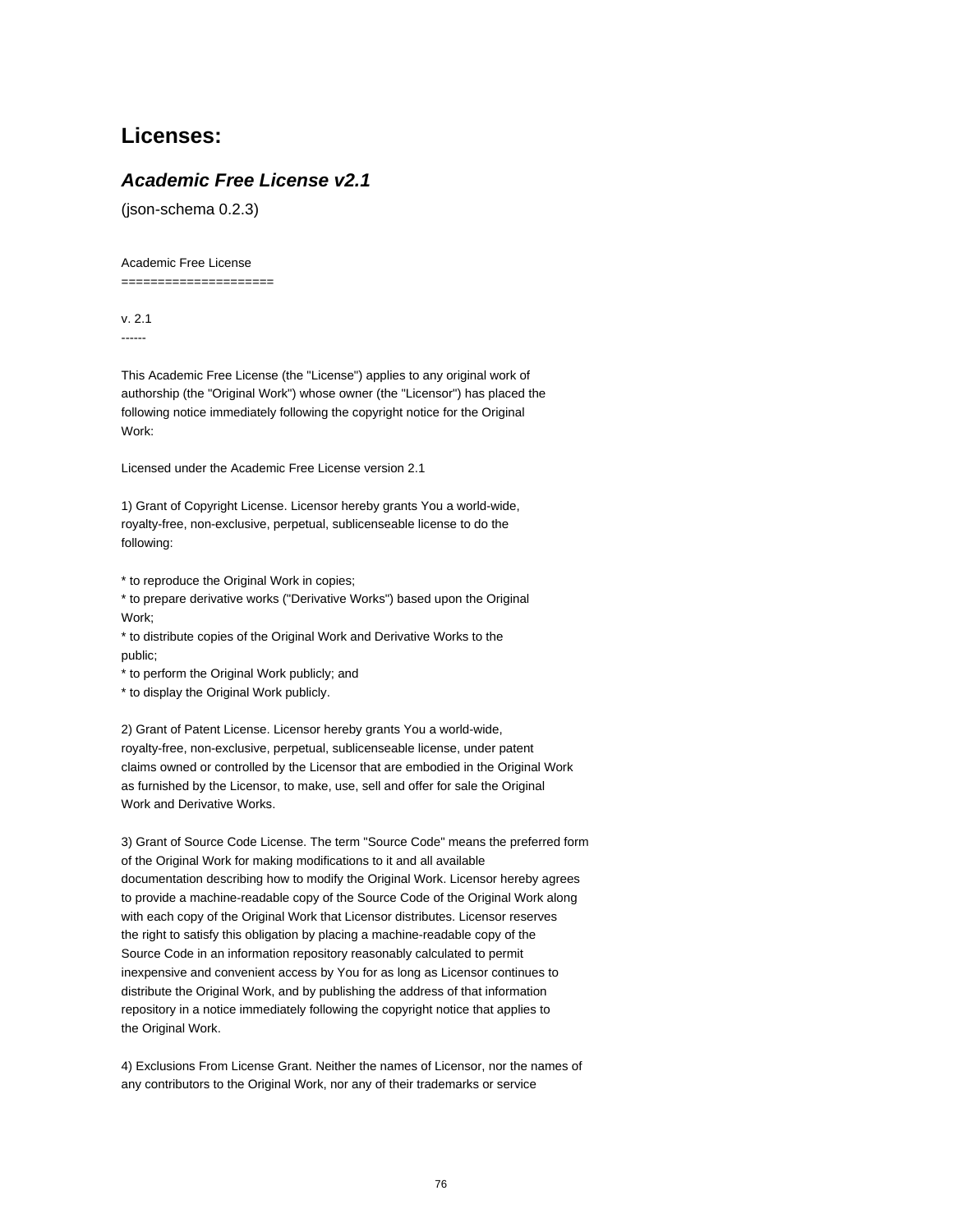marks, may be used to endorse or promote products derived from this Original Work without express prior written permission of the Licensor. Nothing in this License shall be deemed to grant any rights to trademarks, copyrights, patents, trade secrets or any other intellectual property of Licensor except as expressly stated herein. No patent license is granted to make, use, sell or offer to sell embodiments of any patent claims other than the licensed claims defined in Section 2. No right is granted to the trademarks of Licensor even if such marks are included in the Original Work. Nothing in this License shall be interpreted to prohibit Licensor from licensing under different terms from this License any Original Work that Licensor otherwise would have a right to license.

#### 5) This section intentionally omitted.

6) Attribution Rights. You must retain, in the Source Code of any Derivative Works that You create, all copyright, patent or trademark notices from the Source Code of the Original Work, as well as any notices of licensing and any descriptive text identified therein as an "Attribution Notice." You must cause the Source Code for any Derivative Works that You create to carry a prominent Attribution Notice reasonably calculated to inform recipients that You have modified the Original Work.

7) Warranty of Provenance and Disclaimer of Warranty. Licensor warrants that the copyright in and to the Original Work and the patent rights granted herein by Licensor are owned by the Licensor or are sublicensed to You under the terms of this License with the permission of the contributor(s) of those copyrights and patent rights. Except as expressly stated in the immediately proceeding sentence, the Original Work is provided under this License on an "AS IS" BASIS and WITHOUT WARRANTY, either express or implied, including, without limitation, the warranties of NON-INFRINGEMENT, MERCHANTABILITY or FITNESS FOR A PARTICULAR PURPOSE. THE ENTIRE RISK AS TO THE QUALITY OF THE ORIGINAL WORK IS WITH YOU. This DISCLAIMER OF WARRANTY constitutes an essential part of this License. No license to Original Work is granted hereunder except under this disclaimer.

8) Limitation of Liability. Under no circumstances and under no legal theory, whether in tort (including negligence), contract, or otherwise, shall the Licensor be liable to any person for any direct, indirect, special, incidental, or consequential damages of any character arising as a result of this License or the use of the Original Work including, without limitation, damages for loss of goodwill, work stoppage, computer failure or malfunction, or any and all other commercial damages or losses. This limitation of liability shall not apply to liability for death or personal injury resulting from Licensor's negligence to the extent applicable law prohibits such limitation. Some jurisdictions do not allow the exclusion or limitation of incidental or consequential damages, so this exclusion and limitation may not apply to You.

9) Acceptance and Termination. If You distribute copies of the Original Work or a Derivative Work, You must make a reasonable effort under the circumstances to obtain the express assent of recipients to the terms of this License. Nothing else but this License (or another written agreement between Licensor and You) grants You permission to create Derivative Works based upon the Original Work or to exercise any of the rights granted in Section 1 herein, and any attempt to do so except under the terms of this License (or another written agreement between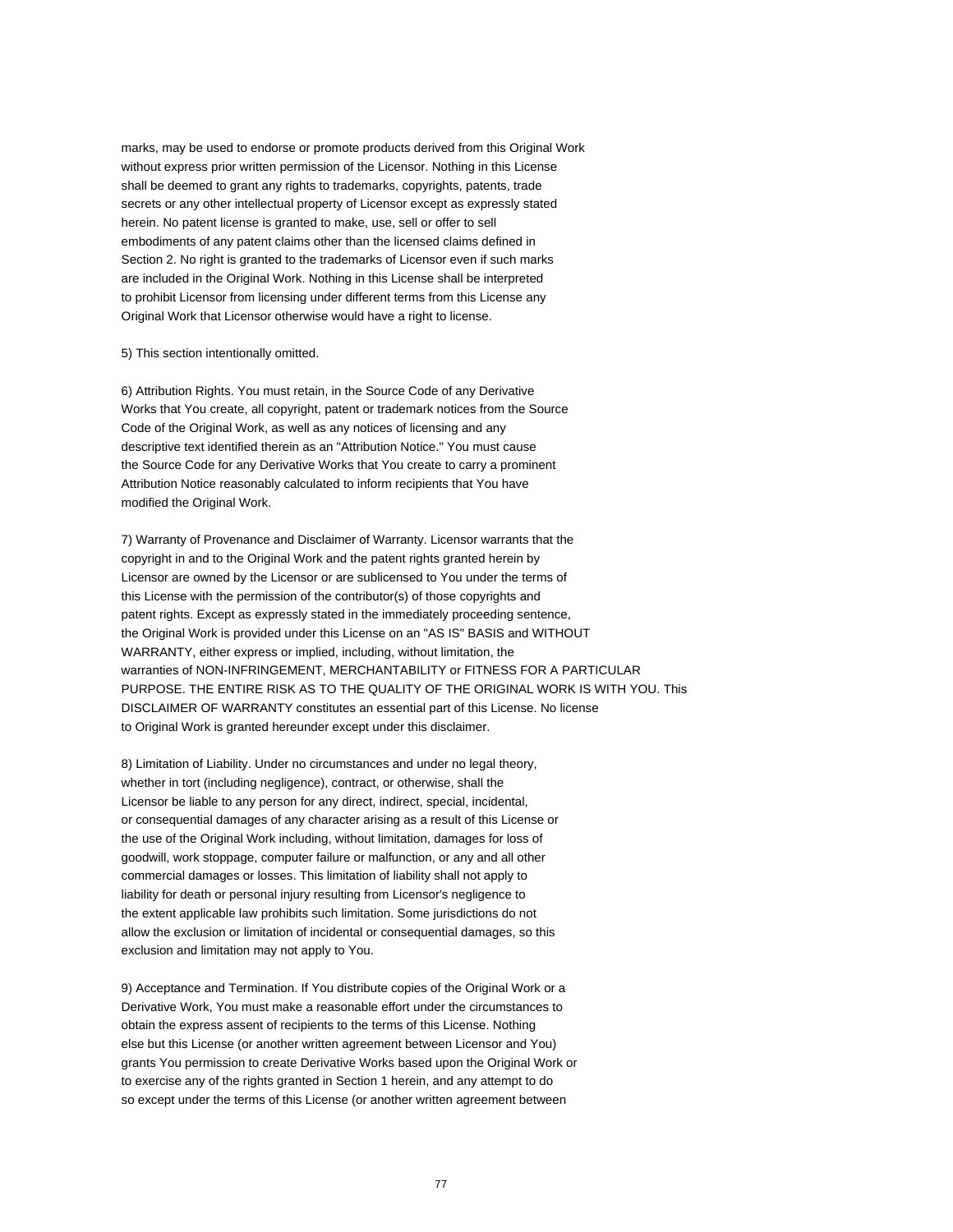Licensor and You) is expressly prohibited by U.S. copyright law, the equivalent laws of other countries, and by international treaty. Therefore, by exercising any of the rights granted to You in Section 1 herein, You indicate Your acceptance of this License and all of its terms and conditions.

10) Termination for Patent Action. This License shall terminate automatically and You may no longer exercise any of the rights granted to You by this License as of the date You commence an action, including a cross-claim or counterclaim, against Licensor or any licensee alleging that the Original Work infringes a patent. This termination provision shall not apply for an action alleging patent infringement by combinations of the Original Work with other software or hardware.

11) Jurisdiction, Venue and Governing Law. Any action or suit relating to this License may be brought only in the courts of a jurisdiction wherein the Licensor resides or in which Licensor conducts its primary business, and under the laws of that jurisdiction excluding its conflict-of-law provisions. The application of the United Nations Convention on Contracts for the International Sale of Goods is expressly excluded. Any use of the Original Work outside the scope of this License or after its termination shall be subject to the requirements and penalties of the U.S. Copyright Act, 17 U.S.C. ■■ 101 et seq., the equivalent laws of other countries, and international treaty. This section shall survive the termination of this License.

12) Attorneys Fees. In any action to enforce the terms of this License or seeking damages relating thereto, the prevailing party shall be entitled to recover its costs and expenses, including, without limitation, reasonable attorneys' fees and costs incurred in connection with such action, including any appeal of such action. This section shall survive the termination of this License.

13) Miscellaneous. This License represents the complete agreement concerning the subject matter hereof. If any provision of this License is held to be unenforceable, such provision shall be reformed only to the extent necessary to make it enforceable.

14) Definition of "You" in This License. "You" throughout this License, whether in upper or lower case, means an individual or a legal entity exercising rights under, and complying with all of the terms of, this License. For legal entities, "You" includes any entity that controls, is controlled by, or is under common control with you. For purposes of this definition, "control" means (i) the power, direct or indirect, to cause the direction or management of such entity, whether by contract or otherwise, or (ii) ownership of fifty percent (50%) or more of the outstanding shares, or (iii) beneficial ownership of such entity.

15) Right to Use. You may use the Original Work in all ways not otherwise restricted or conditioned by this License or by law, and Licensor promises not to interfere with or be responsible for such uses by You.

### **Apache License 2.0**

(@cnakazawa/watch 1.0.4, @google-cloud/common 2.5.1, @google-cloud/common 3.6.0, @google-cloud/common 5.8.5, @google-cloud/paginator 3.0.5, @google-cloud/projectify 2.0.1,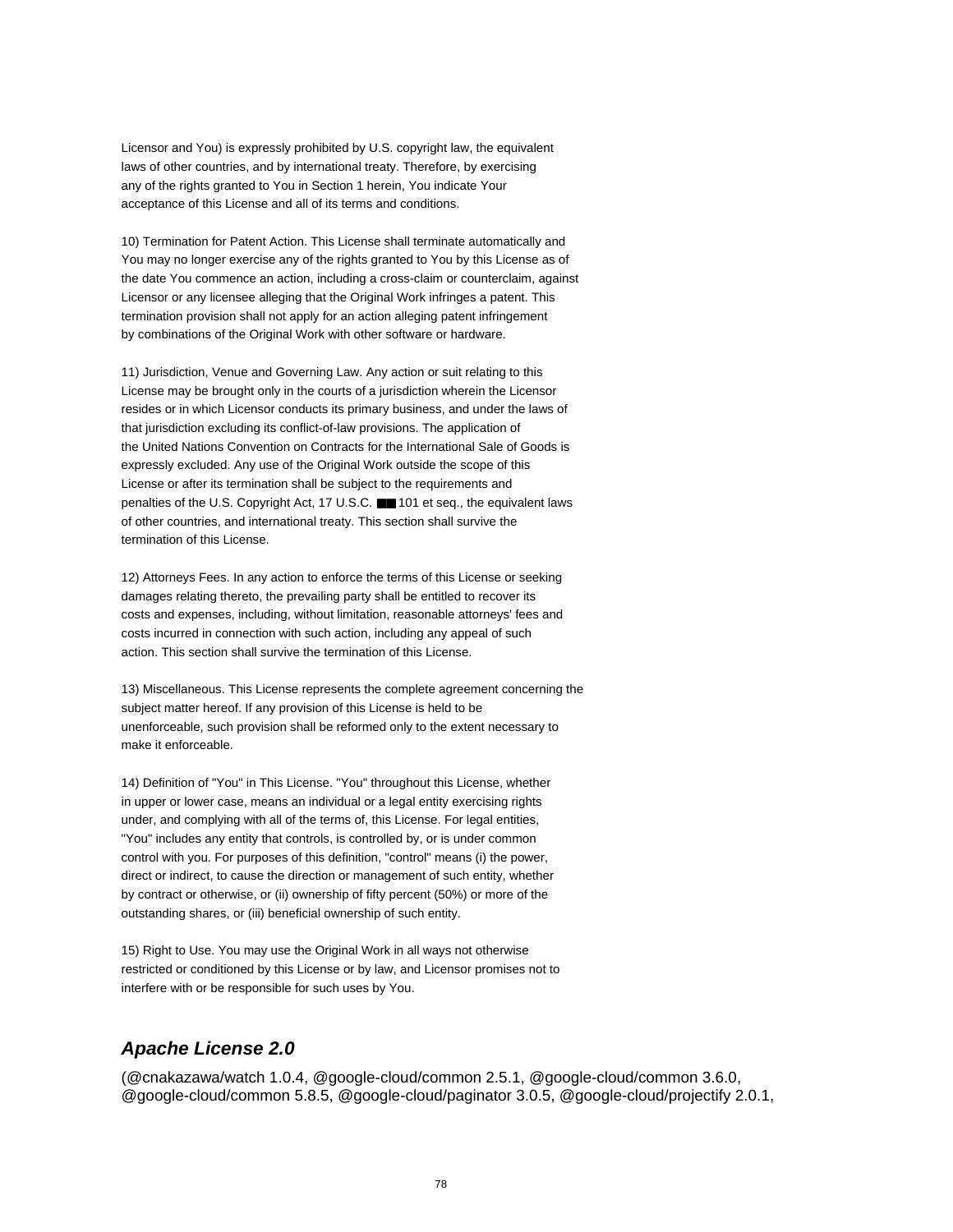@google-cloud/promisify 2.0.3, @opencensus/web-types 0.0.4, @opencensus/web-types 0.0.7, @opentelemetry/api 0.10.2, @opentelemetry/api 1.0.0-rc.0, @opentelemetry/context-base 0.10.2, @sinonjs/text-encoding 0.7.1, @surma/rollup-plugin-off-main-thread 1.4.2, @xtuc/long 4.2.2, ansi-html 0.0.7, aria-query v4.2.2, atob 2.1.2, AWS SDK for Node.js v2.935.0, aws-sdk-mock 5.2.1, axobject-query 2.2.0, caseless 0.12.0, docker.model v3.0.0, dockerode v3.3.0, doctrine v2.1.0, doctrine v3.0.0, dominictarr/rc 1.2.8, ecdsa-sig-formatter v1.0.11, ejs v2.7.4, ejs v3.1.6, eslint-visitor-keys 1.3.0, eslint-visitor-keys 2.0.0, fast-text-encoding 1.0.3, forever-agent 0.6.1, gaxios 4.1.0, gcp-metadata 4.2.1, google-auth-library v6.1.6, google-auth-library v7.0.2, google-auth-library v7.0.4, harmony-reflect v1.6.1, human-signals 1.1.1, human-signals 2.1.0, jake v10.8.2, jedi-util 0.3.0, jmespath 0.15.0, localForage 1.9.0, log4js-node 6.3.0, log4js-node 6.3.0+~cs8.3.10, mde/filelist v1.0.1, mikeal/aws-sign 0.7.0, mikeal/oauth-sign 0.9.0, native-url 0.2.6, nodejs-walker 1.0.7, npm-check-updates 11.7.1, openapi-specification 3.0.3, Request - Simple HTTP Client 2.88.2, request/tunnel-agent 0.6.0, semver-utils 1.1.4, spdx-correct.js v3.1.1, swagger-ui 3.50.0, teeny-request 7.0.1, validate-npm-package-license 3.0.4, watchman 2.0.1, watchman 2.1.1, websocket-driver-node 0.7.4, xml-name-validator 3.0.0)

Apache License Version 2.0, January 2004 =========================

http://www.apache.org/licenses/

TERMS AND CONDITIONS FOR USE, REPRODUCTION, AND DISTRIBUTION

1. Definitions.

"License" shall mean the terms and conditions for use, reproduction, and distribution as defined by Sections 1 through 9 of this document.

"Licensor" shall mean the copyright owner or entity authorized by the copyright owner that is granting the License.

"Legal Entity" shall mean the union of the acting entity and all other entities that control, are controlled by, or are under common control with that entity. For the purposes of this definition, "control" means (i) the power, direct or indirect, to cause the direction or management of such entity, whether by contract or otherwise, or (ii) ownership of fifty percent (50%) or more of the outstanding shares, or (iii) beneficial ownership of such entity.

"You" (or "Your") shall mean an individual or Legal Entity exercising permissions granted by this License.

"Source" form shall mean the preferred form for making modifications, including but not limited to software source code, documentation source, and configuration files.

"Object" form shall mean any form resulting from mechanical transformation or translation of a Source form, including but not limited to compiled object code, generated documentation, and conversions to other media types.

"Work" shall mean the work of authorship, whether in Source or Object form, made available under the License, as indicated by a copyright notice that is included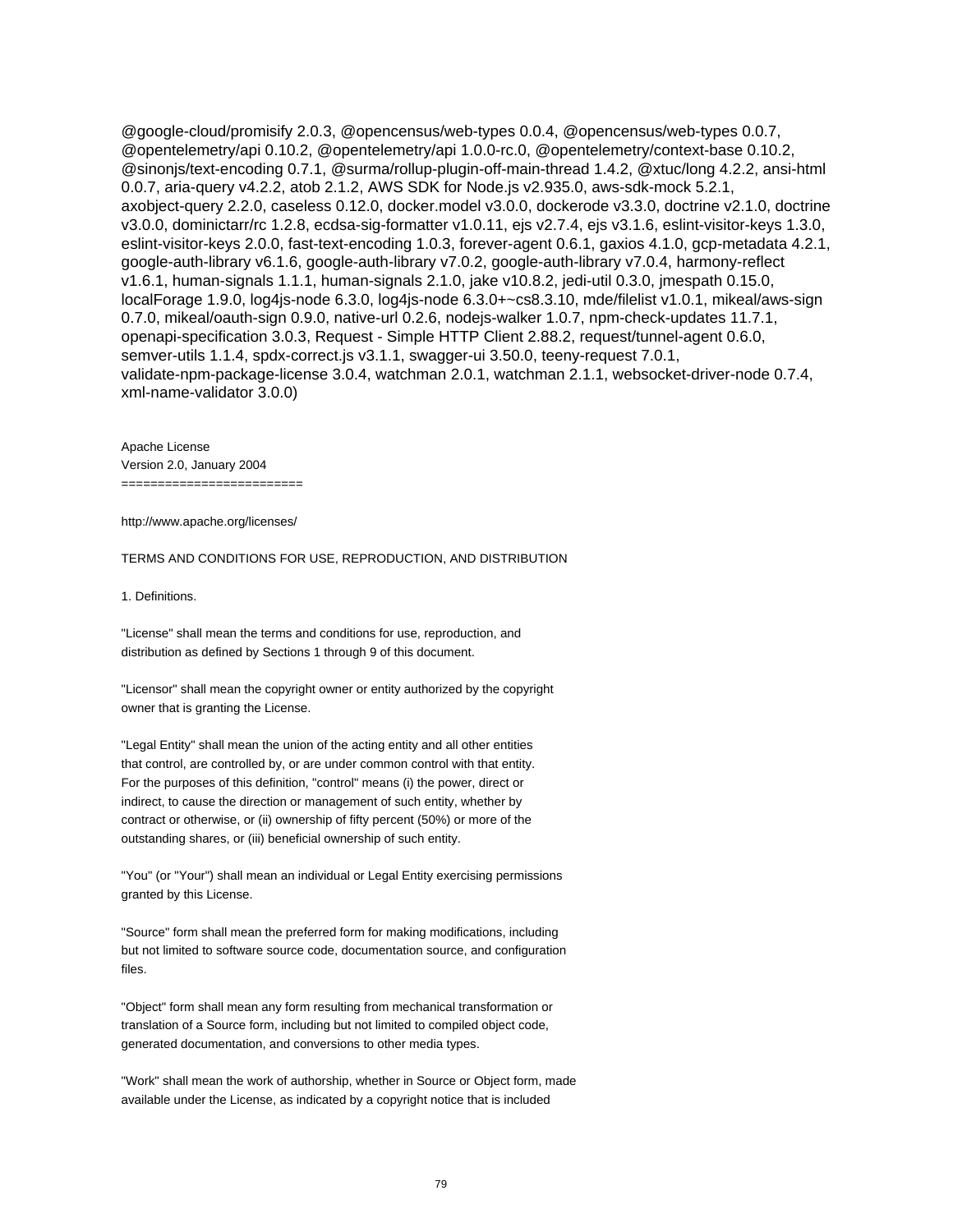in or attached to the work (an example is provided in the Appendix below).

"Derivative Works" shall mean any work, whether in Source or Object form, that is based on (or derived from) the Work and for which the editorial revisions, annotations, elaborations, or other modifications represent, as a whole, an original work of authorship. For the purposes of this License, Derivative Works shall not include works that remain separable from, or merely link (or bind by name) to the interfaces of, the Work and Derivative Works thereof.

"Contribution" shall mean any work of authorship, including the original version of the Work and any modifications or additions to that Work or Derivative Works thereof, that is intentionally submitted to Licensor for inclusion in the Work by the copyright owner or by an individual or Legal Entity authorized to submit on behalf of the copyright owner. For the purposes of this definition, "submitted" means any form of electronic, verbal, or written communication sent to the Licensor or its representatives, including but not limited to communication on electronic mailing lists, source code control systems, and issue tracking systems that are managed by, or on behalf of, the Licensor for the purpose of discussing and improving the Work, but excluding communication that is conspicuously marked or otherwise designated in writing by the copyright owner as "Not a Contribution."

"Contributor" shall mean Licensor and any individual or Legal Entity on behalf of whom a Contribution has been received by Licensor and subsequently incorporated within the Work.

2. Grant of Copyright License. Subject to the terms and conditions of this License, each Contributor hereby grants to You a perpetual, worldwide, non-exclusive, no-charge, royalty-free, irrevocable copyright license to reproduce, prepare Derivative Works of, publicly display, publicly perform, sublicense, and distribute the Work and such Derivative Works in Source or Object form.

3. Grant of Patent License. Subject to the terms and conditions of this License, each Contributor hereby grants to You a perpetual, worldwide, non-exclusive, no-charge, royalty-free, irrevocable (except as stated in this section) patent license to make, have made, use, offer to sell, sell, import, and otherwise transfer the Work, where such license applies only to those patent claims licensable by such Contributor that are necessarily infringed by their Contribution(s) alone or by combination of their Contribution(s) with the Work to which such Contribution(s) was submitted. If You institute patent litigation against any entity (including a cross-claim or counterclaim in a lawsuit) alleging that the Work or a Contribution incorporated within the Work constitutes direct or contributory patent infringement, then any patent licenses granted to You under this License for that Work shall terminate as of the date such litigation is filed.

4. Redistribution. You may reproduce and distribute copies of the Work or Derivative Works thereof in any medium, with or without modifications, and in Source or Object form, provided that You meet the following conditions: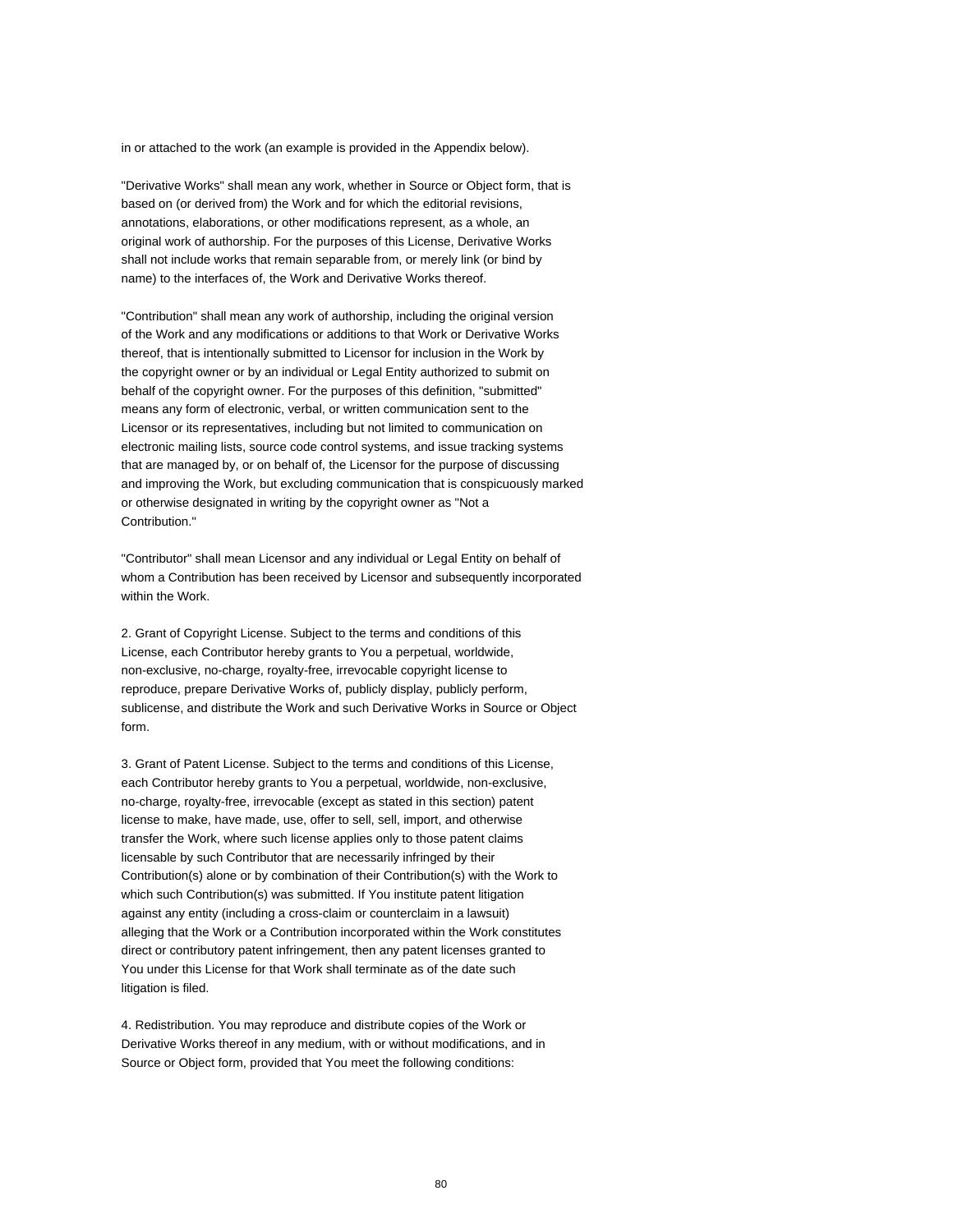a. You must give any other recipients of the Work or Derivative Works a copy of this License; and

b. You must cause any modified files to carry prominent notices stating that You changed the files; and

c. You must retain, in the Source form of any Derivative Works that You distribute, all copyright, patent, trademark, and attribution notices from the Source form of the Work, excluding those notices that do not pertain to any part of the Derivative Works; and

d. If the Work includes a "NOTICE" text file as part of its distribution, then any Derivative Works that You distribute must include a readable copy of the attribution notices contained within such NOTICE file, excluding those notices that do not pertain to any part of the Derivative Works, in at least one of the following places: within a NOTICE text file distributed as part of the Derivative Works; within the Source form or documentation, if provided along with the Derivative Works; or, within a display generated by the Derivative Works, if and wherever such third-party notices normally appear. The contents of the NOTICE file are for informational purposes only and do not modify the License. You may add Your own attribution notices within Derivative Works that You distribute, alongside or as an addendum to the NOTICE text from the Work, provided that such additional attribution notices cannot be construed as modifying the License.

You may add Your own copyright statement to Your modifications and may provide additional or different license terms and conditions for use, reproduction, or distribution of Your modifications, or for any such Derivative Works as a whole, provided Your use, reproduction, and distribution of the Work otherwise complies with the conditions stated in this License.

5. Submission of Contributions. Unless You explicitly state otherwise, any Contribution intentionally submitted for inclusion in the Work by You to the Licensor shall be under the terms and conditions of this License, without any additional terms or conditions. Notwithstanding the above, nothing herein shall supersede or modify the terms of any separate license agreement you may have executed with Licensor regarding such Contributions.

6. Trademarks. This License does not grant permission to use the trade names, trademarks, service marks, or product names of the Licensor, except as required for reasonable and customary use in describing the origin of the Work and reproducing the content of the NOTICE file.

7. Disclaimer of Warranty. Unless required by applicable law or agreed to in writing, Licensor provides the Work (and each Contributor provides its Contributions) on an "AS IS" BASIS, WITHOUT WARRANTIES OR CONDITIONS OF ANY KIND, either express or implied, including, without limitation, any warranties or conditions of TITLE, NON-INFRINGEMENT, MERCHANTABILITY, or FITNESS FOR A PARTICULAR PURPOSE. You are solely responsible for determining the appropriateness of using or redistributing the Work and assume any risks associated with Your exercise of permissions under this License.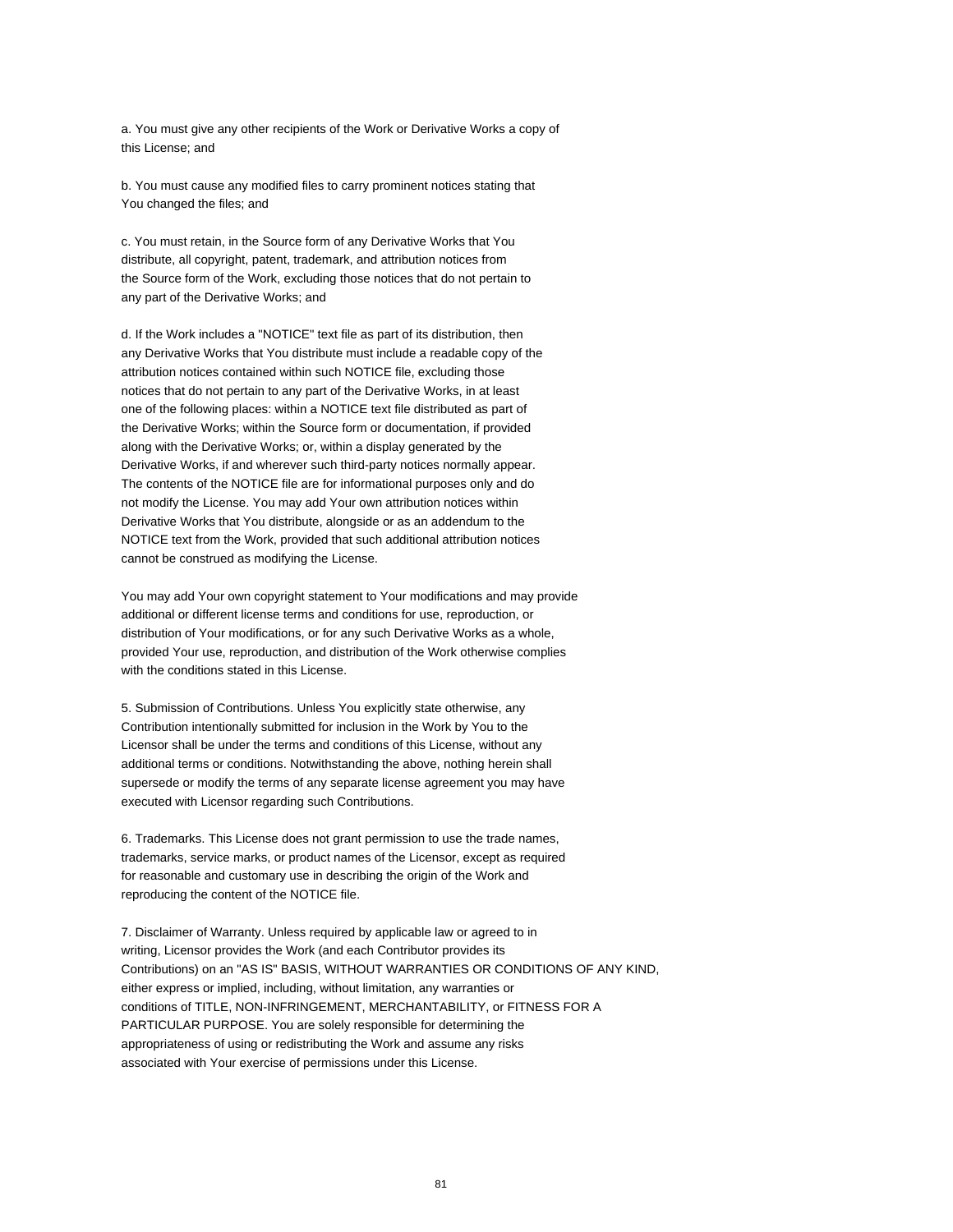8. Limitation of Liability. In no event and under no legal theory, whether in tort (including negligence), contract, or otherwise, unless required by applicable law (such as deliberate and grossly negligent acts) or agreed to in writing, shall any Contributor be liable to You for damages, including any direct, indirect, special, incidental, or consequential damages of any character arising as a result of this License or out of the use or inability to use the Work (including but not limited to damages for loss of goodwill, work stoppage, computer failure or malfunction, or any and all other commercial damages or losses), even if such Contributor has been advised of the possibility of such damages.

9. Accepting Warranty or Additional Liability. While redistributing the Work or Derivative Works thereof, You may choose to offer, and charge a fee for, acceptance of support, warranty, indemnity, or other liability obligations and/or rights consistent with this License. However, in accepting such obligations, You may act only on Your own behalf and on Your sole responsibility, not on behalf of any other Contributor, and only if You agree to indemnify, defend, and hold each Contributor harmless for any liability incurred by, or claims asserted against, such Contributor by reason of your accepting any such warranty or additional liability.

#### END OF TERMS AND CONDITIONS

APPENDIX: How to apply the Apache License to your work

To apply the Apache License to your work, attach the following boilerplate notice, with the fields enclosed by brackets "[]" replaced with your own identifying information. (Don't include the brackets!) The text should be enclosed in the appropriate comment syntax for the file format. We also recommend that a file or class name and description of purpose be included on the same "printed page" as the copyright notice for easier identification within third-party archives.

Copyright [yyyy] [name of copyright owner] Licensed under the Apache License, Version 2.0 (the "License"); you may not use this file except in compliance with the License. You may obtain a copy of the License at http://www.apache.org/licenses/LICENSE-2.0 Unless required by applicable law or agreed to in writing, software distributed under the License is distributed on an "AS IS" BASIS, WITHOUT WARRANTIES OR CONDITIONS OF ANY KIND, either express or implied. See the License for the specific language governing permissions and limitations under the License.

# **BSD 2-clause "Simplified" License**

(webidl-conversions 6.1.0)

# The BSD 2-Clause License

Copyright (c) 2014, Domenic Denicola All rights reserved.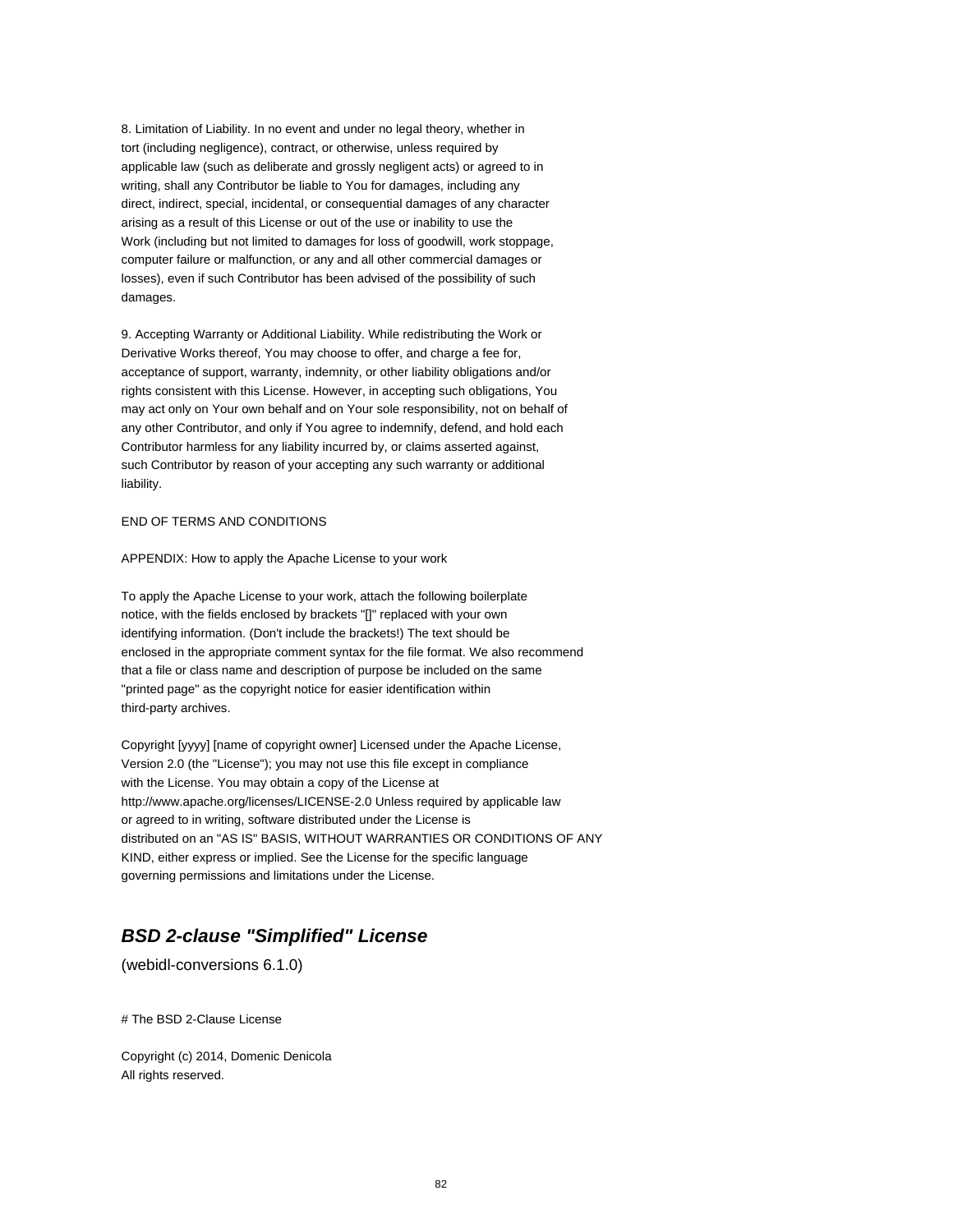Redistribution and use in source and binary forms, with or without modification, are permitted provided that the following conditions are met:

1. Redistributions of source code must retain the above copyright notice, this list of conditions and the following disclaimer.

2. Redistributions in binary form must reproduce the above copyright notice, this list of conditions and the following disclaimer in the documentation and/or other materials provided with the distribution.

THIS SOFTWARE IS PROVIDED BY THE COPYRIGHT HOLDERS AND CONTRIBUTORS "AS IS" AND ANY EXPRESS OR IMPLIED WARRANTIES, INCLUDING, BUT NOT LIMITED TO, THE IMPLIED WARRANTIES OF MERCHANTABILITY AND FITNESS FOR A PARTICULAR PURPOSE ARE DISCLAIMED. IN NO EVENT SHALL THE COPYRIGHT HOLDER OR CONTRIBUTORS BE LIABLE FOR ANY DIRECT, INDIRECT, INCIDENTAL, SPECIAL, EXEMPLARY, OR CONSEQUENTIAL DAMAGES (INCLUDING, BUT NOT LIMITED TO, PROCUREMENT OF SUBSTITUTE GOODS OR SERVICES; LOSS OF USE, DATA, OR PROFITS; OR BUSINESS INTERRUPTION) HOWEVER CAUSED AND ON ANY THEORY OF LIABILITY, WHETHER IN CONTRACT, STRICT LIABILITY, OR TORT (INCLUDING NEGLIGENCE OR OTHERWISE) ARISING IN ANY WAY OUT OF THE USE OF THIS SOFTWARE, EVEN IF ADVISED OF THE POSSIBILITY OF SUCH DAMAGE

### **BSD 2-clause "Simplified" License**

(damerau-levenshtein 1.0.6)

BSD 2-Clause License

Copyright (c) 2018, Tadeusz ■azurski All rights reserved.

Redistribution and use in source and binary forms, with or without modification, are permitted provided that the following conditions are met:

\* Redistributions of source code must retain the above copyright notice, this list of conditions and the following disclaimer.

\* Redistributions in binary form must reproduce the above copyright notice, this list of conditions and the following disclaimer in the documentation and/or other materials provided with the distribution.

THIS SOFTWARE IS PROVIDED BY THE COPYRIGHT HOLDERS AND CONTRIBUTORS "AS IS" AND ANY EXPRESS OR IMPLIED WARRANTIES, INCLUDING, BUT NOT LIMITED TO, THE IMPLIED WARRANTIES OF MERCHANTABILITY AND FITNESS FOR A PARTICULAR PURPOSE ARE DISCLAIMED. IN NO EVENT SHALL THE COPYRIGHT HOLDER OR CONTRIBUTORS BE LIABLE FOR ANY DIRECT, INDIRECT, INCIDENTAL, SPECIAL, EXEMPLARY, OR CONSEQUENTIAL DAMAGES (INCLUDING, BUT NOT LIMITED TO, PROCUREMENT OF SUBSTITUTE GOODS OR SERVICES; LOSS OF USE, DATA, OR PROFITS; OR BUSINESS INTERRUPTION) HOWEVER CAUSED AND ON ANY THEORY OF LIABILITY, WHETHER IN CONTRACT, STRICT LIABILITY, OR TORT (INCLUDING NEGLIGENCE OR OTHERWISE) ARISING IN ANY WAY OUT OF THE USE OF THIS SOFTWARE, EVEN IF ADVISED OF THE POSSIBILITY OF SUCH DAMAGE

### **BSD 2-clause "Simplified" License**

(configstore 5.0.1)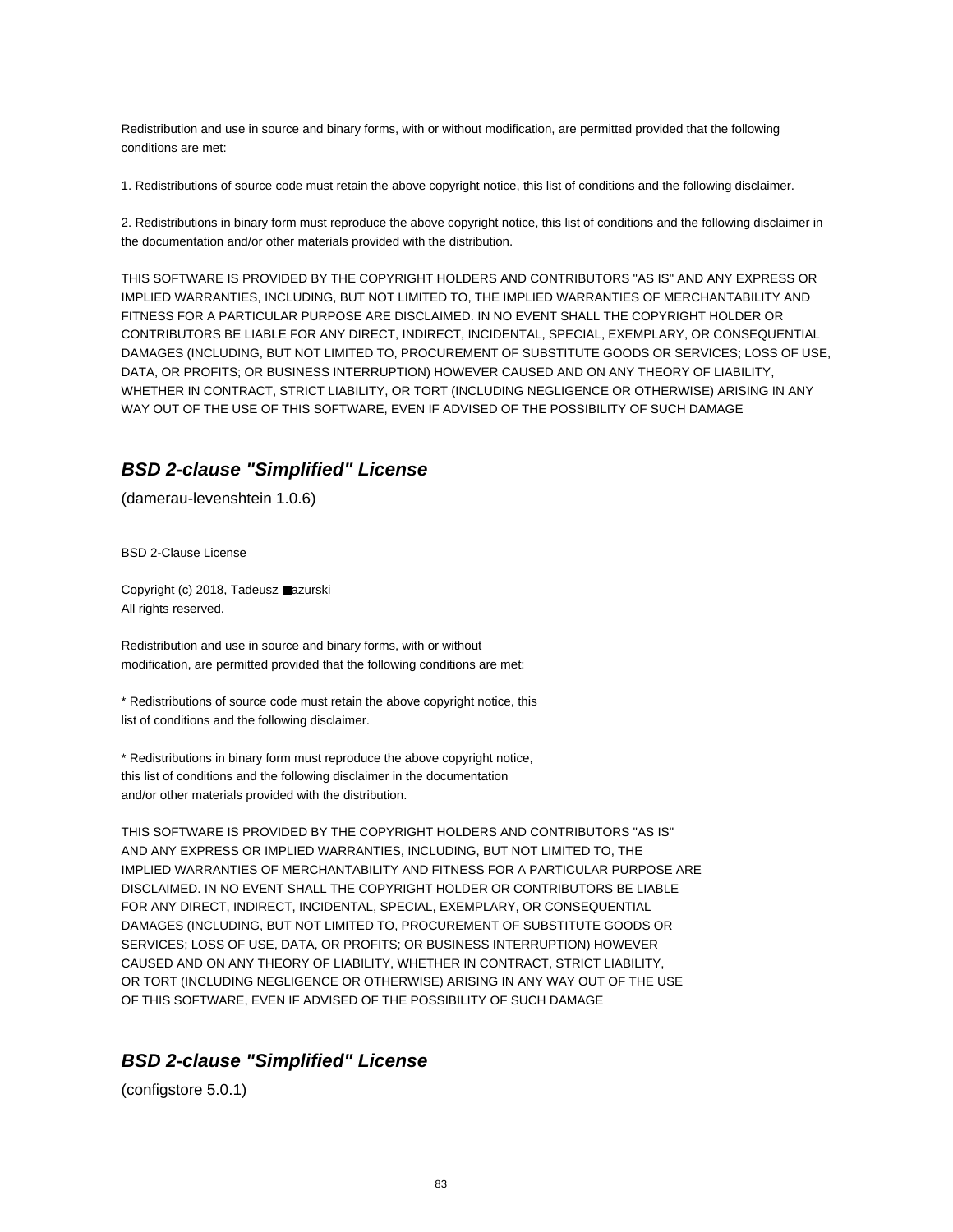BSD 2-Clause License

Copyright (c) Google All rights reserved.

Redistribution and use in source and binary forms, with or without modification, are permitted provided that the following conditions are met:

\* Redistributions of source code must retain the above copyright notice, this list of conditions and the following disclaimer.

\* Redistributions in binary form must reproduce the above copyright notice, this list of conditions and the following disclaimer in the documentation and/or other materials provided with the distribution.

THIS SOFTWARE IS PROVIDED BY THE COPYRIGHT HOLDERS AND CONTRIBUTORS "AS IS" AND ANY EXPRESS OR IMPLIED WARRANTIES, INCLUDING, BUT NOT LIMITED TO, THE IMPLIED WARRANTIES OF MERCHANTABILITY AND FITNESS FOR A PARTICULAR PURPOSE ARE DISCLAIMED. IN NO EVENT SHALL THE COPYRIGHT HOLDER OR CONTRIBUTORS BE LIABLE FOR ANY DIRECT, INDIRECT, INCIDENTAL, SPECIAL, EXEMPLARY, OR CONSEQUENTIAL DAMAGES (INCLUDING, BUT NOT LIMITED TO, PROCUREMENT OF SUBSTITUTE GOODS OR SERVICES; LOSS OF USE, DATA, OR PROFITS; OR BUSINESS INTERRUPTION) HOWEVER CAUSED AND ON ANY THEORY OF LIABILITY, WHETHER IN CONTRACT, STRICT LIABILITY, OR TORT (INCLUDING NEGLIGENCE OR OTHERWISE) ARISING IN ANY WAY OUT OF THE USE OF THIS SOFTWARE, EVEN IF ADVISED OF THE POSSIBILITY OF SUCH DAMAGE

#### **BSD 2-clause "Simplified" License**

(@typescript-eslint/parser 4.15.2, @typescript-eslint/typescript-estree 4.15.2, @typescript-eslint/typescript-estree 4.9.0, domelementtype 1.3.1, domelementtype 2.1.0, DomHandler 2.4.2, domutils 1.7.0, dotenv-expand 5.1.0, espree 7.3.1, node-entities 1.1.2, node-entities 2.2.0, nth-check 1.0.2, regjsparser 0.6.7, sax-js v1.2.1, terser 5.6.0, update-notifier 4.1.3, update-notifier 5.1.0, uri-js 4.4.1, webidl-conversions v5.0.0)

BSD Two Clause License

======================

Redistribution and use in source and binary forms, with or without modification, are permitted provided that the following conditions are met:

1. Redistributions of source code must retain the above copyright notice, this list of conditions and the following disclaimer.

2. Redistributions in binary form must reproduce the above copyright notice, this list of conditions and the following disclaimer in the documentation and/or other materials provided with the distribution.

THIS SOFTWARE IS PROVIDED BY THE AUTHOR "AS IS" AND ANY EXPRESS OR IMPLIED WARRANTIES, INCLUDING, BUT NOT LIMITED TO, THE IMPLIED WARRANTIES OF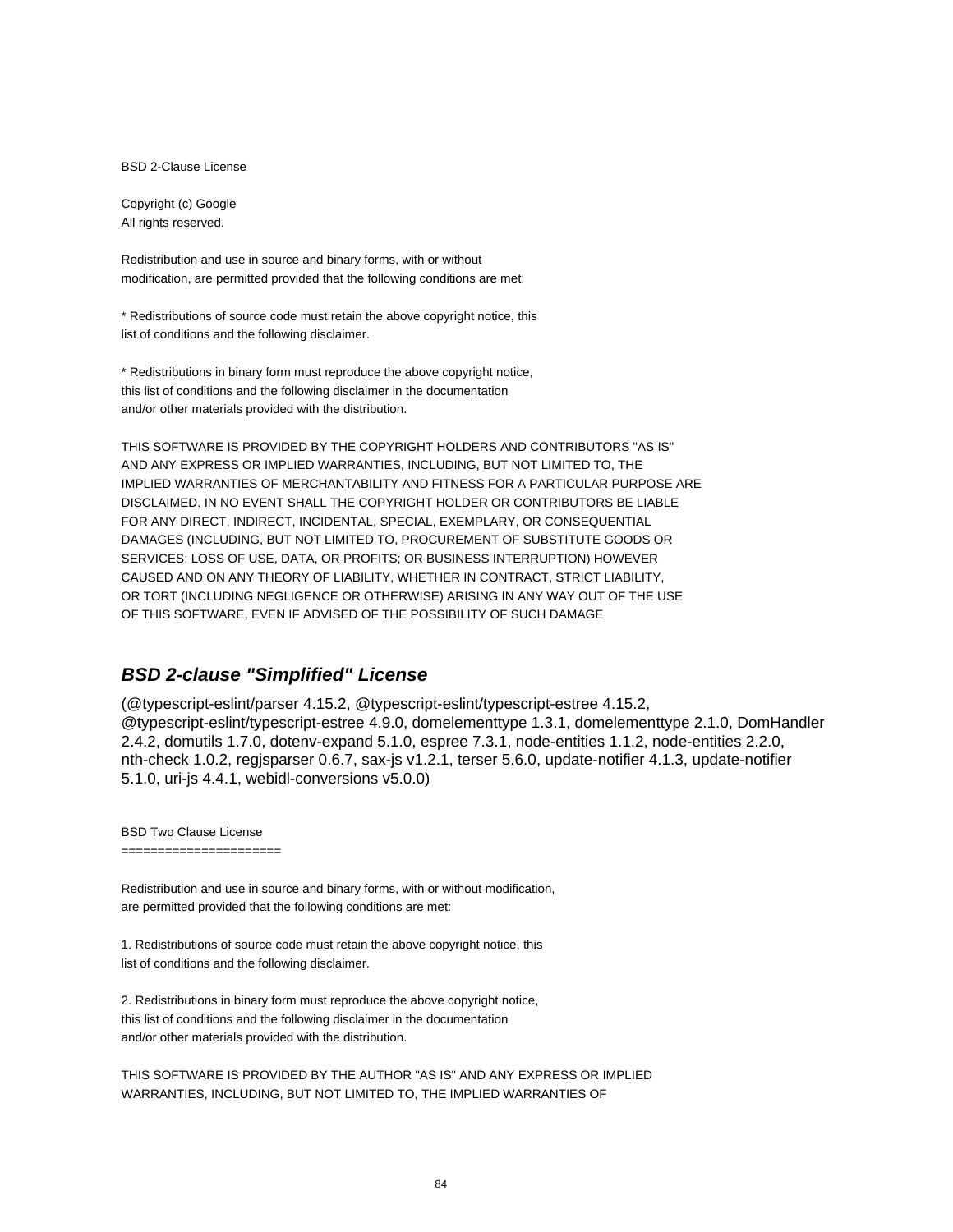MERCHANTABILITY AND FITNESS FOR A PARTICULAR PURPOSE ARE DISCLAIMED. IN NO EVENT SHALL THE AUTHOR BE LIABLE FOR ANY DIRECT, INDIRECT, INCIDENTAL, SPECIAL, EXEMPLARY, OR CONSEQUENTIAL DAMAGES (INCLUDING, BUT NOT LIMITED TO, PROCUREMENT OF SUBSTITUTE GOODS OR SERVICES; LOSS OF USE, DATA, OR PROFITS; OR BUSINESS INTERRUPTION) HOWEVER CAUSED AND ON ANY THEORY OF LIABILITY, WHETHER IN CONTRACT, STRICT LIABILITY, OR TORT (INCLUDING NEGLIGENCE OR OTHERWISE) ARISING IN ANY WAY OUT OF THE USE OF THIS SOFTWARE, EVEN IF ADVISED OF THE POSSIBILITY OF SUCH DAMAGE.

#### **BSD 2-clause "Simplified" License**

(escodegen v1.14.3, escodegen v2.0.0)

Copyright (C) 2012 Yusuke Suzuki (twitter: @Constellation) and other contributors.

Redistribution and use in source and binary forms, with or without modification, are permitted provided that the following conditions are met:

\* Redistributions of source code must retain the above copyright notice, this list of conditions and the following disclaimer. \* Redistributions in binary form must reproduce the above copyright notice, this list of conditions and the following disclaimer in the documentation and/or other materials provided with the distribution.

THIS SOFTWARE IS PROVIDED BY THE COPYRIGHT HOLDERS AND CONTRIBUTORS "AS IS" AND ANY EXPRESS OR IMPLIED WARRANTIES, INCLUDING, BUT NOT LIMITED TO, THE IMPLIED WARRANTIES OF MERCHANTABILITY AND FITNESS FOR A PARTICULAR PURPOSE ARE DISCLAIMED. IN NO EVENT SHALL BE LIABLE FOR ANY DIRECT, INDIRECT, INCIDENTAL, SPECIAL, EXEMPLARY, OR CONSEQUENTIAL DAMAGES (INCLUDING, BUT NOT LIMITED TO, PROCUREMENT OF SUBSTITUTE GOODS OR SERVICES; LOSS OF USE, DATA, OR PROFITS; OR BUSINESS INTERRUPTION) HOWEVER CAUSED AND ON ANY THEORY OF LIABILITY, WHETHER IN CONTRACT, STRICT LIABILITY, OR TORT (INCLUDING NEGLIGENCE OR OTHERWISE) ARISING IN ANY WAY OUT OF THE USE OF THIS SOFTWARE, EVEN IF ADVISED OF THE POSSIBILITY OF SUCH DAMAGE

### **BSD 2-clause "Simplified" License**

(dominictarr/rc 1.2.8)

Copyright (c) 2013, Dominic Tarr All rights reserved.

Redistribution and use in source and binary forms, with or without modification, are permitted provided that the following conditions are met:

1. Redistributions of source code must retain the above copyright notice, this list of conditions and the following disclaimer.

2. Redistributions in binary form must reproduce the above copyright notice,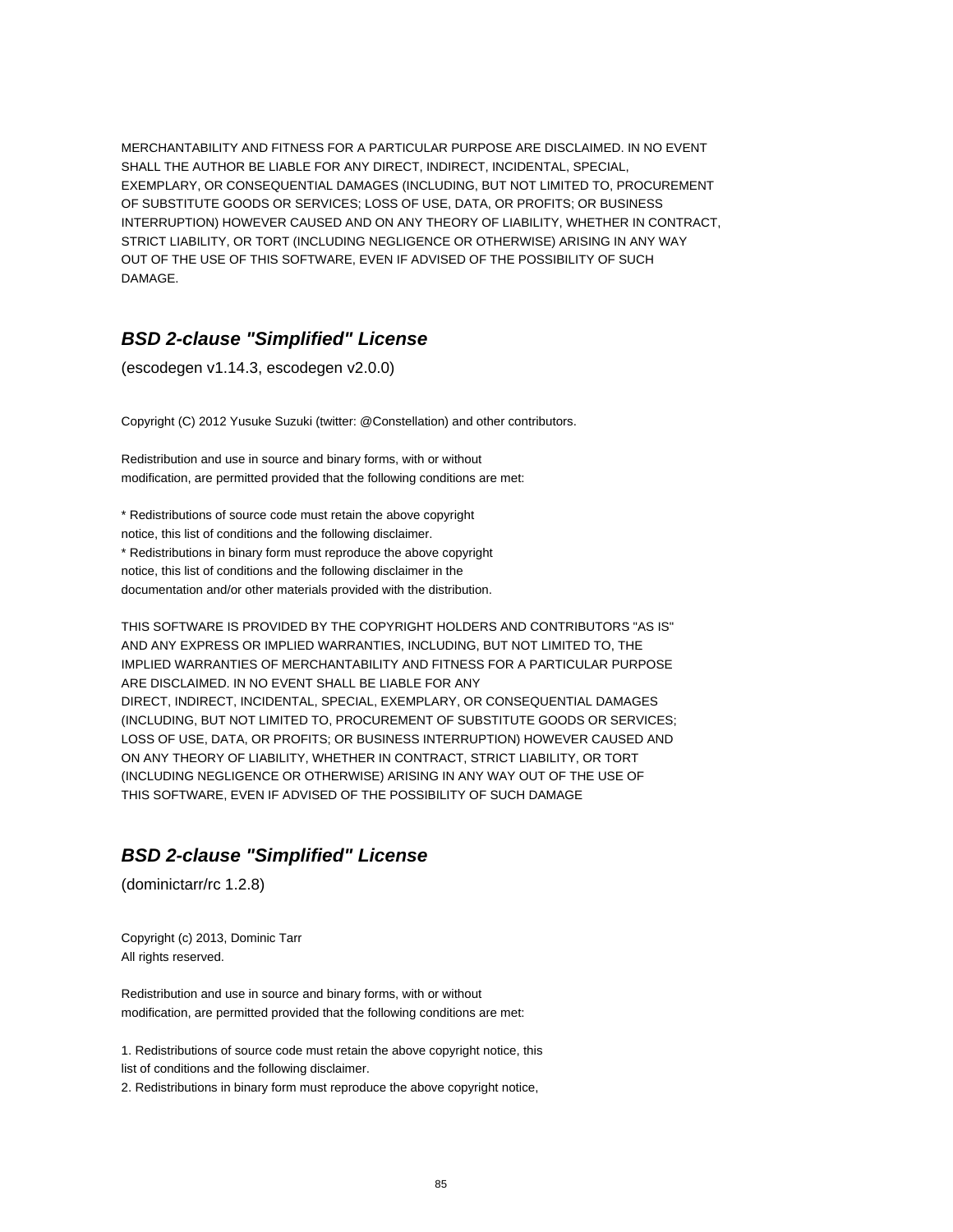this list of conditions and the following disclaimer in the documentation and/or other materials provided with the distribution.

THIS SOFTWARE IS PROVIDED BY THE COPYRIGHT HOLDERS AND CONTRIBUTORS "AS IS" AND ANY EXPRESS OR IMPLIED WARRANTIES, INCLUDING, BUT NOT LIMITED TO, THE IMPLIED WARRANTIES OF MERCHANTABILITY AND FITNESS FOR A PARTICULAR PURPOSE ARE DISCLAIMED. IN NO EVENT SHALL THE COPYRIGHT OWNER OR CONTRIBUTORS BE LIABLE FOR ANY DIRECT, INDIRECT, INCIDENTAL, SPECIAL, EXEMPLARY, OR CONSEQUENTIAL DAMAGES (INCLUDING, BUT NOT LIMITED TO, PROCUREMENT OF SUBSTITUTE GOODS OR SERVICES; LOSS OF USE, DATA, OR PROFITS; OR BUSINESS INTERRUPTION) HOWEVER CAUSED AND ON ANY THEORY OF LIABILITY, WHETHER IN CONTRACT, STRICT LIABILITY, OR TORT (INCLUDING NEGLIGENCE OR OTHERWISE) ARISING IN ANY WAY OUT OF THE USE OF THIS SOFTWARE, EVEN IF ADVISED OF THE POSSIBILITY OF SUCH DAMAGE

### **BSD 2-clause "Simplified" License**

(esrecurse v4.3.0)

Copyright (C) 2014 [Yusuke Suzuki](https://github.com/Constellation) (twitter: [@Constellation](https://twitter.com/Constellation)) and other contributors.

Redistribution and use in source and binary forms, with or without modification, are permitted provided that the following conditions are met:

\* Redistributions of source code must retain the above copyright notice, this list of conditions and the following disclaimer.

\* Redistributions in binary form must reproduce the above copyright notice, this list of conditions and the following disclaimer in the documentation and/or other materials provided with the distribution.

THIS SOFTWARE IS PROVIDED BY THE COPYRIGHT HOLDERS AND CONTRIBUTORS "AS IS" AND ANY EXPRESS OR IMPLIED WARRANTIES, INCLUDING, BUT NOT LIMITED TO, THE IMPLIED WARRANTIES OF MERCHANTABILITY AND FITNESS FOR A PARTICULAR PURPOSE ARE DISCLAIMED. IN NO EVENT SHALL BE LIABLE FOR ANY DIRECT, INDIRECT, INCIDENTAL, SPECIAL, EXEMPLARY, OR CONSEQUENTIAL DAMAGES (INCLUDING, BUT NOT LIMITED TO, PROCUREMENT OF SUBSTITUTE GOODS OR SERVICES; LOSS OF USE, DATA, OR PROFITS; OR BUSINESS INTERRUPTION) HOWEVER CAUSED AND ON ANY THEORY OF LIABILITY, WHETHER IN CONTRACT, STRICT LIABILITY, OR TORT (INCLUDING NEGLIGENCE OR OTHERWISE) ARISING IN ANY WAY OUT OF THE USE OF THIS SOFTWARE, EVEN IF ADVISED OF THE POSSIBILITY OF SUCH DAMAGE

### **BSD 2-clause "Simplified" License**

(scottmotte/dotenv 8.2.0)

Copyright (c) 2015, Scott Motte All rights reserved.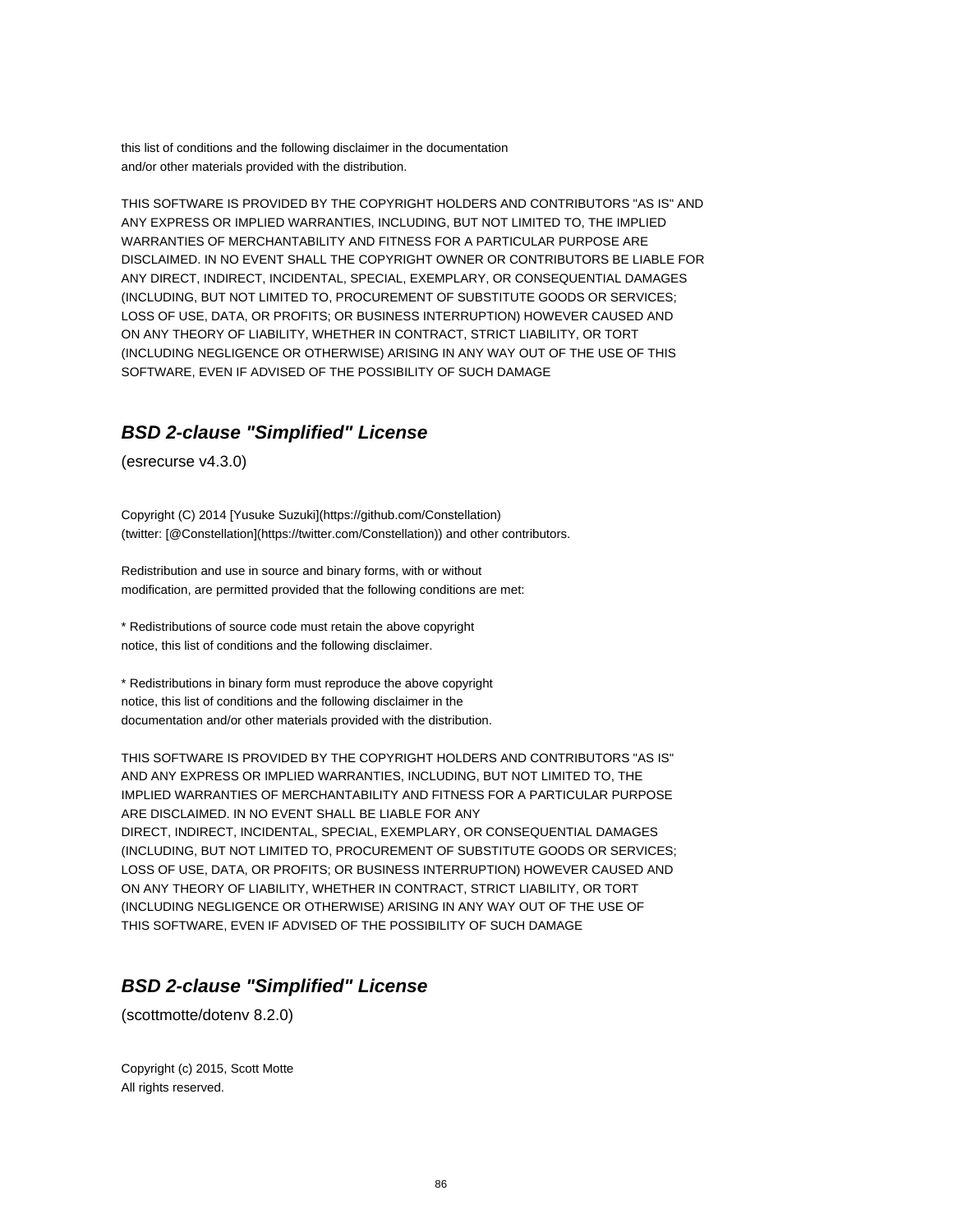Redistribution and use in source and binary forms, with or without modification, are permitted provided that the following conditions are met:

\* Redistributions of source code must retain the above copyright notice, this list of conditions and the following disclaimer.

\* Redistributions in binary form must reproduce the above copyright notice, this list of conditions and the following disclaimer in the documentation and/or other materials provided with the distribution.

THIS SOFTWARE IS PROVIDED BY THE COPYRIGHT HOLDERS AND CONTRIBUTORS "AS IS" AND ANY EXPRESS OR IMPLIED WARRANTIES, INCLUDING, BUT NOT LIMITED TO, THE IMPLIED WARRANTIES OF MERCHANTABILITY AND FITNESS FOR A PARTICULAR PURPOSE ARE DISCLAIMED. IN NO EVENT SHALL THE COPYRIGHT HOLDER OR CONTRIBUTORS BE LIABLE FOR ANY DIRECT, INDIRECT, INCIDENTAL, SPECIAL, EXEMPLARY, OR CONSEQUENTIAL DAMAGES (INCLUDING, BUT NOT LIMITED TO, PROCUREMENT OF SUBSTITUTE GOODS OR SERVICES; LOSS OF USE, DATA, OR PROFITS; OR BUSINESS INTERRUPTION) HOWEVER CAUSED AND ON ANY THEORY OF LIABILITY, WHETHER IN CONTRACT, STRICT LIABILITY, OR TORT (INCLUDING NEGLIGENCE OR OTHERWISE) ARISING IN ANY WAY OUT OF THE USE OF THIS SOFTWARE, EVEN IF ADVISED OF THE POSSIBILITY OF SUCH DAMAGE

# **BSD 2-clause "Simplified" License**

(stringify-object 3.3.0)

Copyright (c) 2015, Yeoman team All rights reserved.

Redistribution and use in source and binary forms, with or without modification, are permitted provided that the following conditions are met:

1. Redistributions of source code must retain the above copyright notice, this list of conditions and the following disclaimer.

2. Redistributions in binary form must reproduce the above copyright notice, this list of conditions and the following disclaimer in the documentation and/or other materials provided with the distribution.

THIS SOFTWARE IS PROVIDED BY THE COPYRIGHT HOLDERS AND CONTRIBUTORS "AS IS" AND ANY EXPRESS OR IMPLIED WARRANTIES, INCLUDING, BUT NOT LIMITED TO, THE IMPLIED WARRANTIES OF MERCHANTABILITY AND FITNESS FOR A PARTICULAR PURPOSE ARE DISCLAIMED. IN NO EVENT SHALL THE COPYRIGHT OWNER OR CONTRIBUTORS BE LIABLE FOR ANY DIRECT, INDIRECT, INCIDENTAL, SPECIAL, EXEMPLARY, OR CONSEQUENTIAL DAMAGES (INCLUDING, BUT NOT LIMITED TO, PROCUREMENT OF SUBSTITUTE GOODS OR SERVICES; LOSS OF USE, DATA, OR PROFITS; OR BUSINESS INTERRUPTION) HOWEVER CAUSED AND ON ANY THEORY OF LIABILITY, WHETHER IN CONTRACT, STRICT LIABILITY, OR TORT (INCLUDING NEGLIGENCE OR OTHERWISE) ARISING IN ANY WAY OUT OF THE USE OF THIS SOFTWARE, EVEN IF ADVISED OF THE POSSIBILITY OF SUCH DAMAGE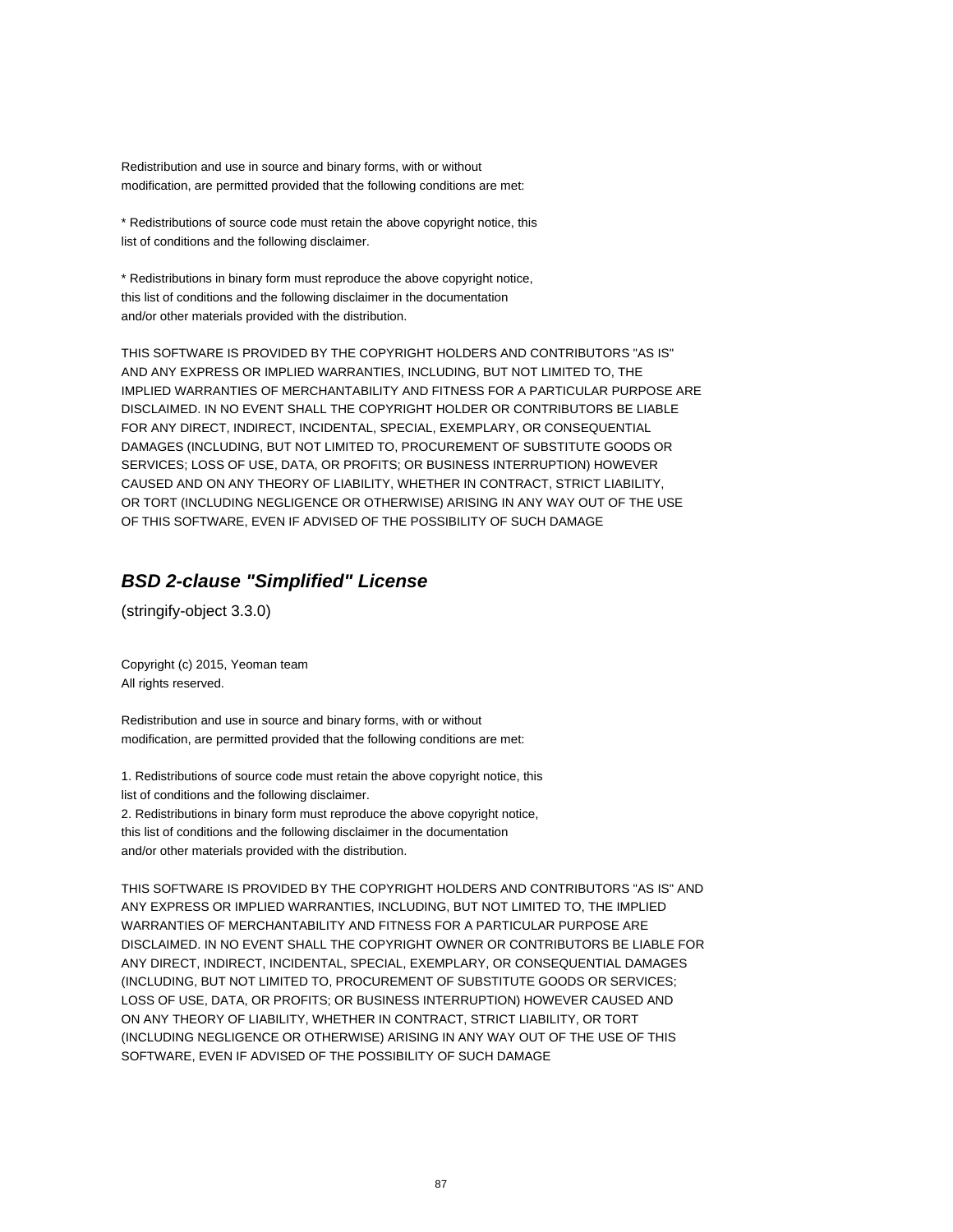### **BSD 2-clause "Simplified" License**

(npm-install-checks 4.0.0)

Copyright (c) Robert Kowalski and Isaac Z. Schlueter ("Authors") All rights reserved.

The BSD License

Redistribution and use in source and binary forms, with or without modification, are permitted provided that the following conditions are met:

1. Redistributions of source code must retain the above copyright notice, this list of conditions and the following disclaimer.

2. Redistributions in binary form must reproduce the above copyright notice, this list of conditions and the following disclaimer in the documentation and/or other materials provided with the distribution.

THIS SOFTWARE IS PROVIDED BY THE AUTHORS AND CONTRIBUTORS ``AS IS'' AND ANY EXPRESS OR IMPLIED WARRANTIES, INCLUDING, BUT NOT LIMITED TO, THE IMPLIED WARRANTIES OF MERCHANTABILITY AND FITNESS FOR A PARTICULAR PURPOSE ARE DISCLAIMED. IN NO EVENT SHALL THE AUTHORS OR CONTRIBUTORS BE LIABLE FOR ANY DIRECT, INDIRECT, INCIDENTAL, SPECIAL, EXEMPLARY, OR CONSEQUENTIAL DAMAGES (INCLUDING, BUT NOT LIMITED TO, PROCUREMENT OF SUBSTITUTE GOODS OR SERVICES; LOSS OF USE, DATA, OR PROFITS; OR BUSINESS INTERRUPTION) HOWEVER CAUSED AND ON ANY THEORY OF LIABILITY, WHETHER IN CONTRACT, STRICT LIABILITY, OR TORT (INCLUDING NEGLIGENCE OR OTHERWISE) ARISING IN ANY WAY OUT OF THE USE OF THIS SOFTWARE, EVEN IF ADVISED OF THE POSSIBILITY OF SUCH DAMAGE

# **BSD 2-clause "Simplified" License**

(default-gateway 4.2.0)

Copyright (c) silverwind All rights reserved.

Redistribution and use in source and binary forms, with or without modification, are permitted provided that the following conditions are met:

1. Redistributions of source code must retain the above copyright notice, this list of conditions and the following disclaimer. 2. Redistributions in binary form must reproduce the above copyright notice, this list of conditions and the following disclaimer in the documentation and/or other materials provided with the distribution.

THIS SOFTWARE IS PROVIDED BY THE COPYRIGHT HOLDERS AND CONTRIBUTORS "AS IS" AND ANY EXPRESS OR IMPLIED WARRANTIES, INCLUDING, BUT NOT LIMITED TO, THE IMPLIED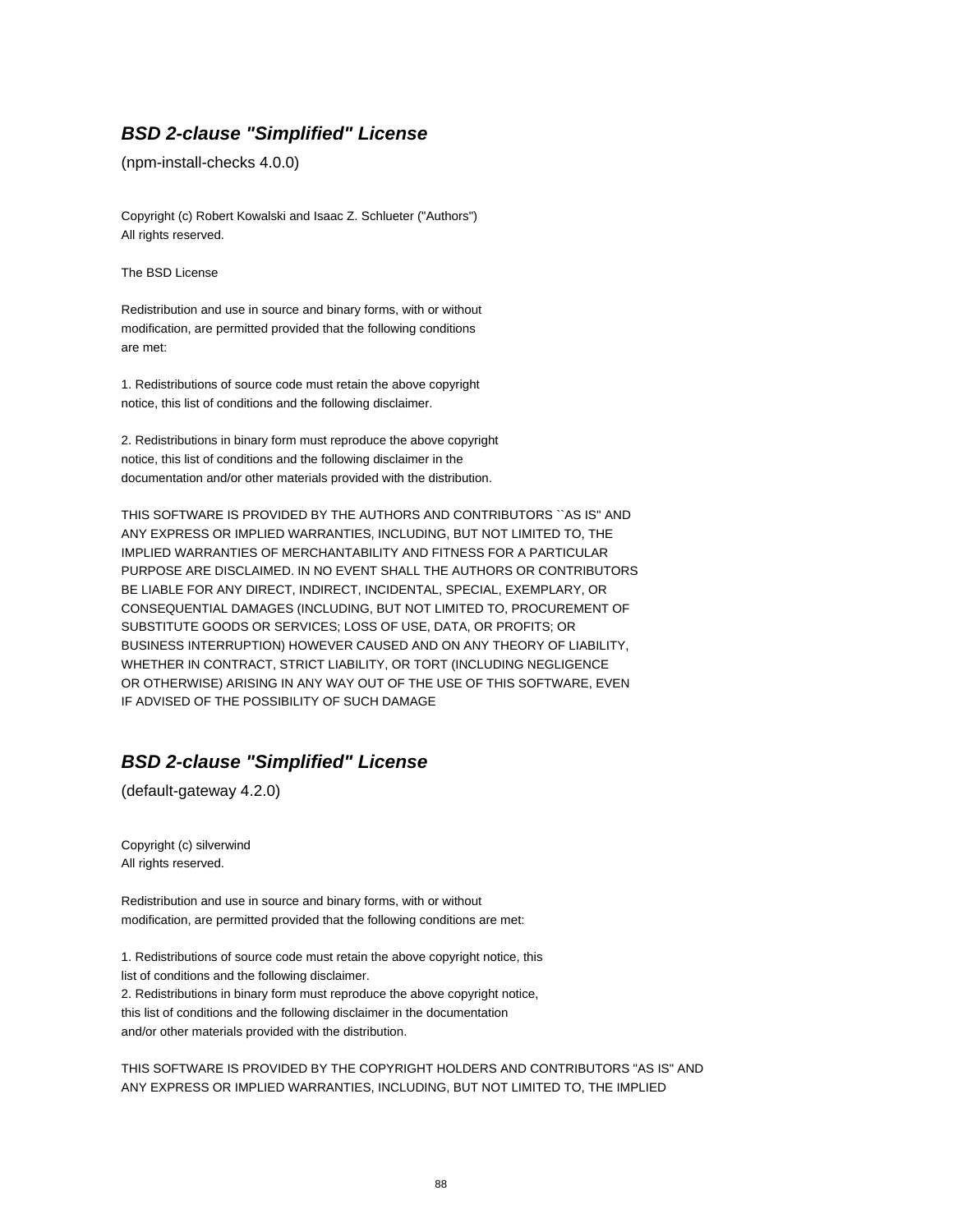WARRANTIES OF MERCHANTABILITY AND FITNESS FOR A PARTICULAR PURPOSE ARE DISCLAIMED. IN NO EVENT SHALL THE COPYRIGHT OWNER OR CONTRIBUTORS BE LIABLE FOR ANY DIRECT, INDIRECT, INCIDENTAL, SPECIAL, EXEMPLARY, OR CONSEQUENTIAL DAMAGES (INCLUDING, BUT NOT LIMITED TO, PROCUREMENT OF SUBSTITUTE GOODS OR SERVICES; LOSS OF USE, DATA, OR PROFITS; OR BUSINESS INTERRUPTION) HOWEVER CAUSED AND ON ANY THEORY OF LIABILITY, WHETHER IN CONTRACT, STRICT LIABILITY, OR TORT (INCLUDING NEGLIGENCE OR OTHERWISE) ARISING IN ANY WAY OUT OF THE USE OF THIS SOFTWARE, EVEN IF ADVISED OF THE POSSIBILITY OF SUCH DAMAGE

# **BSD 2-clause "Simplified" License**

(uri-js 4.4.0)

Copyright 2011 Gary Court. All rights reserved.

Redistribution and use in source and binary forms, with or without modification, are permitted provided that the following conditions are met:

1. Redistributions of source code must retain the above copyright notice, this list of conditions and the following disclaimer.

2. Redistributions in binary form must reproduce the above copyright notice, this list of conditions and the following disclaimer in the documentation and/or other materials provided with the distribution.

THIS SOFTWARE IS PROVIDED BY GARY COURT "AS IS" AND ANY EXPRESS OR IMPLIED WARRANTIES, INCLUDING, BUT NOT LIMITED TO, THE IMPLIED WARRANTIES OF MERCHANTABILITY AND FITNESS FOR A PARTICULAR PURPOSE ARE DISCLAIMED. IN NO EVENT SHALL GARY COURT OR CONTRIBUTORS BE LIABLE FOR ANY DIRECT, INDIRECT, INCIDENTAL, SPECIAL, EXEMPLARY, OR CONSEQUENTIAL DAMAGES (INCLUDING, BUT NOT LIMITED TO, PROCUREMENT OF SUBSTITUTE GOODS OR SERVICES; LOSS OF USE, DATA, OR PROFITS; OR BUSINESS INTERRUPTION) HOWEVER CAUSED AND ON ANY THEORY OF LIABILITY, WHETHER IN CONTRACT, STRICT LIABILITY, OR TORT (INCLUDING NEGLIGENCE OR OTHERWISE) ARISING IN ANY WAY OUT OF THE USE OF THIS SOFTWARE, EVEN IF ADVISED OF THE POSSIBILITY OF SUCH DAMAGE

# **BSD 2-clause "Simplified" License**

(browser-process-hrtime 1.0.0)

Copyright 2014 kumavis

Redistribution and use in source and binary forms, with or without modification, are permitted provided that the following conditions are met:

1. Redistributions of source code must retain the above copyright notice, this list of conditions and the following disclaimer.

2. Redistributions in binary form must reproduce the above copyright notice, this list of conditions and the following disclaimer in the documentation and/or other materials provided with the distribution.

THIS SOFTWARE IS PROVIDED BY THE COPYRIGHT HOLDERS AND CONTRIBUTORS "AS IS" AND ANY EXPRESS OR IMPLIED WARRANTIES, INCLUDING, BUT NOT LIMITED TO, THE IMPLIED WARRANTIES OF MERCHANTABILITY AND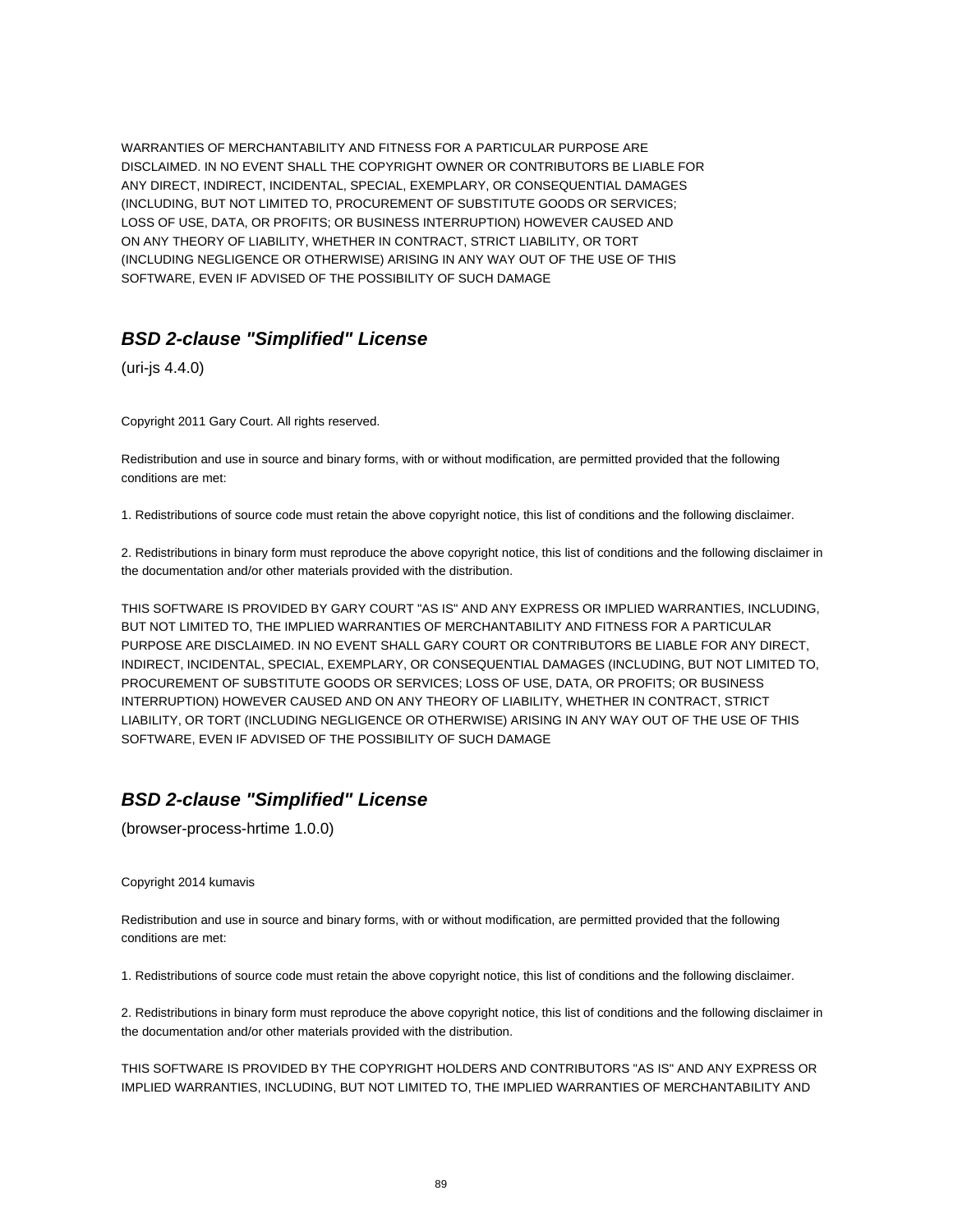FITNESS FOR A PARTICULAR PURPOSE ARE DISCLAIMED. IN NO EVENT SHALL THE COPYRIGHT HOLDER OR CONTRIBUTORS BE LIABLE FOR ANY DIRECT, INDIRECT, INCIDENTAL, SPECIAL, EXEMPLARY, OR CONSEQUENTIAL DAMAGES (INCLUDING, BUT NOT LIMITED TO, PROCUREMENT OF SUBSTITUTE GOODS OR SERVICES; LOSS OF USE, DATA, OR PROFITS; OR BUSINESS INTERRUPTION) HOWEVER CAUSED AND ON ANY THEORY OF LIABILITY, WHETHER IN CONTRACT, STRICT LIABILITY, OR TORT (INCLUDING NEGLIGENCE OR OTHERWISE) ARISING IN ANY WAY OUT OF THE USE OF THIS SOFTWARE, EVEN IF ADVISED OF THE POSSIBILITY OF SUCH DAMAGE

# **BSD 2-clause "Simplified" License**

(http-cache-semantics 4.1.0)

Copyright 2016-2018 Kornel Lesi■ski

Redistribution and use in source and binary forms, with or without modification, are permitted provided that the following conditions are met:

1. Redistributions of source code must retain the above copyright notice, this list of conditions and the following disclaimer.

2. Redistributions in binary form must reproduce the above copyright notice, this list of conditions and the following disclaimer in the documentation and/or other materials provided with the distribution.

THIS SOFTWARE IS PROVIDED BY THE COPYRIGHT HOLDERS AND CONTRIBUTORS "AS IS" AND ANY EXPRESS OR IMPLIED WARRANTIES, INCLUDING, BUT NOT LIMITED TO, THE IMPLIED WARRANTIES OF MERCHANTABILITY AND FITNESS FOR A PARTICULAR PURPOSE ARE DISCLAIMED. IN NO EVENT SHALL THE COPYRIGHT HOLDER OR CONTRIBUTORS BE LIABLE FOR ANY DIRECT, INDIRECT, INCIDENTAL, SPECIAL, EXEMPLARY, OR CONSEQUENTIAL DAMAGES (INCLUDING, BUT NOT LIMITED TO, PROCUREMENT OF SUBSTITUTE GOODS OR SERVICES; LOSS OF USE, DATA, OR PROFITS; OR BUSINESS INTERRUPTION) HOWEVER CAUSED AND ON ANY THEORY OF LIABILITY, WHETHER IN CONTRACT, STRICT LIABILITY, OR TORT (INCLUDING NEGLIGENCE OR OTHERWISE) ARISING IN ANY WAY OUT OF THE USE OF THIS SOFTWARE, EVEN IF ADVISED OF THE POSSIBILITY OF SUCH DAMAGE

# **BSD 2-clause "Simplified" License**

(@typescript-eslint/typescript-estree 3.10.1)

Copyright JS Foundation and other contributors, https://js.foundation

Redistribution and use in source and binary forms, with or without modification, are permitted provided that the following conditions are met:

\* Redistributions of source code must retain the above copyright notice, this list of conditions and the following disclaimer. \* Redistributions in binary form must reproduce the above copyright notice, this list of conditions and the following disclaimer in the documentation and/or other materials provided with the distribution.

THIS SOFTWARE IS PROVIDED BY THE COPYRIGHT HOLDERS AND CONTRIBUTORS "AS IS" AND ANY EXPRESS OR IMPLIED WARRANTIES, INCLUDING, BUT NOT LIMITED TO, THE IMPLIED WARRANTIES OF MERCHANTABILITY AND FITNESS FOR A PARTICULAR PURPOSE ARE DISCLAIMED. IN NO EVENT SHALL BE LIABLE FOR ANY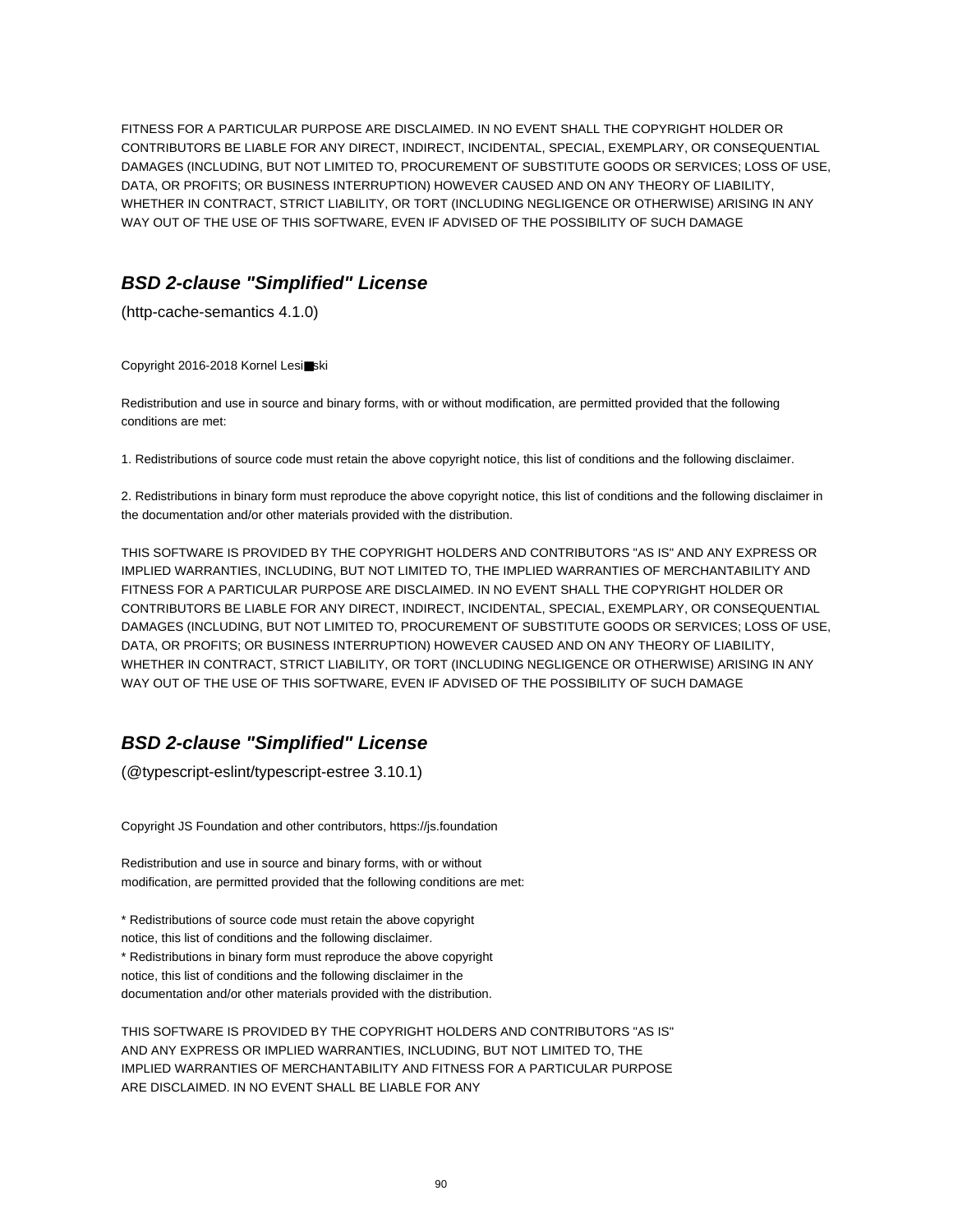DIRECT, INDIRECT, INCIDENTAL, SPECIAL, EXEMPLARY, OR CONSEQUENTIAL DAMAGES (INCLUDING, BUT NOT LIMITED TO, PROCUREMENT OF SUBSTITUTE GOODS OR SERVICES; LOSS OF USE, DATA, OR PROFITS; OR BUSINESS INTERRUPTION) HOWEVER CAUSED AND ON ANY THEORY OF LIABILITY, WHETHER IN CONTRACT, STRICT LIABILITY, OR TORT (INCLUDING NEGLIGENCE OR OTHERWISE) ARISING IN ANY WAY OUT OF THE USE OF THIS SOFTWARE, EVEN IF ADVISED OF THE POSSIBILITY OF SUCH DAMAGE

#### **BSD 2-clause "Simplified" License**

(eslint-scope v4.0.3, eslint-scope v5.1.1)

Copyright JS Foundation and other contributors, https://js.foundation Copyright (C) 2012-2013 Yusuke Suzuki (twitter: @Constellation) and other contributors.

Redistribution and use in source and binary forms, with or without modification, are permitted provided that the following conditions are met:

\* Redistributions of source code must retain the above copyright notice, this list of conditions and the following disclaimer. \* Redistributions in binary form must reproduce the above copyright notice, this list of conditions and the following disclaimer in the documentation and/or other materials provided with the distribution.

THIS SOFTWARE IS PROVIDED BY THE COPYRIGHT HOLDERS AND CONTRIBUTORS "AS IS" AND ANY EXPRESS OR IMPLIED WARRANTIES, INCLUDING, BUT NOT LIMITED TO, THE IMPLIED WARRANTIES OF MERCHANTABILITY AND FITNESS FOR A PARTICULAR PURPOSE ARE DISCLAIMED. IN NO EVENT SHALL BE LIABLE FOR ANY DIRECT, INDIRECT, INCIDENTAL, SPECIAL, EXEMPLARY, OR CONSEQUENTIAL DAMAGES (INCLUDING, BUT NOT LIMITED TO, PROCUREMENT OF SUBSTITUTE GOODS OR SERVICES; LOSS OF USE, DATA, OR PROFITS; OR BUSINESS INTERRUPTION) HOWEVER CAUSED AND ON ANY THEORY OF LIABILITY, WHETHER IN CONTRACT, STRICT LIABILITY, OR TORT (INCLUDING NEGLIGENCE OR OTHERWISE) ARISING IN ANY WAY OUT OF THE USE OF THIS SOFTWARE, EVEN IF ADVISED OF THE POSSIBILITY OF SUCH DAMAGE

### **BSD 2-clause "Simplified" License**

(Esprima 4.0.1)

Copyright JS Foundation and other contributors, https://js.foundation/

Redistribution and use in source and binary forms, with or without modification, are permitted provided that the following conditions are met:

\* Redistributions of source code must retain the above copyright notice, this list of conditions and the following disclaimer. \* Redistributions in binary form must reproduce the above copyright notice, this list of conditions and the following disclaimer in the documentation and/or other materials provided with the distribution.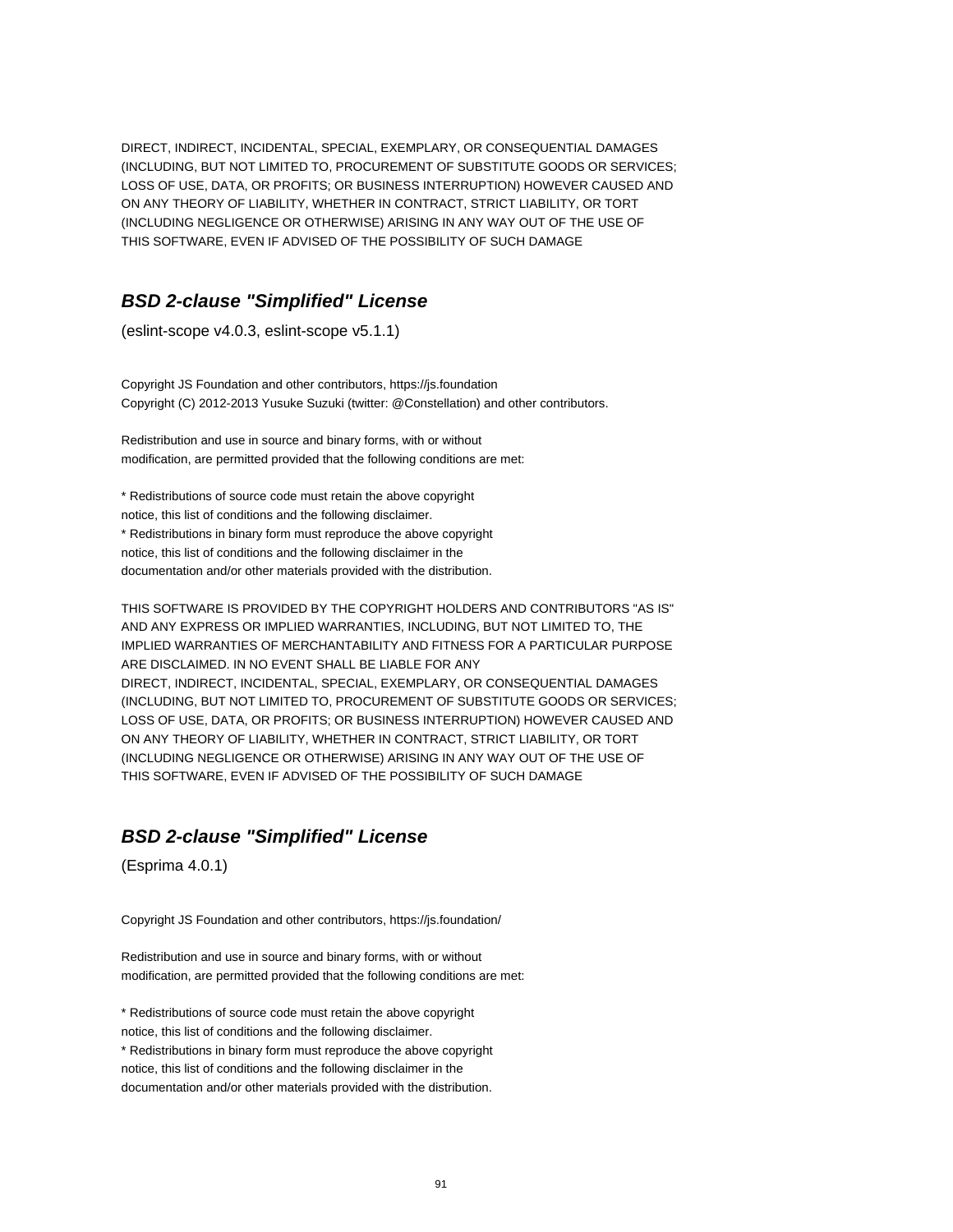THIS SOFTWARE IS PROVIDED BY THE COPYRIGHT HOLDERS AND CONTRIBUTORS "AS IS" AND ANY EXPRESS OR IMPLIED WARRANTIES, INCLUDING, BUT NOT LIMITED TO, THE IMPLIED WARRANTIES OF MERCHANTABILITY AND FITNESS FOR A PARTICULAR PURPOSE ARE DISCLAIMED. IN NO EVENT SHALL BE LIABLE FOR ANY

DIRECT, INDIRECT, INCIDENTAL, SPECIAL, EXEMPLARY, OR CONSEQUENTIAL DAMAGES (INCLUDING, BUT NOT LIMITED TO, PROCUREMENT OF SUBSTITUTE GOODS OR SERVICES; LOSS OF USE, DATA, OR PROFITS; OR BUSINESS INTERRUPTION) HOWEVER CAUSED AND ON ANY THEORY OF LIABILITY, WHETHER IN CONTRACT, STRICT LIABILITY, OR TORT (INCLUDING NEGLIGENCE OR OTHERWISE) ARISING IN ANY WAY OUT OF THE USE OF THIS SOFTWARE, EVEN IF ADVISED OF THE POSSIBILITY OF SUCH DAMAGE

# **BSD 2-clause "Simplified" License**

(json-stringify-safe 5.0.1+repack)

https://www.gnu.org/licenses.

License: BSD-2-clause

.

.

.

Redistribution and use in source and binary forms, with or without modification, are permitted provided that the following conditions are met:

1. Redistributions of source code must retain the above copyright notice, this list of conditions and the following disclaimer.

2. Redistributions in binary form must reproduce the above copyright notice, this list of conditions and the following disclaimer in the documentation and/or other materials provided with the distribution.

THIS SOFTWARE IS PROVIDED BY THE AUTHOR AND CONTRIBUTORS ``AS IS'' AND ANY EXPRESS OR IMPLIED WARRANTIES, INCLUDING, BUT NOT LIMITED TO, THE IMPLIED WARRANTIES OF MERCHANTABILITY AND FITNESS FOR A PARTICULAR PURPOSE ARE DISCLAIMED. IN NO EVENT SHALL THE AUTHOR OR CONTRIBUTORS BE LIABLE FOR ANY DIRECT, INDIRECT, INCIDENTAL, SPECIAL, EXEMPLARY, OR CONSEQUENTIAL DAMAGES (INCLUDING, BUT NOT LIMITED TO, PROCUREMENT OF SUBSTITUTE GOODS OR SERVICES; LOSS OF USE, DATA, OR PROFITS; OR BUSINESS INTERRUPTION) HOWEVER CAUSED AND ON ANY THEORY OF LIABILITY, WHETHER IN CONTRACT, STRICT LIABILITY, OR TORT (INCLUDING NEGLIGENCE OR OTHERWISE) ARISING IN ANY WAY OUT OF THE USE OF THIS SOFTWARE, EVEN IF ADVISED OF THE POSSIBILITY OF SUCH DAMAGE

# **BSD 2-clause "Simplified" License**

(normalize-package-data 2.5.0, sax-js 1.2.4)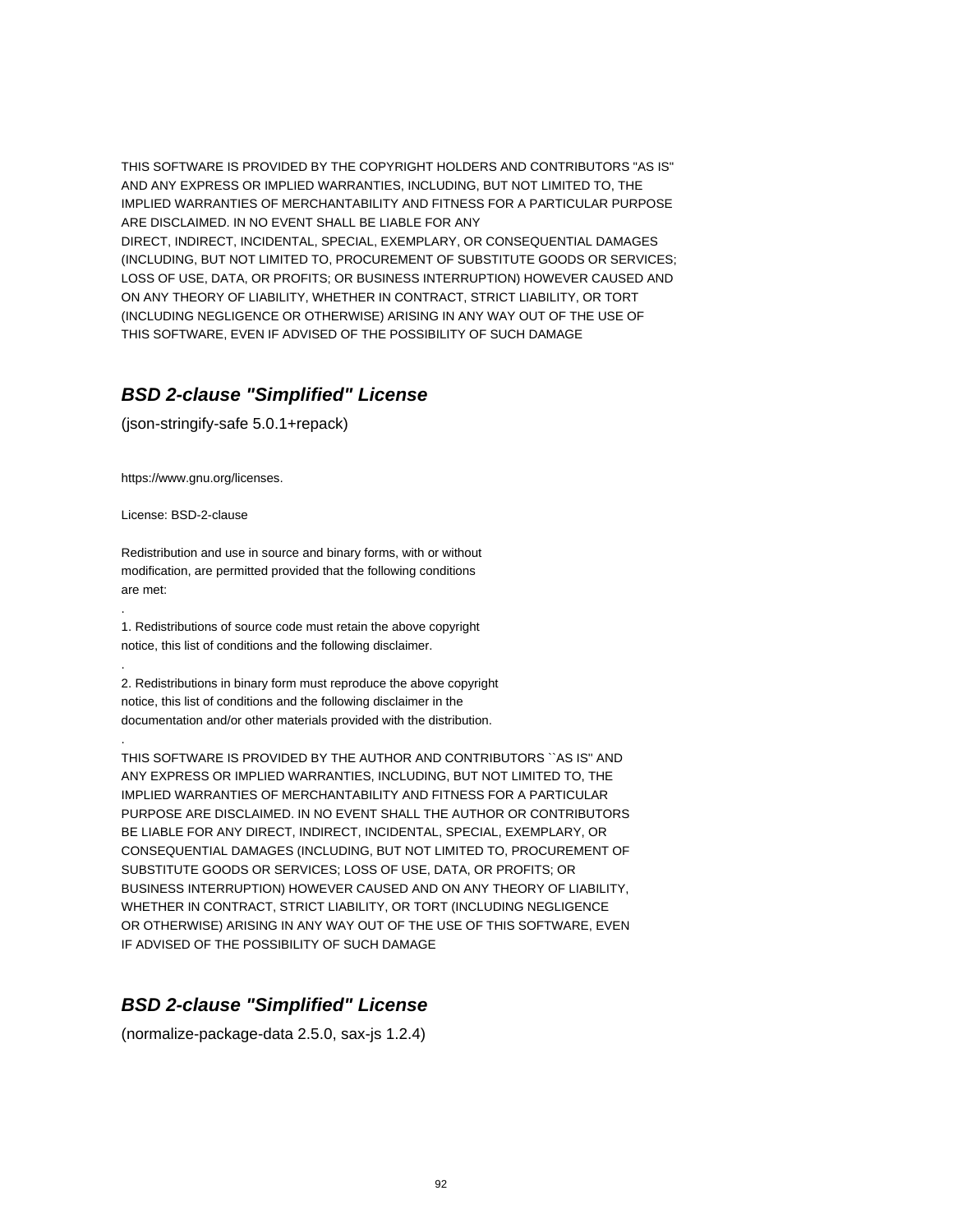#### License: BSD-2-clause

.

.

.

Redistribution and use in source and binary forms, with or without modification, are permitted provided that the following conditions are met:

1. Redistributions of source code must retain the above copyright notice, this list of conditions and the following disclaimer.

2. Redistributions in binary form must reproduce the above copyright notice, this list of conditions and the following disclaimer in the documentation and/or other materials provided with the distribution.

THIS SOFTWARE IS PROVIDED BY THE AUTHOR AND CONTRIBUTORS ``AS IS'' AND ANY EXPRESS OR IMPLIED WARRANTIES, INCLUDING, BUT NOT LIMITED TO, THE IMPLIED WARRANTIES OF MERCHANTABILITY AND FITNESS FOR A PARTICULAR PURPOSE ARE DISCLAIMED. IN NO EVENT SHALL THE AUTHOR OR CONTRIBUTORS BE LIABLE FOR ANY DIRECT, INDIRECT, INCIDENTAL, SPECIAL, EXEMPLARY, OR CONSEQUENTIAL DAMAGES (INCLUDING, BUT NOT LIMITED TO, PROCUREMENT OF SUBSTITUTE GOODS OR SERVICES; LOSS OF USE, DATA, OR PROFITS; OR BUSINESS INTERRUPTION) HOWEVER CAUSED AND ON ANY THEORY OF LIABILITY, WHETHER IN CONTRACT, STRICT LIABILITY, OR TORT (INCLUDING NEGLIGENCE OR OTHERWISE) ARISING IN ANY WAY OUT OF THE USE OF THIS SOFTWARE, EVEN IF ADVISED OF THE POSSIBILITY OF SUCH DAMAGE

#### **BSD 2-clause "Simplified" License**

(CSSselect 2.1.0)

License: BSD-2-Clause

.

Redistribution and use in source and binary forms, with or without modification, are permitted provided that the following conditions are met:

1. Redistributions of source code must retain the above copyright notice, this list of conditions and the following disclaimer. 2. Redistributions in binary form must reproduce the above copyright notice, this list of conditions and the following disclaimer in the documentation and/or other materials provided with the distribution.

THIS SOFTWARE IS PROVIDED BY THE COPYRIGHT HOLDERS AND CONTRIBUTORS ``AS IS'' AND ANY EXPRESS OR IMPLIED WARRANTIES, INCLUDING, BUT NOT LIMITED TO, THE IMPLIED WARRANTIES OF MERCHANTABILITY AND FITNESS FOR A PARTICULAR PURPOSE ARE DISCLAIMED. IN NO EVENT SHALL THE HOLDERS OR CONTRIBUTORS BE LIABLE FOR ANY DIRECT, INDIRECT, INCIDENTAL, SPECIAL, EXEMPLARY, OR CONSEQUENTIAL DAMAGES (INCLUDING, BUT NOT LIMITED TO, PROCUREMENT OF SUBSTITUTE GOODS OR SERVICES; LOSS OF USE, DATA, OR PROFITS; OR BUSINESS INTERRUPTION) HOWEVER CAUSED AND ON ANY THEORY OF LIABILITY, WHETHER IN CONTRACT, STRICT LIABILITY, OR TORT (INCLUDING NEGLIGENCE OR OTHERWISE) ARISING IN ANY WAY OUT OF THE USE OF THIS SOFTWARE, EVEN IF ADVISED OF THE POSSIBILITY OF SUCH DAMAGE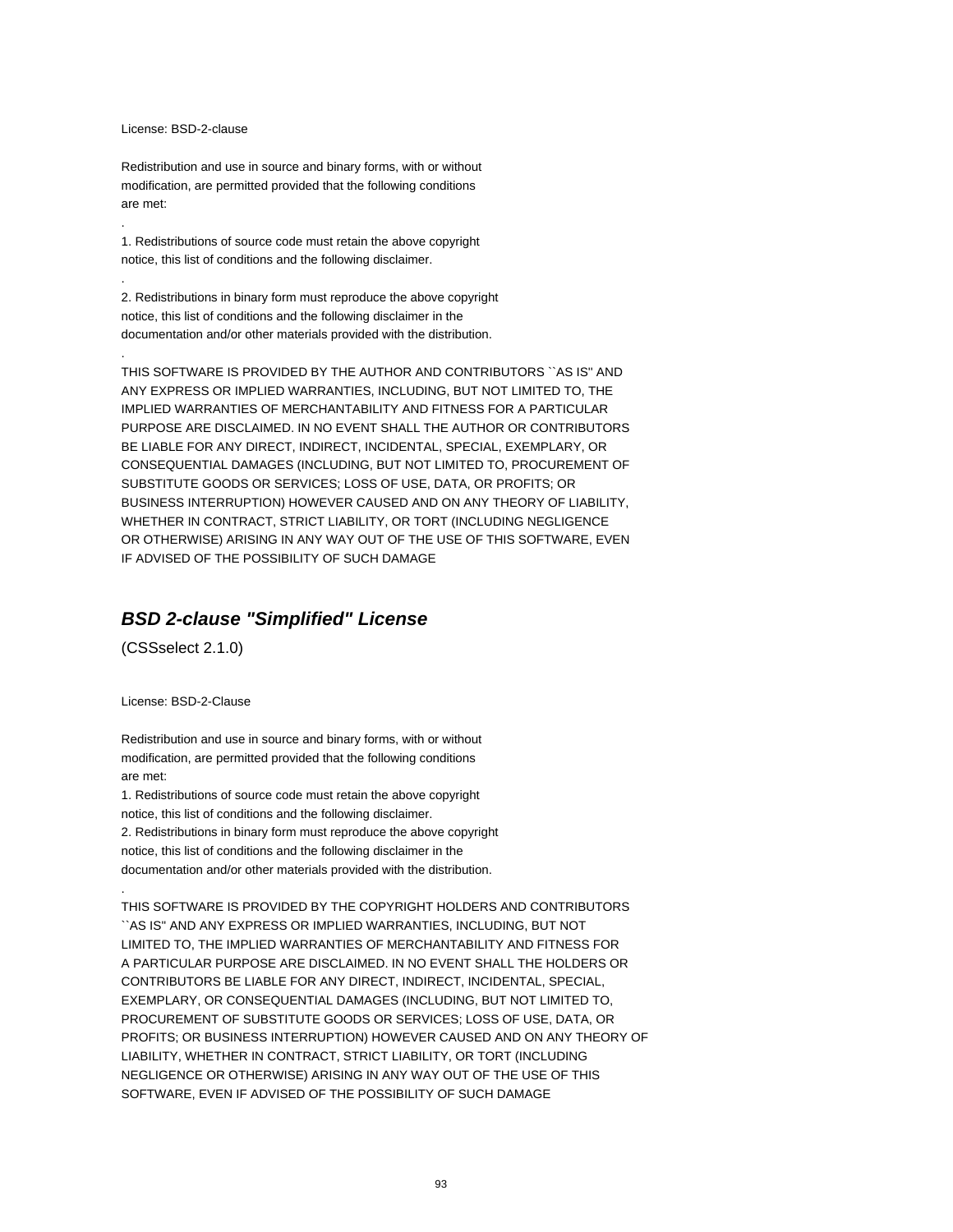# **BSD 2-clause "Simplified" License**

(doctrine v2.1.0, estraverse 5.2.0, estraverse v4.3.0, esutils 2.0.3)

Redistribution and use in source and binary forms, with or without modification, are permitted provided that the following conditions are met:

\* Redistributions of source code must retain the above copyright notice, this list of conditions and the following disclaimer. \* Redistributions in binary form must reproduce the above copyright notice, this list of conditions and the following disclaimer in the documentation and/or other materials provided with the distribution.

THIS SOFTWARE IS PROVIDED BY THE COPYRIGHT HOLDERS AND CONTRIBUTORS "AS IS" AND ANY EXPRESS OR IMPLIED WARRANTIES, INCLUDING, BUT NOT LIMITED TO, THE IMPLIED WARRANTIES OF MERCHANTABILITY AND FITNESS FOR A PARTICULAR PURPOSE ARE DISCLAIMED. IN NO EVENT SHALL BE LIABLE FOR ANY DIRECT, INDIRECT, INCIDENTAL, SPECIAL, EXEMPLARY, OR CONSEQUENTIAL DAMAGES (INCLUDING, BUT NOT LIMITED TO, PROCUREMENT OF SUBSTITUTE GOODS OR SERVICES; LOSS OF USE, DATA, OR PROFITS; OR BUSINESS INTERRUPTION) HOWEVER CAUSED AND ON ANY THEORY OF LIABILITY, WHETHER IN CONTRACT, STRICT LIABILITY, OR TORT (INCLUDING NEGLIGENCE OR OTHERWISE) ARISING IN ANY WAY OUT OF THE USE OF THIS SOFTWARE, EVEN IF ADVISED OF THE POSSIBILITY OF SUCH DAMAGE

## **BSD 2-clause "Simplified" License**

(mississippi 3.0.0)

Redistribution and use in source and binary forms, with or without modification, are permitted provided that the following conditions are met:

1. Redistributions of source code must retain the above copyright notice, this list of conditions and the following disclaimer.

2. Redistributions in binary form must reproduce the above copyright notice, this list of conditions and the following disclaimer in the documentation and/or other materials provided with the distribution.

THIS SOFTWARE IS PROVIDED BY THE COPYRIGHT HOLDERS AND CONTRIBUTORS "AS IS" AND ANY EXPRESS OR IMPLIED WARRANTIES, INCLUDING, BUT NOT LIMITED TO, THE IMPLIED WARRANTIES OF MERCHANTABILITY AND FITNESS FOR A PARTICULAR PURPOSE ARE DISCLAIMED. IN NO EVENT SHALL THE COPYRIGHT HOLDER OR CONTRIBUTORS BE LIABLE FOR ANY DIRECT, INDIRECT, INCIDENTAL, SPECIAL, EXEMPLARY, OR CONSEQUENTIAL DAMAGES (INCLUDING, BUT NOT LIMITED TO, PROCUREMENT OF SUBSTITUTE GOODS OR SERVICES; LOSS OF USE, DATA, OR PROFITS; OR BUSINESS INTERRUPTION) HOWEVER CAUSED AND ON ANY THEORY OF LIABILITY, WHETHER IN CONTRACT, STRICT LIABILITY, OR TORT (INCLUDING NEGLIGENCE OR OTHERWISE) ARISING IN ANY WAY OUT OF THE USE OF THIS SOFTWARE, EVEN IF ADVISED OF THE POSSIBILITY OF SUCH DAMAGE

### **BSD 2-clause "Simplified" License**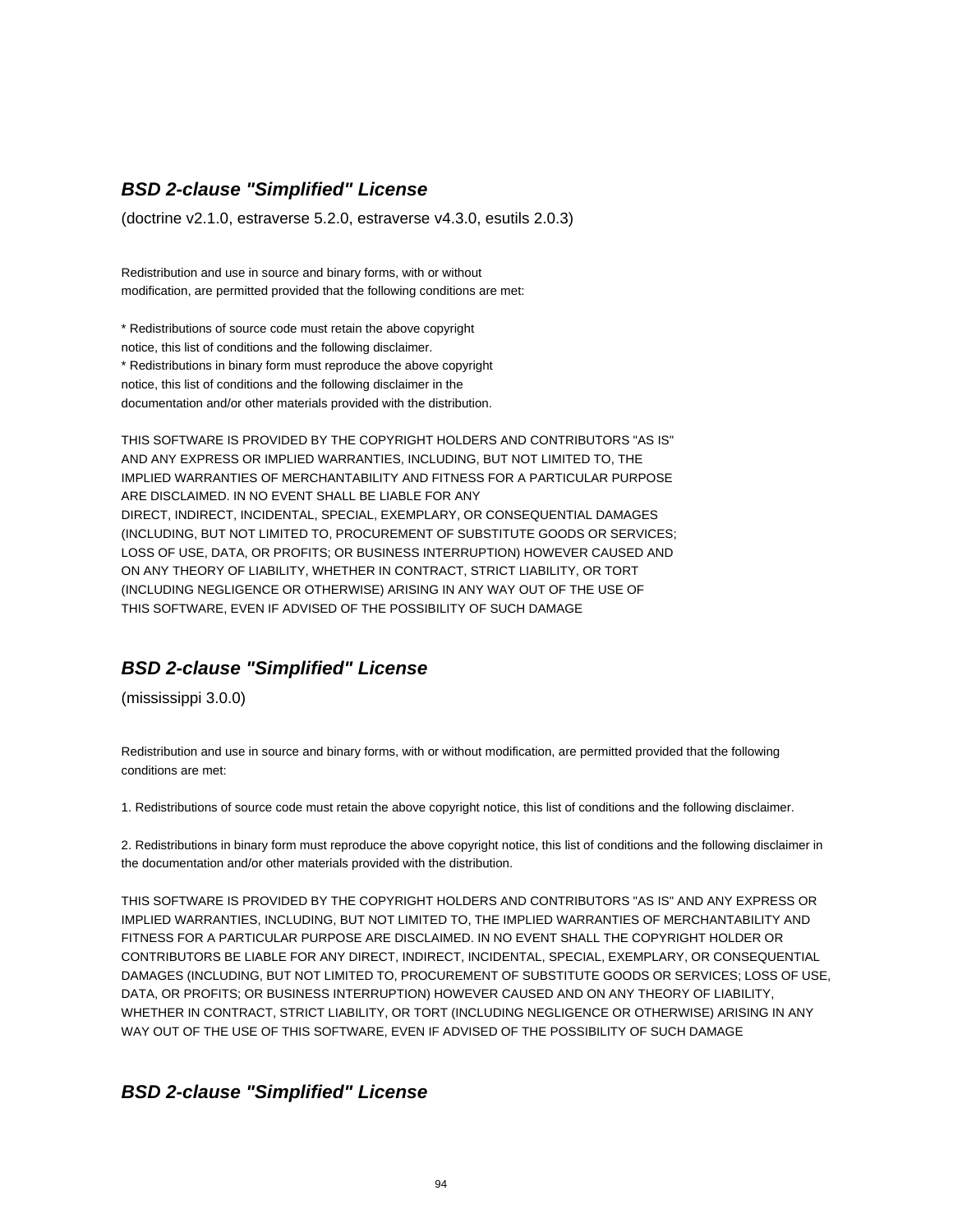(terser 4.8.0)

UglifyJS is released under the BSD license:

Copyright 2012-2018 (c) Mihai Bazon

Redistribution and use in source and binary forms, with or without modification, are permitted provided that the following conditions are met:

\* Redistributions of source code must retain the above copyright notice, this list of conditions and the following disclaimer.

\* Redistributions in binary form must reproduce the above copyright notice, this list of conditions and the following disclaimer in the documentation and/or other materials provided with the distribution.

THIS SOFTWARE IS PROVIDED BY THE COPYRIGHT HOLDER "AS IS" AND ANY EXPRESS OR IMPLIED WARRANTIES, INCLUDING, BUT NOT LIMITED TO, THE IMPLIED WARRANTIES OF MERCHANTABILITY AND FITNESS FOR A PARTICULAR PURPOSE ARE DISCLAIMED. IN NO EVENT SHALL THE COPYRIGHT HOLDER BE LIABLE FOR ANY DIRECT, INDIRECT, INCIDENTAL, SPECIAL, EXEMPLARY, OR CONSEQUENTIAL DAMAGES (INCLUDING, BUT NOT LIMITED TO, PROCUREMENT OF SUBSTITUTE GOODS OR SERVICES; LOSS OF USE, DATA, OR PROFITS; OR BUSINESS INTERRUPTION) HOWEVER CAUSED AND ON ANY THEORY OF LIABILITY, WHETHER IN CONTRACT, STRICT LIABILITY, OR TORT (INCLUDING NEGLIGENCE OR OTHERWISE) ARISING IN ANY WAY OUT OF THE USE OF THIS SOFTWARE, EVEN IF ADVISED OF THE POSSIBILITY OF SUCH DAMAGE

# **BSD 3-clause "New" or "Revised" License**

(react-transition-group 4.4.1)

BSD 3-Clause License

Copyright (c) 2018, React Community Forked from React (https://github.com/facebook/react) Copyright 2013-present, Facebook, Inc. All rights reserved.

Redistribution and use in source and binary forms, with or without modification, are permitted provided that the following conditions are met:

\* Redistributions of source code must retain the above copyright notice, this list of conditions and the following disclaimer.

\* Redistributions in binary form must reproduce the above copyright notice, this list of conditions and the following disclaimer in the documentation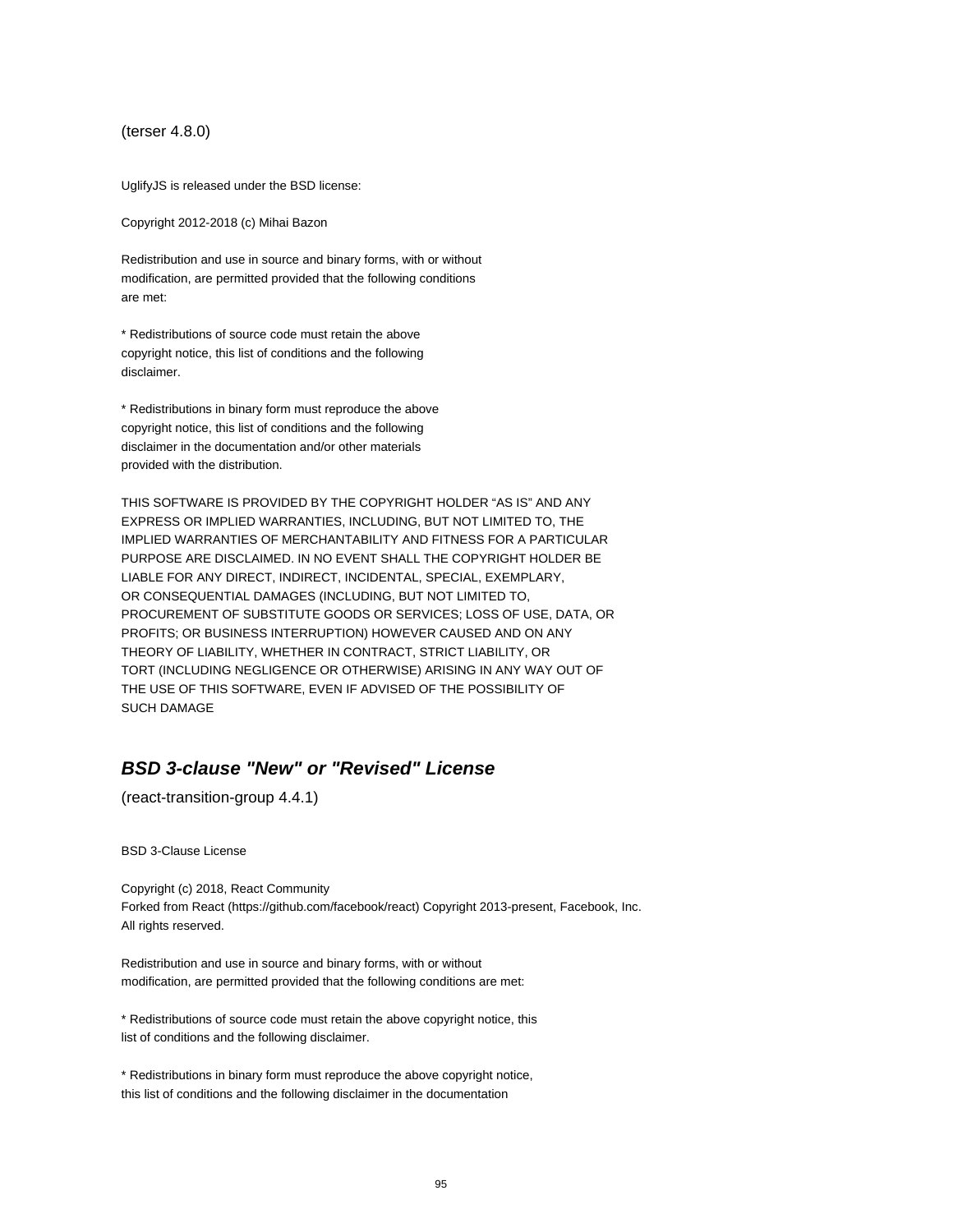and/or other materials provided with the distribution.

\* Neither the name of the copyright holder nor the names of its contributors may be used to endorse or promote products derived from this software without specific prior written permission.

THIS SOFTWARE IS PROVIDED BY THE COPYRIGHT HOLDERS AND CONTRIBUTORS "AS IS" AND ANY EXPRESS OR IMPLIED WARRANTIES, INCLUDING, BUT NOT LIMITED TO, THE IMPLIED WARRANTIES OF MERCHANTABILITY AND FITNESS FOR A PARTICULAR PURPOSE ARE DISCLAIMED. IN NO EVENT SHALL THE COPYRIGHT HOLDER OR CONTRIBUTORS BE LIABLE FOR ANY DIRECT, INDIRECT, INCIDENTAL, SPECIAL, EXEMPLARY, OR CONSEQUENTIAL DAMAGES (INCLUDING, BUT NOT LIMITED TO, PROCUREMENT OF SUBSTITUTE GOODS OR SERVICES; LOSS OF USE, DATA, OR PROFITS; OR BUSINESS INTERRUPTION) HOWEVER CAUSED AND ON ANY THEORY OF LIABILITY, WHETHER IN CONTRACT, STRICT LIABILITY, OR TORT (INCLUDING NEGLIGENCE OR OTHERWISE) ARISING IN ANY WAY OUT OF THE USE OF THIS SOFTWARE, EVEN IF ADVISED OF THE POSSIBILITY OF SUCH DAMAGE

# **BSD 3-clause "New" or "Revised" License**

(makeerror 1.0.11, tmpl 1.0.4)

BSD License

Copyright (c) 2014, Naitik Shah. All rights reserved.

Redistribution and use in source and binary forms, with or without modification, are permitted provided that the following conditions are met:

\* Redistributions of source code must retain the above copyright notice, this list of conditions and the following disclaimer.

\* Redistributions in binary form must reproduce the above copyright notice, this list of conditions and the following disclaimer in the documentation and/or other materials provided with the distribution.

\* Neither the name Naitik Shah nor the names of its contributors may be used to endorse or promote products derived from this software without specific prior written permission.

THIS SOFTWARE IS PROVIDED BY THE COPYRIGHT HOLDERS AND CONTRIBUTORS "AS IS" AND ANY EXPRESS OR IMPLIED WARRANTIES, INCLUDING, BUT NOT LIMITED TO, THE IMPLIED WARRANTIES OF MERCHANTABILITY AND FITNESS FOR A PARTICULAR PURPOSE ARE DISCLAIMED. IN NO EVENT SHALL THE COPYRIGHT HOLDER OR CONTRIBUTORS BE LIABLE FOR ANY DIRECT, INDIRECT, INCIDENTAL, SPECIAL, EXEMPLARY, OR CONSEQUENTIAL DAMAGES (INCLUDING, BUT NOT LIMITED TO, PROCUREMENT OF SUBSTITUTE GOODS OR SERVICES; LOSS OF USE, DATA, OR PROFITS; OR BUSINESS INTERRUPTION) HOWEVER CAUSED AND ON ANY THEORY OF LIABILITY, WHETHER IN CONTRACT, STRICT LIABILITY, OR TORT (INCLUDING NEGLIGENCE OR OTHERWISE) ARISING IN ANY WAY OUT OF THE USE OF THIS SOFTWARE, EVEN IF ADVISED OF THE POSSIBILITY OF SUCH DAMAGE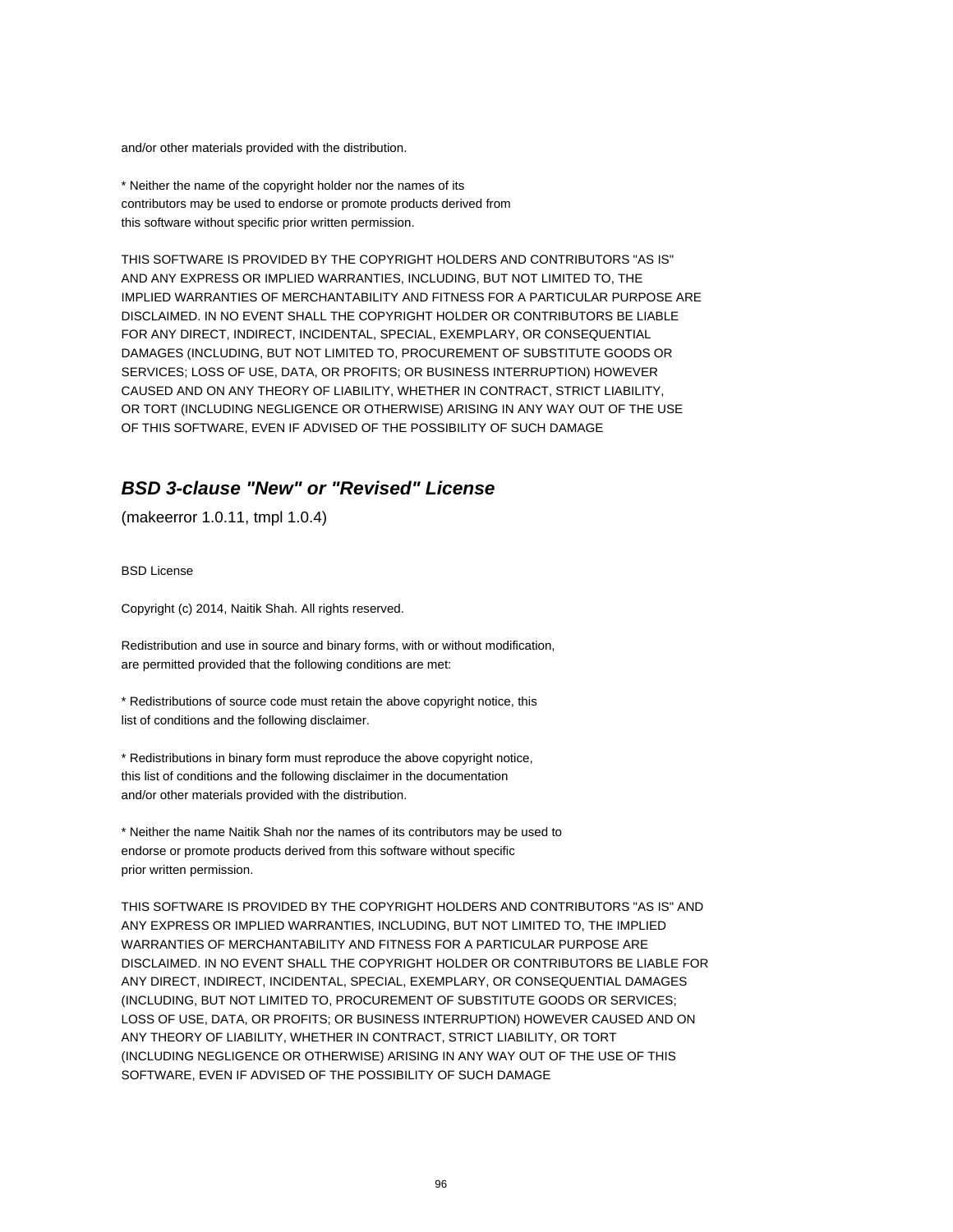#### **BSD 3-clause "New" or "Revised" License**

(sha.js 2.4.11)

Copyright (c) 1998 - 2009, Paul Johnston & Contributors All rights reserved.

Redistribution and use in source and binary forms, with or without modification, are permitted provided that the following conditions are met:

Redistributions of source code must retain the above copyright notice, this list of conditions and the following disclaimer.

Redistributions in binary form must reproduce the above copyright notice, this list of conditions and the following disclaimer in the documentation and/or other materials provided with the distribution.

Neither the name of the author nor the names of its contributors may be used to endorse or promote products derived from this software without specific prior written permission.

THIS SOFTWARE IS PROVIDED BY THE COPYRIGHT HOLDERS AND CONTRIBUTORS "AS IS" AND ANY EXPRESS OR IMPLIED WARRANTIES, INCLUDING, BUT NOT LIMITED TO, THE IMPLIED WARRANTIES OF MERCHANTABILITY AND FITNESS FOR A PARTICULAR PURPOSE ARE DISCLAIMED. IN NO EVENT SHALL THE COPYRIGHT OWNER OR CONTRIBUTORS BE LIABLE FOR ANY DIRECT, INDIRECT, INCIDENTAL, SPECIAL, EXEMPLARY, OR CONSEQUENTIAL DAMAGES (INCLUDING, BUT NOT LIMITED TO, PROCUREMENT OF SUBSTITUTE GOODS OR SERVICES; LOSS OF USE, DATA, OR PROFITS; OR BUSINESS INTERRUPTION) HOWEVER CAUSED AND ON ANY THEORY OF LIABILITY, WHETHER IN CONTRACT, STRICT LIABILITY, OR TORT (INCLUDING NEGLIGENCE OR OTHERWISE) ARISING IN ANY WAY OUT OF THE USE OF THIS SOFTWARE, EVEN IF ADVISED OF THE POSSIBILITY OF SUCH DAMAGE

# **BSD 3-clause "New" or "Revised" License**

(sprintf.js 1.0.1)

Copyright (c) 2007-2013, Alexandru Marasteanu All rights reserved.

Redistribution and use in source and binary forms, with or without modification, are permitted provided that the following conditions are met: \* Redistributions of source code must retain the above copyright notice, this list of conditions and the following disclaimer. \* Redistributions in binary form must reproduce the above copyright notice, this list of conditions and the following disclaimer in the documentation and/or other materials provided with the distribution. \* Neither the name of this software nor the names of its contributors may be used to endorse or promote products derived from this software without specific prior written permission.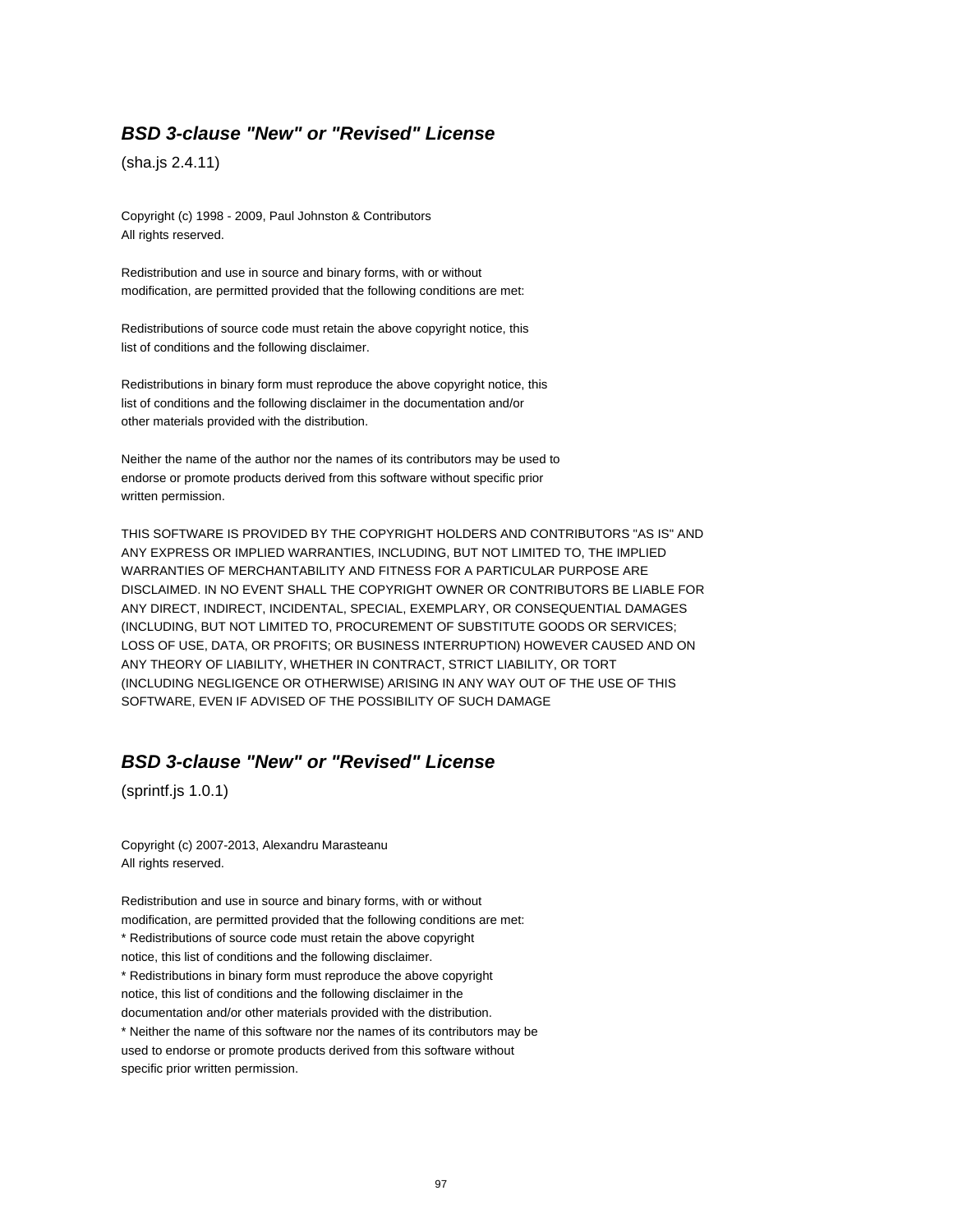THIS SOFTWARE IS PROVIDED BY THE COPYRIGHT HOLDERS AND CONTRIBUTORS "AS IS" AND ANY EXPRESS OR IMPLIED WARRANTIES, INCLUDING, BUT NOT LIMITED TO, THE IMPLIED WARRANTIES OF MERCHANTABILITY AND FITNESS FOR A PARTICULAR PURPOSE ARE DISCLAIMED. IN NO EVENT SHALL THE AUTHORS OR COPYRIGHT HOLDERS BE LIABLE FOR ANY DIRECT, INDIRECT, INCIDENTAL, SPECIAL, EXEMPLARY, OR CONSEQUENTIAL DAMAGES (INCLUDING, BUT NOT LIMITED TO, PROCUREMENT OF SUBSTITUTE GOODS OR SERVICES; LOSS OF USE, DATA, OR PROFITS; OR BUSINESS INTERRUPTION) HOWEVER CAUSED AND ON ANY THEORY OF LIABILITY, WHETHER IN CONTRACT, STRICT LIABILITY, OR TORT (INCLUDING NEGLIGENCE OR OTHERWISE) ARISING IN ANY WAY OUT OF THE USE OF THIS SOFTWARE, EVEN IF ADVISED OF THE POSSIBILITY OF SUCH DAMAGE

#### **BSD 3-clause "New" or "Revised" License**

(sprintf.js 1.0.3)

Copyright (c) 2007-2014, Alexandru Marasteanu All rights reserved.

Redistribution and use in source and binary forms, with or without modification, are permitted provided that the following conditions are met: \* Redistributions of source code must retain the above copyright notice, this list of conditions and the following disclaimer. \* Redistributions in binary form must reproduce the above copyright notice, this list of conditions and the following disclaimer in the documentation and/or other materials provided with the distribution. \* Neither the name of this software nor the names of its contributors may be used to endorse or promote products derived from this software without specific prior written permission.

THIS SOFTWARE IS PROVIDED BY THE COPYRIGHT HOLDERS AND CONTRIBUTORS "AS IS" AND ANY EXPRESS OR IMPLIED WARRANTIES, INCLUDING, BUT NOT LIMITED TO, THE IMPLIED WARRANTIES OF MERCHANTABILITY AND FITNESS FOR A PARTICULAR PURPOSE ARE DISCLAIMED. IN NO EVENT SHALL THE AUTHORS OR COPYRIGHT HOLDERS BE LIABLE FOR ANY DIRECT, INDIRECT, INCIDENTAL, SPECIAL, EXEMPLARY, OR CONSEQUENTIAL DAMAGES (INCLUDING, BUT NOT LIMITED TO, PROCUREMENT OF SUBSTITUTE GOODS OR SERVICES; LOSS OF USE, DATA, OR PROFITS; OR BUSINESS INTERRUPTION) HOWEVER CAUSED AND ON ANY THEORY OF LIABILITY, WHETHER IN CONTRACT, STRICT LIABILITY, OR TORT (INCLUDING NEGLIGENCE OR OTHERWISE) ARISING IN ANY WAY OUT OF THE USE OF THIS SOFTWARE, EVEN IF ADVISED OF THE POSSIBILITY OF SUCH DAMAGE

### **BSD 3-clause "New" or "Revised" License**

(@xtuc/ieee754 1.2.0)

Copyright (c) 2008, Fair Oaks Labs, Inc. All rights reserved.

Redistribution and use in source and binary forms, with or without modification, are permitted provided that the following conditions are met: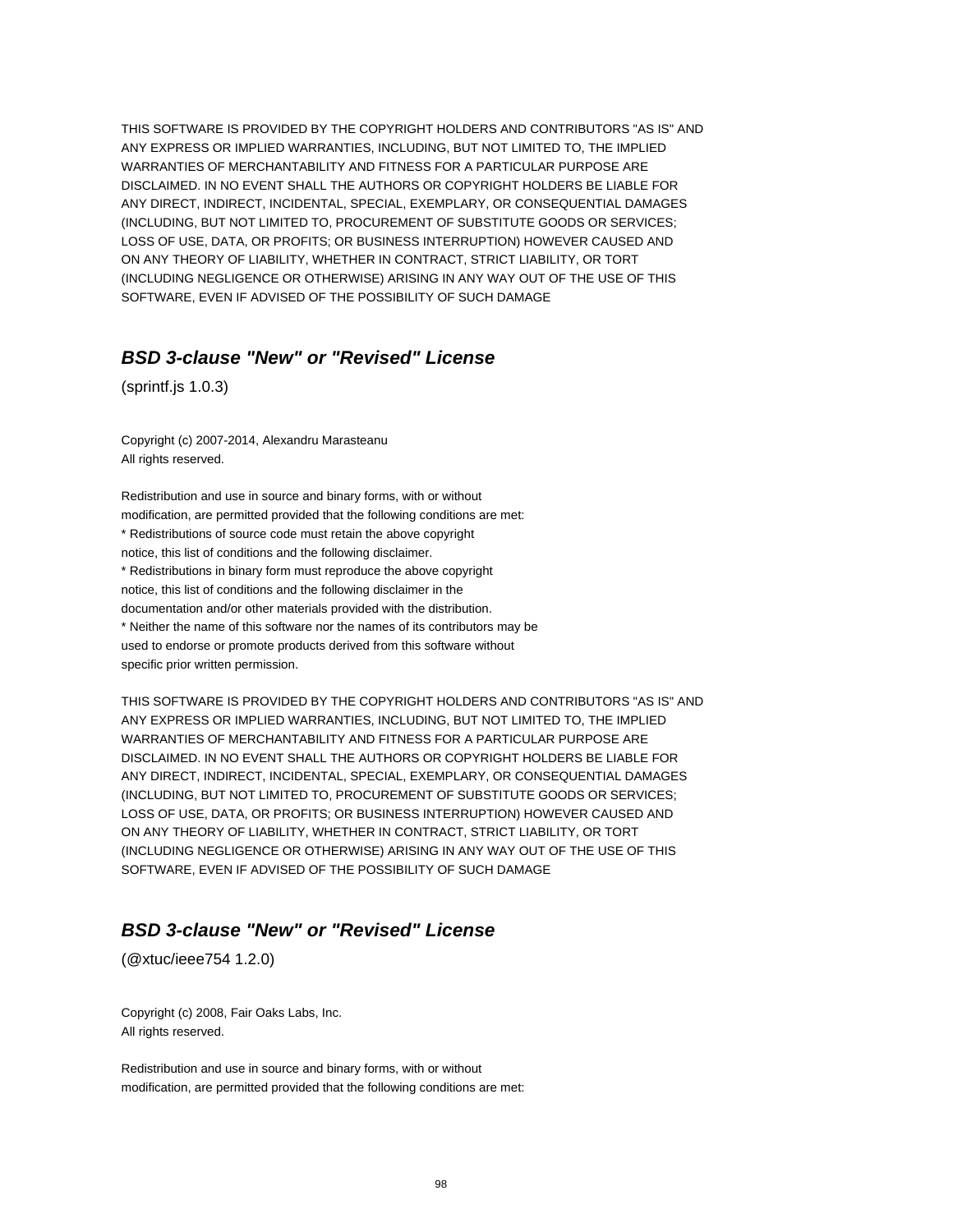\* Redistributions of source code must retain the above copyright notice, this list of conditions and the following disclaimer.

\* Redistributions in binary form must reproduce the above copyright notice, this list of conditions and the following disclaimer in the documentation and/or other materials provided with the distribution.

\* Neither the name of Fair Oaks Labs, Inc. nor the names of its contributors may be used to endorse or promote products derived from this software without specific prior written permission.

THIS SOFTWARE IS PROVIDED BY THE COPYRIGHT HOLDERS AND CONTRIBUTORS "AS IS" AND ANY EXPRESS OR IMPLIED WARRANTIES, INCLUDING, BUT NOT LIMITED TO, THE IMPLIED WARRANTIES OF MERCHANTABILITY AND FITNESS FOR A PARTICULAR PURPOSE ARE DISCLAIMED. IN NO EVENT SHALL THE COPYRIGHT OWNER OR CONTRIBUTORS BE LIABLE FOR ANY DIRECT, INDIRECT, INCIDENTAL, SPECIAL, EXEMPLARY, OR CONSEQUENTIAL DAMAGES (INCLUDING, BUT NOT LIMITED TO, PROCUREMENT OF SUBSTITUTE GOODS OR SERVICES; LOSS OF USE, DATA, OR PROFITS; OR BUSINESS INTERRUPTION) HOWEVER CAUSED AND ON ANY THEORY OF LIABILITY, WHETHER IN CONTRACT, STRICT LIABILITY, OR TORT (INCLUDING NEGLIGENCE OR OTHERWISE) ARISING IN ANY WAY OUT OF THE USE OF THIS SOFTWARE, EVEN IF ADVISED OF THE POSSIBILITY OF SUCH DAMAGE

### **BSD 3-clause "New" or "Revised" License**

(@sinonjs/fake-timers 6.0.1)

Copyright (c) 2010-2014, Christian Johansen, christian@cjohansen.no. All rights reserved.

Redistribution and use in source and binary forms, with or without modification, are permitted provided that the following conditions are met:

1. Redistributions of source code must retain the above copyright notice, this list of conditions and the following disclaimer.

2. Redistributions in binary form must reproduce the above copyright notice, this list of conditions and the following disclaimer in the documentation and/or other materials provided with the distribution.

3. Neither the name of the copyright holder nor the names of its contributors may be used to endorse or promote products derived from this software without specific prior written permission.

THIS SOFTWARE IS PROVIDED BY THE COPYRIGHT HOLDERS AND CONTRIBUTORS "AS IS" AND ANY EXPRESS OR IMPLIED WARRANTIES, INCLUDING, BUT NOT LIMITED TO, THE IMPLIED WARRANTIES OF MERCHANTABILITY AND FITNESS FOR A PARTICULAR PURPOSE ARE DISCLAIMED. IN NO EVENT SHALL THE COPYRIGHT HOLDER OR CONTRIBUTORS BE LIABLE FOR ANY DIRECT, INDIRECT, INCIDENTAL, SPECIAL, EXEMPLARY, OR CONSEQUENTIAL DAMAGES (INCLUDING, BUT NOT LIMITED TO, PROCUREMENT OF SUBSTITUTE GOODS OR SERVICES; LOSS OF USE, DATA, OR PROFITS; OR BUSINESS INTERRUPTION) HOWEVER CAUSED AND ON ANY THEORY OF LIABILITY, WHETHER IN CONTRACT, STRICT LIABILITY, OR TORT (INCLUDING NEGLIGENCE OR OTHERWISE) ARISING IN ANY WAY OUT OF THE USE OF THIS SOFTWARE, EVEN IF ADVISED OF THE POSSIBILITY OF SUCH DAMAGE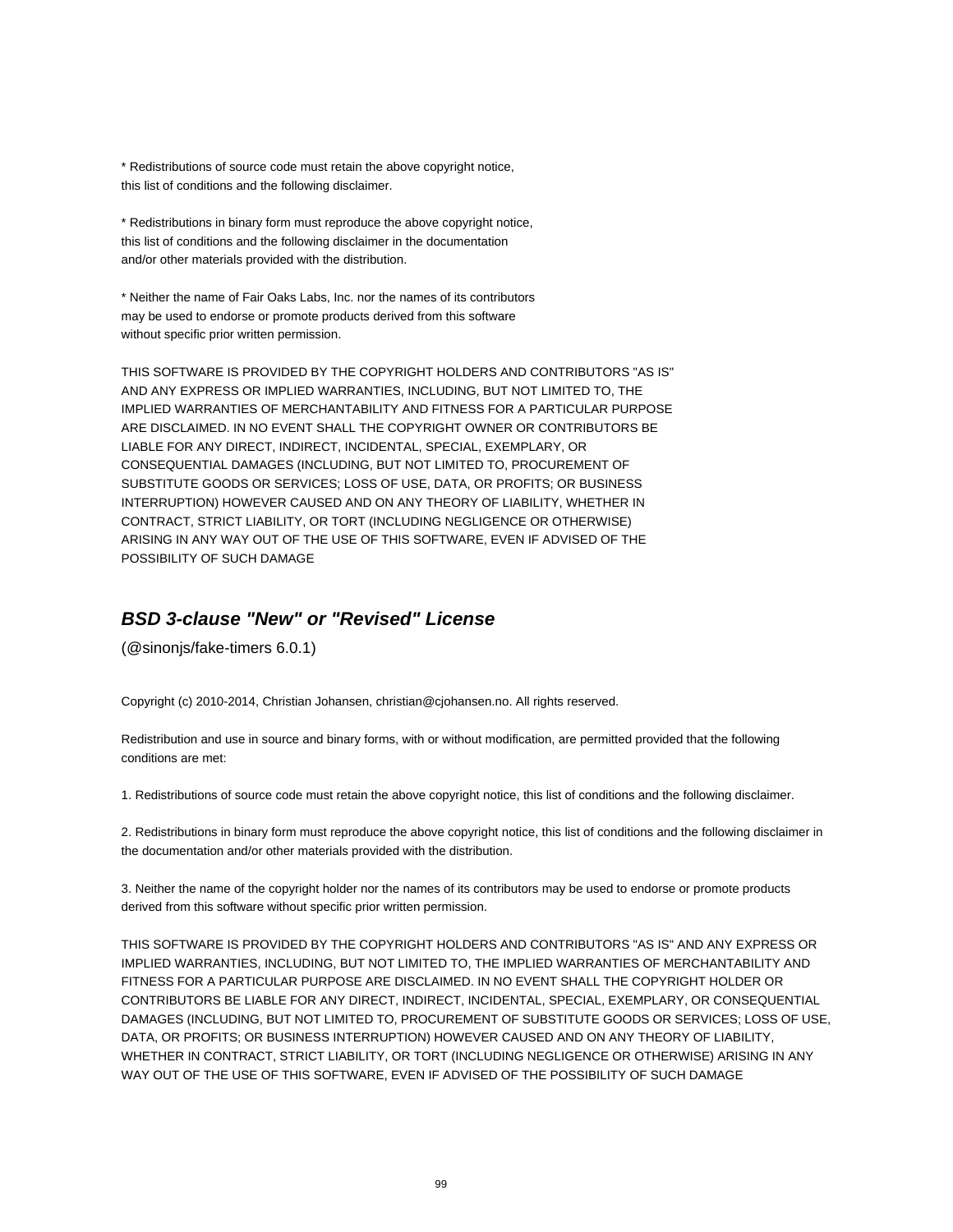# **BSD 3-clause "New" or "Revised" License**

(@hapi/joi 17.1.1, joi v17.1.1)

Copyright (c) 2012-2020, Sideway Inc, and project contributors Copyright (c) 2012-2014, Walmart. All rights reserved.

Redistribution and use in source and binary forms, with or without modification, are permitted provided that the following conditions are met:

\* Redistributions of source code must retain the above copyright notice, this list of conditions and the following disclaimer.

\* Redistributions in binary form must reproduce the above copyright notice, this list of conditions and the following disclaimer in the documentation and/or other materials provided with the distribution.

\* The names of any contributors may not be used to endorse or promote products derived from this software without specific prior written permission.

THIS SOFTWARE IS PROVIDED BY THE COPYRIGHT HOLDERS AND CONTRIBUTORS "AS IS" AND ANY EXPRESS OR IMPLIED WARRANTIES, INCLUDING, BUT NOT LIMITED TO, THE IMPLIED WARRANTIES OF MERCHANTABILITY AND FITNESS FOR A PARTICULAR PURPOSE ARE DISCLAIMED. IN NO EVENT SHALL THE COPYRIGHT HOLDERS AND CONTRIBUTORS BE LIABLE FOR ANY DIRECT, INDIRECT, INCIDENTAL, SPECIAL, EXEMPLARY, OR CONSEQUENTIAL DAMAGES (INCLUDING, BUT NOT LIMITED TO, PROCUREMENT OF SUBSTITUTE GOODS OR SERVICES; LOSS OF USE, DATA, OR PROFITS; OR BUSINESS INTERRUPTION) HOWEVER CAUSED AND ON ANY THEORY OF LIABILITY, WHETHER IN CONTRACT, STRICT LIABILITY, OR TORT (INCLUDING NEGLIGENCE OR OTHERWISE) ARISING IN ANY WAY OUT OF THE USE OF THIS SOFTWARE, EVEN IF ADVISED OF THE POSSIBILITY OF SUCH DAMAGE

# **BSD 3-clause "New" or "Revised" License**

(duplexer2.jbenet 0.1.4)

Copyright (c) 2013, Deoxxa Development

======================================

All rights reserved. --------------------

Redistribution and use in source and binary forms, with or without modification, are permitted provided that the following conditions are met: 1. Redistributions of source code must retain the above copyright notice, this list of conditions and the following disclaimer. 2. Redistributions in binary form must reproduce the above copyright notice, this list of conditions and the following disclaimer in the documentation and/or other materials provided with the distribution. 3. Neither the name of Deoxxa Development nor the names of its contributors may be used to endorse or promote products derived from this software without specific prior written permission.

THIS SOFTWARE IS PROVIDED BY DEOXXA DEVELOPMENT ''AS IS'' AND ANY EXPRESS OR IMPLIED WARRANTIES, INCLUDING, BUT NOT LIMITED TO, THE IMPLIED WARRANTIES OF MERCHANTABILITY AND FITNESS FOR A PARTICULAR PURPOSE ARE DISCLAIMED. IN NO EVENT SHALL DEOXXA DEVELOPMENT BE LIABLE FOR ANY DIRECT, INDIRECT, INCIDENTAL, SPECIAL, EXEMPLARY, OR CONSEQUENTIAL DAMAGES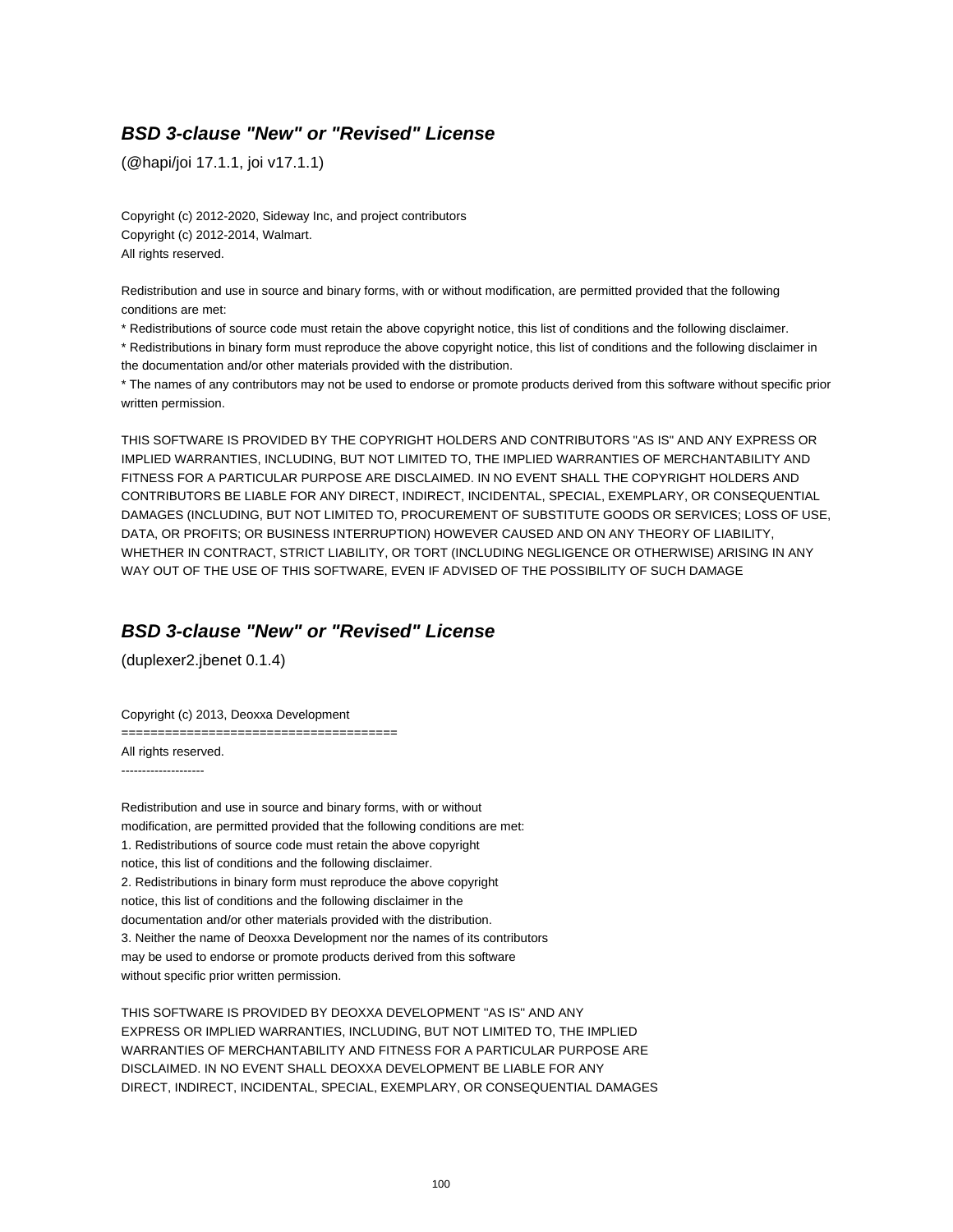(INCLUDING, BUT NOT LIMITED TO, PROCUREMENT OF SUBSTITUTE GOODS OR SERVICES; LOSS OF USE, DATA, OR PROFITS; OR BUSINESS INTERRUPTION) HOWEVER CAUSED AND ON ANY THEORY OF LIABILITY, WHETHER IN CONTRACT, STRICT LIABILITY, OR TORT (INCLUDING NEGLIGENCE OR OTHERWISE) ARISING IN ANY WAY OUT OF THE USE OF THIS SOFTWARE, EVEN IF ADVISED OF THE POSSIBILITY OF SUCH DAMAGE

# **BSD 3-clause "New" or "Revised" License**

(buffer-equal-constant-time 1.0.1)

Copyright (c) 2013, GoInstant Inc., a salesforce.com company All rights reserved.

Redistribution and use in source and binary forms, with or without modification, are permitted provided that the following conditions are met:

\* Redistributions of source code must retain the above copyright notice, this list of conditions and the following disclaimer.

\* Redistributions in binary form must reproduce the above copyright notice, this list of conditions and the following disclaimer in the documentation and/or other materials provided with the distribution.

\* Neither the name of salesforce.com, nor GoInstant, nor the names of its contributors may be used to endorse or promote products derived from this software without specific prior written permission.

THIS SOFTWARE IS PROVIDED BY THE COPYRIGHT HOLDERS AND CONTRIBUTORS "AS IS" AND ANY EXPRESS OR IMPLIED WARRANTIES, INCLUDING, BUT NOT LIMITED TO, THE IMPLIED WARRANTIES OF MERCHANTABILITY AND FITNESS FOR A PARTICULAR PURPOSE ARE DISCLAIMED. IN NO EVENT SHALL THE COPYRIGHT HOLDER OR CONTRIBUTORS BE LIABLE FOR ANY DIRECT, INDIRECT, INCIDENTAL, SPECIAL, EXEMPLARY, OR CONSEQUENTIAL DAMAGES (INCLUDING, BUT NOT LIMITED TO, PROCUREMENT OF SUBSTITUTE GOODS OR SERVICES; LOSS OF USE, DATA, OR PROFITS; OR BUSINESS INTERRUPTION) HOWEVER CAUSED AND ON ANY THEORY OF LIABILITY, WHETHER IN CONTRACT, STRICT LIABILITY, OR TORT (INCLUDING NEGLIGENCE OR OTHERWISE) ARISING IN ANY WAY OUT OF THE USE OF THIS SOFTWARE, EVEN IF ADVISED OF THE POSSIBILITY OF SUCH DAMAGE

### **BSD 3-clause "New" or "Revised" License**

(exenv 1.2.2)

Copyright (c) 2013-2015, Facebook, Inc. All rights reserved.

Redistribution and use in source and binary forms, with or without modification, are permitted provided that the following conditions are met:

\* Redistributions of source code must retain the above copyright notice, this list of conditions and the following disclaimer.

\* Redistributions in binary form must reproduce the above copyright notice, this list of conditions and the following disclaimer in the documentation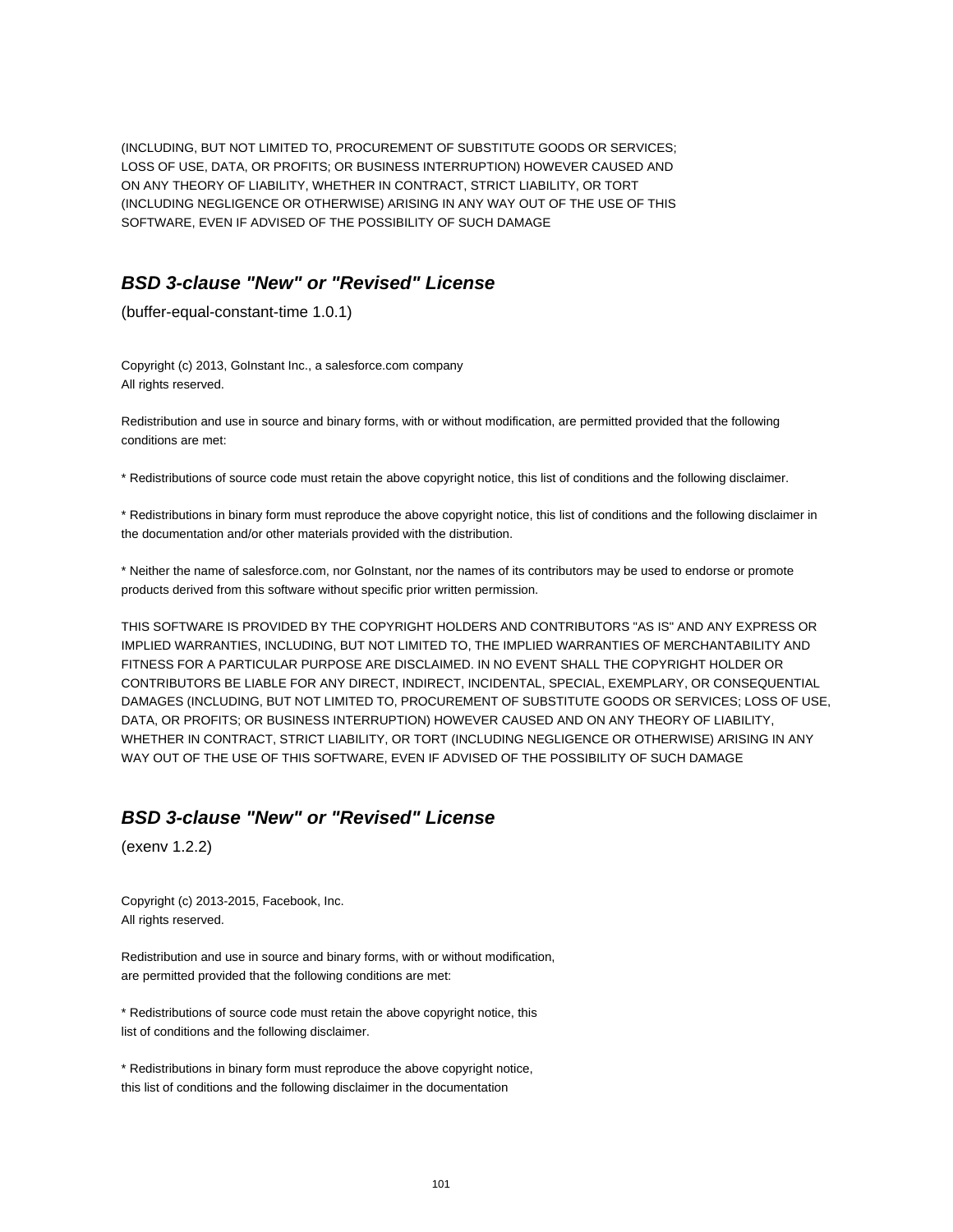and/or other materials provided with the distribution.

\* Neither the name Facebook nor the names of its contributors may be used to endorse or promote products derived from this software without specific prior written permission.

THIS SOFTWARE IS PROVIDED BY THE COPYRIGHT HOLDERS AND CONTRIBUTORS "AS IS" AND ANY EXPRESS OR IMPLIED WARRANTIES, INCLUDING, BUT NOT LIMITED TO, THE IMPLIED WARRANTIES OF MERCHANTABILITY AND FITNESS FOR A PARTICULAR PURPOSE ARE DISCLAIMED. IN NO EVENT SHALL THE COPYRIGHT HOLDER OR CONTRIBUTORS BE LIABLE FOR ANY DIRECT, INDIRECT, INCIDENTAL, SPECIAL, EXEMPLARY, OR CONSEQUENTIAL DAMAGES (INCLUDING, BUT NOT LIMITED TO, PROCUREMENT OF SUBSTITUTE GOODS OR SERVICES; LOSS OF USE, DATA, OR PROFITS; OR BUSINESS INTERRUPTION) HOWEVER CAUSED AND ON ANY THEORY OF LIABILITY, WHETHER IN CONTRACT, STRICT LIABILITY, OR TORT (INCLUDING NEGLIGENCE OR OTHERWISE) ARISING IN ANY WAY OUT OF THE USE OF THIS SOFTWARE, EVEN IF ADVISED OF THE POSSIBILITY OF SUCH DAMAGE

# **BSD 3-clause "New" or "Revised" License**

(qs - QS Querystring 6.5.2, qs - QS Querystring v6.7.0)

Copyright (c) 2014 Nathan LaFreniere and other contributors. All rights reserved.

Redistribution and use in source and binary forms, with or without modification, are permitted provided that the following conditions are met: \* Redistributions of source code must retain the above copyright notice, this list of conditions and the following disclaimer. \* Redistributions in binary form must reproduce the above copyright notice, this list of conditions and the following disclaimer in the documentation and/or other materials provided with the distribution. \* The names of any contributors may not be used to endorse or promote products derived from this software without specific prior written permission.

THIS SOFTWARE IS PROVIDED BY THE COPYRIGHT HOLDERS AND CONTRIBUTORS "AS IS" AND ANY EXPRESS OR IMPLIED WARRANTIES, INCLUDING, BUT NOT LIMITED TO, THE IMPLIED WARRANTIES OF MERCHANTABILITY AND FITNESS FOR A PARTICULAR PURPOSE ARE DISCLAIMED. IN NO EVENT SHALL THE COPYRIGHT HOLDERS AND CONTRIBUTORS BE LIABLE FOR ANY DIRECT, INDIRECT, INCIDENTAL, SPECIAL, EXEMPLARY, OR CONSEQUENTIAL DAMAGES (INCLUDING, BUT NOT LIMITED TO, PROCUREMENT OF SUBSTITUTE GOODS OR SERVICES; LOSS OF USE, DATA, OR PROFITS; OR BUSINESS INTERRUPTION) HOWEVER CAUSED AND ON ANY THEORY OF LIABILITY, WHETHER IN CONTRACT, STRICT LIABILITY, OR TORT (INCLUDING NEGLIGENCE OR OTHERWISE) ARISING IN ANY WAY OUT OF THE USE OF THIS SOFTWARE, EVEN IF ADVISED OF THE POSSIBILITY OF SUCH DAMAGE

#### **BSD 3-clause "New" or "Revised" License**

(tough-cookie 3.0.1, tough-cookie 4.0.0, tough-cookie v2.5.0)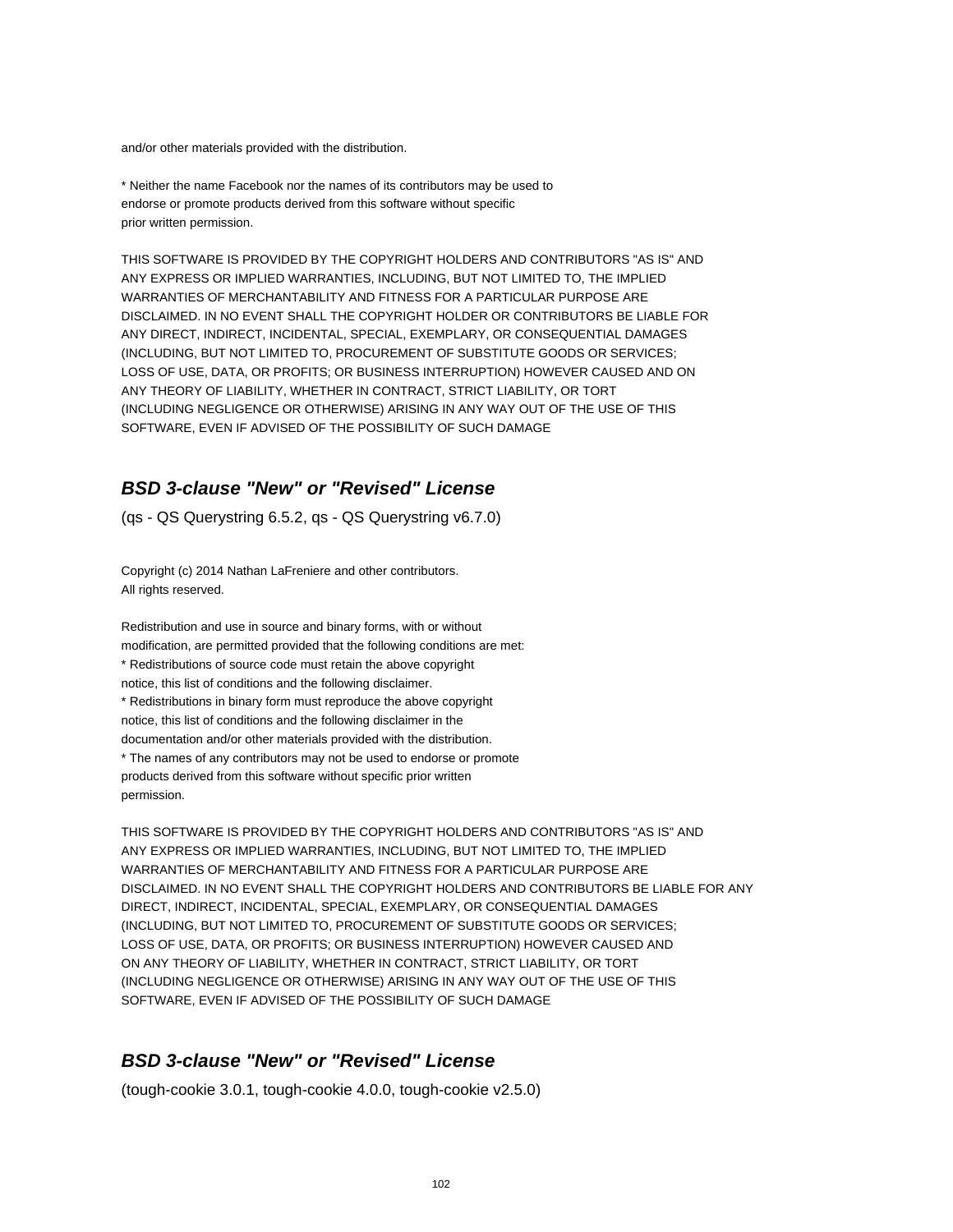Copyright (c) 2015, Salesforce.com, Inc. All rights reserved.

Redistribution and use in source and binary forms, with or without modification, are permitted provided that the following conditions are met:

1. Redistributions of source code must retain the above copyright notice, this list of conditions and the following disclaimer.

2. Redistributions in binary form must reproduce the above copyright notice, this list of conditions and the following disclaimer in the documentation and/or other materials provided with the distribution.

3. Neither the name of Salesforce.com nor the names of its contributors may be used to endorse or promote products derived from this software without specific prior written permission.

THIS SOFTWARE IS PROVIDED BY THE COPYRIGHT HOLDERS AND CONTRIBUTORS "AS IS" AND ANY EXPRESS OR IMPLIED WARRANTIES, INCLUDING, BUT NOT LIMITED TO, THE IMPLIED WARRANTIES OF MERCHANTABILITY AND FITNESS FOR A PARTICULAR PURPOSE ARE DISCLAIMED. IN NO EVENT SHALL THE COPYRIGHT HOLDER OR CONTRIBUTORS BE LIABLE FOR ANY DIRECT, INDIRECT, INCIDENTAL, SPECIAL, EXEMPLARY, OR CONSEQUENTIAL DAMAGES (INCLUDING, BUT NOT LIMITED TO, PROCUREMENT OF SUBSTITUTE GOODS OR SERVICES; LOSS OF USE, DATA, OR PROFITS; OR BUSINESS INTERRUPTION) HOWEVER CAUSED AND ON ANY THEORY OF LIABILITY, WHETHER IN CONTRACT, STRICT LIABILITY, OR TORT (INCLUDING NEGLIGENCE OR OTHERWISE) ARISING IN ANY WAY OUT OF THE USE OF THIS SOFTWARE, EVEN IF ADVISED OF THE POSSIBILITY OF SUCH DAMAGE

# **BSD 3-clause "New" or "Revised" License**

(invariant 2.2.2)

Copyright (c) 2016, Andres Suarez All rights reserved.

Redistribution and use in source and binary forms, with or without modification, are permitted provided that the following conditions are met:

\* Redistributions of source code must retain the above copyright notice, this list of conditions and the following disclaimer.

\* Redistributions in binary form must reproduce the above copyright notice, this list of conditions and the following disclaimer in the documentation and/or other materials provided with the distribution.

\* Neither the name of invariant nor the names of its contributors may be used to endorse or promote products derived from this software without specific prior written permission.

THIS SOFTWARE IS PROVIDED BY THE COPYRIGHT HOLDERS AND CONTRIBUTORS "AS IS" AND ANY EXPRESS OR IMPLIED WARRANTIES, INCLUDING, BUT NOT LIMITED TO, THE IMPLIED WARRANTIES OF MERCHANTABILITY AND FITNESS FOR A PARTICULAR PURPOSE ARE DISCLAIMED. IN NO EVENT SHALL THE COPYRIGHT HOLDER OR CONTRIBUTORS BE LIABLE FOR ANY DIRECT, INDIRECT, INCIDENTAL, SPECIAL, EXEMPLARY, OR CONSEQUENTIAL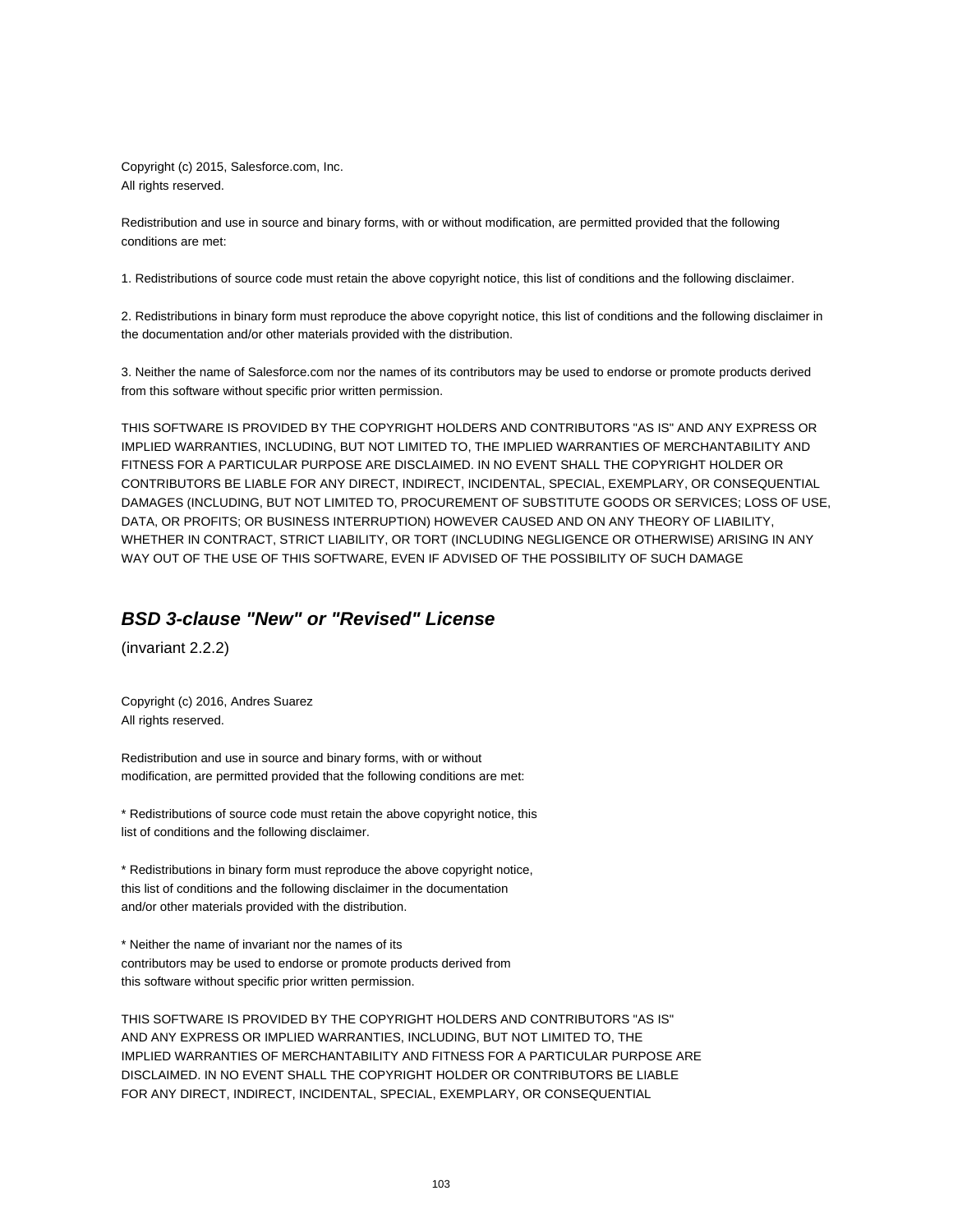DAMAGES (INCLUDING, BUT NOT LIMITED TO, PROCUREMENT OF SUBSTITUTE GOODS OR SERVICES; LOSS OF USE, DATA, OR PROFITS; OR BUSINESS INTERRUPTION) HOWEVER CAUSED AND ON ANY THEORY OF LIABILITY, WHETHER IN CONTRACT, STRICT LIABILITY, OR TORT (INCLUDING NEGLIGENCE OR OTHERWISE) ARISING IN ANY WAY OUT OF THE USE OF THIS SOFTWARE, EVEN IF ADVISED OF THE POSSIBILITY OF SUCH DAMAGE

# **BSD 3-clause "New" or "Revised" License**

(babel-plugin-istanbul 6.0.0)

Copyright (c) 2016, Istanbul Code Coverage All rights reserved.

Redistribution and use in source and binary forms, with or without modification, are permitted provided that the following conditions are met:

\* Redistributions of source code must retain the above copyright notice, this list of conditions and the following disclaimer.

\* Redistributions in binary form must reproduce the above copyright notice, this list of conditions and the following disclaimer in the documentation and/or other materials provided with the distribution.

\* Neither the name of babel-plugin-istanbul nor the names of its contributors may be used to endorse or promote products derived from this software without specific prior written permission.

THIS SOFTWARE IS PROVIDED BY THE COPYRIGHT HOLDERS AND CONTRIBUTORS "AS IS" AND ANY EXPRESS OR IMPLIED WARRANTIES, INCLUDING, BUT NOT LIMITED TO, THE IMPLIED WARRANTIES OF MERCHANTABILITY AND FITNESS FOR A PARTICULAR PURPOSE ARE DISCLAIMED. IN NO EVENT SHALL THE COPYRIGHT HOLDER OR CONTRIBUTORS BE LIABLE FOR ANY DIRECT, INDIRECT, INCIDENTAL, SPECIAL, EXEMPLARY, OR CONSEQUENTIAL DAMAGES (INCLUDING, BUT NOT LIMITED TO, PROCUREMENT OF SUBSTITUTE GOODS OR SERVICES; LOSS OF USE, DATA, OR PROFITS; OR BUSINESS INTERRUPTION) HOWEVER CAUSED AND ON ANY THEORY OF LIABILITY, WHETHER IN CONTRACT, STRICT LIABILITY, OR TORT (INCLUDING NEGLIGENCE OR OTHERWISE) ARISING IN ANY WAY OUT OF THE USE OF THIS SOFTWARE, EVEN IF ADVISED OF THE POSSIBILITY OF SUCH DAMAGE

# **BSD 3-clause "New" or "Revised" License**

(seamless-immutable 7.1.4)

Copyright (c) 2016, Richard Feldman All rights reserved.

Redistribution and use in source and binary forms, with or without modification, are permitted provided that the following conditions are met: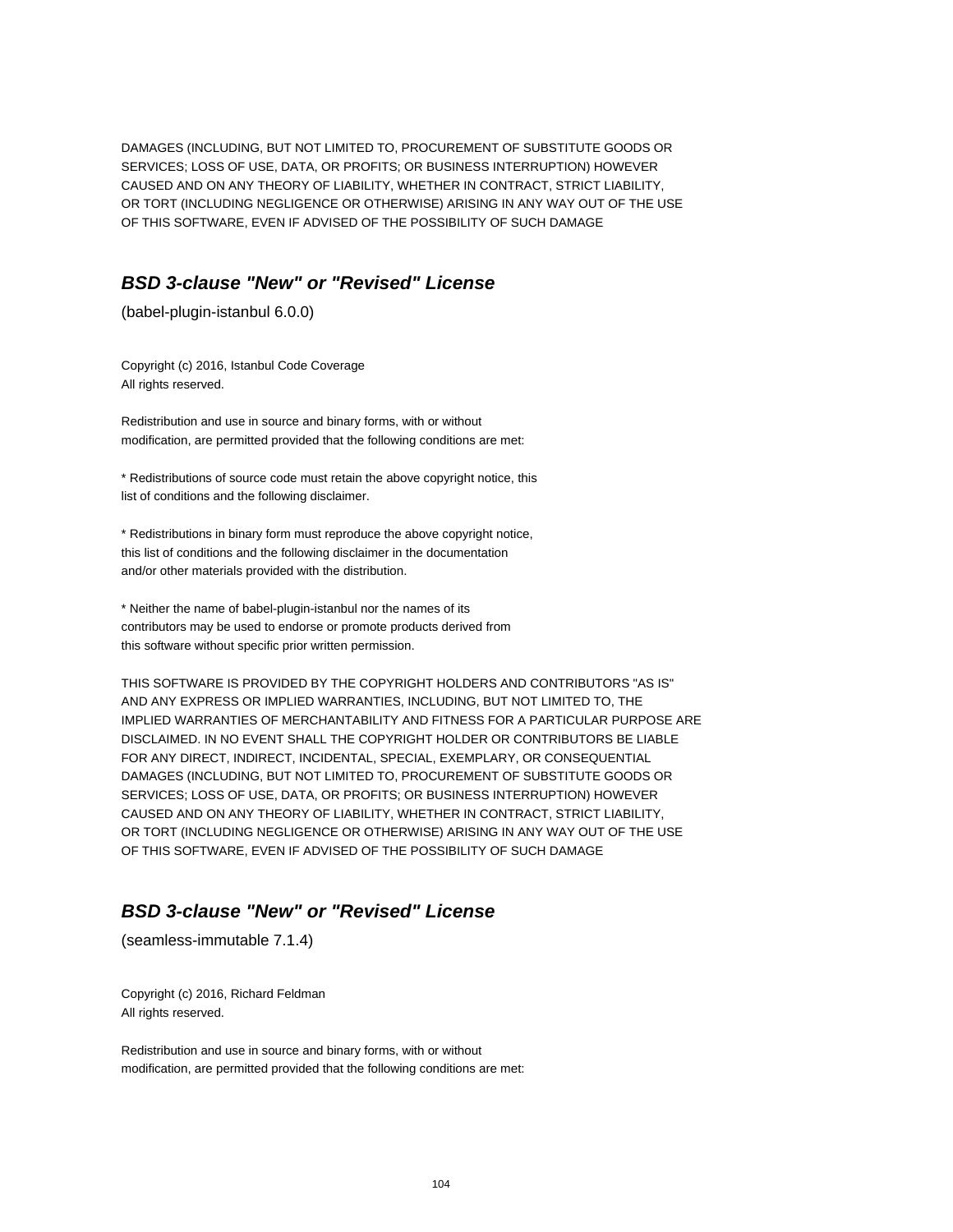\* Redistributions of source code must retain the above copyright notice, this list of conditions and the following disclaimer.

\* Redistributions in binary form must reproduce the above copyright notice, this list of conditions and the following disclaimer in the documentation and/or other materials provided with the distribution.

\* Neither the name of seamless-immutable nor the names of its contributors may be used to endorse or promote products derived from this software without specific prior written permission.

THIS SOFTWARE IS PROVIDED BY THE COPYRIGHT HOLDERS AND CONTRIBUTORS "AS IS" AND ANY EXPRESS OR IMPLIED WARRANTIES, INCLUDING, BUT NOT LIMITED TO, THE IMPLIED WARRANTIES OF MERCHANTABILITY AND FITNESS FOR A PARTICULAR PURPOSE ARE DISCLAIMED. IN NO EVENT SHALL THE COPYRIGHT HOLDER OR CONTRIBUTORS BE LIABLE FOR ANY DIRECT, INDIRECT, INCIDENTAL, SPECIAL, EXEMPLARY, OR CONSEQUENTIAL DAMAGES (INCLUDING, BUT NOT LIMITED TO, PROCUREMENT OF SUBSTITUTE GOODS OR SERVICES; LOSS OF USE, DATA, OR PROFITS; OR BUSINESS INTERRUPTION) HOWEVER CAUSED AND ON ANY THEORY OF LIABILITY, WHETHER IN CONTRACT, STRICT LIABILITY, OR TORT (INCLUDING NEGLIGENCE OR OTHERWISE) ARISING IN ANY WAY OUT OF THE USE OF THIS SOFTWARE, EVEN IF ADVISED OF THE POSSIBILITY OF SUCH DAMAGE

# **BSD 3-clause "New" or "Revised" License**

(scss-parser 1.0.4)

Copyright (c) 2016, salesforce.com, inc. All rights reserved.

Redistribution and use in source and binary forms, with or without modification, are permitted provided that the following conditions are met:

Redistributions of source code must retain the above copyright notice, this list of conditions and the following disclaimer. Redistributions in binary form must reproduce the above copyright notice, this list of conditions and the following disclaimer in the documentation and/or other materials provided with the distribution.

Neither the name of salesforce.com, inc. nor the names of its contributors may be used to endorse or promote products derived from this software without specific prior written permission.

THIS SOFTWARE IS PROVIDED BY THE COPYRIGHT HOLDERS AND CONTRIBUTORS "AS IS" AND ANY EXPRESS OR IMPLIED WARRANTIES, INCLUDING, BUT NOT LIMITED TO, THE IMPLIED WARRANTIES OF MERCHANTABILITY AND FITNESS FOR A PARTICULAR PURPOSE ARE DISCLAIMED. IN NO EVENT SHALL THE COPYRIGHT OWNER OR CONTRIBUTORS BE LIABLE FOR ANY DIRECT, INDIRECT, INCIDENTAL, SPECIAL, EXEMPLARY, OR CONSEQUENTIAL DAMAGES (INCLUDING, BUT NOT LIMITED TO, PROCUREMENT OF SUBSTITUTE GOODS OR SERVICES; LOSS OF USE, DATA, OR PROFITS; OR BUSINESS INTERRUPTION) HOWEVER CAUSED AND ON ANY THEORY OF LIABILITY, WHETHER IN CONTRACT, STRICT LIABILITY, OR TORT (INCLUDING NEGLIGENCE OR OTHERWISE) ARISING IN ANY WAY OUT OF THE USE OF THIS SOFTWARE, EVEN IF ADVISED OF THE POSSIBILITY OF SUCH DAMAGE

### **BSD 3-clause "New" or "Revised" License**

(query-ast 1.0.3)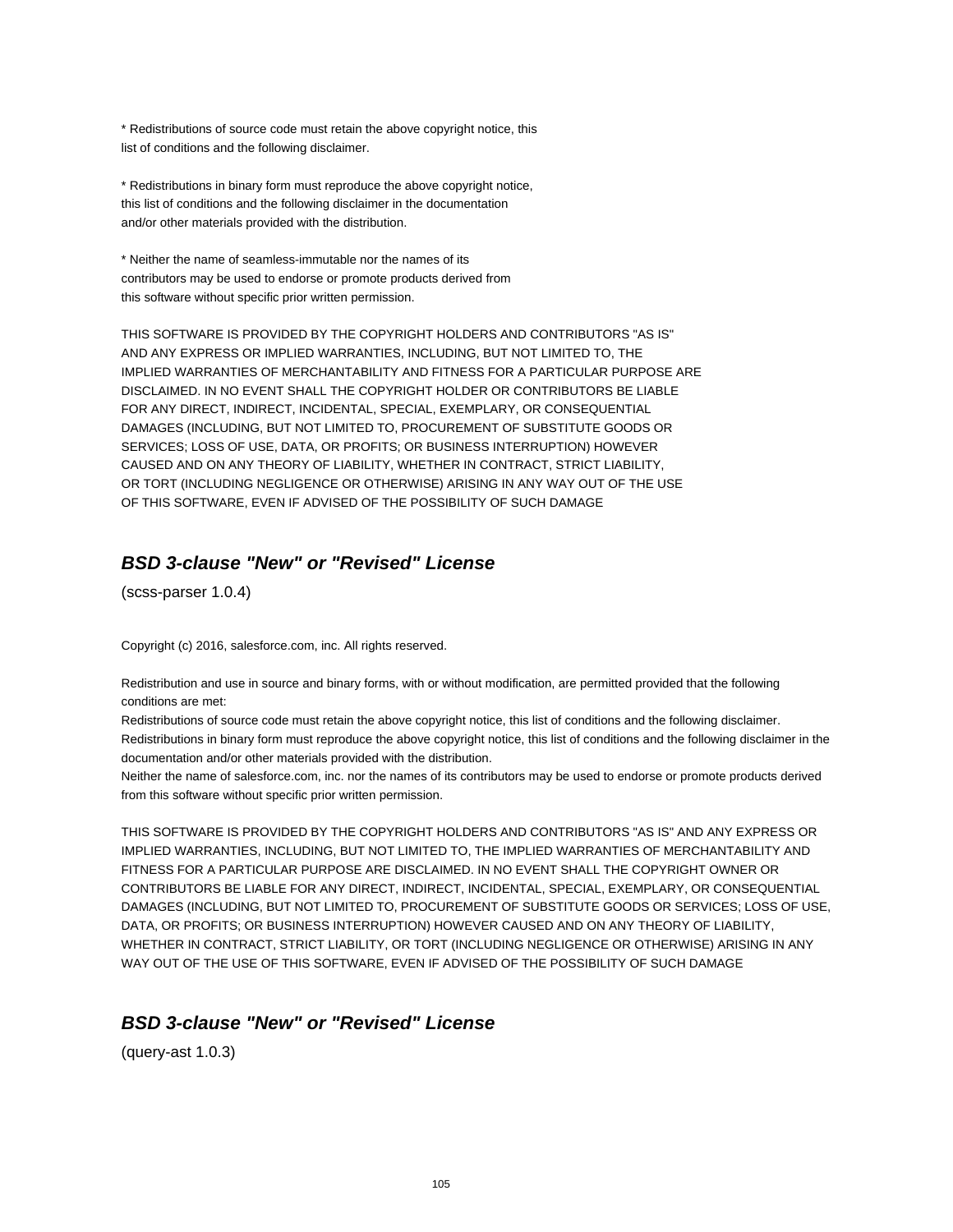Copyright (c) 2016-present, Salesforce.com, Inc. All rights reserved.

Redistribution and use in source and binary forms, with or without modification, are permitted provided that the following conditions are met: \* Redistributions of source code must retain the above copyright notice, this list of conditions and the following disclaimer. \* Redistributions in binary form must reproduce the above copyright notice, this list of conditions and the following disclaimer in the documentation and/or other materials provided with the distribution. \* Neither the name of the Salesforce.com nor the names of its contributors may be used to endorse or promote products derived from this software without specific prior written permission.

THIS SOFTWARE IS PROVIDED BY THE COPYRIGHT HOLDERS AND CONTRIBUTORS "AS IS" AND ANY EXPRESS OR IMPLIED WARRANTIES, INCLUDING, BUT NOT LIMITED TO, THE IMPLIED WARRANTIES OF MERCHANTABILITY AND FITNESS FOR A PARTICULAR PURPOSE ARE DISCLAIMED. IN NO EVENT SHALL COPYRIGHT HOLDER OR CONTRIBUTORS BE LIABLE FOR ANY DIRECT, INDIRECT, INCIDENTAL, SPECIAL, EXEMPLARY, OR CONSEQUENTIAL DAMAGES (INCLUDING, BUT NOT LIMITED TO, PROCUREMENT OF SUBSTITUTE GOODS OR SERVICES; LOSS OF USE, DATA, OR PROFITS; OR BUSINESS INTERRUPTION) HOWEVER CAUSED AND ON ANY THEORY OF LIABILITY, WHETHER IN CONTRACT, STRICT LIABILITY, OR TORT (INCLUDING NEGLIGENCE OR OTHERWISE) ARISING IN ANY WAY OUT OF THE USE OF THIS SOFTWARE, EVEN IF ADVISED OF THE POSSIBILITY OF SUCH DAMAGE

# **BSD 3-clause "New" or "Revised" License**

(light-my-request 4.3.0)

Copyright (c) 2017 The Fastify Team Copyright (c) 2012-2017, Project contributors Copyright (c) 2012-2014, Walmart All rights reserved.

Redistribution and use in source and binary forms, with or without modification, are permitted provided that the following conditions are met: \* Redistributions of source code must retain the above copyright notice, this list of conditions and the following disclaimer. \* Redistributions in binary form must reproduce the above copyright notice, this list of conditions and the following disclaimer in the documentation and/or other materials provided with the distribution. \* The names of any contributors may not be used to endorse or promote products derived from this software without specific prior written permission.

THIS SOFTWARE IS PROVIDED BY THE COPYRIGHT HOLDERS AND CONTRIBUTORS "AS IS" AND ANY EXPRESS OR IMPLIED WARRANTIES, INCLUDING, BUT NOT LIMITED TO, THE IMPLIED WARRANTIES OF MERCHANTABILITY AND FITNESS FOR A PARTICULAR PURPOSE ARE DISCLAIMED. IN NO EVENT SHALL THE COPYRIGHT HOLDERS AND CONTRIBUTORS BE LIABLE FOR ANY DIRECT, INDIRECT, INCIDENTAL, SPECIAL, EXEMPLARY, OR CONSEQUENTIAL DAMAGES (INCLUDING, BUT NOT LIMITED TO, PROCUREMENT OF SUBSTITUTE GOODS OR SERVICES;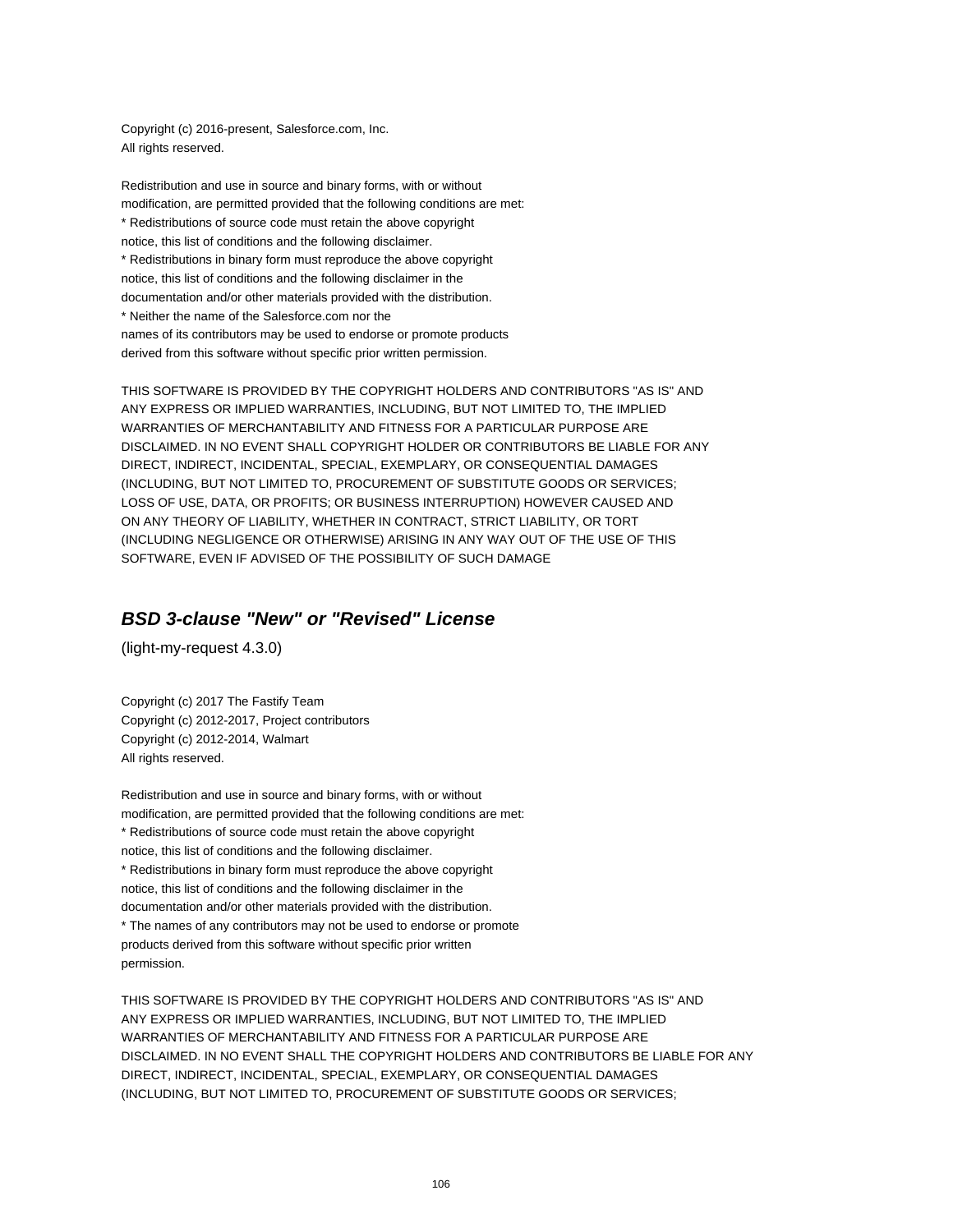LOSS OF USE, DATA, OR PROFITS; OR BUSINESS INTERRUPTION) HOWEVER CAUSED AND ON ANY THEORY OF LIABILITY, WHETHER IN CONTRACT, STRICT LIABILITY, OR TORT (INCLUDING NEGLIGENCE OR OTHERWISE) ARISING IN ANY WAY OUT OF THE USE OF THIS SOFTWARE, EVEN IF ADVISED OF THE POSSIBILITY OF SUCH DAMAGE

# **BSD 3-clause "New" or "Revised" License**

(haikunator 2.1.2)

Copyright (c) 2019, Atrox All rights reserved.

Redistribution and use in source and binary forms, with or without modification, are permitted provided that the following conditions are met:

\* Redistributions of source code must retain the above copyright notice, this list of conditions and the following disclaimer.

\* Redistributions in binary form must reproduce the above copyright notice, this list of conditions and the following disclaimer in the documentation and/or other materials provided with the distribution.

\* Neither the name of [project] nor the names of its contributors may be used to endorse or promote products derived from this software without specific prior written permission.

THIS SOFTWARE IS PROVIDED BY THE COPYRIGHT HOLDERS AND CONTRIBUTORS "AS IS" AND ANY EXPRESS OR IMPLIED WARRANTIES, INCLUDING, BUT NOT LIMITED TO, THE IMPLIED WARRANTIES OF MERCHANTABILITY AND FITNESS FOR A PARTICULAR PURPOSE ARE DISCLAIMED. IN NO EVENT SHALL THE COPYRIGHT HOLDER OR CONTRIBUTORS BE LIABLE FOR ANY DIRECT, INDIRECT, INCIDENTAL, SPECIAL, EXEMPLARY, OR CONSEQUENTIAL DAMAGES (INCLUDING, BUT NOT LIMITED TO, PROCUREMENT OF SUBSTITUTE GOODS OR SERVICES; LOSS OF USE, DATA, OR PROFITS; OR BUSINESS INTERRUPTION) HOWEVER CAUSED AND ON ANY THEORY OF LIABILITY, WHETHER IN CONTRACT, STRICT LIABILITY, OR TORT (INCLUDING NEGLIGENCE OR OTHERWISE) ARISING IN ANY WAY OUT OF THE USE OF THIS SOFTWARE, EVEN IF ADVISED OF THE POSSIBILITY OF SUCH DAMAGE

# **BSD 3-clause "New" or "Revised" License**

(tiny-lru 7.0.6)

Copyright (c) 2019, Jason Mulligan

All rights reserved.

Redistribution and use in source and binary forms, with or without modification, are permitted provided that the following conditions are met: \* Redistributions of source code must retain the above copyright notice, this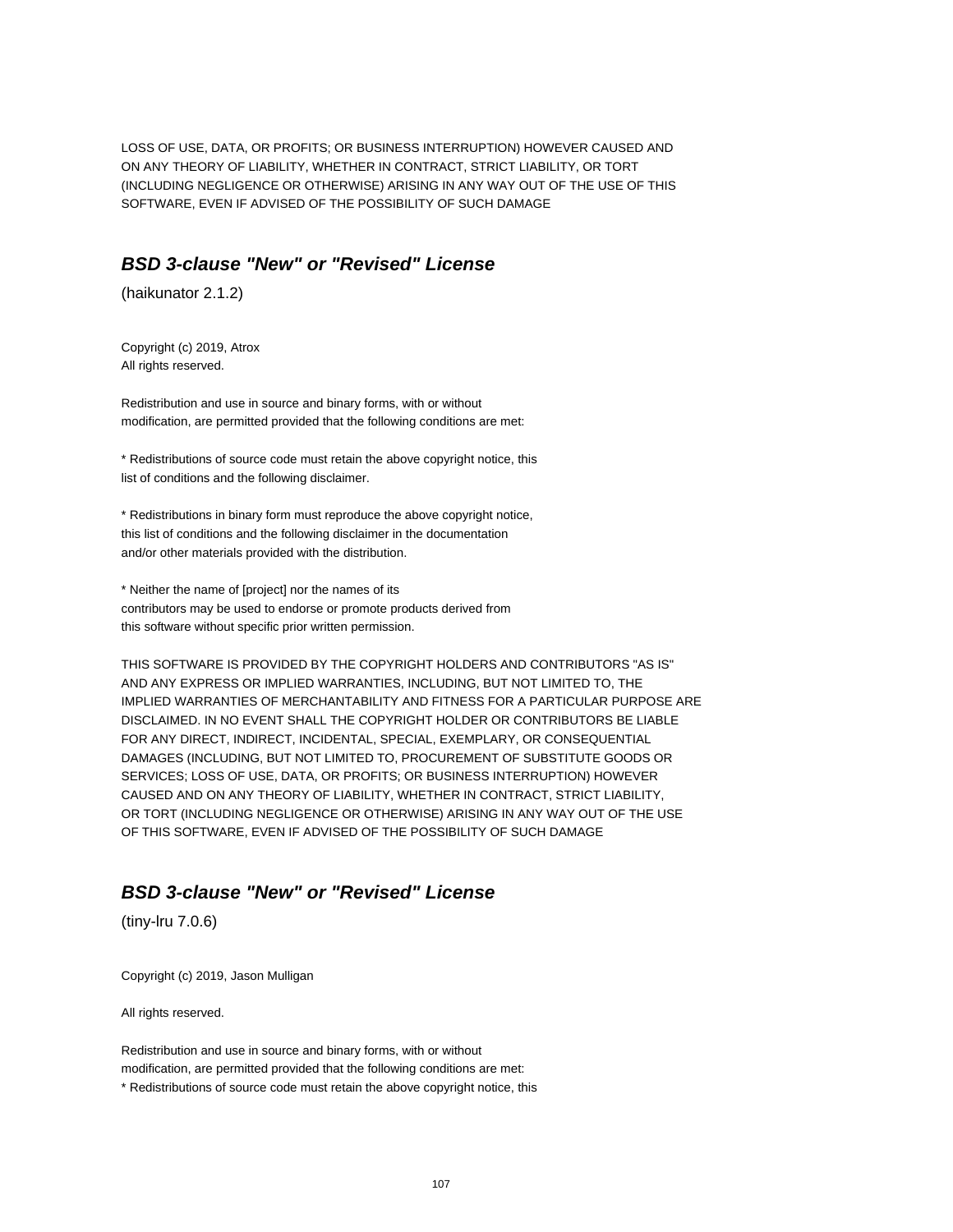list of conditions and the following disclaimer.

\* Redistributions in binary form must reproduce the above copyright notice, this list of conditions and the following disclaimer in the documentation and/or other materials provided with the distribution. \* Neither the name of tiny-lru nor the names of its contributors may be used to endorse or promote products derived from this software without specific prior written permission. THIS SOFTWARE IS PROVIDED BY THE COPYRIGHT HOLDERS AND CONTRIBUTORS "AS IS" AND ANY EXPRESS OR IMPLIED WARRANTIES, INCLUDING, BUT NOT LIMITED TO, THE IMPLIED WARRANTIES OF MERCHANTABILITY AND FITNESS FOR A PARTICULAR PURPOSE ARE DISCLAIMED. IN NO EVENT SHALL THE COPYRIGHT HOLDER OR CONTRIBUTORS BE LIABLE FOR ANY DIRECT, INDIRECT, INCIDENTAL, SPECIAL, EXEMPLARY, OR CONSEQUENTIAL DAMAGES (INCLUDING, BUT NOT LIMITED TO, PROCUREMENT OF SUBSTITUTE GOODS OR SERVICES; LOSS OF USE, DATA, OR PROFITS; OR BUSINESS INTERRUPTION) HOWEVER CAUSED AND ON ANY THEORY OF LIABILITY, WHETHER IN CONTRACT, STRICT LIABILITY, OR TORT (INCLUDING NEGLIGENCE OR OTHERWISE) ARISING IN ANY WAY OUT OF THE USE OF THIS SOFTWARE, EVEN IF ADVISED OF THE POSSIBILITY OF SUCH DAMAGE

### **BSD 3-clause "New" or "Revised" License**

(@hapi/address 2.1.4, @hapi/formula 2.0.0)

Copyright (c) 2019, Project contributors All rights reserved.

Redistribution and use in source and binary forms, with or without modification, are permitted provided that the following conditions are met:

\* Redistributions of source code must retain the above copyright notice, this list of conditions and the following disclaimer.

\* Redistributions in binary form must reproduce the above copyright notice, this list of conditions and the following disclaimer in the documentation and/or other materials provided with the distribution.

\* The names of any contributors may not be used to endorse or promote products derived from this software without specific prior written permission.

THIS SOFTWARE IS PROVIDED BY THE COPYRIGHT HOLDERS AND CONTRIBUTORS "AS IS" AND ANY EXPRESS OR IMPLIED WARRANTIES, INCLUDING, BUT NOT LIMITED TO, THE IMPLIED WARRANTIES OF MERCHANTABILITY AND FITNESS FOR A PARTICULAR PURPOSE ARE DISCLAIMED. IN NO EVENT SHALL THE COPYRIGHT HOLDERS AND CONTRIBUTORS BE LIABLE FOR ANY DIRECT, INDIRECT, INCIDENTAL, SPECIAL, EXEMPLARY, OR CONSEQUENTIAL DAMAGES (INCLUDING, BUT NOT LIMITED TO, PROCUREMENT OF SUBSTITUTE GOODS OR SERVICES; LOSS OF USE, DATA, OR PROFITS; OR BUSINESS INTERRUPTION) HOWEVER CAUSED AND ON ANY THEORY OF LIABILITY, WHETHER IN CONTRACT, STRICT LIABILITY, OR TORT (INCLUDING NEGLIGENCE OR OTHERWISE) ARISING IN ANY WAY OUT OF THE USE OF THIS SOFTWARE, EVEN IF ADVISED OF THE POSSIBILITY OF SUCH DAMAGE

# **BSD 3-clause "New" or "Revised" License**

(@hapi/address 4.1.0)

Copyright (c) 2019-2020, Project contributors All rights reserved.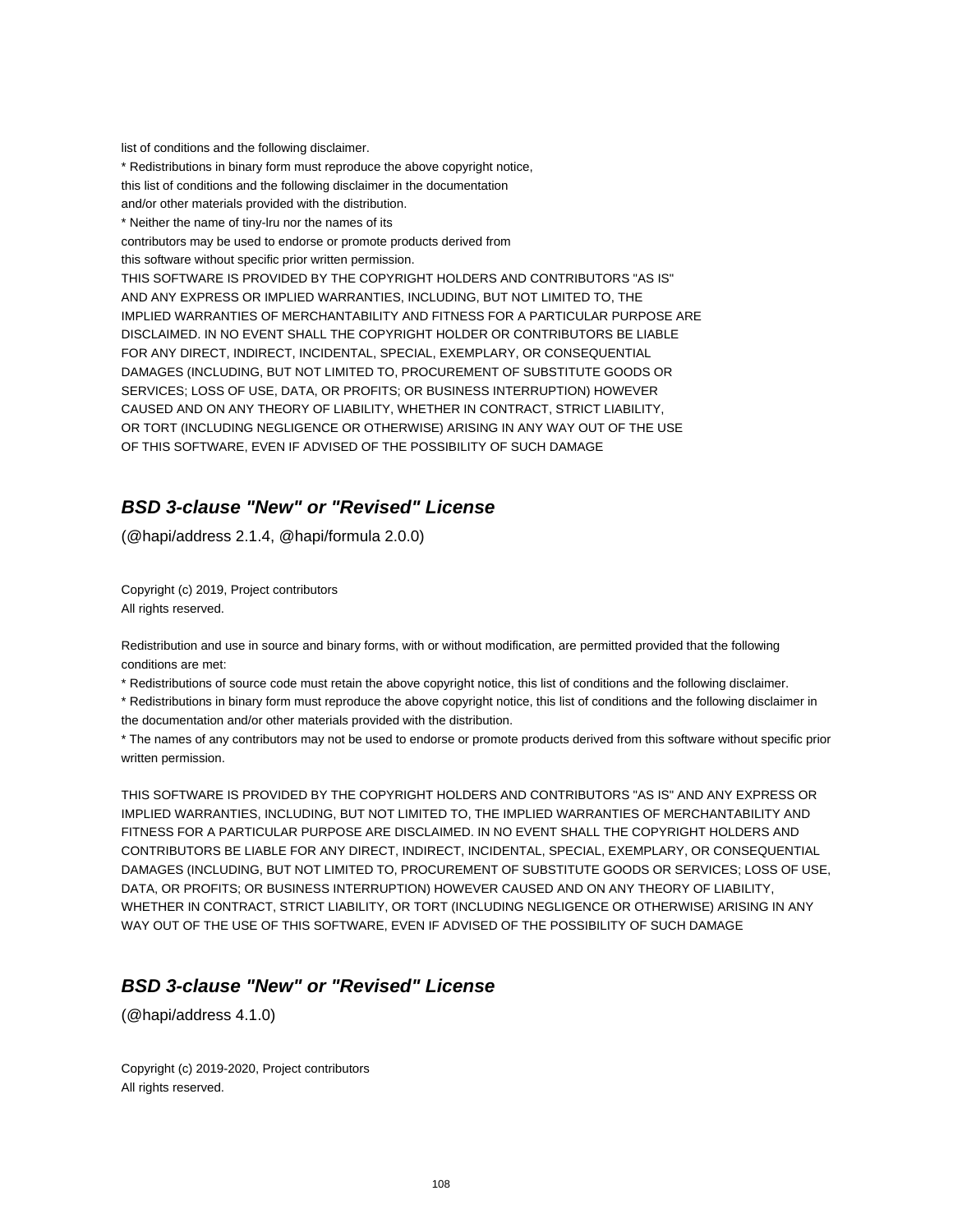Redistribution and use in source and binary forms, with or without modification, are permitted provided that the following conditions are met:

\* Redistributions of source code must retain the above copyright notice, this list of conditions and the following disclaimer.

\* Redistributions in binary form must reproduce the above copyright notice, this list of conditions and the following disclaimer in the documentation and/or other materials provided with the distribution.

\* The names of any contributors may not be used to endorse or promote products derived from this software without specific prior written permission.

THIS SOFTWARE IS PROVIDED BY THE COPYRIGHT HOLDERS AND CONTRIBUTORS "AS IS" AND ANY EXPRESS OR IMPLIED WARRANTIES, INCLUDING, BUT NOT LIMITED TO, THE IMPLIED WARRANTIES OF MERCHANTABILITY AND FITNESS FOR A PARTICULAR PURPOSE ARE DISCLAIMED. IN NO EVENT SHALL THE COPYRIGHT HOLDERS AND CONTRIBUTORS BE LIABLE FOR ANY DIRECT, INDIRECT, INCIDENTAL, SPECIAL, EXEMPLARY, OR CONSEQUENTIAL DAMAGES (INCLUDING, BUT NOT LIMITED TO, PROCUREMENT OF SUBSTITUTE GOODS OR SERVICES; LOSS OF USE, DATA, OR PROFITS; OR BUSINESS INTERRUPTION) HOWEVER CAUSED AND ON ANY THEORY OF LIABILITY, WHETHER IN CONTRACT, STRICT LIABILITY, OR TORT (INCLUDING NEGLIGENCE OR OTHERWISE) ARISING IN ANY WAY OUT OF THE USE OF THIS SOFTWARE, EVEN IF ADVISED OF THE POSSIBILITY OF SUCH DAMAGE

# **BSD 3-clause "New" or "Revised" License**

(filesize.js 6.1.0)

Copyright (c) 2020, Jason Mulligan

All rights reserved.

Redistribution and use in source and binary forms, with or without modification, are permitted provided that the following conditions are met: \* Redistributions of source code must retain the above copyright notice, this list of conditions and the following disclaimer. \* Redistributions in binary form must reproduce the above copyright notice, this list of conditions and the following disclaimer in the documentation and/or other materials provided with the distribution. \* Neither the name of filesize nor the names of its contributors may be used to endorse or promote products derived from this software without specific prior written permission. THIS SOFTWARE IS PROVIDED BY THE COPYRIGHT HOLDERS AND CONTRIBUTORS "AS IS" AND ANY EXPRESS OR IMPLIED WARRANTIES, INCLUDING, BUT NOT LIMITED TO, THE IMPLIED WARRANTIES OF MERCHANTABILITY AND FITNESS FOR A PARTICULAR PURPOSE ARE DISCLAIMED. IN NO EVENT SHALL THE COPYRIGHT HOLDER OR CONTRIBUTORS BE LIABLE FOR ANY DIRECT, INDIRECT, INCIDENTAL, SPECIAL, EXEMPLARY, OR CONSEQUENTIAL DAMAGES (INCLUDING, BUT NOT LIMITED TO, PROCUREMENT OF SUBSTITUTE GOODS OR SERVICES; LOSS OF USE, DATA, OR PROFITS; OR BUSINESS INTERRUPTION) HOWEVER CAUSED AND ON ANY THEORY OF LIABILITY, WHETHER IN CONTRACT, STRICT LIABILITY, OR TORT (INCLUDING NEGLIGENCE OR OTHERWISE) ARISING IN ANY WAY OUT OF THE USE OF THIS SOFTWARE, EVEN IF ADVISED OF THE POSSIBILITY OF SUCH DAMAGE

## **BSD 3-clause "New" or "Revised" License**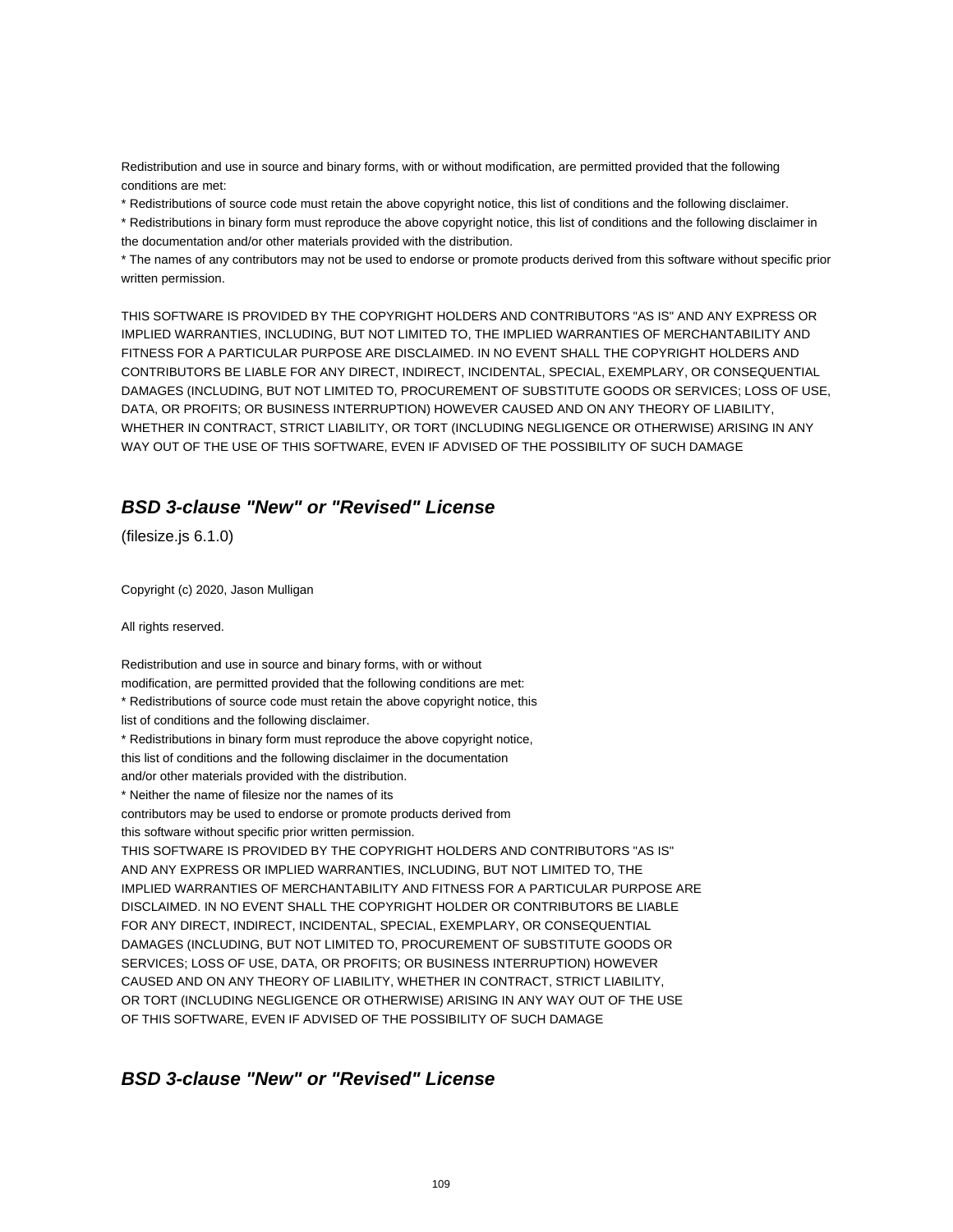(@hapi/bourne 1.3.2, @hapi/hoek 8.5.1, @hapi/hoek 9.1.0, @hapi/joi 15.1.1, @hapi/pinpoint 2.0.0, @hapi/topo 3.1.6, @hapi/topo 5.0.0, @sinonjs/commons 1.8.2, @sinonjs/commons 1.8.3, @sinonjs/fake-timers 7.1.2, @sinonjs/samsam v6.0.2, eslint-plugin-flowtype 5.3.1, esquery 1.4.0, gajus/table 6.0.7, gajus/table v6.7.1, hoek v9.1.0, hoist-non-react-statics v3.3.2, istanbul-lib-coverage 3.0.0, istanbul-lib-report 3.0.0, jsdiff v5.0.0, json-schema 0.2.3, light-my-request 4.4.1, nise 5.1.0, qs - QS Querystring v6.10.1, secure-json-parse 2.3.0, Sinon.JS v11.1.1, source-map 0.7.3, source-map-js 0.6.2)

Copyright (c) , All rights reserved.

Redistribution and use in source and binary forms, with or without modification, are permitted provided that the following conditions are met:

\* Redistributions of source code must retain the above copyright notice, this list of conditions and the following disclaimer.

\* Redistributions in binary form must reproduce the above copyright notice, this list of conditions and the following disclaimer in the documentation and/or other materials provided with the distribution.

\* Neither the name of the nor the names of its contributors may be used to endorse or promote products derived from this software without specific prior written permission.

THIS SOFTWARE IS PROVIDED BY THE COPYRIGHT HOLDERS AND CONTRIBUTORS "AS IS" AND ANY EXPRESS OR IMPLIED WARRANTIES, INCLUDING, BUT NOT LIMITED TO, THE IMPLIED WARRANTIES OF MERCHANTABILITY AND FITNESS FOR A PARTICULAR PURPOSE ARE DISCLAIMED. IN NO EVENT SHALL THE COPYRIGHT OWNER OR CONTRIBUTORS BE LIABLE FOR ANY DIRECT, INDIRECT, INCIDENTAL, SPECIAL, EXEMPLARY, OR CONSEQUENTIAL DAMAGES (INCLUDING, BUT NOT LIMITED TO, PROCUREMENT OF SUBSTITUTE GOODS OR SERVICES; LOSS OF USE, DATA, OR PROFITS; OR BUSINESS INTERRUPTION) HOWEVER CAUSED AND ON ANY THEORY OF LIABILITY, WHETHER IN CONTRACT, STRICT LIABILITY, OR TORT (INCLUDING NEGLIGENCE OR OTHERWISE) ARISING IN ANY WAY OUT OF THE USE OF THIS SOFTWARE, EVEN IF ADVISED OF THE POSSIBILITY OF SUCH DAMAGE.

# **BSD 3-clause "New" or "Revised" License**

(ieee754 v1.1.13, ieee754 v1.2.1)

Copyright 2008 Fair Oaks Labs, Inc.

Redistribution and use in source and binary forms, with or without modification, are permitted provided that the following conditions are met:

1. Redistributions of source code must retain the above copyright notice, this list of conditions and the following disclaimer.

2. Redistributions in binary form must reproduce the above copyright notice, this list of conditions and the following disclaimer in the documentation and/or other materials provided with the distribution.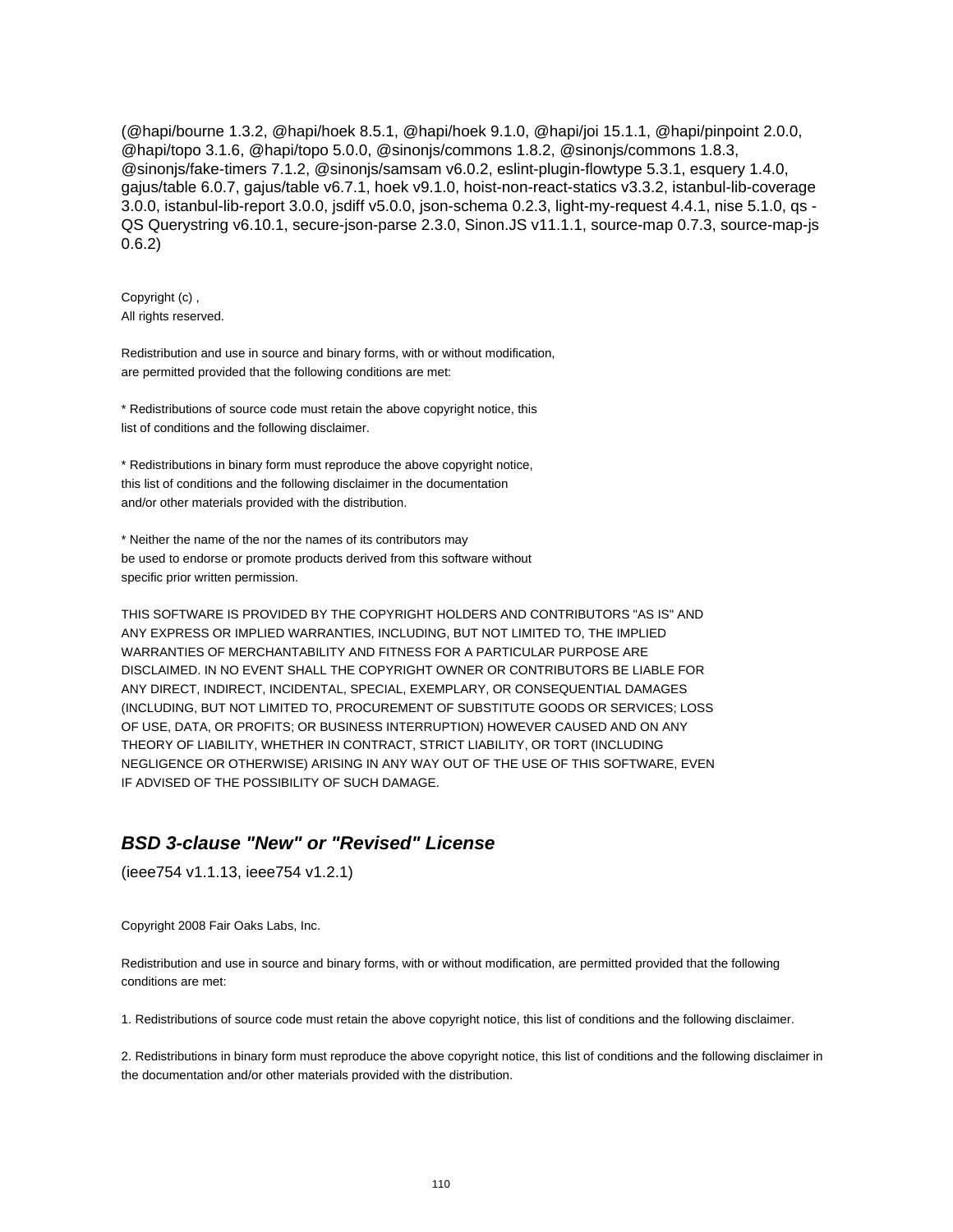3. Neither the name of the copyright holder nor the names of its contributors may be used to endorse or promote products derived from this software without specific prior written permission.

THIS SOFTWARE IS PROVIDED BY THE COPYRIGHT HOLDERS AND CONTRIBUTORS "AS IS" AND ANY EXPRESS OR IMPLIED WARRANTIES, INCLUDING, BUT NOT LIMITED TO, THE IMPLIED WARRANTIES OF MERCHANTABILITY AND FITNESS FOR A PARTICULAR PURPOSE ARE DISCLAIMED. IN NO EVENT SHALL THE COPYRIGHT HOLDER OR CONTRIBUTORS BE LIABLE FOR ANY DIRECT, INDIRECT, INCIDENTAL, SPECIAL, EXEMPLARY, OR CONSEQUENTIAL DAMAGES (INCLUDING, BUT NOT LIMITED TO, PROCUREMENT OF SUBSTITUTE GOODS OR SERVICES; LOSS OF USE, DATA, OR PROFITS; OR BUSINESS INTERRUPTION) HOWEVER CAUSED AND ON ANY THEORY OF LIABILITY, WHETHER IN CONTRACT, STRICT LIABILITY, OR TORT (INCLUDING NEGLIGENCE OR OTHERWISE) ARISING IN ANY WAY OUT OF THE USE OF THIS SOFTWARE, EVEN IF ADVISED OF THE POSSIBILITY OF SUCH DAMAGE

# **BSD 3-clause "New" or "Revised" License**

(istanbul-lib-instrument 4.0.3, istanbul-reports 3.0.2)

Copyright 2012-2015 Yahoo! Inc. All rights reserved.

Redistribution and use in source and binary forms, with or without modification, are permitted provided that the following conditions are met: \* Redistributions of source code must retain the above copyright notice, this list of conditions and the following disclaimer. \* Redistributions in binary form must reproduce the above copyright notice, this list of conditions and the following disclaimer in the documentation and/or other materials provided with the distribution. \* Neither the name of the Yahoo! Inc. nor the names of its contributors may be used to endorse or promote products derived from this software without specific prior written permission.

THIS SOFTWARE IS PROVIDED BY THE COPYRIGHT HOLDERS AND CONTRIBUTORS "AS IS" AND ANY EXPRESS OR IMPLIED WARRANTIES, INCLUDING, BUT NOT LIMITED TO, THE IMPLIED WARRANTIES OF MERCHANTABILITY AND FITNESS FOR A PARTICULAR PURPOSE ARE DISCLAIMED. IN NO EVENT SHALL YAHOO! INC. BE LIABLE FOR ANY DIRECT, INDIRECT, INCIDENTAL, SPECIAL, EXEMPLARY, OR CONSEQUENTIAL DAMAGES (INCLUDING, BUT NOT LIMITED TO, PROCUREMENT OF SUBSTITUTE GOODS OR SERVICES; LOSS OF USE, DATA, OR PROFITS; OR BUSINESS INTERRUPTION) HOWEVER CAUSED AND ON ANY THEORY OF LIABILITY, WHETHER IN CONTRACT, STRICT LIABILITY, OR TORT (INCLUDING NEGLIGENCE OR OTHERWISE) ARISING IN ANY WAY OUT OF THE USE OF THIS SOFTWARE, EVEN IF ADVISED OF THE POSSIBILITY OF SUCH DAMAGE

# **BSD 3-clause "New" or "Revised" License**

(serialize-javascript 4.0.0, serialize-javascript 5.0.1)

Copyright 2014 Yahoo! Inc. All rights reserved.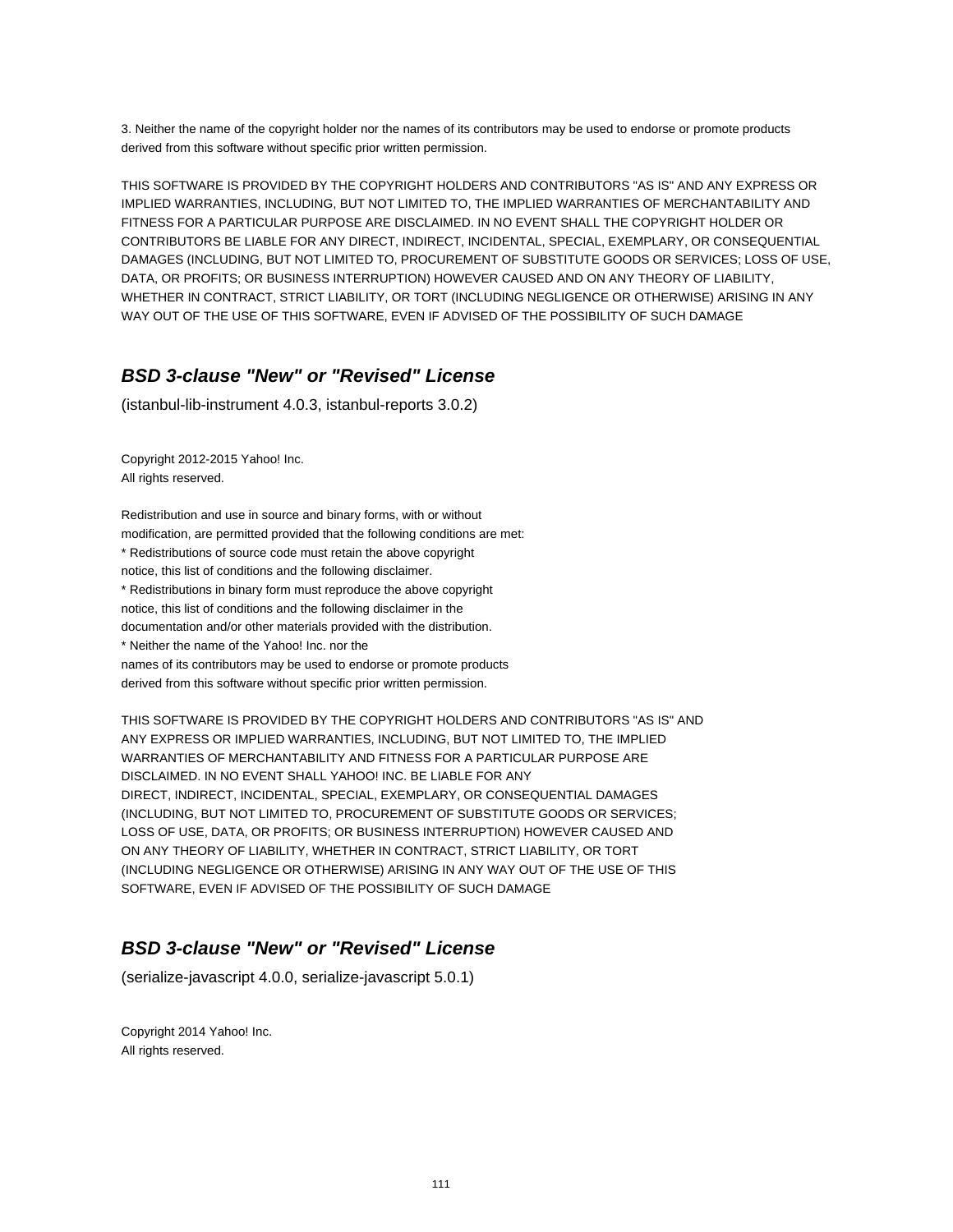Redistribution and use in source and binary forms, with or without modification, are permitted provided that the following conditions are met:

\* Redistributions of source code must retain the above copyright notice, this list of conditions and the following disclaimer.

\* Redistributions in binary form must reproduce the above copyright notice, this list of conditions and the following disclaimer in the documentation and/or other materials provided with the distribution.

\* Neither the name of the Yahoo! Inc. nor the names of its contributors may be used to endorse or promote products derived from this software without specific prior written permission.

THIS SOFTWARE IS PROVIDED BY THE COPYRIGHT HOLDERS AND CONTRIBUTORS "AS IS" AND ANY EXPRESS OR IMPLIED WARRANTIES, INCLUDING, BUT NOT LIMITED TO, THE IMPLIED WARRANTIES OF MERCHANTABILITY AND FITNESS FOR A PARTICULAR PURPOSE ARE DISCLAIMED. IN NO EVENT SHALL YAHOO! INC. BE LIABLE FOR ANY DIRECT, INDIRECT, INCIDENTAL, SPECIAL, EXEMPLARY, OR CONSEQUENTIAL DAMAGES (INCLUDING, BUT NOT LIMITED TO, PROCUREMENT OF SUBSTITUTE GOODS OR SERVICES; LOSS OF USE, DATA, OR PROFITS; OR BUSINESS INTERRUPTION) HOWEVER CAUSED AND ON ANY THEORY OF LIABILITY, WHETHER IN CONTRACT, STRICT LIABILITY, OR TORT (INCLUDING NEGLIGENCE OR OTHERWISE) ARISING IN ANY WAY OUT OF THE USE OF THIS SOFTWARE, EVEN IF ADVISED OF THE POSSIBILITY OF SUCH DAMAGE

# **BSD 3-clause "New" or "Revised" License**

(istanbul-lib-source-maps 4.0.0)

Copyright 2015 Yahoo! Inc. All rights reserved.

Redistribution and use in source and binary forms, with or without modification, are permitted provided that the following conditions are met: \* Redistributions of source code must retain the above copyright notice, this list of conditions and the following disclaimer. \* Redistributions in binary form must reproduce the above copyright notice, this list of conditions and the following disclaimer in the documentation and/or other materials provided with the distribution. \* Neither the name of the Yahoo! Inc. nor the names of its contributors may be used to endorse or promote products derived from this software without specific prior written permission.

THIS SOFTWARE IS PROVIDED BY THE COPYRIGHT HOLDERS AND CONTRIBUTORS "AS IS" AND ANY EXPRESS OR IMPLIED WARRANTIES, INCLUDING, BUT NOT LIMITED TO, THE IMPLIED WARRANTIES OF MERCHANTABILITY AND FITNESS FOR A PARTICULAR PURPOSE ARE DISCLAIMED. IN NO EVENT SHALL YAHOO! INC. BE LIABLE FOR ANY DIRECT, INDIRECT, INCIDENTAL, SPECIAL, EXEMPLARY, OR CONSEQUENTIAL DAMAGES (INCLUDING, BUT NOT LIMITED TO, PROCUREMENT OF SUBSTITUTE GOODS OR SERVICES; LOSS OF USE, DATA, OR PROFITS; OR BUSINESS INTERRUPTION) HOWEVER CAUSED AND ON ANY THEORY OF LIABILITY, WHETHER IN CONTRACT, STRICT LIABILITY, OR TORT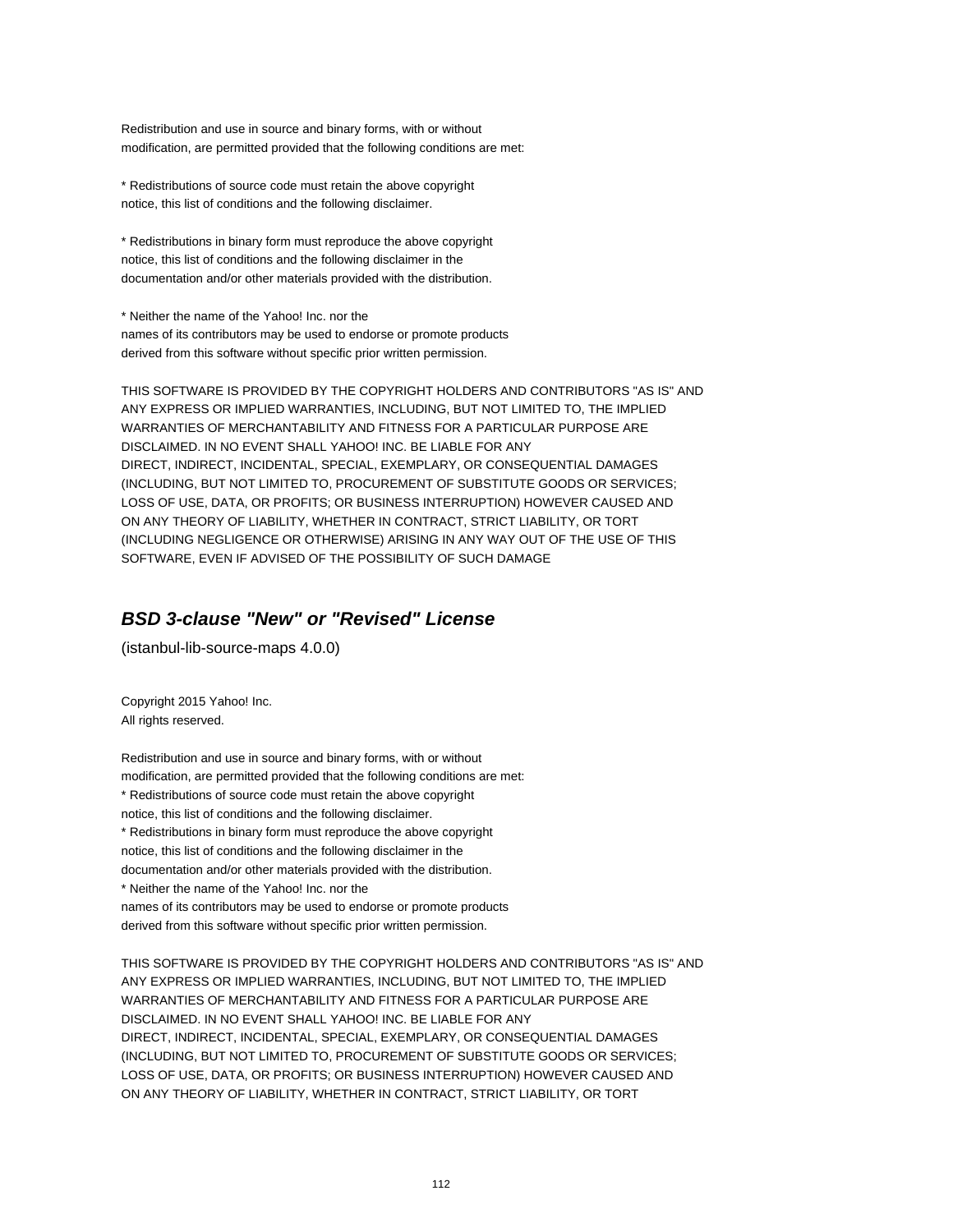(INCLUDING NEGLIGENCE OR OTHERWISE) ARISING IN ANY WAY OUT OF THE USE OF THIS SOFTWARE, EVEN IF ADVISED OF THE POSSIBILITY OF SUCH DAMAGE

## **BSD 3-clause "New" or "Revised" License**

(source-map 0.5.7, source-map 0.6.1)

License: BSD-3-clause

Files: debian/\* Copyright: 2014 Leo Iannacone License: BSD-3-clause

License: BSD-3-clause

Redistribution and use in source and binary forms, with or without modification, are permitted provided that the following conditions are met:

1. Redistributions of source code must retain the above copyright notice, this list of conditions and the following disclaimer. 2. Redistributions in binary form must reproduce the above copyright notice, this list of conditions and the following disclaimer in the documentation and/or other materials provided with the distribution. 3. Neither the name of the University nor the names of its contributors may be used to endorse or promote products derived from this software without specific prior written permission.

THIS SOFTWARE IS PROVIDED BY THE COPYRIGHT HOLDERS AND CONTRIBUTORS ``AS IS'' AND ANY EXPRESS OR IMPLIED WARRANTIES, INCLUDING, BUT NOT LIMITED TO, THE IMPLIED WARRANTIES OF MERCHANTABILITY AND FITNESS FOR A PARTICULAR PURPOSE ARE DISCLAIMED. IN NO EVENT SHALL THE HOLDERS OR CONTRIBUTORS BE LIABLE FOR ANY DIRECT, INDIRECT, INCIDENTAL, SPECIAL, EXEMPLARY, OR CONSEQUENTIAL DAMAGES (INCLUDING, BUT NOT LIMITED TO, PROCUREMENT OF SUBSTITUTE GOODS OR SERVICES; LOSS OF USE, DATA, OR PROFITS; OR BUSINESS INTERRUPTION) HOWEVER CAUSED AND ON ANY THEORY OF LIABILITY, WHETHER IN CONTRACT, STRICT LIABILITY, OR TORT (INCLUDING NEGLIGENCE OR OTHERWISE) ARISING IN ANY WAY OUT OF THE USE OF THIS SOFTWARE, EVEN IF ADVISED OF THE POSSIBILITY OF SUCH DAMAGE

# **BSD 3-clause "New" or "Revised" License**

(abab 2.0.5)

.

.

License: BSD-3-Clause

Redistribution and use in source and binary forms, with or without modification, are permitted provided that the following conditions are met: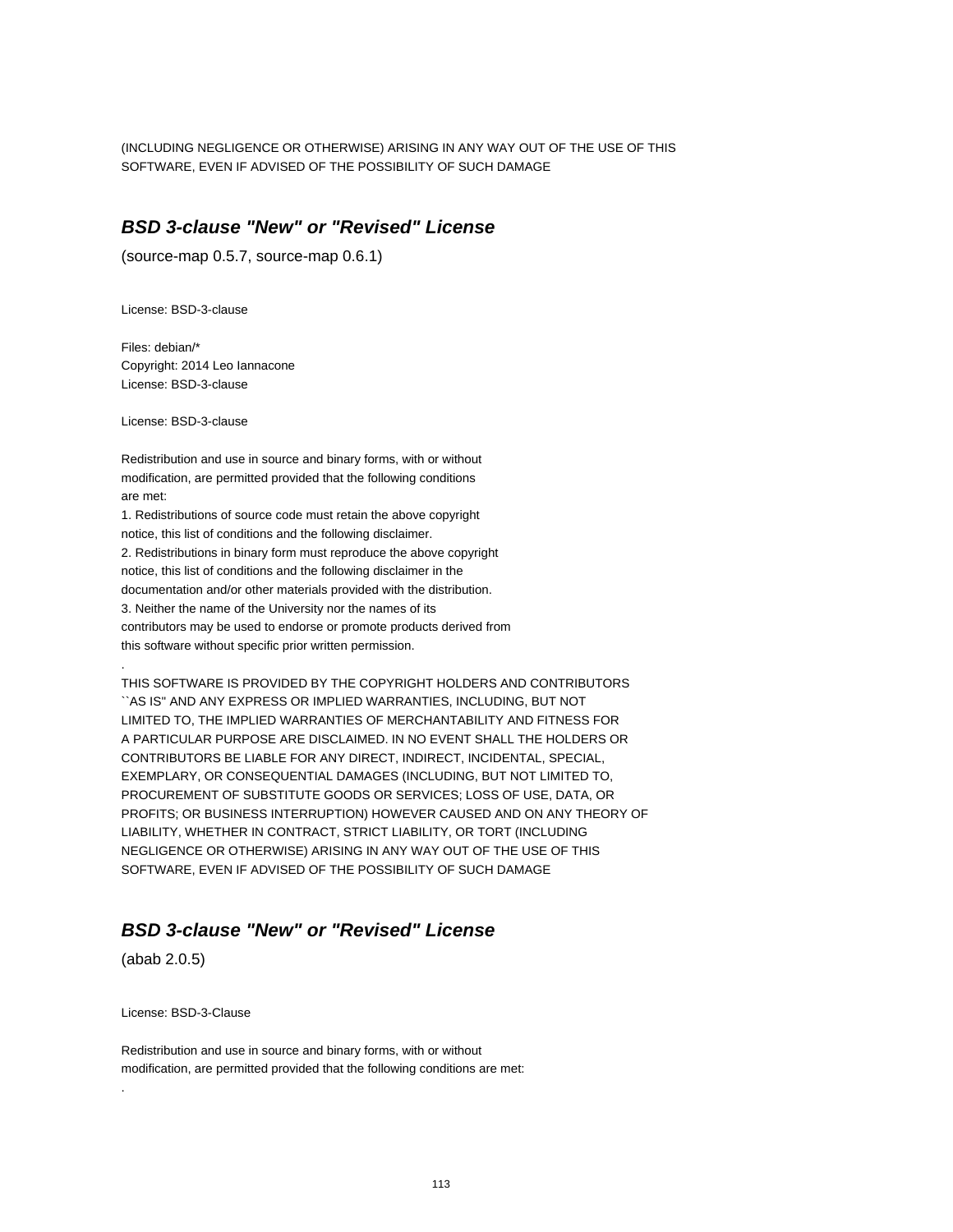1. Redistributions of source code must retain the above copyright notice, this list of conditions and the following disclaimer. 2. Redistributions in binary form must reproduce the above copyright notice, this list of conditions and the following disclaimer in the documentation

and/or other materials provided with the distribution.

3. Neither the name of the copyright holder nor the names of its contributors may be used to endorse or promote products derived from this software without specific prior written permission.

THIS SOFTWARE IS PROVIDED BY THE COPYRIGHT HOLDERS AND CONTRIBUTORS "AS IS" AND ANY EXPRESS OR IMPLIED WARRANTIES, INCLUDING, BUT NOT LIMITED TO, THE IMPLIED WARRANTIES OF MERCHANTABILITY AND FITNESS FOR A PARTICULAR PURPOSE ARE DISCLAIMED. IN NO EVENT SHALL THE COPYRIGHT HOLDER OR CONTRIBUTORS BE LIABLE FOR ANY DIRECT, INDIRECT, INCIDENTAL, SPECIAL, EXEMPLARY, OR CONSEQUENTIAL DAMAGES (INCLUDING, BUT NOT LIMITED TO, PROCUREMENT OF SUBSTITUTE GOODS OR SERVICES; LOSS OF USE, DATA, OR PROFITS; OR BUSINESS INTERRUPTION) HOWEVER CAUSED AND ON ANY THEORY OF LIABILITY, WHETHER IN CONTRACT, STRICT LIABILITY, OR TORT (INCLUDING NEGLIGENCE OR OTHERWISE) ARISING IN ANY WAY OUT OF THE USE OF THIS SOFTWARE, EVEN IF ADVISED OF THE POSSIBILITY OF SUCH DAMAGE

# **BSD 3-clause "New" or "Revised" License**

(bcrypt-pbkdf 1.0.2)

.

Redistribution and use in source and binary forms, with or without modification, are permitted provided that the following conditions are met:

1. Redistributions of source code must retain the above copyright notice, this list of conditions and the following disclaimer. 2. Redistributions in binary form must reproduce the above copyright notice, this list of conditions and the following disclaimer in the documentation and/or other materials provided with the distribution. 3. The name of the author may not be used to endorse or promote products derived from this software without specific prior written permission.

THIS SOFTWARE IS PROVIDED BY THE AUTHOR ``AS IS'' AND ANY EXPRESS OR IMPLIED WARRANTIES, INCLUDING, BUT NOT LIMITED TO, THE IMPLIED WARRANTIES OF MERCHANTABILITY AND FITNESS FOR A PARTICULAR PURPOSE ARE DISCLAIMED. IN NO EVENT SHALL THE AUTHOR BE LIABLE FOR ANY DIRECT, INDIRECT, INCIDENTAL, SPECIAL, EXEMPLARY, OR CONSEQUENTIAL DAMAGES (INCLUDING, BUT NOT LIMITED TO, PROCUREMENT OF SUBSTITUTE GOODS OR SERVICES; LOSS OF USE, DATA, OR PROFITS; OR BUSINESS INTERRUPTION) HOWEVER CAUSED AND ON ANY THEORY OF LIABILITY, WHETHER IN CONTRACT, STRICT LIABILITY, OR TORT (INCLUDING NEGLIGENCE OR OTHERWISE) ARISING IN ANY WAY OUT OF THE USE OF THIS SOFTWARE, EVEN IF ADVISED OF THE POSSIBILITY OF SUCH DAMAGE

# **BSD 3-clause "New" or "Revised" License**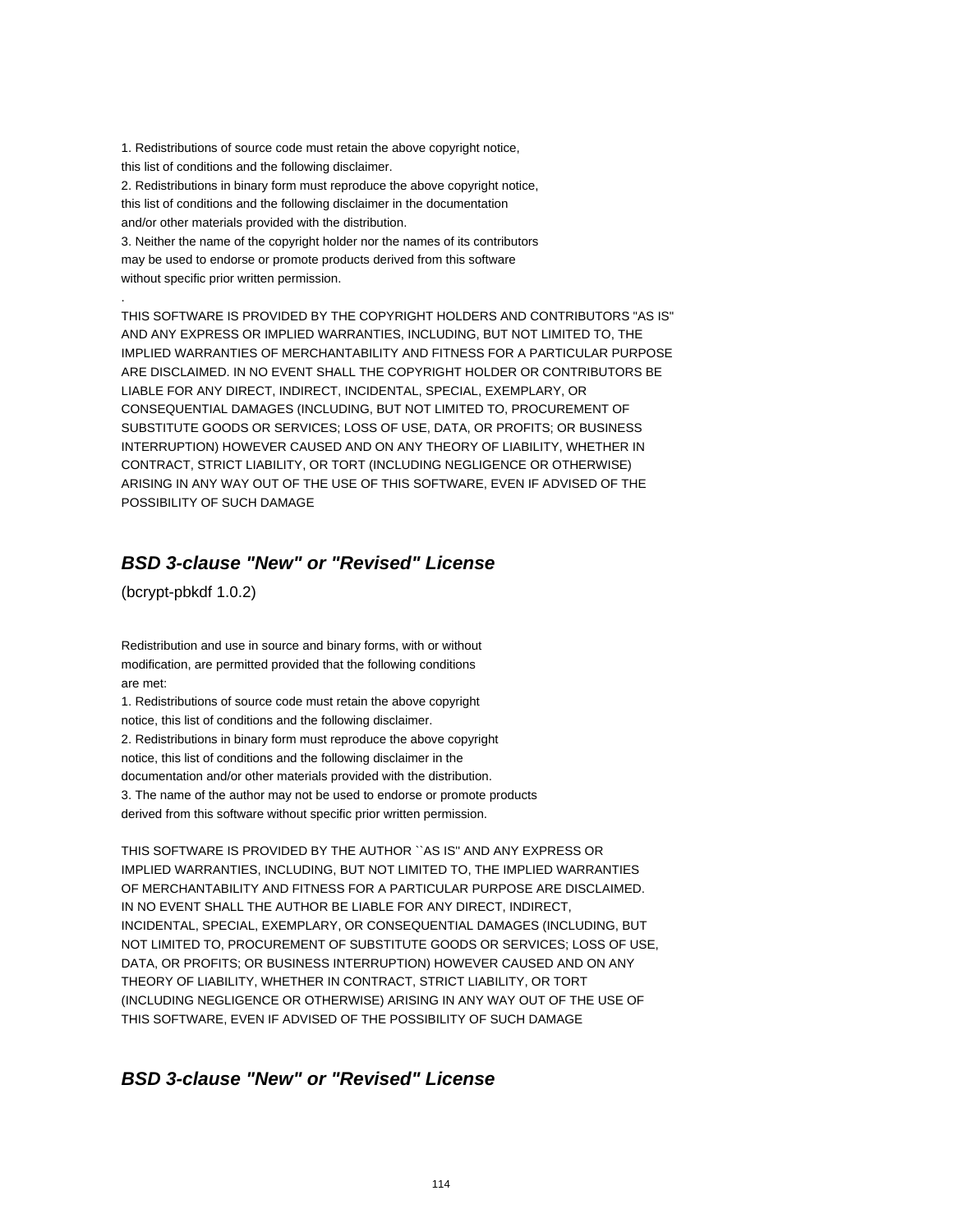## (duplexer3 0.1.4)

Upstream-Contact: https://github.com/floatdrop/duplexer3/issues Source: https://github.com/floatdrop/duplexer3

Files: \* Copyright: 2017 Conrad Pankoff (http://www.fknsrs.biz/) License: BSD-3-Clause

Files: debian/\* Copyright: 2017 Tushar Agey License: BSD-3-Clause

License: BSD-3-clause

.

Redistribution and use in source and binary forms, with or without modification, are permitted provided that the following conditions are met:

1. Redistributions of source code must retain the above copyright notice, this list of conditions and the following disclaimer. 2. Redistributions in binary form must reproduce the above copyright notice, this list of conditions and the following disclaimer in the documentation and/or other materials provided with the distribution. 3. Neither the name of the University nor the names of its contributors may be used to endorse or promote products derived from this software without specific prior written permission.

THIS SOFTWARE IS PROVIDED BY THE COPYRIGHT HOLDERS AND CONTRIBUTORS ``AS IS'' AND ANY EXPRESS OR IMPLIED WARRANTIES, INCLUDING, BUT NOT LIMITED TO, THE IMPLIED WARRANTIES OF MERCHANTABILITY AND FITNESS FOR A PARTICULAR PURPOSE ARE DISCLAIMED. IN NO EVENT SHALL THE HOLDERS OR CONTRIBUTORS BE LIABLE FOR ANY DIRECT, INDIRECT, INCIDENTAL, SPECIAL, EXEMPLARY, OR CONSEQUENTIAL DAMAGES (INCLUDING, BUT NOT LIMITED TO, PROCUREMENT OF SUBSTITUTE GOODS OR SERVICES; LOSS OF USE, DATA, OR PROFITS; OR BUSINESS INTERRUPTION) HOWEVER CAUSED AND ON ANY THEORY OF LIABILITY, WHETHER IN CONTRACT, STRICT LIABILITY, OR TORT (INCLUDING NEGLIGENCE OR OTHERWISE) ARISING IN ANY WAY OUT OF THE USE OF THIS SOFTWARE, EVEN IF ADVISED OF THE POSSIBILITY OF SUCH DAMAGE

# **BSD Zero Clause License**

(tslib 1.14.1, tslib 2.1.0, tslib 2.3.0)

BSD Zero Clause License

=======================

Copyright (C) 2006 by Rob Landley

Permission to use, copy, modify, and/or distribute this software for any purpose with or without fee is hereby granted.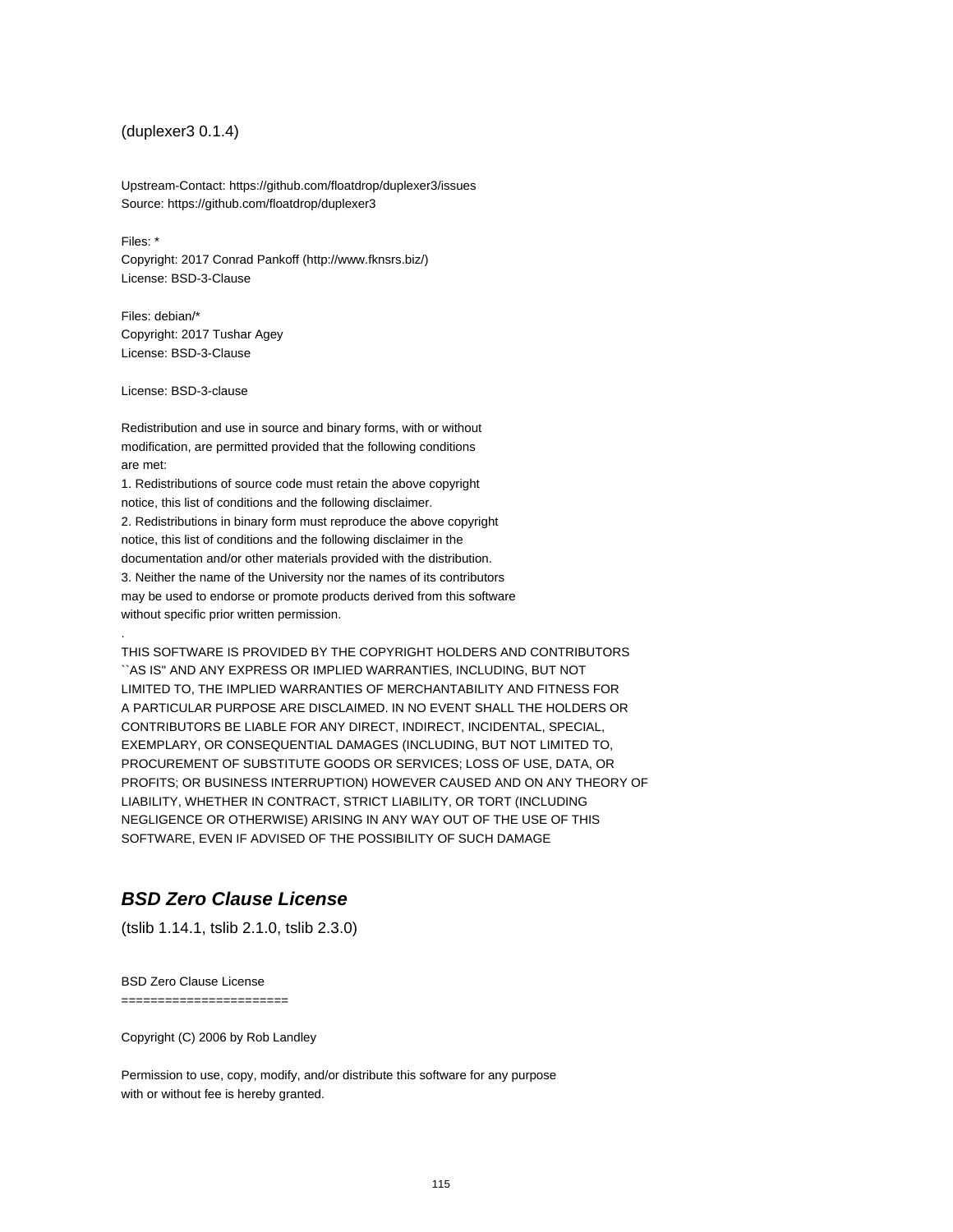THE SOFTWARE IS PROVIDED "AS IS" AND THE AUTHOR DISCLAIMS ALL WARRANTIES WITH REGARD TO THIS SOFTWARE INCLUDING ALL IMPLIED WARRANTIES OF MERCHANTABILITY AND FITNESS. IN NO EVENT SHALL THE AUTHOR BE LIABLE FOR ANY SPECIAL, DIRECT, INDIRECT, OR CONSEQUENTIAL DAMAGES OR ANY DAMAGES WHATSOEVER RESULTING FROM LOSS OF USE, DATA OR PROFITS, WHETHER IN AN ACTION OF CONTRACT, NEGLIGENCE OR OTHER TORTIOUS ACTION, ARISING OUT OF OR IN CONNECTION WITH THE USE OR PERFORMANCE OF THIS SOFTWARE.

# **Creative Commons Attribution 3.0**

(spdx-exceptions 2.3.0)

Creative Commons Attribution 3.0 Unported ========================

CREATIVE COMMONS CORPORATION IS NOT A LAW FIRM AND DOES NOT PROVIDE LEGAL SERVICES. DISTRIBUTION OF THIS LICENSE DOES NOT CREATE AN ATTORNEY-CLIENT RELATIONSHIP. CREATIVE COMMONS PROVIDES THIS INFORMATION ON AN "AS-IS" BASIS. CREATIVE COMMONS MAKES NO WARRANTIES REGARDING THE INFORMATION PROVIDED, AND DISCLAIMS LIABILITY FOR DAMAGES RESULTING FROM ITS USE.

License

THE WORK (AS DEFINED BELOW) IS PROVIDED UNDER THE TERMS OF THIS CREATIVE COMMONS PUBLIC LICENSE ("CCPL" OR "LICENSE"). THE WORK IS PROTECTED BY COPYRIGHT AND/OR OTHER APPLICABLE LAW. ANY USE OF THE WORK OTHER THAN AS AUTHORIZED UNDER THIS LICENSE OR COPYRIGHT LAW IS PROHIBITED.

BY EXERCISING ANY RIGHTS TO THE WORK PROVIDED HERE, YOU ACCEPT AND AGREE TO BE BOUND BY THE TERMS OF THIS LICENSE. TO THE EXTENT THIS LICENSE MAY BE CONSIDERED TO BE A CONTRACT, THE LICENSOR GRANTS YOU THE RIGHTS CONTAINED HERE IN CONSIDERATION OF YOUR ACCEPTANCE OF SUCH TERMS AND CONDITIONS.

1. Definitions

a. "Adaptation" means a work based upon the Work, or upon the Work and other pre-existing works, such as a translation, adaptation, derivative work, arrangement of music or other alterations of a literary or artistic work, or phonogram or performance and includes cinematographic adaptations or any other form in which the Work may be recast, transformed, or adapted including in any form recognizably derived from the original, except that a work that constitutes a Collection will not be considered an Adaptation for the purpose of this License. For the avoidance of doubt, where the Work is a musical work, performance or phonogram, the synchronization of the Work in timed-relation with a moving image ("synching") will be considered an Adaptation for the purpose of this License.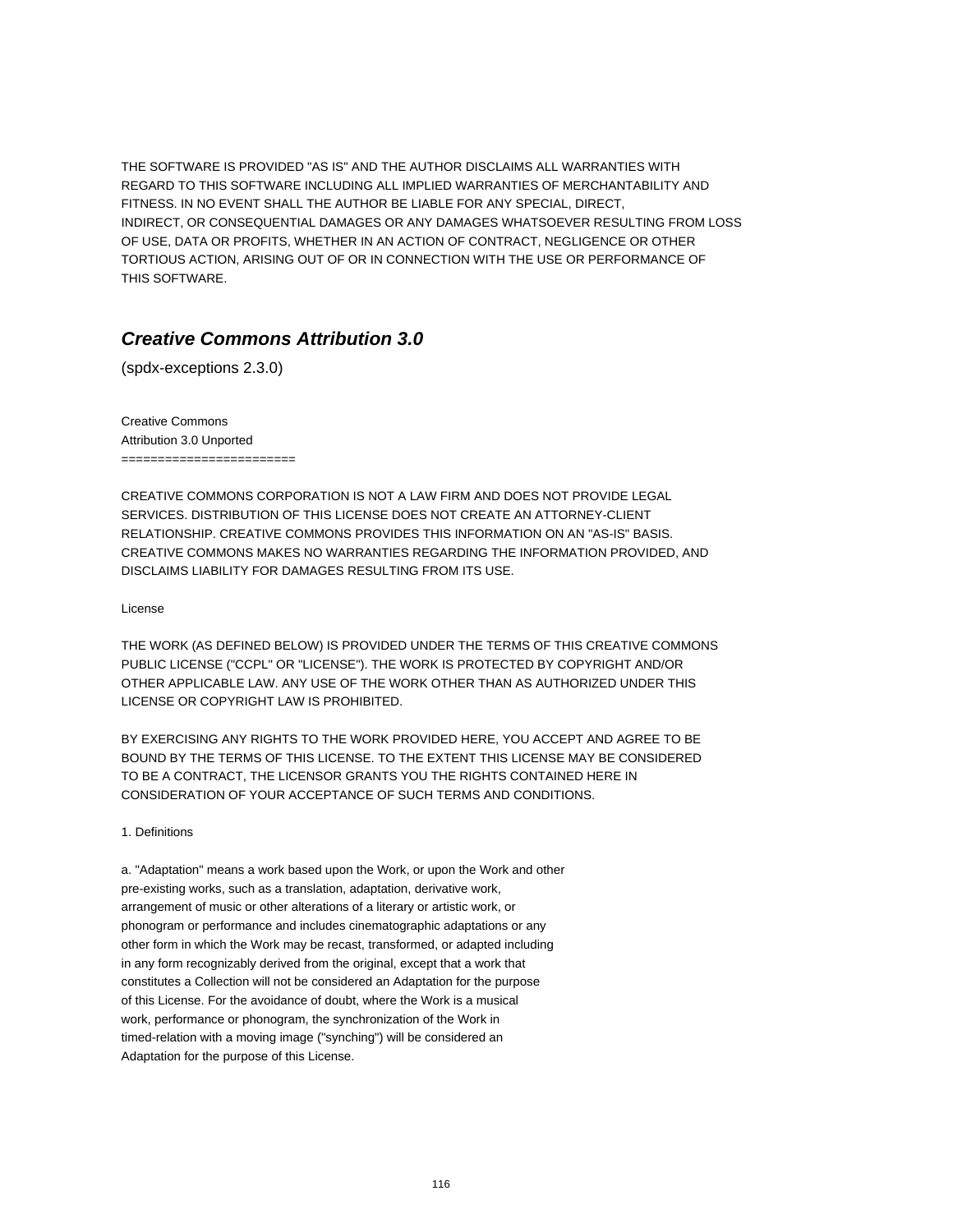b. "Collection" means a collection of literary or artistic works, such as encyclopedias and anthologies, or performances, phonograms or broadcasts, or other works or subject matter other than works listed in Section 1(f) below, which, by reason of the selection and arrangement of their contents, constitute intellectual creations, in which the Work is included in its entirety in unmodified form along with one or more other contributions, each constituting separate and independent works in themselves, which together are assembled into a collective whole. A work that constitutes a Collection will not be considered an Adaptation (as defined above) for the purposes of this License.

c. "Distribute" means to make available to the public the original and copies of the Work or Adaptation, as appropriate, through sale or other transfer of ownership.

d. "Licensor" means the individual, individuals, entity or entities that offer(s) the Work under the terms of this License.

e. "Original Author" means, in the case of a literary or artistic work, the individual, individuals, entity or entities who created the Work or if no individual or entity can be identified, the publisher; and in addition (i) in the case of a performance the actors, singers, musicians, dancers, and other persons who act, sing, deliver, declaim, play in, interpret or otherwise perform literary or artistic works or expressions of folklore; (ii) in the case of a phonogram the producer being the person or legal entity who first fixes the sounds of a performance or other sounds; and, (iii) in the case of broadcasts, the organization that transmits the broadcast.

f. "Work" means the literary and/or artistic work offered under the terms of this License including without limitation any production in the literary, scientific and artistic domain, whatever may be the mode or form of its expression including digital form, such as a book, pamphlet and other writing; a lecture, address, sermon or other work of the same nature; a dramatic or dramatico-musical work; a choreographic work or entertainment in dumb show; a musical composition with or without words; a cinematographic work to which are assimilated works expressed by a process analogous to cinematography; a work of drawing, painting, architecture, sculpture, engraving or lithography; a photographic work to which are assimilated works expressed by a process analogous to photography; a work of applied art; an illustration, map, plan, sketch or three-dimensional work relative to geography, topography, architecture or science; a performance; a broadcast; a phonogram; a compilation of data to the extent it is protected as a copyrightable work; or a work performed by a variety or circus performer to the extent it is not otherwise considered a literary or artistic work.

g. "You" means an individual or entity exercising rights under this License who has not previously violated the terms of this License with respect to the Work, or who has received express permission from the Licensor to exercise rights under this License despite a previous violation.

h. "Publicly Perform" means to perform public recitations of the Work and to communicate to the public those public recitations, by any means or process, including by wire or wireless means or public digital performances; to make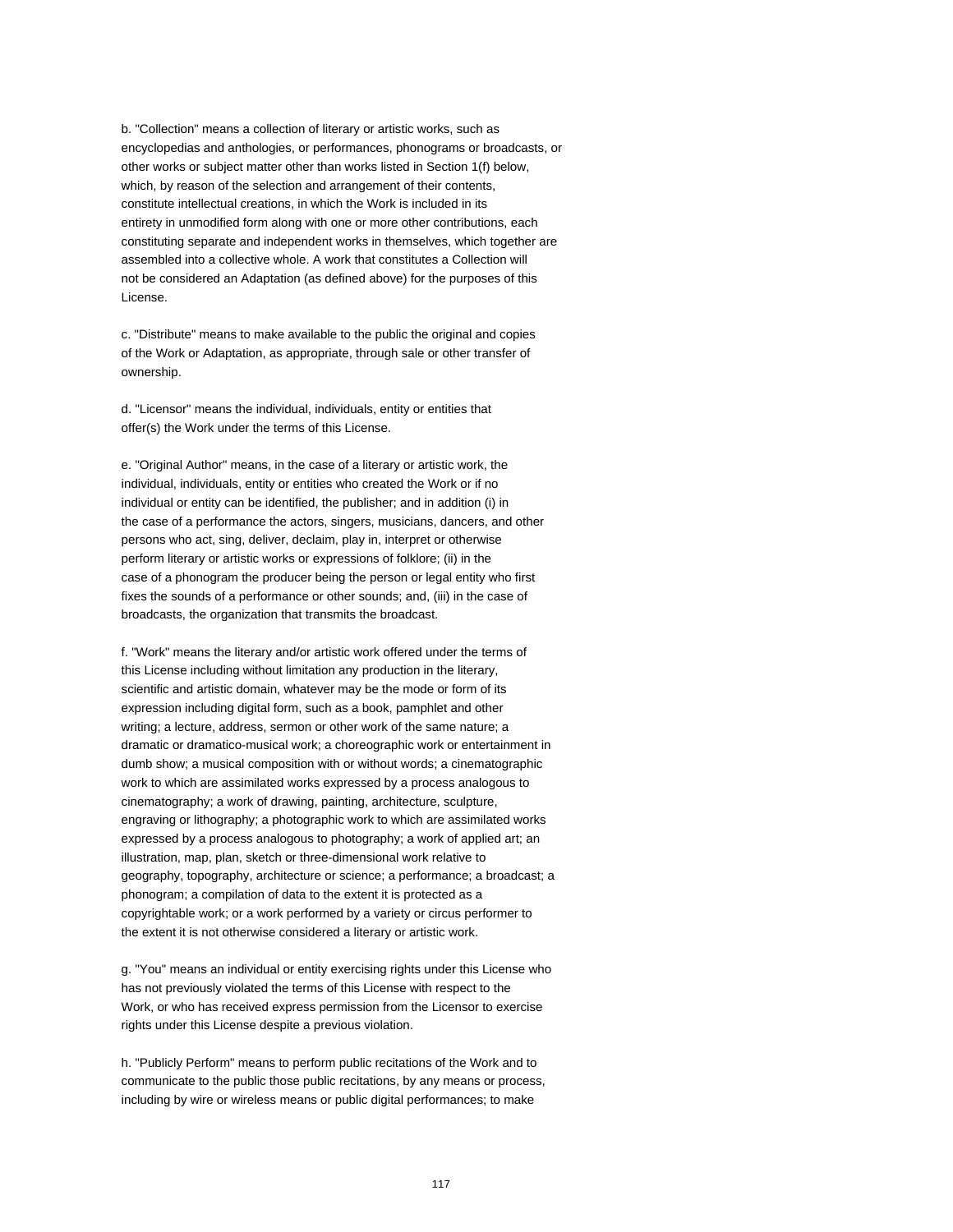available to the public Works in such a way that members of the public may access these Works from a place and at a place individually chosen by them; to perform the Work to the public by any means or process and the communication to the public of the performances of the Work, including by public digital performance; to broadcast and rebroadcast the Work by any means including signs, sounds or images.

i. "Reproduce" means to make copies of the Work by any means including without limitation by sound or visual recordings and the right of fixation and reproducing fixations of the Work, including storage of a protected performance or phonogram in digital form or other electronic medium.

2. Fair Dealing Rights. Nothing in this License is intended to reduce, limit, or restrict any uses free from copyright or rights arising from limitations or exceptions that are provided for in connection with the copyright protection under copyright law or other applicable laws.

3. License Grant. Subject to the terms and conditions of this License, Licensor hereby grants You a worldwide, royalty-free, non-exclusive, perpetual (for the duration of the applicable copyright) license to exercise the rights in the Work as stated below:

a. to Reproduce the Work, to incorporate the Work into one or more Collections, and to Reproduce the Work as incorporated in the Collections;

b. to create and Reproduce Adaptations provided that any such Adaptation, including any translation in any medium, takes reasonable steps to clearly label, demarcate or otherwise identify that changes were made to the original Work. For example, a translation could be marked "The original work was translated from English to Spanish," or a modification could indicate "The original work has been modified.";

c. to Distribute and Publicly Perform the Work including as incorporated in Collections; and,

d. to Distribute and Publicly Perform Adaptations.

## e.

For the avoidance of doubt:

i. Non-waivable Compulsory License Schemes. In those jurisdictions in which the right to collect royalties through any statutory or compulsory licensing scheme cannot be waived, the Licensor reserves the exclusive right to collect such royalties for any exercise by You of the rights granted under this License;

ii. Waivable Compulsory License Schemes. In those jurisdictions in which the right to collect royalties through any statutory or compulsory licensing scheme can be waived, the Licensor waives the exclusive right to collect such royalties for any exercise by You of the rights granted under this License; and,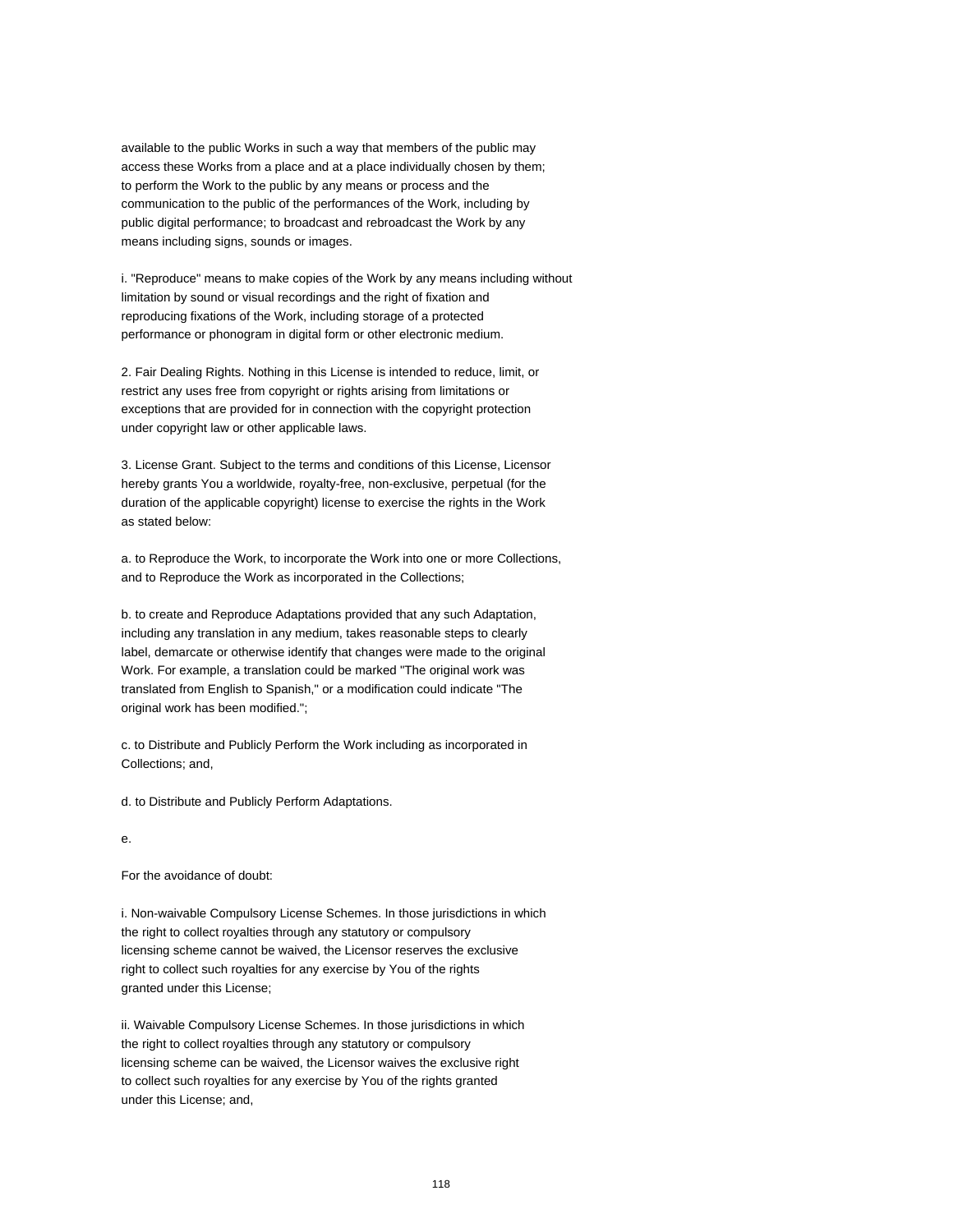iii. Voluntary License Schemes. The Licensor waives the right to collect royalties, whether individually or, in the event that the Licensor is a member of a collecting society that administers voluntary licensing schemes, via that society, from any exercise by You of the rights granted under this License.

The above rights may be exercised in all media and formats whether now known or hereafter devised. The above rights include the right to make such modifications as are technically necessary to exercise the rights in other media and formats. Subject to Section 8(f), all rights not expressly granted by Licensor are hereby reserved.

4. Restrictions. The license granted in Section 3 above is expressly made subject to and limited by the following restrictions:

a. You may Distribute or Publicly Perform the Work only under the terms of this License. You must include a copy of, or the Uniform Resource Identifier (URI) for, this License with every copy of the Work You Distribute or Publicly Perform. You may not offer or impose any terms on the Work that restrict the terms of this License or the ability of the recipient of the Work to exercise the rights granted to that recipient under the terms of the License. You may not sublicense the Work. You must keep intact all notices that refer to this License and to the disclaimer of warranties with every copy of the Work You Distribute or Publicly Perform. When You Distribute or Publicly Perform the Work, You may not impose any effective technological measures on the Work that restrict the ability of a recipient of the Work from You to exercise the rights granted to that recipient under the terms of the License. This Section 4(a) applies to the Work as incorporated in a Collection, but this does not require the Collection apart from the Work itself to be made subject to the terms of this License. If You create a Collection, upon notice from any Licensor You must, to the extent practicable, remove from the Collection any credit as required by Section 4(b), as requested. If You create an Adaptation, upon notice from any Licensor You must, to the extent practicable, remove from the Adaptation any credit as required by Section 4(b), as requested.

b. If You Distribute, or Publicly Perform the Work or any Adaptations or Collections, You must, unless a request has been made pursuant to Section 4(a), keep intact all copyright notices for the Work and provide, reasonable to the medium or means You are utilizing: (i) the name of the Original Author (or pseudonym, if applicable) if supplied, and/or if the Original Author and/or Licensor designate another party or parties (e.g., a sponsor institute, publishing entity, journal) for attribution ("Attribution Parties") in Licensor's copyright notice, terms of service or by other reasonable means, the name of such party or parties; (ii) the title of the Work if supplied; (iii) to the extent reasonably practicable, the URI, if any, that Licensor specifies to be associated with the Work, unless such URI does not refer to the copyright notice or licensing information for the Work; and (iv) , consistent with Section 3(b), in the case of an Adaptation, a credit identifying the use of the Work in the Adaptation (e.g., "French translation of the Work by Original Author," or "Screenplay based on original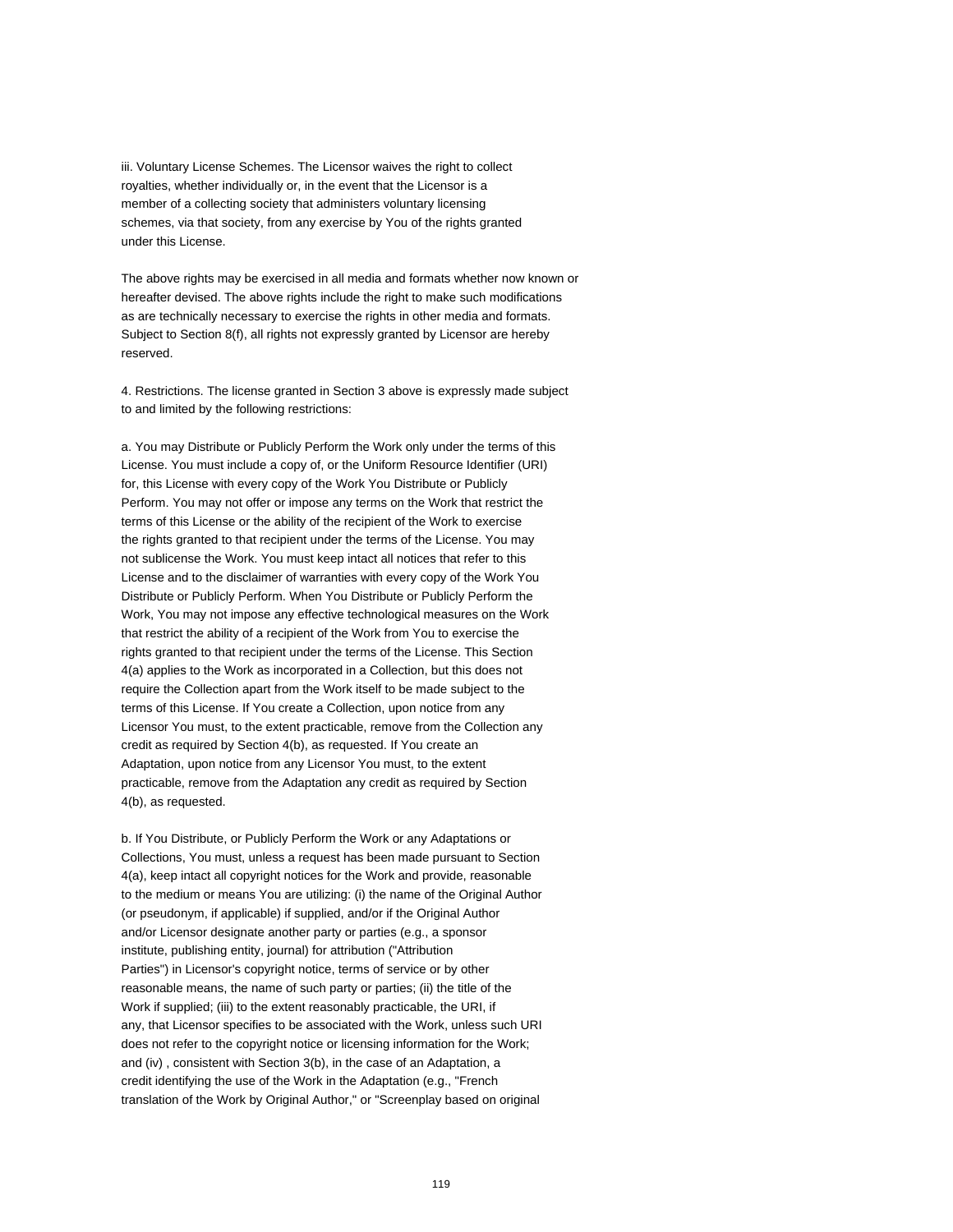Work by Original Author"). The credit required by this Section 4 (b) may be implemented in any reasonable manner; provided, however, that in the case of a Adaptation or Collection, at a minimum such credit will appear, if a credit for all contributing authors of the Adaptation or Collection appears, then as part of these credits and in a manner at least as prominent as the credits for the other contributing authors. For the avoidance of doubt, You may only use the credit required by this Section for the purpose of attribution in the manner set out above and, by exercising Your rights under this License, You may not implicitly or explicitly assert or imply any connection with, sponsorship or endorsement by the Original Author, Licensor and/or Attribution Parties, as appropriate, of You or Your use of the Work, without the separate, express prior written permission of the Original Author, Licensor and/or Attribution Parties.

c. Except as otherwise agreed in writing by the Licensor or as may be otherwise permitted by applicable law, if You Reproduce, Distribute or Publicly Perform the Work either by itself or as part of any Adaptations or Collections, You must not distort, mutilate, modify or take other derogatory action in relation to the Work which would be prejudicial to the Original Author's honor or reputation. Licensor agrees that in those jurisdictions (e.g. Japan), in which any exercise of the right granted in Section 3(b) of this License (the right to make Adaptations) would be deemed to be a distortion, mutilation, modification or other derogatory action prejudicial to the Original Author's honor and reputation, the Licensor will waive or not assert, as appropriate, this Section, to the fullest extent permitted by the applicable national law, to enable You to reasonably exercise Your right under Section 3(b) of this License (right to make Adaptations) but not otherwise.

#### 5. Representations, Warranties and Disclaimer

UNLESS OTHERWISE MUTUALLY AGREED TO BY THE PARTIES IN WRITING, LICENSOR OFFERS THE WORK AS-IS AND MAKES NO REPRESENTATIONS OR WARRANTIES OF ANY KIND CONCERNING THE WORK, EXPRESS, IMPLIED, STATUTORY OR OTHERWISE, INCLUDING, WITHOUT LIMITATION, WARRANTIES OF TITLE, MERCHANTIBILITY, FITNESS FOR A PARTICULAR PURPOSE, NONINFRINGEMENT, OR THE ABSENCE OF LATENT OR OTHER DEFECTS, ACCURACY, OR THE PRESENCE OF ABSENCE OF ERRORS, WHETHER OR NOT DISCOVERABLE. SOME JURISDICTIONS DO NOT ALLOW THE EXCLUSION OF IMPLIED WARRANTIES, SO SUCH EXCLUSION MAY NOT APPLY TO YOU.

6. Limitation on Liability. EXCEPT TO THE EXTENT REQUIRED BY APPLICABLE LAW, IN NO EVENT WILL LICENSOR BE LIABLE TO YOU ON ANY LEGAL THEORY FOR ANY SPECIAL, INCIDENTAL, CONSEQUENTIAL, PUNITIVE OR EXEMPLARY DAMAGES ARISING OUT OF THIS LICENSE OR THE USE OF THE WORK, EVEN IF LICENSOR HAS BEEN ADVISED OF THE POSSIBILITY OF SUCH DAMAGES.

### 7. Termination

a. This License and the rights granted hereunder will terminate automatically upon any breach by You of the terms of this License. Individuals or entities who have received Adaptations or Collections from You under this License, however, will not have their licenses terminated provided such individuals or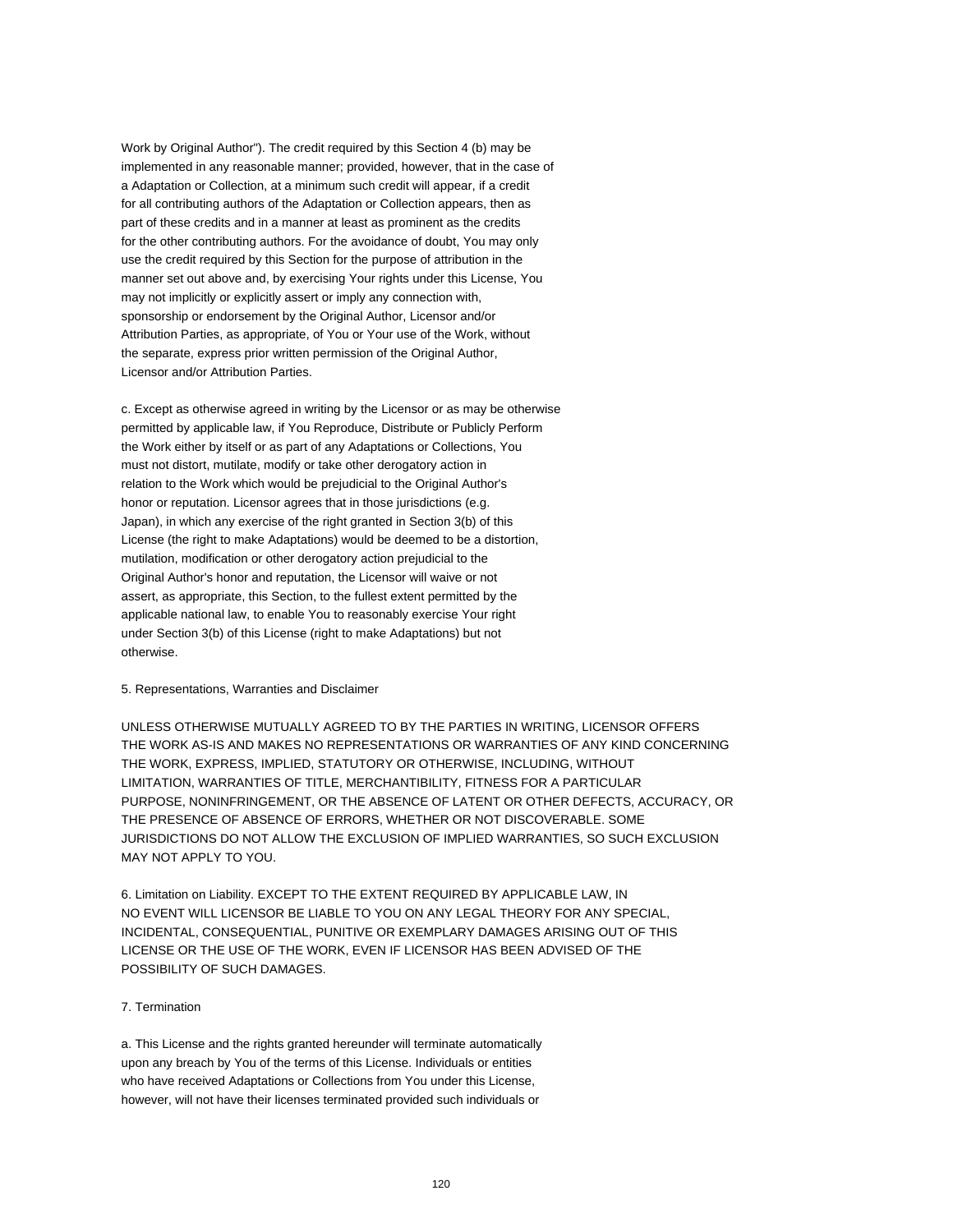entities remain in full compliance with those licenses. Sections 1, 2, 5, 6, 7, and 8 will survive any termination of this License.

b. Subject to the above terms and conditions, the license granted here is perpetual (for the duration of the applicable copyright in the Work). Notwithstanding the above, Licensor reserves the right to release the Work under different license terms or to stop distributing the Work at any time; provided, however that any such election will not serve to withdraw this License (or any other license that has been, or is required to be, granted under the terms of this License), and this License will continue in full force and effect unless terminated as stated above.

#### 8. Miscellaneous

a. Each time You Distribute or Publicly Perform the Work or a Collection, the Licensor offers to the recipient a license to the Work on the same terms and conditions as the license granted to You under this License.

b. Each time You Distribute or Publicly Perform an Adaptation, Licensor offers to the recipient a license to the original Work on the same terms and conditions as the license granted to You under this License.

c. If any provision of this License is invalid or unenforceable under applicable law, it shall not affect the validity or enforceability of the remainder of the terms of this License, and without further action by the parties to this agreement, such provision shall be reformed to the minimum extent necessary to make such provision valid and enforceable.

d. No term or provision of this License shall be deemed waived and no breach consented to unless such waiver or consent shall be in writing and signed by the party to be charged with such waiver or consent.

e. This License constitutes the entire agreement between the parties with respect to the Work licensed here. There are no understandings, agreements or representations with respect to the Work not specified here. Licensor shall not be bound by any additional provisions that may appear in any communication from You. This License may not be modified without the mutual written agreement of the Licensor and You.

f. The rights granted under, and the subject matter referenced, in this License were drafted utilizing the terminology of the Berne Convention for the Protection of Literary and Artistic Works (as amended on September 28, 1979), the Rome Convention of 1961, the WIPO Copyright Treaty of 1996, the WIPO Performances and Phonograms Treaty of 1996 and the Universal Copyright Convention (as revised on July 24, 1971). These rights and subject matter take effect in the relevant jurisdiction in which the License terms are sought to be enforced according to the corresponding provisions of the implementation of those treaty provisions in the applicable national law. If the standard suite of rights granted under applicable copyright law includes additional rights not granted under this License, such additional rights are deemed to be included in the License; this License is not intended to restrict the license of any rights under applicable law.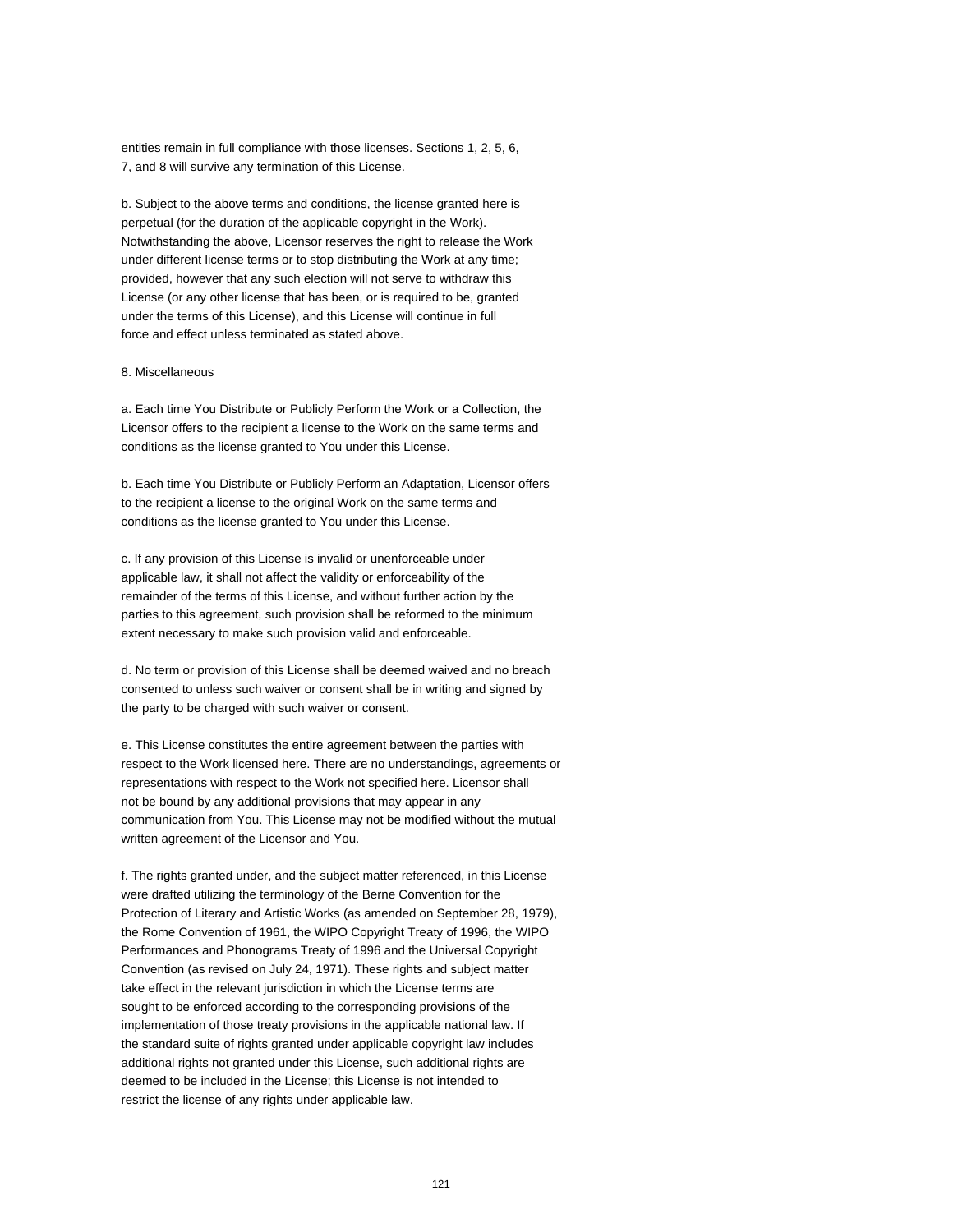#### Creative Commons Notice

Creative Commons is not a party to this License, and makes no warranty whatsoever in connection with the Work. Creative Commons will not be liable to You or any party on any legal theory for any damages whatsoever, including without limitation any general, special, incidental or consequential damages arising in connection to this license. Notwithstanding the foregoing two (2) sentences, if Creative Commons has expressly identified itself as the Licensor hereunder, it shall have all rights and obligations of Licensor.

Except for the limited purpose of indicating to the public that the Work is licensed under the CCPL, Creative Commons does not authorize the use by either party of the trademark "Creative Commons" or any related trademark or logo of Creative Commons without the prior written consent of Creative Commons. Any permitted use will be in compliance with Creative Commons' then-current trademark usage guidelines, as may be published on its website or otherwise made available upon request from time to time. For the avoidance of doubt, this trademark restriction does not form part of this License.

Creative Commons may be contacted at http://creativecommons.org/.

# **Creative Commons Attribution 4.0**

(caniuse-lite 1.0.30001230, caniuse-lite 1.0.30001239, caniuse-lite 1.0.30001240)

Creative Commons Attribution 4.0

================================

Creative Commons Attribution 4.0 International

Creative Commons Corporation (■■■Creative Commons■■■) is not a law firm and does not provide legal services or legal advice. Distribution of Creative Commons public licenses does not create a lawyer-client or other relationship. Creative Commons makes its licenses and related information available on an ■■■as-is■■■ basis. Creative Commons gives no warranties regarding its licenses, any material licensed under their terms and conditions, or any related information. Creative Commons disclaims all liability for damages resulting from their use to the fullest extent possible.

#### Using Creative Commons Public Licenses

Creative Commons public licenses provide a standard set of terms and conditions that creators and other rights holders may use to share original works of authorship and other material subject to copyright and certain other rights specified in the public license below. The following considerations are for informational purposes only, are not exhaustive, and do not form part of our licenses.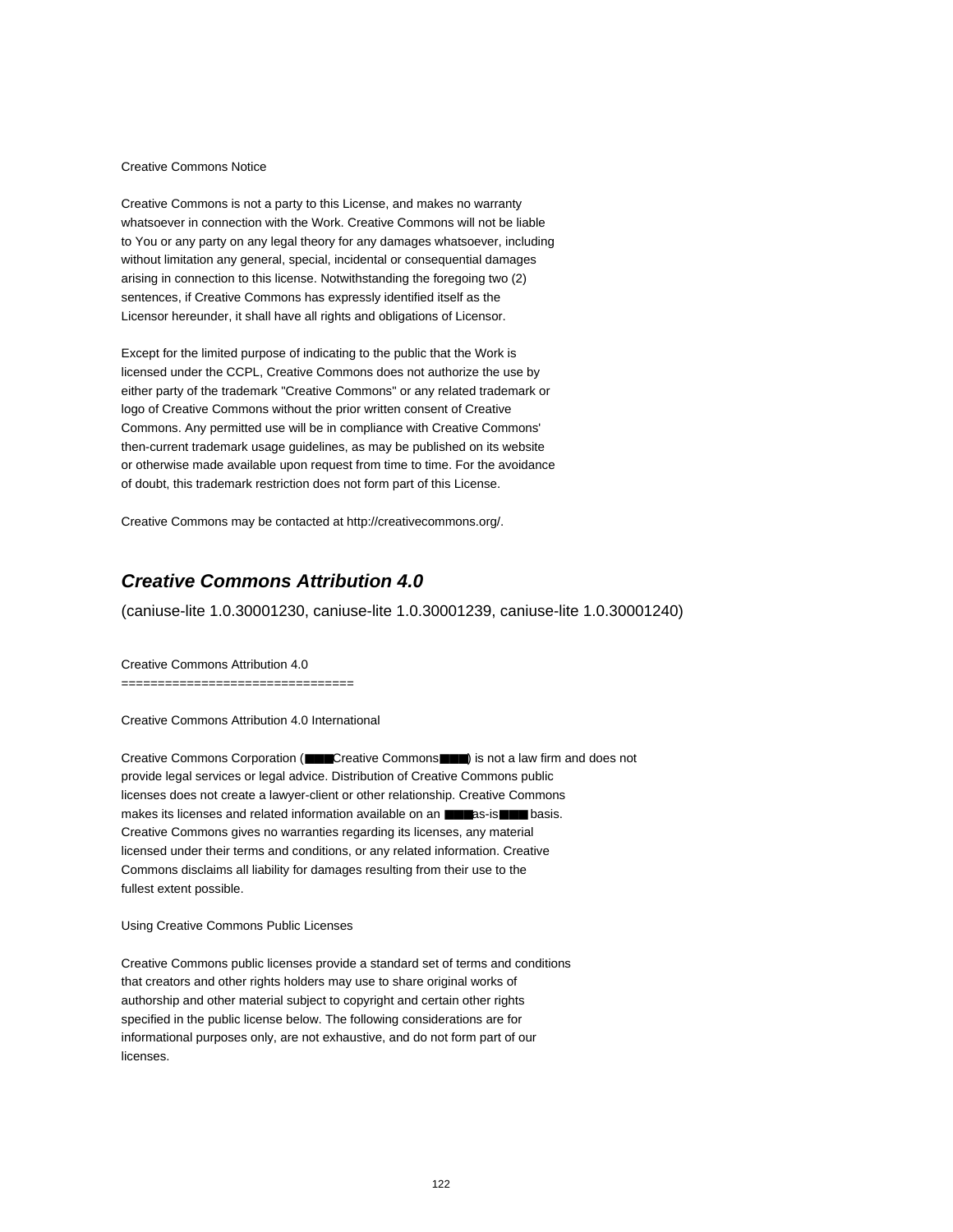Considerations for licensors: Our public licenses are intended for use by those authorized to give the public permission to use material in ways otherwise restricted by copyright and certain other rights. Our licenses are irrevocable. Licensors should read and understand the terms and conditions of the license they choose before applying it. Licensors should also secure all rights necessary before applying our licenses so that the public can reuse the material as expected. Licensors should clearly mark any material not subject to the license. This includes other CC-licensed material, or material used under an exception or limitation to copyright. More considerations for licensors.

Considerations for the public: By using one of our public licenses, a licensor grants the public permission to use the licensed material under specified terms and conditions. If the licensor■■■s permission is not necessary for any reason■■■for example, because of any applicable exception or limitation to copyright■■■then that use is not regulated by the license. Our licenses grant only permissions under copyright and certain other rights that a licensor has authority to grant. Use of the licensed material may still be restricted for other reasons, including because others have copyright or other rights in the material. A licensor may make special requests, such as asking that all changes be marked or described. Although not required by our licenses, you are encouraged to respect those requests where reasonable. More considerations for the public.

Creative Commons Attribution 4.0 International Public License

By exercising the Licensed Rights (defined below), You accept and agree to be bound by the terms and conditions of this Creative Commons Attribution 4.0 International Public License ("Public License"). To the extent this Public License may be interpreted as a contract, You are granted the Licensed Rights in consideration of Your acceptance of these terms and conditions, and the Licensor grants You such rights in consideration of benefits the Licensor receives from making the Licensed Material available under these terms and conditions.

## Section 1 ■■■ Definitions.

a. Adapted Material means material subject to Copyright and Similar Rights that is derived from or based upon the Licensed Material and in which the Licensed Material is translated, altered, arranged, transformed, or otherwise modified in a manner requiring permission under the Copyright and Similar Rights held by the Licensor. For purposes of this Public License, where the Licensed Material is a musical work, performance, or sound recording, Adapted Material is always produced where the Licensed Material is synched in timed relation with a moving image.

b. Adapter's License means the license You apply to Your Copyright and Similar Rights in Your contributions to Adapted Material in accordance with the terms and conditions of this Public License.

c. Copyright and Similar Rights means copyright and/or similar rights closely related to copyright including, without limitation, performance, broadcast, sound recording, and Sui Generis Database Rights, without regard to how the rights are labeled or categorized. For purposes of this Public License, the rights specified in Section 2(b)(1)-(2) are not Copyright and Similar Rights.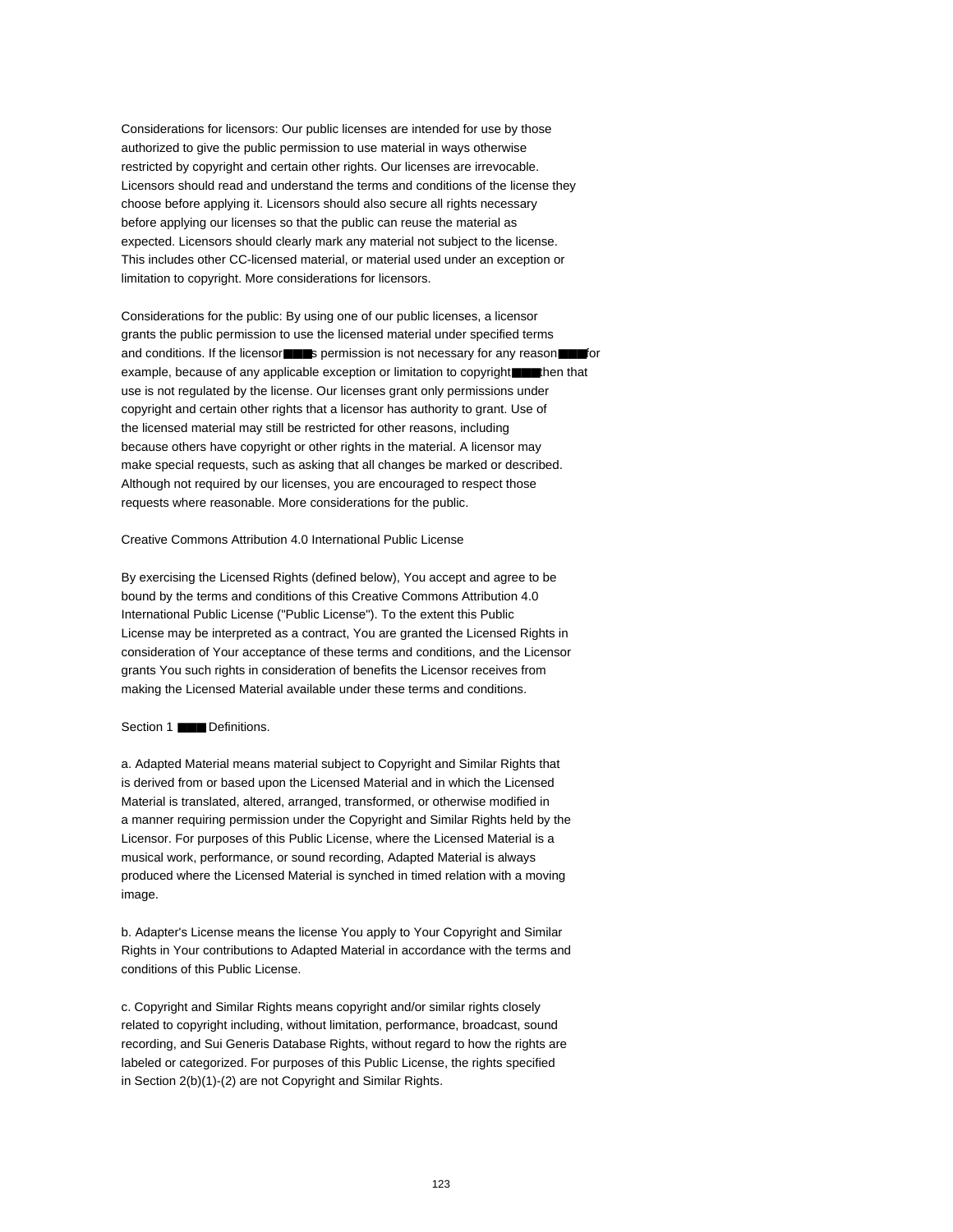d. Effective Technological Measures means those measures that, in the absence of proper authority, may not be circumvented under laws fulfilling obligations under Article 11 of the WIPO Copyright Treaty adopted on December 20, 1996, and/or similar international agreements.

e. Exceptions and Limitations means fair use, fair dealing, and/or any other exception or limitation to Copyright and Similar Rights that applies to Your use of the Licensed Material.

f. Licensed Material means the artistic or literary work, database, or other material to which the Licensor applied this Public License.

g. Licensed Rights means the rights granted to You subject to the terms and conditions of this Public License, which are limited to all Copyright and Similar Rights that apply to Your use of the Licensed Material and that the Licensor has authority to license.

h. Licensor means the individual(s) or entity(ies) granting rights under this Public License.

i. Share means to provide material to the public by any means or process that requires permission under the Licensed Rights, such as reproduction, public display, public performance, distribution, dissemination, communication, or importation, and to make material available to the public including in ways that members of the public may access the material from a place and at a time individually chosen by them.

j. Sui Generis Database Rights means rights other than copyright resulting from Directive 96/9/EC of the European Parliament and of the Council of 11 March 1996 on the legal protection of databases, as amended and/or succeeded, as well as other essentially equivalent rights anywhere in the world.

k. You means the individual or entity exercising the Licensed Rights under this Public License. Your has a corresponding meaning.

Section 2 ■■■ Scope.

a. License grant.

1. Subject to the terms and conditions of this Public License, the Licensor hereby grants You a worldwide, royalty-free, non-sublicensable, non-exclusive, irrevocable license to exercise the Licensed Rights in the Licensed Material to:

A. reproduce and Share the Licensed Material, in whole or in part; and

B. produce, reproduce, and Share Adapted Material.

2. Exceptions and Limitations. For the avoidance of doubt, where Exceptions and Limitations apply to Your use, this Public License does not apply, and You do not need to comply with its terms and conditions.

3. Term. The term of this Public License is specified in Section 6(a).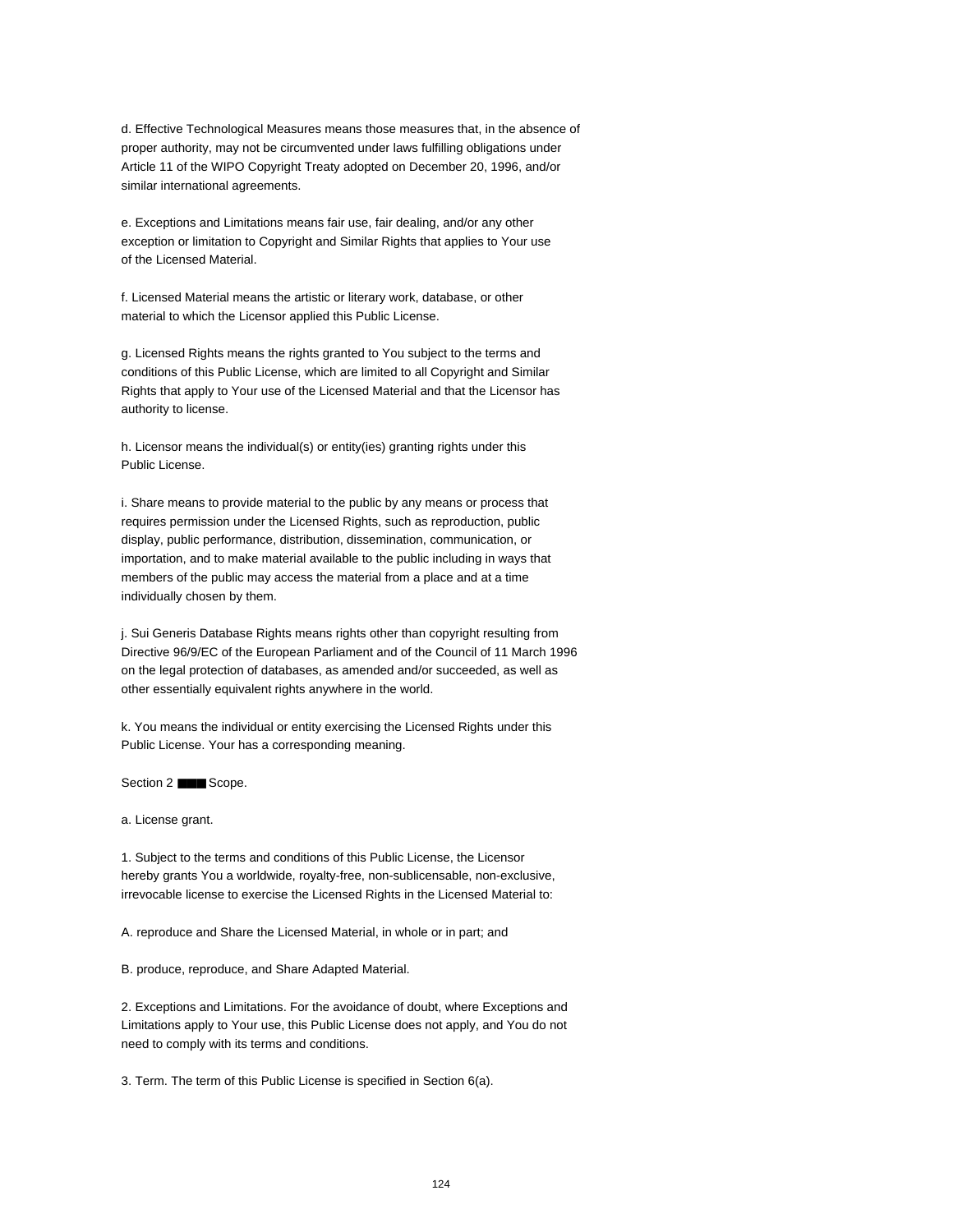4. Media and formats; technical modifications allowed. The Licensor authorizes You to exercise the Licensed Rights in all media and formats whether now known or hereafter created, and to make technical modifications necessary to do so. The Licensor waives and/or agrees not to assert any right or authority to forbid You from making technical modifications necessary to exercise the Licensed Rights, including technical modifications necessary to circumvent Effective Technological Measures. For purposes of this Public License, simply making modifications authorized by this Section 2(a)(4) never produces Adapted Material.

5. Downstream recipients.

A. Offer from the Licensor ■■■ Licensed Material. Every recipient of the Licensed Material automatically receives an offer from the Licensor to exercise the Licensed Rights under the terms and conditions of this Public License.

B. No downstream restrictions. You may not offer or impose any additional or different terms or conditions on, or apply any Effective Technological Measures to, the Licensed Material if doing so restricts exercise of the Licensed Rights by any recipient of the Licensed Material.

6. No endorsement. Nothing in this Public License constitutes or may be construed as permission to assert or imply that You are, or that Your use of the Licensed Material is, connected with, or sponsored, endorsed, or granted official status by, the Licensor or others designated to receive attribution as provided in Section 3(a)(1)(A)(i).

b. Other rights.

1. Moral rights, such as the right of integrity, are not licensed under this Public License, nor are publicity, privacy, and/or other similar personality rights; however, to the extent possible, the Licensor waives and/or agrees not to assert any such rights held by the Licensor to the limited extent necessary to allow You to exercise the Licensed Rights, but not otherwise.

2. Patent and trademark rights are not licensed under this Public License.

3. To the extent possible, the Licensor waives any right to collect royalties from You for the exercise of the Licensed Rights, whether directly or through a collecting society under any voluntary or waivable statutory or compulsory licensing scheme. In all other cases the Licensor expressly reserves any right to collect such royalties.

Section 3 ■■■ License Conditions.

Your exercise of the Licensed Rights is expressly made subject to the following conditions.

a. Attribution.

1. If You Share the Licensed Material (including in modified form), You must:

A. retain the following if it is supplied by the Licensor with the Licensed Material: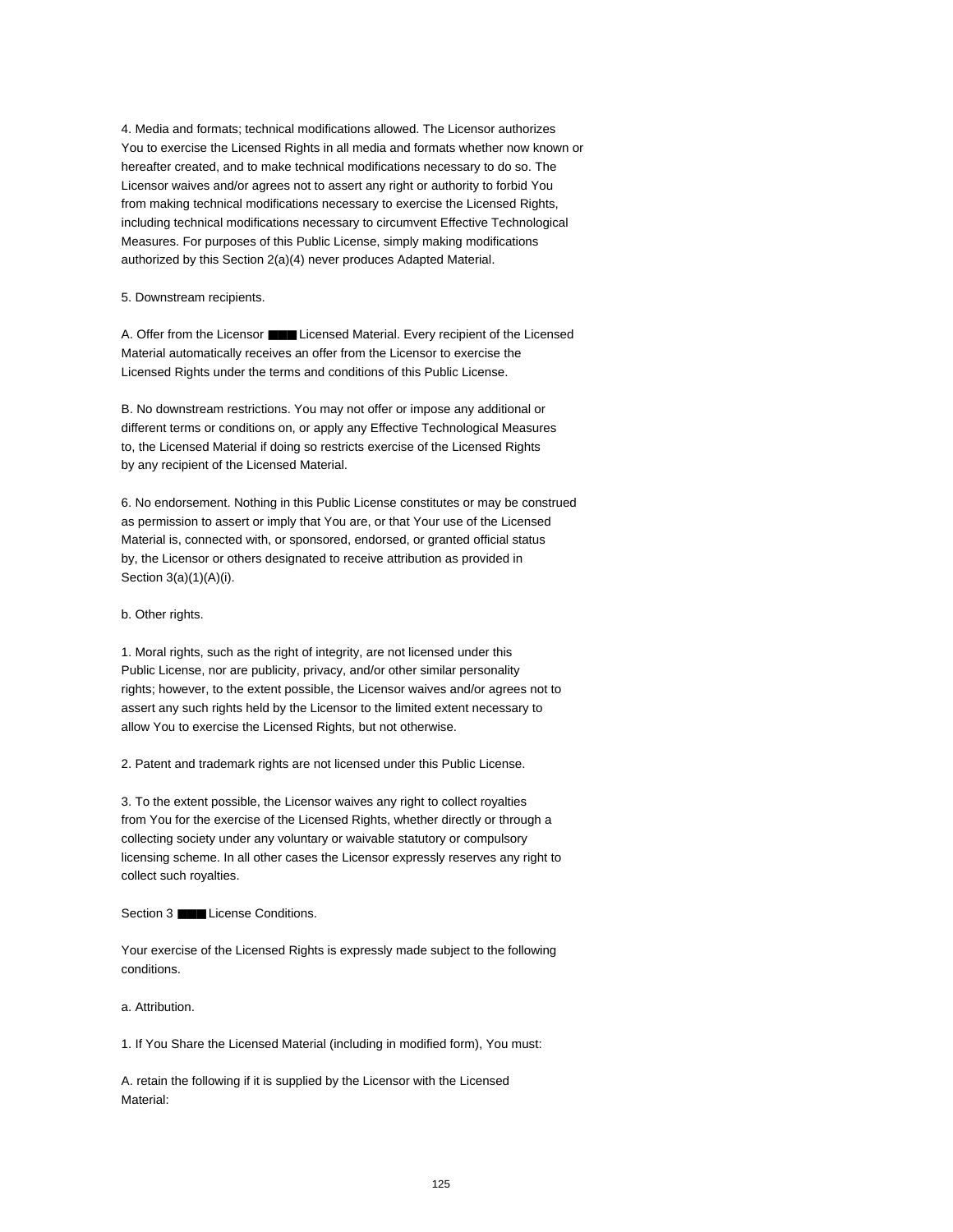i. identification of the creator(s) of the Licensed Material and any others designated to receive attribution, in any reasonable manner requested by the Licensor (including by pseudonym if designated);

ii. a copyright notice;

iii. a notice that refers to this Public License;

iv. a notice that refers to the disclaimer of warranties;

v. a URI or hyperlink to the Licensed Material to the extent reasonably practicable;

B. indicate if You modified the Licensed Material and retain an indication of any previous modifications; and

C. indicate the Licensed Material is licensed under this Public License, and include the text of, or the URI or hyperlink to, this Public License.

2. You may satisfy the conditions in Section 3(a)(1) in any reasonable manner based on the medium, means, and context in which You Share the Licensed Material. For example, it may be reasonable to satisfy the conditions by providing a URI or hyperlink to a resource that includes the required information.

3. If requested by the Licensor, You must remove any of the information required by Section 3(a)(1)(A) to the extent reasonably practicable.

4. If You Share Adapted Material You produce, the Adapter's License You apply must not prevent recipients of the Adapted Material from complying with this Public License.

Section 4 **■■■** Sui Generis Database Rights.

Where the Licensed Rights include Sui Generis Database Rights that apply to Your use of the Licensed Material:

a. for the avoidance of doubt, Section 2(a)(1) grants You the right to extract, reuse, reproduce, and Share all or a substantial portion of the contents of the database;

b. if You include all or a substantial portion of the database contents in a database in which You have Sui Generis Database Rights, then the database in which You have Sui Generis Database Rights (but not its individual contents) is Adapted Material; and

c. You must comply with the conditions in Section 3(a) if You Share all or a substantial portion of the contents of the database.

For the avoidance of doubt, this Section 4 supplements and does not replace Your obligations under this Public License where the Licensed Rights include other Copyright and Similar Rights.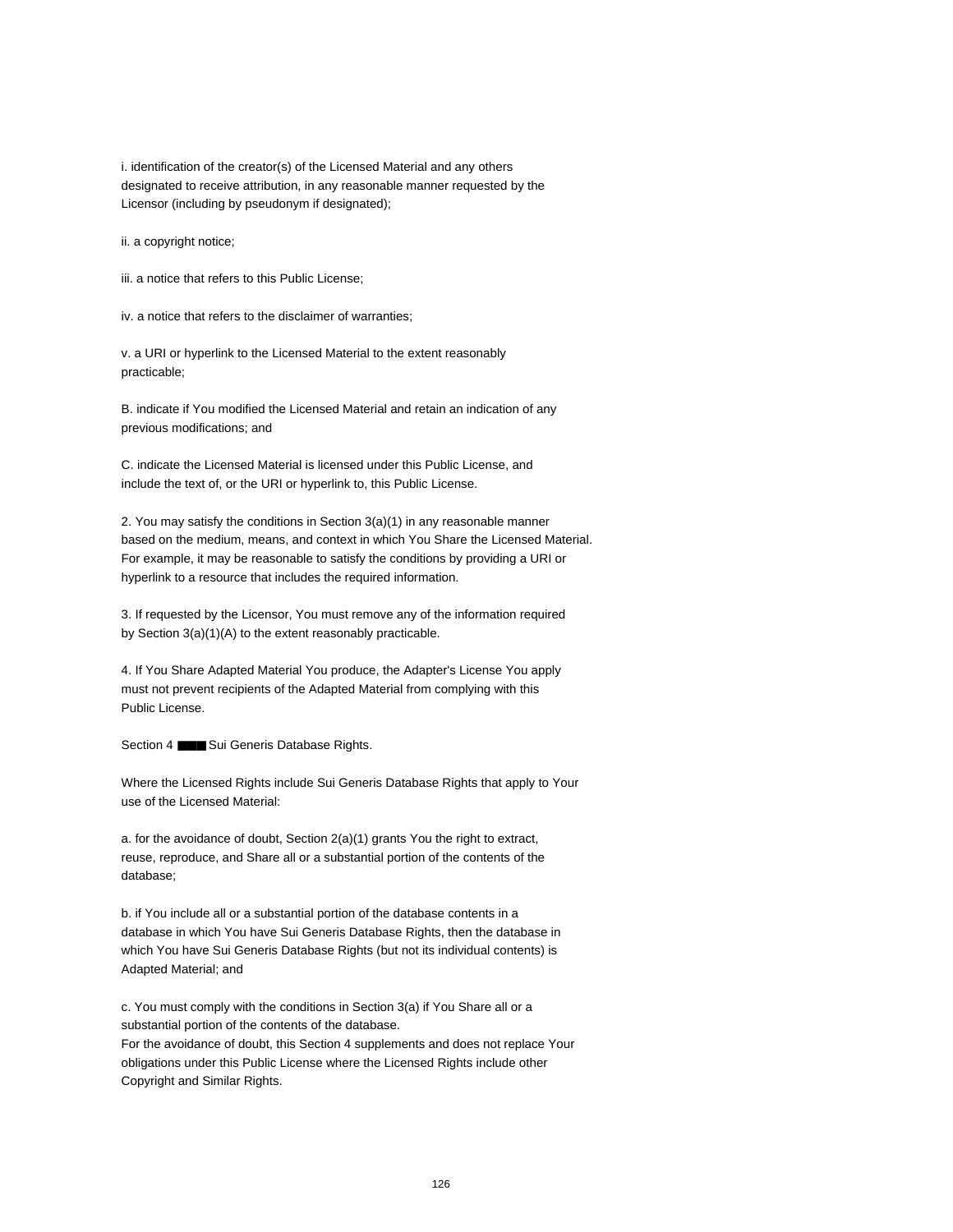Section 5 **■■■** Disclaimer of Warranties and Limitation of Liability.

a. Unless otherwise separately undertaken by the Licensor, to the extent possible, the Licensor offers the Licensed Material as-is and as-available, and makes no representations or warranties of any kind concerning the Licensed Material, whether express, implied, statutory, or other. This includes, without limitation, warranties of title, merchantability, fitness for a particular purpose, non-infringement, absence of latent or other defects, accuracy, or the presence or absence of errors, whether or not known or discoverable. Where disclaimers of warranties are not allowed in full or in part, this disclaimer may not apply to You.

b. To the extent possible, in no event will the Licensor be liable to You on any legal theory (including, without limitation, negligence) or otherwise for any direct, special, indirect, incidental, consequential, punitive, exemplary, or other losses, costs, expenses, or damages arising out of this Public License or use of the Licensed Material, even if the Licensor has been advised of the possibility of such losses, costs, expenses, or damages. Where a limitation of liability is not allowed in full or in part, this limitation may not apply to You.

c. The disclaimer of warranties and limitation of liability provided above shall be interpreted in a manner that, to the extent possible, most closely approximates an absolute disclaimer and waiver of all liability.

Section 6 ■■■ Term and Termination.

a. This Public License applies for the term of the Copyright and Similar Rights licensed here. However, if You fail to comply with this Public License, then Your rights under this Public License terminate automatically.

b. Where Your right to use the Licensed Material has terminated under Section 6(a), it reinstates:

1. automatically as of the date the violation is cured, provided it is cured within 30 days of Your discovery of the violation; or

2. upon express reinstatement by the Licensor.

c. For the avoidance of doubt, this Section 6(b) does not affect any right the Licensor may have to seek remedies for Your violations of this Public License.

d. For the avoidance of doubt, the Licensor may also offer the Licensed Material under separate terms or conditions or stop distributing the Licensed Material at any time; however, doing so will not terminate this Public License.

e. Sections 1, 5, 6, 7, and 8 survive termination of this Public License.

Section 7 ■■■ Other Terms and Conditions.

a. The Licensor shall not be bound by any additional or different terms or conditions communicated by You unless expressly agreed.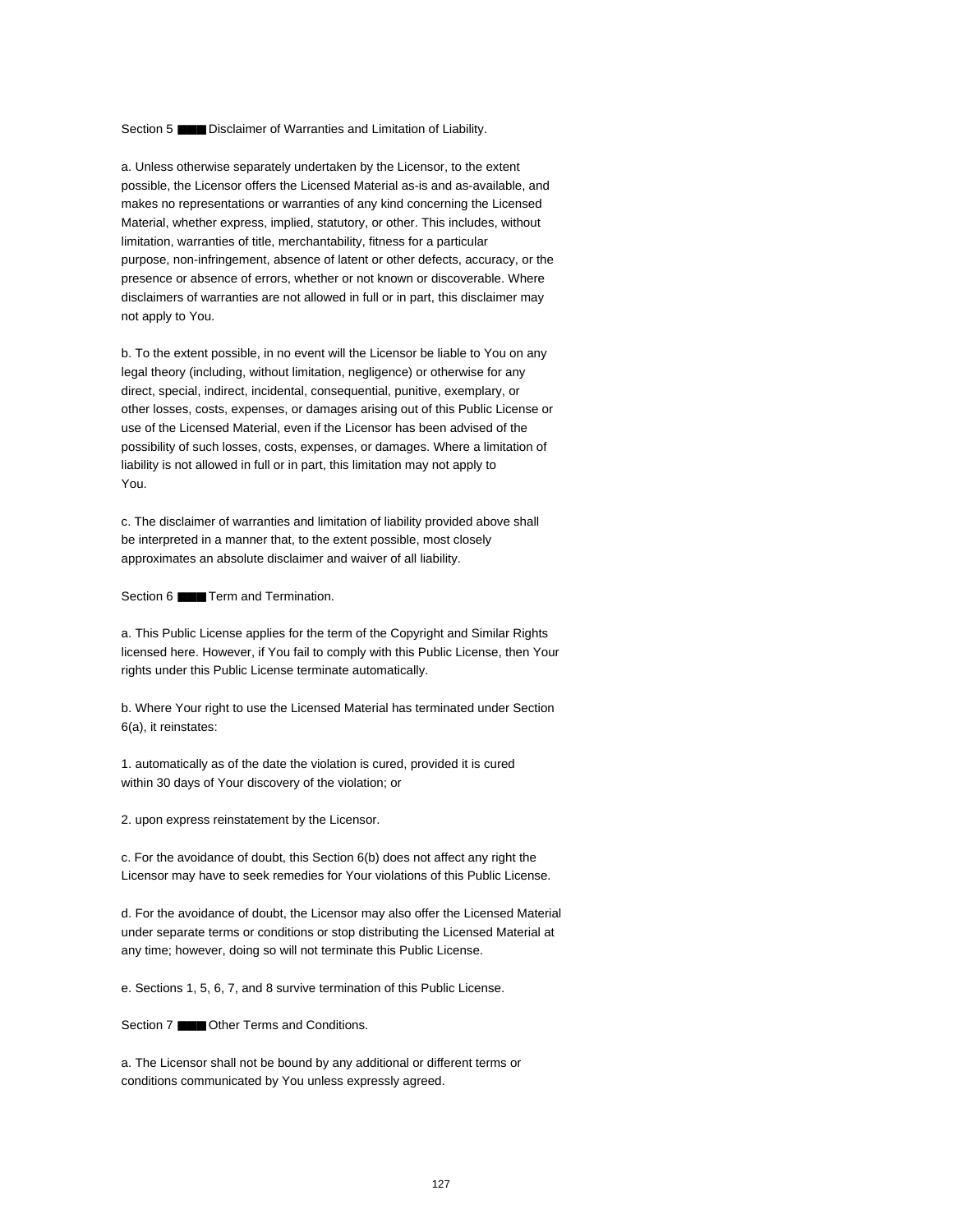b. Any arrangements, understandings, or agreements regarding the Licensed Material not stated herein are separate from and independent of the terms and conditions of this Public License.

### Section 8 **■■■** Interpretation.

a. For the avoidance of doubt, this Public License does not, and shall not be interpreted to, reduce, limit, restrict, or impose conditions on any use of the Licensed Material that could lawfully be made without permission under this Public License.

b. To the extent possible, if any provision of this Public License is deemed unenforceable, it shall be automatically reformed to the minimum extent necessary to make it enforceable. If the provision cannot be reformed, it shall be severed from this Public License without affecting the enforceability of the remaining terms and conditions.

c. No term or condition of this Public License will be waived and no failure to comply consented to unless expressly agreed to by the Licensor.

d. Nothing in this Public License constitutes or may be interpreted as a limitation upon, or waiver of, any privileges and immunities that apply to the Licensor or You, including from the legal processes of any jurisdiction or authority.

Creative Commons is not a party to its public licenses. Notwithstanding, Creative Commons may elect to apply one of its public licenses to material it publishes and in those instances will be considered the ■■■Licensor.■■■ Except for the limited purpose of indicating that material is shared under a Creative Commons public license or as otherwise permitted by the Creative Commons policies published at creativecommons.org/policies, Creative Commons does not authorize the use of the trademark ■■■Creative Commons■■■ or any other trademark or logo of Creative Commons without its prior written consent including, without limitation, in connection with any unauthorized modifications to any of its public licenses or any other arrangements, understandings, or agreements concerning use of licensed material. For the avoidance of doubt, this paragraph does not form part of the public licenses.

Creative Commons may be contacted at creativecommons.org.

# **Creative Commons Zero v1.0 Universal**

(@csstools/convert-colors 1.4.0, @csstools/normalize.css 10.1.0, css-blank-pseudo 0.1.4, css-has-pseudo 0.10.0, css-prefers-color-scheme 3.1.1, cssdb 4.4.0, mdn-data 2.0.14, mdn-data 2.0.4, postcss-browser-comments 3.0.0, postcss-color-functional-notation 2.0.1, postcss-color-mod-function 3.0.3, postcss-dir-pseudo-class 5.0.0, postcss-double-position-gradients 1.0.0, postcss-env-function 2.0.2, postcss-focus-visible 4.0.0, postcss-focus-within 3.0.0, postcss-gap-properties 2.0.0, postcss-image-set-function 3.0.1, postcss-lab-function 2.0.1, postcss-logical 3.0.0, postcss-nesting 7.0.1, postcss-normalize 8.0.1, postcss-overflow-shorthand 2.0.0, postcss-place 4.0.1, postcss-preset-env 6.7.0, postcss-pseudo-class-any-link 6.0.0, sanitize.css 10.0.0, spdx-license-ids 3.0.9, string-hash 1.1.3, type-fest 0.11.0, type-fest 0.20.2, type-fest 0.21.3, type-fest 0.3.1, type-fest 0.6.0, type-fest 0.8.1)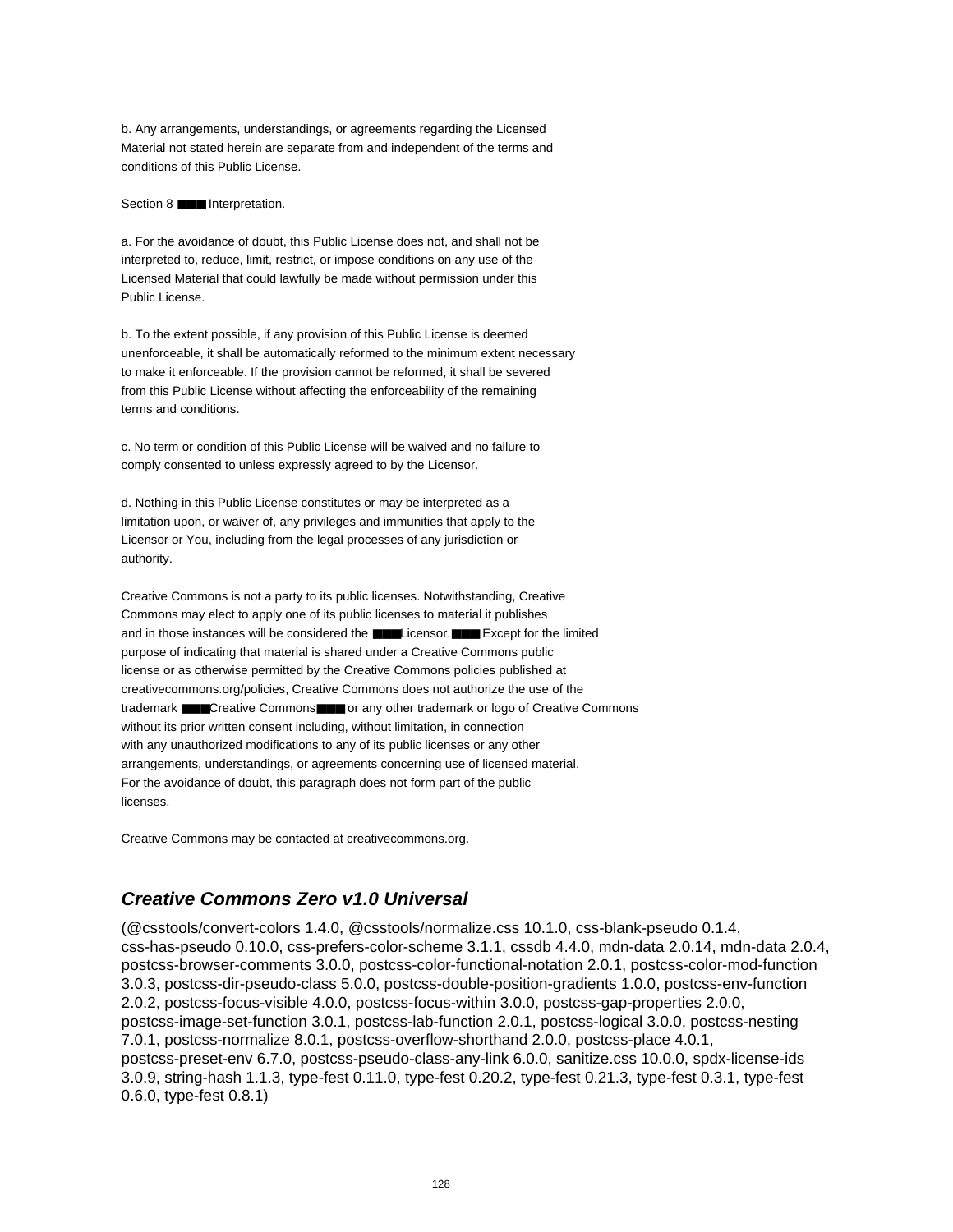Creative Commons CC0 1.0 Universal =====================================

Creative Commons Legal Code ---------------------------

CC0 1.0 Universal

-----------------

CREATIVE COMMONS CORPORATION IS NOT A LAW FIRM AND DOES NOT PROVIDE LEGAL SERVICES. DISTRIBUTION OF THIS DOCUMENT DOES NOT CREATE AN ATTORNEY-CLIENT RELATIONSHIP. CREATIVE COMMONS PROVIDES THIS INFORMATION ON AN "AS-IS" BASIS. CREATIVE COMMONS MAKES NO WARRANTIES REGARDING THE USE OF THIS DOCUMENT OR THE INFORMATION OR WORKS PROVIDED HEREUNDER, AND DISCLAIMS LIABILITY FOR DAMAGES RESULTING FROM THE USE OF THIS DOCUMENT OR THE INFORMATION OR WORKS PROVIDED HEREUNDER.

### Statement of Purpose

The laws of most jurisdictions throughout the world automatically confer exclusive Copyright and Related Rights (defined below) upon the creator and subsequent owner(s) (each and all, an "owner") of an original work of authorship and/or a database (each, a "Work").

Certain owners wish to permanently relinquish those rights to a Work for the purpose of contributing to a commons of creative, cultural and scientific works ("Commons") that the public can reliably and without fear of later claims of infringement build upon, modify, incorporate in other works, reuse and redistribute as freely as possible in any form whatsoever and for any purposes, including without limitation commercial purposes. These owners may contribute to the Commons to promote the ideal of a free culture and the further production of creative, cultural and scientific works, or to gain reputation or greater distribution for their Work in part through the use and efforts of others.

For these and/or other purposes and motivations, and without any expectation of additional consideration or compensation, the person associating CC0 with a Work (the "Affirmer"), to the extent that he or she is an owner of Copyright and Related Rights in the Work, voluntarily elects to apply CC0 to the Work and publicly distribute the Work under its terms, with knowledge of his or her Copyright and Related Rights in the Work and the meaning and intended legal effect of CC0 on those rights.

1. Copyright and Related Rights. A Work made available under CC0 may be protected by copyright and related or neighboring rights ("Copyright and Related Rights"). Copyright and Related Rights include, but are not limited to, the following:

i. the right to reproduce, adapt, distribute, perform, display, communicate, and translate a Work;

ii. moral rights retained by the original author(s) and/or performer(s);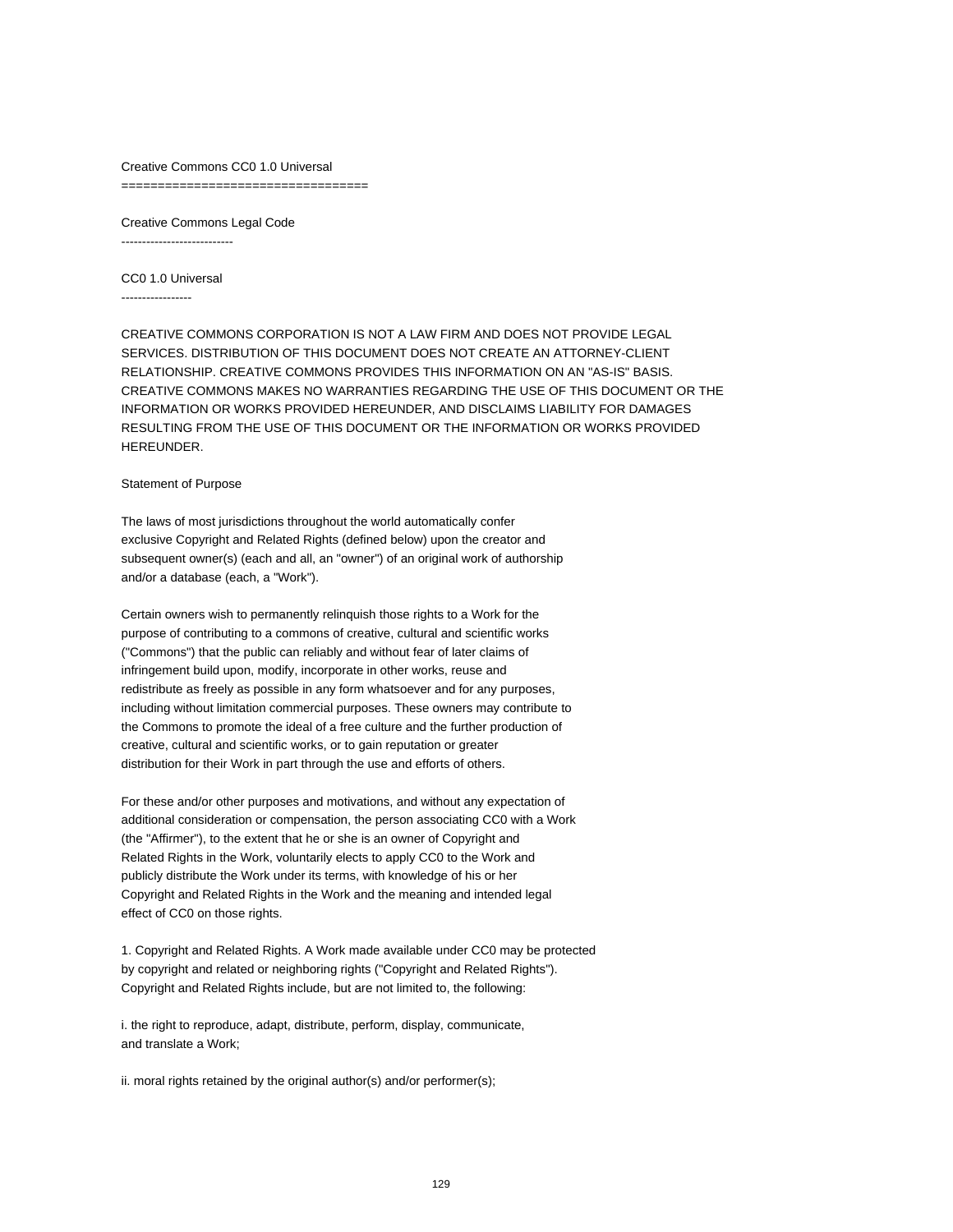iii. publicity and privacy rights pertaining to a person's image or likeness depicted in a Work;

iv. rights protecting against unfair competition in regards to a Work, subject to the limitations in paragraph 4(a), below;

v. rights protecting the extraction, dissemination, use and reuse of data in a Work;

vi. database rights (such as those arising under Directive 96/9/EC of the European Parliament and of the Council of 11 March 1996 on the legal protection of databases, and under any national implementation thereof, including any amended or successor version of such directive); and

vii. other similar, equivalent or corresponding rights throughout the world based on applicable law or treaty, and any national implementations thereof.

2. Waiver. To the greatest extent permitted by, but not in contravention of, applicable law, Affirmer hereby overtly, fully, permanently, irrevocably and unconditionally waives, abandons, and surrenders all of Affirmer's Copyright and Related Rights and associated claims and causes of action, whether now known or unknown (including existing as well as future claims and causes of action), in the Work

i. in all territories worldwide,

ii. for the maximum duration provided by applicable law or treaty (including future time extensions),

iii. in any current or future medium and for any number of copies, and

iv. for any purpose whatsoever, including without limitation commercial, advertising or promotional purposes (the "Waiver").

Affirmer makes the Waiver for the benefit of each member of the public at large and to the detriment of Affirmer's heirs and successors, fully intending that such Waiver shall not be subject to revocation, rescission, cancellation, termination, or any other legal or equitable action to disrupt the quiet enjoyment of the Work by the public as contemplated by Affirmer's express Statement of Purpose.

3. Public License Fallback. Should any part of the Waiver for any reason be judged legally invalid or ineffective under applicable law, then the Waiver shall be preserved to the maximum extent permitted taking into account Affirmer's express Statement of Purpose. In addition, to the extent the Waiver is so judged Affirmer hereby grants to each affected person a royalty-free, non transferable, non sublicensable, non exclusive, irrevocable and unconditional license to exercise Affirmer's Copyright and Related Rights in the Work

i. in all territories worldwide,

ii. for the maximum duration provided by applicable law or treaty (including future time extensions),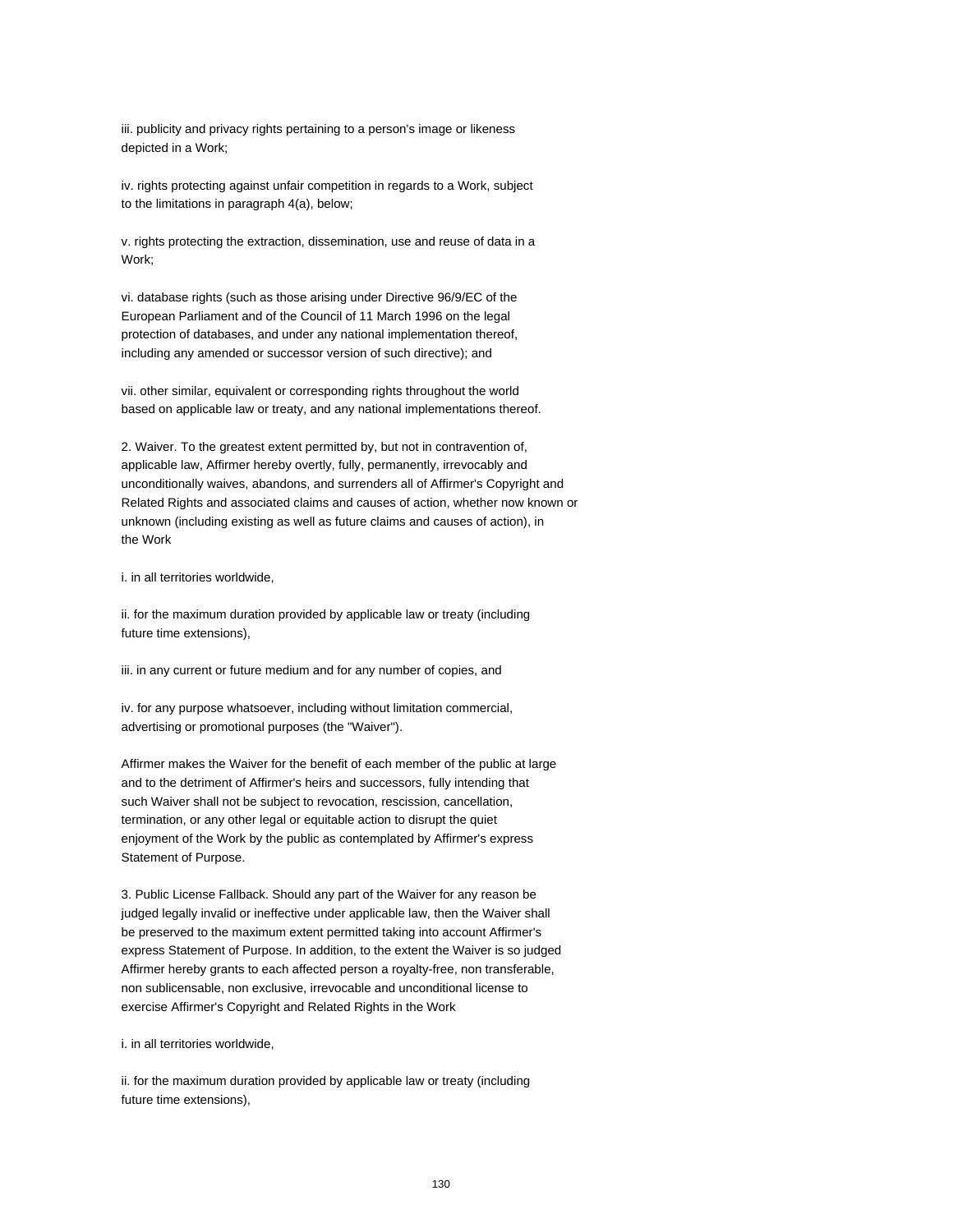iii. in any current or future medium and for any number of copies, and

iv. for any purpose whatsoever, including without limitation commercial, advertising or promotional purposes (the "License").

The License shall be deemed effective as of the date CC0 was applied by Affirmer to the Work. Should any part of the License for any reason be judged legally invalid or ineffective under applicable law, such partial invalidity or ineffectiveness shall not invalidate the remainder of the License, and in such case Affirmer hereby affirms that he or she will not

i. exercise any of his or her remaining Copyright and Related Rights in the Work or

ii. assert any associated claims and causes of action with respect to the Work, in either case contrary to Affirmer's express Statement of Purpose.

4. Limitations and Disclaimers.

a. No trademark or patent rights held by Affirmer are waived, abandoned, surrendered, licensed or otherwise affected by this document.

b. Affirmer offers the Work as-is and makes no representations or warranties of any kind concerning the Work, express, implied, statutory or otherwise, including without limitation warranties of title, merchantability, fitness for a particular purpose, non infringement, or the absence of latent or other defects, accuracy, or the present or absence of errors, whether or not discoverable, all to the greatest extent permissible under applicable law.

c. Affirmer disclaims responsibility for clearing rights of other persons that may apply to the Work or any use thereof, including without limitation any person's Copyright and Related Rights in the Work. Further, Affirmer disclaims responsibility for obtaining any necessary consents, permissions or other rights required for any use of the Work.

d. Affirmer understands and acknowledges that Creative Commons is not a party to this document and has no duty or obligation with respect to this CC0 or use of the Work.

## **Do What The F\*ck You Want To Public License**

(jmespath 0.15.0, lz-string 1.4.4, path-is-inside 1.0.2)

Do What You Want License ========================

DO WHAT THE FUCK YOU WANT TO PUBLIC LICENSE Version 2, December 2004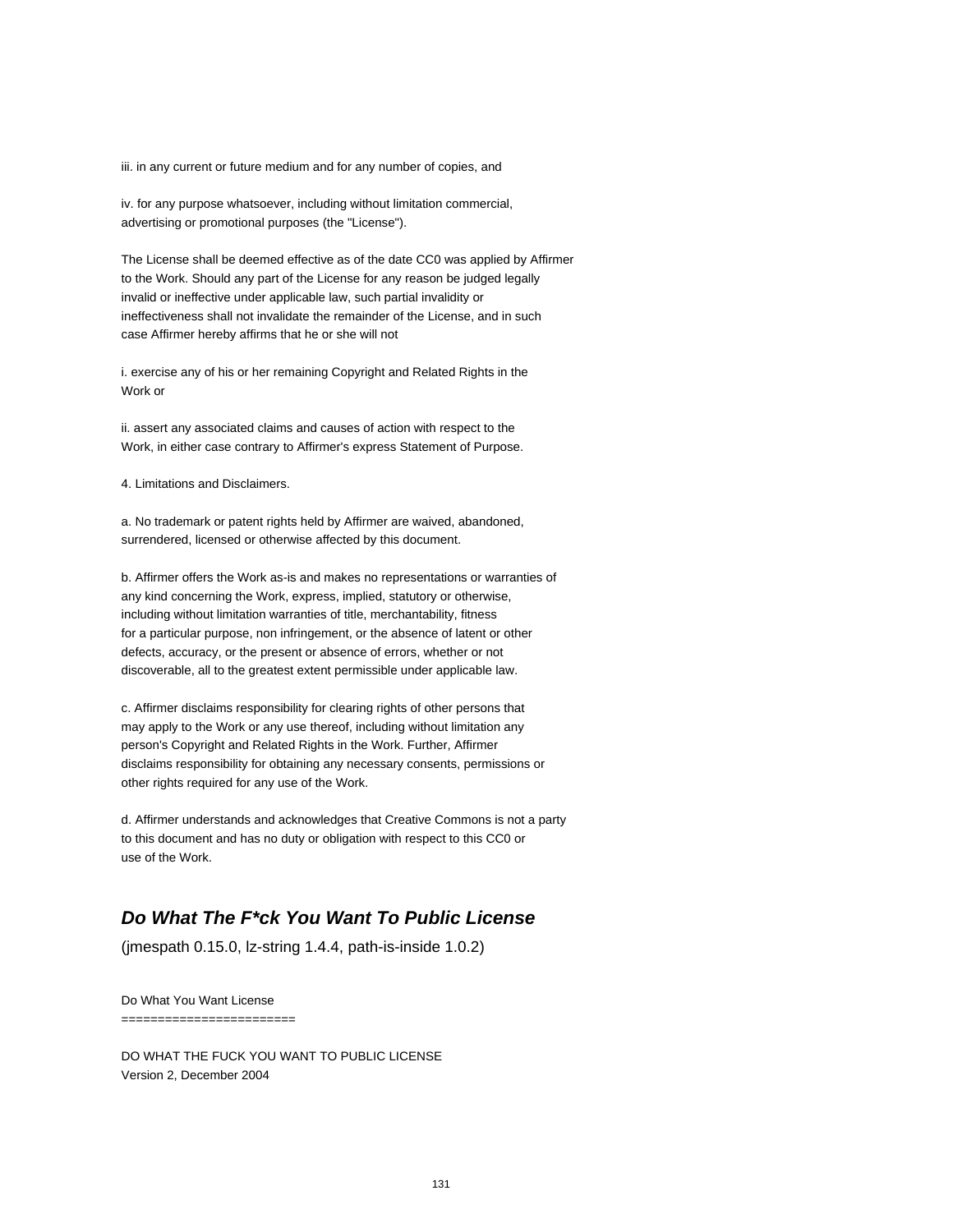Copyright (C) 2004 Sam Hocevar 22 rue de Plaisance, 75014 Paris, France Everyone is permitted to copy and distribute verbatim or modified copies of this license document, and changing it is allowed as long as the name is changed.

DO WHAT THE FUCK YOU WANT TO PUBLIC LICENSE TERMS AND CONDITIONS FOR COPYING, DISTRIBUTION AND MODIFICATION 0. You just DO WHAT THE FUCK YOU WANT TO.

# **Expat License**

(node-chart.js 2.7.3, node-es6-error 4.1.1, node-jsbn 1.1.0, node-p-cancelable 2.0.0, node-react 17.0.1, sindresorhus/got 11.8.0+~cs53.13.16)

Expat License

=============

Copyright (c) 1998, 1999, 2000 Thai Open Source Software Center Ltd ■■■■■■■■■■■■■■■■■■■■■■■■■■■■ ■■■■■■■■■■■■■■■■■■■■■■■■■■■■■■■■and Clark Cooper Copyright (c) 2001, 2002, 2003, 2004, 2005, 2006 Expat maintainers.

Permission is hereby granted, free of charge, to any person obtaining a copy of this software and associated documentation files (the "Software"), to deal in the Software without restriction, including without limitation the rights to use, copy, modify, merge, publish, distribute, sublicense, and/or sell copies of the Software, and to permit persons to whom the Software is furnished to do so, subject to the following conditions:

The above copyright notice and this permission notice shall be included in all copies or substantial portions of the Software.

THE SOFTWARE IS PROVIDED "AS IS", WITHOUT WARRANTY OF ANY KIND, EXPRESS OR IMPLIED, INCLUDING BUT NOT LIMITED TO THE WARRANTIES OF MERCHANTABILITY, FITNESS FOR A PARTICULAR PURPOSE AND NONINFRINGEMENT. IN NO EVENT SHALL THE AUTHORS OR COPYRIGHT HOLDERS BE LIABLE FOR ANY CLAIM, DAMAGES OR OTHER LIABILITY, WHETHER IN AN ACTION OF CONTRACT, TORT OR OTHERWISE, ARISING FROM, OUT OF OR IN CONNECTION WITH THE SOFTWARE OR THE USE OR OTHER DEALINGS IN THE SOFTWARE.

# **GNU Lesser General Public License v3.0 only**

(@hoprnet/hopr-core-ethereum 0.0.2-dev.b46cf2c)

GNU Lesser General Public License Version 3.0 Only

--------------------------------------------------

"This library is free software; you can redistribute it and/or modify it under the terms of the GNU Lesser General Public License as published by the Free Software Foundation[,][;] version 3 of the License."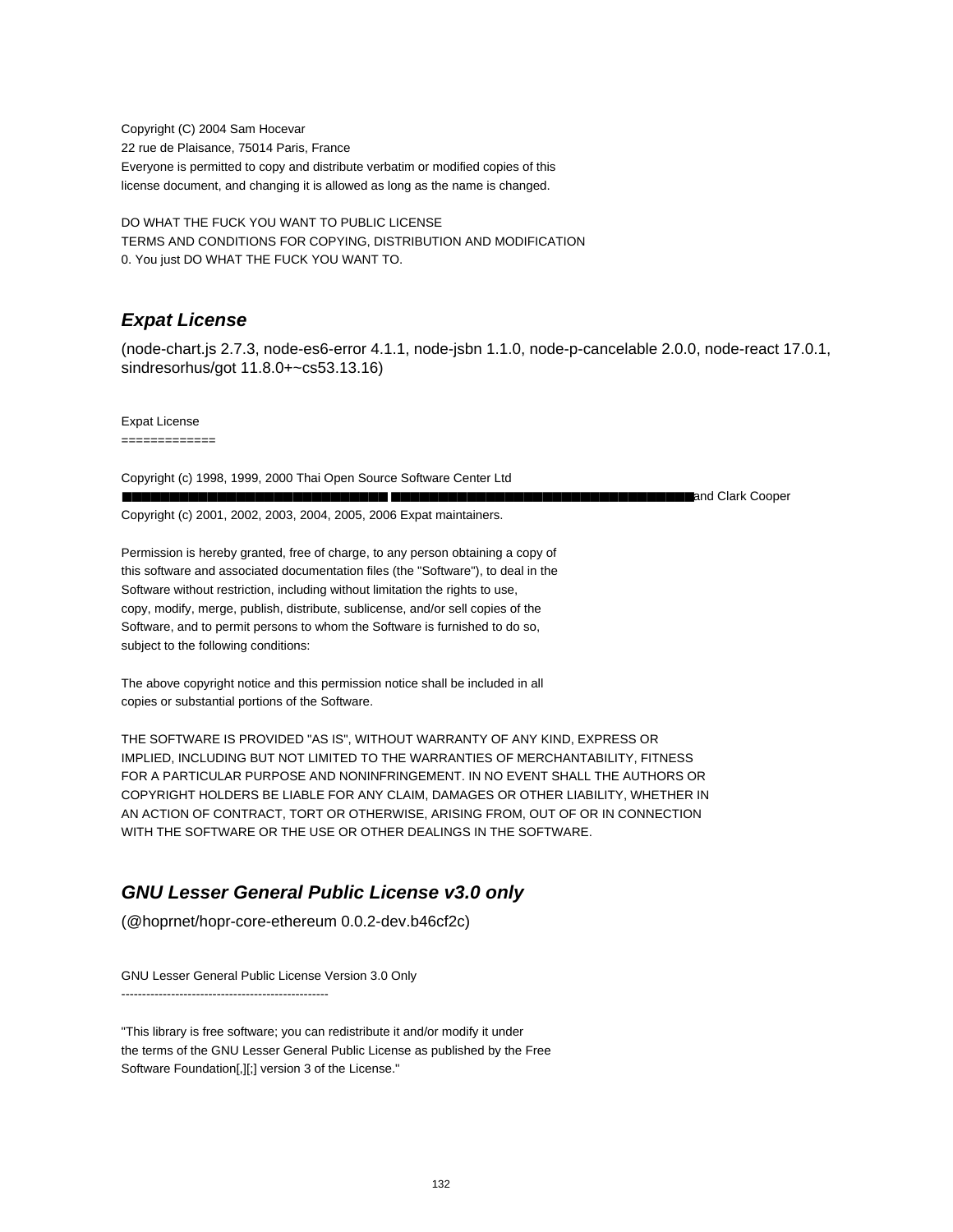## GNU LESSER GENERAL PUBLIC LICENSE

=================================

Version 3,■■■■29 June 2007

Copyright (C) 2007 Free Software Foundation, Inc.

Everyone is permitted to copy and distribute verbatim copies of this license document, but changing it is not allowed.

This version of the GNU Lesser General Public License incorporates the terms and conditions of version 3 of the GNU General Public License, supplemented by the additional permissions listed below.

0. Additional Definitions.

As used herein, ■■■this License■■■ refers to version 3 of the GNU Lesser General Public License, and the **■■■**GNU GPL■■ refers to version 3 of the GNU General Public License.

■■■The Library■■■ refers to a covered work governed by this License, other than an Application or a Combined Work as defined below.

An ■■■Application■■■ is any work that makes use of an interface provided by the Library, but which is not otherwise based on the Library. Defining a subclass of a class defined by the Library is deemed a mode of using an interface provided by the Library.

A ■■■Combined Work■■■ is a work produced by combining or linking an Application with the Library. The particular version of the Library with which the Combined Work was made is also called the **■■■Linked Version■■■**.

The ■■■Minimal Corresponding Source■■■ for a Combined Work means the Corresponding Source for the Combined Work, excluding any source code for portions of the Combined Work that, considered in isolation, are based on the Application, and not on the Linked Version.

The ■■■Corresponding Application Code■■■ for a Combined Work means the object code and/or source code for the Application, including any data and utility programs needed for reproducing the Combined Work from the Application, but excluding the System Libraries of the Combined Work.

1. Exception to Section 3 of the GNU GPL.

You may convey a covered work under sections 3 and 4 of this License without being bound by section 3 of the GNU GPL.

2. Conveying Modified Versions.

If you modify a copy of the Library, and, in your modifications, a facility refers to a function or data to be supplied by an Application that uses the facility (other than as an argument passed when the facility is invoked), then you may convey a copy of the modified version: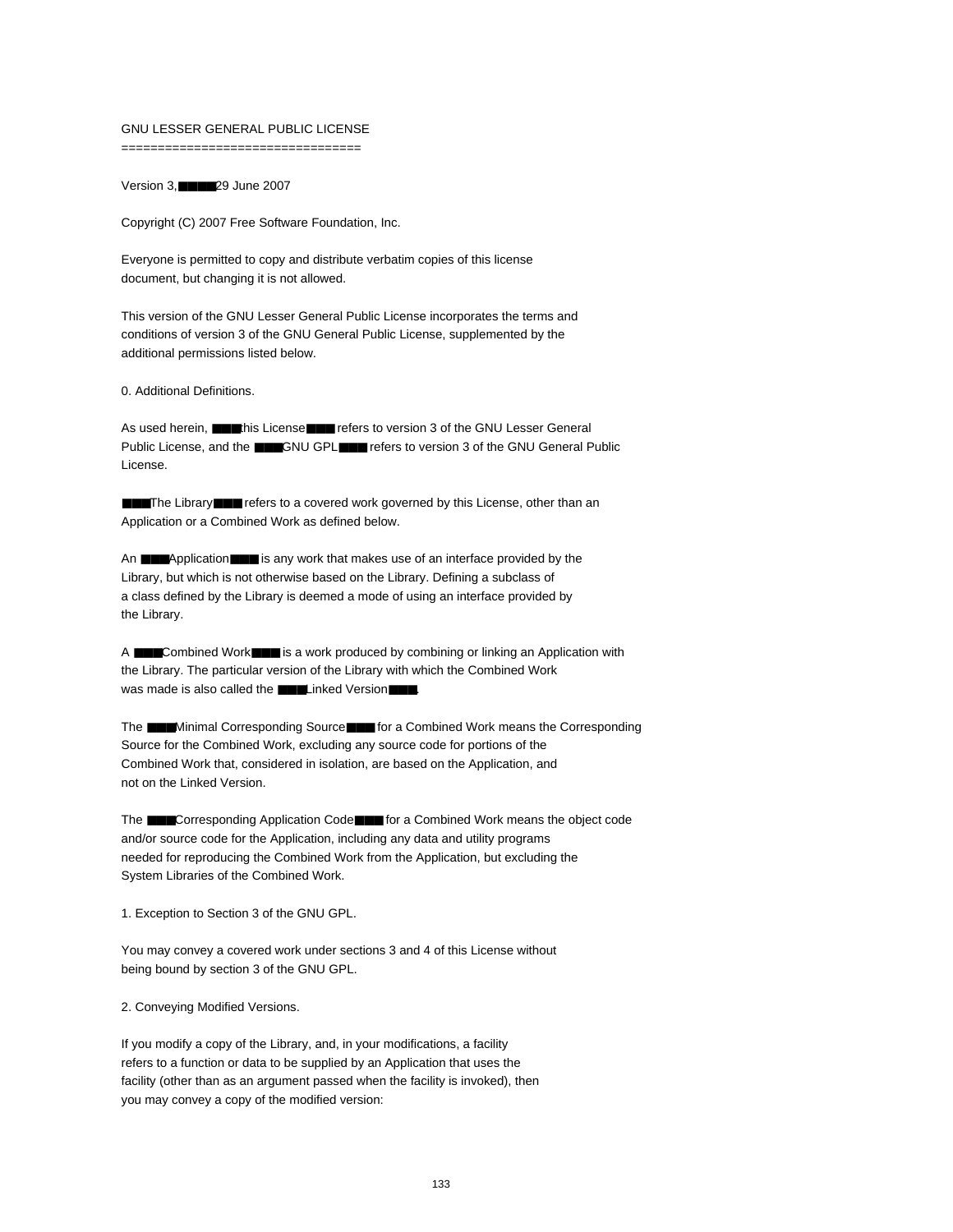\* a) under this License, provided that you make a good faith effort to ensure that, in the event an Application does not supply the function or data, the facility still operates, and performs whatever part of its purpose remains meaningful, or

\* b) under the GNU GPL, with none of the additional permissions of this License applicable to that copy.

3. Object Code Incorporating Material from Library Header Files.

The object code form of an Application may incorporate material from a header file that is part of the Library. You may convey such object code under terms of your choice, provided that, if the incorporated material is not limited to numerical parameters, data structure layouts and accessors, or small macros, inline functions and templates (ten or fewer lines in length), you do both of the following:

\* a) Give prominent notice with each copy of the object code that the Library is used in it and that the Library and its use are covered by this License.

\* b) Accompany the object code with a copy of the GNU GPL and this license document.

4. Combined Works.

You may convey a Combined Work under terms of your choice that, taken together, effectively do not restrict modification of the portions of the Library contained in the Combined Work and reverse engineering for debugging such modifications, if you also do each of the following:

\* a) Give prominent notice with each copy of the Combined Work that the Library is used in it and that the Library and its use are covered by this License.

\* b) Accompany the Combined Work with a copy of the GNU GPL and this license document.

\* c) For a Combined Work that displays copyright notices during execution, include the copyright notice for the Library among these notices, as well as a reference directing the user to the copies of the GNU GPL and this license document.

\* d) Do one of the following:

\* 0) Convey the Minimal Corresponding Source under the terms of this License, and the Corresponding Application Code in a form suitable for, and under terms that permit, the user to recombine or relink the Application with a modified version of the Linked Version to produce a modified Combined Work, in the manner specified by section 6 of the GNU GPL for conveying Corresponding Source.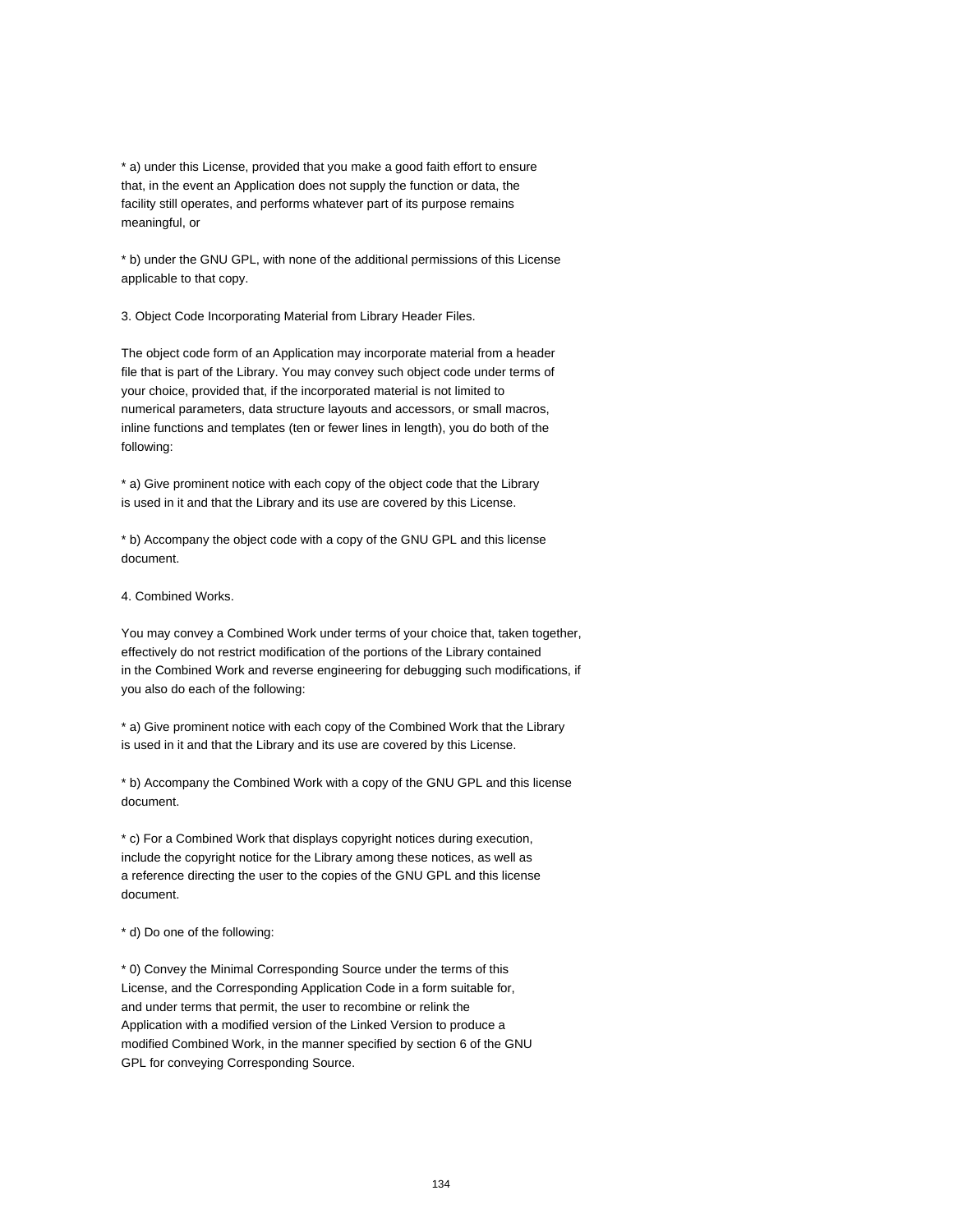\* 1) Use a suitable shared library mechanism for linking with the Library. A suitable mechanism is one that (a) uses at run time a copy of the Library already present on the user's computer system, and (b) will operate properly with a modified version of the Library that is interface-compatible with the Linked Version.

\* e) Provide Installation Information, but only if you would otherwise be required to provide such information under section 6 of the GNU GPL, and only to the extent that such information is necessary to install and execute a modified version of the Combined Work produced by recombining or relinking the Application with a modified version of the Linked Version. (If you use option 4d0, the Installation Information must accompany the Minimal Corresponding Source and Corresponding Application Code. If you use option 4d1, you must provide the Installation Information in the manner specified by section 6 of the GNU GPL for conveying Corresponding Source.)

## 5. Combined Libraries.

You may place library facilities that are a work based on the Library side by side in a single library together with other library facilities that are not Applications and are not covered by this License, and convey such a combined library under terms of your choice, if you do both of the following:

\* a) Accompany the combined library with a copy of the same work based on the Library, uncombined with any other library facilities, conveyed under the terms of this License.

\* b) Give prominent notice with the combined library that part of it is a work based on the Library, and explaining where to find the accompanying uncombined form of the same work.

6. Revised Versions of the GNU Lesser General Public License.

The Free Software Foundation may publish revised and/or new versions of the GNU Lesser General Public License from time to time. Such new versions will be similar in spirit to the present version, but may differ in detail to address new problems or concerns.

Each version is given a distinguishing version number. If the Library as you received it specifies that a certain numbered version of the GNU Lesser General Public License ■■■or any later version■■■ applies to it, you have the option of following the terms and conditions either of that published version or of any later version published by the Free Software Foundation. If the Library as you received it does not specify a version number of the GNU Lesser General Public License, you may choose any version of the GNU Lesser General Public License ever published by the Free Software Foundation.

If the Library as you received it specifies that a proxy can decide whether future versions of the GNU Lesser General Public License shall apply, that proxy's public statement of acceptance of any version is permanent authorization for you to choose that version for the Library.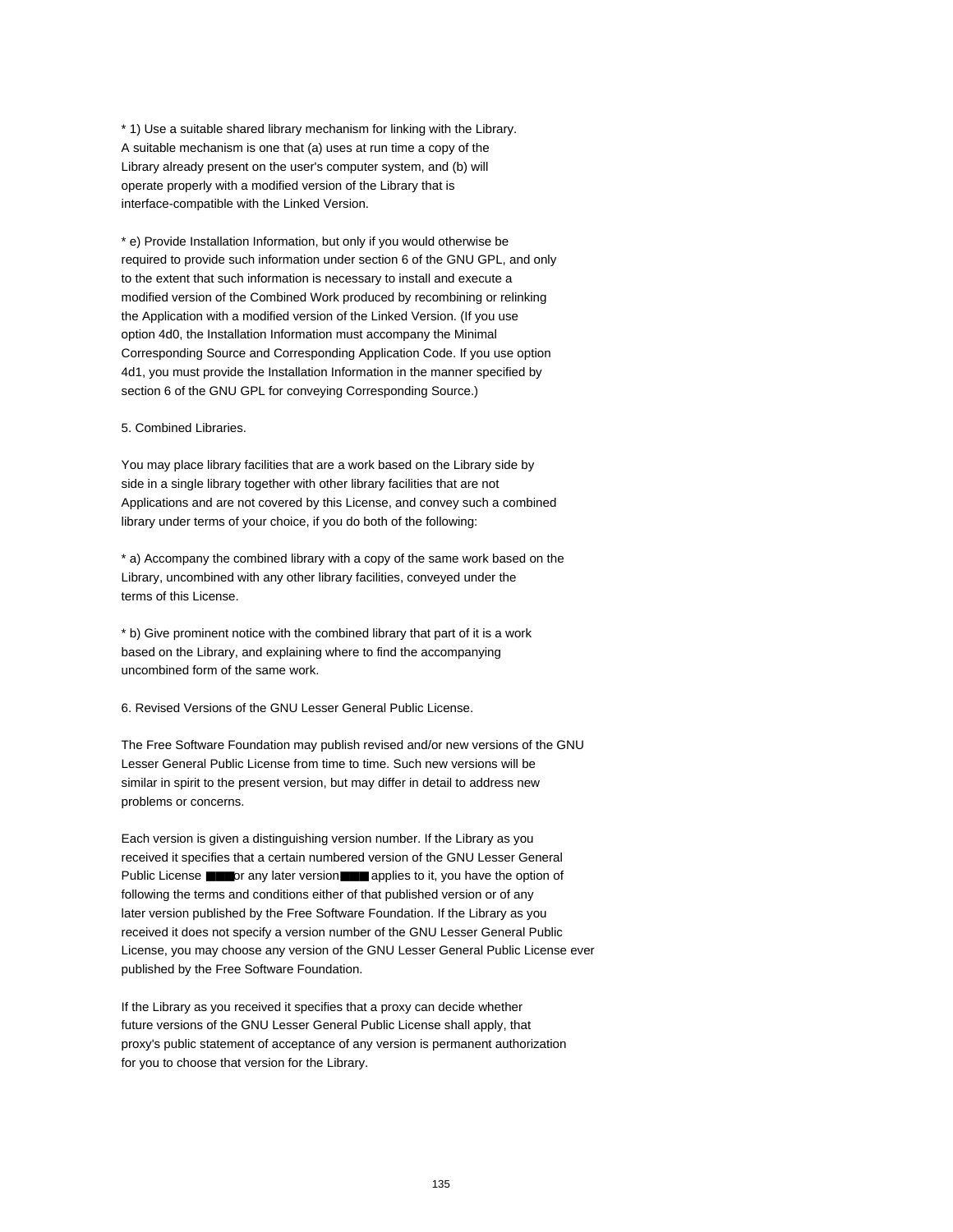#### --------------------------------------------------------------------------------

## GNU GENERAL PUBLIC LICENSE

==========================

Version 3,■■■■29 June 2007

Copyright (C) 2007 Free Software Foundation, Inc.

Everyone is permitted to copy and distribute verbatim copies of this license document, but changing it is not allowed.

## Preamble

The GNU General Public License is a free, copyleft license for software and other kinds of works.

The licenses for most software and other practical works are designed to take away your freedom to share and change the works. By contrast, the GNU General Public License is intended to guarantee your freedom to share and change all versions of a program--to make sure it remains free software for all its users. We, the Free Software Foundation, use the GNU General Public License for most of our software; it applies also to any other work released this way by its authors. You can apply it to your programs, too.

When we speak of free software, we are referring to freedom, not price. Our General Public Licenses are designed to make sure that you have the freedom to distribute copies of free software (and charge for them if you wish), that you receive source code or can get it if you want it, that you can change the software or use pieces of it in new free programs, and that you know you can do these things.

To protect your rights, we need to prevent others from denying you these rights or asking you to surrender the rights. Therefore, you have certain responsibilities if you distribute copies of the software, or if you modify it: responsibilities to respect the freedom of others.

For example, if you distribute copies of such a program, whether gratis or for a fee, you must pass on to the recipients the same freedoms that you received. You must make sure that they, too, receive or can get the source code. And you must show them these terms so they know their rights.

Developers that use the GNU GPL protect your rights with two steps: (1) assert copyright on the software, and (2) offer you this License giving you legal permission to copy, distribute and/or modify it.

For the developers' and authors' protection, the GPL clearly explains that there is no warranty for this free software. For both users' and authors' sake, the GPL requires that modified versions be marked as changed, so that their problems will not be attributed erroneously to authors of previous versions.

Some devices are designed to deny users access to install or run modified versions of the software inside them, although the manufacturer can do so. This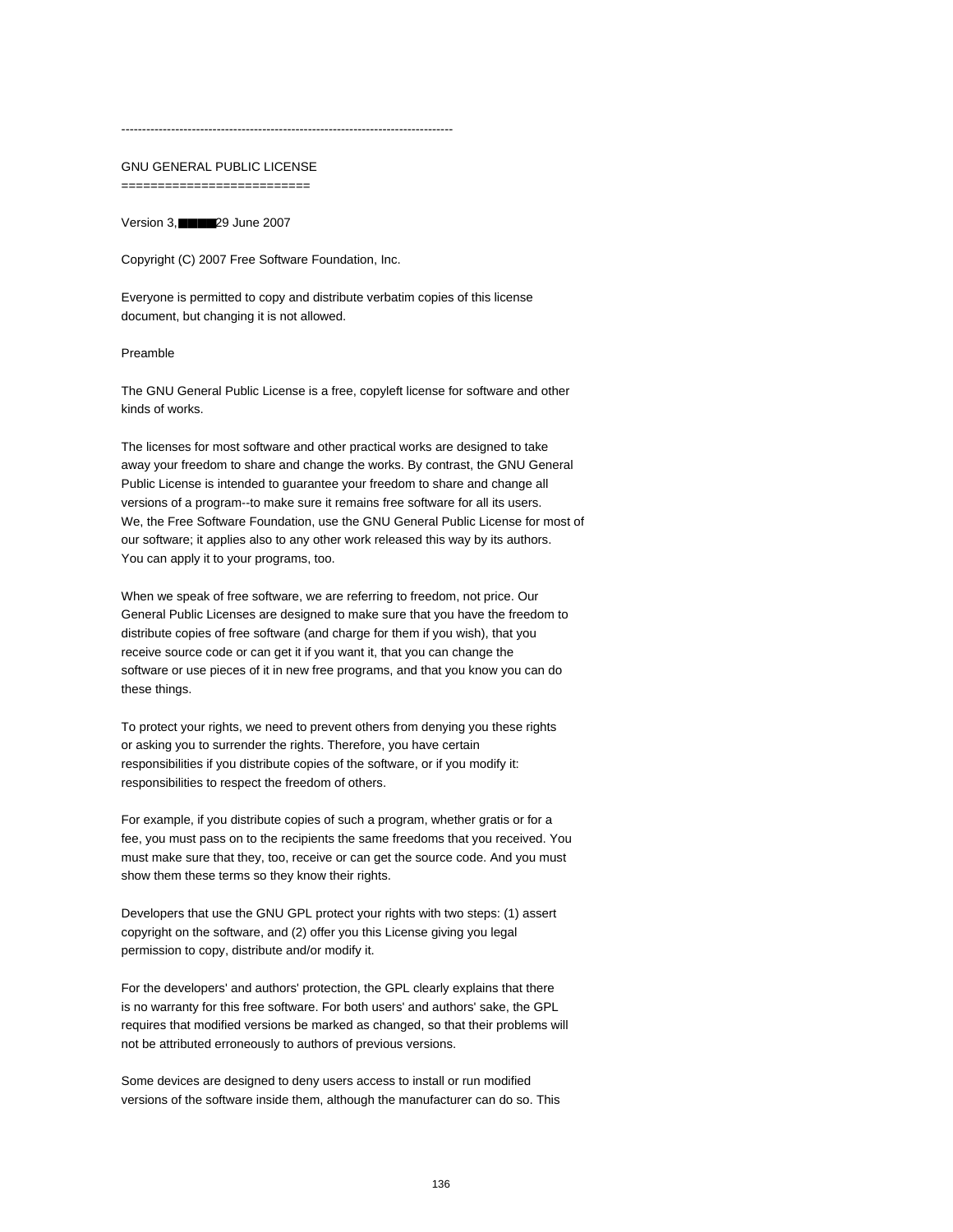is fundamentally incompatible with the aim of protecting users' freedom to change the software. The systematic pattern of such abuse occurs in the area of products for individuals to use, which is precisely where it is most unacceptable. Therefore, we have designed this version of the GPL to prohibit the practice for those products. If such problems arise substantially in other domains, we stand ready to extend this provision to those domains in future versions of the GPL, as needed to protect the freedom of users.

Finally, every program is threatened constantly by software patents. States should not allow patents to restrict development and use of software on general-purpose computers, but in those that do, we wish to avoid the special danger that patents applied to a free program could make it effectively proprietary. To prevent this, the GPL assures that patents cannot be used to render the program non-free.

The precise terms and conditions for copying, distribution and modification follow.

#### TERMS AND CONDITIONS

0. Definitions.

■■■This License■■■ refers to version 3 of the GNU General Public License.

■■■Copyright■■■ also means copyright-like laws that apply to other kinds of works, such as semiconductor masks.

■■■The Program■■■ refers to any copyrightable work licensed under this License. Each licensee is addressed as ■■■you■■■. ■■■Licensees■■■ and ■■■recipients■■■ may be individuals or organizations.

To ■■■modify■■■ a work means to copy from or adapt all or part of the work in a fashion requiring copyright permission, other than the making of an exact copy. The resulting work is called a ■■■modified version■■■ of the earlier work or a work ■■■based on■■■ the earlier work.

A ■■■covered work■■■ means either the unmodified Program or a work based on the Program.

To ■■■propagate■■■ a work means to do anything with it that, without permission, would make you directly or secondarily liable for infringement under applicable copyright law, except executing it on a computer or modifying a private copy. Propagation includes copying, distribution (with or without modification), making available to the public, and in some countries other activities as well.

To ■■■convey■■■ a work means any kind of propagation that enables other parties to make or receive copies. Mere interaction with a user through a computer network, with no transfer of a copy, is not conveying.

An interactive user interface displays ■■■Appropriate Legal Notices■■■ to the extent that it includes a convenient and prominently visible feature that (1) displays an appropriate copyright notice, and (2) tells the user that there is no warranty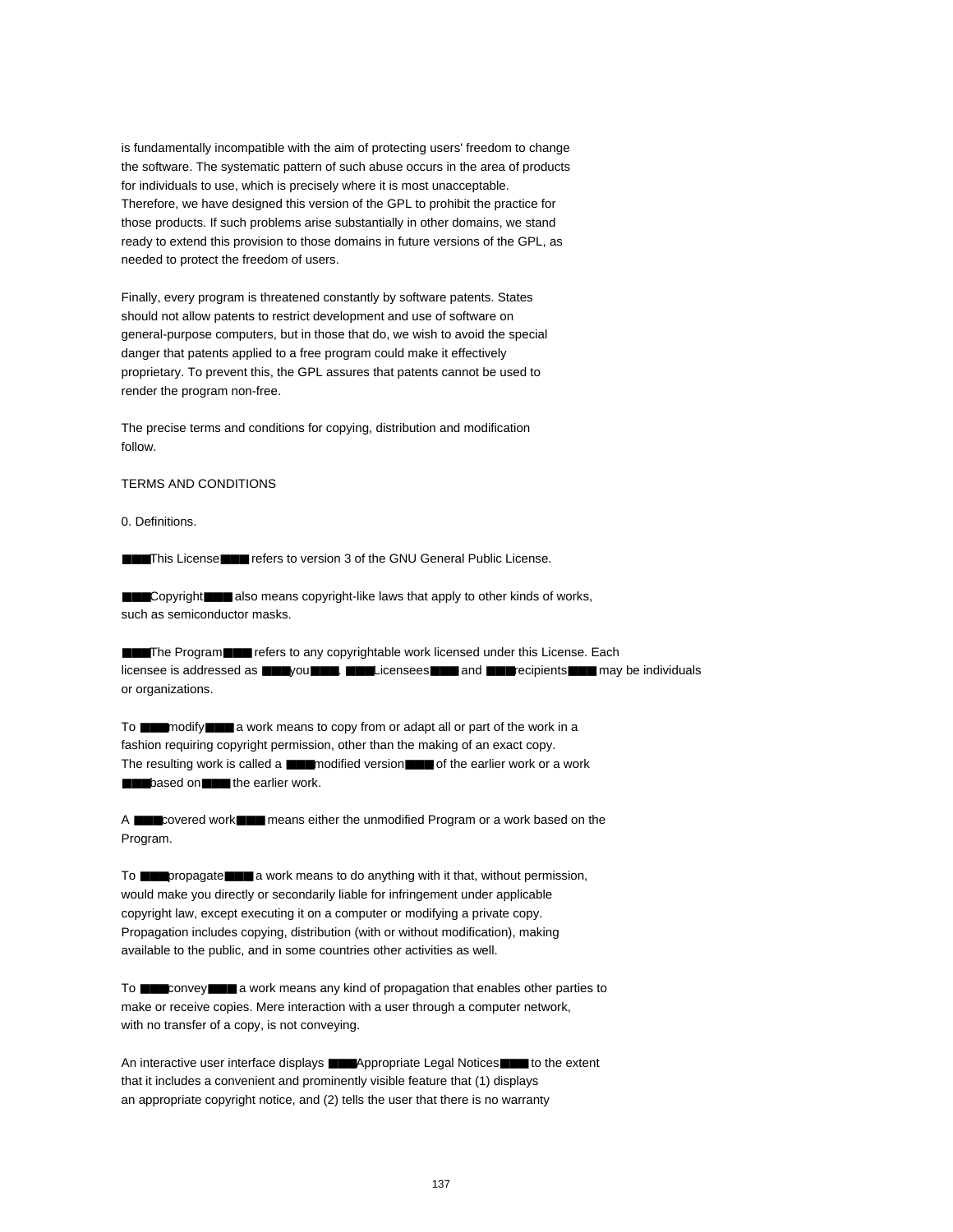for the work (except to the extent that warranties are provided), that licensees may convey the work under this License, and how to view a copy of this License. If the interface presents a list of user commands or options, such as a menu, a prominent item in the list meets this criterion.

1. Source Code.

The ■■■source code■■■ for a work means the preferred form of the work for making modifications to it. ■■■Object code■■■ means any non-source form of a work.

A ■■■Standard Interface■■■ means an interface that either is an official standard defined by a recognized standards body, or, in the case of interfaces specified for a particular programming language, one that is widely used among developers working in that language.

The ■■■System Libraries■■■ of an executable work include anything, other than the work as a whole, that (a) is included in the normal form of packaging a Major Component, but which is not part of that Major Component, and (b) serves only to enable use of the work with that Major Component, or to implement a Standard Interface for which an implementation is available to the public in source code form. A ■■■Major Component■■■, in this context, means a major essential component (kernel, window system, and so on) of the specific operating system (if any) on which the executable work runs, or a compiler used to produce the work, or an object code interpreter used to run it.

The ■■■Corresponding Source■■■ for a work in object code form means all the source code needed to generate, install, and (for an executable work) run the object code and to modify the work, including scripts to control those activities. However, it does not include the work's System Libraries, or general-purpose tools or generally available free programs which are used unmodified in performing those activities but which are not part of the work. For example, Corresponding Source includes interface definition files associated with source files for the work, and the source code for shared libraries and dynamically linked subprograms that the work is specifically designed to require, such as by intimate data communication or control flow between those subprograms and other parts of the work.

The Corresponding Source need not include anything that users can regenerate automatically from other parts of the Corresponding Source.

The Corresponding Source for a work in source code form is that same work.

2. Basic Permissions.

All rights granted under this License are granted for the term of copyright on the Program, and are irrevocable provided the stated conditions are met. This License explicitly affirms your unlimited permission to run the unmodified Program. The output from running a covered work is covered by this License only if the output, given its content, constitutes a covered work. This License acknowledges your rights of fair use or other equivalent, as provided by copyright law.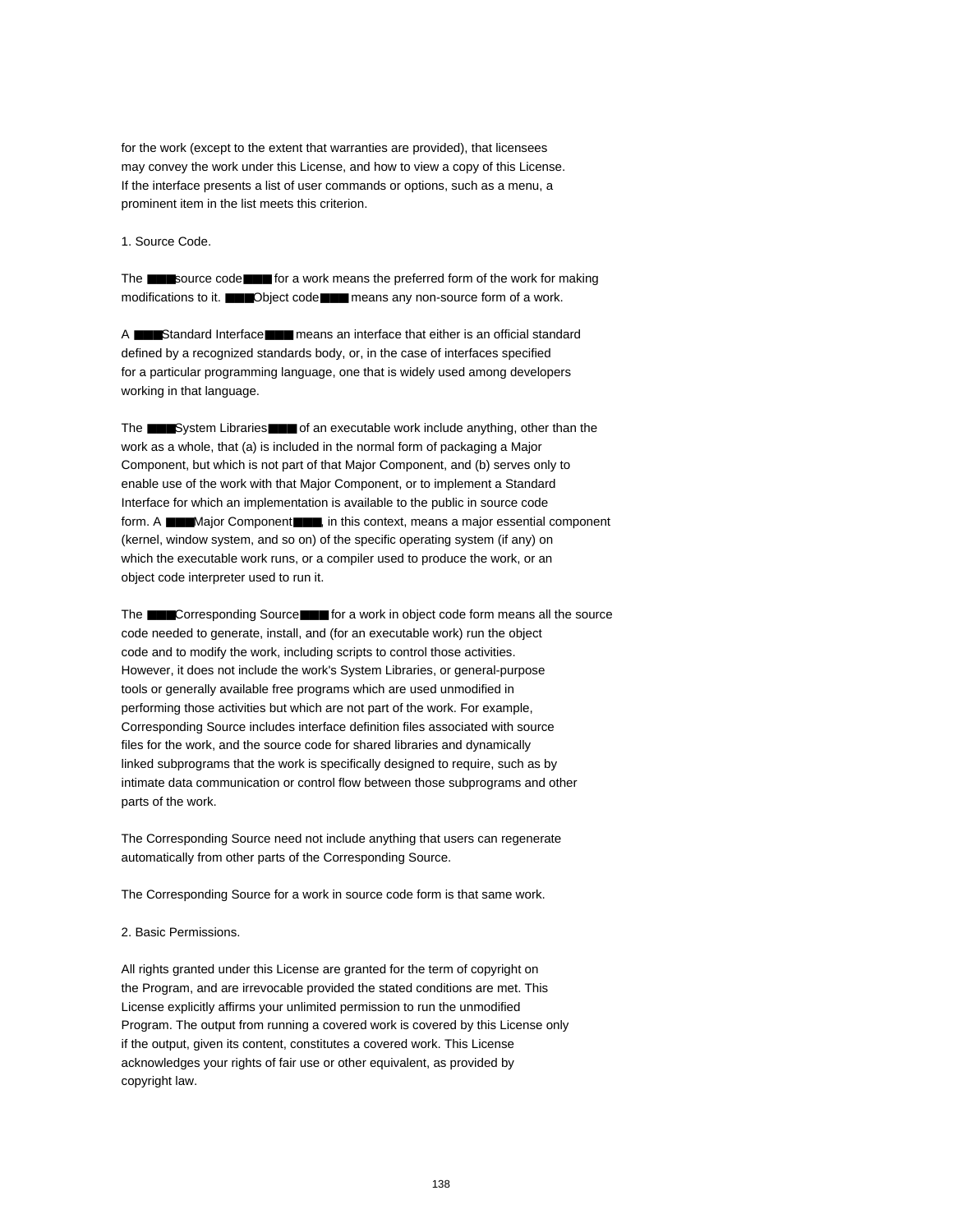You may make, run and propagate covered works that you do not convey, without conditions so long as your license otherwise remains in force. You may convey covered works to others for the sole purpose of having them make modifications exclusively for you, or provide you with facilities for running those works, provided that you comply with the terms of this License in conveying all material for which you do not control copyright. Those thus making or running the covered works for you must do so exclusively on your behalf, under your direction and control, on terms that prohibit them from making any copies of your copyrighted material outside their relationship with you.

Conveying under any other circumstances is permitted solely under the conditions stated below. Sublicensing is not allowed; section 10 makes it unnecessary.

3. Protecting Users' Legal Rights From Anti-Circumvention Law.

No covered work shall be deemed part of an effective technological measure under any applicable law fulfilling obligations under article 11 of the WIPO copyright treaty adopted on 20 December 1996, or similar laws prohibiting or restricting circumvention of such measures.

When you convey a covered work, you waive any legal power to forbid circumvention of technological measures to the extent such circumvention is effected by exercising rights under this License with respect to the covered work, and you disclaim any intention to limit operation or modification of the work as a means of enforcing, against the work's users, your or third parties' legal rights to forbid circumvention of technological measures.

4. Conveying Verbatim Copies.

You may convey verbatim copies of the Program's source code as you receive it, in any medium, provided that you conspicuously and appropriately publish on each copy an appropriate copyright notice; keep intact all notices stating that this License and any non-permissive terms added in accord with section 7 apply to the code; keep intact all notices of the absence of any warranty; and give all recipients a copy of this License along with the Program.

You may charge any price or no price for each copy that you convey, and you may offer support or warranty protection for a fee.

5. Conveying Modified Source Versions.

You may convey a work based on the Program, or the modifications to produce it from the Program, in the form of source code under the terms of section 4, provided that you also meet all of these conditions:

\* a) The work must carry prominent notices stating that you modified it, and giving a relevant date.

\* b) The work must carry prominent notices stating that it is released under this License and any conditions added under section 7. This requirement modifies the requirement in section 4 to ■■■keep intact all notices■■■.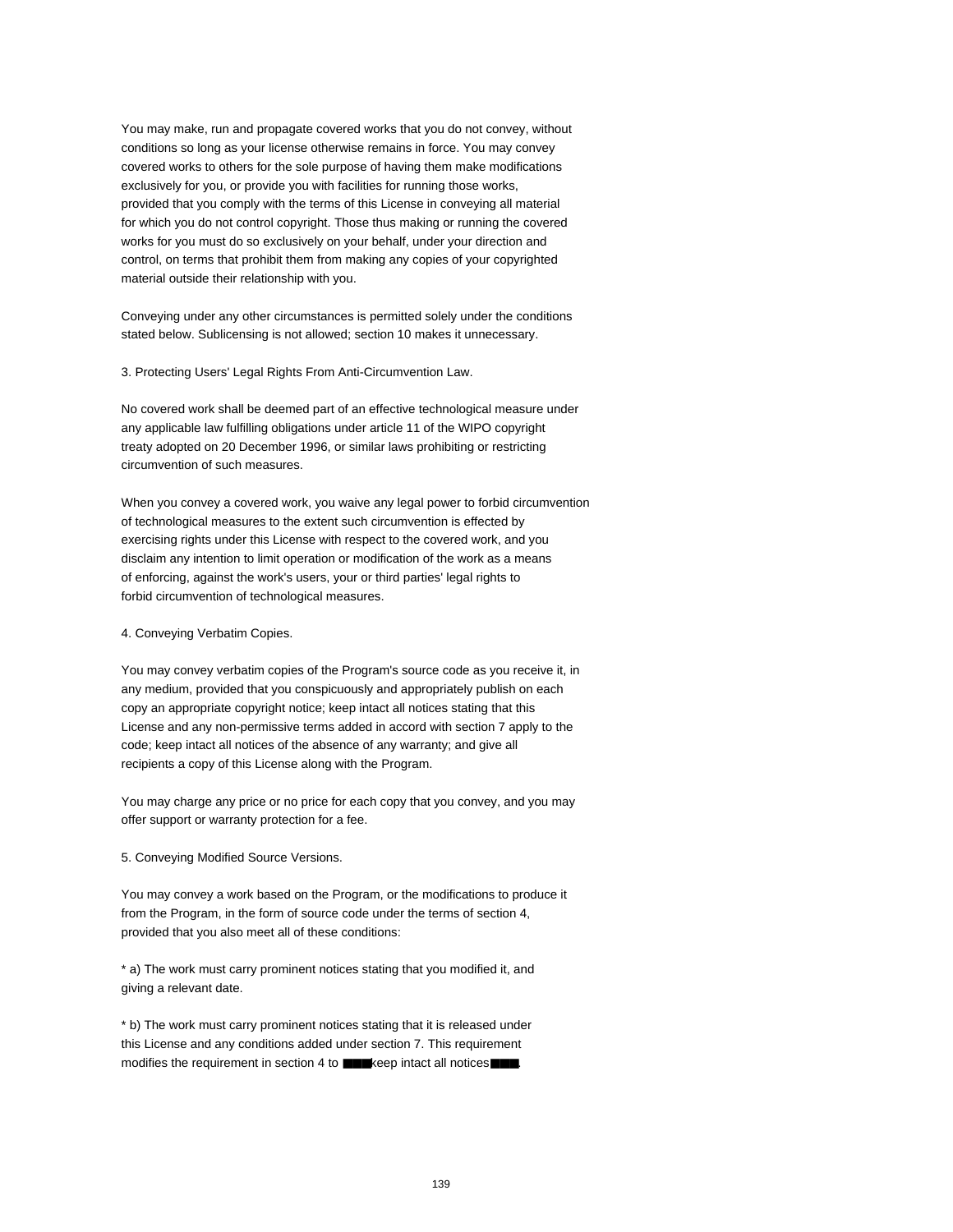\* c) You must license the entire work, as a whole, under this License to anyone who comes into possession of a copy. This License will therefore apply, along with any applicable section 7 additional terms, to the whole of the work, and all its parts, regardless of how they are packaged. This License gives no permission to license the work in any other way, but it does not invalidate such permission if you have separately received it.

\* d) If the work has interactive user interfaces, each must display Appropriate Legal Notices; however, if the Program has interactive interfaces that do not display Appropriate Legal Notices, your work need not make them do so.

A compilation of a covered work with other separate and independent works, which are not by their nature extensions of the covered work, and which are not combined with it such as to form a larger program, in or on a volume of a storage or distribution medium, is called an ■■■aggregate■■■ if the compilation and its resulting copyright are not used to limit the access or legal rights of the compilation's users beyond what the individual works permit. Inclusion of a covered work in an aggregate does not cause this License to apply to the other parts of the aggregate.

6. Conveying Non-Source Forms.

You may convey a covered work in object code form under the terms of sections 4 and 5, provided that you also convey the machine-readable Corresponding Source under the terms of this License, in one of these ways:

\* a) Convey the object code in, or embodied in, a physical product (including a physical distribution medium), accompanied by the Corresponding Source fixed on a durable physical medium customarily used for software interchange.

\* b) Convey the object code in, or embodied in, a physical product (including a physical distribution medium), accompanied by a written offer, valid for at least three years and valid for as long as you offer spare parts or customer support for that product model, to give anyone who possesses the object code either (1) a copy of the Corresponding Source for all the software in the product that is covered by this License, on a durable physical medium customarily used for software interchange, for a price no more than your reasonable cost of physically performing this conveying of source, or (2) access to copy the Corresponding Source from a network server at no charge.

\* c) Convey individual copies of the object code with a copy of the written offer to provide the Corresponding Source. This alternative is allowed only occasionally and noncommercially, and only if you received the object code with such an offer, in accord with subsection 6b.

\* d) Convey the object code by offering access from a designated place (gratis or for a charge), and offer equivalent access to the Corresponding Source in the same way through the same place at no further charge. You need not require recipients to copy the Corresponding Source along with the object code. If the place to copy the object code is a network server, the Corresponding Source may be on a different server (operated by you or a third party) that supports equivalent copying facilities, provided you maintain clear directions next to the object code saying where to find the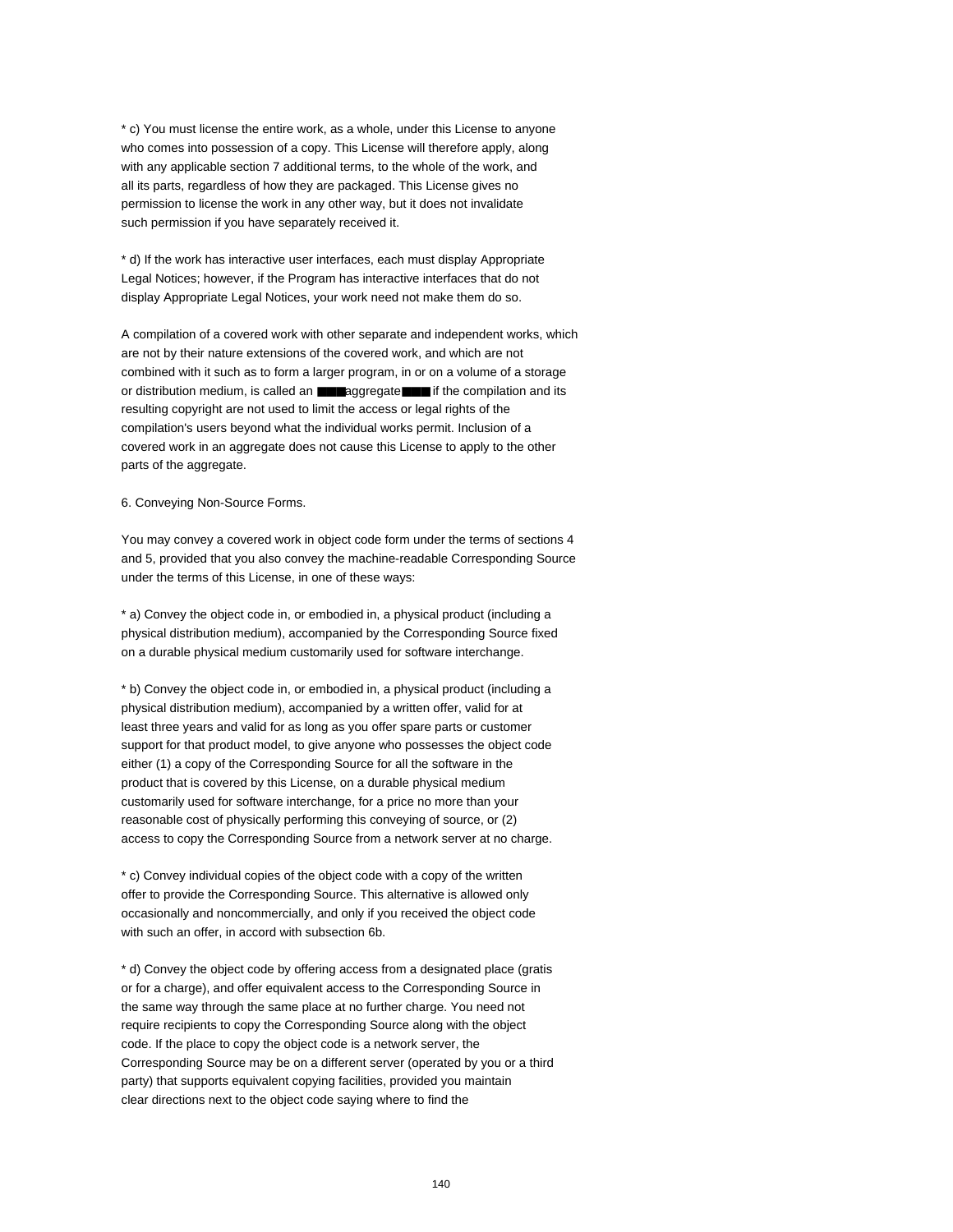Corresponding Source. Regardless of what server hosts the Corresponding Source, you remain obligated to ensure that it is available for as long as needed to satisfy these requirements.

\* e) Convey the object code using peer-to-peer transmission, provided you inform other peers where the object code and Corresponding Source of the work are being offered to the general public at no charge under subsection 6d.

A separable portion of the object code, whose source code is excluded from the Corresponding Source as a System Library, need not be included in conveying the object code work.

A ■■■User Product■■■ is either (1) a ■■■consumer product■■■, which means any tangible personal property which is normally used for personal, family, or household purposes, or (2) anything designed or sold for incorporation into a dwelling. In determining whether a product is a consumer product, doubtful cases shall be resolved in favor of coverage. For a particular product received by a particular user, ■■■normally used■■■ refers to a typical or common use of that class of product, regardless of the status of the particular user or of the way in which the particular user actually uses, or expects or is expected to use, the product. A product is a consumer product regardless of whether the product has substantial commercial, industrial or non-consumer uses, unless such uses represent the only significant mode of use of the product.

■■Installation Information■■■ for a User Product means any methods, procedures, authorization keys, or other information required to install and execute modified versions of a covered work in that User Product from a modified version of its Corresponding Source. The information must suffice to ensure that the continued functioning of the modified object code is in no case prevented or interfered with solely because modification has been made.

If you convey an object code work under this section in, or with, or specifically for use in, a User Product, and the conveying occurs as part of a transaction in which the right of possession and use of the User Product is transferred to the recipient in perpetuity or for a fixed term (regardless of how the transaction is characterized), the Corresponding Source conveyed under this section must be accompanied by the Installation Information. But this requirement does not apply if neither you nor any third party retains the ability to install modified object code on the User Product (for example, the work has been installed in ROM).

The requirement to provide Installation Information does not include a requirement to continue to provide support service, warranty, or updates for a work that has been modified or installed by the recipient, or for the User Product in which it has been modified or installed. Access to a network may be denied when the modification itself materially and adversely affects the operation of the network or violates the rules and protocols for communication across the network.

Corresponding Source conveyed, and Installation Information provided, in accord with this section must be in a format that is publicly documented (and with an implementation available to the public in source code form), and must require no special password or key for unpacking, reading or copying.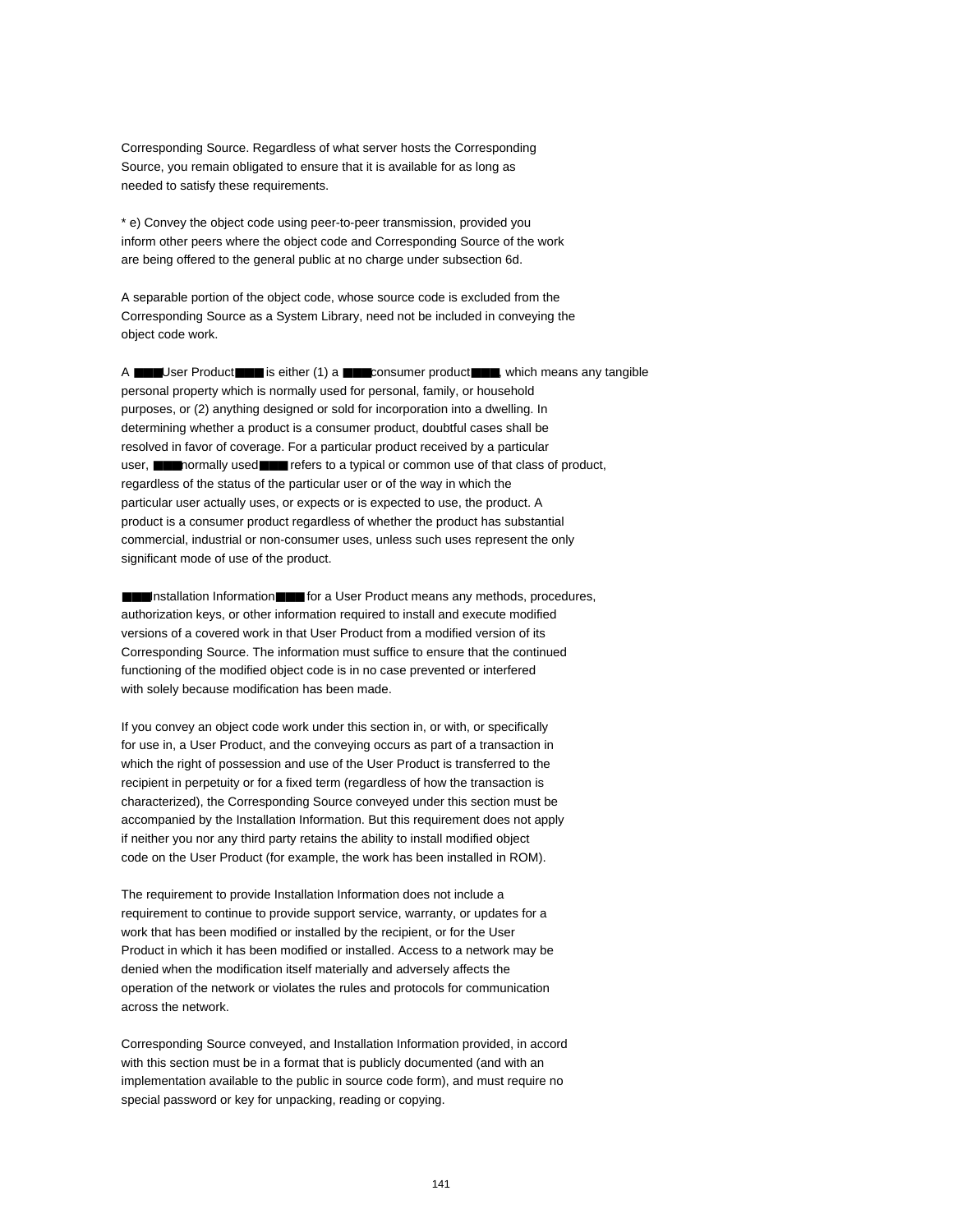#### 7. Additional Terms.

■■■Additional permissions■■■ are terms that supplement the terms of this License by making exceptions from one or more of its conditions. Additional permissions that are applicable to the entire Program shall be treated as though they were included in this License, to the extent that they are valid under applicable law. If additional permissions apply only to part of the Program, that part may be used separately under those permissions, but the entire Program remains governed by this License without regard to the additional permissions.

When you convey a copy of a covered work, you may at your option remove any additional permissions from that copy, or from any part of it. (Additional permissions may be written to require their own removal in certain cases when you modify the work.) You may place additional permissions on material, added by you to a covered work, for which you have or can give appropriate copyright permission.

Notwithstanding any other provision of this License, for material you add to a covered work, you may (if authorized by the copyright holders of that material) supplement the terms of this License with terms:

\* a) Disclaiming warranty or limiting liability differently from the terms of sections 15 and 16 of this License; or

\* b) Requiring preservation of specified reasonable legal notices or author attributions in that material or in the Appropriate Legal Notices displayed by works containing it; or

\* c) Prohibiting misrepresentation of the origin of that material, or requiring that modified versions of such material be marked in reasonable ways as different from the original version; or

\* d) Limiting the use for publicity purposes of names of licensors or authors of the material; or

\* e) Declining to grant rights under trademark law for use of some trade names, trademarks, or service marks; or

\* f) Requiring indemnification of licensors and authors of that material by anyone who conveys the material (or modified versions of it) with contractual assumptions of liability to the recipient, for any liability that these contractual assumptions directly impose on those licensors and authors.

All other non-permissive additional terms are considered ■■■further restrictions■■■ within the meaning of section 10. If the Program as you received it, or any part of it, contains a notice stating that it is governed by this License along with a term that is a further restriction, you may remove that term. If a license document contains a further restriction but permits relicensing or conveying under this License, you may add to a covered work material governed by the terms of that license document, provided that the further restriction does not survive such relicensing or conveying.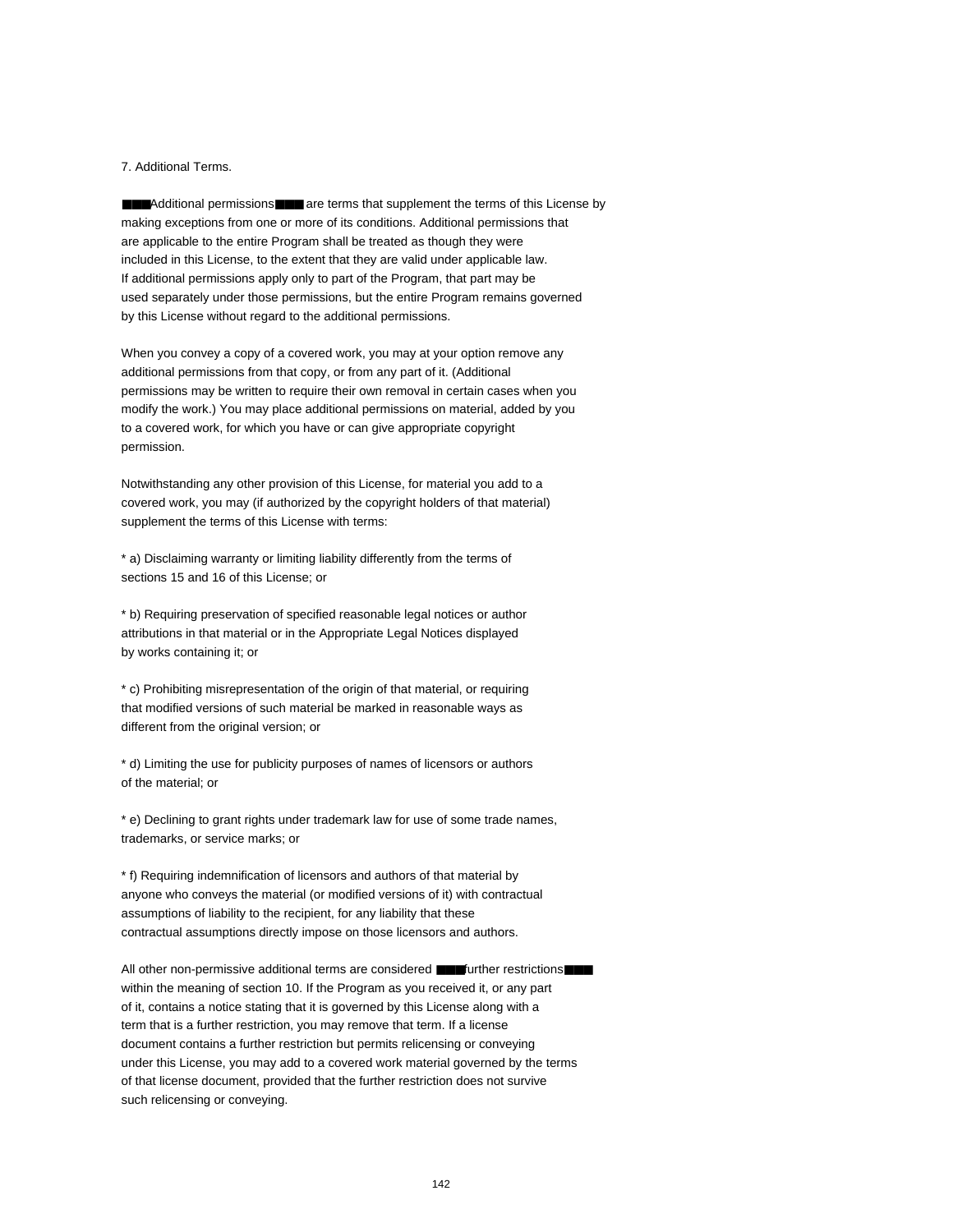If you add terms to a covered work in accord with this section, you must place, in the relevant source files, a statement of the additional terms that apply to those files, or a notice indicating where to find the applicable terms.

Additional terms, permissive or non-permissive, may be stated in the form of a separately written license, or stated as exceptions; the above requirements apply either way.

## 8. Termination.

You may not propagate or modify a covered work except as expressly provided under this License. Any attempt otherwise to propagate or modify it is void, and will automatically terminate your rights under this License (including any patent licenses granted under the third paragraph of section 11).

However, if you cease all violation of this License, then your license from a particular copyright holder is reinstated (a) provisionally, unless and until the copyright holder explicitly and finally terminates your license, and (b) permanently, if the copyright holder fails to notify you of the violation by some reasonable means prior to 60 days after the cessation.

Moreover, your license from a particular copyright holder is reinstated permanently if the copyright holder notifies you of the violation by some reasonable means, this is the first time you have received notice of violation of this License (for any work) from that copyright holder, and you cure the violation prior to 30 days after your receipt of the notice.

Termination of your rights under this section does not terminate the licenses of parties who have received copies or rights from you under this License. If your rights have been terminated and not permanently reinstated, you do not qualify to receive new licenses for the same material under section 10.

#### 9. Acceptance Not Required for Having Copies.

You are not required to accept this License in order to receive or run a copy of the Program. Ancillary propagation of a covered work occurring solely as a consequence of using peer-to-peer transmission to receive a copy likewise does not require acceptance. However, nothing other than this License grants you permission to propagate or modify any covered work. These actions infringe copyright if you do not accept this License. Therefore, by modifying or propagating a covered work, you indicate your acceptance of this License to do so.

10. Automatic Licensing of Downstream Recipients.

Each time you convey a covered work, the recipient automatically receives a license from the original licensors, to run, modify and propagate that work, subject to this License. You are not responsible for enforcing compliance by third parties with this License.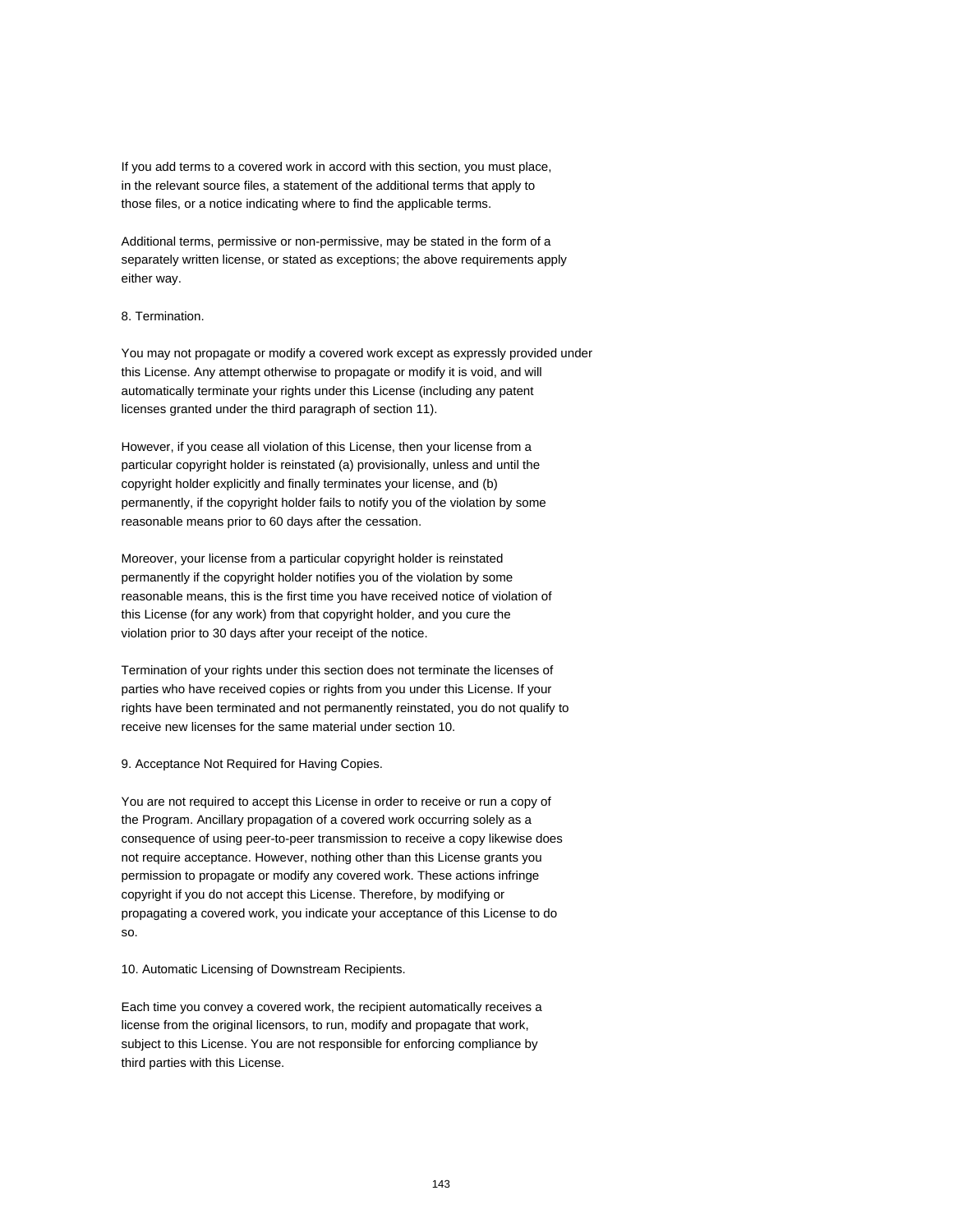An **■■**entity transaction■■■ is a transaction transferring control of an organization, or substantially all assets of one, or subdividing an organization, or merging organizations. If propagation of a covered work results from an entity transaction, each party to that transaction who receives a copy of the work also receives whatever licenses to the work the party's predecessor in interest had or could give under the previous paragraph, plus a right to possession of the Corresponding Source of the work from the predecessor in interest, if the predecessor has it or can get it with reasonable efforts.

You may not impose any further restrictions on the exercise of the rights granted or affirmed under this License. For example, you may not impose a license fee, royalty, or other charge for exercise of rights granted under this License, and you may not initiate litigation (including a cross-claim or counterclaim in a lawsuit) alleging that any patent claim is infringed by making, using, selling, offering for sale, or importing the Program or any portion of it.

11. Patents.

A ■■■contributor■■■ is a copyright holder who authorizes use under this License of the Program or a work on which the Program is based. The work thus licensed is called the contributor's ■■■contributor version■■■.

A contributor's ■■■essential patent claims■■■ are all patent claims owned or controlled by the contributor, whether already acquired or hereafter acquired, that would be infringed by some manner, permitted by this License, of making, using, or selling its contributor version, but do not include claims that would be infringed only as a consequence of further modification of the contributor version. For purposes of this definition, ■■■control■■■ includes the right to grant patent sublicenses in a manner consistent with the requirements of this License.

Each contributor grants you a non-exclusive, worldwide, royalty-free patent license under the contributor's essential patent claims, to make, use, sell, offer for sale, import and otherwise run, modify and propagate the contents of its contributor version.

In the following three paragraphs, a ■■■patent license■■■ is any express agreement or commitment, however denominated, not to enforce a patent (such as an express permission to practice a patent or covenant not to sue for patent infringement). To ■■■grant■■■ such a patent license to a party means to make such an agreement or commitment not to enforce a patent against the party.

If you convey a covered work, knowingly relying on a patent license, and the Corresponding Source of the work is not available for anyone to copy, free of charge and under the terms of this License, through a publicly available network server or other readily accessible means, then you must either (1) cause the Corresponding Source to be so available, or (2) arrange to deprive yourself of the benefit of the patent license for this particular work, or (3) arrange, in a manner consistent with the requirements of this License, to extend the patent license to downstream recipients. ■■■Knowingly relying■■■ means you have actual knowledge that, but for the patent license, your conveying the covered work in a country, or your recipient's use of the covered work in a country, would infringe one or more identifiable patents in that country that you have reason to believe are valid.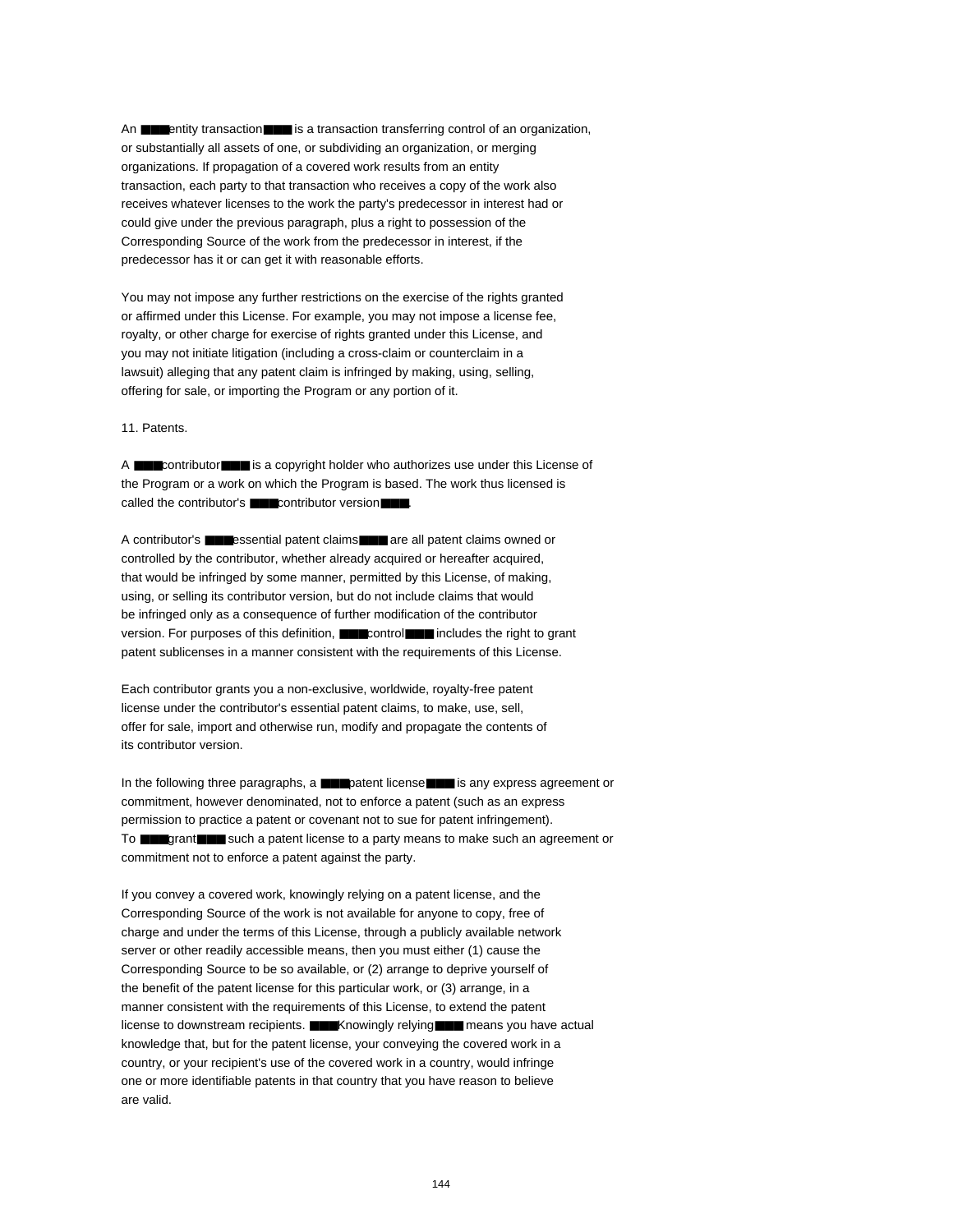If, pursuant to or in connection with a single transaction or arrangement, you convey, or propagate by procuring conveyance of, a covered work, and grant a patent license to some of the parties receiving the covered work authorizing them to use, propagate, modify or convey a specific copy of the covered work, then the patent license you grant is automatically extended to all recipients of the covered work and works based on it.

A patent license is ■■■discriminatory■■■ if it does not include within the scope of its coverage, prohibits the exercise of, or is conditioned on the non-exercise of one or more of the rights that are specifically granted under this License. You may not convey a covered work if you are a party to an arrangement with a third party that is in the business of distributing software, under which you make payment to the third party based on the extent of your activity of conveying the work, and under which the third party grants, to any of the parties who would receive the covered work from you, a discriminatory patent license (a) in connection with copies of the covered work conveyed by you (or copies made from those copies), or (b) primarily for and in connection with specific products or compilations that contain the covered work, unless you entered into that arrangement, or that patent license was granted, prior to 28 March 2007.

Nothing in this License shall be construed as excluding or limiting any implied license or other defenses to infringement that may otherwise be available to you under applicable patent law.

#### 12. No Surrender of Others' Freedom.

If conditions are imposed on you (whether by court order, agreement or otherwise) that contradict the conditions of this License, they do not excuse you from the conditions of this License. If you cannot convey a covered work so as to satisfy simultaneously your obligations under this License and any other pertinent obligations, then as a consequence you may not convey it at all. For example, if you agree to terms that obligate you to collect a royalty for further conveying from those to whom you convey the Program, the only way you could satisfy both those terms and this License would be to refrain entirely from conveying the Program.

13. Use with the GNU Affero General Public License.

Notwithstanding any other provision of this License, you have permission to link or combine any covered work with a work licensed under version 3 of the GNU Affero General Public License into a single combined work, and to convey the resulting work. The terms of this License will continue to apply to the part which is the covered work, but the special requirements of the GNU Affero General Public License, section 13, concerning interaction through a network will apply to the combination as such.

#### 14. Revised Versions of this License.

The Free Software Foundation may publish revised and/or new versions of the GNU General Public License from time to time. Such new versions will be similar in spirit to the present version, but may differ in detail to address new problems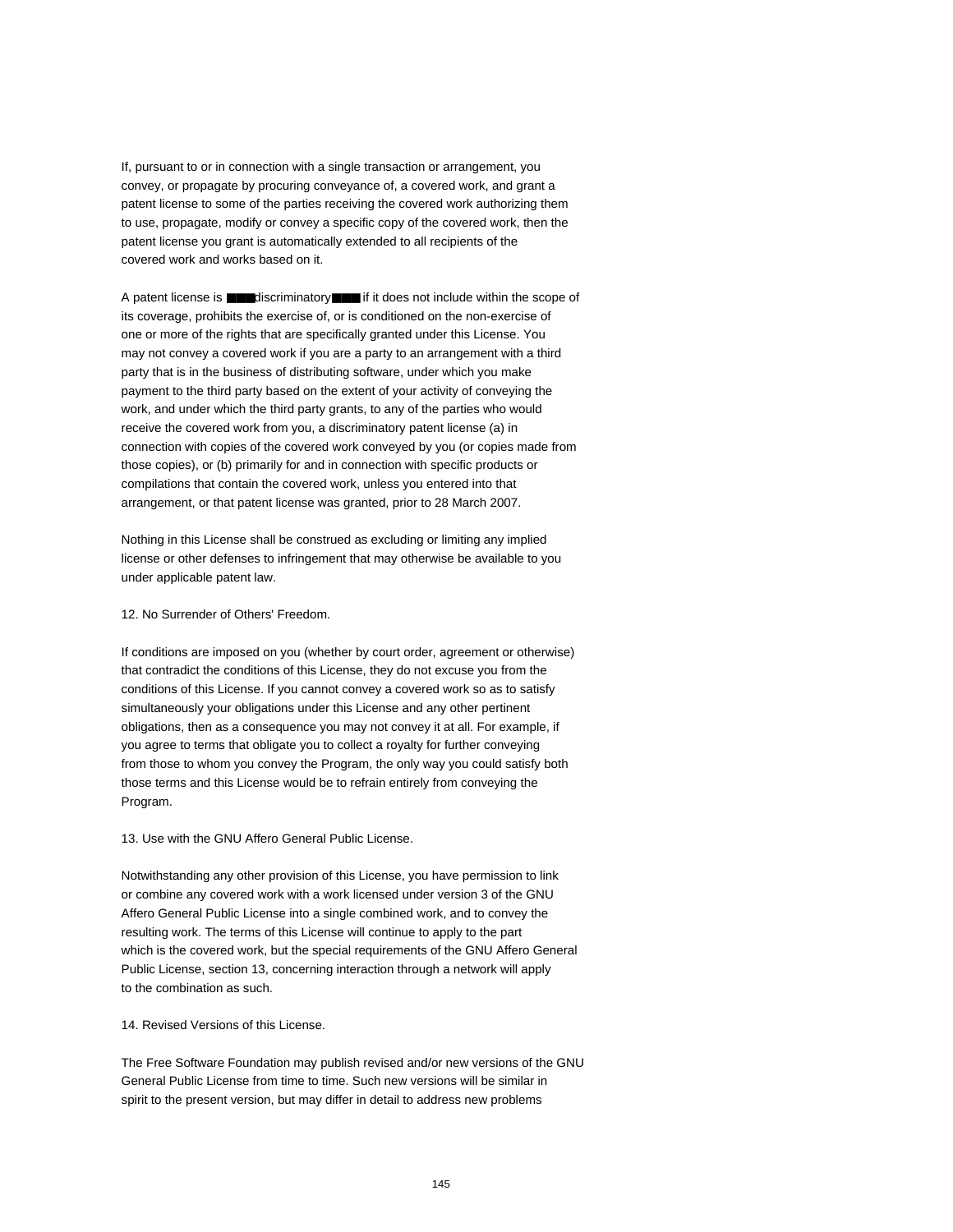#### or concerns.

Each version is given a distinguishing version number. If the Program specifies that a certain numbered version of the GNU General Public License ■■■or any later version■■■ applies to it, you have the option of following the terms and conditions either of that numbered version or of any later version published by the Free Software Foundation. If the Program does not specify a version number of the GNU General Public License, you may choose any version ever published by the Free Software Foundation.

If the Program specifies that a proxy can decide which future versions of the GNU General Public License can be used, that proxy's public statement of acceptance of a version permanently authorizes you to choose that version for the Program.

Later license versions may give you additional or different permissions. However, no additional obligations are imposed on any author or copyright holder as a result of your choosing to follow a later version.

#### 15. Disclaimer of Warranty.

THERE IS NO WARRANTY FOR THE PROGRAM, TO THE EXTENT PERMITTED BY APPLICABLE LAW. EXCEPT WHEN OTHERWISE STATED IN WRITING THE COPYRIGHT HOLDERS AND/OR OTHER PARTIES PROVIDE THE PROGRAM ■■■AS IS■■■ WITHOUT WARRANTY OF ANY KIND, EITHER EXPRESSED OR IMPLIED, INCLUDING, BUT NOT LIMITED TO, THE IMPLIED WARRANTIES OF MERCHANTABILITY AND FITNESS FOR A PARTICULAR PURPOSE. THE ENTIRE RISK AS TO THE QUALITY AND PERFORMANCE OF THE PROGRAM IS WITH YOU. SHOULD THE PROGRAM PROVE DEFECTIVE, YOU ASSUME THE COST OF ALL NECESSARY SERVICING, REPAIR OR CORRECTION.

#### 16. Limitation of Liability.

IN NO EVENT UNLESS REQUIRED BY APPLICABLE LAW OR AGREED TO IN WRITING WILL ANY COPYRIGHT HOLDER, OR ANY OTHER PARTY WHO MODIFIES AND/OR CONVEYS THE PROGRAM AS PERMITTED ABOVE, BE LIABLE TO YOU FOR DAMAGES, INCLUDING ANY GENERAL, SPECIAL, INCIDENTAL OR CONSEQUENTIAL DAMAGES ARISING OUT OF THE USE OR INABILITY TO USE THE PROGRAM (INCLUDING BUT NOT LIMITED TO LOSS OF DATA OR DATA BEING RENDERED INACCURATE OR LOSSES SUSTAINED BY YOU OR THIRD PARTIES OR A FAILURE OF THE PROGRAM TO OPERATE WITH ANY OTHER PROGRAMS), EVEN IF SUCH HOLDER OR OTHER PARTY HAS BEEN ADVISED OF THE POSSIBILITY OF SUCH DAMAGES.

#### 17. Interpretation of Sections 15 and 16.

If the disclaimer of warranty and limitation of liability provided above cannot be given local legal effect according to their terms, reviewing courts shall apply local law that most closely approximates an absolute waiver of all civil liability in connection with the Program, unless a warranty or assumption of liability accompanies a copy of the Program in return for a fee.

#### END OF TERMS AND CONDITIONS

How to Apply These Terms to Your New Programs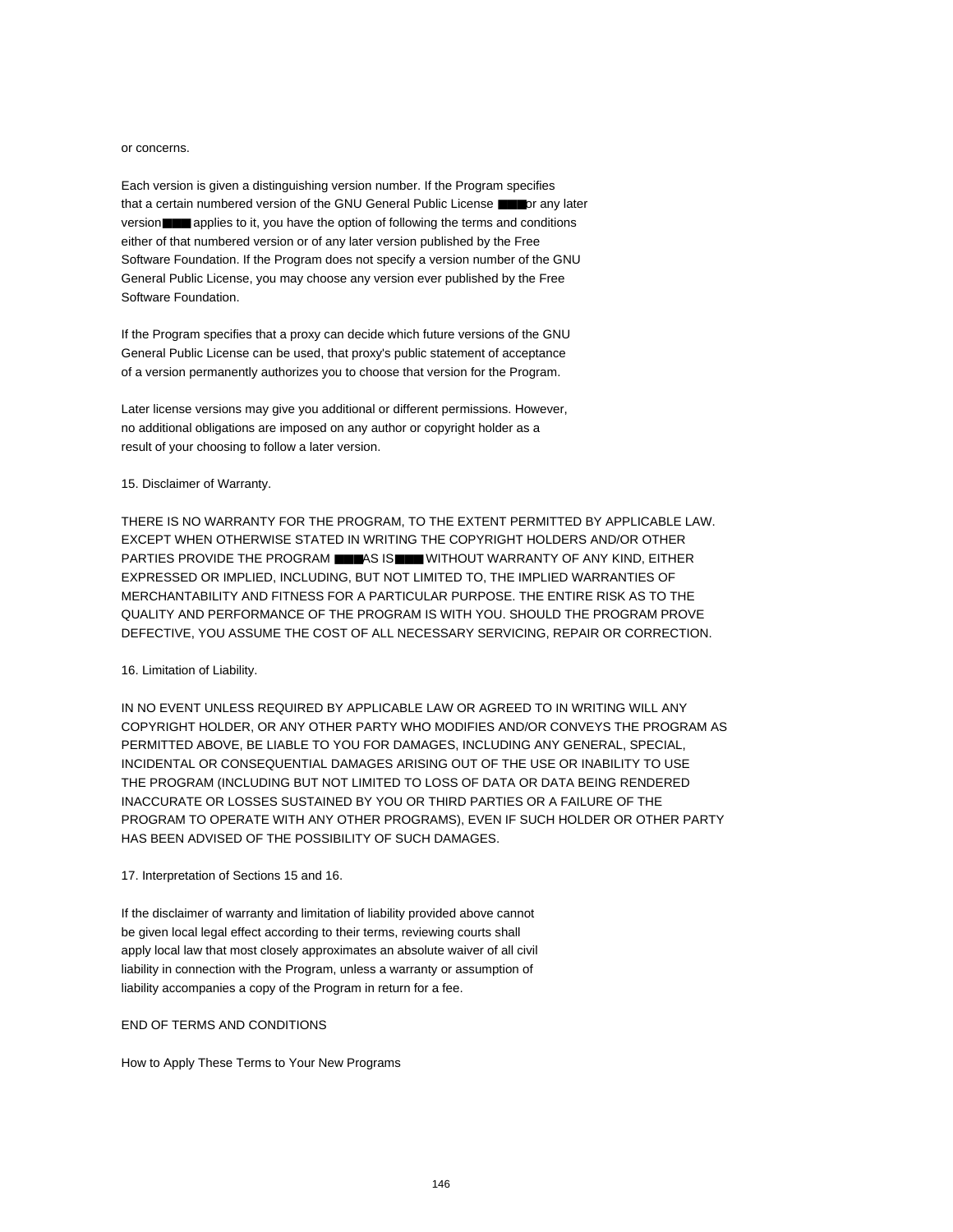If you develop a new program, and you want it to be of the greatest possible use to the public, the best way to achieve this is to make it free software which everyone can redistribute and change under these terms.

To do so, attach the following notices to the program. It is safest to attach them to the start of each source file to most effectively state the exclusion of warranty; and each file should have at least the ■■■copyright■■■ line and a pointer to where the full notice is found.

does.> Copyright (C)

This program is free software: you can redistribute it and/or modify it under the terms of the GNU General Public License as published by the Free Software Foundation, either version 3 of the License, or (at your option) any later version.

This program is distributed in the hope that it will be useful, but WITHOUT ANY WARRANTY; without even the implied warranty of MERCHANTABILITY or FITNESS FOR A PARTICULAR PURPOSE. See the GNU General Public License for more details.

You should have received a copy of the GNU General Public License along with this program. If not, see .

Also add information on how to contact you by electronic and paper mail.

If the program does terminal interaction, make it output a short notice like this when it starts in an interactive mode:

#### Copyright (C)

.

.

This program comes with ABSOLUTELY NO WARRANTY; for details type `show w'. This is free software, and you are welcome to redistribute it under certain conditions; type `show c' for details.

The hypothetical commands `show w' and `show c' should show the appropriate parts of the General Public License. Of course, your program's commands might be different; for a GUI interface, you would use an ■■■about box■■■.

You should also get your employer (if you work as a programmer) or school, if any, to sign a ■■■copyright disclaimer■■■ for the program, if necessary. For more information on this, and how to apply and follow the GNU GPL, see

The GNU General Public License does not permit incorporating your program into proprietary programs. If your program is a subroutine library, you may consider it more useful to permit linking proprietary applications with the library. If this is what you want to do, use the GNU Lesser General Public License instead of this License. But first, please read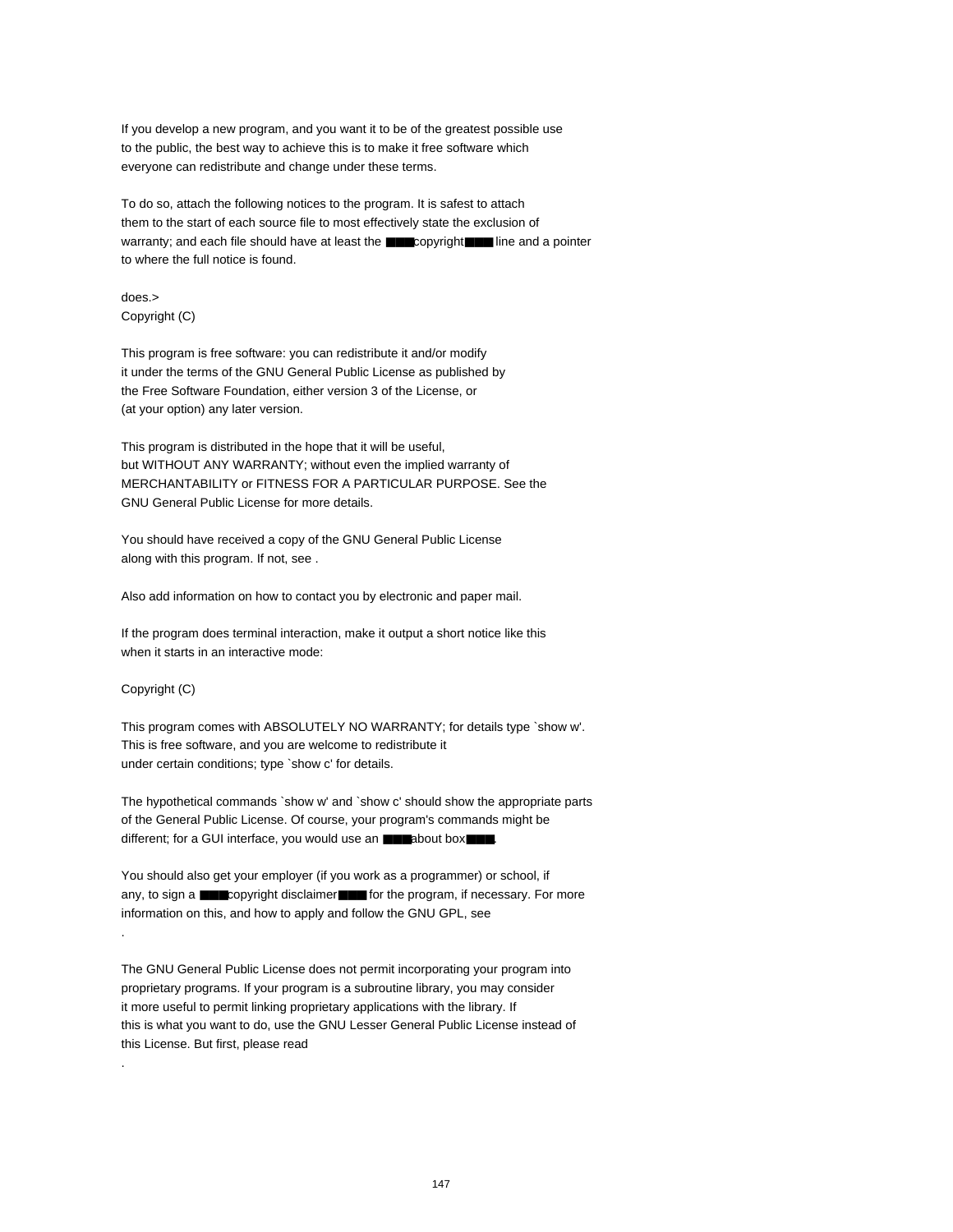# **ISC License**

(postcss-color-gray 5.0.0)

# ISC License (ISC)

## Copyright 2018 Shinnosuke Watanabe

Permission to use, copy, modify, and/or distribute this software for any purpose with or without fee is hereby granted, provided that the above copyright notice and this permission notice appear in all copies.

THE SOFTWARE IS PROVIDED "AS IS" AND THE AUTHOR DISCLAIMS ALL WARRANTIES WITH REGARD TO THIS SOFTWARE INCLUDING ALL IMPLIED WARRANTIES OF MERCHANTABILITY AND FITNESS. IN NO EVENT SHALL THE AUTHOR BE LIABLE FOR ANY SPECIAL, DIRECT, INDIRECT, OR CONSEQUENTIAL DAMAGES OR ANY DAMAGES WHATSOEVER RESULTING FROM LOSS OF USE, DATA OR PROFITS, WHETHER IN AN ACTION OF CONTRACT, NEGLIGENCE OR OTHER TORTIOUS ACTION, ARISING OUT OF OR IN CONNECTION WITH THE USE OR PERFORMANCE OF THIS SOFTWARE

# **ISC License**

(abbrev 1.1.1)

----------

The ISC License

Copyright (c) Isaac Z. Schlueter and Contributors

Permission to use, copy, modify, and/or distribute this software for any purpose with or without fee is hereby granted, provided that the above copyright notice and this permission notice appear in all copies.

THE SOFTWARE IS PROVIDED "AS IS" AND THE AUTHOR DISCLAIMS ALL WARRANTIES WITH REGARD TO THIS SOFTWARE INCLUDING ALL IMPLIED WARRANTIES OF MERCHANTABILITY AND FITNESS. IN NO EVENT SHALL THE AUTHOR BE LIABLE FOR ANY SPECIAL, DIRECT, INDIRECT, OR CONSEQUENTIAL DAMAGES OR ANY DAMAGES WHATSOEVER RESULTING FROM LOSS OF USE, DATA OR PROFITS, WHETHER IN AN ACTION OF CONTRACT, NEGLIGENCE OR OTHER TORTIOUS ACTION, ARISING OUT OF OR IN CONNECTION WITH THE USE OR PERFORMANCE OF THIS SOFTWARE

# **ISC License**

(@inst/vscode-bin-darwin 0.0.14)

-------------------------------------------------------------------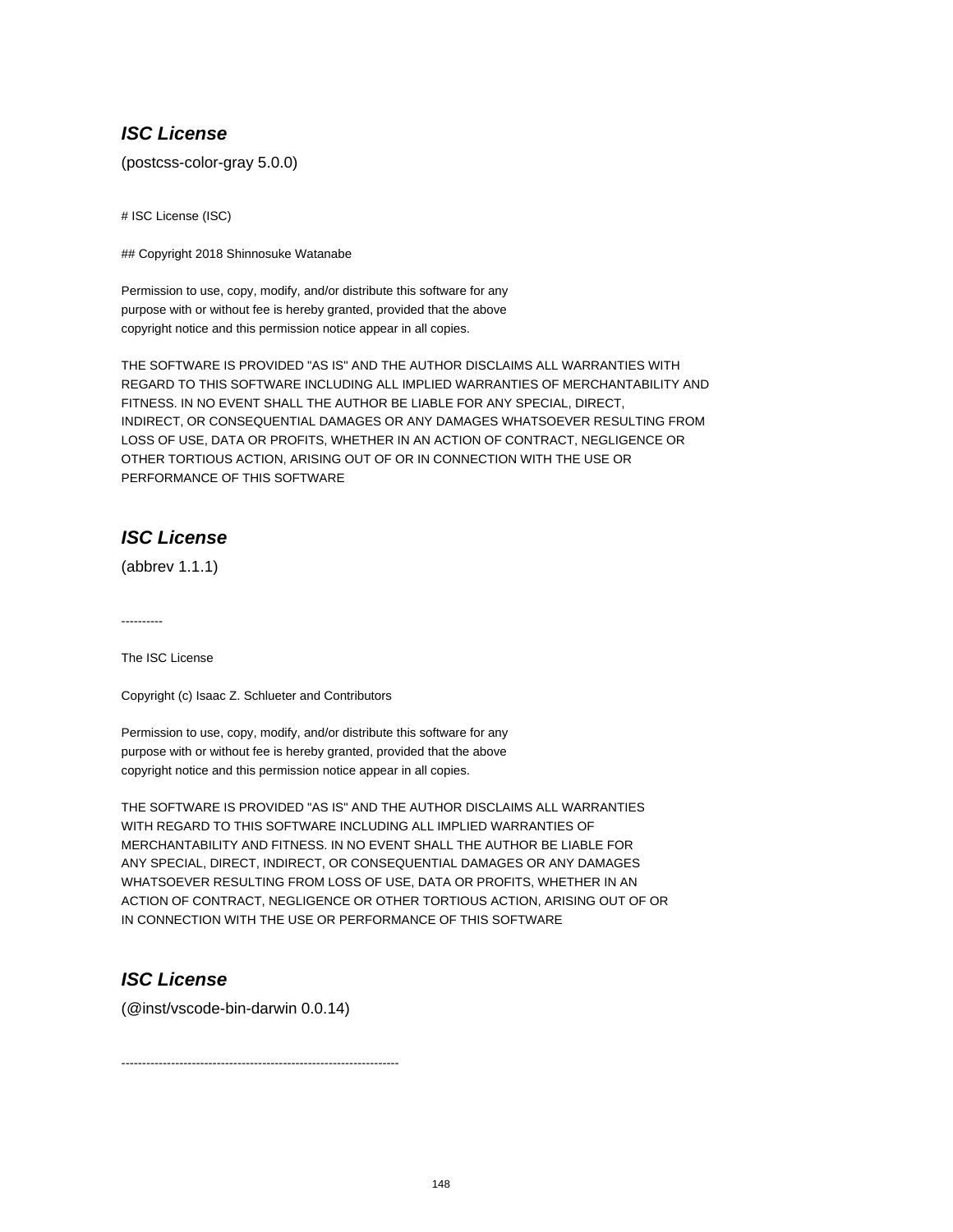Copyright (C) 2004, 2005, 2008 Internet Systems Consortium, Inc. ("ISC") Copyright (C) 1995-1999, 2001, 2003 Internet Software Consortium.

Permission to use, copy, modify, and/or distribute this software for any purpose with or without fee is hereby granted, provided that the above copyright notice and this permission notice appear in all copies.

THE SOFTWARE IS PROVIDED "AS IS" AND ISC DISCLAIMS ALL WARRANTIES WITH REGARD TO THIS SOFTWARE INCLUDING ALL IMPLIED WARRANTIES OF MERCHANTABILITY AND FITNESS. IN NO EVENT SHALL ISC BE LIABLE FOR ANY SPECIAL, DIRECT, INDIRECT, OR CONSEQUENTIAL DAMAGES OR ANY DAMAGES WHATSOEVER RESULTING FROM LOSS OF USE, DATA OR PROFITS, WHETHER IN AN ACTION OF CONTRACT, NEGLIGENCE OR OTHER TORTIOUS ACTION, ARISING OUT OF OR IN CONNECTION WITH THE USE OR PERFORMANCE OF THIS SOFTWARE

## **ISC License**

(console-control-strings 1.1.0, has-unicode 2.0.1, iarna/gauge v2.7.4)

Copyright (c) 2014, Rebecca Turner

Permission to use, copy, modify, and/or distribute this software for any purpose with or without fee is hereby granted, provided that the above copyright notice and this permission notice appear in all copies.

THE SOFTWARE IS PROVIDED "AS IS" AND THE AUTHOR DISCLAIMS ALL WARRANTIES WITH REGARD TO THIS SOFTWARE INCLUDING ALL IMPLIED WARRANTIES OF MERCHANTABILITY AND FITNESS. IN NO EVENT SHALL THE AUTHOR BE LIABLE FOR ANY SPECIAL, DIRECT, INDIRECT, OR CONSEQUENTIAL DAMAGES OR ANY DAMAGES WHATSOEVER RESULTING FROM LOSS OF USE, DATA OR PROFITS, WHETHER IN AN ACTION OF CONTRACT, NEGLIGENCE OR OTHER TORTIOUS ACTION, ARISING OUT OF OR IN CONNECTION WITH THE USE OR PERFORMANCE OF THIS SOFTWARE

# **ISC License**

(browserify-sign 4.2.1)

Copyright (c) 2014-2015 Calvin Metcalf and browserify-sign contributors

Permission to use, copy, modify, and/or distribute this software for any purpose with or without fee is hereby granted, provided that the above copyright notice and this permission notice appear in all copies.

THE SOFTWARE IS PROVIDED "AS IS" AND THE AUTHOR DISCLAIMS ALL WARRANTIES WITH REGARD TO THIS SOFTWARE INCLUDING ALL IMPLIED WARRANTIES OF MERCHANTABILITY AND FITNESS. IN NO EVENT SHALL THE AUTHOR BE LIABLE FOR ANY SPECIAL, DIRECT, INDIRECT, OR CONSEQUENTIAL DAMAGES OR ANY DAMAGES WHATSOEVER RESULTING FROM LOSS OF USE, DATA OR PROFITS, WHETHER IN AN ACTION OF CONTRACT, NEGLIGENCE OR OTHER TORTIOUS ACTION, ARISING OUT OF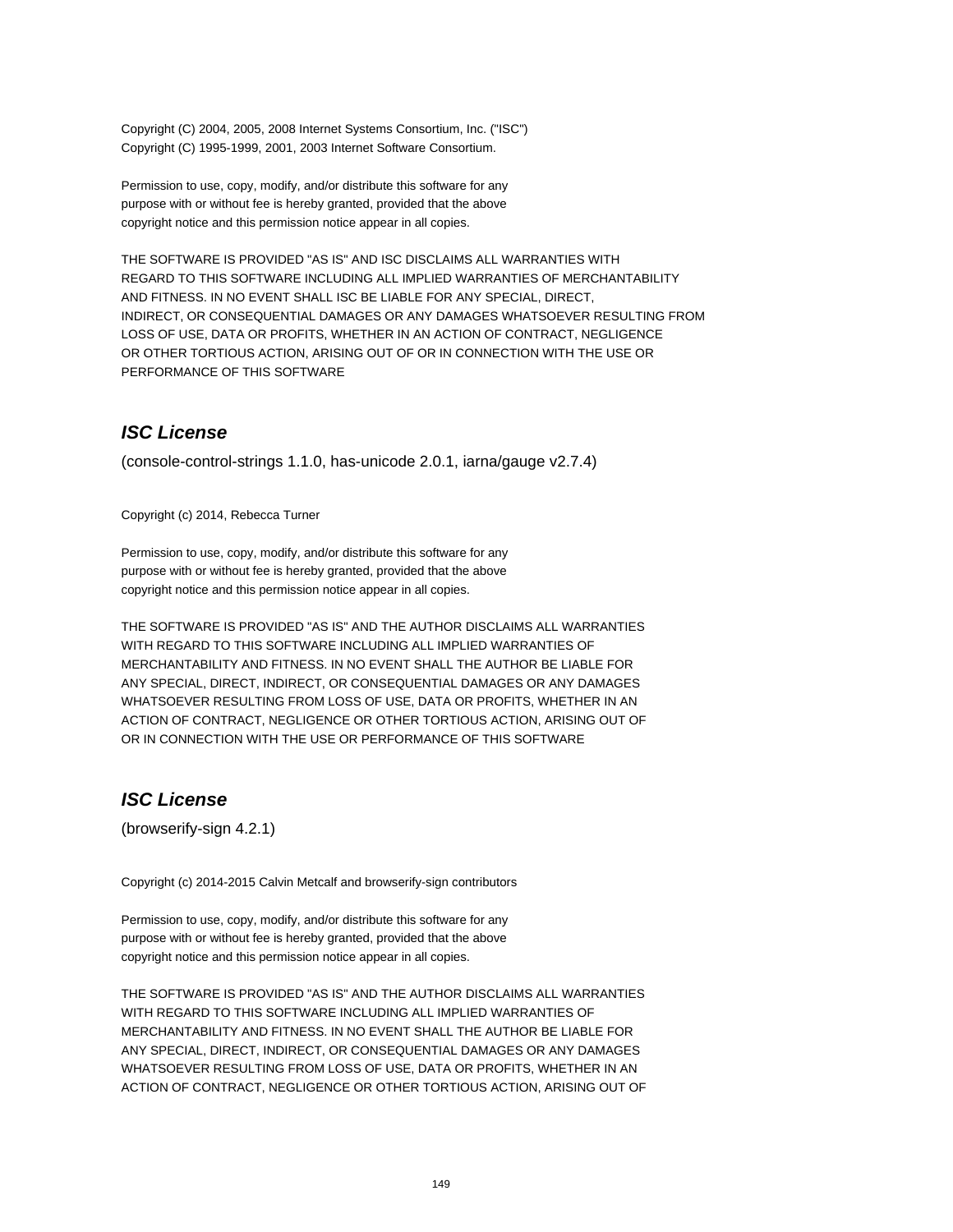OR IN CONNECTION WITH THE USE OR PERFORMANCE OF THIS SOFTWARE

## **ISC License**

(har-schema 2.0.0)

Copyright (c) 2015, Ahmad Nassri

Permission to use, copy, modify, and/or distribute this software for any purpose with or without fee is hereby granted, provided that the above copyright notice and this permission notice appear in all copies.

THE SOFTWARE IS PROVIDED "AS IS" AND THE AUTHOR DISCLAIMS ALL WARRANTIES WITH REGARD TO THIS SOFTWARE INCLUDING ALL IMPLIED WARRANTIES OF MERCHANTABILITY AND FITNESS. IN NO EVENT SHALL THE AUTHOR BE LIABLE FOR ANY SPECIAL, DIRECT, INDIRECT, OR CONSEQUENTIAL DAMAGES OR ANY DAMAGES WHATSOEVER RESULTING FROM LOSS OF USE, DATA OR PROFITS, WHETHER IN AN ACTION OF CONTRACT, NEGLIGENCE OR OTHER TORTIOUS ACTION, ARISING OUT OF OR IN CONNECTION WITH THE USE OR PERFORMANCE OF THIS SOFTWARE

### **ISC License**

(cliui 5.0.0, cliui v6.0.0, cliui v7.0.4)

Copyright (c) 2015, Contributors

Permission to use, copy, modify, and/or distribute this software for any purpose with or without fee is hereby granted, provided that the above copyright notice and this permission notice appear in all copies.

THE SOFTWARE IS PROVIDED "AS IS" AND THE AUTHOR DISCLAIMS ALL WARRANTIES WITH REGARD TO THIS SOFTWARE INCLUDING ALL IMPLIED WARRANTIES OF MERCHANTABILITY AND FITNESS. IN NO EVENT SHALL THE AUTHOR BE LIABLE FOR ANY SPECIAL, DIRECT, INDIRECT, OR CONSEQUENTIAL DAMAGES OR ANY DAMAGES WHATSOEVER RESULTING FROM LOSS OF USE, DATA OR PROFITS, WHETHER IN AN ACTION OF CONTRACT, NEGLIGENCE OR OTHER TORTIOUS ACTION, ARISING OUT OF OR IN CONNECTION WITH THE USE OR PERFORMANCE OF THIS SOFTWARE

# **ISC License**

(y18n 5.0.5)

Copyright (c) 2015, Contributors

Permission to use, copy, modify, and/or distribute this software for any purpose with or without fee is hereby granted, provided that the above copyright notice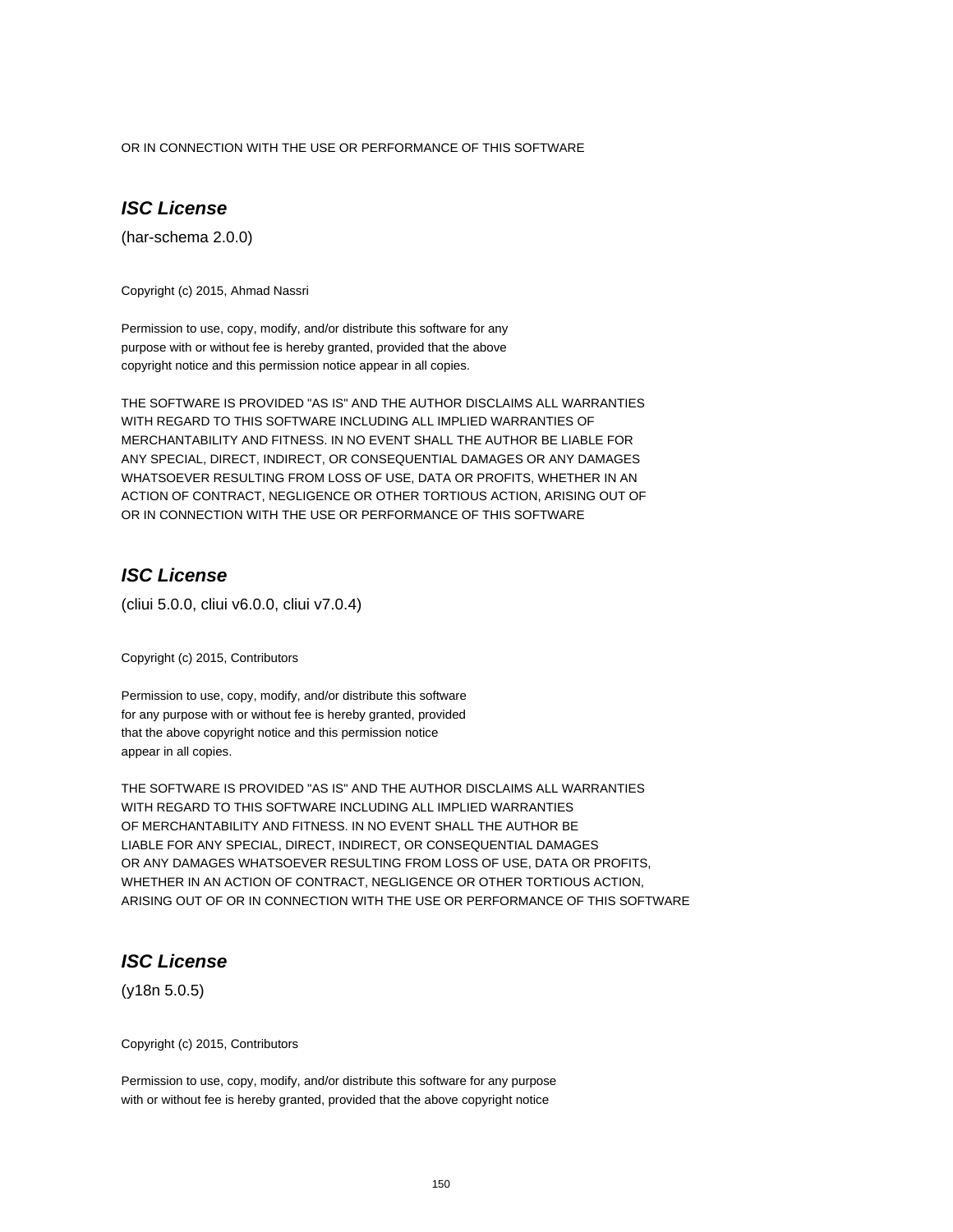and this permission notice appear in all copies.

THE SOFTWARE IS PROVIDED "AS IS" AND THE AUTHOR DISCLAIMS ALL WARRANTIES WITH REGARD TO THIS SOFTWARE INCLUDING ALL IMPLIED WARRANTIES OF MERCHANTABILITY AND FITNESS. IN NO EVENT SHALL THE AUTHOR BE LIABLE FOR ANY SPECIAL, DIRECT, INDIRECT, OR CONSEQUENTIAL DAMAGES OR ANY DAMAGES WHATSOEVER RESULTING FROM LOSS OF USE, DATA OR PROFITS, WHETHER IN AN ACTION OF CONTRACT, NEGLIGENCE OR OTHER TORTIOUS ACTION, ARISING OUT OF OR IN CONNECTION WITH THE USE OR PERFORMANCE OF THIS SOFTWARE

# **ISC License**

(validate-npm-package-name 3.0.0)

Copyright (c) 2015, npm, Inc

Permission to use, copy, modify, and/or distribute this software for any purpose with or without fee is hereby granted, provided that the above copyright notice and this permission notice appear in all copies.

THE SOFTWARE IS PROVIDED "AS IS" AND THE AUTHOR DISCLAIMS ALL WARRANTIES WITH REGARD TO THIS SOFTWARE INCLUDING ALL IMPLIED WARRANTIES OF MERCHANTABILITY AND FITNESS. IN NO EVENT SHALL THE AUTHOR BE LIABLE FOR ANY SPECIAL, DIRECT, INDIRECT, OR CONSEQUENTIAL DAMAGES OR ANY DAMAGES WHATSOEVER RESULTING FROM LOSS OF USE, DATA OR PROFITS, WHETHER IN AN ACTION OF CONTRACT, NEGLIGENCE OR OTHER TORTIOUS ACTION, ARISING OUT OF OR IN CONNECTION WITH THE USE OR PERFORMANCE OF THIS SOFTWARE

## **ISC License**

(aproba 1.2.0, wide-align 1.1.3)

Copyright (c) 2015, Rebecca Turner

Permission to use, copy, modify, and/or distribute this software for any purpose with or without fee is hereby granted, provided that the above copyright notice and this permission notice appear in all copies.

THE SOFTWARE IS PROVIDED "AS IS" AND THE AUTHOR DISCLAIMS ALL WARRANTIES WITH REGARD TO THIS SOFTWARE INCLUDING ALL IMPLIED WARRANTIES OF MERCHANTABILITY AND FITNESS. IN NO EVENT SHALL THE AUTHOR BE LIABLE FOR ANY SPECIAL, DIRECT, INDIRECT, OR CONSEQUENTIAL DAMAGES OR ANY DAMAGES WHATSOEVER RESULTING FROM LOSS OF USE, DATA OR PROFITS, WHETHER IN AN ACTION OF CONTRACT, NEGLIGENCE OR OTHER TORTIOUS ACTION, ARISING OUT OF OR IN CONNECTION WITH THE USE OR PERFORMANCE OF THIS SOFTWARE

## **ISC License**

(setprototypeof 1.1.1)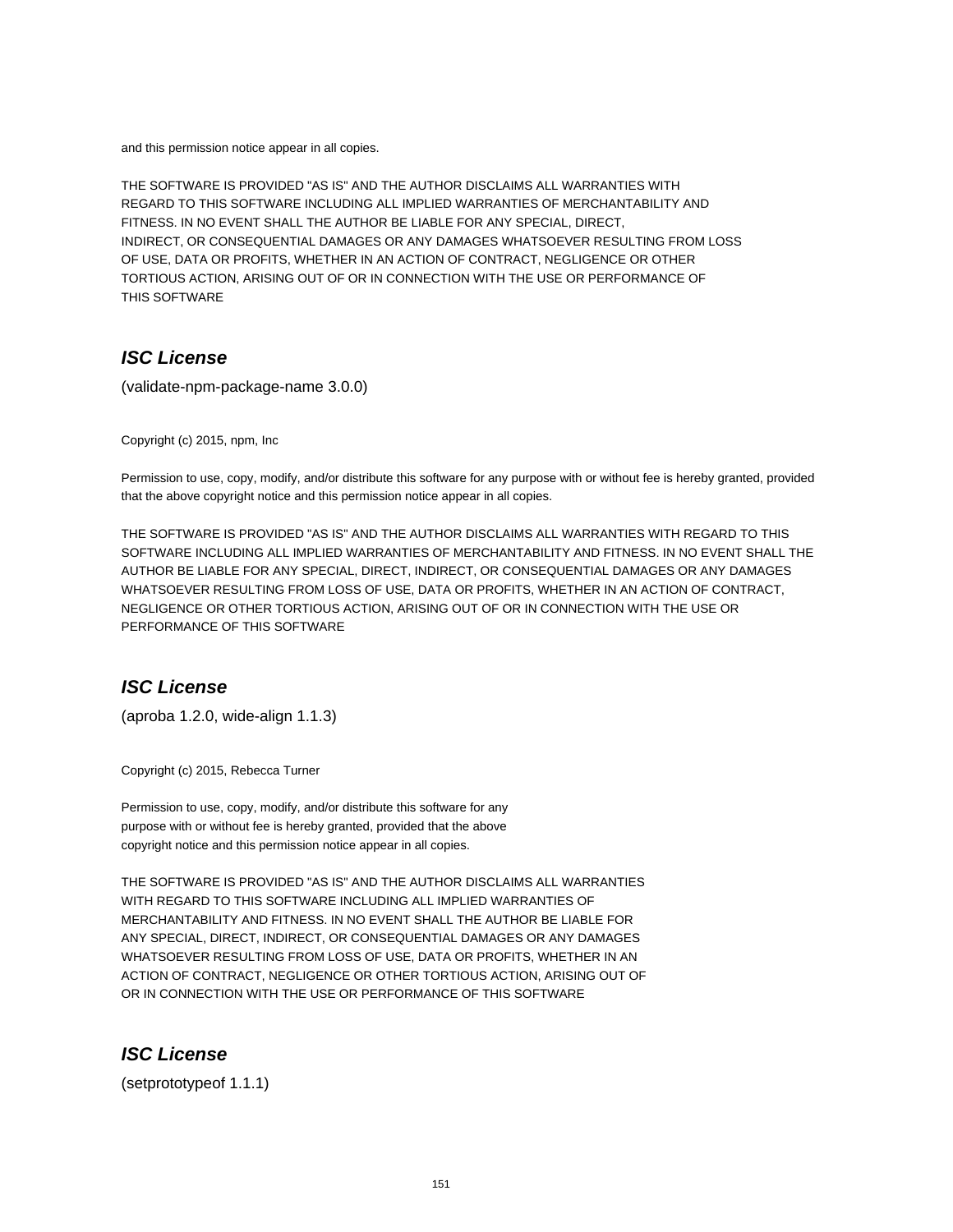Copyright (c) 2015, Wes Todd

Permission to use, copy, modify, and/or distribute this software for any purpose with or without fee is hereby granted, provided that the above copyright notice and this permission notice appear in all copies.

THE SOFTWARE IS PROVIDED "AS IS" AND THE AUTHOR DISCLAIMS ALL WARRANTIES WITH REGARD TO THIS SOFTWARE INCLUDING ALL IMPLIED WARRANTIES OF MERCHANTABILITY AND FITNESS. IN NO EVENT SHALL THE AUTHOR BE LIABLE FOR ANY SPECIAL, DIRECT, INDIRECT, OR CONSEQUENTIAL DAMAGES OR ANY DAMAGES WHATSOEVER RESULTING FROM LOSS OF USE, DATA OR PROFITS, WHETHER IN AN ACTION OF CONTRACT, NEGLIGENCE OR OTHER TORTIOUS ACTION, ARISING OUT OF OR IN CONNECTION WITH THE USE OR PERFORMANCE OF THIS SOFTWARE

### **ISC License**

(fastq 1.9.0)

Copyright (c) 2015-2020, Matteo Collina

Permission to use, copy, modify, and/or distribute this software for any purpose with or without fee is hereby granted, provided that the above copyright notice and this permission notice appear in all copies.

THE SOFTWARE IS PROVIDED "AS IS" AND THE AUTHOR DISCLAIMS ALL WARRANTIES WITH REGARD TO THIS SOFTWARE INCLUDING ALL IMPLIED WARRANTIES OF MERCHANTABILITY AND FITNESS. IN NO EVENT SHALL THE AUTHOR BE LIABLE FOR ANY SPECIAL, DIRECT, INDIRECT, OR CONSEQUENTIAL DAMAGES OR ANY DAMAGES WHATSOEVER RESULTING FROM LOSS OF USE, DATA OR PROFITS, WHETHER IN AN ACTION OF CONTRACT, NEGLIGENCE OR OTHER TORTIOUS ACTION, ARISING OUT OF OR IN CONNECTION WITH THE USE OR PERFORMANCE OF THIS SOFTWARE

## **ISC License**

(require-main-filename 2.0.0, set-blocking 2.0.0, test-exclude 6.0.0, yargs-parser 13.1.2, yargs-parser v18.1.3, yargs-parser v20.2.4)

Copyright (c) 2016, Contributors

Permission to use, copy, modify, and/or distribute this software for any purpose with or without fee is hereby granted, provided that the above copyright notice and this permission notice appear in all copies.

THE SOFTWARE IS PROVIDED "AS IS" AND THE AUTHOR DISCLAIMS ALL WARRANTIES WITH REGARD TO THIS SOFTWARE INCLUDING ALL IMPLIED WARRANTIES OF MERCHANTABILITY AND FITNESS. IN NO EVENT SHALL THE AUTHOR BE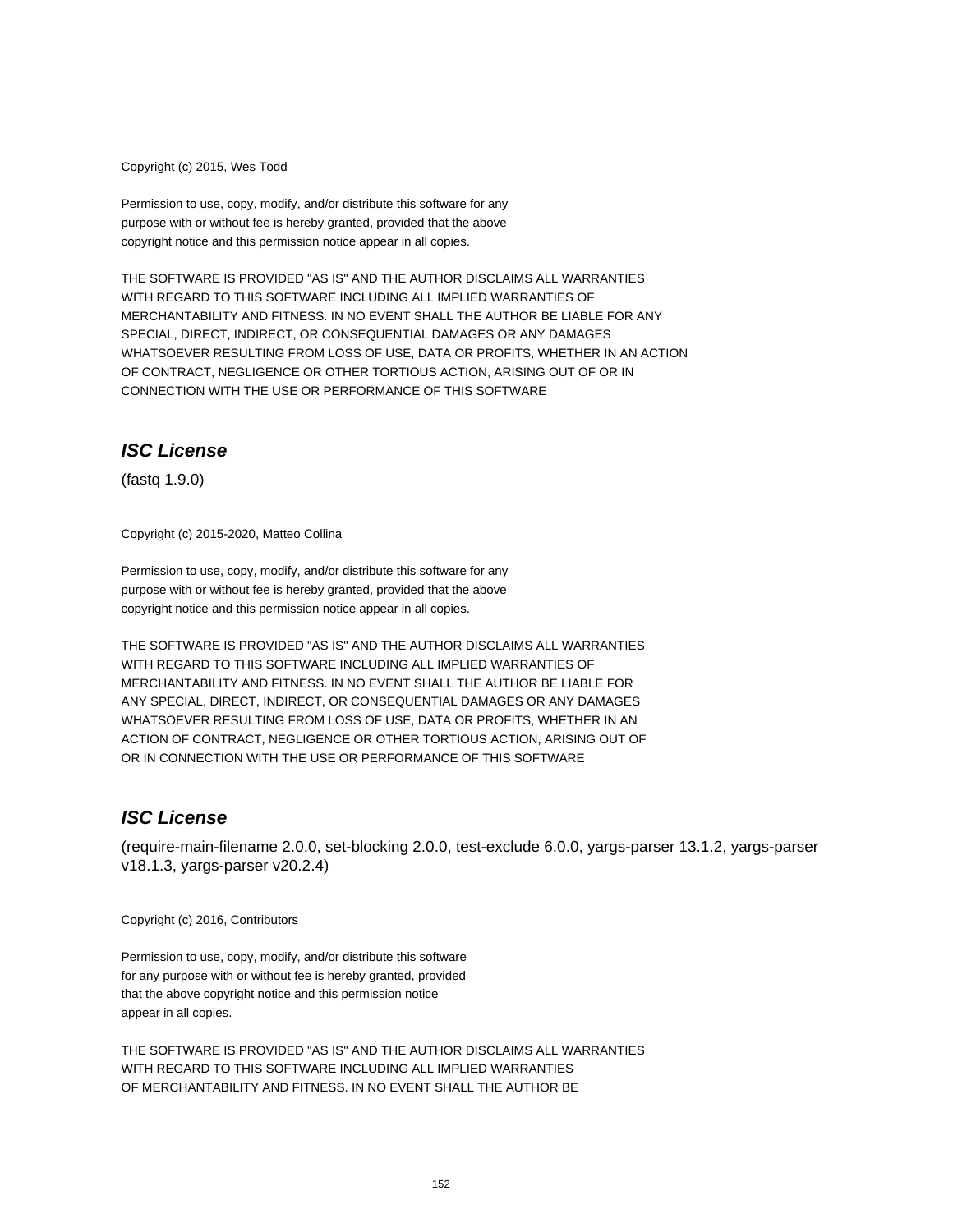LIABLE FOR ANY SPECIAL, DIRECT, INDIRECT, OR CONSEQUENTIAL DAMAGES OR ANY DAMAGES WHATSOEVER RESULTING FROM LOSS OF USE, DATA OR PROFITS, WHETHER IN AN ACTION OF CONTRACT, NEGLIGENCE OR OTHER TORTIOUS ACTION, ARISING OUT OF OR IN CONNECTION WITH THE USE OR PERFORMANCE OF THIS SOFTWARE

## **ISC License**

(ansi-align 3.0.0, which-module 2.0.0)

Copyright (c) 2016, Contributors

Permission to use, copy, modify, and/or distribute this software for any purpose with or without fee is hereby granted, provided that the above copyright notice and this permission notice appear in all copies.

THE SOFTWARE IS PROVIDED "AS IS" AND THE AUTHOR DISCLAIMS ALL WARRANTIES WITH REGARD TO THIS SOFTWARE INCLUDING ALL IMPLIED WARRANTIES OF MERCHANTABILITY AND FITNESS. IN NO EVENT SHALL THE AUTHOR BE LIABLE FOR ANY SPECIAL, DIRECT, INDIRECT, OR CONSEQUENTIAL DAMAGES OR ANY DAMAGES WHATSOEVER RESULTING FROM LOSS OF USE, DATA OR PROFITS, WHETHER IN AN ACTION OF CONTRACT, NEGLIGENCE OR OTHER TORTIOUS ACTION, ARISING OUT OF OR IN CONNECTION WITH THE USE OR PERFORMANCE OF THIS SOFTWARE

# **ISC License**

(parse-asn1 5.1.6)

Copyright (c) 2017, crypto-browserify contributors

Permission to use, copy, modify, and/or distribute this software for any purpose with or without fee is hereby granted, provided that the above copyright notice and this permission notice appear in all copies.

THE SOFTWARE IS PROVIDED "AS IS" AND THE AUTHOR DISCLAIMS ALL WARRANTIES WITH REGARD TO THIS SOFTWARE INCLUDING ALL IMPLIED WARRANTIES OF MERCHANTABILITY AND FITNESS. IN NO EVENT SHALL THE AUTHOR BE LIABLE FOR ANY SPECIAL, DIRECT, INDIRECT, OR CONSEQUENTIAL DAMAGES OR ANY DAMAGES WHATSOEVER RESULTING FROM LOSS OF USE, DATA OR PROFITS, WHETHER IN AN ACTION OF CONTRACT, NEGLIGENCE OR OTHER TORTIOUS ACTION, ARISING OUT OF OR IN CONNECTION WITH THE USE OR PERFORMANCE OF THIS SOFTWARE

# **ISC License**

(copy-concurrently 1.0.5, move-concurrently 1.0.1, promise-inflight 1.0.1)

Copyright (c) 2017, Rebecca Turner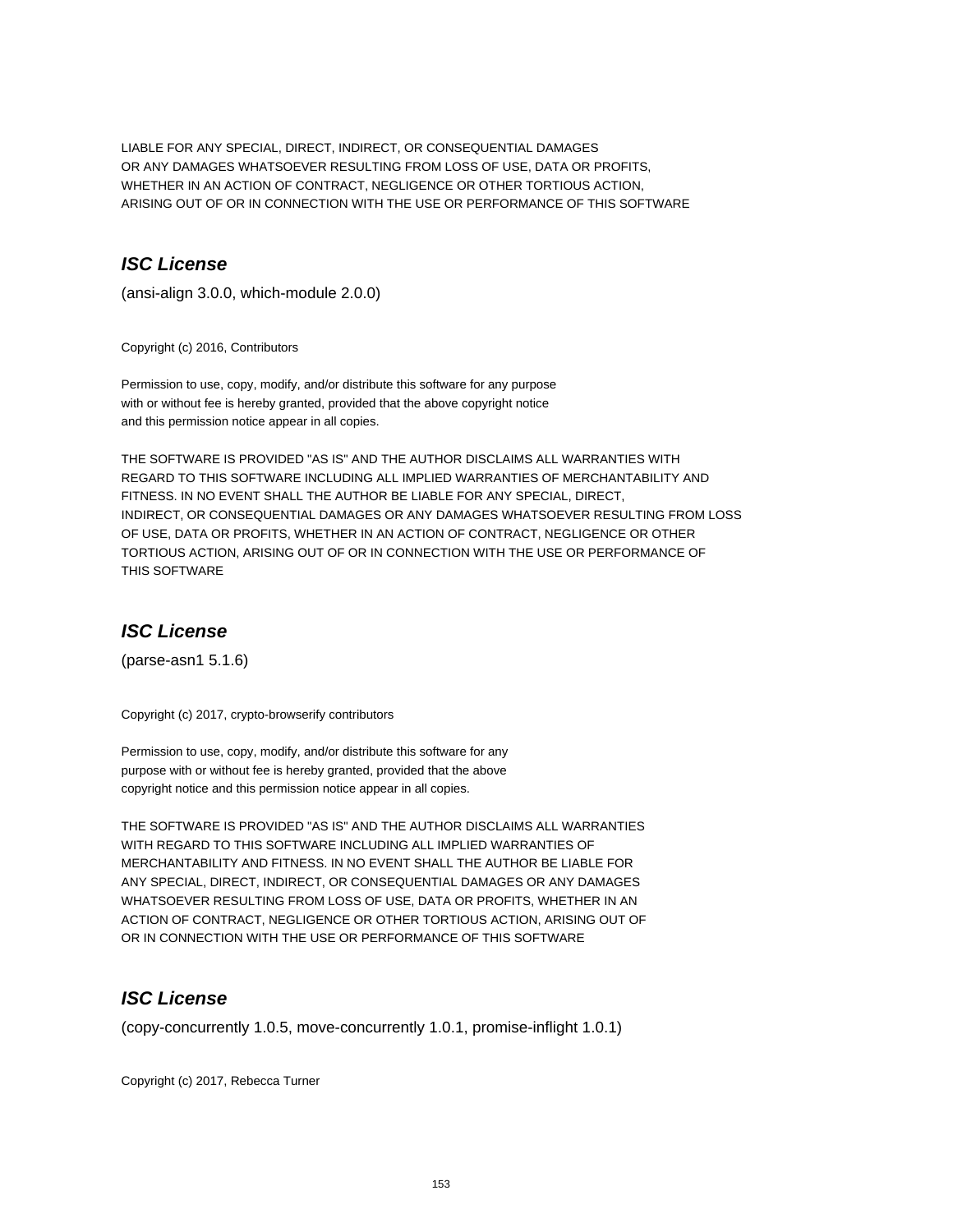Permission to use, copy, modify, and/or distribute this software for any purpose with or without fee is hereby granted, provided that the above copyright notice and this permission notice appear in all copies.

THE SOFTWARE IS PROVIDED "AS IS" AND THE AUTHOR DISCLAIMS ALL WARRANTIES WITH REGARD TO THIS SOFTWARE INCLUDING ALL IMPLIED WARRANTIES OF MERCHANTABILITY AND FITNESS. IN NO EVENT SHALL THE AUTHOR BE LIABLE FOR ANY SPECIAL, DIRECT, INDIRECT, OR CONSEQUENTIAL DAMAGES OR ANY DAMAGES WHATSOEVER RESULTING FROM LOSS OF USE, DATA OR PROFITS, WHETHER IN AN ACTION OF CONTRACT, NEGLIGENCE OR OTHER TORTIOUS ACTION, ARISING OUT OF OR IN CONNECTION WITH THE USE OR PERFORMANCE OF THIS SOFTWARE

# **ISC License**

(get-own-enumerable-property-symbols v3.0.2)

Copyright (c) 2019, Shahar Or

Permission to use, copy, modify, and/or distribute this software for any purpose with or without fee is hereby granted, provided that the above copyright notice and this permission notice appear in all copies.

THE SOFTWARE IS PROVIDED "AS IS" AND THE AUTHOR DISCLAIMS ALL WARRANTIES WITH REGARD TO THIS SOFTWARE INCLUDING ALL IMPLIED WARRANTIES OF MERCHANTABILITY AND FITNESS. IN NO EVENT SHALL THE AUTHOR BE LIABLE FOR ANY SPECIAL, DIRECT, INDIRECT, OR CONSEQUENTIAL DAMAGES OR ANY DAMAGES WHATSOEVER RESULTING FROM LOSS OF USE, DATA OR PROFITS, WHETHER IN AN ACTION OF CONTRACT, NEGLIGENCE OR OTHER TORTIOUS ACTION, ARISING OUT OF OR IN CONNECTION WITH THE USE OR PERFORMANCE OF THIS SOFTWARE

# **ISC License**

(listenercount 1.0.1)

Copyright (c) MMXV jden

Permission to use, copy, modify, and/or distribute this software for any purpose with or without fee is hereby granted, provided that the above copyright notice and this permission notice appear in all copies.

THE SOFTWARE IS PROVIDED "AS IS" AND THE AUTHOR DISCLAIMS ALL WARRANTIES WITH REGARD TO THIS SOFTWARE INCLUDING ALL IMPLIED WARRANTIES OF MERCHANTABILITY AND FITNESS. IN NO EVENT SHALL THE AUTHOR BE LIABLE FOR ANY SPECIAL, DIRECT, INDIRECT, OR CONSEQUENTIAL DAMAGES OR ANY DAMAGES WHATSOEVER RESULTING FROM LOSS OF USE, DATA OR PROFITS, WHETHER IN AN ACTION OF CONTRACT, NEGLIGENCE OR OTHER TORTIOUS ACTION, ARISING OUT OF OR IN CONNECTION WITH THE USE OR PERFORMANCE OF THIS SOFTWARE

## **ISC License**

(killable 1.0.1)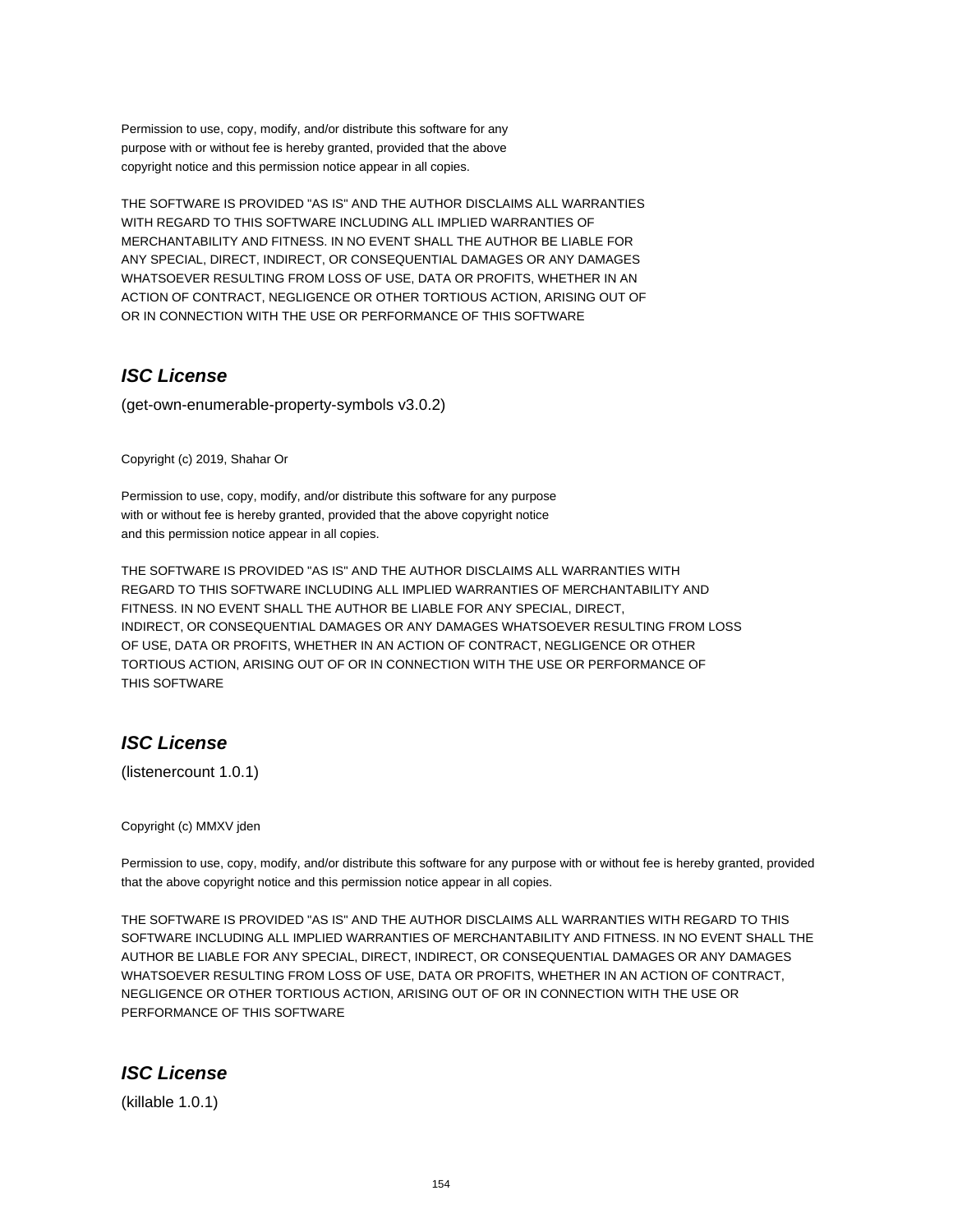#### Copyright 2014 Marten de Vries

Permission to use, copy, modify, and/or distribute this software for any purpose with or without fee is hereby granted, provided that the above copyright notice and this permission notice appear in all copies.

THE SOFTWARE IS PROVIDED "AS IS" AND THE AUTHOR DISCLAIMS ALL WARRANTIES WITH REGARD TO THIS SOFTWARE INCLUDING ALL IMPLIED WARRANTIES OF MERCHANTABILITY AND FITNESS. IN NO EVENT SHALL THE AUTHOR BE LIABLE FOR ANY SPECIAL, DIRECT, INDIRECT, OR CONSEQUENTIAL DAMAGES OR ANY DAMAGES WHATSOEVER RESULTING FROM LOSS OF USE, DATA OR PROFITS, WHETHER IN AN ACTION OF CONTRACT, NEGLIGENCE OR OTHER TORTIOUS ACTION, ARISING OUT OF OR IN CONNECTION WITH THE USE OR PERFORMANCE OF THIS SOFTWARE

#### **ISC License**

(minimalistic-assert 1.0.1)

Copyright 2015 Calvin Metcalf

Permission to use, copy, modify, and/or distribute this software for any purpose with or without fee is hereby granted, provided that the above copyright notice and this permission notice appear in all copies.

THE SOFTWARE IS PROVIDED "AS IS" AND THE AUTHOR DISCLAIMS ALL WARRANTIES WITH REGARD TO THIS SOFTWARE INCLUDING ALL IMPLIED WARRANTIES OF MERCHANTABILITY AND FITNESS. IN NO EVENT SHALL THE AUTHOR BE LIABLE FOR ANY SPECIAL, DIRECT, INDIRECT, OR CONSEQUENTIAL DAMAGES OR ANY DAMAGES WHATSOEVER RESULTING FROM LOSS OF USE, DATA OR PROFITS, WHETHER IN AN ACTION OF CONTRACT, NEGLIGENCE OR OTHER TORTIOUS ACTION, ARISING OUT OF OR IN CONNECTION WITH THE USE OR PERFORMANCE OF THIS SOFTWARE

#### **ISC License**

(postcss-modules-extract-imports 2.0.0)

Copyright 2015 Glen Maddern

Permission to use, copy, modify, and/or distribute this software for any purpose with or without fee is hereby granted, provided that the above copyright notice and this permission notice appear in all copies.

THE SOFTWARE IS PROVIDED "AS IS" AND THE AUTHOR DISCLAIMS ALL WARRANTIES WITH REGARD TO THIS SOFTWARE INCLUDING ALL IMPLIED WARRANTIES OF MERCHANTABILITY AND FITNESS. IN NO EVENT SHALL THE AUTHOR BE LIABLE FOR ANY SPECIAL, DIRECT, INDIRECT, OR CONSEQUENTIAL DAMAGES OR ANY DAMAGES WHATSOEVER RESULTING FROM LOSS OF USE, DATA OR PROFITS, WHETHER IN AN ACTION OF CONTRACT, NEGLIGENCE OR OTHER TORTIOUS ACTION, ARISING OUT OF OR IN CONNECTION WITH THE USE OR PERFORMANCE OF THIS SOFTWARE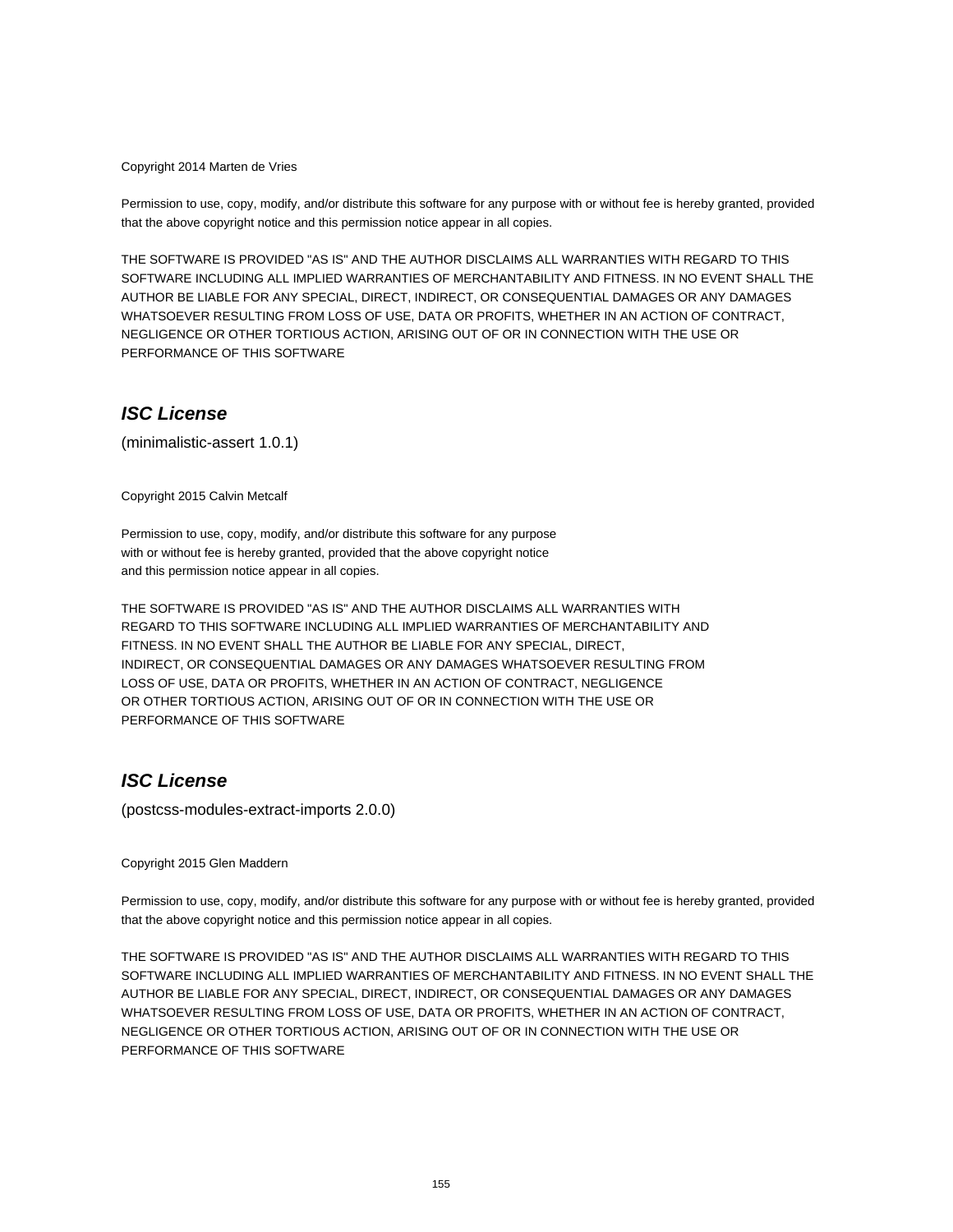## **ISC License**

(yaml 1.10.0)

Copyright 2018 Eemeli Aro

Permission to use, copy, modify, and/or distribute this software for any purpose with or without fee is hereby granted, provided that the above copyright notice and this permission notice appear in all copies.

THE SOFTWARE IS PROVIDED "AS IS" AND THE AUTHOR DISCLAIMS ALL WARRANTIES WITH REGARD TO THIS SOFTWARE INCLUDING ALL IMPLIED WARRANTIES OF MERCHANTABILITY AND FITNESS. IN NO EVENT SHALL THE AUTHOR BE LIABLE FOR ANY SPECIAL, DIRECT, INDIRECT, OR CONSEQUENTIAL DAMAGES OR ANY DAMAGES WHATSOEVER RESULTING FROM LOSS OF USE, DATA OR PROFITS, WHETHER IN AN ACTION OF CONTRACT, NEGLIGENCE OR OTHER TORTIOUS ACTION, ARISING OUT OF OR IN CONNECTION WITH THE USE OR PERFORMANCE OF THIS SOFTWARE

# **ISC License**

(libnpmconfig 1.2.1)

Copyright npm, Inc

Permission to use, copy, modify, and/or distribute this software for any purpose with or without fee is hereby granted, provided that the above copyright notice and this permission notice appear in all copies.

THE SOFTWARE IS PROVIDED "AS IS" AND THE AUTHOR DISCLAIMS ALL WARRANTIES WITH REGARD TO THIS SOFTWARE INCLUDING ALL IMPLIED WARRANTIES OF MERCHANTABILITY AND FITNESS. IN NO EVENT SHALL THE AUTHOR BE LIABLE FOR ANY SPECIAL, DIRECT, INDIRECT, OR CONSEQUENTIAL DAMAGES OR ANY DAMAGES WHATSOEVER RESULTING FROM LOSS OF USE, DATA OR PROFITS, WHETHER IN AN ACTION OF CONTRACT, NEGLIGENCE OR OTHER TORTIOUS ACTION, ARISING OUT OF OR IN CONNECTION WITH THE USE OR PERFORMANCE OF THIS SOFTWARE

# **ISC License**

(fstream 1.0.12)

Files: \* Copyright: Isaac Z. Schlueter License: ISC

Files: debian/\* Copyright: 2012, Jérémy Lal 2019, Xavier Guimard License: ISC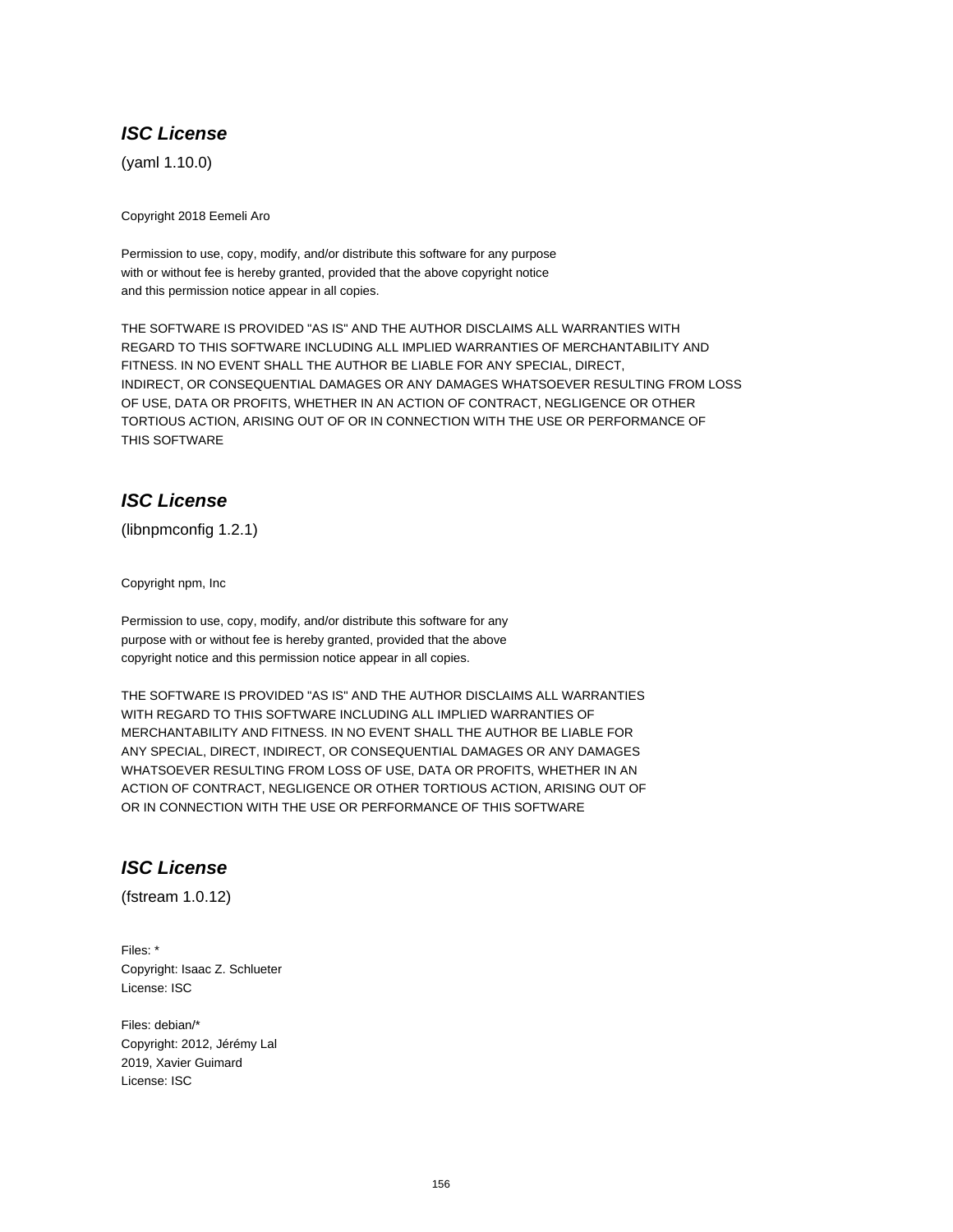License: ISC

.

Permission to use, copy, modify, and/or distribute this software for any purpose with or without fee is hereby granted, provided that the above copyright notice and this permission notice appear in all copies.

THE SOFTWARE IS PROVIDED "AS IS" AND THE AUTHOR DISCLAIMS ALL WARRANTIES WITH REGARD TO THIS SOFTWARE INCLUDING ALL IMPLIED WARRANTIES OF MERCHANTABILITY AND FITNESS. IN NO EVENT SHALL THE AUTHOR BE LIABLE FOR ANY SPECIAL, DIRECT, INDIRECT, OR CONSEQUENTIAL DAMAGES OR ANY DAMAGES WHATSOEVER RESULTING FROM LOSS OF USE, DATA OR PROFITS, WHETHER IN AN ACTION OF CONTRACT, NEGLIGENCE OR OTHER TORTIOUS ACTION, ARISING OUT OF OR IN CONNECTION WITH THE USE OR PERFORMANCE OF THIS SOFTWARE

### **ISC License**

(which 2.0.2)

Files: \* Copyright: Isaac Z. Schlueter and Contributors License: ISC

Files: debian/\* Copyright: 2012, Jérémy Lal 2019, Xavier Guimard License: ISC

License: ISC

.

Permission to use, copy, modify, and/or distribute this software for any purpose with or without fee is hereby granted, provided that the above copyright notice and this permission notice appear in all copies.

THE SOFTWARE IS PROVIDED "AS IS" AND THE AUTHOR DISCLAIMS ALL WARRANTIES WITH REGARD TO THIS SOFTWARE INCLUDING ALL IMPLIED WARRANTIES OF MERCHANTABILITY AND FITNESS. IN NO EVENT SHALL THE AUTHOR BE LIABLE FOR ANY SPECIAL, DIRECT, INDIRECT, OR CONSEQUENTIAL DAMAGES OR ANY DAMAGES WHATSOEVER RESULTING FROM LOSS OF USE, DATA OR PROFITS, WHETHER IN AN ACTION OF CONTRACT, NEGLIGENCE OR OTHER TORTIOUS ACTION, ARISING OUT OF OR IN CONNECTION WITH THE USE OR PERFORMANCE OF THIS SOFTWARE

## **ISC License**

(es5-ext 0.10.53, ext 1.4.0)

ISC License

Copyright (c) 2011-2019, Mariusz Nowak, @medikoo, medikoo.com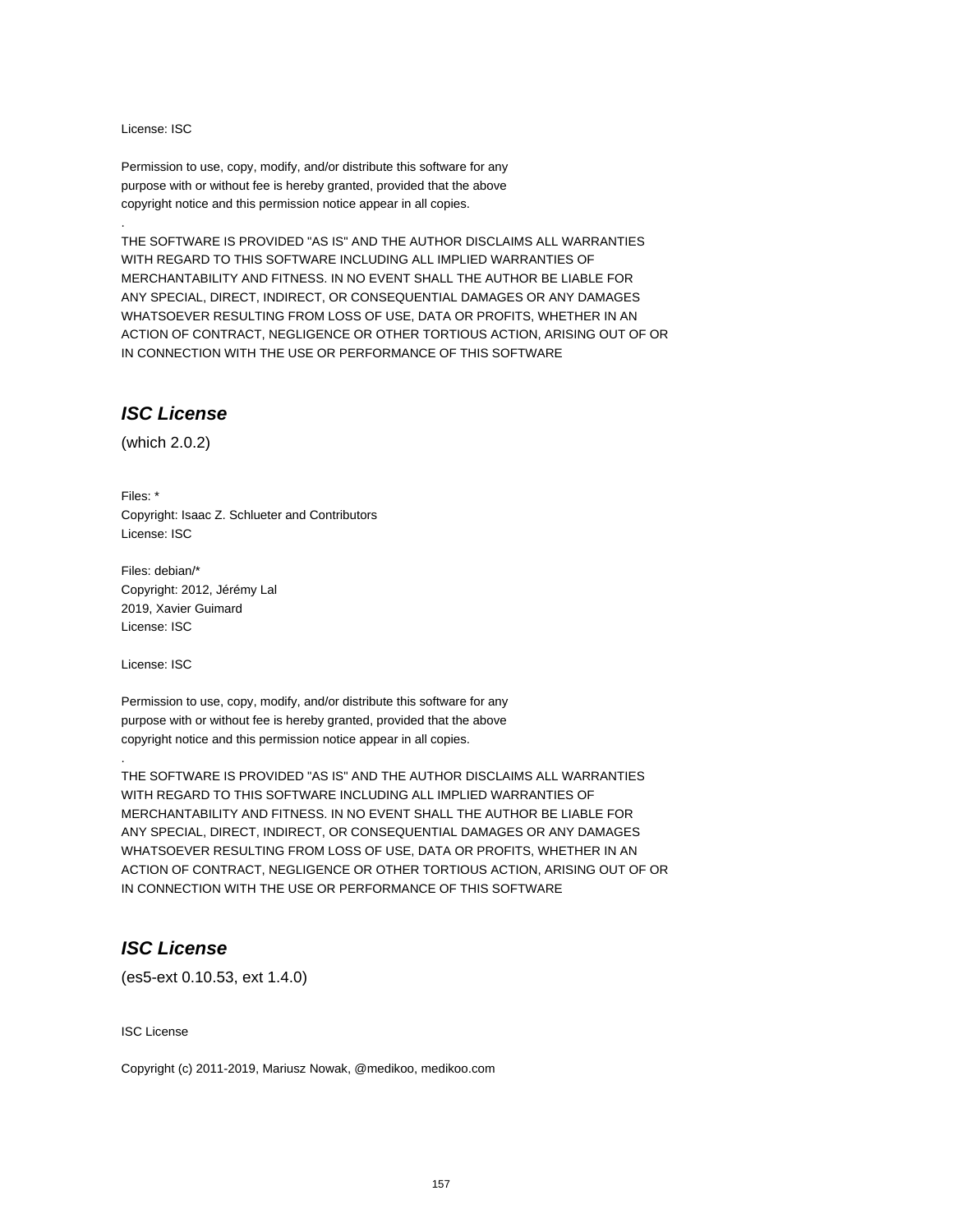Permission to use, copy, modify, and/or distribute this software for any purpose with or without fee is hereby granted, provided that the above copyright notice and this permission notice appear in all copies.

THE SOFTWARE IS PROVIDED "AS IS" AND THE AUTHOR DISCLAIMS ALL WARRANTIES WITH REGARD TO THIS SOFTWARE INCLUDING ALL IMPLIED WARRANTIES OF MERCHANTABILITY AND FITNESS. IN NO EVENT SHALL THE AUTHOR BE LIABLE FOR ANY SPECIAL, DIRECT, INDIRECT, OR CONSEQUENTIAL DAMAGES OR ANY DAMAGES WHATSOEVER RESULTING FROM LOSS OF USE, DATA OR PROFITS, WHETHER IN AN ACTION OF CONTRACT, NEGLIGENCE OR OTHER TORTIOUS ACTION, ARISING OUT OF OR IN CONNECTION WITH THE USE OR PERFORMANCE OF THIS SOFTWARE

## **ISC License**

(stealthy-require 1.1.1)

ISC License

Copyright (c) 2017, Nicolai Kamenzky and contributors

Permission to use, copy, modify, and/or distribute this software for any purpose with or without fee is hereby granted, provided that the above copyright notice and this permission notice appear in all copies.

THE SOFTWARE IS PROVIDED "AS IS" AND THE AUTHOR DISCLAIMS ALL WARRANTIES WITH REGARD TO THIS SOFTWARE INCLUDING ALL IMPLIED WARRANTIES OF MERCHANTABILITY AND FITNESS. IN NO EVENT SHALL THE AUTHOR BE LIABLE FOR ANY SPECIAL, DIRECT, INDIRECT, OR CONSEQUENTIAL DAMAGES OR ANY DAMAGES WHATSOEVER RESULTING FROM LOSS OF USE, DATA OR PROFITS, WHETHER IN AN ACTION OF CONTRACT, NEGLIGENCE OR OTHER TORTIOUS ACTION, ARISING OUT OF OR IN CONNECTION WITH THE USE OR PERFORMANCE OF THIS SOFTWARE

# **ISC License**

(flatted 2.0.2)

ISC License

Copyright (c) 2018, Andrea Giammarchi, @WebReflection

Permission to use, copy, modify, and/or distribute this software for any purpose with or without fee is hereby granted, provided that the above copyright notice and this permission notice appear in all copies.

THE SOFTWARE IS PROVIDED "AS IS" AND THE AUTHOR DISCLAIMS ALL WARRANTIES WITH REGARD TO THIS SOFTWARE INCLUDING ALL IMPLIED WARRANTIES OF MERCHANTABILITY AND FITNESS. IN NO EVENT SHALL THE AUTHOR BE LIABLE FOR ANY SPECIAL, DIRECT, INDIRECT, OR CONSEQUENTIAL DAMAGES OR ANY DAMAGES WHATSOEVER RESULTING FROM LOSS OF USE, DATA OR PROFITS, WHETHER IN AN ACTION OF CONTRACT, NEGLIGENCE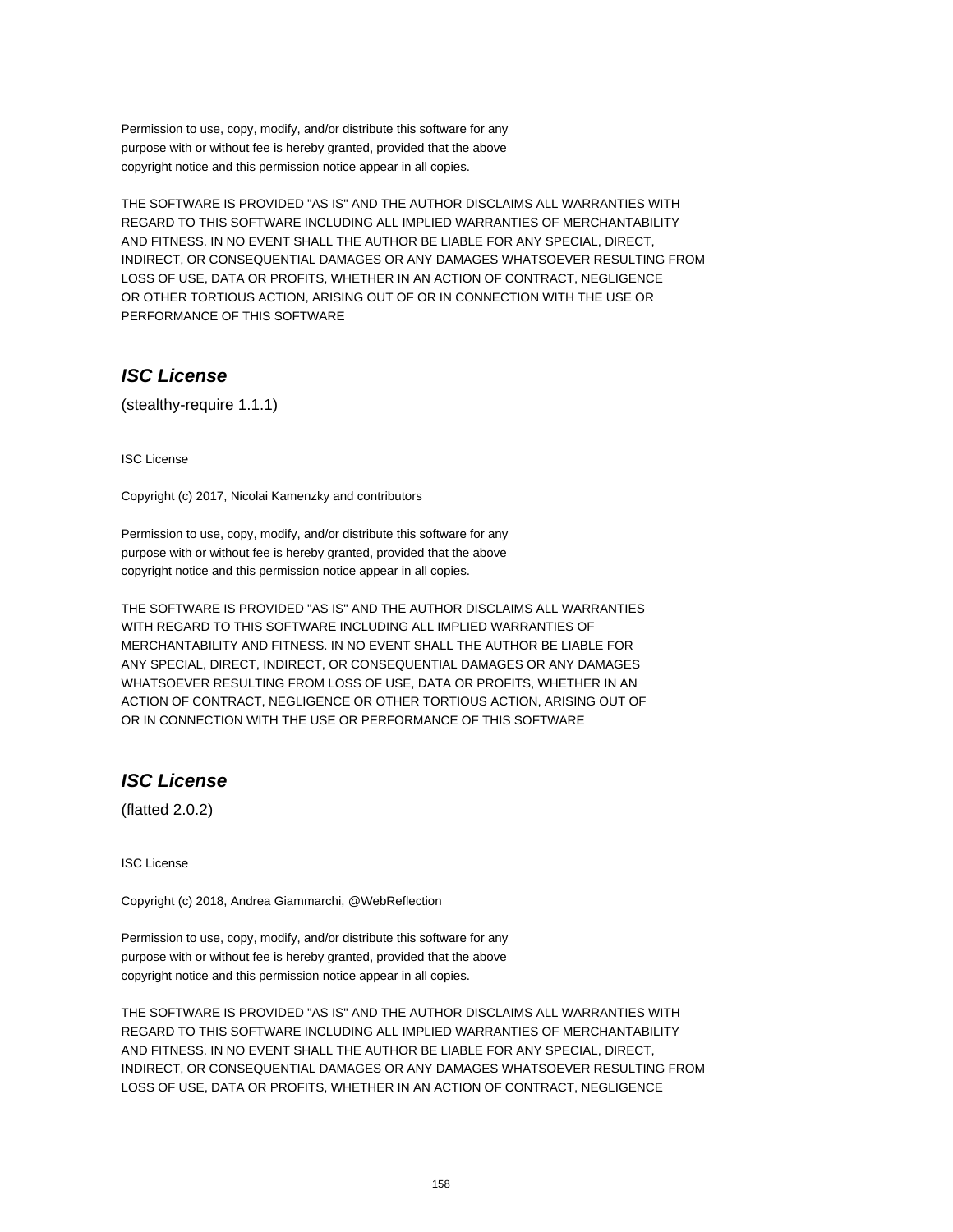OR OTHER TORTIOUS ACTION, ARISING OUT OF OR IN CONNECTION WITH THE USE OR PERFORMANCE OF THIS SOFTWARE

# **ISC License**

(@istanbuljs/load-nyc-config 1.1.0)

ISC License

Copyright (c) 2019, Contributors

Permission to use, copy, modify, and/or distribute this software for any purpose with or without fee is hereby granted, provided that the above copyright notice and this permission notice appear in all copies.

THE SOFTWARE IS PROVIDED "AS IS" AND THE AUTHOR DISCLAIMS ALL WARRANTIES WITH REGARD TO THIS SOFTWARE INCLUDING ALL IMPLIED WARRANTIES OF MERCHANTABILITY AND FITNESS. IN NO EVENT SHALL THE AUTHOR BE LIABLE FOR ANY SPECIAL, DIRECT, INDIRECT, OR CONSEQUENTIAL DAMAGES OR ANY DAMAGES WHATSOEVER RESULTING FROM LOSS OF USE, DATA OR PROFITS, WHETHER IN AN ACTION OF CONTRACT, NEGLIGENCE OR OTHER TORTIOUS ACTION, ARISING OUT OF OR IN CONNECTION WITH THE USE OR PERFORMANCE OF THIS SOFTWARE

### **ISC License**

(medikoo/d v1.0.1, type 1.2.0)

ISC License

Copyright (c) 2019, Mariusz Nowak, @medikoo, medikoo.com

Permission to use, copy, modify, and/or distribute this software for any purpose with or without fee is hereby granted, provided that the above copyright notice and this permission notice appear in all copies.

THE SOFTWARE IS PROVIDED "AS IS" AND THE AUTHOR DISCLAIMS ALL WARRANTIES WITH REGARD TO THIS SOFTWARE INCLUDING ALL IMPLIED WARRANTIES OF MERCHANTABILITY AND FITNESS. IN NO EVENT SHALL THE AUTHOR BE LIABLE FOR ANY SPECIAL, DIRECT, INDIRECT, OR CONSEQUENTIAL DAMAGES OR ANY DAMAGES WHATSOEVER RESULTING FROM LOSS OF USE, DATA OR PROFITS, WHETHER IN AN ACTION OF CONTRACT, NEGLIGENCE OR OTHER TORTIOUS ACTION, ARISING OUT OF OR IN CONNECTION WITH THE USE OR PERFORMANCE OF THIS SOFTWARE

# **ISC License**

(@request/promise-core 1.1.4, request-promise-native 1.0.9)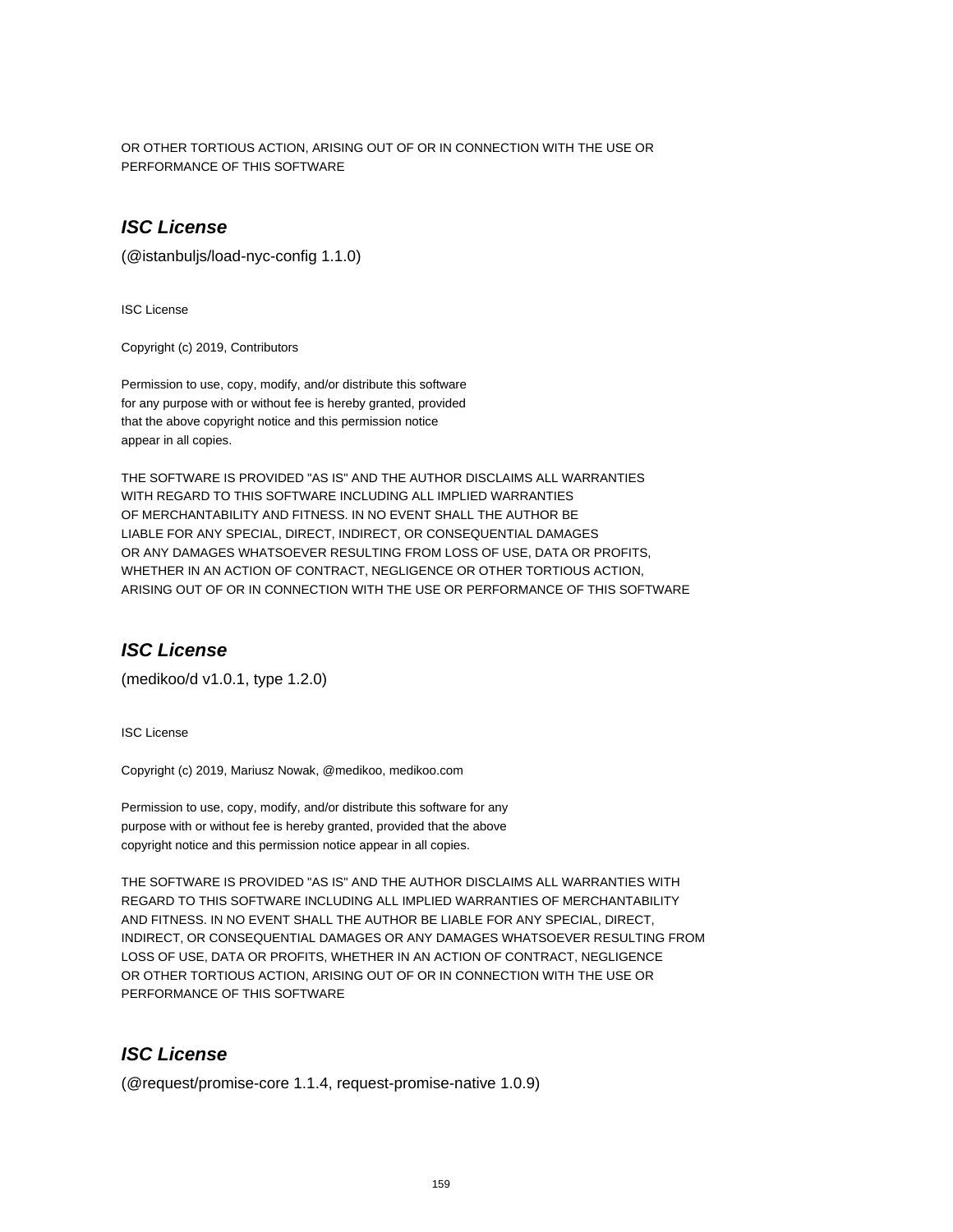#### ISC License

Copyright (c) 2020, Nicolai Kamenzky and contributors

Permission to use, copy, modify, and/or distribute this software for any purpose with or without fee is hereby granted, provided that the above copyright notice and this permission notice appear in all copies.

THE SOFTWARE IS PROVIDED "AS IS" AND THE AUTHOR DISCLAIMS ALL WARRANTIES WITH REGARD TO THIS SOFTWARE INCLUDING ALL IMPLIED WARRANTIES OF MERCHANTABILITY AND FITNESS. IN NO EVENT SHALL THE AUTHOR BE LIABLE FOR ANY SPECIAL, DIRECT, INDIRECT, OR CONSEQUENTIAL DAMAGES OR ANY DAMAGES WHATSOEVER RESULTING FROM LOSS OF USE, DATA OR PROFITS, WHETHER IN AN ACTION OF CONTRACT, NEGLIGENCE OR OTHER TORTIOUS ACTION, ARISING OUT OF OR IN CONNECTION WITH THE USE OR PERFORMANCE OF THIS SOFTWARE

## **ISC License**

(postcss-modules-scope 2.2.0, postcss-modules-values 3.0.0)

ISC License (ISC)

Copyright (c) 2015, Glen Maddern

Permission to use, copy, modify, and/or distribute this software for any purpose with or without fee is hereby granted, provided that the above copyright notice and this permission notice appear in all copies.

THE SOFTWARE IS PROVIDED "AS IS" AND THE AUTHOR DISCLAIMS ALL WARRANTIES WITH REGARD TO THIS SOFTWARE INCLUDING ALL IMPLIED WARRANTIES OF MERCHANTABILITY AND FITNESS. IN NO EVENT SHALL THE AUTHOR BE LIABLE FOR ANY SPECIAL, DIRECT, INDIRECT, OR CONSEQUENTIAL DAMAGES OR ANY DAMAGES WHATSOEVER RESULTING FROM LOSS OF USE, DATA OR PROFITS, WHETHER IN AN ACTION OF CONTRACT, NEGLIGENCE OR OTHER TORTIOUS ACTION, ARISING OUT OF OR IN CONNECTION WITH THE USE OR PERFORMANCE OF THIS SOFTWARE

## **ISC License**

(ignore-by-default 1.0.1)

ISC License (ISC) Copyright (c) 2016, Mark Wubben

Permission to use, copy, modify, and/or distribute this software for any purpose with or without fee is hereby granted, provided that the above copyright notice and this permission notice appear in all copies.

THE SOFTWARE IS PROVIDED "AS IS" AND THE AUTHOR DISCLAIMS ALL WARRANTIES WITH REGARD TO THIS SOFTWARE INCLUDING ALL IMPLIED WARRANTIES OF MERCHANTABILITY AND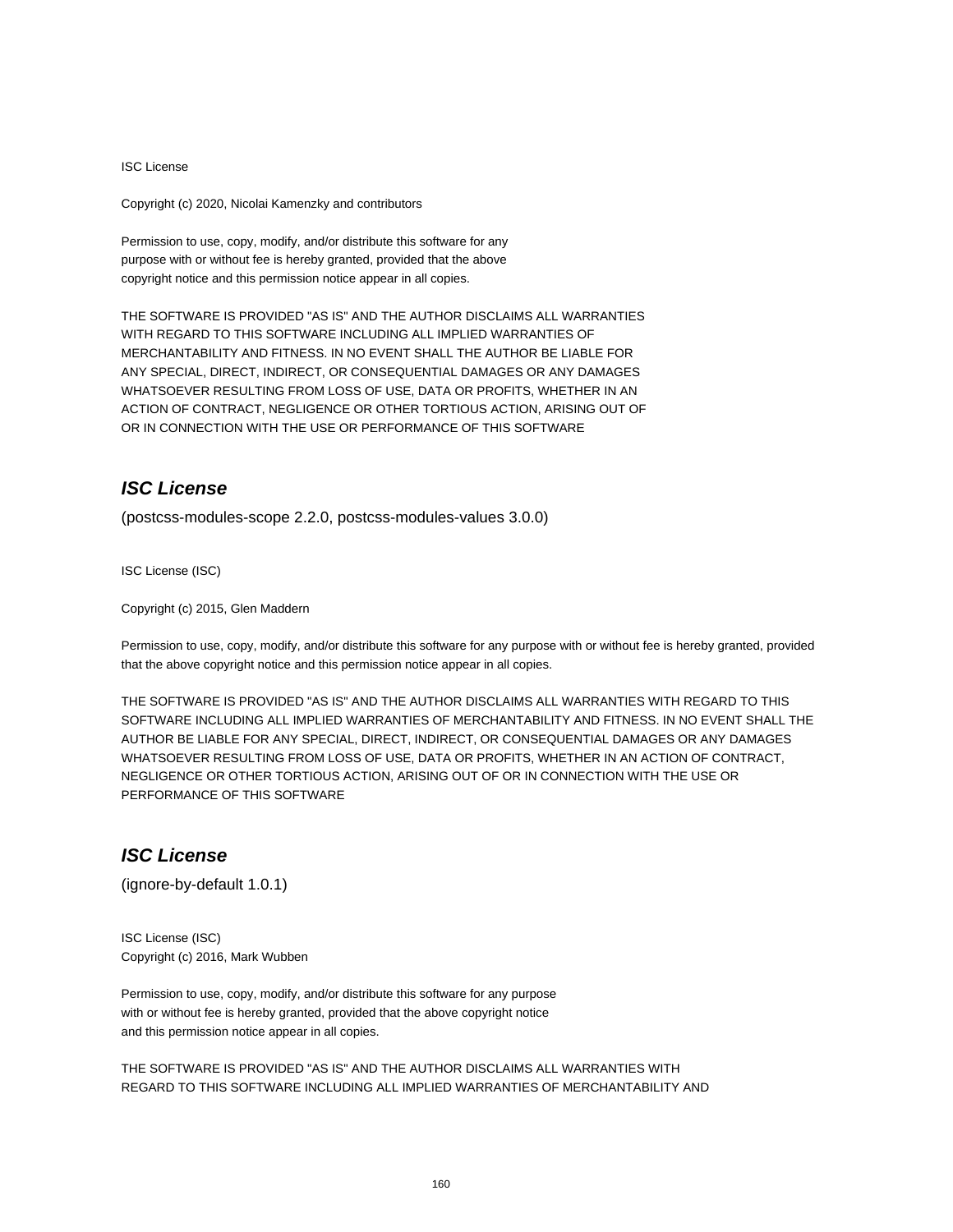FITNESS. IN NO EVENT SHALL THE AUTHOR BE LIABLE FOR ANY SPECIAL, DIRECT, INDIRECT, OR CONSEQUENTIAL DAMAGES OR ANY DAMAGES WHATSOEVER RESULTING FROM LOSS OF USE, DATA OR PROFITS, WHETHER IN AN ACTION OF CONTRACT, NEGLIGENCE OR OTHER TORTIOUS ACTION, ARISING OUT OF OR IN CONNECTION WITH THE USE OR PERFORMANCE OF THIS SOFTWARE

# **ISC License**

(icss-utils 4.1.1, icss-utils 5.1.0)

ISC License (ISC) Copyright 2018 Glen Maddern

Permission to use, copy, modify, and/or distribute this software for any purpose with or without fee is hereby granted, provided that the above copyright notice and this permission notice appear in all copies.

THE SOFTWARE IS PROVIDED "AS IS" AND THE AUTHOR DISCLAIMS ALL WARRANTIES WITH REGARD TO THIS SOFTWARE INCLUDING ALL IMPLIED WARRANTIES OF MERCHANTABILITY AND FITNESS. IN NO EVENT SHALL THE AUTHOR BE LIABLE FOR ANY SPECIAL, DIRECT, INDIRECT, OR CONSEQUENTIAL DAMAGES OR ANY DAMAGES WHATSOEVER RESULTING FROM LOSS OF USE, DATA OR PROFITS, WHETHER IN AN ACTION OF CONTRACT, NEGLIGENCE OR OTHER TORTIOUS ACTION, ARISING OUT OF OR IN CONNECTION WITH THE USE OR PERFORMANCE OF THIS SOFTWARE

## **ISC License**

(is-resolvable 1.1.0)

ISC License (ISC) Copyright 2018 Shinnosuke Watanabe

Permission to use, copy, modify, and/or distribute this software for any purpose with or without fee is hereby granted, provided that the above copyright notice and this permission notice appear in all copies.

THE SOFTWARE IS PROVIDED "AS IS" AND THE AUTHOR DISCLAIMS ALL WARRANTIES WITH REGARD TO THIS SOFTWARE INCLUDING ALL IMPLIED WARRANTIES OF MERCHANTABILITY AND FITNESS. IN NO EVENT SHALL THE AUTHOR BE LIABLE FOR ANY SPECIAL, DIRECT, INDIRECT, OR CONSEQUENTIAL DAMAGES OR ANY DAMAGES WHATSOEVER RESULTING FROM LOSS OF USE, DATA OR PROFITS, WHETHER IN AN ACTION OF CONTRACT, NEGLIGENCE OR OTHER TORTIOUS ACTION, ARISING OUT OF OR IN CONNECTION WITH THE USE OR PERFORMANCE OF THIS SOFTWARE

# **ISC License**

(get-caller-file 2.0.5)

ISC License (ISC) Copyright 2018 Stefan Penner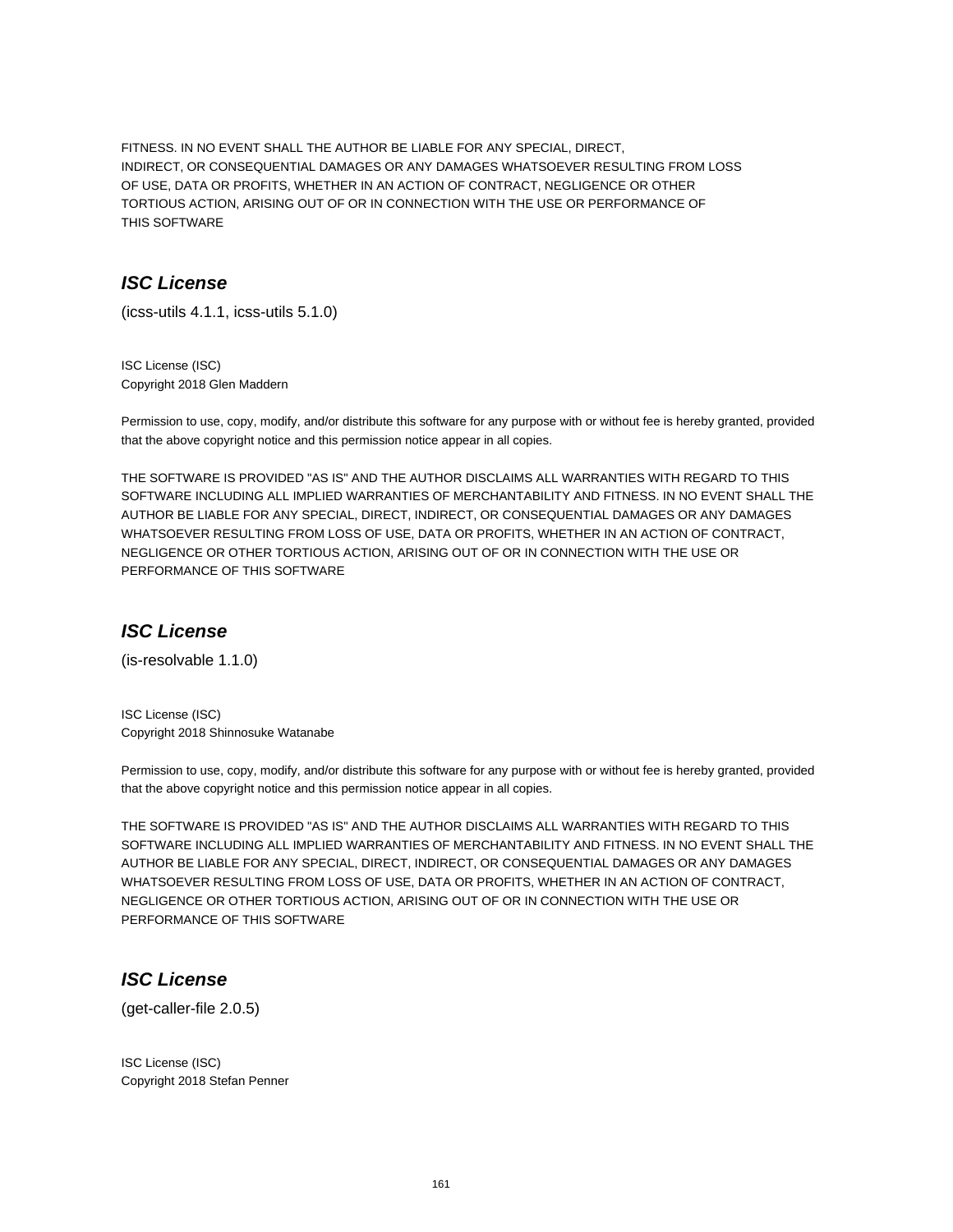Permission to use, copy, modify, and/or distribute this software for any purpose with or without fee is hereby granted, provided that the above copyright notice and this permission notice appear in all copies.

THE SOFTWARE IS PROVIDED "AS IS" AND THE AUTHOR DISCLAIMS ALL WARRANTIES WITH REGARD TO THIS SOFTWARE INCLUDING ALL IMPLIED WARRANTIES OF MERCHANTABILITY AND FITNESS. IN NO EVENT SHALL THE AUTHOR BE LIABLE FOR ANY SPECIAL, DIRECT, INDIRECT, OR CONSEQUENTIAL DAMAGES OR ANY DAMAGES WHATSOEVER RESULTING FROM LOSS OF USE, DATA OR PROFITS, WHETHER IN AN ACTION OF CONTRACT, NEGLIGENCE OR OTHER TORTIOUS ACTION, ARISING OUT OF OR IN CONNECTION WITH THE USE OR PERFORMANCE OF THIS SOFTWARE

## **ISC License**

(@npmcli/git 2.1.0, @npmcli/installed-package-contents 1.0.7, @npmcli/node-gyp 1.0.2, @npmcli/promise-spawn 1.3.2, @npmcli/run-script 1.8.5, @webassemblyjs/helper-fsm 1.9.0, anymatch 3.1.2, ast-types-flow 0.0.7, babylon 6.18.0, boolbase 1.0.0, cacache 12.0.4, cacache 15.0.5, cacache 15.2.0, capture-exit 2.0.0, cint 8.2.1, detect-node 2.0.4, electron-to-chromium v1.3.741, electron-to-chromium v1.3.754, electron-to-chromium v1.3.759, fastq 1.11.0, figgy-pudding 3.5.2, flatted 3.1.1, fp-and-or 0.1.3, glob 7.1.6, glob-parent 5.1.2, hosted-git-info v2.8.9, hosted-git-info v4.0.2, icss-replace-symbols 1.1.0, ignore-walk 3.0.4, lru-cache 6.0.0, make-fetch-happen 9.0.3, node-graceful-fs v4.2.6, node-ini 1.3.7, node-ini 1.3.8, node-ini 2.0.0, node-semver 7.3.5, npm-bundled 1.1.2, npm-package-arg v8.1.5, npm-packlist 2.2.2, npm-pick-manifest 6.1.1, npm-registry-fetch 11.0.0, pacote 11.3.4, postcss-modules-extract-imports 3.0.0, postcss-modules-scope 3.0.0, postcss-modules-values 4.0.0, read-package-json-fast 2.0.2, run-queue 1.0.3, split-ca 1.0.1, ssri 6.0.2, ssri 8.0.1, string-similarity 4.0.4, tar 6.1.0, type 2.3.0, v8-to-istanbul 7.1.0, v8-to-istanbul 7.1.2, v8-to-istanbul 8.0.0, y18n 5.0.8, yargs-parser 20.2.9)

ISC License (ISCL)

==================

Copyright (c) 4-digit year, Company or Person's Name

Permission to use, copy, modify, and/or distribute this software for any purpose with or without fee is hereby granted, provided that the above copyright notice and this permission notice appear in all copies.

THE SOFTWARE IS PROVIDED "AS IS" AND THE AUTHOR DISCLAIMS ALL WARRANTIES WITH REGARD TO THIS SOFTWARE INCLUDING ALL IMPLIED WARRANTIES OF MERCHANTABILITY AND FITNESS. IN NO EVENT SHALL THE AUTHOR BE LIABLE FOR ANY SPECIAL, DIRECT, INDIRECT, OR CONSEQUENTIAL DAMAGES OR ANY DAMAGES WHATSOEVER RESULTING FROM LOSS OF USE, DATA OR PROFITS, WHETHER IN AN ACTION OF CONTRACT, NEGLIGENCE OR OTHER TORTIOUS ACTION, ARISING OUT OF OR IN CONNECTION WITH THE USE OR PERFORMANCE OF THIS SOFTWARE.

## **ISC License**

(remove-trailing-separator 1.1.0)

Permission to use, copy, modify, and/or distribute this software for any purpose with or without fee is hereby granted, provided that the above copyright notice and this permission notice appear in all copies.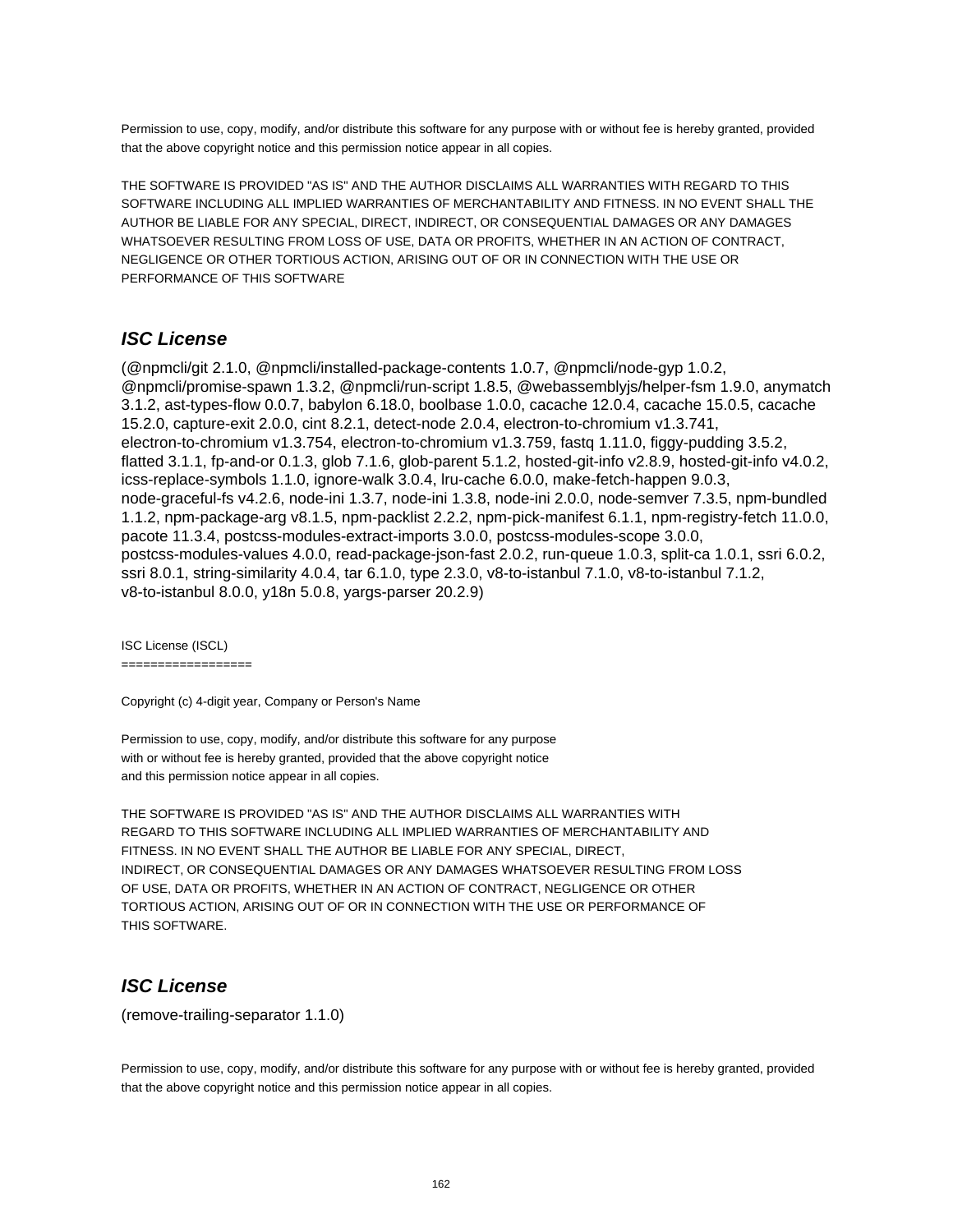THE SOFTWARE IS PROVIDED "AS IS" AND THE AUTHOR DISCLAIMS ALL WARRANTIES WITH REGARD TO THIS SOFTWARE INCLUDING ALL IMPLIED WARRANTIES OF MERCHANTABILITY AND FITNESS. IN NO EVENT SHALL THE AUTHOR BE LIABLE FOR ANY SPECIAL, DIRECT, INDIRECT, OR CONSEQUENTIAL DAMAGES OR ANY DAMAGES WHATSOEVER RESULTING FROM LOSS OF USE, DATA OR PROFITS, WHETHER IN AN ACTION OF CONTRACT, NEGLIGENCE OR OTHER TORTIOUS ACTION, ARISING OUT OF OR IN CONNECTION WITH THE USE OR PERFORMANCE OF THIS SOFTWARE

# **ISC License**

(signal-exit v3.0.3)

The ISC License

Copyright (c) 2015, Contributors

Permission to use, copy, modify, and/or distribute this software for any purpose with or without fee is hereby granted, provided that the above copyright notice and this permission notice appear in all copies.

THE SOFTWARE IS PROVIDED "AS IS" AND THE AUTHOR DISCLAIMS ALL WARRANTIES WITH REGARD TO THIS SOFTWARE INCLUDING ALL IMPLIED WARRANTIES OF MERCHANTABILITY AND FITNESS. IN NO EVENT SHALL THE AUTHOR BE LIABLE FOR ANY SPECIAL, DIRECT, INDIRECT, OR CONSEQUENTIAL DAMAGES OR ANY DAMAGES WHATSOEVER RESULTING FROM LOSS OF USE, DATA OR PROFITS, WHETHER IN AN ACTION OF CONTRACT, NEGLIGENCE OR OTHER TORTIOUS ACTION, ARISING OUT OF OR IN CONNECTION WITH THE USE OR PERFORMANCE OF THIS SOFTWARE

# **ISC License**

(anymatch 3.1.1)

The ISC License

Copyright (c) 2019 Elan Shanker, Paul Miller (https://paulmillr.com)

Permission to use, copy, modify, and/or distribute this software for any purpose with or without fee is hereby granted, provided that the above copyright notice and this permission notice appear in all copies.

THE SOFTWARE IS PROVIDED "AS IS" AND THE AUTHOR DISCLAIMS ALL WARRANTIES WITH REGARD TO THIS SOFTWARE INCLUDING ALL IMPLIED WARRANTIES OF MERCHANTABILITY AND FITNESS. IN NO EVENT SHALL THE AUTHOR BE LIABLE FOR ANY SPECIAL, DIRECT, INDIRECT, OR CONSEQUENTIAL DAMAGES OR ANY DAMAGES WHATSOEVER RESULTING FROM LOSS OF USE, DATA OR PROFITS, WHETHER IN AN ACTION OF CONTRACT, NEGLIGENCE OR OTHER TORTIOUS ACTION, ARISING OUT OF OR IN CONNECTION WITH THE USE OR PERFORMANCE OF THIS SOFTWARE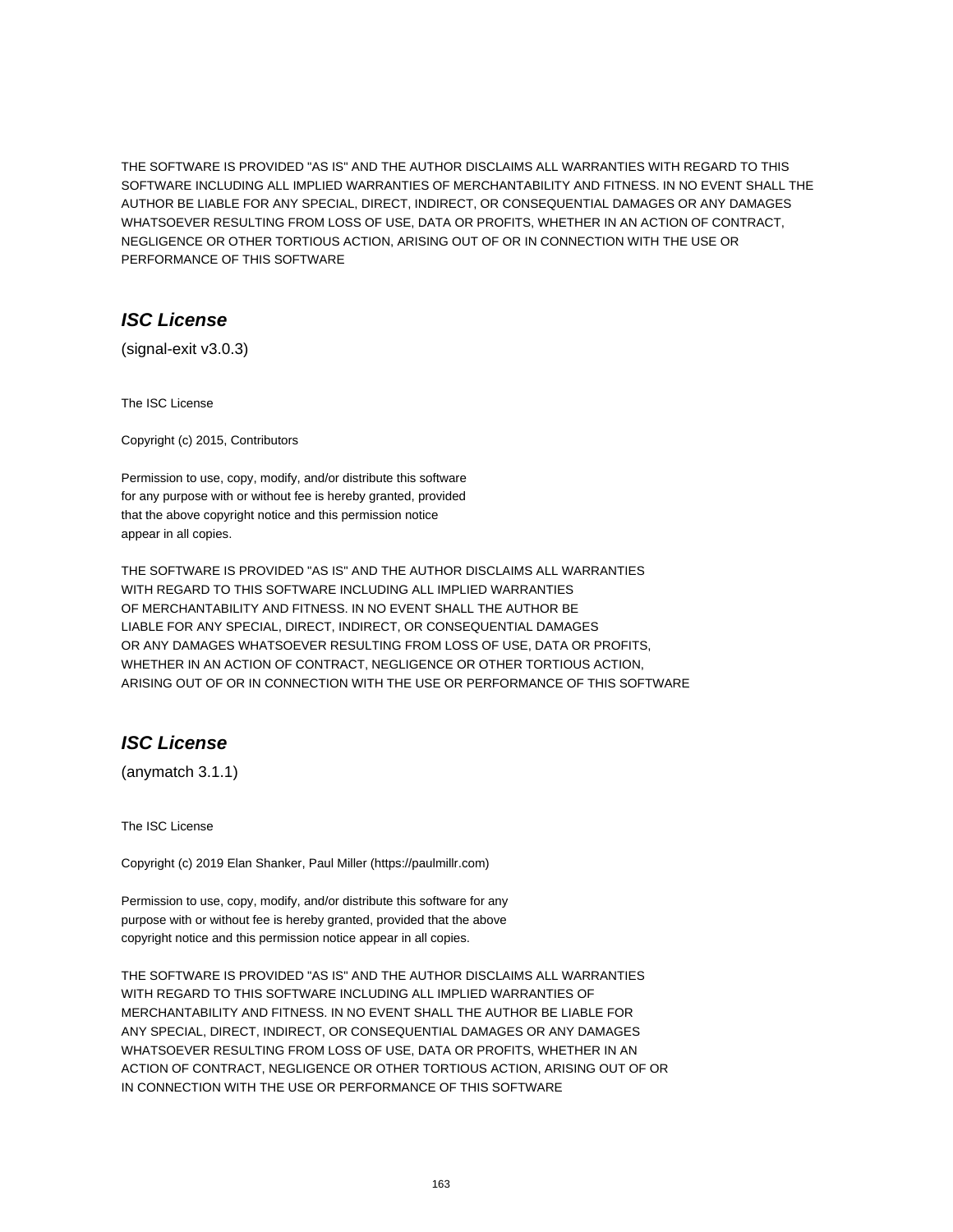# **ISC License**

(saxes 5.0.1)

The ISC License

Copyright (c) Contributors

Permission to use, copy, modify, and/or distribute this software for any purpose with or without fee is hereby granted, provided that the above copyright notice and this permission notice appear in all copies.

THE SOFTWARE IS PROVIDED "AS IS" AND THE AUTHOR DISCLAIMS ALL WARRANTIES WITH REGARD TO THIS SOFTWARE INCLUDING ALL IMPLIED WARRANTIES OF MERCHANTABILITY AND FITNESS. IN NO EVENT SHALL THE AUTHOR BE LIABLE FOR ANY SPECIAL, DIRECT, INDIRECT, OR CONSEQUENTIAL DAMAGES OR ANY DAMAGES WHATSOEVER RESULTING FROM LOSS OF USE, DATA OR PROFITS, WHETHER IN AN ACTION OF CONTRACT, NEGLIGENCE OR OTHER TORTIOUS ACTION, ARISING OUT OF OR IN CONNECTION WITH THE USE OR PERFORMANCE OF THIS SOFTWARE

# **ISC License**

(touch 3.1.0)

The ISC License

Copyright (c) Isaac Z. Schlueter

Permission to use, copy, modify, and/or distribute this software for any purpose with or without fee is hereby granted, provided that the above copyright notice and this permission notice appear in all copies.

THE SOFTWARE IS PROVIDED "AS IS" AND THE AUTHOR DISCLAIMS ALL WARRANTIES WITH REGARD TO THIS SOFTWARE INCLUDING ALL IMPLIED WARRANTIES OF MERCHANTABILITY AND FITNESS. IN NO EVENT SHALL THE AUTHOR BE LIABLE FOR ANY SPECIAL, DIRECT, INDIRECT, OR CONSEQUENTIAL DAMAGES OR ANY DAMAGES WHATSOEVER RESULTING FROM LOSS OF USE, DATA OR PROFITS, WHETHER IN AN ACTION OF CONTRACT, NEGLIGENCE OR OTHER TORTIOUS ACTION, ARISING OUT OF OR IN CONNECTION WITH THE USE OR PERFORMANCE OF THIS SOFTWARE

# **ISC License**

(inherits 2.0.1, inherits 2.0.3)

The ISC License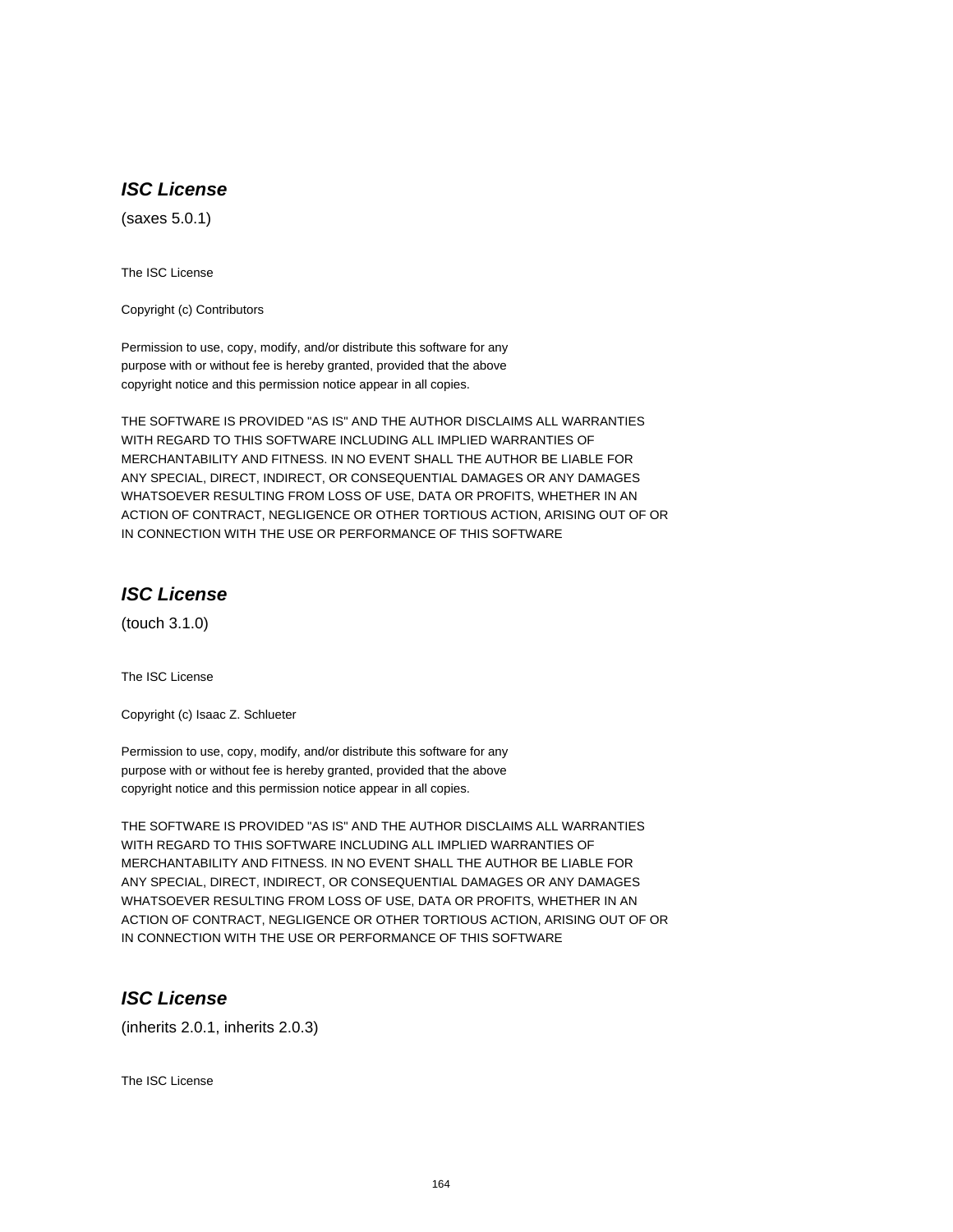Copyright (c) Isaac Z. Schlueter

Permission to use, copy, modify, and/or distribute this software for any purpose with or without fee is hereby granted, provided that the above copyright notice and this permission notice appear in all copies.

THE SOFTWARE IS PROVIDED "AS IS" AND THE AUTHOR DISCLAIMS ALL WARRANTIES WITH REGARD TO THIS SOFTWARE INCLUDING ALL IMPLIED WARRANTIES OF MERCHANTABILITY AND FITNESS. IN NO EVENT SHALL THE AUTHOR BE LIABLE FOR ANY SPECIAL, DIRECT, INDIRECT, OR CONSEQUENTIAL DAMAGES OR ANY DAMAGES WHATSOEVER RESULTING FROM LOSS OF USE, DATA OR PROFITS, WHETHER IN AN ACTION OF CONTRACT, NEGLIGENCE OR OTHER TORTIOUS ACTION, ARISING OUT OF OR IN CONNECTION WITH THE USE OR PERFORMANCE OF THIS SOFTWARE

### **ISC License**

(apply-clients 3.0.2, chownr 1.1.4, chownr 2.0.0, fs-minipass v2.1.0, fs.realpath 1.0.0, isaacs/once 1.4.0, isexe 2.0.0, json-stringify-safe 5.0.1, minimatch 3.0.4, minipass-collect 1.0.2, minipass-flush 1.0.5, minipass-pipeline 1.2.4, minipass-sized 1.0.3, node-glob v7.1.4, node-glob v7.1.6, node-lru-cache 5.1.1, node-lru-cache 6.0.0, node-semver 5.7.1, node-semver 6.3.0, node-semver 7.0.0, nopt v5.0.0, npmlog 4.1.2, pseudomap 1.0.2, rimraf 2.7.1, rimraf 3.0.2, safe-fs-blob-store v1.0.4, sax 1.2.4, which 1.3.1, wrappy 1.0.2, yallist 2.1.2, yallist 3.1.0, yallist 3.1.1, yallist 4.0.0)

The ISC License

Copyright (c) Isaac Z. Schlueter and Contributors

Permission to use, copy, modify, and/or distribute this software for any purpose with or without fee is hereby granted, provided that the above copyright notice and this permission notice appear in all copies.

THE SOFTWARE IS PROVIDED "AS IS" AND THE AUTHOR DISCLAIMS ALL WARRANTIES WITH REGARD TO THIS SOFTWARE INCLUDING ALL IMPLIED WARRANTIES OF MERCHANTABILITY AND FITNESS. IN NO EVENT SHALL THE AUTHOR BE LIABLE FOR ANY SPECIAL, DIRECT, INDIRECT, OR CONSEQUENTIAL DAMAGES OR ANY DAMAGES WHATSOEVER RESULTING FROM LOSS OF USE, DATA OR PROFITS, WHETHER IN AN ACTION OF CONTRACT, NEGLIGENCE OR OTHER TORTIOUS ACTION, ARISING OUT OF OR IN CONNECTION WITH THE USE OR PERFORMANCE OF THIS SOFTWARE

### **ISC License**

(graceful-fs 4.2.4, node-graceful-fs v4.2.4)

The ISC License

Copyright (c) Isaac Z. Schlueter, Ben Noordhuis, and Contributors

Permission to use, copy, modify, and/or distribute this software for any purpose with or without fee is hereby granted, provided that the above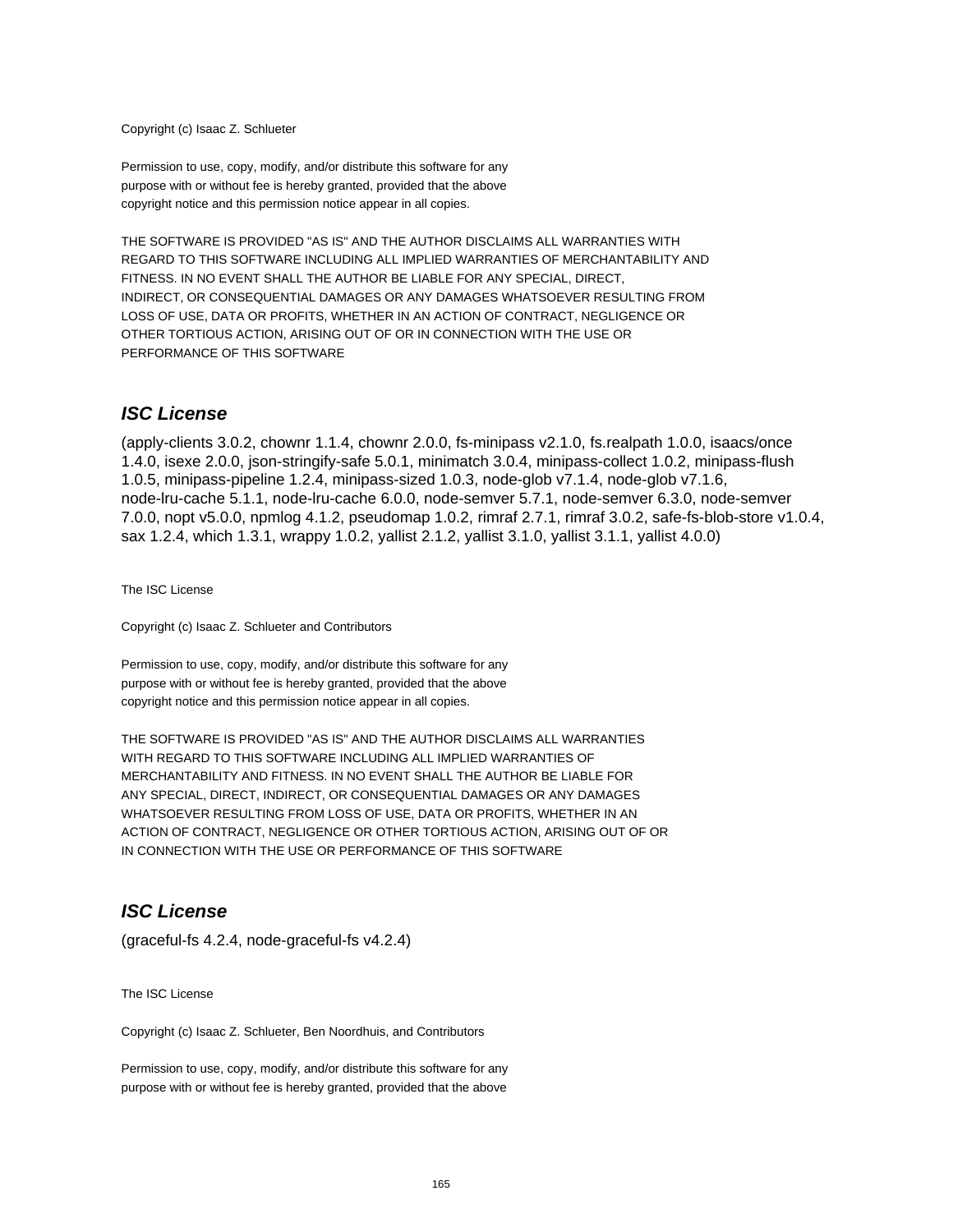copyright notice and this permission notice appear in all copies.

THE SOFTWARE IS PROVIDED "AS IS" AND THE AUTHOR DISCLAIMS ALL WARRANTIES WITH REGARD TO THIS SOFTWARE INCLUDING ALL IMPLIED WARRANTIES OF MERCHANTABILITY AND FITNESS. IN NO EVENT SHALL THE AUTHOR BE LIABLE FOR ANY SPECIAL, DIRECT, INDIRECT, OR CONSEQUENTIAL DAMAGES OR ANY DAMAGES WHATSOEVER RESULTING FROM LOSS OF USE, DATA OR PROFITS, WHETHER IN AN ACTION OF CONTRACT, NEGLIGENCE OR OTHER TORTIOUS ACTION, ARISING OUT OF OR IN CONNECTION WITH THE USE OR PERFORMANCE OF THIS SOFTWARE

## **ISC License**

(npm-normalize-package-bin 1.0.1)

The ISC License

Copyright (c) npm, Inc.

Permission to use, copy, modify, and/or distribute this software for any purpose with or without fee is hereby granted, provided that the above copyright notice and this permission notice appear in all copies.

THE SOFTWARE IS PROVIDED "AS IS" AND THE AUTHOR DISCLAIMS ALL WARRANTIES WITH REGARD TO THIS SOFTWARE INCLUDING ALL IMPLIED WARRANTIES OF MERCHANTABILITY AND FITNESS. IN NO EVENT SHALL THE AUTHOR BE LIABLE FOR ANY SPECIAL, DIRECT, INDIRECT, OR CONSEQUENTIAL DAMAGES OR ANY DAMAGES WHATSOEVER RESULTING FROM LOSS OF USE, DATA OR PROFITS, WHETHER IN AN ACTION OF CONTRACT, NEGLIGENCE OR OTHER TORTIOUS ACTION, ARISING OUT OF OR IN CONNECTION WITH THE USE OR PERFORMANCE OF THIS SOFTWARE

## **ISC License**

(infer-owner 1.0.4, minipass v3.1.3)

The ISC License

Copyright (c) npm, Inc. and Contributors

Permission to use, copy, modify, and/or distribute this software for any purpose with or without fee is hereby granted, provided that the above copyright notice and this permission notice appear in all copies.

THE SOFTWARE IS PROVIDED "AS IS" AND THE AUTHOR DISCLAIMS ALL WARRANTIES WITH REGARD TO THIS SOFTWARE INCLUDING ALL IMPLIED WARRANTIES OF MERCHANTABILITY AND FITNESS. IN NO EVENT SHALL THE AUTHOR BE LIABLE FOR ANY SPECIAL, DIRECT, INDIRECT, OR CONSEQUENTIAL DAMAGES OR ANY DAMAGES WHATSOEVER RESULTING FROM LOSS OF USE, DATA OR PROFITS, WHETHER IN AN ACTION OF CONTRACT, NEGLIGENCE OR OTHER TORTIOUS ACTION, ARISING OUT OF OR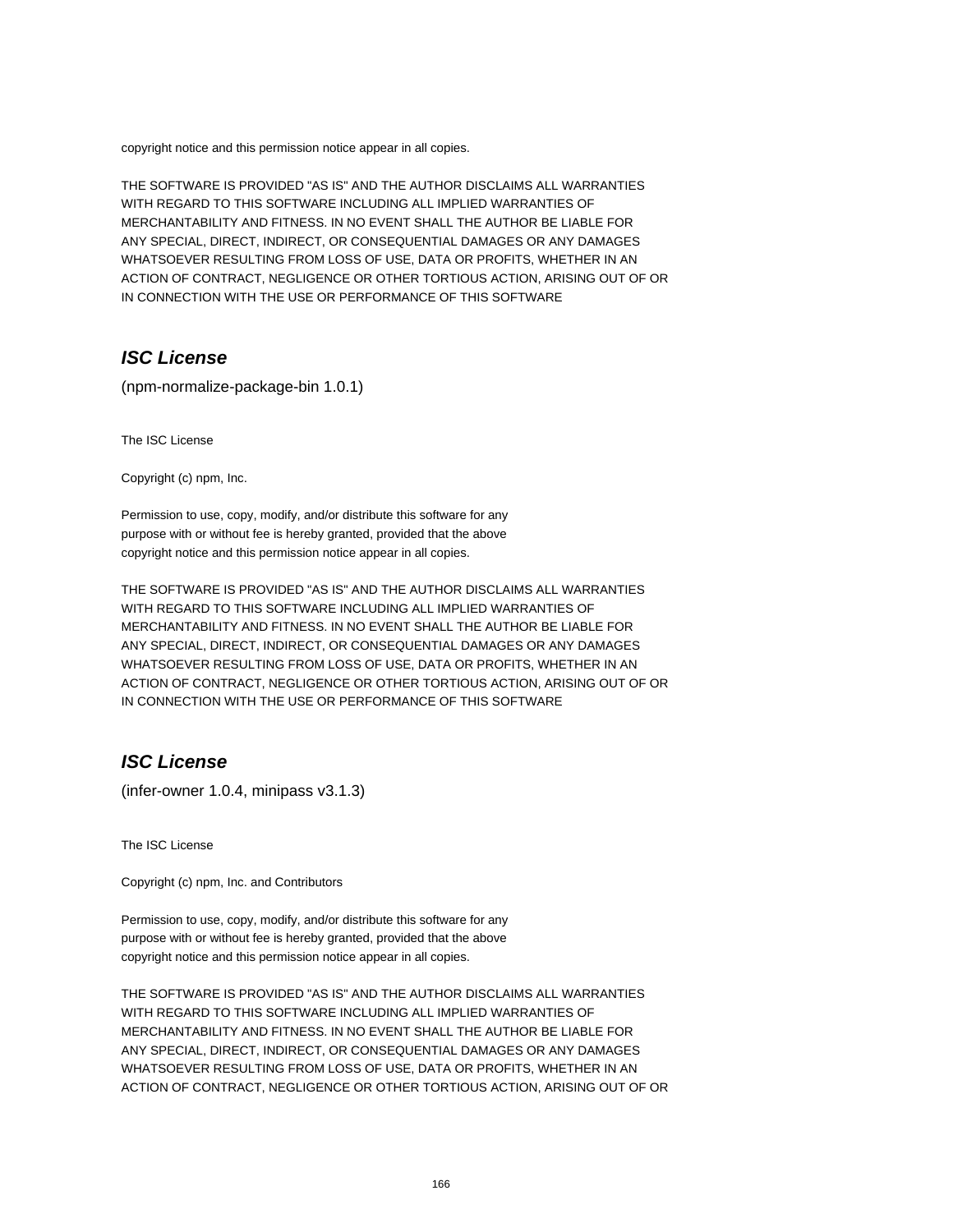IN CONNECTION WITH THE USE OR PERFORMANCE OF THIS SOFTWARE

# **ISC License**

(unique-filename 1.1.1, unique-slug 2.0.2)

The ISC License

Copyright npm, Inc

Permission to use, copy, modify, and/or distribute this software for any purpose with or without fee is hereby granted, provided that the above copyright notice and this permission notice appear in all copies.

THE SOFTWARE IS PROVIDED "AS IS" AND THE AUTHOR DISCLAIMS ALL WARRANTIES WITH REGARD TO THIS SOFTWARE INCLUDING ALL IMPLIED WARRANTIES OF MERCHANTABILITY AND FITNESS. IN NO EVENT SHALL THE AUTHOR BE LIABLE FOR ANY SPECIAL, DIRECT, INDIRECT, OR CONSEQUENTIAL DAMAGES OR ANY DAMAGES WHATSOEVER RESULTING FROM LOSS OF USE, DATA OR PROFITS, WHETHER IN AN ACTION OF CONTRACT, NEGLIGENCE OR OTHER TORTIOUS ACTION, ARISING OUT OF OR IN CONNECTION WITH THE USE OR PERFORMANCE OF THIS SOFTWARE

### **ISC License**

(at-least-node 1.0.0)

The ISC License Copyright (c) 2020 Ryan Zimmerman

Permission to use, copy, modify, and/or distribute this software for any purpose with or without fee is hereby granted, provided that the above copyright notice and this permission notice appear in all copies.

THE SOFTWARE IS PROVIDED "AS IS" AND THE AUTHOR DISCLAIMS ALL WARRANTIES WITH REGARD TO THIS SOFTWARE INCLUDING ALL IMPLIED WARRANTIES OF MERCHANTABILITY AND FITNESS. IN NO EVENT SHALL THE AUTHOR BE LIABLE FOR ANY SPECIAL, DIRECT, INDIRECT, OR CONSEQUENTIAL DAMAGES OR ANY DAMAGES WHATSOEVER RESULTING FROM LOSS OF USE, DATA OR PROFITS, WHETHER IN AN ACTION OF CONTRACT, NEGLIGENCE OR OTHER TORTIOUS ACTION, ARISING OUT OF OR IN CONNECTION WITH THE USE OR PERFORMANCE OF THIS SOFTWARE

# **ISC License**

(spawn-please 1.0.0)

The ISC License (ISC)

Copyright  $(c) \leq ($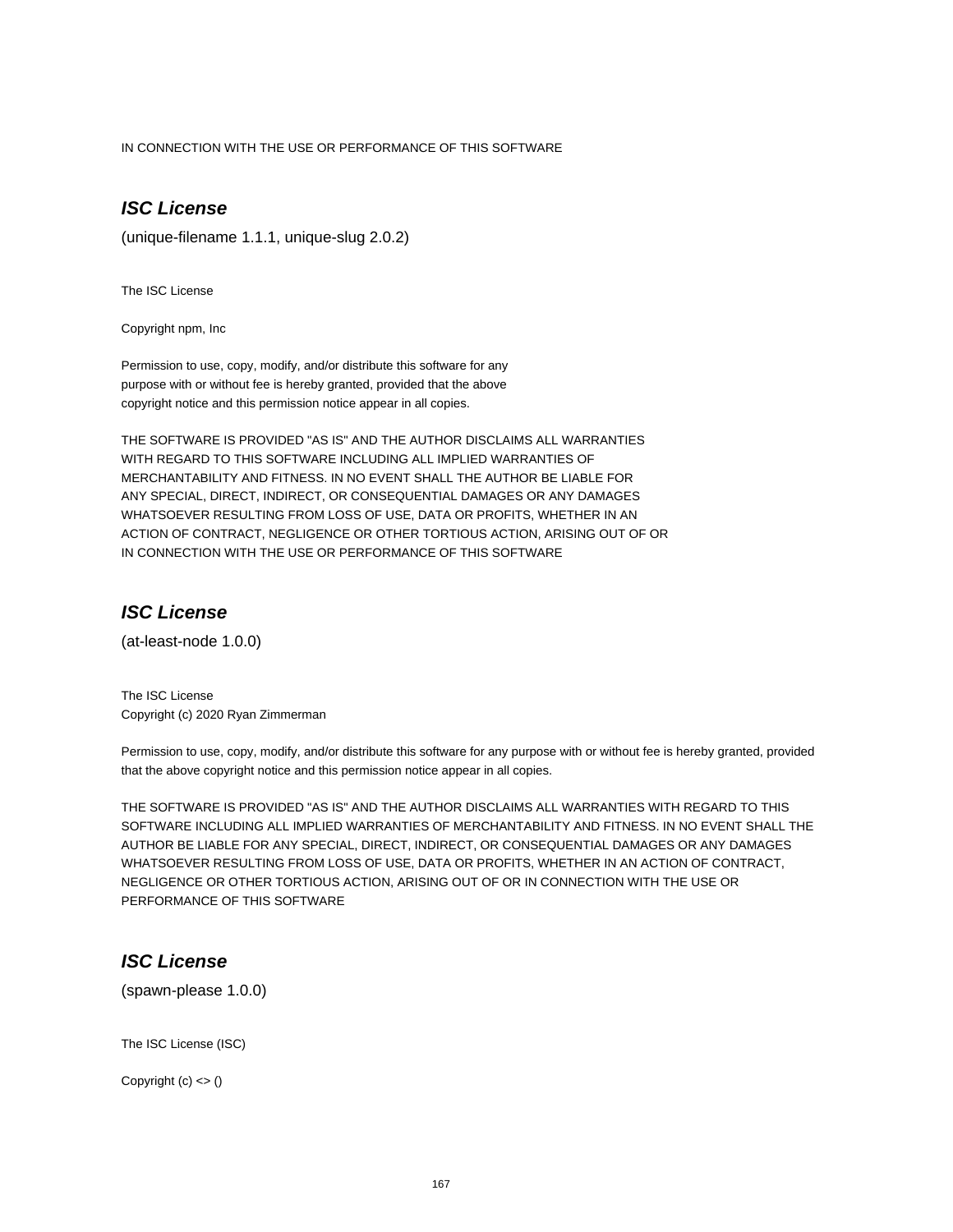Permission to use, copy, modify, and/or distribute this software for any purpose with or without fee is hereby granted, provided that the above copyright notice and this permission notice appear in all copies.

THE SOFTWARE IS PROVIDED "AS IS" AND THE AUTHOR DISCLAIMS ALL WARRANTIES WITH REGARD TO THIS SOFTWARE INCLUDING ALL IMPLIED WARRANTIES OF MERCHANTABILITY AND FITNESS. IN NO EVENT SHALL THE AUTHOR BE LIABLE FOR ANY SPECIAL, DIRECT, INDIRECT, OR CONSEQUENTIAL DAMAGES OR ANY DAMAGES WHATSOEVER RESULTING FROM LOSS OF USE, DATA OR PROFITS, WHETHER IN AN ACTION OF CONTRACT, NEGLIGENCE OR OTHER TORTIOUS ACTION, ARISING OUT OF OR IN CONNECTION WITH THE USE OR PERFORMANCE OF THIS SOFTWARE

### **ISC License**

(anymatch 2.0.0)

Upstream-Contact: https://github.com/es128/anymatch/issues Source: https://github.com/es128/anymatch

Files: \* Copyright: 2014, Elan Shanker License: ISC

Files: debian/\* Copyright: 2017, Aarti Kashyap License: ISC

License: ISC

.

Permission to use, copy, modify, and/or distribute this software for any purpose with or without fee is hereby granted, provided that the above copyright notice and this permission notice appear in all copies.

THE SOFTWARE IS PROVIDED "AS IS" AND THE AUTHOR DISCLAIMS ALL WARRANTIES WITH REGARD TO THIS SOFTWARE INCLUDING ALL IMPLIED WARRANTIES OF MERCHANTABILITY AND FITNESS. IN NO EVENT SHALL THE AUTHOR BE LIABLE FOR ANY SPECIAL, DIRECT, INDIRECT, OR CONSEQUENTIAL DAMAGES OR ANY DAMAGES WHATSOEVER RESULTING FROM LOSS OF USE, DATA OR PROFITS, WHETHER IN AN ACTION OF CONTRACT, NEGLIGENCE OR OTHER TORTIOUS ACTION, ARISING OUT OF OR IN CONNECTION WITH THE USE OR PERFORMANCE OF THIS SOFTWARE

## **ISC License**

(are-we-there-yet 1.1.5)

Upstream-Contact: https://github.com/iarna/are-we-there-yet/issues Source: https://github.com/iarna/are-we-there-yet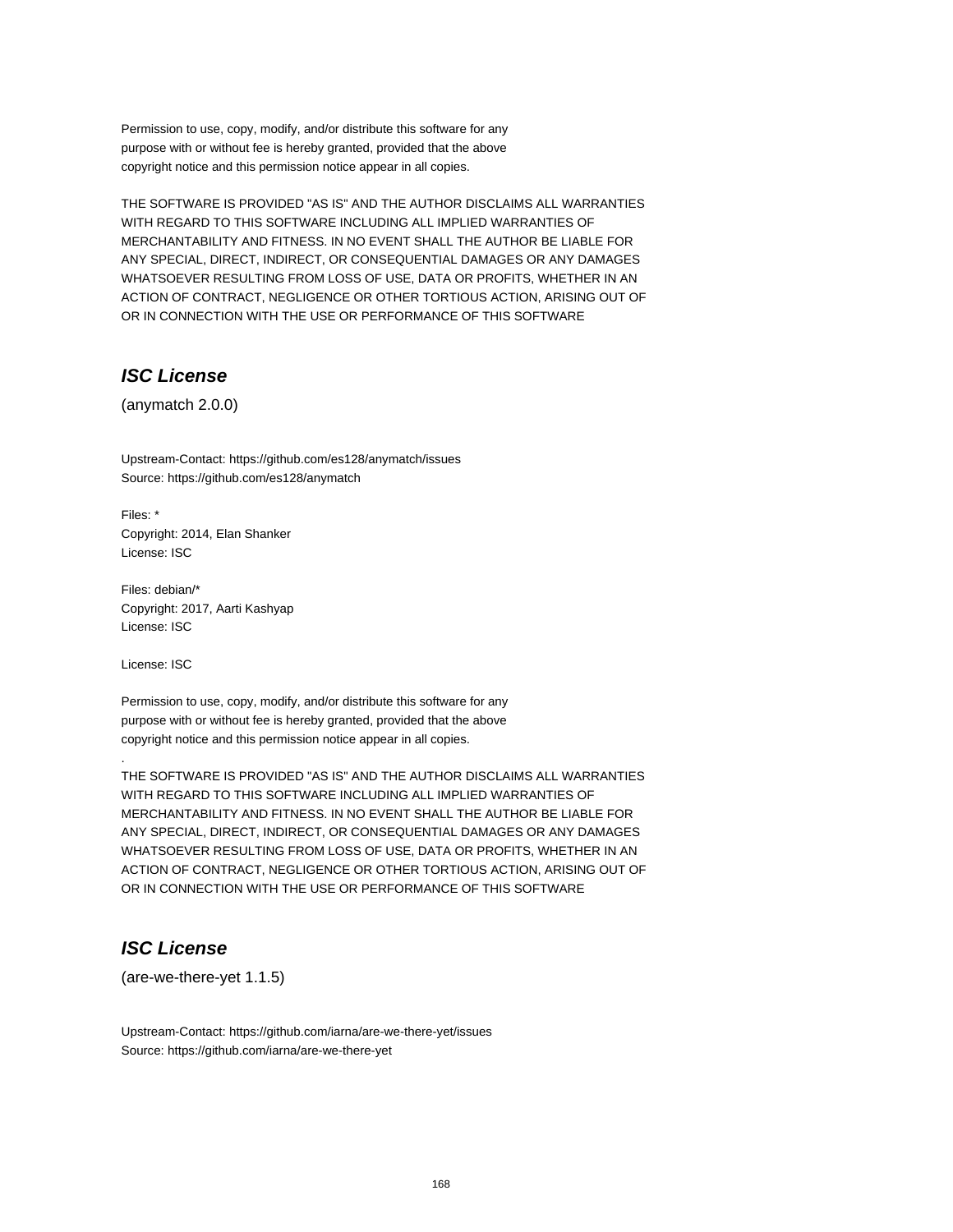Files: \* Copyright: 2015 Rebecca Turner (https://re-becca.org) License: ISC

Files: debian/\* Copyright: 2017 Pirate Praveen License: ISC

License: ISC

.

Permission to use, copy, modify, and/or distribute this software for any purpose with or without fee is hereby granted, provided that the above copyright notice and this permission notice appear in all copies.

THE SOFTWARE IS PROVIDED "AS IS" AND THE AUTHOR DISCLAIMS ALL WARRANTIES WITH REGARD TO THIS SOFTWARE INCLUDING ALL IMPLIED WARRANTIES OF MERCHANTABILITY AND FITNESS. IN NO EVENT SHALL THE AUTHOR BE LIABLE FOR ANY SPECIAL, DIRECT, INDIRECT, OR CONSEQUENTIAL DAMAGES OR ANY DAMAGES WHATSOEVER RESULTING FROM LOSS OF USE, DATA OR PROFITS, WHETHER IN AN ACTION OF CONTRACT, NEGLIGENCE OR OTHER TORTIOUS ACTION, ARISING OUT OF OR IN CONNECTION WITH THE USE OR PERFORMANCE OF THIS SOFTWARE

# **ISC License**

(write-file-atomic 3.0.3)

Upstream-Contact: https://github.com/iarna/write-file-atomic/issues Source: https://github.com/iarna/write-file-atomic

Files: \* Copyright: 2015 Rebecca Turner (https://re-becca.org) License: ISC

Files: debian/\* Copyright: 2017 Aarti Kashyap 2020 Xavier Guimard License: ISC

License: ISC

.

Permission to use, copy, modify, and/or distribute this software for any purpose with or without fee is hereby granted, provided that the above copyright notice and this permission notice appear in all copies.

THE SOFTWARE IS PROVIDED "AS IS" AND THE AUTHOR DISCLAIMS ALL WARRANTIES WITH REGARD TO THIS SOFTWARE INCLUDING ALL IMPLIED WARRANTIES OF MERCHANTABILITY AND FITNESS. IN NO EVENT SHALL THE AUTHOR BE LIABLE FOR ANY SPECIAL, DIRECT, INDIRECT, OR CONSEQUENTIAL DAMAGES OR ANY DAMAGES WHATSOEVER RESULTING FROM LOSS OF USE, DATA OR PROFITS, WHETHER IN AN ACTION OF CONTRACT, NEGLIGENCE OR OTHER TORTIOUS ACTION, ARISING OUT OF OR IN CONNECTION WITH THE USE OR PERFORMANCE OF THIS SOFTWARE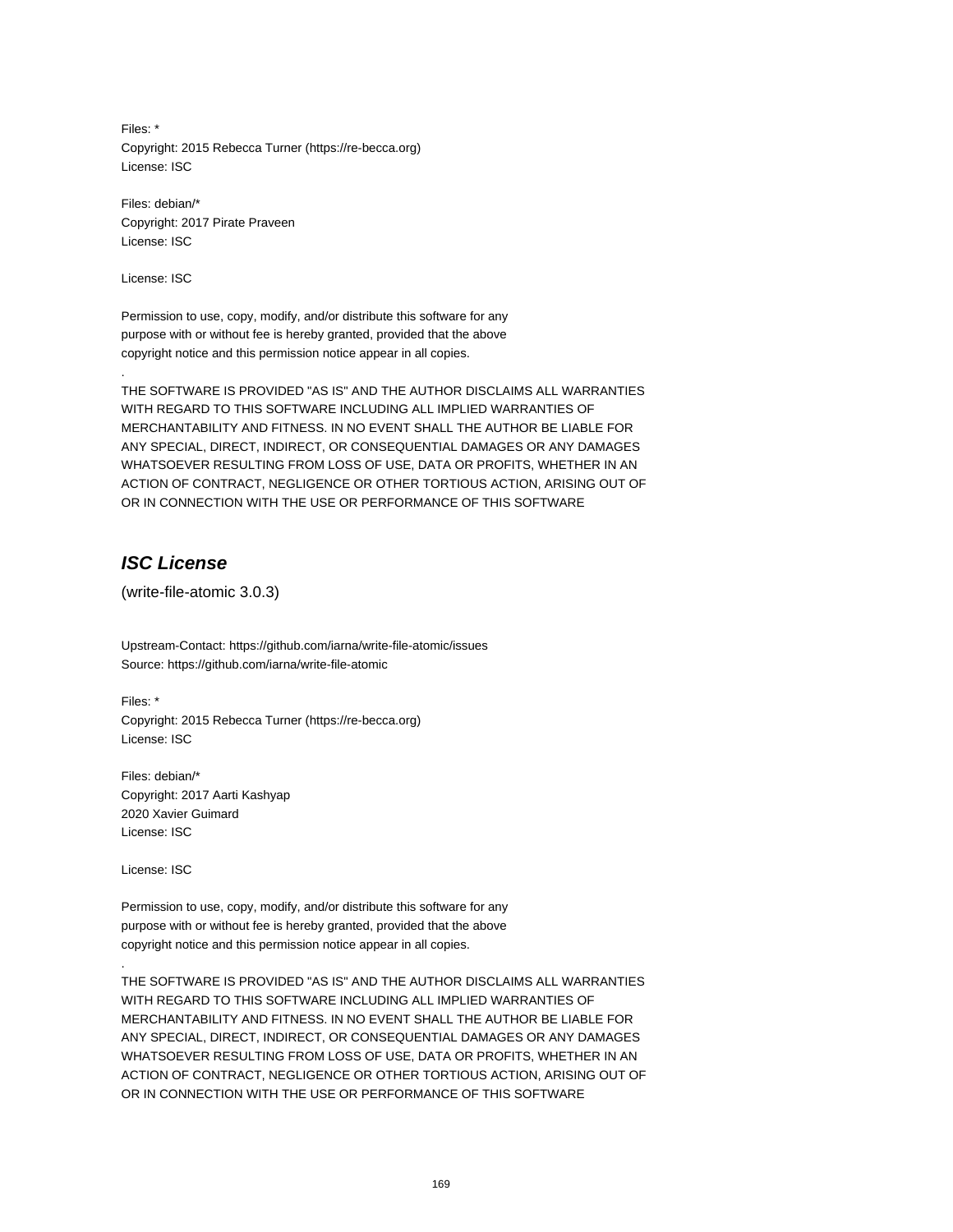# **ISC License**

(inflight 1.0.6)

Upstream-Contact: https://github.com/isaacs/inflight/issues Source: https://github.com/isaacs/inflight

Files: \* Copyright: 2016 Isaac Z. Schlueter (http://blog.izs.me/) License: ISC

Files: debian/\* Copyright: 2016 Pirate Praveen License: ISC

License: ISC

.

.

Permission to use, copy, modify, and/or distribute this software for any purpose with or without fee is hereby granted, provided that the above copyright notice and this permission notice appear in all copies.

THE SOFTWARE IS PROVIDED "AS IS" AND THE AUTHOR DISCLAIMS ALL WARRANTIES WITH REGARD TO THIS SOFTWARE INCLUDING ALL IMPLIED WARRANTIES OF MERCHANTABILITY AND FITNESS. IN NO EVENT SHALL THE AUTHOR BE LIABLE FOR ANY SPECIAL, DIRECT, INDIRECT, OR CONSEQUENTIAL DAMAGES OR ANY DAMAGES WHATSOEVER RESULTING FROM LOSS OF USE, DATA OR PROFITS, WHETHER IN AN ACTION OF CONTRACT, NEGLIGENCE OR OTHER TORTIOUS ACTION, ARISING OUT OF OR IN CONNECTION WITH THE USE OR PERFORMANCE OF THIS SOFTWARE

# **ISC License**

(inherits v2.0.4)

Upstream-Contact: https://github.com/isaacs/inherits/issues

Files: \* Copyright: 2012-2014 Isaac Z. Schlueter License: ISC

Permission to use, copy, modify, and/or distribute this software for any purpose with or without fee is hereby granted, provided that the above copyright notice and this permission notice appear in all copies.

THE SOFTWARE IS PROVIDED "AS IS" AND THE AUTHOR DISCLAIMS ALL WARRANTIES WITH REGARD TO THIS SOFTWARE INCLUDING ALL IMPLIED WARRANTIES OF MERCHANTABILITY AND FITNESS. IN NO EVENT SHALL THE AUTHOR BE LIABLE FOR ANY SPECIAL, DIRECT, INDIRECT, OR CONSEQUENTIAL DAMAGES OR ANY DAMAGES WHATSOEVER RESULTING FROM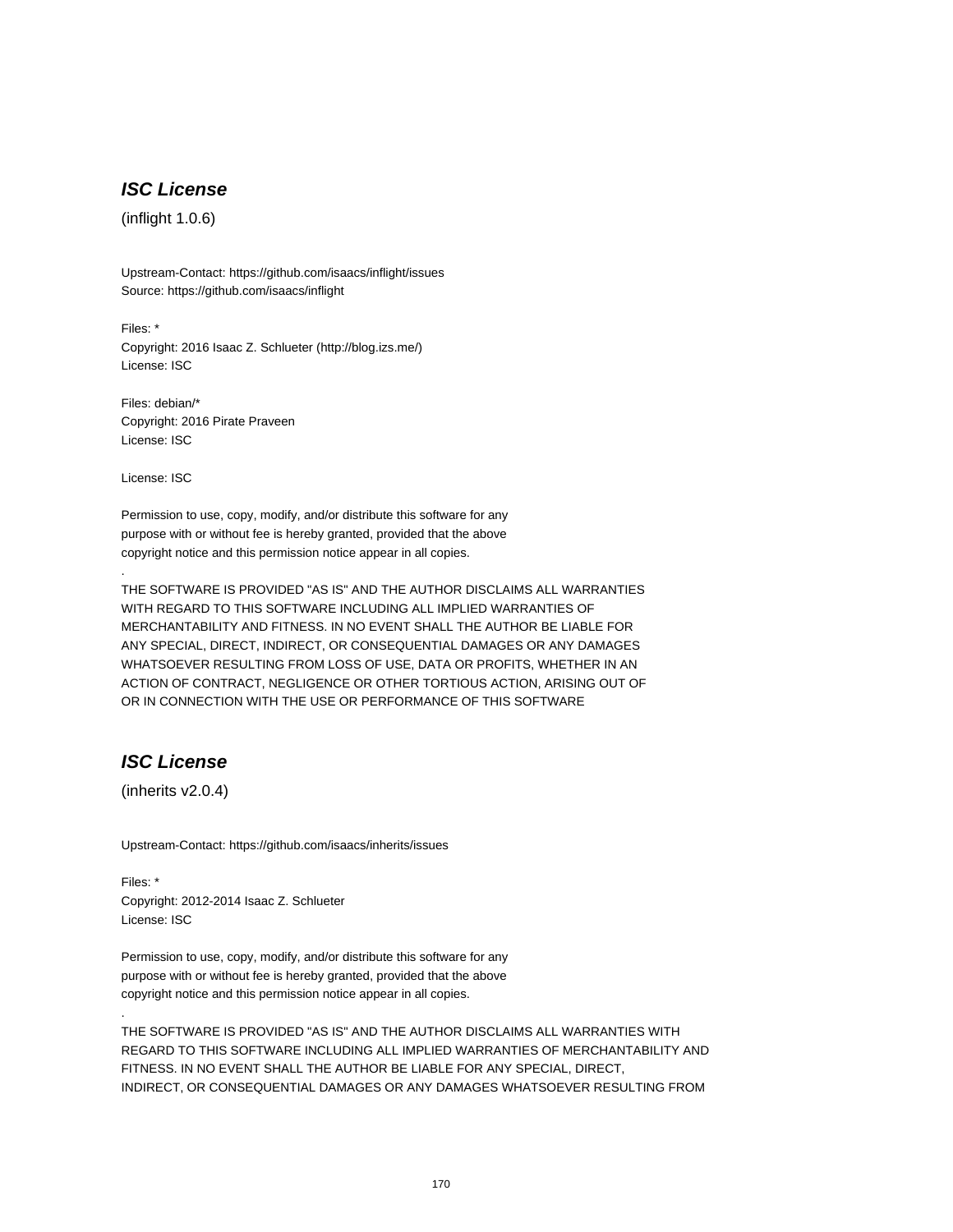LOSS OF USE, DATA OR PROFITS, WHETHER IN AN ACTION OF CONTRACT, NEGLIGENCE OR OTHER TORTIOUS ACTION, ARISING OUT OF OR IN CONNECTION WITH THE USE OR PERFORMANCE OF THIS SOFTWARE

### **ISC License**

(node-lru-cache 4.0.2)

Upstream-Contact: https://github.com/isaacs/node-lru-cache/issues Source: https://github.com/isaacs/node-lru-cache

Files: \*

Copyright: 2009, 2010, 2011 Isaac Z. Schlueter and Contributors License: ISC

Files: debian/\* Copyright: 2012, Jérémy Lal License: ISC

License: ISC

.

Permission to use, copy, modify, and/or distribute this software for any purpose with or without fee is hereby granted, provided that the above copyright notice and this permission notice appear in all copies.

THE SOFTWARE IS PROVIDED "AS IS" AND THE AUTHOR DISCLAIMS ALL WARRANTIES WITH REGARD TO THIS SOFTWARE INCLUDING ALL IMPLIED WARRANTIES OF MERCHANTABILITY AND FITNESS. IN NO EVENT SHALL THE AUTHOR BE LIABLE FOR ANY SPECIAL, DIRECT, INDIRECT, OR CONSEQUENTIAL DAMAGES OR ANY DAMAGES WHATSOEVER RESULTING FROM LOSS OF USE, DATA OR PROFITS, WHETHER IN AN ACTION OF CONTRACT, NEGLIGENCE OR OTHER TORTIOUS ACTION, ARISING OUT OF OR IN CONNECTION WITH THE USE OR PERFORMANCE OF THIS SOFTWARE

# **ISC License**

(node-semver 7.3.2)

Upstream-Contact: https://github.com/isaacs/node-semver/issues Source: https://github.com/isaacs/node-semver

Files: \* Copyright: 2009-2016 Isaac Z. Schlueter and Contributors License: ISC

Files: debian/\* Copyright: 2012, Jérémy Lal License: ISC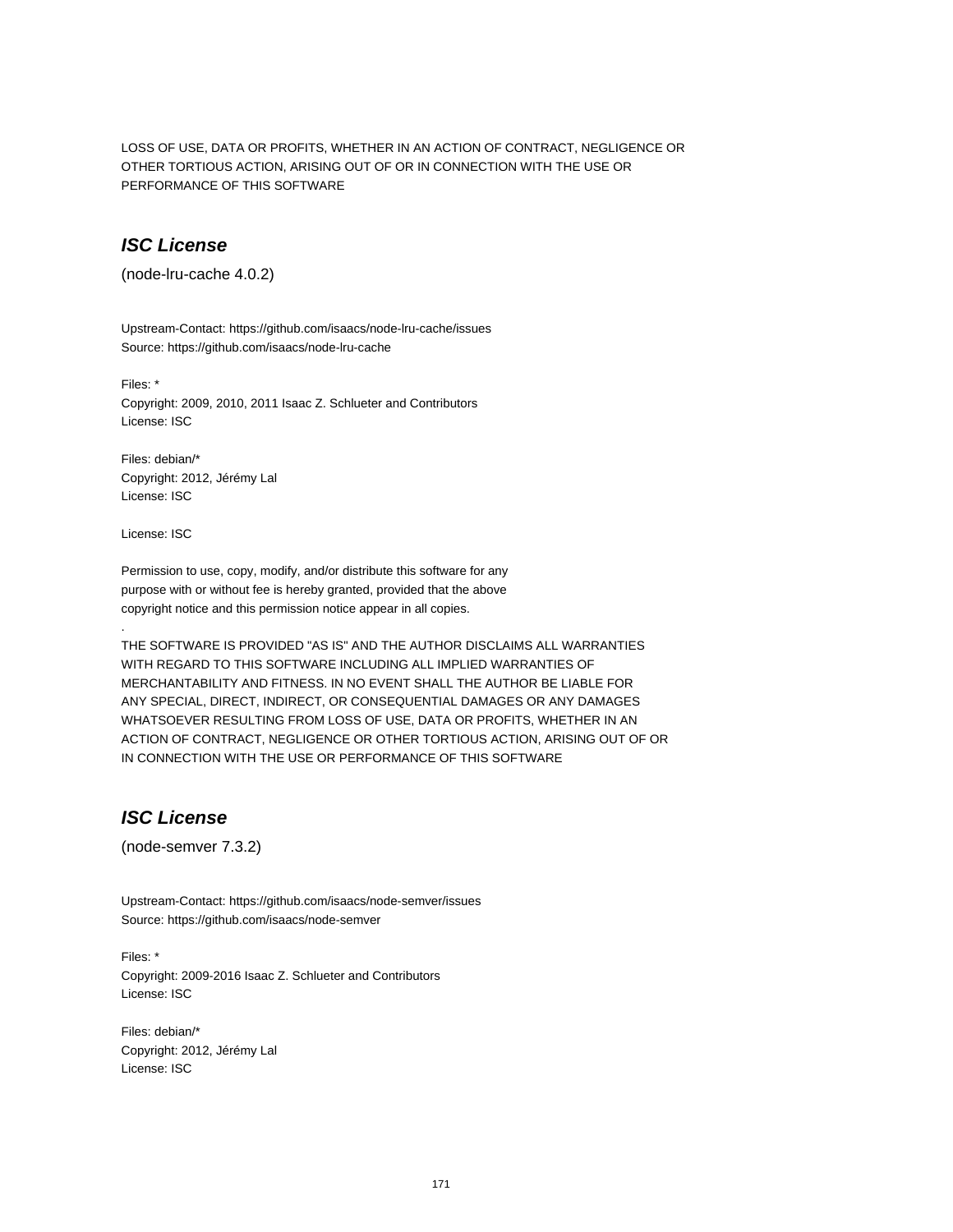License: ISC

.

Permission to use, copy, modify, and/or distribute this software for any purpose with or without fee is hereby granted, provided that the above copyright notice and this permission notice appear in all copies.

THE SOFTWARE IS PROVIDED "AS IS" AND THE AUTHOR DISCLAIMS ALL WARRANTIES WITH REGARD TO THIS SOFTWARE INCLUDING ALL IMPLIED WARRANTIES OF MERCHANTABILITY AND FITNESS. IN NO EVENT SHALL THE AUTHOR BE LIABLE FOR ANY SPECIAL, DIRECT, INDIRECT, OR CONSEQUENTIAL DAMAGES OR ANY DAMAGES WHATSOEVER RESULTING FROM LOSS OF USE, DATA OR PROFITS, WHETHER IN AN ACTION OF CONTRACT, NEGLIGENCE OR OTHER TORTIOUS ACTION, ARISING OUT OF OR IN CONNECTION WITH THE USE OR PERFORMANCE OF THIS SOFTWARE

#### **ISC License**

(fs-write-stream-atomic 1.0.10)

Upstream-Contact: https://github.com/npm/fs-write-stream-atomic/issues Source: https://github.com/npm/fs-write-stream-atomic

Files: \* Copyright: 2017 Isaac Z. Schlueter (http://blog.izs.me/) and Contributors License: ISC

Files: debian/\* Copyright: 2017 Pirate Praveen License: ISC

License: ISC

.

Permission to use, copy, modify, and/or distribute this software for any purpose with or without fee is hereby granted, provided that the above copyright notice and this permission notice appear in all copies.

THE SOFTWARE IS PROVIDED "AS IS" AND THE AUTHOR DISCLAIMS ALL WARRANTIES WITH REGARD TO THIS SOFTWARE INCLUDING ALL IMPLIED WARRANTIES OF MERCHANTABILITY AND FITNESS. IN NO EVENT SHALL THE AUTHOR BE LIABLE FOR ANY SPECIAL, DIRECT, INDIRECT, OR CONSEQUENTIAL DAMAGES OR ANY DAMAGES WHATSOEVER RESULTING FROM LOSS OF USE, DATA OR PROFITS, WHETHER IN AN ACTION OF CONTRACT, NEGLIGENCE OR OTHER TORTIOUS ACTION, ARISING OUT OF OR IN CONNECTION WITH THE USE OR PERFORMANCE OF THIS SOFTWARE

### **ISC License**

(setprototypeof 1.1.0, setprototypeof v1.2.0)

Upstream-Contact: https://github.com/wesleytodd/setprototypeof/issues Source: https://github.com/wesleytodd/setprototypeof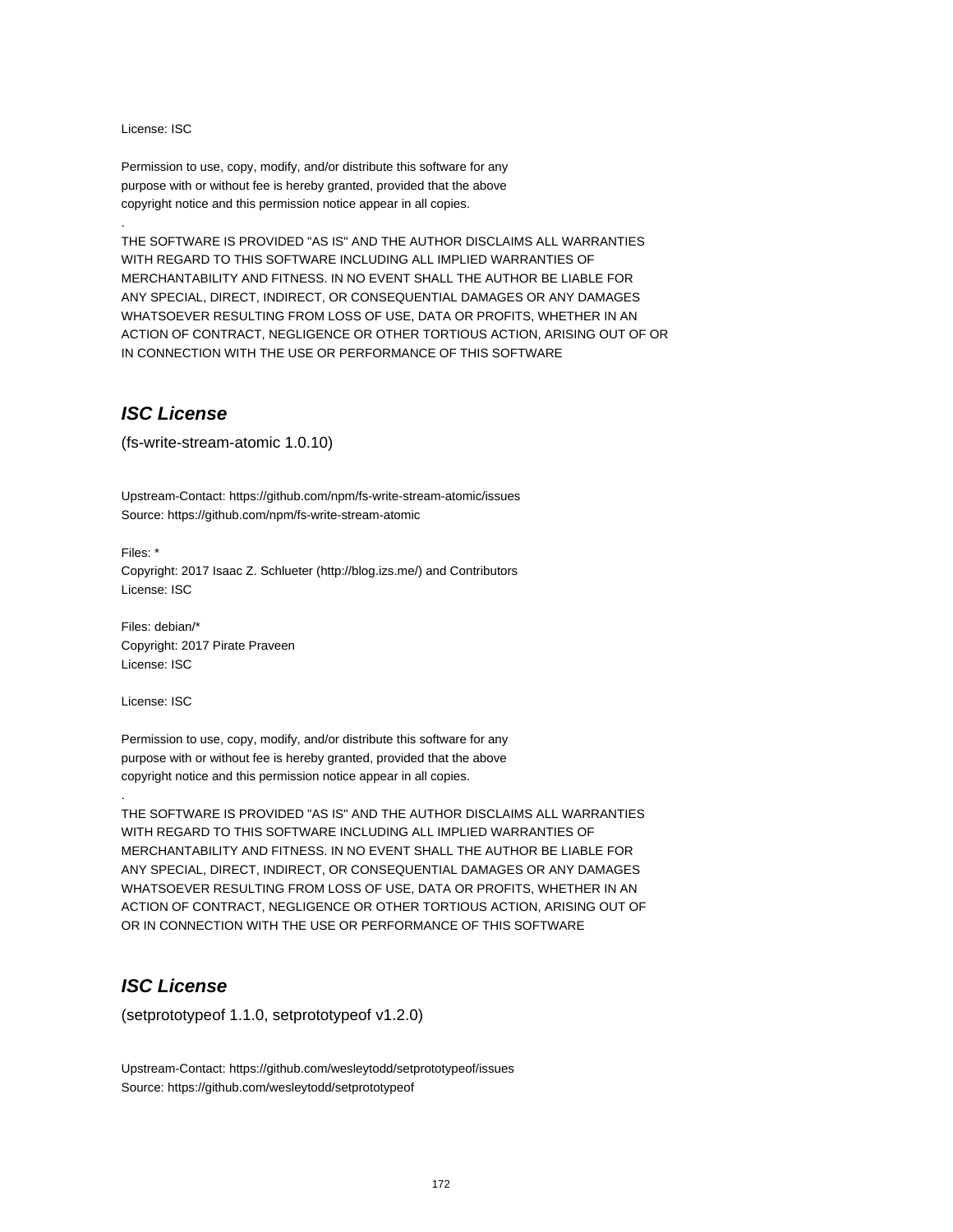Files: \* Copyright: 2015-2018 Wes Todd License: ISC

Files: debian/\* Copyright: 2017 Kartik Kulkarni License: ISC

License: ISC

.

Permission to use, copy, modify, and/or distribute this software for any purpose with or without fee is hereby granted, provided that the above copyright notice and this permission notice appear in all copies.

THE SOFTWARE IS PROVIDED "AS IS" AND THE AUTHOR DISCLAIMS ALL WARRANTIES WITH REGARD TO THIS SOFTWARE INCLUDING ALL IMPLIED WARRANTIES OF MERCHANTABILITY AND FITNESS. IN NO EVENT SHALL THE AUTHOR BE LIABLE FOR ANY SPECIAL, DIRECT, INDIRECT, OR CONSEQUENTIAL DAMAGES OR ANY DAMAGES WHATSOEVER RESULTING FROM LOSS OF USE, DATA OR PROFITS, WHETHER IN AN ACTION OF CONTRACT, NEGLIGENCE OR OTHER TORTIOUS ACTION, ARISING OUT OF OR IN CONNECTION WITH THE USE OR PERFORMANCE OF THIS SOFTWARE

## **MIT License**

(minizlib v2.1.2)

....

Copyright Isaac Z. Schlueter and Contributors Copyright Node.js contributors. All rights reserved. Copyright Joyent, Inc. and other Node contributors. All rights reserved.

Permission is hereby granted, free of charge, to any person obtaining a copy of this software and associated documentation files (the "Software"), to deal in the Software without restriction, including without limitation the rights to use, copy, modify, merge, publish, distribute, sublicense, and/or sell copies of the Software, and to permit persons to whom the Software is furnished to do so, subject to the following conditions:

The above copyright notice and this permission notice shall be included in all copies or substantial portions of the Software.

THE SOFTWARE IS PROVIDED "AS IS", WITHOUT WARRANTY OF ANY KIND, EXPRESS OR IMPLIED, INCLUDING BUT NOT LIMITED TO THE WARRANTIES OF MERCHANTABILITY, FITNESS FOR A PARTICULAR PURPOSE AND NONINFRINGEMENT. IN NO EVENT SHALL THE AUTHORS OR COPYRIGHT HOLDERS BE LIABLE FOR ANY CLAIM, DAMAGES OR OTHER LIABILITY, WHETHER IN AN ACTION OF CONTRACT, TORT OR OTHERWISE, ARISING FROM, OUT OF OR IN CONNECTION WITH THE SOFTWARE OR THE USE OR OTHER DEALINGS IN THE SOFTWARE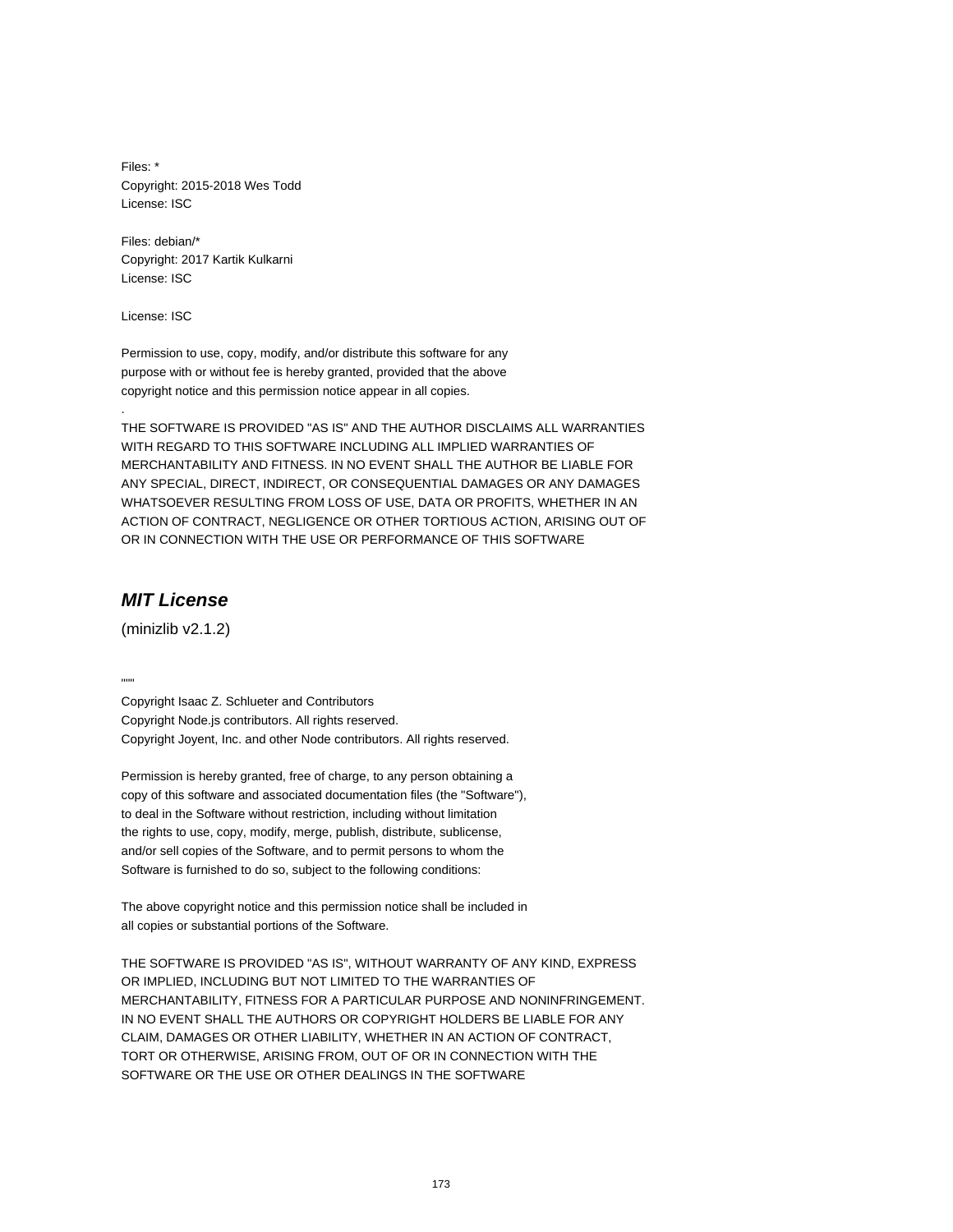### **MIT License**

(nodejs/string\_decoder 1.1.1, nodejs/string\_decoder v1.3.0, readable-stream 3.6.0, readable-stream v2.3.7)

"""

Copyright Node.js contributors. All rights reserved.

Permission is hereby granted, free of charge, to any person obtaining a copy of this software and associated documentation files (the "Software"), to deal in the Software without restriction, including without limitation the rights to use, copy, modify, merge, publish, distribute, sublicense, and/or sell copies of the Software, and to permit persons to whom the Software is furnished to do so, subject to the following conditions:

The above copyright notice and this permission notice shall be included in all copies or substantial portions of the Software.

THE SOFTWARE IS PROVIDED "AS IS", WITHOUT WARRANTY OF ANY KIND, EXPRESS OR IMPLIED, INCLUDING BUT NOT LIMITED TO THE WARRANTIES OF MERCHANTABILITY, FITNESS FOR A PARTICULAR PURPOSE AND NONINFRINGEMENT. IN NO EVENT SHALL THE AUTHORS OR COPYRIGHT HOLDERS BE LIABLE FOR ANY CLAIM, DAMAGES OR OTHER LIABILITY, WHETHER IN AN ACTION OF CONTRACT, TORT OR OTHERWISE, ARISING FROM, OUT OF OR IN CONNECTION WITH THE SOFTWARE OR THE USE OR OTHER DEALINGS IN THE SOFTWARE

#### **MIT License**

(process-nextick-args v2.0.1)

# Copyright (c) 2015 Calvin Metcalf

Permission is hereby granted, free of charge, to any person obtaining a copy of this software and associated documentation files (the "Software"), to deal in the Software without restriction, including without limitation the rights to use, copy, modify, merge, publish, distribute, sublicense, and/or sell copies of the Software, and to permit persons to whom the Software is furnished to do so, subject to the following conditions:

The above copyright notice and this permission notice shall be included in all copies or substantial portions of the Software.

\*\*THE SOFTWARE IS PROVIDED "AS IS", WITHOUT WARRANTY OF ANY KIND, EXPRESS OR IMPLIED, INCLUDING BUT NOT LIMITED TO THE WARRANTIES OF MERCHANTABILITY, FITNESS FOR A PARTICULAR PURPOSE AND NONINFRINGEMENT. IN NO EVENT SHALL THE AUTHORS OR COPYRIGHT HOLDERS BE LIABLE FOR ANY CLAIM, DAMAGES OR OTHER LIABILITY, WHETHER IN AN ACTION OF CONTRACT, TORT OR OTHERWISE, ARISING FROM, OUT OF OR IN CONNECTION WITH THE SOFTWARE OR THE USE OR OTHER DEALINGS IN THE **SOFTWARE**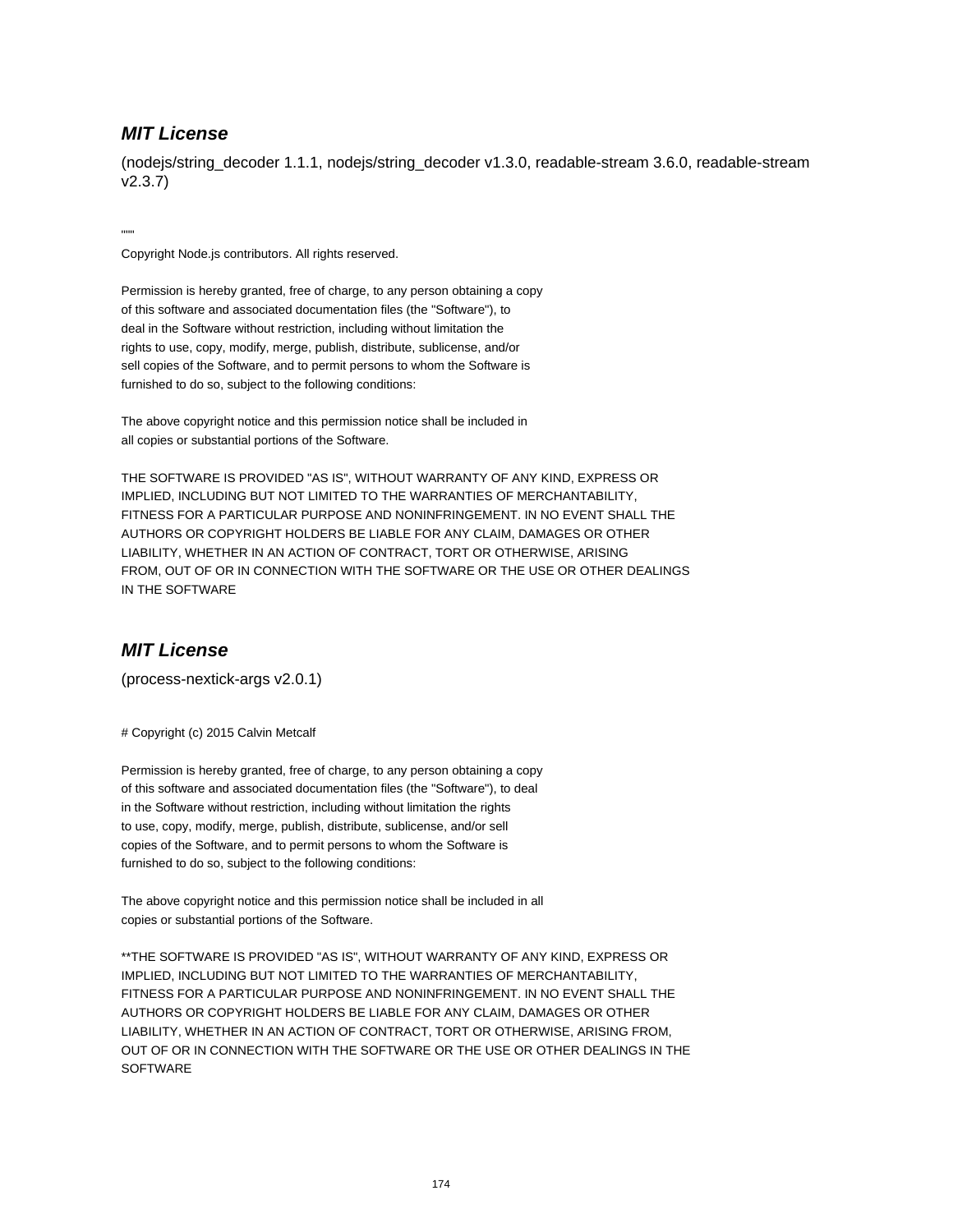### **MIT License**

(postcss-custom-media 7.0.8)

# The MIT License (MIT)

Copyright © PostCSS

Permission is hereby granted, free of charge, to any person obtaining a copy of this software and associated documentation files (the "Software"), to deal in the Software without restriction, including without limitation the rights to use, copy, modify, merge, publish, distribute, sublicense, and/or sell copies of the Software, and to permit persons to whom the Software is furnished to do so, subject to the following conditions:

The above copyright notice and this permission notice shall be included in all copies or substantial portions of the Software.

THE SOFTWARE IS PROVIDED "AS IS", WITHOUT WARRANTY OF ANY KIND, EXPRESS OR IMPLIED, INCLUDING BUT NOT LIMITED TO THE WARRANTIES OF MERCHANTABILITY, FITNESS FOR A PARTICULAR PURPOSE AND NONINFRINGEMENT. IN NO EVENT SHALL THE AUTHORS OR COPYRIGHT HOLDERS BE LIABLE FOR ANY CLAIM, DAMAGES OR OTHER LIABILITY, WHETHER IN AN ACTION OF CONTRACT, TORT OR OTHERWISE, ARISING FROM, OUT OF OR IN CONNECTION WITH THE SOFTWARE OR THE USE OR OTHER DEALINGS IN THE **SOFTWARE** 

### **MIT License**

(through2 2.0.5)

# The MIT License (MIT)

\*\*Copyright (c) Rod Vagg (the "Original Author") and additional contributors\*\*

Permission is hereby granted, free of charge, to any person obtaining a copy of this software and associated documentation files (the "Software"), to deal in the Software without restriction, including without limitation the rights to use, copy, modify, merge, publish, distribute, sublicense, and/or sell copies of the Software, and to permit persons to whom the Software is furnished to do so, subject to the following conditions:

The above copyright notice and this permission notice shall be included in all copies or substantial portions of the Software.

THE SOFTWARE IS PROVIDED "AS IS", WITHOUT WARRANTY OF ANY KIND, EXPRESS OR IMPLIED, INCLUDING BUT NOT LIMITED TO THE WARRANTIES OF MERCHANTABILITY, FITNESS FOR A PARTICULAR PURPOSE AND NONINFRINGEMENT. IN NO EVENT SHALL THE AUTHORS OR COPYRIGHT HOLDERS BE LIABLE FOR ANY CLAIM, DAMAGES OR OTHER LIABILITY, WHETHER IN AN ACTION OF CONTRACT, TORT OR OTHERWISE, ARISING FROM, OUT OF OR IN CONNECTION WITH THE SOFTWARE OR THE USE OR OTHER DEALINGS IN THE SOFTWARE

## **MIT License**

(w3c-hr-time 1.0.2)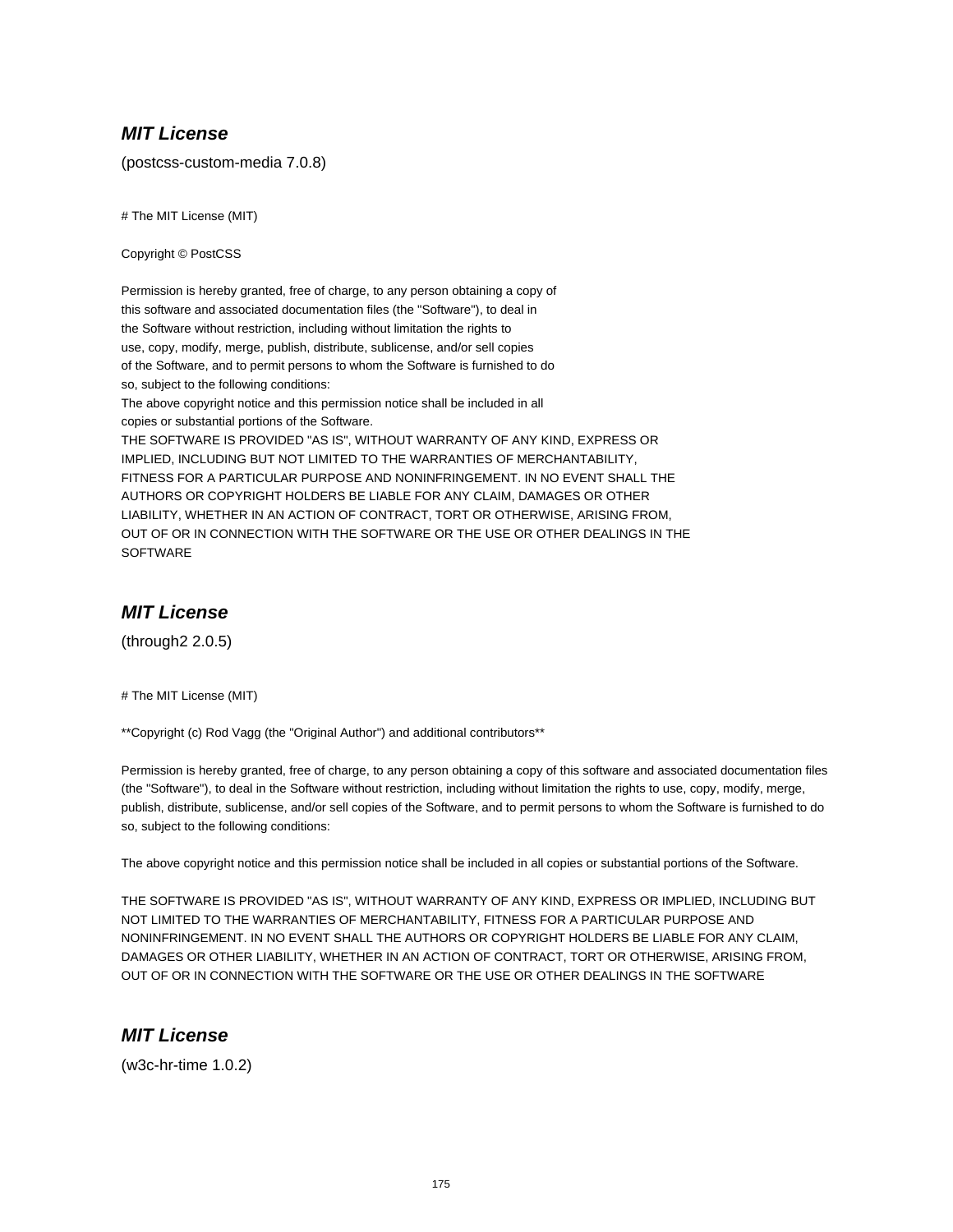# The MIT License (MIT)

Copyright (c) 2017 Tiancheng "Timothy" Gu and other contributors

Permission is hereby granted, free of charge, to any person obtaining a copy of this software and associated documentation files (the "Software"), to deal in the Software without restriction, including without limitation the rights to use, copy, modify, merge, publish, distribute, sublicense, and/or sell copies of the Software, and to permit persons to whom the Software is furnished to do so, subject to the following conditions:

The above copyright notice and this permission notice shall be included in all copies or substantial portions of the Software.

THE SOFTWARE IS PROVIDED "AS IS", WITHOUT WARRANTY OF ANY KIND, EXPRESS OR IMPLIED, INCLUDING BUT NOT LIMITED TO THE WARRANTIES OF MERCHANTABILITY, FITNESS FOR A PARTICULAR PURPOSE AND NONINFRINGEMENT. IN NO EVENT SHALL THE AUTHORS OR COPYRIGHT HOLDERS BE LIABLE FOR ANY CLAIM, DAMAGES OR OTHER LIABILITY, WHETHER IN AN ACTION OF CONTRACT, TORT OR OTHERWISE, ARISING FROM, OUT OF OR IN CONNECTION WITH THE SOFTWARE OR THE USE OR OTHER DEALINGS IN THE **SOFTWARE** 

## **MIT License**

(postcss-color-hex-alpha 5.0.3, postcss-custom-properties 8.0.11, postcss-custom-selectors 5.1.2)

# The MIT License (MIT)

Copyright © PostCSS

Permission is hereby granted, free of charge, to any person obtaining a copy of this software and associated documentation files (the "Software"), to deal in the Software without restriction, including without limitation the rights to use, copy, modify, merge, publish, distribute, sublicense, and/or sell copies of the Software, and to permit persons to whom the Software is furnished to do so, subject to the following conditions:

The above copyright notice and this permission notice shall be included in all copies or substantial portions of the Software.

THE SOFTWARE IS PROVIDED "AS IS", WITHOUT WARRANTY OF ANY KIND, EXPRESS OR IMPLIED, INCLUDING BUT NOT LIMITED TO THE WARRANTIES OF MERCHANTABILITY, FITNESS FOR A PARTICULAR PURPOSE AND NONINFRINGEMENT. IN NO EVENT SHALL THE AUTHORS OR COPYRIGHT HOLDERS BE LIABLE FOR ANY CLAIM, DAMAGES OR OTHER LIABILITY, WHETHER IN AN ACTION OF CONTRACT, TORT OR OTHERWISE, ARISING FROM, OUT OF OR IN CONNECTION WITH THE SOFTWARE OR THE USE OR OTHER DEALINGS IN THE **SOFTWARE** 

#### **MIT License**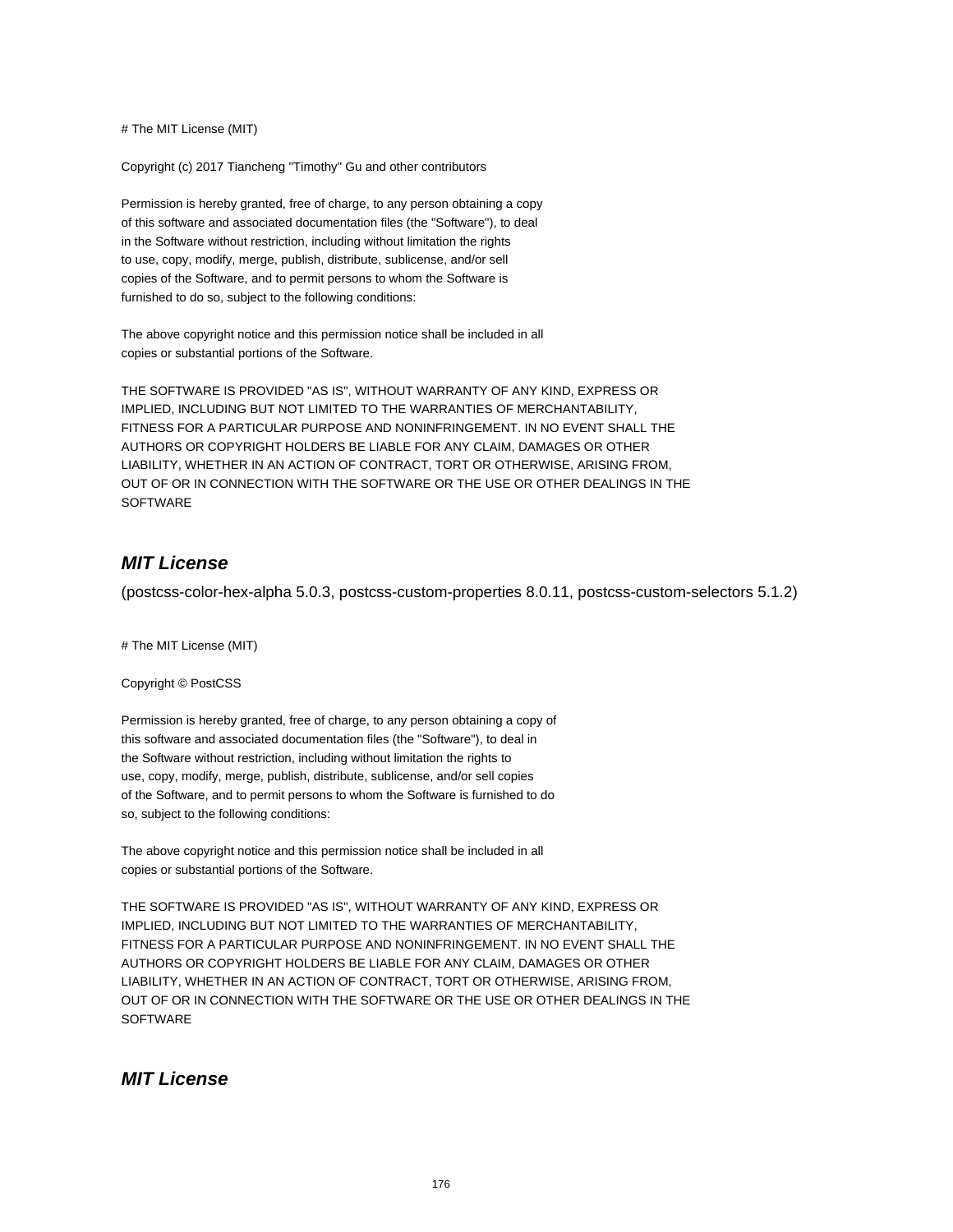#### (trace-event 1.0.2)

# This is the MIT license

Copyright (c) 2015 Joyent Inc. All rights reserved.

Permission is hereby granted, free of charge, to any person obtaining a copy of this software and associated documentation files (the "Software"), to deal in the Software without restriction, including without limitation the rights to use, copy, modify, merge, publish, distribute, sublicense, and/or sell copies of the Software, and to permit persons to whom the Software is furnished to do so, subject to the following conditions:

The above copyright notice and this permission notice shall be included in all copies or substantial portions of the Software.

THE SOFTWARE IS PROVIDED "AS IS", WITHOUT WARRANTY OF ANY KIND, EXPRESS OR IMPLIED, INCLUDING BUT NOT LIMITED TO THE WARRANTIES OF MERCHANTABILITY, FITNESS FOR A PARTICULAR PURPOSE AND NONINFRINGEMENT. IN NO EVENT SHALL THE AUTHORS OR COPYRIGHT HOLDERS BE LIABLE FOR ANY CLAIM, DAMAGES OR OTHER LIABILITY, WHETHER IN AN ACTION OF CONTRACT, TORT OR OTHERWISE, ARISING FROM, OUT OF OR IN CONNECTION WITH THE SOFTWARE OR THE USE OR OTHER DEALINGS IN THE SOFTWARE

#### **MIT License**

(from2 2.3.0)

## The MIT License (MIT) ##

Copyright (c) 2014 Hugh Kennedy

Permission is hereby granted, free of charge, to any person obtaining a copy of this software and associated documentation files (the "Software"), to deal in the Software without restriction, including without limitation the rights to use, copy, modify, merge, publish, distribute, sublicense, and/or sell copies of the Software, and to permit persons to whom the Software is furnished to do so, subject to the following conditions:

The above copyright notice and this permission notice shall be included in all copies or substantial portions of the Software.

THE SOFTWARE IS PROVIDED "AS IS", WITHOUT WARRANTY OF ANY KIND, EXPRESS OR IMPLIED, INCLUDING BUT NOT LIMITED TO THE WARRANTIES OF MERCHANTABILITY, FITNESS FOR A PARTICULAR PURPOSE AND NONINFRINGEMENT. IN NO EVENT SHALL THE AUTHORS OR COPYRIGHT HOLDERS BE LIABLE FOR ANY CLAIM, DAMAGES OR OTHER LIABILITY, WHETHER IN AN ACTION OF CONTRACT, TORT OR OTHERWISE, ARISING FROM, OUT OF OR IN CONNECTION WITH THE SOFTWARE OR THE USE OR OTHER DEALINGS IN THE SOFTWARE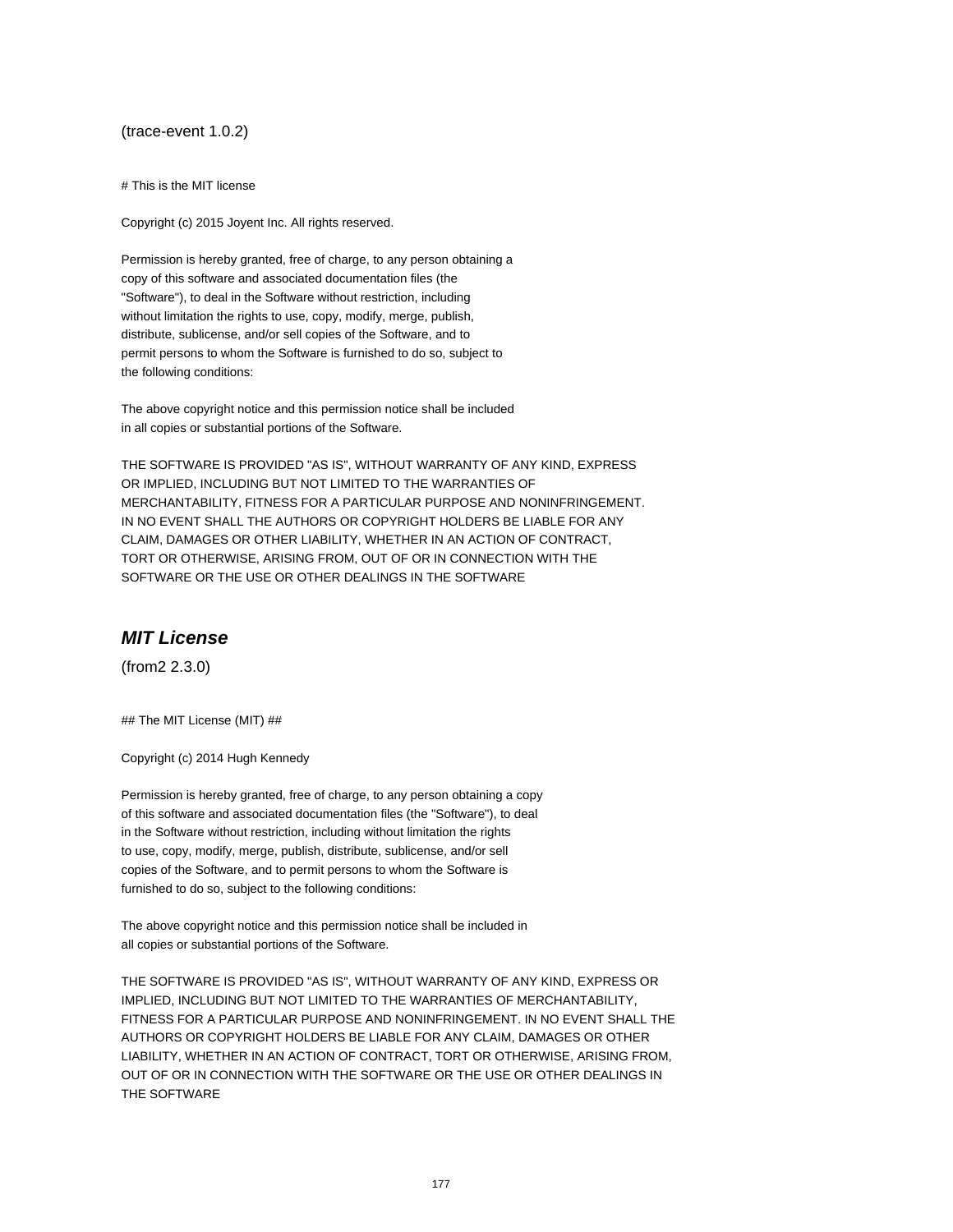# **MIT License**

(calvinmetcalf/lie 3.1.1)

#### #Copyright (c) 2014 Calvin Metcalf

Permission is hereby granted, free of charge, to any person obtaining a copy of this software and associated documentation files (the "Software"), to deal in the Software without restriction, including without limitation the rights to use, copy, modify, merge, publish, distribute, sublicense, and/or sell copies of the Software, and to permit persons to whom the Software is furnished to do so, subject to the following conditions:

The above copyright notice and this permission notice shall be included in all copies or substantial portions of the Software.

\*\*THE SOFTWARE IS PROVIDED "AS IS", WITHOUT WARRANTY OF ANY KIND, EXPRESS OR IMPLIED, INCLUDING BUT NOT LIMITED TO THE WARRANTIES OF MERCHANTABILITY, FITNESS FOR A PARTICULAR PURPOSE AND NONINFRINGEMENT. IN NO EVENT SHALL THE AUTHORS OR COPYRIGHT HOLDERS BE LIABLE FOR ANY CLAIM, DAMAGES OR OTHER LIABILITY, WHETHER IN AN ACTION OF CONTRACT, TORT OR OTHERWISE, ARISING FROM, OUT OF OR IN CONNECTION WITH THE SOFTWARE OR THE USE OR OTHER DEALINGS IN THE SOFTWARE

### **MIT License**

(fast-levenshtein 2.0.6)

(MIT License)

Copyright (c) 2013 [Ramesh Nair](http://www.hiddentao.com/)

Permission is hereby granted, free of charge, to any person obtaining a copy of this software and associated documentation files (the "Software"), to deal in the Software without restriction, including without limitation the rights to use, copy, modify, merge, publish, distribute, sublicense, and/or sell copies of the Software, and to permit persons to whom the Software is furnished to do so, subject to the following conditions:

The above copyright notice and this permission notice shall be included in all copies or substantial portions of the Software.

THE SOFTWARE IS PROVIDED "AS IS", WITHOUT WARRANTY OF ANY KIND, EXPRESS OR IMPLIED, INCLUDING BUT NOT LIMITED TO THE WARRANTIES OF MERCHANTABILITY, FITNESS FOR A PARTICULAR PURPOSE AND NONINFRINGEMENT. IN NO EVENT SHALL THE AUTHORS OR COPYRIGHT HOLDERS BE LIABLE FOR ANY CLAIM, DAMAGES OR OTHER LIABILITY, WHETHER IN AN ACTION OF CONTRACT, TORT OR OTHERWISE, ARISING FROM, OUT OF OR IN CONNECTION WITH THE SOFTWARE OR THE USE OR OTHER DEALINGS IN THE SOFTWARE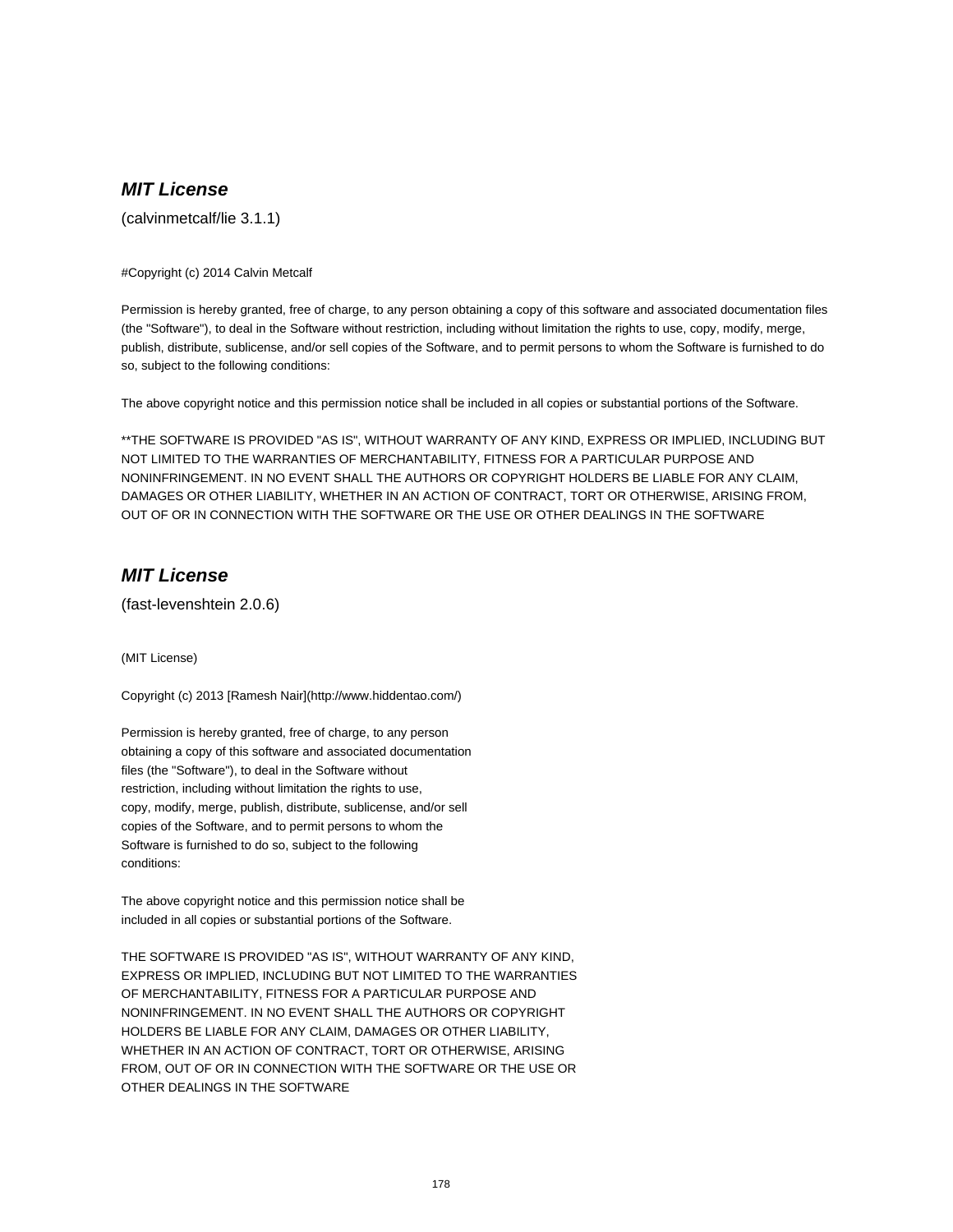# **MIT License**

(component-emitter 1.3.0)

(The MIT License)

Copyright (c) 2014 Component contributors

Permission is hereby granted, free of charge, to any person obtaining a copy of this software and associated documentation files (the "Software"), to deal in the Software without restriction, including without limitation the rights to use, copy, modify, merge, publish, distribute, sublicense, and/or sell copies of the Software, and to permit persons to whom the Software is furnished to do so, subject to the following conditions:

The above copyright notice and this permission notice shall be included in all copies or substantial portions of the Software. THE SOFTWARE IS PROVIDED "AS IS", WITHOUT WARRANTY OF ANY KIND, EXPRESS OR IMPLIED, INCLUDING BUT NOT LIMITED TO THE WARRANTIES OF MERCHANTABILITY, FITNESS FOR A PARTICULAR PURPOSE AND NONINFRINGEMENT. IN NO EVENT SHALL THE AUTHORS OR COPYRIGHT HOLDERS BE LIABLE FOR ANY CLAIM, DAMAGES OR OTHER LIABILITY, WHETHER IN AN ACTION OF CONTRACT, TORT OR OTHERWISE, ARISING FROM, OUT OF OR IN CONNECTION WITH THE SOFTWARE OR THE USE OR OTHER DEALINGS IN THE SOFTWARE

### **MIT License**

(expressjs/express 4.17.1)

(The MIT License)

Copyright (c) 2009-2014 TJ Holowaychuk Copyright (c) 2013-2014 Roman Shtylman Copyright (c) 2014-2015 Douglas Christopher Wilson

Permission is hereby granted, free of charge, to any person obtaining a copy of this software and associated documentation files (the 'Software'), to deal in the Software without restriction, including without limitation the rights to use, copy, modify, merge, publish, distribute, sublicense, and/or sell copies of the Software, and to permit persons to whom the Software is furnished to do so, subject to the following conditions:

The above copyright notice and this permission notice shall be included in all copies or substantial portions of the Software.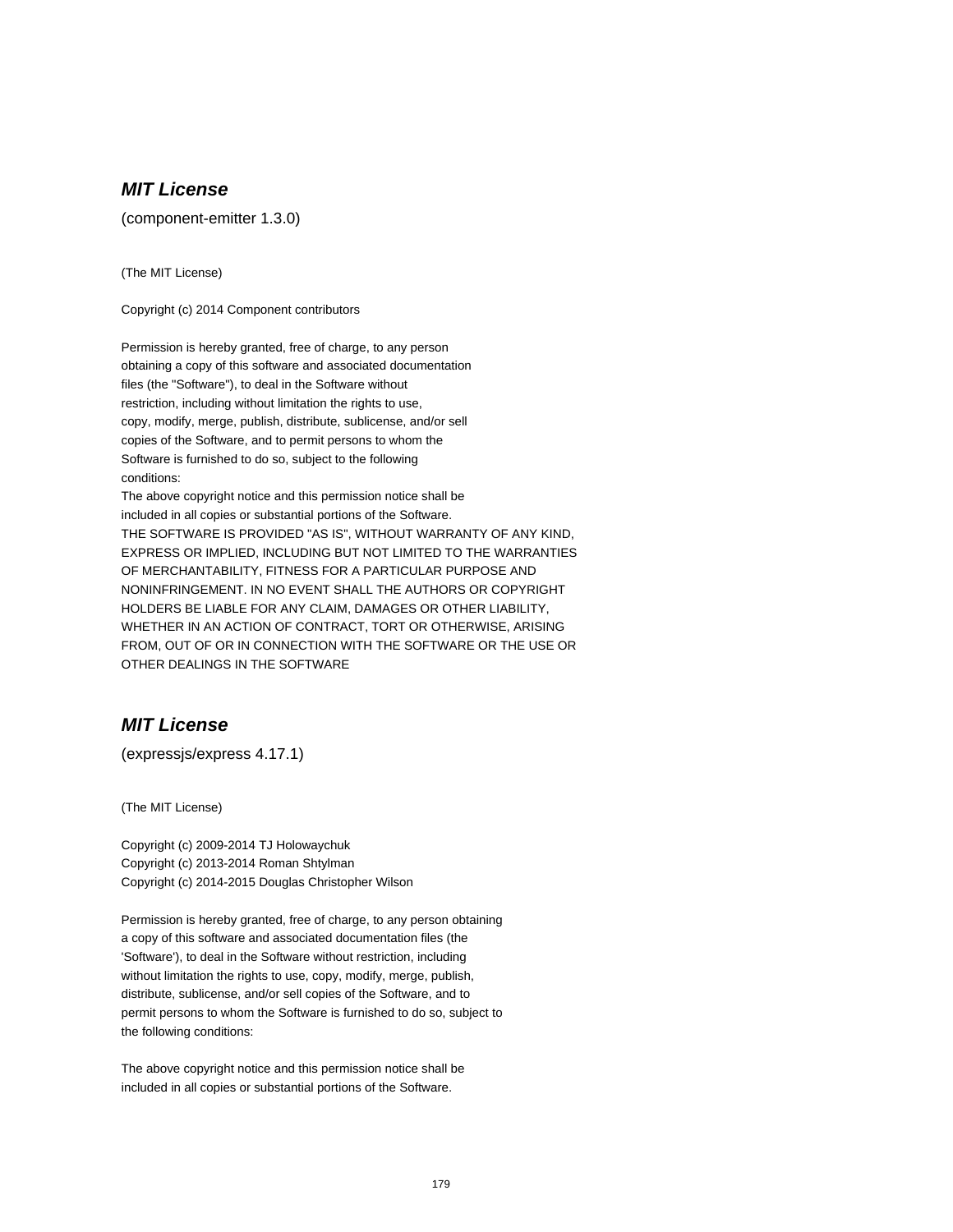THE SOFTWARE IS PROVIDED 'AS IS', WITHOUT WARRANTY OF ANY KIND, EXPRESS OR IMPLIED, INCLUDING BUT NOT LIMITED TO THE WARRANTIES OF MERCHANTABILITY, FITNESS FOR A PARTICULAR PURPOSE AND NONINFRINGEMENT. IN NO EVENT SHALL THE AUTHORS OR COPYRIGHT HOLDERS BE LIABLE FOR ANY CLAIM, DAMAGES OR OTHER LIABILITY, WHETHER IN AN ACTION OF CONTRACT, TORT OR OTHERWISE, ARISING FROM, OUT OF OR IN CONNECTION WITH THE SOFTWARE OR THE USE OR OTHER DEALINGS IN THE SOFTWARE

#### **MIT License**

(serve-index 1.9.1)

(The MIT License)

Copyright (c) 2010 Sencha Inc. Copyright (c) 2011 LearnBoost Copyright (c) 2011 TJ Holowaychuk Copyright (c) 2014-2015 Douglas Christopher Wilson

Permission is hereby granted, free of charge, to any person obtaining a copy of this software and associated documentation files (the 'Software'), to deal in the Software without restriction, including without limitation the rights to use, copy, modify, merge, publish, distribute, sublicense, and/or sell copies of the Software, and to permit persons to whom the Software is furnished to do so, subject to the following conditions:

The above copyright notice and this permission notice shall be included in all copies or substantial portions of the Software.

THE SOFTWARE IS PROVIDED 'AS IS', WITHOUT WARRANTY OF ANY KIND, EXPRESS OR IMPLIED, INCLUDING BUT NOT LIMITED TO THE WARRANTIES OF MERCHANTABILITY, FITNESS FOR A PARTICULAR PURPOSE AND NONINFRINGEMENT. IN NO EVENT SHALL THE AUTHORS OR COPYRIGHT HOLDERS BE LIABLE FOR ANY CLAIM, DAMAGES OR OTHER LIABILITY, WHETHER IN AN ACTION OF CONTRACT, TORT OR OTHERWISE, ARISING FROM, OUT OF OR IN CONNECTION WITH THE SOFTWARE OR THE USE OR OTHER DEALINGS IN THE SOFTWARE

### **MIT License**

(serve-static v1.14.1)

(The MIT License)

Copyright (c) 2010 Sencha Inc. Copyright (c) 2011 LearnBoost Copyright (c) 2011 TJ Holowaychuk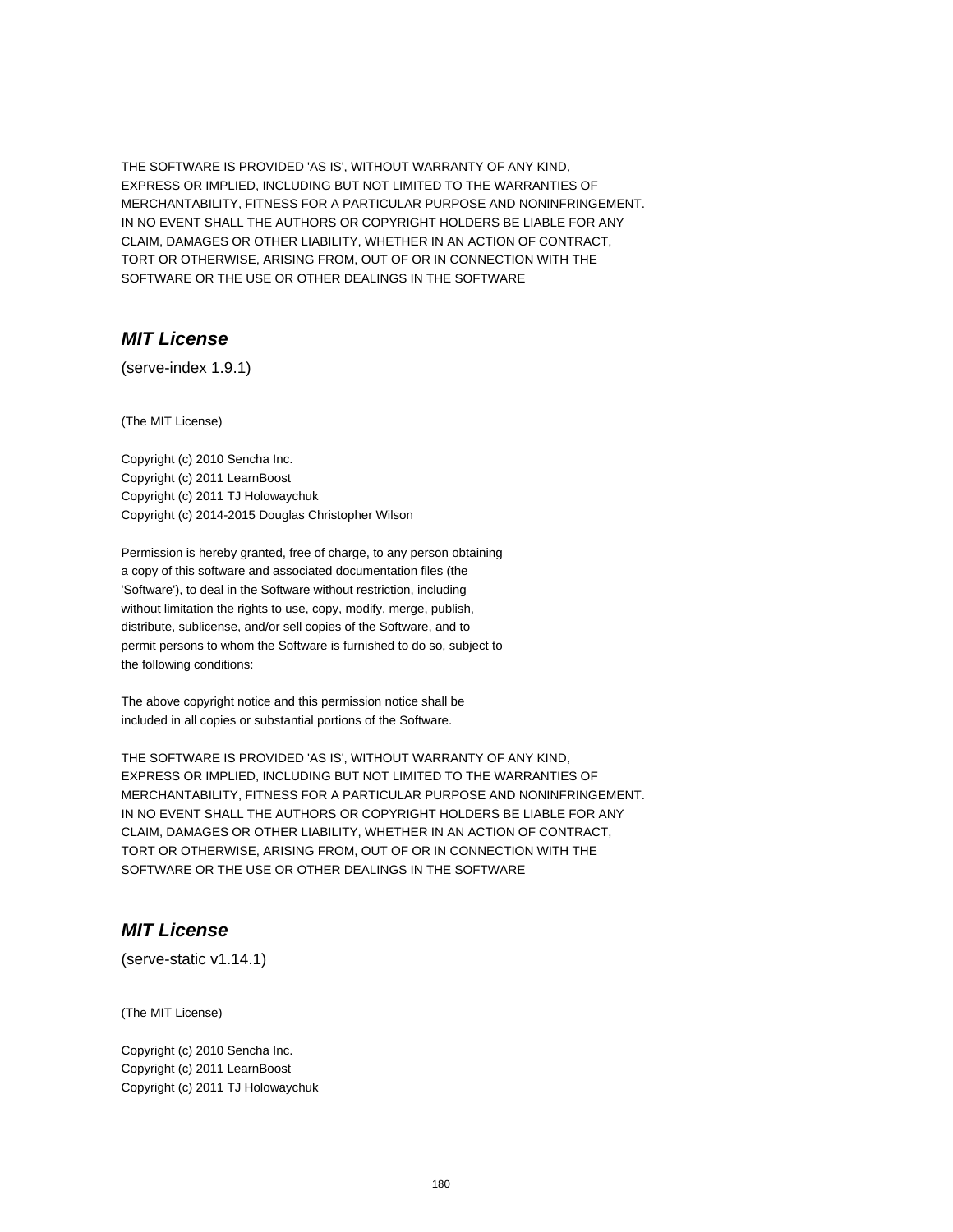Copyright (c) 2014-2016 Douglas Christopher Wilson

Permission is hereby granted, free of charge, to any person obtaining a copy of this software and associated documentation files (the 'Software'), to deal in the Software without restriction, including without limitation the rights to use, copy, modify, merge, publish, distribute, sublicense, and/or sell copies of the Software, and to permit persons to whom the Software is furnished to do so, subject to the following conditions:

The above copyright notice and this permission notice shall be included in all copies or substantial portions of the Software.

THE SOFTWARE IS PROVIDED 'AS IS', WITHOUT WARRANTY OF ANY KIND, EXPRESS OR IMPLIED, INCLUDING BUT NOT LIMITED TO THE WARRANTIES OF MERCHANTABILITY, FITNESS FOR A PARTICULAR PURPOSE AND NONINFRINGEMENT. IN NO EVENT SHALL THE AUTHORS OR COPYRIGHT HOLDERS BE LIABLE FOR ANY CLAIM, DAMAGES OR OTHER LIABILITY, WHETHER IN AN ACTION OF CONTRACT, TORT OR OTHERWISE, ARISING FROM, OUT OF OR IN CONNECTION WITH THE SOFTWARE OR THE USE OR OTHER DEALINGS IN THE SOFTWARE

### **MIT License**

(Commander.js 4.1.1, Commander.js v2.20.3)

(The MIT License)

Copyright (c) 2011 TJ Holowaychuk

Permission is hereby granted, free of charge, to any person obtaining a copy of this software and associated documentation files (the 'Software'), to deal in the Software without restriction, including without limitation the rights to use, copy, modify, merge, publish, distribute, sublicense, and/or sell copies of the Software, and to permit persons to whom the Software is furnished to do so, subject to the following conditions:

The above copyright notice and this permission notice shall be included in all copies or substantial portions of the Software.

THE SOFTWARE IS PROVIDED 'AS IS', WITHOUT WARRANTY OF ANY KIND, EXPRESS OR IMPLIED, INCLUDING BUT NOT LIMITED TO THE WARRANTIES OF MERCHANTABILITY, FITNESS FOR A PARTICULAR PURPOSE AND NONINFRINGEMENT. IN NO EVENT SHALL THE AUTHORS OR COPYRIGHT HOLDERS BE LIABLE FOR ANY CLAIM, DAMAGES OR OTHER LIABILITY, WHETHER IN AN ACTION OF CONTRACT, TORT OR OTHERWISE, ARISING FROM, OUT OF OR IN CONNECTION WITH THE SOFTWARE OR THE USE OR OTHER DEALINGS IN THE SOFTWARE

#### **MIT License**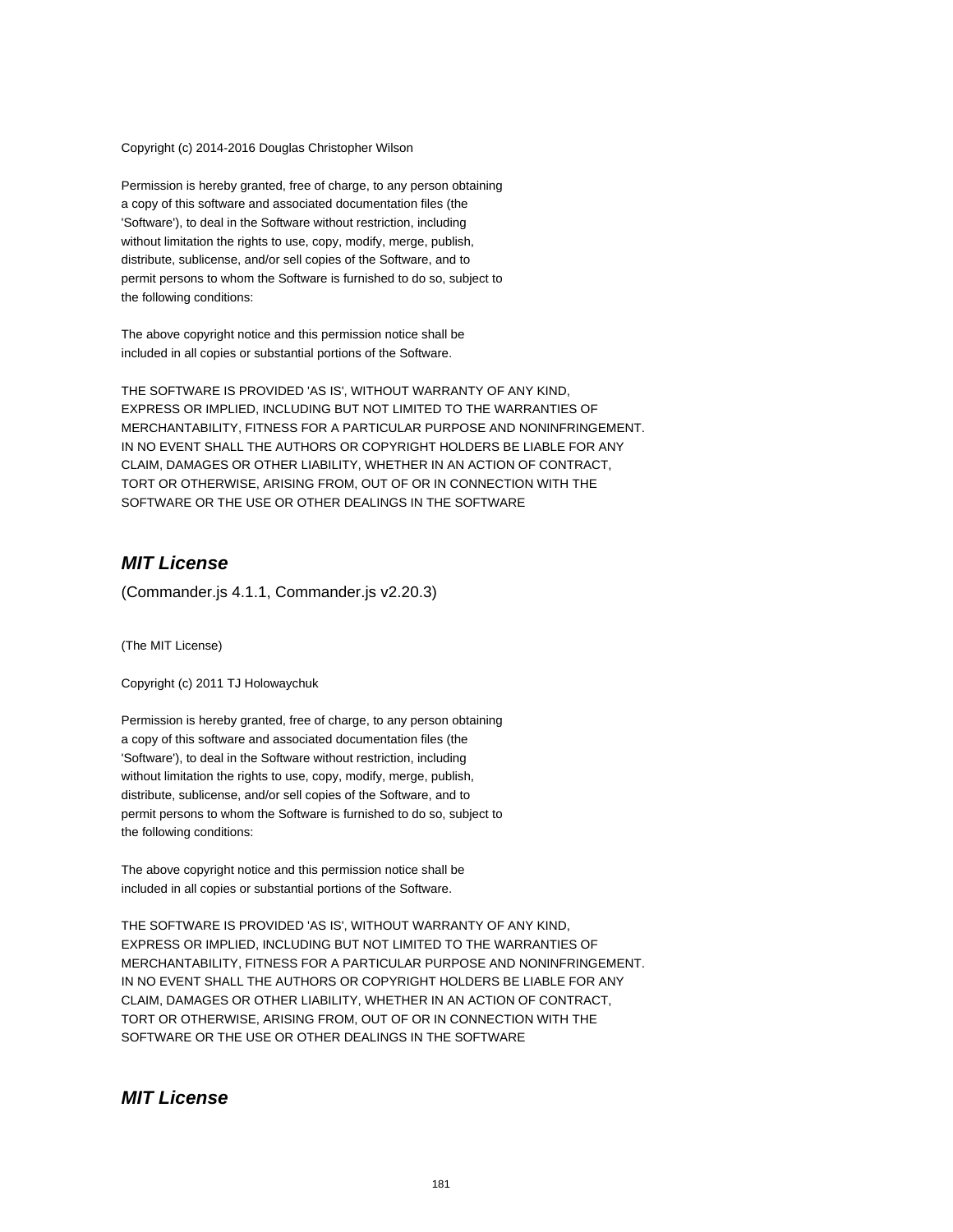#### (js-yaml 3.14.0, JS-YAML. Native JS port of PyYAML. 3.14.0)

(The MIT License)

Copyright (C) 2011-2015 by Vitaly Puzrin

Permission is hereby granted, free of charge, to any person obtaining a copy of this software and associated documentation files (the "Software"), to deal in the Software without restriction, including without limitation the rights to use, copy, modify, merge, publish, distribute, sublicense, and/or sell copies of the Software, and to permit persons to whom the Software is furnished to do so, subject to the following conditions:

The above copyright notice and this permission notice shall be included in all copies or substantial portions of the Software.

THE SOFTWARE IS PROVIDED "AS IS", WITHOUT WARRANTY OF ANY KIND, EXPRESS OR IMPLIED, INCLUDING BUT NOT LIMITED TO THE WARRANTIES OF MERCHANTABILITY, FITNESS FOR A PARTICULAR PURPOSE AND NONINFRINGEMENT. IN NO EVENT SHALL THE AUTHORS OR COPYRIGHT HOLDERS BE LIABLE FOR ANY CLAIM, DAMAGES OR OTHER LIABILITY, WHETHER IN AN ACTION OF CONTRACT, TORT OR OTHERWISE, ARISING FROM, OUT OF OR IN CONNECTION WITH THE SOFTWARE OR THE USE OR OTHER DEALINGS IN THE SOFTWARE

#### **MIT License**

(node-cookie-signature 1.0.6)

(The MIT License)

Copyright (c) 2012 LearnBoost <tj@learnboost.com>

Permission is hereby granted, free of charge, to any person obtaining a copy of this software and associated documentation files (the 'Software'), to deal in the Software without restriction, including without limitation the rights to use, copy, modify, merge, publish, distribute, sublicense, and/or sell copies of the Software, and to permit persons to whom the Software is furnished to do so, subject to the following conditions:

The above copyright notice and this permission notice shall be included in all copies or substantial portions of the Software.

THE SOFTWARE IS PROVIDED 'AS IS', WITHOUT WARRANTY OF ANY KIND, EXPRESS OR IMPLIED, INCLUDING BUT NOT LIMITED TO THE WARRANTIES OF MERCHANTABILITY, FITNESS FOR A PARTICULAR PURPOSE AND NONINFRINGEMENT. IN NO EVENT SHALL THE AUTHORS OR COPYRIGHT HOLDERS BE LIABLE FOR ANY CLAIM, DAMAGES OR OTHER LIABILITY, WHETHER IN AN ACTION OF CONTRACT, TORT OR OTHERWISE, ARISING FROM, OUT OF OR IN CONNECTION WITH THE SOFTWARE OR THE USE OR OTHER DEALINGS IN THE SOFTWARE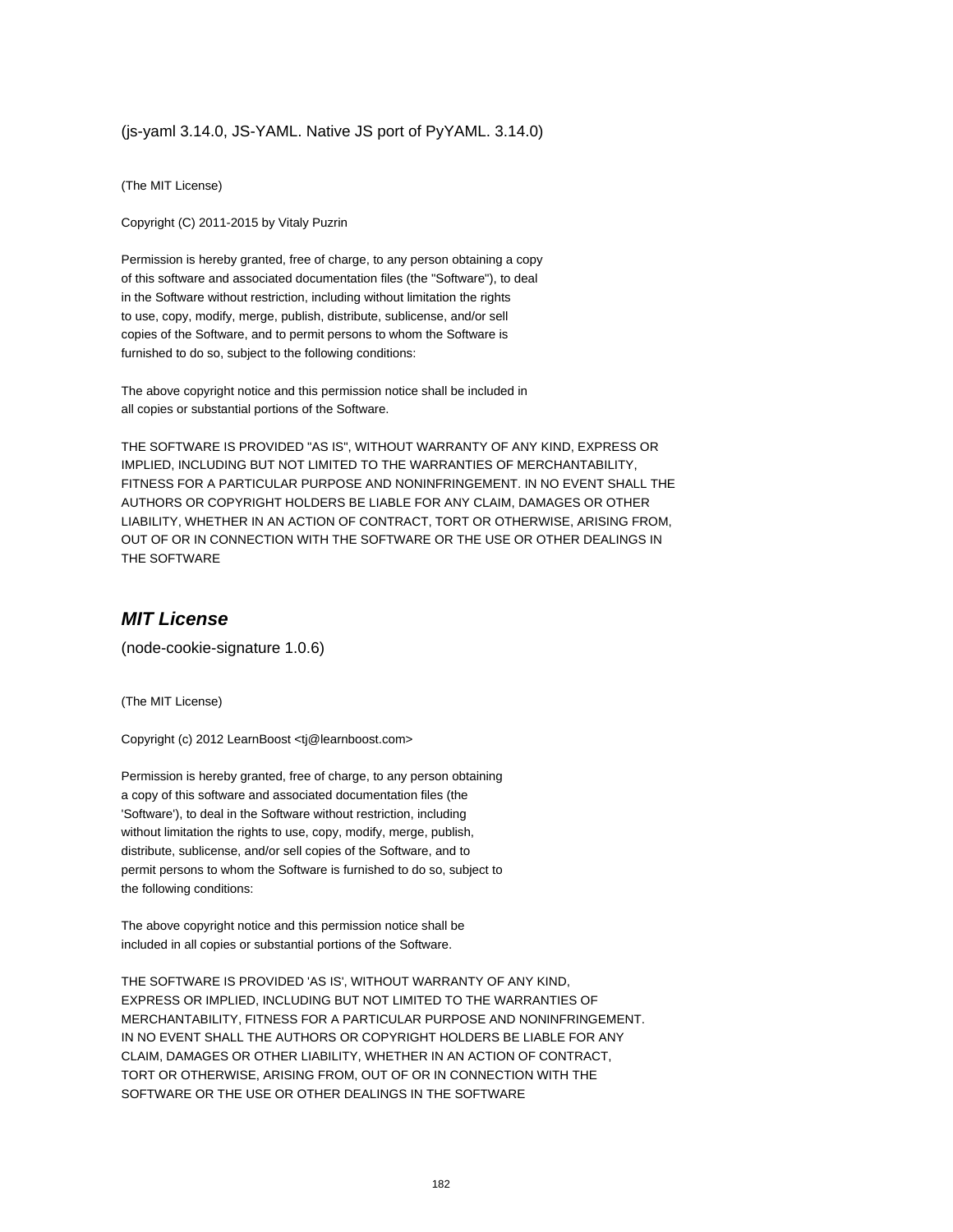### **MIT License**

(node-gyp v7.1.2)

(The MIT License)

Copyright (c) 2012 Nathan Rajlich

Permission is hereby granted, free of charge, to any person obtaining a copy of this software and associated documentation files (the "Software"), to deal in the Software without restriction, including without limitation the rights to use, copy, modify, merge, publish, distribute, sublicense, and/or sell copies of the Software, and to permit persons to whom the Software is furnished to do so, subject to the following conditions:

The above copyright notice and this permission notice shall be included in all copies or substantial portions of the Software.

THE SOFTWARE IS PROVIDED "AS IS", WITHOUT WARRANTY OF ANY KIND, EXPRESS OR IMPLIED, INCLUDING BUT NOT LIMITED TO THE WARRANTIES OF MERCHANTABILITY, FITNESS FOR A PARTICULAR PURPOSE AND NONINFRINGEMENT. IN NO EVENT SHALL THE AUTHORS OR COPYRIGHT HOLDERS BE LIABLE FOR ANY CLAIM, DAMAGES OR OTHER LIABILITY, WHETHER IN AN ACTION OF CONTRACT, TORT OR OTHERWISE, ARISING FROM, OUT OF OR IN CONNECTION WITH THE SOFTWARE OR THE USE OR OTHER DEALINGS IN THE SOFTWARE

### **MIT License**

(css 2.2.4, css 3.0.0)

(The MIT License)

Copyright (c) 2012 TJ Holowaychuk

Permission is hereby granted, free of charge, to any person obtaining a copy of this software and associated documentation files (the 'Software'), to deal in the Software without restriction, including without limitation the rights to use, copy, modify, merge, publish, distribute, sublicense, and/or sell copies of the Software, and to permit persons to whom the Software is furnished to do so, subject to the following conditions:

The above copyright notice and this permission notice shall be included in all copies or substantial portions of the Software.

THE SOFTWARE IS PROVIDED 'AS IS', WITHOUT WARRANTY OF ANY KIND, EXPRESS OR IMPLIED, INCLUDING BUT NOT LIMITED TO THE WARRANTIES OF MERCHANTABILITY, FITNESS FOR A PARTICULAR PURPOSE AND NONINFRINGEMENT. IN NO EVENT SHALL THE AUTHORS OR COPYRIGHT HOLDERS BE LIABLE FOR ANY CLAIM,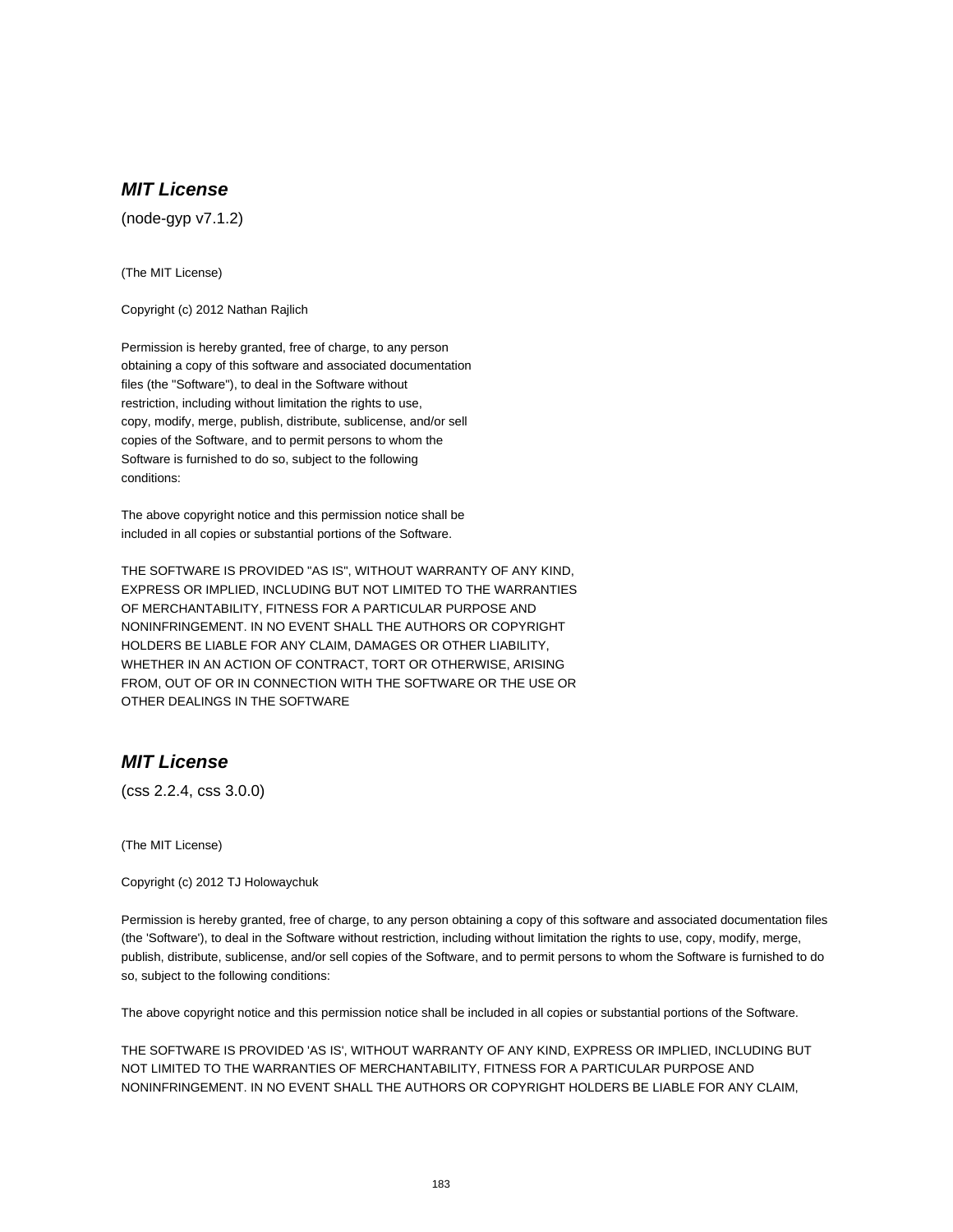DAMAGES OR OTHER LIABILITY, WHETHER IN AN ACTION OF CONTRACT, TORT OR OTHERWISE, ARISING FROM, OUT OF OR IN CONNECTION WITH THE SOFTWARE OR THE USE OR OTHER DEALINGS IN THE SOFTWARE

# **MIT License**

(jshttp/fresh 0.5.2)

(The MIT License)

Copyright (c) 2012 TJ Holowaychuk Copyright (c) 2016-2017 Douglas Christopher Wilson

Permission is hereby granted, free of charge, to any person obtaining a copy of this software and associated documentation files (the 'Software'), to deal in the Software without restriction, including without limitation the rights to use, copy, modify, merge, publish, distribute, sublicense, and/or sell copies of the Software, and to permit persons to whom the Software is furnished to do so, subject to the following conditions:

The above copyright notice and this permission notice shall be included in all copies or substantial portions of the Software.

THE SOFTWARE IS PROVIDED 'AS IS', WITHOUT WARRANTY OF ANY KIND, EXPRESS OR IMPLIED, INCLUDING BUT NOT LIMITED TO THE WARRANTIES OF MERCHANTABILITY, FITNESS FOR A PARTICULAR PURPOSE AND NONINFRINGEMENT. IN NO EVENT SHALL THE AUTHORS OR COPYRIGHT HOLDERS BE LIABLE FOR ANY CLAIM, DAMAGES OR OTHER LIABILITY, WHETHER IN AN ACTION OF CONTRACT, TORT OR OTHERWISE, ARISING FROM, OUT OF OR IN CONNECTION WITH THE SOFTWARE OR THE USE OR OTHER DEALINGS IN THE SOFTWARE

### **MIT License**

(escape-html 1.0.3)

(The MIT License)

Copyright (c) 2012-2013 TJ Holowaychuk Copyright (c) 2015 Andreas Lubbe Copyright (c) 2015 Tiancheng "Timothy" Gu

Permission is hereby granted, free of charge, to any person obtaining a copy of this software and associated documentation files (the 'Software'), to deal in the Software without restriction, including without limitation the rights to use, copy, modify, merge, publish, distribute, sublicense, and/or sell copies of the Software, and to permit persons to whom the Software is furnished to do so, subject to the following conditions: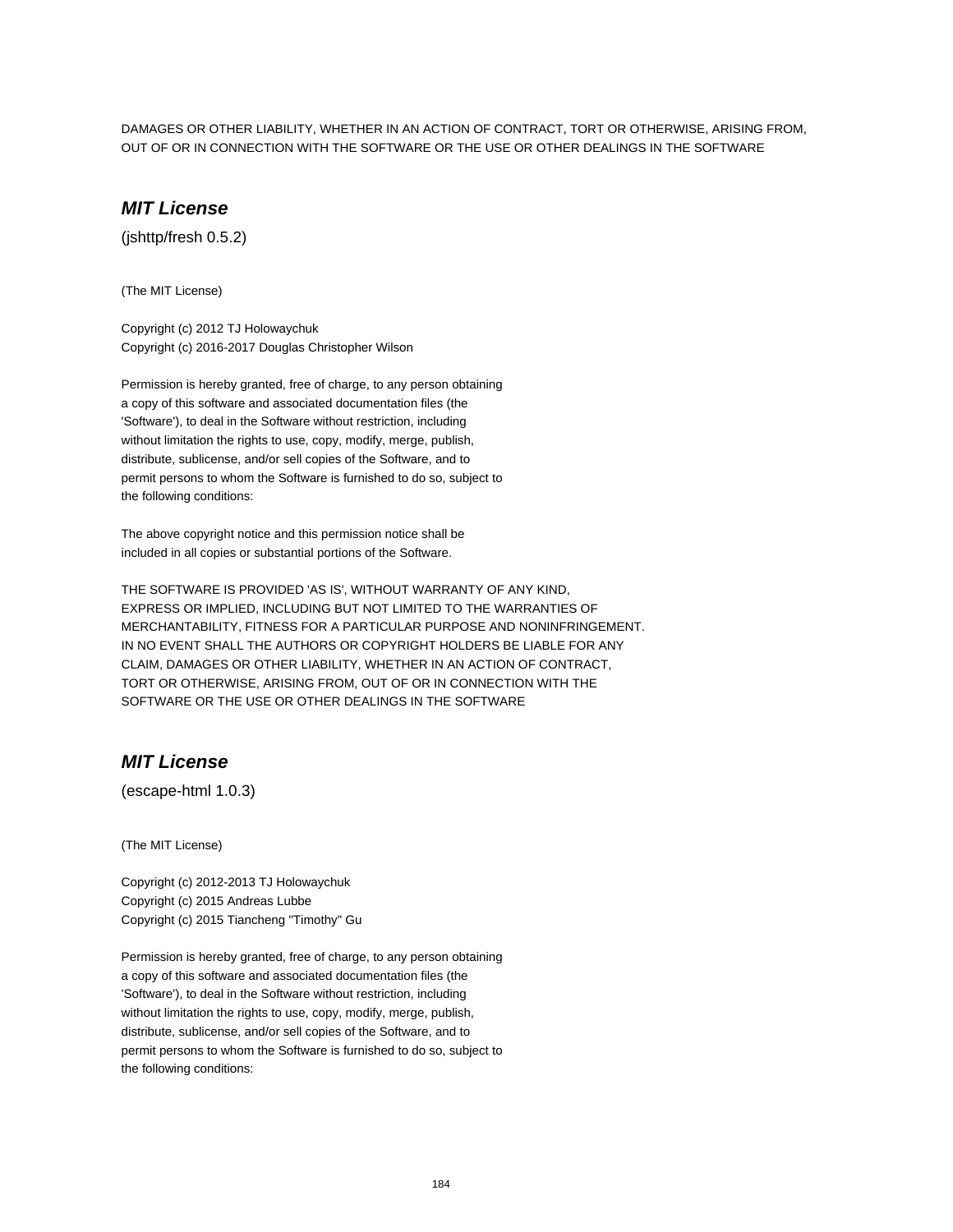The above copyright notice and this permission notice shall be included in all copies or substantial portions of the Software.

THE SOFTWARE IS PROVIDED 'AS IS', WITHOUT WARRANTY OF ANY KIND, EXPRESS OR IMPLIED, INCLUDING BUT NOT LIMITED TO THE WARRANTIES OF MERCHANTABILITY, FITNESS FOR A PARTICULAR PURPOSE AND NONINFRINGEMENT. IN NO EVENT SHALL THE AUTHORS OR COPYRIGHT HOLDERS BE LIABLE FOR ANY CLAIM, DAMAGES OR OTHER LIABILITY, WHETHER IN AN ACTION OF CONTRACT, TORT OR OTHERWISE, ARISING FROM, OUT OF OR IN CONNECTION WITH THE SOFTWARE OR THE USE OR OTHER DEALINGS IN THE SOFTWARE

### **MIT License**

(Negotiator 0.6.2)

(The MIT License)

Copyright (c) 2012-2014 Federico Romero Copyright (c) 2012-2014 Isaac Z. Schlueter Copyright (c) 2014-2015 Douglas Christopher Wilson

Permission is hereby granted, free of charge, to any person obtaining a copy of this software and associated documentation files (the 'Software'), to deal in the Software without restriction, including without limitation the rights to use, copy, modify, merge, publish, distribute, sublicense, and/or sell copies of the Software, and to permit persons to whom the Software is furnished to do so, subject to the following conditions:

The above copyright notice and this permission notice shall be included in all copies or substantial portions of the Software.

THE SOFTWARE IS PROVIDED 'AS IS', WITHOUT WARRANTY OF ANY KIND, EXPRESS OR IMPLIED, INCLUDING BUT NOT LIMITED TO THE WARRANTIES OF MERCHANTABILITY, FITNESS FOR A PARTICULAR PURPOSE AND NONINFRINGEMENT. IN NO EVENT SHALL THE AUTHORS OR COPYRIGHT HOLDERS BE LIABLE FOR ANY CLAIM, DAMAGES OR OTHER LIABILITY, WHETHER IN AN ACTION OF CONTRACT, TORT OR OTHERWISE, ARISING FROM, OUT OF OR IN CONNECTION WITH THE SOFTWARE OR THE USE OR OTHER DEALINGS IN THE SOFTWARE

### **MIT License**

(cookie 0.4.1, node-cookie 0.4.1)

(The MIT License)

Copyright (c) 2012-2014 Roman Shtylman Copyright (c) 2015 Douglas Christopher Wilson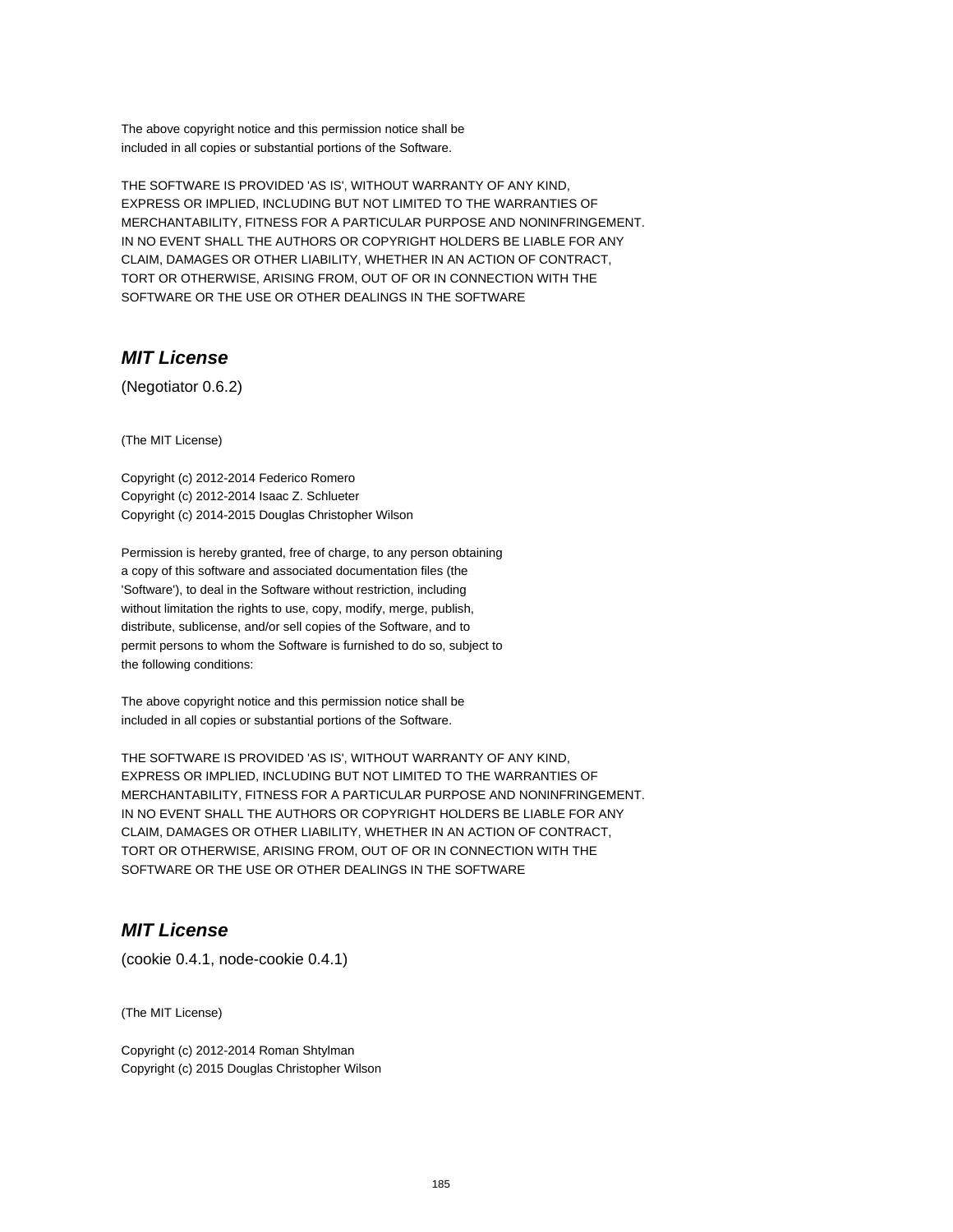Permission is hereby granted, free of charge, to any person obtaining a copy of this software and associated documentation files (the 'Software'), to deal in the Software without restriction, including without limitation the rights to use, copy, modify, merge, publish, distribute, sublicense, and/or sell copies of the Software, and to permit persons to whom the Software is furnished to do so, subject to the following conditions:

The above copyright notice and this permission notice shall be included in all copies or substantial portions of the Software.

THE SOFTWARE IS PROVIDED 'AS IS', WITHOUT WARRANTY OF ANY KIND, EXPRESS OR IMPLIED, INCLUDING BUT NOT LIMITED TO THE WARRANTIES OF MERCHANTABILITY, FITNESS FOR A PARTICULAR PURPOSE AND NONINFRINGEMENT. IN NO EVENT SHALL THE AUTHORS OR COPYRIGHT HOLDERS BE LIABLE FOR ANY CLAIM, DAMAGES OR OTHER LIABILITY, WHETHER IN AN ACTION OF CONTRACT, TORT OR OTHERWISE, ARISING FROM, OUT OF OR IN CONNECTION WITH THE SOFTWARE OR THE USE OR OTHER DEALINGS IN THE SOFTWARE

### **MIT License**

(bytes 3.0.0, bytes 3.1.0)

(The MIT License)

Copyright (c) 2012-2014 TJ Holowaychuk Copyright (c) 2015 Jed Watson

Permission is hereby granted, free of charge, to any person obtaining a copy of this software and associated documentation files (the 'Software'), to deal in the Software without restriction, including without limitation the rights to use, copy, modify, merge, publish, distribute, sublicense, and/or sell copies of the Software, and to permit persons to whom the Software is furnished to do so, subject to the following conditions:

The above copyright notice and this permission notice shall be included in all copies or substantial portions of the Software.

THE SOFTWARE IS PROVIDED 'AS IS', WITHOUT WARRANTY OF ANY KIND, EXPRESS OR IMPLIED, INCLUDING BUT NOT LIMITED TO THE WARRANTIES OF MERCHANTABILITY, FITNESS FOR A PARTICULAR PURPOSE AND NONINFRINGEMENT. IN NO EVENT SHALL THE AUTHORS OR COPYRIGHT HOLDERS BE LIABLE FOR ANY CLAIM, DAMAGES OR OTHER LIABILITY, WHETHER IN AN ACTION OF CONTRACT, TORT OR OTHERWISE, ARISING FROM, OUT OF OR IN CONNECTION WITH THE SOFTWARE OR THE USE OR OTHER DEALINGS IN THE SOFTWARE

## **MIT License**

(range-parser v1.2.1)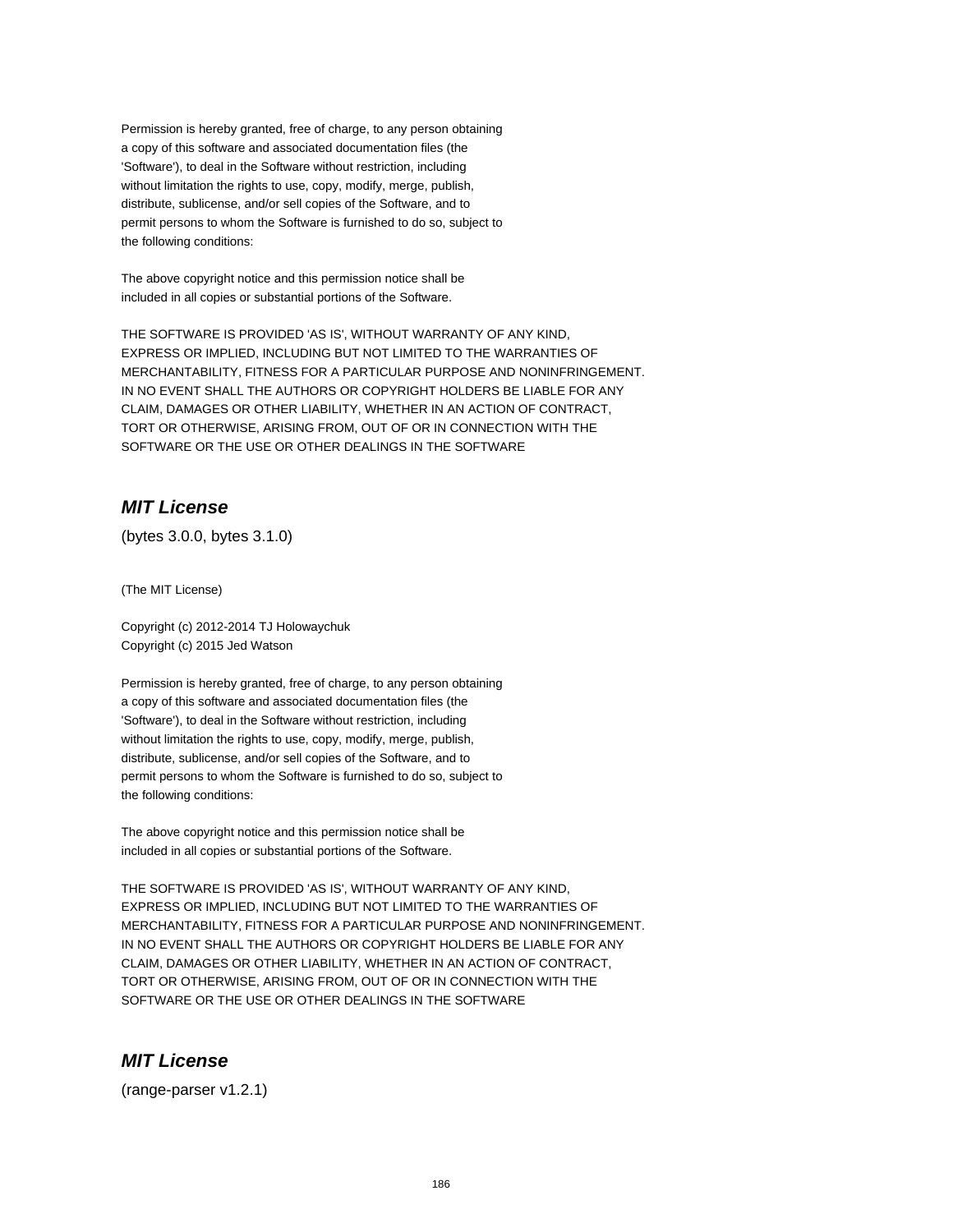#### (The MIT License)

Copyright (c) 2012-2014 TJ Holowaychuk Copyright (c) 2015-2016 Douglas Christopher Wilson Permission is hereby granted, free of charge, to any person obtaining a copy of this software and associated documentation files (the 'Software'), to deal in the Software without restriction, including without limitation the rights to use, copy, modify, merge, publish, distribute, sublicense, and/or sell copies of the Software, and to permit persons to whom the Software is furnished to do so, subject to the following conditions:

The above copyright notice and this permission notice shall be included in all copies or substantial portions of the Software.

THE SOFTWARE IS PROVIDED 'AS IS', WITHOUT WARRANTY OF ANY KIND, EXPRESS OR IMPLIED, INCLUDING BUT NOT LIMITED TO THE WARRANTIES OF MERCHANTABILITY, FITNESS FOR A PARTICULAR PURPOSE AND NONINFRINGEMENT. IN NO EVENT SHALL THE AUTHORS OR COPYRIGHT HOLDERS BE LIABLE FOR ANY CLAIM, DAMAGES OR OTHER LIABILITY, WHETHER IN AN ACTION OF CONTRACT, TORT OR OTHERWISE, ARISING FROM, OUT OF OR IN CONNECTION WITH THE SOFTWARE OR THE USE OR OTHER DEALINGS IN THE SOFTWARE

#### **MIT License**

(jsonfile 4.0.0, node-jsonfile 4.0.0)

(The MIT License)

Copyright (c) 2012-2015, JP Richardson

Permission is hereby granted, free of charge, to any person obtaining a copy of this software and associated documentation files (the 'Software'), to deal in the Software without restriction, including without limitation the rights to use, copy, modify, merge, publish, distribute, sublicense, and/or sell copies of the Software, and to permit persons to whom the Software is furnished to do so, subject to the following conditions:

The above copyright notice and this permission notice shall be included in all copies or substantial portions of the Software.

THE SOFTWARE IS PROVIDED 'AS IS', WITHOUT WARRANTY OF ANY KIND, EXPRESS OR IMPLIED, INCLUDING BUT NOT LIMITED TO THE WARRANTIES OF MERCHANTABILITY, FITNESS FOR A PARTICULAR PURPOSE AND NONINFRINGEMENT. IN NO EVENT SHALL THE AUTHORS OR COPYRIGHT HOLDERS BE LIABLE FOR ANY CLAIM, DAMAGES OR OTHER LIABILITY, WHETHER IN AN ACTION OF CONTRACT, TORT OR OTHERWISE, ARISING FROM, OUT OF OR IN CONNECTION WITH THE SOFTWARE OR THE USE OR OTHER DEALINGS IN THE **SOFTWARE** 

#### **MIT License**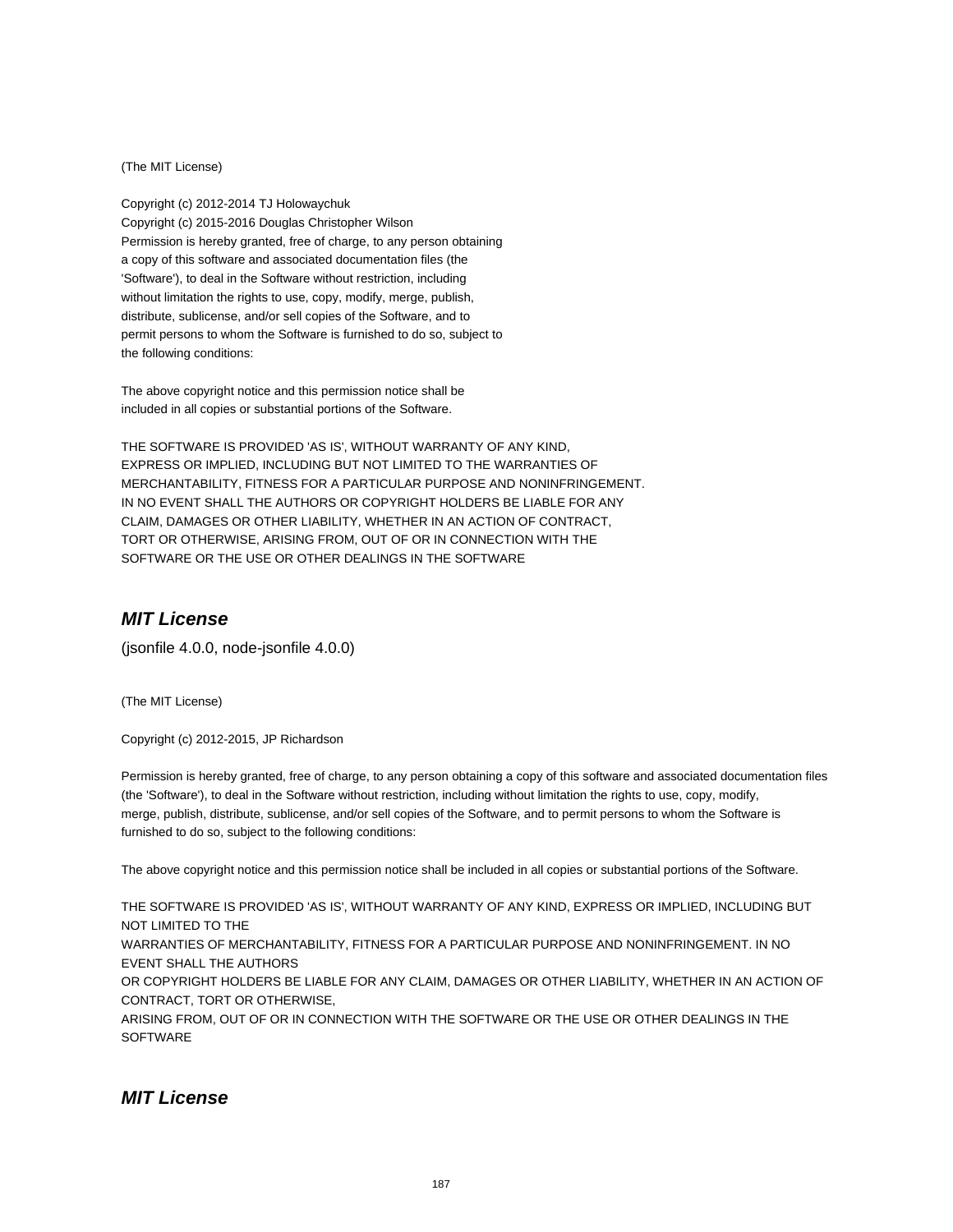#### (visionmedia/rework 1.0.1)

(The MIT License)

Copyright (c) 2012–2013 TJ Holowaychuk

Copyright (c) 2014 Contributors

Permission is hereby granted, free of charge, to any person obtaining a copy of this software and associated documentation files (the 'Software'), to deal in the Software without restriction, including without limitation the rights to use, copy, modify, merge, publish, distribute, sublicense, and/or sell copies of the Software, and to permit persons to whom the Software is furnished to do so, subject to the following conditions:

The above copyright notice and this permission notice shall be included in all copies or substantial portions of the Software.

THE SOFTWARE IS PROVIDED 'AS IS', WITHOUT WARRANTY OF ANY KIND, EXPRESS OR IMPLIED, INCLUDING BUT NOT LIMITED TO THE WARRANTIES OF MERCHANTABILITY, FITNESS FOR A PARTICULAR PURPOSE AND NONINFRINGEMENT. IN NO EVENT SHALL THE AUTHORS OR COPYRIGHT HOLDERS BE LIABLE FOR ANY CLAIM, DAMAGES OR OTHER LIABILITY, WHETHER IN AN ACTION OF CONTRACT, TORT OR OTHERWISE, ARISING FROM, OUT OF OR IN CONNECTION WITH THE SOFTWARE OR THE USE OR OTHER DEALINGS IN THE **SOFTWARE** 

#### **MIT License**

(is 20181214-snapshot-188a52b3, is 3.3.0)

(The MIT License)

Copyright (c) 2013 Enrico Marino Copyright (c) 2014 Enrico Marino and Jordan Harband

Permission is hereby granted, free of charge, to any person obtaining a copy of this software and associated documentation files (the 'Software'), to deal in the Software without restriction, including without limitation the rights to use, copy, modify, merge, publish, distribute, sublicense, and/or sell copies of the Software, and to permit persons to whom the Software is furnished to do so, subject to the following conditions:

The above copyright notice and this permission notice shall be included in all copies or substantial portions of the Software.

THE SOFTWARE IS PROVIDED 'AS IS', WITHOUT WARRANTY OF ANY KIND, EXPRESS OR IMPLIED, INCLUDING BUT NOT LIMITED TO THE WARRANTIES OF MERCHANTABILITY, FITNESS FOR A PARTICULAR PURPOSE AND NONINFRINGEMENT. IN NO EVENT SHALL THE AUTHORS OR COPYRIGHT HOLDERS BE LIABLE FOR ANY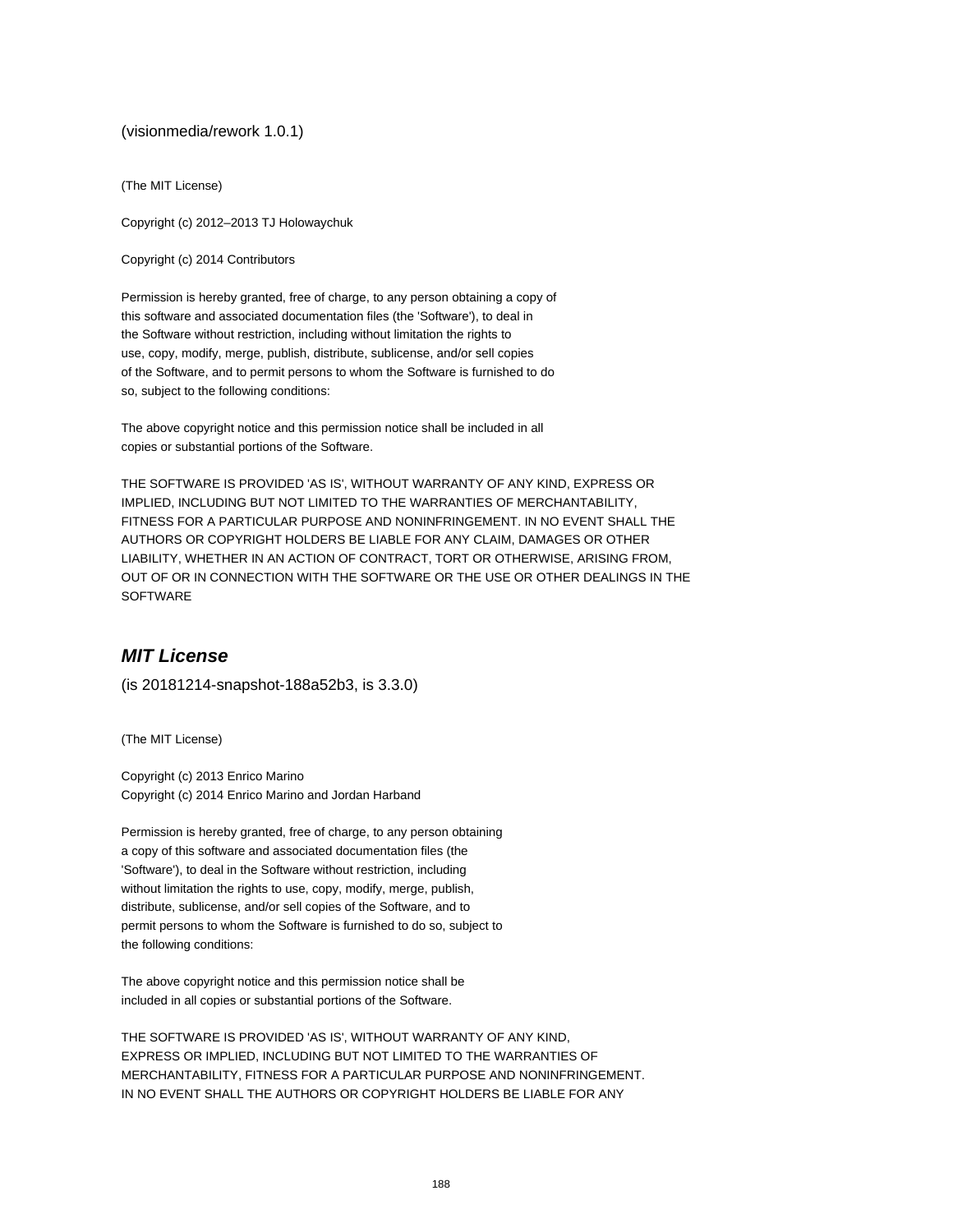CLAIM, DAMAGES OR OTHER LIABILITY, WHETHER IN AN ACTION OF CONTRACT, TORT OR OTHERWISE, ARISING FROM, OUT OF OR IN CONNECTION WITH THE SOFTWARE OR THE USE OR OTHER DEALINGS IN THE SOFTWARE

### **MIT License**

(expressjs/compressible 2.0.18)

(The MIT License)

Copyright (c) 2013 Jonathan Ong Copyright (c) 2014 Jeremiah Senkpiel Copyright (c) 2015 Douglas Christopher Wilson

Permission is hereby granted, free of charge, to any person obtaining a copy of this software and associated documentation files (the 'Software'), to deal in the Software without restriction, including without limitation the rights to use, copy, modify, merge, publish, distribute, sublicense, and/or sell copies of the Software, and to permit persons to whom the Software is furnished to do so, subject to the following conditions:

The above copyright notice and this permission notice shall be included in all copies or substantial portions of the Software.

THE SOFTWARE IS PROVIDED 'AS IS', WITHOUT WARRANTY OF ANY KIND, EXPRESS OR IMPLIED, INCLUDING BUT NOT LIMITED TO THE WARRANTIES OF MERCHANTABILITY, FITNESS FOR A PARTICULAR PURPOSE AND NONINFRINGEMENT. IN NO EVENT SHALL THE AUTHORS OR COPYRIGHT HOLDERS BE LIABLE FOR ANY CLAIM, DAMAGES OR OTHER LIABILITY, WHETHER IN AN ACTION OF CONTRACT, TORT OR OTHERWISE, ARISING FROM, OUT OF OR IN CONNECTION WITH THE SOFTWARE OR THE USE OR OTHER DEALINGS IN THE SOFTWARE

### **MIT License**

(merge-descriptors 1.0.1)

(The MIT License)

Copyright (c) 2013 Jonathan Ong Copyright (c) 2015 Douglas Christopher Wilson

Permission is hereby granted, free of charge, to any person obtaining a copy of this software and associated documentation files (the 'Software'), to deal in the Software without restriction, including without limitation the rights to use, copy, modify, merge, publish, distribute, sublicense, and/or sell copies of the Software, and to permit persons to whom the Software is furnished to do so, subject to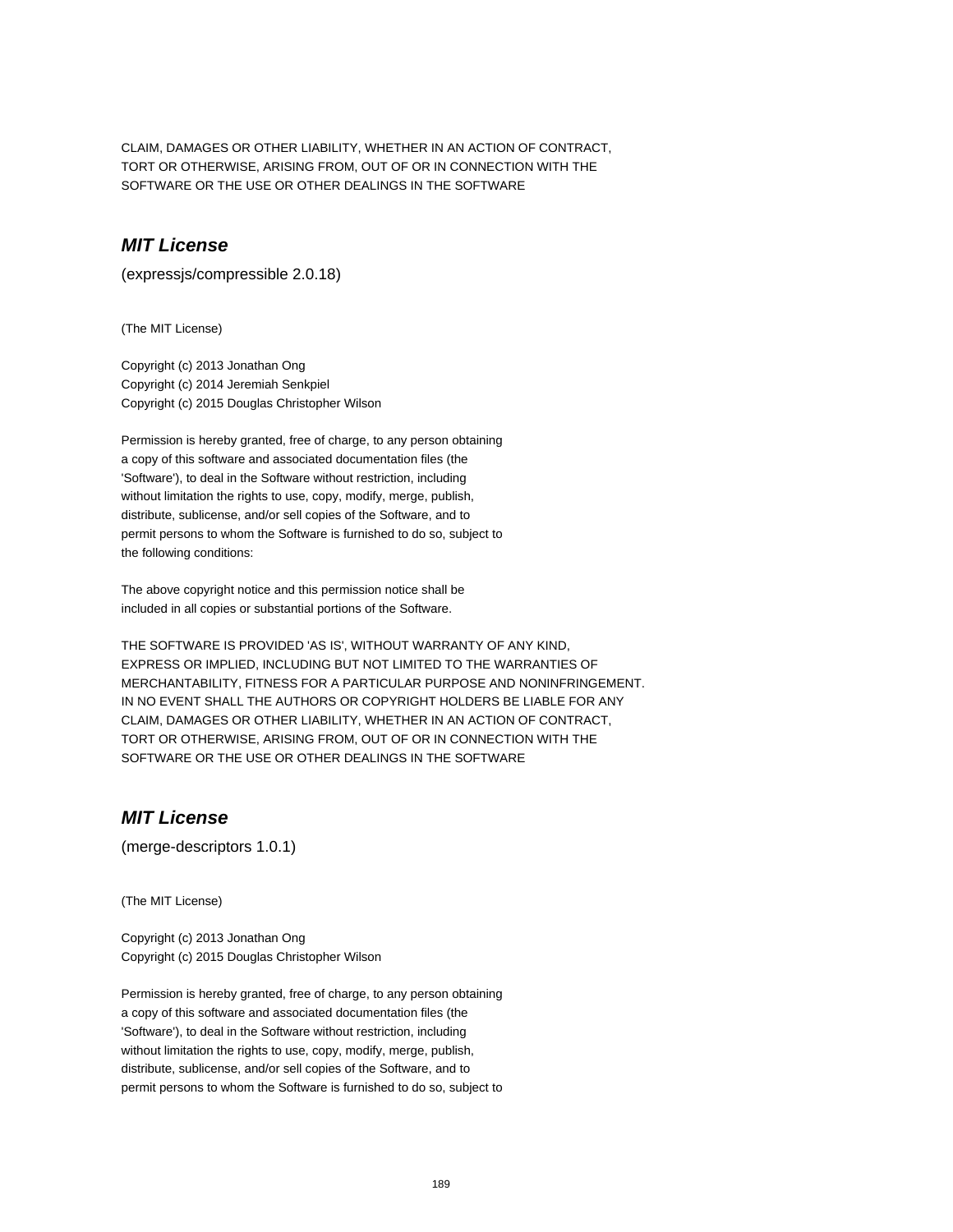the following conditions:

The above copyright notice and this permission notice shall be included in all copies or substantial portions of the Software.

THE SOFTWARE IS PROVIDED 'AS IS', WITHOUT WARRANTY OF ANY KIND, EXPRESS OR IMPLIED, INCLUDING BUT NOT LIMITED TO THE WARRANTIES OF MERCHANTABILITY, FITNESS FOR A PARTICULAR PURPOSE AND NONINFRINGEMENT. IN NO EVENT SHALL THE AUTHORS OR COPYRIGHT HOLDERS BE LIABLE FOR ANY CLAIM, DAMAGES OR OTHER LIABILITY, WHETHER IN AN ACTION OF CONTRACT, TORT OR OTHERWISE, ARISING FROM, OUT OF OR IN CONNECTION WITH THE SOFTWARE OR THE USE OR OTHER DEALINGS IN THE SOFTWARE

#### **MIT License**

(binary-search-tree 0.2.5, nedb 1.8.0)

(The MIT License)

Copyright (c) 2013 Louis Chatriot <louis.chatriot@gmail.com>

Permission is hereby granted, free of charge, to any person obtaining a copy of this software and associated documentation files (the 'Software'), to deal in the Software without restriction, including without limitation the rights to use, copy, modify, merge, publish, distribute, sublicense, and/or sell copies of the Software, and to permit persons to whom the Software is furnished to do so, subject to the following conditions:

The above copyright notice and this permission notice shall be included in all copies or substantial portions of the Software.

THE SOFTWARE IS PROVIDED 'AS IS', WITHOUT WARRANTY OF ANY KIND, EXPRESS OR IMPLIED, INCLUDING BUT NOT LIMITED TO THE WARRANTIES OF MERCHANTABILITY, FITNESS FOR A PARTICULAR PURPOSE AND NONINFRINGEMENT. IN NO EVENT SHALL THE AUTHORS OR COPYRIGHT HOLDERS BE LIABLE FOR ANY CLAIM, DAMAGES OR OTHER LIABILITY, WHETHER IN AN ACTION OF CONTRACT, TORT OR OTHERWISE, ARISING FROM, OUT OF OR IN CONNECTION WITH THE SOFTWARE OR THE USE OR OTHER DEALINGS IN THE SOFTWARE

### **MIT License**

(node-process 0.11.10)

(The MIT License)

Copyright (c) 2013 Roman Shtylman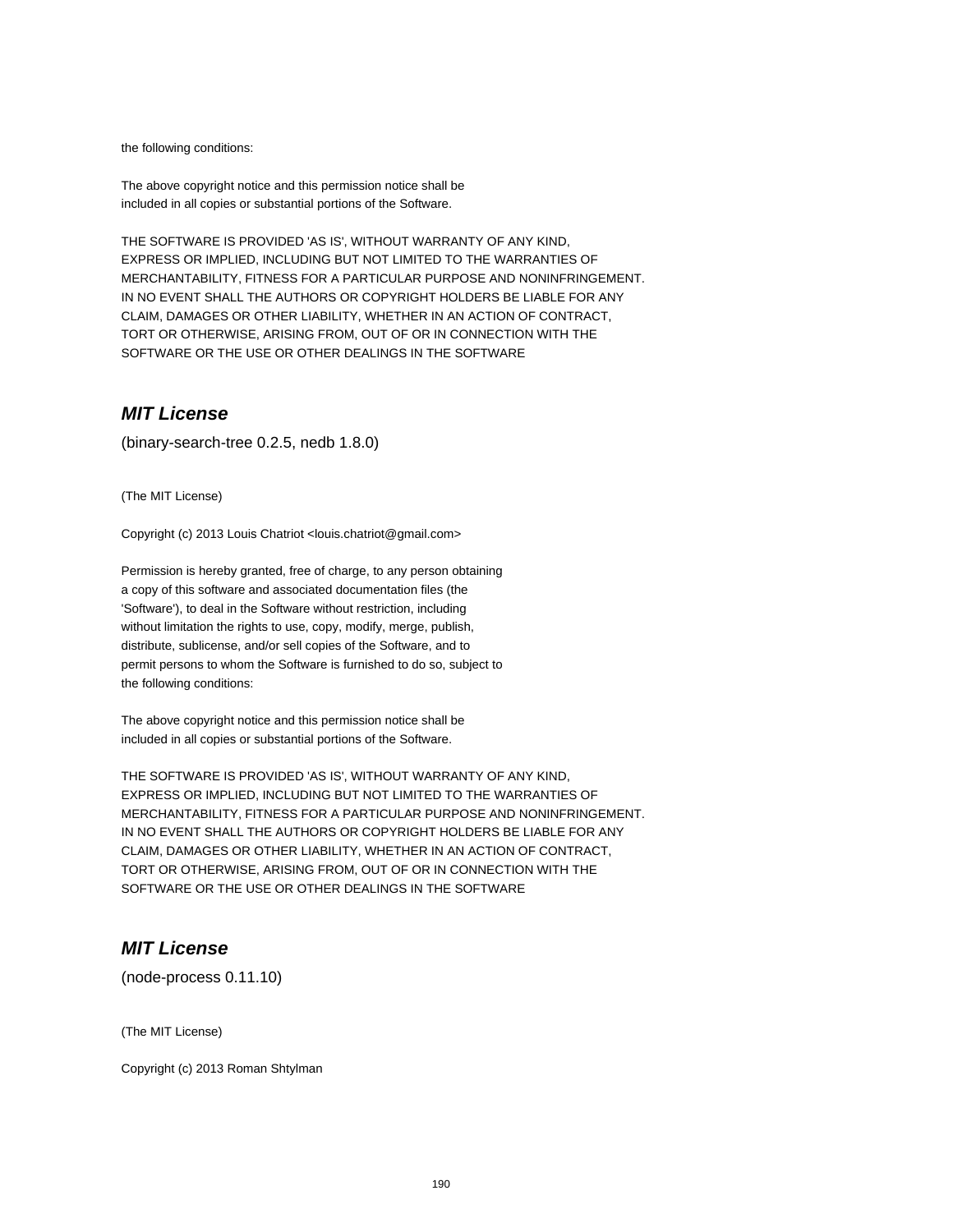Permission is hereby granted, free of charge, to any person obtaining a copy of this software and associated documentation files (the 'Software'), to deal in the Software without restriction, including without limitation the rights to use, copy, modify, merge, publish, distribute, sublicense, and/or sell copies of the Software, and to permit persons to whom the Software is furnished to do so, subject to the following conditions:

The above copyright notice and this permission notice shall be included in all copies or substantial portions of the Software.

THE SOFTWARE IS PROVIDED 'AS IS', WITHOUT WARRANTY OF ANY KIND, EXPRESS OR IMPLIED, INCLUDING BUT NOT LIMITED TO THE WARRANTIES OF MERCHANTABILITY, FITNESS FOR A PARTICULAR PURPOSE AND NONINFRINGEMENT. IN NO EVENT SHALL THE AUTHORS OR COPYRIGHT HOLDERS BE LIABLE FOR ANY CLAIM, DAMAGES OR OTHER LIABILITY, WHETHER IN AN ACTION OF CONTRACT, TORT OR OTHERWISE, ARISING FROM, OUT OF OR IN CONNECTION WITH THE SOFTWARE OR THE USE OR OTHER DEALINGS IN THE SOFTWARE

# **MIT License**

(methods 1.1.2)

(The MIT License)

Copyright (c) 2013-2014 TJ Holowaychuk Copyright (c) 2015-2016 Douglas Christopher Wilson

Permission is hereby granted, free of charge, to any person obtaining a copy of this software and associated documentation files (the 'Software'), to deal in the Software without restriction, including without limitation the rights to use, copy, modify, merge, publish, distribute, sublicense, and/or sell copies of the Software, and to permit persons to whom the Software is furnished to do so, subject to the following conditions:

The above copyright notice and this permission notice shall be included in all copies or substantial portions of the Software.

THE SOFTWARE IS PROVIDED 'AS IS', WITHOUT WARRANTY OF ANY KIND, EXPRESS OR IMPLIED, INCLUDING BUT NOT LIMITED TO THE WARRANTIES OF MERCHANTABILITY, FITNESS FOR A PARTICULAR PURPOSE AND NONINFRINGEMENT. IN NO EVENT SHALL THE AUTHORS OR COPYRIGHT HOLDERS BE LIABLE FOR ANY CLAIM, DAMAGES OR OTHER LIABILITY, WHETHER IN AN ACTION OF CONTRACT, TORT OR OTHERWISE, ARISING FROM, OUT OF OR IN CONNECTION WITH THE SOFTWARE OR THE USE OR OTHER DEALINGS IN THE SOFTWARE

### **MIT License**

(emitter-component 1.3.0)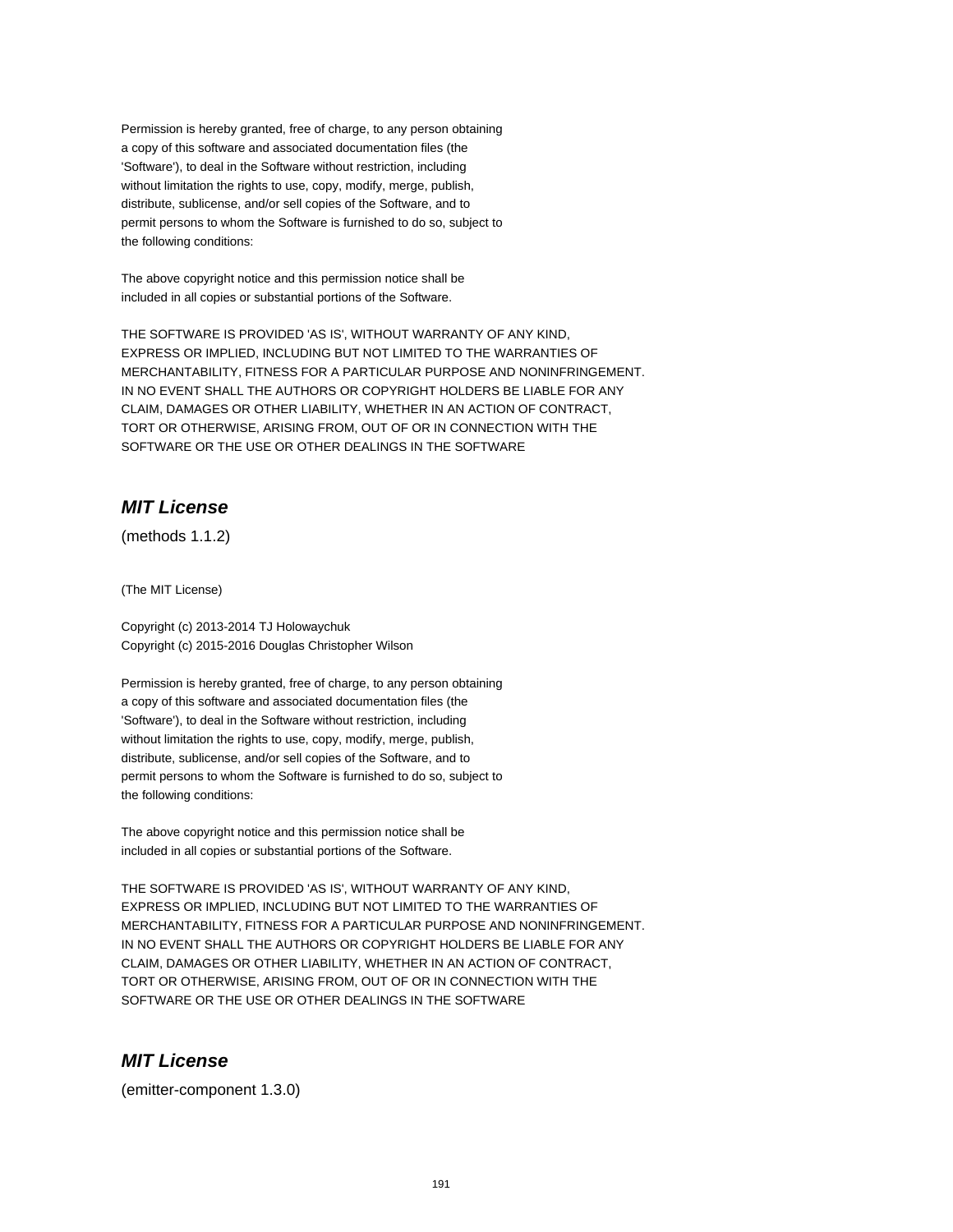(The MIT License)

Copyright (c) 2014 Component contributors

Permission is hereby granted, free of charge, to any person obtaining a copy of this software and associated documentation files (the "Software"), to deal in the Software without restriction, including without limitation the rights to use, copy, modify, merge, publish, distribute, sublicense, and/or sell copies of the Software, and to permit persons to whom the Software is furnished to do so, subject to the following conditions:

The above copyright notice and this permission notice shall be included in all copies or substantial portions of the Software.

THE SOFTWARE IS PROVIDED "AS IS", WITHOUT WARRANTY OF ANY KIND, EXPRESS OR IMPLIED, INCLUDING BUT NOT LIMITED TO THE WARRANTIES OF MERCHANTABILITY, FITNESS FOR A PARTICULAR PURPOSE AND NONINFRINGEMENT. IN NO EVENT SHALL THE AUTHORS OR COPYRIGHT HOLDERS BE LIABLE FOR ANY CLAIM, DAMAGES OR OTHER LIABILITY, WHETHER IN AN ACTION OF CONTRACT, TORT OR OTHERWISE, ARISING FROM, OUT OF OR IN CONNECTION WITH THE SOFTWARE OR THE USE OR OTHER DEALINGS IN THE SOFTWARE

#### **MIT License**

(media-typer 0.3.0, on-headers 1.0.2)

(The MIT License)

Copyright (c) 2014 Douglas Christopher Wilson

Permission is hereby granted, free of charge, to any person obtaining a copy of this software and associated documentation files (the 'Software'), to deal in the Software without restriction, including without limitation the rights to use, copy, modify, merge, publish, distribute, sublicense, and/or sell copies of the Software, and to permit persons to whom the Software is furnished to do so, subject to the following conditions:

The above copyright notice and this permission notice shall be included in all copies or substantial portions of the Software.

THE SOFTWARE IS PROVIDED 'AS IS', WITHOUT WARRANTY OF ANY KIND, EXPRESS OR IMPLIED, INCLUDING BUT NOT LIMITED TO THE WARRANTIES OF MERCHANTABILITY, FITNESS FOR A PARTICULAR PURPOSE AND NONINFRINGEMENT. IN NO EVENT SHALL THE AUTHORS OR COPYRIGHT HOLDERS BE LIABLE FOR ANY CLAIM, DAMAGES OR OTHER LIABILITY, WHETHER IN AN ACTION OF CONTRACT,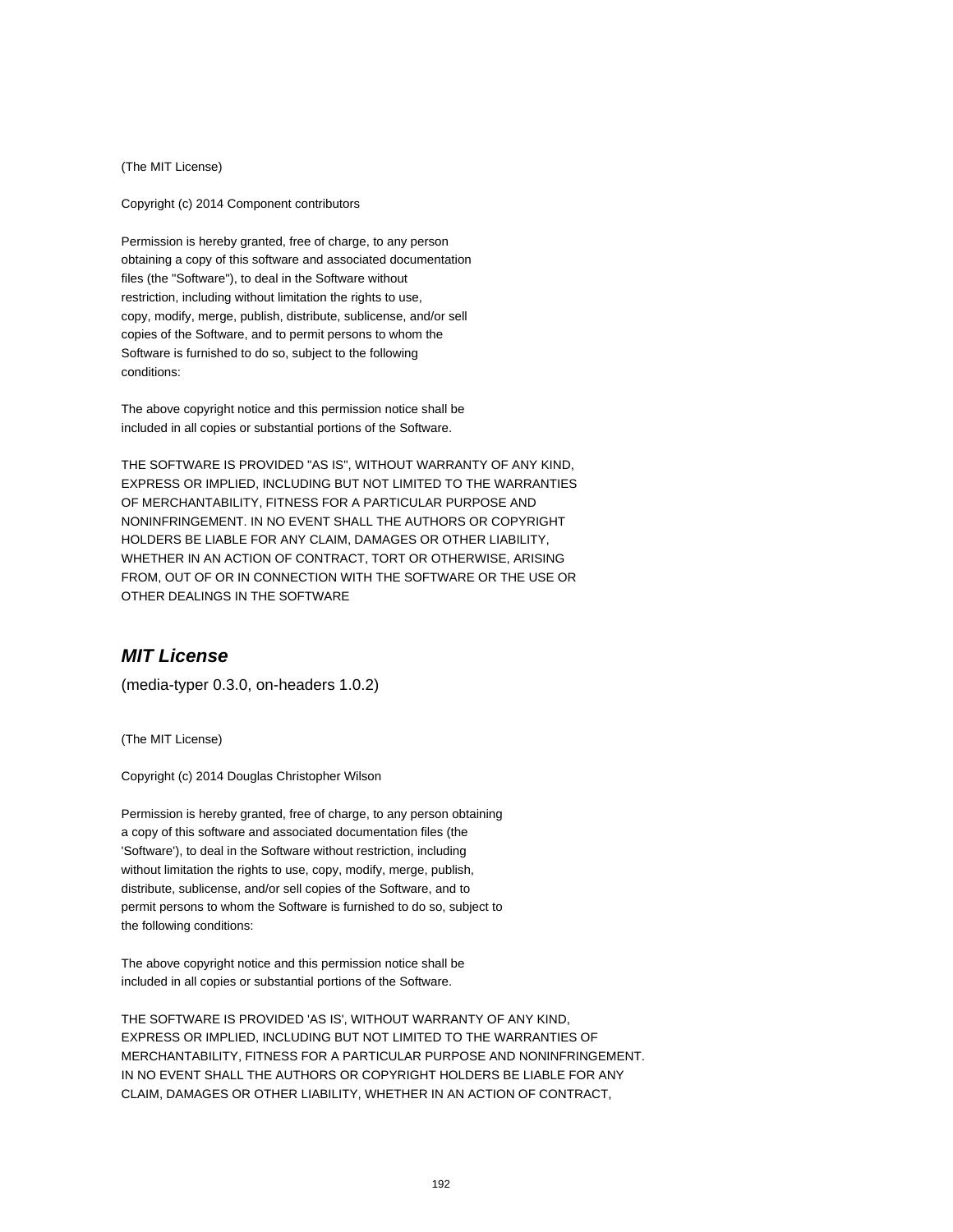TORT OR OTHERWISE, ARISING FROM, OUT OF OR IN CONNECTION WITH THE SOFTWARE OR THE USE OR OTHER DEALINGS IN THE SOFTWARE

# **MIT License**

(body-parser 1.19.0, compression 1.7.4, type.is 1.6.18)

(The MIT License)

Copyright (c) 2014 Jonathan Ong Copyright (c) 2014-2015 Douglas Christopher Wilson

Permission is hereby granted, free of charge, to any person obtaining a copy of this software and associated documentation files (the 'Software'), to deal in the Software without restriction, including without limitation the rights to use, copy, modify, merge, publish, distribute, sublicense, and/or sell copies of the Software, and to permit persons to whom the Software is furnished to do so, subject to the following conditions:

The above copyright notice and this permission notice shall be included in all copies or substantial portions of the Software.

THE SOFTWARE IS PROVIDED 'AS IS', WITHOUT WARRANTY OF ANY KIND, EXPRESS OR IMPLIED, INCLUDING BUT NOT LIMITED TO THE WARRANTIES OF MERCHANTABILITY, FITNESS FOR A PARTICULAR PURPOSE AND NONINFRINGEMENT. IN NO EVENT SHALL THE AUTHORS OR COPYRIGHT HOLDERS BE LIABLE FOR ANY CLAIM, DAMAGES OR OTHER LIABILITY, WHETHER IN AN ACTION OF CONTRACT, TORT OR OTHERWISE, ARISING FROM, OUT OF OR IN CONNECTION WITH THE SOFTWARE OR THE USE OR OTHER DEALINGS IN THE SOFTWARE

# **MIT License**

(parseurl 1.3.3)

(The MIT License)

Copyright (c) 2014 Jonathan Ong Copyright (c) 2014-2017 Douglas Christopher Wilson

Permission is hereby granted, free of charge, to any person obtaining a copy of this software and associated documentation files (the 'Software'), to deal in the Software without restriction, including without limitation the rights to use, copy, modify, merge, publish, distribute, sublicense, and/or sell copies of the Software, and to permit persons to whom the Software is furnished to do so, subject to the following conditions: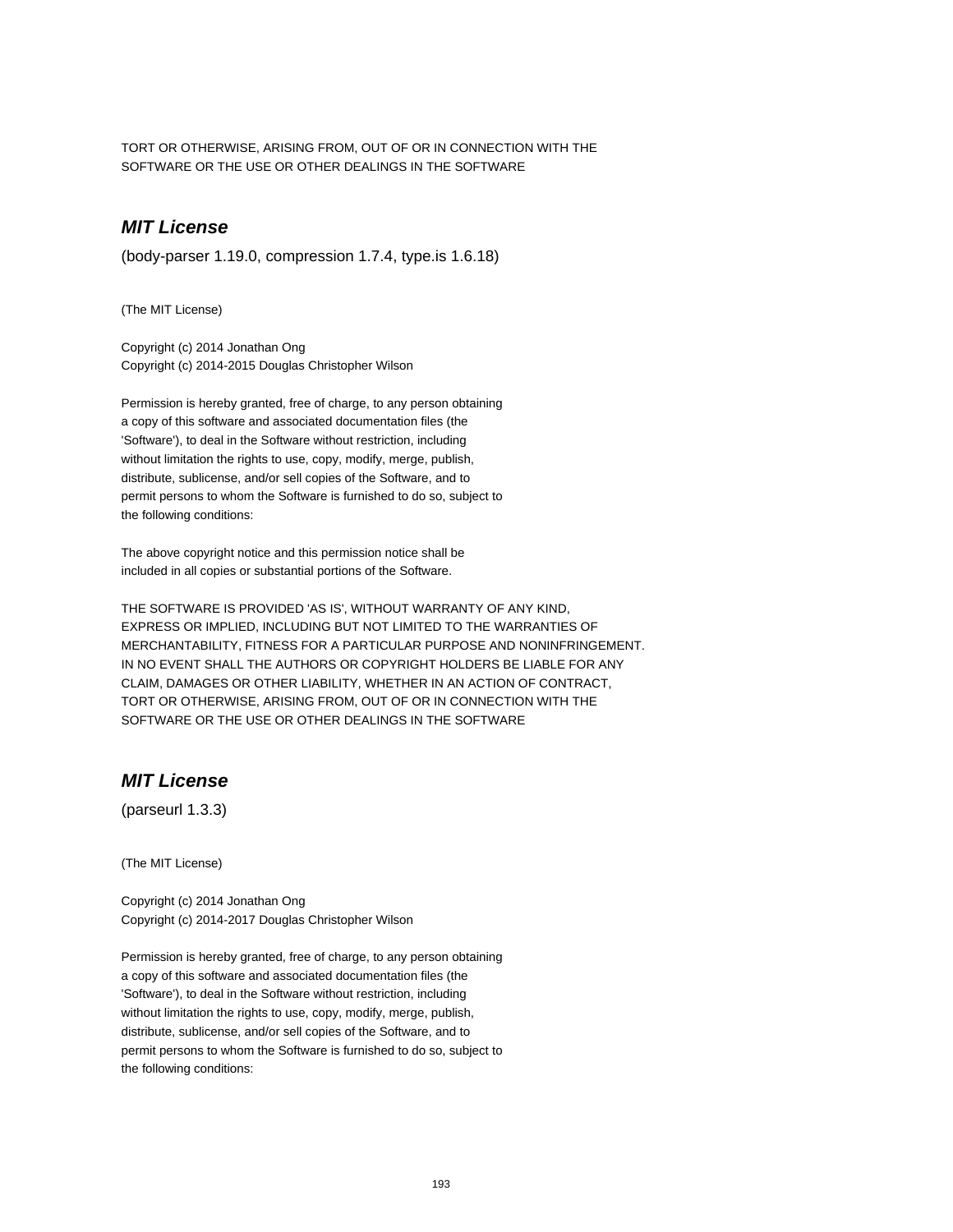The above copyright notice and this permission notice shall be included in all copies or substantial portions of the Software.

THE SOFTWARE IS PROVIDED 'AS IS', WITHOUT WARRANTY OF ANY KIND, EXPRESS OR IMPLIED, INCLUDING BUT NOT LIMITED TO THE WARRANTIES OF MERCHANTABILITY, FITNESS FOR A PARTICULAR PURPOSE AND NONINFRINGEMENT. IN NO EVENT SHALL THE AUTHORS OR COPYRIGHT HOLDERS BE LIABLE FOR ANY CLAIM, DAMAGES OR OTHER LIABILITY, WHETHER IN AN ACTION OF CONTRACT, TORT OR OTHERWISE, ARISING FROM, OUT OF OR IN CONNECTION WITH THE SOFTWARE OR THE USE OR OTHER DEALINGS IN THE SOFTWARE

### **MIT License**

(expressjs/accepts 1.3.7)

(The MIT License)

Copyright (c) 2014 Jonathan Ong Copyright (c) 2015 Douglas Christopher Wilson

Permission is hereby granted, free of charge, to any person obtaining a copy of this software and associated documentation files (the 'Software'), to deal in the Software without restriction, including without limitation the rights to use, copy, modify, merge, publish, distribute, sublicense, and/or sell copies of the Software, and to permit persons to whom the Software is furnished to do so, subject to the following conditions:

The above copyright notice and this permission notice shall be included in all copies or substantial portions of the Software.

THE SOFTWARE IS PROVIDED 'AS IS', WITHOUT WARRANTY OF ANY KIND, EXPRESS OR IMPLIED, INCLUDING BUT NOT LIMITED TO THE WARRANTIES OF MERCHANTABILITY, FITNESS FOR A PARTICULAR PURPOSE AND NONINFRINGEMENT. IN NO EVENT SHALL THE AUTHORS OR COPYRIGHT HOLDERS BE LIABLE FOR ANY CLAIM, DAMAGES OR OTHER LIABILITY, WHETHER IN AN ACTION OF CONTRACT, TORT OR OTHERWISE, ARISING FROM, OUT OF OR IN CONNECTION WITH THE SOFTWARE OR THE USE OR OTHER DEALINGS IN THE SOFTWARE

# **MIT License**

(util-deprecate 1.0.2)

(The MIT License)

Copyright (c) 2014 Nathan Rajlich

Permission is hereby granted, free of charge, to any person obtaining a copy of this software and associated documentation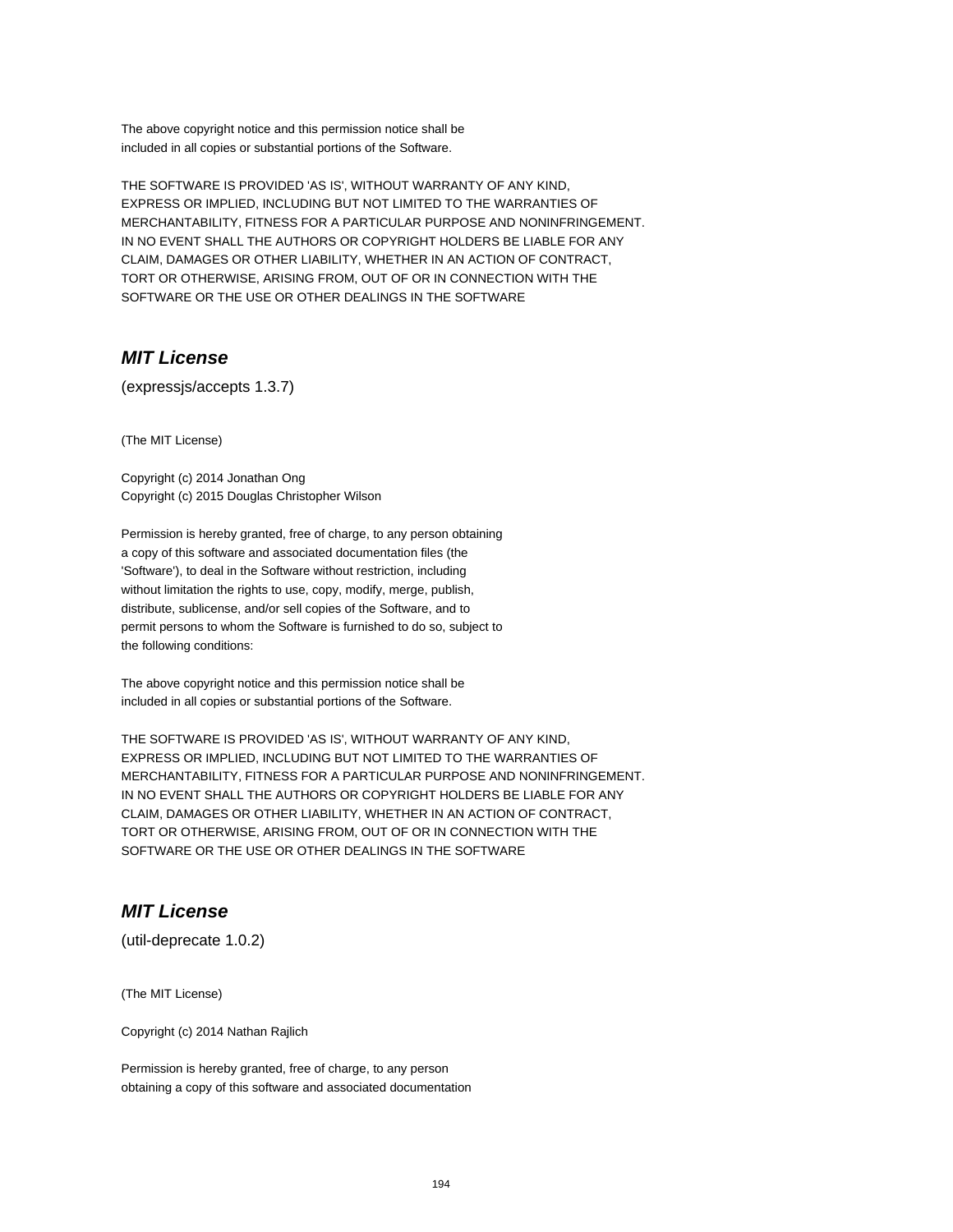files (the "Software"), to deal in the Software without restriction, including without limitation the rights to use, copy, modify, merge, publish, distribute, sublicense, and/or sell copies of the Software, and to permit persons to whom the Software is furnished to do so, subject to the following conditions:

The above copyright notice and this permission notice shall be included in all copies or substantial portions of the Software.

THE SOFTWARE IS PROVIDED "AS IS", WITHOUT WARRANTY OF ANY KIND, EXPRESS OR IMPLIED, INCLUDING BUT NOT LIMITED TO THE WARRANTIES OF MERCHANTABILITY, FITNESS FOR A PARTICULAR PURPOSE AND NONINFRINGEMENT. IN NO EVENT SHALL THE AUTHORS OR COPYRIGHT HOLDERS BE LIABLE FOR ANY CLAIM, DAMAGES OR OTHER LIABILITY, WHETHER IN AN ACTION OF CONTRACT, TORT OR OTHERWISE, ARISING FROM, OUT OF OR IN CONNECTION WITH THE SOFTWARE OR THE USE OR OTHER DEALINGS IN THE SOFTWARE

### **MIT License**

(is-module 1.0.0, path-match 1.2.4)

(The MIT License)

Copyright (c) 2014 segmentio <team@segment.io>

Permission is hereby granted, free of charge, to any person obtaining a copy of this software and associated documentation files (the 'Software'), to deal in the Software without restriction, including without limitation the rights to use, copy, modify, merge, publish, distribute, sublicense, and/or sell copies of the Software, and to permit persons to whom the Software is furnished to do so, subject to the following conditions:

The above copyright notice and this permission notice shall be included in all copies or substantial portions of the Software.

THE SOFTWARE IS PROVIDED 'AS IS', WITHOUT WARRANTY OF ANY KIND, EXPRESS OR IMPLIED, INCLUDING BUT NOT LIMITED TO THE WARRANTIES OF MERCHANTABILITY, FITNESS FOR A PARTICULAR PURPOSE AND NONINFRINGEMENT. IN NO EVENT SHALL THE AUTHORS OR COPYRIGHT HOLDERS BE LIABLE FOR ANY CLAIM, DAMAGES OR OTHER LIABILITY, WHETHER IN AN ACTION OF CONTRACT, TORT OR OTHERWISE, ARISING FROM, OUT OF OR IN CONNECTION WITH THE SOFTWARE OR THE USE OR OTHER DEALINGS IN THE SOFTWARE

### **MIT License**

(dom-serializer 0.2.2)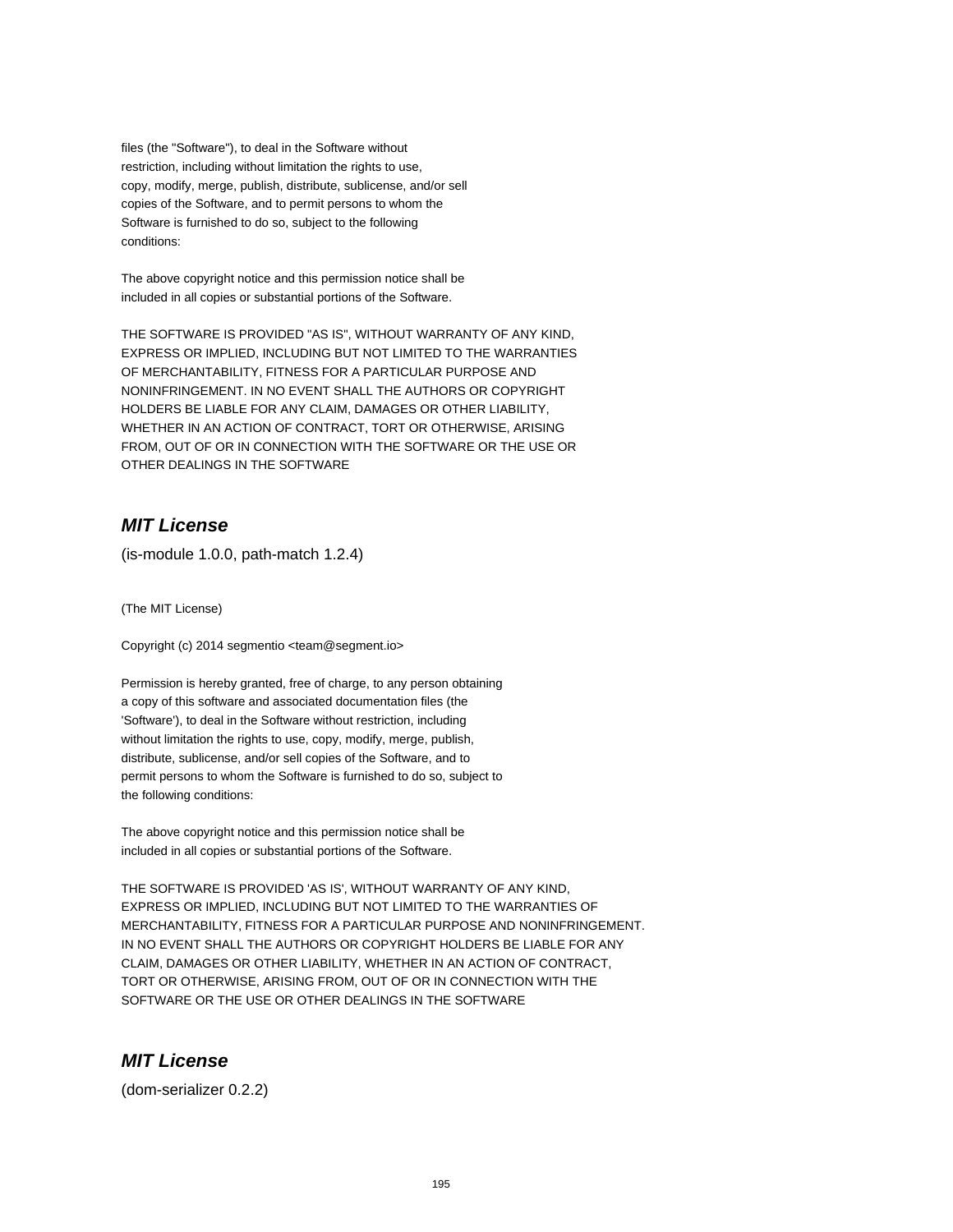(The MIT License)

Copyright (c) 2014 The cheeriojs contributors

Permission is hereby granted, free of charge, to any person obtaining a copy of this software and associated documentation files (the 'Software'), to deal in the Software without restriction, including without limitation the rights to use, copy, modify, merge, publish, distribute, sublicense, and/or sell copies of the Software, and to permit persons to whom the Software is furnished to do so, subject to the following conditions:

The above copyright notice and this permission notice shall be included in all copies or substantial portions of the Software.

THE SOFTWARE IS PROVIDED 'AS IS', WITHOUT WARRANTY OF ANY KIND, EXPRESS OR IMPLIED, INCLUDING BUT NOT LIMITED TO THE WARRANTIES OF MERCHANTABILITY, FITNESS FOR A PARTICULAR PURPOSE AND NONINFRINGEMENT. IN NO EVENT SHALL THE AUTHORS OR COPYRIGHT HOLDERS BE LIABLE FOR ANY CLAIM, DAMAGES OR OTHER LIABILITY, WHETHER IN AN ACTION OF CONTRACT, TORT OR OTHERWISE, ARISING FROM, OUT OF OR IN CONNECTION WITH THE SOFTWARE OR THE USE OR OTHER DEALINGS IN THE SOFTWARE

#### **MIT License**

(co 4.6.0)

(The MIT License)

Copyright (c) 2014 TJ Holowaychuk <tj@vision-media.ca>

Permission is hereby granted, free of charge, to any person obtaining a copy of this software and associated documentation files (the 'Software'), to deal in the Software without restriction, including without limitation the rights to use, copy, modify, merge, publish, distribute, sublicense, and/or sell copies of the Software, and to permit persons to whom the Software is furnished to do so, subject to the following conditions:

The above copyright notice and this permission notice shall be included in all copies or substantial portions of the Software.

THE SOFTWARE IS PROVIDED 'AS IS', WITHOUT WARRANTY OF ANY KIND, EXPRESS OR IMPLIED, INCLUDING BUT NOT LIMITED TO THE WARRANTIES OF MERCHANTABILITY, FITNESS FOR A PARTICULAR PURPOSE AND NONINFRINGEMENT. IN NO EVENT SHALL THE AUTHORS OR COPYRIGHT HOLDERS BE LIABLE FOR ANY CLAIM, DAMAGES OR OTHER LIABILITY, WHETHER IN AN ACTION OF CONTRACT, TORT OR OTHERWISE, ARISING FROM, OUT OF OR IN CONNECTION WITH THE SOFTWARE OR THE USE OR OTHER DEALINGS IN THE SOFTWARE

#### **MIT License**

(debug v2.6.9, Visionmedia Debug 2.6.9, Visionmedia Debug 3.2.7, Visionmedia Debug 4.2.0, Visionmedia Debug 4.3.1)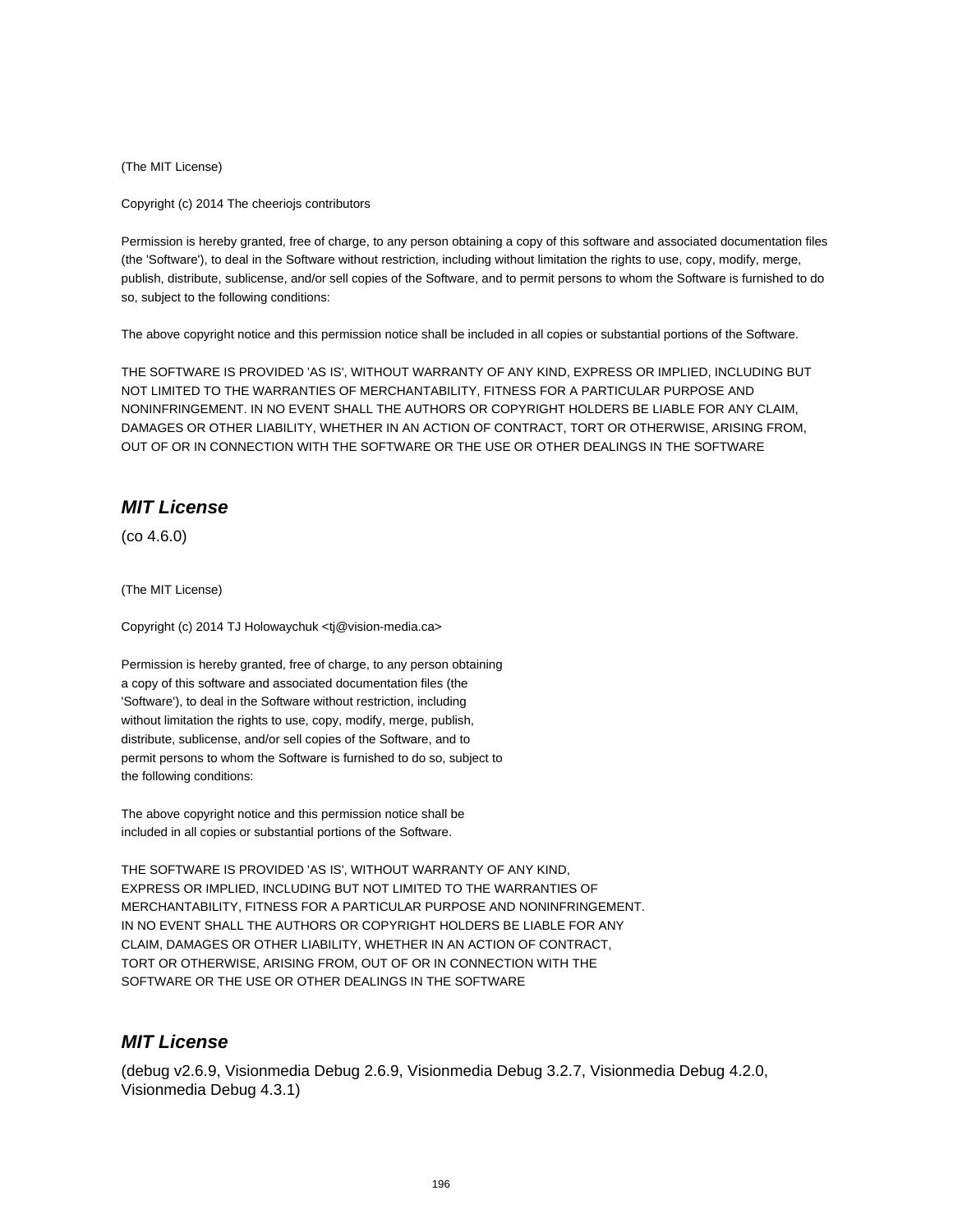(The MIT License)

Copyright (c) 2014 TJ Holowaychuk

Permission is hereby granted, free of charge, to any person obtaining a copy of this software and associated documentation files (the 'Software'), to deal in the Software without restriction, including without limitation the rights to use, copy, modify, merge, publish, distribute, sublicense, and/or sell copies of the Software, and to permit persons to whom the Software is furnished to do so, subject to the following conditions:

The above copyright notice and this permission notice shall be included in all copies or substantial portions of the Software.

THE SOFTWARE IS PROVIDED 'AS IS', WITHOUT WARRANTY OF ANY KIND, EXPRESS OR IMPLIED, INCLUDING BUT **NOT** 

LIMITED TO THE WARRANTIES OF MERCHANTABILITY, FITNESS FOR A PARTICULAR PURPOSE AND NONINFRINGEMENT.

IN NO EVENT SHALL THE AUTHORS OR COPYRIGHT HOLDERS BE LIABLE FOR ANY CLAIM, DAMAGES OR OTHER LIABILITY,

WHETHER IN AN ACTION OF CONTRACT, TORT OR OTHERWISE, ARISING FROM, OUT OF OR IN CONNECTION WITH THE

SOFTWARE OR THE USE OR OTHER DEALINGS IN THE SOFTWARE

### **MIT License**

(etag 1.8.1, proxy-addr 2.0.6)

(The MIT License)

Copyright (c) 2014-2016 Douglas Christopher Wilson

Permission is hereby granted, free of charge, to any person obtaining a copy of this software and associated documentation files (the 'Software'), to deal in the Software without restriction, including without limitation the rights to use, copy, modify, merge, publish, distribute, sublicense, and/or sell copies of the Software, and to permit persons to whom the Software is furnished to do so, subject to the following conditions:

The above copyright notice and this permission notice shall be included in all copies or substantial portions of the Software.

THE SOFTWARE IS PROVIDED 'AS IS', WITHOUT WARRANTY OF ANY KIND, EXPRESS OR IMPLIED, INCLUDING BUT NOT LIMITED TO THE WARRANTIES OF MERCHANTABILITY, FITNESS FOR A PARTICULAR PURPOSE AND NONINFRINGEMENT. IN NO EVENT SHALL THE AUTHORS OR COPYRIGHT HOLDERS BE LIABLE FOR ANY CLAIM, DAMAGES OR OTHER LIABILITY, WHETHER IN AN ACTION OF CONTRACT, TORT OR OTHERWISE, ARISING FROM, OUT OF OR IN CONNECTION WITH THE SOFTWARE OR THE USE OR OTHER DEALINGS IN THE SOFTWARE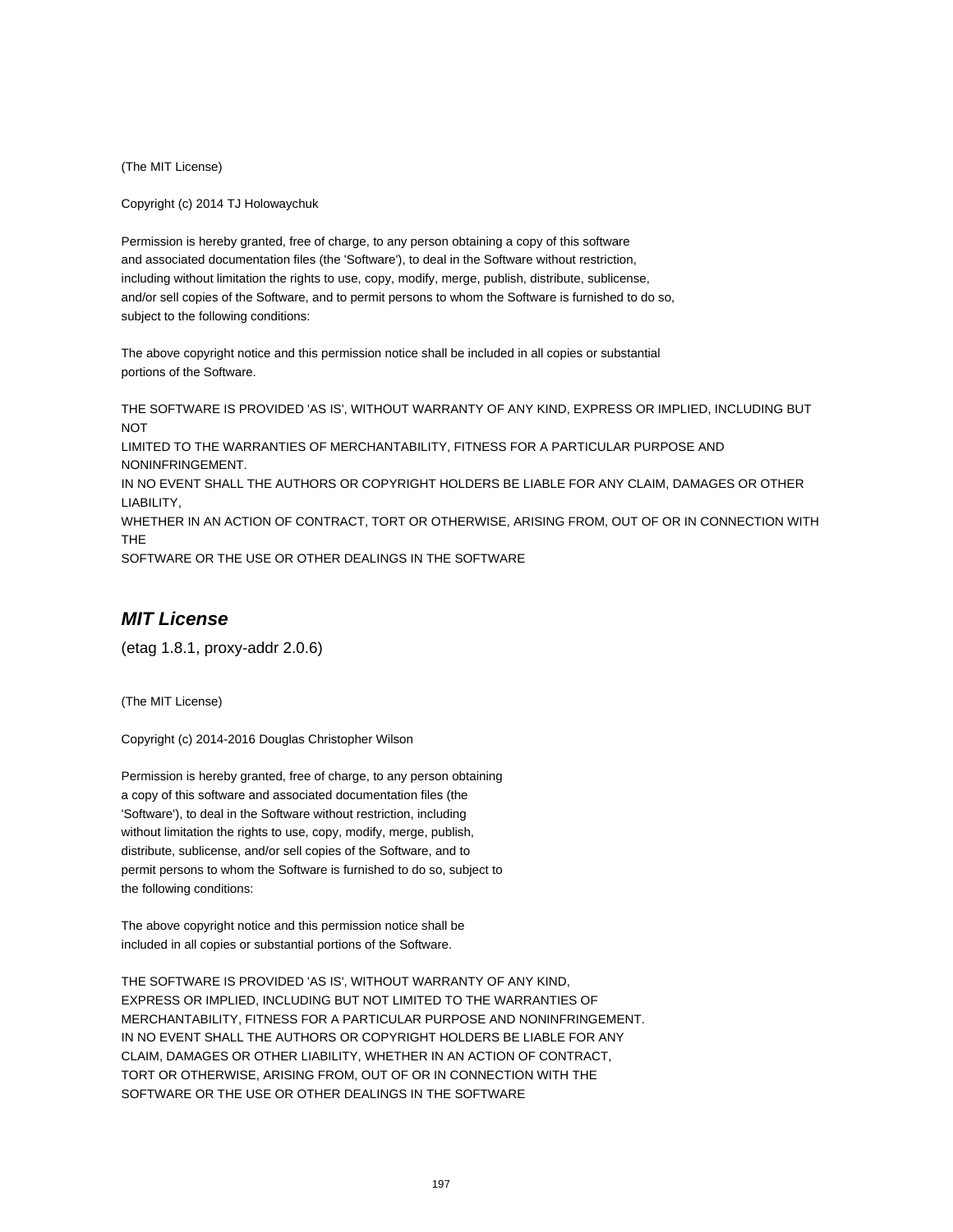# **MIT License**

(superagent 5.2.2, superagent 5.3.1)

(The MIT License)

Copyright (c) 2014-2016 TJ Holowaychuk

Permission is hereby granted, free of charge, to any person obtaining a copy of this software and associated documentation files (the 'Software'), to deal in the Software without restriction, including without limitation the rights to use, copy, modify, merge, publish, distribute, sublicense, and/or sell copies of the Software, and to permit persons to whom the Software is furnished to do so, subject to the following conditions:

The above copyright notice and this permission notice shall be included in all copies or substantial portions of the Software.

THE SOFTWARE IS PROVIDED 'AS IS', WITHOUT WARRANTY OF ANY KIND, EXPRESS OR IMPLIED, INCLUDING BUT NOT LIMITED TO THE WARRANTIES OF MERCHANTABILITY, FITNESS FOR A PARTICULAR PURPOSE AND NONINFRINGEMENT. IN NO EVENT SHALL THE AUTHORS OR COPYRIGHT HOLDERS BE LIABLE FOR ANY CLAIM, DAMAGES OR OTHER LIABILITY, WHETHER IN AN ACTION OF CONTRACT, TORT OR OTHERWISE, ARISING FROM, OUT OF OR IN CONNECTION WITH THE SOFTWARE OR THE USE OR OTHER DEALINGS IN THE SOFTWARE

### **MIT License**

(content-disposition 0.5.3, forwarded 0.1.2, nodejs Deprecate 1.1.2, vary 1.1.2)

(The MIT License)

Copyright (c) 2014-2017 Douglas Christopher Wilson

Permission is hereby granted, free of charge, to any person obtaining a copy of this software and associated documentation files (the 'Software'), to deal in the Software without restriction, including without limitation the rights to use, copy, modify, merge, publish, distribute, sublicense, and/or sell copies of the Software, and to permit persons to whom the Software is furnished to do so, subject to the following conditions:

The above copyright notice and this permission notice shall be included in all copies or substantial portions of the Software.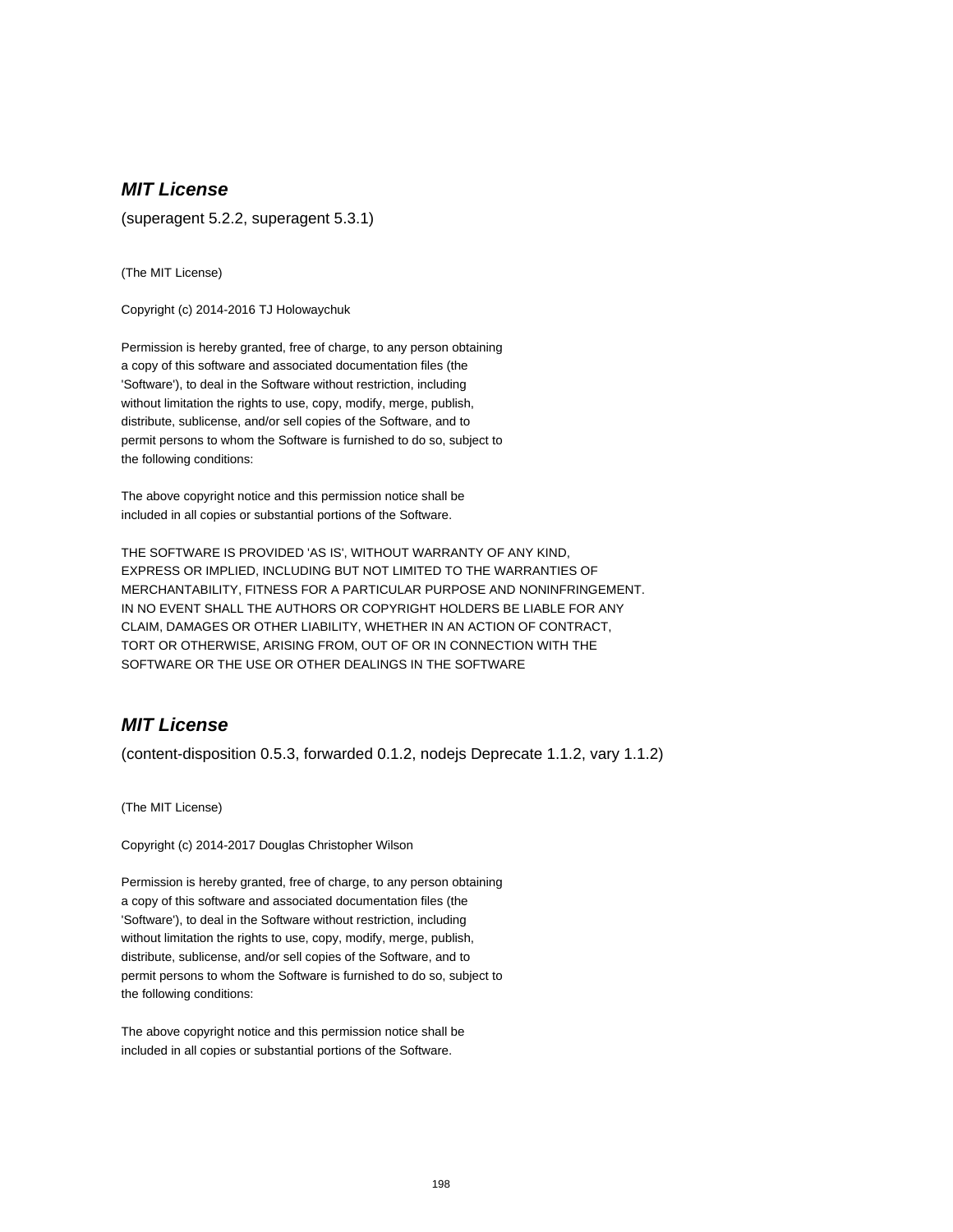THE SOFTWARE IS PROVIDED 'AS IS', WITHOUT WARRANTY OF ANY KIND, EXPRESS OR IMPLIED, INCLUDING BUT NOT LIMITED TO THE WARRANTIES OF MERCHANTABILITY, FITNESS FOR A PARTICULAR PURPOSE AND NONINFRINGEMENT. IN NO EVENT SHALL THE AUTHORS OR COPYRIGHT HOLDERS BE LIABLE FOR ANY CLAIM, DAMAGES OR OTHER LIABILITY, WHETHER IN AN ACTION OF CONTRACT, TORT OR OTHERWISE, ARISING FROM, OUT OF OR IN CONNECTION WITH THE SOFTWARE OR THE USE OR OTHER DEALINGS IN THE SOFTWARE

# **MIT License**

(finalhandler 1.1.2)

(The MIT License)

Copyright (c) 2014-2017 Douglas Christopher Wilson

Permission is hereby granted, free of charge, to any person obtaining a copy of this software and associated documentation files (the 'Software'), to deal in the Software without restriction, including without limitation the rights to use, copy, modify, merge, publish, distribute, sublicense, and/or sell copies of the Software, and to permit persons to whom the Software is furnished to do so, subject to the following conditions:

The above copyright notice and this permission notice shall be included in all copies or substantial portions of the Software.

THE SOFTWARE IS PROVIDED 'AS IS', WITHOUT WARRANTY OF ANY KIND, EXPRESS OR IMPLIED, INCLUDING BUT NOT LIMITED TO THE WARRANTIES OF MERCHANTABILITY, FITNESS FOR A PARTICULAR PURPOSE AND NONINFRINGEMENT. IN NO EVENT SHALL THE AUTHORS OR COPYRIGHT HOLDERS BE LIABLE FOR ANY CLAIM, DAMAGES OR OTHER LIABILITY, WHETHER IN AN ACTION OF CONTRACT, TORT OR OTHERWISE, ARISING FROM, OUT OF OR IN CONNECTION WITH THE SOFTWARE OR THE USE OR OTHER DEALINGS IN THE SOFTWARE

### **MIT License**

(jshttp/content-type 1.0.4)

(The MIT License)

Copyright (c) 2015 Douglas Christopher Wilson

Permission is hereby granted, free of charge, to any person obtaining a copy of this software and associated documentation files (the 'Software'), to deal in the Software without restriction, including without limitation the rights to use, copy, modify, merge, publish, distribute, sublicense, and/or sell copies of the Software, and to permit persons to whom the Software is furnished to do so, subject to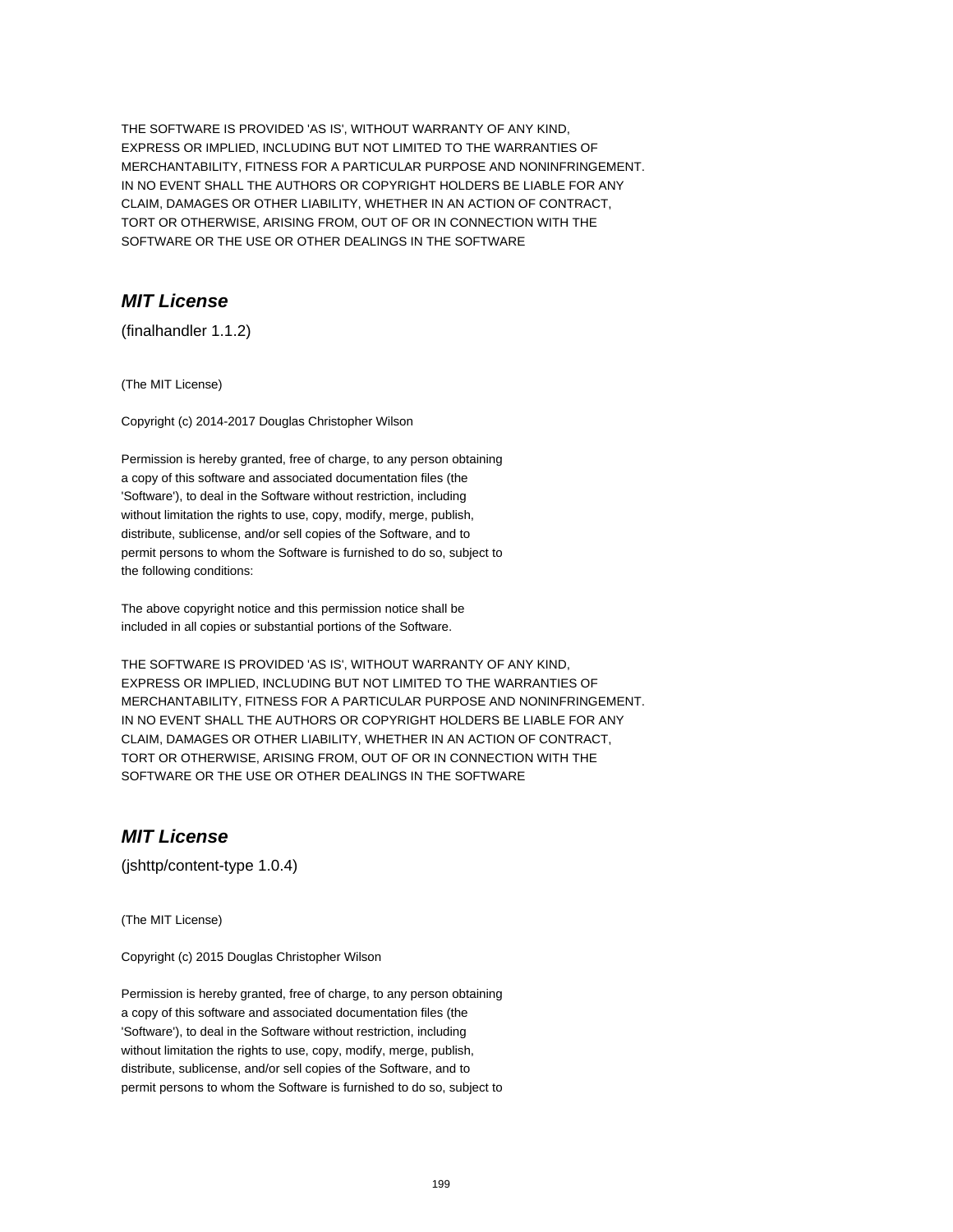the following conditions:

The above copyright notice and this permission notice shall be included in all copies or substantial portions of the Software.

THE SOFTWARE IS PROVIDED 'AS IS', WITHOUT WARRANTY OF ANY KIND, EXPRESS OR IMPLIED, INCLUDING BUT NOT LIMITED TO THE WARRANTIES OF MERCHANTABILITY, FITNESS FOR A PARTICULAR PURPOSE AND NONINFRINGEMENT. IN NO EVENT SHALL THE AUTHORS OR COPYRIGHT HOLDERS BE LIABLE FOR ANY CLAIM, DAMAGES OR OTHER LIABILITY, WHETHER IN AN ACTION OF CONTRACT, TORT OR OTHERWISE, ARISING FROM, OUT OF OR IN CONNECTION WITH THE SOFTWARE OR THE USE OR OTHER DEALINGS IN THE SOFTWARE

### **MIT License**

(encodeurl 1.0.2)

(The MIT License)

Copyright (c) 2016 Douglas Christopher Wilson

Permission is hereby granted, free of charge, to any person obtaining a copy of this software and associated documentation files (the 'Software'), to deal in the Software without restriction, including without limitation the rights to use, copy, modify, merge, publish, distribute, sublicense, and/or sell copies of the Software, and to permit persons to whom the Software is furnished to do so, subject to the following conditions:

The above copyright notice and this permission notice shall be included in all copies or substantial portions of the Software.

THE SOFTWARE IS PROVIDED 'AS IS', WITHOUT WARRANTY OF ANY KIND, EXPRESS OR IMPLIED, INCLUDING BUT NOT LIMITED TO THE WARRANTIES OF MERCHANTABILITY, FITNESS FOR A PARTICULAR PURPOSE AND NONINFRINGEMENT. IN NO EVENT SHALL THE AUTHORS OR COPYRIGHT HOLDERS BE LIABLE FOR ANY CLAIM, DAMAGES OR OTHER LIABILITY, WHETHER IN AN ACTION OF CONTRACT, TORT OR OTHERWISE, ARISING FROM, OUT OF OR IN CONNECTION WITH THE SOFTWARE OR THE USE OR OTHER DEALINGS IN THE SOFTWARE

### **MIT License**

(vendors 1.0.4)

(The MIT License)

Copyright (c) 2016 Titus Wormer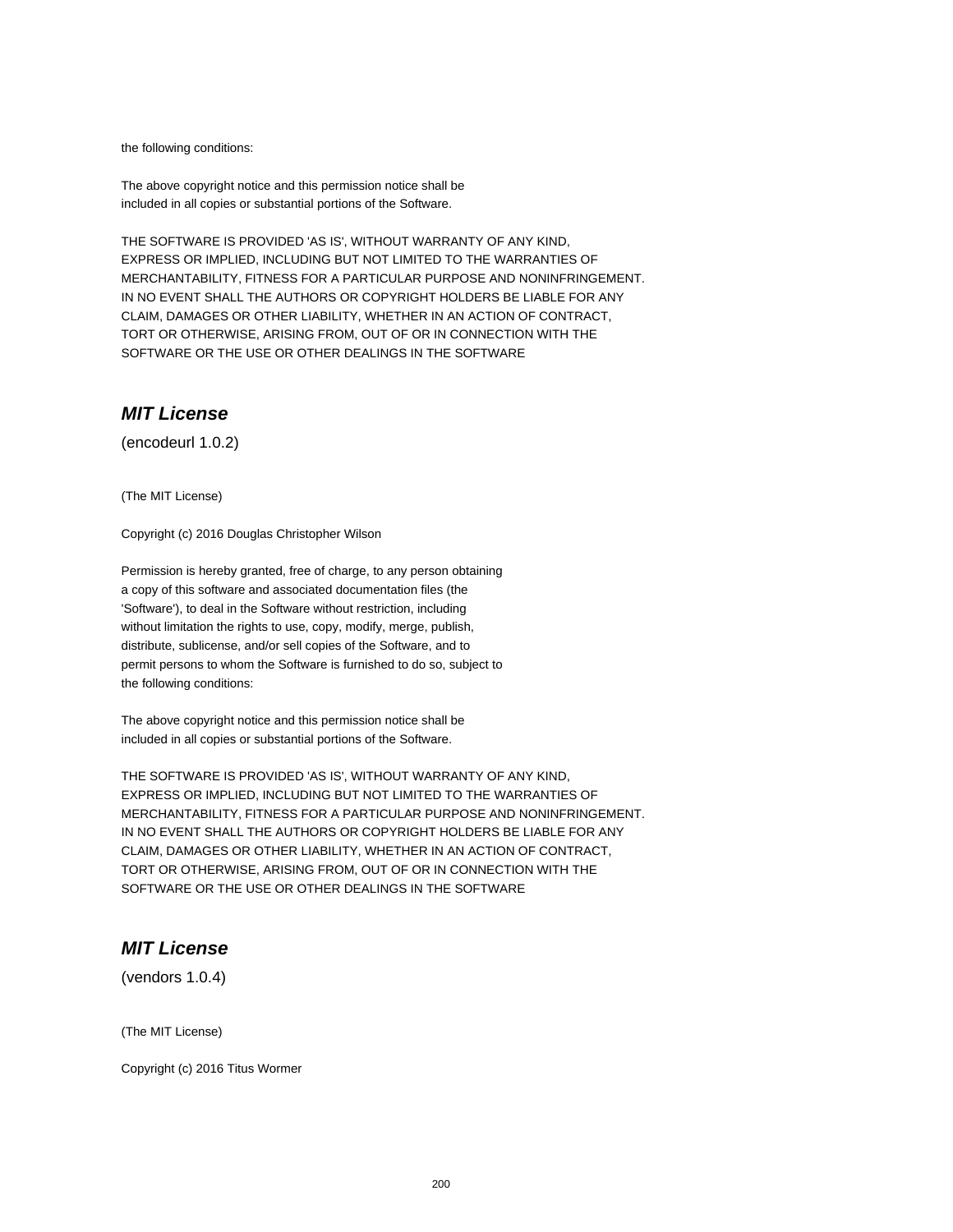Permission is hereby granted, free of charge, to any person obtaining a copy of this software and associated documentation files (the 'Software'), to deal in the Software without restriction, including without limitation the rights to use, copy, modify, merge, publish, distribute, sublicense, and/or sell copies of the Software, and to permit persons to whom the Software is furnished to do so, subject to the following conditions:

The above copyright notice and this permission notice shall be included in all copies or substantial portions of the Software.

THE SOFTWARE IS PROVIDED 'AS IS', WITHOUT WARRANTY OF ANY KIND, EXPRESS OR IMPLIED, INCLUDING BUT NOT LIMITED TO THE WARRANTIES OF MERCHANTABILITY, FITNESS FOR A PARTICULAR PURPOSE AND NONINFRINGEMENT. IN NO EVENT SHALL THE AUTHORS OR COPYRIGHT HOLDERS BE LIABLE FOR ANY CLAIM, DAMAGES OR OTHER LIABILITY, WHETHER IN AN ACTION OF CONTRACT, TORT OR OTHERWISE, ARISING FROM, OUT OF OR IN CONNECTION WITH THE SOFTWARE OR THE USE OR OTHER DEALINGS IN THE SOFTWARE

### **MIT License**

(universalify 0.1.2, universalify 2.0.0)

(The MIT License)

Copyright (c) 2017, Ryan Zimmerman

Permission is hereby granted, free of charge, to any person obtaining a copy of this software and associated documentation files (the 'Software'), to deal in the Software without restriction, including without limitation the rights to use, copy, modify, merge, publish, distribute, sublicense, and/or sell copies of the Software, and to permit persons to whom the Software is furnished to do so, subject to the following conditions:

The above copyright notice and this permission notice shall be included in all copies or substantial portions of the Software.

THE SOFTWARE IS PROVIDED 'AS IS', WITHOUT WARRANTY OF ANY KIND, EXPRESS OR IMPLIED, INCLUDING BUT NOT LIMITED TO THE WARRANTIES OF MERCHANTABILITY, FITNESS FOR A PARTICULAR PURPOSE AND NONINFRINGEMENT. IN NO EVENT SHALL THE AUTHORS OR COPYRIGHT HOLDERS BE LIABLE FOR ANY CLAIM, DAMAGES OR OTHER LIABILITY, WHETHER IN AN ACTION OF CONTRACT, TORT OR OTHERWISE, ARISING FROM, OUT OF OR IN CONNECTION WITH THE SOFTWARE OR THE USE OR OTHER DEALINGS IN THE SOFTWARE

### **MIT License**

(colors.js 1.0.3)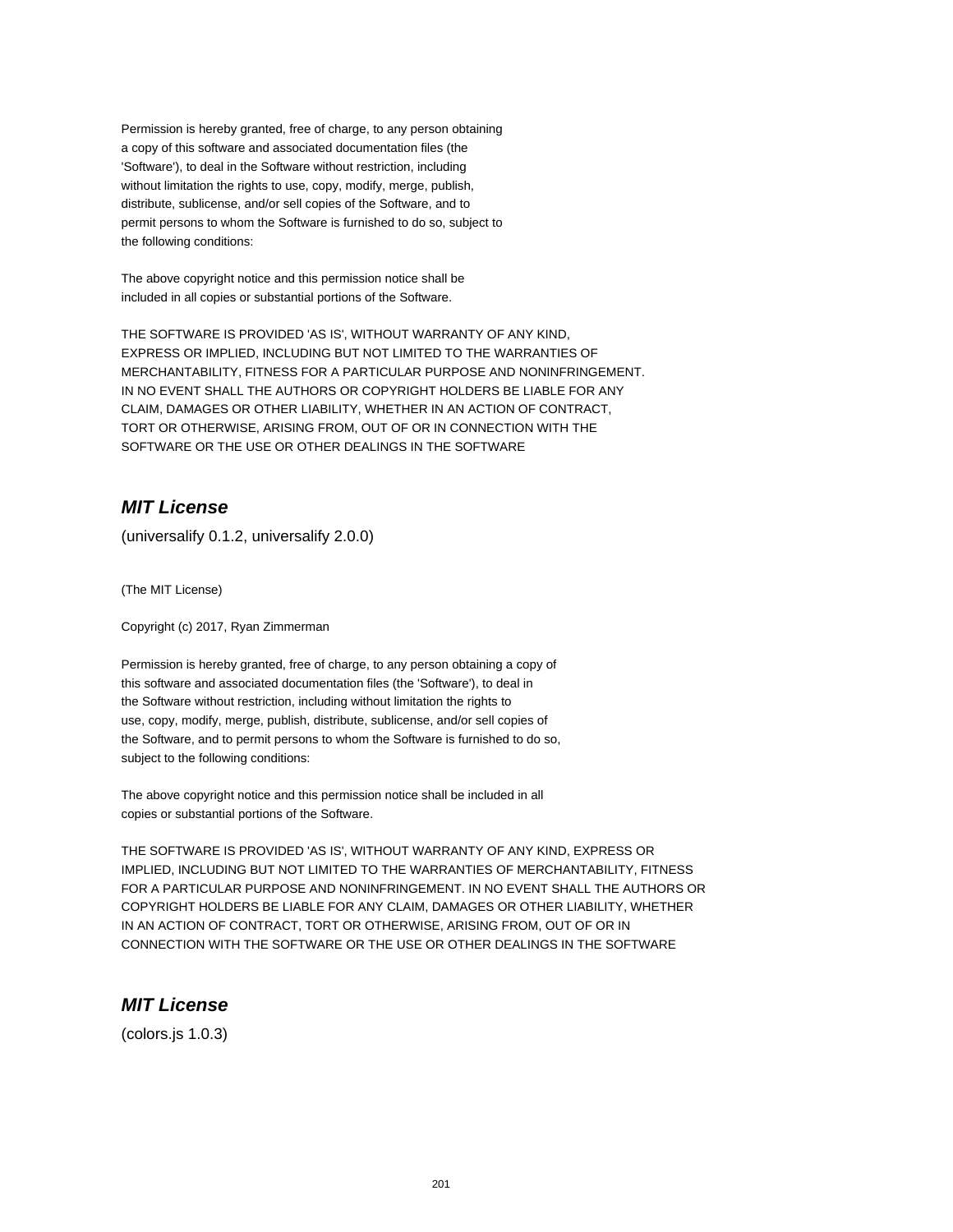- Copyright (c) Sindre Sorhus (sindresorhus.com)

Permission is hereby granted, free of charge, to any person obtaining a copy of this software and associated documentation files (the "Software"), to deal in the Software without restriction, including without limitation the rights to use, copy, modify, merge, publish, distribute, sublicense, and/or sell copies of the Software, and to permit persons to whom the Software is furnished to do so, subject to the following conditions:

The above copyright notice and this permission notice shall be included in all copies or substantial portions of the Software.

THE SOFTWARE IS PROVIDED "AS IS", WITHOUT WARRANTY OF ANY KIND, EXPRESS OR IMPLIED, INCLUDING BUT NOT LIMITED TO THE WARRANTIES OF MERCHANTABILITY, FITNESS FOR A PARTICULAR PURPOSE AND NONINFRINGEMENT. IN NO EVENT SHALL THE AUTHORS OR COPYRIGHT HOLDERS BE LIABLE FOR ANY CLAIM, DAMAGES OR OTHER LIABILITY, WHETHER IN AN ACTION OF CONTRACT, TORT OR OTHERWISE, ARISING FROM, OUT OF OR IN CONNECTION WITH THE SOFTWARE OR THE USE OR OTHER DEALINGS IN THE SOFTWARE

### **MIT License**

(path-is-inside 1.0.2)

---

The MIT License (MIT)

Copyright © 2013–2016 Domenic Denicola

Permission is hereby granted, free of charge, to any person obtaining a copy of this software and associated documentation files (the "Software"), to deal in the Software without restriction, including without limitation the rights to use, copy, modify, merge, publish, distribute, sublicense, and/or sell copies of the Software, and to permit persons to whom the Software is furnished to do so, subject to the following conditions:

The above copyright notice and this permission notice shall be included in all copies or substantial portions of the Software.

THE SOFTWARE IS PROVIDED "AS IS", WITHOUT WARRANTY OF ANY KIND, EXPRESS OR IMPLIED, INCLUDING BUT NOT LIMITED TO THE WARRANTIES OF MERCHANTABILITY, FITNESS FOR A PARTICULAR PURPOSE AND NONINFRINGEMENT. IN NO EVENT SHALL THE AUTHORS OR COPYRIGHT HOLDERS BE LIABLE FOR ANY CLAIM, DAMAGES OR OTHER LIABILITY, WHETHER IN AN ACTION OF CONTRACT, TORT OR OTHERWISE, ARISING FROM, OUT OF OR IN CONNECTION WITH THE SOFTWARE OR THE USE OR OTHER DEALINGS IN THE **SOFTWARE** 

### **MIT License**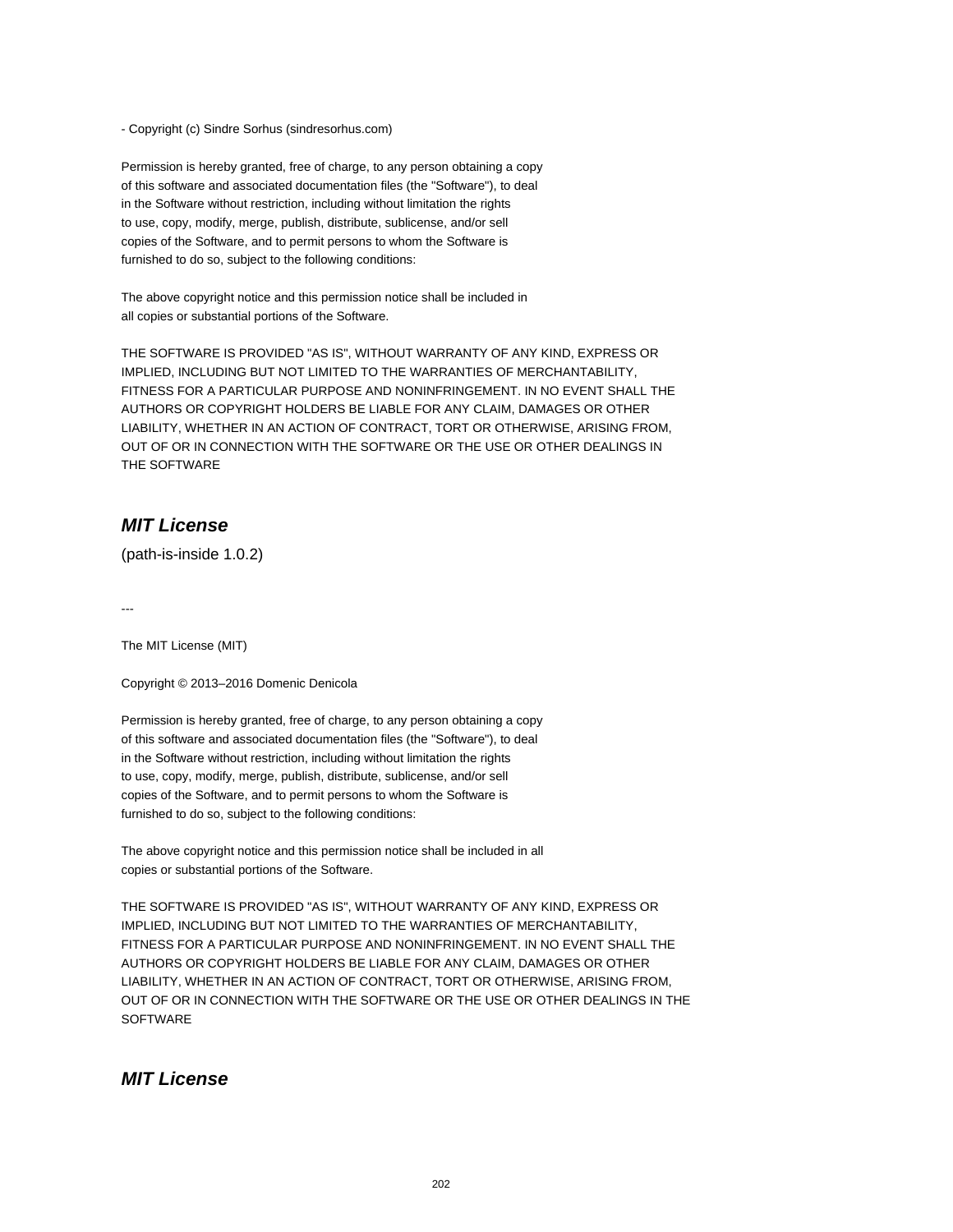#### (agent-base 6.0.2, http-proxy-agent 4.0.1)

-------

(The MIT License)

Copyright (c) 2013 Nathan Rajlich <nathan@tootallnate.net>

Permission is hereby granted, free of charge, to any person obtaining a copy of this software and associated documentation files (the 'Software'), to deal in the Software without restriction, including without limitation the rights to use, copy, modify, merge, publish, distribute, sublicense, and/or sell copies of the Software, and to permit persons to whom the Software is furnished to do so, subject to the following conditions:

The above copyright notice and this permission notice shall be included in all copies or substantial portions of the Software.

THE SOFTWARE IS PROVIDED 'AS IS', WITHOUT WARRANTY OF ANY KIND, EXPRESS OR IMPLIED, INCLUDING BUT NOT LIMITED TO THE WARRANTIES OF MERCHANTABILITY, FITNESS FOR A PARTICULAR PURPOSE AND NONINFRINGEMENT. IN NO EVENT SHALL THE AUTHORS OR COPYRIGHT HOLDERS BE LIABLE FOR ANY CLAIM, DAMAGES OR OTHER LIABILITY, WHETHER IN AN ACTION OF CONTRACT, TORT OR OTHERWISE, ARISING FROM, OUT OF OR IN CONNECTION WITH THE SOFTWARE OR THE USE OR OTHER DEALINGS IN THE SOFTWARE

# **MIT License**

(TypedArray 0.0.6)

/\* Copyright (c) 2010, Linden Research, Inc. Copyright (c) 2012, Joshua Bell

Permission is hereby granted, free of charge, to any person obtaining a copy of this software and associated documentation files (the "Software"), to deal in the Software without restriction, including without limitation the rights to use, copy, modify, merge, publish, distribute, sublicense, and/or sell copies of the Software, and to permit persons to whom the Software is furnished to do so, subject to the following conditions:

The above copyright notice and this permission notice shall be included in all copies or substantial portions of the Software.

THE SOFTWARE IS PROVIDED "AS IS", WITHOUT WARRANTY OF ANY KIND, EXPRESS OR IMPLIED, INCLUDING BUT NOT LIMITED TO THE WARRANTIES OF MERCHANTABILITY, FITNESS FOR A PARTICULAR PURPOSE AND NONINFRINGEMENT. IN NO EVENT SHALL THE AUTHORS OR COPYRIGHT HOLDERS BE LIABLE FOR ANY CLAIM, DAMAGES OR OTHER LIABILITY, WHETHER IN AN ACTION OF CONTRACT, TORT OR OTHERWISE, ARISING FROM,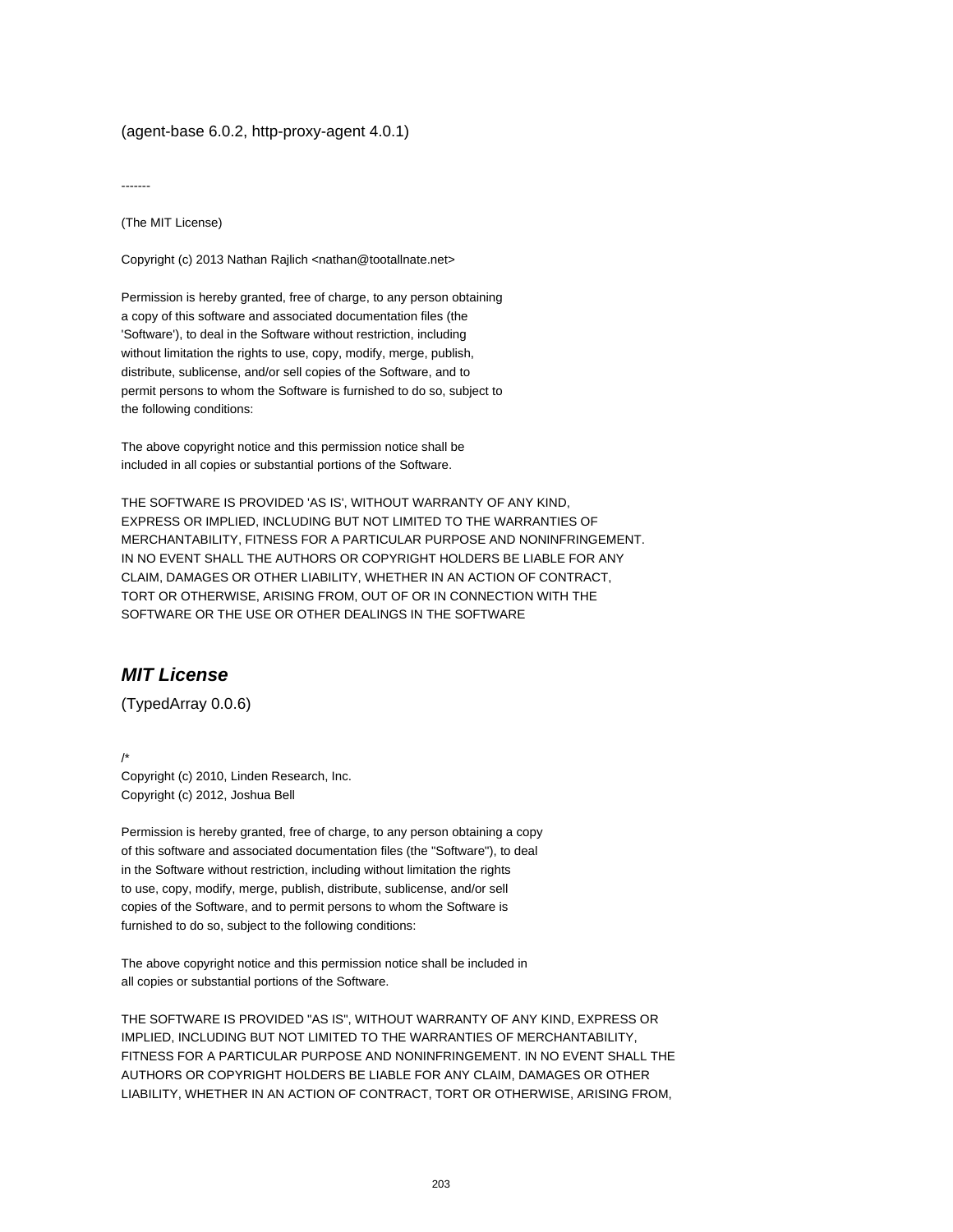OUT OF OR IN CONNECTION WITH THE SOFTWARE OR THE USE OR OTHER DEALINGS IN THE SOFTWARE

#### **MIT License**

(Chalk 2.4.2)

2016, Mathias Behrle 2017, Paolo Greppi License: Expat

License: Expat

.

.

Permission is hereby granted, free of charge, to any person obtaining a copy of this software and associated documentation files (the "Software"), to deal in the Software without restriction, including without limitation the rights to use, copy, modify, merge, publish, distribute, sublicense, and/or sell copies of the Software, and to permit persons to whom the Software is furnished to do so, subject to the following conditions:

The above copyright notice and this permission notice shall be included in all copies or substantial portions of the Software.

THE SOFTWARE IS PROVIDED "AS IS", WITHOUT WARRANTY OF ANY KIND, EXPRESS OR IMPLIED, INCLUDING BUT NOT LIMITED TO THE WARRANTIES OF MERCHANTABILITY, FITNESS FOR A PARTICULAR PURPOSE AND NONINFRINGEMENT. IN NO EVENT SHALL THE AUTHORS OR COPYRIGHT HOLDERS BE LIABLE FOR ANY CLAIM, DAMAGES OR OTHER LIABILITY, WHETHER IN AN ACTION OF CONTRACT, TORT OR OTHERWISE, ARISING FROM, OUT OF OR IN CONNECTION WITH THE SOFTWARE OR THE USE OR OTHER DEALINGS IN THE **SOFTWARE** 

#### **MIT License**

(Lodash 4.17.20-npm, lodash.camelcase 4.3.0, lodash.clonedeep 4.5.0, lodash.debounce 4.0.8, lodash.defaults 4.2.0, lodash.get 4.4.2, lodash.includes 4.3.0, lodash.isequal 4.5.0, lodash.isinteger 4.0.4, lodash.isplainobject 4.0.6, lodash.memoize 4.1.2, lodash.merge 4.6.2, lodash.once 4.1.1, lodash.set 4.3.2, lodash.sortby 4.7.0, lodash.template 4.5.0, lodash.templatesettings 4.2.0, lodash.truncate 4.4.2, lodash.uniq 4.5.0)

====

Permission is hereby granted, free of charge, to any person obtaining a copy of this software and associated documentation files (the "Software"), to deal in the Software without restriction, including without limitation the rights to use, copy, modify, merge, publish, distribute, sublicense, and/or sell copies of the Software, and to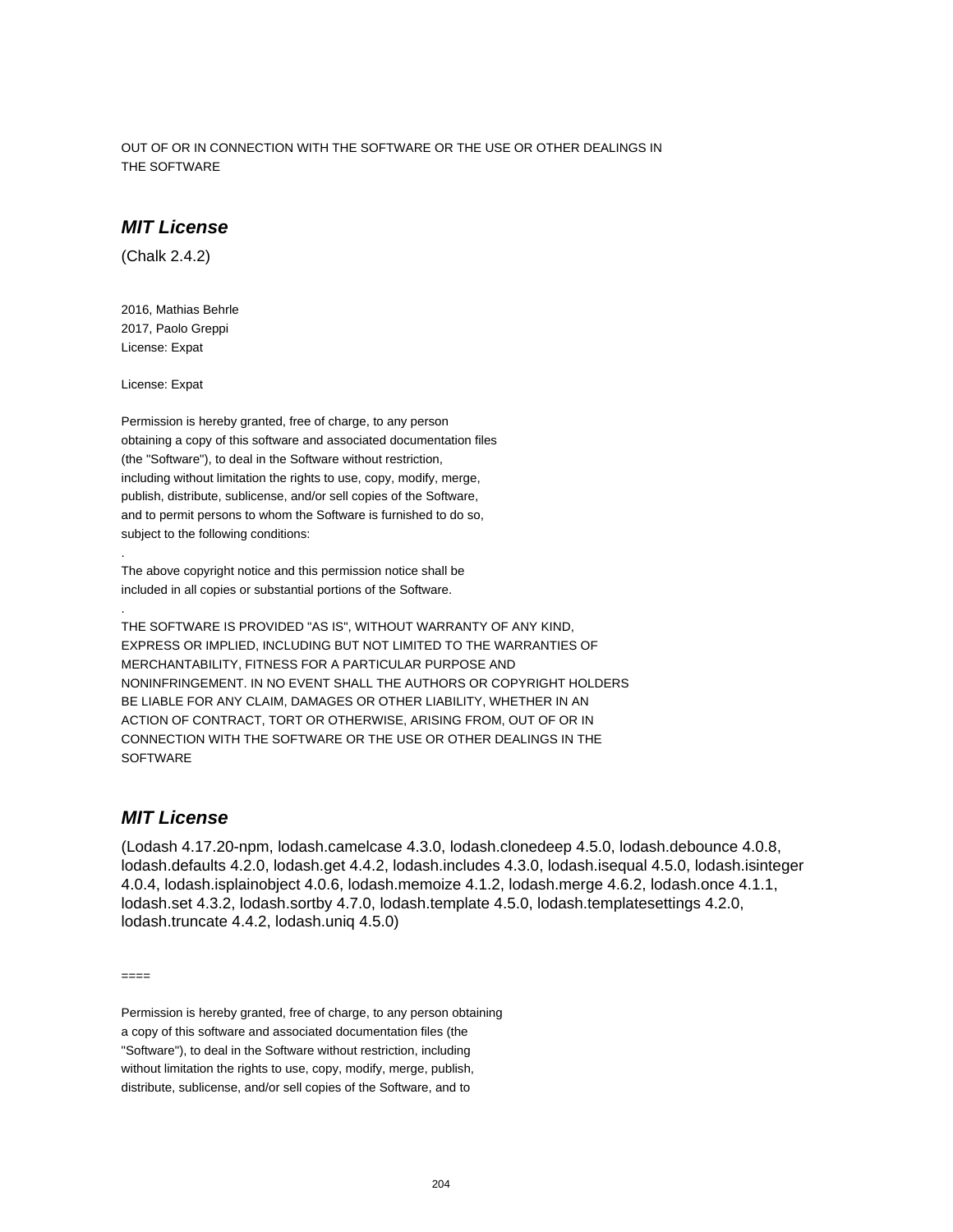permit persons to whom the Software is furnished to do so, subject to the following conditions:

The above copyright notice and this permission notice shall be included in all copies or substantial portions of the Software.

THE SOFTWARE IS PROVIDED "AS IS", WITHOUT WARRANTY OF ANY KIND, EXPRESS OR IMPLIED, INCLUDING BUT NOT LIMITED TO THE WARRANTIES OF MERCHANTABILITY, FITNESS FOR A PARTICULAR PURPOSE AND NONINFRINGEMENT. IN NO EVENT SHALL THE AUTHORS OR COPYRIGHT HOLDERS BE LIABLE FOR ANY CLAIM, DAMAGES OR OTHER LIABILITY, WHETHER IN AN ACTION OF CONTRACT, TORT OR OTHERWISE, ARISING FROM, OUT OF OR IN CONNECTION WITH THE SOFTWARE OR THE USE OR OTHER DEALINGS IN THE SOFTWARE

### **MIT License**

(brix/crypto-js 3.1.8, brix/crypto-js 3.3.0, crypto-js 3.3.0)

[The MIT License (MIT)](http://opensource.org/licenses/MIT)

Copyright (c) 2009-2013 Jeff Mott Copyright (c) 2013-2016 Evan Vosberg

Permission is hereby granted, free of charge, to any person obtaining a copy of this software and associated documentation files (the "Software"), to deal in the Software without restriction, including without limitation the rights to use, copy, modify, merge, publish, distribute, sublicense, and/or sell copies of the Software, and to permit persons to whom the Software is furnished to do so, subject to the following conditions:

The above copyright notice and this permission notice shall be included in all copies or substantial portions of the Software.

THE SOFTWARE IS PROVIDED "AS IS", WITHOUT WARRANTY OF ANY KIND, EXPRESS OR IMPLIED, INCLUDING BUT NOT LIMITED TO THE WARRANTIES OF MERCHANTABILITY, FITNESS FOR A PARTICULAR PURPOSE AND NONINFRINGEMENT. IN NO EVENT SHALL THE AUTHORS OR COPYRIGHT HOLDERS BE LIABLE FOR ANY CLAIM, DAMAGES OR OTHER LIABILITY, WHETHER IN AN ACTION OF CONTRACT, TORT OR OTHERWISE, ARISING FROM, OUT OF OR IN CONNECTION WITH THE SOFTWARE OR THE USE OR OTHER DEALINGS IN THE SOFTWARE

### **MIT License**

(decompress-response 3.3.0)

`The MIT License (MIT)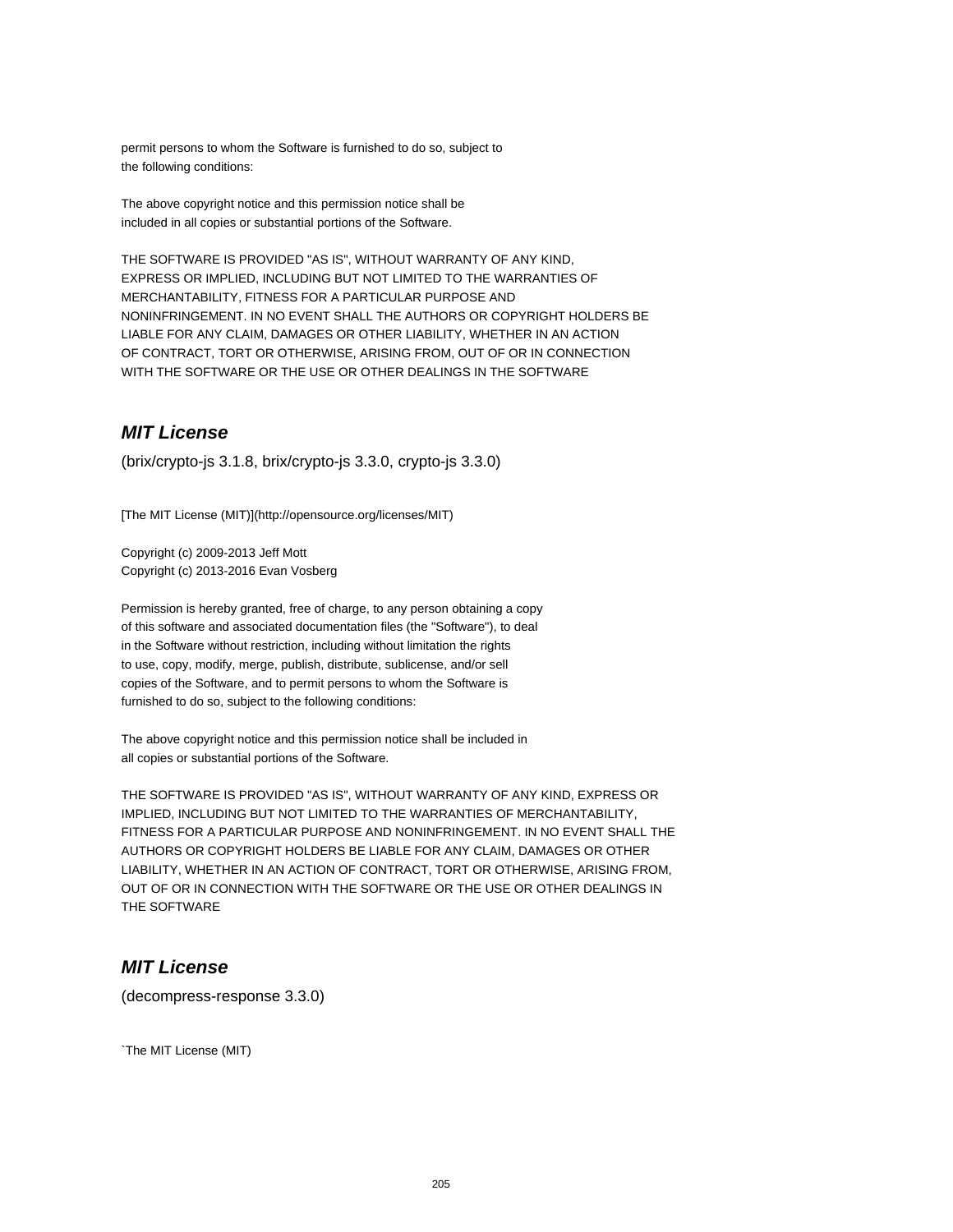Copyright (c) Sindre Sorhus (sindresorhus.com)

Permission is hereby granted, free of charge, to any person obtaining a copy of this software and associated documentation files (the "Software"), to deal in the Software without restriction, including without limitation the rights to use, copy, modify, merge, publish, distribute, sublicense, and/or sell copies of the Software, and to permit persons to whom the Software is furnished to do so, subject to the following conditions:

The above copyright notice and this permission notice shall be included in all copies or substantial portions of the Software.

THE SOFTWARE IS PROVIDED "AS IS", WITHOUT WARRANTY OF ANY KIND, EXPRESS OR IMPLIED, INCLUDING BUT NOT LIMITED TO THE WARRANTIES OF MERCHANTABILITY, FITNESS FOR A PARTICULAR PURPOSE AND NONINFRINGEMENT. IN NO EVENT SHALL THE AUTHORS OR COPYRIGHT HOLDERS BE LIABLE FOR ANY CLAIM, DAMAGES OR OTHER LIABILITY, WHETHER IN AN ACTION OF CONTRACT, TORT OR OTHERWISE, ARISING FROM, OUT OF OR IN CONNECTION WITH THE SOFTWARE OR THE USE OR OTHER DEALINGS IN THE SOFTWARE

### **MIT License**

(vm-browserify 1.1.2)

Comment: browserified source

Files: \* Copyright: 2017 James Halliday (http://substack.net) License: Expat

Files: debian/\* Copyright: 2017 Pirate Praveen License: Expat

License: Expat

.

.

Permission is hereby granted, free of charge, to any person obtaining a copy of this software and associated documentation files (the "Software"), to deal in the Software without restriction, including without limitation the rights to use, copy, modify, merge, publish, distribute, sublicense, and/or sell copies of the Software, and to permit persons to whom the Software is furnished to do so, subject to the following conditions:

The above copyright notice and this permission notice shall be included in all copies or substantial portions of the Software.

THE SOFTWARE IS PROVIDED "AS IS", WITHOUT WARRANTY OF ANY KIND, EXPRESS OR IMPLIED, INCLUDING BUT NOT LIMITED TO THE WARRANTIES OF MERCHANTABILITY, FITNESS FOR A PARTICULAR PURPOSE AND NONINFRINGEMENT. IN NO EVENT SHALL THE AUTHORS OR COPYRIGHT HOLDERS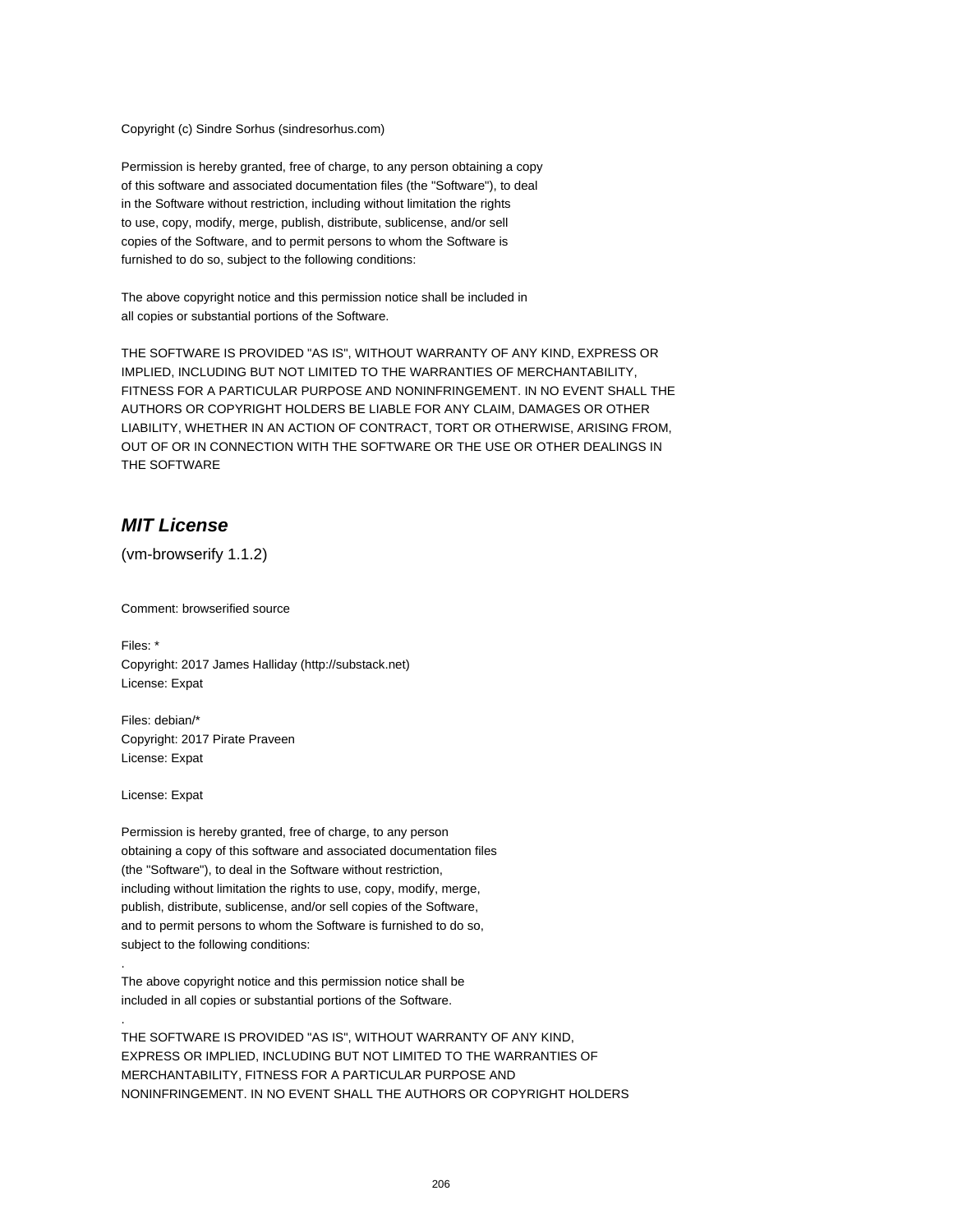BE LIABLE FOR ANY CLAIM, DAMAGES OR OTHER LIABILITY, WHETHER IN AN ACTION OF CONTRACT, TORT OR OTHERWISE, ARISING FROM, OUT OF OR IN CONNECTION WITH THE SOFTWARE OR THE USE OR OTHER DEALINGS IN THE SOFTWARE

### **MIT License**

(debug v4.2.0)

Copyright (c) 2004-2018 Fabien Potencier

Permission is hereby granted, free of charge, to any person obtaining a copy of this software and associated documentation files (the "Software"), to deal in the Software without restriction, including without limitation the rights to use, copy, modify, merge, publish, distribute, sublicense, and/or sell copies of the Software, and to permit persons to whom the Software is furnished to do so, subject to the following conditions:

The above copyright notice and this permission notice shall be included in all copies or substantial portions of the Software.

THE SOFTWARE IS PROVIDED "AS IS", WITHOUT WARRANTY OF ANY KIND, EXPRESS OR IMPLIED, INCLUDING BUT NOT LIMITED TO THE WARRANTIES OF MERCHANTABILITY, FITNESS FOR A PARTICULAR PURPOSE AND NONINFRINGEMENT. IN NO EVENT SHALL THE AUTHORS OR COPYRIGHT HOLDERS BE LIABLE FOR ANY CLAIM, DAMAGES OR OTHER LIABILITY, WHETHER IN AN ACTION OF CONTRACT, TORT OR OTHERWISE, ARISING FROM, OUT OF OR IN CONNECTION WITH THE SOFTWARE OR THE USE OR OTHER DEALINGS IN THE SOFTWARE

### **MIT License**

(nwsapi 2.2.0)

Copyright (c) 2007-2019 Diego Perini (http://www.iport.it/)

Permission is hereby granted, free of charge, to any person obtaining a copy of this software and associated documentation files (the "Software"), to deal in the Software without restriction, including without limitation the rights to use, copy, modify, merge, publish, distribute, sublicense, and/or sell copies of the Software, and to permit persons to whom the Software is furnished to do so, subject to the following conditions:

The above copyright notice and this permission notice shall be included in all copies or substantial portions of the Software.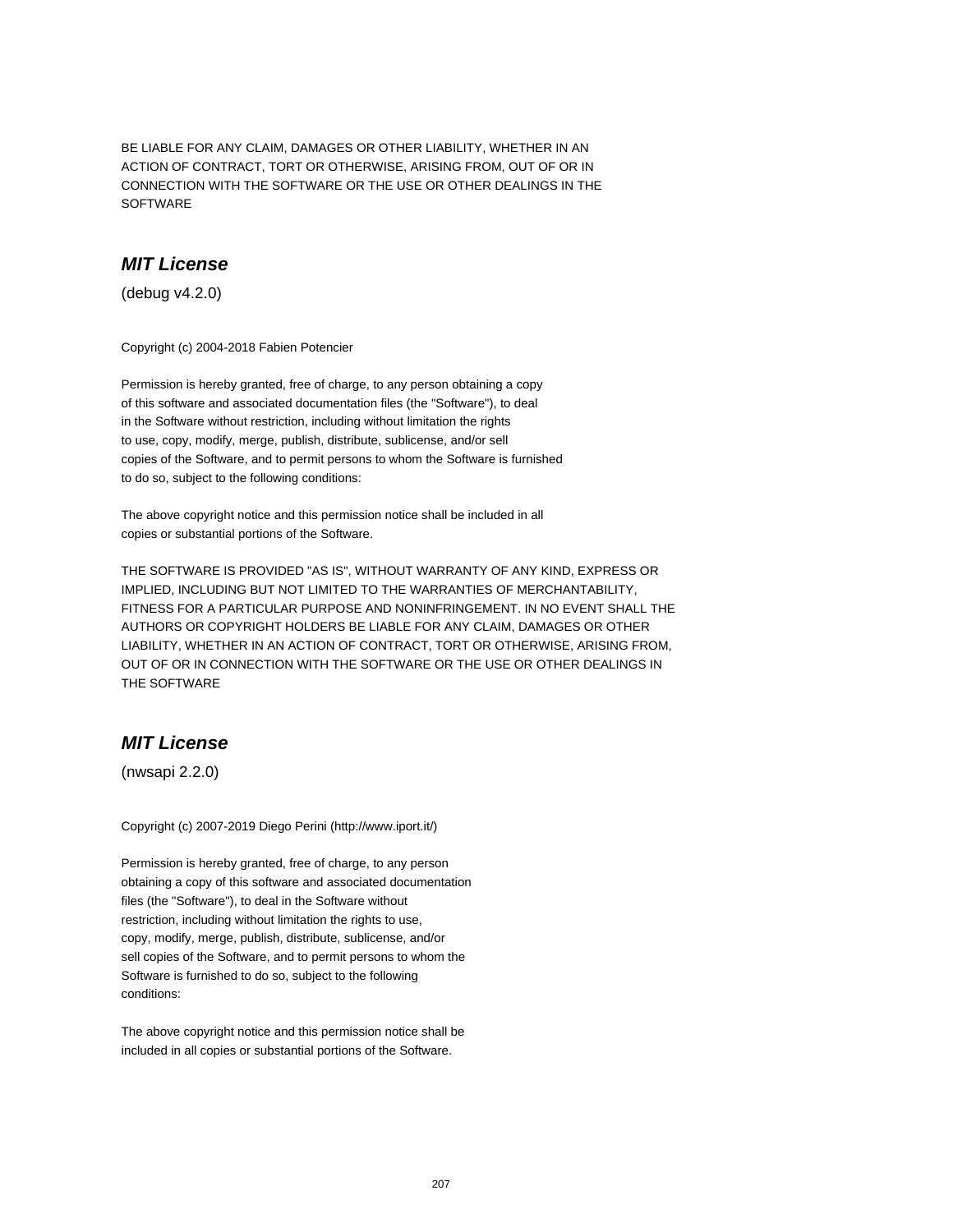THE SOFTWARE IS PROVIDED "AS IS", WITHOUT WARRANTY OF ANY KIND, EXPRESS OR IMPLIED, INCLUDING BUT NOT LIMITED TO THE WARRANTIES OF MERCHANTABILITY, FITNESS FOR A PARTICULAR PURPOSE AND NONINFRINGEMENT. IN NO EVENT SHALL THE AUTHORS OR COPYRIGHT HOLDERS BE LIABLE FOR ANY CLAIM, DAMAGES OR OTHER LIABILITY, WHETHER IN AN ACTION OF CONTRACT, TORT OR OTHERWISE, ARISING FROM, OUT OF OR IN CONNECTION WITH THE SOFTWARE OR THE USE OR OTHER DEALINGS IN THE SOFTWARE

# **MIT License**

(Async 0.2.10)

Copyright (c) 2010 Caolan McMahon

Permission is hereby granted, free of charge, to any person obtaining a copy of this software and associated documentation files (the "Software"), to deal in the Software without restriction, including without limitation the rights to use, copy, modify, merge, publish, distribute, sublicense, and/or sell copies of the Software, and to permit persons to whom the Software is furnished to do so, subject to the following conditions:

The above copyright notice and this permission notice shall be included in all copies or substantial portions of the Software.

THE SOFTWARE IS PROVIDED "AS IS", WITHOUT WARRANTY OF ANY KIND, EXPRESS OR IMPLIED, INCLUDING BUT NOT LIMITED TO THE WARRANTIES OF MERCHANTABILITY, FITNESS FOR A PARTICULAR PURPOSE AND NONINFRINGEMENT. IN NO EVENT SHALL THE AUTHORS OR COPYRIGHT HOLDERS BE LIABLE FOR ANY CLAIM, DAMAGES OR OTHER LIABILITY, WHETHER IN AN ACTION OF CONTRACT, TORT OR OTHERWISE, ARISING FROM, OUT OF OR IN CONNECTION WITH THE SOFTWARE OR THE USE OR OTHER DEALINGS IN THE SOFTWARE

#### **MIT License**

(jsdom 16.4.0)

Copyright (c) 2010 Elijah Insua

Permission is hereby granted, free of charge, to any person obtaining a copy of this software and associated documentation files (the "Software"), to deal in the Software without restriction, including without limitation the rights to use, copy, modify, merge, publish, distribute, sublicense, and/or sell copies of the Software, and to permit persons to whom the Software is furnished to do so, subject to the following conditions: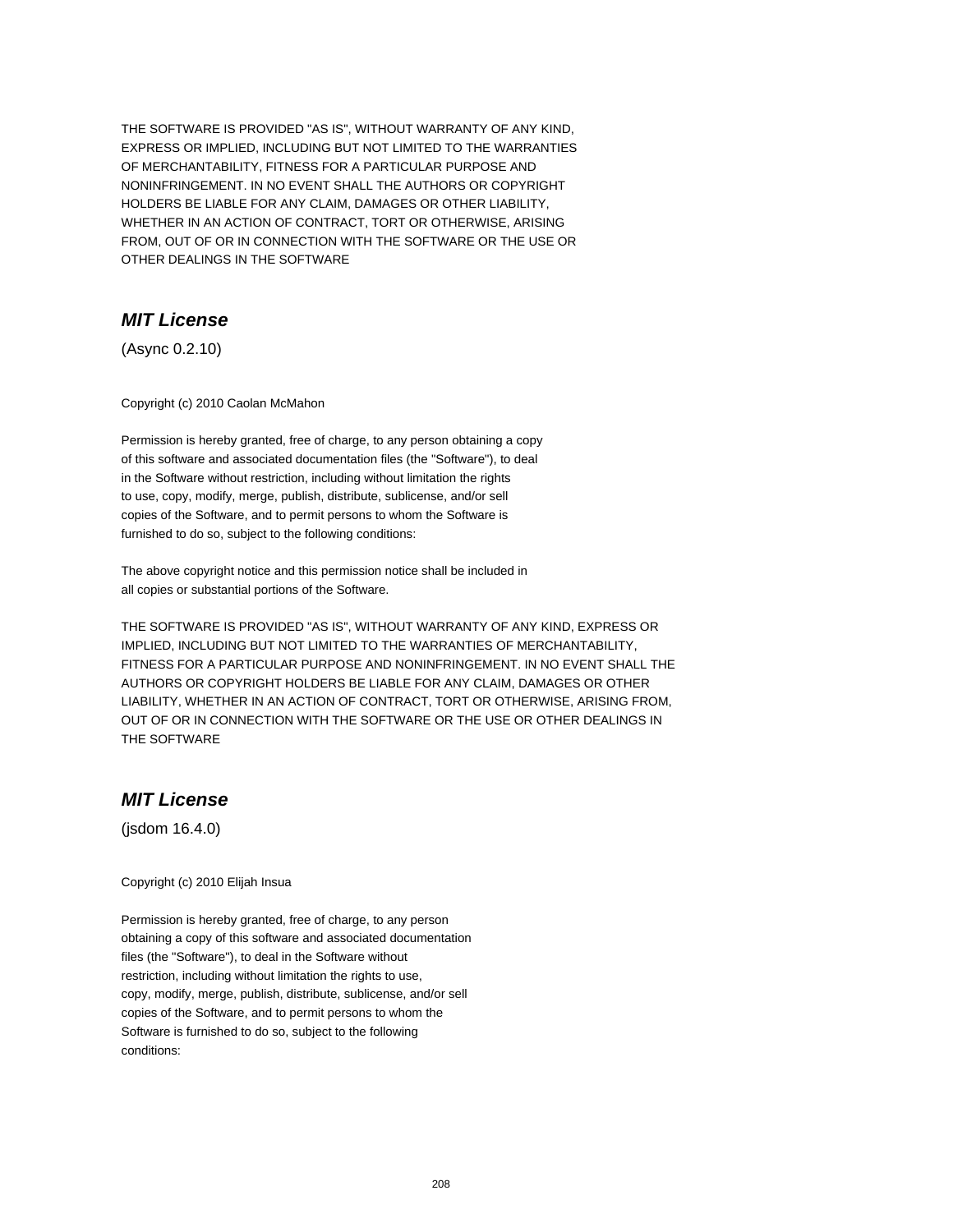The above copyright notice and this permission notice shall be included in all copies or substantial portions of the Software.

THE SOFTWARE IS PROVIDED "AS IS", WITHOUT WARRANTY OF ANY KIND, EXPRESS OR IMPLIED, INCLUDING BUT NOT LIMITED TO THE WARRANTIES OF MERCHANTABILITY, FITNESS FOR A PARTICULAR PURPOSE AND NONINFRINGEMENT. IN NO EVENT SHALL THE AUTHORS OR COPYRIGHT HOLDERS BE LIABLE FOR ANY CLAIM, DAMAGES OR OTHER LIABILITY, WHETHER IN AN ACTION OF CONTRACT, TORT OR OTHERWISE, ARISING FROM, OUT OF OR IN CONNECTION WITH THE SOFTWARE OR THE USE OR OTHER DEALINGS IN THE SOFTWARE

### **MIT License**

(Async 0.9.2)

Copyright (c) 2010-2014 Caolan McMahon

Permission is hereby granted, free of charge, to any person obtaining a copy of this software and associated documentation files (the "Software"), to deal in the Software without restriction, including without limitation the rights to use, copy, modify, merge, publish, distribute, sublicense, and/or sell copies of the Software, and to permit persons to whom the Software is furnished to do so, subject to the following conditions:

The above copyright notice and this permission notice shall be included in all copies or substantial portions of the Software.

THE SOFTWARE IS PROVIDED "AS IS", WITHOUT WARRANTY OF ANY KIND, EXPRESS OR IMPLIED, INCLUDING BUT NOT LIMITED TO THE WARRANTIES OF MERCHANTABILITY, FITNESS FOR A PARTICULAR PURPOSE AND NONINFRINGEMENT. IN NO EVENT SHALL THE AUTHORS OR COPYRIGHT HOLDERS BE LIABLE FOR ANY CLAIM, DAMAGES OR OTHER LIABILITY, WHETHER IN AN ACTION OF CONTRACT, TORT OR OTHERWISE, ARISING FROM, OUT OF OR IN CONNECTION WITH THE SOFTWARE OR THE USE OR OTHER DEALINGS IN THE SOFTWARE

### **MIT License**

(http-proxy 1.18.1)

Copyright (c) 2010-2016 Charlie Robbins, Jarrett Cruger & the Contributors.

Permission is hereby granted, free of charge, to any person obtaining a copy of this software and associated documentation files (the "Software"), to deal in the Software without restriction, including without limitation the rights to use, copy, modify, merge, publish, distribute, sublicense, and/or sell copies of the Software, and to permit persons to whom the Software is furnished to do so, subject to the following conditions: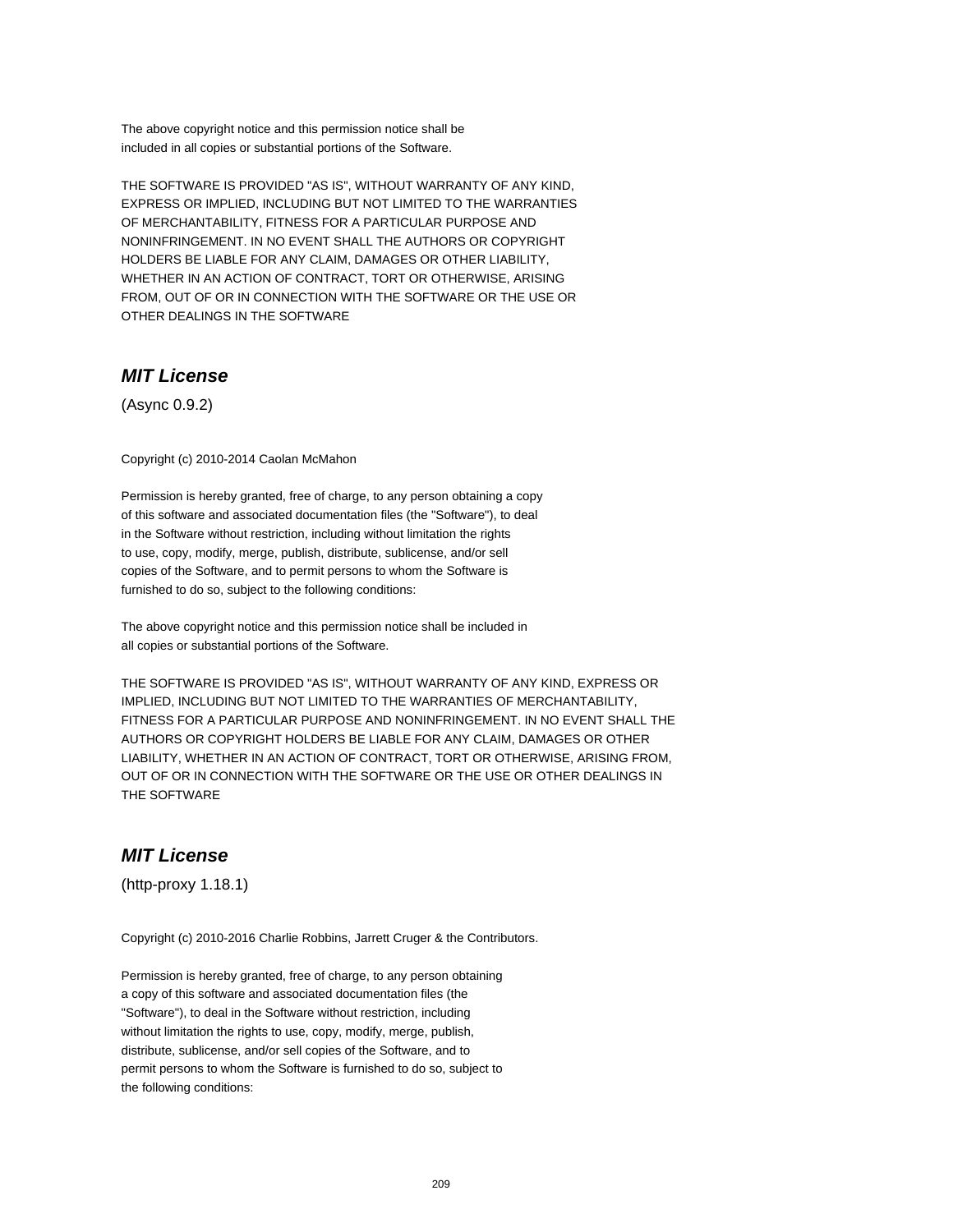The above copyright notice and this permission notice shall be included in all copies or substantial portions of the Software.

THE SOFTWARE IS PROVIDED "AS IS", WITHOUT WARRANTY OF ANY KIND, EXPRESS OR IMPLIED, INCLUDING BUT NOT LIMITED TO THE WARRANTIES OF MERCHANTABILITY, FITNESS FOR A PARTICULAR PURPOSE AND NONINFRINGEMENT. IN NO EVENT SHALL THE AUTHORS OR COPYRIGHT HOLDERS BE LIABLE FOR ANY CLAIM, DAMAGES OR OTHER LIABILITY, WHETHER IN AN ACTION OF CONTRACT, TORT OR OTHERWISE, ARISING FROM, OUT OF OR IN CONNECTION WITH THE SOFTWARE OR THE USE OR OTHER DEALINGS IN THE SOFTWARE

### **MIT License**

(Async 2.6.3, Async 3.2.0)

Copyright (c) 2010-2018 Caolan McMahon

Permission is hereby granted, free of charge, to any person obtaining a copy of this software and associated documentation files (the "Software"), to deal in the Software without restriction, including without limitation the rights to use, copy, modify, merge, publish, distribute, sublicense, and/or sell copies of the Software, and to permit persons to whom the Software is furnished to do so, subject to the following conditions:

The above copyright notice and this permission notice shall be included in all copies or substantial portions of the Software.

THE SOFTWARE IS PROVIDED "AS IS", WITHOUT WARRANTY OF ANY KIND, EXPRESS OR IMPLIED, INCLUDING BUT NOT LIMITED TO THE WARRANTIES OF MERCHANTABILITY, FITNESS FOR A PARTICULAR PURPOSE AND NONINFRINGEMENT. IN NO EVENT SHALL THE AUTHORS OR COPYRIGHT HOLDERS BE LIABLE FOR ANY CLAIM, DAMAGES OR OTHER LIABILITY, WHETHER IN AN ACTION OF CONTRACT, TORT OR OTHERWISE, ARISING FROM, OUT OF OR IN CONNECTION WITH THE SOFTWARE OR THE USE OR OTHER DEALINGS IN THE SOFTWARE

### **MIT License**

(html-minifier-terser 5.1.1)

Copyright (c) 2010-2019 Juriy "kangax" Zaytsev

Permission is hereby granted, free of charge, to any person obtaining a copy of this software and associated documentation files (the "Software"), to deal in the Software without restriction, including without limitation the rights to use, copy, modify, merge, publish, distribute, sublicense, and/or sell copies of the Software, and to permit persons to whom the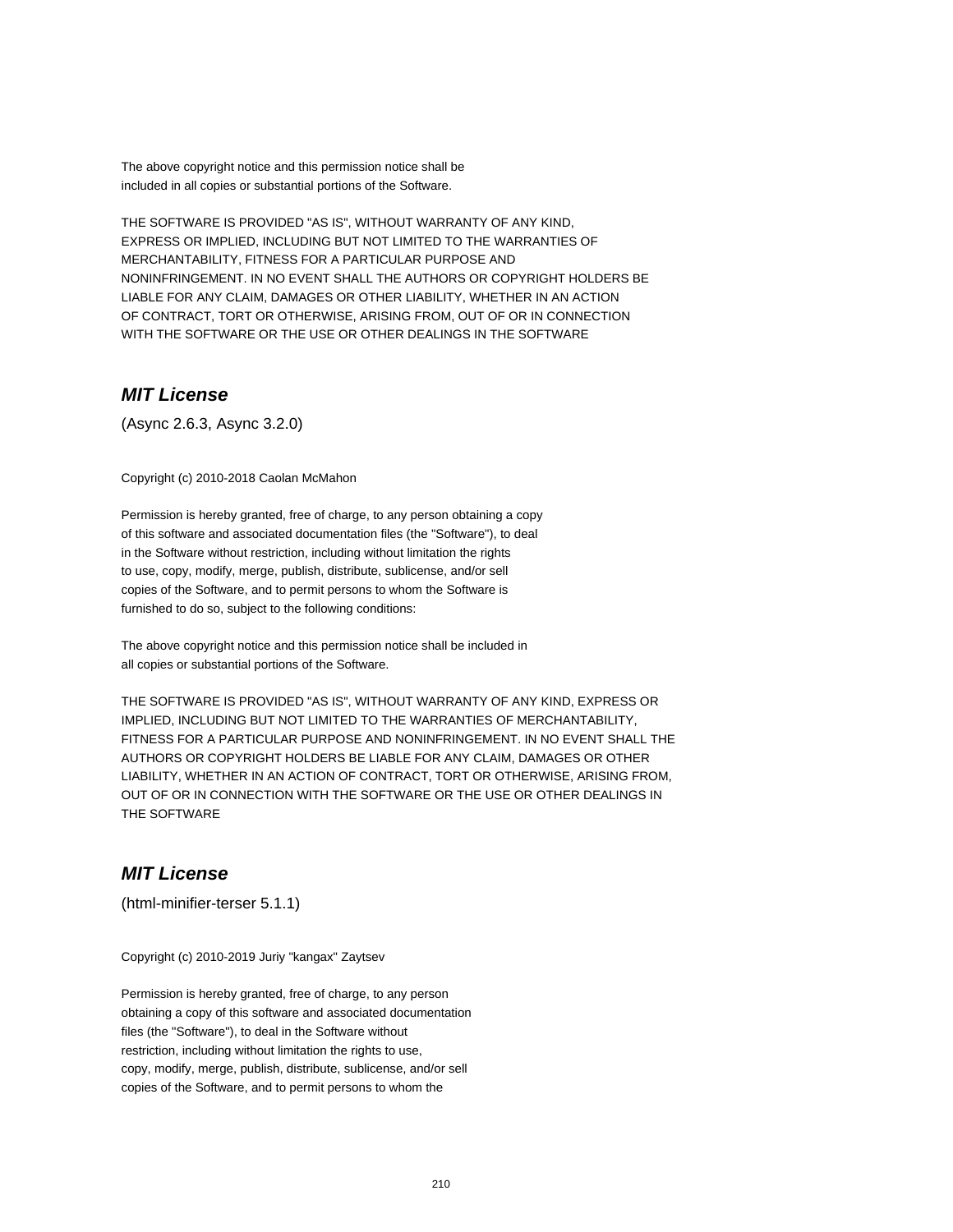Software is furnished to do so, subject to the following conditions:

The above copyright notice and this permission notice shall be included in all copies or substantial portions of the Software.

THE SOFTWARE IS PROVIDED "AS IS", WITHOUT WARRANTY OF ANY KIND, EXPRESS OR IMPLIED, INCLUDING BUT NOT LIMITED TO THE WARRANTIES OF MERCHANTABILITY, FITNESS FOR A PARTICULAR PURPOSE AND NONINFRINGEMENT. IN NO EVENT SHALL THE AUTHORS OR COPYRIGHT HOLDERS BE LIABLE FOR ANY CLAIM, DAMAGES OR OTHER LIABILITY, WHETHER IN AN ACTION OF CONTRACT, TORT OR OTHERWISE, ARISING FROM, OUT OF OR IN CONNECTION WITH THE SOFTWARE OR THE USE OR OTHER DEALINGS IN THE SOFTWARE

#### **MIT License**

(iconv-lite v0.4.24)

Copyright (c) 2011 Alexander Shtuchkin

Permission is hereby granted, free of charge, to any person obtaining a copy of this software and associated documentation files (the "Software"), to deal in the Software without restriction, including without limitation the rights to use, copy, modify, merge, publish, distribute, sublicense, and/or sell copies of the Software, and to permit persons to whom the Software is furnished to do so, subject to the following conditions:

The above copyright notice and this permission notice shall be included in all copies or substantial portions of the Software.

THE SOFTWARE IS PROVIDED "AS IS", WITHOUT WARRANTY OF ANY KIND, EXPRESS OR IMPLIED, INCLUDING BUT NOT LIMITED TO THE WARRANTIES OF MERCHANTABILITY, FITNESS FOR A PARTICULAR PURPOSE AND NONINFRINGEMENT. IN NO EVENT SHALL THE AUTHORS OR COPYRIGHT HOLDERS BE LIABLE FOR ANY CLAIM, DAMAGES OR OTHER LIABILITY, WHETHER IN AN ACTION OF CONTRACT, TORT OR OTHERWISE, ARISING FROM, OUT OF OR IN CONNECTION WITH THE SOFTWARE OR THE USE OR OTHER DEALINGS IN THE SOFTWARE

### **MIT License**

(shellwords 0.1.1)

Copyright (C) 2011 by Jimmy Cuadra

Permission is hereby granted, free of charge, to any person obtaining a copy of this software and associated documentation files (the "Software"), to deal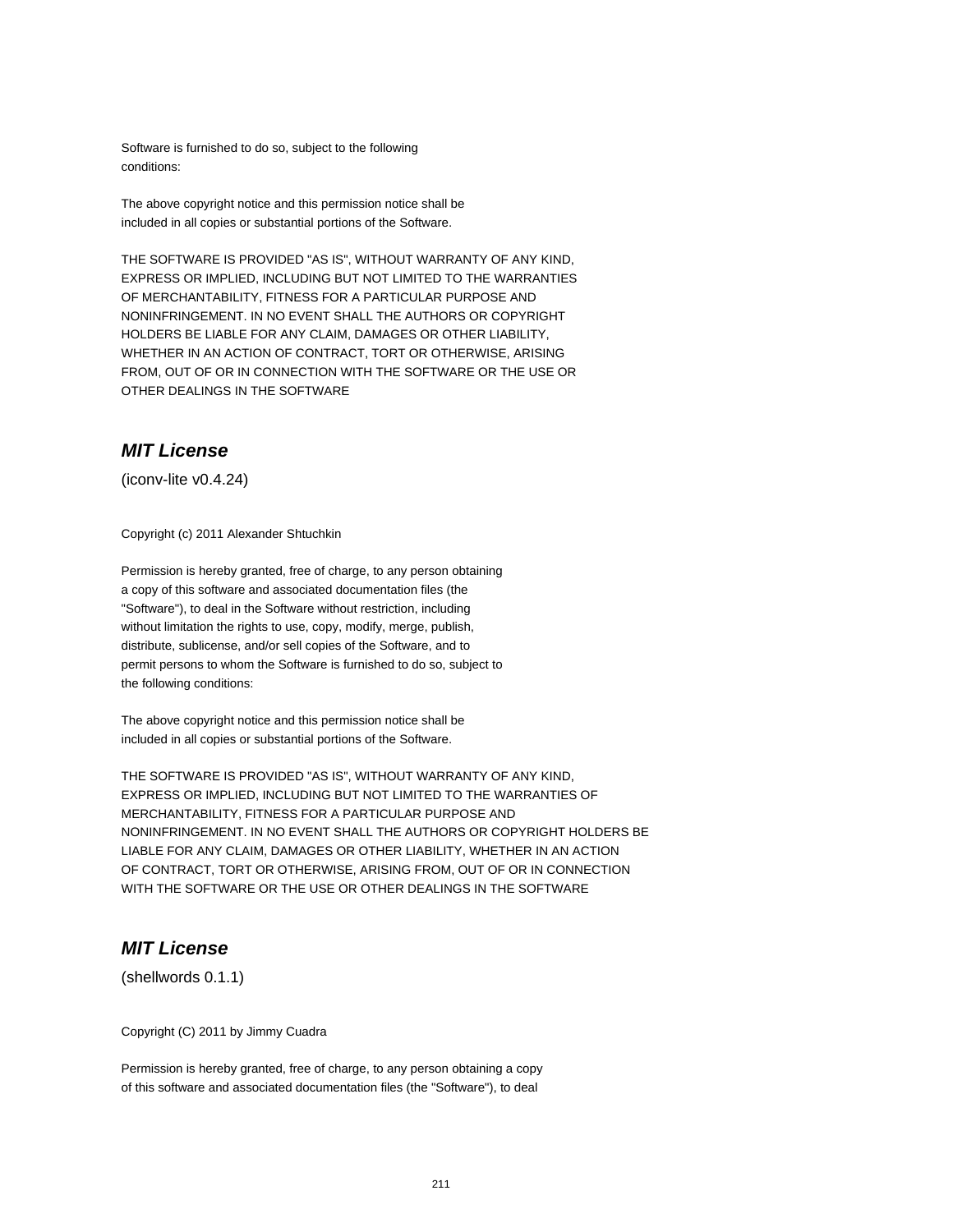in the Software without restriction, including without limitation the rights to use, copy, modify, merge, publish, distribute, sublicense, and/or sell copies of the Software, and to permit persons to whom the Software is furnished to do so, subject to the following conditions:

The above copyright notice and this permission notice shall be included in all copies or substantial portions of the Software.

THE SOFTWARE IS PROVIDED "AS IS", WITHOUT WARRANTY OF ANY KIND, EXPRESS OR IMPLIED, INCLUDING BUT NOT LIMITED TO THE WARRANTIES OF MERCHANTABILITY, FITNESS FOR A PARTICULAR PURPOSE AND NONINFRINGEMENT. IN NO EVENT SHALL THE AUTHORS OR COPYRIGHT HOLDERS BE LIABLE FOR ANY CLAIM, DAMAGES OR OTHER LIABILITY, WHETHER IN AN ACTION OF CONTRACT, TORT OR OTHERWISE, ARISING FROM, OUT OF OR IN CONNECTION WITH THE SOFTWARE OR THE USE OR OTHER DEALINGS IN THE SOFTWARE

# **MIT License**

(limiter 1.1.5)

Copyright (C) 2011 by John Hurliman

Permission is hereby granted, free of charge, to any person obtaining a copy of this software and associated documentation files (the "Software"), to deal in the Software without restriction, including without limitation the rights to use, copy, modify, merge, publish, distribute, sublicense, and/or sell copies of the Software, and to permit persons to whom the Software is furnished to do so, subject to the following conditions: The above copyright notice and this permission notice shall be included in all copies or substantial portions of the Software. THE SOFTWARE IS PROVIDED "AS IS", WITHOUT WARRANTY OF ANY KIND, EXPRESS OR IMPLIED, INCLUDING BUT NOT LIMITED TO THE WARRANTIES OF MERCHANTABILITY, FITNESS FOR A PARTICULAR PURPOSE AND NONINFRINGEMENT. IN NO EVENT SHALL THE AUTHORS OR COPYRIGHT HOLDERS BE LIABLE FOR ANY CLAIM, DAMAGES OR OTHER LIABILITY, WHETHER IN AN ACTION OF CONTRACT, TORT OR OTHERWISE, ARISING FROM, OUT OF OR IN CONNECTION WITH THE SOFTWARE OR THE USE OR OTHER DEALINGS IN THE SOFTWARE

### **MIT License**

(ret 0.1.15)

Copyright (C) 2011 by Roly Fentanes

Permission is hereby granted, free of charge, to any person obtaining a copy of this software and associated documentation files (the "Software"), to deal in the Software without restriction, including without limitation the rights to use, copy, modify, merge, publish, distribute, sublicense, and/or sell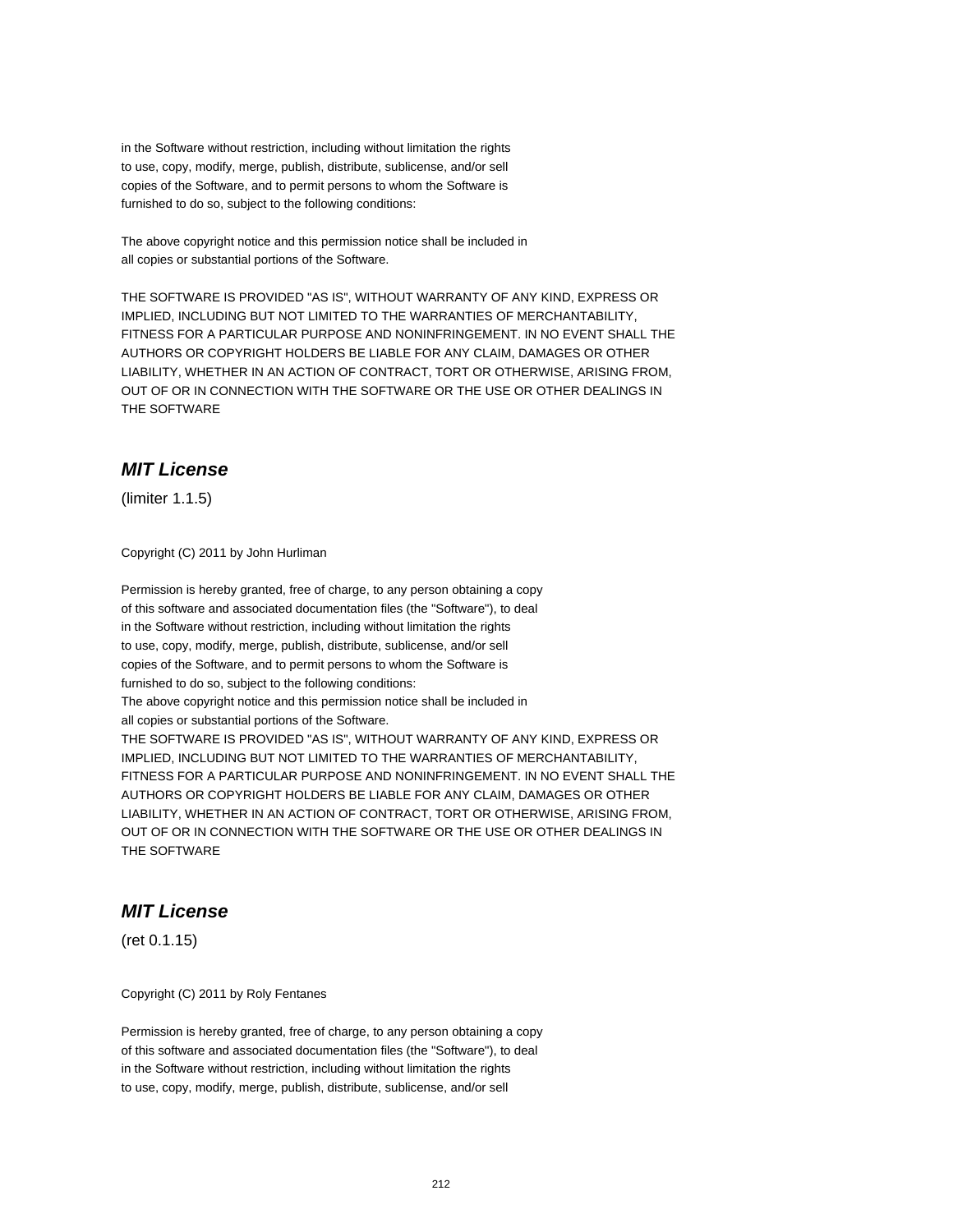copies of the Software, and to permit persons to whom the Software is furnished to do so, subject to the following conditions:

The above copyright notice and this permission notice shall be included in all copies or substantial portions of the Software.

THE SOFTWARE IS PROVIDED "AS IS", WITHOUT WARRANTY OF ANY KIND, EXPRESS OR IMPLIED, INCLUDING BUT NOT LIMITED TO THE WARRANTIES OF MERCHANTABILITY, FITNESS FOR A PARTICULAR PURPOSE AND NONINFRINGEMENT. IN NO EVENT SHALL THE AUTHORS OR COPYRIGHT HOLDERS BE LIABLE FOR ANY CLAIM, DAMAGES OR OTHER LIABILITY, WHETHER IN AN ACTION OF CONTRACT, TORT OR OTHERWISE, ARISING FROM, OUT OF OR IN CONNECTION WITH THE SOFTWARE OR THE USE OR OTHER DEALINGS IN THE SOFTWARE

### **MIT License**

(combined-stream 1.0.8, delayed-stream 0.0.7)

Copyright (c) 2011 Debuggable Limited

Permission is hereby granted, free of charge, to any person obtaining a copy of this software and associated documentation files (the "Software"), to deal in the Software without restriction, including without limitation the rights to use, copy, modify, merge, publish, distribute, sublicense, and/or sell copies of the Software, and to permit persons to whom the Software is furnished to do so, subject to the following conditions:

The above copyright notice and this permission notice shall be included in all copies or substantial portions of the Software.

THE SOFTWARE IS PROVIDED "AS IS", WITHOUT WARRANTY OF ANY KIND, EXPRESS OR IMPLIED, INCLUDING BUT NOT LIMITED TO THE WARRANTIES OF MERCHANTABILITY, FITNESS FOR A PARTICULAR PURPOSE AND NONINFRINGEMENT. IN NO EVENT SHALL THE AUTHORS OR COPYRIGHT HOLDERS BE LIABLE FOR ANY CLAIM, DAMAGES OR OTHER LIABILITY, WHETHER IN AN ACTION OF CONTRACT, TORT OR OTHERWISE, ARISING FROM, OUT OF OR IN CONNECTION WITH THE SOFTWARE OR THE USE OR OTHER DEALINGS IN THE SOFTWARE

### **MIT License**

(node-stack-trace 0.0.10)

Copyright (c) 2011 Felix Geisendörfer (felix@debuggable.com)

Permission is hereby granted, free of charge, to any person obtaining a copy of this software and associated documentation files (the "Software"), to deal in the Software without restriction, including without limitation the rights to use, copy, modify, merge, publish, distribute, sublicense, and/or sell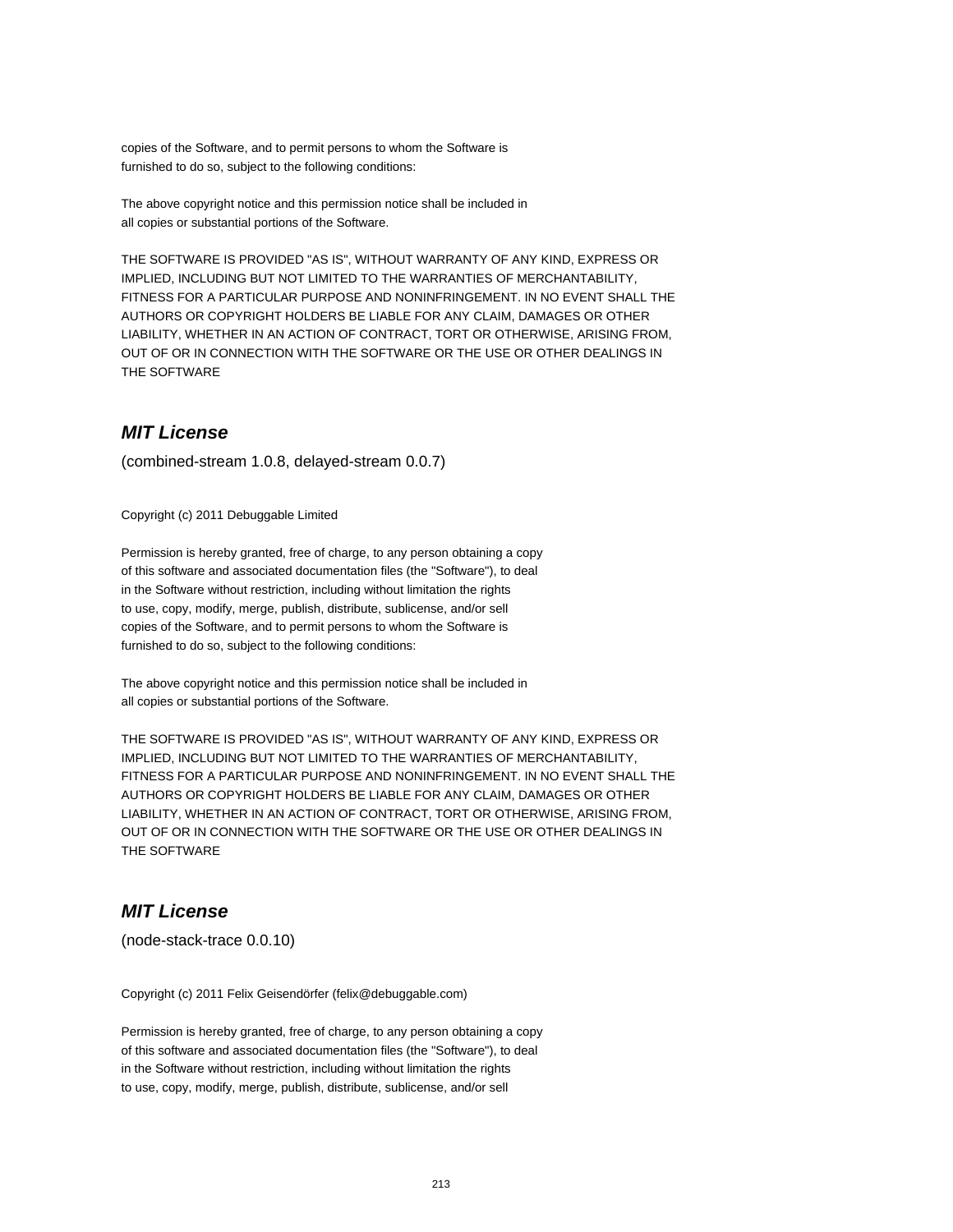copies of the Software, and to permit persons to whom the Software is furnished to do so, subject to the following conditions:

The above copyright notice and this permission notice shall be included in all copies or substantial portions of the Software.

THE SOFTWARE IS PROVIDED "AS IS", WITHOUT WARRANTY OF ANY KIND, EXPRESS OR IMPLIED, INCLUDING BUT NOT LIMITED TO THE WARRANTIES OF MERCHANTABILITY, FITNESS FOR A PARTICULAR PURPOSE AND NONINFRINGEMENT. IN NO EVENT SHALL THE AUTHORS OR COPYRIGHT HOLDERS BE LIABLE FOR ANY CLAIM, DAMAGES OR OTHER LIABILITY, WHETHER IN AN ACTION OF CONTRACT, TORT OR OTHERWISE, ARISING FROM, OUT OF OR IN CONNECTION WITH THE SOFTWARE OR THE USE OR OTHER DEALINGS IN THE SOFTWARE

### **MIT License**

(chartjs-color-string 0.6.0, color-string 0.6.0)

Copyright (c) 2011 Heather Arthur

Permission is hereby granted, free of charge, to any person obtaining a copy of this software and associated documentation files (the "Software"), to deal in the Software without restriction, including without limitation the rights to use, copy, modify, merge, publish, distribute, sublicense, and/or sell copies of the Software, and to permit persons to whom the Software is furnished to do so, subject to the following conditions:

The above copyright notice and this permission notice shall be included in all copies or substantial portions of the Software.

THE SOFTWARE IS PROVIDED "AS IS", WITHOUT WARRANTY OF ANY KIND, EXPRESS OR IMPLIED, INCLUDING BUT NOT LIMITED TO THE WARRANTIES OF MERCHANTABILITY, FITNESS FOR A PARTICULAR PURPOSE AND NONINFRINGEMENT. IN NO EVENT SHALL THE AUTHORS OR COPYRIGHT HOLDERS BE LIABLE FOR ANY CLAIM, DAMAGES OR OTHER LIABILITY, WHETHER IN AN ACTION OF CONTRACT, TORT OR OTHERWISE, ARISING FROM, OUT OF OR IN CONNECTION WITH THE SOFTWARE OR THE USE OR OTHER DEALINGS IN THE SOFTWARE

### **MIT License**

(nodejs-asn1 0.2.4)

Copyright (c) 2011 Mark Cavage, All rights reserved.

Permission is hereby granted, free of charge, to any person obtaining a copy of this software and associated documentation files (the "Software"), to deal in the Software without restriction, including without limitation the rights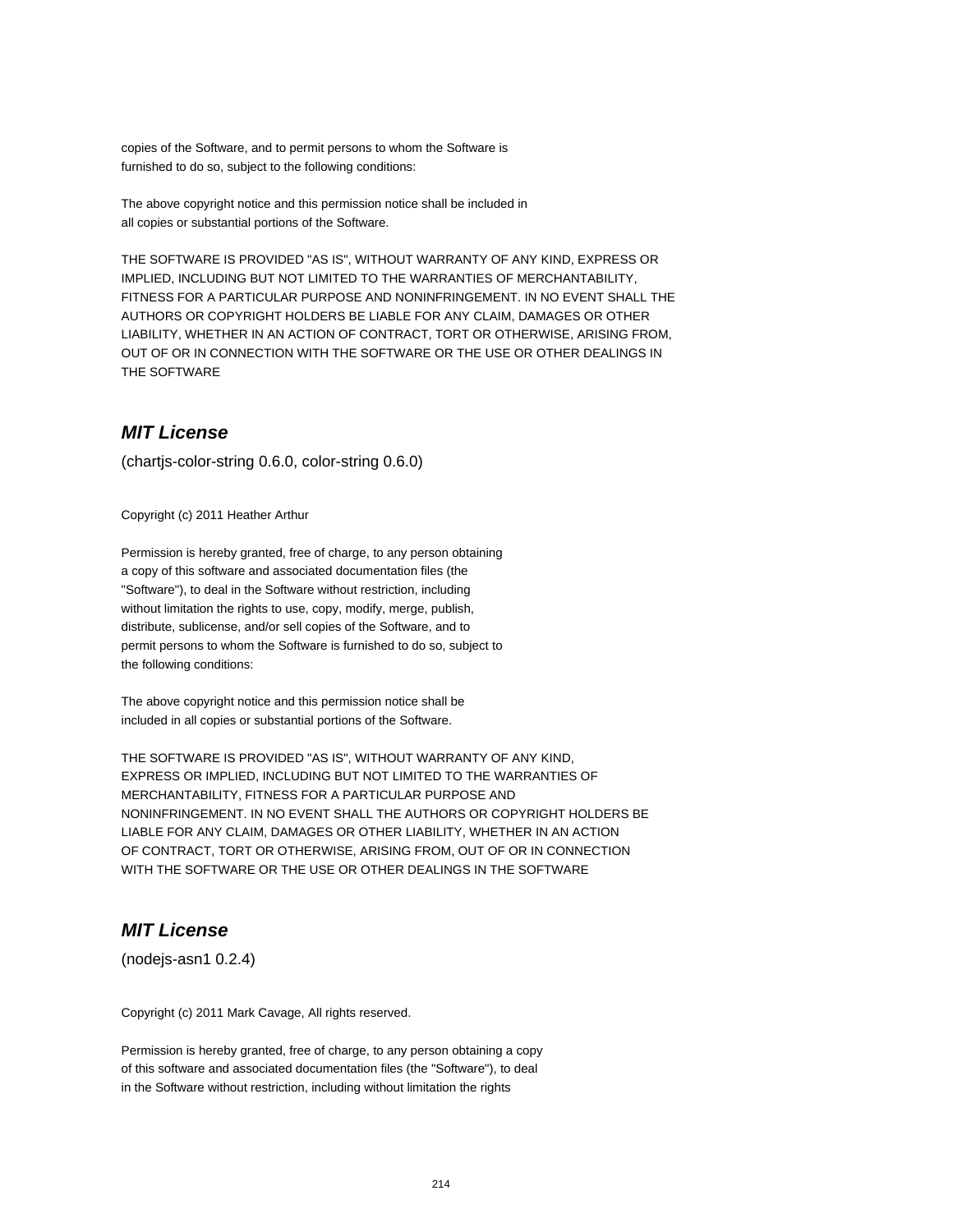to use, copy, modify, merge, publish, distribute, sublicense, and/or sell copies of the Software, and to permit persons to whom the Software is furnished to do so, subject to the following conditions:

The above copyright notice and this permission notice shall be included in all copies or substantial portions of the Software.

THE SOFTWARE IS PROVIDED "AS IS", WITHOUT WARRANTY OF ANY KIND, EXPRESS OR IMPLIED, INCLUDING BUT NOT LIMITED TO THE WARRANTIES OF MERCHANTABILITY, FITNESS FOR A PARTICULAR PURPOSE AND NONINFRINGEMENT. IN NO EVENT SHALL THE AUTHORS OR COPYRIGHT HOLDERS BE LIABLE FOR ANY CLAIM, DAMAGES OR OTHER LIABILITY, WHETHER IN AN ACTION OF CONTRACT, TORT OR OTHERWISE, ARISING FROM, OUT OF OR IN CONNECTION WITH THE SOFTWARE OR THE USE OR OTHER DEALINGS IN THE SOFTWARE

#### **MIT License**

(deep-diff 0.3.8, deep-diff v0.3.8)

Copyright (c) 2011-2013 Phillip Clark

Permission is hereby granted, free of charge, to any person obtaining a copy of this software and associated documentation files (the "Software"), to deal in the Software without restriction, including without limitation the rights to use, copy, modify, merge, publish, distribute, sublicense, and/or sell copies of the Software, and to permit persons to whom the Software is furnished to do so, subject to the following conditions:

The above copyright notice and this permission notice shall be included in all copies or substantial portions of the Software.

THE SOFTWARE IS PROVIDED "AS IS", WITHOUT WARRANTY OF ANY KIND, EXPRESS OR IMPLIED, INCLUDING BUT NOT LIMITED TO THE WARRANTIES OF MERCHANTABILITY, FITNESS FOR A PARTICULAR PURPOSE AND NONINFRINGEMENT. IN NO EVENT SHALL THE AUTHORS OR COPYRIGHT HOLDERS BE LIABLE FOR ANY CLAIM, DAMAGES OR OTHER LIABILITY, WHETHER IN AN ACTION OF CONTRACT, TORT OR OTHERWISE, ARISING FROM, OUT OF OR IN CONNECTION WITH THE SOFTWARE OR THE USE OR OTHER DEALINGS IN THE SOFTWARE

### **MIT License**

(Qix-/color-convert 1.9.2, Qix-/color-convert 1.9.3, Qix-/color-convert 2.0.1)

Copyright (c) 2011-2016 Heather Arthur

Permission is hereby granted, free of charge, to any person obtaining a copy of this software and associated documentation files (the "Software"), to deal in the Software without restriction, including without limitation the rights to use, copy, modify, merge, publish, distribute, sublicense, and/or sell copies of the Software, and to permit persons to whom the Software is furnished to do so, subject to the following conditions: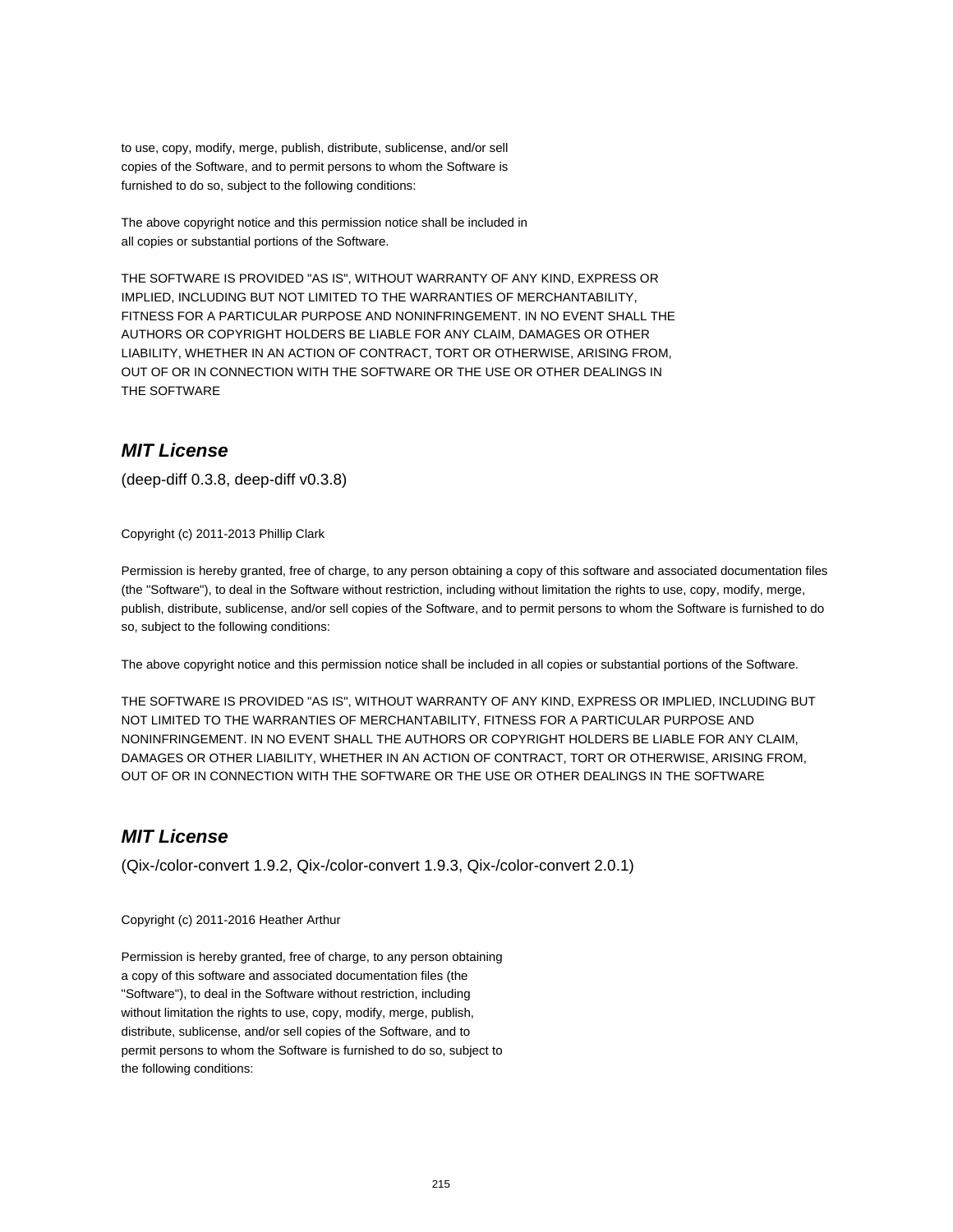The above copyright notice and this permission notice shall be included in all copies or substantial portions of the Software.

THE SOFTWARE IS PROVIDED "AS IS", WITHOUT WARRANTY OF ANY KIND, EXPRESS OR IMPLIED, INCLUDING BUT NOT LIMITED TO THE WARRANTIES OF MERCHANTABILITY, FITNESS FOR A PARTICULAR PURPOSE AND NONINFRINGEMENT. IN NO EVENT SHALL THE AUTHORS OR COPYRIGHT HOLDERS BE LIABLE FOR ANY CLAIM, DAMAGES OR OTHER LIABILITY, WHETHER IN AN ACTION OF CONTRACT, TORT OR OTHERWISE, ARISING FROM, OUT OF OR IN CONNECTION WITH THE SOFTWARE OR THE USE OR OTHER DEALINGS IN THE SOFTWARE

### **MIT License**

(whitequark/ipaddr.js v1.9.1)

Copyright (C) 2011-2017 whitequark

Permission is hereby granted, free of charge, to any person obtaining a copy of this software and associated documentation files (the "Software"), to deal in the Software without restriction, including without limitation the rights to use, copy, modify, merge, publish, distribute, sublicense, and/or sell copies of the Software, and to permit persons to whom the Software is furnished to do so, subject to the following conditions:

The above copyright notice and this permission notice shall be included in all copies or substantial portions of the Software.

THE SOFTWARE IS PROVIDED "AS IS", WITHOUT WARRANTY OF ANY KIND, EXPRESS OR IMPLIED, INCLUDING BUT NOT LIMITED TO THE WARRANTIES OF MERCHANTABILITY, FITNESS FOR A PARTICULAR PURPOSE AND NONINFRINGEMENT. IN NO EVENT SHALL THE AUTHORS OR COPYRIGHT HOLDERS BE LIABLE FOR ANY CLAIM, DAMAGES OR OTHER LIABILITY, WHETHER IN AN ACTION OF CONTRACT, TORT OR OTHERWISE, ARISING FROM, OUT OF OR IN CONNECTION WITH THE SOFTWARE OR THE USE OR OTHER DEALINGS IN THE SOFTWARE

### **MIT License**

(felixge/node-retry v0.12.0, retry-webjars v0.12.0)

Copyright (c) 2011: Tim Koschützki (tim@debuggable.com) Felix Geisendörfer (felix@debuggable.com)

Permission is hereby granted, free of charge, to any person obtaining a copy of this software and associated documentation files (the "Software"), to deal in the Software without restriction, including without limitation the rights to use, copy, modify, merge, publish, distribute, sublicense, and/or sell copies of the Software, and to permit persons to whom the Software is furnished to do so, subject to the following conditions: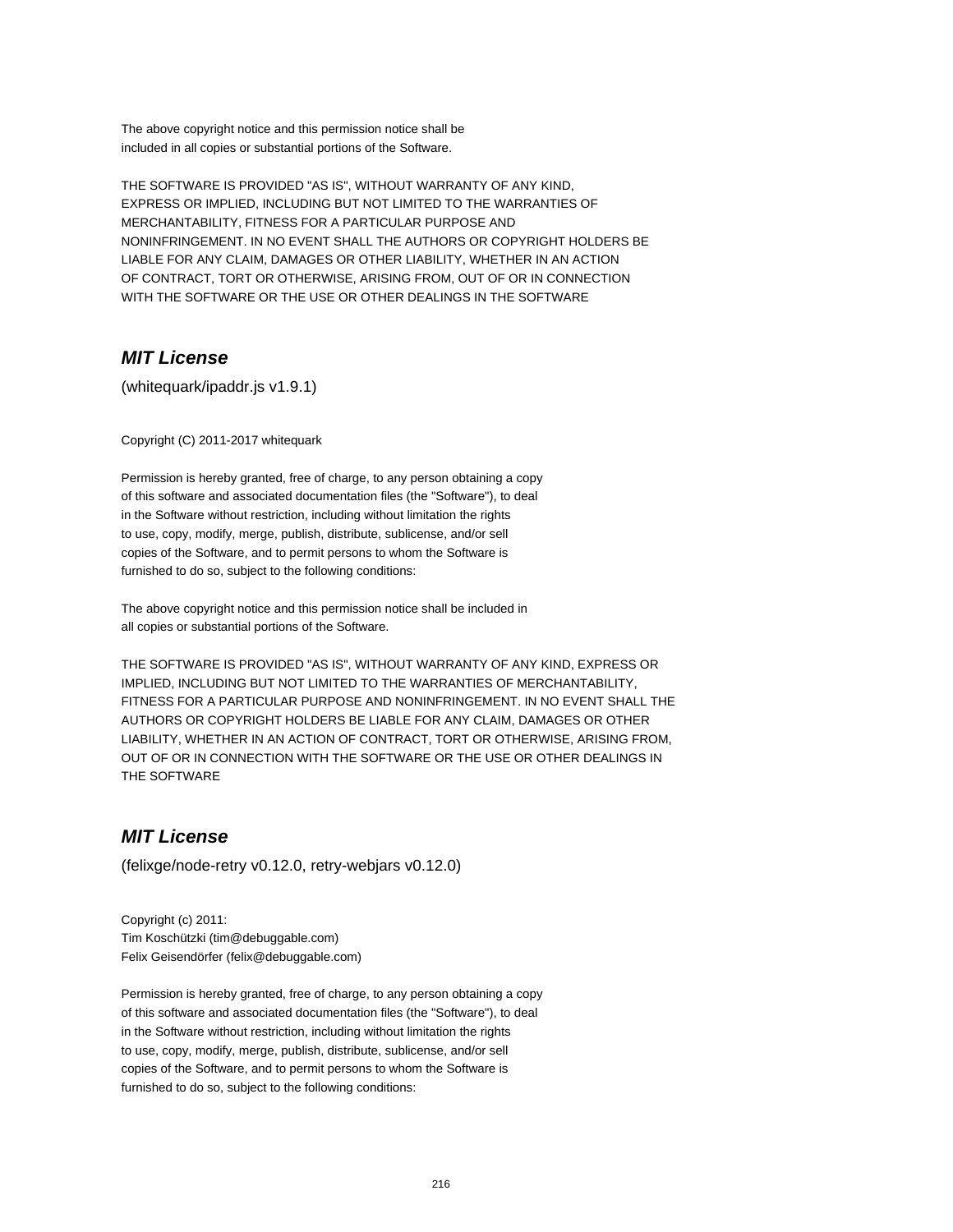The above copyright notice and this permission notice shall be included in all copies or substantial portions of the Software.

THE SOFTWARE IS PROVIDED "AS IS", WITHOUT WARRANTY OF ANY KIND, EXPRESS OR IMPLIED, INCLUDING BUT NOT LIMITED TO THE WARRANTIES OF MERCHANTABILITY, FITNESS FOR A PARTICULAR PURPOSE AND NONINFRINGEMENT. IN NO EVENT SHALL THE AUTHORS OR COPYRIGHT HOLDERS BE LIABLE FOR ANY CLAIM, DAMAGES OR OTHER LIABILITY, WHETHER IN AN ACTION OF CONTRACT, TORT OR OTHERWISE, ARISING FROM, OUT OF OR IN CONNECTION WITH THE SOFTWARE OR THE USE OR OTHER DEALINGS IN THE SOFTWARE

## **MIT License**

(unzipper 0.10.11)

Copyright (c) 2012 - 2013 Near Infinity Corporation

Permission is hereby granted, free of charge, to any person obtaining a copy of this software and associated documentation files (the "Software"), to deal in the Software without restriction, including without limitation the rights to use, copy, modify, merge, publish, distribute, sublicense, and/or sell copies of the Software, and to permit persons to whom the Software is furnished to do so, subject to the following conditions:

The above copyright notice and this permission notice shall be included in all copies or substantial portions of the Software.

THE SOFTWARE IS PROVIDED "AS IS", WITHOUT WARRANTY OF ANY KIND, EXPRESS OR IMPLIED, INCLUDING BUT NOT LIMITED TO THE WARRANTIES OF MERCHANTABILITY, FITNESS FOR A PARTICULAR PURPOSE AND NONINFRINGEMENT. IN NO EVENT SHALL THE AUTHORS OR COPYRIGHT HOLDERS BE LIABLE FOR ANY CLAIM, DAMAGES OR OTHER LIABILITY, WHETHER IN AN ACTION OF CONTRACT, TORT OR OTHERWISE, ARISING FROM, OUT OF OR IN CONNECTION WITH THE SOFTWARE OR THE USE OR OTHER DEALINGS IN THE SOFTWARE

# **MIT License**

(immediate 3.0.6)

Copyright (c) 2012 Barnesandnoble.com, llc, Donavon West, Domenic Denicola, Brian Cavalier

Permission is hereby granted, free of charge, to any person obtaining a copy of this software and associated documentation files (the "Software"), to deal in the Software without restriction, including without limitation the rights to use, copy, modify, merge, publish, distribute, sublicense, and/or sell copies of the Software, and to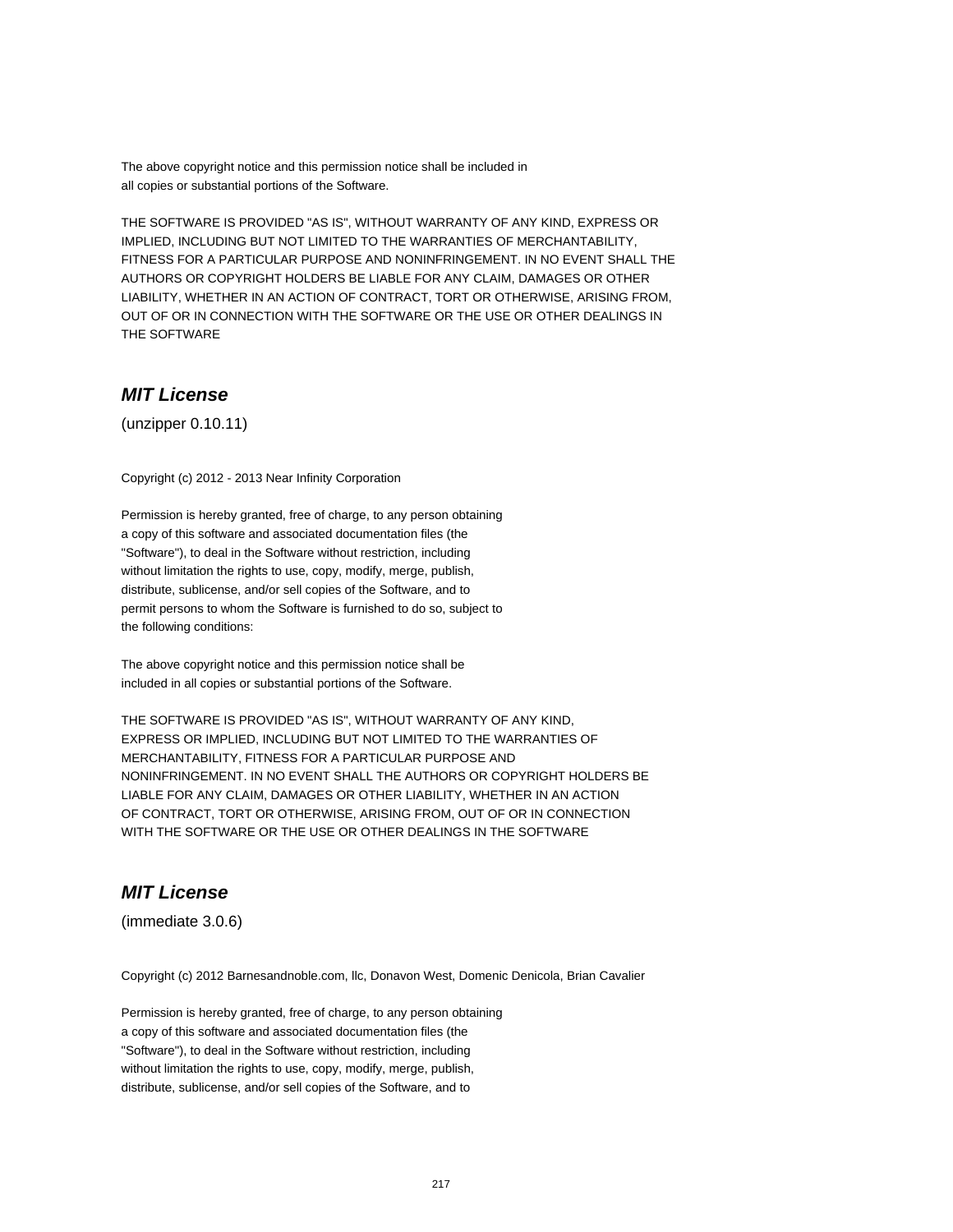permit persons to whom the Software is furnished to do so, subject to the following conditions:

The above copyright notice and this permission notice shall be included in all copies or substantial portions of the Software.

THE SOFTWARE IS PROVIDED "AS IS", WITHOUT WARRANTY OF ANY KIND, EXPRESS OR IMPLIED, INCLUDING BUT NOT LIMITED TO THE WARRANTIES OF MERCHANTABILITY, FITNESS FOR A PARTICULAR PURPOSE AND NONINFRINGEMENT. IN NO EVENT SHALL THE AUTHORS OR COPYRIGHT HOLDERS BE LIABLE FOR ANY CLAIM, DAMAGES OR OTHER LIABILITY, WHETHER IN AN ACTION OF CONTRACT, TORT OR OTHERWISE, ARISING FROM, OUT OF OR IN CONNECTION WITH THE SOFTWARE OR THE USE OR OTHER DEALINGS IN THE SOFTWARE

## **MIT License**

(toposort 2.0.2)

Copyright (c) 2012 by Marcel Klehr MIT LICENSE

Permission is hereby granted, free of charge, to any person obtaining a copy of this software and associated documentation files (the "Software"), to deal in the Software without restriction, including without limitation the rights to use, copy, modify, merge, publish, distribute, sublicense, and/or sell copies of the Software, and to permit persons to whom the Software is furnished to do so, subject to the following conditions:

The above copyright notice and this permission notice shall be included in all copies or substantial portions of the Software.

THE SOFTWARE IS PROVIDED "AS IS", WITHOUT WARRANTY OF ANY KIND, EXPRESS OR IMPLIED, INCLUDING BUT NOT LIMITED TO THE WARRANTIES OF MERCHANTABILITY, FITNESS FOR A PARTICULAR PURPOSE AND NONINFRINGEMENT. IN NO EVENT SHALL THE AUTHORS OR COPYRIGHT HOLDERS BE LIABLE FOR ANY CLAIM, DAMAGES OR OTHER LIABILITY, WHETHER IN AN ACTION OF CONTRACT, TORT OR OTHERWISE, ARISING FROM, OUT OF OR IN CONNECTION WITH THE SOFTWARE OR THE USE OR OTHER DEALINGS IN THE SOFTWARE

# **MIT License**

(portfinder 1.0.28)

Copyright (c) 2012 Charlie Robbins

Permission is hereby granted, free of charge, to any person obtaining a copy of this software and associated documentation files (the "Software"), to deal in the Software without restriction, including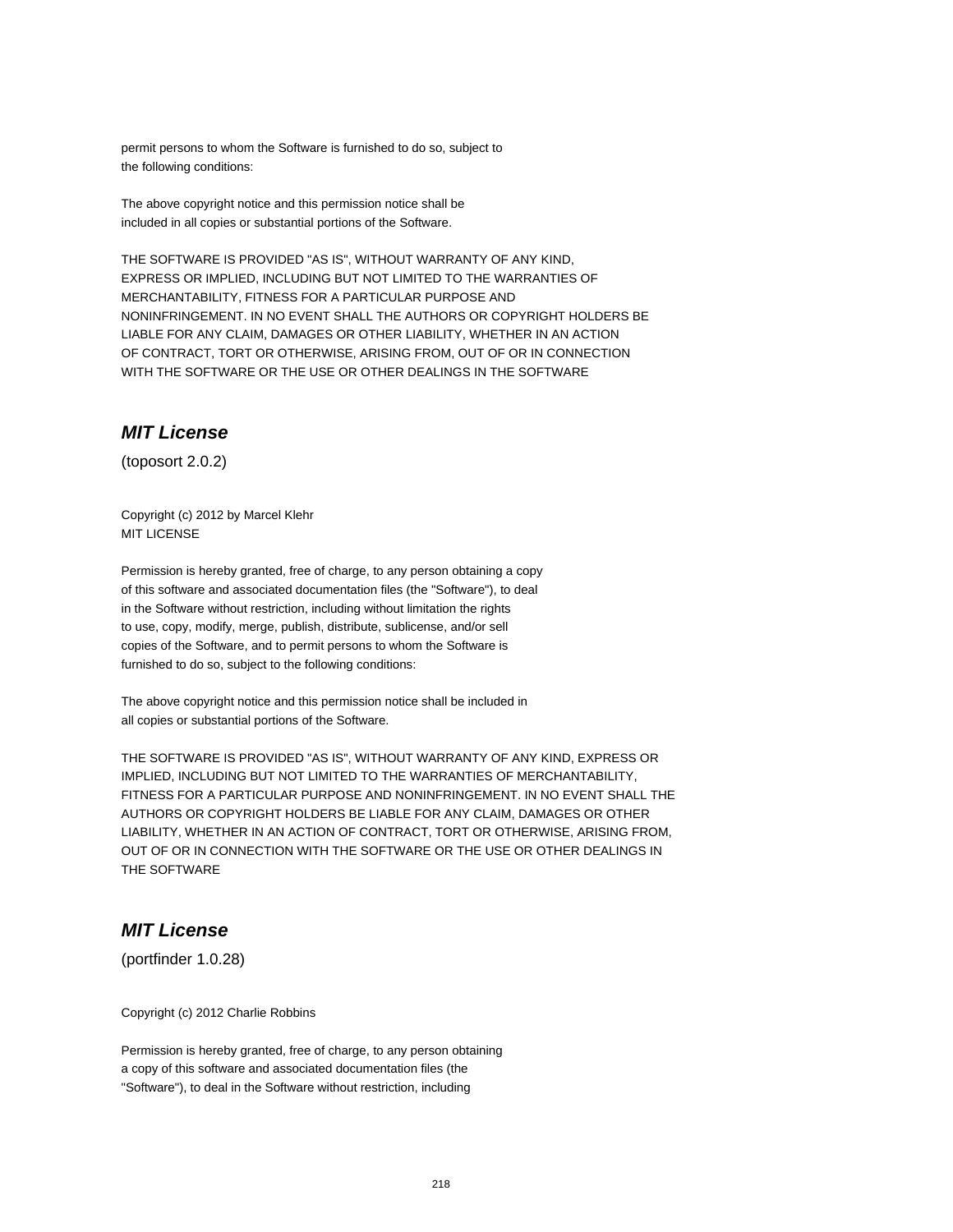without limitation the rights to use, copy, modify, merge, publish, distribute, sublicense, and/or sell copies of the Software, and to permit persons to whom the Software is furnished to do so, subject to the following conditions:

The above copyright notice and this permission notice shall be included in all copies or substantial portions of the Software.

THE SOFTWARE IS PROVIDED "AS IS", WITHOUT WARRANTY OF ANY KIND, EXPRESS OR IMPLIED, INCLUDING BUT NOT LIMITED TO THE WARRANTIES OF MERCHANTABILITY, FITNESS FOR A PARTICULAR PURPOSE AND NONINFRINGEMENT. IN NO EVENT SHALL THE AUTHORS OR COPYRIGHT HOLDERS BE LIABLE FOR ANY CLAIM, DAMAGES OR OTHER LIABILITY, WHETHER IN AN ACTION OF CONTRACT, TORT OR OTHERWISE, ARISING FROM, OUT OF OR IN CONNECTION WITH THE SOFTWARE OR THE USE OR OTHER DEALINGS IN THE SOFTWARE

# **MIT License**

(form-data 2.3.3, form-data 2.5.1)

Copyright (c) 2012 Felix Geisendörfer (felix@debuggable.com) and contributors

Permission is hereby granted, free of charge, to any person obtaining a copy of this software and associated documentation files (the "Software"), to deal in the Software without restriction, including without limitation the rights to use, copy, modify, merge, publish, distribute, sublicense, and/or sell copies of the Software, and to permit persons to whom the Software is furnished to do so, subject to the following conditions:

The above copyright notice and this permission notice shall be included in all copies or substantial portions of the Software.

THE SOFTWARE IS PROVIDED "AS IS", WITHOUT WARRANTY OF ANY KIND, EXPRESS OR IMPLIED, INCLUDING BUT NOT LIMITED TO THE WARRANTIES OF MERCHANTABILITY, FITNESS FOR A PARTICULAR PURPOSE AND NONINFRINGEMENT. IN NO EVENT SHALL THE AUTHORS OR COPYRIGHT HOLDERS BE LIABLE FOR ANY CLAIM, DAMAGES OR OTHER LIABILITY, WHETHER IN AN ACTION OF CONTRACT, TORT OR OTHERWISE, ARISING FROM, OUT OF OR IN CONNECTION WITH THE SOFTWARE OR THE USE OR OTHER DEALINGS IN THE SOFTWARE

# **MIT License**

(chartjs-color 2.4.1)

Copyright (c) 2012 Heather Arthur

Permission is hereby granted, free of charge, to any person obtaining a copy of this software and associated documentation files (the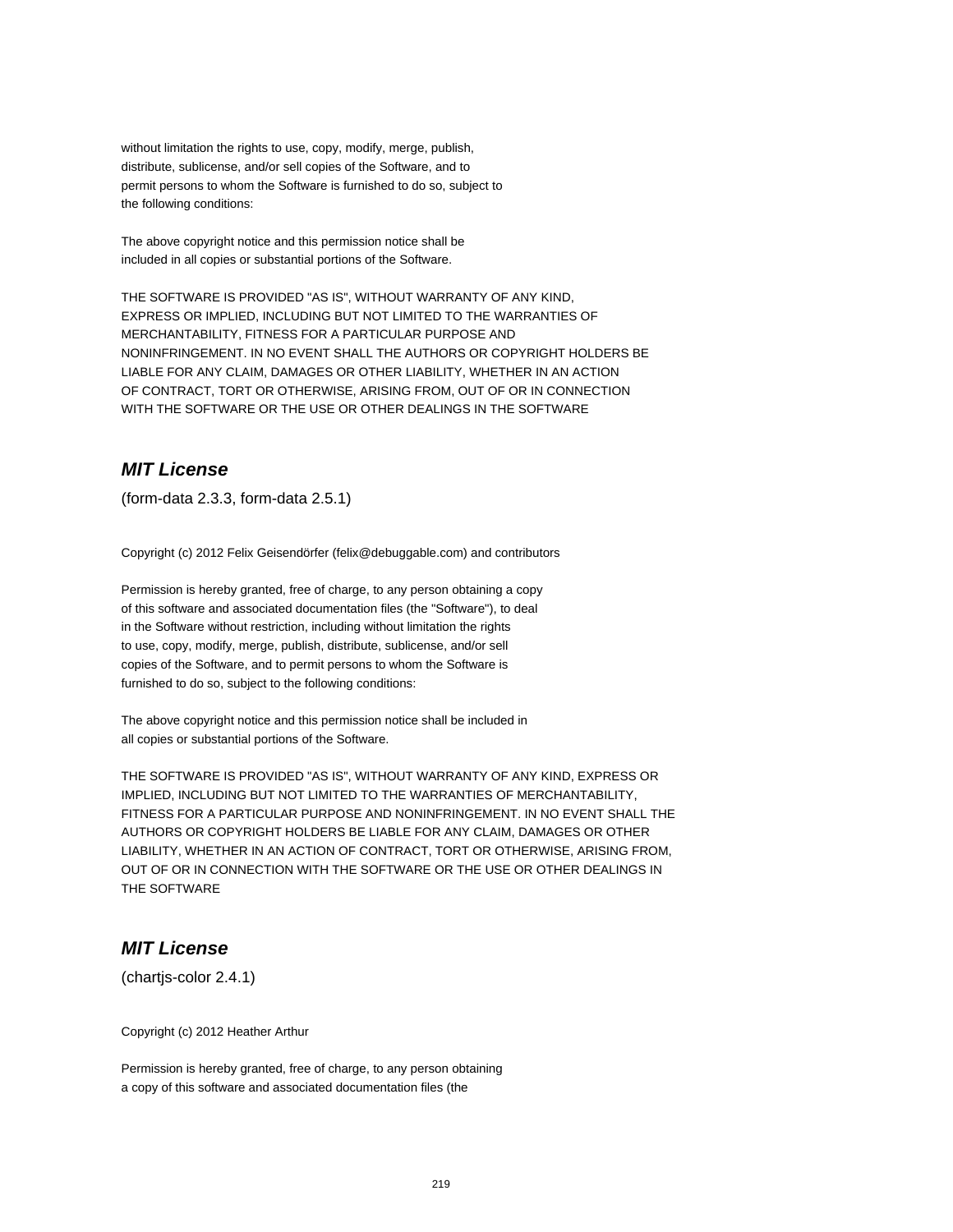"Software"), to deal in the Software without restriction, including without limitation the rights to use, copy, modify, merge, publish, distribute, sublicense, and/or sell copies of the Software, and to permit persons to whom the Software is furnished to do so, subject to the following conditions:

The above copyright notice and this permission notice shall be included in all copies or substantial portions of the Software.

THE SOFTWARE IS PROVIDED "AS IS", WITHOUT WARRANTY OF ANY KIND, EXPRESS OR IMPLIED, INCLUDING BUT NOT LIMITED TO THE WARRANTIES OF MERCHANTABILITY, FITNESS FOR A PARTICULAR PURPOSE AND NONINFRINGEMENT. IN NO EVENT SHALL THE AUTHORS OR COPYRIGHT HOLDERS BE LIABLE FOR ANY CLAIM, DAMAGES OR OTHER LIABILITY, WHETHER IN AN ACTION OF CONTRACT, TORT OR OTHERWISE, ARISING FROM, OUT OF OR IN CONNECTION WITH THE SOFTWARE OR THE USE OR OTHER DEALINGS IN THE SOFTWARE

# **MIT License**

(console-browserify 1.2.0, duplexer v0.1.2)

Copyright (c) 2012 Raynos.

Permission is hereby granted, free of charge, to any person obtaining a copy of this software and associated documentation files (the "Software"), to deal in the Software without restriction, including without limitation the rights to use, copy, modify, merge, publish, distribute, sublicense, and/or sell copies of the Software, and to permit persons to whom the Software is furnished to do so, subject to the following conditions:

The above copyright notice and this permission notice shall be included in all copies or substantial portions of the Software.

THE SOFTWARE IS PROVIDED "AS IS", WITHOUT WARRANTY OF ANY KIND, EXPRESS OR IMPLIED, INCLUDING BUT NOT LIMITED TO THE WARRANTIES OF MERCHANTABILITY, FITNESS FOR A PARTICULAR PURPOSE AND NONINFRINGEMENT. IN NO EVENT SHALL THE AUTHORS OR COPYRIGHT HOLDERS BE LIABLE FOR ANY CLAIM, DAMAGES OR OTHER LIABILITY, WHETHER IN AN ACTION OF CONTRACT, TORT OR OTHERWISE, ARISING FROM, OUT OF OR IN CONNECTION WITH THE SOFTWARE OR THE USE OR OTHER DEALINGS IN THE SOFTWARE

### **MIT License**

(deep-is 0.1.3)

Copyright (c) 2012, 2013 Thorsten Lorenz Copyright (c) 2012 James Halliday Copyright (c) 2009 Thomas Robinson <280north.com>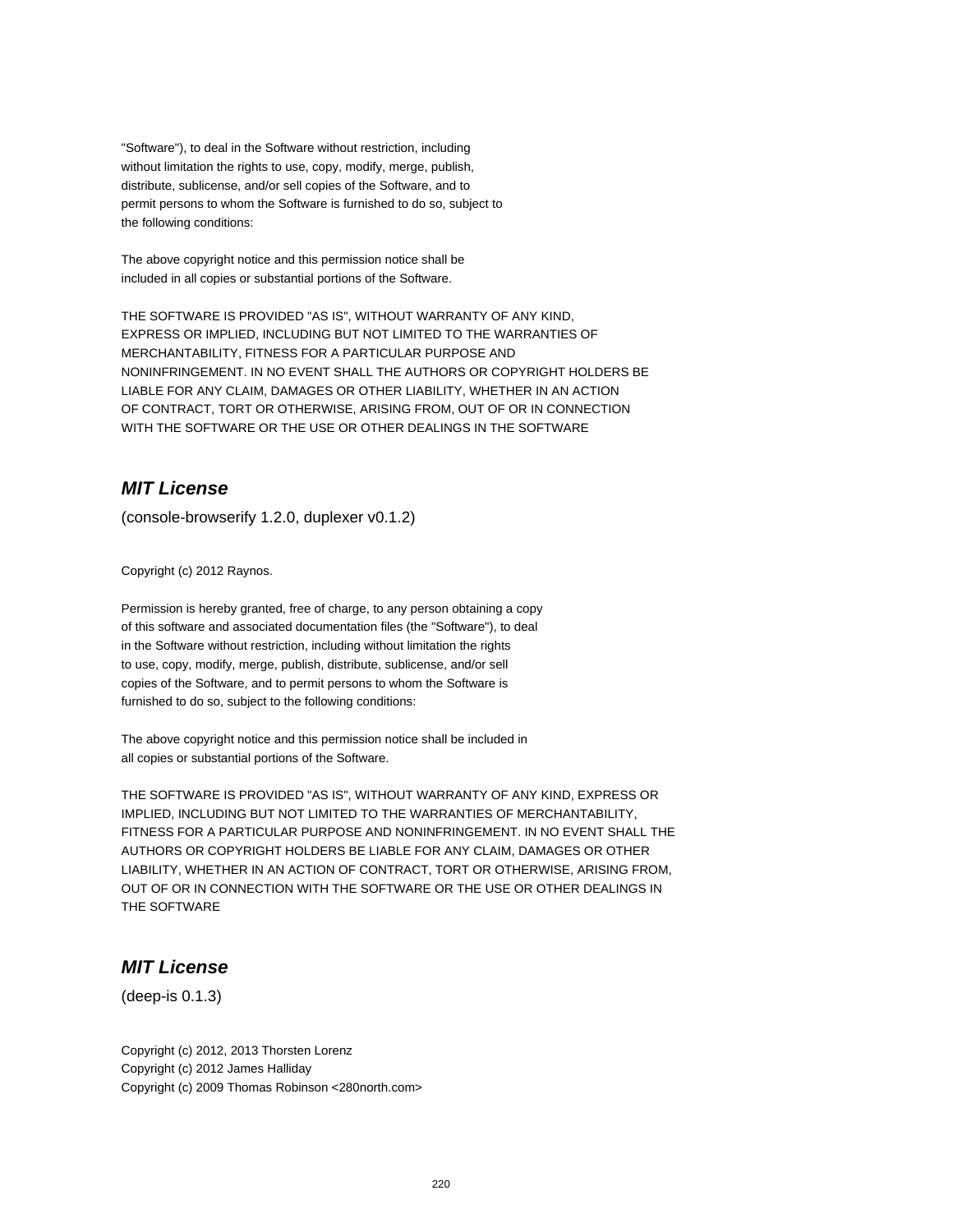This software is released under the MIT license:

Permission is hereby granted, free of charge, to any person obtaining a copy of this software and associated documentation files (the "Software"), to deal in the Software without restriction, including without limitation the rights to use, copy, modify, merge, publish, distribute, sublicense, and/or sell copies of the Software, and to permit persons to whom the Software is furnished to do so, subject to the following conditions:

The above copyright notice and this permission notice shall be included in all copies or substantial portions of the Software.

THE SOFTWARE IS PROVIDED "AS IS", WITHOUT WARRANTY OF ANY KIND, EXPRESS OR IMPLIED, INCLUDING BUT NOT LIMITED TO THE WARRANTIES OF MERCHANTABILITY, FITNESS FOR A PARTICULAR PURPOSE AND NONINFRINGEMENT. IN NO EVENT SHALL THE AUTHORS OR COPYRIGHT HOLDERS BE LIABLE FOR ANY CLAIM, DAMAGES OR OTHER LIABILITY, WHETHER IN AN ACTION OF CONTRACT, TORT OR OTHERWISE, ARISING FROM, OUT OF OR IN CONNECTION WITH THE SOFTWARE OR THE USE OR OTHER DEALINGS IN THE SOFTWARE

# **MIT License**

(extsprintf 1.3.0, jsprim 1.4.1)

Copyright (c) 2012, Joyent, Inc. All rights reserved.

Permission is hereby granted, free of charge, to any person obtaining a copy of this software and associated documentation files (the "Software"), to deal in the Software without restriction, including without limitation the rights to use, copy, modify, merge, publish, distribute, sublicense, and/or sell copies of the Software, and to permit persons to whom the Software is furnished to do so, subject to the following conditions:

The above copyright notice and this permission notice shall be included in all copies or substantial portions of the Software.

THE SOFTWARE IS PROVIDED "AS IS", WITHOUT WARRANTY OF ANY KIND, EXPRESS OR IMPLIED, INCLUDING BUT NOT LIMITED TO THE WARRANTIES OF MERCHANTABILITY, FITNESS FOR A PARTICULAR PURPOSE AND NONINFRINGEMENT. IN NO EVENT SHALL THE AUTHORS OR COPYRIGHT HOLDERS BE LIABLE FOR ANY CLAIM, DAMAGES OR OTHER LIABILITY, WHETHER IN AN ACTION OF CONTRACT, TORT OR OTHERWISE, ARISING FROM, OUT OF OR IN CONNECTION WITH THE SOFTWARE OR THE USE OR OTHER DEALINGS IN THE SOFTWARE

#### **MIT License**

(Acorn-JSX 5.3.1)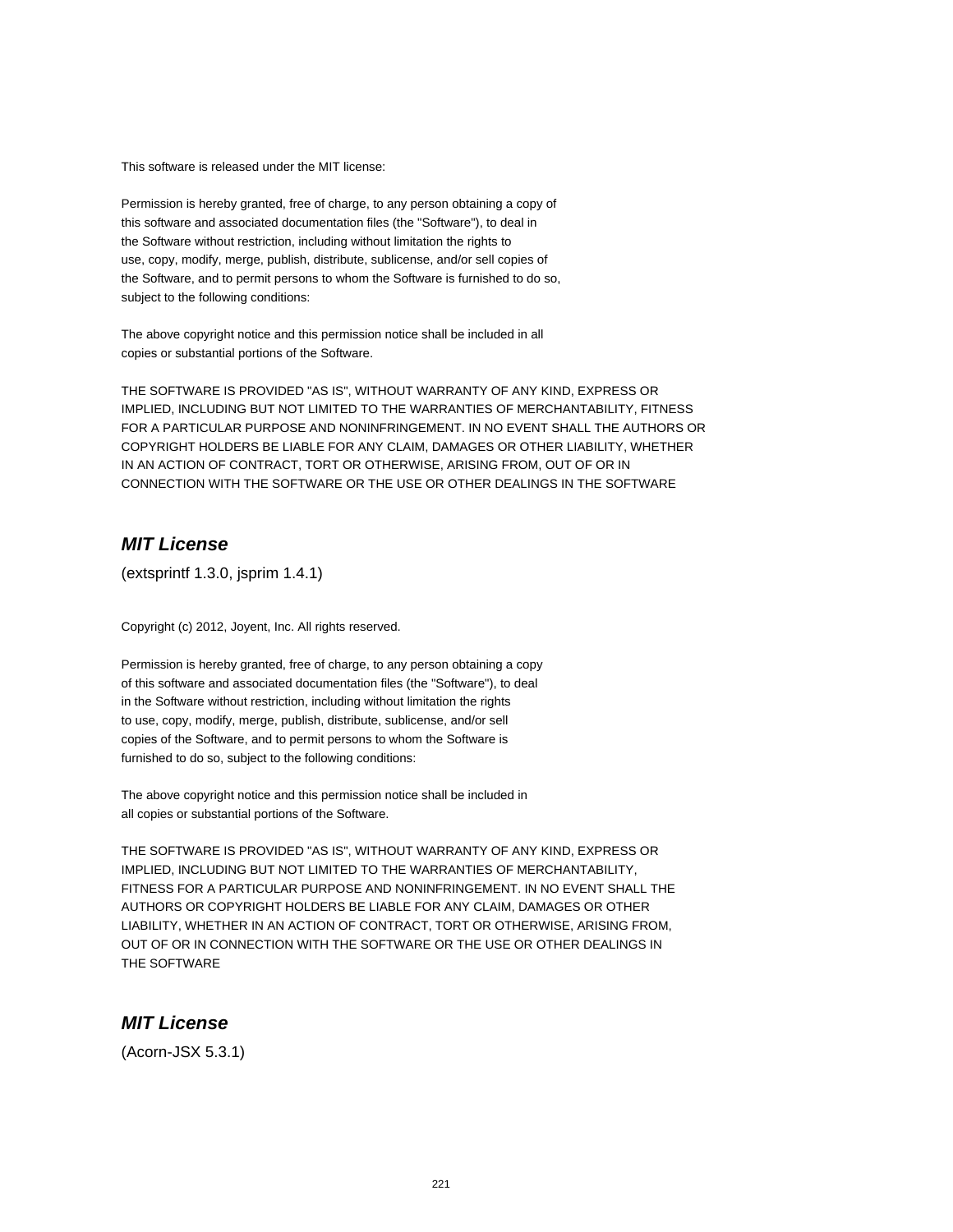Copyright (C) 2012-2017 by Ingvar Stepanyan

Permission is hereby granted, free of charge, to any person obtaining a copy of this software and associated documentation files (the "Software"), to deal in the Software without restriction, including without limitation the rights to use, copy, modify, merge, publish, distribute, sublicense, and/or sell copies of the Software, and to permit persons to whom the Software is furnished to do so, subject to the following conditions:

The above copyright notice and this permission notice shall be included in all copies or substantial portions of the Software.

THE SOFTWARE IS PROVIDED "AS IS", WITHOUT WARRANTY OF ANY KIND, EXPRESS OR IMPLIED, INCLUDING BUT NOT LIMITED TO THE WARRANTIES OF MERCHANTABILITY, FITNESS FOR A PARTICULAR PURPOSE AND NONINFRINGEMENT. IN NO EVENT SHALL THE AUTHORS OR COPYRIGHT HOLDERS BE LIABLE FOR ANY CLAIM, DAMAGES OR OTHER LIABILITY, WHETHER IN AN ACTION OF CONTRACT, TORT OR OTHERWISE, ARISING FROM, OUT OF OR IN CONNECTION WITH THE SOFTWARE OR THE USE OR OTHER DEALINGS IN THE SOFTWARE

## **MIT License**

(Acorn 6.4.2, acorn-walk 7.2.0)

Copyright (C) 2012-2018 by various contributors (see AUTHORS)

Permission is hereby granted, free of charge, to any person obtaining a copy of this software and associated documentation files (the "Software"), to deal in the Software without restriction, including without limitation the rights to use, copy, modify, merge, publish, distribute, sublicense, and/or sell copies of the Software, and to permit persons to whom the Software is furnished to do so, subject to the following conditions:

The above copyright notice and this permission notice shall be included in all copies or substantial portions of the Software.

THE SOFTWARE IS PROVIDED "AS IS", WITHOUT WARRANTY OF ANY KIND, EXPRESS OR IMPLIED, INCLUDING BUT NOT LIMITED TO THE WARRANTIES OF MERCHANTABILITY, FITNESS FOR A PARTICULAR PURPOSE AND NONINFRINGEMENT. IN NO EVENT SHALL THE AUTHORS OR COPYRIGHT HOLDERS BE LIABLE FOR ANY CLAIM, DAMAGES OR OTHER LIABILITY, WHETHER IN AN ACTION OF CONTRACT, TORT OR OTHERWISE, ARISING FROM, OUT OF OR IN CONNECTION WITH THE SOFTWARE OR THE USE OR OTHER DEALINGS IN THE SOFTWARE

### **MIT License**

(nodejs-exit 0.1.2)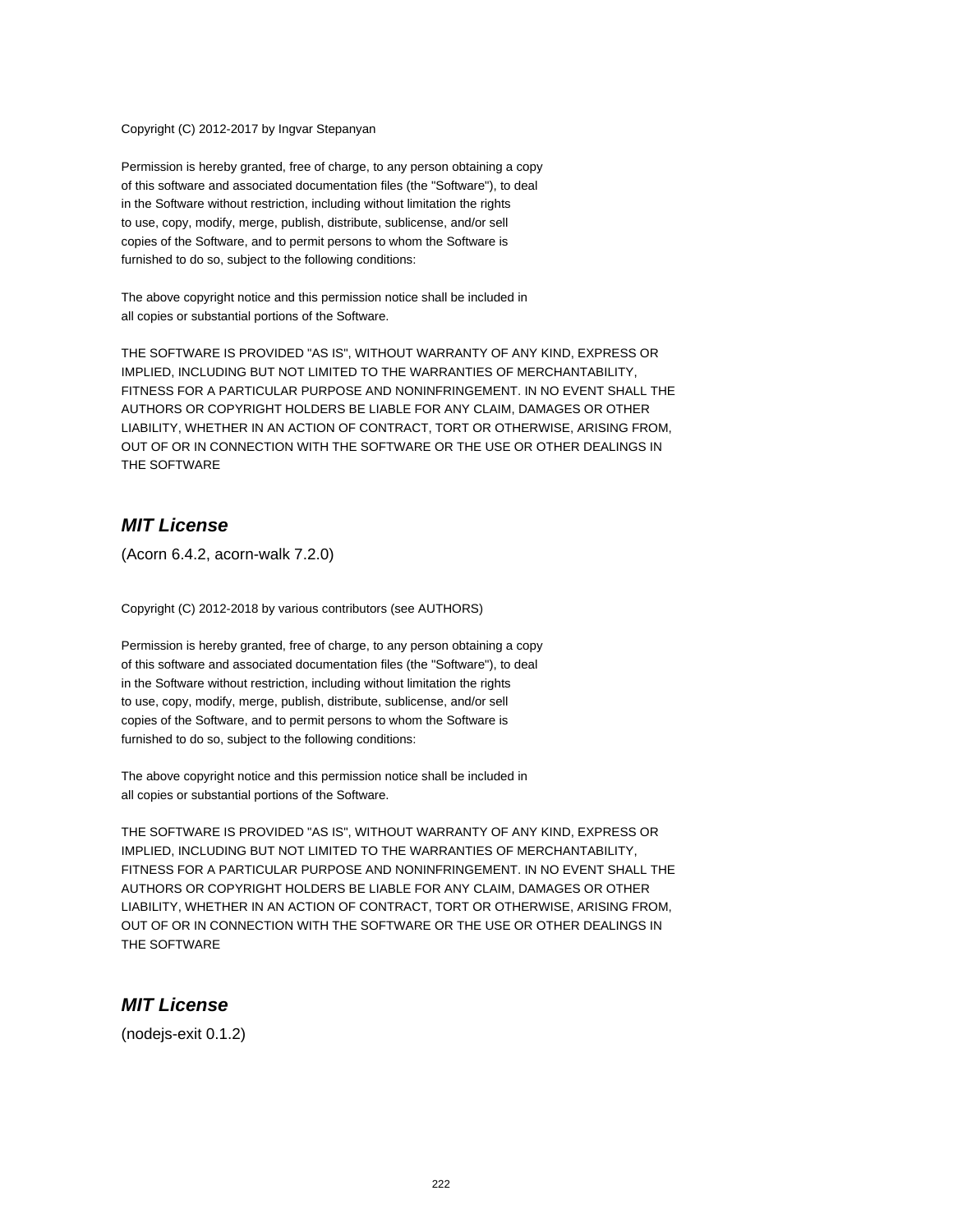Copyright (c) 2013 "Cowboy" Ben Alman

Permission is hereby granted, free of charge, to any person obtaining a copy of this software and associated documentation files (the "Software"), to deal in the Software without restriction, including without limitation the rights to use, copy, modify, merge, publish, distribute, sublicense, and/or sell copies of the Software, and to permit persons to whom the Software is furnished to do so, subject to the following conditions:

The above copyright notice and this permission notice shall be included in all copies or substantial portions of the Software.

THE SOFTWARE IS PROVIDED "AS IS", WITHOUT WARRANTY OF ANY KIND, EXPRESS OR IMPLIED, INCLUDING BUT NOT LIMITED TO THE WARRANTIES OF MERCHANTABILITY, FITNESS FOR A PARTICULAR PURPOSE AND NONINFRINGEMENT. IN NO EVENT SHALL THE AUTHORS OR COPYRIGHT HOLDERS BE LIABLE FOR ANY CLAIM, DAMAGES OR OTHER LIABILITY, WHETHER IN AN ACTION OF CONTRACT, TORT OR OTHERWISE, ARISING FROM, OUT OF OR IN CONNECTION WITH THE SOFTWARE OR THE USE OR OTHER DEALINGS IN THE SOFTWARE

#### **MIT License**

(performance-now 2.1.0)

Copyright (c) 2013 Braveg1rl

Permission is hereby granted, free of charge, to any person obtaining a copy of this software and associated documentation files (the "Software"), to deal in the Software without restriction, including without limitation the rights to use, copy, modify, merge, publish, distribute, sublicense, and/or sell copies of the Software, and to permit persons to whom the Software is furnished to do so, subject to the following conditions:

The above copyright notice and this permission notice shall be included in all copies or substantial portions of the Software.

THE SOFTWARE IS PROVIDED "AS IS", WITHOUT WARRANTY OF ANY KIND, EXPRESS OR IMPLIED, INCLUDING BUT NOT LIMITED TO THE WARRANTIES OF MERCHANTABILITY, FITNESS FOR A PARTICULAR PURPOSE AND NONINFRINGEMENT. IN NO EVENT SHALL THE AUTHORS OR COPYRIGHT HOLDERS BE LIABLE FOR ANY CLAIM, DAMAGES OR OTHER LIABILITY, WHETHER IN AN ACTION OF CONTRACT, TORT OR OTHERWISE, ARISING FROM, OUT OF OR IN CONNECTION WITH THE SOFTWARE OR THE USE OR OTHER DEALINGS IN THE SOFTWARE

#### **MIT License**

(jwa v1.4.1, jws 3.2.2, node-jws 3.2.2, node-jws 4.0.0)

Copyright (c) 2013 Brian J. Brennan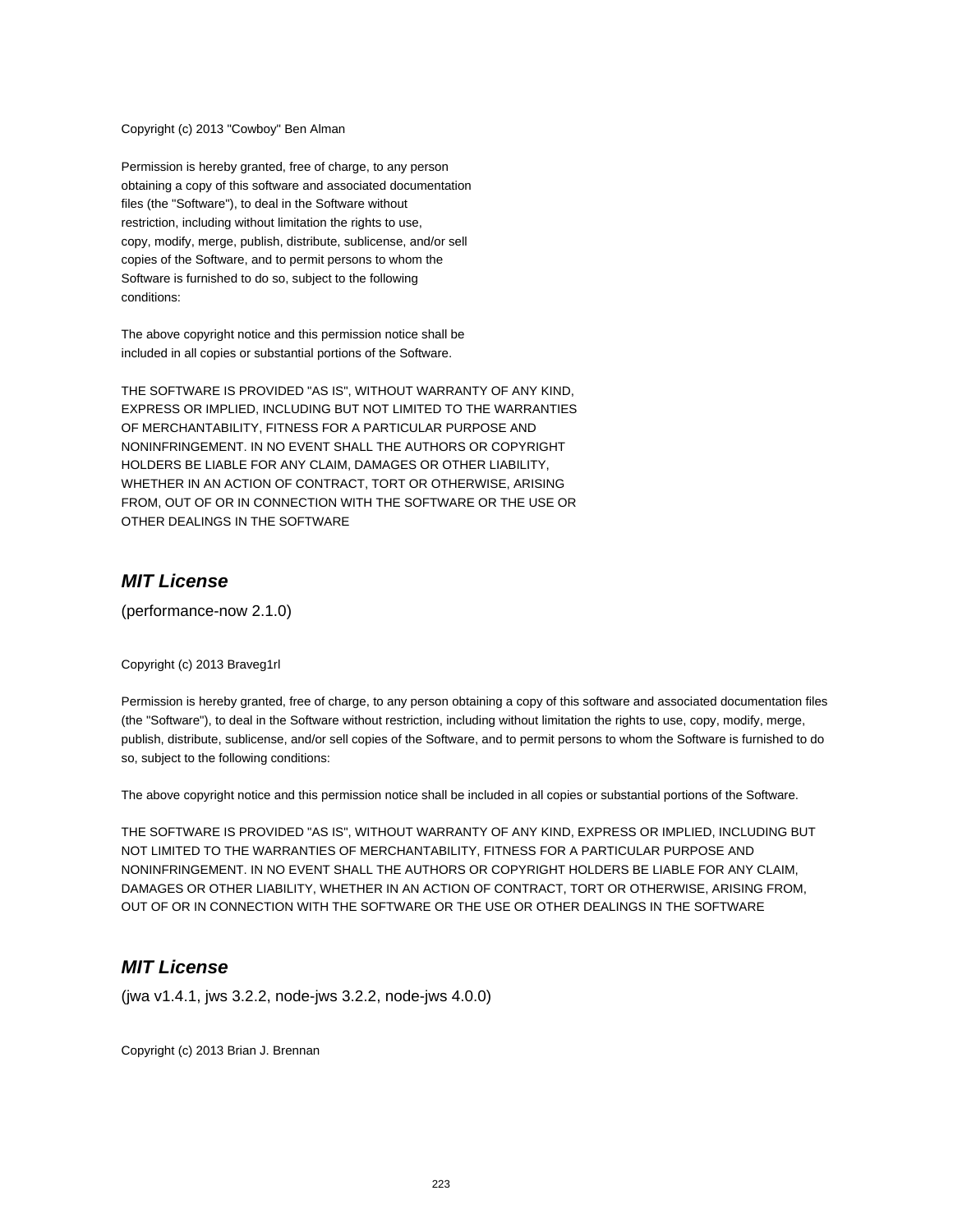Permission is hereby granted, free of charge, to any person obtaining a copy of this software and associated documentation files (the "Software"), to deal in the Software without restriction, including without limitation the rights to use, copy, modify, merge, publish, distribute, sublicense, and/or sell copies of the Software, and to permit persons to whom the Software is furnished to do so, subject to the following conditions:

The above copyright notice and this permission notice shall be included in all copies or substantial portions of the Software.

THE SOFTWARE IS PROVIDED "AS IS", WITHOUT WARRANTY OF ANY KIND, EXPRESS OR IMPLIED, INCLUDING BUT NOT LIMITED TO THE WARRANTIES OF MERCHANTABILITY, FITNESS FOR A PARTICULAR PURPOSE AND NONINFRINGEMENT. IN NO EVENT SHALL THE AUTHORS OR COPYRIGHT HOLDERS BE LIABLE FOR ANY CLAIM, DAMAGES OR OTHER LIABILITY, WHETHER IN AN ACTION OF CONTRACT, TORT OR OTHERWISE, ARISING FROM, OUT OF OR IN CONNECTION WITH THE SOFTWARE OR THE USE OR OTHER DEALINGS IN THE SOFTWARE

# **MIT License**

(indexes-of 1.0.1, json-buffer 3.0.0, json-buffer 3.0.1)

Copyright (c) 2013 Dominic Tarr

Permission is hereby granted, free of charge, to any person obtaining a copy of this software and associated documentation files (the "Software"), to deal in the Software without restriction, including without limitation the rights to use, copy, modify, merge, publish, distribute, sublicense, and/or sell copies of the Software, and to permit persons to whom the Software is furnished to do so, subject to the following conditions:

The above copyright notice and this permission notice shall be included in all copies or substantial portions of the Software.

THE SOFTWARE IS PROVIDED "AS IS", WITHOUT WARRANTY OF ANY KIND, EXPRESS OR IMPLIED, INCLUDING BUT NOT LIMITED TO THE WARRANTIES OF MERCHANTABILITY, FITNESS FOR A PARTICULAR PURPOSE AND NONINFRINGEMENT. IN NO EVENT SHALL THE AUTHORS OR COPYRIGHT HOLDERS BE LIABLE FOR ANY CLAIM, DAMAGES OR OTHER LIABILITY, WHETHER IN AN ACTION OF CONTRACT, TORT OR OTHERWISE, ARISING FROM, OUT OF OR IN CONNECTION WITH THE SOFTWARE OR THE USE OR OTHER DEALINGS IN THE SOFTWARE

# **MIT License**

(throat 5.0.0)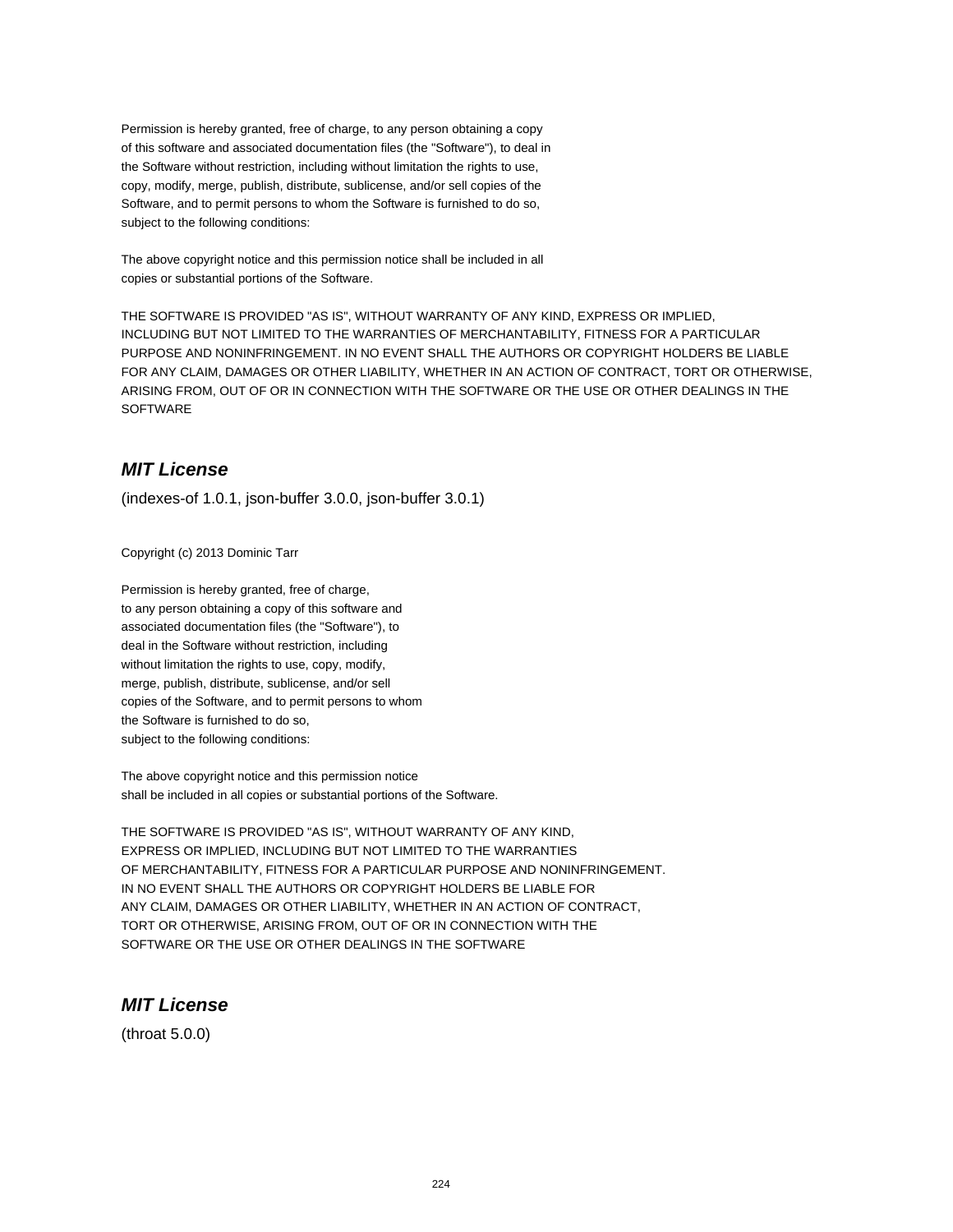Copyright (c) 2013 Forbes Lindesay

Permission is hereby granted, free of charge, to any person obtaining a copy of this software and associated documentation files (the "Software"), to deal in the Software without restriction, including without limitation the rights to use, copy, modify, merge, publish, distribute, sublicense, and/or sell copies of the Software, and to permit persons to whom the Software is furnished to do so, subject to the following conditions:

The above copyright notice and this permission notice shall be included in all copies or substantial portions of the Software.

THE SOFTWARE IS PROVIDED "AS IS", WITHOUT WARRANTY OF ANY KIND, EXPRESS OR IMPLIED, INCLUDING BUT NOT LIMITED TO THE WARRANTIES OF MERCHANTABILITY, FITNESS FOR A PARTICULAR PURPOSE AND NONINFRINGEMENT. IN NO EVENT SHALL THE AUTHORS OR COPYRIGHT HOLDERS BE LIABLE FOR ANY CLAIM, DAMAGES OR OTHER LIABILITY, WHETHER IN AN ACTION OF CONTRACT, TORT OR OTHERWISE, ARISING FROM, OUT OF OR IN CONNECTION WITH THE SOFTWARE OR THE USE OR OTHER DEALINGS IN THE SOFTWARE

# **MIT License**

(type-detect 4.0.8)

Copyright (c) 2013 Jake Luer (http://alogicalparadox.com)

Permission is hereby granted, free of charge, to any person obtaining a copy of this software and associated documentation files (the "Software"), to deal in the Software without restriction, including without limitation the rights to use, copy, modify, merge, publish, distribute, sublicense, and/or sell copies of the Software, and to permit persons to whom the Software is furnished to do so, subject to the following conditions:

The above copyright notice and this permission notice shall be included in all copies or substantial portions of the Software.

THE SOFTWARE IS PROVIDED "AS IS", WITHOUT WARRANTY OF ANY KIND, EXPRESS OR IMPLIED, INCLUDING BUT NOT LIMITED TO THE WARRANTIES OF MERCHANTABILITY, FITNESS FOR A PARTICULAR PURPOSE AND NONINFRINGEMENT. IN NO EVENT SHALL THE AUTHORS OR COPYRIGHT HOLDERS BE LIABLE FOR ANY CLAIM, DAMAGES OR OTHER LIABILITY, WHETHER IN AN ACTION OF CONTRACT, TORT OR OTHERWISE, ARISING FROM, OUT OF OR IN CONNECTION WITH THE SOFTWARE OR THE USE OR OTHER DEALINGS IN THE SOFTWARE

#### **MIT License**

(constants-browserify 1.0.0)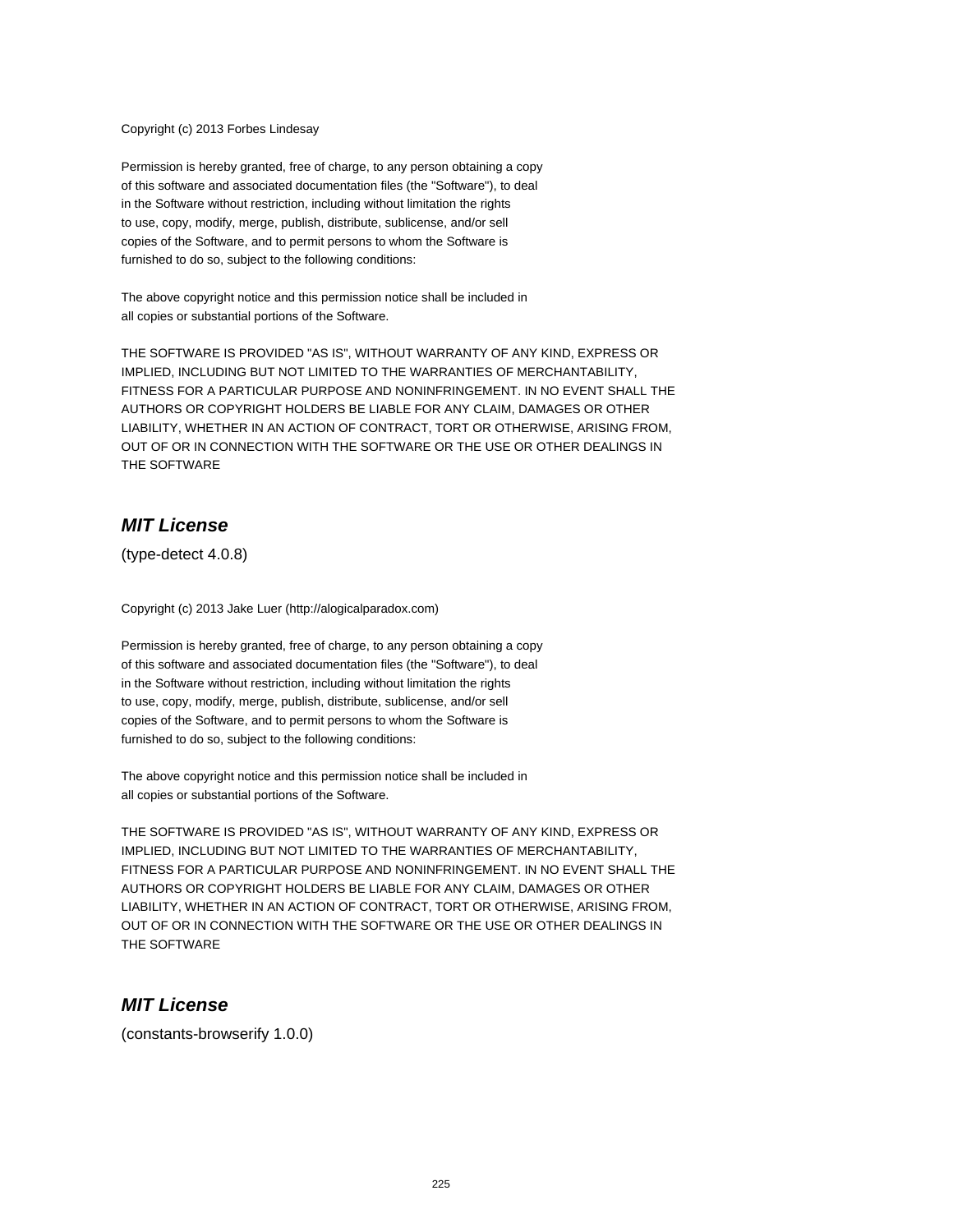Copyright (c) 2013 Julian Gruber <julian@juliangruber.com>

Permission is hereby granted, free of charge, to any person obtaining a copy of this software and associated documentation files (the "Software"), to deal in the Software without restriction, including without limitation the rights to use, copy, modify, merge, publish, distribute, sublicense, and/or sell copies of the Software, and to permit persons to whom the Software is furnished to do so, subject to the following conditions:

The above copyright notice and this permission notice shall be included in all copies or substantial portions of the Software.

THE SOFTWARE IS PROVIDED "AS IS", WITHOUT WARRANTY OF ANY KIND, EXPRESS OR IMPLIED, INCLUDING BUT NOT LIMITED TO THE WARRANTIES OF MERCHANTABILITY, FITNESS FOR A PARTICULAR PURPOSE AND NONINFRINGEMENT. IN NO EVENT SHALL THE AUTHORS OR COPYRIGHT HOLDERS BE LIABLE FOR ANY CLAIM, DAMAGES OR OTHER LIABILITY, WHETHER IN AN ACTION OF CONTRACT, TORT OR OTHERWISE, ARISING FROM, OUT OF OR IN CONNECTION WITH THE SOFTWARE OR THE USE OR OTHER DEALINGS IN THE SOFTWARE

## **MIT License**

(balanced-match 1.0.0, isarray 0.0.1)

Copyright (c) 2013 Julian Gruber <julian@juliangruber.com>

Permission is hereby granted, free of charge, to any person obtaining a copy of this software and associated documentation files (the "Software"), to deal in the Software without restriction, including without limitation the rights to use, copy, modify, merge, publish, distribute, sublicense, and/or sell copies of the Software, and to permit persons to whom the Software is furnished to do so, subject to the following conditions:

The above copyright notice and this permission notice shall be included in all copies or substantial portions of the Software.

THE SOFTWARE IS PROVIDED "AS IS", WITHOUT WARRANTY OF ANY KIND, EXPRESS OR IMPLIED, INCLUDING BUT NOT LIMITED TO THE WARRANTIES OF MERCHANTABILITY, FITNESS FOR A PARTICULAR PURPOSE AND NONINFRINGEMENT. IN NO EVENT SHALL THE AUTHORS OR COPYRIGHT HOLDERS BE LIABLE FOR ANY CLAIM, DAMAGES OR OTHER LIABILITY, WHETHER IN AN ACTION OF CONTRACT, TORT OR OTHERWISE, ARISING FROM, OUT OF OR IN CONNECTION WITH THE SOFTWARE OR THE USE OR OTHER DEALINGS IN THE **SOFTWARE** 

### **MIT License**

(random-seed 0.3.0)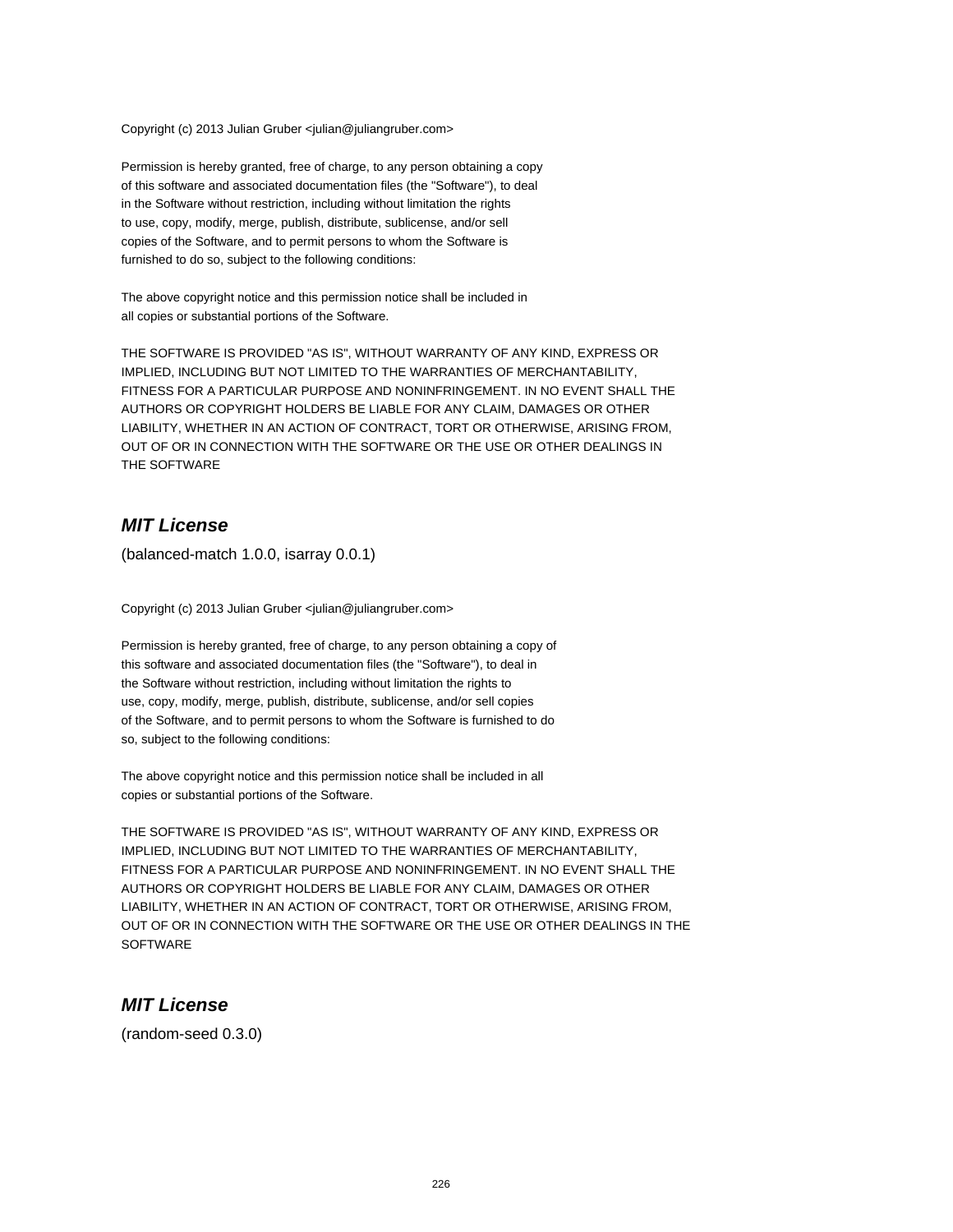Copyright (c) 2013 skratchdot

Permission is hereby granted, free of charge, to any person obtaining a copy of this software and associated documentation files (the "Software"), to deal in the Software without restriction, including without limitation the rights to use, copy, modify, merge, publish, distribute, sublicense, and/or sell copies of the Software, and to permit persons to whom the Software is furnished to do so, subject to the following conditions:

The above copyright notice and this permission notice shall be included in all copies or substantial portions of the Software.

THE SOFTWARE IS PROVIDED "AS IS", WITHOUT WARRANTY OF ANY KIND, EXPRESS OR IMPLIED, INCLUDING BUT NOT LIMITED TO THE WARRANTIES OF MERCHANTABILITY, FITNESS FOR A PARTICULAR PURPOSE AND NONINFRINGEMENT. IN NO EVENT SHALL THE AUTHORS OR COPYRIGHT HOLDERS BE LIABLE FOR ANY CLAIM, DAMAGES OR OTHER LIABILITY, WHETHER IN AN ACTION OF CONTRACT, TORT OR OTHERWISE, ARISING FROM, OUT OF OR IN CONNECTION WITH THE SOFTWARE OR THE USE OR OTHER DEALINGS IN THE SOFTWARE

#### **MIT License**

(has 1.0.3)

Copyright (c) 2013 Thiago de Arruda

Permission is hereby granted, free of charge, to any person obtaining a copy of this software and associated documentation files (the "Software"), to deal in the Software without restriction, including without limitation the rights to use, copy, modify, merge, publish, distribute, sublicense, and/or sell copies of the Software, and to permit persons to whom the Software is furnished to do so, subject to the following conditions:

The above copyright notice and this permission notice shall be included in all copies or substantial portions of the Software.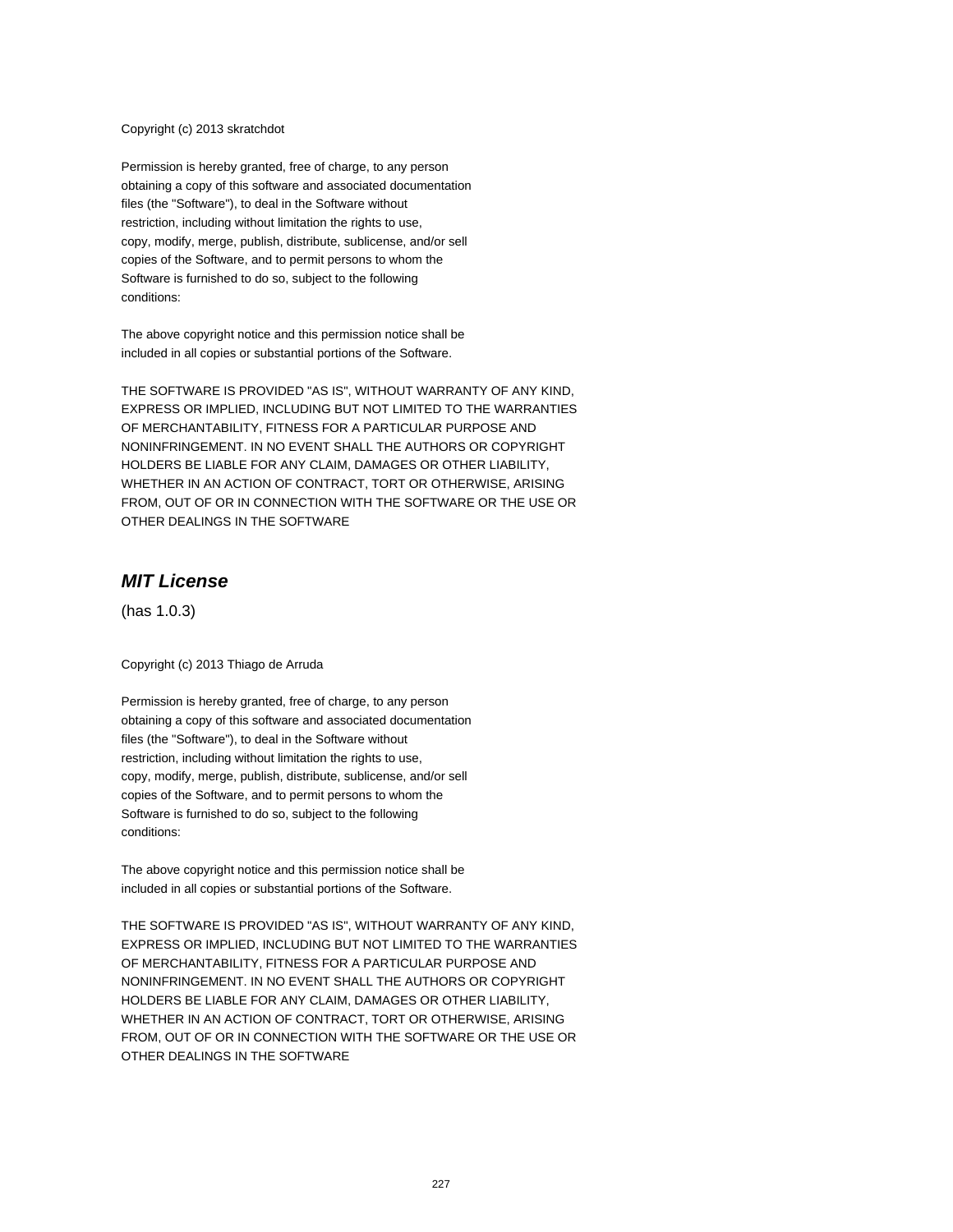(sha.js 2.4.11)

Copyright (c) 2013-2018 sha.js contributors

Permission is hereby granted, free of charge, to any person obtaining a copy of this software and associated documentation files (the "Software"), to deal in the Software without restriction, including without limitation the rights to use, copy, modify, merge, publish, distribute, sublicense, and/or sell copies of the Software, and to permit persons to whom the Software is furnished to do so, subject to the following conditions:

The above copyright notice and this permission notice shall be included in all copies or substantial portions of the Software.

THE SOFTWARE IS PROVIDED "AS IS", WITHOUT WARRANTY OF ANY KIND, EXPRESS OR IMPLIED, INCLUDING BUT NOT LIMITED TO THE WARRANTIES OF MERCHANTABILITY, FITNESS FOR A PARTICULAR PURPOSE AND NONINFRINGEMENT. IN NO EVENT SHALL THE AUTHORS OR COPYRIGHT HOLDERS BE LIABLE FOR ANY CLAIM, DAMAGES OR OTHER LIABILITY, WHETHER IN AN ACTION OF CONTRACT, TORT OR OTHERWISE, ARISING FROM, OUT OF OR IN CONNECTION WITH THE SOFTWARE OR THE USE OR OTHER DEALINGS IN THE **SOFTWARE** 

# **MIT License**

(parse5 5.1.1, parse5 6.0.1)

Copyright (c) 2013-2019 Ivan Nikulin (ifaaan@gmail.com, https://github.com/inikulin)

Permission is hereby granted, free of charge, to any person obtaining a copy of this software and associated documentation files (the "Software"), to deal in the Software without restriction, including without limitation the rights to use, copy, modify, merge, publish, distribute, sublicense, and/or sell copies of the Software, and to permit persons to whom the Software is furnished to do so, subject to the following conditions:

The above copyright notice and this permission notice shall be included in all copies or substantial portions of the Software.

THE SOFTWARE IS PROVIDED "AS IS", WITHOUT WARRANTY OF ANY KIND, EXPRESS OR IMPLIED, INCLUDING BUT NOT LIMITED TO THE WARRANTIES OF MERCHANTABILITY, FITNESS FOR A PARTICULAR PURPOSE AND NONINFRINGEMENT. IN NO EVENT SHALL THE AUTHORS OR COPYRIGHT HOLDERS BE LIABLE FOR ANY CLAIM, DAMAGES OR OTHER LIABILITY, WHETHER IN AN ACTION OF CONTRACT, TORT OR OTHERWISE, ARISING FROM, OUT OF OR IN CONNECTION WITH THE SOFTWARE OR THE USE OR OTHER DEALINGS IN THE SOFTWARE

# **MIT License**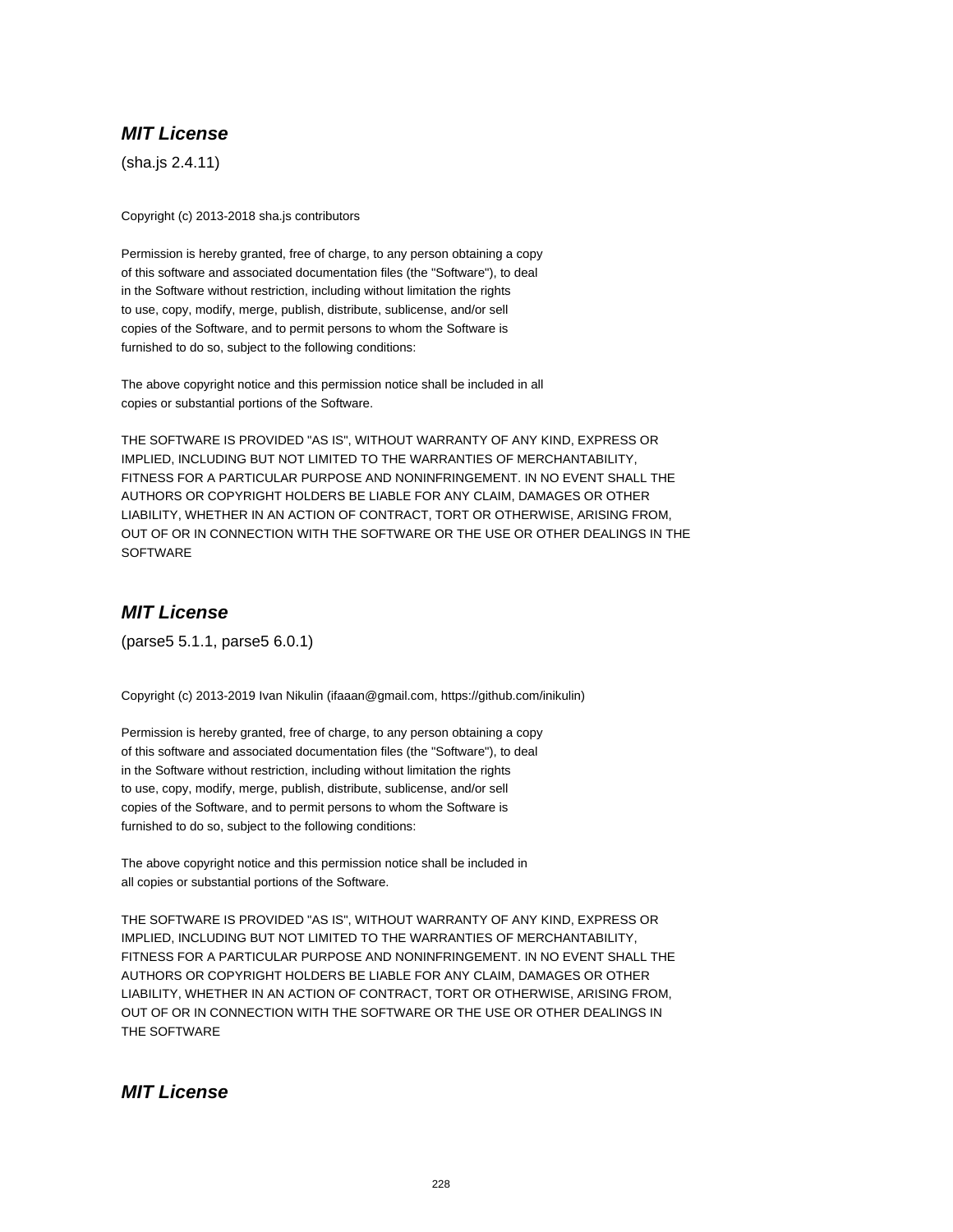(winchan 0.2.2)

Copyright (c) 2014 Auth0 Inc. Copyright (c) 2012 Lloyd Hilaiel

Permission is hereby granted, free of charge, to any person obtaining a copy of this software and associated documentation files (the "Software"), to deal in the Software without restriction, including without limitation the rights to use, copy, modify, merge, publish, distribute, sublicense, and/or sell copies of the Software, and to permit persons to whom the Software is furnished to do so, subject to the following conditions:

The above copyright notice and this permission notice shall be included in all copies or substantial portions of the Software.

THE SOFTWARE IS PROVIDED "AS IS", WITHOUT WARRANTY OF ANY KIND, EXPRESS OR IMPLIED, INCLUDING BUT NOT LIMITED TO THE WARRANTIES OF MERCHANTABILITY, FITNESS FOR A PARTICULAR PURPOSE AND NONINFRINGEMENT. IN NO EVENT SHALL THE AUTHORS OR COPYRIGHT HOLDERS BE LIABLE FOR ANY CLAIM, DAMAGES OR OTHER LIABILITY, WHETHER IN AN ACTION OF CONTRACT, TORT OR OTHERWISE, ARISING FROM, OUT OF OR IN CONNECTION WITH THE SOFTWARE OR THE USE OR OTHER DEALINGS IN THE SOFTWARE

## **MIT License**

(acorn-globals 6.0.0, ispromise 2.2.2, promise 8.1.0)

Copyright (c) 2014 Forbes Lindesay

Permission is hereby granted, free of charge, to any person obtaining a copy of this software and associated documentation files (the "Software"), to deal in the Software without restriction, including without limitation the rights to use, copy, modify, merge, publish, distribute, sublicense, and/or sell copies of the Software, and to permit persons to whom the Software is furnished to do so, subject to the following conditions:

The above copyright notice and this permission notice shall be included in all copies or substantial portions of the Software.

THE SOFTWARE IS PROVIDED "AS IS", WITHOUT WARRANTY OF ANY KIND, EXPRESS OR IMPLIED, INCLUDING BUT NOT LIMITED TO THE WARRANTIES OF MERCHANTABILITY, FITNESS FOR A PARTICULAR PURPOSE AND NONINFRINGEMENT. IN NO EVENT SHALL THE AUTHORS OR COPYRIGHT HOLDERS BE LIABLE FOR ANY CLAIM, DAMAGES OR OTHER LIABILITY, WHETHER IN AN ACTION OF CONTRACT, TORT OR OTHERWISE, ARISING FROM, OUT OF OR IN CONNECTION WITH THE SOFTWARE OR THE USE OR OTHER DEALINGS IN THE SOFTWARE

### **MIT License**

(growly 1.3.0)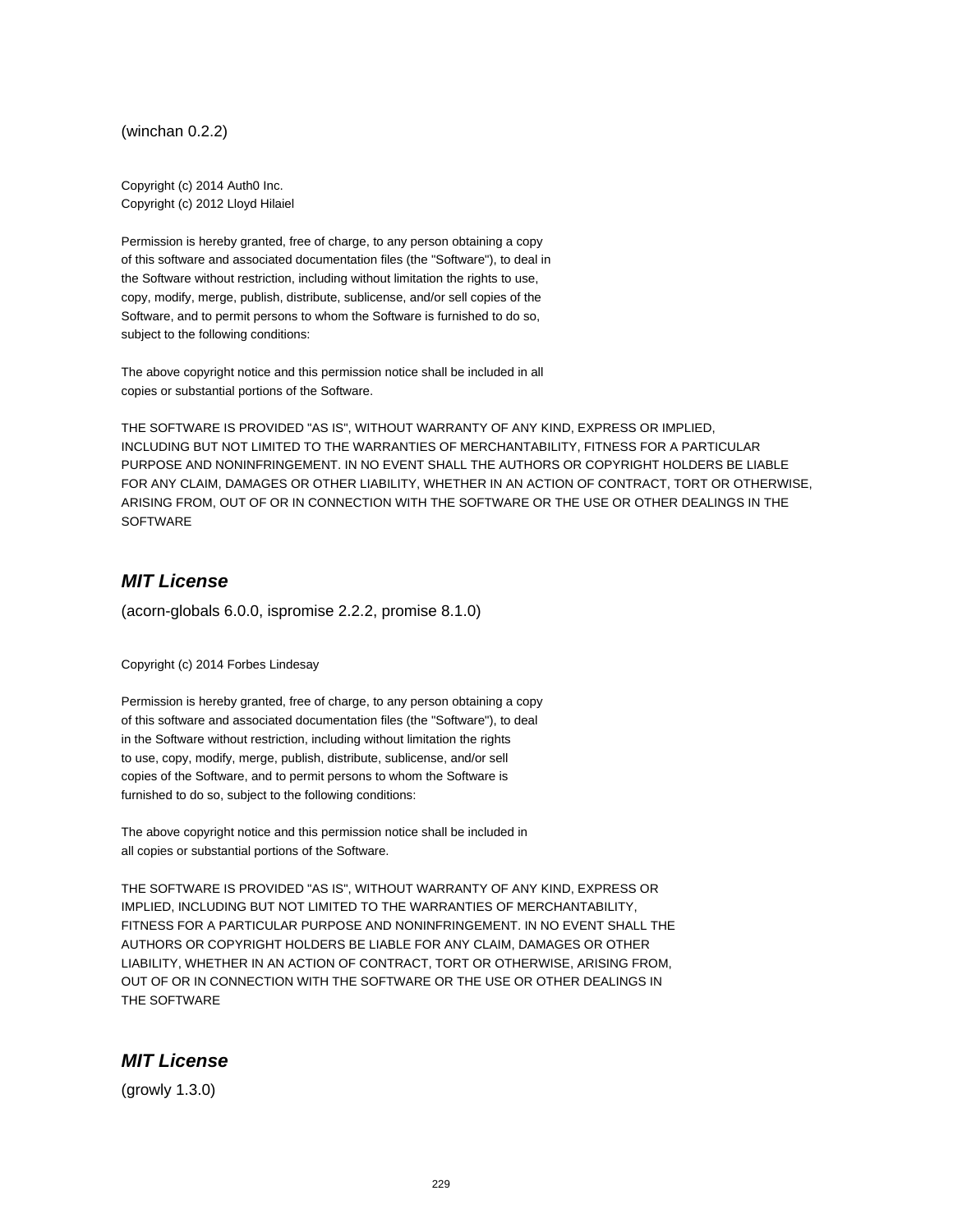Copyright (C) 2014 Ibrahim Al-Rajhi

Permission is hereby granted, free of charge, to any person obtaining a copy of this software and associated documentation files (the "Software"), to deal in the Software without restriction, including without limitation the rights to use, copy, modify, merge, publish, distribute, sublicense, and/or sell copies of the Software, and to permit persons to whom the Software is furnished to do so, subject to the following conditions:

The above copyright notice and this permission notice shall be included in all copies or substantial portions of the Software.

THE SOFTWARE IS PROVIDED "AS IS", WITHOUT WARRANTY OF ANY KIND, EXPRESS OR IMPLIED, INCLUDING BUT NOT LIMITED TO THE WARRANTIES OF MERCHANTABILITY, FITNESS FOR A PARTICULAR PURPOSE AND NONINFRINGEMENT. IN NO EVENT SHALL THE AUTHORS OR COPYRIGHT HOLDERS BE LIABLE FOR ANY CLAIM, DAMAGES OR OTHER LIABILITY, WHETHER IN AN ACTION OF CONTRACT, TORT OR OTHERWISE, ARISING FROM, OUT OF OR IN CONNECTION WITH THE SOFTWARE OR THE USE OR OTHER DEALINGS IN THE SOFTWARE

# **MIT License**

(promise-retry 2.0.1)

Copyright (c) 2014 IndigoUnited

Permission is hereby granted, free of charge, to any person obtaining a copy of this software and associated documentation files (the "Software"), to deal in the Software without restriction, including without limitation the rights to use, copy, modify, merge, publish, distribute, sublicense, and/or sell copies of the Software, and to permit persons to whom the Software is furnished to do so, subject to the following conditions:

The above copyright notice and this permission notice shall be included in all copies or substantial portions of the Software.

THE SOFTWARE IS PROVIDED "AS IS", WITHOUT WARRANTY OF ANY KIND, EXPRESS OR IMPLIED, INCLUDING BUT NOT LIMITED TO THE WARRANTIES OF MERCHANTABILITY, FITNESS FOR A PARTICULAR PURPOSE AND NONINFRINGEMENT. IN NO EVENT SHALL THE AUTHORS OR COPYRIGHT HOLDERS BE LIABLE FOR ANY CLAIM, DAMAGES OR OTHER LIABILITY, WHETHER IN AN ACTION OF CONTRACT, TORT OR OTHERWISE, ARISING FROM, OUT OF OR IN CONNECTION WITH THE SOFTWARE OR THE USE OR OTHER DEALINGS IN THE SOFTWARE

### **MIT License**

(file-uri-to-path 1.0.0, node-bindings 1.5.0)

Copyright (c) 2014 Nathan Rajlich

Permission is hereby granted, free of charge, to any person obtaining a copy of this software and associated documentation files (the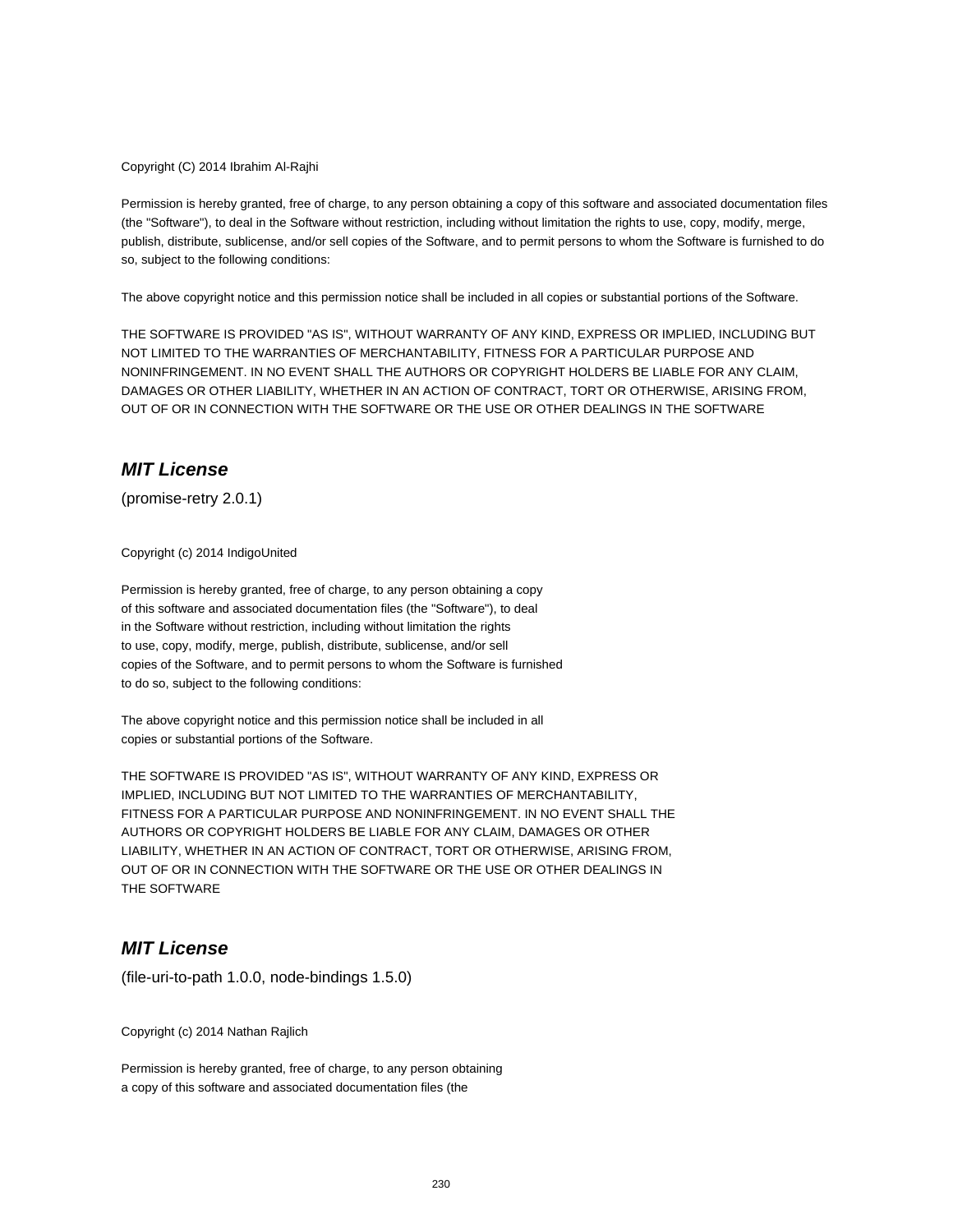'Software'), to deal in the Software without restriction, including without limitation the rights to use, copy, modify, merge, publish, distribute, sublicense, and/or sell copies of the Software, and to permit persons to whom the Software is furnished to do so, subject to the following conditions:

The above copyright notice and this permission notice shall be included in all copies or substantial portions of the Software.

THE SOFTWARE IS PROVIDED 'AS IS', WITHOUT WARRANTY OF ANY KIND, EXPRESS OR IMPLIED, INCLUDING BUT NOT LIMITED TO THE WARRANTIES OF MERCHANTABILITY, FITNESS FOR A PARTICULAR PURPOSE AND NONINFRINGEMENT. IN NO EVENT SHALL THE AUTHORS OR COPYRIGHT HOLDERS BE LIABLE FOR ANY CLAIM, DAMAGES OR OTHER LIABILITY, WHETHER IN AN ACTION OF CONTRACT, TORT OR OTHERWISE, ARISING FROM, OUT OF OR IN CONNECTION WITH THE SOFTWARE OR THE USE OR OTHER DEALINGS IN THE SOFTWARE

# **MIT License**

(node-int64 0.4.0)

Copyright (c) 2014 Robert Kieffer

Permission is hereby granted, free of charge, to any person obtaining a copy of this software and associated documentation files (the "Software"), to deal in the Software without restriction, including without limitation the rights to use, copy, modify, merge, publish, distribute, sublicense, and/or sell copies of the Software, and to permit persons to whom the Software is furnished to do so, subject to the following conditions:

The above copyright notice and this permission notice shall be included in all copies or substantial portions of the Software.

THE SOFTWARE IS PROVIDED "AS IS", WITHOUT WARRANTY OF ANY KIND, EXPRESS OR IMPLIED, INCLUDING BUT NOT LIMITED TO THE WARRANTIES OF MERCHANTABILITY, FITNESS FOR A PARTICULAR PURPOSE AND NONINFRINGEMENT. IN NO EVENT SHALL THE AUTHORS OR COPYRIGHT HOLDERS BE LIABLE FOR ANY CLAIM, DAMAGES OR OTHER LIABILITY, WHETHER IN AN ACTION OF CONTRACT, TORT OR OTHERWISE, ARISING FROM, OUT OF OR IN CONNECTION WITH THE SOFTWARE OR THE USE OR OTHER DEALINGS IN THE SOFTWARE

### **MIT License**

(random-useragent 0.2.1)

Copyright (c) 2014 skratchdot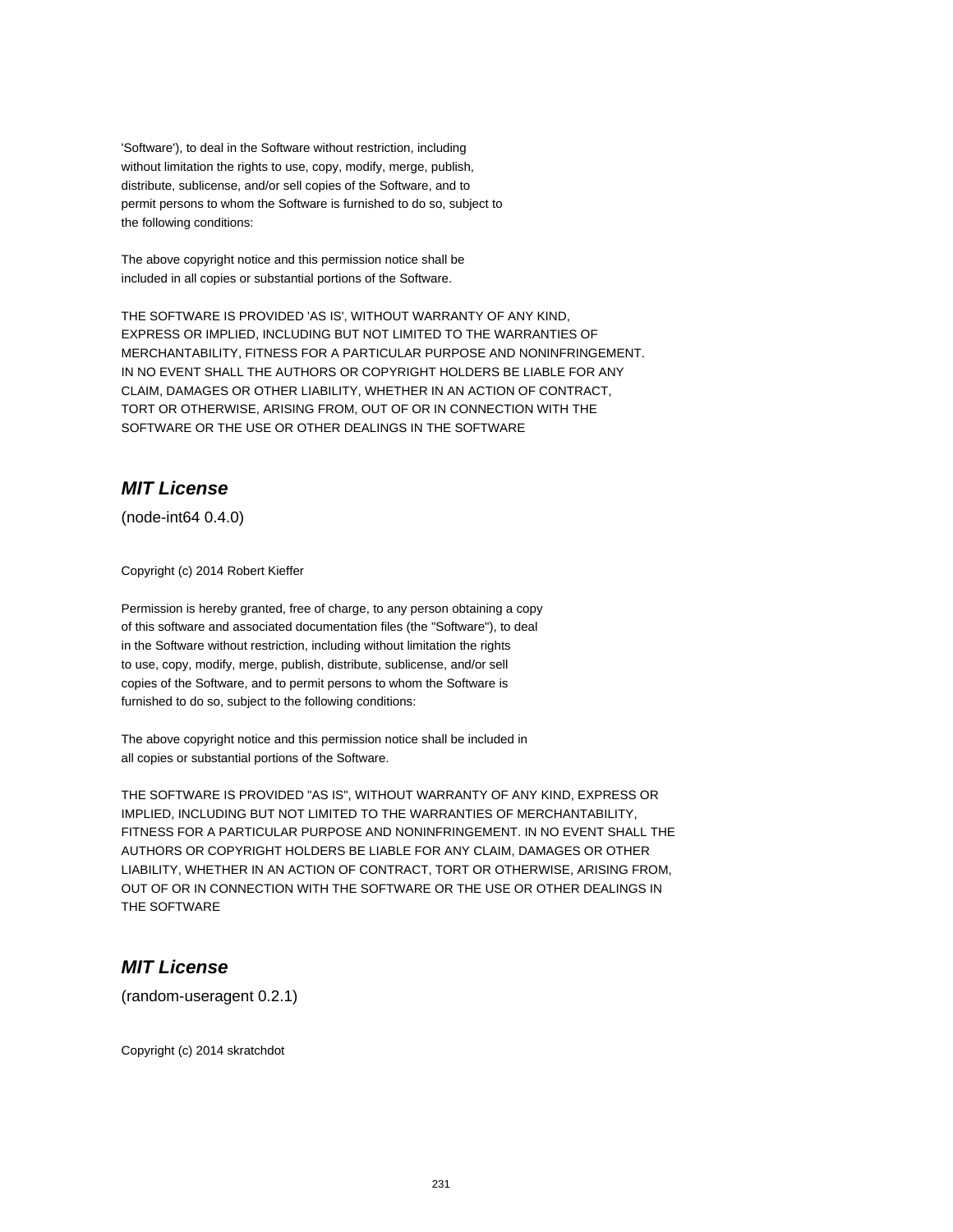Permission is hereby granted, free of charge, to any person obtaining a copy of this software and associated documentation files (the "Software"), to deal in the Software without restriction, including without limitation the rights to use, copy, modify, merge, publish, distribute, sublicense, and/or sell copies of the Software, and to permit persons to whom the Software is furnished to do so, subject to the following conditions:

The above copyright notice and this permission notice shall be included in all copies or substantial portions of the Software.

THE SOFTWARE IS PROVIDED "AS IS", WITHOUT WARRANTY OF ANY KIND, EXPRESS OR IMPLIED, INCLUDING BUT NOT LIMITED TO THE WARRANTIES OF MERCHANTABILITY, FITNESS FOR A PARTICULAR PURPOSE AND NONINFRINGEMENT. IN NO EVENT SHALL THE AUTHORS OR COPYRIGHT HOLDERS BE LIABLE FOR ANY CLAIM, DAMAGES OR OTHER LIABILITY, WHETHER IN AN ACTION OF CONTRACT, TORT OR OTHERWISE, ARISING FROM, OUT OF OR IN CONNECTION WITH THE SOFTWARE OR THE USE OR OTHER DEALINGS IN THE SOFTWARE

# **MIT License**

(es6-promise v4.2.8, rsvp.js v4.8.5)

Copyright (c) 2014 Yehuda Katz, Tom Dale, Stefan Penner and contributors

Permission is hereby granted, free of charge, to any person obtaining a copy of this software and associated documentation files (the "Software"), to deal in the Software without restriction, including without limitation the rights to use, copy, modify, merge, publish, distribute, sublicense, and/or sell copies of the Software, and to permit persons to whom the Software is furnished to do so, subject to the following conditions:

The above copyright notice and this permission notice shall be included in all copies or substantial portions of the Software.

THE SOFTWARE IS PROVIDED "AS IS", WITHOUT WARRANTY OF ANY KIND, EXPRESS OR IMPLIED, INCLUDING BUT NOT LIMITED TO THE WARRANTIES OF MERCHANTABILITY, FITNESS FOR A PARTICULAR PURPOSE AND NONINFRINGEMENT. IN NO EVENT SHALL THE AUTHORS OR COPYRIGHT HOLDERS BE LIABLE FOR ANY CLAIM, DAMAGES OR OTHER LIABILITY, WHETHER IN AN ACTION OF CONTRACT, TORT OR OTHERWISE, ARISING FROM, OUT OF OR IN CONNECTION WITH THE SOFTWARE OR THE USE OR OTHER DEALINGS IN THE **SOFTWARE** 

#### **MIT License**

(babel-eslint 10.1.0)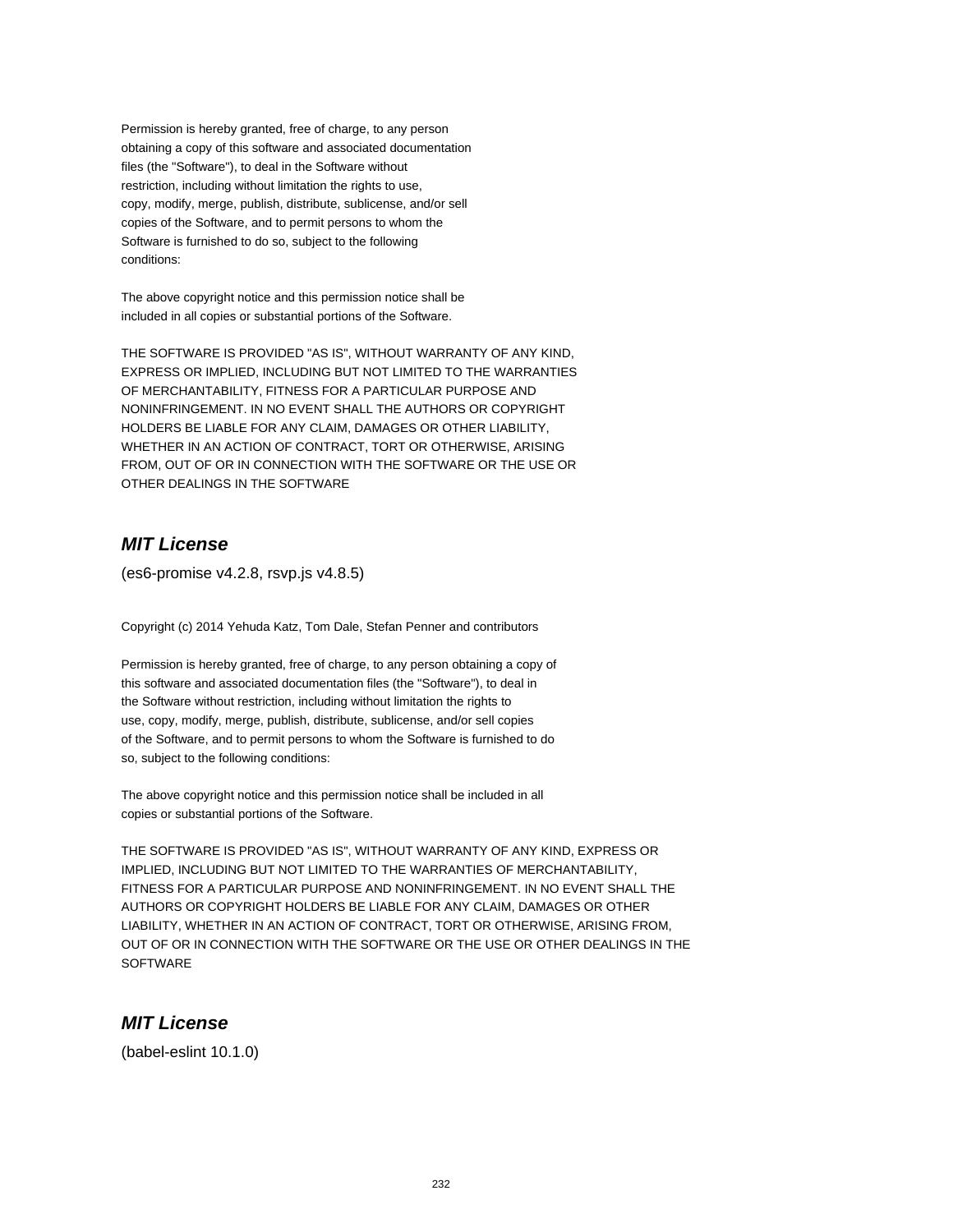Copyright (c) 2014-2016 Sebastian McKenzie

MIT License

Permission is hereby granted, free of charge, to any person obtaining a copy of this software and associated documentation files (the "Software"), to deal in the Software without restriction, including without limitation the rights to use, copy, modify, merge, publish, distribute, sublicense, and/or sell copies of the Software, and to permit persons to whom the Software is furnished to do so, subject to the following conditions:

The above copyright notice and this permission notice shall be included in all copies or substantial portions of the Software.

THE SOFTWARE IS PROVIDED "AS IS", WITHOUT WARRANTY OF ANY KIND, EXPRESS OR IMPLIED, INCLUDING BUT NOT LIMITED TO THE WARRANTIES OF MERCHANTABILITY, FITNESS FOR A PARTICULAR PURPOSE AND NONINFRINGEMENT. IN NO EVENT SHALL THE AUTHORS OR COPYRIGHT HOLDERS BE LIABLE FOR ANY CLAIM, DAMAGES OR OTHER LIABILITY, WHETHER IN AN ACTION OF CONTRACT, TORT OR OTHERWISE, ARISING FROM, OUT OF OR IN CONNECTION WITH THE SOFTWARE OR THE USE OR OTHER DEALINGS IN THE SOFTWARE

## **MIT License**

(babel-loader 8.1.0)

Copyright (c) 2014-2019 Luís Couto

MIT License

Permission is hereby granted, free of charge, to any person obtaining a copy of this software and associated documentation files (the "Software"), to deal in the Software without restriction, including without limitation the rights to use, copy, modify, merge, publish, distribute, sublicense, and/or sell copies of the Software, and to permit persons to whom the Software is furnished to do so, subject to the following conditions:

The above copyright notice and this permission notice shall be included in all copies or substantial portions of the Software.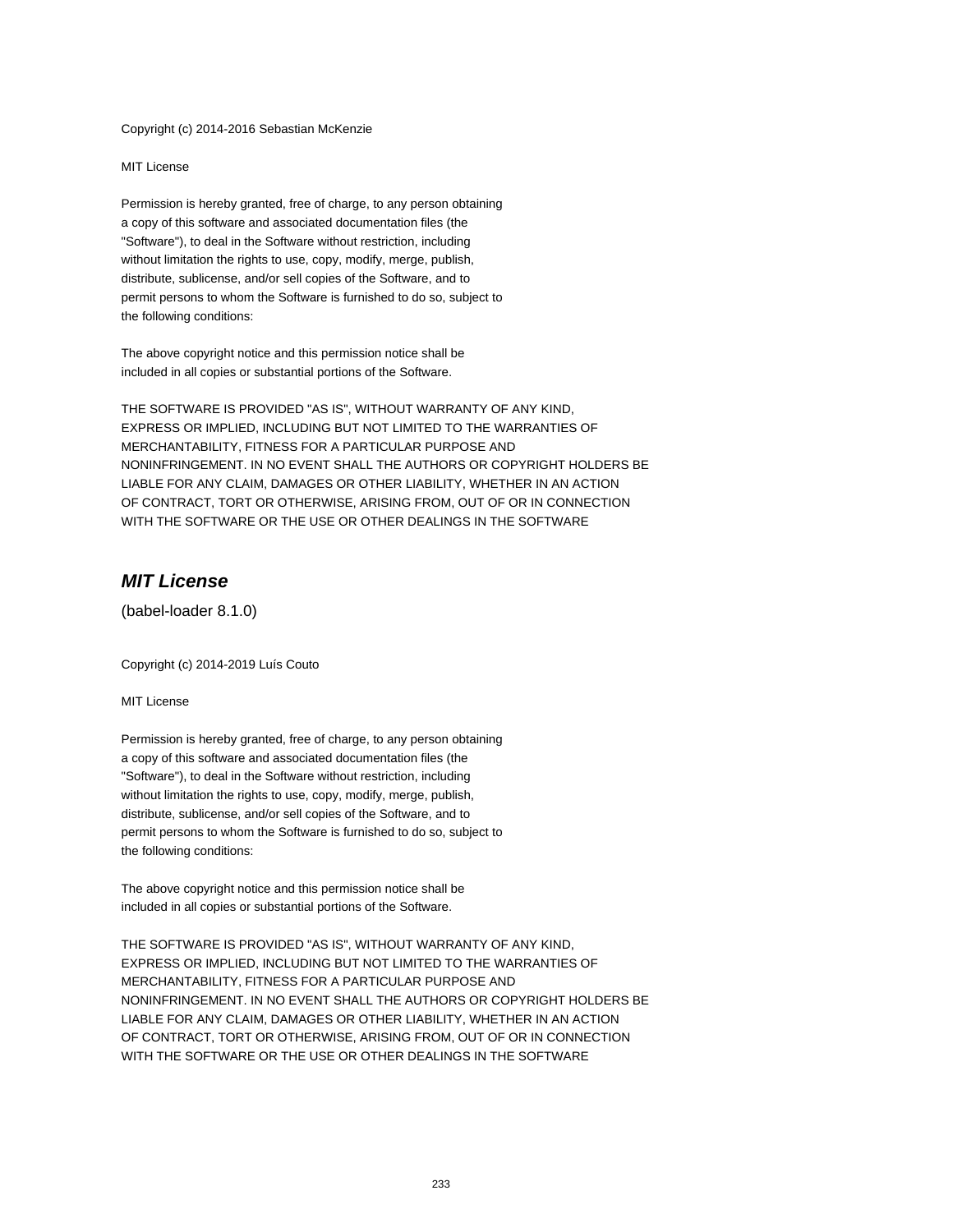(builtins 1.0.3)

Copyright (c) 2015 Julian Gruber

Permission is hereby granted, free of charge, to any person obtaining a copy of this software and associated documentation files (the "Software"), to deal in the Software without restriction, including without limitation the rights to use, copy, modify, merge, publish, distribute, sublicense, and/or sell copies of the Software, and to permit persons to whom the Software is furnished to do so, subject to the following conditions:

The above copyright notice and this permission notice shall be included in all copies or substantial portions of the Software.

THE SOFTWARE IS PROVIDED "AS IS", WITHOUT WARRANTY OF ANY KIND, EXPRESS OR IMPLIED, INCLUDING BUT NOT LIMITED TO THE WARRANTIES OF MERCHANTABILITY, FITNESS FOR A PARTICULAR PURPOSE AND NONINFRINGEMENT. IN NO EVENT SHALL THE AUTHORS OR COPYRIGHT HOLDERS BE LIABLE FOR ANY CLAIM, DAMAGES OR OTHER LIABILITY, WHETHER IN AN ACTION OF CONTRACT, TORT OR OTHERWISE, ARISING FROM, OUT OF OR IN CONNECTION WITH THE SOFTWARE OR THE USE OR OTHER DEALINGS IN THE SOFTWARE

# **MIT License**

(delegates 1.0.0)

Copyright (c) 2015 TJ Holowaychuk

Permission is hereby granted, free of charge, to any person obtaining a copy of this software and associated documentation files (the "Software"), to deal in the Software without restriction, including without limitation the rights to use, copy, modify, merge, publish, distribute, sublicense, and/or sell copies of the Software, and to permit persons to whom the Software is furnished to do so, subject to the following conditions:

The above copyright notice and this permission notice shall be included in all copies or substantial portions of the Software.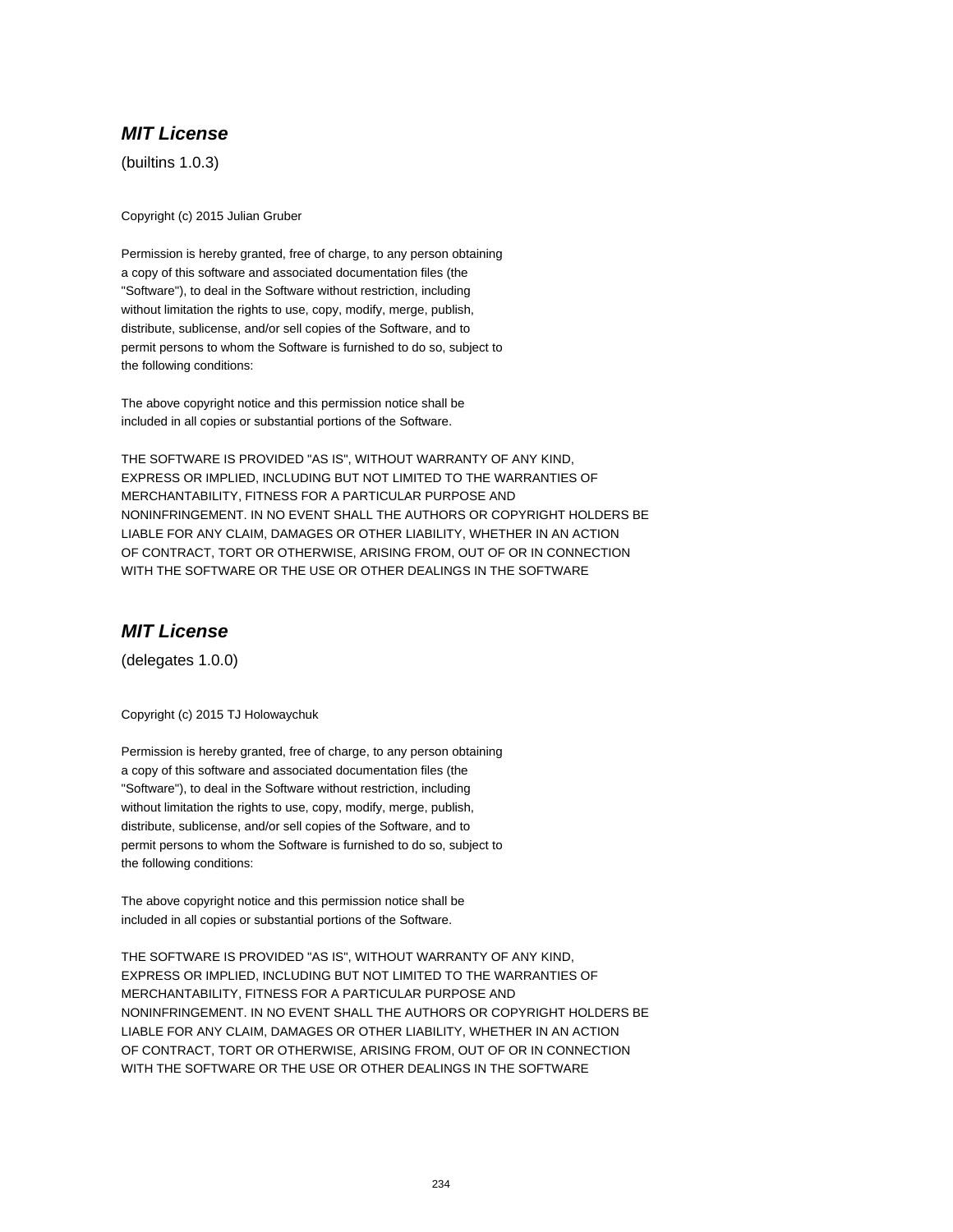(redux-logger 3.0.6)

Copyright (c) 2016 Eugene Rodionov

Permission is hereby granted, free of charge, to any person obtaining a copy of this software and associated documentation files (the "Software"), to deal in the Software without restriction, including without limitation the rights to use, copy, modify, merge, publish, distribute, sublicense, and/or sell copies of the Software, and to permit persons to whom the Software is furnished to do so, subject to the following conditions:

The above copyright notice and this permission notice shall be included in all copies or substantial portions of the Software.

THE SOFTWARE IS PROVIDED "AS IS", WITHOUT WARRANTY OF ANY KIND, EXPRESS OR IMPLIED, INCLUDING BUT NOT LIMITED TO THE WARRANTIES OF MERCHANTABILITY, FITNESS FOR A PARTICULAR PURPOSE AND NONINFRINGEMENT. IN NO EVENT SHALL THE AUTHORS OR COPYRIGHT HOLDERS BE LIABLE FOR ANY CLAIM, DAMAGES OR OTHER LIABILITY, WHETHER IN AN ACTION OF CONTRACT, TORT OR OTHERWISE, ARISING FROM, OUT OF OR IN CONNECTION WITH THE SOFTWARE OR THE USE OR OTHER DEALINGS IN THE SOFTWARE

# **MIT License**

(sass 1.29.0)

Copyright (c) 2016, Google Inc.

Permission is hereby granted, free of charge, to any person obtaining a copy of this software and associated documentation files (the "Software"), to deal in the Software without restriction, including without limitation the rights to use, copy, modify, merge, publish, distribute, sublicense, and/or sell copies of the Software, and to permit persons to whom the Software is furnished to do so, subject to the following conditions:

The above copyright notice and this permission notice shall be included in all copies or substantial portions of the Software.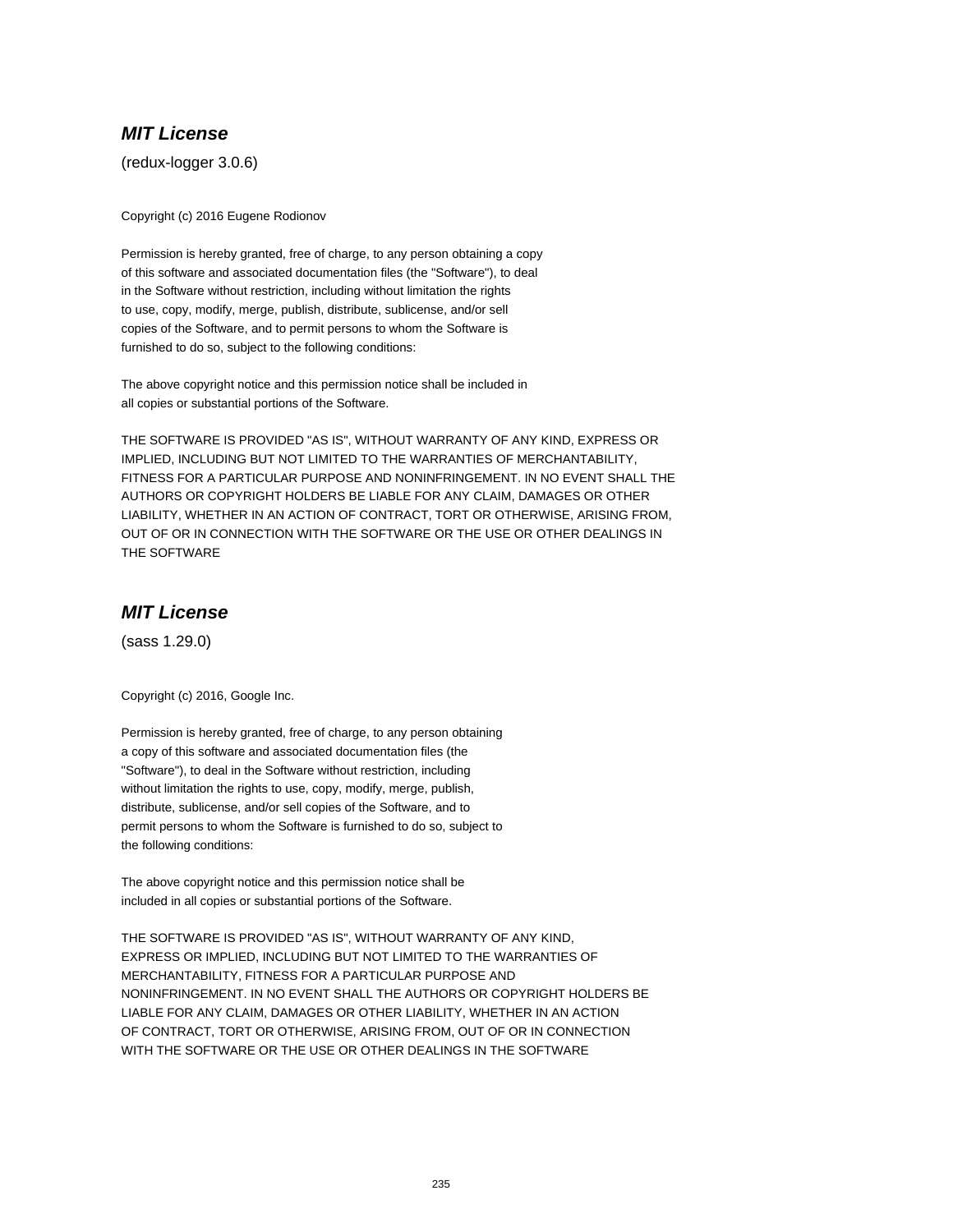(verror 1.10.0)

Copyright (c) 2016, Joyent, Inc. All rights reserved.

Permission is hereby granted, free of charge, to any person obtaining a copy of this software and associated documentation files (the "Software"), to deal in the Software without restriction, including without limitation the rights to use, copy, modify, merge, publish, distribute, sublicense, and/or sell copies of the Software, and to permit persons to whom the Software is furnished to do so, subject to the following conditions:

The above copyright notice and this permission notice shall be included in all copies or substantial portions of the Software.

THE SOFTWARE IS PROVIDED "AS IS", WITHOUT WARRANTY OF ANY KIND, EXPRESS OR IMPLIED, INCLUDING BUT NOT LIMITED TO THE WARRANTIES OF MERCHANTABILITY, FITNESS FOR A PARTICULAR PURPOSE AND NONINFRINGEMENT. IN NO EVENT SHALL THE AUTHORS OR COPYRIGHT HOLDERS BE LIABLE FOR ANY CLAIM, DAMAGES OR OTHER LIABILITY, WHETHER IN AN ACTION OF CONTRACT, TORT OR OTHERWISE, ARISING FROM, OUT OF OR IN CONNECTION WITH THE SOFTWARE OR THE USE OR OTHER DEALINGS IN THE SOFTWARE

# **MIT License**

(css-tree 1.0.0-alpha.37)

Copyright (C) 2016-2019 by Roman Dvornov

Permission is hereby granted, free of charge, to any person obtaining a copy of this software and associated documentation files (the "Software"), to deal in the Software without restriction, including without limitation the rights to use, copy, modify, merge, publish, distribute, sublicense, and/or sell copies of the Software, and to permit persons to whom the Software is furnished to do so, subject to the following conditions:

The above copyright notice and this permission notice shall be included in all copies or substantial portions of the Software.

THE SOFTWARE IS PROVIDED "AS IS", WITHOUT WARRANTY OF ANY KIND, EXPRESS OR IMPLIED, INCLUDING BUT NOT LIMITED TO THE WARRANTIES OF MERCHANTABILITY, FITNESS FOR A PARTICULAR PURPOSE AND NONINFRINGEMENT. IN NO EVENT SHALL THE AUTHORS OR COPYRIGHT HOLDERS BE LIABLE FOR ANY CLAIM, DAMAGES OR OTHER LIABILITY, WHETHER IN AN ACTION OF CONTRACT, TORT OR OTHERWISE, ARISING FROM, OUT OF OR IN CONNECTION WITH THE SOFTWARE OR THE USE OR OTHER DEALINGS IN THE SOFTWARE

#### **MIT License**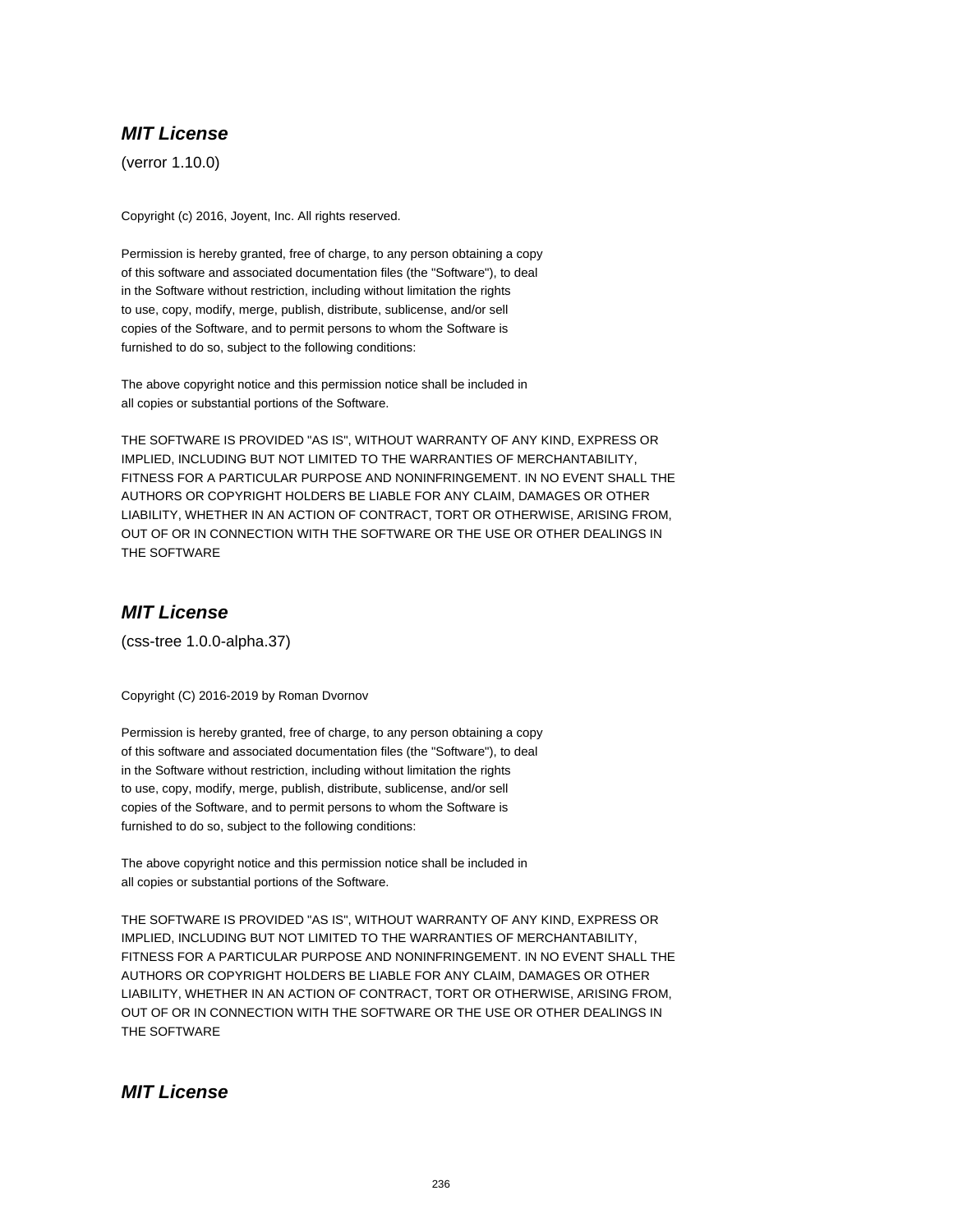(diffie-hellman 5.0.3, public-encrypt v4.0.3)

Copyright (c) 2017 Calvin Metcalf

Permission is hereby granted, free of charge, to any person obtaining a copy of this software and associated documentation files (the "Software"), to deal in the Software without restriction, including without limitation the rights to use, copy, modify, merge, publish, distribute, sublicense, and/or sell copies of the Software, and to permit persons to whom the Software is furnished to do so, subject to the following conditions:

The above copyright notice and this permission notice shall be included in all copies or substantial portions of the Software.

THE SOFTWARE IS PROVIDED "AS IS", WITHOUT WARRANTY OF ANY KIND, EXPRESS OR IMPLIED, INCLUDING BUT NOT LIMITED TO THE WARRANTIES OF MERCHANTABILITY, FITNESS FOR A PARTICULAR PURPOSE AND NONINFRINGEMENT. IN NO EVENT SHALL THE AUTHORS OR COPYRIGHT HOLDERS BE LIABLE FOR ANY CLAIM, DAMAGES OR OTHER LIABILITY, WHETHER IN AN ACTION OF CONTRACT, TORT OR OTHERWISE, ARISING FROM, OUT OF OR IN CONNECTION WITH THE SOFTWARE OR THE USE OR OTHER DEALINGS IN THE SOFTWARE

#### **MIT License**

(clean-css 4.2.3)

Copyright (C) 2017 JakubPawlowicz.com

Permission is hereby granted, free of charge, to any person obtaining a copy of this software and associated documentation files (the "Software"), to deal in the Software without restriction, including without limitation the rights to use, copy, modify, merge, publish, distribute, sublicense, and/or sell copies of the Software, and to permit persons to whom the Software is furnished to do so, subject to the following conditions:

The above copyright notice and this permission notice shall be included in all copies or substantial portions of the Software.

THE SOFTWARE IS PROVIDED "AS IS", WITHOUT WARRANTY OF ANY KIND, EXPRESS OR IMPLIED, INCLUDING BUT NOT LIMITED TO THE WARRANTIES OF MERCHANTABILITY, FITNESS FOR A PARTICULAR PURPOSE AND NONINFRINGEMENT. IN NO EVENT SHALL THE AUTHORS OR COPYRIGHT HOLDERS BE LIABLE FOR ANY CLAIM, DAMAGES OR OTHER LIABILITY, WHETHER IN AN ACTION OF CONTRACT, TORT OR OTHERWISE, ARISING FROM, OUT OF OR IN CONNECTION WITH THE SOFTWARE OR THE USE OR OTHER DEALINGS IN THE SOFTWARE

## **MIT License**

(responselike 1.0.2, responselike 2.0.0)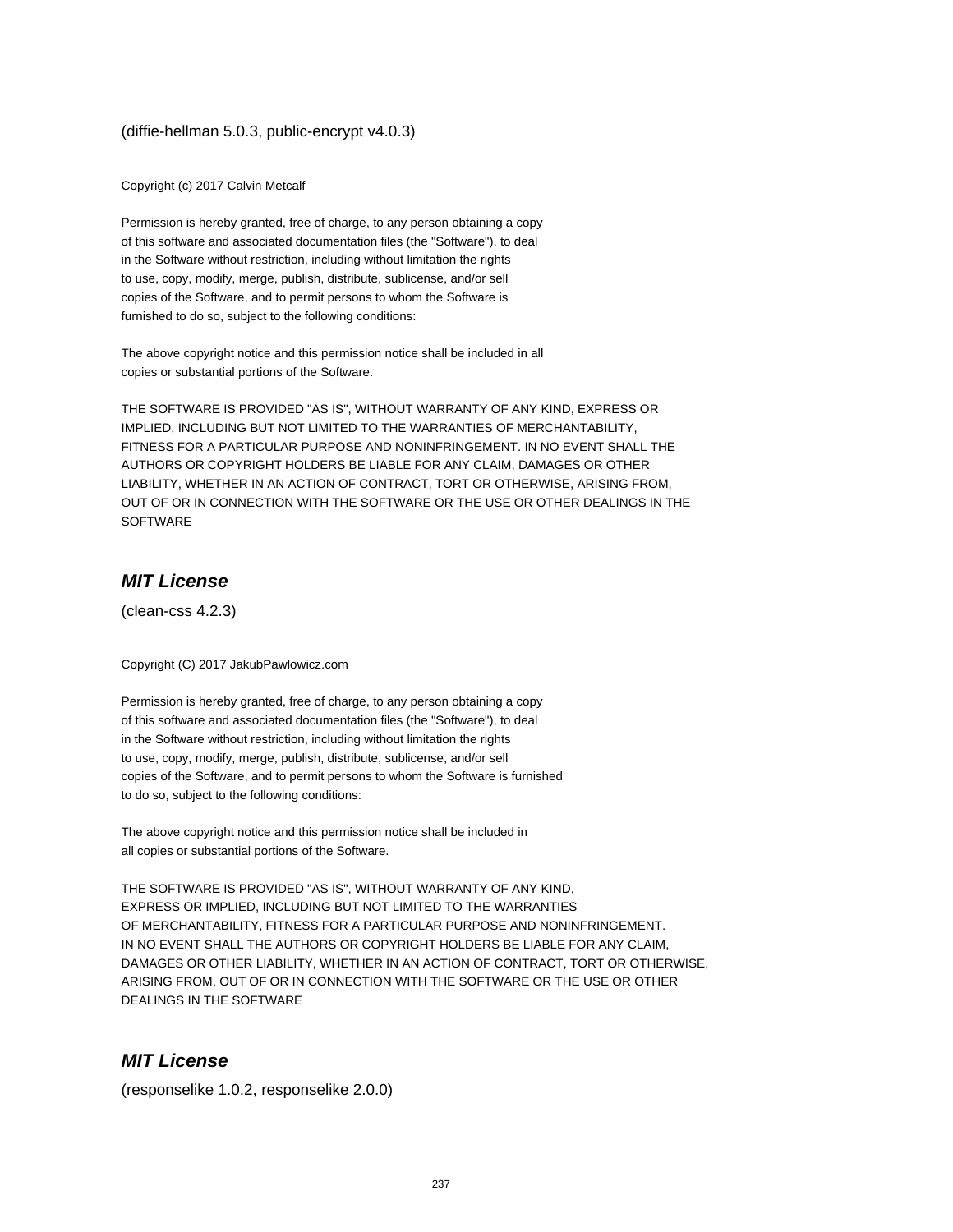Copyright (c) 2017 Luke Childs

Permission is hereby granted, free of charge, to any person obtaining a copy of this software and associated documentation files (the "Software"), to deal in the Software without restriction, including without limitation the rights to use, copy, modify, merge, publish, distribute, sublicense, and/or sell copies of the Software, and to permit persons to whom the Software is furnished to do so, subject to the following conditions:

The above copyright notice and this permission notice shall be included in all copies or substantial portions of the Software.

THE SOFTWARE IS PROVIDED "AS IS", WITHOUT WARRANTY OF ANY KIND, EXPRESS OR IMPLIED, INCLUDING BUT NOT LIMITED TO THE WARRANTIES OF MERCHANTABILITY, FITNESS FOR A PARTICULAR PURPOSE AND NONINFRINGEMENT. IN NO EVENT SHALL THE AUTHORS OR COPYRIGHT HOLDERS BE LIABLE FOR ANY CLAIM, DAMAGES OR OTHER LIABILITY, WHETHER IN AN ACTION OF CONTRACT, TORT OR OTHERWISE, ARISING FROM, OUT OF OR IN CONNECTION WITH THE SOFTWARE OR THE USE OR OTHER DEALINGS IN THE SOFTWARE

# **MIT License**

(html-escaper 2.0.2)

Copyright (C) 2017-present by Andrea Giammarchi - @WebReflection

Permission is hereby granted, free of charge, to any person obtaining a copy of this software and associated documentation files (the "Software"), to deal in the Software without restriction, including without limitation the rights to use, copy, modify, merge, publish, distribute, sublicense, and/or sell copies of the Software, and to permit persons to whom the Software is furnished to do so, subject to the following conditions:

The above copyright notice and this permission notice shall be included in all copies or substantial portions of the Software.

THE SOFTWARE IS PROVIDED "AS IS", WITHOUT WARRANTY OF ANY KIND, EXPRESS OR IMPLIED, INCLUDING BUT NOT LIMITED TO THE WARRANTIES OF MERCHANTABILITY, FITNESS FOR A PARTICULAR PURPOSE AND NONINFRINGEMENT. IN NO EVENT SHALL THE AUTHORS OR COPYRIGHT HOLDERS BE LIABLE FOR ANY CLAIM, DAMAGES OR OTHER LIABILITY, WHETHER IN AN ACTION OF CONTRACT, TORT OR OTHERWISE, ARISING FROM, OUT OF OR IN CONNECTION WITH THE SOFTWARE OR THE USE OR OTHER DEALINGS IN THE SOFTWARE

## **MIT License**

(Two-Screen/stable 0.1.8)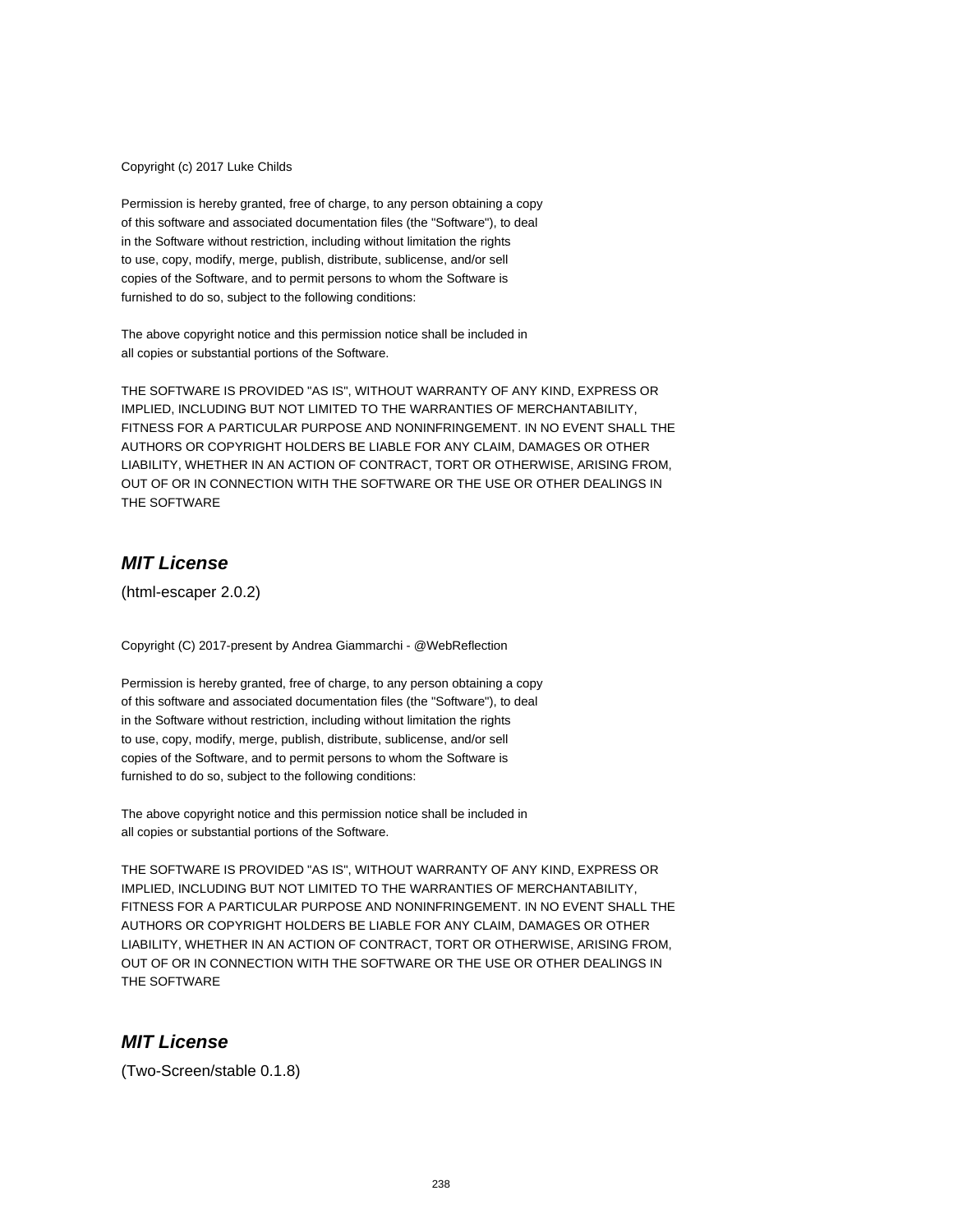Copyright (C) 2018 Angry Bytes and contributors.

Permission is hereby granted, free of charge, to any person obtaining a copy of this software and associated documentation files (the "Software"), to deal in the Software without restriction, including without limitation the rights to use, copy, modify, merge, publish, distribute, sublicense, and/or sell copies of the Software, and to permit persons to whom the Software is furnished to do so, subject to the following conditions:

The above copyright notice and this permission notice shall be included in all copies or substantial portions of the Software.

THE SOFTWARE IS PROVIDED "AS IS", WITHOUT WARRANTY OF ANY KIND, EXPRESS OR IMPLIED, INCLUDING BUT NOT LIMITED TO THE WARRANTIES OF MERCHANTABILITY, FITNESS FOR A PARTICULAR PURPOSE AND NONINFRINGEMENT. IN NO EVENT SHALL THE AUTHORS OR COPYRIGHT HOLDERS BE LIABLE FOR ANY CLAIM, DAMAGES OR OTHER LIABILITY, WHETHER IN AN ACTION OF CONTRACT, TORT OR OTHERWISE, ARISING FROM, OUT OF OR IN CONNECTION WITH THE SOFTWARE OR THE USE OR OTHER DEALINGS IN THE **SOFTWARE** 

# **MIT License**

(Validator 12.2.0)

Copyright (c) 2018 Chris O'Hara

Permission is hereby granted, free of charge, to any person obtaining a copy of this software and associated documentation files (the "Software"), to deal in the Software without restriction, including without limitation the rights to use, copy, modify, merge, publish, distribute, sublicense, and/or sell copies of the Software, and to permit persons to whom the Software is furnished to do so, subject to the following conditions:

The above copyright notice and this permission notice shall be included in all copies or substantial portions of the Software.

THE SOFTWARE IS PROVIDED "AS IS", WITHOUT WARRANTY OF ANY KIND, EXPRESS OR IMPLIED, INCLUDING BUT NOT LIMITED TO THE WARRANTIES OF MERCHANTABILITY, FITNESS FOR A PARTICULAR PURPOSE AND NONINFRINGEMENT. IN NO EVENT SHALL THE AUTHORS OR COPYRIGHT HOLDERS BE LIABLE FOR ANY CLAIM, DAMAGES OR OTHER LIABILITY, WHETHER IN AN ACTION OF CONTRACT, TORT OR OTHERWISE, ARISING FROM, OUT OF OR IN CONNECTION WITH THE SOFTWARE OR THE USE OR OTHER DEALINGS IN THE SOFTWARE

## **MIT License**

(postcss-values-parser 2.0.1)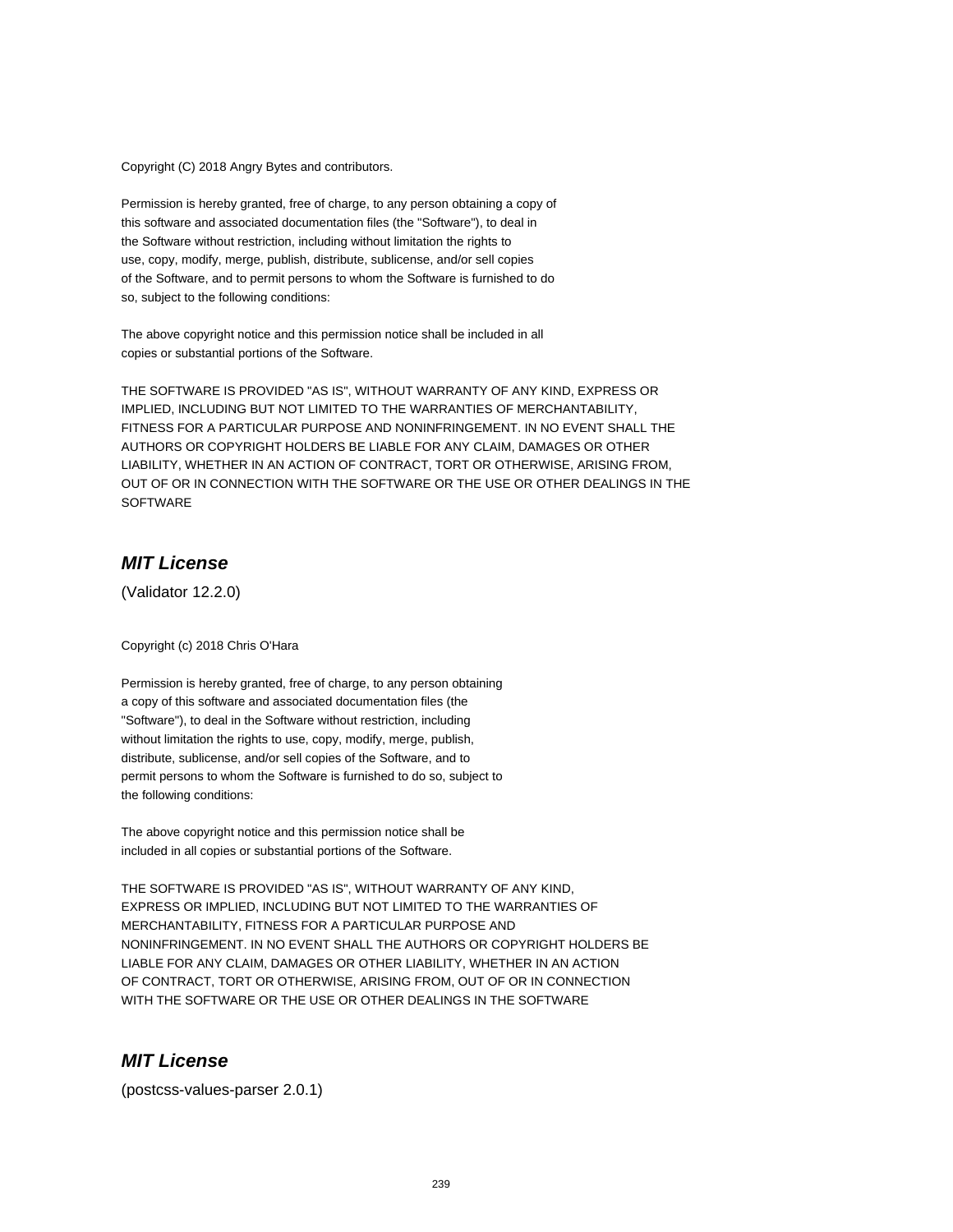#### Copyright (c) Andrew Powell

Permission is hereby granted, free of charge, to any person obtaining a copy of this software and associated documentation files (the "Software"), to deal in the Software without restriction, including without limitation the rights to use, copy, modify, merge, publish, distribute, sublicense, and/or sell copies of the Software, and to permit persons to whom the Software is furnished to do so, subject to the following conditions:

The above copyright notice and this permission notice shall be included in all copies or substantial portions of the Software.

THE SOFTWARE IS PROVIDED "AS IS", WITHOUT WARRANTY OF ANY KIND, EXPRESS OR IMPLIED, INCLUDING BUT NOT LIMITED TO THE WARRANTIES OF MERCHANTABILITY, FITNESS FOR A PARTICULAR PURPOSE AND NONINFRINGEMENT. IN NO EVENT SHALL THE AUTHORS OR COPYRIGHT HOLDERS BE LIABLE FOR ANY CLAIM, DAMAGES OR OTHER LIABILITY, WHETHER IN AN ACTION OF CONTRACT, TORT OR OTHERWISE, ARISING FROM, OUT OF OR IN CONNECTION WITH THE SOFTWARE OR THE USE OR OTHER DEALINGS IN THE SOFTWARE

#### **MIT License**

(cssnano-util-get-arguments 4.0.0, cssnano-util-get-match 4.0.0, cssnano-util-raw-cache 4.0.1, cssnano-util-same-parent 4.0.1, postcss-colormin 4.0.3, postcss-convert-values 4.0.1, postcss-discard-comments 4.0.2, postcss-discard-duplicates 4.0.2, postcss-discard-empty 4.0.1, postcss-discard-empty 4.0.2, postcss-merge-longhand 4.0.11, postcss-merge-rules 4.0.3, postcss-minify-selectors 4.0.2, postcss-normalize-display-values 4.0.2, postcss-normalize-positions 4.0.2, postcss-normalize-string 4.0.2, postcss-normalize-unicode 4.0.1, postcss-normalize-url 4.0.1, postcss-normalize-whitespace 4.0.2, postcss-ordered-values 4.1.2, postcss-reduce-initial 4.0.3, postcss-reduce-transforms 4.0.2, postcss-selector-parser 3.1.2, postcss-selector-parser 5.0.0, postcss-selector-parser v6.0.4, postcss-unique-selectors 4.0.1, stylehacks 4.0.3)

Copyright (c) Ben Briggs (http://beneb.info)

Permission is hereby granted, free of charge, to any person obtaining a copy of this software and associated documentation files (the "Software"), to deal in the Software without restriction, including without limitation the rights to use, copy, modify, merge, publish, distribute, sublicense, and/or sell copies of the Software, and to permit persons to whom the Software is furnished to do so, subject to the following conditions:

The above copyright notice and this permission notice shall be included in all copies or substantial portions of the Software.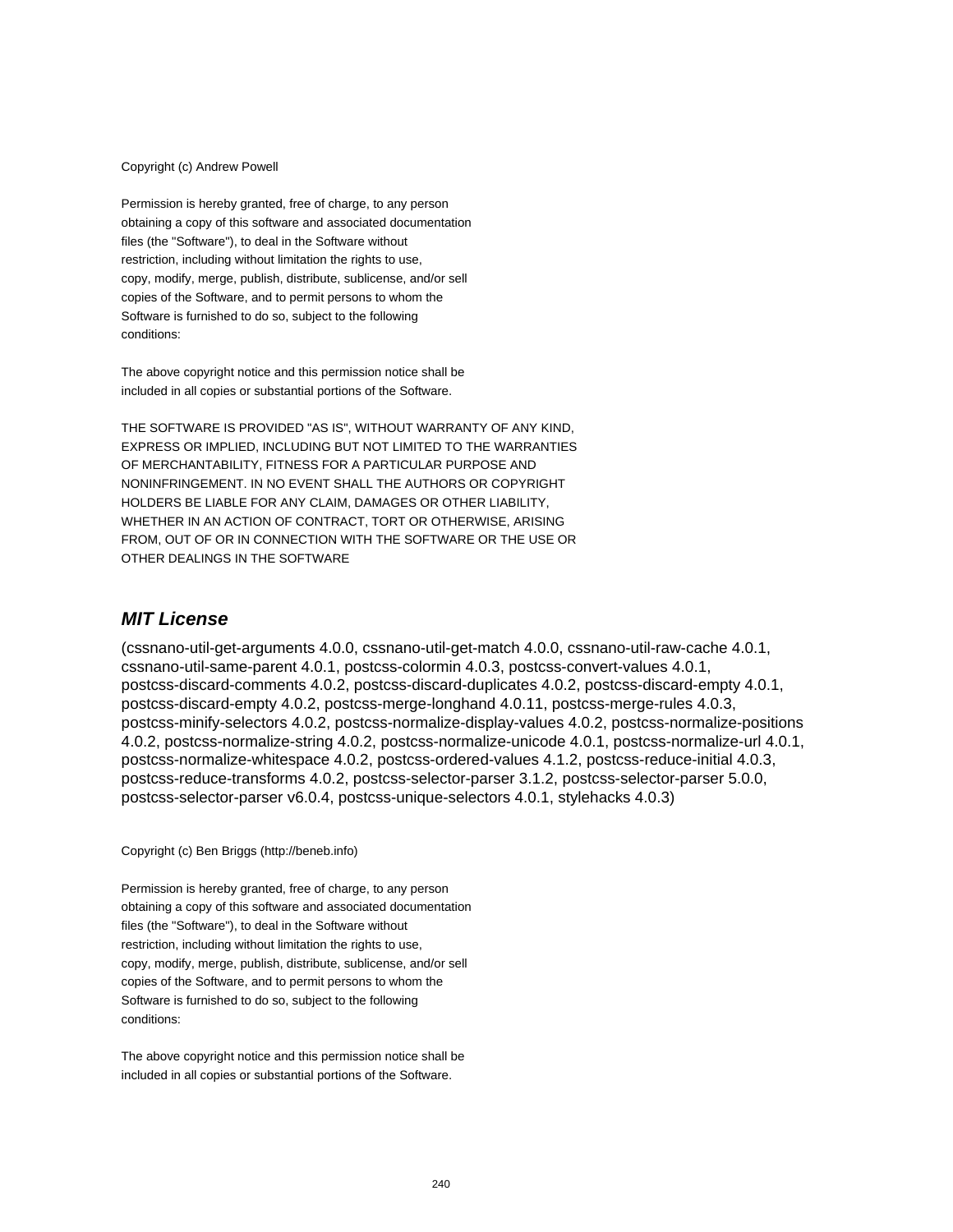THE SOFTWARE IS PROVIDED "AS IS", WITHOUT WARRANTY OF ANY KIND, EXPRESS OR IMPLIED, INCLUDING BUT NOT LIMITED TO THE WARRANTIES OF MERCHANTABILITY, FITNESS FOR A PARTICULAR PURPOSE AND NONINFRINGEMENT. IN NO EVENT SHALL THE AUTHORS OR COPYRIGHT HOLDERS BE LIABLE FOR ANY CLAIM, DAMAGES OR OTHER LIABILITY, WHETHER IN AN ACTION OF CONTRACT, TORT OR OTHERWISE, ARISING FROM, OUT OF OR IN CONNECTION WITH THE SOFTWARE OR THE USE OR OTHER DEALINGS IN THE SOFTWARE

# **MIT License**

(postcss-minify-font-values 4.0.2, postcss-value-parser 3.3.1, postcss-value-parser 4.1.0)

#### Copyright (c) Bogdan Chadkin

Permission is hereby granted, free of charge, to any person obtaining a copy of this software and associated documentation files (the "Software"), to deal in the Software without restriction, including without limitation the rights to use, copy, modify, merge, publish, distribute, sublicense, and/or sell copies of the Software, and to permit persons to whom the Software is furnished to do so, subject to the following conditions:

The above copyright notice and this permission notice shall be included in all copies or substantial portions of the Software.

THE SOFTWARE IS PROVIDED "AS IS", WITHOUT WARRANTY OF ANY KIND, EXPRESS OR IMPLIED, INCLUDING BUT NOT LIMITED TO THE WARRANTIES OF MERCHANTABILITY, FITNESS FOR A PARTICULAR PURPOSE AND NONINFRINGEMENT. IN NO EVENT SHALL THE AUTHORS OR COPYRIGHT HOLDERS BE LIABLE FOR ANY CLAIM, DAMAGES OR OTHER LIABILITY, WHETHER IN AN ACTION OF CONTRACT, TORT OR OTHERWISE, ARISING FROM, OUT OF OR IN CONNECTION WITH THE SOFTWARE OR THE USE OR OTHER DEALINGS IN THE SOFTWARE

#### **MIT License**

(alphanum-sort 1.0.2)

Copyright (c) Bogdan Chadkin

Permission is hereby granted, free of charge, to any person obtaining a copy of this software and associated documentation files (the "Software"), to deal in the Software without restriction, including without limitation the rights to use, copy, modify, merge, publish, distribute, sublicense, and/or sell copies of the Software, and to permit persons to whom the Software is furnished to do so, subject to the following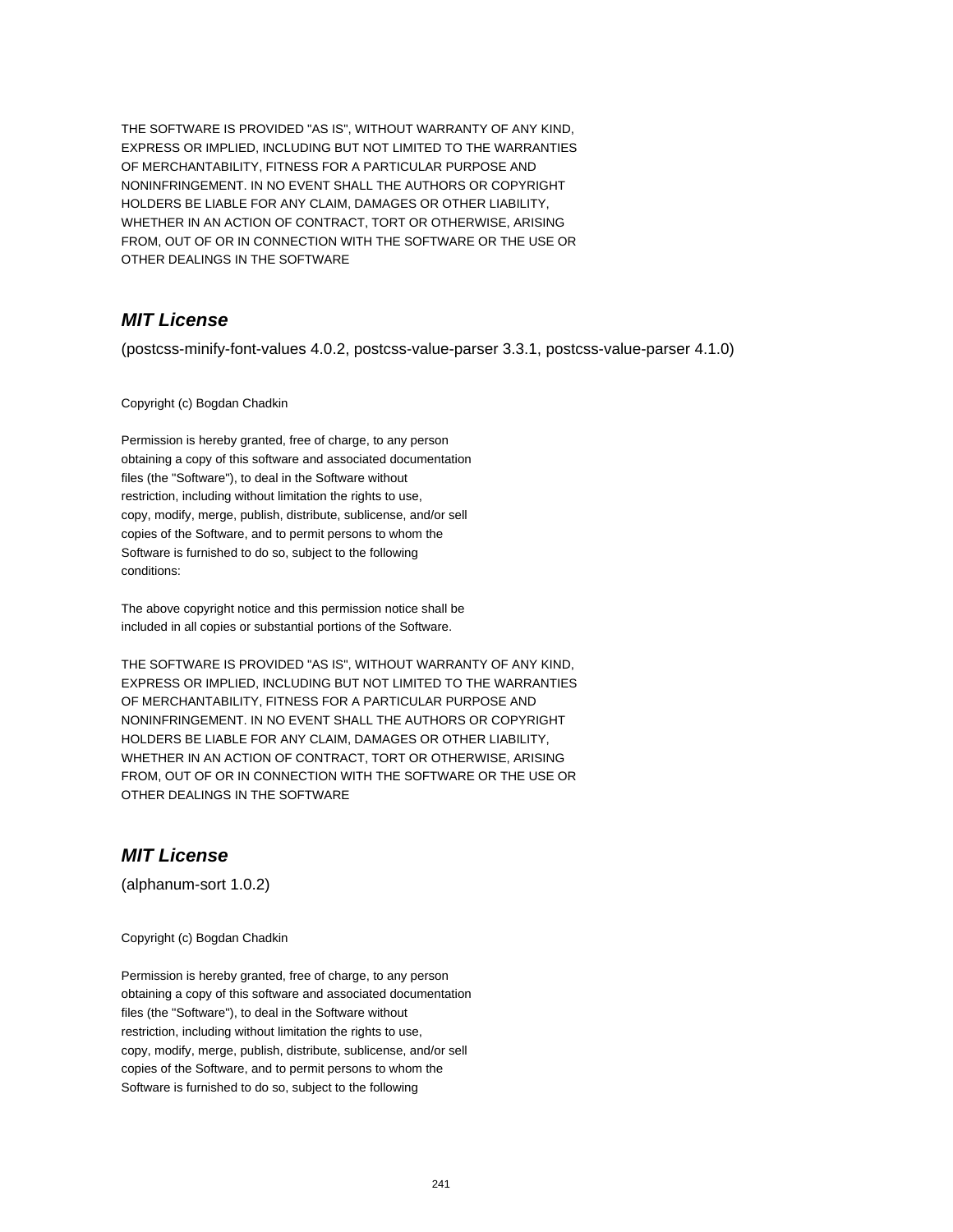#### conditions:

The above copyright notice and this permission notice shall be included in all copies or substantial portions of the Software. THE SOFTWARE IS PROVIDED "AS IS", WITHOUT WARRANTY OF ANY KIND, EXPRESS OR IMPLIED, INCLUDING BUT NOT LIMITED TO THE WARRANTIES OF MERCHANTABILITY, FITNESS FOR A PARTICULAR PURPOSE AND NONINFRINGEMENT. IN NO EVENT SHALL THE AUTHORS OR COPYRIGHT HOLDERS BE LIABLE FOR ANY CLAIM, DAMAGES OR OTHER LIABILITY, WHETHER IN AN ACTION OF CONTRACT, TORT OR OTHERWISE, ARISING FROM, OUT OF OR IN CONNECTION WITH THE SOFTWARE OR THE USE OR OTHER DEALINGS IN THE SOFTWARE

## **MIT License**

(cssstyle 2.3.0)

Copyright (c) Chad Walker

Permission is hereby granted, free of charge, to any person obtaining a copy of this software and associated documentation files (the "Software"), to deal in the Software without restriction, including without limitation the rights to use, copy, modify, merge, publish, distribute, sublicense, and/or sell copies of the Software, and to permit persons to whom the Software is furnished to do so, subject to the following conditions:

The above copyright notice and this permission notice shall be included in all copies or substantial portions of the Software.

THE SOFTWARE IS PROVIDED "AS IS", WITHOUT WARRANTY OF ANY KIND, EXPRESS OR IMPLIED, INCLUDING BUT NOT LIMITED TO THE WARRANTIES OF MERCHANTABILITY, FITNESS FOR A PARTICULAR PURPOSE AND NONINFRINGEMENT. IN NO EVENT SHALL THE AUTHORS OR COPYRIGHT HOLDERS BE LIABLE FOR ANY CLAIM, DAMAGES OR OTHER LIABILITY, WHETHER IN AN ACTION OF CONTRACT, TORT OR OTHERWISE, ARISING FROM, OUT OF OR IN CONNECTION WITH THE SOFTWARE OR THE USE OR OTHER DEALINGS IN THE SOFTWARE

## **MIT License**

(levn 0.4.1, optionator 0.8.3, optionator 0.9.1, prelude-ls 1.1.2, prelude-ls 1.2.1, type-check 0.4.0)

Copyright (c) George Zahariev

Permission is hereby granted, free of charge, to any person obtaining a copy of this software and associated documentation files (the "Software"), to deal in the Software without restriction, including without limitation the rights to use, copy, modify, merge, publish, distribute, sublicense, and/or sell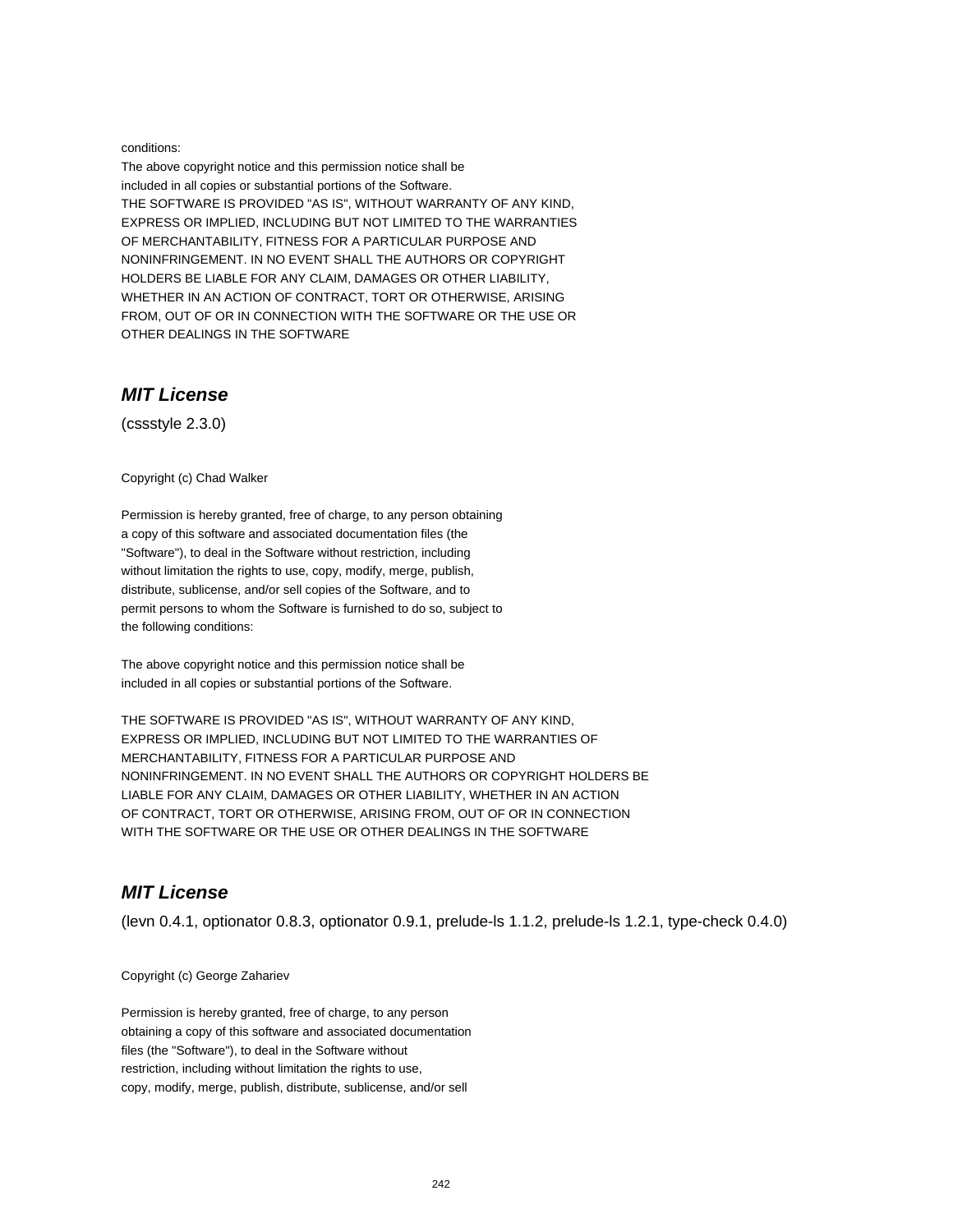copies of the Software, and to permit persons to whom the Software is furnished to do so, subject to the following conditions:

The above copyright notice and this permission notice shall be included in all copies or substantial portions of the Software.

THE SOFTWARE IS PROVIDED "AS IS", WITHOUT WARRANTY OF ANY KIND, EXPRESS OR IMPLIED, INCLUDING BUT NOT LIMITED TO THE WARRANTIES OF MERCHANTABILITY, FITNESS FOR A PARTICULAR PURPOSE AND NONINFRINGEMENT. IN NO EVENT SHALL THE AUTHORS OR COPYRIGHT HOLDERS BE LIABLE FOR ANY CLAIM, DAMAGES OR OTHER LIABILITY, WHETHER IN AN ACTION OF CONTRACT, TORT OR OTHERWISE, ARISING FROM, OUT OF OR IN CONNECTION WITH THE SOFTWARE OR THE USE OR OTHER DEALINGS IN THE SOFTWARE

# **MIT License**

(Moment JavaScript Date Library 2.29.1)

Copyright (c) JS Foundation and other contributors

Permission is hereby granted, free of charge, to any person obtaining a copy of this software and associated documentation files (the "Software"), to deal in the Software without restriction, including without limitation the rights to use. copy, modify, merge, publish, distribute, sublicense, and/or sell copies of the Software, and to permit persons to whom the Software is furnished to do so, subject to the following conditions:

The above copyright notice and this permission notice shall be included in all copies or substantial portions of the Software.

THE SOFTWARE IS PROVIDED "AS IS", WITHOUT WARRANTY OF ANY KIND, EXPRESS OR IMPLIED, INCLUDING BUT NOT LIMITED TO THE WARRANTIES OF MERCHANTABILITY, FITNESS FOR A PARTICULAR PURPOSE AND NONINFRINGEMENT. IN NO EVENT SHALL THE AUTHORS OR COPYRIGHT HOLDERS BE LIABLE FOR ANY CLAIM, DAMAGES OR OTHER LIABILITY, WHETHER IN AN ACTION OF CONTRACT, TORT OR OTHERWISE, ARISING FROM, OUT OF OR IN CONNECTION WITH THE SOFTWARE OR THE USE OR OTHER DEALINGS IN THE SOFTWARE

#### **MIT License**

(is-zip 1.0.0)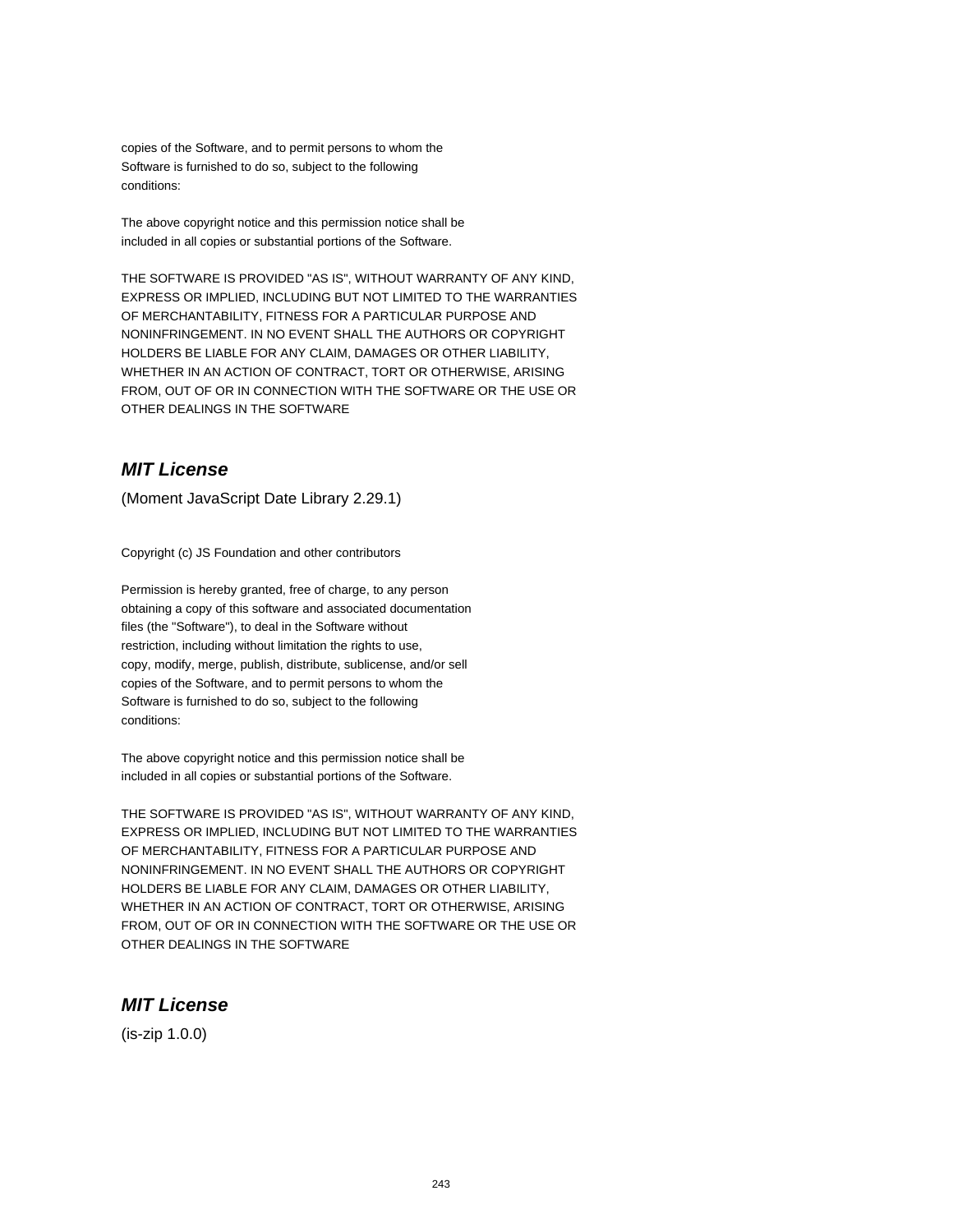#### Copyright (c) Kevin Mårtensson

Permission is hereby granted, free of charge, to any person obtaining a copy of this software and associated documentation files (the "Software"), to deal in the Software without restriction, including without limitation the rights to use, copy, modify, merge, publish, distribute, sublicense, and/or sell copies of the Software, and to permit persons to whom the Software is furnished to do so, subject to the following conditions:

The above copyright notice and this permission notice shall be included in all copies or substantial portions of the Software.

THE SOFTWARE IS PROVIDED "AS IS", WITHOUT WARRANTY OF ANY KIND, EXPRESS OR IMPLIED, INCLUDING BUT NOT LIMITED TO THE WARRANTIES OF MERCHANTABILITY, FITNESS FOR A PARTICULAR PURPOSE AND NONINFRINGEMENT. IN NO EVENT SHALL THE AUTHORS OR COPYRIGHT HOLDERS BE LIABLE FOR ANY CLAIM, DAMAGES OR OTHER LIABILITY, WHETHER IN AN ACTION OF CONTRACT, TORT OR OTHERWISE, ARISING FROM, OUT OF OR IN CONNECTION WITH THE SOFTWARE OR THE USE OR OTHER DEALINGS IN THE **SOFTWARE** 

### **MIT License**

(cssom 0.3.8, cssom 0.4.4, saitho-npm-test 1.5.0)

Copyright (c) Nikita Vasilyev

Permission is hereby granted, free of charge, to any person obtaining a copy of this software and associated documentation files (the "Software"), to deal in the Software without restriction, including without limitation the rights to use, copy, modify, merge, publish, distribute, sublicense, and/or sell copies of the Software, and to permit persons to whom the Software is furnished to do so, subject to the following conditions:

The above copyright notice and this permission notice shall be included in all copies or substantial portions of the Software.

THE SOFTWARE IS PROVIDED "AS IS", WITHOUT WARRANTY OF ANY KIND, EXPRESS OR IMPLIED, INCLUDING BUT NOT LIMITED TO THE WARRANTIES OF MERCHANTABILITY, FITNESS FOR A PARTICULAR PURPOSE AND NONINFRINGEMENT. IN NO EVENT SHALL THE AUTHORS OR COPYRIGHT HOLDERS BE LIABLE FOR ANY CLAIM, DAMAGES OR OTHER LIABILITY, WHETHER IN AN ACTION OF CONTRACT, TORT OR OTHERWISE, ARISING FROM, OUT OF OR IN CONNECTION WITH THE SOFTWARE OR THE USE OR OTHER DEALINGS IN THE SOFTWARE

### **MIT License**

(nopt 1.0.10)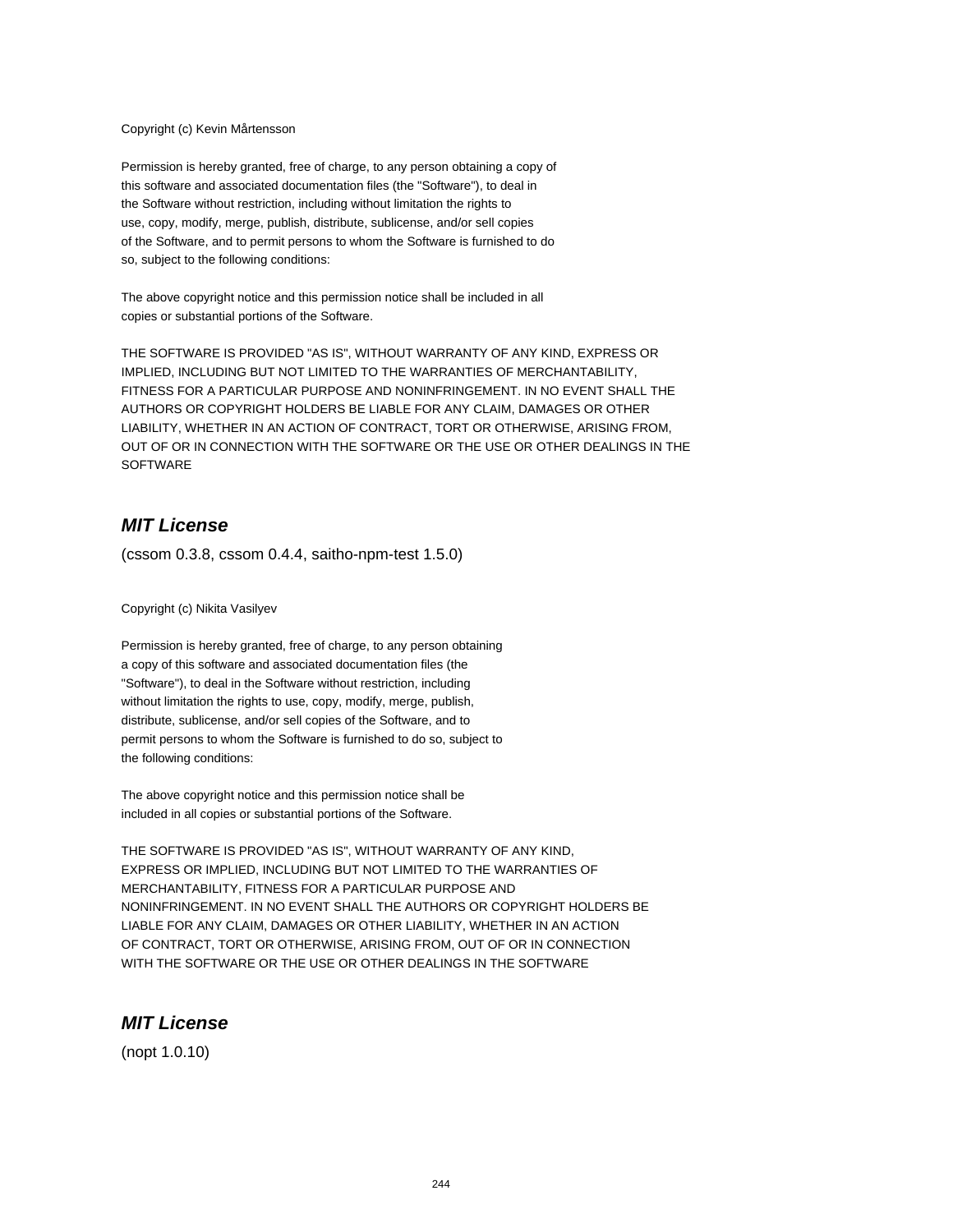Copyright 2009, 2010, 2011 Isaac Z. Schlueter. All rights reserved.

Permission is hereby granted, free of charge, to any person obtaining a copy of this software and associated documentation files (the "Software"), to deal in the Software without restriction, including without limitation the rights to use, copy, modify, merge, publish, distribute, sublicense, and/or sell copies of the Software, and to permit persons to whom the Software is furnished to do so, subject to the following conditions:

The above copyright notice and this permission notice shall be included in all copies or substantial portions of the Software.

THE SOFTWARE IS PROVIDED "AS IS", WITHOUT WARRANTY OF ANY KIND, EXPRESS OR IMPLIED, INCLUDING BUT NOT LIMITED TO THE WARRANTIES OF MERCHANTABILITY, FITNESS FOR A PARTICULAR PURPOSE AND NONINFRINGEMENT. IN NO EVENT SHALL THE AUTHORS OR COPYRIGHT HOLDERS BE LIABLE FOR ANY CLAIM, DAMAGES OR OTHER LIABILITY, WHETHER IN AN ACTION OF CONTRACT, TORT OR OTHERWISE, ARISING FROM, OUT OF OR IN CONNECTION WITH THE SOFTWARE OR THE USE OR OTHER DEALINGS IN THE SOFTWARE

# **MIT License**

(asap 2.0.6)

Copyright 2009–2014 Contributors. All rights reserved.

Permission is hereby granted, free of charge, to any person obtaining a copy of this software and associated documentation files (the "Software"), to deal in the Software without restriction, including without limitation the rights to use, copy, modify, merge, publish, distribute, sublicense, and/or sell copies of the Software, and to permit persons to whom the Software is furnished to do so, subject to the following conditions:

The above copyright notice and this permission notice shall be included in all copies or substantial portions of the Software.

THE SOFTWARE IS PROVIDED "AS IS", WITHOUT WARRANTY OF ANY KIND, EXPRESS OR IMPLIED, INCLUDING BUT NOT LIMITED TO THE WARRANTIES OF MERCHANTABILITY, FITNESS FOR A PARTICULAR PURPOSE AND NONINFRINGEMENT. IN NO EVENT SHALL THE AUTHORS OR COPYRIGHT HOLDERS BE LIABLE FOR ANY CLAIM, DAMAGES OR OTHER LIABILITY, WHETHER IN AN ACTION OF CONTRACT, TORT OR OTHERWISE, ARISING FROM, OUT OF OR IN CONNECTION WITH THE SOFTWARE OR THE USE OR OTHER DEALINGS IN THE SOFTWARE

## **MIT License**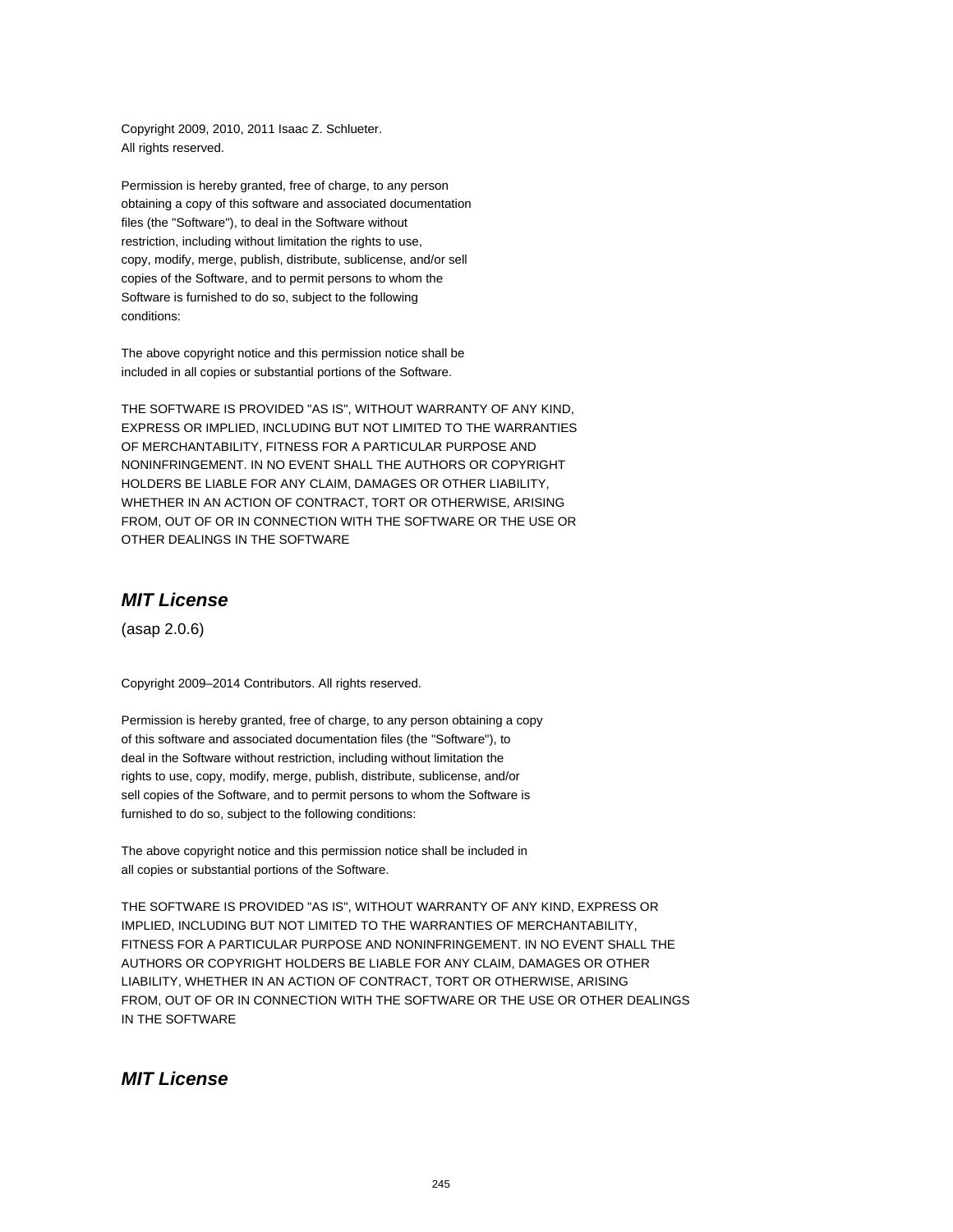(kriskowal's q 1.5.1)

Copyright 2009–2017 Kristopher Michael Kowal. All rights reserved.

Permission is hereby granted, free of charge, to any person obtaining a copy of this software and associated documentation files (the "Software"), to deal in the Software without restriction, including without limitation the rights to use, copy, modify, merge, publish, distribute, sublicense, and/or sell copies of the Software, and to permit persons to whom the Software is furnished to do so, subject to the following conditions:

The above copyright notice and this permission notice shall be included in all copies or substantial portions of the Software.

THE SOFTWARE IS PROVIDED "AS IS", WITHOUT WARRANTY OF ANY KIND, EXPRESS OR IMPLIED, INCLUDING BUT NOT LIMITED TO THE WARRANTIES OF MERCHANTABILITY, FITNESS FOR A PARTICULAR PURPOSE AND NONINFRINGEMENT. IN NO EVENT SHALL THE AUTHORS OR COPYRIGHT HOLDERS BE LIABLE FOR ANY CLAIM, DAMAGES OR OTHER LIABILITY, WHETHER IN AN ACTION OF CONTRACT, TORT OR OTHERWISE, ARISING FROM, OUT OF OR IN CONNECTION WITH THE SOFTWARE OR THE USE OR OTHER DEALINGS IN THE SOFTWARE

### **MIT License**

(node-xml2js 0.4.12, node-xml2js 0.4.19, xml2js 0.4.23)

Copyright 2010, 2011, 2012, 2013. All rights reserved.

Permission is hereby granted, free of charge, to any person obtaining a copy of this software and associated documentation files (the "Software"), to deal in the Software without restriction, including without limitation the rights to use, copy, modify, merge, publish, distribute, sublicense, and/or sell copies of the Software, and to permit persons to whom the Software is furnished to do so, subject to the following conditions:

The above copyright notice and this permission notice shall be included in all copies or substantial portions of the Software.

THE SOFTWARE IS PROVIDED "AS IS", WITHOUT WARRANTY OF ANY KIND, EXPRESS OR IMPLIED, INCLUDING BUT NOT LIMITED TO THE WARRANTIES OF MERCHANTABILITY, FITNESS FOR A PARTICULAR PURPOSE AND NONINFRINGEMENT. IN NO EVENT SHALL THE AUTHORS OR COPYRIGHT HOLDERS BE LIABLE FOR ANY CLAIM, DAMAGES OR OTHER LIABILITY, WHETHER IN AN ACTION OF CONTRACT, TORT OR OTHERWISE, ARISING FROM, OUT OF OR IN CONNECTION WITH THE SOFTWARE OR THE USE OR OTHER DEALINGS IN THE SOFTWARE

### **MIT License**

(htmlparser2 v3.10.1)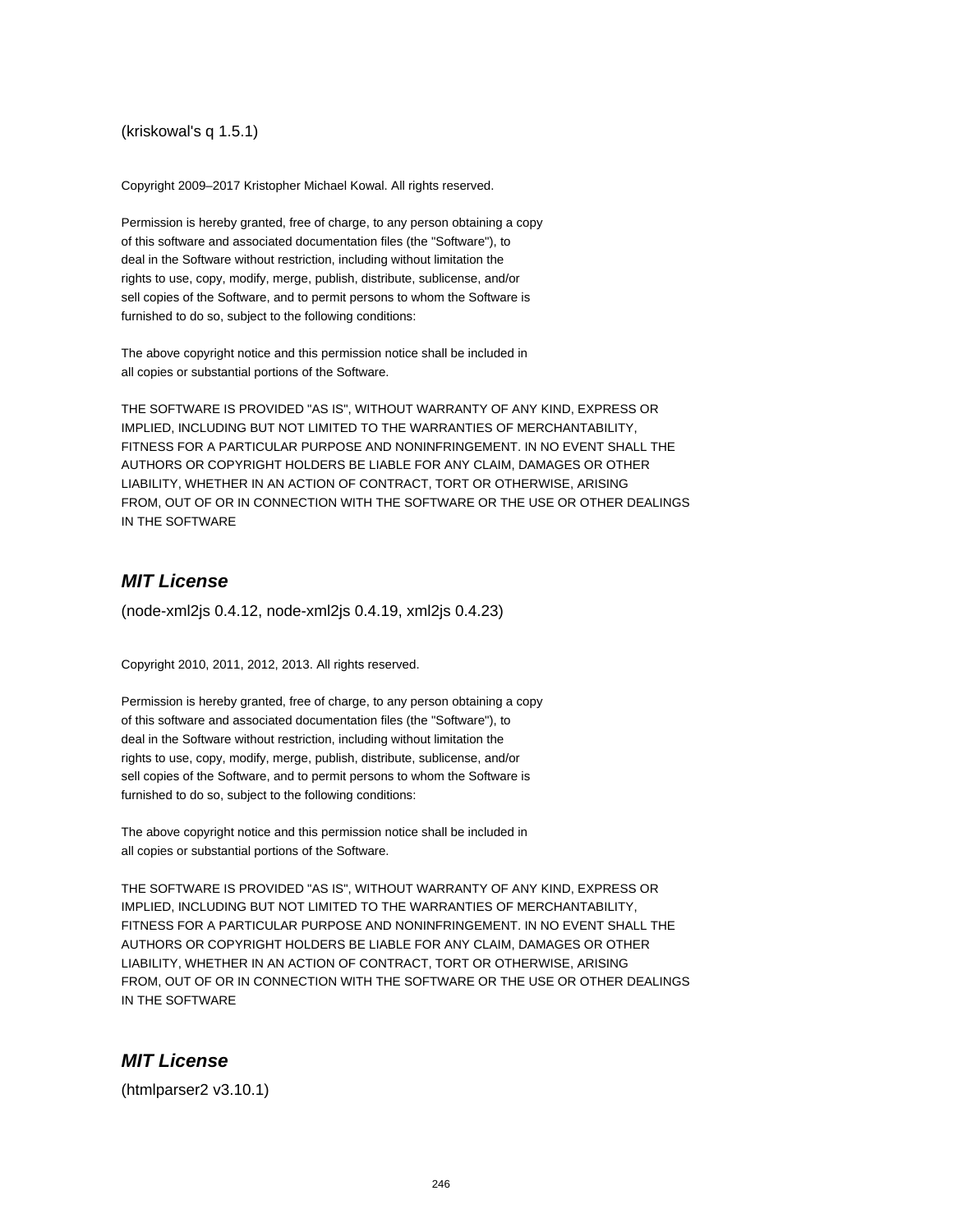Copyright 2010, 2011, Chris Winberry . All rights reserved.

Permission is hereby granted, free of charge, to any person obtaining a copy of this software and associated documentation files (the "Software"), to deal in the Software without restriction, including without limitation the rights to use, copy, modify, merge, publish, distribute, sublicense, and/or sell copies of the Software, and to permit persons to whom the Software is furnished to do so, subject to the following conditions:

The above copyright notice and this permission notice shall be included in all copies or substantial portions of the Software.

THE SOFTWARE IS PROVIDED "AS IS", WITHOUT WARRANTY OF ANY KIND, EXPRESS OR IMPLIED, INCLUDING BUT NOT LIMITED TO THE WARRANTIES OF MERCHANTABILITY, FITNESS FOR A PARTICULAR PURPOSE AND NONINFRINGEMENT. IN NO EVENT SHALL THE AUTHORS OR COPYRIGHT HOLDERS BE LIABLE FOR ANY CLAIM, DAMAGES OR OTHER LIABILITY, WHETHER IN AN ACTION OF CONTRACT, TORT OR OTHERWISE, ARISING FROM, OUT OF OR IN CONNECTION WITH THE SOFTWARE OR THE USE OR OTHER DEALINGS IN THE SOFTWARE

# **MIT License**

(Gozala/querystring 0.2.0, querystring-es3 0.2.1)

Copyright 2012 Irakli Gozalishvili. All rights reserved.

Permission is hereby granted, free of charge, to any person obtaining a copy of this software and associated documentation files (the "Software"), to deal in the Software without restriction, including without limitation the rights to use, copy, modify, merge, publish, distribute, sublicense, and/or sell copies of the Software, and to permit persons to whom the Software is furnished to do so, subject to the following conditions:

The above copyright notice and this permission notice shall be included in all copies or substantial portions of the Software.

THE SOFTWARE IS PROVIDED "AS IS", WITHOUT WARRANTY OF ANY KIND, EXPRESS OR IMPLIED, INCLUDING BUT NOT LIMITED TO THE WARRANTIES OF MERCHANTABILITY, FITNESS FOR A PARTICULAR PURPOSE AND NONINFRINGEMENT. IN NO EVENT SHALL THE AUTHORS OR COPYRIGHT HOLDERS BE LIABLE FOR ANY CLAIM, DAMAGES OR OTHER LIABILITY, WHETHER IN AN ACTION OF CONTRACT, TORT OR OTHERWISE, ARISING FROM, OUT OF OR IN CONNECTION WITH THE SOFTWARE OR THE USE OR OTHER DEALINGS IN THE SOFTWARE

#### **MIT License**

(lodash.\_reinterpolate 3.0.0)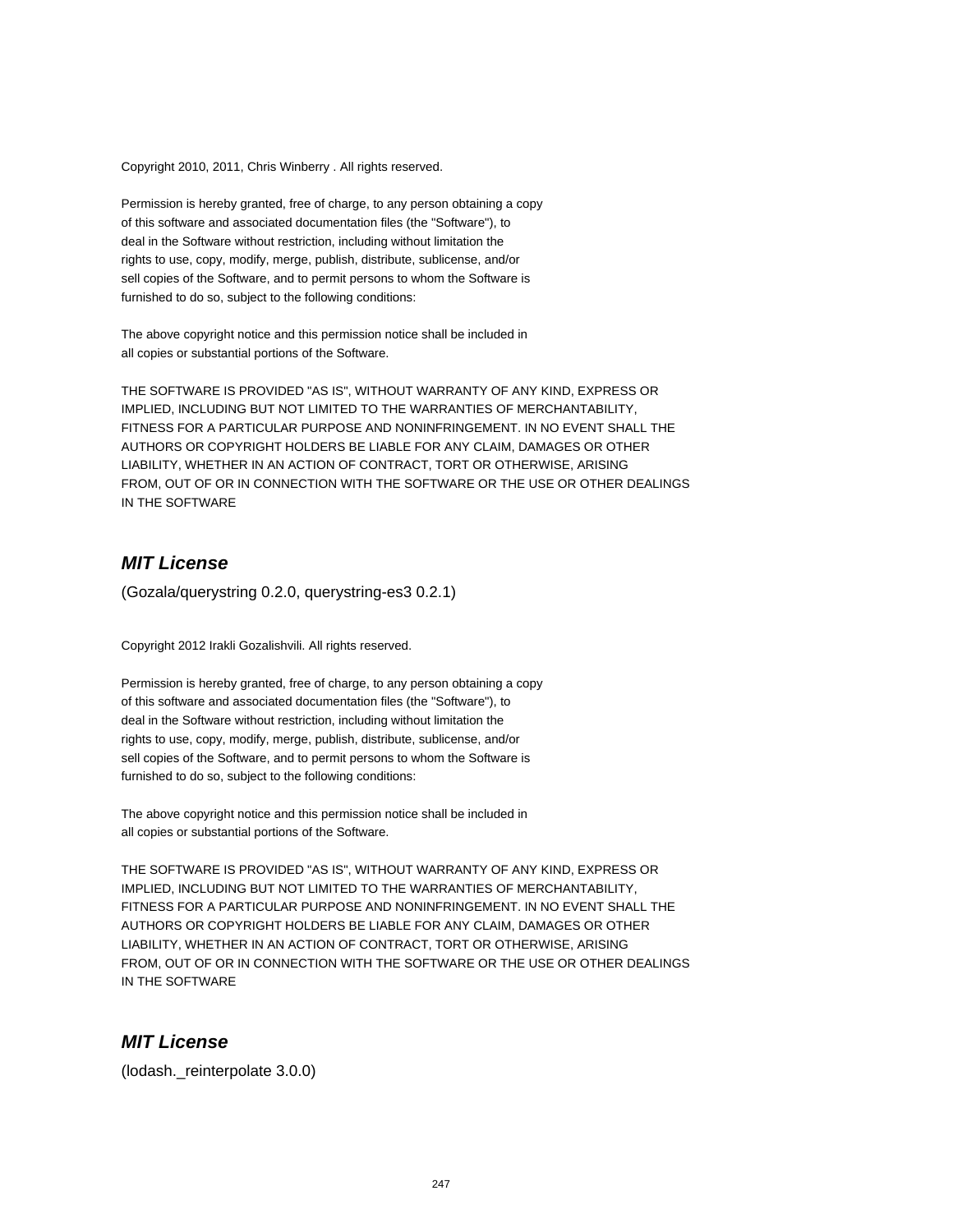Copyright 2012-2015 The Dojo Foundation Based on Underscore.js 1.7.0, copyright 2009-2015 Jeremy Ashkenas, DocumentCloud and Investigative Reporters & Editors

Permission is hereby granted, free of charge, to any person obtaining a copy of this software and associated documentation files (the "Software"), to deal in the Software without restriction, including without limitation the rights to use, copy, modify, merge, publish, distribute, sublicense, and/or sell copies of the Software, and to permit persons to whom the Software is furnished to do so, subject to the following conditions:

The above copyright notice and this permission notice shall be included in all copies or substantial portions of the Software.

THE SOFTWARE IS PROVIDED "AS IS", WITHOUT WARRANTY OF ANY KIND, EXPRESS OR IMPLIED, INCLUDING BUT NOT LIMITED TO THE WARRANTIES OF MERCHANTABILITY, FITNESS FOR A PARTICULAR PURPOSE AND NONINFRINGEMENT. IN NO EVENT SHALL THE AUTHORS OR COPYRIGHT HOLDERS BE LIABLE FOR ANY CLAIM, DAMAGES OR OTHER LIABILITY, WHETHER IN AN ACTION OF CONTRACT, TORT OR OTHERWISE, ARISING FROM, OUT OF OR IN CONNECTION WITH THE SOFTWARE OR THE USE OR OTHER DEALINGS IN THE SOFTWARE

# **MIT License**

(lodash.\_getnative 3.9.1, lodash.debounce 3.1.1, lodash.throttle 3.0.4)

Copyright 2012-2015 The Dojo Foundation Based on Underscore.js, copyright 2009-2015 Jeremy Ashkenas, DocumentCloud and Investigative Reporters & Editors

Permission is hereby granted, free of charge, to any person obtaining a copy of this software and associated documentation files (the "Software"), to deal in the Software without restriction, including without limitation the rights to use, copy, modify, merge, publish, distribute, sublicense, and/or sell copies of the Software, and to permit persons to whom the Software is furnished to do so, subject to the following conditions:

The above copyright notice and this permission notice shall be included in all copies or substantial portions of the Software.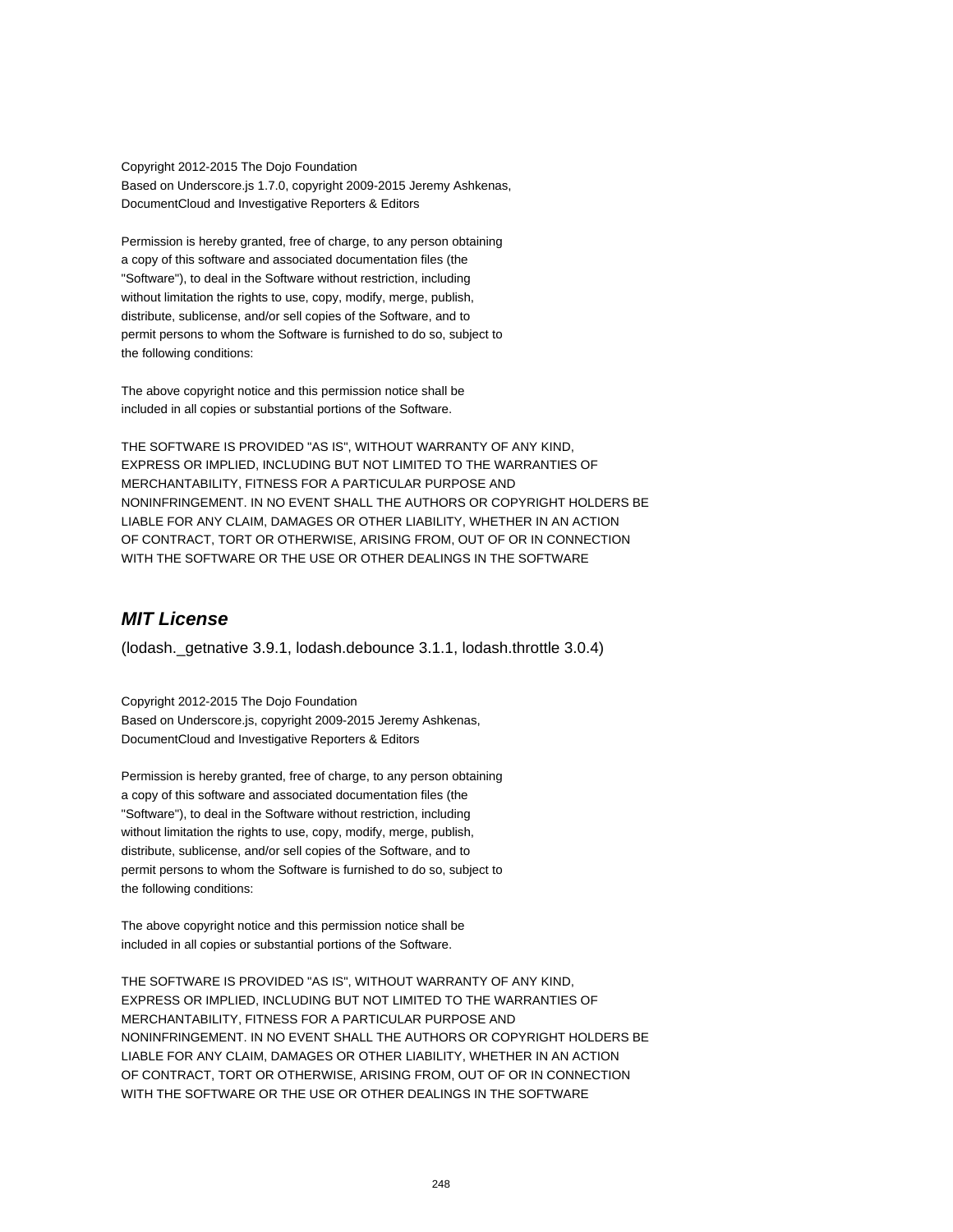(lodash-compat 3.10.2, lodash.isboolean 3.0.3, lodash.isnumber 3.0.3, lodash.isstring 4.0.1)

Copyright 2012-2016 The Dojo Foundation Based on Underscore.js, copyright 2009-2016 Jeremy Ashkenas, DocumentCloud and Investigative Reporters & Editors

Permission is hereby granted, free of charge, to any person obtaining a copy of this software and associated documentation files (the "Software"), to deal in the Software without restriction, including without limitation the rights to use, copy, modify, merge, publish, distribute, sublicense, and/or sell copies of the Software, and to permit persons to whom the Software is furnished to do so, subject to the following conditions:

The above copyright notice and this permission notice shall be included in all copies or substantial portions of the Software.

THE SOFTWARE IS PROVIDED "AS IS", WITHOUT WARRANTY OF ANY KIND, EXPRESS OR IMPLIED, INCLUDING BUT NOT LIMITED TO THE WARRANTIES OF MERCHANTABILITY, FITNESS FOR A PARTICULAR PURPOSE AND NONINFRINGEMENT. IN NO EVENT SHALL THE AUTHORS OR COPYRIGHT HOLDERS BE LIABLE FOR ANY CLAIM, DAMAGES OR OTHER LIABILITY, WHETHER IN AN ACTION OF CONTRACT, TORT OR OTHERWISE, ARISING FROM, OUT OF OR IN CONNECTION WITH THE SOFTWARE OR THE USE OR OTHER DEALINGS IN THE SOFTWARE

# **MIT License**

(chrisdickinson/raf 3.4.1)

Copyright 2013 Chris Dickinson

Permission is hereby granted, free of charge, to any person obtaining a copy of this software and associated documentation files (the "Software"), to deal in the Software without restriction, including without limitation the rights to use, copy, modify, merge, publish, distribute, sublicense, and/or sell copies of the Software, and to permit persons to whom the Software is furnished to do so, subject to the following conditions:

The above copyright notice and this permission notice shall be included in all copies or substantial portions of the Software.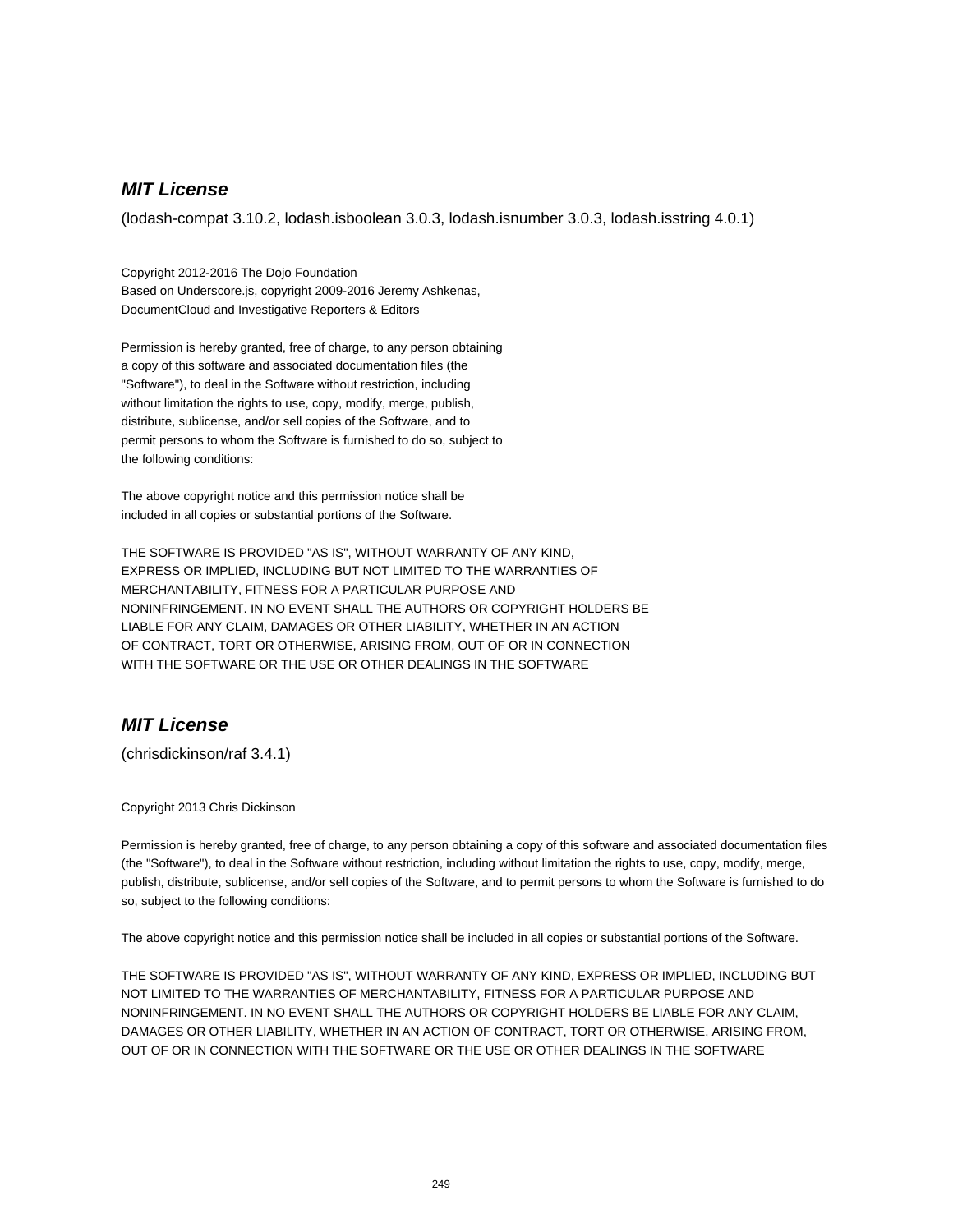(parallel-transform v1.2.0)

Copyright 2013 Mathias Buus

Permission is hereby granted, free of charge, to any person obtaining a copy of this software and associated documentation files (the "Software"), to deal in the Software without restriction, including without limitation the rights to use, copy, modify, merge, publish, distribute, sublicense, and/or sell copies of the Software, and to permit persons to whom the Software is furnished to do so, subject to the following conditions:

The above copyright notice and this permission notice shall be included in all copies or substantial portions of the Software.

THE SOFTWARE IS PROVIDED "AS IS", WITHOUT WARRANTY OF ANY KIND, EXPRESS OR IMPLIED, INCLUDING BUT NOT LIMITED TO THE WARRANTIES OF MERCHANTABILITY, FITNESS FOR A PARTICULAR PURPOSE AND NONINFRINGEMENT. IN NO EVENT SHALL THE AUTHORS OR COPYRIGHT HOLDERS BE LIABLE FOR ANY CLAIM, DAMAGES OR OTHER LIABILITY, WHETHER IN AN ACTION OF CONTRACT, TORT OR OTHERWISE, ARISING FROM, OUT OF OR IN CONNECTION WITH THE SOFTWARE OR THE USE OR OTHER DEALINGS IN THE SOFTWARE

# **MIT License**

(aws4 v1.11.0)

Copyright 2013 Michael Hart (michael.hart.au@gmail.com)

Permission is hereby granted, free of charge, to any person obtaining a copy of this software and associated documentation files (the "Software"), to deal in the Software without restriction, including without limitation the rights to use, copy, modify, merge, publish, distribute, sublicense, and/or sell copies of the Software, and to permit persons to whom the Software is furnished to do so, subject to the following conditions:

The above copyright notice and this permission notice shall be included in all copies or substantial portions of the Software.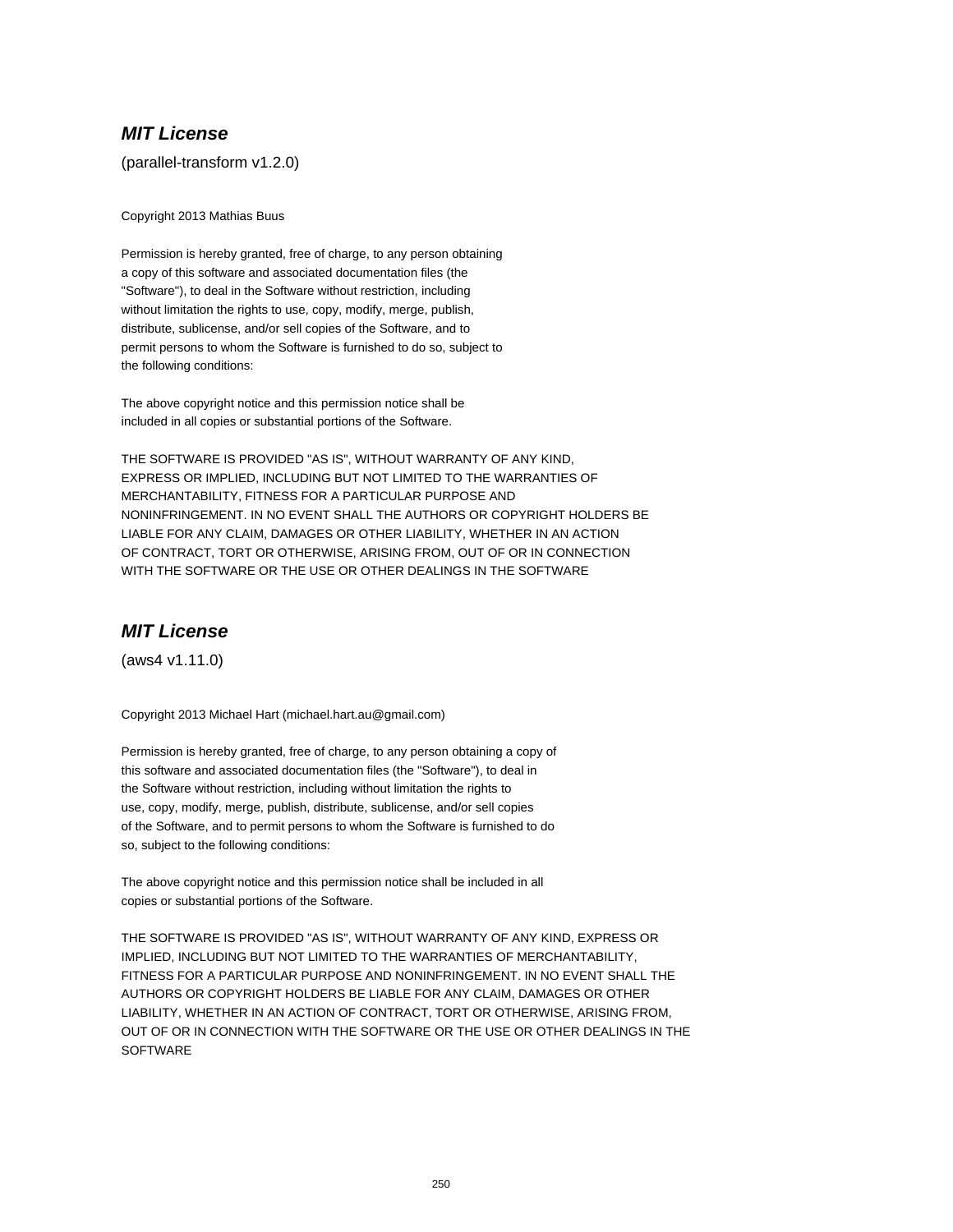(convert-source-map 0.3.5, convert-source-map v1.7.0)

Copyright 2013 Thorsten Lorenz. All rights reserved.

Permission is hereby granted, free of charge, to any person obtaining a copy of this software and associated documentation files (the "Software"), to deal in the Software without restriction, including without limitation the rights to use, copy, modify, merge, publish, distribute, sublicense, and/or sell copies of the Software, and to permit persons to whom the Software is furnished to do so, subject to the following conditions:

The above copyright notice and this permission notice shall be included in all copies or substantial portions of the Software.

THE SOFTWARE IS PROVIDED "AS IS", WITHOUT WARRANTY OF ANY KIND, EXPRESS OR IMPLIED, INCLUDING BUT NOT LIMITED TO THE WARRANTIES OF MERCHANTABILITY, FITNESS FOR A PARTICULAR PURPOSE AND NONINFRINGEMENT. IN NO EVENT SHALL THE AUTHORS OR COPYRIGHT HOLDERS BE LIABLE FOR ANY CLAIM, DAMAGES OR OTHER LIABILITY, WHETHER IN AN ACTION OF CONTRACT, TORT OR OTHERWISE, ARISING FROM, OUT OF OR IN CONNECTION WITH THE SOFTWARE OR THE USE OR OTHER DEALINGS IN THE SOFTWARE

## **MIT License**

(ssh2-streams 0.4.10)

Copyright 2014 Brian White. All rights reserved.

Permission is hereby granted, free of charge, to any person obtaining a copy of this software and associated documentation files (the "Software"), to deal in the Software without restriction, including without limitation the rights to use, copy, modify, merge, publish, distribute, sublicense, and/or sell copies of the Software, and to permit persons to whom the Software is furnished to do so, subject to the following conditions:

The above copyright notice and this permission notice shall be included in all copies or substantial portions of the Software.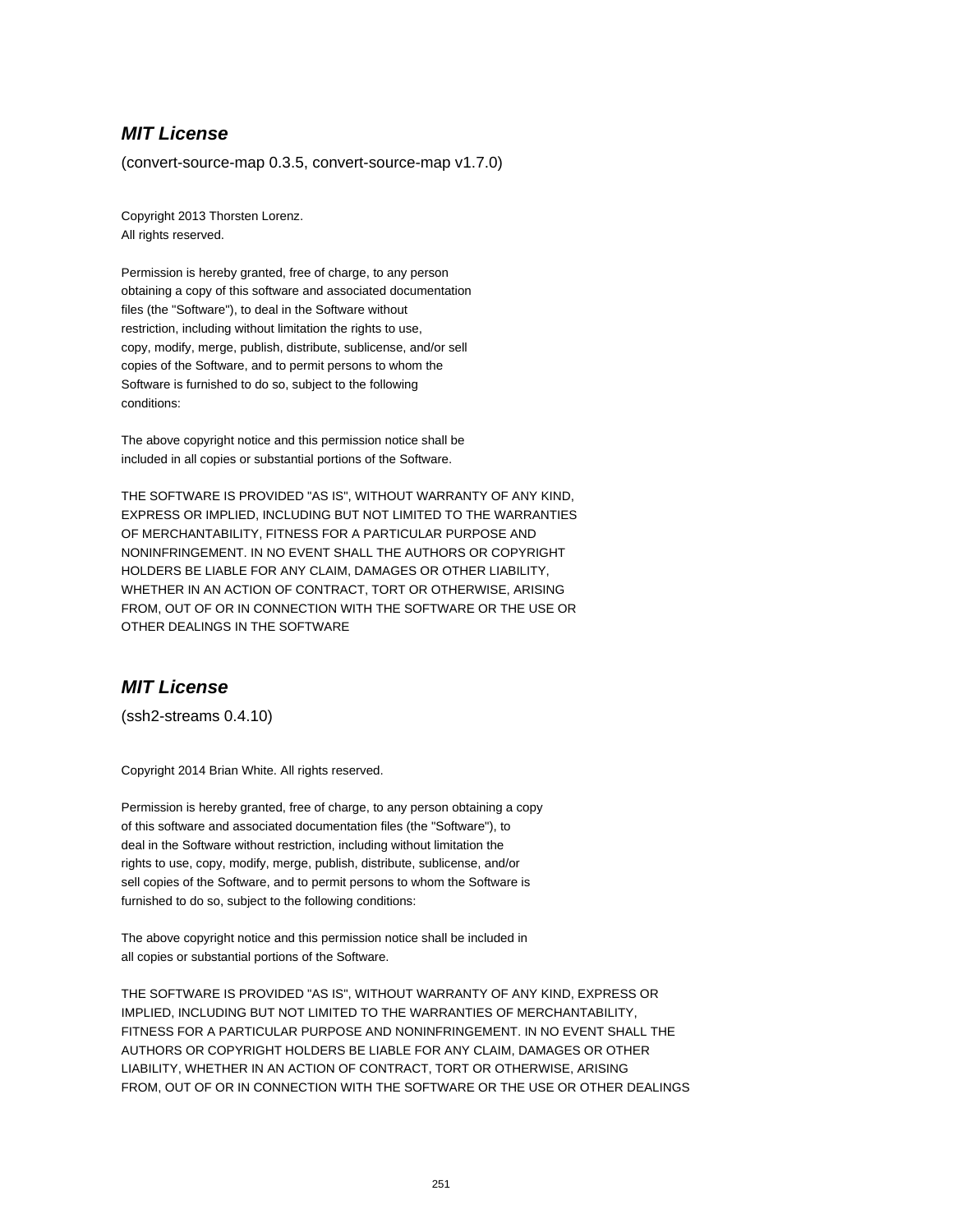IN THE SOFTWARE

# **MIT License**

(source-list-map 2.0.1)

Copyright 2017 JS Foundation

Permission is hereby granted, free of charge, to any person obtaining a copy of this software and associated documentation files (the "Software"), to deal in the Software without restriction, including without limitation the rights to use, copy, modify, merge, publish, distribute, sublicense, and/or sell copies of the Software, and to permit persons to whom the Software is furnished to do so, subject to the following conditions:

The above copyright notice and this permission notice shall be included in all copies or substantial portions of the Software.

THE SOFTWARE IS PROVIDED "AS IS", WITHOUT WARRANTY OF ANY KIND, EXPRESS OR IMPLIED, INCLUDING BUT NOT LIMITED TO THE WARRANTIES OF MERCHANTABILITY, FITNESS FOR A PARTICULAR PURPOSE AND NONINFRINGEMENT. IN NO EVENT SHALL THE AUTHORS OR COPYRIGHT HOLDERS BE LIABLE FOR ANY CLAIM, DAMAGES OR OTHER LIABILITY, WHETHER IN AN ACTION OF CONTRACT, TORT OR OTHERWISE, ARISING FROM, OUT OF OR IN CONNECTION WITH THE SOFTWARE OR THE USE OR OTHER DEALINGS IN THE SOFTWARE

#### **MIT License**

(json-parse-better-errors 1.0.2)

Copyright 2017 Kat Marchán

Permission is hereby granted, free of charge, to any person obtaining a copy of this software and associated documentation files (the "Software"), to deal in the Software without restriction, including without limitation the rights to use, copy, modify, merge, publish, distribute, sublicense, and/or sell copies of the Software, and to permit persons to whom the Software is furnished to do so, subject to the following conditions:

The above copyright notice and this permission notice shall be included in all copies or substantial portions of the Software.

THE SOFTWARE IS PROVIDED "AS IS", WITHOUT WARRANTY OF ANY KIND, EXPRESS OR IMPLIED, INCLUDING BUT NOT LIMITED TO THE WARRANTIES OF MERCHANTABILITY, FITNESS FOR A PARTICULAR PURPOSE AND NONINFRINGEMENT. IN NO EVENT SHALL THE AUTHORS OR COPYRIGHT HOLDERS BE LIABLE FOR ANY CLAIM, DAMAGES OR OTHER LIABILITY, WHETHER IN AN ACTION OF CONTRACT, TORT OR OTHERWISE, ARISING FROM, OUT OF OR IN CONNECTION WITH THE SOFTWARE OR THE USE OR OTHER DEALINGS IN THE SOFTWARE

#### **MIT License**

(json-parse-even-better-errors 2.3.1)

Copyright 2017 Kat Marchán Copyright npm, Inc.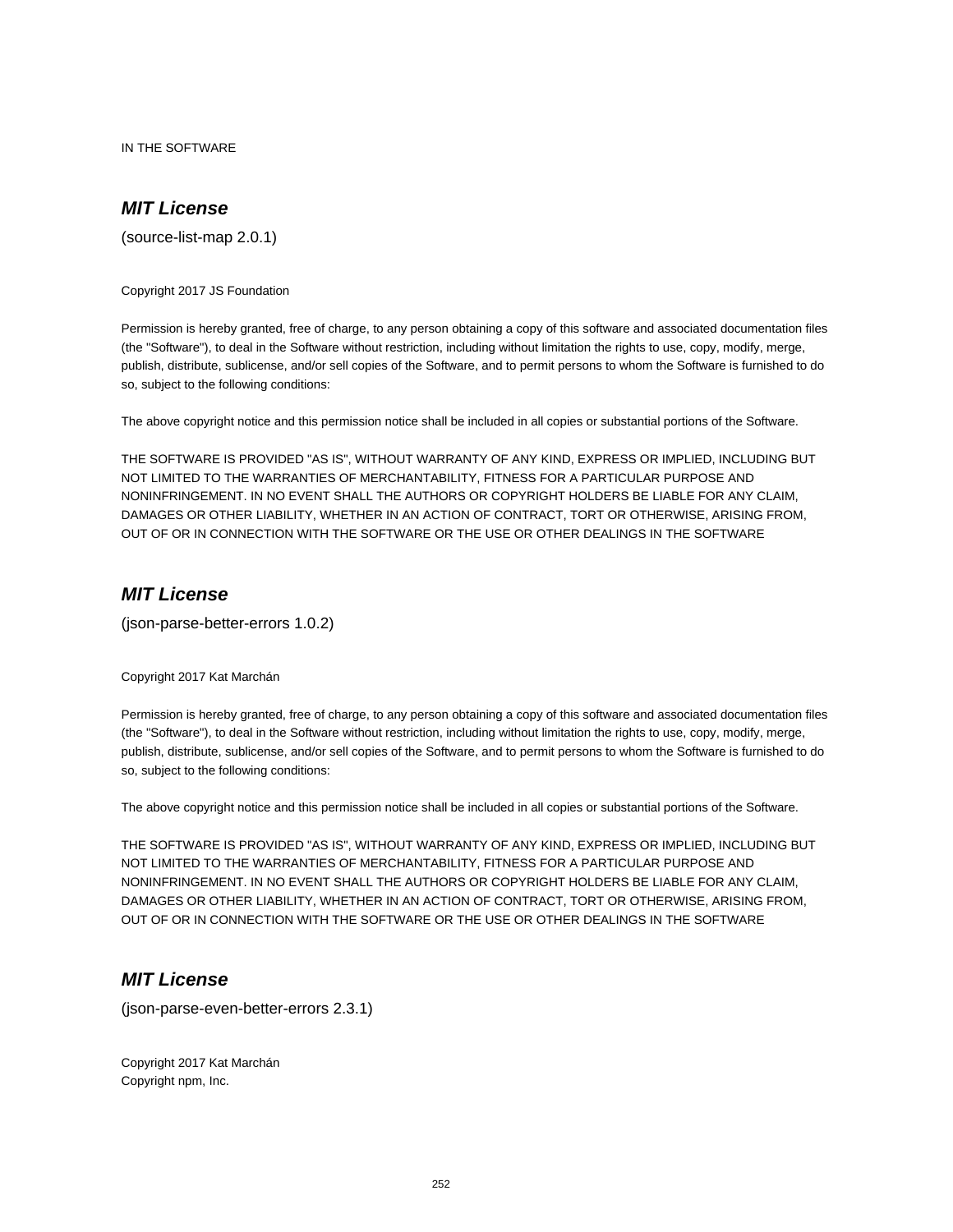Permission is hereby granted, free of charge, to any person obtaining a copy of this software and associated documentation files (the "Software"), to deal in the Software without restriction, including without limitation the rights to use, copy, modify, merge, publish, distribute, sublicense, and/or sell copies of the Software, and to permit persons to whom the Software is furnished to do so, subject to the following conditions:

The above copyright notice and this permission notice shall be included in all copies or substantial portions of the Software.

THE SOFTWARE IS PROVIDED "AS IS", WITHOUT WARRANTY OF ANY KIND, EXPRESS OR IMPLIED, INCLUDING BUT NOT LIMITED TO THE WARRANTIES OF MERCHANTABILITY, FITNESS FOR A PARTICULAR PURPOSE AND NONINFRINGEMENT. IN NO EVENT SHALL THE AUTHORS OR COPYRIGHT HOLDERS BE LIABLE FOR ANY CLAIM, DAMAGES OR OTHER LIABILITY, WHETHER IN AN ACTION OF CONTRACT, TORT OR OTHERWISE, ARISING FROM, OUT OF OR IN CONNECTION WITH THE SOFTWARE OR THE USE OR OTHER DEALINGS IN THE SOFTWARE

# **MIT License**

(@svgr/babel-plugin-add-jsx-attribute 5.4.0, @svgr/babel-plugin-remove-jsx-attribute 5.4.0, @svgr/babel-plugin-remove-jsx-empty-expression 5.0.1, @svgr/babel-plugin-replace-jsx-attribute-value 5.0.1, @svgr/babel-plugin-svg-dynamic-title 5.4.0, @svgr/babel-plugin-svg-em-dimensions 5.4.0, @svgr/babel-plugin-transform-react-native-svg 5.4.0, @svgr/hast-util-to-babel-ast 5.5.0, @svgr/plugin-svgo 5.5.0)

#### Copyright 2017 Smooth Code

Permission is hereby granted, free of charge, to any person obtaining a copy of this software and associated documentation files (the "Software"), to deal in the Software without restriction, including without limitation the rights to use, copy, modify, merge, publish, distribute, sublicense, and/or sell copies of the Software, and to permit persons to whom the Software is furnished to do so, subject to the following conditions:

The above copyright notice and this permission notice shall be included in all copies or substantial portions of the Software.

THE SOFTWARE IS PROVIDED "AS IS", WITHOUT WARRANTY OF ANY KIND, EXPRESS OR IMPLIED, INCLUDING BUT NOT LIMITED TO THE WARRANTIES OF MERCHANTABILITY, FITNESS FOR A PARTICULAR PURPOSE AND NONINFRINGEMENT. IN NO EVENT SHALL THE AUTHORS OR COPYRIGHT HOLDERS BE LIABLE FOR ANY CLAIM, DAMAGES OR OTHER LIABILITY, WHETHER IN AN ACTION OF CONTRACT, TORT OR OTHERWISE, ARISING FROM, OUT OF OR IN CONNECTION WITH THE SOFTWARE OR THE USE OR OTHER DEALINGS IN THE SOFTWARE

#### **MIT License**

(sw-appcache-behavior 5.1.4, workbox-broadcast-cache-update 5.1.4, workbox-navigation-preload 5.1.4)

Copyright 2018 Google LLC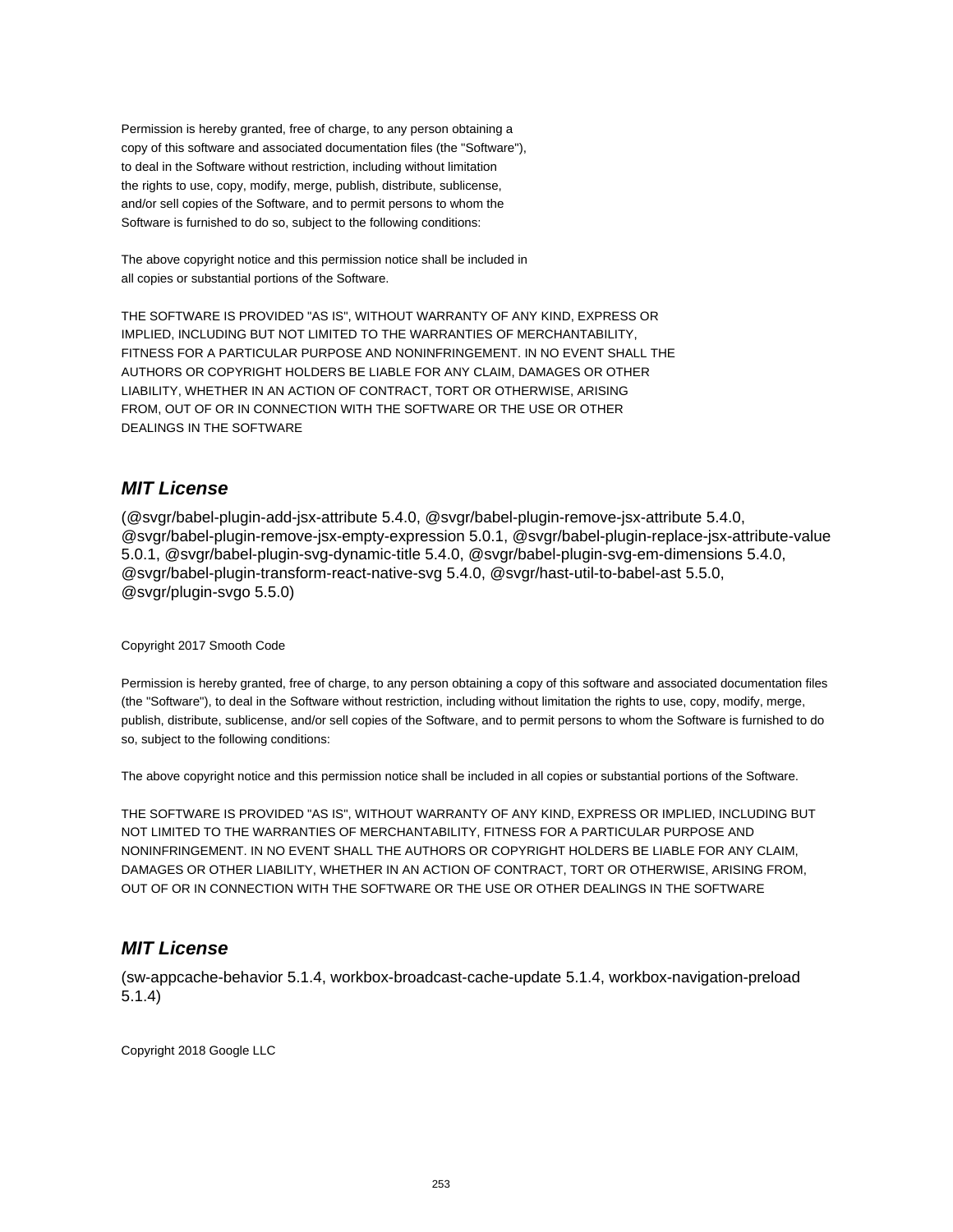Permission is hereby granted, free of charge, to any person obtaining a copy of this software and associated documentation files (the "Software"), to deal in the Software without restriction, including without limitation the rights to use, copy, modify, merge, publish, distribute, sublicense, and/or sell copies of the Software, and to permit persons to whom the Software is furnished to do so, subject to the following conditions:

The above copyright notice and this permission notice shall be included in all copies or substantial portions of the Software.

THE SOFTWARE IS PROVIDED "AS IS", WITHOUT WARRANTY OF ANY KIND, EXPRESS OR IMPLIED, INCLUDING BUT NOT LIMITED TO THE WARRANTIES OF MERCHANTABILITY, FITNESS FOR A PARTICULAR PURPOSE AND NONINFRINGEMENT. IN NO EVENT SHALL THE AUTHORS OR COPYRIGHT HOLDERS BE LIABLE FOR ANY CLAIM, DAMAGES OR OTHER LIABILITY, WHETHER IN AN ACTION OF CONTRACT, TORT OR OTHERWISE, ARISING FROM, OUT OF OR IN CONNECTION WITH THE SOFTWARE OR THE USE OR OTHER DEALINGS IN THE SOFTWARE

# **MIT License**

(gensync 1.0.0-beta.2)

Copyright 2018 Logan Smyth

Permission is hereby granted, free of charge, to any person obtaining a copy of this software and associated documentation files (the "Software"), to deal in the Software without restriction, including without limitation the rights to use, copy, modify, merge, publish, distribute, sublicense, and/or sell copies of the Software, and to permit persons to whom the Software is furnished to do so, subject to the following conditions:

The above copyright notice and this permission notice shall be included in all copies or substantial portions of the Software.

THE SOFTWARE IS PROVIDED "AS IS", WITHOUT WARRANTY OF ANY KIND, EXPRESS OR IMPLIED, INCLUDING BUT NOT LIMITED TO THE WARRANTIES OF MERCHANTABILITY, FITNESS FOR A PARTICULAR PURPOSE AND NONINFRINGEMENT. IN NO EVENT SHALL THE AUTHORS OR COPYRIGHT HOLDERS BE LIABLE FOR ANY CLAIM, DAMAGES OR OTHER LIABILITY, WHETHER IN AN ACTION OF CONTRACT, TORT OR OTHERWISE, ARISING FROM, OUT OF OR IN CONNECTION WITH THE SOFTWARE OR THE USE OR OTHER DEALINGS IN THE SOFTWARE

# **MIT License**

(magic-string 0.25.7)

#### Copyright 2018 Rich Harris

Permission is hereby granted, free of charge, to any person obtaining a copy of this software and associated documentation files (the "Software"), to deal in the Software without restriction, including without limitation the rights to use, copy, modify, merge, publish, distribute, sublicense, and/or sell copies of the Software, and to permit persons to whom the Software is furnished to do so, subject to the following conditions: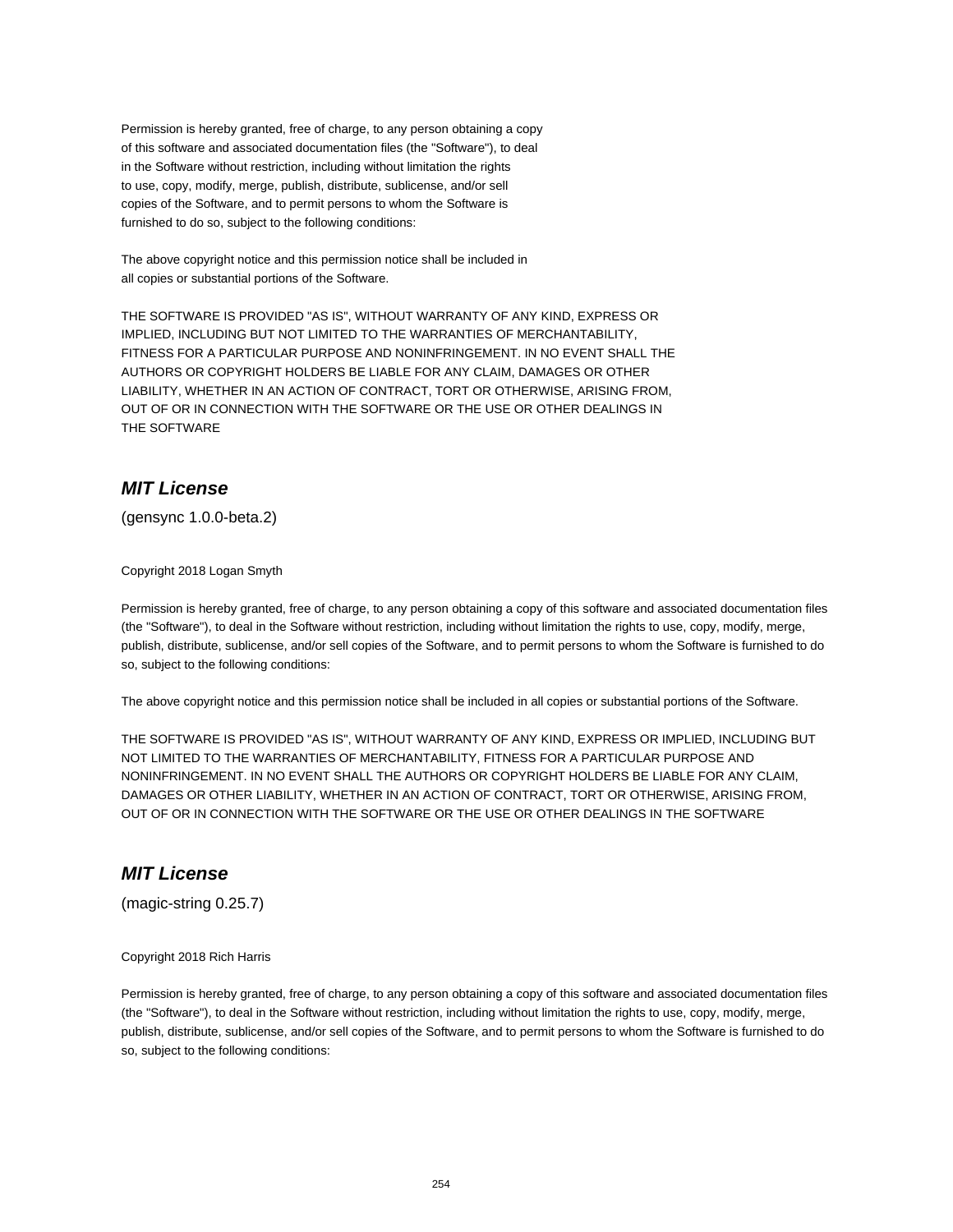The above copyright notice and this permission notice shall be included in all copies or substantial portions of the Software.

THE SOFTWARE IS PROVIDED "AS IS", WITHOUT WARRANTY OF ANY KIND, EXPRESS OR IMPLIED, INCLUDING BUT NOT LIMITED TO THE WARRANTIES OF MERCHANTABILITY, FITNESS FOR A PARTICULAR PURPOSE AND NONINFRINGEMENT. IN NO EVENT SHALL THE AUTHORS OR COPYRIGHT HOLDERS BE LIABLE FOR ANY CLAIM, DAMAGES OR OTHER LIABILITY, WHETHER IN AN ACTION OF CONTRACT, TORT OR OTHERWISE, ARISING FROM, OUT OF OR IN CONNECTION WITH THE SOFTWARE OR THE USE OR OTHER DEALINGS IN THE SOFTWARE

# **MIT License**

(ssh2 0.3.0, ssh2 0.8.9, streamsearch 0.1.2)

Copyright Brian White. All rights reserved.

Permission is hereby granted, free of charge, to any person obtaining a copy of this software and associated documentation files (the "Software"), to deal in the Software without restriction, including without limitation the rights to use, copy, modify, merge, publish, distribute, sublicense, and/or sell copies of the Software, and to permit persons to whom the Software is furnished to do so, subject to the following conditions:

The above copyright notice and this permission notice shall be included in all copies or substantial portions of the Software.

THE SOFTWARE IS PROVIDED "AS IS", WITHOUT WARRANTY OF ANY KIND, EXPRESS OR IMPLIED, INCLUDING BUT NOT LIMITED TO THE WARRANTIES OF MERCHANTABILITY, FITNESS FOR A PARTICULAR PURPOSE AND NONINFRINGEMENT. IN NO EVENT SHALL THE AUTHORS OR COPYRIGHT HOLDERS BE LIABLE FOR ANY CLAIM, DAMAGES OR OTHER LIABILITY, WHETHER IN AN ACTION OF CONTRACT, TORT OR OTHERWISE, ARISING FROM, OUT OF OR IN CONNECTION WITH THE SOFTWARE OR THE USE OR OTHER DEALINGS IN THE SOFTWARE

#### **MIT License**

(obuf 1.1.2)

Copyright Fedor Indutny, 2015.

Permission is hereby granted, free of charge, to any person obtaining a copy of this software and associated documentation files (the "Software"), to deal in the Software without restriction, including without limitation the rights to use, copy, modify, merge, publish, distribute, sublicense, and/or sell copies of the Software, and to permit persons to whom the Software is furnished to do so, subject to the following conditions:

The above copyright notice and this permission notice shall be included in all copies or substantial portions of the Software.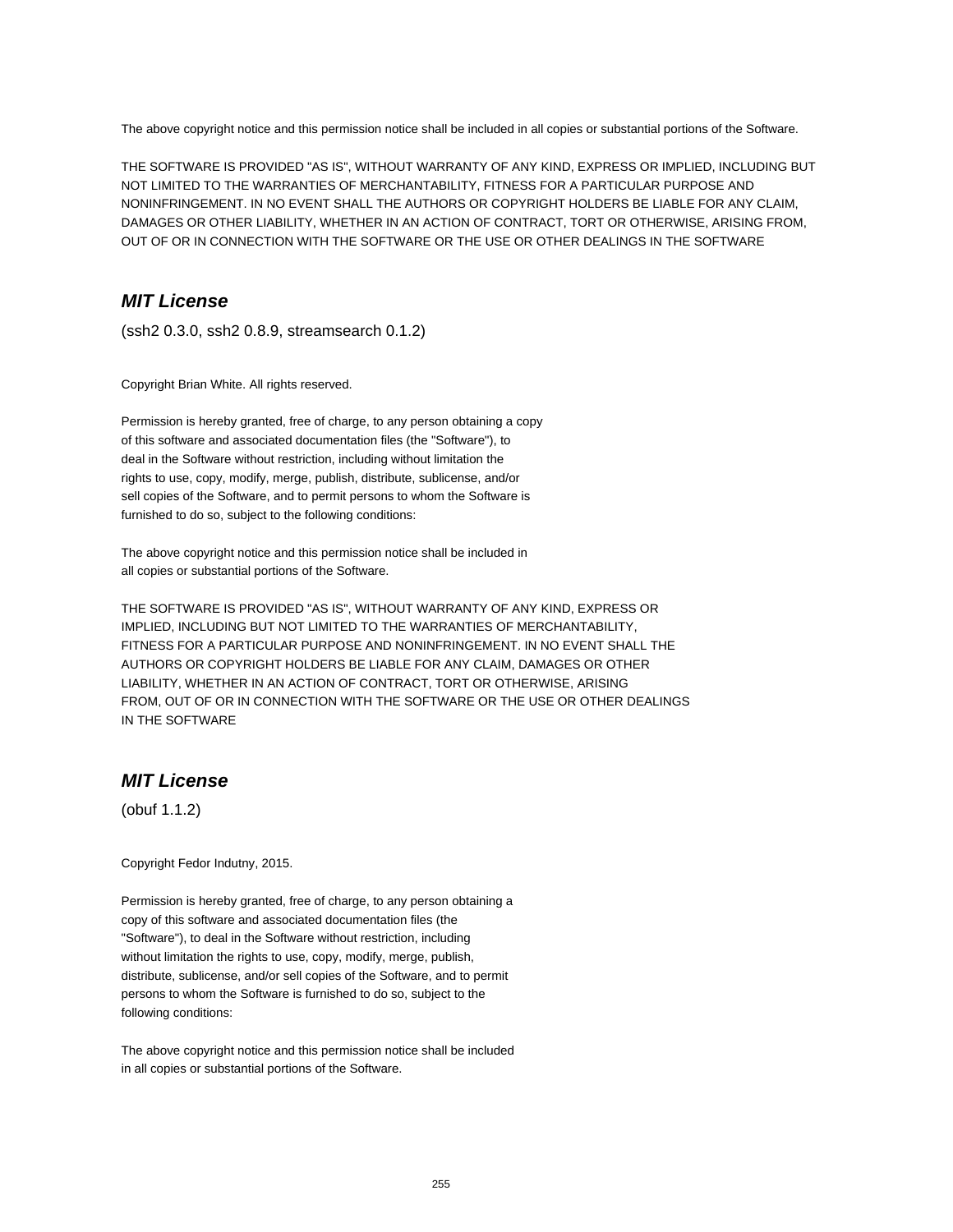THE SOFTWARE IS PROVIDED "AS IS", WITHOUT WARRANTY OF ANY KIND, EXPRESS OR IMPLIED, INCLUDING BUT NOT LIMITED TO THE WARRANTIES OF MERCHANTABILITY, FITNESS FOR A PARTICULAR PURPOSE AND NONINFRINGEMENT. IN NO EVENT SHALL THE AUTHORS OR COPYRIGHT HOLDERS BE LIABLE FOR ANY CLAIM, DAMAGES OR OTHER LIABILITY, WHETHER IN AN ACTION OF CONTRACT, TORT OR OTHERWISE, ARISING FROM, OUT OF OR IN CONNECTION WITH THE SOFTWARE OR THE USE OR OTHER DEALINGS IN THE SOFTWARE

# **MIT License**

(getpass 0.1.7, node-http-signature 1.2.0, sshpk 1.16.1)

Copyright Joyent, Inc. All rights reserved.

Permission is hereby granted, free of charge, to any person obtaining a copy of this software and associated documentation files (the "Software"), to deal in the Software without restriction, including without limitation the rights to use, copy, modify, merge, publish, distribute, sublicense, and/or sell copies of the Software, and to permit persons to whom the Software is furnished to do so, subject to the following conditions:

The above copyright notice and this permission notice shall be included in all copies or substantial portions of the Software.

THE SOFTWARE IS PROVIDED "AS IS", WITHOUT WARRANTY OF ANY KIND, EXPRESS OR IMPLIED, INCLUDING BUT NOT LIMITED TO THE WARRANTIES OF MERCHANTABILITY, FITNESS FOR A PARTICULAR PURPOSE AND NONINFRINGEMENT. IN NO EVENT SHALL THE AUTHORS OR COPYRIGHT HOLDERS BE LIABLE FOR ANY CLAIM, DAMAGES OR OTHER LIABILITY, WHETHER IN AN ACTION OF CONTRACT, TORT OR OTHERWISE, ARISING FROM, OUT OF OR IN CONNECTION WITH THE SOFTWARE OR THE USE OR OTHER DEALINGS IN THE SOFTWARE

#### **MIT License**

(Gozala/events 1.1.1, Gozala/events 3.2.0)

Copyright Joyent, Inc. and other Node contributors.

Permission is hereby granted, free of charge, to any person obtaining a copy of this software and associated documentation files (the "Software"), to deal in the Software without restriction, including without limitation the rights to use, copy, modify, merge, publish, distribute, sublicense, and/or sell copies of the Software, and to permit persons to whom the Software is furnished to do so, subject to the following conditions:

The above copyright notice and this permission notice shall be included in all copies or substantial portions of the Software.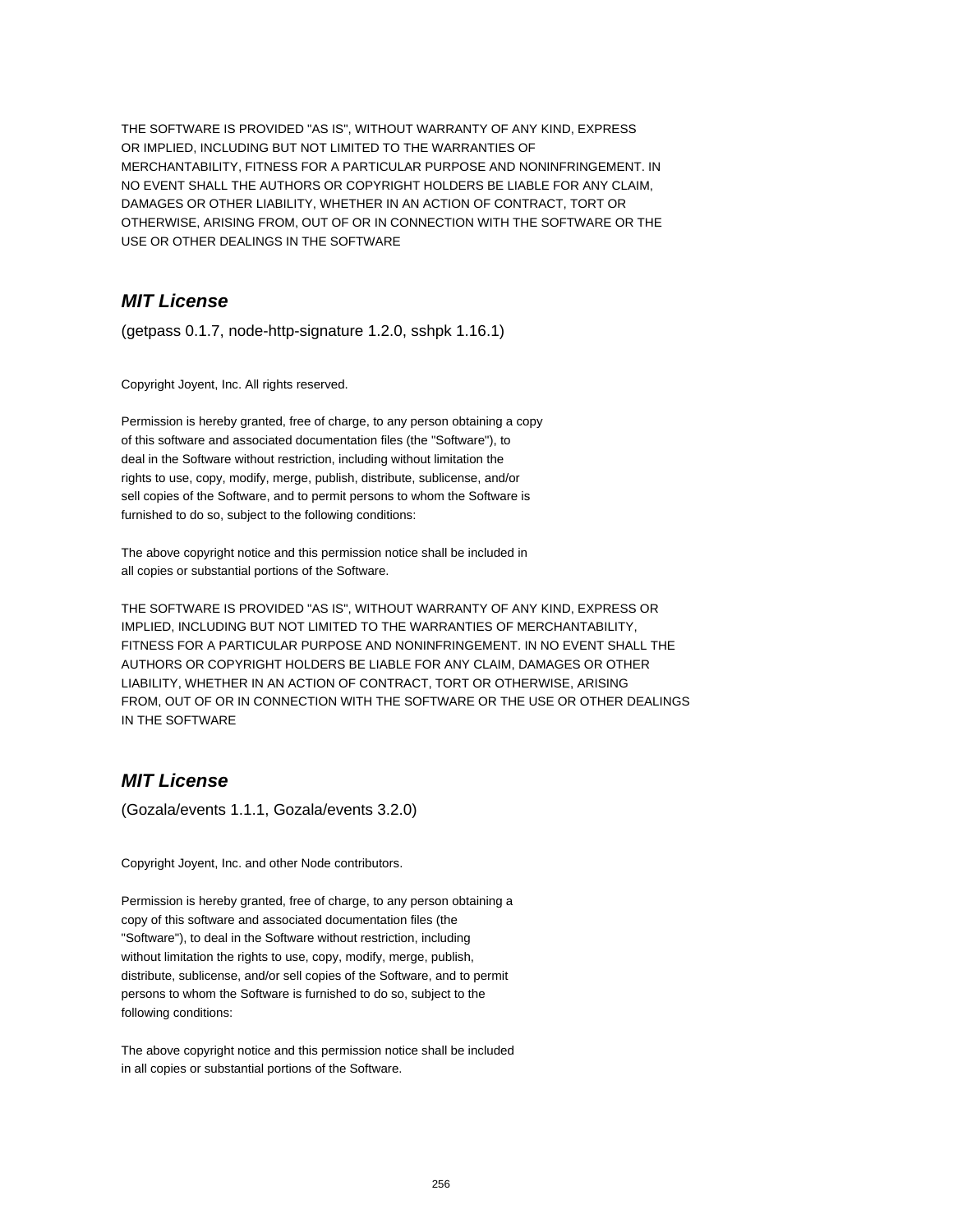THE SOFTWARE IS PROVIDED "AS IS", WITHOUT WARRANTY OF ANY KIND, EXPRESS OR IMPLIED, INCLUDING BUT NOT LIMITED TO THE WARRANTIES OF MERCHANTABILITY, FITNESS FOR A PARTICULAR PURPOSE AND NONINFRINGEMENT. IN NO EVENT SHALL THE AUTHORS OR COPYRIGHT HOLDERS BE LIABLE FOR ANY CLAIM, DAMAGES OR OTHER LIABILITY, WHETHER IN AN ACTION OF CONTRACT, TORT OR OTHERWISE, ARISING FROM, OUT OF OR IN CONNECTION WITH THE SOFTWARE OR THE USE OR OTHER DEALINGS IN THE SOFTWARE

# **MIT License**

(commonjs-assert v1.5.0, util 0.10.3, util v0.11.1)

Copyright Joyent, Inc. and other Node contributors. All rights reserved.

Permission is hereby granted, free of charge, to any person obtaining a copy of this software and associated documentation files (the "Software"), to deal in the Software without restriction, including without limitation the rights to use, copy, modify, merge, publish, distribute, sublicense, and/or sell copies of the Software, and to permit persons to whom the Software is furnished to do so, subject to the following conditions:

The above copyright notice and this permission notice shall be included in all copies or substantial portions of the Software.

THE SOFTWARE IS PROVIDED "AS IS", WITHOUT WARRANTY OF ANY KIND, EXPRESS OR IMPLIED, INCLUDING BUT NOT LIMITED TO THE WARRANTIES OF MERCHANTABILITY, FITNESS FOR A PARTICULAR PURPOSE AND NONINFRINGEMENT. IN NO EVENT SHALL THE AUTHORS OR COPYRIGHT HOLDERS BE LIABLE FOR ANY CLAIM, DAMAGES OR OTHER LIABILITY, WHETHER IN AN ACTION OF CONTRACT, TORT OR OTHERWISE, ARISING FROM, OUT OF OR IN CONNECTION WITH THE SOFTWARE OR THE USE OR OTHER DEALINGS IN THE SOFTWARE

#### **MIT License**

(css-loader 4.3.0, file-loader 6.1.1, html-webpack-plugin v4.5.0, loader-utils 1.4.0, loader-utils 2.0.0, memory-fs 0.5.0, schema-utils v2.7.1, style-loader 1.3.0, terser-webpack-plugin 1.4.5, terser-webpack-plugin 4.2.3, url-loader 4.1.1, watchpack 2.0.1, watchpack v1.7.5, Webpack v4.44.2, webpack-dev-server 3.11.1)

Copyright JS Foundation and other contributors

Permission is hereby granted, free of charge, to any person obtaining a copy of this software and associated documentation files (the 'Software'), to deal in the Software without restriction, including without limitation the rights to use, copy, modify, merge, publish, distribute, sublicense, and/or sell copies of the Software, and to permit persons to whom the Software is furnished to do so, subject to the following conditions: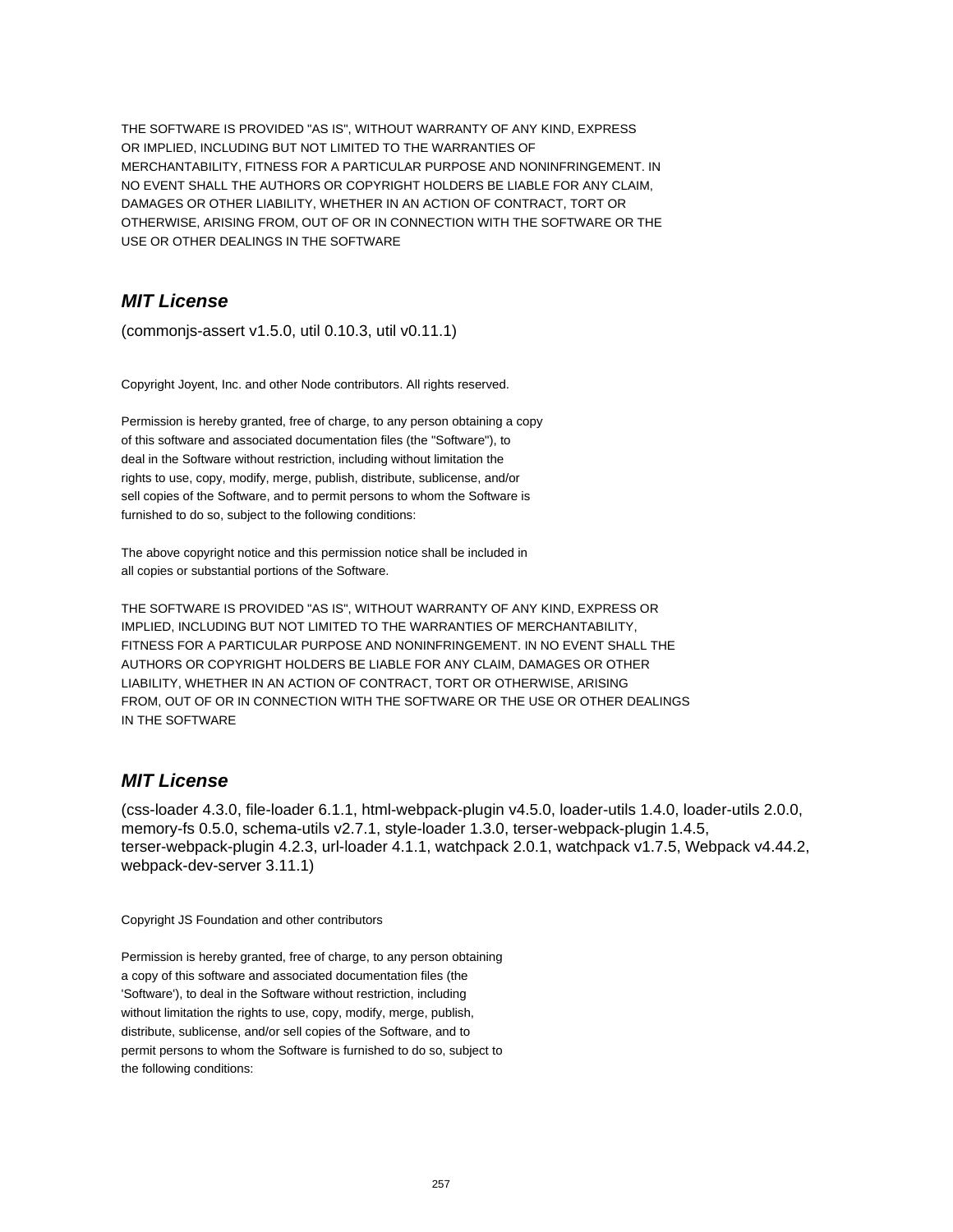The above copyright notice and this permission notice shall be included in all copies or substantial portions of the Software.

THE SOFTWARE IS PROVIDED 'AS IS', WITHOUT WARRANTY OF ANY KIND, EXPRESS OR IMPLIED, INCLUDING BUT NOT LIMITED TO THE WARRANTIES OF MERCHANTABILITY, FITNESS FOR A PARTICULAR PURPOSE AND NONINFRINGEMENT. IN NO EVENT SHALL THE AUTHORS OR COPYRIGHT HOLDERS BE LIABLE FOR ANY CLAIM, DAMAGES OR OTHER LIABILITY, WHETHER IN AN ACTION OF CONTRACT, TORT OR OTHERWISE, ARISING FROM, OUT OF OR IN CONNECTION WITH THE SOFTWARE OR THE USE OR OTHER DEALINGS IN THE SOFTWARE

# **MIT License**

(xmlchars 2.2.0)

Copyright Louis-Dominique Dubeau and contributors to xmlchars

Permission is hereby granted, free of charge, to any person obtaining a copy of this software and associated documentation files (the "Software"), to deal in the Software without restriction, including without limitation the rights to use, copy, modify, merge, publish, distribute, sublicense, and/or sell copies of the Software, and to permit persons to whom the Software is furnished to do so, subject to the following conditions:

The above copyright notice and this permission notice shall be included in all copies or substantial portions of the Software.

THE SOFTWARE IS PROVIDED "AS IS", WITHOUT WARRANTY OF ANY KIND, EXPRESS OR IMPLIED, INCLUDING BUT NOT LIMITED TO THE WARRANTIES OF MERCHANTABILITY, FITNESS FOR A PARTICULAR PURPOSE AND NONINFRINGEMENT. IN NO EVENT SHALL THE AUTHORS OR COPYRIGHT HOLDERS BE LIABLE FOR ANY CLAIM, DAMAGES OR OTHER LIABILITY, WHETHER IN AN ACTION OF CONTRACT, TORT OR OTHERWISE, ARISING FROM, OUT OF OR IN CONNECTION WITH THE SOFTWARE OR THE USE OR OTHER DEALINGS IN THE SOFTWARE

#### **MIT License**

(jsesc 0.5.0)

Copyright Mathias Bynens

Permission is hereby granted, free of charge, to any person obtaining a copy of this software and associated documentation files (the "Software"), to deal in the Software without restriction, including without limitation the rights to use, copy, modify, merge, publish, distribute, sublicense, and/or sell copies of the Software, and to permit persons to whom the Software is furnished to do so, subject to the following conditions: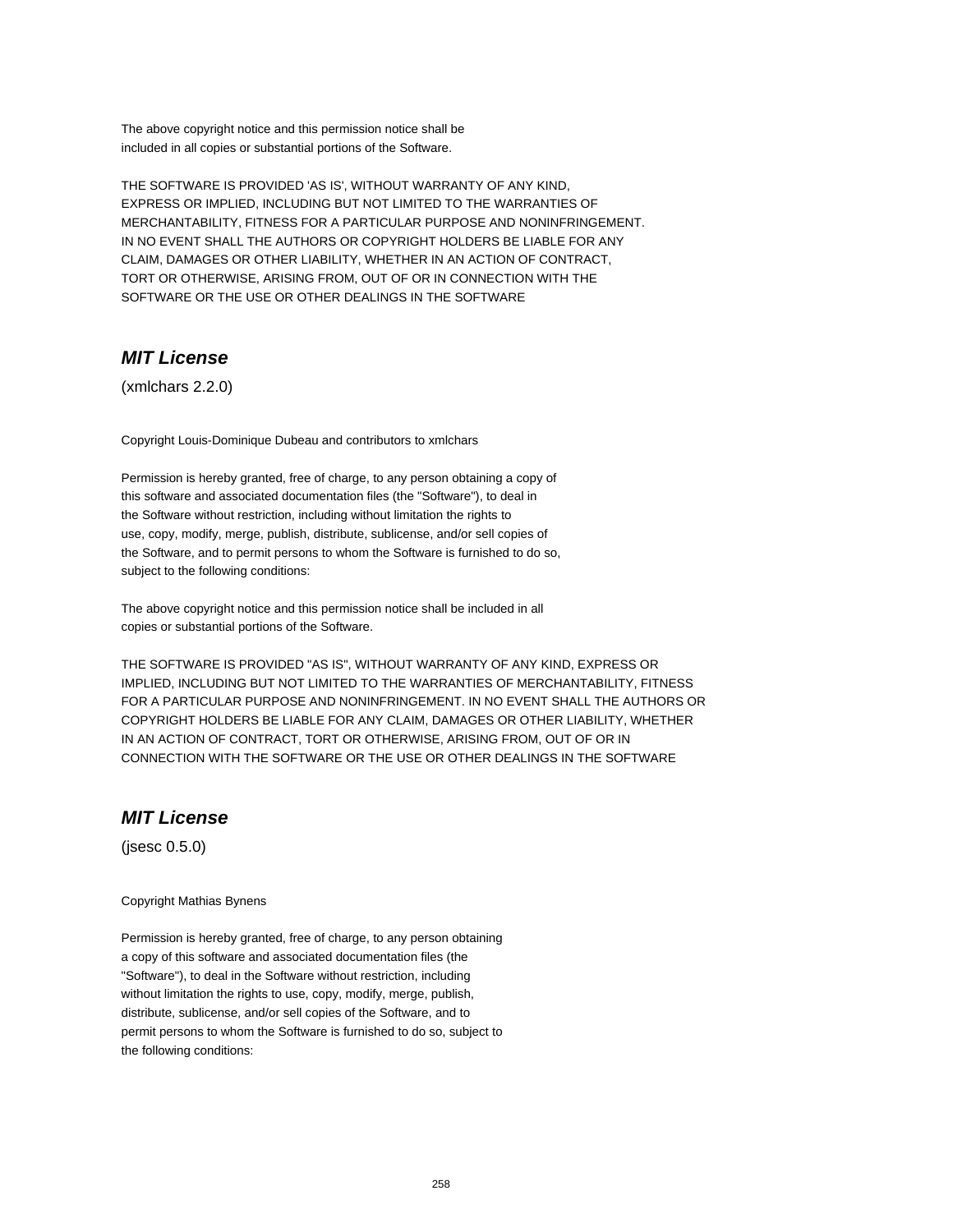The above copyright notice and this permission notice shall be included in all copies or substantial portions of the Software.

THE SOFTWARE IS PROVIDED "AS IS", WITHOUT WARRANTY OF ANY KIND, EXPRESS OR IMPLIED, INCLUDING BUT NOT LIMITED TO THE WARRANTIES OF MERCHANTABILITY, FITNESS FOR A PARTICULAR PURPOSE AND NONINFRINGEMENT. IN NO EVENT SHALL THE AUTHORS OR COPYRIGHT HOLDERS BE LIABLE FOR ANY CLAIM, DAMAGES OR OTHER LIABILITY, WHETHER IN AN ACTION OF CONTRACT, TORT OR OTHERWISE, ARISING FROM, OUT OF OR IN CONNECTION WITH THE SOFTWARE OR THE USE OR OTHER DEALINGS IN THE SOFTWARE

# **MIT License**

(css.escape 1.5.1, cssesc 2.0.0, cssesc 3.0.0, emoji-regex 7.0.3, emoji-regex v8.0.0, is-potential-custom-element-name 1.0.0, jsesc v2.5.2, mathiasbynens/base64 v1.0.0, mathiasbynens/he v1.2.0, punycode 1.3.2, punycode 2.1.1, Punycode.js 1.4.1, Punycode.js v2.1.1, regenerate-unicode-properties 8.2.0, regexpu-core 4.7.1, string-width v4.2.0, unicode-canonical-property-names-ecmascript 1.0.4, unicode-match-property-ecmascript 1.0.4, unicode-match-property-value-ecmascript 1.2.0, unicode-property-aliases-ecmascript 1.1.0, utf8.js 3.0.0)

#### Copyright Mathias Bynens

Permission is hereby granted, free of charge, to any person obtaining a copy of this software and associated documentation files (the "Software"), to deal in the Software without restriction, including without limitation the rights to use, copy, modify, merge, publish, distribute, sublicense, and/or sell copies of the Software, and to permit persons to whom the Software is furnished to do so, subject to the following conditions:

The above copyright notice and this permission notice shall be included in all copies or substantial portions of the Software.

THE SOFTWARE IS PROVIDED "AS IS", WITHOUT WARRANTY OF ANY KIND, EXPRESS OR IMPLIED, INCLUDING BUT NOT LIMITED TO THE WARRANTIES OF MERCHANTABILITY, FITNESS FOR A PARTICULAR PURPOSE AND NONINFRINGEMENT. IN NO EVENT SHALL THE AUTHORS OR COPYRIGHT HOLDERS BE LIABLE FOR ANY CLAIM, DAMAGES OR OTHER LIABILITY, WHETHER IN AN ACTION OF CONTRACT, TORT OR OTHERWISE, ARISING FROM, OUT OF OR IN CONNECTION WITH THE SOFTWARE OR THE USE OR OTHER DEALINGS IN THE SOFTWARE

#### **MIT License**

(core-util-is 1.0.2)

Copyright Node.js contributors. All rights reserved.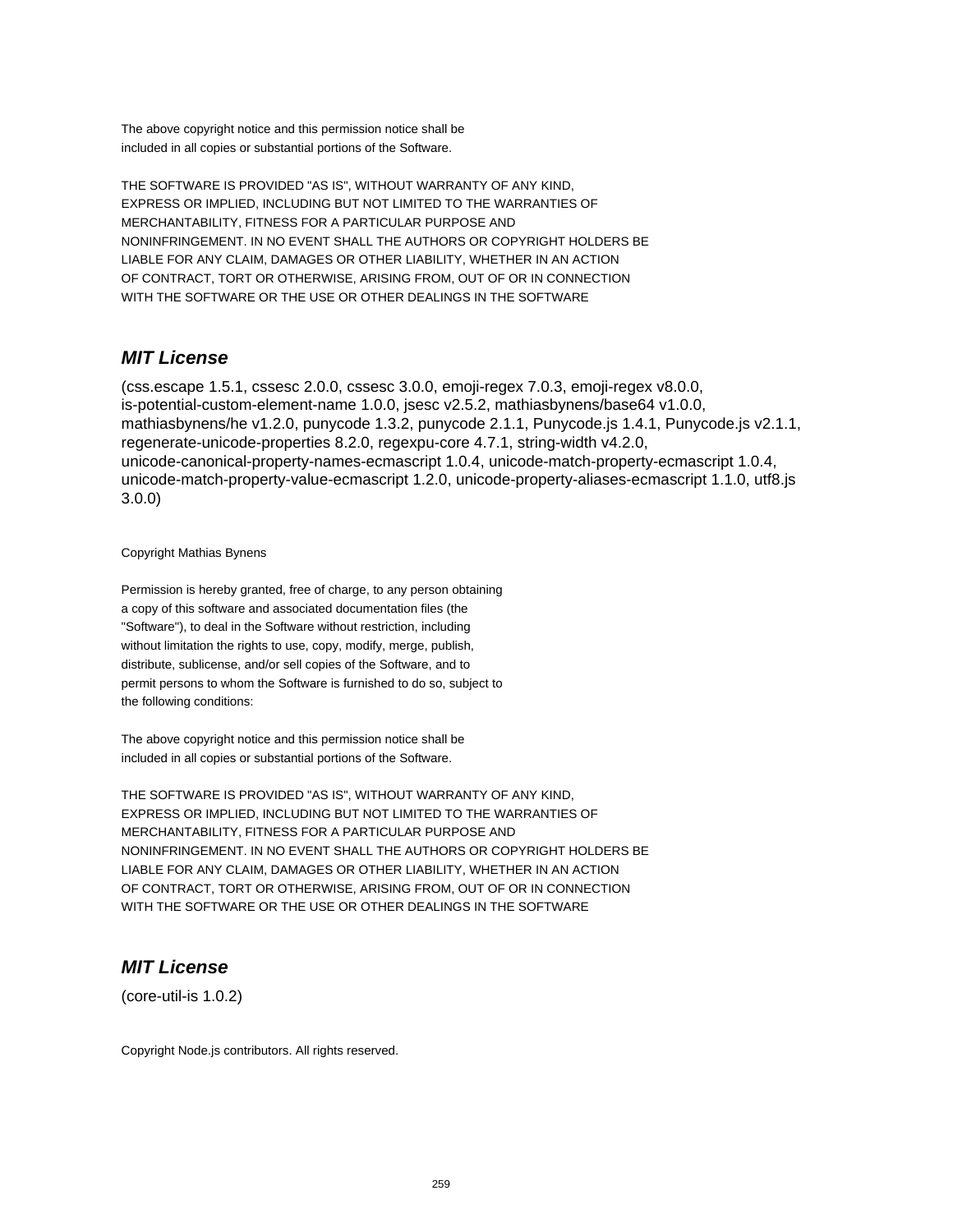Permission is hereby granted, free of charge, to any person obtaining a copy of this software and associated documentation files (the "Software"), to deal in the Software without restriction, including without limitation the rights to use, copy, modify, merge, publish, distribute, sublicense, and/or sell copies of the Software, and to permit persons to whom the Software is furnished to do so, subject to the following conditions:

The above copyright notice and this permission notice shall be included in all copies or substantial portions of the Software.

THE SOFTWARE IS PROVIDED "AS IS", WITHOUT WARRANTY OF ANY KIND, EXPRESS OR IMPLIED, INCLUDING BUT NOT LIMITED TO THE WARRANTIES OF MERCHANTABILITY, FITNESS FOR A PARTICULAR PURPOSE AND NONINFRINGEMENT. IN NO EVENT SHALL THE AUTHORS OR COPYRIGHT HOLDERS BE LIABLE FOR ANY CLAIM, DAMAGES OR OTHER LIABILITY, WHETHER IN AN ACTION OF CONTRACT, TORT OR OTHERWISE, ARISING FROM, OUT OF OR IN CONNECTION WITH THE SOFTWARE OR THE USE OR OTHER DEALINGS IN THE SOFTWARE

# **MIT License**

(check-types.js 11.1.2)

Copyright © 2012, 2013, 2014, 2015, 2016, 2017, 2018, 2019 Phil Booth

Permission is hereby granted, free of charge, to any person obtaining a copy of this software and associated documentation files (the "Software"), to deal in the Software without restriction, including without limitation the rights to use, copy, modify, merge, publish, distribute, sublicense, and/or sell copies of the Software, and to permit persons to whom the Software is furnished to do so, subject to the following conditions:

The above copyright notice and this permission notice shall be included in all copies or substantial portions of the Software.

THE SOFTWARE IS PROVIDED "AS IS", WITHOUT WARRANTY OF ANY KIND, EXPRESS OR IMPLIED, INCLUDING BUT NOT LIMITED TO THE WARRANTIES OF MERCHANTABILITY, FITNESS FOR A PARTICULAR PURPOSE AND NONINFRINGEMENT. IN NO EVENT SHALL THE AUTHORS OR COPYRIGHT HOLDERS BE LIABLE FOR ANY CLAIM, DAMAGES OR OTHER LIABILITY, WHETHER IN AN ACTION OF CONTRACT, TORT OR OTHERWISE, ARISING FROM, OUT OF OR IN CONNECTION WITH THE SOFTWARE OR THE USE OR OTHER DEALINGS IN THE **SOFTWARE** 

#### **MIT License**

(tryer 1.0.1)

Copyright © 2013, 2017 Phil Booth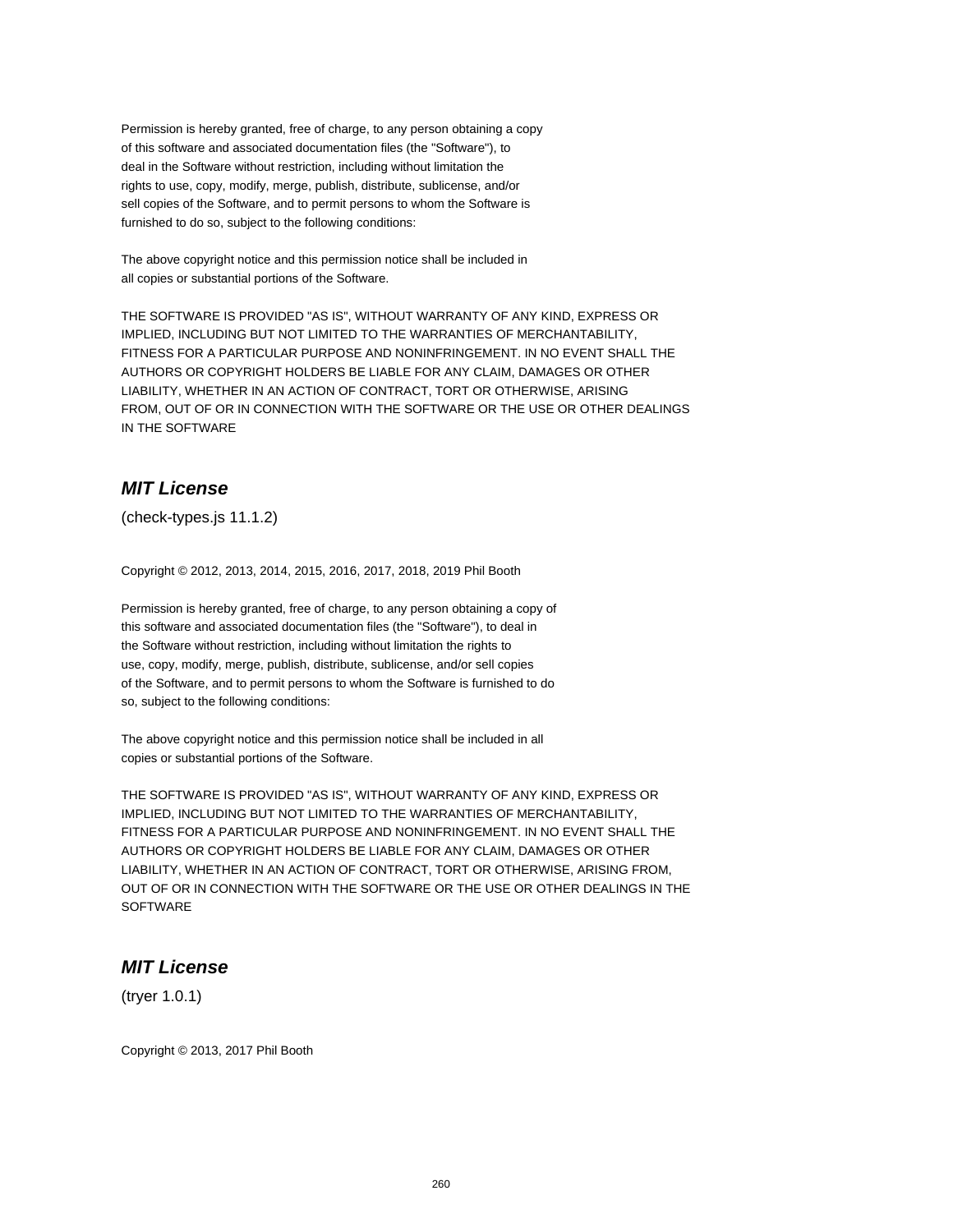Permission is hereby granted, free of charge, to any person obtaining a copy of this software and associated documentation files (the "Software"), to deal in the Software without restriction, including without limitation the rights to use, copy, modify, merge, publish, distribute, sublicense, and/or sell copies of the Software, and to permit persons to whom the Software is furnished to do so, subject to the following conditions:

The above copyright notice and this permission notice shall be included in all copies or substantial portions of the Software.

THE SOFTWARE IS PROVIDED "AS IS", WITHOUT WARRANTY OF ANY KIND, EXPRESS OR IMPLIED, INCLUDING BUT NOT LIMITED TO THE WARRANTIES OF MERCHANTABILITY, FITNESS FOR A PARTICULAR PURPOSE AND NONINFRINGEMENT. IN NO EVENT SHALL THE AUTHORS OR COPYRIGHT HOLDERS BE LIABLE FOR ANY CLAIM, DAMAGES OR OTHER LIABILITY, WHETHER IN AN ACTION OF CONTRACT, TORT OR OTHERWISE, ARISING FROM, OUT OF OR IN CONNECTION WITH THE SOFTWARE OR THE USE OR OTHER DEALINGS IN THE SOFTWARE

# **MIT License**

(compose-function 3.0.3)

Copyright © 2015 Christoph Hermann

Permission is hereby granted, free of charge, to any person obtaining a copy of this software and associated documentation files (the "Software"), to deal in the Software without restriction, including without limitation the rights to use, copy, modify, merge, publish, distribute, sublicense, and/or sell copies of the Software, and to permit persons to whom the Software is furnished to do so, subject to the following conditions:

The above copyright notice and this permission notice shall be included in all copies or substantial portions of the Software.

THE SOFTWARE IS PROVIDED "AS IS", WITHOUT WARRANTY OF ANY KIND, EXPRESS OR IMPLIED, INCLUDING BUT NOT LIMITED TO THE WARRANTIES OF MERCHANTABILITY, FITNESS FOR A PARTICULAR PURPOSE AND NONINFRINGEMENT. IN NO EVENT SHALL THE AUTHORS OR COPYRIGHT HOLDERS BE LIABLE FOR ANY CLAIM, DAMAGES OR OTHER LIABILITY, WHETHER IN AN ACTION OF CONTRACT, TORT OR OTHERWISE, ARISING FROM, OUT OF OR IN CONNECTION WITH THE SOFTWARE OR THE USE OR OTHER DEALINGS IN THE SOFTWARE

# **MIT License**

(whatwg-encoding 1.0.5)

Copyright © 2016–2018 Domenic Denicola

Permission is hereby granted, free of charge, to any person obtaining a copy of this software and associated documentation files (the "Software"), to deal in the Software without restriction, including without limitation the rights to use, copy, modify, merge, publish, distribute, sublicense, and/or sell copies of the Software, and to permit persons to whom the Software is furnished to do so, subject to the following conditions: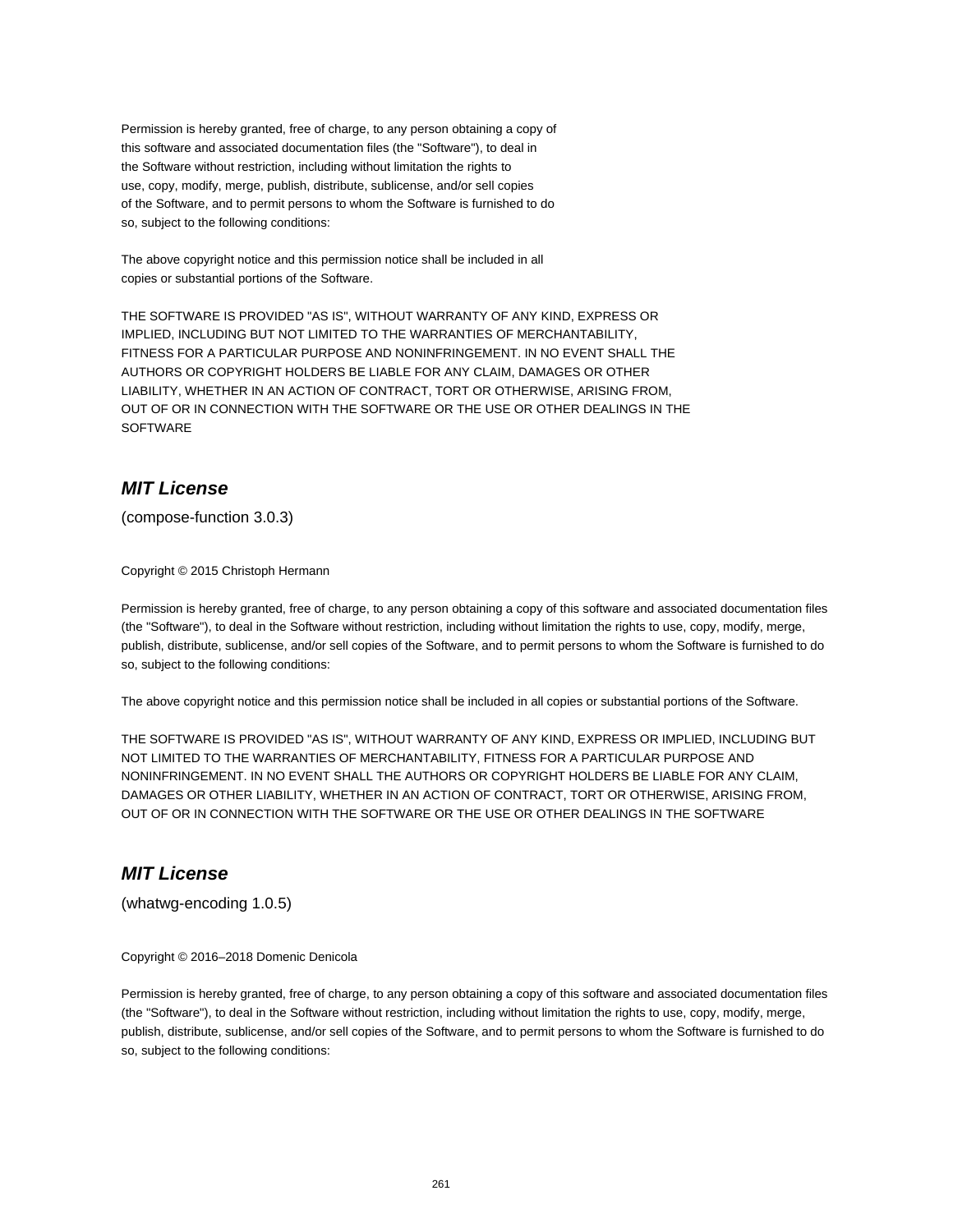The above copyright notice and this permission notice shall be included in all copies or substantial portions of the Software.

THE SOFTWARE IS PROVIDED "AS IS", WITHOUT WARRANTY OF ANY KIND, EXPRESS OR IMPLIED, INCLUDING BUT NOT LIMITED TO THE WARRANTIES OF MERCHANTABILITY, FITNESS FOR A PARTICULAR PURPOSE AND NONINFRINGEMENT. IN NO EVENT SHALL THE AUTHORS OR COPYRIGHT HOLDERS BE LIABLE FOR ANY CLAIM, DAMAGES OR OTHER LIABILITY, WHETHER IN AN ACTION OF CONTRACT, TORT OR OTHERWISE, ARISING FROM, OUT OF OR IN CONNECTION WITH THE SOFTWARE OR THE USE OR OTHER DEALINGS IN THE SOFTWARE

# **MIT License**

(html-encoding-sniffer 2.0.1)

Copyright © 2016–2020 Domenic Denicola

Permission is hereby granted, free of charge, to any person obtaining a copy of this software and associated documentation files (the "Software"), to deal in the Software without restriction, including without limitation the rights to use, copy, modify, merge, publish, distribute, sublicense, and/or sell copies of the Software, and to permit persons to whom the Software is furnished to do so, subject to the following conditions:

The above copyright notice and this permission notice shall be included in all copies or substantial portions of the Software.

THE SOFTWARE IS PROVIDED "AS IS", WITHOUT WARRANTY OF ANY KIND, EXPRESS OR IMPLIED, INCLUDING BUT NOT LIMITED TO THE WARRANTIES OF MERCHANTABILITY, FITNESS FOR A PARTICULAR PURPOSE AND NONINFRINGEMENT. IN NO EVENT SHALL THE AUTHORS OR COPYRIGHT HOLDERS BE LIABLE FOR ANY CLAIM, DAMAGES OR OTHER LIABILITY, WHETHER IN AN ACTION OF CONTRACT, TORT OR OTHERWISE, ARISING FROM, OUT OF OR IN CONNECTION WITH THE SOFTWARE OR THE USE OR OTHER DEALINGS IN THE SOFTWARE

# **MIT License**

(hoopy 0.1.4)

Copyright © 2017 Phil Booth

Permission is hereby granted, free of charge, to any person obtaining a copy of this software and associated documentation files (the "Software"), to deal in the Software without restriction, including without limitation the rights to use, copy, modify, merge, publish, distribute, sublicense, and/or sell copies of the Software, and to permit persons to whom the Software is furnished to do so, subject to the following conditions:

The above copyright notice and this permission notice shall be included in all copies or substantial portions of the Software.

THE SOFTWARE IS PROVIDED "AS IS", WITHOUT WARRANTY OF ANY KIND, EXPRESS OR IMPLIED, INCLUDING BUT NOT LIMITED TO THE WARRANTIES OF MERCHANTABILITY, FITNESS FOR A PARTICULAR PURPOSE AND NONINFRINGEMENT. IN NO EVENT SHALL THE AUTHORS OR COPYRIGHT HOLDERS BE LIABLE FOR ANY CLAIM, DAMAGES OR OTHER LIABILITY, WHETHER IN AN ACTION OF CONTRACT, TORT OR OTHERWISE, ARISING FROM, OUT OF OR IN CONNECTION WITH THE SOFTWARE OR THE USE OR OTHER DEALINGS IN THE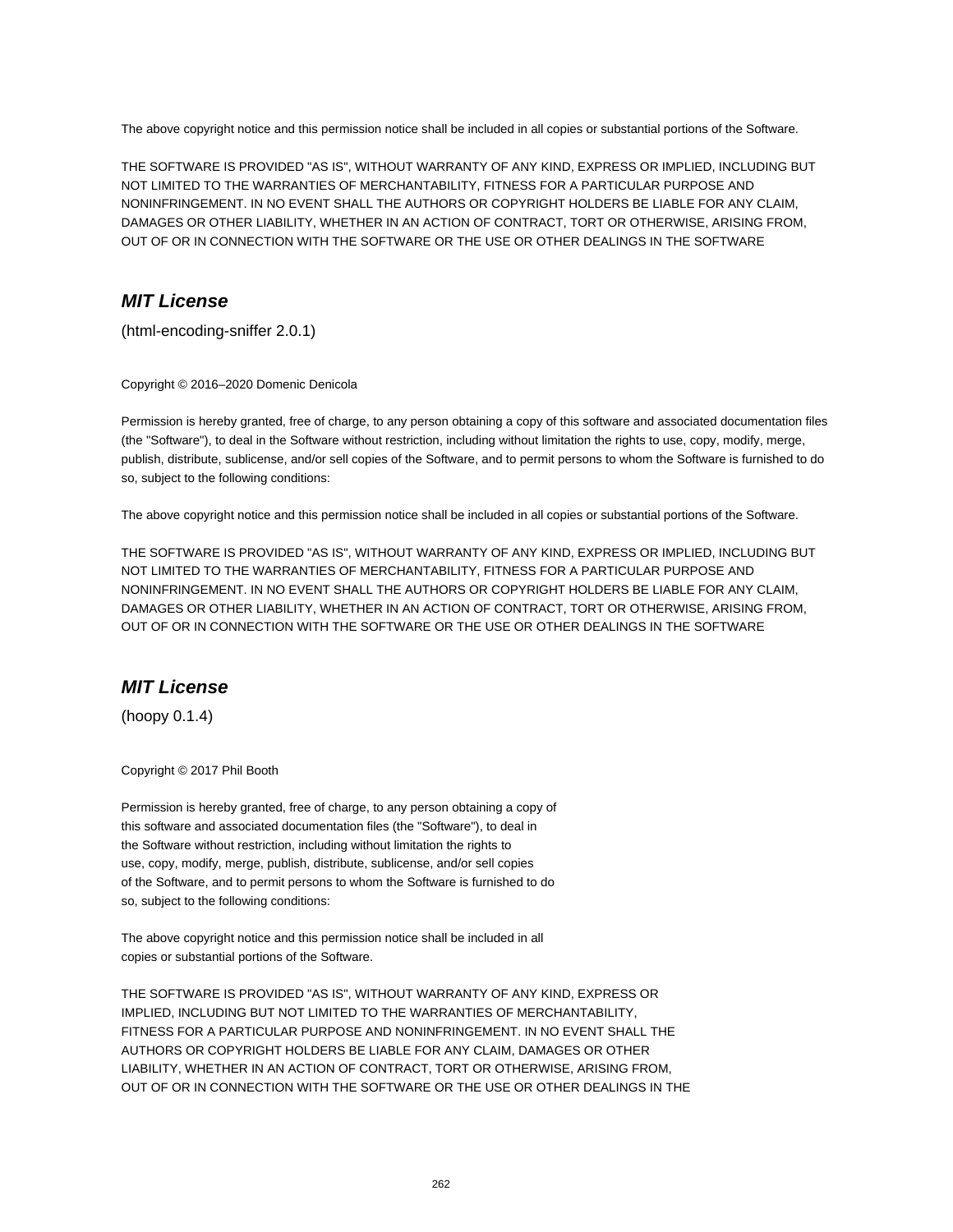**SOFTWARE** 

# **MIT License**

(whatwg-mimetype 2.3.0)

Copyright © 2017–2018 Domenic Denicola

Permission is hereby granted, free of charge, to any person obtaining a copy of this software and associated documentation files (the "Software"), to deal in the Software without restriction, including without limitation the rights to use, copy, modify, merge, publish, distribute, sublicense, and/or sell copies of the Software, and to permit persons to whom the Software is furnished to do so, subject to the following conditions:

The above copyright notice and this permission notice shall be included in all copies or substantial portions of the Software.

THE SOFTWARE IS PROVIDED "AS IS", WITHOUT WARRANTY OF ANY KIND, EXPRESS OR IMPLIED, INCLUDING BUT NOT LIMITED TO THE WARRANTIES OF MERCHANTABILITY, FITNESS FOR A PARTICULAR PURPOSE AND NONINFRINGEMENT. IN NO EVENT SHALL THE AUTHORS OR COPYRIGHT HOLDERS BE LIABLE FOR ANY CLAIM, DAMAGES OR OTHER LIABILITY, WHETHER IN AN ACTION OF CONTRACT, TORT OR OTHERWISE, ARISING FROM, OUT OF OR IN CONNECTION WITH THE SOFTWARE OR THE USE OR OTHER DEALINGS IN THE SOFTWARE

#### **MIT License**

(data-urls 2.0.0)

Copyright © 2017–2020 Domenic Denicola

Permission is hereby granted, free of charge, to any person obtaining a copy of this software and associated documentation files (the "Software"), to deal in the Software without restriction, including without limitation the rights to use, copy, modify, merge, publish, distribute, sublicense, and/or sell copies of the Software, and to permit persons to whom the Software is furnished to do so, subject to the following conditions:

The above copyright notice and this permission notice shall be included in all copies or substantial portions of the Software.

THE SOFTWARE IS PROVIDED "AS IS", WITHOUT WARRANTY OF ANY KIND, EXPRESS OR IMPLIED, INCLUDING BUT NOT LIMITED TO THE WARRANTIES OF MERCHANTABILITY, FITNESS FOR A PARTICULAR PURPOSE AND NONINFRINGEMENT. IN NO EVENT SHALL THE AUTHORS OR COPYRIGHT HOLDERS BE LIABLE FOR ANY CLAIM, DAMAGES OR OTHER LIABILITY, WHETHER IN AN ACTION OF CONTRACT, TORT OR OTHERWISE, ARISING FROM, OUT OF OR IN CONNECTION WITH THE SOFTWARE OR THE USE OR OTHER DEALINGS IN THE SOFTWARE

# **MIT License**

(upath 1.2.0)

Copyright(c) 2014-2019 Angelos Pikoulas (agelos.pikoulas@gmail.com)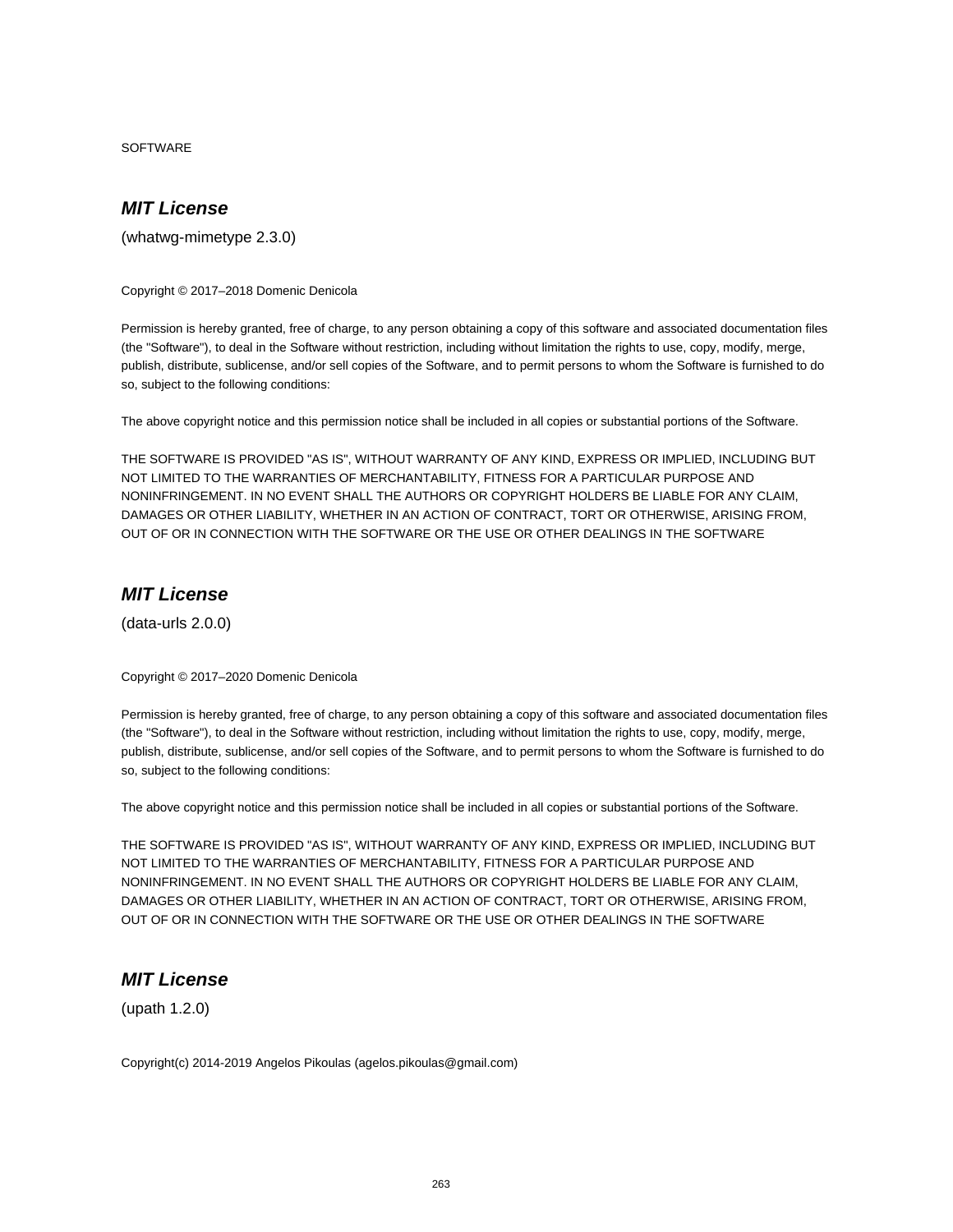Permission is hereby granted, free of charge, to any person obtaining a copy of this software and associated documentation files (the "Software"), to deal in the Software without restriction, including without limitation the rights to use, copy, modify, merge, publish, distribute, sublicense, and/or sell copies of the Software, and to permit persons to whom the Software is furnished to do so, subject to the following conditions:

The above copyright notice and this permission notice shall be included in all copies or substantial portions of the Software.

THE SOFTWARE IS PROVIDED "AS IS", WITHOUT WARRANTY OF ANY KIND, EXPRESS OR IMPLIED, INCLUDING BUT NOT LIMITED TO THE WARRANTIES OF MERCHANTABILITY, FITNESS FOR A PARTICULAR PURPOSE AND NONINFRINGEMENT. IN NO EVENT SHALL THE AUTHORS OR COPYRIGHT HOLDERS BE LIABLE FOR ANY CLAIM, DAMAGES OR OTHER LIABILITY, WHETHER IN AN ACTION OF CONTRACT, TORT OR OTHERWISE, ARISING FROM, OUT OF OR IN CONNECTION WITH THE SOFTWARE OR THE USE OR OTHER DEALINGS IN THE SOFTWARE

#### **MIT License**

(node-mkdirp 1.0.4)

Files: \* Copyright: 2010 James Halliday License: Expat

Files: debian/\* Copyright: 2012 David Paleino License: Expat

License: Expat

.

.

Permission is hereby granted, free of charge, to any person obtaining a copy of this software and associated documentation files (the "Software"), to deal in the Software without restriction, including without limitation the rights to use, copy, modify, merge, publish, distribute, sublicense, and/or sell copies of the Software, and to permit persons to whom the Software is furnished to do so, subject to the following conditions:

The above copyright notice and this permission notice shall be included in all copies or substantial portions of the Software.

THE SOFTWARE IS PROVIDED "AS IS", WITHOUT WARRANTY OF ANY KIND, EXPRESS OR IMPLIED, INCLUDING BUT NOT LIMITED TO THE WARRANTIES OF MERCHANTABILITY, FITNESS FOR A PARTICULAR PURPOSE AND NONINFRINGEMENT. IN NO EVENT SHALL THE AUTHORS OR COPYRIGHT HOLDERS BE LIABLE FOR ANY CLAIM, DAMAGES OR OTHER LIABILITY, WHETHER IN AN ACTION OF CONTRACT, TORT OR OTHERWISE, ARISING FROM, OUT OF OR IN CONNECTION WITH THE SOFTWARE OR THE USE OR OTHER DEALINGS IN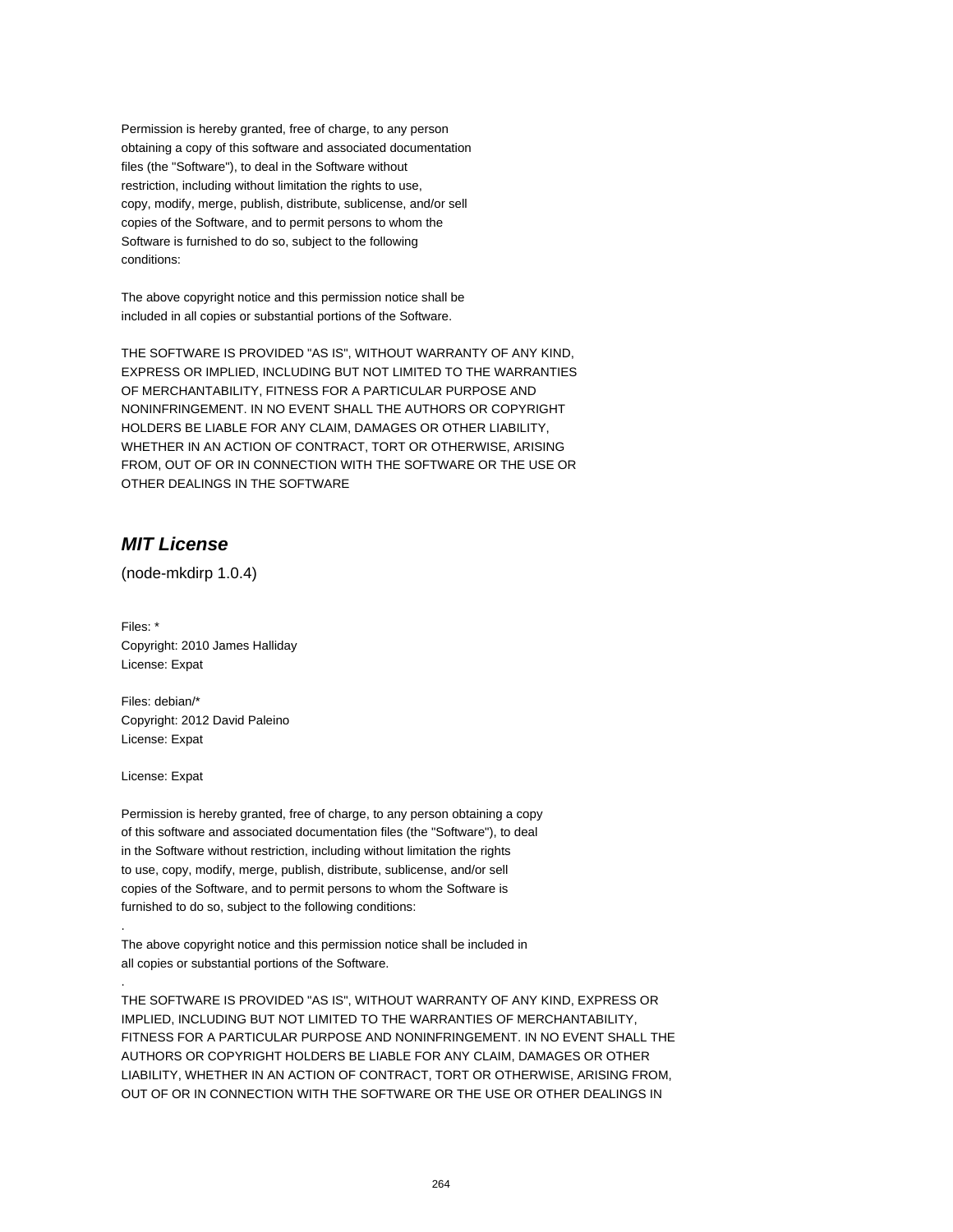THE SOFTWARE

# **MIT License**

(node-cookie v0.4.0)

Files: \* Copyright: 2012-2018 Roman Shtylman 2012-2018 Douglas Christopher Wilson License: Expat

Files: debian/\* Copyright: 2013-2014 Jérémy Lal 2018 Bastien Roucariès License: Expat

License: Expat

.

.

Permission is hereby granted, free of charge, to any person obtaining a copy of this software and associated documentation files (the "Software"), to deal in the Software without restriction, including without limitation the rights to use, copy, modify, merge, publish, distribute, sublicense, and/or sell copies of the Software, and to permit persons to whom the Software is furnished to do so, subject to the following conditions:

The above copyright notice and this permission notice shall be included in all copies or substantial portions of the Software.

THE SOFTWARE IS PROVIDED "AS IS", WITHOUT WARRANTY OF ANY KIND, EXPRESS OR IMPLIED, INCLUDING BUT NOT LIMITED TO THE WARRANTIES OF MERCHANTABILITY, FITNESS FOR A PARTICULAR PURPOSE AND NONINFRINGEMENT. IN NO EVENT SHALL THE AUTHORS OR COPYRIGHT HOLDERS BE LIABLE FOR ANY CLAIM, DAMAGES OR OTHER LIABILITY, WHETHER IN AN ACTION OF CONTRACT, TORT OR OTHERWISE, ARISING FROM, OUT OF OR IN CONNECTION WITH THE SOFTWARE OR THE USE OR OTHER DEALINGS IN THE **SOFTWARE** 

#### **MIT License**

(kind-of 6.0.3)

Files: \* Copyright: 2014-2017, Jon Schlinkert (https://github.com/jonschlinkert) License: Expat

Files: debian/\* Copyright: 2016, Sruthi Chandran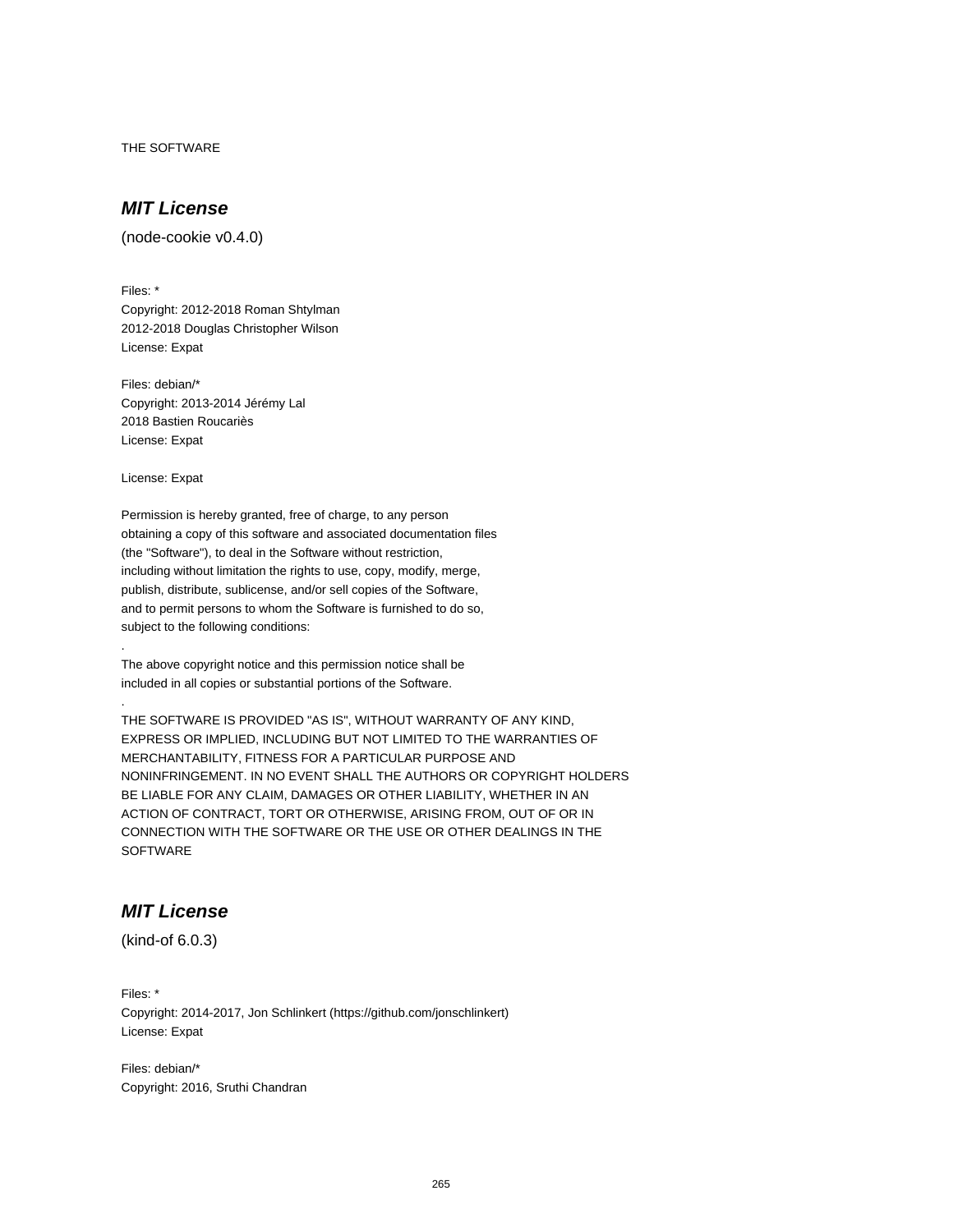2020, Xavier Guimard License: Expat

License: Expat

.

.

Permission is hereby granted, free of charge, to any person obtaining a copy of this software and associated documentation files (the "Software"), to deal in the Software without restriction, including without limitation the rights to use, copy, modify, merge, publish, distribute, sublicense, and/or sell copies of the Software, and to permit persons to whom the Software is furnished to do so, subject to the following conditions:

The above copyright notice and this permission notice shall be included in all copies or substantial portions of the Software.

THE SOFTWARE IS PROVIDED "AS IS", WITHOUT WARRANTY OF ANY KIND, EXPRESS OR IMPLIED, INCLUDING BUT NOT LIMITED TO THE WARRANTIES OF MERCHANTABILITY, FITNESS FOR A PARTICULAR PURPOSE AND NONINFRINGEMENT. IN NO EVENT SHALL THE AUTHORS OR COPYRIGHT HOLDERS BE LIABLE FOR ANY CLAIM, DAMAGES OR OTHER LIABILITY, WHETHER IN AN ACTION OF CONTRACT, TORT OR OTHERWISE, ARISING FROM, OUT OF OR IN CONNECTION WITH THE SOFTWARE OR THE USE OR OTHER DEALINGS IN THE SOFTWARE

# **MIT License**

(mathiasbynens/regenerate 1.4.2)

Files: \* Copyright: 2015-2020 Mathias Bynens License: Expat

Files: debian/\* Copyright: 2015-2020 Julien Puydt License: Expat

License: Expat

.

.

Permission is hereby granted, free of charge, to any person obtaining a copy of this software and associated documentation files (the "Software"), to deal in the Software without restriction, including without limitation the rights to use, copy, modify, merge, publish, distribute, sublicense, and/or sell copies of the Software, and to permit persons to whom the Software is furnished to do so, subject to the following conditions:

The above copyright notice and this permission notice shall be included in all copies or substantial portions of the Software.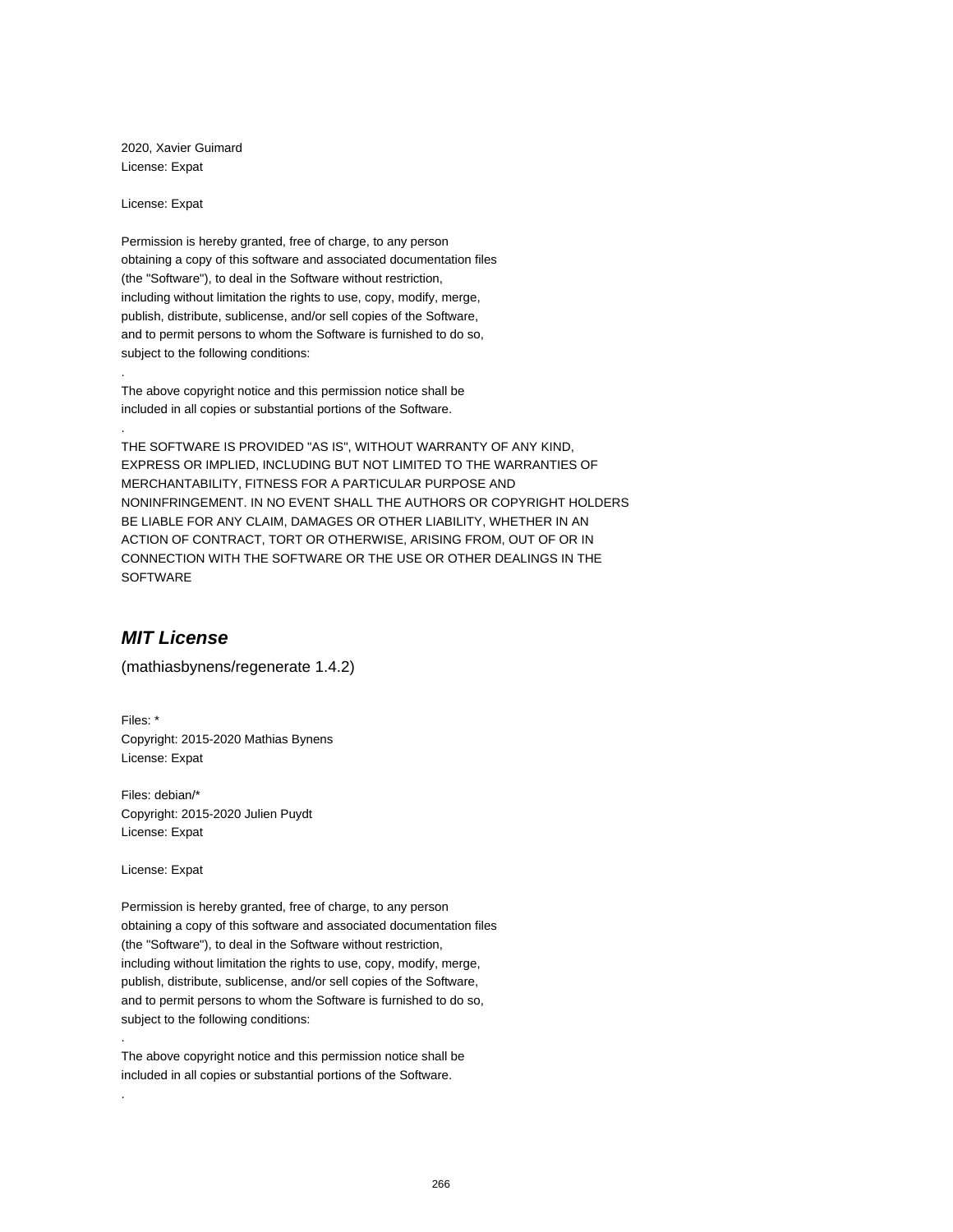THE SOFTWARE IS PROVIDED "AS IS", WITHOUT WARRANTY OF ANY KIND, EXPRESS OR IMPLIED, INCLUDING BUT NOT LIMITED TO THE WARRANTIES OF MERCHANTABILITY, FITNESS FOR A PARTICULAR PURPOSE AND NONINFRINGEMENT. IN NO EVENT SHALL THE AUTHORS OR COPYRIGHT HOLDERS BE LIABLE FOR ANY CLAIM, DAMAGES OR OTHER LIABILITY, WHETHER IN AN ACTION OF CONTRACT, TORT OR OTHERWISE, ARISING FROM, OUT OF OR IN CONNECTION WITH THE SOFTWARE OR THE USE OR OTHER DEALINGS IN THE **SOFTWARE** 

#### **MIT License**

(levn 0.3.0, type-check 0.3.2)

Files: \* Copyright: 2016 George Zahariev License: Expat

Files: debian/\* Copyright: 2016 Pirate Praveen License: Expat

License: Expat

.

.

Permission is hereby granted, free of charge, to any person obtaining a copy of this software and associated documentation files (the "Software"), to deal in the Software without restriction, including without limitation the rights to use, copy, modify, merge, publish, distribute, sublicense, and/or sell copies of the Software, and to permit persons to whom the Software is furnished to do so, subject to the following conditions:

The above copyright notice and this permission notice shall be included in all copies or substantial portions of the Software.

THE SOFTWARE IS PROVIDED "AS IS", WITHOUT WARRANTY OF ANY KIND, EXPRESS OR IMPLIED, INCLUDING BUT NOT LIMITED TO THE WARRANTIES OF MERCHANTABILITY, FITNESS FOR A PARTICULAR PURPOSE AND NONINFRINGEMENT. IN NO EVENT SHALL THE AUTHORS OR COPYRIGHT HOLDERS BE LIABLE FOR ANY CLAIM, DAMAGES OR OTHER LIABILITY, WHETHER IN AN ACTION OF CONTRACT, TORT OR OTHERWISE, ARISING FROM, OUT OF OR IN CONNECTION WITH THE SOFTWARE OR THE USE OR OTHER DEALINGS IN THE **SOFTWARE** 

#### **MIT License**

(css-color-names 0.0.4)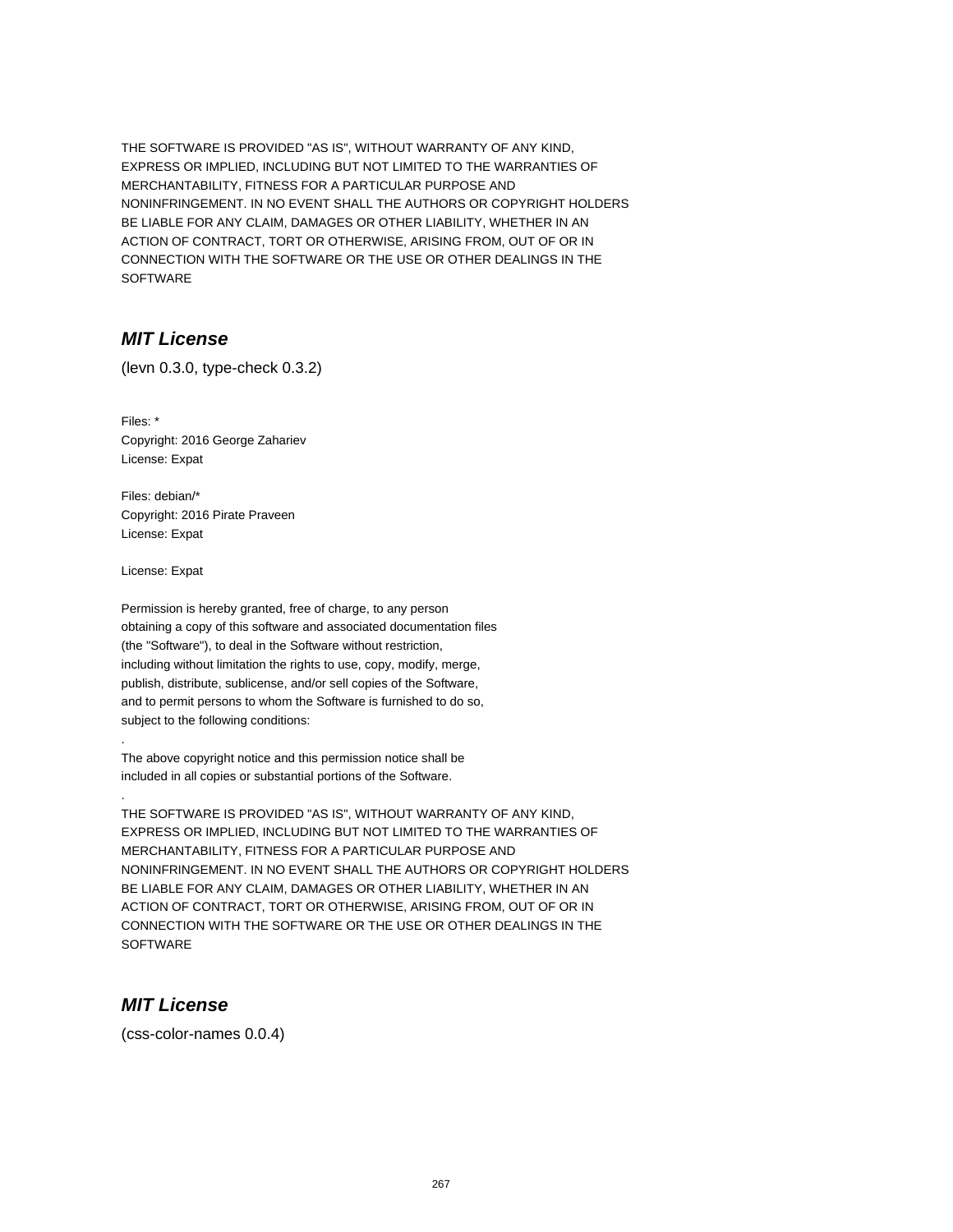Files: \* Copyright: 2017 Dave Eddy (http://www.daveeddy.com) License: Expat

Files: debian/\* Copyright: 2017 Pirate Praveen License: Expat

License: Expat

.

.

Permission is hereby granted, free of charge, to any person obtaining a copy of this software and associated documentation files (the "Software"), to deal in the Software without restriction, including without limitation the rights to use, copy, modify, merge, publish, distribute, sublicense, and/or sell copies of the Software, and to permit persons to whom the Software is furnished to do so, subject to the following conditions:

The above copyright notice and this permission notice shall be included in all copies or substantial portions of the Software.

THE SOFTWARE IS PROVIDED "AS IS", WITHOUT WARRANTY OF ANY KIND, EXPRESS OR IMPLIED, INCLUDING BUT NOT LIMITED TO THE WARRANTIES OF MERCHANTABILITY, FITNESS FOR A PARTICULAR PURPOSE AND NONINFRINGEMENT. IN NO EVENT SHALL THE AUTHORS OR COPYRIGHT HOLDERS BE LIABLE FOR ANY CLAIM, DAMAGES OR OTHER LIABILITY, WHETHER IN AN ACTION OF CONTRACT, TORT OR OTHERWISE, ARISING FROM, OUT OF OR IN CONNECTION WITH THE SOFTWARE OR THE USE OR OTHER DEALINGS IN THE SOFTWARE

# **MIT License**

(chainsaw 0.1.0)

Files: debian/\* Copyright: 2012, David Paleino 2020, Xavier Guimard License: Expat

License: Expat

.

Permission is hereby granted, free of charge, to any person obtaining a copy of this software and associated documentation files (the "Software"), to deal in the Software without restriction, including without limitation the rights to use, copy, modify, merge, publish, distribute, sublicense, and/or sell copies of the Software, and to permit persons to whom the Software is furnished to do so, subject to the following conditions:

The above copyright notice and this permission notice shall be included in all copies or substantial portions of the Software.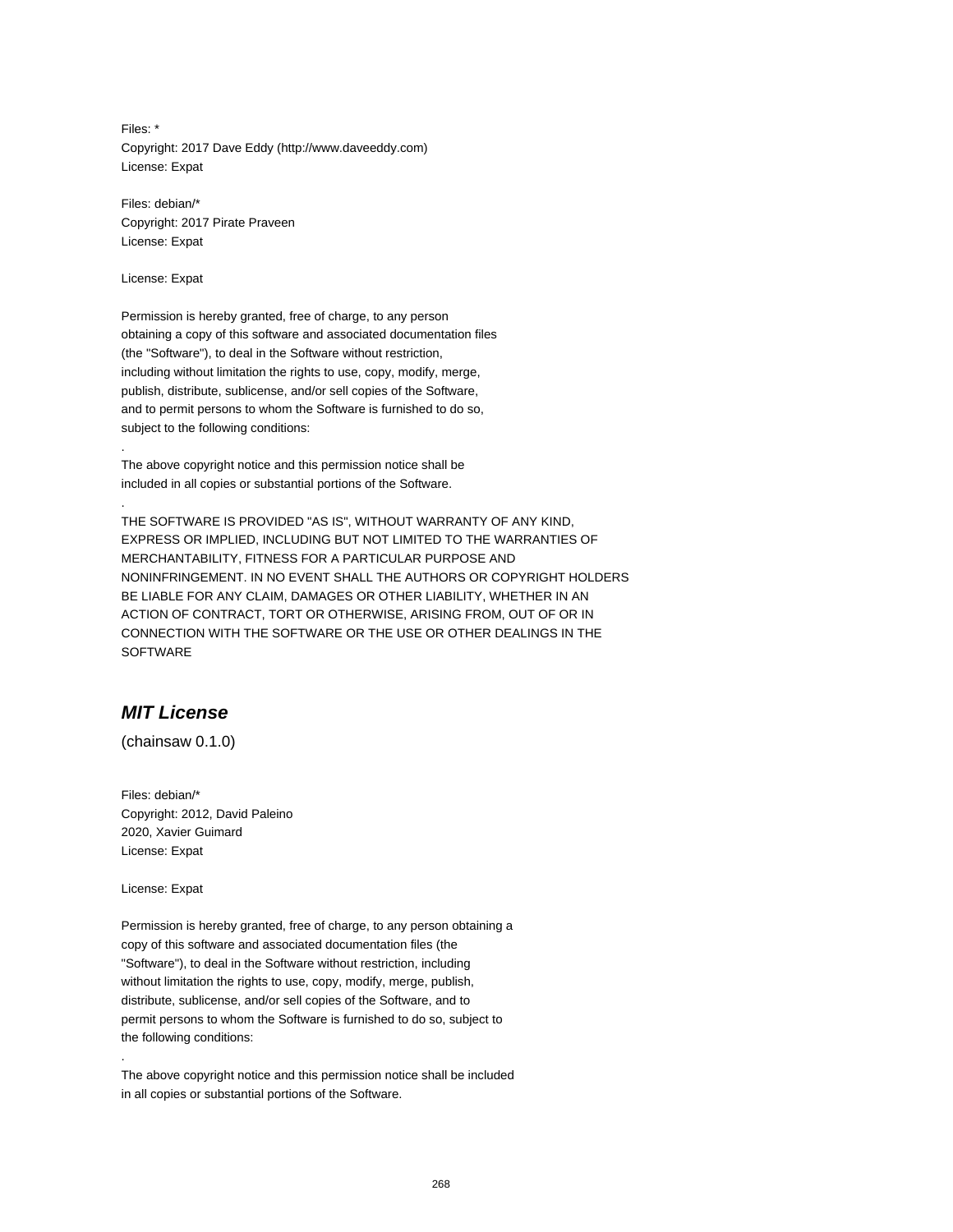THE SOFTWARE IS PROVIDED "AS IS", WITHOUT WARRANTY OF ANY KIND, EXPRESS OR IMPLIED, INCLUDING BUT NOT LIMITED TO THE WARRANTIES OF MERCHANTABILITY, FITNESS FOR A PARTICULAR PURPOSE AND NONINFRINGEMENT. IN NO EVENT SHALL THE AUTHORS OR COPYRIGHT HOLDERS BE LIABLE FOR ANY CLAIM, DAMAGES OR OTHER LIABILITY, WHETHER IN AN ACTION OF CONTRACT, TORT OR OTHERWISE, ARISING FROM, OUT OF OR IN CONNECTION WITH THE SOFTWARE OR THE USE OR OTHER DEALINGS IN THE SOFTWARE

#### **MIT License**

.

(babel-plugin-transform-object-rest-spread 6.26.0, babel-runtime 6.26.0)

Files: debian/\* Copyright: 2016 Pirate Praveen License: Expat

License: Expat

.

.

Permission is hereby granted, free of charge, to any person obtaining a copy of this software and associated documentation files (the "Software"), to deal in the Software without restriction, including without limitation the rights to use, copy, modify, merge, publish, distribute, sublicense, and/or sell copies of the Software, and to permit persons to whom the Software is furnished to do so, subject to the following conditions:

The above copyright notice and this permission notice shall be included in all copies or substantial portions of the Software.

THE SOFTWARE IS PROVIDED "AS IS", WITHOUT WARRANTY OF ANY KIND, EXPRESS OR IMPLIED, INCLUDING BUT NOT LIMITED TO THE WARRANTIES OF MERCHANTABILITY, FITNESS FOR A PARTICULAR PURPOSE AND NONINFRINGEMENT. IN NO EVENT SHALL THE AUTHORS OR COPYRIGHT HOLDERS BE LIABLE FOR ANY CLAIM, DAMAGES OR OTHER LIABILITY, WHETHER IN AN ACTION OF CONTRACT, TORT OR OTHERWISE, ARISING FROM, OUT OF OR IN CONNECTION WITH THE SOFTWARE OR THE USE OR OTHER DEALINGS IN THE **SOFTWARE** 

# **MIT License**

(crypto-browserify 3.12.0, node-dashdash 1.14.1)

Files: debian/\* Copyright: 2017 Pirate Praveen License: Expat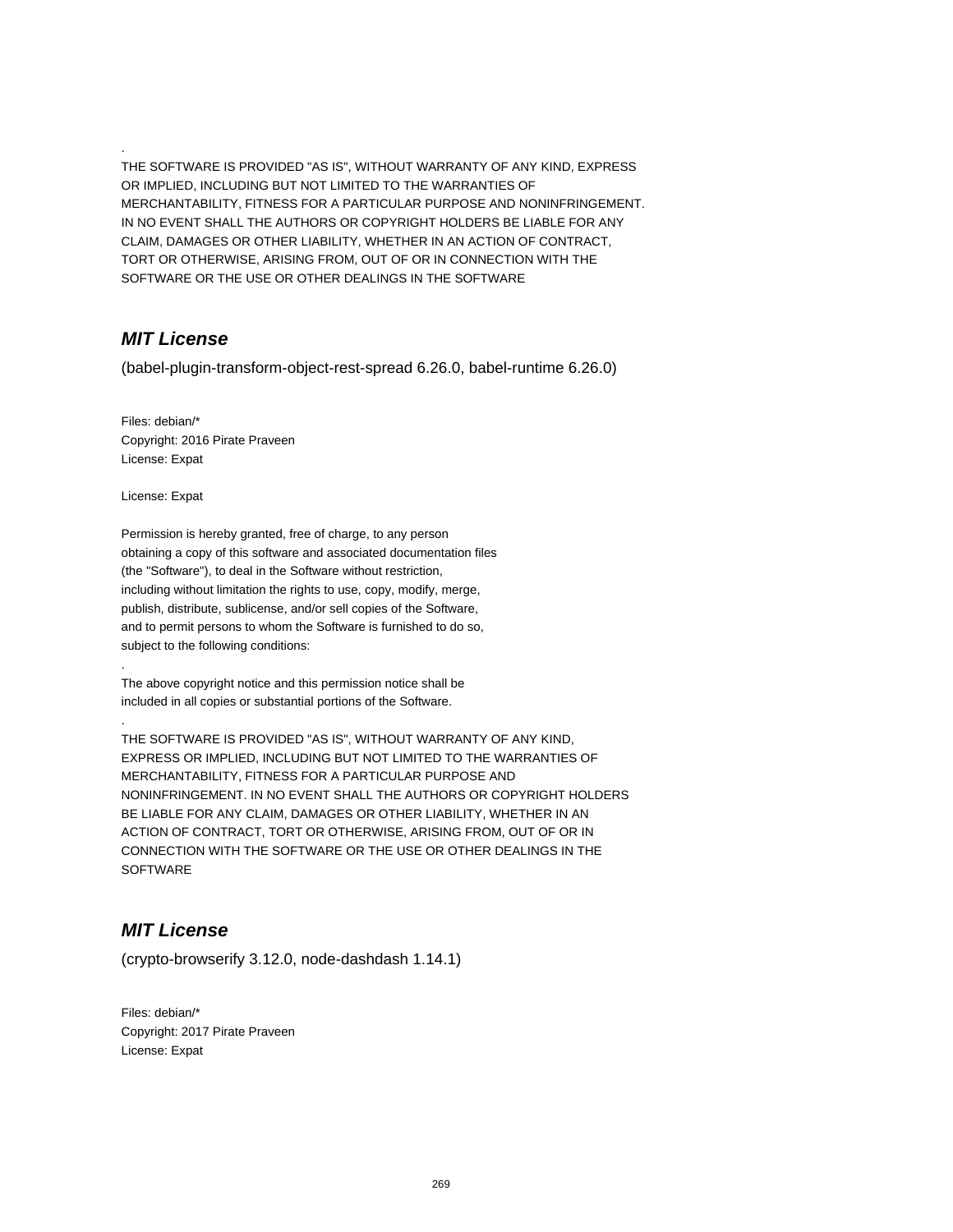#### License: Expat

.

.

Permission is hereby granted, free of charge, to any person obtaining a copy of this software and associated documentation files (the "Software"), to deal in the Software without restriction, including without limitation the rights to use, copy, modify, merge, publish, distribute, sublicense, and/or sell copies of the Software, and to permit persons to whom the Software is furnished to do so, subject to the following conditions:

The above copyright notice and this permission notice shall be included in all copies or substantial portions of the Software.

THE SOFTWARE IS PROVIDED "AS IS", WITHOUT WARRANTY OF ANY KIND, EXPRESS OR IMPLIED, INCLUDING BUT NOT LIMITED TO THE WARRANTIES OF MERCHANTABILITY, FITNESS FOR A PARTICULAR PURPOSE AND NONINFRINGEMENT. IN NO EVENT SHALL THE AUTHORS OR COPYRIGHT HOLDERS BE LIABLE FOR ANY CLAIM, DAMAGES OR OTHER LIABILITY, WHETHER IN AN ACTION OF CONTRACT, TORT OR OTHERWISE, ARISING FROM, OUT OF OR IN CONNECTION WITH THE SOFTWARE OR THE USE OR OTHER DEALINGS IN THE **SOFTWARE** 

# **MIT License**

(js-traverse 0.3.9, js-traverse 0.6.6, traverse 0.3.9)

http://www.opensource.org/licenses/mit-license.php

Copyright 2010 James Halliday (mail@substack.net)

Permission is hereby granted, free of charge, to any person obtaining a copy of this software and associated documentation files (the "Software"), to deal in the Software without restriction, including without limitation the rights to use, copy, modify, merge, publish, distribute, sublicense, and/or sell copies of the Software, and to permit persons to whom the Software is furnished to do so, subject to the following conditions:

The above copyright notice and this permission notice shall be included in all copies or substantial portions of the Software.

THE SOFTWARE IS PROVIDED "AS IS", WITHOUT WARRANTY OF ANY KIND, EXPRESS OR IMPLIED, INCLUDING BUT NOT LIMITED TO THE WARRANTIES OF MERCHANTABILITY, FITNESS FOR A PARTICULAR PURPOSE AND NONINFRINGEMENT. IN NO EVENT SHALL THE AUTHORS OR COPYRIGHT HOLDERS BE LIABLE FOR ANY CLAIM, DAMAGES OR OTHER LIABILITY, WHETHER IN AN ACTION OF CONTRACT, TORT OR OTHERWISE, ARISING FROM, OUT OF OR IN CONNECTION WITH THE SOFTWARE OR THE USE OR OTHER DEALINGS IN THE SOFTWARE

# **MIT License**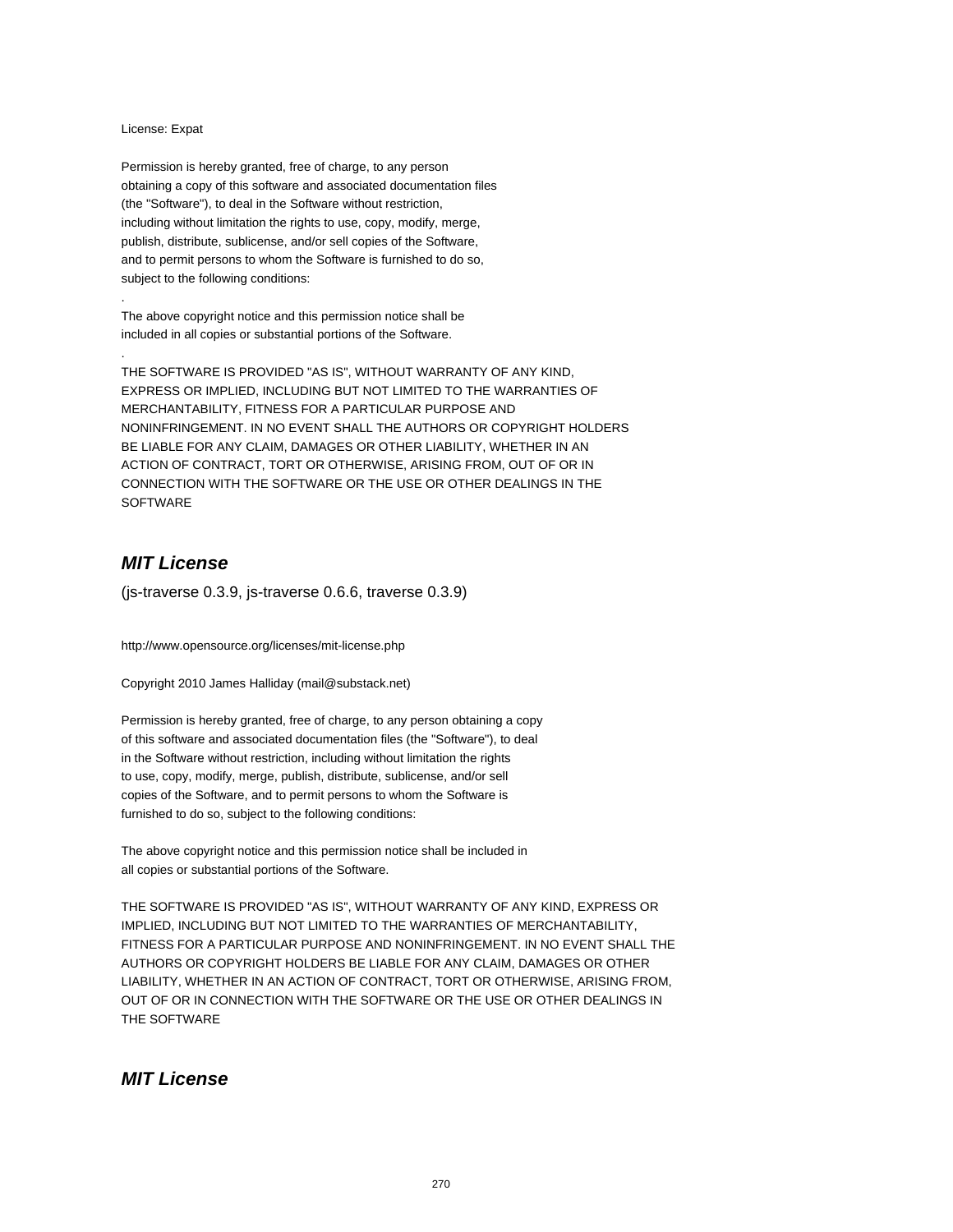(postcss-load-config 2.1.2)

License (MIT)

Copyright (c) Michael Ciniawsky

Permission is hereby granted, free of charge, to any person obtaining a copy of this software and associated documentation files (the "Software"), to deal in the Software without restriction, including without limitation the rights to use, copy, modify, merge, publish, distribute, sublicense, and/or sell copies of the Software, and to permit persons to whom the Software is furnished to do so, subject to the following conditions:

The above copyright notice and this permission notice shall be included in all copies or substantial portions of the Software.

THE SOFTWARE IS PROVIDED "AS IS", WITHOUT WARRANTY OF ANY KIND, EXPRESS OR IMPLIED, INCLUDING BUT NOT LIMITED TO THE WARRANTIES OF MERCHANTABILITY, FITNESS FOR A PARTICULAR PURPOSE AND NONINFRINGEMENT. IN NO EVENT SHALL THE AUTHORS OR COPYRIGHT HOLDERS BE LIABLE FOR ANY CLAIM, DAMAGES OR OTHER LIABILITY, WHETHER IN AN ACTION OF CONTRACT, TORT OR OTHERWISE, ARISING FROM, OUT OF OR IN CONNECTION WITH THE SOFTWARE OR THE USE OR OTHER DEALINGS IN THE SOFTWARE

# **MIT License**

(postcss-loader 3.0.0)

License (MIT)

Copyright 2017 Andrey Sitnik

Permission is hereby granted, free of charge, to any person obtaining a copy of this software and associated documentation files (the "Software"), to deal in the Software without restriction, including without limitation the rights to use, copy, modify, merge, publish, distribute, sublicense, and/or sell copies of the Software, and to permit persons to whom the Software is furnished to do so, subject to the following conditions:

The above copyright notice and this permission notice shall be included in all copies or substantial portions of the Software.

THE SOFTWARE IS PROVIDED "AS IS", WITHOUT WARRANTY OF ANY KIND, EXPRESS OR IMPLIED, INCLUDING BUT NOT LIMITED TO THE WARRANTIES OF MERCHANTABILITY, FITNESS FOR A PARTICULAR PURPOSE AND NONINFRINGEMENT. IN NO EVENT SHALL THE AUTHORS OR COPYRIGHT HOLDERS BE LIABLE FOR ANY CLAIM, DAMAGES OR OTHER LIABILITY, WHETHER IN AN ACTION OF CONTRACT, TORT OR OTHERWISE, ARISING FROM, OUT OF OR IN CONNECTION WITH THE SOFTWARE OR THE USE OR OTHER DEALINGS IN THE SOFTWARE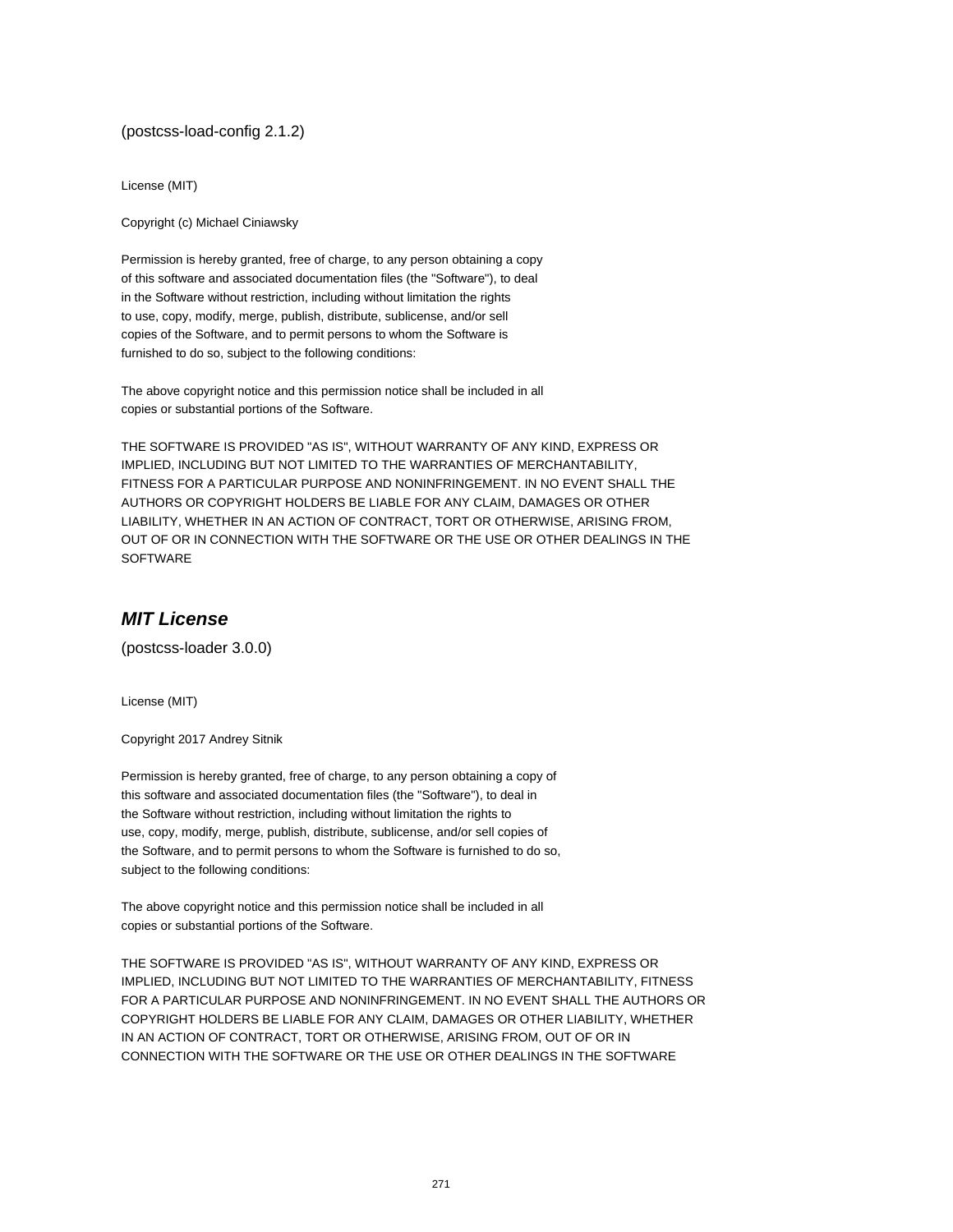## **MIT License**

(common-tags 1.8.0)

License (MIT) -------------

Copyright © Declan de Wet

Permission is hereby granted, free of charge, to any person obtaining a copy of this software and associated documentation files (the "Software"), to deal in the Software without restriction, including without limitation the rights to use, copy, modify, merge, publish, distribute, sublicense, and/or sell copies of the Software, and to permit persons to whom the Software is furnished to do so, subject to the following conditions:

The above copyright notice and this permission notice shall be included in all copies or substantial portions of the Software.

THE SOFTWARE IS PROVIDED "AS IS", WITHOUT WARRANTY OF ANY KIND, EXPRESS OR IMPLIED, INCLUDING BUT NOT LIMITED TO THE WARRANTIES OF MERCHANTABILITY, FITNESS FOR A PARTICULAR PURPOSE AND NONINFRINGEMENT. IN NO EVENT SHALL THE AUTHORS OR COPYRIGHT HOLDERS BE LIABLE FOR ANY CLAIM, DAMAGES OR OTHER LIABILITY, WHETHER IN AN ACTION OF CONTRACT, TORT OR OTHERWISE, ARISING FROM, OUT OF OR IN CONNECTION WITH THE SOFTWARE OR THE USE OR OTHER DEALINGS IN THE SOFTWARE

# **MIT License**

(form-data 3.0.0)

License: Expat

Files: debian/\* Copyright: 2013, Jérémy Lal 2018, Pirate Praveen 2019, Xavier Guimard License: Expat

Files: debian/tests/test\_modules/fake/\* Copyright: 2012, Felix Geisendörfer and contributors License: Expat

License: Expat

.

.

Permission is hereby granted, free of charge, to any person obtaining a copy of this software and associated documentation files (the "Software"), to deal in the Software without restriction, including without limitation the rights to use, copy, modify, merge, publish, distribute, sublicense, and/or sell copies of the Software, and to permit persons to whom the Software is furnished to do so, subject to the following conditions:

The above copyright notice and this permission notice shall be included in all copies or substantial portions of the Software.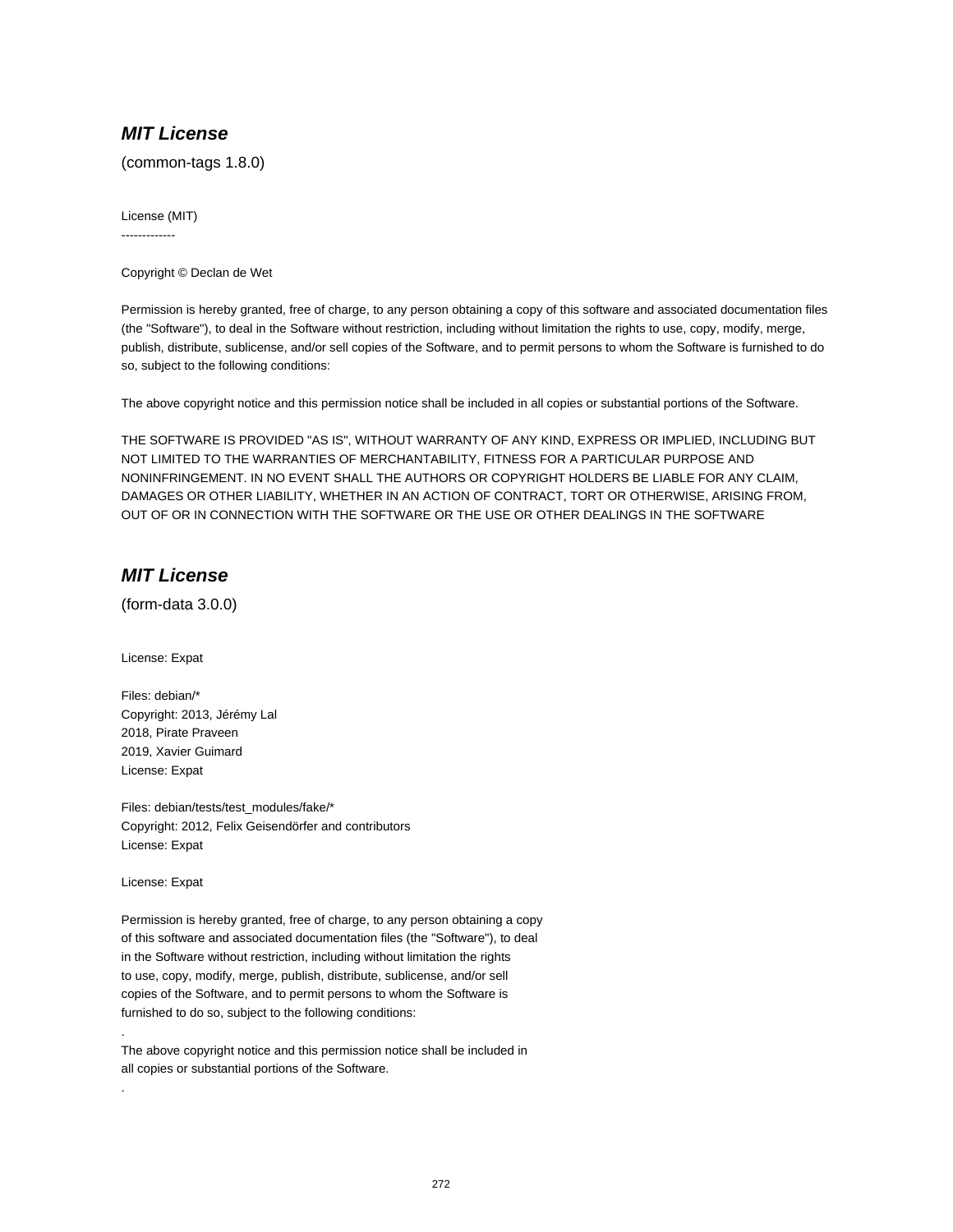THE SOFTWARE IS PROVIDED "AS IS", WITHOUT WARRANTY OF ANY KIND, EXPRESS OR IMPLIED, INCLUDING BUT NOT LIMITED TO THE WARRANTIES OF MERCHANTABILITY, FITNESS FOR A PARTICULAR PURPOSE AND NONINFRINGEMENT. IN NO EVENT SHALL THE AUTHORS OR COPYRIGHT HOLDERS BE LIABLE FOR ANY CLAIM, DAMAGES OR OTHER LIABILITY, WHETHER IN AN ACTION OF CONTRACT, TORT OR OTHERWISE, ARISING FROM, OUT OF OR IN CONNECTION WITH THE SOFTWARE OR THE USE OR OTHER DEALINGS IN THE SOFTWARE

# **MIT License**

(node-jsonfile 6.1.0)

License: Expat

Files: debian/\* Copyright: 2015 Bas Couwenberg 2016-2020 Julien Puydt License: Expat

License: Expat

.

.

Permission is hereby granted, free of charge, to any person obtaining a copy of this software and associated documentation files (the "Software"), to deal in the Software without restriction, including without limitation the rights to use, copy, modify, merge, publish, distribute, sublicense, and/or sell copies of the Software, and to permit persons to whom the Software is furnished to do so, subject to the following conditions:

The above copyright notice and this permission notice shall be included in all copies or substantial portions of the Software.

THE SOFTWARE IS PROVIDED "AS IS", WITHOUT WARRANTY OF ANY KIND, EXPRESS OR IMPLIED, INCLUDING BUT NOT LIMITED TO THE WARRANTIES OF MERCHANTABILITY, FITNESS FOR A PARTICULAR PURPOSE AND NONINFRINGEMENT. IN NO EVENT SHALL THE AUTHORS OR COPYRIGHT HOLDERS BE LIABLE FOR ANY CLAIM, DAMAGES OR OTHER LIABILITY, WHETHER IN AN ACTION OF CONTRACT, TORT OR OTHERWISE, ARISING FROM, OUT OF OR IN CONNECTION WITH THE SOFTWARE OR THE USE OR OTHER DEALINGS IN THE **SOFTWARE** 

#### **MIT License**

(setImmediate 1.0.5)

License: Expat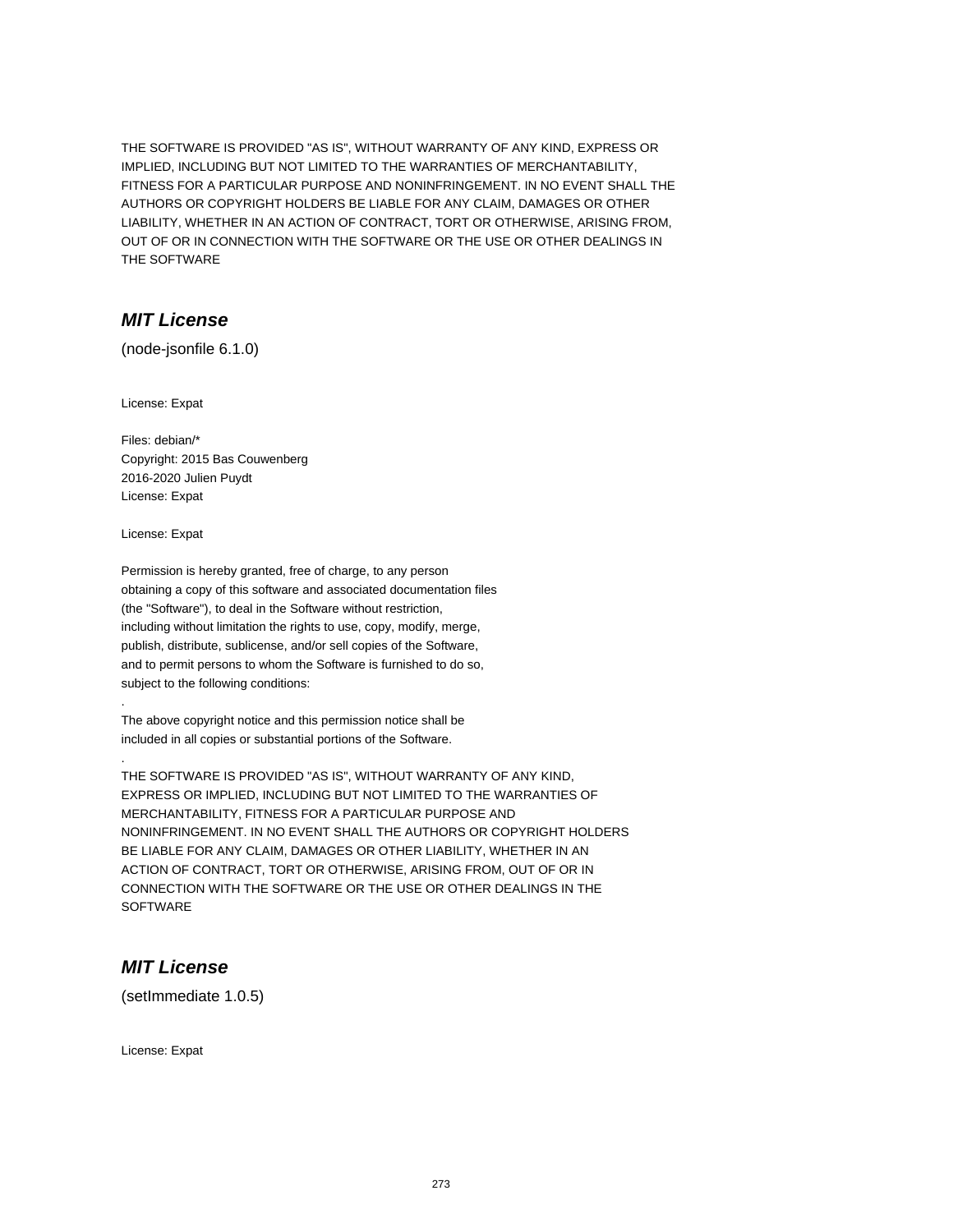Files: debian/\* Copyright: 2016 Thorsten Alteholz 2018 Bastien Roucariès License: Expat

License: Expat

.

.

Permission is hereby granted, free of charge, to any person obtaining a copy of this software and associated documentation files (the "Software"), to deal in the Software without restriction, including without limitation the rights to use, copy, modify, merge, publish, distribute, sublicense, and/or sell copies of the Software, and to permit persons to whom the Software is furnished to do so, subject to the following conditions:

The above copyright notice and this permission notice shall be included in all copies or substantial portions of the Software.

THE SOFTWARE IS PROVIDED "AS IS", WITHOUT WARRANTY OF ANY KIND, EXPRESS OR IMPLIED, INCLUDING BUT NOT LIMITED TO THE WARRANTIES OF MERCHANTABILITY, FITNESS FOR A PARTICULAR PURPOSE AND NONINFRINGEMENT. IN NO EVENT SHALL THE AUTHORS OR COPYRIGHT HOLDERS BE LIABLE FOR ANY CLAIM, DAMAGES OR OTHER LIABILITY, WHETHER IN AN ACTION OF CONTRACT, TORT OR OTHERWISE, ARISING FROM, OUT OF OR IN CONNECTION WITH THE SOFTWARE OR THE USE OR OTHER DEALINGS IN THE **SOFTWARE** 

#### **MIT License**

(schema-utils 1.0.0)

License: Expat

Files: debian/\* Copyright: 2017 Pirate Praveen License: Expat

Files: ajv-errors/\* Copyright: 2017 Evgeny Poberezkin License: Expat

License: Expat

.

Permission is hereby granted, free of charge, to any person obtaining a copy of this software and associated documentation files (the "Software"), to deal in the Software without restriction, including without limitation the rights to use, copy, modify, merge, publish, distribute, sublicense, and/or sell copies of the Software, and to permit persons to whom the Software is furnished to do so, subject to the following conditions: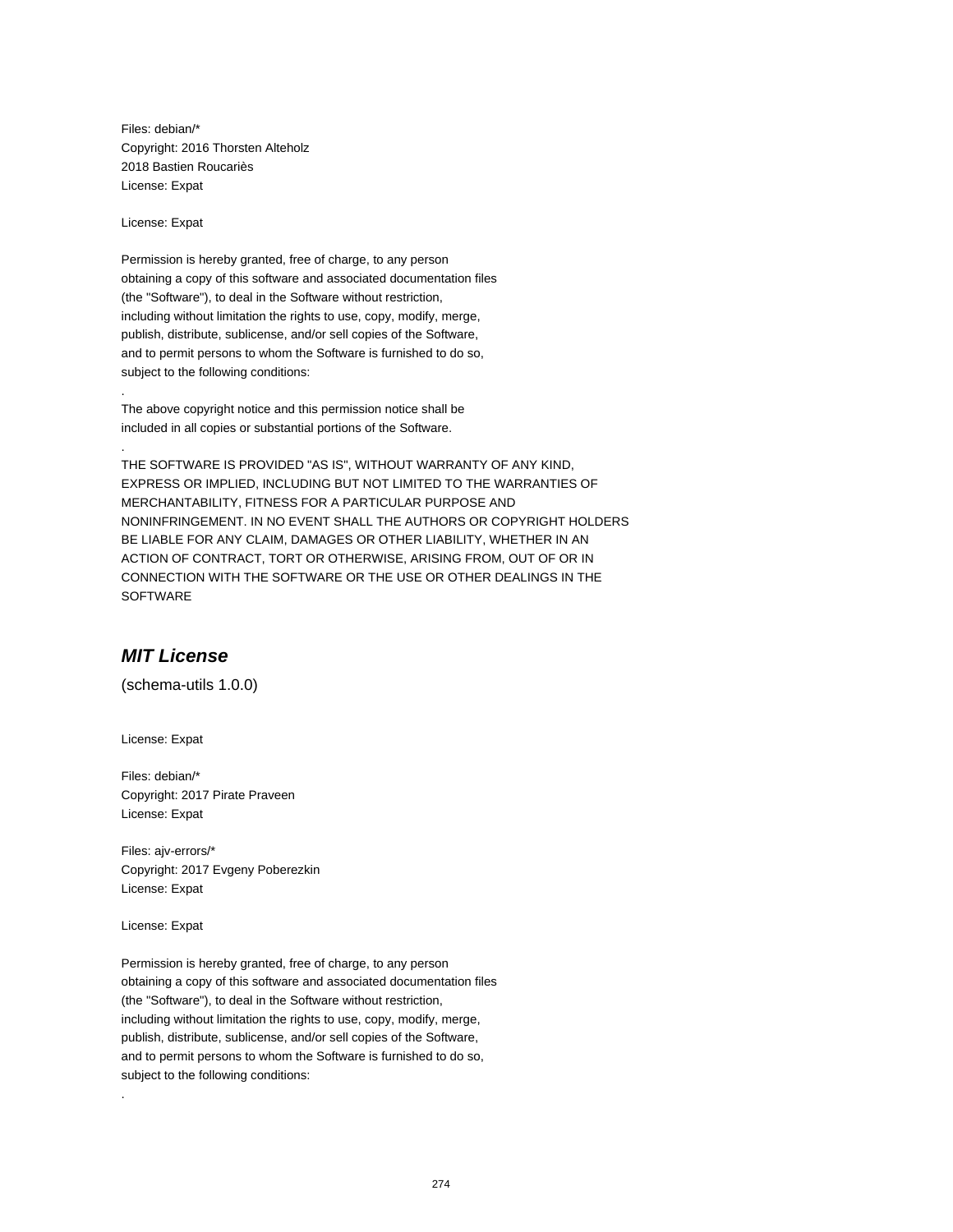The above copyright notice and this permission notice shall be included in all copies or substantial portions of the Software.

THE SOFTWARE IS PROVIDED "AS IS", WITHOUT WARRANTY OF ANY KIND, EXPRESS OR IMPLIED, INCLUDING BUT NOT LIMITED TO THE WARRANTIES OF MERCHANTABILITY, FITNESS FOR A PARTICULAR PURPOSE AND NONINFRINGEMENT. IN NO EVENT SHALL THE AUTHORS OR COPYRIGHT HOLDERS BE LIABLE FOR ANY CLAIM, DAMAGES OR OTHER LIABILITY, WHETHER IN AN ACTION OF CONTRACT, TORT OR OTHERWISE, ARISING FROM, OUT OF OR IN CONNECTION WITH THE SOFTWARE OR THE USE OR OTHER DEALINGS IN THE **SOFTWARE** 

# **MIT License**

.

(node-assert-plus 1.0.0)

License: Expat

Files: debian/\* Copyright: Saurabh Agrawal License: Expat

License: Expat

.

.

Permission is hereby granted, free of charge, to any person obtaining a copy of this software and associated documentation files (the "Software"), to deal in the Software without restriction, including without limitation the rights to use, copy, modify, merge, publish, distribute, sublicense, and/or sell copies of the Software, and to permit persons to whom the Software is furnished to do so, subject to the following conditions:

The above copyright notice and this permission notice shall be included in all copies or substantial portions of the Software.

THE SOFTWARE IS PROVIDED "AS IS", WITHOUT WARRANTY OF ANY KIND, EXPRESS OR IMPLIED, INCLUDING BUT NOT LIMITED TO THE WARRANTIES OF MERCHANTABILITY, FITNESS FOR A PARTICULAR PURPOSE AND NONINFRINGEMENT. IN NO EVENT SHALL THE AUTHORS OR COPYRIGHT HOLDERS BE LIABLE FOR ANY CLAIM, DAMAGES OR OTHER LIABILITY, WHETHER IN AN ACTION OF CONTRACT, TORT OR OTHERWISE, ARISING FROM, OUT OF OR IN CONNECTION WITH THE SOFTWARE OR THE USE OR OTHER DEALINGS IN THE **SOFTWARE** 

#### **MIT License**

(on-finished 2.3.0)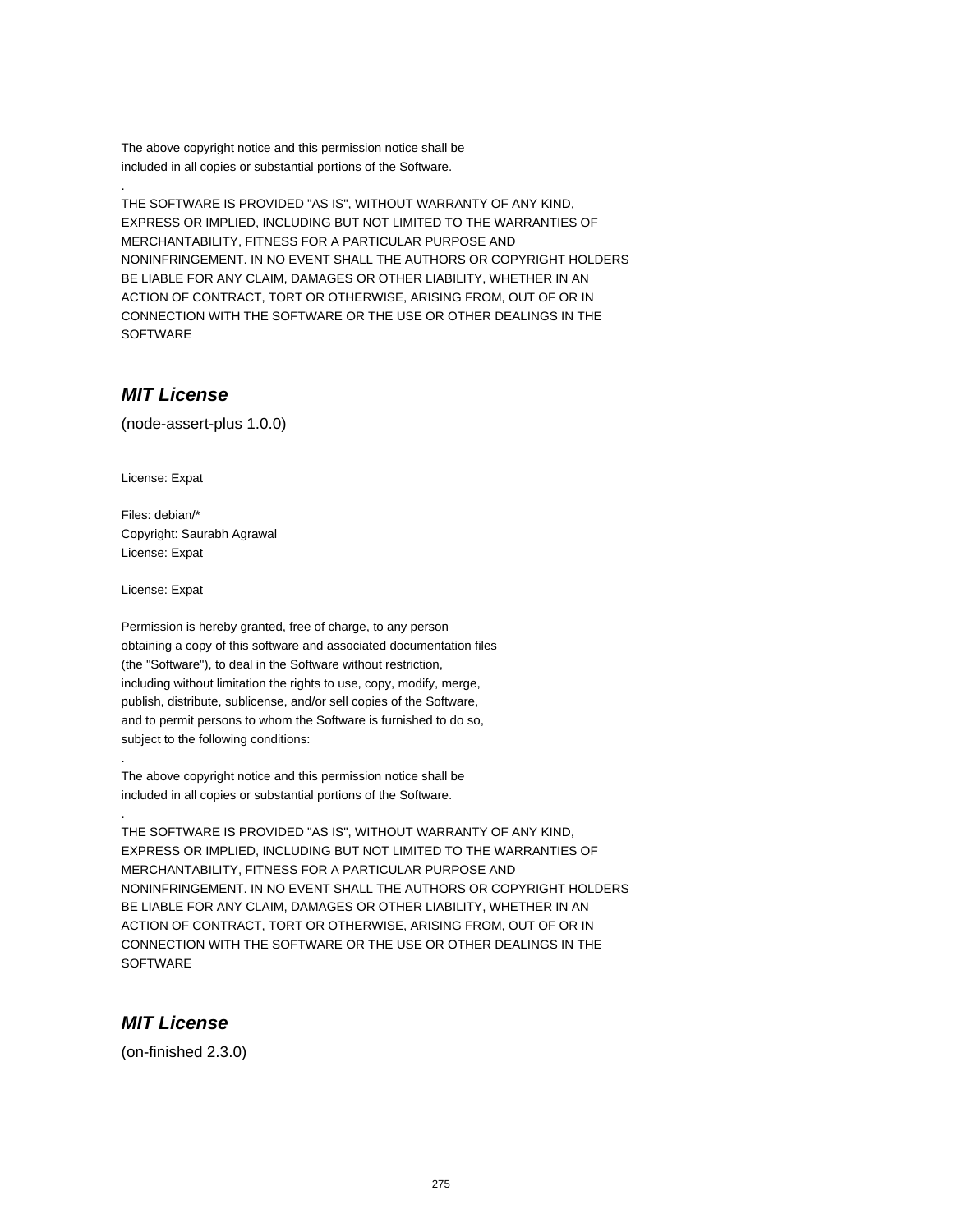License: Expat

Files: module-ee-first/\* Copyright: 2014 Jonathan Ong 2014 Douglas Christopher Wilson License: Expat Comment: from module ee-first

Files: debian/\* Copyright: 2014 Leo Iannacone 2018, Bastien Roucariès License: Expat

License: Expat

.

.

Permission is hereby granted, free of charge, to any person obtaining a copy of this software and associated documentation files (the "Software"), to deal in the Software without restriction, including without limitation the rights to use, copy, modify, merge, publish, distribute, sublicense, and/or sell copies of the Software, and to permit persons to whom the Software is furnished to do so, subject to the following conditions:

The above copyright notice and this permission notice shall be included in all copies or substantial portions of the Software.

THE SOFTWARE IS PROVIDED "AS IS", WITHOUT WARRANTY OF ANY KIND, EXPRESS OR IMPLIED, INCLUDING BUT NOT LIMITED TO THE WARRANTIES OF MERCHANTABILITY, FITNESS FOR A PARTICULAR PURPOSE AND NONINFRINGEMENT. IN NO EVENT SHALL THE AUTHORS OR COPYRIGHT HOLDERS BE LIABLE FOR ANY CLAIM, DAMAGES OR OTHER LIABILITY, WHETHER IN AN ACTION OF CONTRACT, TORT OR OTHERWISE, ARISING FROM, OUT OF OR IN CONNECTION WITH THE SOFTWARE OR THE USE OR OTHER DEALINGS IN THE **SOFTWARE** 

# **MIT License**

(argparse 1.0.10, argparse 2.0.1, function-bind 1.1.1, isarray 1.0.0, mafintosh/pump 3.0.0, nodejs/string\_decoder 1.2.0)

License: Expat

License: Expat

Permission is hereby granted, free of charge, to any person obtaining a copy of this software and associated documentation files (the "Software"), to deal in the Software without restriction, including without limitation the rights to use, copy, modify, merge, publish, distribute, sublicense, and/or sell copies of the Software, and to permit persons to whom the Software is furnished to do so, subject to the following conditions: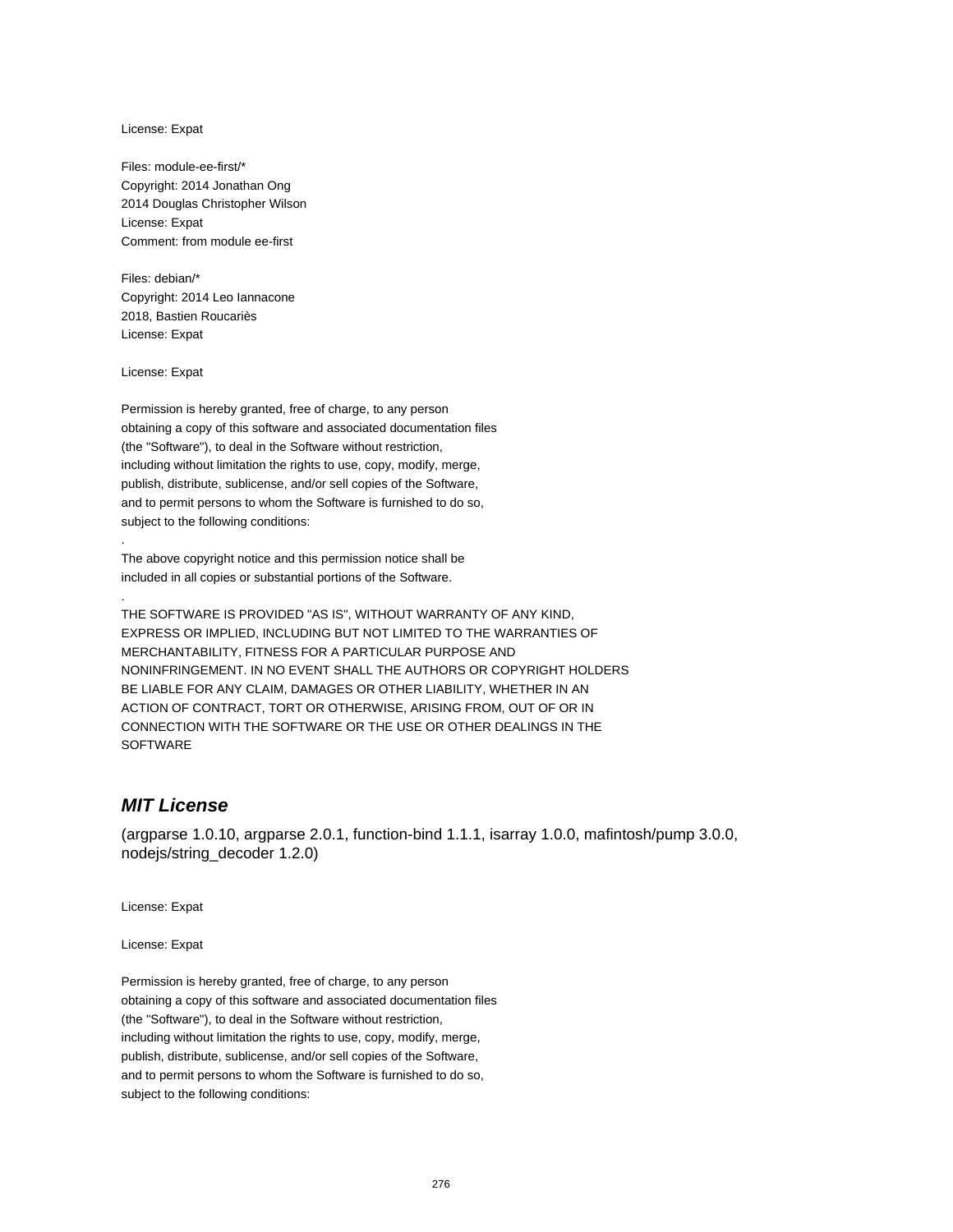The above copyright notice and this permission notice shall be included in all copies or substantial portions of the Software.

THE SOFTWARE IS PROVIDED "AS IS", WITHOUT WARRANTY OF ANY KIND, EXPRESS OR IMPLIED, INCLUDING BUT NOT LIMITED TO THE WARRANTIES OF MERCHANTABILITY, FITNESS FOR A PARTICULAR PURPOSE AND NONINFRINGEMENT. IN NO EVENT SHALL THE AUTHORS OR COPYRIGHT HOLDERS BE LIABLE FOR ANY CLAIM, DAMAGES OR OTHER LIABILITY, WHETHER IN AN ACTION OF CONTRACT, TORT OR OTHERWISE, ARISING FROM, OUT OF OR IN CONNECTION WITH THE SOFTWARE OR THE USE OR OTHER DEALINGS IN THE SOFTWARE

#### **MIT License**

.

.

(node-uuid 3.3.2)

License: Expat

.

.

Permission is hereby granted, free of charge, to any person obtaining a copy of this software and associated documentation files (the "Software"), to deal in the Software without restriction, including without limitation the rights to use, copy, modify, merge, publish, distribute, sublicense, and/or sell copies of the Software, and to permit persons to whom the Software is furnished to do so, subject to the following conditions:

The above copyright notice and this permission notice shall be included in all copies or substantial portions of the Software.

THE SOFTWARE IS PROVIDED "AS IS", WITHOUT WARRANTY OF ANY KIND, EXPRESS OR IMPLIED, INCLUDING BUT NOT LIMITED TO THE WARRANTIES OF MERCHANTABILITY, FITNESS FOR A PARTICULAR PURPOSE AND NONINFRINGEMENT. IN NO EVENT SHALL THE AUTHORS OR COPYRIGHT HOLDERS BE LIABLE FOR ANY CLAIM, DAMAGES OR OTHER LIABILITY, WHETHER IN AN ACTION OF CONTRACT, TORT OR OTHERWISE, ARISING FROM, OUT OF OR IN CONNECTION WITH THE SOFTWARE OR THE USE OR OTHER DEALINGS IN THE SOFTWARE

**MIT License**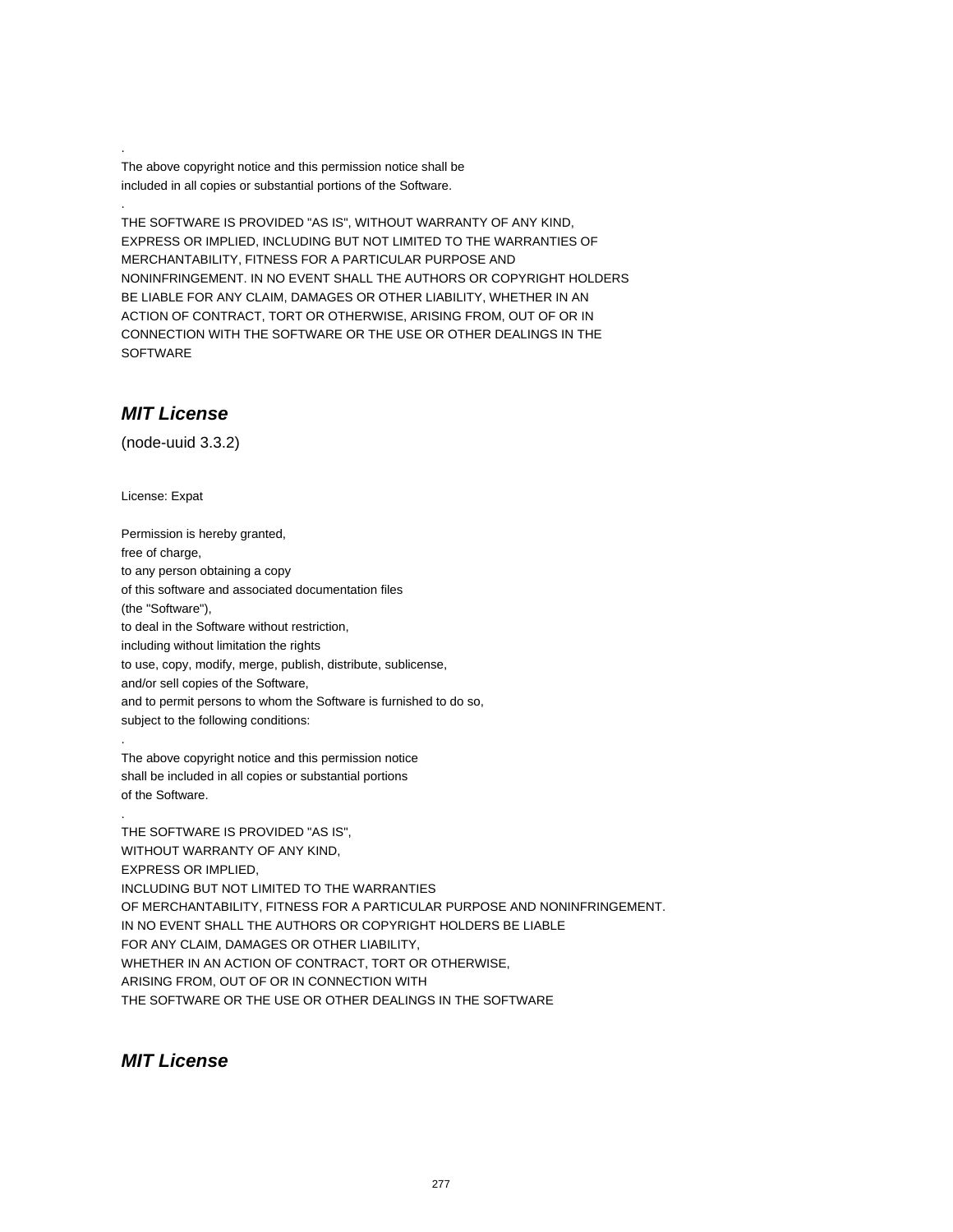(faye-websocket-node 0.11.3, js-cookie 2.2.1, locate-path 2.0.0, locate-path v6.0.0, loose-envify 1.4.0, node-progress 2.0.3)

License: Expat

.

.

Permission is hereby granted, free of charge, to any person obtaining a copy of this software and associated documentation files (the "Software"), to deal in the Software without restriction, including without limitation the rights to use, copy, modify, merge, publish, distribute, sublicense, and/or sell copies of the Software, and to permit persons to whom the Software is furnished to do so, subject to the following conditions:

The above copyright notice and this permission notice shall be included in all copies or substantial portions of the Software.

THE SOFTWARE IS PROVIDED "AS IS", WITHOUT WARRANTY OF ANY KIND, EXPRESS OR IMPLIED, INCLUDING BUT NOT LIMITED TO THE WARRANTIES OF MERCHANTABILITY, FITNESS FOR A PARTICULAR PURPOSE AND NONINFRINGEMENT. IN NO EVENT SHALL THE AUTHORS OR COPYRIGHT HOLDERS BE LIABLE FOR ANY CLAIM, DAMAGES OR OTHER LIABILITY, WHETHER IN AN ACTION OF CONTRACT, TORT OR OTHERWISE, ARISING FROM, OUT OF OR IN CONNECTION WITH THE SOFTWARE OR THE USE OR OTHER DEALINGS IN THE SOFTWARE

# **MIT License**

(formidable 1.2.1)

License: Expat

.

.

Permission is hereby granted, free of charge, to any person obtaining a copy of this software and associated documentation files (the "Software"), to deal in the Software without restriction, including without limitation the rights to use, copy, modify, merge, publish, distribute, sublicense, and/or sell copies of the Software, and to permit persons to whom the Software is furnished to do so, subject to the following conditions:

The above copyright notice and this permission notice shall be included in all copies or substantial portions of the Software.

THE SOFTWARE IS PROVIDED "AS IS", WITHOUT WARRANTY OF ANY KIND, EXPRESS OR IMPLIED, INCLUDING BUT NOT LIMITED TO THE WARRANTIES OF MERCHANTABILITY, FITNESS FOR A PARTICULAR PURPOSE AND NONINFRINGEMENT. IN NO EVENT SHALL THE AUTHORS OR COPYRIGHT HOLDERS BE LIABLE FOR ANY CLAIM, DAMAGES OR OTHER LIABILITY, WHETHER IN AN ACTION OF CONTRACT, TORT OR OTHERWISE, ARISING FROM, OUT OF OR IN CONNECTION WITH THE SOFTWARE OR THE USE OR OTHER DEALINGS IN THE SOFTWARE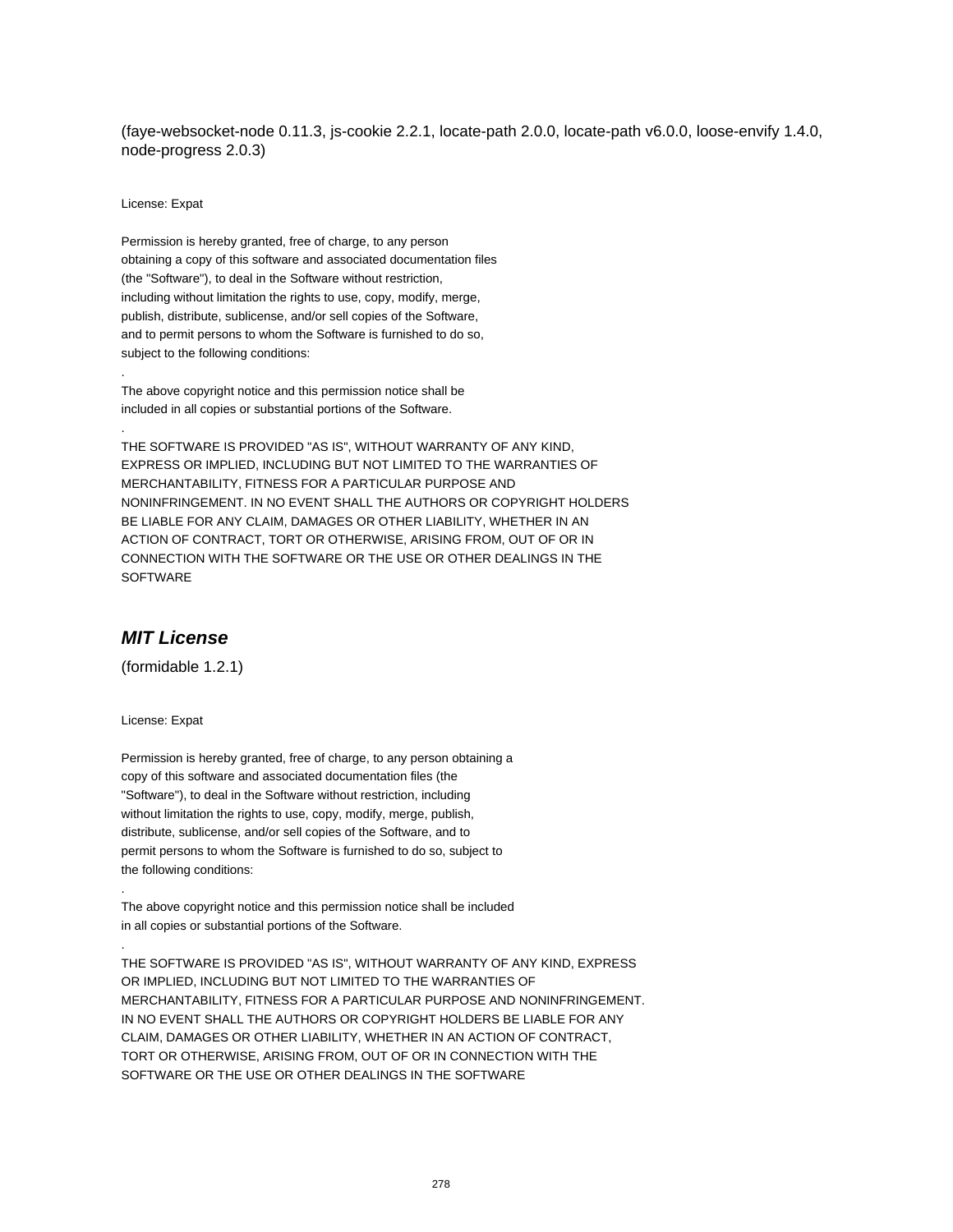# **MIT License**

(bignumber.js 9.0.1)

License: Expat

.

.

Permission is hereby granted, free of charge, to any person obtaining a copy of this software and associated documentation files (the "Software"), to deal in the Software without restriction, including without limitation the rights to use, copy, modify, merge, publish, distribute, sublicense, and/or sell copies of the Software, and to permit persons to whom the Software is furnished to do so, subject to the following conditions:

The above copyright notice and this permission notice shall be included in all copies or substantial portions of the Software.

THE SOFTWARE IS PROVIDED "AS IS", WITHOUT WARRANTY OF ANY KIND, EXPRESS OR IMPLIED, INCLUDING BUT NOT LIMITED TO THE WARRANTIES OF MERCHANTABILITY, FITNESS FOR A PARTICULAR PURPOSE AND NONINFRINGEMENT. IN NO EVENT SHALL THE AUTHORS OR COPYRIGHT HOLDERS BE LIABLE FOR ANY CLAIM, DAMAGES OR OTHER LIABILITY, WHETHER IN AN ACTION OF CONTRACT, TORT OR OTHERWISE, ARISING FROM, OUT OF OR IN CONNECTION WITH THE SOFTWARE OR THE USE OR OTHER DEALINGS IN THE SOFTWARE

# **MIT License**

(nodeca/pako 1.0.11)

License: expat

.

.

Permission is hereby granted, free of charge, to any person obtaining a copy of this software and associated documentation files (the "Software"), to deal in the Software without restriction, including without limitation the rights to use, copy, modify, merge, publish, distribute, sublicense, and/or sell copies of the Software, and to permit persons to whom the Software is furnished to do so, subject to the following conditions:

The above copyright notice and this permission notice shall be included in all copies or substantial portions of the Software.

THE SOFTWARE IS PROVIDED "AS IS", WITHOUT WARRANTY OF ANY KIND, EXPRESS OR IMPLIED, INCLUDING BUT NOT LIMITED TO THE WARRANTIES OF MERCHANTABILITY, FITNESS FOR A PARTICULAR PURPOSE AND NONINFRINGEMENT. IN NO EVENT SHALL THE AUTHORS OR COPYRIGHT HOLDERS BE LIABLE FOR ANY CLAIM, DAMAGES OR OTHER LIABILITY, WHETHER IN AN ACTION OF CONTRACT, TORT OR OTHERWISE, ARISING FROM, OUT OF OR IN CONNECTION WITH THE SOFTWARE OR THE USE OR OTHER DEALINGS IN THE SOFTWARE

#### **MIT License**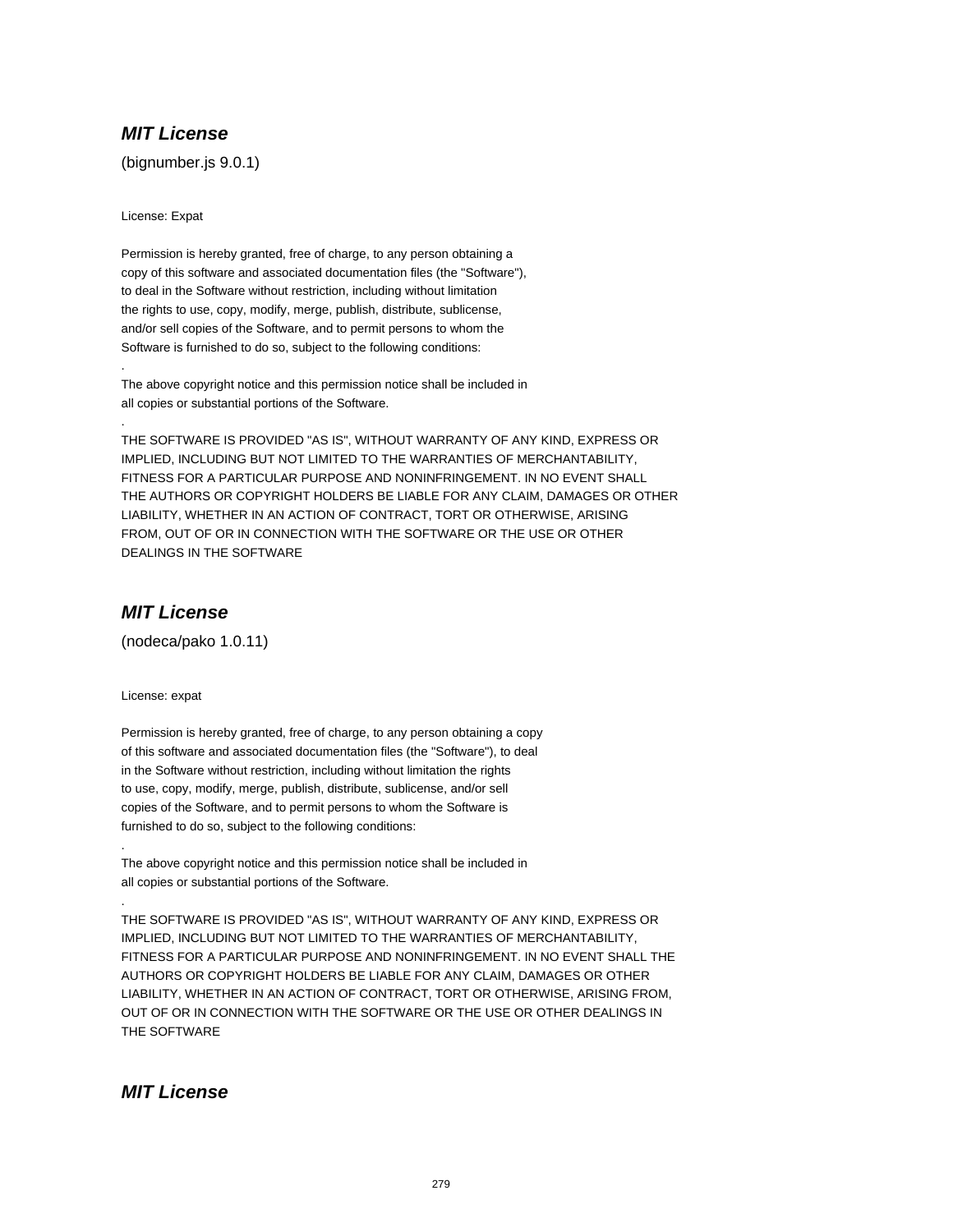#### (node-buffers 0.1.1)

License: MIT

License: MIT

.

.

Permission is hereby granted, free of charge, to any person obtaining a copy of this software and associated documentation files (the "Software"), to deal in the Software without restriction, including without limitation the rights to use, copy, modify, merge, publish, distribute, sublicense, and/or sell copies of the Software, and to permit persons to whom the Software is furnished to do so, subject to the following conditions:

The above copyright notice and this permission notice shall be included in all copies or substantial portions of the Software.

THE SOFTWARE IS PROVIDED "AS IS", WITHOUT WARRANTY OF ANY KIND, EXPRESS OR IMPLIED, INCLUDING BUT NOT LIMITED TO THE WARRANTIES OF MERCHANTABILITY, FITNESS FOR A PARTICULAR PURPOSE AND NONINFRINGEMENT. IN NO EVENT SHALL THE AUTHORS OR COPYRIGHT HOLDERS BE LIABLE FOR ANY CLAIM, DAMAGES OR OTHER LIABILITY, WHETHER IN AN ACTION OF CONTRACT, TORT OR OTHERWISE, ARISING FROM, OUT OF OR IN CONNECTION WITH THE SOFTWARE OR THE USE OR OTHER DEALINGS IN THE SOFTWARE

#### **MIT License**

(@types/anymatch 1.3.1, @types/body-parser 1.19.0, @types/cacheable-request 6.0.1, @types/estree 0.0.39, @types/express-jwt 0.0.42, @types/express-unless 0.5.1, @types/hoist-non-react-statics 3.3.1, @types/http-cache-semantics 4.0.0, @types/istanbul-lib-report 3.0.0, @types/keyv 3.1.1, @types/parse-json 4.0.0, @types/prop-types 15.7.3, @types/range-parser 1.2.3, @types/responselike 1.0.0, @types/scheduler 0.16.1, @types/tunnel 0.0.1, jshttp/mime-types 2.1.27, jshttp/mime-types 2.1.28)

MIT License

Copyright (c) Microsoft Corporation. All rights reserved.

Permission is hereby granted, free of charge, to any person obtaining a copy of this software and associated documentation files (the "Software"), to deal in the Software without restriction, including without limitation the rights to use, copy, modify, merge, publish, distribute, sublicense, and/or sell copies of the Software, and to permit persons to whom the Software is furnished to do so, subject to the following conditions: The above copyright notice and this permission notice shall be included in all copies or substantial portions of the Software. THE SOFTWARE IS PROVIDED "AS IS", WITHOUT WARRANTY OF ANY KIND, EXPRESS OR IMPLIED, INCLUDING BUT NOT LIMITED TO THE WARRANTIES OF MERCHANTABILITY, FITNESS FOR A PARTICULAR PURPOSE AND NONINFRINGEMENT. IN NO EVENT SHALL THE AUTHORS OR COPYRIGHT HOLDERS BE LIABLE FOR ANY CLAIM, DAMAGES OR OTHER LIABILITY, WHETHER IN AN ACTION OF CONTRACT, TORT OR OTHERWISE, ARISING FROM,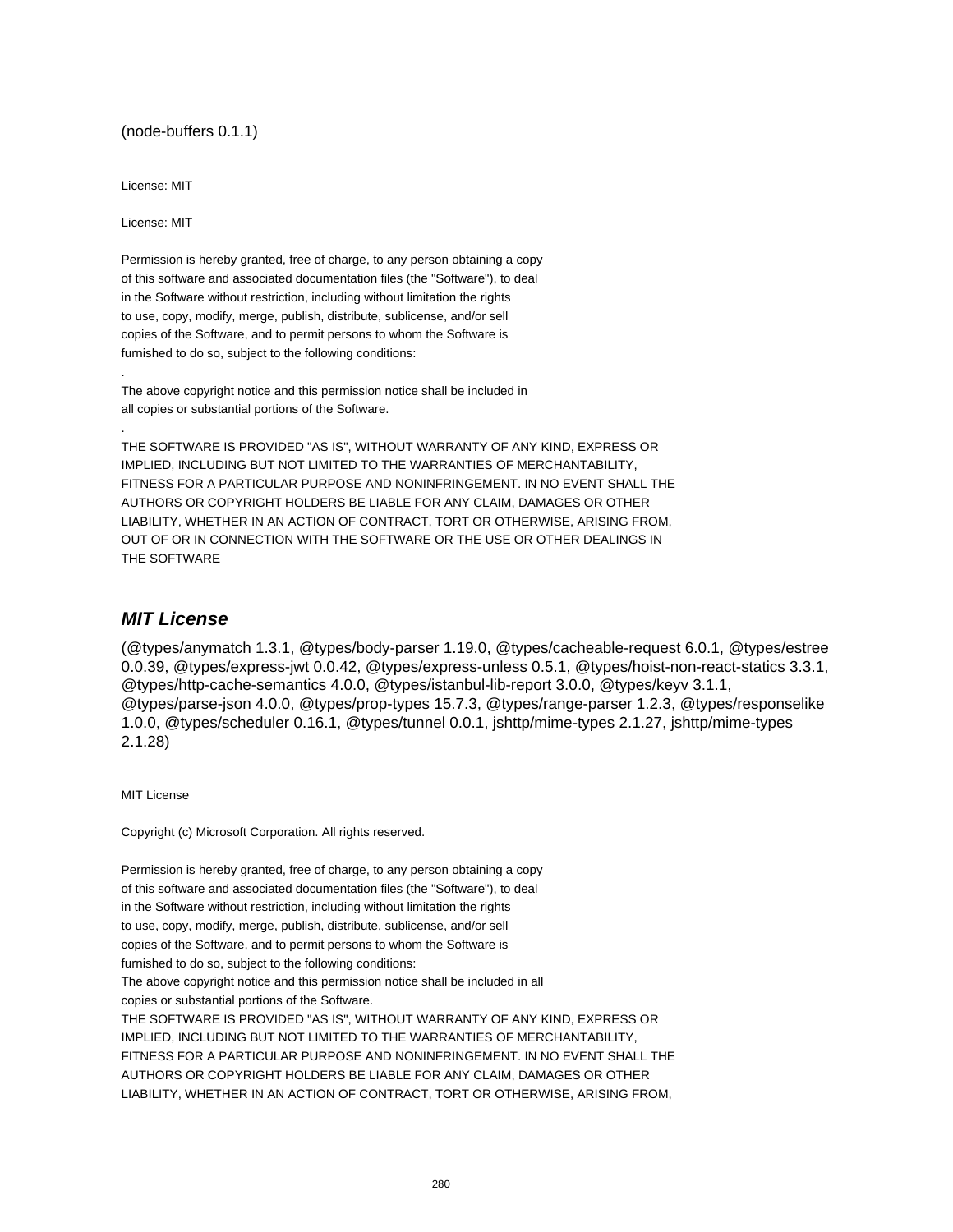OUT OF OR IN CONNECTION WITH THE SOFTWARE OR THE USE OR OTHER DEALINGS IN THE **SOFTWARE** 

# **MIT License**

(@webassemblyjs/floating-point-hex-parser 1.9.0)

MIT License

Copyright (c) 2017 Mauro Bringolf

Permission is hereby granted, free of charge, to any person obtaining a copy of this software and associated documentation files (the "Software"), to deal in the Software without restriction, including without limitation the rights to use, copy, modify, merge, publish, distribute, sublicense, and/or sell copies of the Software, and to permit persons to whom the Software is furnished to do so, subject to the following conditions: The above copyright notice and this permission notice shall be included in all copies or substantial portions of the Software. THE SOFTWARE IS PROVIDED "AS IS", WITHOUT WARRANTY OF ANY KIND, EXPRESS OR IMPLIED, INCLUDING BUT NOT LIMITED TO THE WARRANTIES OF MERCHANTABILITY, FITNESS FOR A PARTICULAR PURPOSE AND NONINFRINGEMENT. IN NO EVENT SHALL THE AUTHORS OR COPYRIGHT HOLDERS BE LIABLE FOR ANY CLAIM, DAMAGES OR OTHER LIABILITY, WHETHER IN AN ACTION OF CONTRACT, TORT OR OTHERWISE, ARISING FROM, OUT OF OR IN CONNECTION WITH THE SOFTWARE OR THE USE OR OTHER DEALINGS IN THE **SOFTWARE** 

#### **MIT License**

(vueComponent/ant-design-vue 1.4.14)

MIT License

Copyright (c) 2017-present ant-design-vue

Permission is hereby granted, free of charge, to any person obtaining a copy of this software and associated documentation files (the "Software"), to deal in the Software without restriction, including without limitation the rights to use, copy, modify, merge, publish, distribute, sublicense, and/or sell copies of the Software, and to permit persons to whom the Software is furnished to do so, subject to the following conditions: The above copyright notice and this permission notice shall be included in all copies or substantial portions of the Software. THE SOFTWARE IS PROVIDED "AS IS", WITHOUT WARRANTY OF ANY KIND, EXPRESS OR IMPLIED, INCLUDING BUT NOT LIMITED TO THE WARRANTIES OF MERCHANTABILITY, FITNESS FOR A PARTICULAR PURPOSE AND NONINFRINGEMENT. IN NO EVENT SHALL THE AUTHORS OR COPYRIGHT HOLDERS BE LIABLE FOR ANY CLAIM, DAMAGES OR OTHER LIABILITY, WHETHER IN AN ACTION OF CONTRACT, TORT OR OTHERWISE, ARISING FROM,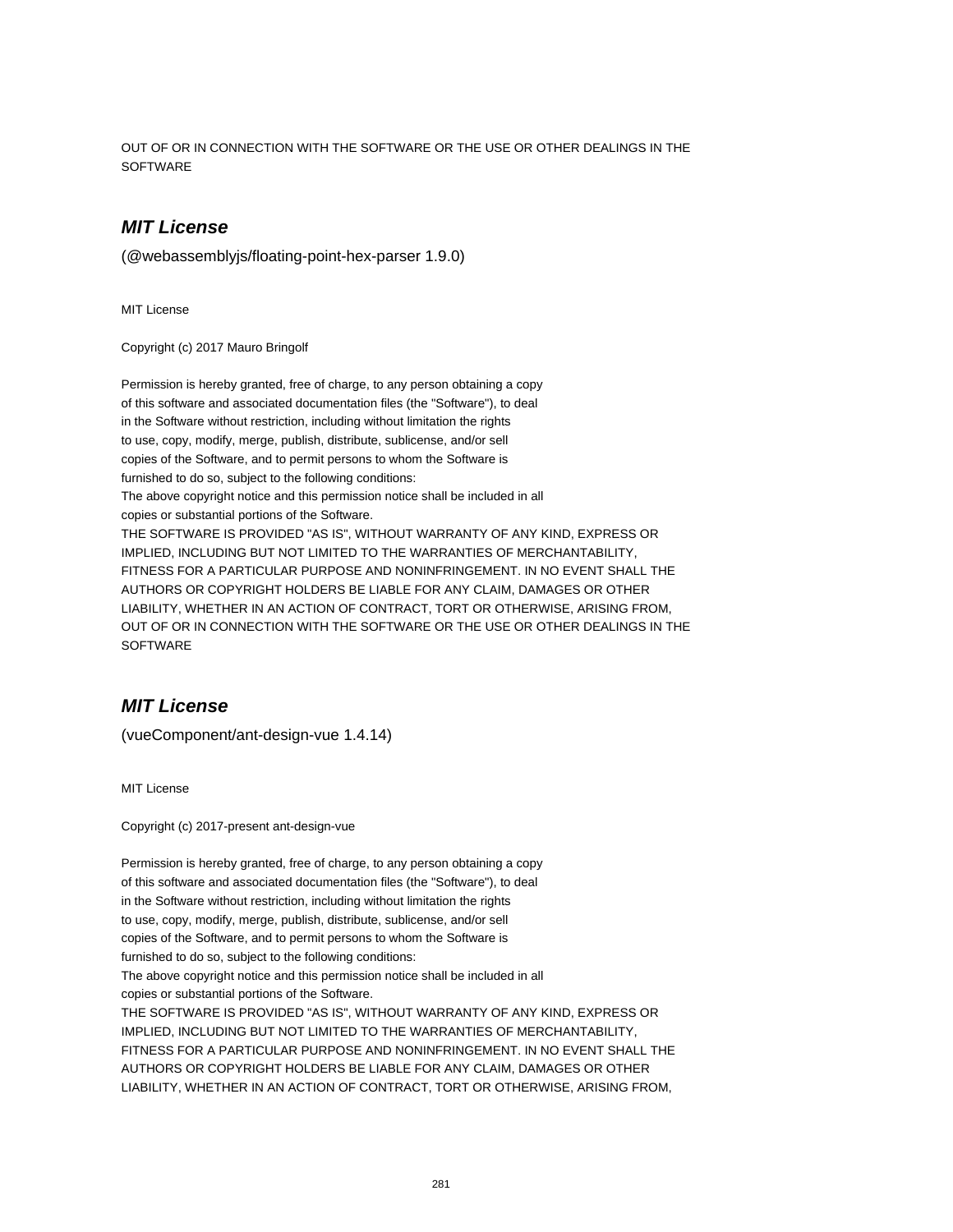OUT OF OR IN CONNECTION WITH THE SOFTWARE OR THE USE OR OTHER DEALINGS IN THE **SOFTWARE** 

# **MIT License**

(char-regex 1.0.2)

MIT License

Copyright (c) 2019 Richie Bendall

Permission is hereby granted, free of charge, to any person obtaining a copy of this software and associated documentation files (the "Software"), to deal in the Software without restriction, including without limitation the rights to use, copy, modify, merge, publish, distribute, sublicense, and/or sell copies of the Software, and to permit persons to whom the Software is furnished to do so, subject to the following conditions: The above copyright notice and this permission notice shall be included in all copies or substantial portions of the Software. THE SOFTWARE IS PROVIDED "AS IS", WITHOUT WARRANTY OF ANY KIND, EXPRESS OR IMPLIED, INCLUDING BUT NOT LIMITED TO THE WARRANTIES OF MERCHANTABILITY, FITNESS FOR A PARTICULAR PURPOSE AND NONINFRINGEMENT. IN NO EVENT SHALL THE AUTHORS OR COPYRIGHT HOLDERS BE LIABLE FOR ANY CLAIM, DAMAGES OR OTHER LIABILITY, WHETHER IN AN ACTION OF CONTRACT, TORT OR OTHERWISE, ARISING FROM, OUT OF OR IN CONNECTION WITH THE SOFTWARE OR THE USE OR OTHER DEALINGS IN THE **SOFTWARE** 

#### **MIT License**

(@types/babel\_\_template 7.4.0, @types/glob 7.1.3, @types/istanbul-lib-coverage 2.0.3, @types/istanbul-reports 3.0.0, @types/json-schema 7.0.6, @types/node 14.11.2, @types/node 14.14.6, @types/q 1.5.4, @types/qs 6.9.5, @types/stack-utils 2.0.0, @types/tapable 1.0.6, crypto-browserify/pbkdf2 v3.1.1, mime v2.5.0, object-inspect v1.9.0)

MIT License

Copyright (c) Microsoft Corporation.

Permission is hereby granted, free of charge, to any person obtaining a copy of this software and associated documentation files (the "Software"), to deal in the Software without restriction, including without limitation the rights to use, copy, modify, merge, publish, distribute, sublicense, and/or sell copies of the Software, and to permit persons to whom the Software is furnished to do so, subject to the following conditions:

The above copyright notice and this permission notice shall be included in all copies or substantial portions of the Software.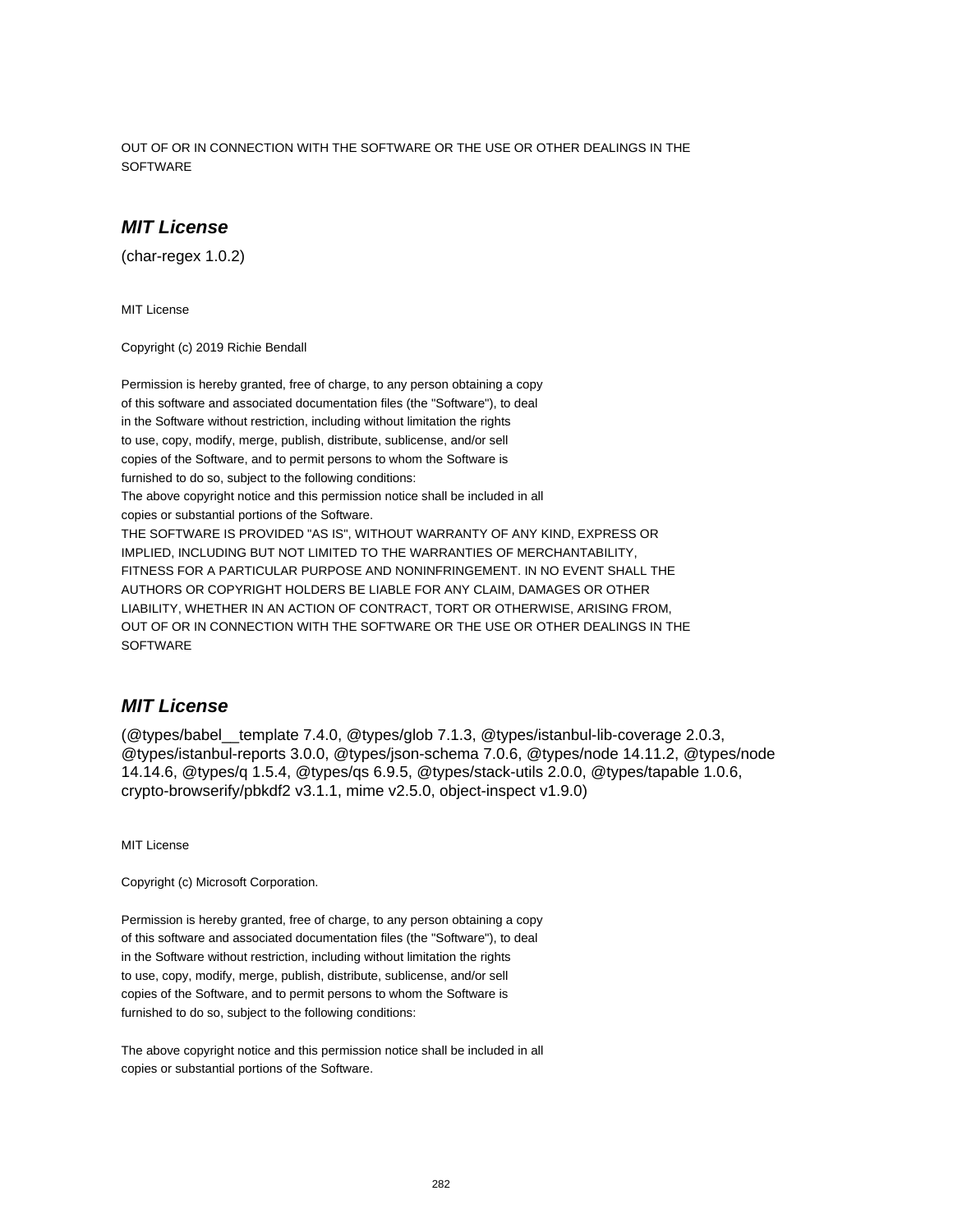THE SOFTWARE IS PROVIDED "AS IS", WITHOUT WARRANTY OF ANY KIND, EXPRESS OR IMPLIED, INCLUDING BUT NOT LIMITED TO THE WARRANTIES OF MERCHANTABILITY, FITNESS FOR A PARTICULAR PURPOSE AND NONINFRINGEMENT. IN NO EVENT SHALL THE AUTHORS OR COPYRIGHT HOLDERS BE LIABLE FOR ANY CLAIM, DAMAGES OR OTHER LIABILITY, WHETHER IN AN ACTION OF CONTRACT, TORT OR OTHERWISE, ARISING FROM, OUT OF OR IN CONNECTION WITH THE SOFTWARE OR THE USE OR OTHER DEALINGS IN THE SOFTWARE

# **MIT License**

(@types/minimatch 3.0.3, @types/normalize-package-data 2.4.0, @types/resolve 0.0.8, @types/source-list-map 0.1.2)

MIT License

Copyright (c) Microsoft Corporation. All rights reserved.

Permission is hereby granted, free of charge, to any person obtaining a copy of this software and associated documentation files (the "Software"), to deal in the Software without restriction, including without limitation the rights to use, copy, modify, merge, publish, distribute, sublicense, and/or sell copies of the Software, and to permit persons to whom the Software is furnished to do so, subject to the following conditions:

The above copyright notice and this permission notice shall be included in all copies or substantial portions of the Software.

THE SOFTWARE IS PROVIDED "AS IS", WITHOUT WARRANTY OF ANY KIND, EXPRESS OR IMPLIED, INCLUDING BUT NOT LIMITED TO THE WARRANTIES OF MERCHANTABILITY, FITNESS FOR A PARTICULAR PURPOSE AND NONINFRINGEMENT. IN NO EVENT SHALL THE AUTHORS OR COPYRIGHT HOLDERS BE LIABLE FOR ANY CLAIM, DAMAGES OR OTHER LIABILITY, WHETHER IN AN ACTION OF CONTRACT, TORT OR OTHERWISE, ARISING FROM, OUT OF OR IN CONNECTION WITH THE SOFTWARE OR THE USE OR OTHER DEALINGS IN THE **SOFTWARE** 

#### **MIT License**

(ret 0.2.2)

MIT License

Copyright (C) 2011 by fent

Permission is hereby granted, free of charge, to any person obtaining a copy of this software and associated documentation files (the "Software"), to deal in the Software without restriction, including without limitation the rights to use, copy, modify, merge, publish, distribute, sublicense, and/or sell copies of the Software, and to permit persons to whom the Software is furnished to do so, subject to the following conditions: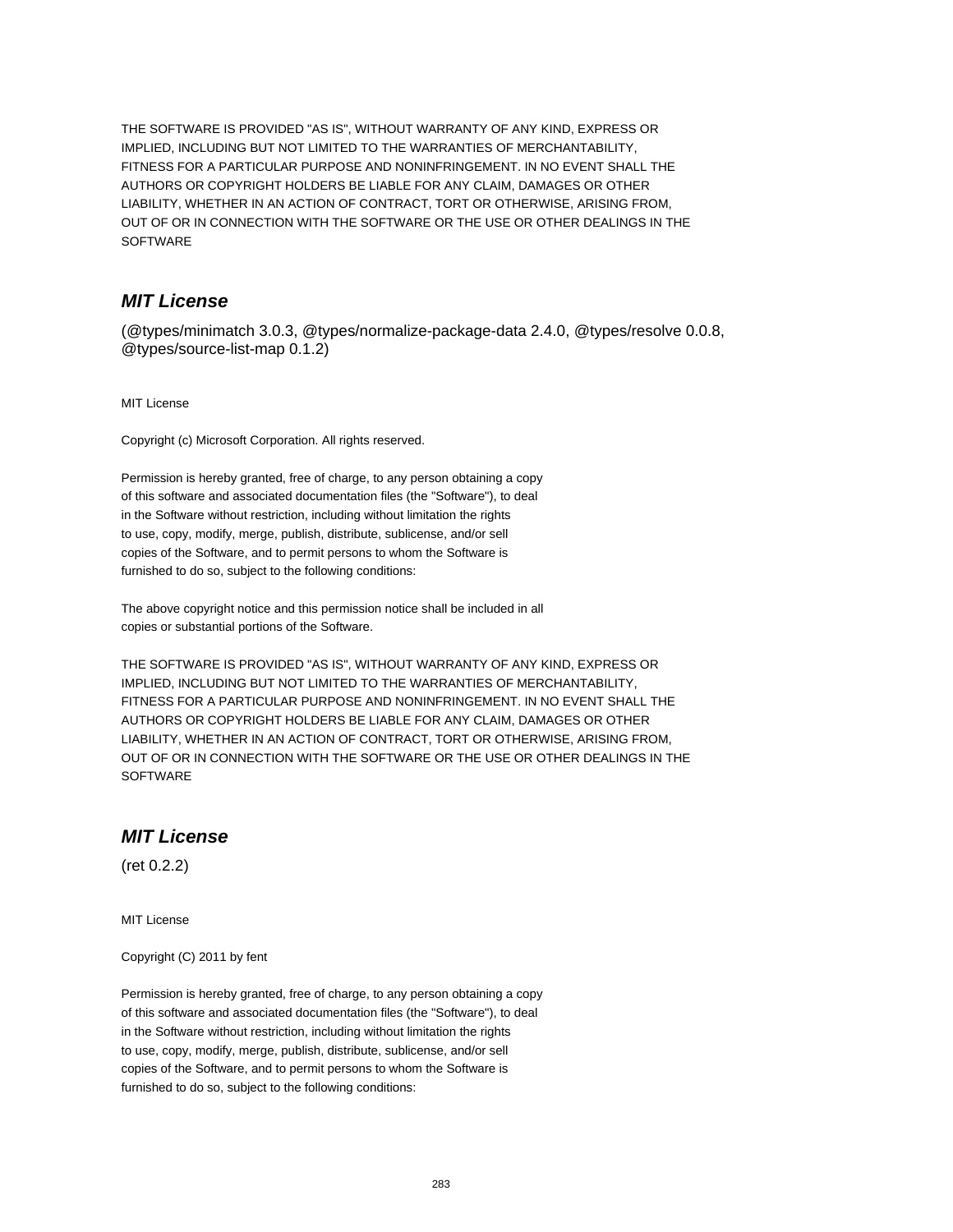The above copyright notice and this permission notice shall be included in all copies or substantial portions of the Software.

THE SOFTWARE IS PROVIDED "AS IS", WITHOUT WARRANTY OF ANY KIND, EXPRESS OR IMPLIED, INCLUDING BUT NOT LIMITED TO THE WARRANTIES OF MERCHANTABILITY, FITNESS FOR A PARTICULAR PURPOSE AND NONINFRINGEMENT. IN NO EVENT SHALL THE AUTHORS OR COPYRIGHT HOLDERS BE LIABLE FOR ANY CLAIM, DAMAGES OR OTHER LIABILITY, WHETHER IN AN ACTION OF CONTRACT, TORT OR OTHERWISE, ARISING FROM, OUT OF OR IN CONNECTION WITH THE SOFTWARE OR THE USE OR OTHER DEALINGS IN THE SOFTWARE

# **MIT License**

(eslint-config-airbnb 14.2.1)

MIT License

Copyright (c) 2012 Airbnb

Permission is hereby granted, free of charge, to any person obtaining a copy of this software and associated documentation files (the "Software"), to deal in the Software without restriction, including without limitation the rights to use, copy, modify, merge, publish, distribute, sublicense, and/or sell copies of the Software, and to permit persons to whom the Software is furnished to do so, subject to the following conditions:

The above copyright notice and this permission notice shall be included in all copies or substantial portions of the Software.

THE SOFTWARE IS PROVIDED "AS IS", WITHOUT WARRANTY OF ANY KIND, EXPRESS OR IMPLIED, INCLUDING BUT NOT LIMITED TO THE WARRANTIES OF MERCHANTABILITY, FITNESS FOR A PARTICULAR PURPOSE AND NONINFRINGEMENT. IN NO EVENT SHALL THE AUTHORS OR COPYRIGHT HOLDERS BE LIABLE FOR ANY CLAIM, DAMAGES OR OTHER LIABILITY, WHETHER IN AN ACTION OF CONTRACT, TORT OR OTHERWISE, ARISING FROM, OUT OF OR IN CONNECTION WITH THE SOFTWARE OR THE USE OR OTHER DEALINGS IN THE **SOFTWARE** 

#### **MIT License**

(browserify/resolve v1.18.1)

MIT License

Copyright (c) 2012 James Halliday

Permission is hereby granted, free of charge, to any person obtaining a copy of this software and associated documentation files (the "Software"), to deal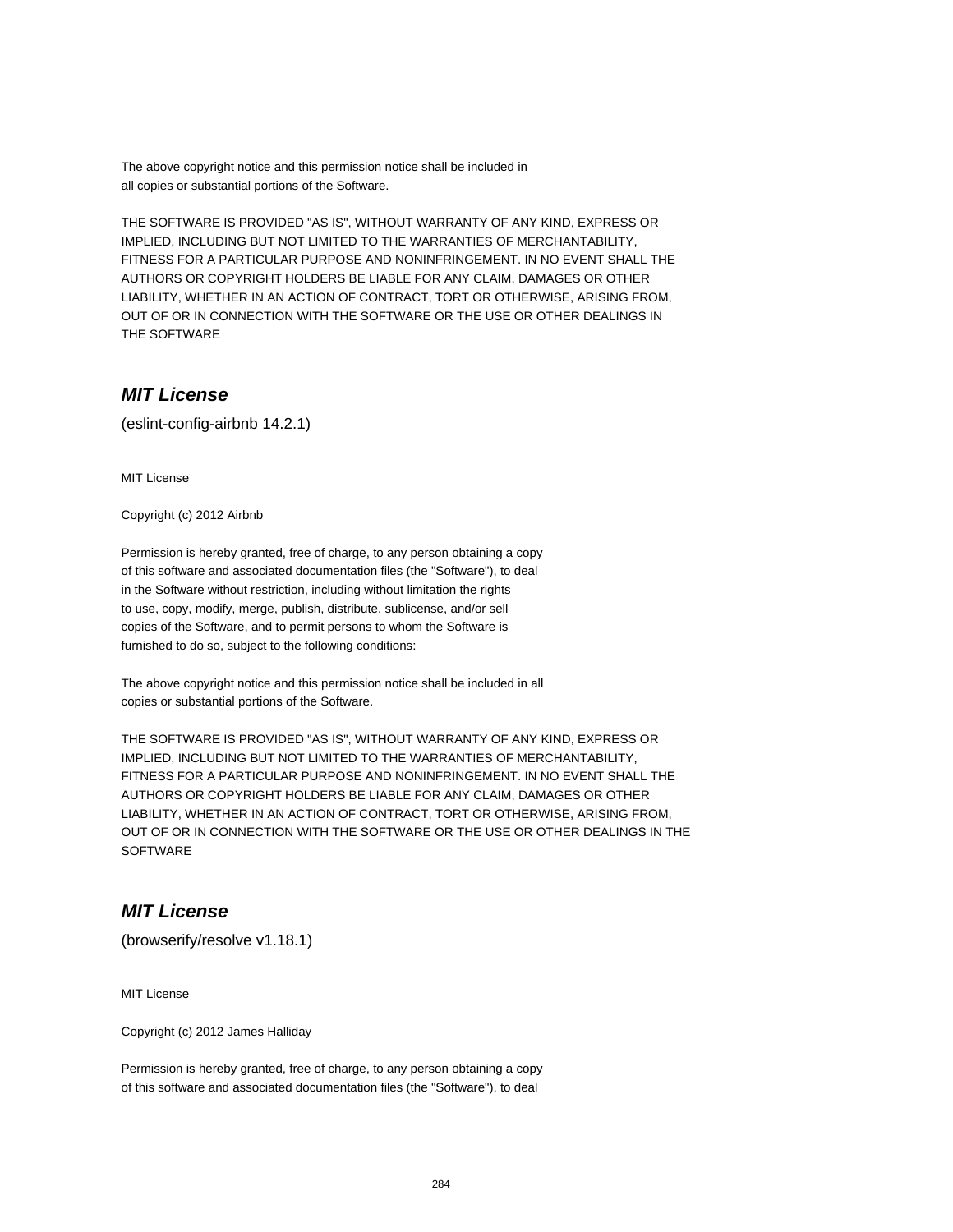in the Software without restriction, including without limitation the rights to use, copy, modify, merge, publish, distribute, sublicense, and/or sell copies of the Software, and to permit persons to whom the Software is furnished to do so, subject to the following conditions:

The above copyright notice and this permission notice shall be included in all copies or substantial portions of the Software.

THE SOFTWARE IS PROVIDED "AS IS", WITHOUT WARRANTY OF ANY KIND, EXPRESS OR IMPLIED, INCLUDING BUT NOT LIMITED TO THE WARRANTIES OF MERCHANTABILITY, FITNESS FOR A PARTICULAR PURPOSE AND NONINFRINGEMENT. IN NO EVENT SHALL THE AUTHORS OR COPYRIGHT HOLDERS BE LIABLE FOR ANY CLAIM, DAMAGES OR OTHER LIABILITY, WHETHER IN AN ACTION OF CONTRACT, TORT OR OTHERWISE, ARISING FROM, OUT OF OR IN CONNECTION WITH THE SOFTWARE OR THE USE OR OTHER DEALINGS IN THE SOFTWARE

# **MIT License**

(json5 1.0.1, json5 2.1.3)

MIT License

Copyright (c) 2012-2018 Aseem Kishore, and [others].

Permission is hereby granted, free of charge, to any person obtaining a copy of this software and associated documentation files (the "Software"), to deal in the Software without restriction, including without limitation the rights to use, copy, modify, merge, publish, distribute, sublicense, and/or sell copies of the Software, and to permit persons to whom the Software is furnished to do so, subject to the following conditions:

The above copyright notice and this permission notice shall be included in all copies or substantial portions of the Software.

THE SOFTWARE IS PROVIDED "AS IS", WITHOUT WARRANTY OF ANY KIND, EXPRESS OR IMPLIED, INCLUDING BUT NOT LIMITED TO THE WARRANTIES OF MERCHANTABILITY, FITNESS FOR A PARTICULAR PURPOSE AND NONINFRINGEMENT. IN NO EVENT SHALL THE AUTHORS OR COPYRIGHT HOLDERS BE LIABLE FOR ANY CLAIM, DAMAGES OR OTHER LIABILITY, WHETHER IN AN ACTION OF CONTRACT, TORT OR OTHERWISE, ARISING FROM, OUT OF OR IN CONNECTION WITH THE SOFTWARE OR THE USE OR OTHER DEALINGS IN THE **SOFTWARE** 

# **MIT License**

(Acorn 7.4.1)

MIT License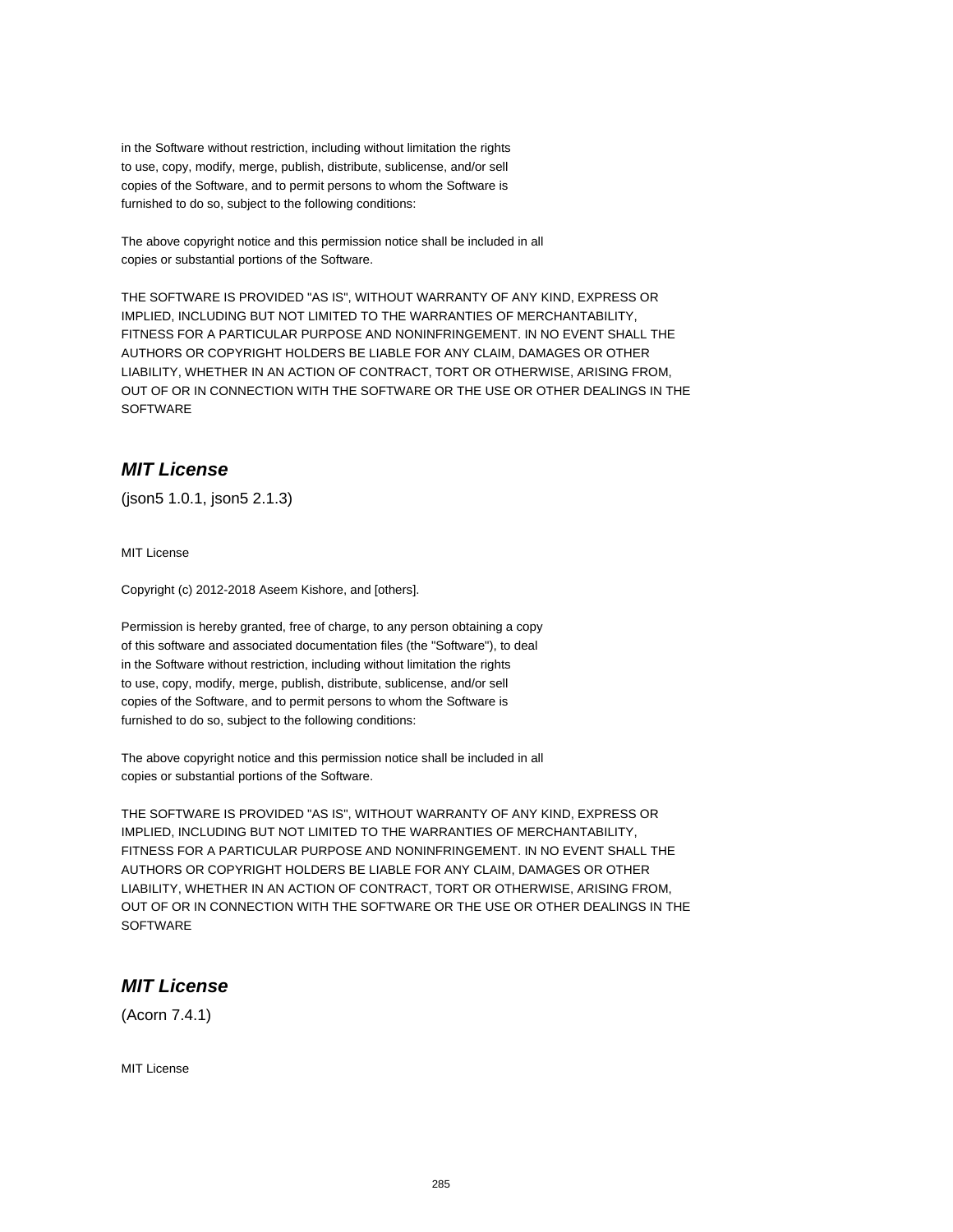Copyright (C) 2012-2018 by various contributors (see AUTHORS)

Permission is hereby granted, free of charge, to any person obtaining a copy of this software and associated documentation files (the "Software"), to deal in the Software without restriction, including without limitation the rights to use, copy, modify, merge, publish, distribute, sublicense, and/or sell copies of the Software, and to permit persons to whom the Software is furnished to do so, subject to the following conditions:

The above copyright notice and this permission notice shall be included in all copies or substantial portions of the Software.

THE SOFTWARE IS PROVIDED "AS IS", WITHOUT WARRANTY OF ANY KIND, EXPRESS OR IMPLIED, INCLUDING BUT NOT LIMITED TO THE WARRANTIES OF MERCHANTABILITY, FITNESS FOR A PARTICULAR PURPOSE AND NONINFRINGEMENT. IN NO EVENT SHALL THE AUTHORS OR COPYRIGHT HOLDERS BE LIABLE FOR ANY CLAIM, DAMAGES OR OTHER LIABILITY, WHETHER IN AN ACTION OF CONTRACT, TORT OR OTHERWISE, ARISING FROM, OUT OF OR IN CONNECTION WITH THE SOFTWARE OR THE USE OR OTHER DEALINGS IN THE SOFTWARE

#### **MIT License**

(selfsigned v1.10.8)

MIT License

Copyright (c) 2013 José F. Romaniello

Permission is hereby granted, free of charge, to any person obtaining a copy of this software and associated documentation files (the "Software"), to deal in the Software without restriction, including without limitation the rights to use, copy, modify, merge, publish, distribute, sublicense, and/or sell copies of the Software, and to permit persons to whom the Software is furnished to do so, subject to the following conditions:

The above copyright notice and this permission notice shall be included in all copies or substantial portions of the Software.

THE SOFTWARE IS PROVIDED "AS IS", WITHOUT WARRANTY OF ANY KIND, EXPRESS OR IMPLIED, INCLUDING BUT NOT LIMITED TO THE WARRANTIES OF MERCHANTABILITY, FITNESS FOR A PARTICULAR PURPOSE AND NONINFRINGEMENT. IN NO EVENT SHALL THE AUTHORS OR COPYRIGHT HOLDERS BE LIABLE FOR ANY CLAIM, DAMAGES OR OTHER LIABILITY, WHETHER IN AN ACTION OF CONTRACT, TORT OR OTHERWISE, ARISING FROM, OUT OF OR IN CONNECTION WITH THE SOFTWARE OR THE USE OR OTHER DEALINGS IN THE **SOFTWARE** 

# **MIT License**

(brace-expansion 1.1.11)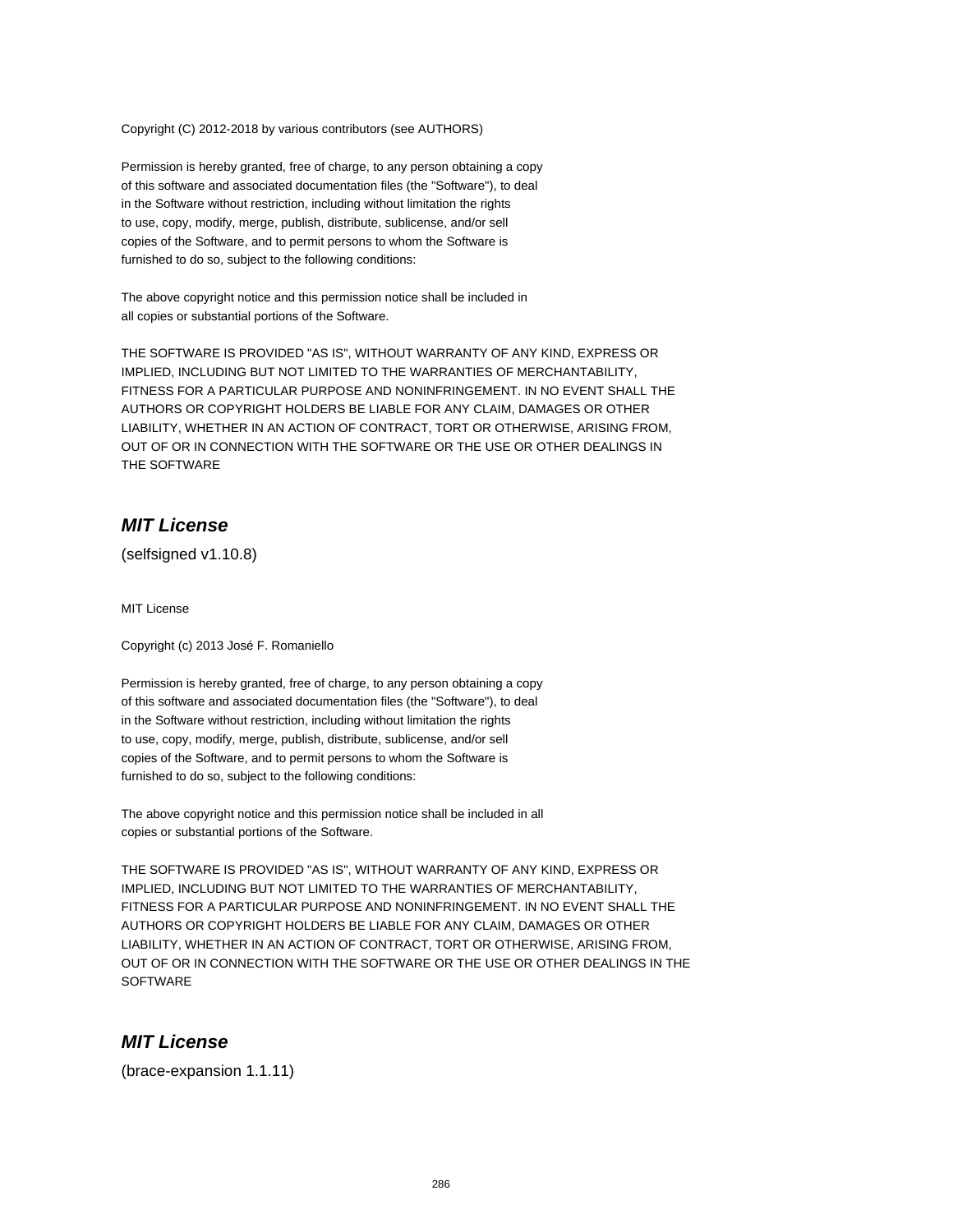MIT License

Copyright (c) 2013 Julian Gruber

Permission is hereby granted, free of charge, to any person obtaining a copy of this software and associated documentation files (the "Software"), to deal in the Software without restriction, including without limitation the rights to use, copy, modify, merge, publish, distribute, sublicense, and/or sell copies of the Software, and to permit persons to whom the Software is furnished to do so, subject to the following conditions:

The above copyright notice and this permission notice shall be included in all copies or substantial portions of the Software.

THE SOFTWARE IS PROVIDED "AS IS", WITHOUT WARRANTY OF ANY KIND, EXPRESS OR IMPLIED, INCLUDING BUT NOT LIMITED TO THE WARRANTIES OF MERCHANTABILITY, FITNESS FOR A PARTICULAR PURPOSE AND NONINFRINGEMENT. IN NO EVENT SHALL THE AUTHORS OR COPYRIGHT HOLDERS BE LIABLE FOR ANY CLAIM, DAMAGES OR OTHER LIABILITY, WHETHER IN AN ACTION OF CONTRACT, TORT OR OTHERWISE, ARISING FROM, OUT OF OR IN CONNECTION WITH THE SOFTWARE OR THE USE OR OTHER DEALINGS IN THE SOFTWARE

# **MIT License**

(babel-plugin-named-asset-import 0.3.7, confusing-browser-globals 1.0.10, create-react-app 2.0.0, invariant 2.2.4, prop-types 15.7.2, react-lifecycles-compat 3.0.4, warning 4.0.3)

MIT License

Copyright (c) 2013-present, Facebook, Inc.

Permission is hereby granted, free of charge, to any person obtaining a copy of this software and associated documentation files (the "Software"), to deal in the Software without restriction, including without limitation the rights to use, copy, modify, merge, publish, distribute, sublicense, and/or sell copies of the Software, and to permit persons to whom the Software is furnished to do so, subject to the following conditions:

The above copyright notice and this permission notice shall be included in all copies or substantial portions of the Software.

THE SOFTWARE IS PROVIDED "AS IS", WITHOUT WARRANTY OF ANY KIND, EXPRESS OR IMPLIED, INCLUDING BUT NOT LIMITED TO THE WARRANTIES OF MERCHANTABILITY, FITNESS FOR A PARTICULAR PURPOSE AND NONINFRINGEMENT. IN NO EVENT SHALL THE AUTHORS OR COPYRIGHT HOLDERS BE LIABLE FOR ANY CLAIM, DAMAGES OR OTHER LIABILITY, WHETHER IN AN ACTION OF CONTRACT, TORT OR OTHERWISE, ARISING FROM, OUT OF OR IN CONNECTION WITH THE SOFTWARE OR THE USE OR OTHER DEALINGS IN THE **SOFTWARE**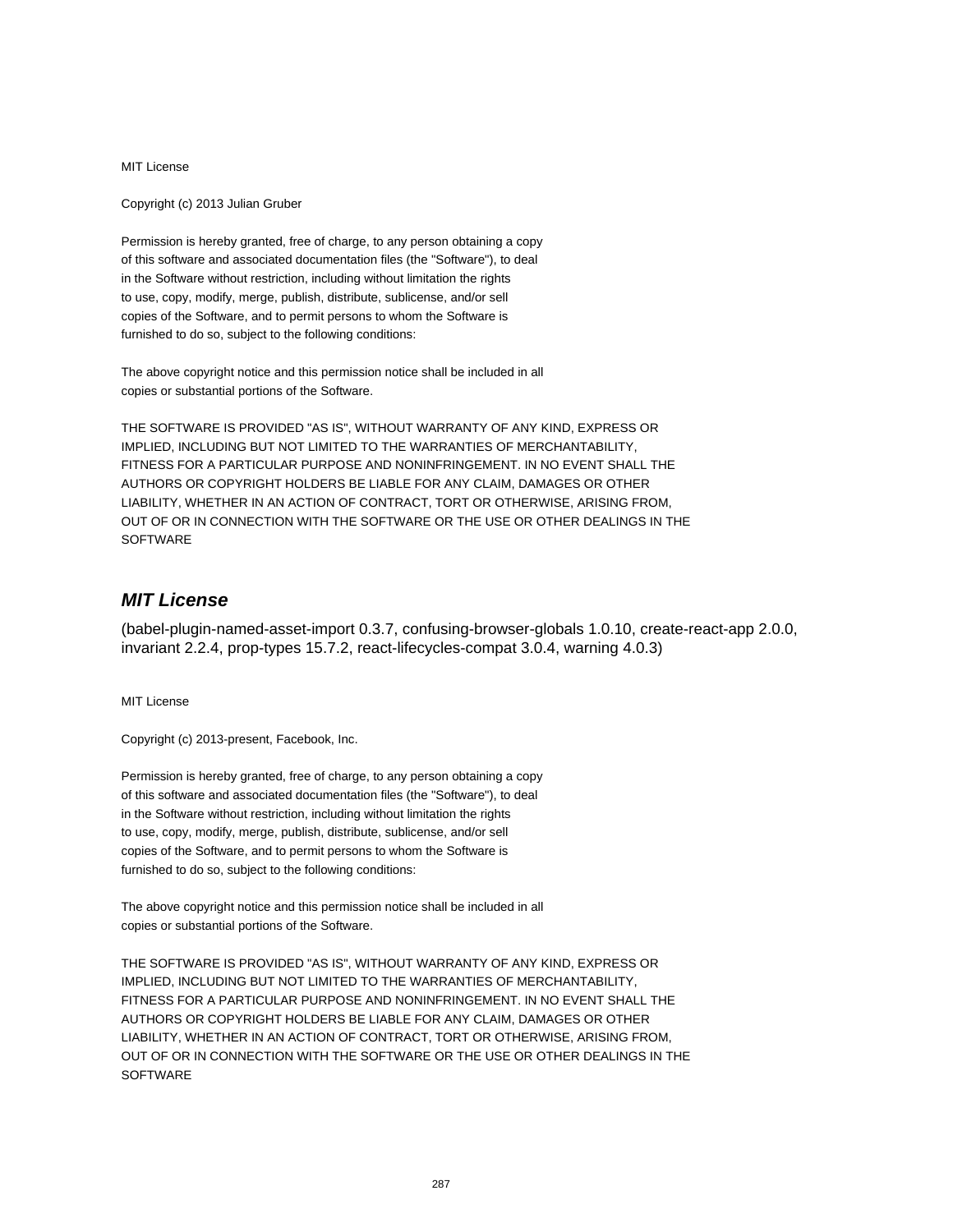# **MIT License**

(neo-async 2.6.2)

MIT License

Copyright (c) 2014-2018 Suguru Motegi Based on Async.js, Copyright Caolan McMahon

Permission is hereby granted, free of charge, to any person obtaining a copy of this software and associated documentation files (the "Software"), to deal in the Software without restriction, including without limitation the rights to use, copy, modify, merge, publish, distribute, sublicense, and/or sell copies of the Software, and to permit persons to whom the Software is furnished to do so, subject to the following conditions:

The above copyright notice and this permission notice shall be included in all copies or substantial portions of the Software.

THE SOFTWARE IS PROVIDED "AS IS", WITHOUT WARRANTY OF ANY KIND, EXPRESS OR IMPLIED, INCLUDING BUT NOT LIMITED TO THE WARRANTIES OF MERCHANTABILITY, FITNESS FOR A PARTICULAR PURPOSE AND NONINFRINGEMENT. IN NO EVENT SHALL THE AUTHORS OR COPYRIGHT HOLDERS BE LIABLE FOR ANY CLAIM, DAMAGES OR OTHER LIABILITY, WHETHER IN AN ACTION OF CONTRACT, TORT OR OTHERWISE, ARISING FROM, OUT OF OR IN CONNECTION WITH THE SOFTWARE OR THE USE OR OTHER DEALINGS IN THE **SOFTWARE** 

### **MIT License**

(@babel/code-frame 7.10.4, @babel/core 7.12.3,

@babel/helper-skip-transparent-expression-wrappers 7.12.1, @babel/plugin-proposal-class-properties 7.12.1, @babel/plugin-proposal-decorators 7.12.1, @babel/plugin-proposal-nullish-coalescing-operator 7.12.1, @babel/plugin-proposal-optional-chaining 7.12.1, @babel/plugin-syntax-async-generators 7.8.4, @babel/plugin-syntax-bigint 7.8.3, @babel/plugin-syntax-dynamic-import 7.8.3, @babel/plugin-syntax-export-namespace-from 7.8.3, @babel/plugin-syntax-import-meta 7.10.4, @babel/plugin-syntax-json-strings 7.8.3, @babel/plugin-syntax-logical-assignment-operators 7.10.4, @babel/plugin-syntax-nullish-coalescing-operator 7.8.3, @babel/plugin-syntax-numeric-separator 7.10.4, @babel/plugin-syntax-object-rest-spread 7.8.3, @babel/plugin-syntax-optional-catch-binding 7.8.3, @babel/plugin-syntax-optional-chaining 7.8.3, @babel/plugin-transform-react-display-name 7.12.1, @babel/plugin-transform-react-pure-annotations 7.12.1, @babel/plugin-transform-runtime 7.12.1, @babel/preset-env 7.12.1, @babel/preset-react 7.12.1, @babel/preset-typescript 7.12.1, @babel/runtime 7.12.1)

MIT License

Copyright (c) 2014-present Sebastian McKenzie and other contributors

Permission is hereby granted, free of charge, to any person obtaining a copy of this software and associated documentation files (the "Software"), to deal in the Software without restriction, including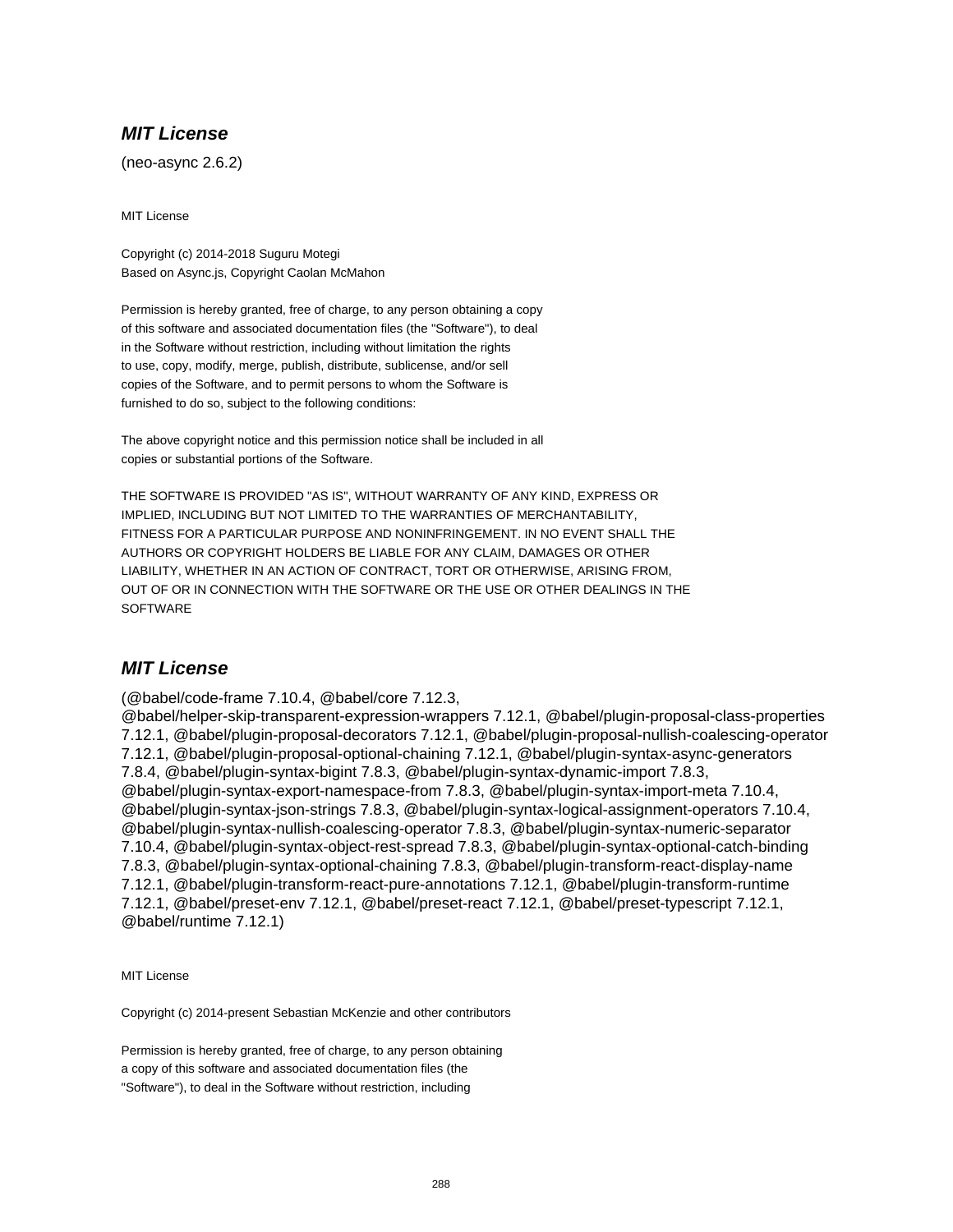without limitation the rights to use, copy, modify, merge, publish, distribute, sublicense, and/or sell copies of the Software, and to permit persons to whom the Software is furnished to do so, subject to the following conditions:

The above copyright notice and this permission notice shall be included in all copies or substantial portions of the Software.

THE SOFTWARE IS PROVIDED "AS IS", WITHOUT WARRANTY OF ANY KIND, EXPRESS OR IMPLIED, INCLUDING BUT NOT LIMITED TO THE WARRANTIES OF MERCHANTABILITY, FITNESS FOR A PARTICULAR PURPOSE AND NONINFRINGEMENT. IN NO EVENT SHALL THE AUTHORS OR COPYRIGHT HOLDERS BE LIABLE FOR ANY CLAIM, DAMAGES OR OTHER LIABILITY, WHETHER IN AN ACTION OF CONTRACT, TORT OR OTHERWISE, ARISING FROM, OUT OF OR IN CONNECTION WITH THE SOFTWARE OR THE USE OR OTHER DEALINGS IN THE SOFTWARE

# **MIT License**

(regenerator-runtime 0.13.7, regenerator-transform 0.14.5)

MIT License

Copyright (c) 2014-present, Facebook, Inc.

Permission is hereby granted, free of charge, to any person obtaining a copy of this software and associated documentation files (the "Software"), to deal in the Software without restriction, including without limitation the rights to use, copy, modify, merge, publish, distribute, sublicense, and/or sell copies of the Software, and to permit persons to whom the Software is furnished to do so, subject to the following conditions:

The above copyright notice and this permission notice shall be included in all copies or substantial portions of the Software.

THE SOFTWARE IS PROVIDED "AS IS", WITHOUT WARRANTY OF ANY KIND, EXPRESS OR IMPLIED, INCLUDING BUT NOT LIMITED TO THE WARRANTIES OF MERCHANTABILITY, FITNESS FOR A PARTICULAR PURPOSE AND NONINFRINGEMENT. IN NO EVENT SHALL THE AUTHORS OR COPYRIGHT HOLDERS BE LIABLE FOR ANY CLAIM, DAMAGES OR OTHER LIABILITY, WHETHER IN AN ACTION OF CONTRACT, TORT OR OTHERWISE, ARISING FROM, OUT OF OR IN CONNECTION WITH THE SOFTWARE OR THE USE OR OTHER DEALINGS IN THE **SOFTWARE** 

## **MIT License**

(urljoin 4.0.1)

MIT License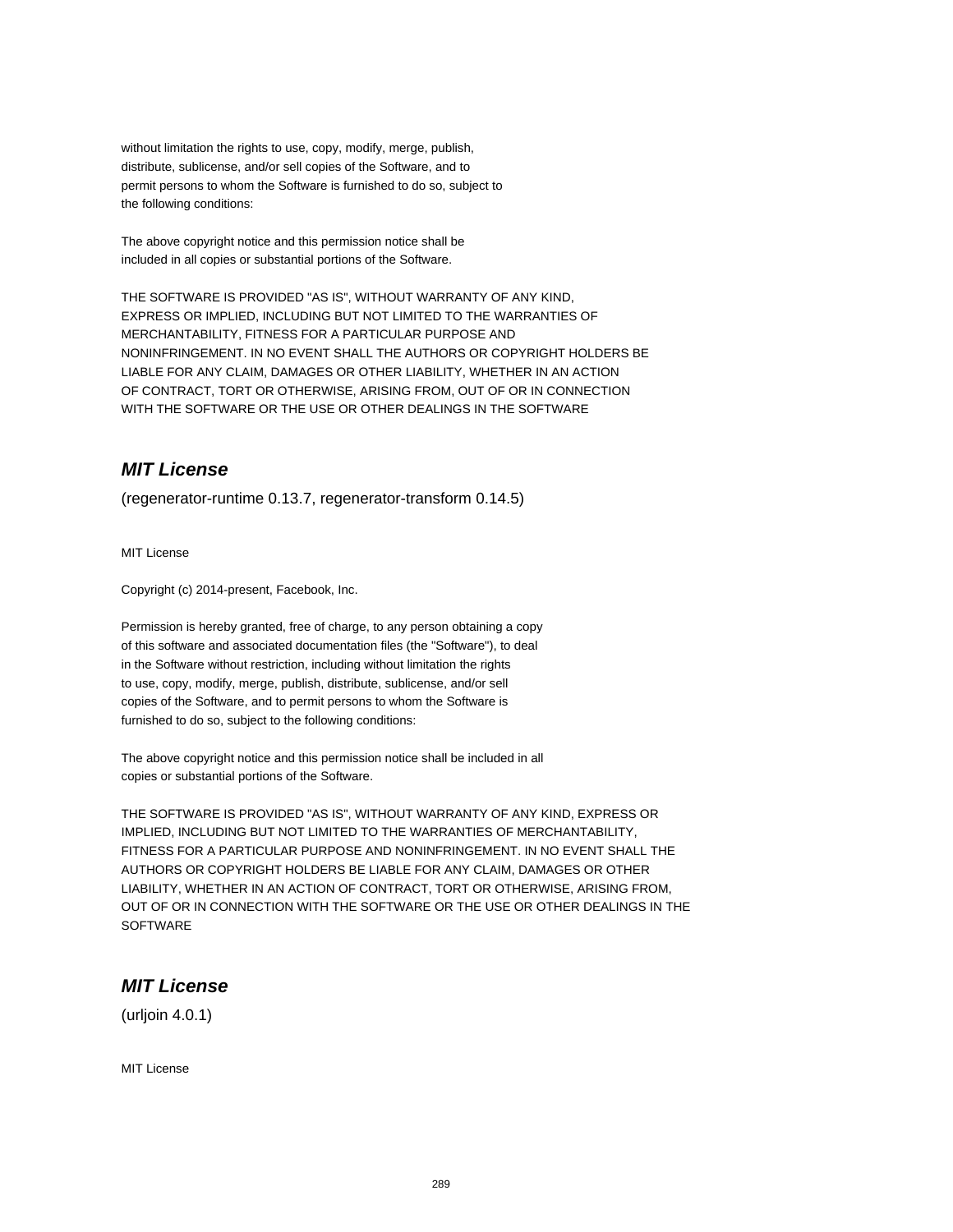Copyright (c) 2015 José F. Romaniello

Permission is hereby granted, free of charge, to any person obtaining a copy of this software and associated documentation files (the "Software"), to deal in the Software without restriction, including without limitation the rights to use, copy, modify, merge, publish, distribute, sublicense, and/or sell copies of the Software, and to permit persons to whom the Software is furnished to do so, subject to the following conditions:

The above copyright notice and this permission notice shall be included in all copies or substantial portions of the Software.

THE SOFTWARE IS PROVIDED "AS IS", WITHOUT WARRANTY OF ANY KIND, EXPRESS OR IMPLIED, INCLUDING BUT NOT LIMITED TO THE WARRANTIES OF MERCHANTABILITY, FITNESS FOR A PARTICULAR PURPOSE AND NONINFRINGEMENT. IN NO EVENT SHALL THE AUTHORS OR COPYRIGHT HOLDERS BE LIABLE FOR ANY CLAIM, DAMAGES OR OTHER LIABILITY, WHETHER IN AN ACTION OF CONTRACT, TORT OR OTHERWISE, ARISING FROM, OUT OF OR IN CONNECTION WITH THE SOFTWARE OR THE USE OR OTHER DEALINGS IN THE **SOFTWARE** 

#### **MIT License**

(babel-plugin-dynamic-import-node 2.3.3)

MIT License

Copyright (c) 2016 Airbnb

Permission is hereby granted, free of charge, to any person obtaining a copy of this software and associated documentation files (the "Software"), to deal in the Software without restriction, including without limitation the rights to use, copy, modify, merge, publish, distribute, sublicense, and/or sell copies of the Software, and to permit persons to whom the Software is furnished to do so, subject to the following conditions:

The above copyright notice and this permission notice shall be included in all copies or substantial portions of the Software.

THE SOFTWARE IS PROVIDED "AS IS", WITHOUT WARRANTY OF ANY KIND, EXPRESS OR IMPLIED, INCLUDING BUT NOT LIMITED TO THE WARRANTIES OF MERCHANTABILITY, FITNESS FOR A PARTICULAR PURPOSE AND NONINFRINGEMENT. IN NO EVENT SHALL THE AUTHORS OR COPYRIGHT HOLDERS BE LIABLE FOR ANY CLAIM, DAMAGES OR OTHER LIABILITY, WHETHER IN AN ACTION OF CONTRACT, TORT OR OTHERWISE, ARISING FROM, OUT OF OR IN CONNECTION WITH THE SOFTWARE OR THE USE OR OTHER DEALINGS IN THE **SOFTWARE** 

#### **MIT License**

(toidentifier 1.0.0)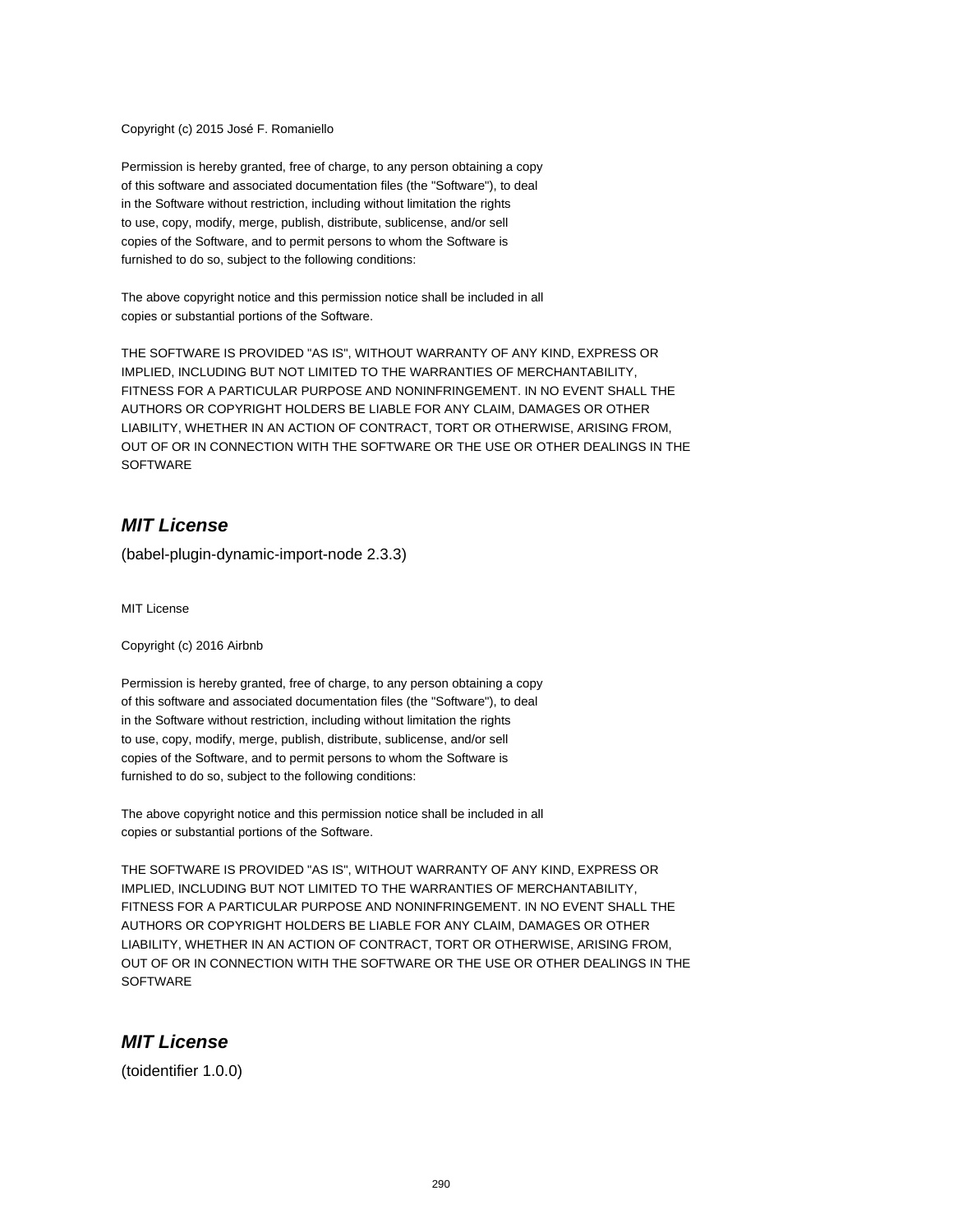Copyright (c) 2016 Douglas Christopher Wilson

Permission is hereby granted, free of charge, to any person obtaining a copy of this software and associated documentation files (the "Software"), to deal in the Software without restriction, including without limitation the rights to use, copy, modify, merge, publish, distribute, sublicense, and/or sell copies of the Software, and to permit persons to whom the Software is furnished to do so, subject to the following conditions:

The above copyright notice and this permission notice shall be included in all copies or substantial portions of the Software.

THE SOFTWARE IS PROVIDED "AS IS", WITHOUT WARRANTY OF ANY KIND, EXPRESS OR IMPLIED, INCLUDING BUT NOT LIMITED TO THE WARRANTIES OF MERCHANTABILITY, FITNESS FOR A PARTICULAR PURPOSE AND NONINFRINGEMENT. IN NO EVENT SHALL THE AUTHORS OR COPYRIGHT HOLDERS BE LIABLE FOR ANY CLAIM, DAMAGES OR OTHER LIABILITY, WHETHER IN AN ACTION OF CONTRACT, TORT OR OTHERWISE, ARISING FROM, OUT OF OR IN CONNECTION WITH THE SOFTWARE OR THE USE OR OTHER DEALINGS IN THE **SOFTWARE** 

## **MIT License**

(has-symbols 1.0.1)

MIT License

Copyright (c) 2016 Jordan Harband

Permission is hereby granted, free of charge, to any person obtaining a copy of this software and associated documentation files (the "Software"), to deal in the Software without restriction, including without limitation the rights to use, copy, modify, merge, publish, distribute, sublicense, and/or sell copies of the Software, and to permit persons to whom the Software is furnished to do so, subject to the following conditions:

The above copyright notice and this permission notice shall be included in all copies or substantial portions of the Software.

THE SOFTWARE IS PROVIDED "AS IS", WITHOUT WARRANTY OF ANY KIND, EXPRESS OR IMPLIED, INCLUDING BUT NOT LIMITED TO THE WARRANTIES OF MERCHANTABILITY, FITNESS FOR A PARTICULAR PURPOSE AND NONINFRINGEMENT. IN NO EVENT SHALL THE AUTHORS OR COPYRIGHT HOLDERS BE LIABLE FOR ANY CLAIM, DAMAGES OR OTHER LIABILITY, WHETHER IN AN ACTION OF CONTRACT, TORT OR OTHERWISE, ARISING FROM, OUT OF OR IN CONNECTION WITH THE SOFTWARE OR THE USE OR OTHER DEALINGS IN THE **SOFTWARE**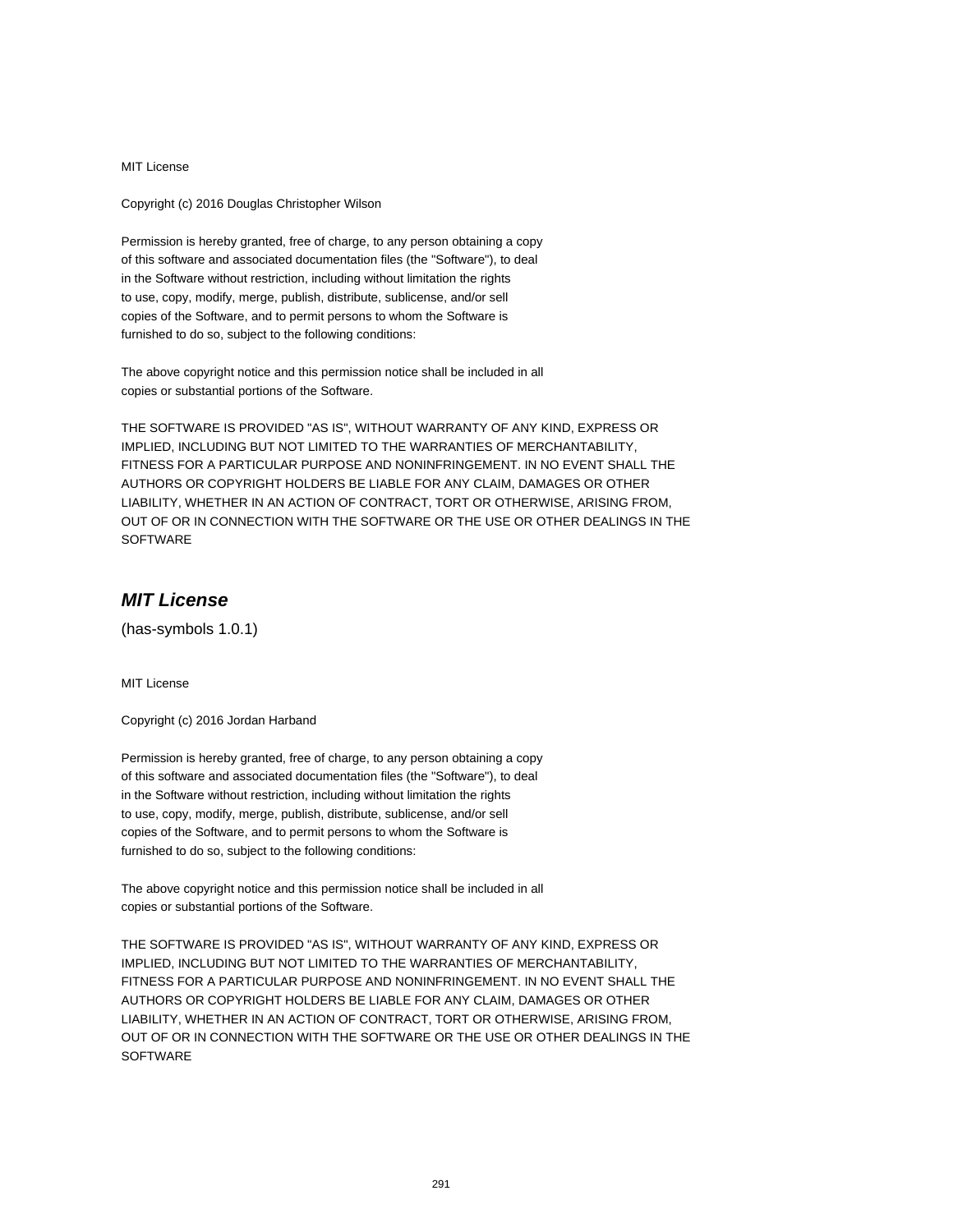(buffer-from 1.1.1)

MIT License

Copyright (c) 2016, 2018 Linus Unnebäck

Permission is hereby granted, free of charge, to any person obtaining a copy of this software and associated documentation files (the "Software"), to deal in the Software without restriction, including without limitation the rights to use, copy, modify, merge, publish, distribute, sublicense, and/or sell copies of the Software, and to permit persons to whom the Software is furnished to do so, subject to the following conditions:

The above copyright notice and this permission notice shall be included in all copies or substantial portions of the Software.

THE SOFTWARE IS PROVIDED "AS IS", WITHOUT WARRANTY OF ANY KIND, EXPRESS OR IMPLIED, INCLUDING BUT NOT LIMITED TO THE WARRANTIES OF MERCHANTABILITY, FITNESS FOR A PARTICULAR PURPOSE AND NONINFRINGEMENT. IN NO EVENT SHALL THE AUTHORS OR COPYRIGHT HOLDERS BE LIABLE FOR ANY CLAIM, DAMAGES OR OTHER LIABILITY, WHETHER IN AN ACTION OF CONTRACT, TORT OR OTHERWISE, ARISING FROM, OUT OF OR IN CONNECTION WITH THE SOFTWARE OR THE USE OR OTHER DEALINGS IN THE **SOFTWARE** 

## **MIT License**

(pirates 4.0.1)

MIT License

Copyright (c) 2016-2018 Ari Porad

Permission is hereby granted, free of charge, to any person obtaining a copy of this software and associated documentation files (the "Software"), to deal in the Software without restriction, including without limitation the rights to use, copy, modify, merge, publish, distribute, sublicense, and/or sell copies of the Software, and to permit persons to whom the Software is furnished to do so, subject to the following conditions:

The above copyright notice and this permission notice shall be included in all copies or substantial portions of the Software.

THE SOFTWARE IS PROVIDED "AS IS", WITHOUT WARRANTY OF ANY KIND, EXPRESS OR IMPLIED, INCLUDING BUT NOT LIMITED TO THE WARRANTIES OF MERCHANTABILITY, FITNESS FOR A PARTICULAR PURPOSE AND NONINFRINGEMENT. IN NO EVENT SHALL THE AUTHORS OR COPYRIGHT HOLDERS BE LIABLE FOR ANY CLAIM, DAMAGES OR OTHER LIABILITY, WHETHER IN AN ACTION OF CONTRACT, TORT OR OTHERWISE, ARISING FROM, OUT OF OR IN CONNECTION WITH THE SOFTWARE OR THE USE OR OTHER DEALINGS IN THE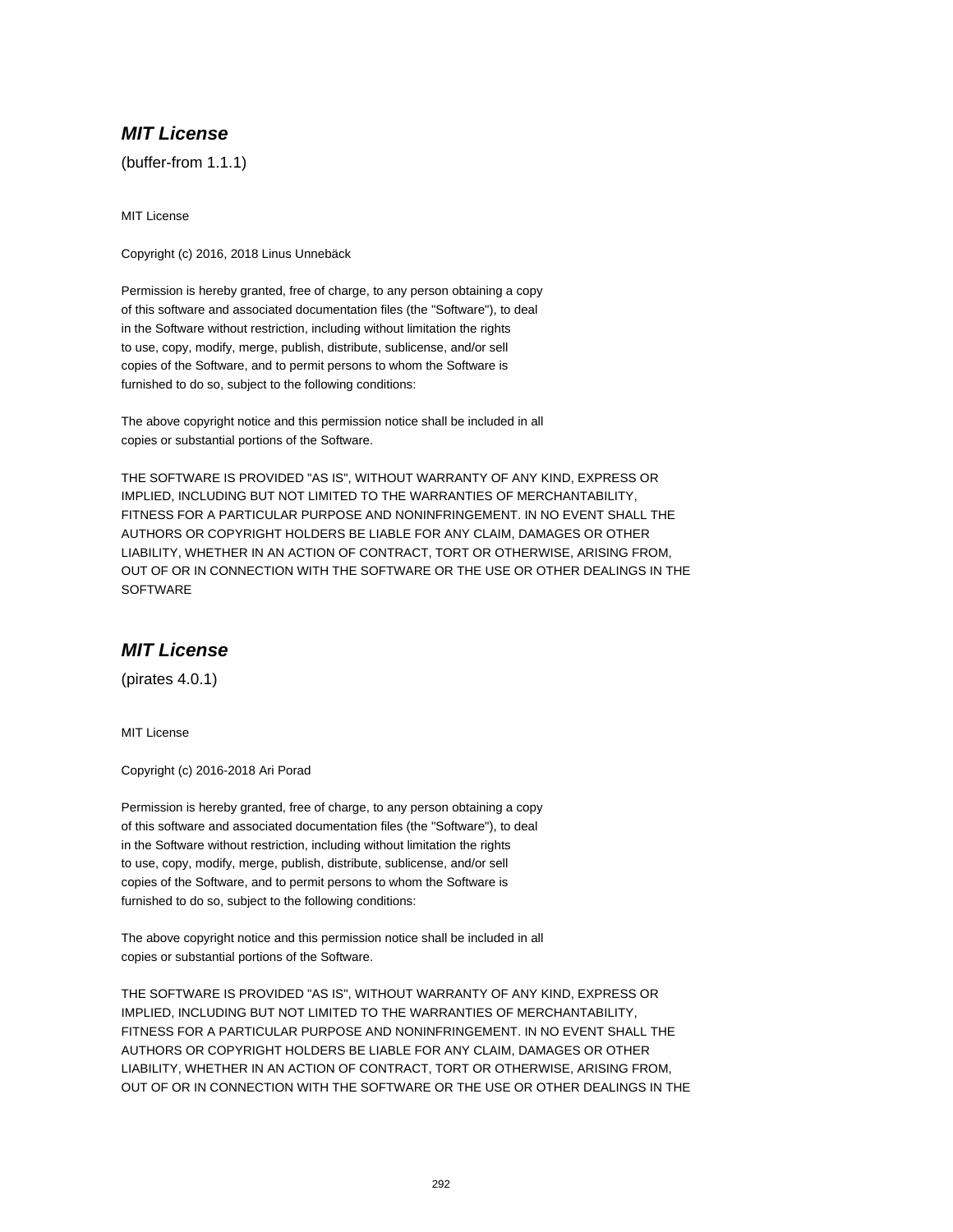SOFTWARE

## **MIT License**

(please-upgrade-node 3.2.0)

MIT License

Copyright (c) 2017

Permission is hereby granted, free of charge, to any person obtaining a copy of this software and associated documentation files (the "Software"), to deal in the Software without restriction, including without limitation the rights to use, copy, modify, merge, publish, distribute, sublicense, and/or sell copies of the Software, and to permit persons to whom the Software is furnished to do so, subject to the following conditions:

The above copyright notice and this permission notice shall be included in all copies or substantial portions of the Software.

THE SOFTWARE IS PROVIDED "AS IS", WITHOUT WARRANTY OF ANY KIND, EXPRESS OR IMPLIED, INCLUDING BUT NOT LIMITED TO THE WARRANTIES OF MERCHANTABILITY, FITNESS FOR A PARTICULAR PURPOSE AND NONINFRINGEMENT. IN NO EVENT SHALL THE AUTHORS OR COPYRIGHT HOLDERS BE LIABLE FOR ANY CLAIM, DAMAGES OR OTHER LIABILITY, WHETHER IN AN ACTION OF CONTRACT, TORT OR OTHERWISE, ARISING FROM, OUT OF OR IN CONNECTION WITH THE SOFTWARE OR THE USE OR OTHER DEALINGS IN THE **SOFTWARE** 

# **MIT License**

(randombytes 1.0.4, randombytes 2.1.0)

MIT License

Copyright (c) 2017 crypto-browserify

Permission is hereby granted, free of charge, to any person obtaining a copy of this software and associated documentation files (the "Software"), to deal in the Software without restriction, including without limitation the rights to use, copy, modify, merge, publish, distribute, sublicense, and/or sell copies of the Software, and to permit persons to whom the Software is furnished to do so, subject to the following conditions:

The above copyright notice and this permission notice shall be included in all copies or substantial portions of the Software.

THE SOFTWARE IS PROVIDED "AS IS", WITHOUT WARRANTY OF ANY KIND, EXPRESS OR IMPLIED, INCLUDING BUT NOT LIMITED TO THE WARRANTIES OF MERCHANTABILITY,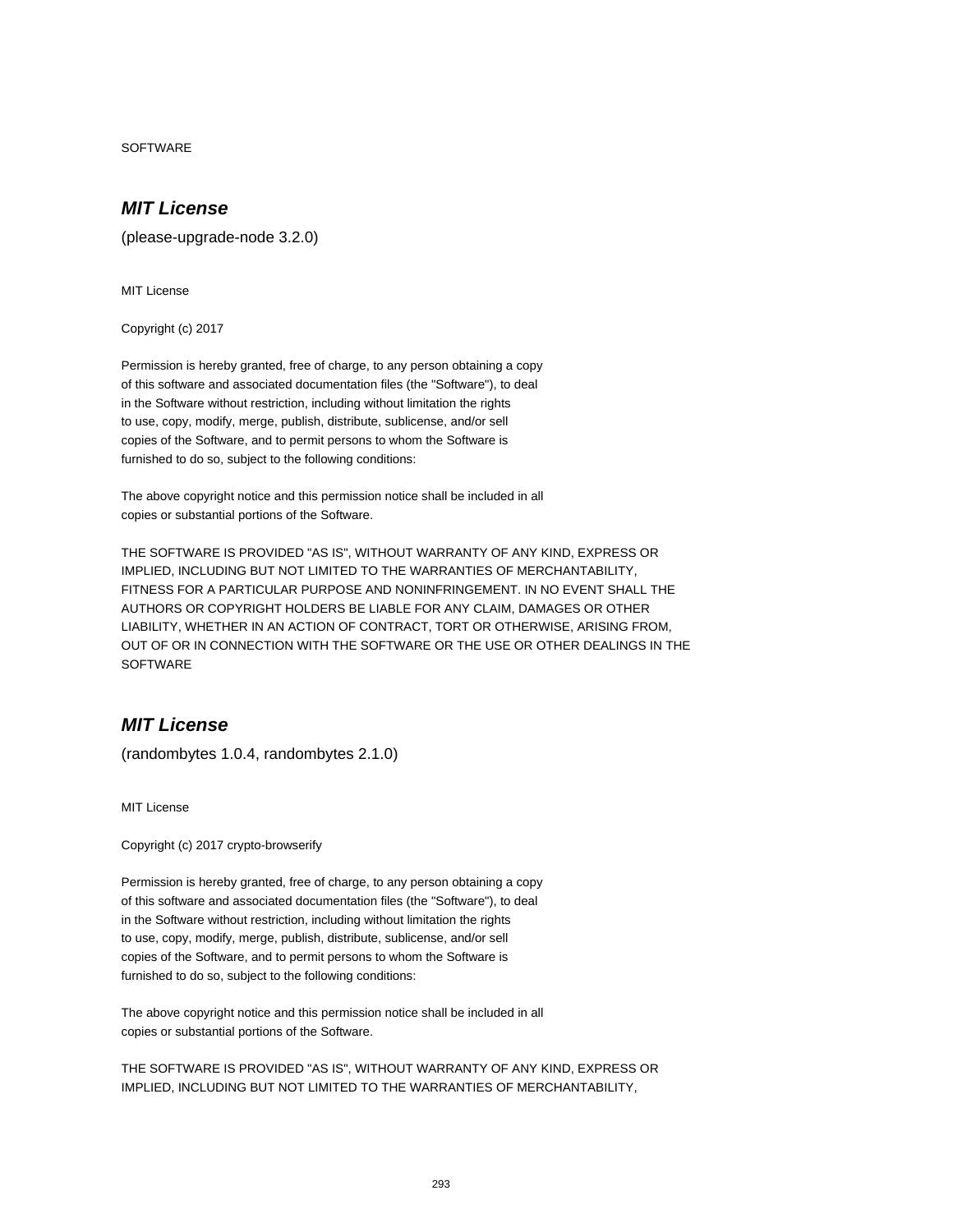FITNESS FOR A PARTICULAR PURPOSE AND NONINFRINGEMENT. IN NO EVENT SHALL THE AUTHORS OR COPYRIGHT HOLDERS BE LIABLE FOR ANY CLAIM, DAMAGES OR OTHER LIABILITY, WHETHER IN AN ACTION OF CONTRACT, TORT OR OTHERWISE, ARISING FROM, OUT OF OR IN CONNECTION WITH THE SOFTWARE OR THE USE OR OTHER DEALINGS IN THE SOFTWARE

## **MIT License**

(array.prototype.flat 1.2.4, array.prototype.flatmap 1.2.4)

MIT License

Copyright (c) 2017 ECMAScript Shims

Permission is hereby granted, free of charge, to any person obtaining a copy of this software and associated documentation files (the "Software"), to deal in the Software without restriction, including without limitation the rights to use, copy, modify, merge, publish, distribute, sublicense, and/or sell copies of the Software, and to permit persons to whom the Software is furnished to do so, subject to the following conditions:

The above copyright notice and this permission notice shall be included in all copies or substantial portions of the Software.

THE SOFTWARE IS PROVIDED "AS IS", WITHOUT WARRANTY OF ANY KIND, EXPRESS OR IMPLIED, INCLUDING BUT NOT LIMITED TO THE WARRANTIES OF MERCHANTABILITY, FITNESS FOR A PARTICULAR PURPOSE AND NONINFRINGEMENT. IN NO EVENT SHALL THE AUTHORS OR COPYRIGHT HOLDERS BE LIABLE FOR ANY CLAIM, DAMAGES OR OTHER LIABILITY, WHETHER IN AN ACTION OF CONTRACT, TORT OR OTHERWISE, ARISING FROM, OUT OF OR IN CONNECTION WITH THE SOFTWARE OR THE USE OR OTHER DEALINGS IN THE **SOFTWARE** 

## **MIT License**

(ajv-errors 1.0.1, fast-deep-equal v3.1.3, schema-utils v3.0.0)

MIT License

Copyright (c) 2017 Evgeny Poberezkin

Permission is hereby granted, free of charge, to any person obtaining a copy of this software and associated documentation files (the "Software"), to deal in the Software without restriction, including without limitation the rights to use, copy, modify, merge, publish, distribute, sublicense, and/or sell copies of the Software, and to permit persons to whom the Software is furnished to do so, subject to the following conditions: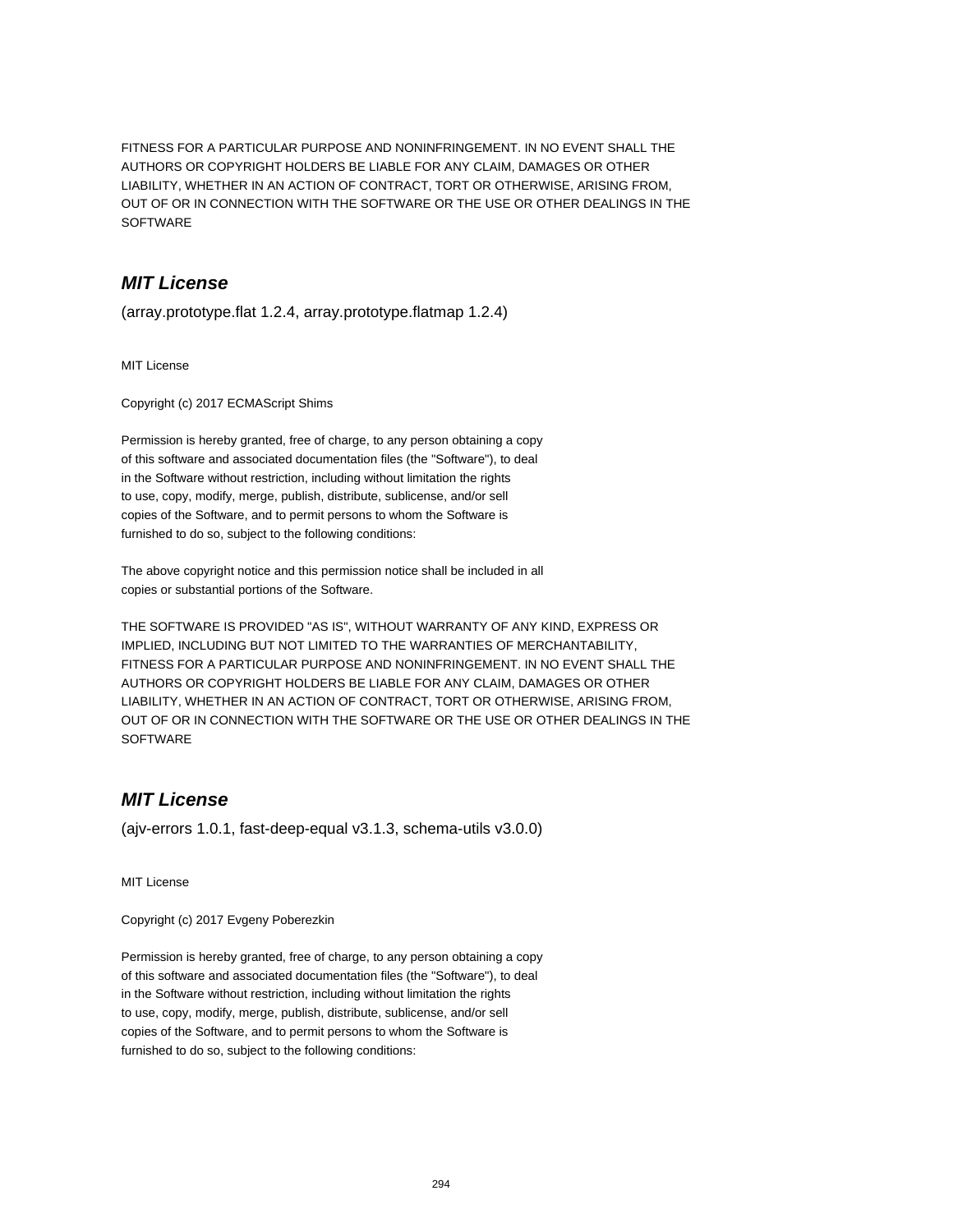The above copyright notice and this permission notice shall be included in all copies or substantial portions of the Software.

THE SOFTWARE IS PROVIDED "AS IS", WITHOUT WARRANTY OF ANY KIND, EXPRESS OR IMPLIED, INCLUDING BUT NOT LIMITED TO THE WARRANTIES OF MERCHANTABILITY, FITNESS FOR A PARTICULAR PURPOSE AND NONINFRINGEMENT. IN NO EVENT SHALL THE AUTHORS OR COPYRIGHT HOLDERS BE LIABLE FOR ANY CLAIM, DAMAGES OR OTHER LIABILITY, WHETHER IN AN ACTION OF CONTRACT, TORT OR OTHERWISE, ARISING FROM, OUT OF OR IN CONNECTION WITH THE SOFTWARE OR THE USE OR OTHER DEALINGS IN THE SOFTWARE

## **MIT License**

(fastify-swagger 3.5.0)

MIT License

Copyright (c) 2017 Fastify

Permission is hereby granted, free of charge, to any person obtaining a copy of this software and associated documentation files (the "Software"), to deal in the Software without restriction, including without limitation the rights to use, copy, modify, merge, publish, distribute, sublicense, and/or sell copies of the Software, and to permit persons to whom the Software is furnished to do so, subject to the following conditions:

The above copyright notice and this permission notice shall be included in all copies or substantial portions of the Software.

THE SOFTWARE IS PROVIDED "AS IS", WITHOUT WARRANTY OF ANY KIND, EXPRESS OR IMPLIED, INCLUDING BUT NOT LIMITED TO THE WARRANTIES OF MERCHANTABILITY, FITNESS FOR A PARTICULAR PURPOSE AND NONINFRINGEMENT. IN NO EVENT SHALL THE AUTHORS OR COPYRIGHT HOLDERS BE LIABLE FOR ANY CLAIM, DAMAGES OR OTHER LIABILITY, WHETHER IN AN ACTION OF CONTRACT, TORT OR OTHERWISE, ARISING FROM, OUT OF OR IN CONNECTION WITH THE SOFTWARE OR THE USE OR OTHER DEALINGS IN THE **SOFTWARE** 

## **MIT License**

(asn1.js-rfc2560 v5.4.1)

MIT License

Copyright (c) 2017 Fedor Indutny

Permission is hereby granted, free of charge, to any person obtaining a copy of this software and associated documentation files (the "Software"), to deal in the Software without restriction, including without limitation the rights to use, copy, modify, merge, publish, distribute, sublicense, and/or sell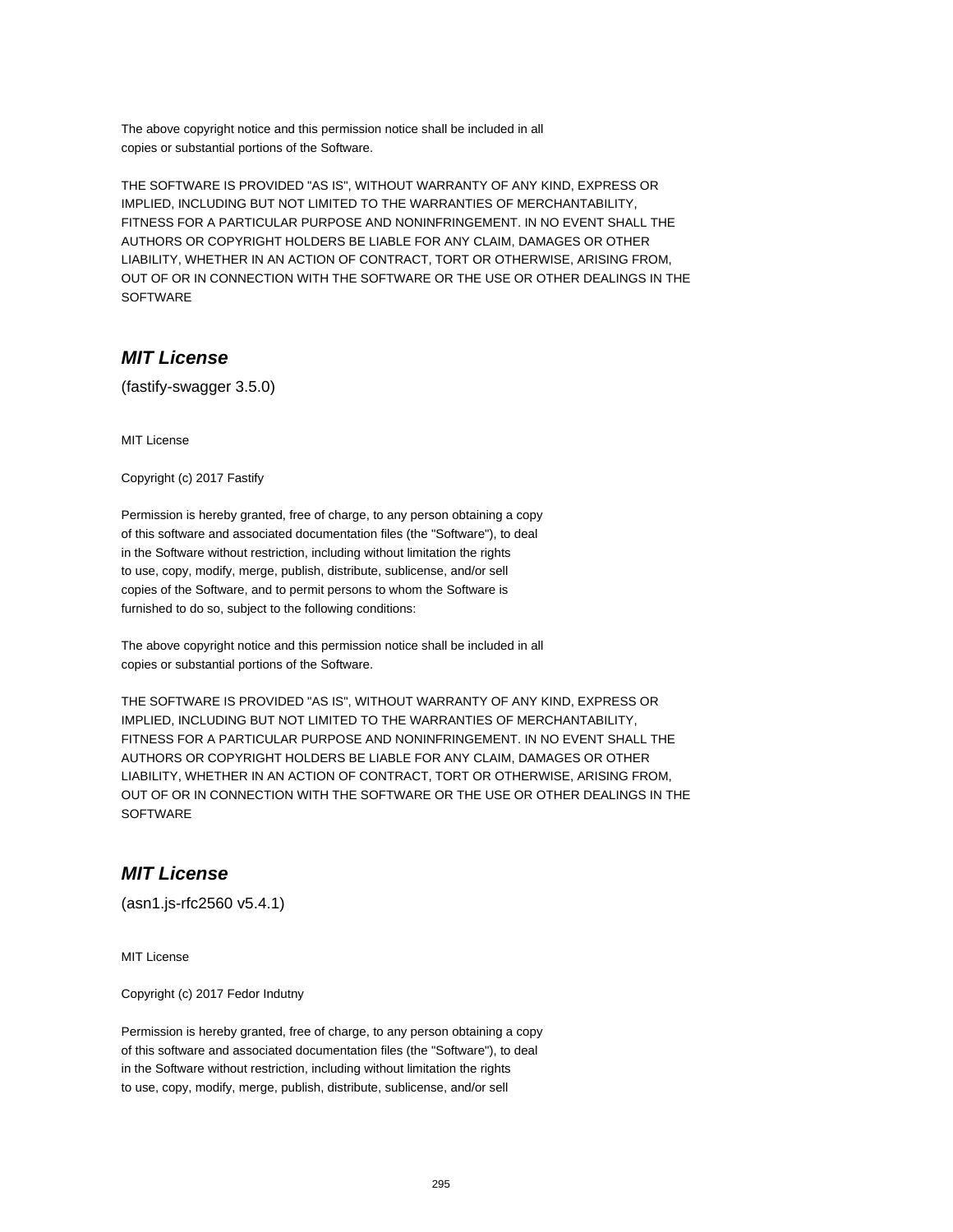copies of the Software, and to permit persons to whom the Software is furnished to do so, subject to the following conditions:

The above copyright notice and this permission notice shall be included in all copies or substantial portions of the Software.

THE SOFTWARE IS PROVIDED "AS IS", WITHOUT WARRANTY OF ANY KIND, EXPRESS OR IMPLIED, INCLUDING BUT NOT LIMITED TO THE WARRANTIES OF MERCHANTABILITY, FITNESS FOR A PARTICULAR PURPOSE AND NONINFRINGEMENT. IN NO EVENT SHALL THE AUTHORS OR COPYRIGHT HOLDERS BE LIABLE FOR ANY CLAIM, DAMAGES OR OTHER LIABILITY, WHETHER IN AN ACTION OF CONTRACT, TORT OR OTHERWISE, ARISING FROM, OUT OF OR IN CONNECTION WITH THE SOFTWARE OR THE USE OR OTHER DEALINGS IN THE **SOFTWARE** 

## **MIT License**

(util.promisify 1.0.0, util.promisify 1.0.1)

MIT License

Copyright (c) 2017 Jordan Harband

Permission is hereby granted, free of charge, to any person obtaining a copy of this software and associated documentation files (the "Software"), to deal in the Software without restriction, including without limitation the rights to use, copy, modify, merge, publish, distribute, sublicense, and/or sell copies of the Software, and to permit persons to whom the Software is furnished to do so, subject to the following conditions:

The above copyright notice and this permission notice shall be included in all copies or substantial portions of the Software.

THE SOFTWARE IS PROVIDED "AS IS", WITHOUT WARRANTY OF ANY KIND, EXPRESS OR IMPLIED, INCLUDING BUT NOT LIMITED TO THE WARRANTIES OF MERCHANTABILITY, FITNESS FOR A PARTICULAR PURPOSE AND NONINFRINGEMENT. IN NO EVENT SHALL THE AUTHORS OR COPYRIGHT HOLDERS BE LIABLE FOR ANY CLAIM, DAMAGES OR OTHER LIABILITY, WHETHER IN AN ACTION OF CONTRACT, TORT OR OTHERWISE, ARISING FROM, OUT OF OR IN CONNECTION WITH THE SOFTWARE OR THE USE OR OTHER DEALINGS IN THE **SOFTWARE** 

## **MIT License**

(webpack-sources 1.4.3)

MIT License

Copyright (c) 2017 JS Foundation and other contributors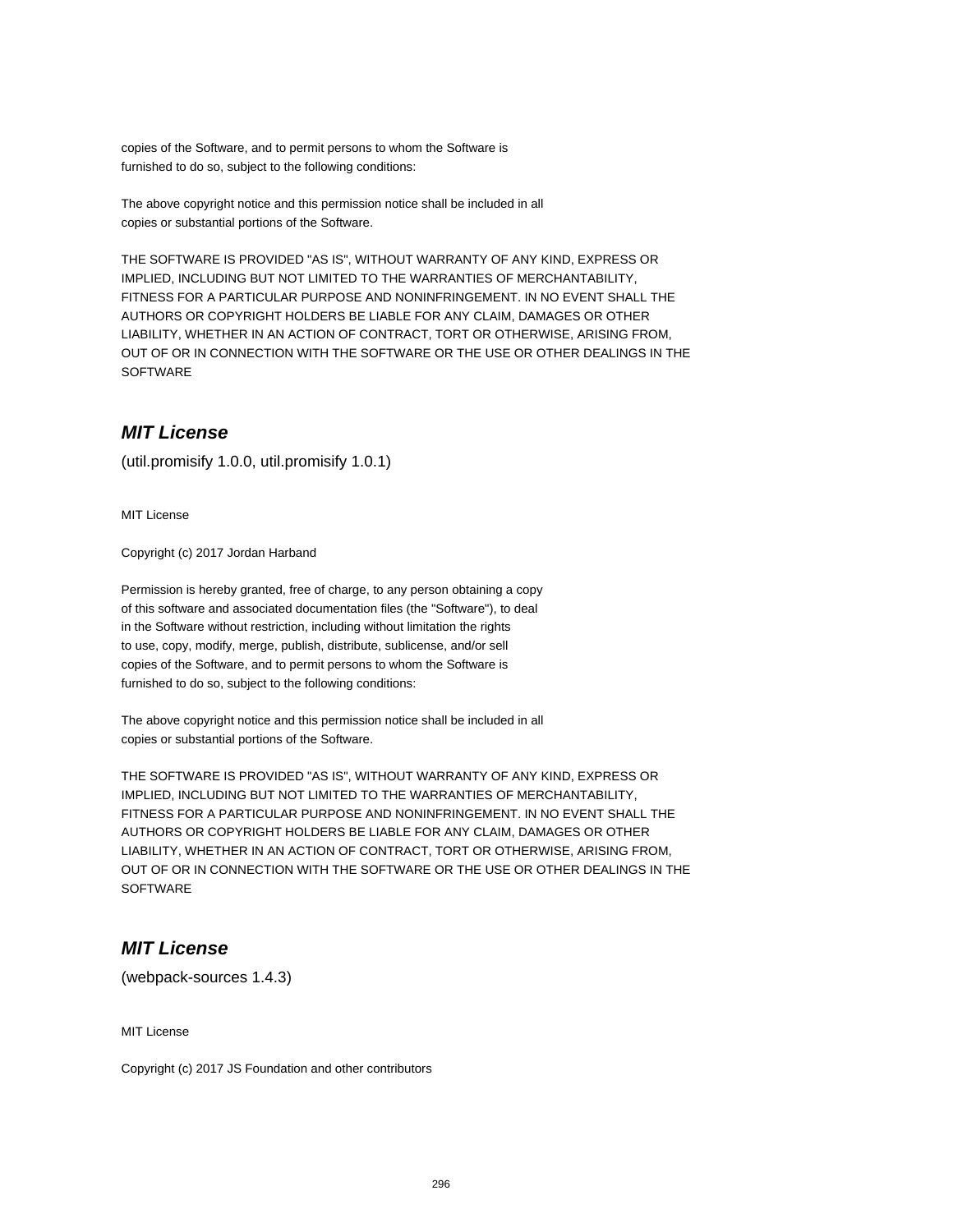Permission is hereby granted, free of charge, to any person obtaining a copy of this software and associated documentation files (the "Software"), to deal in the Software without restriction, including without limitation the rights to use, copy, modify, merge, publish, distribute, sublicense, and/or sell copies of the Software, and to permit persons to whom the Software is furnished to do so, subject to the following conditions:

The above copyright notice and this permission notice shall be included in all copies or substantial portions of the Software.

THE SOFTWARE IS PROVIDED "AS IS", WITHOUT WARRANTY OF ANY KIND, EXPRESS OR IMPLIED, INCLUDING BUT NOT LIMITED TO THE WARRANTIES OF MERCHANTABILITY, FITNESS FOR A PARTICULAR PURPOSE AND NONINFRINGEMENT. IN NO EVENT SHALL THE AUTHORS OR COPYRIGHT HOLDERS BE LIABLE FOR ANY CLAIM, DAMAGES OR OTHER LIABILITY, WHETHER IN AN ACTION OF CONTRACT, TORT OR OTHERWISE, ARISING FROM, OUT OF OR IN CONNECTION WITH THE SOFTWARE OR THE USE OR OTHER DEALINGS IN THE SOFTWARE

## **MIT License**

(cacheable-request 6.1.0, cacheable-request 7.0.1, clone-response 1.0.2, keyv 3.1.0, keyv 4.0.1, keyv 4.0.3)

MIT License

Copyright (c) 2017 Luke Childs

Permission is hereby granted, free of charge, to any person obtaining a copy of this software and associated documentation files (the "Software"), to deal in the Software without restriction, including without limitation the rights to use, copy, modify, merge, publish, distribute, sublicense, and/or sell copies of the Software, and to permit persons to whom the Software is furnished to do so, subject to the following conditions:

The above copyright notice and this permission notice shall be included in all copies or substantial portions of the Software.

THE SOFTWARE IS PROVIDED "AS IS", WITHOUT WARRANTY OF ANY KIND, EXPRESS OR IMPLIED, INCLUDING BUT NOT LIMITED TO THE WARRANTIES OF MERCHANTABILITY, FITNESS FOR A PARTICULAR PURPOSE AND NONINFRINGEMENT. IN NO EVENT SHALL THE AUTHORS OR COPYRIGHT HOLDERS BE LIABLE FOR ANY CLAIM, DAMAGES OR OTHER LIABILITY, WHETHER IN AN ACTION OF CONTRACT, TORT OR OTHERWISE, ARISING FROM, OUT OF OR IN CONNECTION WITH THE SOFTWARE OR THE USE OR OTHER DEALINGS IN THE **SOFTWARE** 

## **MIT License**

(sonic-boom 1.3.0)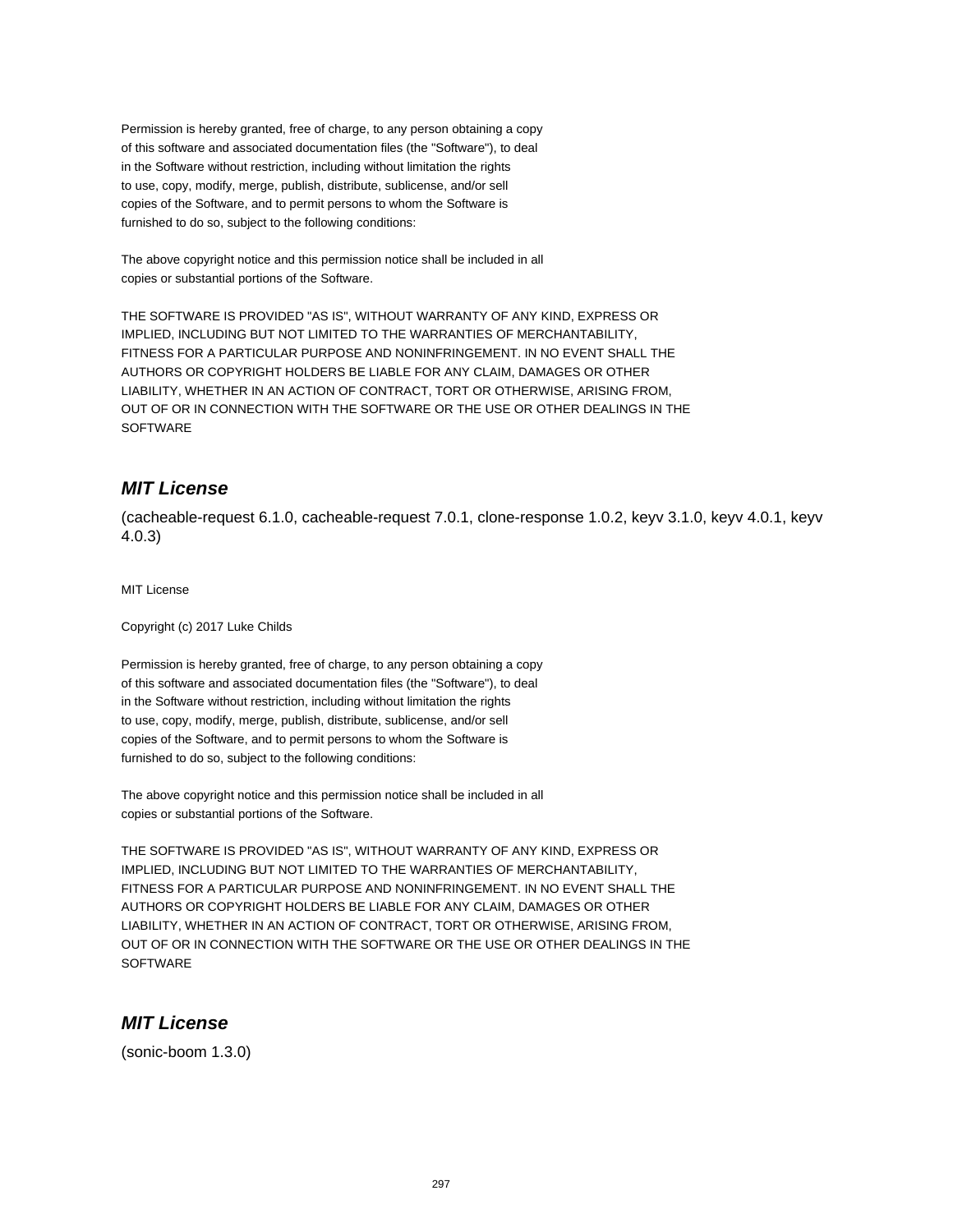Copyright (c) 2017 Matteo Collina

Permission is hereby granted, free of charge, to any person obtaining a copy of this software and associated documentation files (the "Software"), to deal in the Software without restriction, including without limitation the rights to use, copy, modify, merge, publish, distribute, sublicense, and/or sell copies of the Software, and to permit persons to whom the Software is furnished to do so, subject to the following conditions:

The above copyright notice and this permission notice shall be included in all copies or substantial portions of the Software.

THE SOFTWARE IS PROVIDED "AS IS", WITHOUT WARRANTY OF ANY KIND, EXPRESS OR IMPLIED, INCLUDING BUT NOT LIMITED TO THE WARRANTIES OF MERCHANTABILITY, FITNESS FOR A PARTICULAR PURPOSE AND NONINFRINGEMENT. IN NO EVENT SHALL THE AUTHORS OR COPYRIGHT HOLDERS BE LIABLE FOR ANY CLAIM, DAMAGES OR OTHER LIABILITY, WHETHER IN AN ACTION OF CONTRACT, TORT OR OTHERWISE, ARISING FROM, OUT OF OR IN CONNECTION WITH THE SOFTWARE OR THE USE OR OTHER DEALINGS IN THE **SOFTWARE** 

## **MIT License**

(is-color-stop 1.1.0)

MIT License

Copyright (c) 2017 pigcan

Permission is hereby granted, free of charge, to any person obtaining a copy of this software and associated documentation files (the "Software"), to deal in the Software without restriction, including without limitation the rights to use, copy, modify, merge, publish, distribute, sublicense, and/or sell copies of the Software, and to permit persons to whom the Software is furnished to do so, subject to the following conditions:

The above copyright notice and this permission notice shall be included in all copies or substantial portions of the Software.

THE SOFTWARE IS PROVIDED "AS IS", WITHOUT WARRANTY OF ANY KIND, EXPRESS OR IMPLIED, INCLUDING BUT NOT LIMITED TO THE WARRANTIES OF MERCHANTABILITY, FITNESS FOR A PARTICULAR PURPOSE AND NONINFRINGEMENT. IN NO EVENT SHALL THE AUTHORS OR COPYRIGHT HOLDERS BE LIABLE FOR ANY CLAIM, DAMAGES OR OTHER LIABILITY, WHETHER IN AN ACTION OF CONTRACT, TORT OR OTHERWISE, ARISING FROM, OUT OF OR IN CONNECTION WITH THE SOFTWARE OR THE USE OR OTHER DEALINGS IN THE **SOFTWARE** 

#### **MIT License**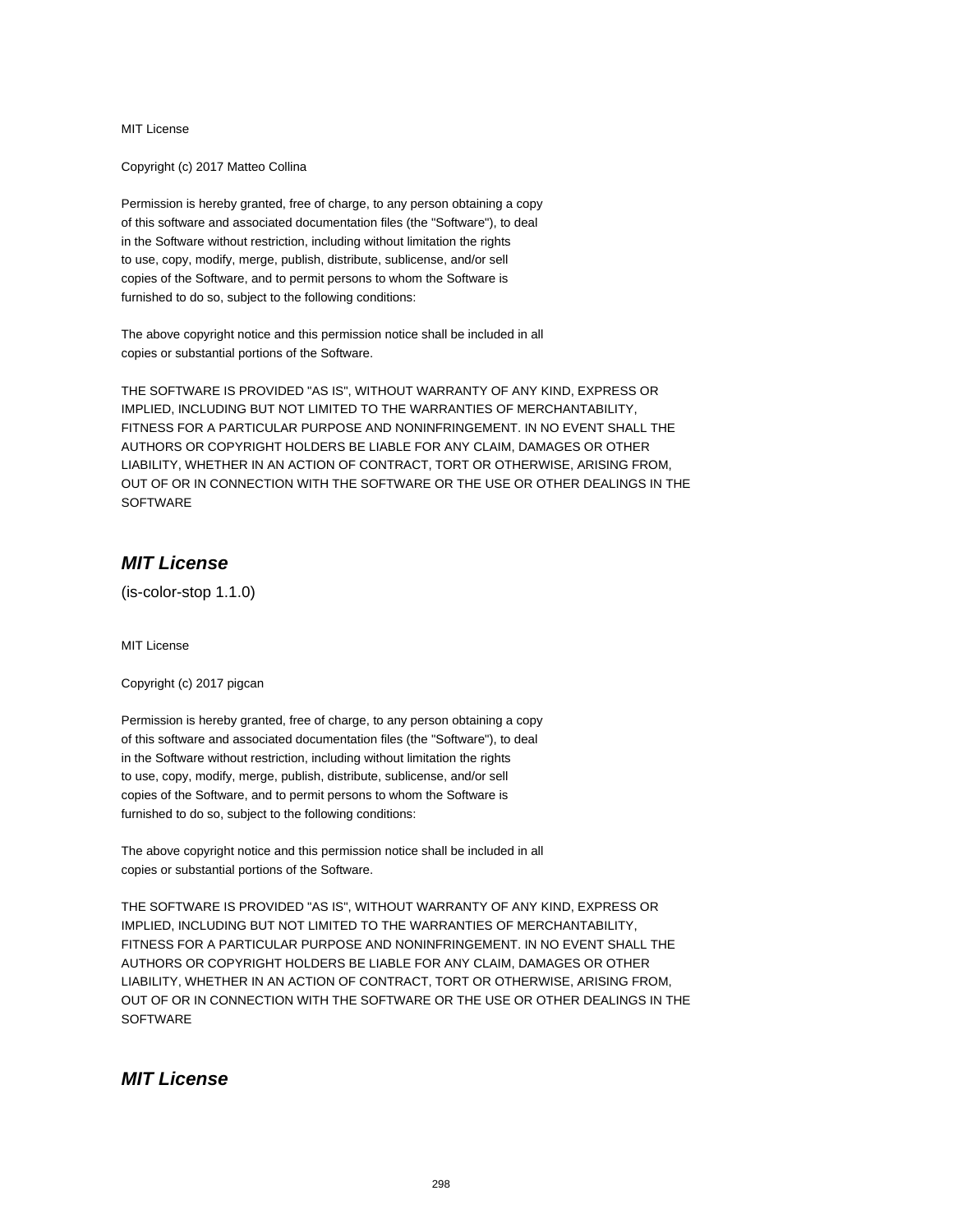(abort-controller 3.0.0)

MIT License

Copyright (c) 2017 Toru Nagashima

Permission is hereby granted, free of charge, to any person obtaining a copy of this software and associated documentation files (the "Software"), to deal in the Software without restriction, including without limitation the rights to use, copy, modify, merge, publish, distribute, sublicense, and/or sell copies of the Software, and to permit persons to whom the Software is furnished to do so, subject to the following conditions:

The above copyright notice and this permission notice shall be included in all copies or substantial portions of the Software.

THE SOFTWARE IS PROVIDED "AS IS", WITHOUT WARRANTY OF ANY KIND, EXPRESS OR IMPLIED, INCLUDING BUT NOT LIMITED TO THE WARRANTIES OF MERCHANTABILITY, FITNESS FOR A PARTICULAR PURPOSE AND NONINFRINGEMENT. IN NO EVENT SHALL THE AUTHORS OR COPYRIGHT HOLDERS BE LIABLE FOR ANY CLAIM, DAMAGES OR OTHER LIABILITY, WHETHER IN AN ACTION OF CONTRACT, TORT OR OTHERWISE, ARISING FROM, OUT OF OR IN CONNECTION WITH THE SOFTWARE OR THE USE OR OTHER DEALINGS IN THE SOFTWARE

#### **MIT License**

(webpack-log v2.0.0)

MIT License

Copyright (c) 2017 webpack-contrib

Permission is hereby granted, free of charge, to any person obtaining a copy of this software and associated documentation files (the "Software"), to deal in the Software without restriction, including without limitation the rights to use, copy, modify, merge, publish, distribute, sublicense, and/or sell copies of the Software, and to permit persons to whom the Software is furnished to do so, subject to the following conditions:

The above copyright notice and this permission notice shall be included in all copies or substantial portions of the Software.

THE SOFTWARE IS PROVIDED "AS IS", WITHOUT WARRANTY OF ANY KIND, EXPRESS OR IMPLIED, INCLUDING BUT NOT LIMITED TO THE WARRANTIES OF MERCHANTABILITY, FITNESS FOR A PARTICULAR PURPOSE AND NONINFRINGEMENT. IN NO EVENT SHALL THE AUTHORS OR COPYRIGHT HOLDERS BE LIABLE FOR ANY CLAIM, DAMAGES OR OTHER LIABILITY, WHETHER IN AN ACTION OF CONTRACT, TORT OR OTHERWISE, ARISING FROM, OUT OF OR IN CONNECTION WITH THE SOFTWARE OR THE USE OR OTHER DEALINGS IN THE **SOFTWARE**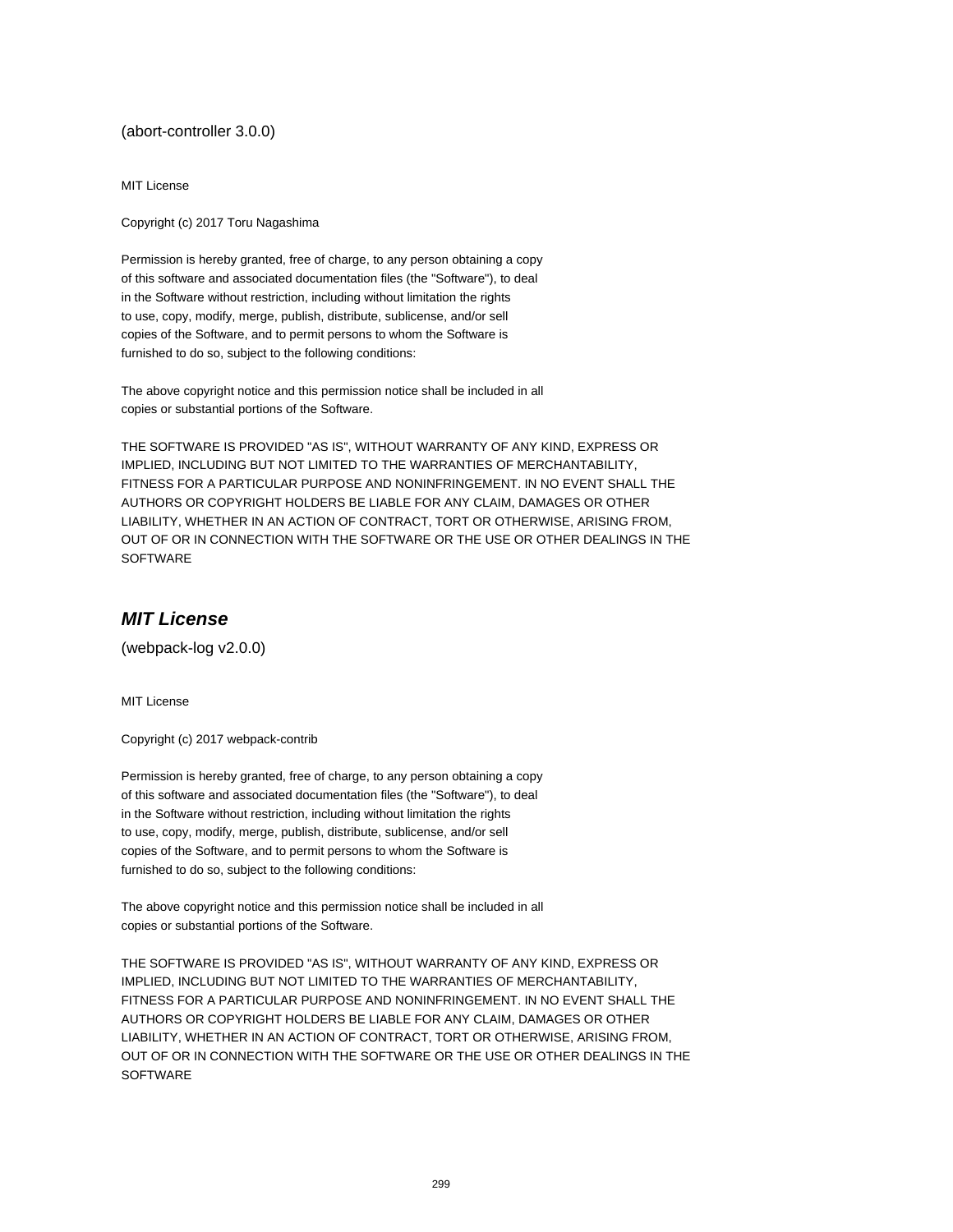(async-retry 1.3.1)

MIT License

Copyright (c) 2017 ZEIT, Inc.

Permission is hereby granted, free of charge, to any person obtaining a copy of this software and associated documentation files (the "Software"), to deal in the Software without restriction, including without limitation the rights to use, copy, modify, merge, publish, distribute, sublicense, and/or sell copies of the Software, and to permit persons to whom the Software is furnished to do so, subject to the following conditions:

The above copyright notice and this permission notice shall be included in all copies or substantial portions of the Software.

THE SOFTWARE IS PROVIDED "AS IS", WITHOUT WARRANTY OF ANY KIND, EXPRESS OR IMPLIED, INCLUDING BUT NOT LIMITED TO THE WARRANTIES OF MERCHANTABILITY, FITNESS FOR A PARTICULAR PURPOSE AND NONINFRINGEMENT. IN NO EVENT SHALL THE AUTHORS OR COPYRIGHT HOLDERS BE LIABLE FOR ANY CLAIM, DAMAGES OR OTHER LIABILITY, WHETHER IN AN ACTION OF CONTRACT, TORT OR OTHERWISE, ARISING FROM, OUT OF OR IN CONNECTION WITH THE SOFTWARE OR THE USE OR OTHER DEALINGS IN THE **SOFTWARE** 

#### **MIT License**

(har-validator 5.1.5)

MIT License

Copyright (c) 2018 Ahmad Nassri

Permission is hereby granted, free of charge, to any person obtaining a copy of this software and associated documentation files (the "Software"), to deal in the Software without restriction, including without limitation the rights to use, copy, modify, merge, publish, distribute, sublicense, and/or sell copies of the Software, and to permit persons to whom the Software is furnished to do so, subject to the following conditions:

The above copyright notice and this permission notice shall be included in all copies or substantial portions of the Software.

THE SOFTWARE IS PROVIDED "AS IS", WITHOUT WARRANTY OF ANY KIND, EXPRESS OR IMPLIED, INCLUDING BUT NOT LIMITED TO THE WARRANTIES OF MERCHANTABILITY, FITNESS FOR A PARTICULAR PURPOSE AND NONINFRINGEMENT. IN NO EVENT SHALL THE AUTHORS OR COPYRIGHT HOLDERS BE LIABLE FOR ANY CLAIM, DAMAGES OR OTHER LIABILITY, WHETHER IN AN ACTION OF CONTRACT, TORT OR OTHERWISE, ARISING FROM, OUT OF OR IN CONNECTION WITH THE SOFTWARE OR THE USE OR OTHER DEALINGS IN THE SOFTWARE

#### **MIT License**

(js-cookie 2.2.1)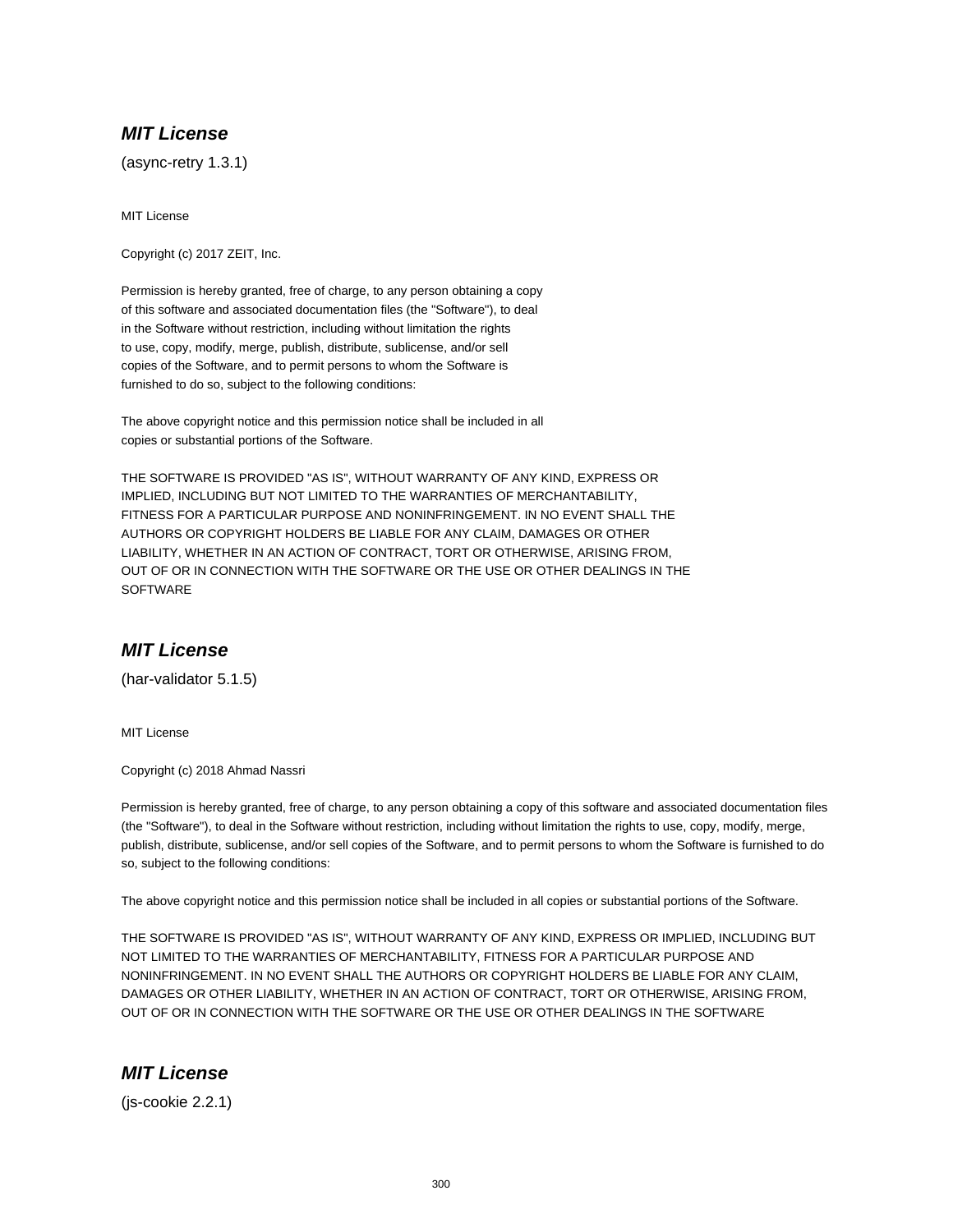Copyright (c) 2018 Copyright 2018 Klaus Hartl, Fagner Brack, GitHub Contributors

Permission is hereby granted, free of charge, to any person obtaining a copy of this software and associated documentation files (the "Software"), to deal in the Software without restriction, including without limitation the rights to use, copy, modify, merge, publish, distribute, sublicense, and/or sell copies of the Software, and to permit persons to whom the Software is furnished to do so, subject to the following conditions:

The above copyright notice and this permission notice shall be included in all copies or substantial portions of the Software.

THE SOFTWARE IS PROVIDED "AS IS", WITHOUT WARRANTY OF ANY KIND, EXPRESS OR IMPLIED, INCLUDING BUT NOT LIMITED TO THE WARRANTIES OF MERCHANTABILITY, FITNESS FOR A PARTICULAR PURPOSE AND NONINFRINGEMENT. IN NO EVENT SHALL THE AUTHORS OR COPYRIGHT HOLDERS BE LIABLE FOR ANY CLAIM, DAMAGES OR OTHER LIABILITY, WHETHER IN AN ACTION OF CONTRACT, TORT OR OTHERWISE, ARISING FROM, OUT OF OR IN CONNECTION WITH THE SOFTWARE OR THE USE OR OTHER DEALINGS IN THE SOFTWARE

# **MIT License**

(react-fast-compare 3.2.0)

MIT License

Copyright (c) 2018 Formidable Labs Copyright (c) 2017 Evgeny Poberezkin

Permission is hereby granted, free of charge, to any person obtaining a copy of this software and associated documentation files (the "Software"), to deal in the Software without restriction, including without limitation the rights to use, copy, modify, merge, publish, distribute, sublicense, and/or sell copies of the Software, and to permit persons to whom the Software is furnished to do so, subject to the following conditions:

The above copyright notice and this permission notice shall be included in all copies or substantial portions of the Software.

THE SOFTWARE IS PROVIDED "AS IS", WITHOUT WARRANTY OF ANY KIND, EXPRESS OR IMPLIED, INCLUDING BUT NOT LIMITED TO THE WARRANTIES OF MERCHANTABILITY, FITNESS FOR A PARTICULAR PURPOSE AND NONINFRINGEMENT. IN NO EVENT SHALL THE AUTHORS OR COPYRIGHT HOLDERS BE LIABLE FOR ANY CLAIM, DAMAGES OR OTHER LIABILITY, WHETHER IN AN ACTION OF CONTRACT, TORT OR OTHERWISE, ARISING FROM, OUT OF OR IN CONNECTION WITH THE SOFTWARE OR THE USE OR OTHER DEALINGS IN THE **SOFTWARE**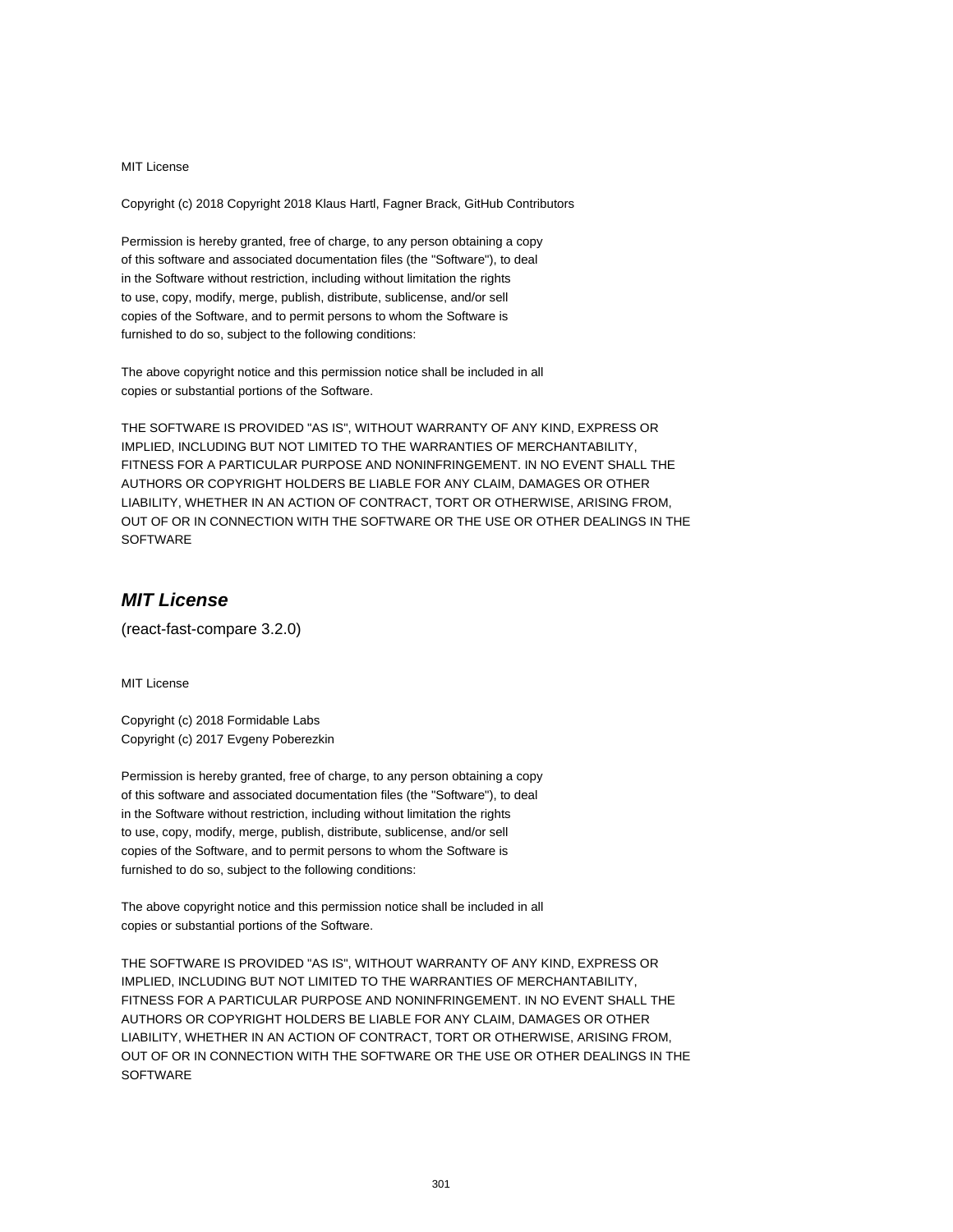(is-yarn-global 0.3.0)

MIT License

Copyright (c) 2018 LitoMore

Permission is hereby granted, free of charge, to any person obtaining a copy of this software and associated documentation files (the "Software"), to deal in the Software without restriction, including without limitation the rights to use, copy, modify, merge, publish, distribute, sublicense, and/or sell copies of the Software, and to permit persons to whom the Software is furnished to do so, subject to the following conditions:

The above copyright notice and this permission notice shall be included in all copies or substantial portions of the Software.

THE SOFTWARE IS PROVIDED "AS IS", WITHOUT WARRANTY OF ANY KIND, EXPRESS OR IMPLIED, INCLUDING BUT NOT LIMITED TO THE WARRANTIES OF MERCHANTABILITY, FITNESS FOR A PARTICULAR PURPOSE AND NONINFRINGEMENT. IN NO EVENT SHALL THE AUTHORS OR COPYRIGHT HOLDERS BE LIABLE FOR ANY CLAIM, DAMAGES OR OTHER LIABILITY, WHETHER IN AN ACTION OF CONTRACT, TORT OR OTHERWISE, ARISING FROM, OUT OF OR IN CONNECTION WITH THE SOFTWARE OR THE USE OR OTHER DEALINGS IN THE **SOFTWARE** 

## **MIT License**

(css-select-base-adapter 0.1.1)

MIT License

Copyright (c) 2018 Nik Coughlin

Permission is hereby granted, free of charge, to any person obtaining a copy of this software and associated documentation files (the "Software"), to deal in the Software without restriction, including without limitation the rights to use, copy, modify, merge, publish, distribute, sublicense, and/or sell copies of the Software, and to permit persons to whom the Software is furnished to do so, subject to the following conditions:

The above copyright notice and this permission notice shall be included in all copies or substantial portions of the Software.

THE SOFTWARE IS PROVIDED "AS IS", WITHOUT WARRANTY OF ANY KIND, EXPRESS OR IMPLIED, INCLUDING BUT NOT LIMITED TO THE WARRANTIES OF MERCHANTABILITY, FITNESS FOR A PARTICULAR PURPOSE AND NONINFRINGEMENT. IN NO EVENT SHALL THE AUTHORS OR COPYRIGHT HOLDERS BE LIABLE FOR ANY CLAIM, DAMAGES OR OTHER LIABILITY, WHETHER IN AN ACTION OF CONTRACT, TORT OR OTHERWISE, ARISING FROM, OUT OF OR IN CONNECTION WITH THE SOFTWARE OR THE USE OR OTHER DEALINGS IN THE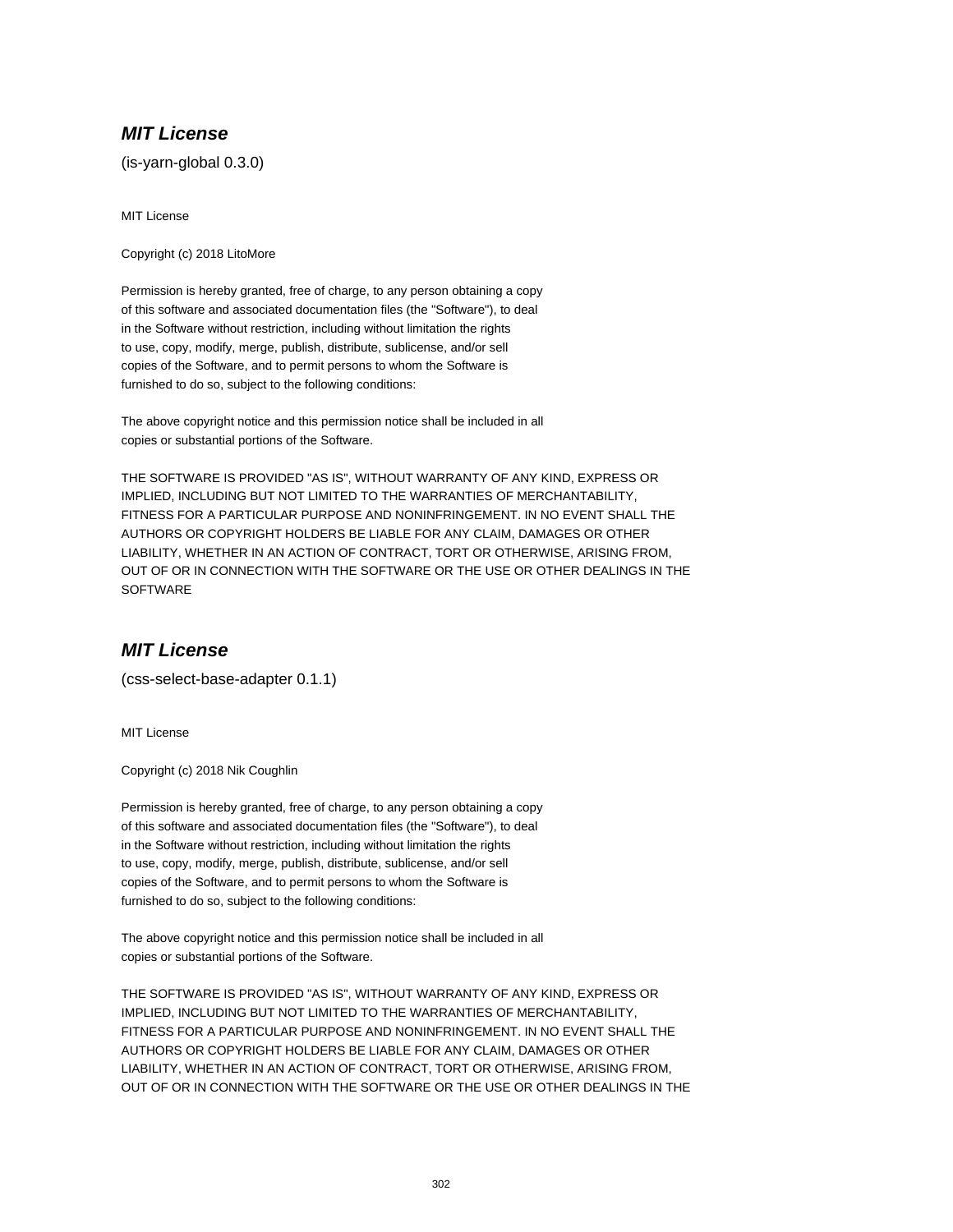SOFTWARE

#### **MIT License**

(safer-buffer 2.1.2)

MIT License

Copyright (c) 2018 Nikita Skovoroda

Permission is hereby granted, free of charge, to any person obtaining a copy of this software and associated documentation files (the "Software"), to deal in the Software without restriction, including without limitation the rights to use, copy, modify, merge, publish, distribute, sublicense, and/or sell copies of the Software, and to permit persons to whom the Software is furnished to do so, subject to the following conditions:

The above copyright notice and this permission notice shall be included in all copies or substantial portions of the Software.

THE SOFTWARE IS PROVIDED "AS IS", WITHOUT WARRANTY OF ANY KIND, EXPRESS OR IMPLIED, INCLUDING BUT NOT LIMITED TO THE WARRANTIES OF MERCHANTABILITY, FITNESS FOR A PARTICULAR PURPOSE AND NONINFRINGEMENT. IN NO EVENT SHALL THE AUTHORS OR COPYRIGHT HOLDERS BE LIABLE FOR ANY CLAIM, DAMAGES OR OTHER LIABILITY, WHETHER IN AN ACTION OF CONTRACT, TORT OR OTHERWISE, ARISING FROM, OUT OF OR IN CONNECTION WITH THE SOFTWARE OR THE USE OR OTHER DEALINGS IN THE **SOFTWARE** 

# **MIT License**

(jest-watch-typeahead 0.6.1)

MIT License

Copyright (c) 2018 Rogelio Guzman

Permission is hereby granted, free of charge, to any person obtaining a copy of this software and associated documentation files (the "Software"), to deal in the Software without restriction, including without limitation the rights to use, copy, modify, merge, publish, distribute, sublicense, and/or sell copies of the Software, and to permit persons to whom the Software is furnished to do so, subject to the following conditions:

The above copyright notice and this permission notice shall be included in all copies or substantial portions of the Software.

THE SOFTWARE IS PROVIDED "AS IS", WITHOUT WARRANTY OF ANY KIND, EXPRESS OR IMPLIED, INCLUDING BUT NOT LIMITED TO THE WARRANTIES OF MERCHANTABILITY,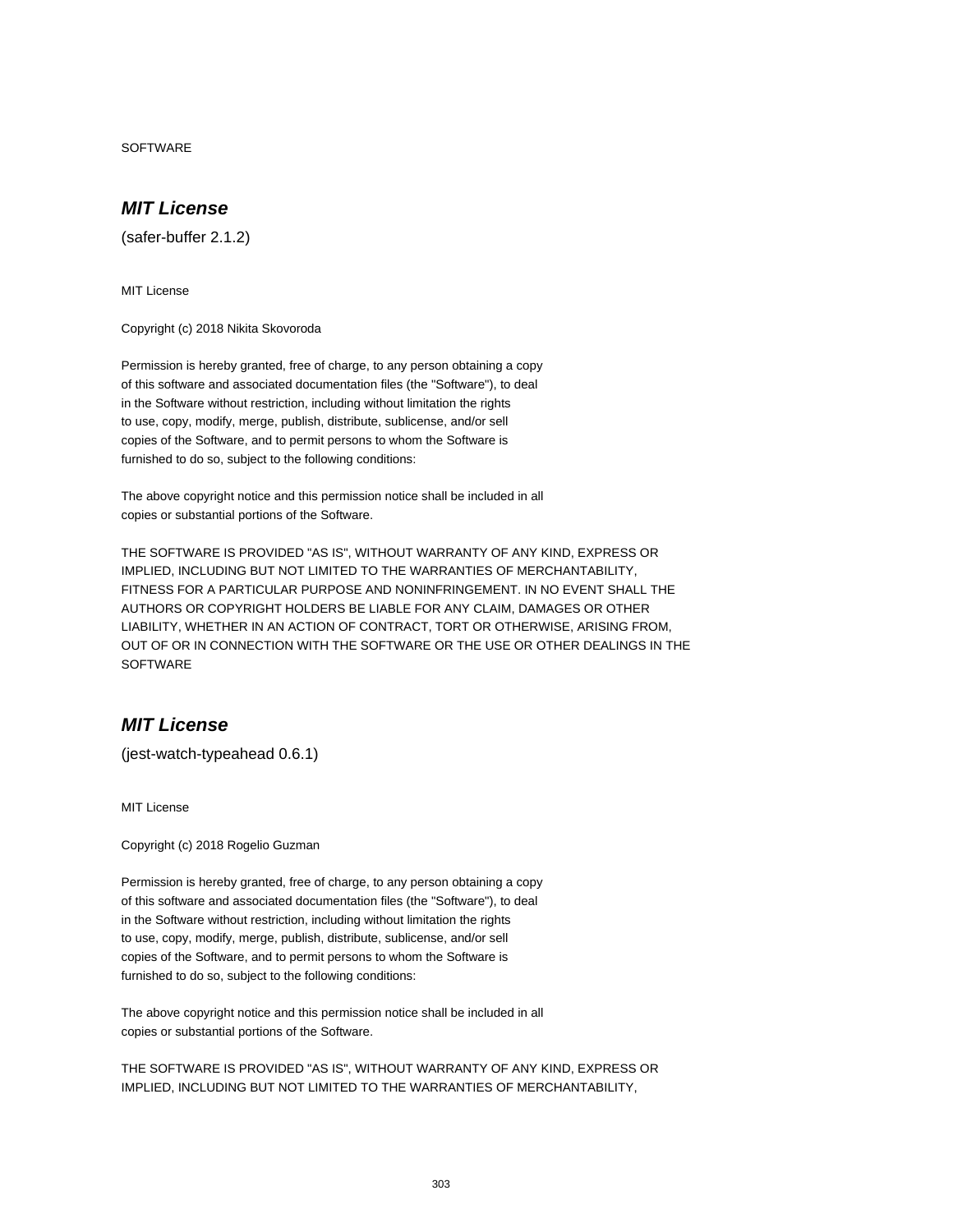FITNESS FOR A PARTICULAR PURPOSE AND NONINFRINGEMENT. IN NO EVENT SHALL THE AUTHORS OR COPYRIGHT HOLDERS BE LIABLE FOR ANY CLAIM, DAMAGES OR OTHER LIABILITY, WHETHER IN AN ACTION OF CONTRACT, TORT OR OTHERWISE, ARISING FROM, OUT OF OR IN CONNECTION WITH THE SOFTWARE OR THE USE OR OTHER DEALINGS IN THE **SOFTWARE** 

#### **MIT License**

(@webassemblyjs/ast 1.9.0, @webassemblyjs/helper-api-error 1.9.0, @webassemblyjs/helper-buffer 1.9.0, @webassemblyjs/helper-code-frame 1.9.0, @webassemblyjs/helper-module-context 1.9.0, @webassemblyjs/helper-wasm-bytecode 1.9.0, @webassemblyjs/helper-wasm-section 1.9.0, @webassemblyjs/ieee754 1.9.0, @webassemblyjs/utf8 1.9.0, @webassemblyjs/wasm-edit 1.9.0, @webassemblyjs/wasm-gen 1.9.0, @webassemblyjs/wasm-opt 1.9.0, @webassemblyjs/wasm-parser 1.9.0, @webassemblyjs/wast-parser 1.9.0, @webassemblyjs/wast-printer 1.9.0)

MIT License

Copyright (c) 2018 Sven Sauleau

Permission is hereby granted, free of charge, to any person obtaining a copy of this software and associated documentation files (the "Software"), to deal in the Software without restriction, including without limitation the rights to use, copy, modify, merge, publish, distribute, sublicense, and/or sell copies of the Software, and to permit persons to whom the Software is furnished to do so, subject to the following conditions:

The above copyright notice and this permission notice shall be included in all copies or substantial portions of the Software.

THE SOFTWARE IS PROVIDED "AS IS", WITHOUT WARRANTY OF ANY KIND, EXPRESS OR IMPLIED, INCLUDING BUT NOT LIMITED TO THE WARRANTIES OF MERCHANTABILITY, FITNESS FOR A PARTICULAR PURPOSE AND NONINFRINGEMENT. IN NO EVENT SHALL THE AUTHORS OR COPYRIGHT HOLDERS BE LIABLE FOR ANY CLAIM, DAMAGES OR OTHER LIABILITY, WHETHER IN AN ACTION OF CONTRACT, TORT OR OTHERWISE, ARISING FROM, OUT OF OR IN CONNECTION WITH THE SOFTWARE OR THE USE OR OTHER DEALINGS IN THE **SOFTWARE** 

## **MIT License**

(@szmarczak/http-timer 1.1.2, @szmarczak/http-timer 4.0.5, defer-to-connect 1.1.3, defer-to-connect 2.0.0, http2-wrapper 1.0.0-beta.5.2, resolve-alpn 1.0.0)

MIT License

Copyright (c) 2018 Szymon Marczak

Permission is hereby granted, free of charge, to any person obtaining a copy of this software and associated documentation files (the "Software"), to deal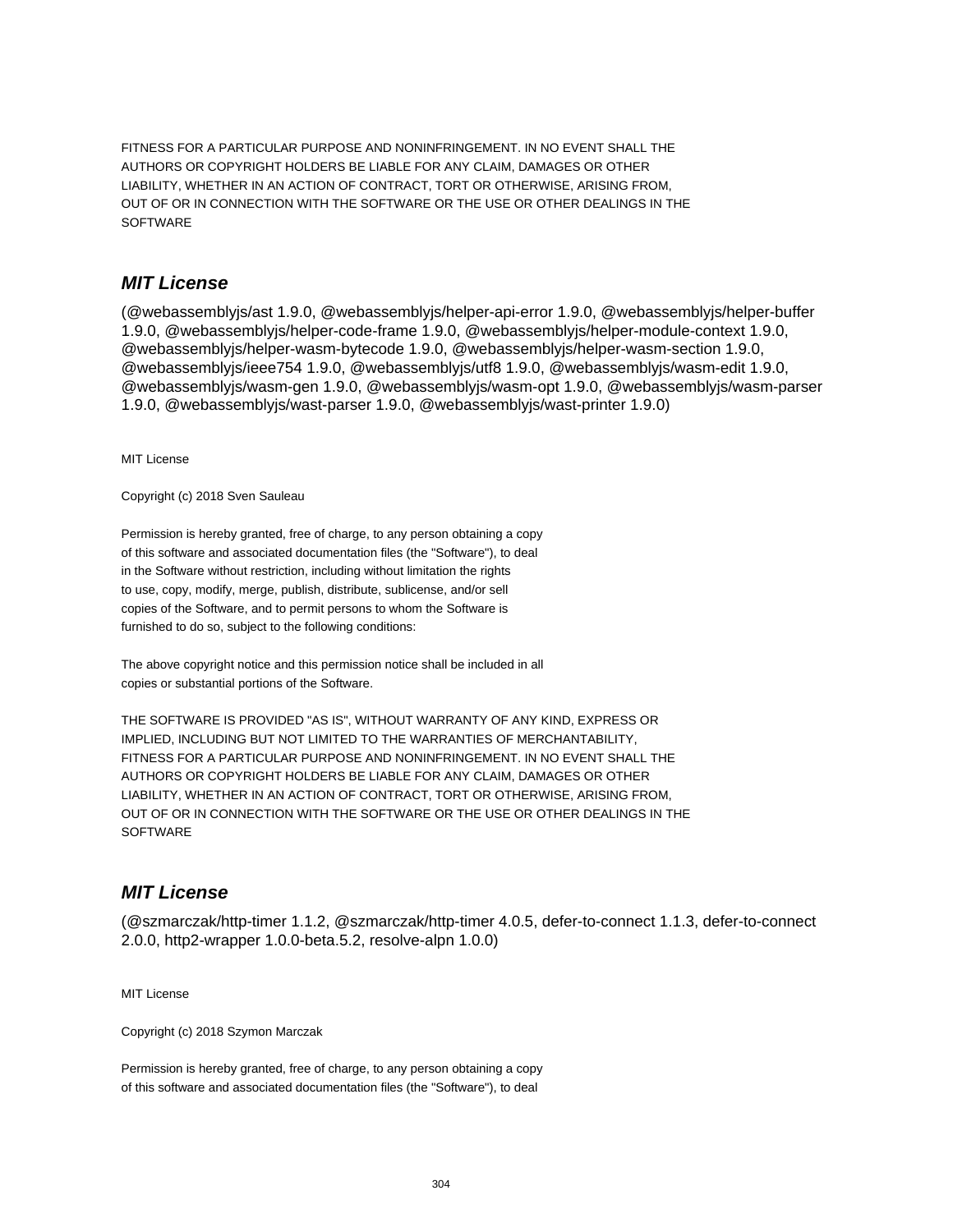in the Software without restriction, including without limitation the rights to use, copy, modify, merge, publish, distribute, sublicense, and/or sell copies of the Software, and to permit persons to whom the Software is furnished to do so, subject to the following conditions:

The above copyright notice and this permission notice shall be included in all copies or substantial portions of the Software.

THE SOFTWARE IS PROVIDED "AS IS", WITHOUT WARRANTY OF ANY KIND, EXPRESS OR IMPLIED, INCLUDING BUT NOT LIMITED TO THE WARRANTIES OF MERCHANTABILITY, FITNESS FOR A PARTICULAR PURPOSE AND NONINFRINGEMENT. IN NO EVENT SHALL THE AUTHORS OR COPYRIGHT HOLDERS BE LIABLE FOR ANY CLAIM, DAMAGES OR OTHER LIABILITY, WHETHER IN AN ACTION OF CONTRACT, TORT OR OTHERWISE, ARISING FROM, OUT OF OR IN CONNECTION WITH THE SOFTWARE OR THE USE OR OTHER DEALINGS IN THE SOFTWARE

# **MIT License**

(prompts 2.4.0, sisteransi 1.0.5)

MIT License

Copyright (c) 2018 Terkel Gjervig Nielsen

Permission is hereby granted, free of charge, to any person obtaining a copy of this software and associated documentation files (the "Software"), to deal in the Software without restriction, including without limitation the rights to use, copy, modify, merge, publish, distribute, sublicense, and/or sell copies of the Software, and to permit persons to whom the Software is furnished to do so, subject to the following conditions:

The above copyright notice and this permission notice shall be included in all copies or substantial portions of the Software.

THE SOFTWARE IS PROVIDED "AS IS", WITHOUT WARRANTY OF ANY KIND, EXPRESS OR IMPLIED, INCLUDING BUT NOT LIMITED TO THE WARRANTIES OF MERCHANTABILITY, FITNESS FOR A PARTICULAR PURPOSE AND NONINFRINGEMENT. IN NO EVENT SHALL THE AUTHORS OR COPYRIGHT HOLDERS BE LIABLE FOR ANY CLAIM, DAMAGES OR OTHER LIABILITY, WHETHER IN AN ACTION OF CONTRACT, TORT OR OTHERWISE, ARISING FROM, OUT OF OR IN CONNECTION WITH THE SOFTWARE OR THE USE OR OTHER DEALINGS IN THE **SOFTWARE** 

#### **MIT License**

(semver-store 0.3.0)

MIT License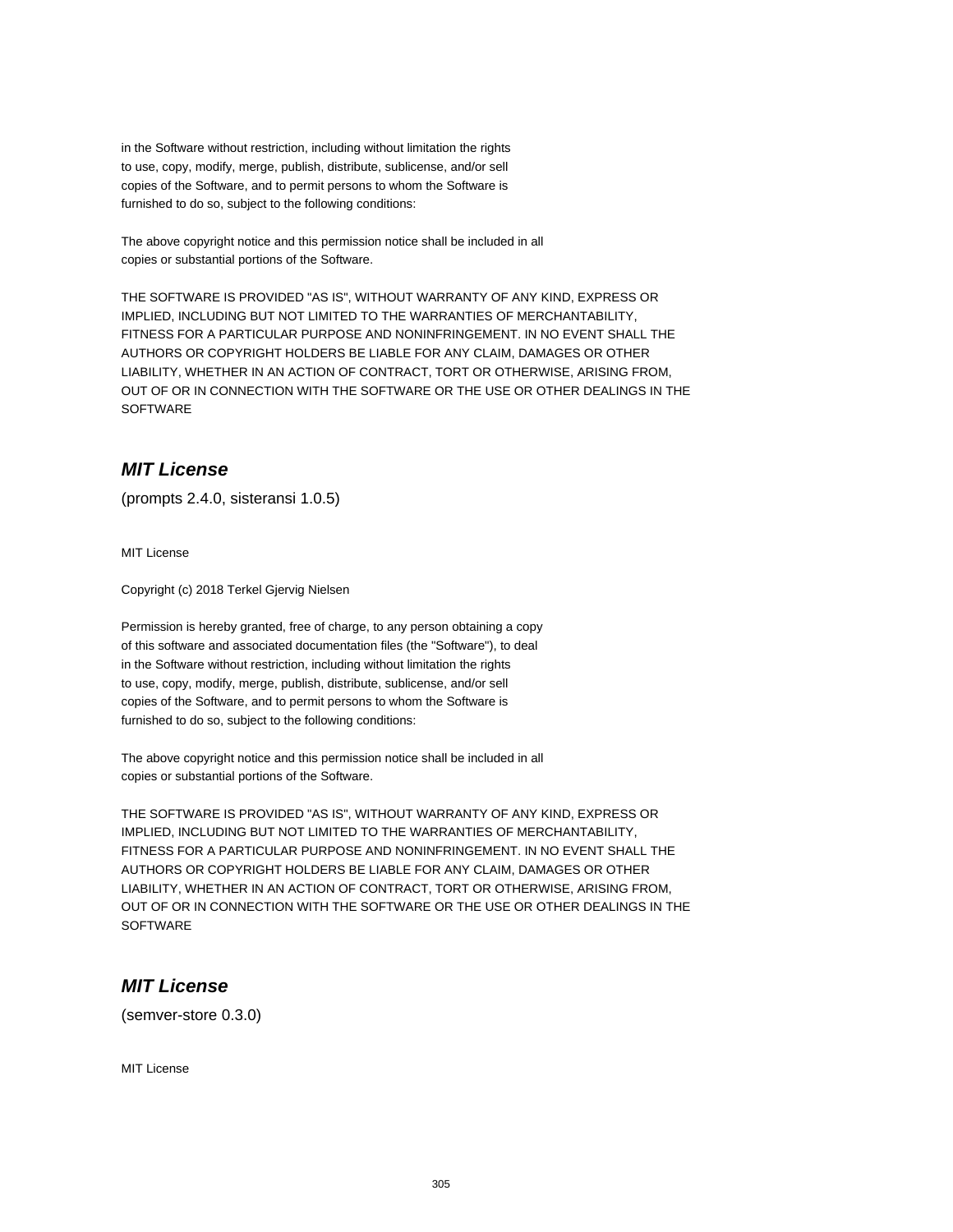Copyright (c) 2018 Tomas Della Vedova

Permission is hereby granted, free of charge, to any person obtaining a copy of this software and associated documentation files (the "Software"), to deal in the Software without restriction, including without limitation the rights to use, copy, modify, merge, publish, distribute, sublicense, and/or sell copies of the Software, and to permit persons to whom the Software is furnished to do so, subject to the following conditions:

The above copyright notice and this permission notice shall be included in all copies or substantial portions of the Software.

THE SOFTWARE IS PROVIDED "AS IS", WITHOUT WARRANTY OF ANY KIND, EXPRESS OR IMPLIED, INCLUDING BUT NOT LIMITED TO THE WARRANTIES OF MERCHANTABILITY, FITNESS FOR A PARTICULAR PURPOSE AND NONINFRINGEMENT. IN NO EVENT SHALL THE AUTHORS OR COPYRIGHT HOLDERS BE LIABLE FOR ANY CLAIM, DAMAGES OR OTHER LIABILITY, WHETHER IN AN ACTION OF CONTRACT, TORT OR OTHERWISE, ARISING FROM, OUT OF OR IN CONNECTION WITH THE SOFTWARE OR THE USE OR OTHER DEALINGS IN THE **SOFTWARE** 

#### **MIT License**

(fast-decode-uri-component 1.0.1)

MIT License

Copyright (c) 2018 Tomas Della Vedova Copyright (c) 2017 Justin Ridgewell Copyright (c) 2008-2009 Bjoern Hoehrmann

Permission is hereby granted, free of charge, to any person obtaining a copy of this software and associated documentation files (the "Software"), to deal in the Software without restriction, including without limitation the rights to use, copy, modify, merge, publish, distribute, sublicense, and/or sell copies of the Software, and to permit persons to whom the Software is furnished to do so, subject to the following conditions:

The above copyright notice and this permission notice shall be included in all copies or substantial portions of the Software.

THE SOFTWARE IS PROVIDED "AS IS", WITHOUT WARRANTY OF ANY KIND, EXPRESS OR IMPLIED, INCLUDING BUT NOT LIMITED TO THE WARRANTIES OF MERCHANTABILITY, FITNESS FOR A PARTICULAR PURPOSE AND NONINFRINGEMENT. IN NO EVENT SHALL THE AUTHORS OR COPYRIGHT HOLDERS BE LIABLE FOR ANY CLAIM, DAMAGES OR OTHER LIABILITY, WHETHER IN AN ACTION OF CONTRACT, TORT OR OTHERWISE, ARISING FROM, OUT OF OR IN CONNECTION WITH THE SOFTWARE OR THE USE OR OTHER DEALINGS IN THE **SOFTWARE** 

#### **MIT License**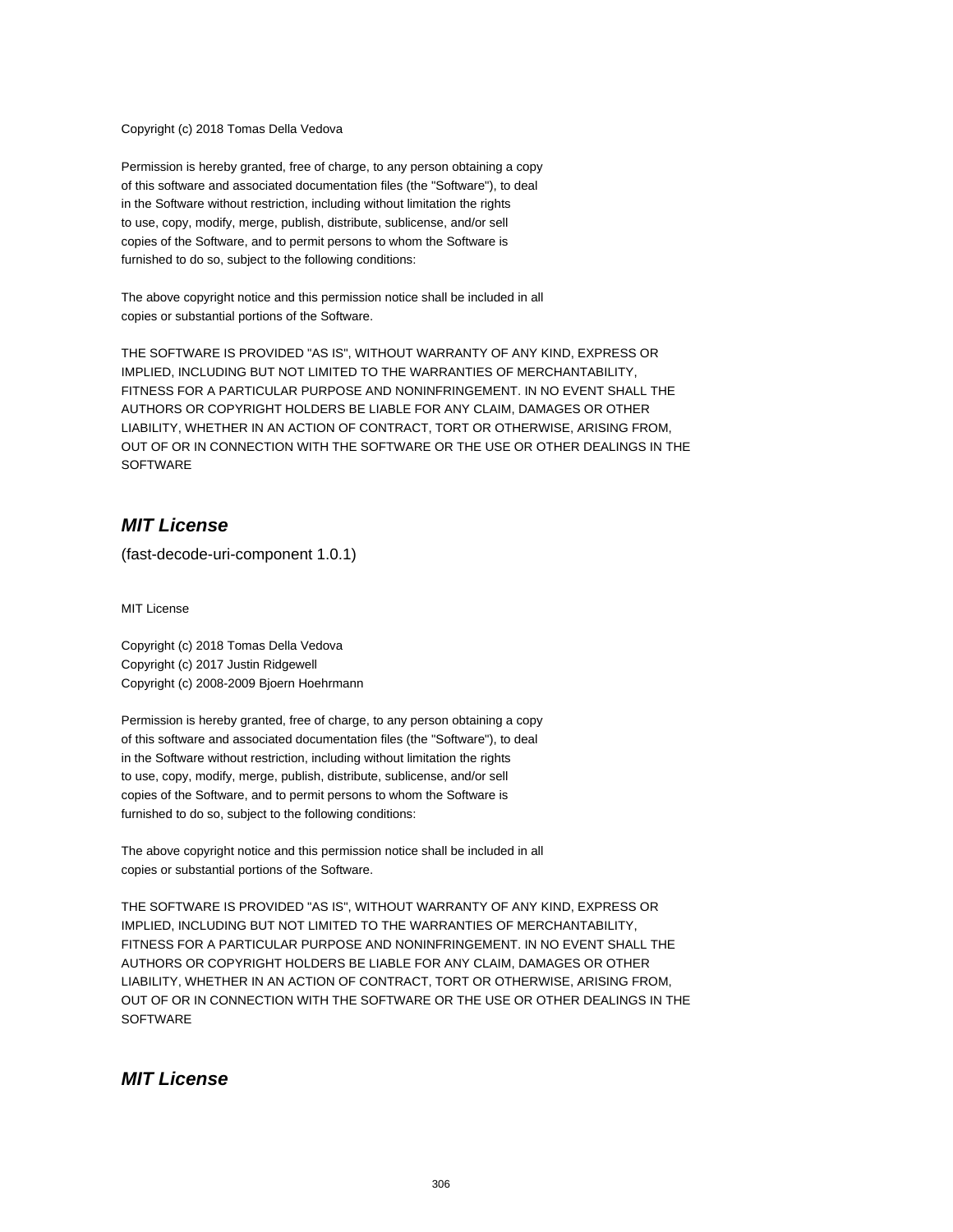(eslint-plugin-es 3.0.1, eslint-utils v2.1.0, regexpp 3.1.0)

MIT License

Copyright (c) 2018 Toru Nagashima

Permission is hereby granted, free of charge, to any person obtaining a copy of this software and associated documentation files (the "Software"), to deal in the Software without restriction, including without limitation the rights to use, copy, modify, merge, publish, distribute, sublicense, and/or sell copies of the Software, and to permit persons to whom the Software is furnished to do so, subject to the following conditions:

The above copyright notice and this permission notice shall be included in all copies or substantial portions of the Software.

THE SOFTWARE IS PROVIDED "AS IS", WITHOUT WARRANTY OF ANY KIND, EXPRESS OR IMPLIED, INCLUDING BUT NOT LIMITED TO THE WARRANTIES OF MERCHANTABILITY, FITNESS FOR A PARTICULAR PURPOSE AND NONINFRINGEMENT. IN NO EVENT SHALL THE AUTHORS OR COPYRIGHT HOLDERS BE LIABLE FOR ANY CLAIM, DAMAGES OR OTHER LIABILITY, WHETHER IN AN ACTION OF CONTRACT, TORT OR OTHERWISE, ARISING FROM, OUT OF OR IN CONNECTION WITH THE SOFTWARE OR THE USE OR OTHER DEALINGS IN THE SOFTWARE

#### **MIT License**

(connext 3.1.2)

MIT License

Copyright (c) 2019 Connext

Permission is hereby granted, free of charge, to any person obtaining a copy of this software and associated documentation files (the "Software"), to deal in the Software without restriction, including without limitation the rights to use, copy, modify, merge, publish, distribute, sublicense, and/or sell copies of the Software, and to permit persons to whom the Software is furnished to do so, subject to the following conditions:

The above copyright notice and this permission notice shall be included in all copies or substantial portions of the Software.

THE SOFTWARE IS PROVIDED "AS IS", WITHOUT WARRANTY OF ANY KIND, EXPRESS OR IMPLIED, INCLUDING BUT NOT LIMITED TO THE WARRANTIES OF MERCHANTABILITY, FITNESS FOR A PARTICULAR PURPOSE AND NONINFRINGEMENT. IN NO EVENT SHALL THE AUTHORS OR COPYRIGHT HOLDERS BE LIABLE FOR ANY CLAIM, DAMAGES OR OTHER LIABILITY, WHETHER IN AN ACTION OF CONTRACT, TORT OR OTHERWISE, ARISING FROM, OUT OF OR IN CONNECTION WITH THE SOFTWARE OR THE USE OR OTHER DEALINGS IN THE **SOFTWARE**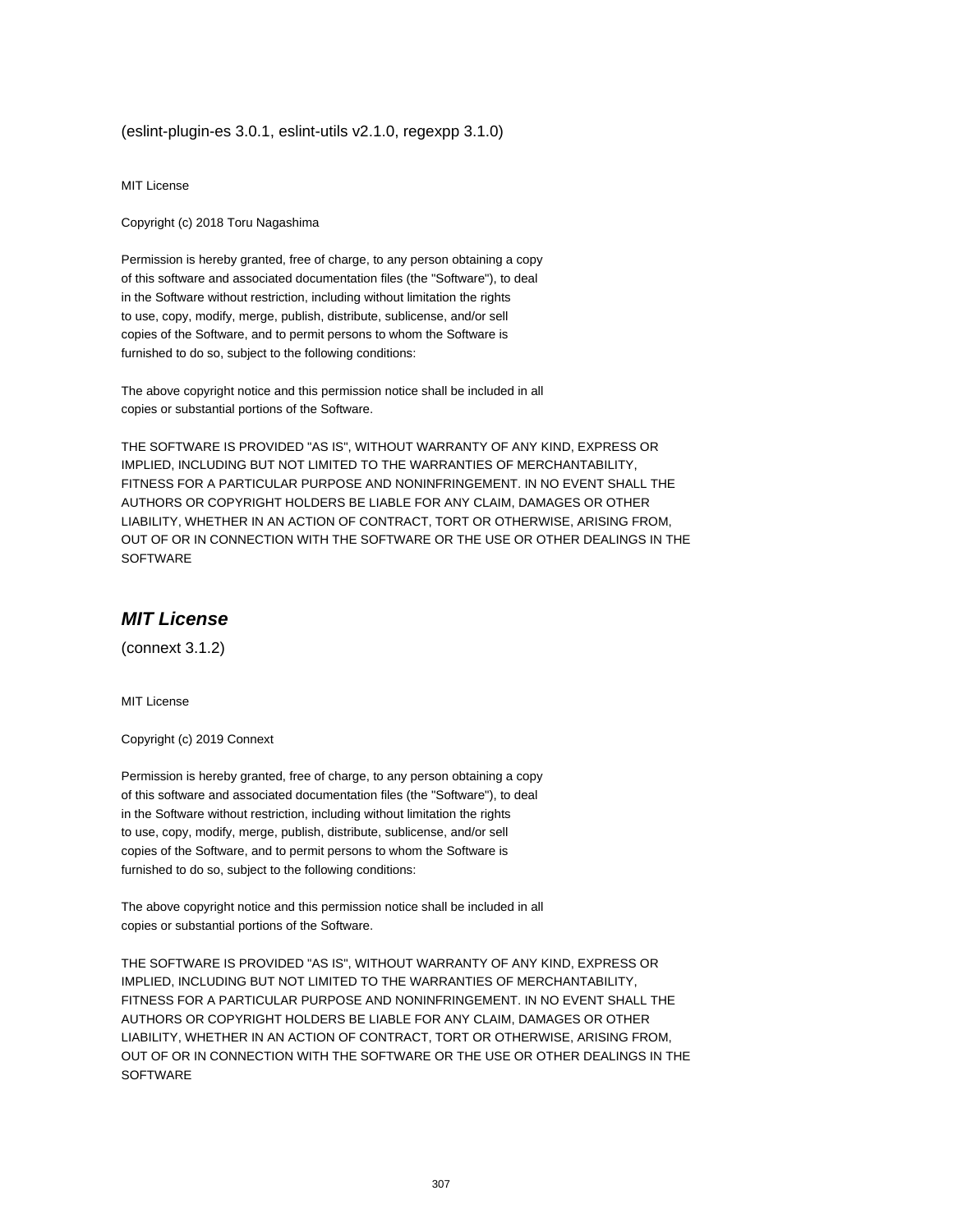(@everymundo/aws-s3-client 1.3.0)

MIT License

Copyright (c) 2019 EveryMundo

Permission is hereby granted, free of charge, to any person obtaining a copy of this software and associated documentation files (the "Software"), to deal in the Software without restriction, including without limitation the rights to use, copy, modify, merge, publish, distribute, sublicense, and/or sell copies of the Software, and to permit persons to whom the Software is furnished to do so, subject to the following conditions:

The above copyright notice and this permission notice shall be included in all copies or substantial portions of the Software.

THE SOFTWARE IS PROVIDED "AS IS", WITHOUT WARRANTY OF ANY KIND, EXPRESS OR IMPLIED, INCLUDING BUT NOT LIMITED TO THE WARRANTIES OF MERCHANTABILITY, FITNESS FOR A PARTICULAR PURPOSE AND NONINFRINGEMENT. IN NO EVENT SHALL THE AUTHORS OR COPYRIGHT HOLDERS BE LIABLE FOR ANY CLAIM, DAMAGES OR OTHER LIABILITY, WHETHER IN AN ACTION OF CONTRACT, TORT OR OTHERWISE, ARISING FROM, OUT OF OR IN CONNECTION WITH THE SOFTWARE OR THE USE OR OTHER DEALINGS IN THE **SOFTWARE** 

## **MIT License**

(eslint-plugin-testing-library 3.10.1)

MIT License

Copyright (c) 2019 Mario Beltrán Alarcón

Permission is hereby granted, free of charge, to any person obtaining a copy of this software and associated documentation files (the "Software"), to deal in the Software without restriction, including without limitation the rights to use, copy, modify, merge, publish, distribute, sublicense, and/or sell copies of the Software, and to permit persons to whom the Software is furnished to do so, subject to the following conditions:

The above copyright notice and this permission notice shall be included in all copies or substantial portions of the Software.

THE SOFTWARE IS PROVIDED "AS IS", WITHOUT WARRANTY OF ANY KIND, EXPRESS OR IMPLIED, INCLUDING BUT NOT LIMITED TO THE WARRANTIES OF MERCHANTABILITY, FITNESS FOR A PARTICULAR PURPOSE AND NONINFRINGEMENT. IN NO EVENT SHALL THE AUTHORS OR COPYRIGHT HOLDERS BE LIABLE FOR ANY CLAIM, DAMAGES OR OTHER LIABILITY, WHETHER IN AN ACTION OF CONTRACT, TORT OR OTHERWISE, ARISING FROM, OUT OF OR IN CONNECTION WITH THE SOFTWARE OR THE USE OR OTHER DEALINGS IN THE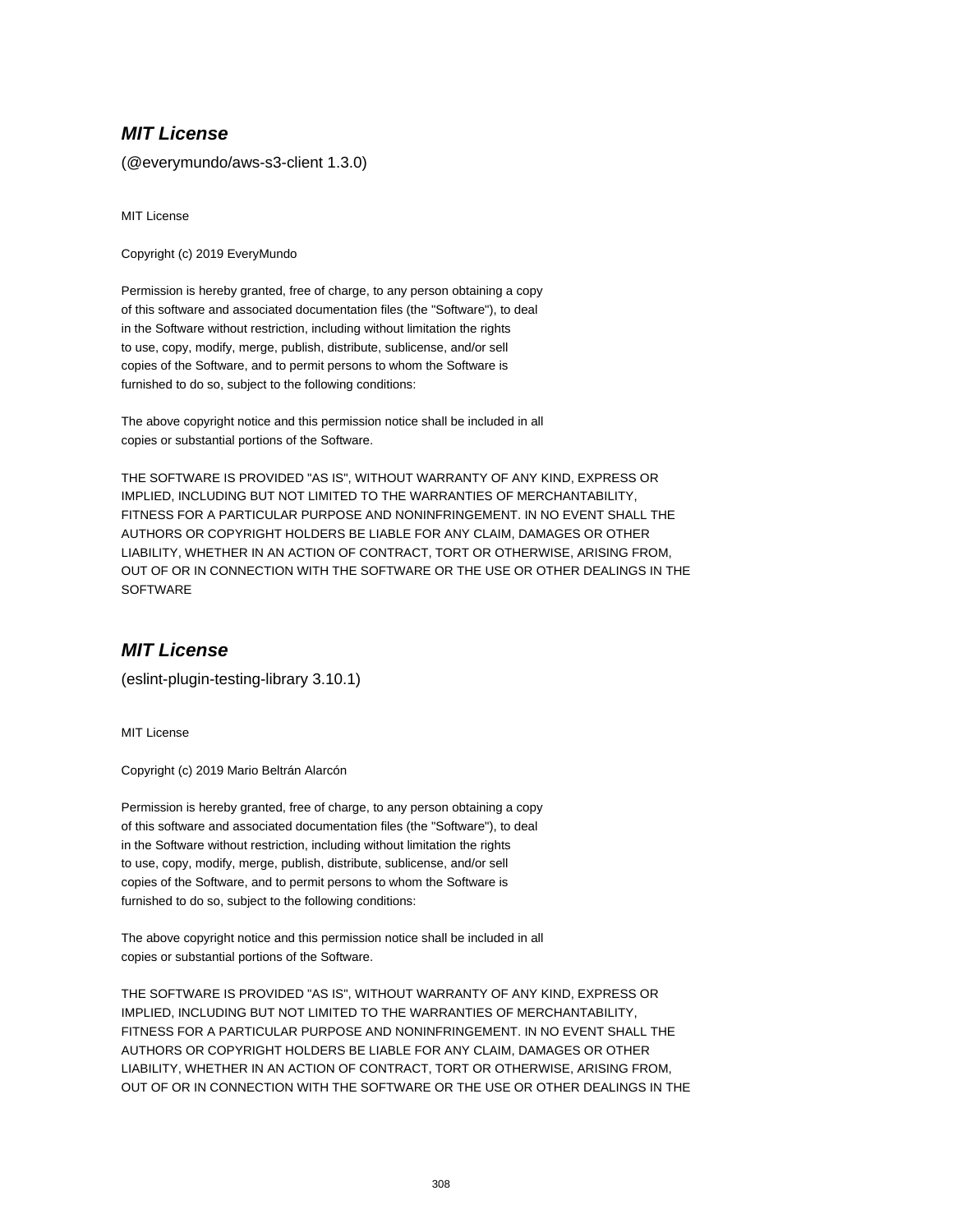SOFTWARE

#### **MIT License**

(@pmmmwh/react-refresh-webpack-plugin 0.4.3)

MIT License

Copyright (c) 2019 Michael Mok

Permission is hereby granted, free of charge, to any person obtaining a copy of this software and associated documentation files (the "Software"), to deal in the Software without restriction, including without limitation the rights to use, copy, modify, merge, publish, distribute, sublicense, and/or sell copies of the Software, and to permit persons to whom the Software is furnished to do so, subject to the following conditions:

The above copyright notice and this permission notice shall be included in all copies or substantial portions of the Software.

THE SOFTWARE IS PROVIDED "AS IS", WITHOUT WARRANTY OF ANY KIND, EXPRESS OR IMPLIED, INCLUDING BUT NOT LIMITED TO THE WARRANTIES OF MERCHANTABILITY, FITNESS FOR A PARTICULAR PURPOSE AND NONINFRINGEMENT. IN NO EVENT SHALL THE AUTHORS OR COPYRIGHT HOLDERS BE LIABLE FOR ANY CLAIM, DAMAGES OR OTHER LIABILITY, WHETHER IN AN ACTION OF CONTRACT, TORT OR OTHERWISE, ARISING FROM, OUT OF OR IN CONNECTION WITH THE SOFTWARE OR THE USE OR OTHER DEALINGS IN THE **SOFTWARE** 

## **MIT License**

(collect-v8-coverage 1.0.1)

MIT License

Copyright (c) 2019 Simen Bekkhus

Permission is hereby granted, free of charge, to any person obtaining a copy of this software and associated documentation files (the "Software"), to deal in the Software without restriction, including without limitation the rights to use, copy, modify, merge, publish, distribute, sublicense, and/or sell copies of the Software, and to permit persons to whom the Software is furnished to do so, subject to the following conditions:

The above copyright notice and this permission notice shall be included in all copies or substantial portions of the Software.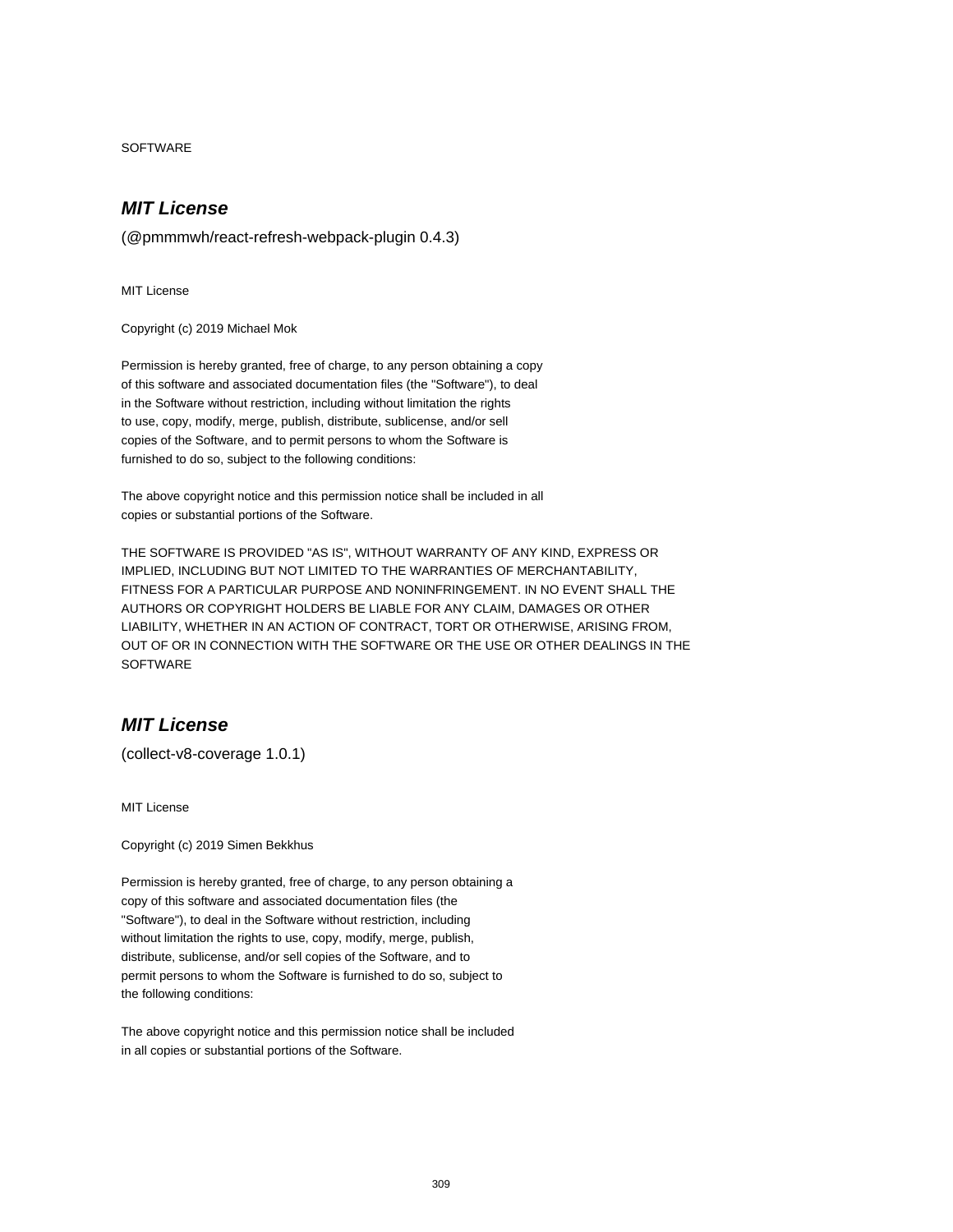THE SOFTWARE IS PROVIDED "AS IS", WITHOUT WARRANTY OF ANY KIND, EXPRESS OR IMPLIED, INCLUDING BUT NOT LIMITED TO THE WARRANTIES OF MERCHANTABILITY, FITNESS FOR A PARTICULAR PURPOSE AND NONINFRINGEMENT. IN NO EVENT SHALL THE AUTHORS OR COPYRIGHT HOLDERS BE LIABLE FOR ANY CLAIM, DAMAGES OR OTHER LIABILITY, WHETHER IN AN ACTION OF CONTRACT, TORT OR OTHERWISE, ARISING FROM, OUT OF OR IN CONNECTION WITH THE SOFTWARE OR THE USE OR OTHER DEALINGS IN THE SOFTWARE

## **MIT License**

(is-binary-path v2.1.0)

MIT License

Copyright (c) 2019 Sindre Sorhus (https://sindresorhus.com), Paul Miller (https://paulmillr.com)

Permission is hereby granted, free of charge, to any person obtaining a copy of this software and associated documentation files (the "Software"), to deal in the Software without restriction, including without limitation the rights to use, copy, modify, merge, publish, distribute, sublicense, and/or sell copies of the Software, and to permit persons to whom the Software is furnished to do so, subject to the following conditions:

The above copyright notice and this permission notice shall be included in all copies or substantial portions of the Software.

THE SOFTWARE IS PROVIDED "AS IS", WITHOUT WARRANTY OF ANY KIND, EXPRESS OR IMPLIED, INCLUDING BUT NOT LIMITED TO THE WARRANTIES OF MERCHANTABILITY, FITNESS FOR A PARTICULAR PURPOSE AND NONINFRINGEMENT. IN NO EVENT SHALL THE AUTHORS OR COPYRIGHT HOLDERS BE LIABLE FOR ANY CLAIM, DAMAGES OR OTHER LIABILITY, WHETHER IN AN ACTION OF CONTRACT, TORT OR OTHERWISE, ARISING FROM, OUT OF OR IN CONNECTION WITH THE SOFTWARE OR THE USE OR OTHER DEALINGS IN THE SOFTWARE

# **MIT License**

(binary-extensions 1.13.1)

MIT License

Copyright (c) 2019 Sindre Sorhus (sindresorhus.com), Paul Miller (https://paulmillr.com)

Permission is hereby granted, free of charge, to any person obtaining a copy of this software and associated documentation files (the "Software"), to deal in the Software without restriction, including without limitation the rights to use, copy, modify, merge, publish, distribute, sublicense, and/or sell copies of the Software, and to permit persons to whom the Software is furnished to do so, subject to the following conditions:

The above copyright notice and this permission notice shall be included in all copies or substantial portions of the Software.

THE SOFTWARE IS PROVIDED "AS IS", WITHOUT WARRANTY OF ANY KIND, EXPRESS OR IMPLIED, INCLUDING BUT NOT LIMITED TO THE WARRANTIES OF MERCHANTABILITY, FITNESS FOR A PARTICULAR PURPOSE AND NONINFRINGEMENT. IN NO EVENT SHALL THE AUTHORS OR COPYRIGHT HOLDERS BE LIABLE FOR ANY CLAIM, DAMAGES OR OTHER LIABILITY, WHETHER IN AN ACTION OF CONTRACT, TORT OR OTHERWISE, ARISING FROM, OUT OF OR IN CONNECTION WITH THE SOFTWARE OR THE USE OR OTHER DEALINGS IN THE SOFTWARE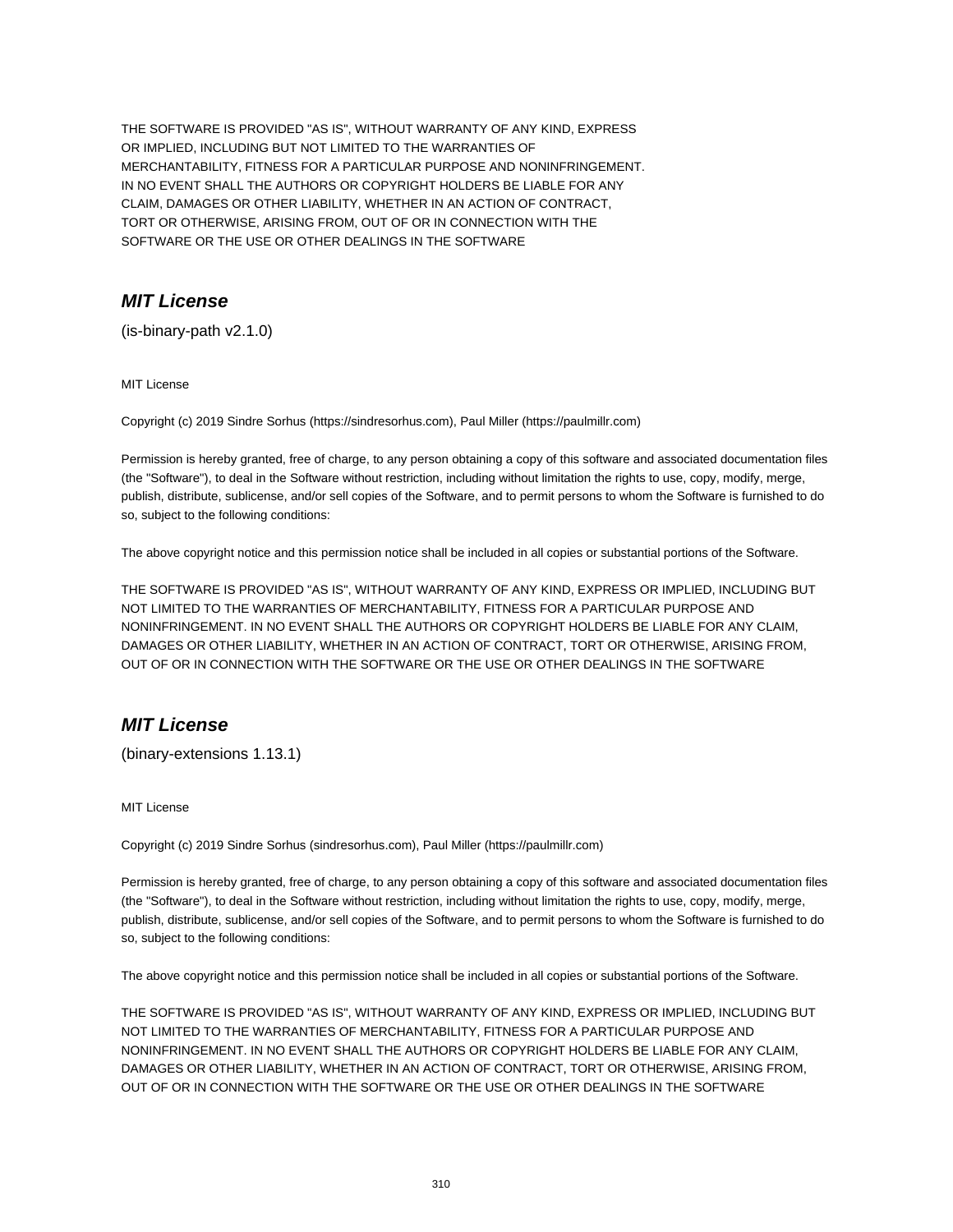(@typescript-eslint/experimental-utils 3.10.1, @typescript-eslint/types 3.10.1, @typescript-eslint/visitor-keys 3.10.1)

MIT License

Copyright (c) 2019 TypeScript ESLint and other contributors

Permission is hereby granted, free of charge, to any person obtaining a copy of this software and associated documentation files (the "Software"), to deal in the Software without restriction, including without limitation the rights to use, copy, modify, merge, publish, distribute, sublicense, and/or sell copies of the Software, and to permit persons to whom the Software is furnished to do so, subject to the following conditions:

The above copyright notice and this permission notice shall be included in all copies or substantial portions of the Software.

THE SOFTWARE IS PROVIDED "AS IS", WITHOUT WARRANTY OF ANY KIND, EXPRESS OR IMPLIED, INCLUDING BUT NOT LIMITED TO THE WARRANTIES OF MERCHANTABILITY, FITNESS FOR A PARTICULAR PURPOSE AND NONINFRINGEMENT. IN NO EVENT SHALL THE AUTHORS OR COPYRIGHT HOLDERS BE LIABLE FOR ANY CLAIM, DAMAGES OR OTHER LIABILITY, WHETHER IN AN ACTION OF CONTRACT, TORT OR OTHERWISE, ARISING FROM, OUT OF OR IN CONNECTION WITH THE SOFTWARE OR THE USE OR OTHER DEALINGS IN THE **SOFTWARE** 

#### **MIT License**

(@babel/preset-modules 0.1.4)

MIT License

Copyright (c) 2020 Babel

Permission is hereby granted, free of charge, to any person obtaining a copy of this software and associated documentation files (the "Software"), to deal in the Software without restriction, including without limitation the rights to use, copy, modify, merge, publish, distribute, sublicense, and/or sell copies of the Software, and to permit persons to whom the Software is furnished to do so, subject to the following conditions:

The above copyright notice and this permission notice shall be included in all copies or substantial portions of the Software.

THE SOFTWARE IS PROVIDED "AS IS", WITHOUT WARRANTY OF ANY KIND, EXPRESS OR IMPLIED, INCLUDING BUT NOT LIMITED TO THE WARRANTIES OF MERCHANTABILITY,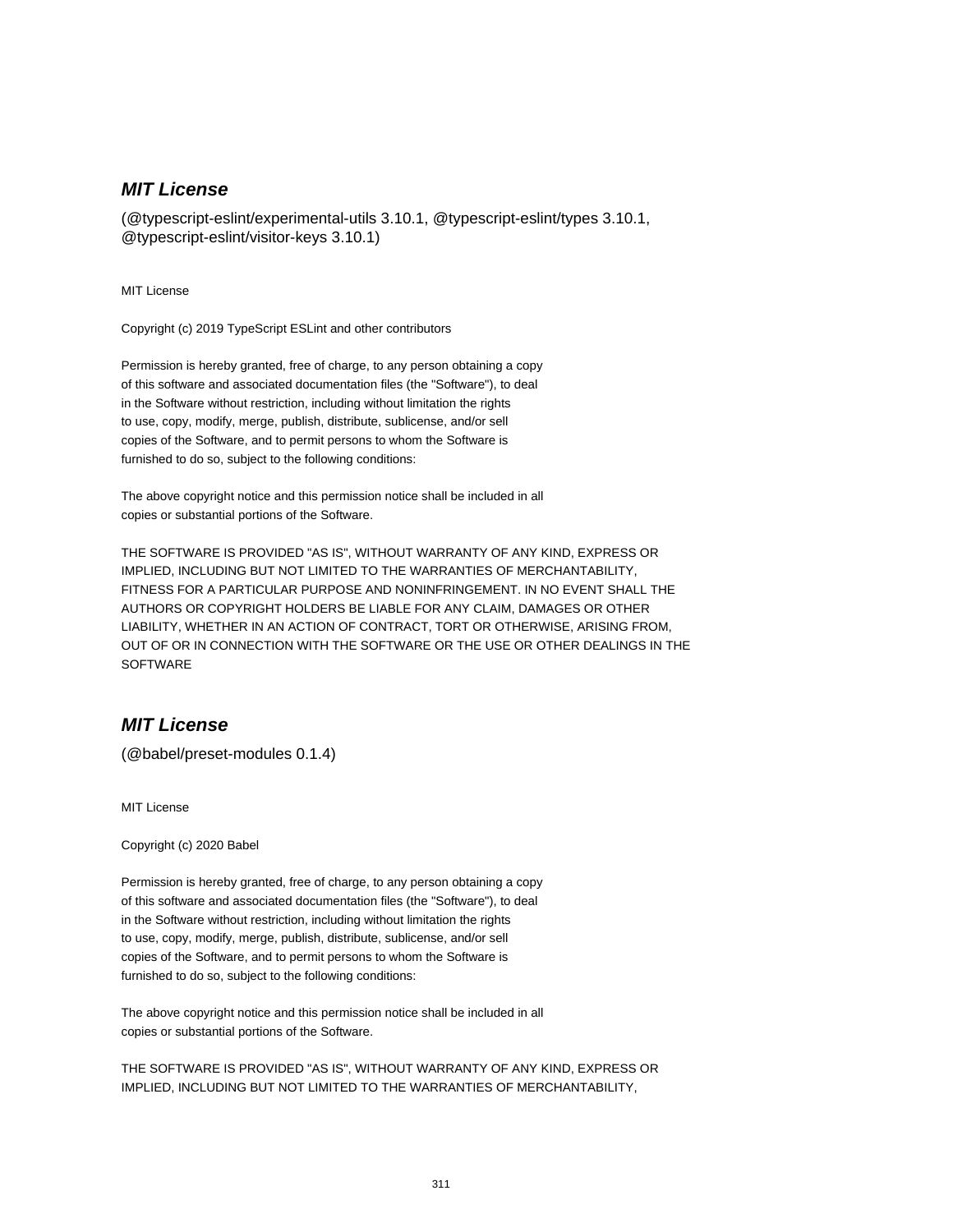FITNESS FOR A PARTICULAR PURPOSE AND NONINFRINGEMENT. IN NO EVENT SHALL THE AUTHORS OR COPYRIGHT HOLDERS BE LIABLE FOR ANY CLAIM, DAMAGES OR OTHER LIABILITY, WHETHER IN AN ACTION OF CONTRACT, TORT OR OTHERWISE, ARISING FROM, OUT OF OR IN CONNECTION WITH THE SOFTWARE OR THE USE OR OTHER DEALINGS IN THE **SOFTWARE** 

## **MIT License**

(get-package-type 0.1.0)

MIT License

Copyright (c) 2020 CFWare, LLC

Permission is hereby granted, free of charge, to any person obtaining a copy of this software and associated documentation files (the "Software"), to deal in the Software without restriction, including without limitation the rights to use, copy, modify, merge, publish, distribute, sublicense, and/or sell copies of the Software, and to permit persons to whom the Software is furnished to do so, subject to the following conditions:

The above copyright notice and this permission notice shall be included in all copies or substantial portions of the Software.

THE SOFTWARE IS PROVIDED "AS IS", WITHOUT WARRANTY OF ANY KIND, EXPRESS OR IMPLIED, INCLUDING BUT NOT LIMITED TO THE WARRANTIES OF MERCHANTABILITY, FITNESS FOR A PARTICULAR PURPOSE AND NONINFRINGEMENT. IN NO EVENT SHALL THE AUTHORS OR COPYRIGHT HOLDERS BE LIABLE FOR ANY CLAIM, DAMAGES OR OTHER LIABILITY, WHETHER IN AN ACTION OF CONTRACT, TORT OR OTHERWISE, ARISING FROM, OUT OF OR IN CONNECTION WITH THE SOFTWARE OR THE USE OR OTHER DEALINGS IN THE **SOFTWARE** 

# **MIT License**

(fastify-warning 0.2.0)

MIT License

Copyright (c) 2020 Fastify

Permission is hereby granted, free of charge, to any person obtaining a copy of this software and associated documentation files (the "Software"), to deal in the Software without restriction, including without limitation the rights to use, copy, modify, merge, publish, distribute, sublicense, and/or sell copies of the Software, and to permit persons to whom the Software is furnished to do so, subject to the following conditions: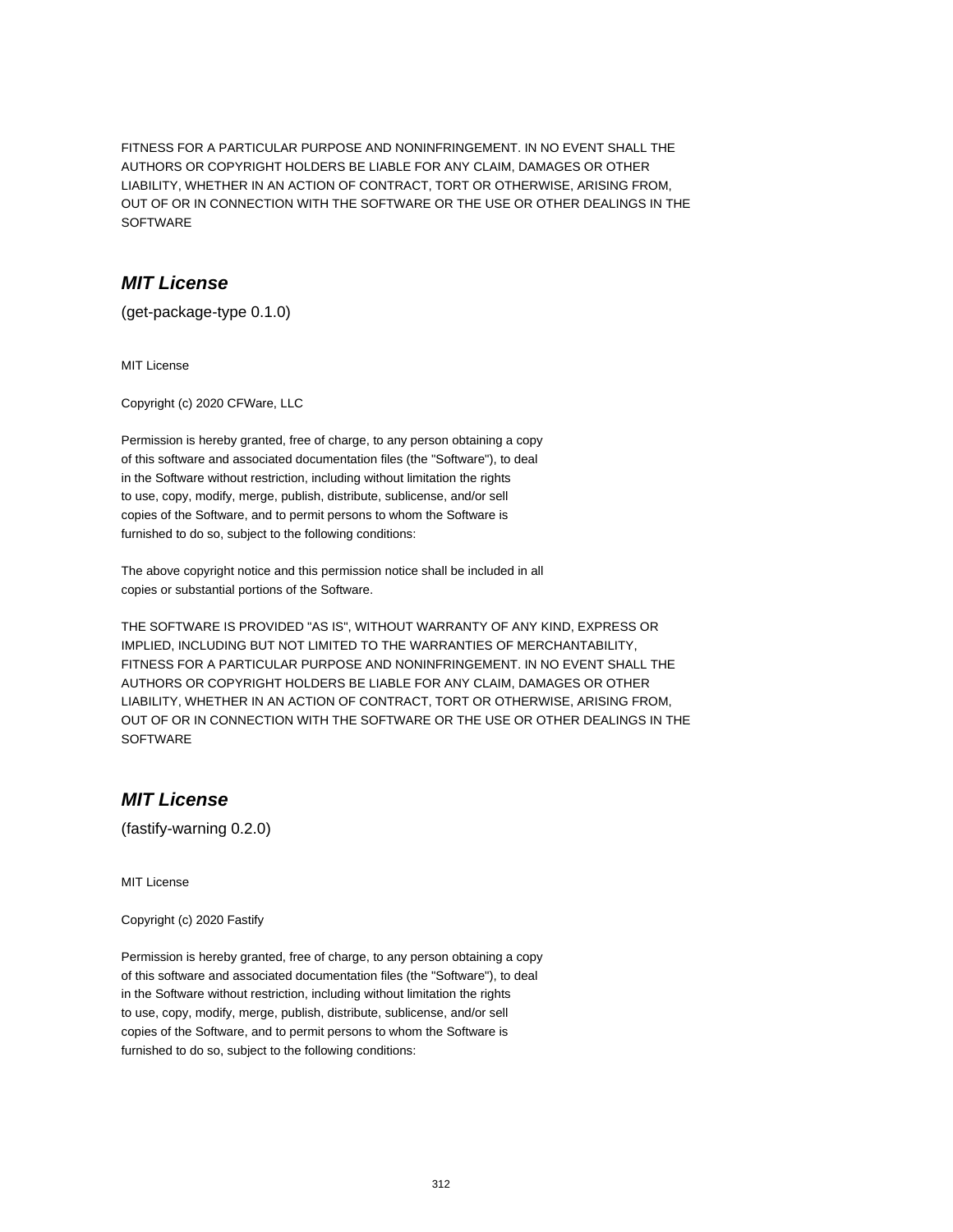The above copyright notice and this permission notice shall be included in all copies or substantial portions of the Software.

THE SOFTWARE IS PROVIDED "AS IS", WITHOUT WARRANTY OF ANY KIND, EXPRESS OR IMPLIED, INCLUDING BUT NOT LIMITED TO THE WARRANTIES OF MERCHANTABILITY, FITNESS FOR A PARTICULAR PURPOSE AND NONINFRINGEMENT. IN NO EVENT SHALL THE AUTHORS OR COPYRIGHT HOLDERS BE LIABLE FOR ANY CLAIM, DAMAGES OR OTHER LIABILITY, WHETHER IN AN ACTION OF CONTRACT, TORT OR OTHERWISE, ARISING FROM, OUT OF OR IN CONNECTION WITH THE SOFTWARE OR THE USE OR OTHER DEALINGS IN THE SOFTWARE

## **MIT License**

(json-schema-resolver 1.2.2)

MIT License

Copyright (c) 2020 Manuel Spigolon

Permission is hereby granted, free of charge, to any person obtaining a copy of this software and associated documentation files (the "Software"), to deal in the Software without restriction, including without limitation the rights to use, copy, modify, merge, publish, distribute, sublicense, and/or sell copies of the Software, and to permit persons to whom the Software is furnished to do so, subject to the following conditions:

The above copyright notice and this permission notice shall be included in all copies or substantial portions of the Software.

THE SOFTWARE IS PROVIDED "AS IS", WITHOUT WARRANTY OF ANY KIND, EXPRESS OR IMPLIED, INCLUDING BUT NOT LIMITED TO THE WARRANTIES OF MERCHANTABILITY, FITNESS FOR A PARTICULAR PURPOSE AND NONINFRINGEMENT. IN NO EVENT SHALL THE AUTHORS OR COPYRIGHT HOLDERS BE LIABLE FOR ANY CLAIM, DAMAGES OR OTHER LIABILITY, WHETHER IN AN ACTION OF CONTRACT, TORT OR OTHERWISE, ARISING FROM, OUT OF OR IN CONNECTION WITH THE SOFTWARE OR THE USE OR OTHER DEALINGS IN THE **SOFTWARE** 

#### **MIT License**

(timer-hook 1.0.3)

MIT License

Copyright (c) 2020 Michael Lai

Permission is hereby granted, free of charge, to any person obtaining a copy of this software and associated documentation files (the "Software"), to deal in the Software without restriction, including without limitation the rights to use, copy, modify, merge, publish, distribute, sublicense, and/or sell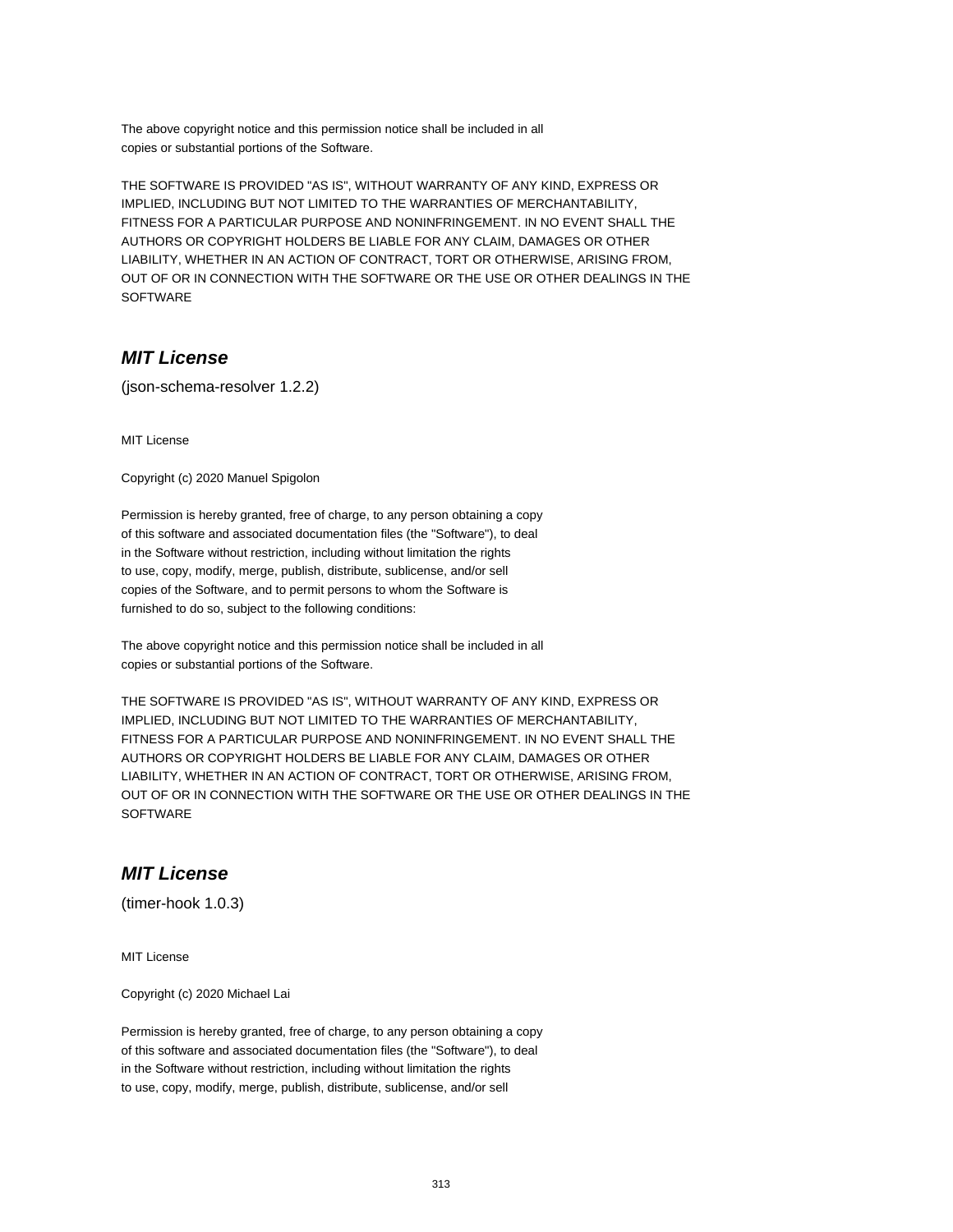copies of the Software, and to permit persons to whom the Software is furnished to do so, subject to the following conditions:

The above copyright notice and this permission notice shall be included in all copies or substantial portions of the Software.

THE SOFTWARE IS PROVIDED "AS IS", WITHOUT WARRANTY OF ANY KIND, EXPRESS OR IMPLIED, INCLUDING BUT NOT LIMITED TO THE WARRANTIES OF MERCHANTABILITY, FITNESS FOR A PARTICULAR PURPOSE AND NONINFRINGEMENT. IN NO EVENT SHALL THE AUTHORS OR COPYRIGHT HOLDERS BE LIABLE FOR ANY CLAIM, DAMAGES OR OTHER LIABILITY, WHETHER IN AN ACTION OF CONTRACT, TORT OR OTHERWISE, ARISING FROM, OUT OF OR IN CONNECTION WITH THE SOFTWARE OR THE USE OR OTHER DEALINGS IN THE **SOFTWARE** 

## **MIT License**

(fork-ts-checker-webpack-plugin v4.1.6)

MIT License

Copyright (c) 2020 TypeStrong

Permission is hereby granted, free of charge, to any person obtaining a copy of this software and associated documentation files (the "Software"), to deal in the Software without restriction, including without limitation the rights to use, copy, modify, merge, publish, distribute, sublicense, and/or sell copies of the Software, and to permit persons to whom the Software is furnished to do so, subject to the following conditions:

The above copyright notice and this permission notice shall be included in all copies or substantial portions of the Software.

THE SOFTWARE IS PROVIDED "AS IS", WITHOUT WARRANTY OF ANY KIND, EXPRESS OR IMPLIED, INCLUDING BUT NOT LIMITED TO THE WARRANTIES OF MERCHANTABILITY, FITNESS FOR A PARTICULAR PURPOSE AND NONINFRINGEMENT. IN NO EVENT SHALL THE AUTHORS OR COPYRIGHT HOLDERS BE LIABLE FOR ANY CLAIM, DAMAGES OR OTHER LIABILITY, WHETHER IN AN ACTION OF CONTRACT, TORT OR OTHERWISE, ARISING FROM, OUT OF OR IN CONNECTION WITH THE SOFTWARE OR THE USE OR OTHER DEALINGS IN THE **SOFTWARE** 

#### **MIT License**

(slice-ansi 4.0.0)

MIT License

Copyright (c) DC Copyright (c) Sindre Sorhus (https://sindresorhus.com)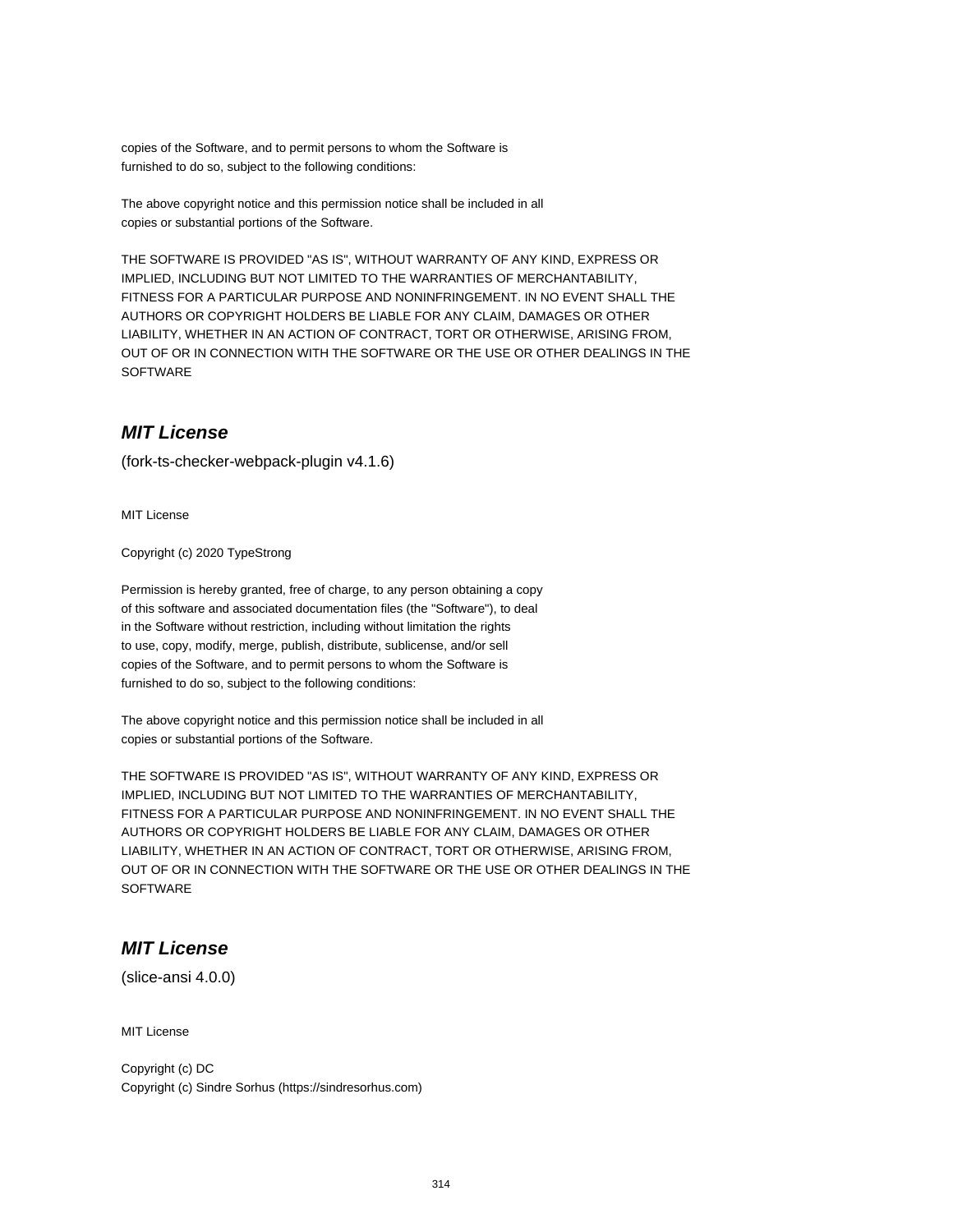Permission is hereby granted, free of charge, to any person obtaining a copy of this software and associated documentation files (the "Software"), to deal in the Software without restriction, including without limitation the rights to use, copy, modify, merge, publish, distribute, sublicense, and/or sell copies of the Software, and to permit persons to whom the Software is furnished to do so, subject to the following conditions:

The above copyright notice and this permission notice shall be included in all copies or substantial portions of the Software.

THE SOFTWARE IS PROVIDED "AS IS", WITHOUT WARRANTY OF ANY KIND, EXPRESS OR IMPLIED, INCLUDING BUT NOT LIMITED TO THE WARRANTIES OF MERCHANTABILITY, FITNESS FOR A PARTICULAR PURPOSE AND NONINFRINGEMENT. IN NO EVENT SHALL THE AUTHORS OR COPYRIGHT HOLDERS BE LIABLE FOR ANY CLAIM, DAMAGES OR OTHER LIABILITY, WHETHER IN AN ACTION OF CONTRACT, TORT OR OTHERWISE, ARISING FROM, OUT OF OR IN CONNECTION WITH THE SOFTWARE OR THE USE OR OTHER DEALINGS IN THE SOFTWARE

# **MIT License**

(@emotion/hash 0.8.0, @emotion/unitless 0.7.5, @emotion/utils 1.0.0, @emotion/weak-memoize 0.2.5)

MIT License

Copyright (c) Emotion team and other contributors

Permission is hereby granted, free of charge, to any person obtaining a copy of this software and associated documentation files (the "Software"), to deal in the Software without restriction, including without limitation the rights to use, copy, modify, merge, publish, distribute, sublicense, and/or sell copies of the Software, and to permit persons to whom the Software is furnished to do so, subject to the following conditions:

The above copyright notice and this permission notice shall be included in all copies or substantial portions of the Software.

THE SOFTWARE IS PROVIDED "AS IS", WITHOUT WARRANTY OF ANY KIND, EXPRESS OR IMPLIED, INCLUDING BUT NOT LIMITED TO THE WARRANTIES OF MERCHANTABILITY, FITNESS FOR A PARTICULAR PURPOSE AND NONINFRINGEMENT. IN NO EVENT SHALL THE AUTHORS OR COPYRIGHT HOLDERS BE LIABLE FOR ANY CLAIM, DAMAGES OR OTHER LIABILITY, WHETHER IN AN ACTION OF CONTRACT, TORT OR OTHERWISE, ARISING FROM, OUT OF OR IN CONNECTION WITH THE SOFTWARE OR THE USE OR OTHER DEALINGS IN THE **SOFTWARE** 

## **MIT License**

(@jest/console 26.6.2, @jest/environment 26.6.2, @jest/fake-timers 26.6.2, @jest/globals 26.6.2, @jest/reporters 26.6.2, @jest/source-map 26.6.2, @jest/types 26.6.2, eslint-plugin-react-hooks 4.2.0, expect 26.6.2, Jest from Facebook 26.6.0, Jest from Facebook v26.0.0, Jest from Facebook v26.6.2, Jest from Facebook v26.6.3, jest-changed-files 26.6.2, jest-config 26.6.3, jest-each 26.6.2, jest-environment-jsdom 26.6.2, jest-environment-node 26.6.2, jest-get-type 26.3.0, jest-haste-map 26.6.2, jest-leak-detector 26.6.2, jest-matcher-utils 26.6.2, jest-message-util 26.6.2, jest-regex-util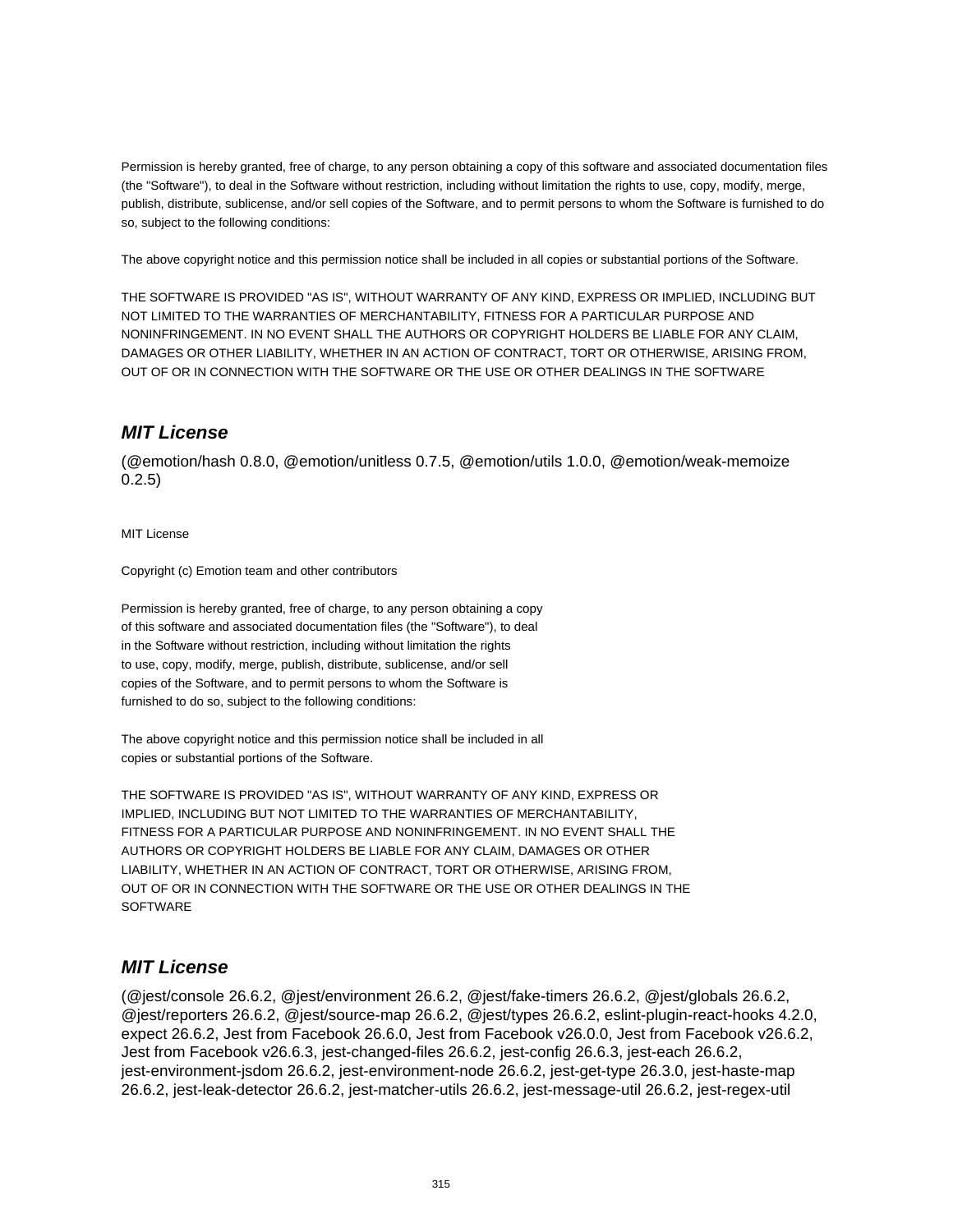26.0.0, jest-resolve 26.6.0, jest-resolve 26.6.2, jest-resolve-dependencies 26.6.3, jest-runner 26.6.3, jest-runtime 26.6.3, jest-snapshot 26.6.2, jest-util 26.6.2, jest-validate 26.6.2, jest-worker 24.9.0, jest-worker 26.6.2, pretty-format 26.6.2, React from Facebook 16.13.1, React from Facebook 17.0.1, react-refresh 0.8.3)

#### MIT License

Copyright (c) Facebook, Inc. and its affiliates.

Permission is hereby granted, free of charge, to any person obtaining a copy of this software and associated documentation files (the "Software"), to deal in the Software without restriction, including without limitation the rights to use, copy, modify, merge, publish, distribute, sublicense, and/or sell copies of the Software, and to permit persons to whom the Software is furnished to do so, subject to the following conditions:

The above copyright notice and this permission notice shall be included in all copies or substantial portions of the Software.

THE SOFTWARE IS PROVIDED "AS IS", WITHOUT WARRANTY OF ANY KIND, EXPRESS OR IMPLIED, INCLUDING BUT NOT LIMITED TO THE WARRANTIES OF MERCHANTABILITY, FITNESS FOR A PARTICULAR PURPOSE AND NONINFRINGEMENT. IN NO EVENT SHALL THE AUTHORS OR COPYRIGHT HOLDERS BE LIABLE FOR ANY CLAIM, DAMAGES OR OTHER LIABILITY, WHETHER IN AN ACTION OF CONTRACT, TORT OR OTHERWISE, ARISING FROM, OUT OF OR IN CONNECTION WITH THE SOFTWARE OR THE USE OR OTHER DEALINGS IN THE SOFTWARE

#### **MIT License**

(find-cache-dir 2.1.0, supports-hyperlinks 2.1.0)

MIT License

Copyright (c) James Talmage (github.com/jamestalmage)

Permission is hereby granted, free of charge, to any person obtaining a copy of this software and associated documentation files (the "Software"), to deal in the Software without restriction, including without limitation the rights to use, copy, modify, merge, publish, distribute, sublicense, and/or sell copies of the Software, and to permit persons to whom the Software is furnished to do so, subject to the following conditions:

The above copyright notice and this permission notice shall be included in all copies or substantial portions of the Software.

THE SOFTWARE IS PROVIDED "AS IS", WITHOUT WARRANTY OF ANY KIND, EXPRESS OR IMPLIED, INCLUDING BUT NOT LIMITED TO THE WARRANTIES OF MERCHANTABILITY, FITNESS FOR A PARTICULAR PURPOSE AND NONINFRINGEMENT. IN NO EVENT SHALL THE AUTHORS OR COPYRIGHT HOLDERS BE LIABLE FOR ANY CLAIM, DAMAGES OR OTHER LIABILITY, WHETHER IN AN ACTION OF CONTRACT, TORT OR OTHERWISE, ARISING FROM, OUT OF OR IN CONNECTION WITH THE SOFTWARE OR THE USE OR OTHER DEALINGS IN THE SOFTWARE

#### **MIT License**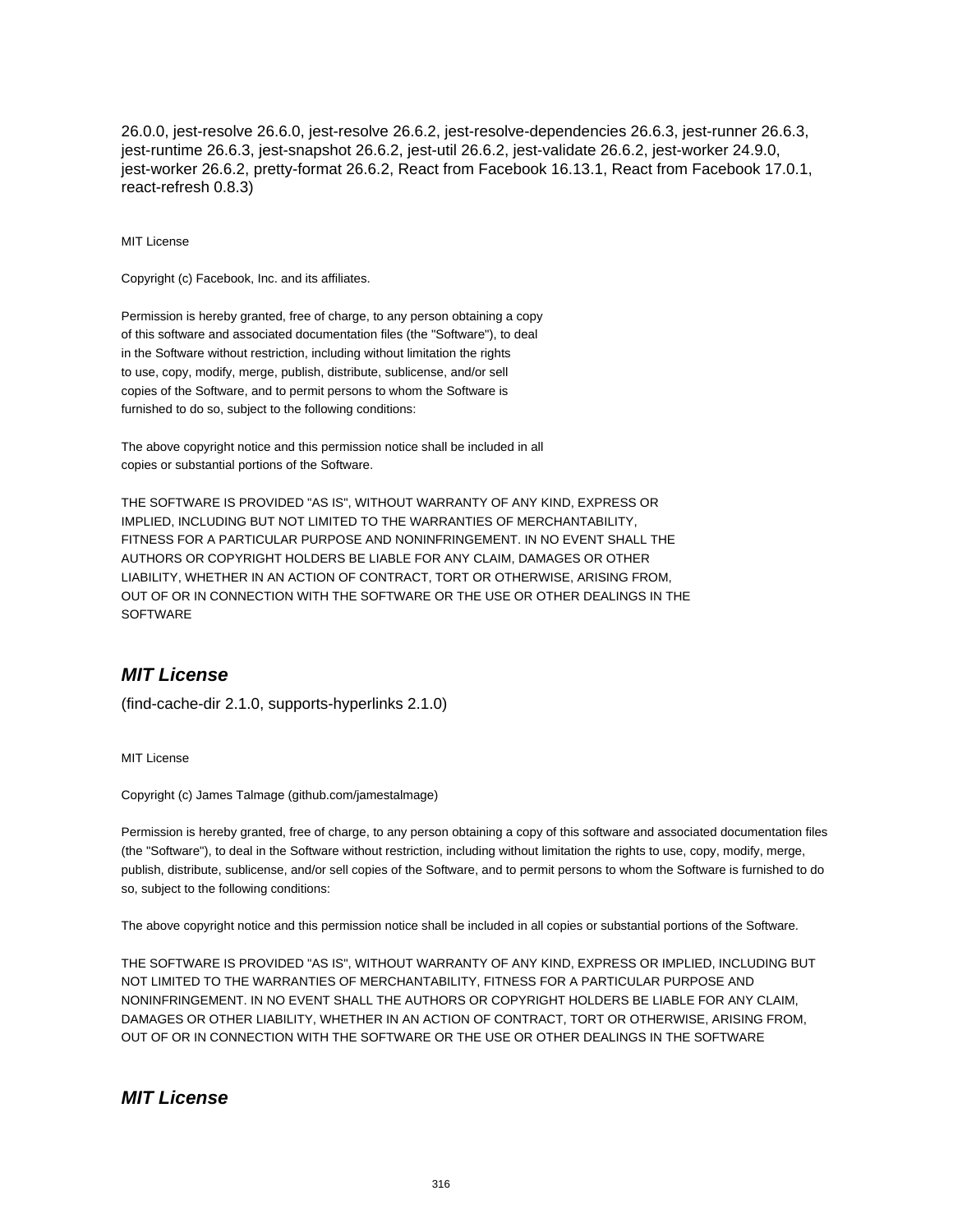(astral-regex 2.0.0, dir-glob 3.0.1, is-gzip 2.0.0, shebang-command 2.0.0)

MIT License

Copyright (c) Kevin Mårtensson (github.com/kevva)

Permission is hereby granted, free of charge, to any person obtaining a copy of this software and associated documentation files (the "Software"), to deal in the Software without restriction, including without limitation the rights to use, copy, modify, merge, publish, distribute, sublicense, and/or sell copies of the Software, and to permit persons to whom the Software is furnished to do so, subject to the following conditions:

The above copyright notice and this permission notice shall be included in all copies or substantial portions of the Software.

THE SOFTWARE IS PROVIDED "AS IS", WITHOUT WARRANTY OF ANY KIND, EXPRESS OR IMPLIED, INCLUDING BUT NOT LIMITED TO THE WARRANTIES OF MERCHANTABILITY, FITNESS FOR A PARTICULAR PURPOSE AND NONINFRINGEMENT. IN NO EVENT SHALL THE AUTHORS OR COPYRIGHT HOLDERS BE LIABLE FOR ANY CLAIM, DAMAGES OR OTHER LIABILITY, WHETHER IN AN ACTION OF CONTRACT, TORT OR OTHERWISE, ARISING FROM, OUT OF OR IN CONNECTION WITH THE SOFTWARE OR THE USE OR OTHER DEALINGS IN THE SOFTWARE

#### **MIT License**

(escalade 3.1.1, klona 2.0.4)

MIT License

Copyright (c) Luke Edwards (lukeed.com)

Permission is hereby granted, free of charge, to any person obtaining a copy of this software and associated documentation files (the "Software"), to deal in the Software without restriction, including without limitation the rights to use, copy, modify, merge, publish, distribute, sublicense, and/or sell copies of the Software, and to permit persons to whom the Software is furnished to do so, subject to the following conditions:

The above copyright notice and this permission notice shall be included in all copies or substantial portions of the Software.

THE SOFTWARE IS PROVIDED "AS IS", WITHOUT WARRANTY OF ANY KIND, EXPRESS OR IMPLIED, INCLUDING BUT NOT LIMITED TO THE WARRANTIES OF MERCHANTABILITY, FITNESS FOR A PARTICULAR PURPOSE AND NONINFRINGEMENT. IN NO EVENT SHALL THE AUTHORS OR COPYRIGHT HOLDERS BE LIABLE FOR ANY CLAIM, DAMAGES OR OTHER LIABILITY, WHETHER IN AN ACTION OF CONTRACT, TORT OR OTHERWISE, ARISING FROM, OUT OF OR IN CONNECTION WITH THE SOFTWARE OR THE USE OR OTHER DEALINGS IN THE SOFTWARE

#### **MIT License**

(map-age-cleaner 0.1.3)

MIT License

Copyright (c) Sam Verschueren (github.com/SamVerschueren)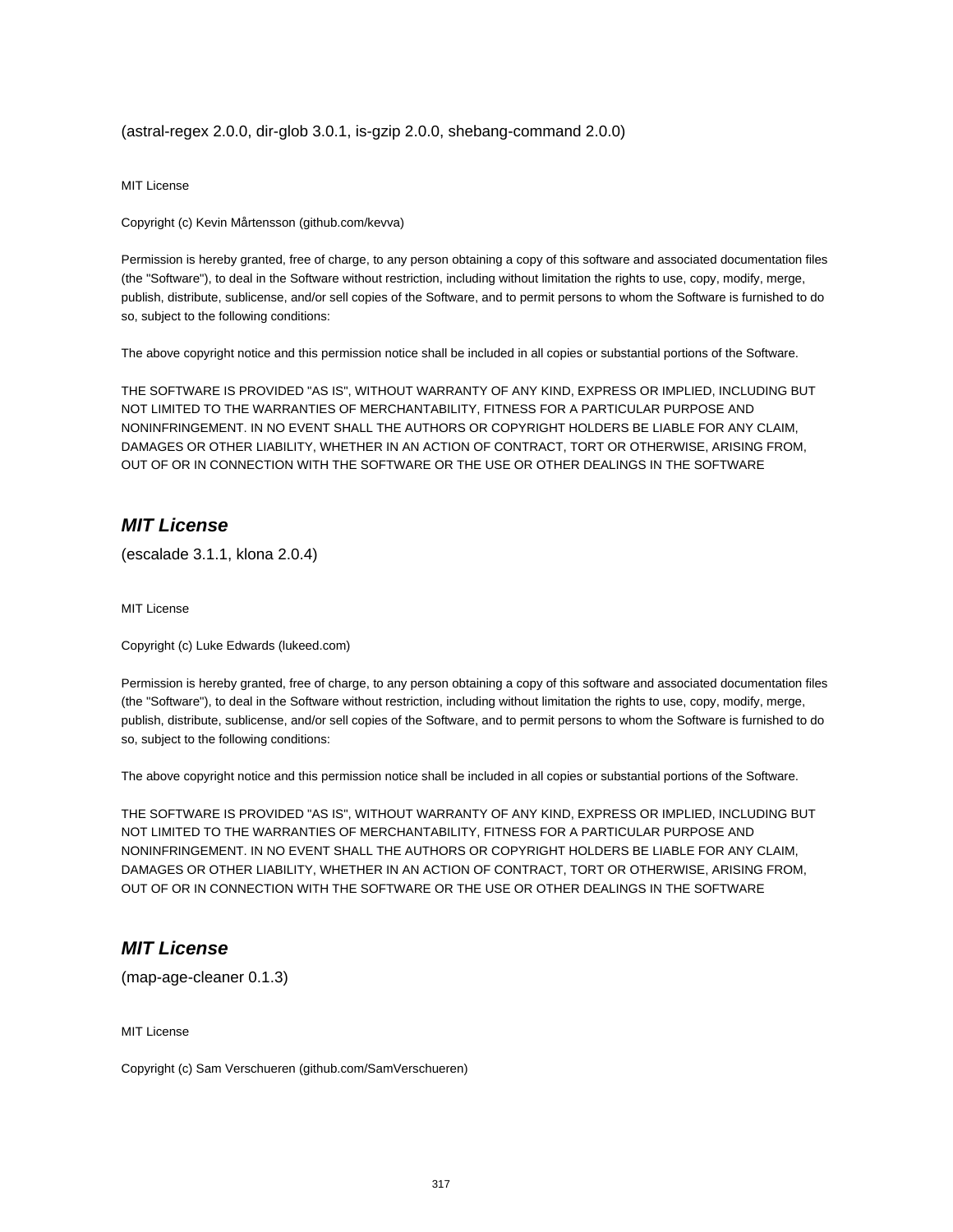Permission is hereby granted, free of charge, to any person obtaining a copy of this software and associated documentation files (the "Software"), to deal in the Software without restriction, including without limitation the rights to use, copy, modify, merge, publish, distribute, sublicense, and/or sell copies of the Software, and to permit persons to whom the Software is furnished to do so, subject to the following conditions:

The above copyright notice and this permission notice shall be included in all copies or substantial portions of the Software.

THE SOFTWARE IS PROVIDED "AS IS", WITHOUT WARRANTY OF ANY KIND, EXPRESS OR IMPLIED, INCLUDING BUT NOT LIMITED TO THE WARRANTIES OF MERCHANTABILITY, FITNESS FOR A PARTICULAR PURPOSE AND NONINFRINGEMENT. IN NO EVENT SHALL THE AUTHORS OR COPYRIGHT HOLDERS BE LIABLE FOR ANY CLAIM, DAMAGES OR OTHER LIABILITY, WHETHER IN AN ACTION OF CONTRACT, TORT OR OTHERWISE, ARISING FROM, OUT OF OR IN CONNECTION WITH THE SOFTWARE OR THE USE OR OTHER DEALINGS IN THE SOFTWARE

## **MIT License**

(@sindresorhus/is 4.0.0, ansi-escapes v4.3.1, cli-boxes 2.2.1, decompress-response v6.0.0, emittery v0.7.2, escape-string-regexp v4.0.0, execa 4.1.0, find-cache-dir 3.3.1, get-stdin 8.0.0, get-stream v5.2.0, get-stream v6.0.0, into-stream v6.0.0, is-docker 2.1.1, is-npm 5.0.0, mimic-response 3.1.0, multimatch v5.0.0, p-locate v5.0.0, p-map 4.0.0, parse-json v5.1.0, sindresorhus/globals 12.4.0, sindresorhus/onetime v5.1.2, string-length 4.0.1, term-size 2.2.1, wrap-ansi v7.0.0)

#### MIT License

Copyright (c) Sindre Sorhus (https://sindresorhus.com)

Permission is hereby granted, free of charge, to any person obtaining a copy of this software and associated documentation files (the "Software"), to deal in the Software without restriction, including without limitation the rights to use, copy, modify, merge, publish, distribute, sublicense, and/or sell copies of the Software, and to permit persons to whom the Software is furnished to do so, subject to the following conditions:

The above copyright notice and this permission notice shall be included in all copies or substantial portions of the Software.

THE SOFTWARE IS PROVIDED "AS IS", WITHOUT WARRANTY OF ANY KIND, EXPRESS OR IMPLIED, INCLUDING BUT NOT LIMITED TO THE WARRANTIES OF MERCHANTABILITY, FITNESS FOR A PARTICULAR PURPOSE AND NONINFRINGEMENT. IN NO EVENT SHALL THE AUTHORS OR COPYRIGHT HOLDERS BE LIABLE FOR ANY CLAIM, DAMAGES OR OTHER LIABILITY, WHETHER IN AN ACTION OF CONTRACT, TORT OR OTHERWISE, ARISING FROM, OUT OF OR IN CONNECTION WITH THE SOFTWARE OR THE USE OR OTHER DEALINGS IN THE SOFTWARE

## **MIT License**

(@sindresorhus/is 0.14.0, aggregate-error 3.1.0, ansi-regex 3.0.0, ansi-regex 4.1.0, ansi-regex 5.0.0, ansi-styles 3.2.1, ansi-styles v4.3.0, array-union v2.1.0, arrify 2.0.1, callsites 3.1.0, camelcase 5.3.1, Chalk 2.3.1, Chalk v3.0.0, Chalk v4.1.0, clean-stack 2.2.0, crypto-random-string 2.0.0, Del using Globs v4.1.1, detect-newline v3.1.0, dot-prop v5.3.0, escape-goat 2.1.1, escape-string-regexp v2.0.0, execa 1.0.0, find-up 3.0.0, gzip-size v5.1.1, has-flag 3.0.0, has-flag 4.0.0, has-yarn 2.1.0, import-fresh 3.2.2, import-local 2.0.0, import-local 3.0.2, internal-ip 4.3.0, is-absolute-url v3.0.3, is-fullwidth-code-point 3.0.0, is-generator-fn 2.1.0, is-installed-globally 0.3.2, is-npm 4.0.0, is-obj 2.0.0, is-path-cwd v2.2.0, is-path-in-cwd v2.1.0, is-path-inside v2.1.0, is-root 2.1.0, is-wsl 2.2.0, isstream v2.0.0, latest-version 5.1.0, leven 3.1.0, locate-path 3.0.0, locate-path v5.0.0, lowercase-keys 2.0.0, make-dir 2.1.0, make-dir 3.1.0, mimic-fn 2.1.0, mimic-fn 3.1.0, mimic-response 1.0.1, node-unique-string v2.0.0, npm-run-path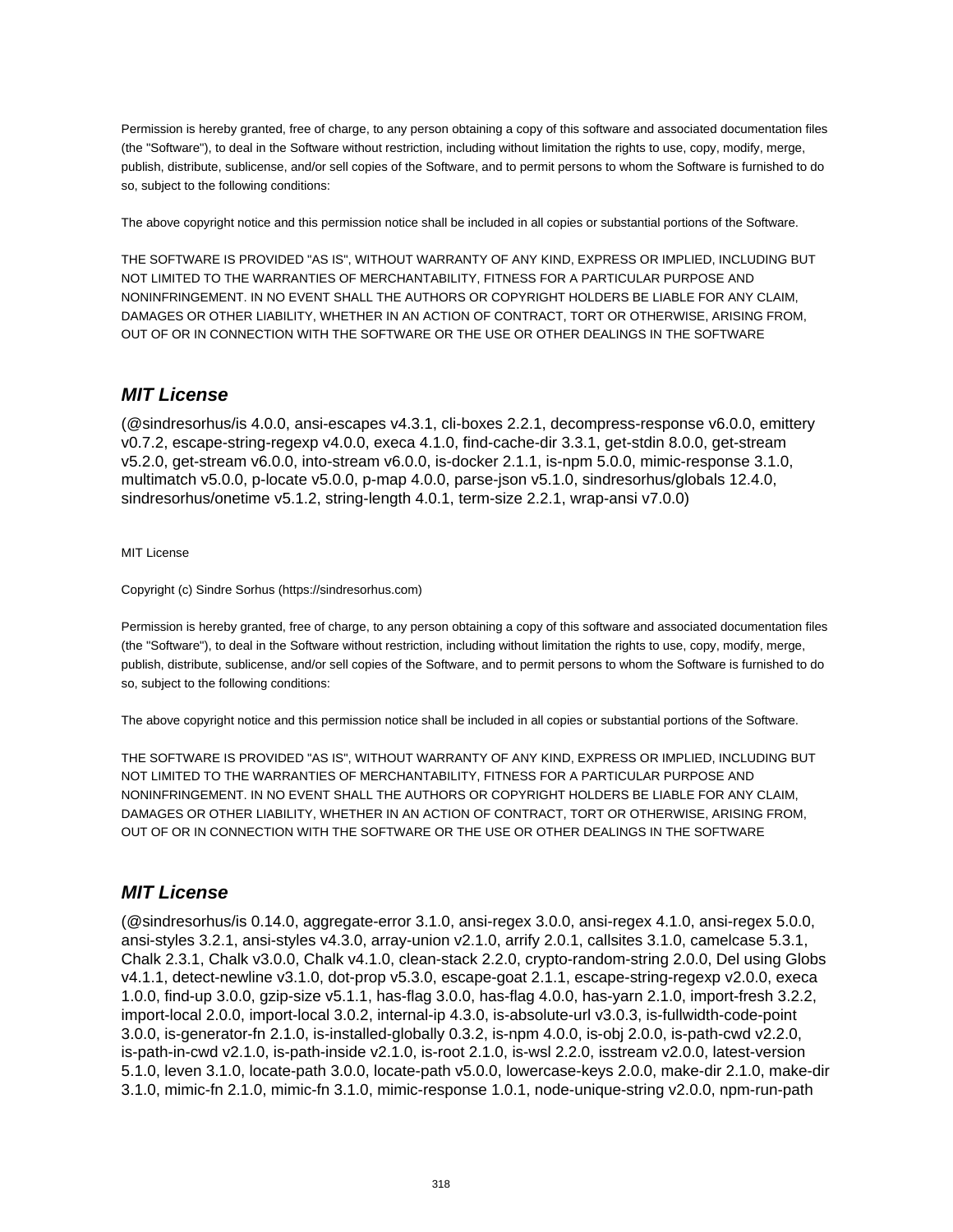4.0.1, opn v5.5.0, p-cancelable 1.1.0, p-cancelable 2.0.0, p-is-promise v3.0.0, p-limit 1.3.0, p-limit 2.3.0, p-locate 3.0.0, p-locate 4.1.0, p-map 2.1.0, p-retry 3.0.1, p-try 2.2.0, package-json v6.5.0, parent-module 1.0.1, parse-json 4.0.0, path-exists 4.0.0, path-key 3.1.1, path-type 4.0.0, pify 3.0.0, pify 4.0.1, pkg-dir 3.0.0, pkg-up 3.1.0, prepend-http 2.0.0, pupa 2.1.1, quick-lru 5.1.1, read-pkg 3.0.0, read-pkg 5.2.0, read-pkg-up 3.0.0, read-pkg-up 7.0.1, redent 3.0.0, registry-url 5.1.0, remote-git-tags 3.0.0, resolve-cwd 3.0.0, resolve-from 4.0.0, resolve-from 5.0.0, semver-diff 3.1.1, shebang-regex 3.0.0, sindresorhus/boxen v4.2.0, sindresorhus/globby v11.0.1, sindresorhus/got 9.6.0, sindresorhus/supports-color 5.5.0, sindresorhus/supports-color 6.1.0, sindresorhus/supports-color v7.2.0, split-on-first 1.1.0, string-width 2.1.1, string-width v3.1.0, Strip ANSI 5.2.0, strip-bom v4.0.0, strip-final-newline 2.0.0, strip-indent v3.0.0, tempy 0.3.0, terminal-link 2.1.1, to-readable-stream 1.0.0, type-fest 0.11.0, type-fest 0.3.1, type-fest 0.6.0, type-fest 0.8.1, unique-string 2.0.0, url-parse-lax 3.0.0, widest-line 3.1.0, wrap-ansi v5.1.0, wrap-ansi v6.2.0, xdg-basedir 4.0.0)

MIT License

Copyright (c) Sindre Sorhus (sindresorhus.com)

Permission is hereby granted, free of charge, to any person obtaining a copy of this software and associated documentation files (the "Software"), to deal in the Software without restriction, including without limitation the rights to use, copy, modify, merge, publish, distribute, sublicense, and/or sell copies of the Software, and to permit persons to whom the Software is furnished to do so, subject to the following conditions:

The above copyright notice and this permission notice shall be included in all copies or substantial portions of the Software.

THE SOFTWARE IS PROVIDED "AS IS", WITHOUT WARRANTY OF ANY KIND, EXPRESS OR IMPLIED, INCLUDING BUT NOT LIMITED TO THE WARRANTIES OF MERCHANTABILITY, FITNESS FOR A PARTICULAR PURPOSE AND NONINFRINGEMENT. IN NO EVENT SHALL THE AUTHORS OR COPYRIGHT HOLDERS BE LIABLE FOR ANY CLAIM, DAMAGES OR OTHER LIABILITY, WHETHER IN AN ACTION OF CONTRACT, TORT OR OTHERWISE, ARISING FROM, OUT OF OR IN CONNECTION WITH THE SOFTWARE OR THE USE OR OTHER DEALINGS IN THE SOFTWARE

## **MIT License**

(yargs 15.4.1)

MIT License

Copyright 2010 James Halliday (mail@substack.net); Modified work Copyright 2014 Contributors (ben@npmjs.com)

Permission is hereby granted, free of charge, to any person obtaining a copy of this software and associated documentation files (the "Software"), to deal in the Software without restriction, including without limitation the rights to use, copy, modify, merge, publish, distribute, sublicense, and/or sell copies of the Software, and to permit persons to whom the Software is furnished to do so, subject to the following conditions:

The above copyright notice and this permission notice shall be included in all copies or substantial portions of the Software.

THE SOFTWARE IS PROVIDED "AS IS", WITHOUT WARRANTY OF ANY KIND, EXPRESS OR IMPLIED, INCLUDING BUT NOT LIMITED TO THE WARRANTIES OF MERCHANTABILITY,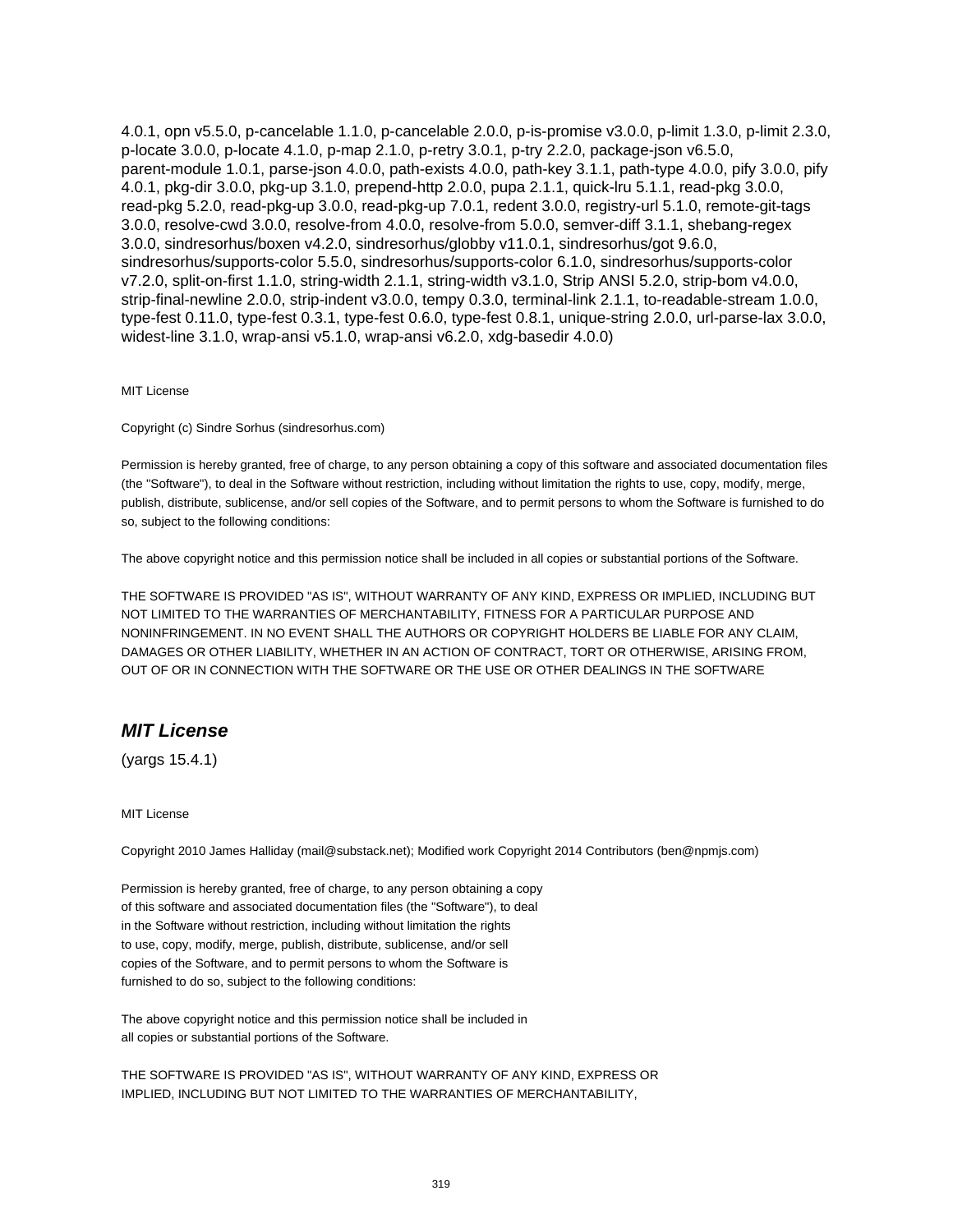FITNESS FOR A PARTICULAR PURPOSE AND NONINFRINGEMENT. IN NO EVENT SHALL THE AUTHORS OR COPYRIGHT HOLDERS BE LIABLE FOR ANY CLAIM, DAMAGES OR OTHER LIABILITY, WHETHER IN AN ACTION OF CONTRACT, TORT OR OTHERWISE, ARISING FROM, OUT OF OR IN CONNECTION WITH THE SOFTWARE OR THE USE OR OTHER DEALINGS IN THE SOFTWARE

#### **MIT License**

(domexception 2.0.1)

MIT License

Copyright © 2017 Domenic Denicola

Permission is hereby granted, free of charge, to any person obtaining a copy of this software and associated documentation files (the "Software"), to deal in the Software without restriction, including without limitation the rights to use, copy, modify, merge, publish, distribute, sublicense, and/or sell copies of the Software, and to permit persons to whom the Software is furnished to do so, subject to the following conditions:

The above copyright notice and this permission notice shall be included in all copies or substantial portions of the Software.

THE SOFTWARE IS PROVIDED "AS IS", WITHOUT WARRANTY OF ANY KIND, EXPRESS OR IMPLIED, INCLUDING BUT NOT LIMITED TO THE WARRANTIES OF MERCHANTABILITY, FITNESS FOR A PARTICULAR PURPOSE AND NONINFRINGEMENT. IN NO EVENT SHALL THE AUTHORS OR COPYRIGHT HOLDERS BE LIABLE FOR ANY CLAIM, DAMAGES OR OTHER LIABILITY, WHETHER IN AN ACTION OF CONTRACT, TORT OR OTHERWISE, ARISING FROM, OUT OF OR IN CONNECTION WITH THE SOFTWARE OR THE USE OR OTHER DEALINGS IN THE **SOFTWARE** 

# **MIT License**

(fsevents 1.2.13)

MIT License -----------

Copyright (C) 2010-2014 Philipp Dunkel

Permission is hereby granted, free of charge, to any person obtaining a copy of this software and associated documentation files (the "Software"), to deal in the Software without restriction, including without limitation the rights to use, copy, modify, merge, publish, distribute, sublicense, and/or sell copies of the Software, and to permit persons to whom the Software is furnished to do so, subject to the following conditions: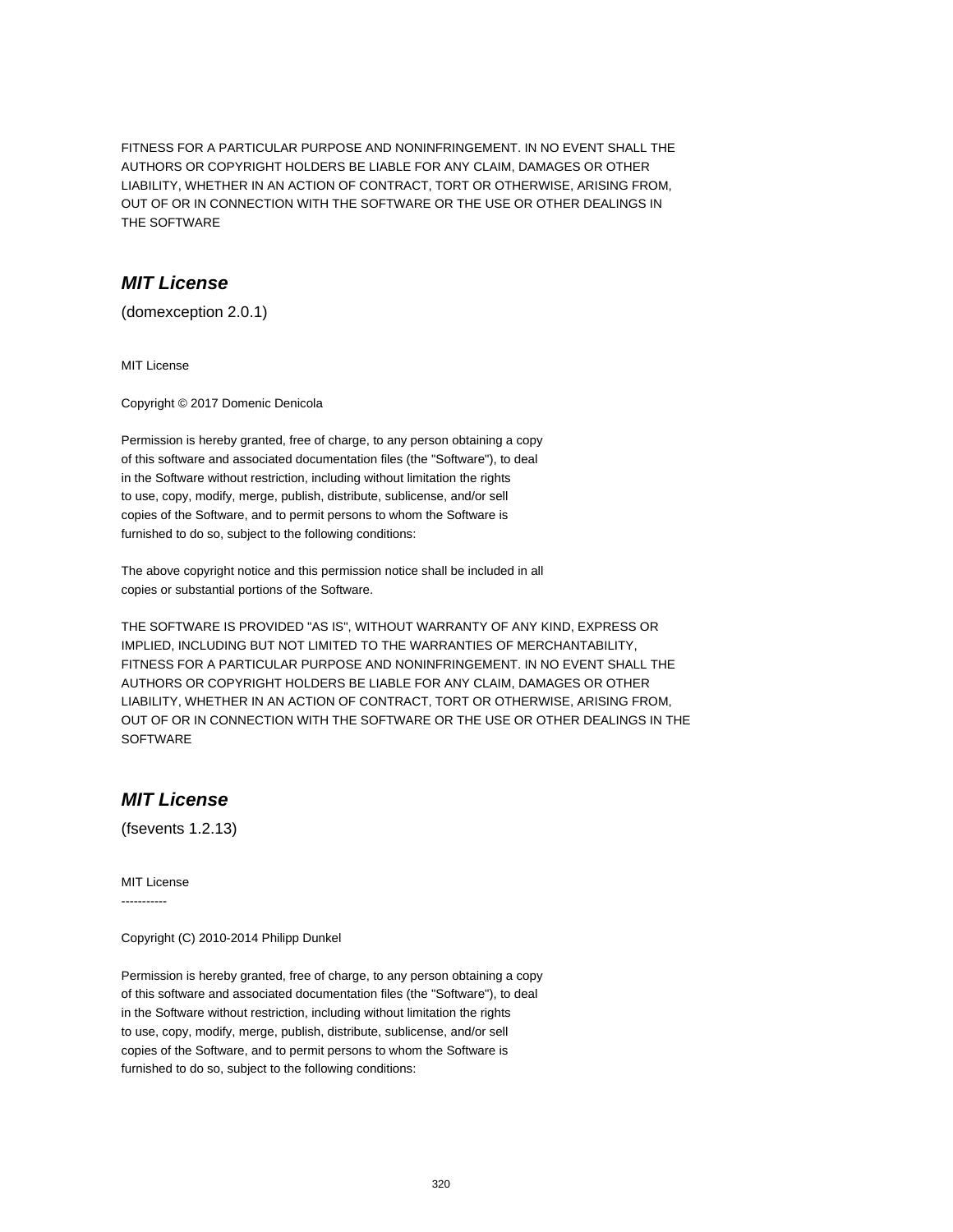The above copyright notice and this permission notice shall be included in all copies or substantial portions of the Software.

THE SOFTWARE IS PROVIDED "AS IS", WITHOUT WARRANTY OF ANY KIND, EXPRESS OR IMPLIED, INCLUDING BUT NOT LIMITED TO THE WARRANTIES OF MERCHANTABILITY, FITNESS FOR A PARTICULAR PURPOSE AND NONINFRINGEMENT. IN NO EVENT SHALL THE AUTHORS OR COPYRIGHT HOLDERS BE LIABLE FOR ANY CLAIM, DAMAGES OR OTHER LIABILITY, WHETHER IN AN ACTION OF CONTRACT, TORT OR OTHERWISE, ARISING FROM, OUT OF OR IN CONNECTION WITH THE SOFTWARE OR THE USE OR OTHER DEALINGS IN THE SOFTWARE

## **MIT License**

(cjs-module-lexer 0.6.0)

MIT License -----------

Copyright (C) 2018-2020 Guy Bedford

Permission is hereby granted, free of charge, to any person obtaining a copy of this software and associated documentation files (the "Software"), to deal in the Software without restriction, including without limitation the rights to use, copy, modify, merge, publish, distribute, sublicense, and/or sell copies of the Software, and to permit persons to whom the Software is furnished to do so, subject to the following conditions:

The above copyright notice and this permission notice shall be included in all copies or substantial portions of the Software.

THE SOFTWARE IS PROVIDED "AS IS", WITHOUT WARRANTY OF ANY KIND, EXPRESS OR IMPLIED, INCLUDING BUT NOT LIMITED TO THE WARRANTIES OF MERCHANTABILITY, FITNESS FOR A PARTICULAR PURPOSE AND NONINFRINGEMENT. IN NO EVENT SHALL THE AUTHORS OR COPYRIGHT HOLDERS BE LIABLE FOR ANY CLAIM, DAMAGES OR OTHER LIABILITY, WHETHER IN AN ACTION OF CONTRACT, TORT OR OTHERWISE, ARISING FROM, OUT OF OR IN CONNECTION WITH THE SOFTWARE OR THE USE OR OTHER DEALINGS IN THE SOFTWARE

## **MIT License**

(ignore 4.0.6, ignore 5.1.8)

Permission is hereby granted, free of charge, to any person obtaining a copy of this software and associated documentation files (the "Software"), to deal in the Software without restriction, including without limitation the rights to use, copy, modify, merge, publish, distribute, sublicense, and/or sell copies of the Software, and to permit persons to whom the Software is furnished to do so, subject to the following conditions:

The above copyright notice and this permission notice shall be included in all copies or substantial portions of the Software.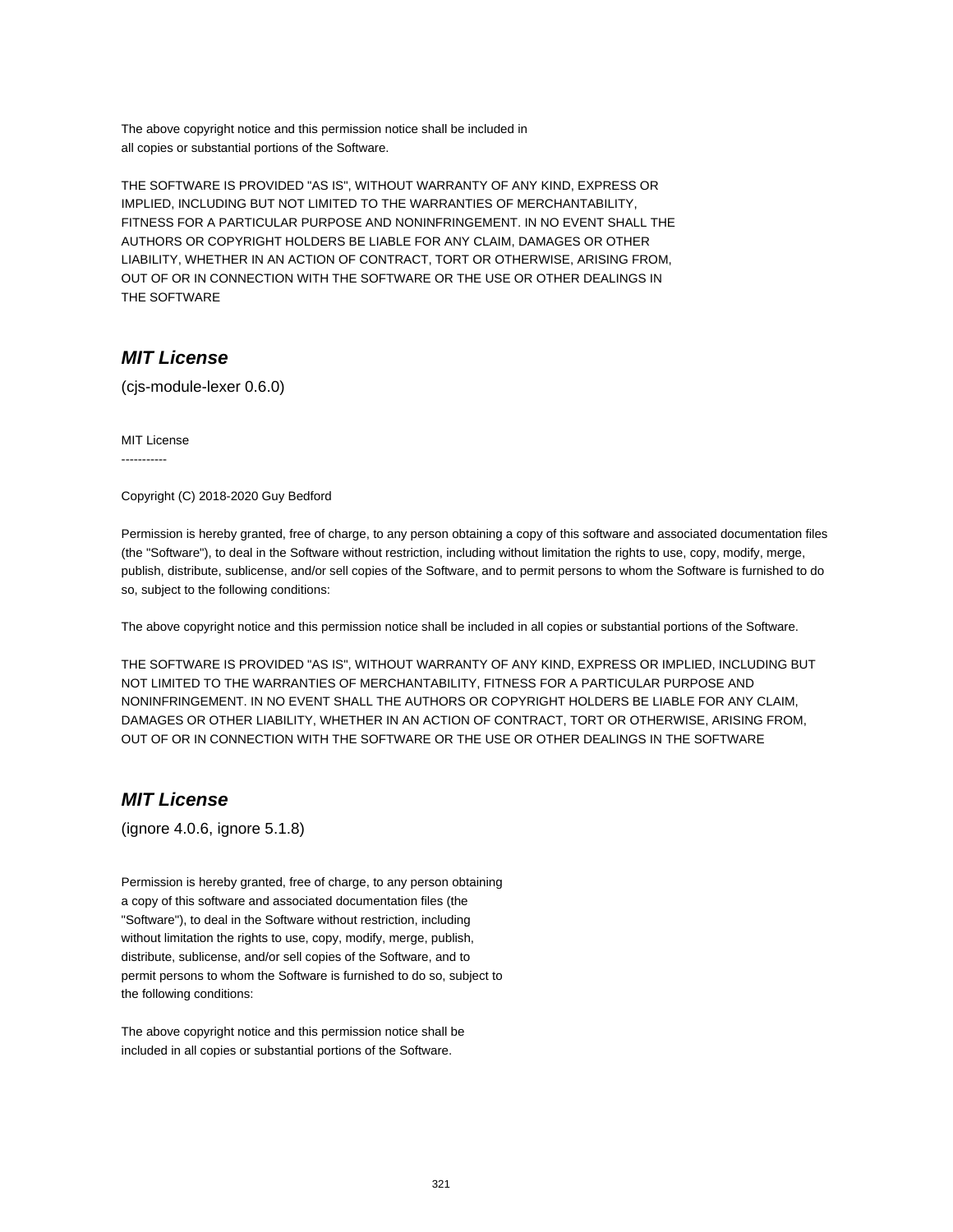THE SOFTWARE IS PROVIDED "AS IS", WITHOUT WARRANTY OF ANY KIND, EXPRESS OR IMPLIED, INCLUDING BUT NOT LIMITED TO THE WARRANTIES OF MERCHANTABILITY, FITNESS FOR A PARTICULAR PURPOSE AND NONINFRINGEMENT. IN NO EVENT SHALL THE AUTHORS OR COPYRIGHT HOLDERS BE LIABLE FOR ANY CLAIM, DAMAGES OR OTHER LIABILITY, WHETHER IN AN ACTION OF CONTRACT, TORT OR OTHERWISE, ARISING FROM, OUT OF OR IN CONNECTION WITH THE SOFTWARE OR THE USE OR OTHER DEALINGS IN THE SOFTWARE

## **MIT License**

(hex-color-regex 1.1.0)

Permission is hereby granted, free of charge, to any person obtaining a copy > of this software and associated documentation files (the "Software"), to deal > in the Software without restriction, including without limitation the rights > to use, copy, modify, merge, publish, distribute, sublicense, and/or sell > copies of the Software, and to permit persons to whom the Software is > furnished to do so, subject to the following conditions: > > The above copyright notice and this permission notice shall be included in > all copies or substantial portions of the Software. > > THE SOFTWARE IS PROVIDED "AS IS", WITHOUT WARRANTY OF ANY KIND, EXPRESS OR > IMPLIED, INCLUDING BUT NOT LIMITED TO THE WARRANTIES OF MERCHANTABILITY, > FITNESS FOR A PARTICULAR PURPOSE AND NONINFRINGEMENT. IN NO EVENT SHALL THE > AUTHORS OR COPYRIGHT HOLDERS BE LIABLE FOR ANY CLAIM, DAMAGES OR OTHER > LIABILITY, WHETHER IN AN ACTION OF CONTRACT, TORT OR OTHERWISE, ARISING FROM, > OUT OF OR IN CONNECTION WITH THE SOFTWARE OR THE USE OR OTHER DEALINGS IN THE > SOFTWARE

## **MIT License**

(humanize-ms 1.2.1, node-mkdirp 0.5.5, yargs 13.3.2)

Permission is hereby granted, free of charge, to any person obtaining a copy of this software and associated documentation files (the "Software"), to deal in the Software without restriction, including without limitation the rights to use, copy, modify, merge, publish, distribute, sublicense, and/or sell copies of the Software, and to permit persons to whom the Software is furnished to do so, subject to the following conditions:

The above copyright notice and this permission notice shall be included in all copies or substantial portions of the Software.

THE SOFTWARE IS PROVIDED "AS IS", WITHOUT WARRANTY OF ANY KIND, EXPRESS OR IMPLIED, INCLUDING BUT NOT LIMITED TO THE WARRANTIES OF MERCHANTABILITY, FITNESS FOR A PARTICULAR PURPOSE AND NONINFRINGEMENT. IN NO EVENT SHALL THE AUTHORS OR COPYRIGHT HOLDERS BE LIABLE FOR ANY CLAIM, DAMAGES OR OTHER LIABILITY, WHETHER IN AN ACTION OF CONTRACT, TORT OR OTHERWISE, ARISING FROM,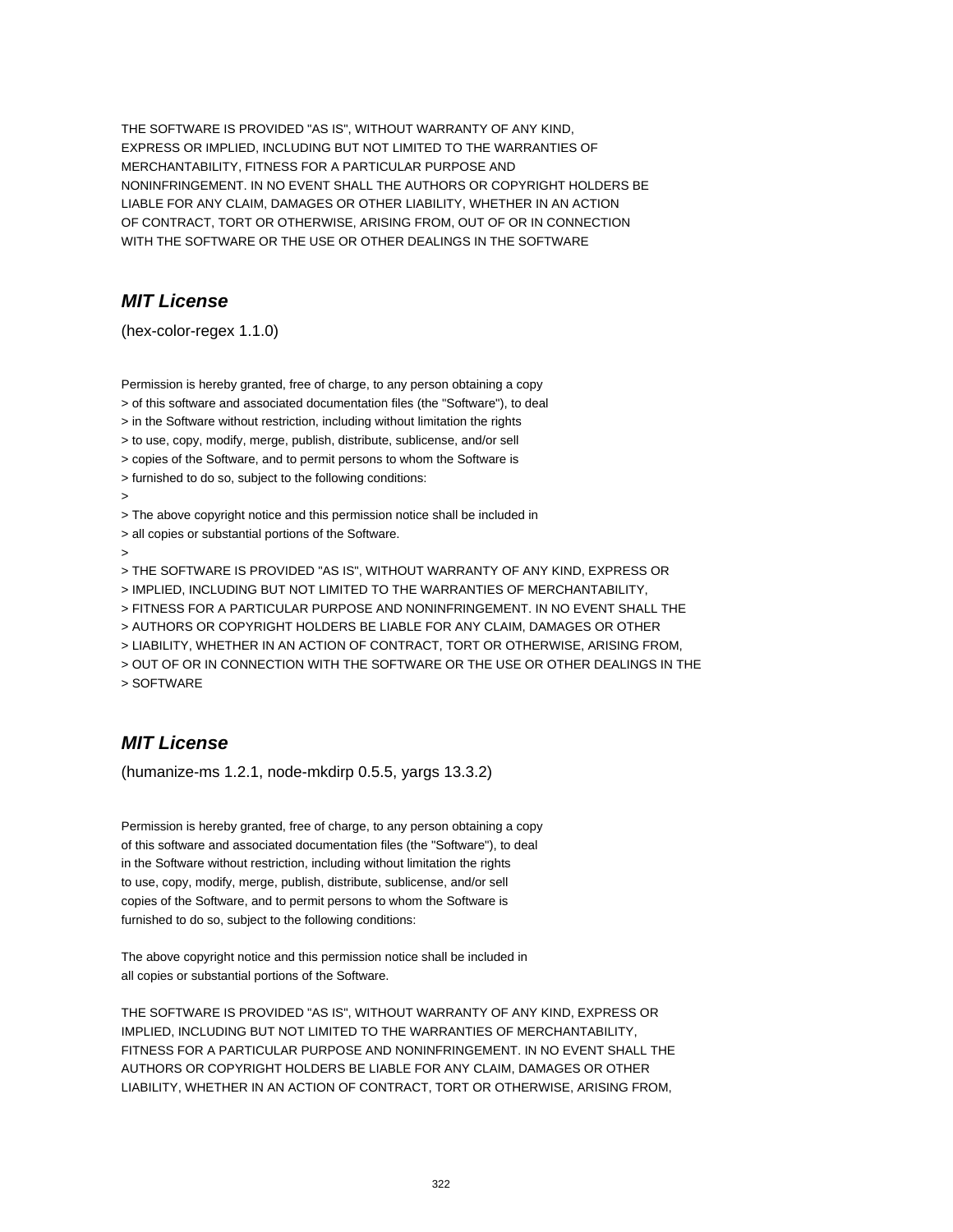OUT OF OR IN CONNECTION WITH THE SOFTWARE OR THE USE OR OTHER DEALINGS IN THE SOFTWARE

#### **MIT License**

(pino-2 v5.10.2)

Permission is hereby granted, free of charge, to any person obtaining a copy of this software and associated documentation files (the "Software"), to deal in the Software without restriction, including without limitation the rights to use, copy, modify, merge, publish, distribute, sublicense, and/or sell copies of the Software, and to permit persons to whom the Software is furnished to do so, subject to the following conditions:

The above copyright notice and this permission notice shall be included in all copies or substantial portions of the Software.

THE SOFTWARE IS PROVIDED "AS IS", WITHOUT WARRANTY OF ANY KIND, EXPRESS OR IMPLIED, INCLUDING BUT NOT LIMITED TO THE WARRANTIES OF MERCHANTABILITY, FITNESS FOR A PARTICULAR PURPOSE AND NONINFRINGEMENT. IN NO EVENT SHALL THE AUTHORS OR COPYRIGHT HOLDERS BE LIABLE FOR ANY CLAIM, DAMAGES OR OTHER LIABILITY, WHETHER IN AN ACTION OF CONTRACT, TORT OR OTHERWISE, ARISING FROM, OUT OF OR IN CONNECTION WITH THE SOFTWARE OR THE USE OR OTHER DEALINGS IN THE **SOFTWARE** 

# **MIT License**

(JSON 3 3.3.3)

Permission is hereby granted, free of charge, to any person obtaining a copy of this software and associated documentation files (the "Software"), to deal in the Software without restriction, including without limitation the rights to use, copy, modify, merge, publish, distribute, sublicense, and/or sell copies of the Software, and to permit persons to whom the Software is furnished to do so, subject to the following conditions:

The above copyright notice and this permission notice shall be included in all copies or substantial portions of the Software.

THE SOFTWARE IS PROVIDED "AS IS", WITHOUT WARRANTY OF ANY KIND, EXPRESS OR IMPLIED, INCLUDING BUT NOT LIMITED TO THE WARRANTIES OF MERCHANTABILITY, FITNESS FOR A PARTICULAR PURPOSE AND NONINFRINGEMENT. IN NO EVENT SHALL THE AUTHORS OR COPYRIGHT HOLDERS BE LIABLE FOR ANY CLAIM, DAMAGES OR OTHER LIABILITY, WHETHER IN AN ACTION OF CONTRACT, TORT OR OTHERWISE, ARISING FROM, OUT OF OR IN CONNECTION WITH THE SOFTWARE OR THE USE OR OTHER DEALINGS IN THE **SOFTWARE**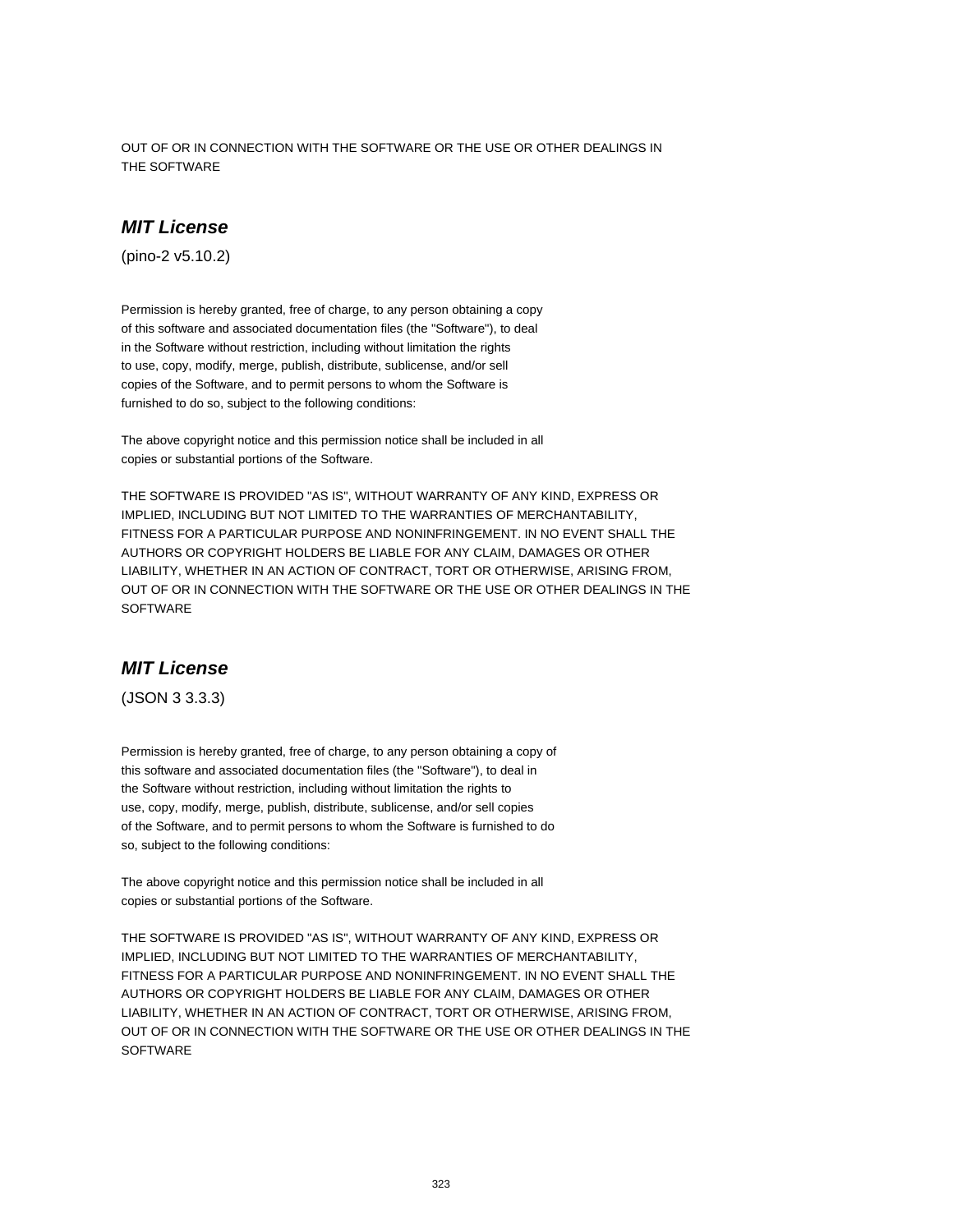(domain-browser 1.2.0, to-fast-properties 2.0.0)

Permission is hereby granted, free of charge, to any person obtaining a copy of this software and associated documentation files (the "Software"), to deal in the Software without restriction, including without limitation the rights to use, copy, modify, merge, publish, distribute, sublicense, and/or sell copies of the Software, and to permit persons to whom the Software is furnished to do so, subject to the following conditions:

The above copyright notice and this permission notice shall be included in all copies or substantial portions of the Software.

THE SOFTWARE IS PROVIDED "AS IS", WITHOUT WARRANTY OF ANY KIND, EXPRESS OR IMPLIED, INCLUDING BUT NOT LIMITED TO THE WARRANTIES OF MERCHANTABILITY, FITNESS FOR A PARTICULAR PURPOSE AND NONINFRINGEMENT. IN NO EVENT SHALL THE AUTHORS OR COPYRIGHT HOLDERS BE LIABLE FOR ANY CLAIM, DAMAGES OR OTHER LIABILITY, WHETHER IN AN ACTION OF CONTRACT, TORT OR OTHERWISE, ARISING FROM, OUT OF OR IN CONNECTION WITH THE SOFTWARE OR THE USE OR OTHER DEALINGS IN THE SOFTWARE

# **MIT License**

(jest-pnp-resolver 1.2.2, pnp-webpack-plugin 1.6.4, ts-pnp 1.2.0)

Permission is hereby granted, free of charge, to any person obtaining a copy of this software and associated documentation files (the "Software"), to deal in the Software without restriction, including without limitation the rights to use, copy, modify, merge, publish, distribute, sublicense, and/or sell copies of the Software, and to permit persons to whom the Software is furnished to do so, subject to the following conditions:

>

> The above copyright notice and this permission notice shall be included in all copies or substantial portions of the Software. >

> THE SOFTWARE IS PROVIDED "AS IS", WITHOUT WARRANTY OF ANY KIND, EXPRESS OR IMPLIED, INCLUDING BUT NOT LIMITED TO THE WARRANTIES OF MERCHANTABILITY, FITNESS FOR A PARTICULAR PURPOSE AND NONINFRINGEMENT. IN NO EVENT SHALL THE AUTHORS OR COPYRIGHT HOLDERS BE LIABLE FOR ANY CLAIM, DAMAGES OR OTHER LIABILITY, WHETHER IN AN ACTION OF CONTRACT, TORT OR OTHERWISE, ARISING FROM, OUT OF OR IN CONNECTION WITH THE SOFTWARE OR THE USE OR OTHER DEALINGS IN THE SOFTWARE

## **MIT License**

(rollup 1.32.1)

Rollup is released under the MIT license:

The MIT License (MIT)

Copyright (c) 2017 [these people](https://github.com/rollup/rollup/graphs/contributors)

Permission is hereby granted, free of charge, to any person obtaining a copy of this software and associated documentation files (the "Software"), to deal in the Software without restriction, including without limitation the rights to use, copy, modify, merge, publish, distribute, sublicense, and/or sell copies of the Software, and to permit persons to whom the Software is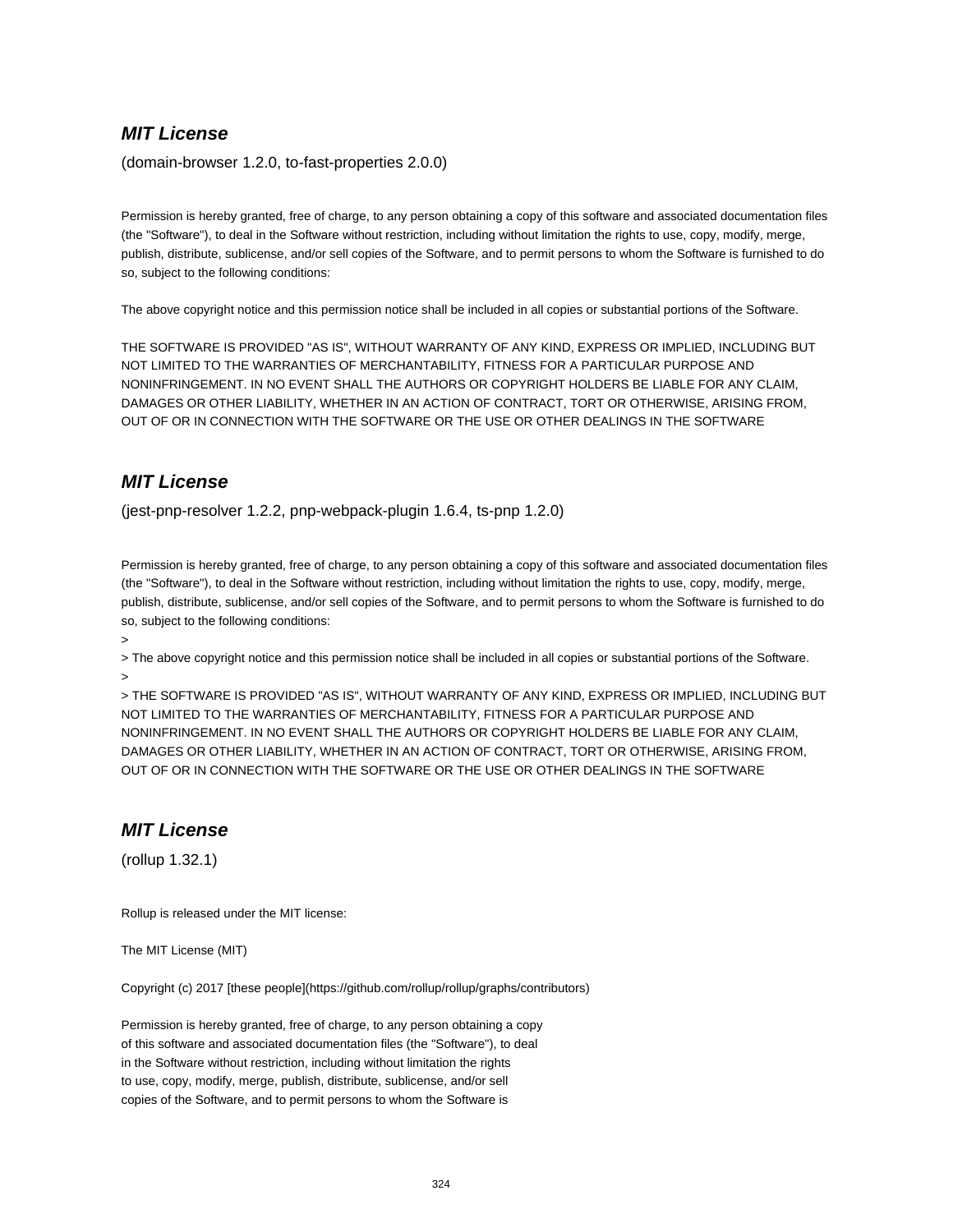furnished to do so, subject to the following conditions:

The above copyright notice and this permission notice shall be included in all copies or substantial portions of the Software.

THE SOFTWARE IS PROVIDED "AS IS", WITHOUT WARRANTY OF ANY KIND, EXPRESS OR IMPLIED, INCLUDING BUT NOT LIMITED TO THE WARRANTIES OF MERCHANTABILITY, FITNESS FOR A PARTICULAR PURPOSE AND NONINFRINGEMENT. IN NO EVENT SHALL THE AUTHORS OR COPYRIGHT HOLDERS BE LIABLE FOR ANY CLAIM, DAMAGES OR OTHER LIABILITY, WHETHER IN AN ACTION OF CONTRACT, TORT OR OTHERWISE, ARISING FROM, OUT OF OR IN CONNECTION WITH THE SOFTWARE OR THE USE OR OTHER DEALINGS IN THE SOFTWARE

### **MIT License**

(Punycode.js 1.3.2)

Source: https://github.com/bestiejs/punycode.js

Files: \* Copyright: 2014 Mathias Bynens License: Expat

Files: debian/\* Copyright: 2014 Rejah Rehim License: Expat Comment: The debian packaging is licensed under the same terms as the original package

License: Expat

.

.

Permission is hereby granted, free of charge, to any person obtaining a copy of this software and associated documentation files (the "Software"), to deal in the Software without restriction, including without limitation the rights to use, copy, modify, merge, publish, distribute, sublicense, and/or sell copies of the Software, and to permit persons to whom the Software is furnished to do so, subject to the following conditions:

The above copyright notice and this permission notice shall be included in all copies or substantial portions of the Software.

THE SOFTWARE IS PROVIDED "AS IS", WITHOUT WARRANTY OF ANY KIND, EXPRESS OR IMPLIED, INCLUDING BUT NOT LIMITED TO THE WARRANTIES OF MERCHANTABILITY, FITNESS FOR A PARTICULAR PURPOSE AND NONINFRINGEMENT. IN NO EVENT SHALL THE AUTHORS OR COPYRIGHT HOLDERS BE LIABLE FOR ANY CLAIM, DAMAGES OR OTHER LIABILITY, WHETHER IN AN ACTION OF CONTRACT, TORT OR OTHERWISE, ARISING FROM, OUT OF OR IN CONNECTION WITH THE SOFTWARE OR THE USE OR OTHER DEALINGS IN THE SOFTWARE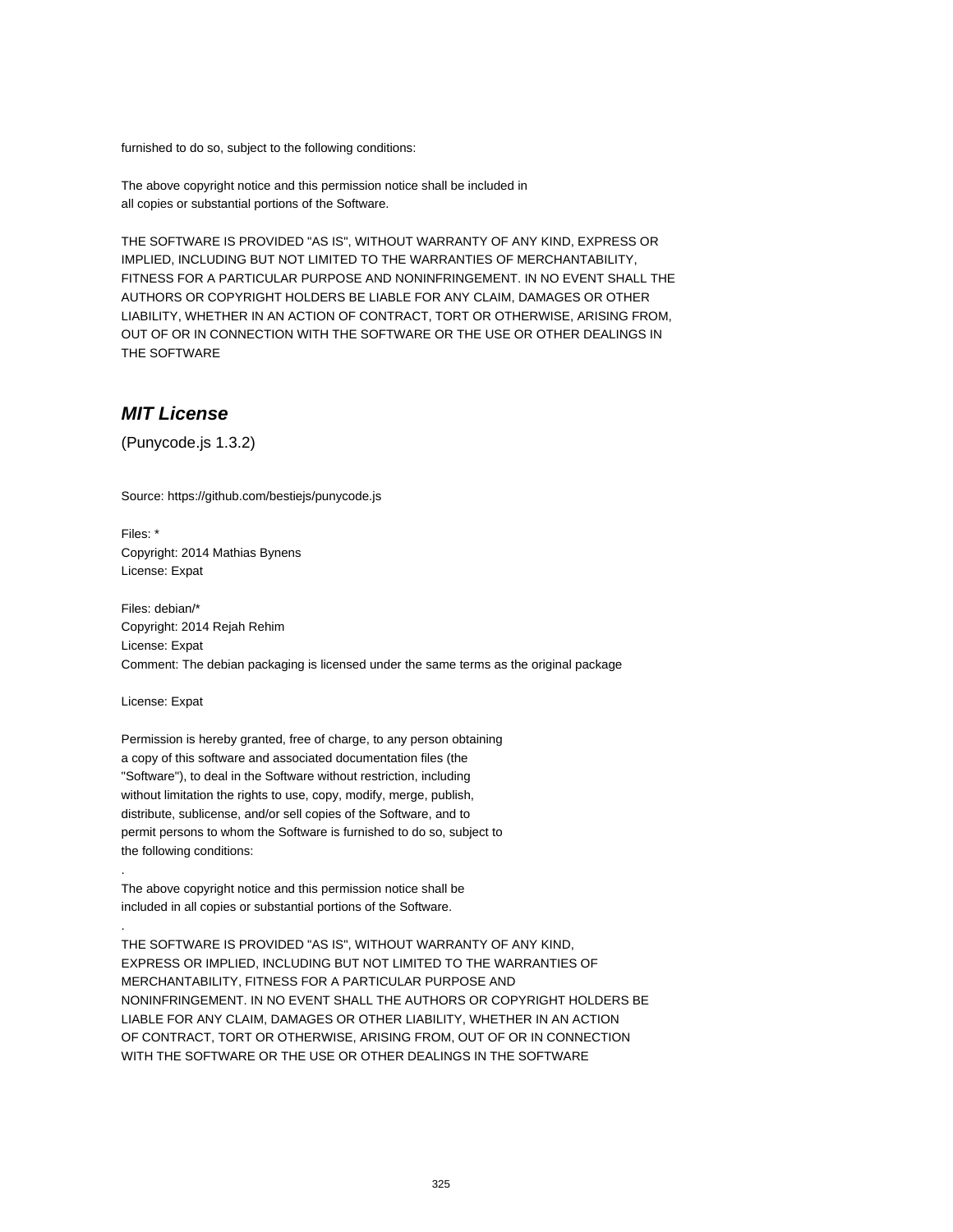(readdirp 3.5.0)

Source: https://github.com/thlorenz/readdirp

Files: \* Copyright: 2012-2019, Thorsten Lorenz License: Expat

Files: debian/\* Copyright: 2013, Mike Gabriel 2020, Xavier Guimard License: Expat

Files: debian/tests/test\_modules/chai-subset/\* Copyright: Andrii Shumada License: Expat

License: Expat

.

.

Permission is hereby granted, free of charge, to any person obtaining a copy of this software and associated documentation files (the "Software"), to deal in the Software without restriction, including without limitation the rights to use, copy, modify, merge, publish, distribute, sublicense, and/or sell copies of the Software, and to permit persons to whom the Software is furnished to do so, subject to the following conditions:

The above copyright notice and this permission notice shall be included in all copies or substantial portions of the Software.

THE SOFTWARE IS PROVIDED "AS IS", WITHOUT WARRANTY OF ANY KIND, EXPRESS OR IMPLIED, INCLUDING BUT NOT LIMITED TO THE WARRANTIES OF MERCHANTABILITY, FITNESS FOR A PARTICULAR PURPOSE AND NONINFRINGEMENT. IN NO EVENT SHALL THE AUTHORS OR COPYRIGHT HOLDERS BE LIABLE FOR ANY CLAIM, DAMAGES OR OTHER LIABILITY, WHETHER IN AN ACTION OF CONTRACT, TORT OR OTHERWISE, ARISING FROM, OUT OF OR IN CONNECTION WITH THE SOFTWARE OR THE USE OR OTHER DEALINGS IN THE SOFTWARE

# **MIT License**

(big.js 5.2.2)

The MIT Licence (Expat).

Copyright (c) 2018 Michael Mclaughlin

Permission is hereby granted, free of charge, to any person obtaining a copy of this software and associated documentation files (the 'Software'), to deal in the Software without restriction, including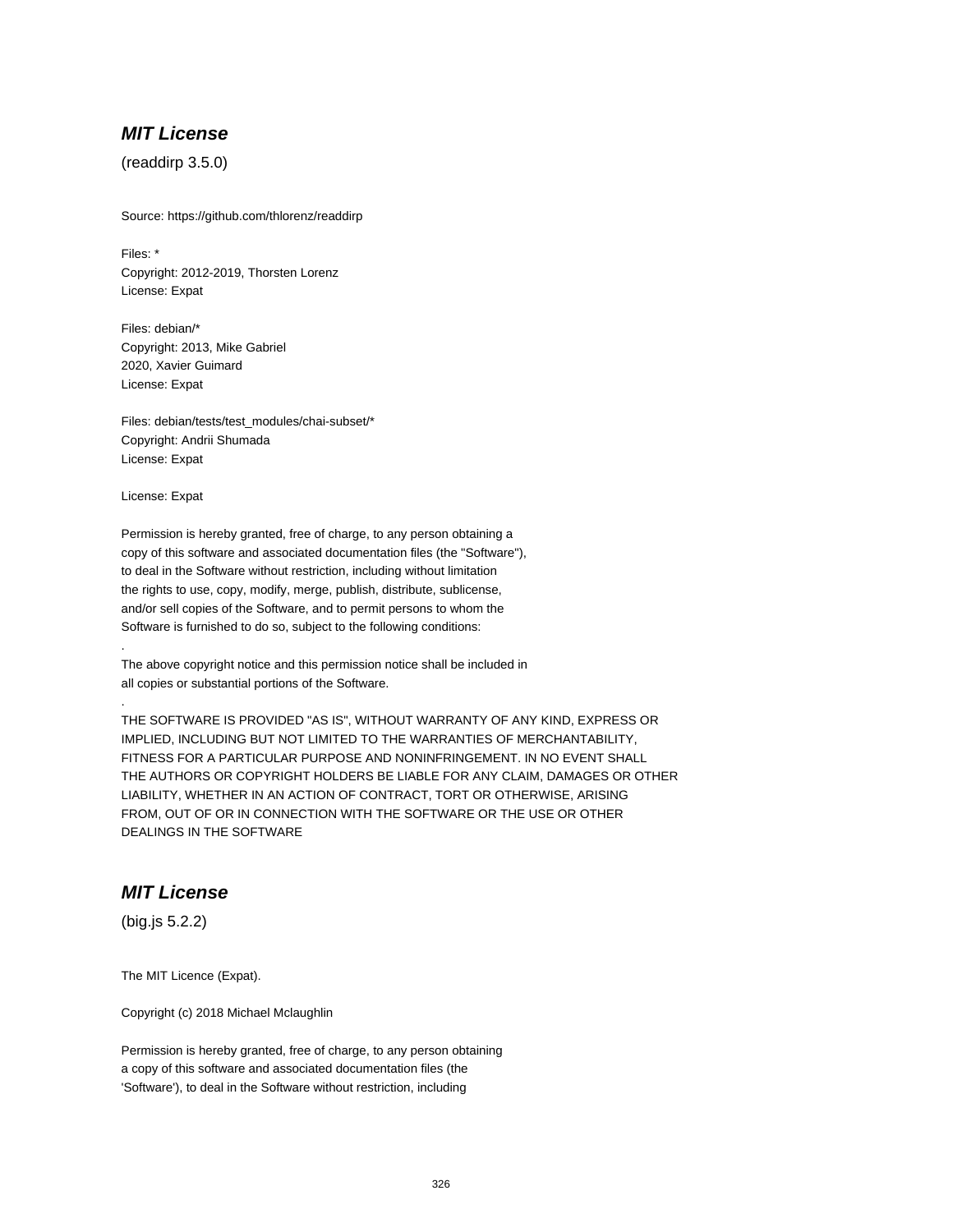without limitation the rights to use, copy, modify, merge, publish, distribute, sublicense, and/or sell copies of the Software, and to permit persons to whom the Software is furnished to do so, subject to the following conditions:

The above copyright notice and this permission notice shall be included in all copies or substantial portions of the Software. THE SOFTWARE IS PROVIDED 'AS IS', WITHOUT WARRANTY OF ANY KIND, EXPRESS OR IMPLIED, INCLUDING BUT NOT LIMITED TO THE WARRANTIES OF MERCHANTABILITY, FITNESS FOR A PARTICULAR PURPOSE AND NONINFRINGEMENT. IN NO EVENT SHALL THE AUTHORS OR COPYRIGHT HOLDERS BE LIABLE FOR ANY CLAIM, DAMAGES OR OTHER LIABILITY, WHETHER IN AN ACTION OF CONTRACT, TORT OR OTHERWISE, ARISING FROM, OUT OF OR IN CONNECTION WITH THE SOFTWARE OR THE USE OR OTHER DEALINGS IN THE SOFTWARE

# **MIT License**

(decimal.js 10.2.1)

The MIT Licence.

Copyright (c) 2020 Michael Mclaughlin

Permission is hereby granted, free of charge, to any person obtaining a copy of this software and associated documentation files (the 'Software'), to deal in the Software without restriction, including without limitation the rights to use, copy, modify, merge, publish, distribute, sublicense, and/or sell copies of the Software, and to permit persons to whom the Software is furnished to do so, subject to the following conditions:

The above copyright notice and this permission notice shall be included in all copies or substantial portions of the Software.

THE SOFTWARE IS PROVIDED 'AS IS', WITHOUT WARRANTY OF ANY KIND, EXPRESS OR IMPLIED, INCLUDING BUT NOT LIMITED TO THE WARRANTIES OF MERCHANTABILITY, FITNESS FOR A PARTICULAR PURPOSE AND NONINFRINGEMENT. IN NO EVENT SHALL THE AUTHORS OR COPYRIGHT HOLDERS BE LIABLE FOR ANY CLAIM, DAMAGES OR OTHER LIABILITY, WHETHER IN AN ACTION OF CONTRACT, TORT OR OTHERWISE, ARISING FROM, OUT OF OR IN CONNECTION WITH THE SOFTWARE OR THE USE OR OTHER DEALINGS IN THE SOFTWARE

### **MIT License**

(dominictarr/rc 1.2.8)

The MIT License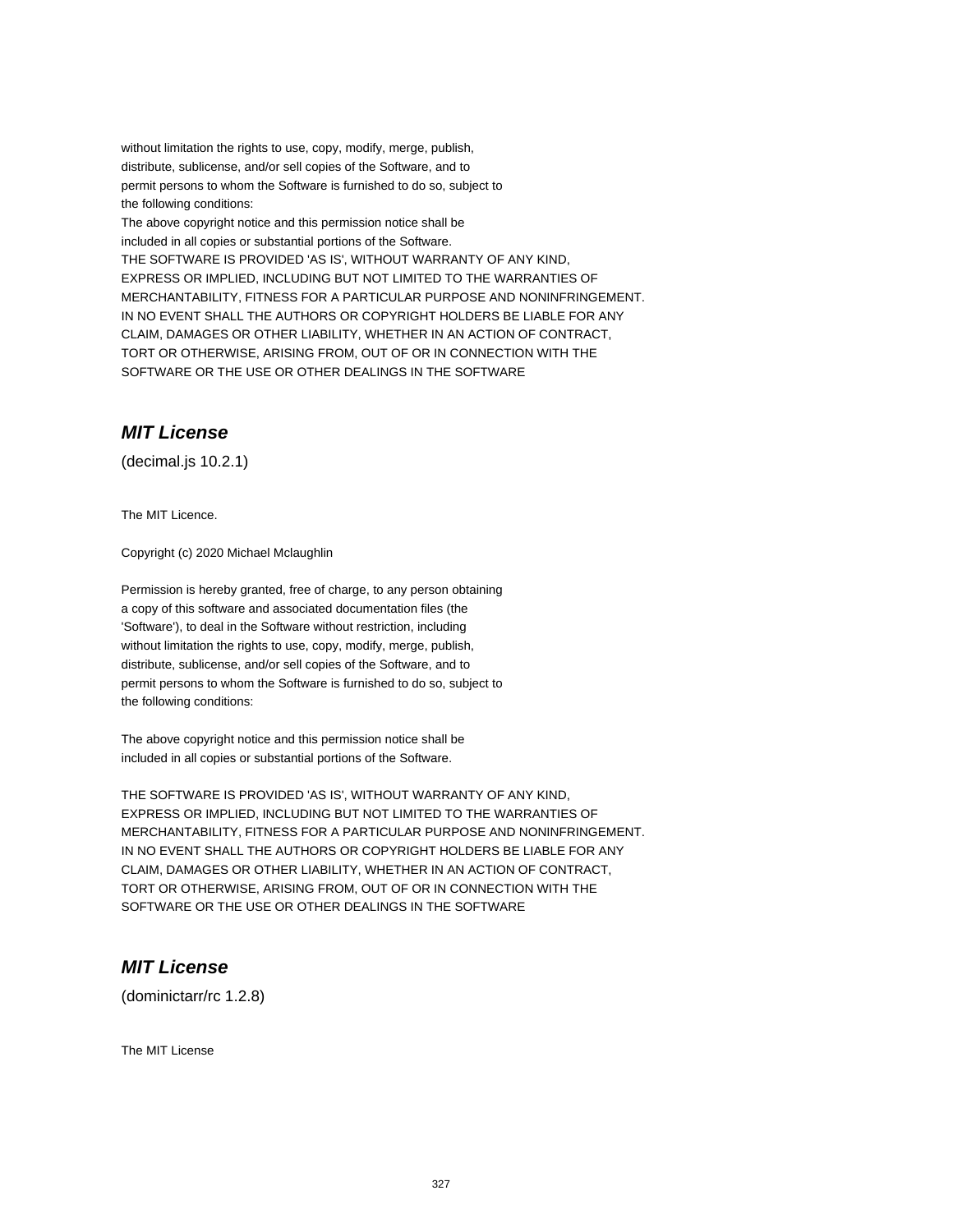Copyright (c) 2011 Dominic Tarr

Permission is hereby granted, free of charge, to any person obtaining a copy of this software and associated documentation files (the "Software"), to deal in the Software without restriction, including without limitation the rights to use, copy, modify, merge, publish, distribute, sublicense, and/or sell copies of the Software, and to permit persons to whom the Software is furnished to do so, subject to the following conditions:

The above copyright notice and this permission notice shall be included in all copies or substantial portions of the Software.

THE SOFTWARE IS PROVIDED "AS IS", WITHOUT WARRANTY OF ANY KIND, EXPRESS OR IMPLIED, INCLUDING BUT NOT LIMITED TO THE WARRANTIES OF MERCHANTABILITY, FITNESS FOR A PARTICULAR PURPOSE AND NONINFRINGEMENT. IN NO EVENT SHALL THE AUTHORS OR COPYRIGHT HOLDERS BE LIABLE FOR ANY CLAIM, DAMAGES OR OTHER LIABILITY, WHETHER IN AN ACTION OF CONTRACT, TORT OR OTHERWISE, ARISING FROM, OUT OF OR IN CONNECTION WITH THE SOFTWARE OR THE USE OR OTHER DEALINGS IN THE SOFTWARE

# **MIT License**

(connect-history-api-fallback 1.6.0)

The MIT License

Copyright (c) 2012 Ben Ripkens http://bripkens.de

Permission is hereby granted, free of charge, to any person obtaining a copy of this software and associated documentation files (the "Software"), to deal in the Software without restriction, including without limitation the rights to use, copy, modify, merge, publish, distribute, sublicense, and/or sell copies of the Software, and to permit persons to whom the Software is furnished to do so, subject to the following conditions:

The above copyright notice and this permission notice shall be included in all copies or substantial portions of the Software.

THE SOFTWARE IS PROVIDED "AS IS", WITHOUT WARRANTY OF ANY KIND, EXPRESS OR IMPLIED, INCLUDING BUT NOT LIMITED TO THE WARRANTIES OF MERCHANTABILITY, FITNESS FOR A PARTICULAR PURPOSE AND NONINFRINGEMENT. IN NO EVENT SHALL THE AUTHORS OR COPYRIGHT HOLDERS BE LIABLE FOR ANY CLAIM, DAMAGES OR OTHER LIABILITY, WHETHER IN AN ACTION OF CONTRACT, TORT OR OTHERWISE, ARISING FROM, OUT OF OR IN CONNECTION WITH THE SOFTWARE OR THE USE OR OTHER DEALINGS IN THE SOFTWARE

### **MIT License**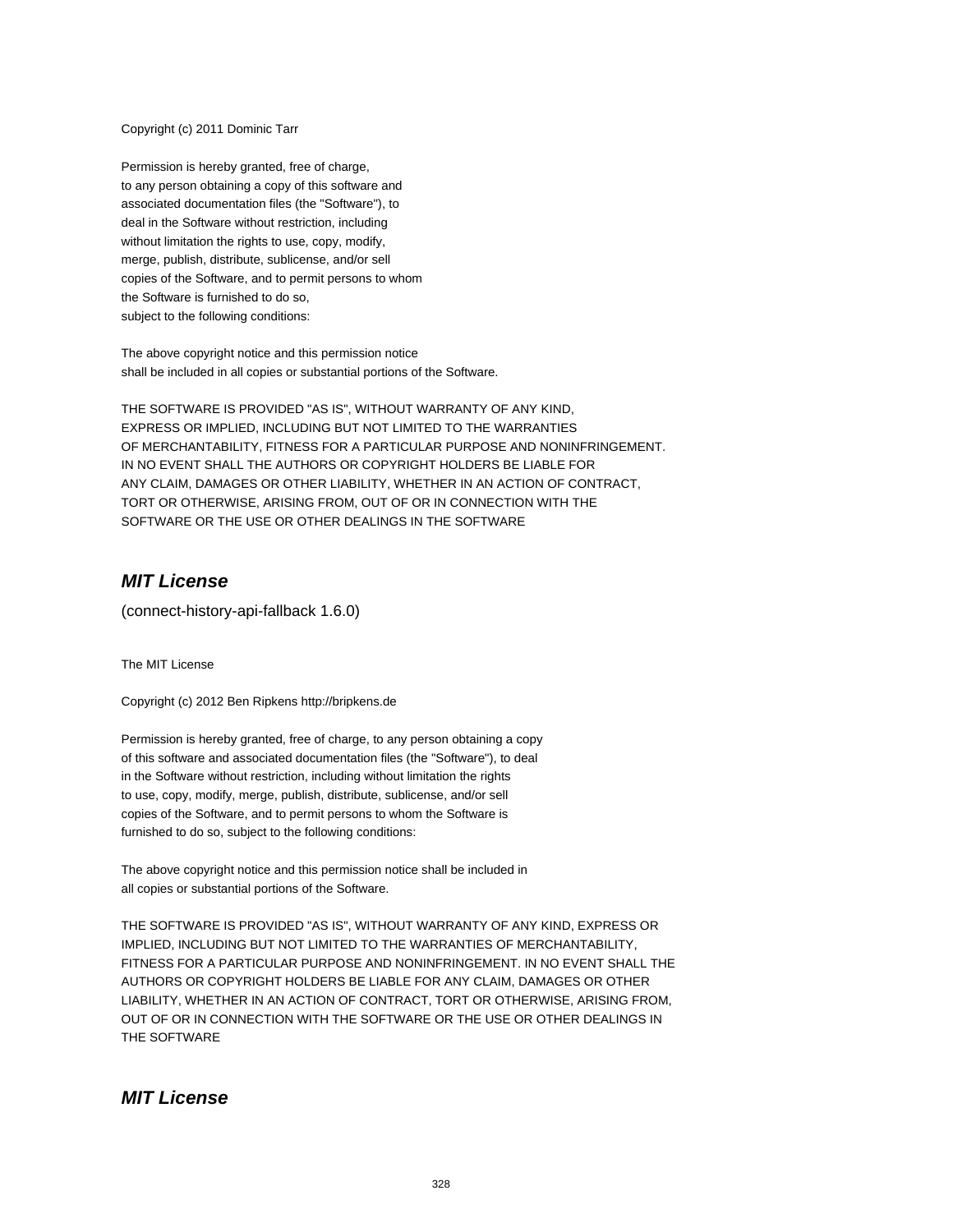#### (jsonparse 1.3.1)

The MIT License

Copyright (c) 2012 Tim Caswell

Permission is hereby granted, free of charge, to any person obtaining a copy of this software and associated documentation files (the "Software"), to deal in the Software without restriction, including without limitation the rights to use, copy, modify, merge, publish, distribute, sublicense, and/or sell copies of the Software, and to permit persons to whom the Software is furnished to do so, subject to the following conditions:

The above copyright notice and this permission notice shall be included in all copies or substantial portions of the Software.

THE SOFTWARE IS PROVIDED "AS IS", WITHOUT WARRANTY OF ANY KIND, EXPRESS OR IMPLIED, INCLUDING BUT NOT LIMITED TO THE WARRANTIES OF MERCHANTABILITY, FITNESS FOR A PARTICULAR PURPOSE AND NONINFRINGEMENT. IN NO EVENT SHALL THE AUTHORS OR COPYRIGHT HOLDERS BE LIABLE FOR ANY CLAIM, DAMAGES OR OTHER LIABILITY, WHETHER IN AN ACTION OF CONTRACT, TORT OR OTHERWISE, ARISING FROM, OUT OF OR IN CONNECTION WITH THE SOFTWARE OR THE USE OR OTHER DEALINGS IN THE SOFTWARE

# **MIT License**

(medikoo/next-tick 1.0.0)

The MIT License

Copyright (C) 2012-2016 Mariusz Nowak

Permission is hereby granted, free of charge, to any person obtaining a copy of this software and associated documentation files (the "Software"), to deal in the Software without restriction, including without limitation the rights to use, copy, modify, merge, publish, distribute, sublicense, and/or sell copies of the Software, and to permit persons to whom the Software is furnished to do so, subject to the following conditions:

The above copyright notice and this permission notice shall be included in all copies or substantial portions of the Software.

THE SOFTWARE IS PROVIDED "AS IS", WITHOUT WARRANTY OF ANY KIND, EXPRESS OR IMPLIED, INCLUDING BUT NOT LIMITED TO THE WARRANTIES OF MERCHANTABILITY, FITNESS FOR A PARTICULAR PURPOSE AND NONINFRINGEMENT. IN NO EVENT SHALL THE AUTHORS OR COPYRIGHT HOLDERS BE LIABLE FOR ANY CLAIM, DAMAGES OR OTHER LIABILITY, WHETHER IN AN ACTION OF CONTRACT, TORT OR OTHERWISE, ARISING FROM,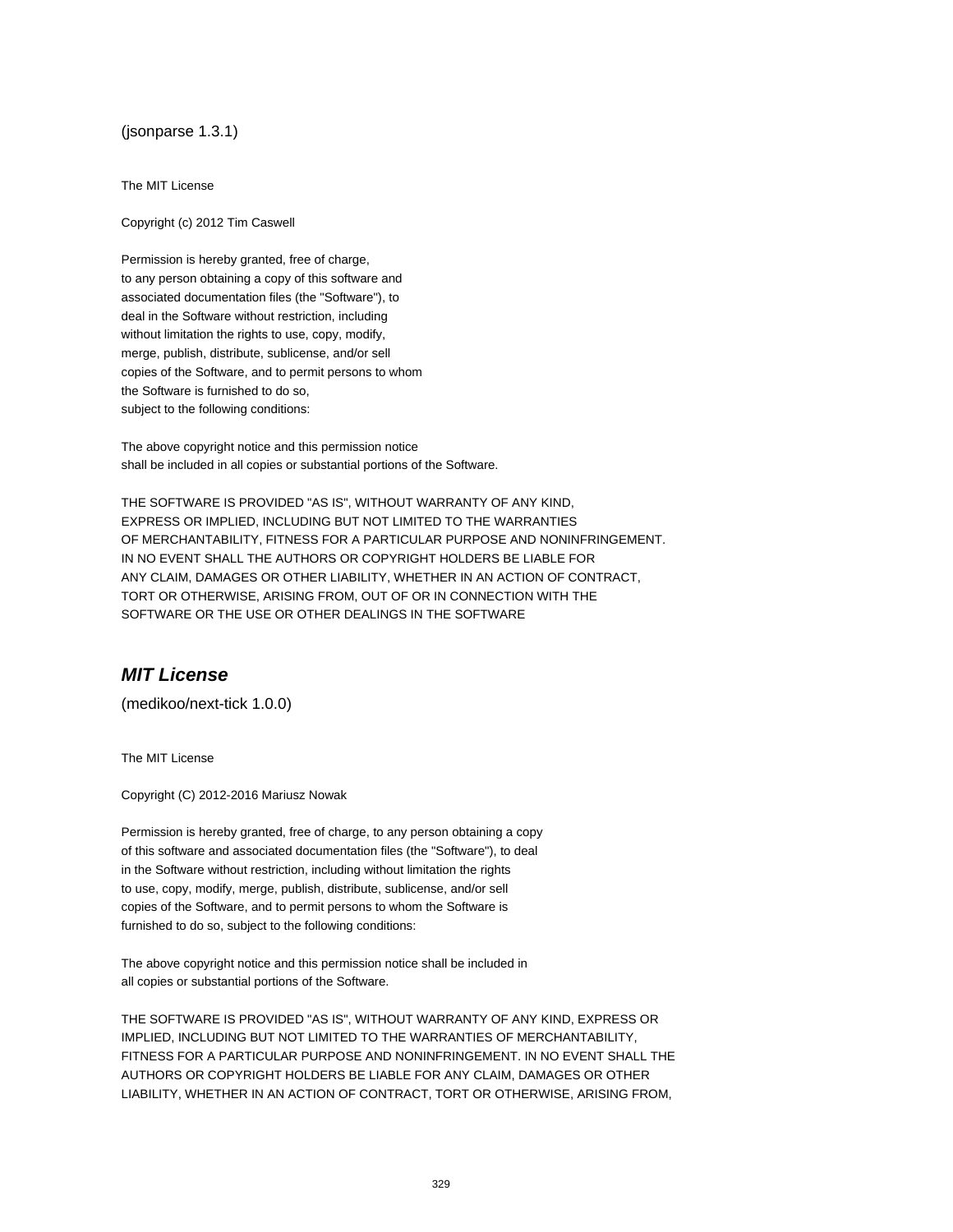OUT OF OR IN CONNECTION WITH THE SOFTWARE OR THE USE OR OTHER DEALINGS IN THE SOFTWARE

### **MIT License**

(node-shell-quote 1.7.2)

The MIT License

Copyright (c) 2013 James Halliday (mail@substack.net)

Permission is hereby granted, free of charge, to any person obtaining a copy of this software and associated documentation files (the "Software"), to deal in the Software without restriction, including without limitation the rights to use, copy, modify, merge, publish, distribute, sublicense, and/or sell copies of the Software, and to permit persons to whom the Software is furnished to do so, subject to the following conditions:

The above copyright notice and this permission notice shall be included in all copies or substantial portions of the Software.

THE SOFTWARE IS PROVIDED "AS IS", WITHOUT WARRANTY OF ANY KIND, EXPRESS OR IMPLIED, INCLUDING BUT NOT LIMITED TO THE WARRANTIES OF MERCHANTABILITY, FITNESS FOR A PARTICULAR PURPOSE AND NONINFRINGEMENT. IN NO EVENT SHALL THE AUTHORS OR COPYRIGHT HOLDERS BE LIABLE FOR ANY CLAIM, DAMAGES OR OTHER LIABILITY, WHETHER IN AN ACTION OF CONTRACT, TORT OR OTHERWISE, ARISING FROM, OUT OF OR IN CONNECTION WITH THE SOFTWARE OR THE USE OR OTHER DEALINGS IN THE SOFTWARE

# **MIT License**

(stream-http 2.8.3)

The MIT License

Copyright (c) 2015 John Hiesey

Permission is hereby granted, free of charge, to any person obtaining a copy of this software and associated documentation files (the "Software"), to deal in the Software without restriction, including without limitation the rights to use, copy, modify, merge, publish, distribute, sublicense, and/or sell copies of the Software, and to permit persons to whom the Software is furnished to do so,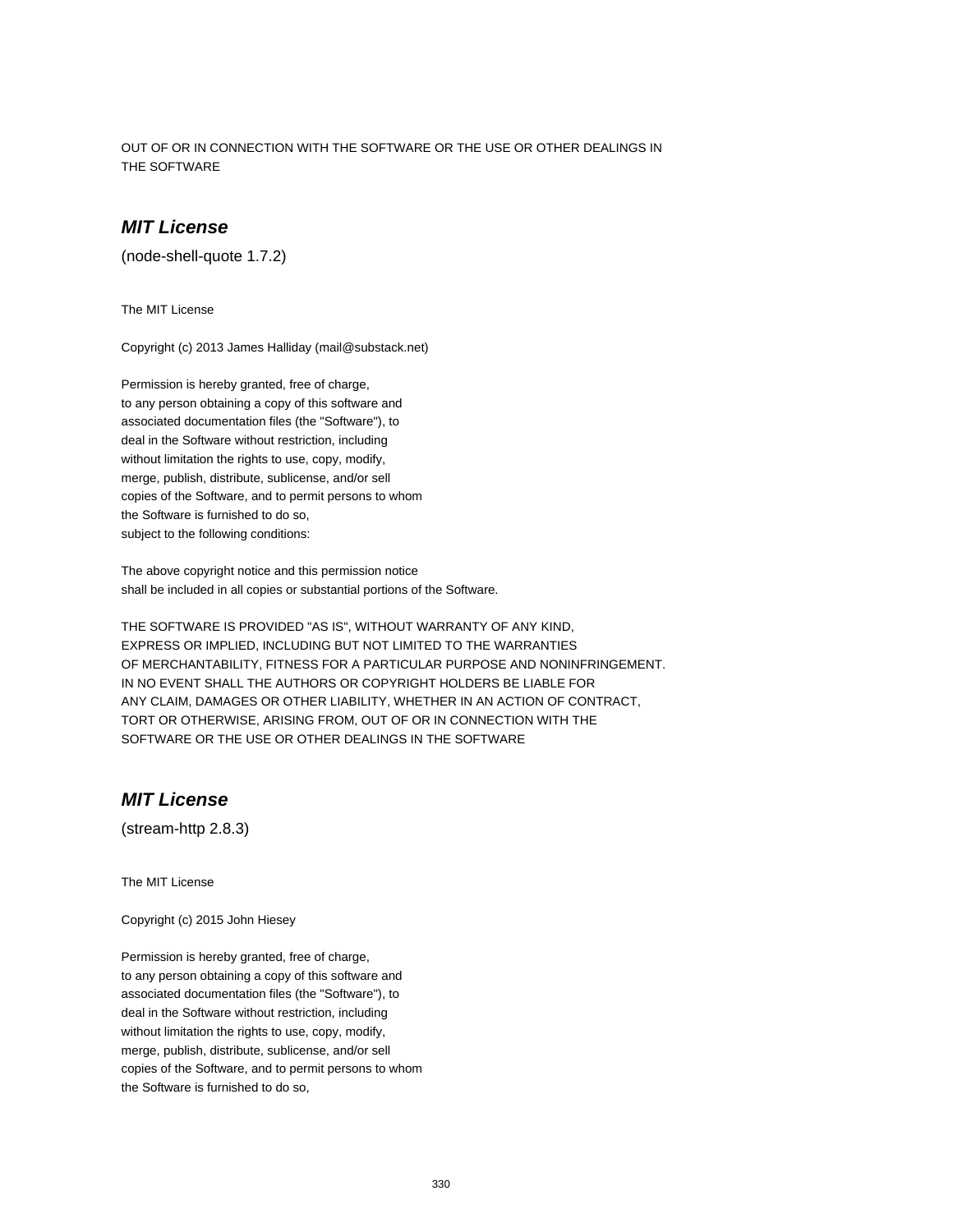subject to the following conditions:

The above copyright notice and this permission notice shall be included in all copies or substantial portions of the Software.

THE SOFTWARE IS PROVIDED "AS IS", WITHOUT WARRANTY OF ANY KIND, EXPRESS OR IMPLIED, INCLUDING BUT NOT LIMITED TO THE WARRANTIES OF MERCHANTABILITY, FITNESS FOR A PARTICULAR PURPOSE AND NONINFRINGEMENT. IN NO EVENT SHALL THE AUTHORS OR COPYRIGHT HOLDERS BE LIABLE FOR ANY CLAIM, DAMAGES OR OTHER LIABILITY, WHETHER IN AN ACTION OF CONTRACT, TORT OR OTHERWISE, ARISING FROM, OUT OF OR IN CONNECTION WITH THE SOFTWARE OR THE USE OR OTHER DEALINGS IN THE SOFTWARE

#### **MIT License**

(spdx-expression-parse.js 3.0.1)

The MIT License

Copyright (c) 2015 Kyle E. Mitchell & other authors listed in AUTHORS

Permission is hereby granted, free of charge, to any person obtaining a copy of this software and associated documentation files (the "Software"), to deal in the Software without restriction, including without limitation the rights to use, copy, modify, merge, publish, distribute, sublicense, and/or sell copies of the Software, and to permit persons to whom the Software is furnished to do so, subject to the following conditions:

The above copyright notice and this permission notice shall be included in all copies or substantial portions of the Software.

THE SOFTWARE IS PROVIDED "AS IS", WITHOUT WARRANTY OF ANY KIND, EXPRESS OR IMPLIED, INCLUDING BUT NOT LIMITED TO THE WARRANTIES OF MERCHANTABILITY, FITNESS FOR A PARTICULAR PURPOSE AND NONINFRINGEMENT. IN NO EVENT SHALL THE AUTHORS OR COPYRIGHT HOLDERS BE LIABLE FOR ANY CLAIM, DAMAGES OR OTHER LIABILITY, WHETHER IN AN ACTION OF CONTRACT, TORT OR OTHERWISE, ARISING FROM, OUT OF OR IN CONNECTION WITH THE SOFTWARE OR THE USE OR OTHER DEALINGS IN THE SOFTWARE

### **MIT License**

(timsort 0.3.0)

The MIT License

Copyright (c) 2015 Marco Ziccardi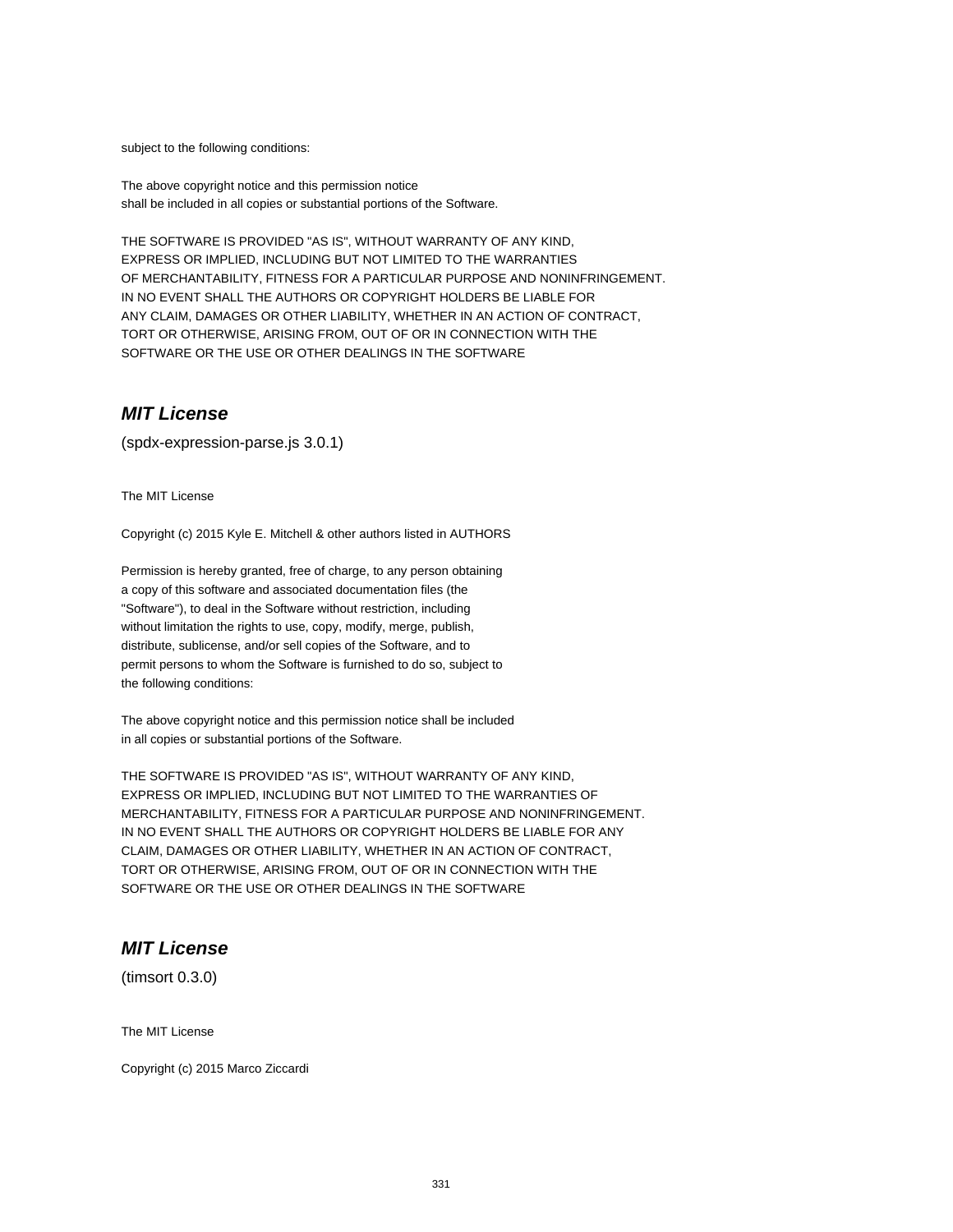Permission is hereby granted, free of charge, to any person obtaining a copy of this software and associated documentation files (the "Software"), to deal in the Software without restriction, including without limitation the rights to use, copy, modify, merge, publish, distribute, sublicense, and/or sell copies of the Software, and to permit persons to whom the Software is furnished to do so, subject to the following conditions:

The above copyright notice and this permission notice shall be included in all copies or substantial portions of the Software.

THE SOFTWARE IS PROVIDED "AS IS", WITHOUT WARRANTY OF ANY KIND, EXPRESS OR IMPLIED, INCLUDING BUT NOT LIMITED TO THE WARRANTIES OF MERCHANTABILITY, FITNESS FOR A PARTICULAR PURPOSE AND NONINFRINGEMENT. IN NO EVENT SHALL THE AUTHORS OR COPYRIGHT HOLDERS BE LIABLE FOR ANY CLAIM, DAMAGES OR OTHER LIABILITY, WHETHER IN AN ACTION OF CONTRACT, TORT OR OTHERWISE, ARISING FROM, OUT OF OR IN CONNECTION WITH THE SOFTWARE OR THE USE OR OTHER DEALINGS IN THE SOFTWARE

# **MIT License**

(sourcemap-codec 1.4.8)

The MIT License

Copyright (c) 2015 Rich Harris

Permission is hereby granted, free of charge, to any person obtaining a copy of this software and associated documentation files (the "Software"), to deal in the Software without restriction, including without limitation the rights to use, copy, modify, merge, publish, distribute, sublicense, and/or sell copies of the Software, and to permit persons to whom the Software is furnished to do so, subject to the following conditions:

The above copyright notice and this permission notice shall be included in all copies or substantial portions of the Software.

THE SOFTWARE IS PROVIDED "AS IS", WITHOUT WARRANTY OF ANY KIND, EXPRESS OR IMPLIED, INCLUDING BUT NOT LIMITED TO THE WARRANTIES OF MERCHANTABILITY, FITNESS FOR A PARTICULAR PURPOSE AND NONINFRINGEMENT. IN NO EVENT SHALL THE AUTHORS OR COPYRIGHT HOLDERS BE LIABLE FOR ANY CLAIM, DAMAGES OR OTHER LIABILITY, WHETHER IN AN ACTION OF CONTRACT, TORT OR OTHERWISE, ARISING FROM, OUT OF OR IN CONNECTION WITH THE SOFTWARE OR THE USE OR OTHER DEALINGS IN THE SOFTWARE

# **MIT License**

(propagate 2.0.1)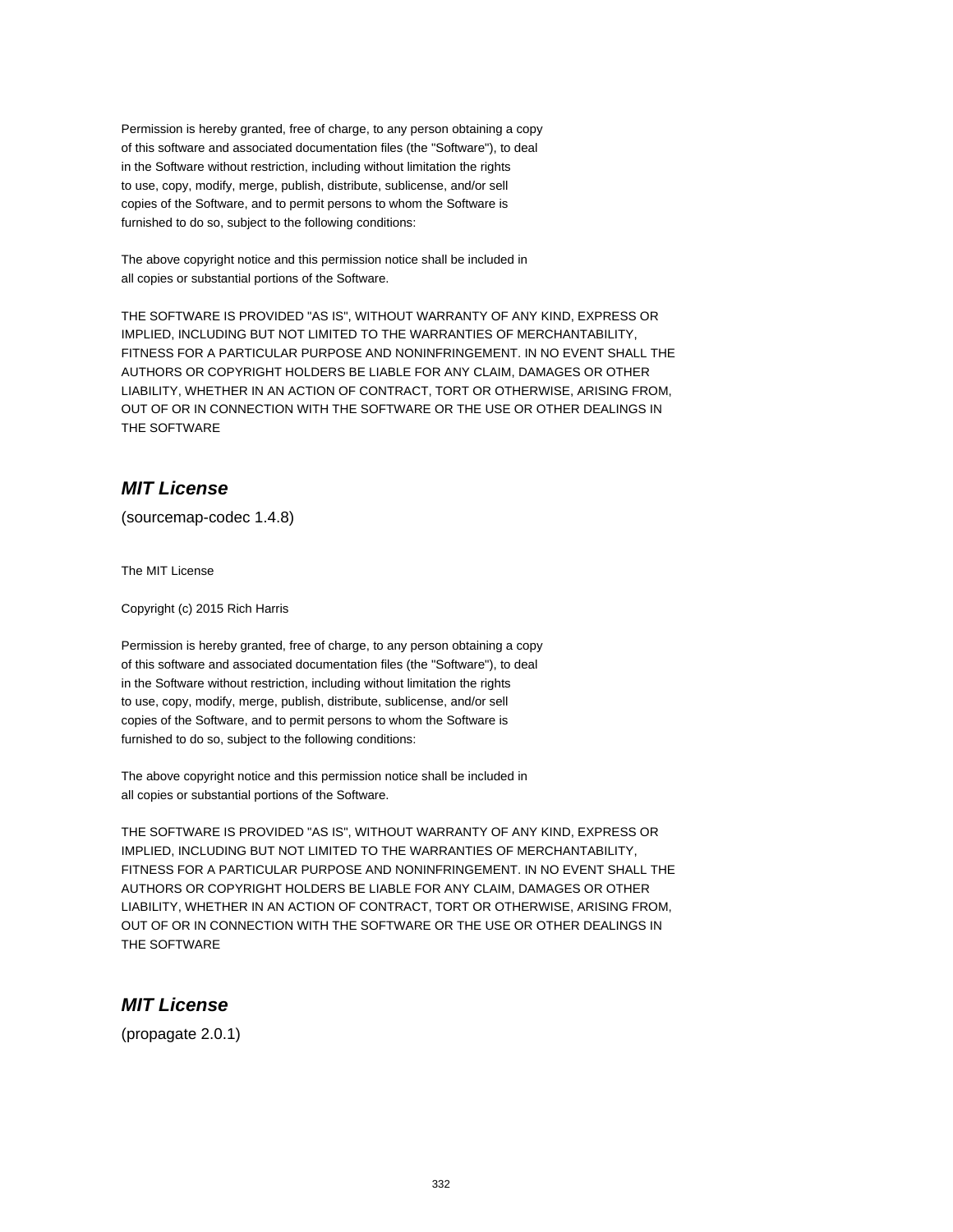The MIT License

Copyright (c) 2015-2019 Pedro Teixeira and other contributors

Permission is hereby granted, free of charge, to any person obtaining a copy of this software and associated documentation files (the "Software"), to deal in the Software without restriction, including without limitation the rights to use, copy, modify, merge, publish, distribute, sublicense, and/or sell copies of the Software, and to permit persons to whom the Software is furnished to do so, subject to the following conditions:

The above copyright notice and this permission notice shall be included in all copies or substantial portions of the Software.

THE SOFTWARE IS PROVIDED "AS IS", WITHOUT WARRANTY OF ANY KIND, EXPRESS OR IMPLIED, INCLUDING BUT NOT LIMITED TO THE WARRANTIES OF MERCHANTABILITY, FITNESS FOR A PARTICULAR PURPOSE AND NONINFRINGEMENT. IN NO EVENT SHALL THE AUTHORS OR COPYRIGHT HOLDERS BE LIABLE FOR ANY CLAIM, DAMAGES OR OTHER LIABILITY, WHETHER IN AN ACTION OF CONTRACT, TORT OR OTHERWISE, ARISING FROM, OUT OF OR IN CONNECTION WITH THE SOFTWARE OR THE USE OR OTHER DEALINGS IN THE SOFTWARE

### **MIT License**

(to-arraybuffer 1.0.1)

The MIT License

Copyright (c) 2016 John Hiesey

Permission is hereby granted, free of charge, to any person obtaining a copy of this software and associated documentation files (the "Software"), to deal in the Software without restriction, including without limitation the rights to use, copy, modify, merge, publish, distribute, sublicense, and/or sell copies of the Software, and to permit persons to whom the Software is furnished to do so, subject to the following conditions:

The above copyright notice and this permission notice shall be included in all copies or substantial portions of the Software.

THE SOFTWARE IS PROVIDED "AS IS", WITHOUT WARRANTY OF ANY KIND, EXPRESS OR IMPLIED, INCLUDING BUT NOT LIMITED TO THE WARRANTIES OF MERCHANTABILITY, FITNESS FOR A PARTICULAR PURPOSE AND NONINFRINGEMENT. IN NO EVENT SHALL THE AUTHORS OR COPYRIGHT HOLDERS BE LIABLE FOR ANY CLAIM, DAMAGES OR OTHER LIABILITY, WHETHER IN AN ACTION OF CONTRACT, TORT OR OTHERWISE, ARISING FROM, OUT OF OR IN CONNECTION WITH THE SOFTWARE OR THE USE OR OTHER DEALINGS IN THE SOFTWARE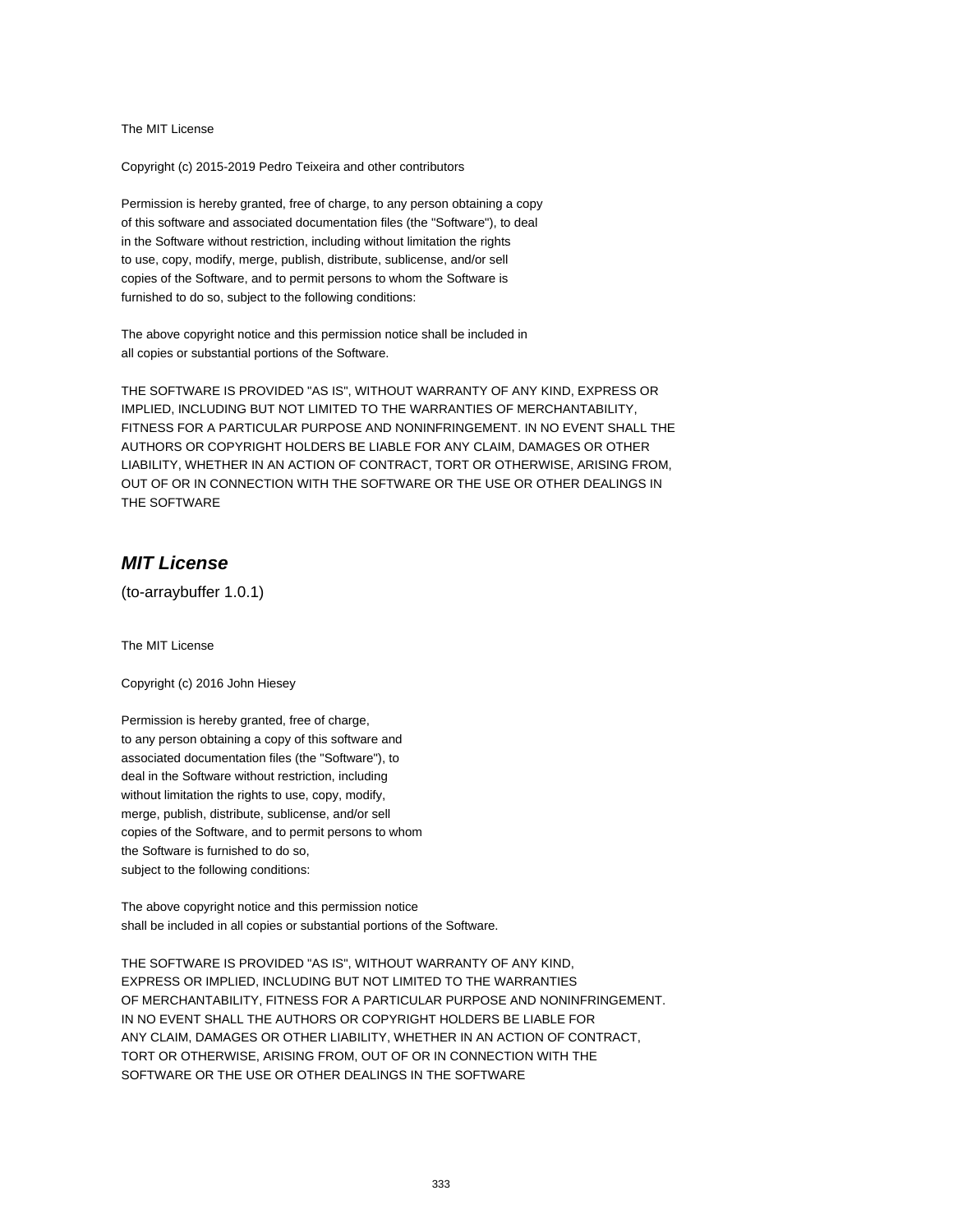(encoding-negotiator 2.0.1)

The MIT License

Copyright (c) 2017-2020 Denis Fäcke

Permission is hereby granted, free of charge, to any person obtaining a copy of this software and associated documentation files (the 'Software'), to deal in the Software without restriction, including without limitation the rights to use, copy, modify, merge, publish, distribute, sublicense, and/or sell copies of the Software, and to permit persons to whom the Software is furnished to do so, subject to the following conditions:

The above copyright notice and this permission notice shall be included in all copies or substantial portions of the Software.

THE SOFTWARE IS PROVIDED 'AS IS', WITHOUT WARRANTY OF ANY KIND, EXPRESS OR IMPLIED, INCLUDING BUT NOT LIMITED TO THE WARRANTIES OF MERCHANTABILITY, FITNESS FOR A PARTICULAR PURPOSE AND NONINFRINGEMENT. IN NO EVENT SHALL THE AUTHORS OR COPYRIGHT HOLDERS BE LIABLE FOR ANY CLAIM, DAMAGES OR OTHER LIABILITY, WHETHER IN AN ACTION OF CONTRACT, TORT OR OTHERWISE, ARISING FROM, OUT OF OR IN CONNECTION WITH THE SOFTWARE OR THE USE OR OTHER DEALINGS IN THE SOFTWARE

### **MIT License**

(eventsource-node 1.0.7)

The MIT License

Copyright (c) EventSource GitHub organisation

Permission is hereby granted, free of charge, to any person obtaining a copy of this software and associated documentation files (the "Software"), to deal in the Software without restriction, including without limitation the rights to use, copy, modify, merge, publish, distribute, sublicense, and/or sell copies of the Software, and to permit persons to whom the Software is furnished to do so, subject to the following conditions:

The above copyright notice and this permission notice shall be included in all copies or substantial portions of the Software.

THE SOFTWARE IS PROVIDED "AS IS", WITHOUT WARRANTY OF ANY KIND, EXPRESS OR IMPLIED, INCLUDING BUT NOT LIMITED TO THE WARRANTIES OF MERCHANTABILITY, FITNESS FOR A PARTICULAR PURPOSE AND NONINFRINGEMENT. IN NO EVENT SHALL THE AUTHORS OR COPYRIGHT HOLDERS BE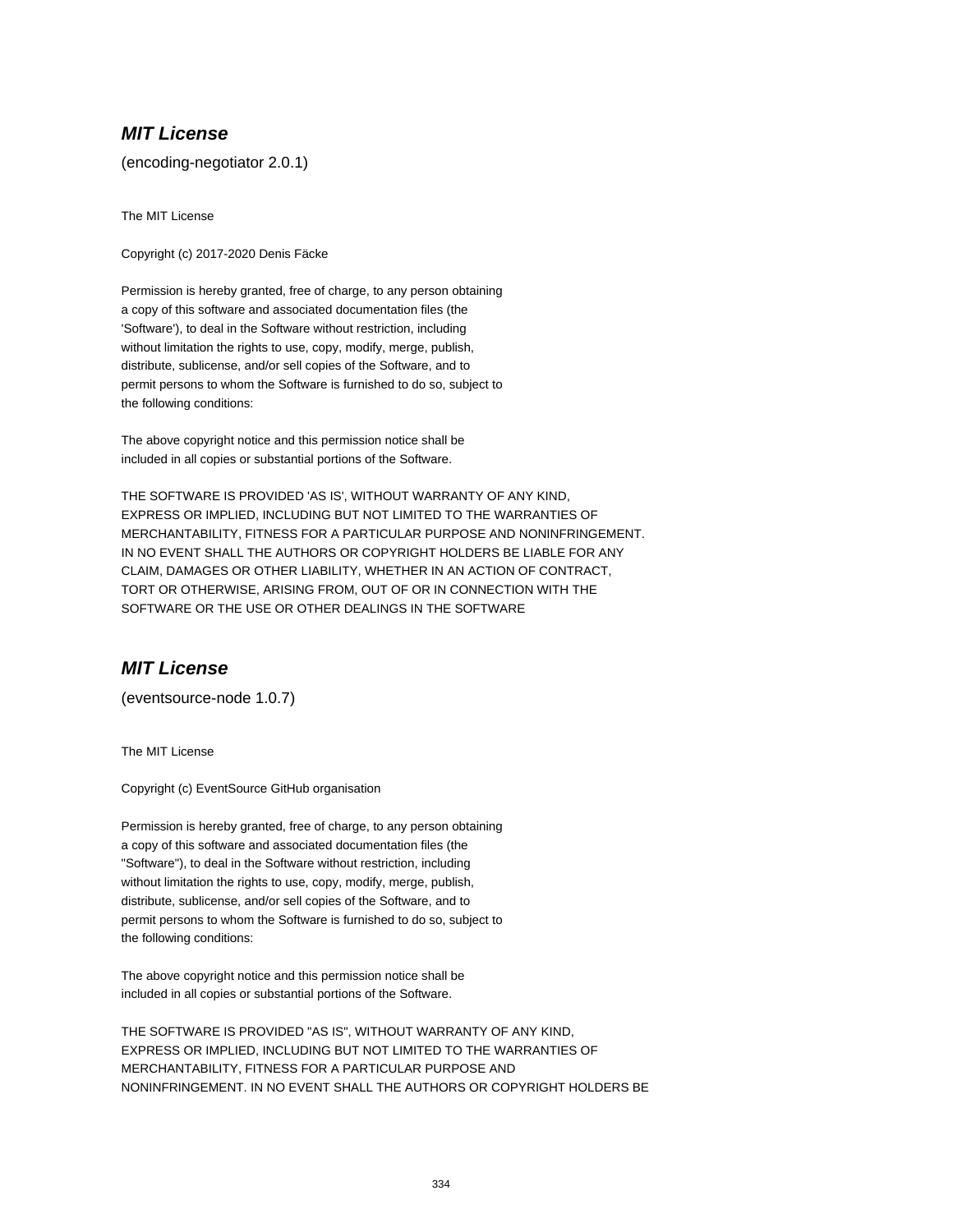LIABLE FOR ANY CLAIM, DAMAGES OR OTHER LIABILITY, WHETHER IN AN ACTION OF CONTRACT, TORT OR OTHERWISE, ARISING FROM, OUT OF OR IN CONNECTION WITH THE SOFTWARE OR THE USE OR OTHER DEALINGS IN THE SOFTWARE

### **MIT License**

(minipass-json-stream 1.0.1)

The MIT License

Copyright (c) Isaac Z. Schlueter and Contributors Copyright (c) 2011 Dominic Tarr

Permission is hereby granted, free of charge, to any person obtaining a copy of this software and associated documentation files (the "Software"), to deal in the Software without restriction, including without limitation the rights to use, copy, modify, merge, publish, distribute, sublicense, and/or sell copies of the Software, and to permit persons to whom the Software is furnished to do so, subject to the following conditions:

The above copyright notice and this permission notice shall be included in all copies or substantial portions of the Software.

THE SOFTWARE IS PROVIDED "AS IS", WITHOUT WARRANTY OF ANY KIND, EXPRESS OR IMPLIED, INCLUDING BUT NOT LIMITED TO THE WARRANTIES OF MERCHANTABILITY, FITNESS FOR A PARTICULAR PURPOSE AND NONINFRINGEMENT. IN NO EVENT SHALL THE AUTHORS OR COPYRIGHT HOLDERS BE LIABLE FOR ANY CLAIM, DAMAGES OR OTHER LIABILITY, WHETHER IN AN ACTION OF CONTRACT, TORT OR OTHERWISE, ARISING FROM, OUT OF OR IN CONNECTION WITH THE SOFTWARE OR THE USE OR OTHER DEALINGS IN THE SOFTWARE

### **MIT License**

(loader-runner 2.4.0, tapable 1.1.3)

The MIT License

Copyright (c) Tobias Koppers @sokra

Permission is hereby granted, free of charge, to any person obtaining a copy of this software and associated documentation files (the "Software"), to deal in the Software without restriction, including without limitation the rights to use, copy, modify, merge, publish, distribute, sublicense, and/or sell copies of the Software, and to permit persons to whom the Software is furnished to do so, subject to the following conditions:

The above copyright notice and this permission notice shall be included in all copies or substantial portions of the Software.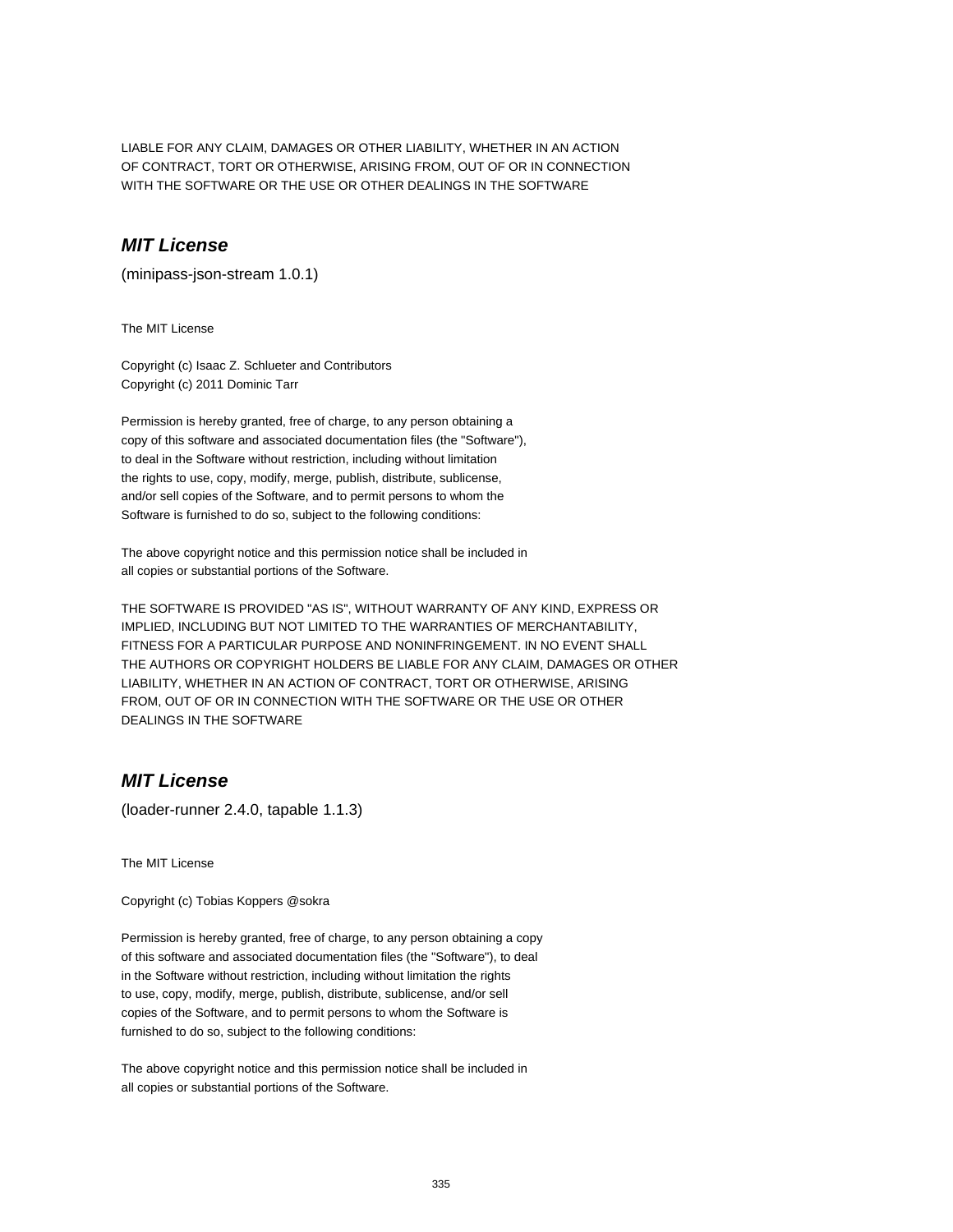THE SOFTWARE IS PROVIDED "AS IS", WITHOUT WARRANTY OF ANY KIND, EXPRESS OR IMPLIED, INCLUDING BUT NOT LIMITED TO THE WARRANTIES OF MERCHANTABILITY, FITNESS FOR A PARTICULAR PURPOSE AND NONINFRINGEMENT. IN NO EVENT SHALL THE AUTHORS OR COPYRIGHT HOLDERS BE LIABLE FOR ANY CLAIM, DAMAGES OR OTHER LIABILITY, WHETHER IN AN ACTION OF CONTRACT, TORT OR OTHERWISE, ARISING FROM, OUT OF OR IN CONNECTION WITH THE SOFTWARE OR THE USE OR OTHER DEALINGS IN THE SOFTWARE

# **MIT License**

(@azure/abort-controller 1.0.2, @azure/ai-form-recognizer 1.0.0-dev.20200424.3, @azure/arm-compute 16.2.0, @azure/arm-keyvault 1.3.0, @azure/arm-keyvault-profile-2019-03-01-hybrid 1.0.0, @azure/arm-locks 1.1.0, @azure/arm-network 25.0.0, @azure/arm-privatedns 2.0.0, @azure/arm-resources 4.2.0, @azure/arm-storage 16.0.0, @azure/arm-subscriptions 3.0.0, @azure/arm-subscriptions-profile-hybrid-2019-03-01 1.1.0, @azure/core-asynciterator-polyfill 1.0.0, @azure/core-auth 1.1.4, @azure/core-http 1.2.3, @azure/core-lro 1.0.3, @azure/core-tracing 1.0.0-preview.11, @azure/identity 2.0.0-alpha.20210706.1, @azure/keyvault-keys 4.2.1, @azure/keyvault-secrets 4.3.0-alpha.20210616.1, @azure/logger 1.0.2, @azure/ms-rest-azure-js 1.4.0, @azure/ms-rest-azure-js 2.1.0, @azure/ms-rest-js 1.11.2, @azure/ms-rest-js 2.5.2, @azure/storage-blob 12.6.0, @babel/code-frame 7.12.11, @babel/code-frame 7.12.13, @babel/code-frame 7.14.5, @babel/compat-data 7.13.6, @babel/compat-data 7.14.7, @babel/core 7.14.6, @babel/generator 7.13.0, @babel/generator 7.14.5, @babel/helper-annotate-as-pure 7.12.13, @babel/helper-builder-binary-assignment-operator-visitor 7.12.13, @babel/helper-compilation-targets 7.13.0, @babel/helper-compilation-targets 7.14.5, @babel/helper-create-class-features-plugin 7.13.0, @babel/helper-create-regexp-features-plugin 7.12.17, @babel/helper-define-polyfill-provider 0.1.2, @babel/helper-explode-assignable-expression 7.13.0, @babel/helper-function-name 7.12.13, @babel/helper-function-name 7.14.5, @babel/helper-get-function-arity 7.12.13, @babel/helper-get-function-arity 7.14.5, @babel/helper-hoist-variables 7.13.0, @babel/helper-hoist-variables 7.14.5, @babel/helper-member-expression-to-functions 7.13.0, @babel/helper-member-expression-to-functions 7.14.7, @babel/helper-module-imports 7.12.13, @babel/helper-module-imports 7.14.5, @babel/helper-module-transforms 7.13.0, @babel/helper-module-transforms 7.14.5, @babel/helper-optimise-call-expression 7.12.13, @babel/helper-optimise-call-expression 7.14.5, @babel/helper-plugin-utils 7.13.0, @babel/helper-plugin-utils 7.14.5, @babel/helper-remap-async-to-generator 7.13.0, @babel/helper-replace-supers 7.13.0, @babel/helper-replace-supers 7.14.5, @babel/helper-simple-access 7.12.13, @babel/helper-simple-access 7.14.5, @babel/helper-split-export-declaration 7.12.13, @babel/helper-split-export-declaration 7.14.5, @babel/helper-validator-identifier 7.12.11, @babel/helper-validator-identifier 7.14.5, @babel/helper-validator-option 7.12.17, @babel/helper-validator-option 7.14.5, @babel/helper-wrap-function 7.13.0, @babel/helpers 7.13.0, @babel/helpers 7.14.6, @babel/highlight 7.12.13, @babel/highlight 7.14.5, @babel/parser 7.13.4, @babel/parser 7.14.7, @babel/plugin-proposal-async-generator-functions 7.13.5, @babel/plugin-proposal-class-properties 7.13.0, @babel/plugin-proposal-dynamic-import 7.12.17, @babel/plugin-proposal-export-namespace-from 7.12.13, @babel/plugin-proposal-json-strings 7.12.13, @babel/plugin-proposal-logical-assignment-operators 7.12.13, @babel/plugin-proposal-nullish-coalescing-operator 7.13.0, @babel/plugin-proposal-numeric-separator 7.12.1, @babel/plugin-proposal-numeric-separator 7.12.13, @babel/plugin-proposal-object-rest-spread 7.13.0, @babel/plugin-proposal-optional-catch-binding 7.12.13, @babel/plugin-proposal-optional-chaining 7.13.0, @babel/plugin-proposal-private-methods 7.13.0,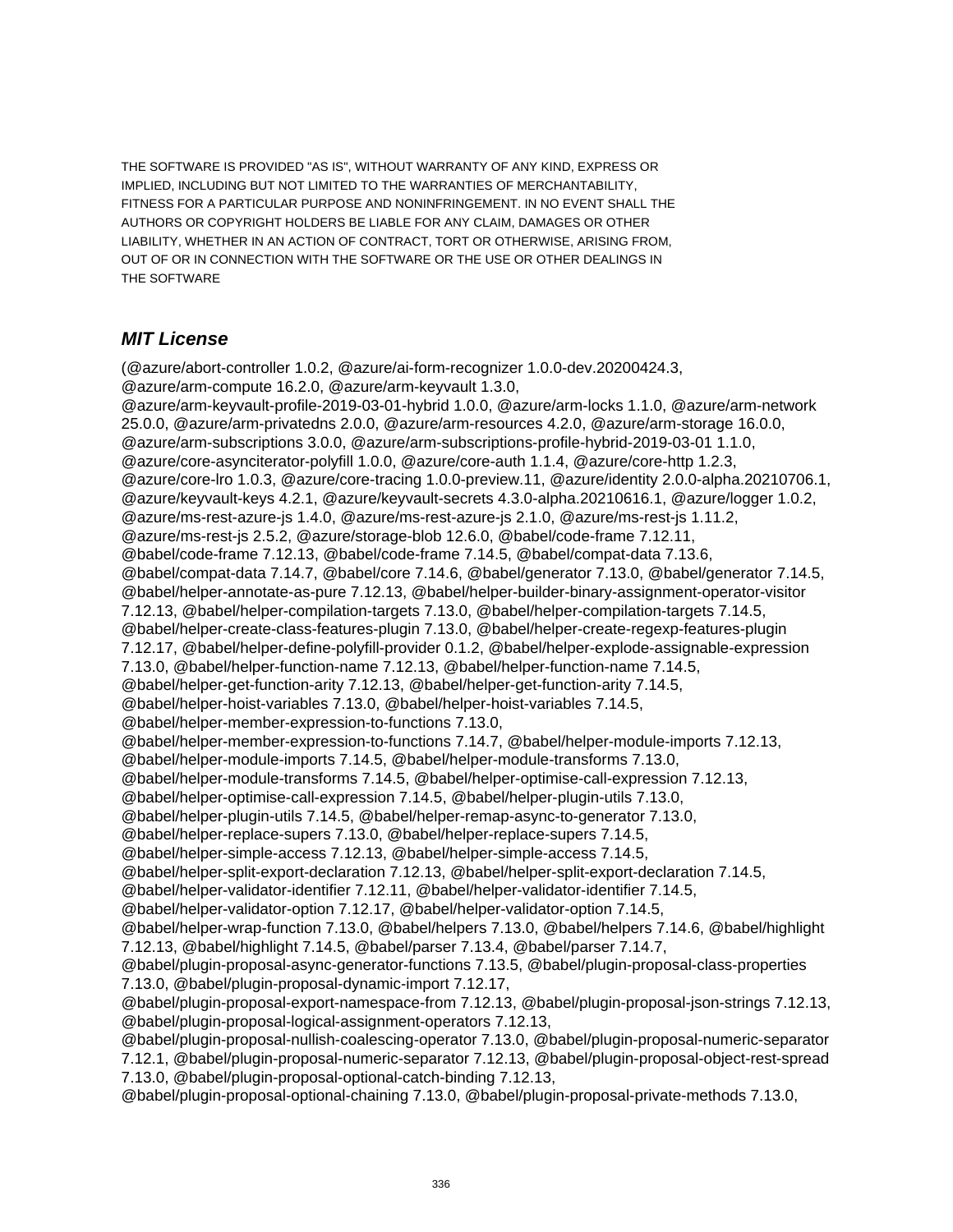@babel/plugin-proposal-unicode-property-regex 7.12.13, @babel/plugin-syntax-class-properties 7.12.13, @babel/plugin-syntax-decorators 7.12.13, @babel/plugin-syntax-flow 7.12.13, @babel/plugin-syntax-jsx 7.12.13, @babel/plugin-syntax-top-level-await 7.12.13, @babel/plugin-syntax-top-level-await 7.14.5, @babel/plugin-syntax-typescript 7.12.13, @babel/plugin-syntax-typescript 7.14.5, @babel/plugin-transform-arrow-functions 7.13.0, @babel/plugin-transform-async-to-generator 7.13.0, @babel/plugin-transform-block-scoped-functions 7.12.13, @babel/plugin-transform-block-scoping 7.12.13, @babel/plugin-transform-classes 7.13.0, @babel/plugin-transform-computed-properties 7.13.0, @babel/plugin-transform-destructuring 7.13.0, @babel/plugin-transform-dotall-regex 7.12.13, @babel/plugin-transform-duplicate-keys 7.12.13, @babel/plugin-transform-exponentiation-operator 7.12.13, @babel/plugin-transform-flow-strip-types 7.12.1, @babel/plugin-transform-for-of 7.13.0, @babel/plugin-transform-function-name 7.12.13, @babel/plugin-transform-literals 7.12.13, @babel/plugin-transform-member-expression-literals 7.12.13, @babel/plugin-transform-modules-amd 7.13.0, @babel/plugin-transform-modules-commonjs 7.13.0, @babel/plugin-transform-modules-systemjs 7.12.13, @babel/plugin-transform-modules-umd 7.13.0, @babel/plugin-transform-named-capturing-groups-regex 7.12.13, @babel/plugin-transform-new-target 7.12.13, @babel/plugin-transform-object-super 7.12.13, @babel/plugin-transform-parameters 7.13.0, @babel/plugin-transform-property-literals 7.12.13, @babel/plugin-transform-react-constant-elements 7.12.13, @babel/plugin-transform-react-display-name 7.12.13, @babel/plugin-transform-react-jsx 7.12.17, @babel/plugin-transform-react-jsx-development 7.12.17, @babel/plugin-transform-react-jsx-self 7.12.13, @babel/plugin-transform-react-jsx-source 7.12.13, @babel/plugin-transform-regenerator 7.12.13, @babel/plugin-transform-reserved-words 7.12.13, @babel/plugin-transform-shorthand-properties 7.12.13, @babel/plugin-transform-spread 7.13.0, @babel/plugin-transform-sticky-regex 7.12.13, @babel/plugin-transform-template-literals 7.13.0, @babel/plugin-transform-typeof-symbol 7.12.13, @babel/plugin-transform-typescript 7.13.0, @babel/plugin-transform-unicode-escapes 7.12.13, @babel/plugin-transform-unicode-regex 7.12.13, @babel/preset-env 7.13.5, @babel/preset-react 7.12.13, @babel/runtime 7.14.0, @babel/runtime-corejs3 7.12.13, @babel/template 7.12.13, @babel/template 7.14.5, @babel/traverse 7.13.0, @babel/traverse 7.14.7, @babel/types 7.12.13, @babel/types 7.13.0, @babel/types 7.14.5, @bumbag/emotion-react 11.1.5-2, @emotion/cache 11.4.0, @emotion/core 11.0.0-next.6, @emotion/memoize 0.7.5, @emotion/react 11.4.0, @emotion/serialize 1.0.2, @emotion/sheet 1.0.1, @emotion/unitless 0.7.5, @emotion/utils 1.0.0, @eslint/eslintrc 0.3.0, @eslint/eslintrc 0.4.2, @fastify/ajv-compiler 1.0.0, @fastify/ajv-compiler 1.1.0, @istanbuljs/schema 0.1.3, @jest/console 27.0.2, @jest/core 26.6.3, @jest/core 27.0.4, @jest/core 27.0.5, @jest/environment 27.0.3, @jest/environment 27.0.5, @jest/fake-timers 27.0.3, @jest/fake-timers 27.0.5, @jest/globals 27.0.3, @jest/globals 27.0.5, @jest/reporters 27.0.4, @jest/reporters 27.0.5, @jest/source-map 27.0.1, @jest/test-result 26.6.2, @jest/test-result 27.0.2, @jest/test-sequencer 26.6.3, @jest/test-sequencer 27.0.4, @jest/test-sequencer 27.0.5, @jest/transform 26.6.2, @jest/transform 27.0.2, @jest/transform 27.0.5, @jest/types 27.0.2, @nodelib/fs.scandir 2.1.4, @nodelib/fs.stat 2.0.4, @nodelib/fs.walk 1.2.6, @npmcli/move-file 1.1.2, @popperjs/core 2.9.2, @reactchartjs/react-chart.js 1.0.0-rc.4, @rollup/plugin-replace 2.4.1, @svgr/babel-plugin-transform-svg-component 5.5.0, @svgr/babel-preset 5.5.0, @svgr/core 5.5.0, @svgr/plugin-jsx 5.5.0, @svgr/webpack 5.5.0, @testing-library/dom 7.31.0, @testing-library/jest-dom 5.13.0, @testing-library/react 11.2.7, @testing-library/user-event 13.1.9, @tootallnate/once 1.1.2, @types/aria-query 4.2.1, @types/babel\_\_core 7.1.12, @types/babel\_\_core 7.1.14, @types/babel\_\_generator 7.6.2, @types/babel\_\_traverse 7.11.0, @types/babel\_\_traverse 7.11.1, @types/babel\_\_traverse 7.14.0, @types/connect 3.4.34, @types/eslint 7.2.6, @types/estree 0.0.46, @types/express 4.17.11, @types/express-serve-static-core 4.17.18, @types/graceful-fs 4.1.5, @types/html-minifier-terser 5.1.1, @types/istanbul-reports 3.0.1, @types/jest 26.0.23, @types/json-schema 7.0.7, @types/json5 0.0.29, @types/keyv 3.1.1, @types/mime 1.3.2, @types/node 14.14.25, @types/node-fetch 2.5.8, @types/prettier 2.2.1, @types/prettier 2.3.0, @types/prop-types 15.7.3, @types/random-seed 0.3.3, @types/react 17.0.1, @types/react 17.0.8, @types/react-redux 7.1.16, @types/scheduler 0.16.1, @types/serve-static 1.13.9, @types/testing-library\_\_jest-dom 5.13.0, @types/uglify-js 3.12.0, @types/webpack 4.41.26, @types/webpack-sources 2.1.0, @types/yargs 15.0.13, @types/yargs 16.0.3, @types/yargs-parser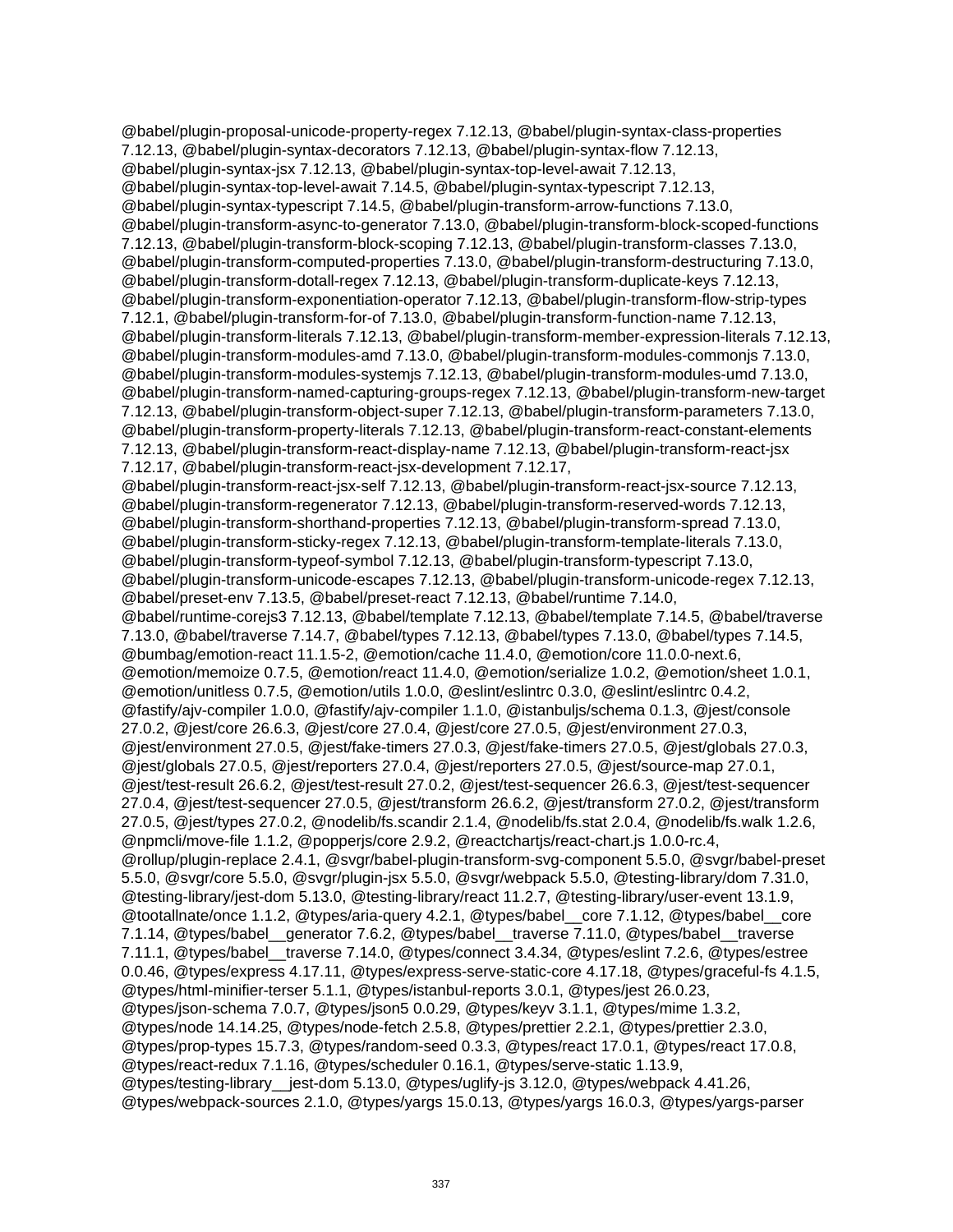20.2.0, @typescript-eslint/eslint-plugin 4.15.2, @typescript-eslint/experimental-utils 4.15.2, @typescript-eslint/experimental-utils 4.9.0, @typescript-eslint/scope-manager 4.15.2, @typescript-eslint/scope-manager 4.9.0, @typescript-eslint/types 4.15.2, @typescript-eslint/types 4.9.0, @typescript-eslint/visitor-keys 4.15.2, @typescript-eslint/visitor-keys 4.9.0, @vue/compiler-core 3.0.11, @vue/compiler-core 3.0.6, @vue/compiler-dom 3.0.11, @vue/compiler-dom 3.0.6, @vue/compiler-sfc 3.0.11, @vue/compiler-sfc 3.0.6, @vue/compiler-ssr 3.0.11, @vue/compiler-ssr 3.0.6, @vue/shared 3.0.11, @vue/shared 3.0.6, @webassemblyjs/leb128 1.9.0, abstract-logging 2.0.1, Acorn 8.4.0, Acorn 8.4.1, adjust-sourcemap-loader 3.0.0, agentkeepalive 4.1.4, ajv v7.1.1, ajv v8.6.0, ansi-escapes 4.3.2, ansi-styles 5.2.0, array-includes 3.1.3, auth0-js v9.16.2, avvio v7.2.1, axios 0.21.1, babel-plugin-polyfill-corejs2 0.1.6, babel-plugin-polyfill-corejs3 0.1.4, babel-plugin-polyfill-regenerator 0.1.3, babel-plugin-syntax-object-rest-spread 6.13.0, babel-preset-current-node-syntax 1.0.1, bfj 7.0.2, binary 0.3.0, binary-extensions v2.2.0, bn.js v4.12.0, bn.js v5.2.0, browserify-rsa 4.1.0, browserify/resolve v1.20.0, browserslist 4.16.6, builtin-modules 3.2.0, cacheable-lookup 5.0.4, call-bind 1.0.2, camelcase 4.1.2, camelcase 6.2.0, chainsaw 0.1.0, Chalk 4.1.1, Chart.js 3.4.0, chokidar 3.5.1, chokidar 3.5.2, ci-info 3.2.0, cjs-module-lexer 1.2.1, classnames 2.3.1, cli-table 0.3.6, color-string 1.5.4, colorette 1.2.2, Commander.js 6.2.1, config 3.3.6, consolidate 0.16.0, convert-source-map 1.8.0, core-js v2.6.12, core-js v3.9.0, core-js-pure 3.8.3, create-react-app 6.0.9, cross-env 7.0.3, crypto-js-aes 1.0.0, css-tree 1.1.2, cssnano 4.1.11, cssnano-preset-default 4.0.8, csso v4.2.0, csstype 3.0.8, decimal.js 10.3.1, delvedor/find-my-way v4.1.0, depcheck 1.4.1, depcheck 1.4.2, deps-regex 0.1.4, dns-packet 1.3.4, dom-accessibility-api 0.5.4, dom-helpers 5.2.1, dom-helpers v5.2.1, dot-case 3.0.4, dot-prop 5.3.0, einaros/ws 7.5.0, elliptic v6.5.4, ember-cli unknown, emittery v0.8.1, emoji-regex 9.2.1, emotion-theming 11.1.3, encoding v0.1.13, enhanced-resolve 4.5.0, env-paths 2.2.1, err-code 2.0.3, errno 0.1.8, error-stack-parser v2.0.6, es-abstract 1.18.0-next.2, es-abstract 1.18.3, es6-symbol v3.1.3, ESLint v7.20.0, ESLint v7.29.0, eslint-config-react-app 6.0.0, eslint-plugin-import v2.23.4, eslint-plugin-jest 24.1.5, eslint-plugin-jest 24.3.6, eslint-plugin-jsx-a11y 6.4.1, eslint-webpack-plugin 2.5.2, estree-walker 0.6.1, estree-walker 1.0.1, estree-walker 2.0.2, execa 5.1.1, expect 27.0.2, fast-glob 3.2.5, fast-json-stringify v2.5.3, fastify 3.15.0, fastify 3.18.0, fastify-compress 3.6.0, fastify-cors 6.0.1, fastify-error 0.3.0, fastify-helmet 5.2.0, fastify-oauth2 4.2.3, fastify-plugin v3.0.0, fastify-static 4.0.1, fastify-swagger 4.3.2, fastify-swagger 4.8.0, file-entry-cache 6.0.1, find-my-way 4.1.0, follow-redirects 1.13.1, follow-redirects 1.14.0, form-data 3.0.1, forwarded 0.2.0, fs-extra 9.1.0, fsevents 2.3.2, gcs-resumable-upload 3.1.4, get-intrinsic 1.1.1, get-stream 6.0.1, global-dirs 2.1.0, global-dirs 3.0.0, Gozala/events 3.3.0, Gozala/querystring 0.2.1, gtoken 5.2.1, harthur/color 3.1.3, has-bigints 1.0.1, has-symbols 1.0.2, http-parser-js 0.5.3, http-proxy-agent 4.0.1, iconv-lite 0.6.3, idtoken-verifier 2.1.2, idtoken-verifier v2.2.0, immer 8.0.1, import-fresh 3.3.0, internal-slot 1.0.3, is-arguments 1.1.0, is-bigint 1.0.2, is-boolean-object 1.1.1, is-callable 1.2.3, is-ci v3.0.0, is-core-module 2.2.0, is-core-module 2.4.0, is-date-object 1.0.4, is-in-browser 1.1.3, is-installed-globally 0.4.0, is-negative-zero 2.0.1, is-number-object 1.0.5, is-obj 2.0.0, is-potential-custom-element-name 1.0.1, is-regex 1.1.2, is-regex 1.1.3, is-string 1.0.6, is-symbol 1.0.4, JedWatson/react-select 4.3.1, Jest from Facebook v27.0.1, Jest from Facebook v27.0.2, Jest from Facebook v27.0.3, Jest from Facebook v27.0.4, Jest from Facebook v27.0.5, jest-changed-files 27.0.2, jest-circus 26.6.0, jest-circus 27.0.4, jest-circus 27.0.5, jest-config 27.0.4, jest-config 27.0.5, jest-diff 26.6.2, jest-diff 27.0.2, jest-each 27.0.2, jest-environment-jsdom 27.0.3, jest-environment-jsdom 27.0.5, jest-environment-node 27.0.3, jest-environment-node 27.0.5, jest-get-type 27.0.1, jest-haste-map 27.0.2, jest-haste-map 27.0.5, jest-leak-detector 27.0.2, jest-matcher-utils 27.0.2, jest-message-util 27.0.2, jest-regex-util 27.0.1, jest-resolve 27.0.4, jest-resolve 27.0.5, jest-resolve-dependencies 27.0.4, jest-resolve-dependencies 27.0.5, jest-runner 27.0.4, jest-runner 27.0.5, jest-runtime 27.0.4, jest-runtime 27.0.5, jest-snapshot 27.0.4, jest-snapshot 27.0.5, jest-teamcity-reporter 0.9.0, jest-util 27.0.2, jest-validate 27.0.2, jest-worker 27.0.2, Jose 2.0.5, js-wait-for-event 2.0.1, JS-YAML. Native JS port of PyYAML. 3.14.1, JS-YAML. Native JS port of PyYAML. 4.0.0, jsbn 0.1.1, jsbn 1.1.0, jsdom 16.6.0, jshttp/mime-types 2.1.31, json-schema-traverse 1.0.0, json5 v2.2.0, json5-utils v1.4.0, jsonlines 0.1.1, jsx-ast-utils 3.2.0, jtangelder/sass-loader v10.1.1, just-extend 4.2.1, jwa v2.0.0, jwks-rsa 2.0.3, knowledgecode/date-and-time v1.0.0, language-tags 1.0.5, littlebits/react-popover 20180924-snapshot-905e7545, Lodash 4.17.21, loglevel 1.7.1, lower-case 2.0.2, lru-memoizer 2.1.4,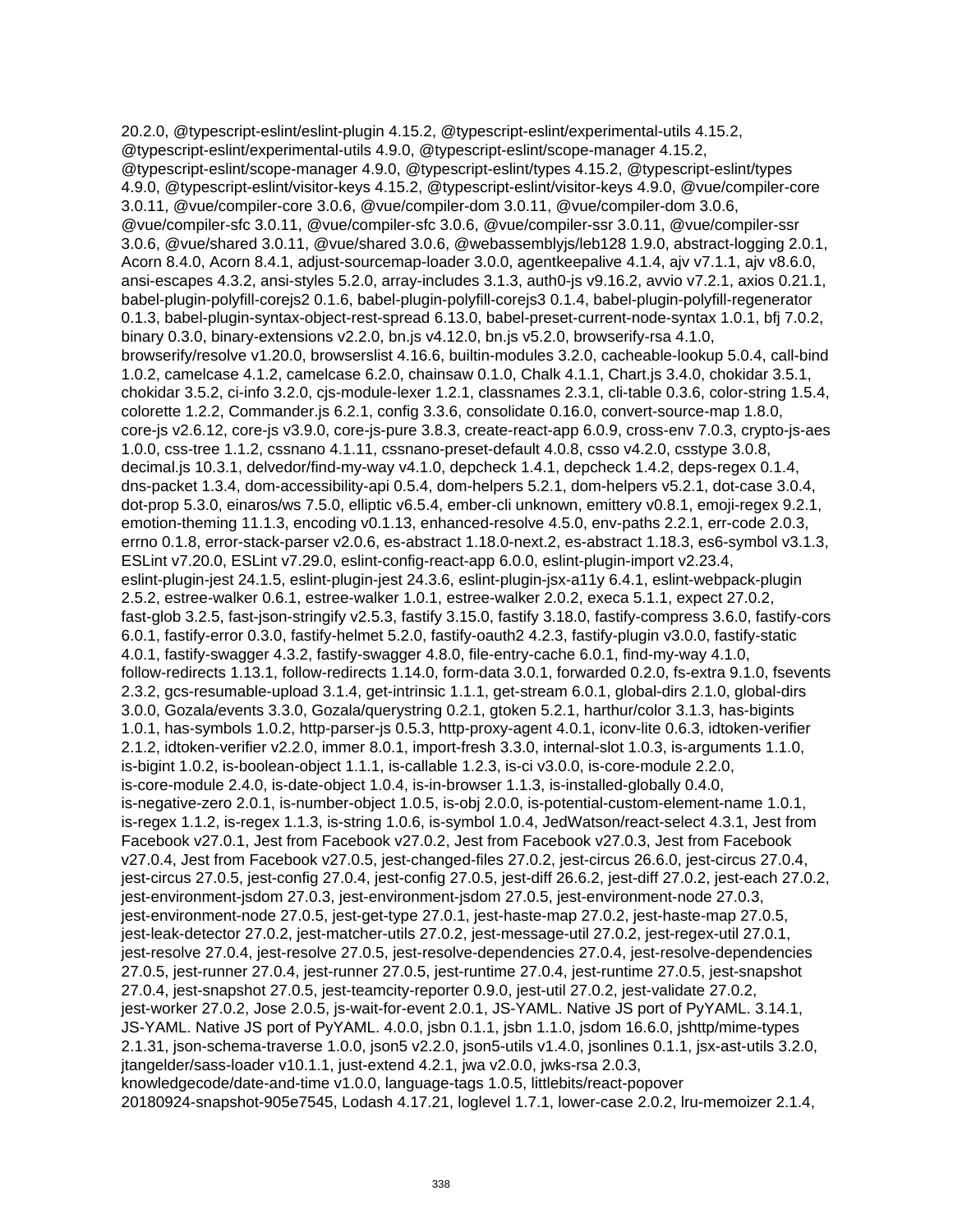man 1.1.2, math-random 1.0.4, mem 8.1.1, memoize-one v5.2.1, micromatch 4.0.4, mikaelbr/node-notifier 8.0.1, mime 2.5.2, mime-db v1.48.0, mini-css-extract-plugin 0.11.3, minimist 1.2.5+~cs5.3.1, minipass-fetch 1.3.3, ms 2.1.3, ms.js 2.1.3, nanoid 3.1.23, natural-compare 1.4.0, no-case 3.0.4, node-deep-equal 1.1.1, node-html-entities 1.4.0, node-open 7.4.2, node-releases 1.1.73, node-releases v1.1.71, node-uuid 8.3.2, node-xml2js 0.4.23, object-inspect v1.10.3, object-is 1.1.5, object.entries 1.1.3, object.fromentries 2.0.4, object.getownpropertydescriptors 2.1.2, object.values 1.1.3, object.values 1.1.4, openapi-types v8.0.0, p-each-series 2.2.0, p-limit 3.1.0, param-case 3.0.4, parse-json v5.2.0, pascal-case 3.1.2, pgte/nock 13.1.0, picomatch 2.3.0, pino 6.11.0, pino-std-serializers 3.2.0, PostCSS 8.3.0, PostCSS 8.3.5, postcss-initial 3.0.4, postcss-modules 4.0.0, postcss-selector-not 4.0.1, postcss-svgo 4.0.3, prettier 2.3.1, pretty-bytes 5.6.0, pretty-format 27.0.2, prompts 2.4.1, proxy-addr v2.0.7, query-string 7.0.0, QUnit 1.3.0-pre, rc-config-loader 4.0.0, rc-progress 3.1.4, react 17.0.2, React from Facebook 17.0.2, react-chartjs-2 2.11.2, react-component/progress 0.1.7, react-dev-utils 11.0.4, react-input-autosize 3.0.0, react-jss unknown, react-modal 3.12.1, react-modal v3.14.2, react-modal v3.14.3, react-onclickoutside v6.11.2, react-popover 0.5.10, react-popper 2.2.5, react-popper-tooltip v4.3.0, React-Redux v7.2.4, react-scripts 10.0.0, react-scripts 4.0.3, readdirp 3.6.0, Redux JS v4.1.0, regenerator-runtime 0.11.1, regexp.prototype.flags 1.3.1, remy's nodemon 2.0.7, renderkid 2.0.5, resolve-url-loader 3.1.3, rework-visit 1.0.0, rfdc 1.3.0, rollup-pluginutils 2.8.2, run-parallel v1.2.0, sane 4.1.0, sass 1.34.1, scheduler 0.20.2, set-cookie-parser v2.4.7, side-channel 1.0.4, sindresorhus/boxen v5.0.0, sindresorhus/globals 13.7.0, sindresorhus/globals 13.8.0, sindresorhus/globals 13.9.0, sindresorhus/globby 11.0.2, sindresorhus/globby 11.0.4, sindresorhus/got 11.8.2, sindresorhus/supports-color 8.1.1, socks 2.6.1, socks-proxy-agent 5.0.1, source-map-url v0.4.1, split-landing-page 1.0.0, stackframe v1.2.0, stream-events 1.0.5, string-length 4.0.2, string.prototype.matchall 4.0.4, string.prototype.trimend 1.0.4, string.prototype.trimstart 1.0.4, stubs 3.0.0, stylis v4.0.10, supports-hyperlinks v2.2.0, svg-parser 2.0.4, svgo-icons 1.3.2, tar-fs 2.1.1, tar-stream v2.2.0, throat 6.0.1, tr46 2.1.0, tsutils 3.20.0, type-fest 0.20.2, type-fest 0.21.3, unbox-primitive 1.0.1, uniqs 2.0.0, unquote 1.1.1, UUID 8.3.2, validatorjs 3.22.1, webpack/webpack-dev-middleware 3.7.3, whatwg-fetch 3.6.1, whatwg-url v8.6.0, whatwg-url v8.7.0, which-boxed-primitive 1.0.2, yannickcr/eslint-plugin-react v7.22.0, yargs 16.2.0, yargs v17.0.1, yocto-queue 0.1.0)

#### The MIT License

===============

#### Copyright (c)

Permission is hereby granted, free of charge, to any person obtaining a copy of this software and associated documentation files (the "Software"), to deal in the Software without restriction, including without limitation the rights to use, copy, modify, merge, publish, distribute, sublicense, and/or sell copies of the Software, and to permit persons to whom the Software is furnished to do so, subject to the following conditions:

The above copyright notice and this permission notice shall be included in all copies or substantial portions of the Software.

THE SOFTWARE IS PROVIDED "AS IS", WITHOUT WARRANTY OF ANY KIND, EXPRESS OR IMPLIED, INCLUDING BUT NOT LIMITED TO THE WARRANTIES OF MERCHANTABILITY, FITNESS FOR A PARTICULAR PURPOSE AND NONINFRINGEMENT. IN NO EVENT SHALL THE AUTHORS OR COPYRIGHT HOLDERS BE LIABLE FOR ANY CLAIM, DAMAGES OR OTHER LIABILITY, WHETHER IN AN ACTION OF CONTRACT, TORT OR OTHERWISE, ARISING FROM, OUT OF OR IN CONNECTION WITH THE SOFTWARE OR THE USE OR OTHER DEALINGS IN THE SOFTWARE.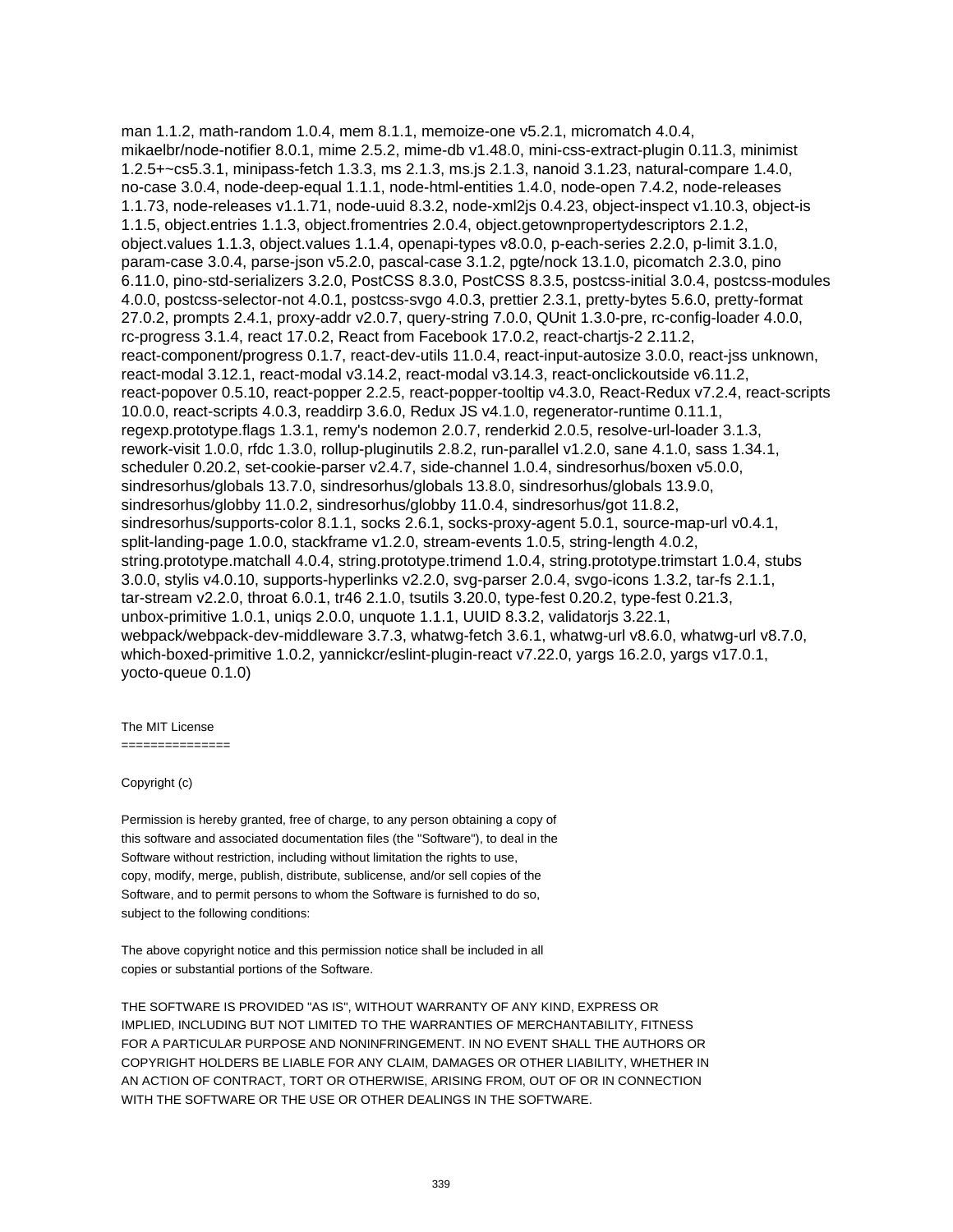(xmlbuilder 11.0.1, xmlbuilder-js v11.0.1)

The MIT License (MIT)

Copyright (c) 2013 Ozgur Ozcitak

Permission is hereby granted, free of charge, to any person obtaining a copy of this software and associated documentation files (the "Software"), to deal in the Software without restriction, including without limitation the rights to use, copy, modify, merge, publish, distribute, sublicense, and/or sell copies of the Software, and to permit persons to whom the Software is furnished to do so, subject to the following conditions: The above copyright notice and this permission notice shall be included in all copies or substantial portions of the Software. THE SOFTWARE IS PROVIDED "AS IS", WITHOUT WARRANTY OF ANY KIND, EXPRESS OR IMPLIED, INCLUDING BUT NOT LIMITED TO THE WARRANTIES OF MERCHANTABILITY, FITNESS FOR A PARTICULAR PURPOSE AND NONINFRINGEMENT. IN NO EVENT SHALL THE AUTHORS OR COPYRIGHT HOLDERS BE LIABLE FOR ANY CLAIM, DAMAGES OR OTHER LIABILITY, WHETHER IN AN ACTION OF CONTRACT, TORT OR OTHERWISE, ARISING FROM, OUT OF OR IN CONNECTION WITH THE SOFTWARE OR THE USE OR OTHER DEALINGS IN THE SOFTWARE

# **MIT License**

(xml-js 1.6.10, xml-js 1.6.11)

The MIT License (MIT)

Copyright (c) 2016-2017 Yousuf Almarzooqi

Permission is hereby granted, free of charge, to any person obtaining a copy of this software and associated documentation files (the "Software"), to deal in the Software without restriction, including without limitation the rights to use, copy, modify, merge, publish, distribute, sublicense, and/or sell copies of the Software, and to permit persons to whom the Software is furnished to do so, subject to the following conditions: The above copyright notice and this permission notice shall be included in all copies or substantial portions of the Software. THE SOFTWARE IS PROVIDED "AS IS", WITHOUT WARRANTY OF ANY KIND, EXPRESS OR IMPLIED, INCLUDING BUT NOT LIMITED TO THE WARRANTIES OF MERCHANTABILITY, FITNESS FOR A PARTICULAR PURPOSE AND NONINFRINGEMENT. IN NO EVENT SHALL THE AUTHORS OR COPYRIGHT HOLDERS BE LIABLE FOR ANY CLAIM, DAMAGES OR OTHER LIABILITY, WHETHER IN AN ACTION OF CONTRACT, TORT OR OTHERWISE, ARISING FROM, OUT OF OR IN CONNECTION WITH THE SOFTWARE OR THE USE OR OTHER DEALINGS IN THE **SOFTWARE**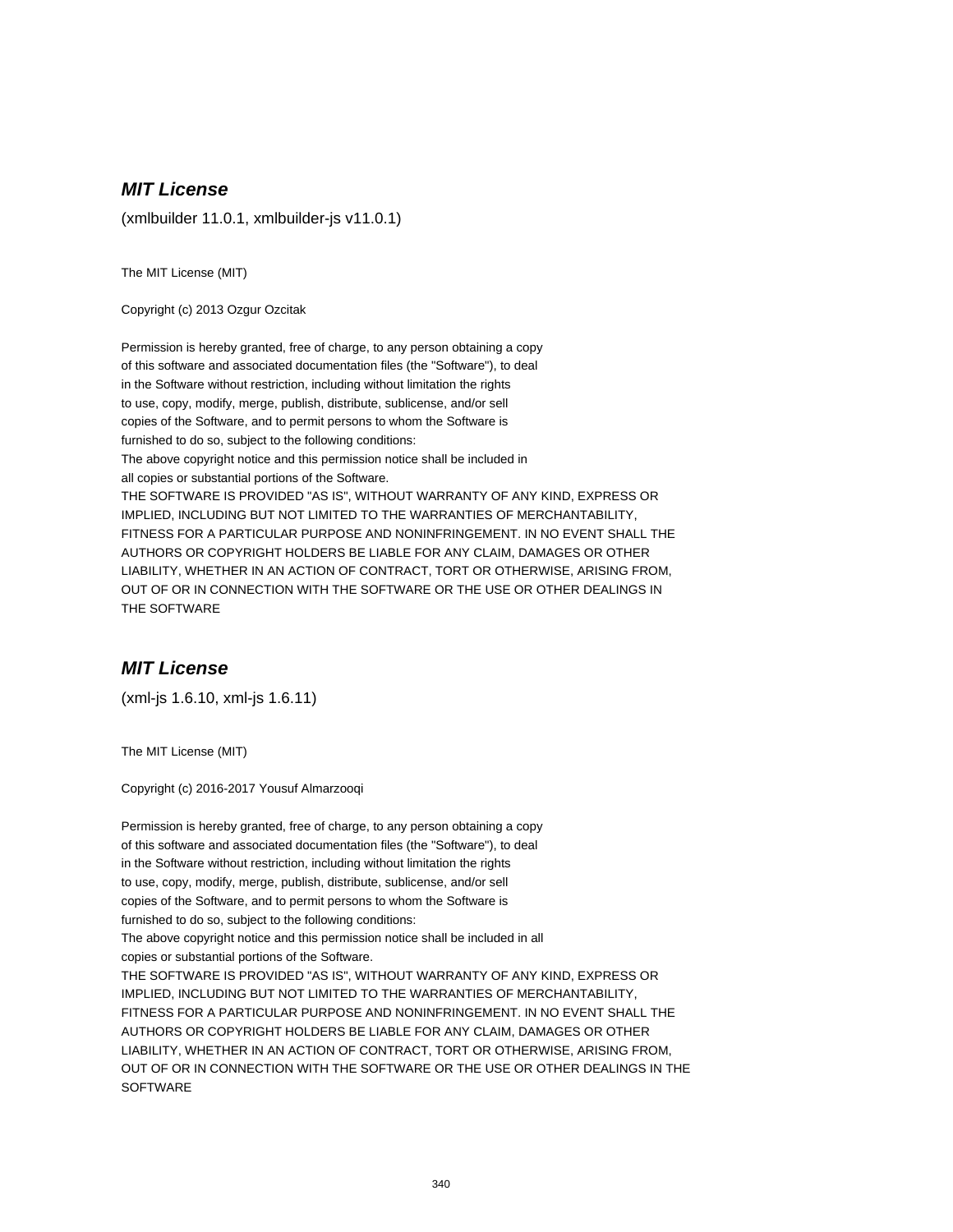(Chart.js 2.9.4)

The MIT License (MIT)

Copyright (c) 2018 Chart.js Contributors

Permission is hereby granted, free of charge, to any person obtaining a copy of this software and associated documentation files (the "Software"), to deal in the Software without restriction, including without limitation the rights to use, copy, modify, merge, publish, distribute, sublicense, and/or sell copies of the Software, and to permit persons to whom the Software is furnished to do so, subject to the following conditions:

The above copyright notice and this permission notice shall be included in all copies or substantial portions of the Software. THE SOFTWARE IS PROVIDED "AS IS", WITHOUT WARRANTY OF ANY KIND, EXPRESS OR IMPLIED, INCLUDING BUT NOT LIMITED TO THE WARRANTIES OF MERCHANTABILITY, FITNESS FOR A PARTICULAR PURPOSE AND NONINFRINGEMENT. IN NO EVENT SHALL THE AUTHORS OR COPYRIGHT HOLDERS BE LIABLE FOR ANY CLAIM, DAMAGES OR OTHER LIABILITY, WHETHER IN AN ACTION OF CONTRACT, TORT OR OTHERWISE, ARISING FROM, OUT OF OR IN CONNECTION WITH THE SOFTWARE OR THE USE OR OTHER DEALINGS IN THE SOFTWARE

### **MIT License**

(postcss-replace-overflow-wrap 3.0.0)

The MIT License (MIT)

Copyright 2016 Matthias Müller

Permission is hereby granted, free of charge, to any person obtaining a copy of this software and associated documentation files (the "Software"), to deal in the Software without restriction, including without limitation the rights to use, copy, modify, merge, publish, distribute, sublicense, and/or sell copies of the Software, and to permit persons to whom the Software is furnished to do so, subject to the following conditions:

The above copyright notice and this permission notice shall be included in all copies or substantial portions of the Software.

THE SOFTWARE IS PROVIDED "AS IS", WITHOUT WARRANTY OF ANY KIND, EXPRESS OR IMPLIED, INCLUDING BUT NOT LIMITED TO THE WARRANTIES OF MERCHANTABILITY, FITNESS FOR A PARTICULAR PURPOSE AND NONINFRINGEMENT. IN NO EVENT SHALL THE AUTHORS OR COPYRIGHT HOLDERS BE LIABLE FOR ANY CLAIM, DAMAGES OR OTHER LIABILITY, WHETHER IN AN ACTION OF CONTRACT, TORT OR OTHERWISE, ARISING FROM, OUT OF OR IN CONNECTION WITH THE SOFTWARE OR THE USE OR OTHER DEALINGS IN THE SOFTWARE

### **MIT License**

(mime 1.6.0)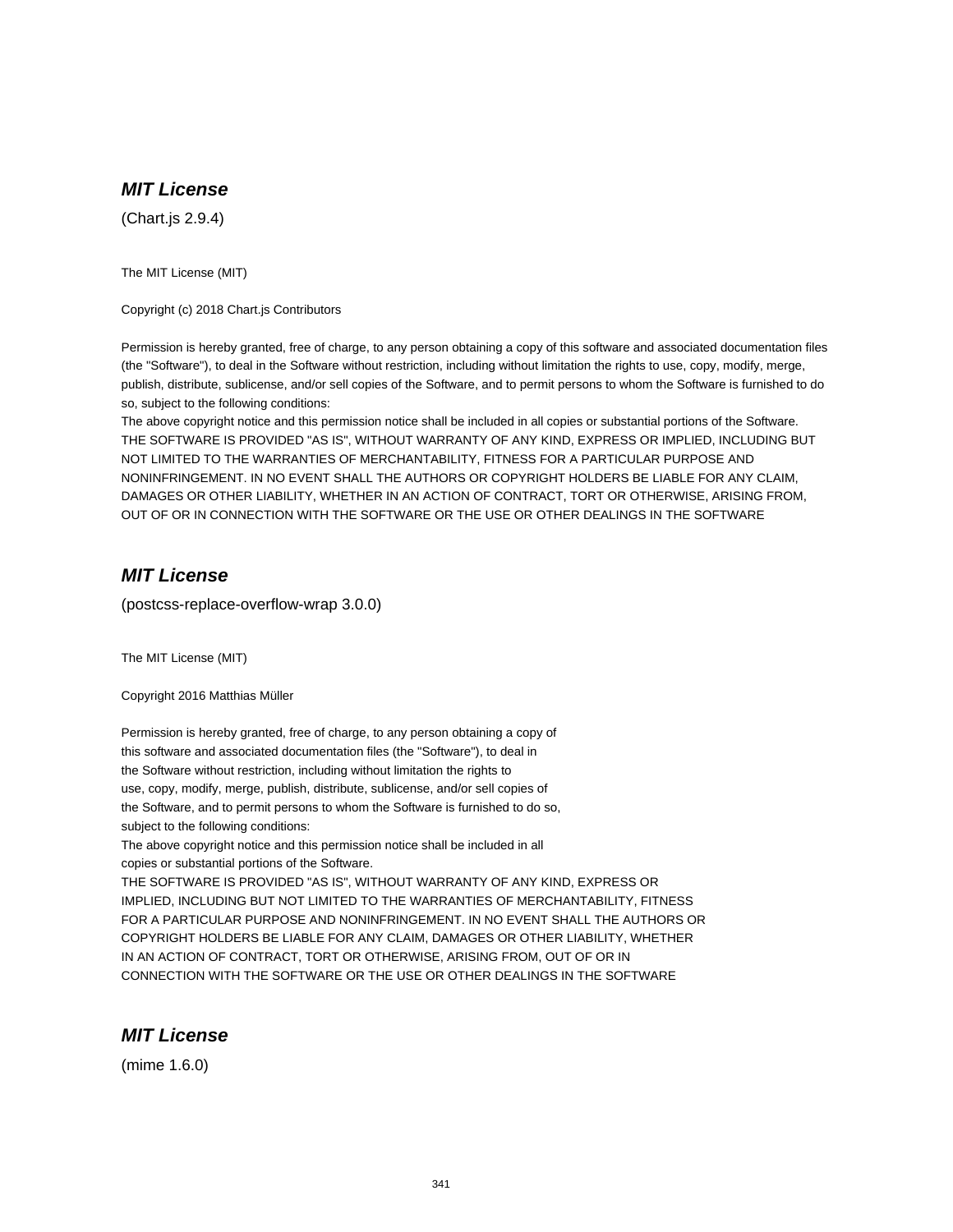The MIT License (MIT)

Copyright (c) 2010 Benjamin Thomas, Robert Kieffer

Permission is hereby granted, free of charge, to any person obtaining a copy of this software and associated documentation files (the "Software"), to deal in the Software without restriction, including without limitation the rights to use, copy, modify, merge, publish, distribute, sublicense, and/or sell copies of the Software, and to permit persons to whom the Software is furnished to do so, subject to the following conditions:

The above copyright notice and this permission notice shall be included in all copies or substantial portions of the Software.

THE SOFTWARE IS PROVIDED "AS IS", WITHOUT WARRANTY OF ANY KIND, EXPRESS OR IMPLIED, INCLUDING BUT NOT LIMITED TO THE WARRANTIES OF MERCHANTABILITY, FITNESS FOR A PARTICULAR PURPOSE AND NONINFRINGEMENT. IN NO EVENT SHALL THE AUTHORS OR COPYRIGHT HOLDERS BE LIABLE FOR ANY CLAIM, DAMAGES OR OTHER LIABILITY, WHETHER IN AN ACTION OF CONTRACT, TORT OR OTHERWISE, ARISING FROM, OUT OF OR IN CONNECTION WITH THE SOFTWARE OR THE USE OR OTHER DEALINGS IN THE SOFTWARE

# **MIT License**

(node-uuid 3.4.0)

The MIT License (MIT)

Copyright (c) 2010-2016 Robert Kieffer and other contributors

Permission is hereby granted, free of charge, to any person obtaining a copy of this software and associated documentation files (the "Software"), to deal in the Software without restriction, including without limitation the rights to use, copy, modify, merge, publish, distribute, sublicense, and/or sell copies of the Software, and to permit persons to whom the Software is furnished to do so, subject to the following conditions:

The above copyright notice and this permission notice shall be included in all copies or substantial portions of the Software.

THE SOFTWARE IS PROVIDED "AS IS", WITHOUT WARRANTY OF ANY KIND, EXPRESS OR IMPLIED, INCLUDING BUT NOT LIMITED TO THE WARRANTIES OF MERCHANTABILITY, FITNESS FOR A PARTICULAR PURPOSE AND NONINFRINGEMENT. IN NO EVENT SHALL THE AUTHORS OR COPYRIGHT HOLDERS BE LIABLE FOR ANY CLAIM, DAMAGES OR OTHER LIABILITY, WHETHER IN AN ACTION OF CONTRACT, TORT OR OTHERWISE, ARISING FROM, OUT OF OR IN CONNECTION WITH THE SOFTWARE OR THE USE OR OTHER DEALINGS IN THE **SOFTWARE** 

### **MIT License**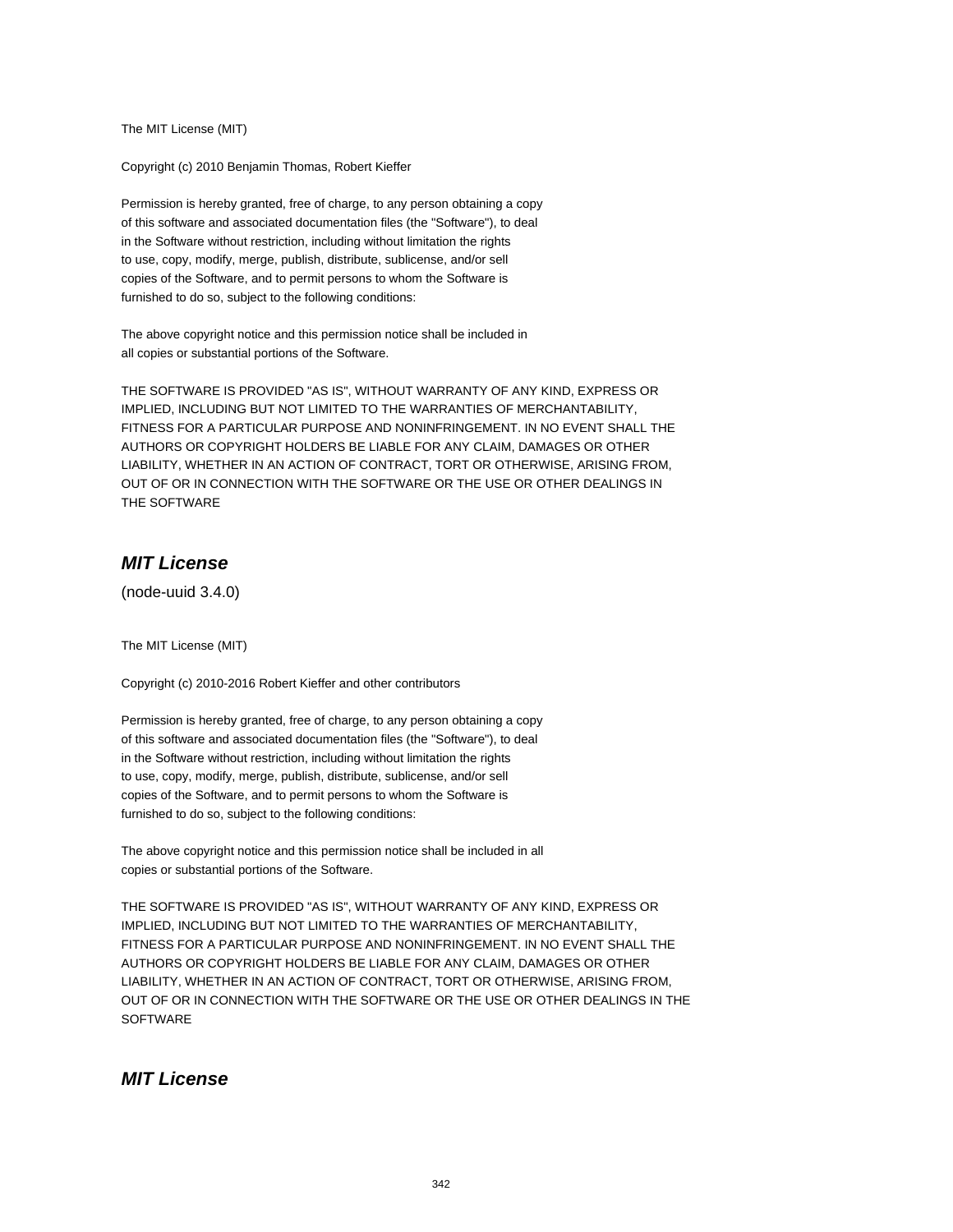(require-directory 2.1.1)

The MIT License (MIT)

Copyright (c) 2011 Troy Goode

Permission is hereby granted, free of charge, to any person obtaining a copy of this software and associated documentation files (the "Software"), to deal in the Software without restriction, including without limitation the rights to use, copy, modify, merge, publish, distribute, sublicense, and/or sell copies of the Software, and to permit persons to whom the Software is furnished to do so, subject to the following conditions:

The above copyright notice and this permission notice shall be included in all copies or substantial portions of the Software.

THE SOFTWARE IS PROVIDED "AS IS", WITHOUT WARRANTY OF ANY KIND, EXPRESS OR IMPLIED, INCLUDING BUT NOT LIMITED TO THE WARRANTIES OF MERCHANTABILITY, FITNESS FOR A PARTICULAR PURPOSE AND NONINFRINGEMENT. IN NO EVENT SHALL THE AUTHORS OR COPYRIGHT HOLDERS BE LIABLE FOR ANY CLAIM, DAMAGES OR OTHER LIABILITY, WHETHER IN AN ACTION OF CONTRACT, TORT OR OTHERWISE, ARISING FROM, OUT OF OR IN CONNECTION WITH THE SOFTWARE OR THE USE OR OTHER DEALINGS IN THE SOFTWARE

# **MIT License**

(sockjs-node 0.3.21)

The MIT License (MIT)

Copyright (C) 2011 VMware, Inc.

Permission is hereby granted, free of charge, to any person obtaining a copy of this software and associated documentation files (the "Software"), to deal in the Software without restriction, including without limitation the rights to use, copy, modify, merge, publish, distribute, sublicense, and/or sell copies of the Software, and to permit persons to whom the Software is furnished to do so, subject to the following conditions:

The above copyright notice and this permission notice shall be included in all copies or substantial portions of the Software.

THE SOFTWARE IS PROVIDED "AS IS", WITHOUT WARRANTY OF ANY KIND, EXPRESS OR IMPLIED, INCLUDING BUT NOT LIMITED TO THE WARRANTIES OF MERCHANTABILITY, FITNESS FOR A PARTICULAR PURPOSE AND NONINFRINGEMENT. IN NO EVENT SHALL THE AUTHORS OR COPYRIGHT HOLDERS BE LIABLE FOR ANY CLAIM, DAMAGES OR OTHER LIABILITY, WHETHER IN AN ACTION OF CONTRACT, TORT OR OTHERWISE, ARISING FROM, OUT OF OR IN CONNECTION WITH THE SOFTWARE OR THE USE OR OTHER DEALINGS IN THE SOFTWARE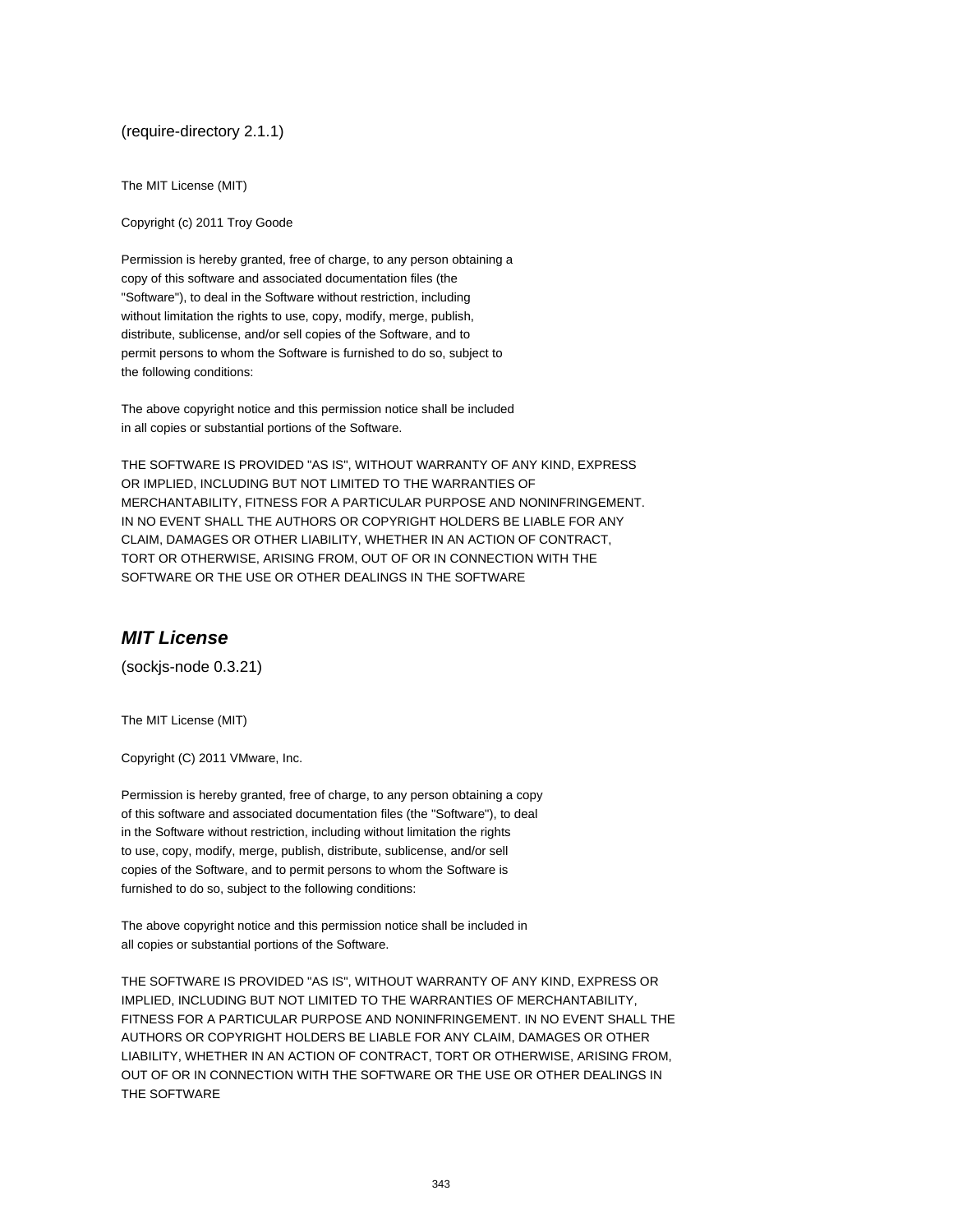(sockjs-client-node 1.5.0)

The MIT License (MIT)

Copyright (c) 2011-2018 The sockjs-client Authors.

Permission is hereby granted, free of charge, to any person obtaining a copy of this software and associated documentation files (the "Software"), to deal in the Software without restriction, including without limitation the rights to use, copy, modify, merge, publish, distribute, sublicense, and/or sell copies of the Software, and to permit persons to whom the Software is furnished to do so, subject to the following conditions:

The above copyright notice and this permission notice shall be included in all copies or substantial portions of the Software.

THE SOFTWARE IS PROVIDED "AS IS", WITHOUT WARRANTY OF ANY KIND, EXPRESS OR IMPLIED, INCLUDING BUT NOT LIMITED TO THE WARRANTIES OF MERCHANTABILITY, FITNESS FOR A PARTICULAR PURPOSE AND NONINFRINGEMENT. IN NO EVENT SHALL THE AUTHORS OR COPYRIGHT HOLDERS BE LIABLE FOR ANY CLAIM, DAMAGES OR OTHER LIABILITY, WHETHER IN AN ACTION OF CONTRACT, TORT OR OTHERWISE, ARISING FROM, OUT OF OR IN CONNECTION WITH THE SOFTWARE OR THE USE OR OTHER DEALINGS IN THE SOFTWARE

### **MIT License**

(formidable 1.2.2)

The MIT License (MIT)

Copyright (c) 2011-present Felix Geisendörfer, and contributors.

Permission is hereby granted, free of charge, to any person obtaining a copy of this software and associated documentation files (the "Software"), to deal in the Software without restriction, including without limitation the rights to use, copy, modify, merge, publish, distribute, sublicense, and/or sell copies of the Software, and to permit persons to whom the Software is furnished to do so, subject to the following conditions:

The above copyright notice and this permission notice shall be included in all copies or substantial portions of the Software.

THE SOFTWARE IS PROVIDED "AS IS", WITHOUT WARRANTY OF ANY KIND, EXPRESS OR IMPLIED, INCLUDING BUT NOT LIMITED TO THE WARRANTIES OF MERCHANTABILITY, FITNESS FOR A PARTICULAR PURPOSE AND NONINFRINGEMENT. IN NO EVENT SHALL THE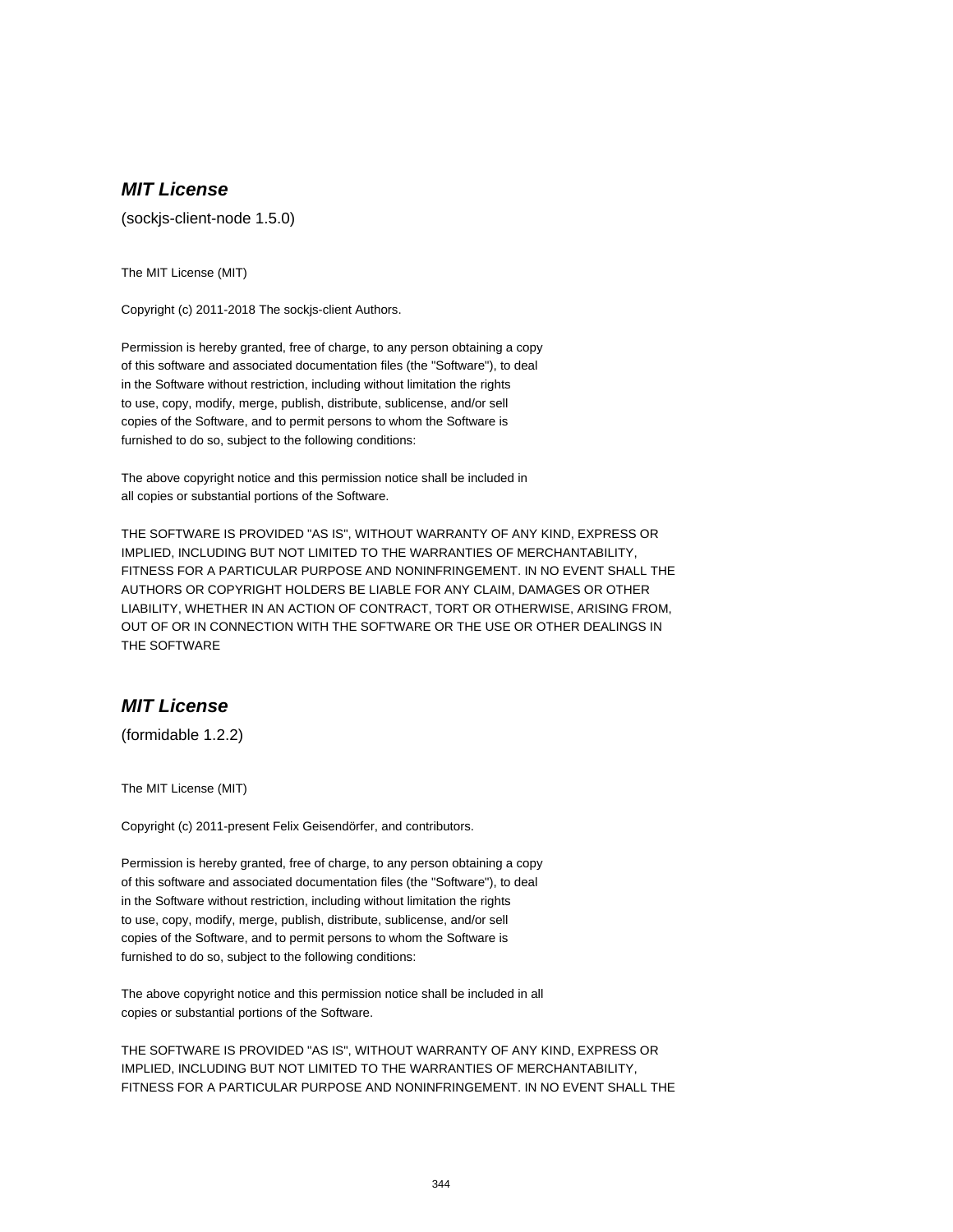AUTHORS OR COPYRIGHT HOLDERS BE LIABLE FOR ANY CLAIM, DAMAGES OR OTHER LIABILITY, WHETHER IN AN ACTION OF CONTRACT, TORT OR OTHERWISE, ARISING FROM, OUT OF OR IN CONNECTION WITH THE SOFTWARE OR THE USE OR OTHER DEALINGS IN THE SOFTWARE

### **MIT License**

(deep\_merge v4.2.2)

The MIT License (MIT)

Copyright (c) 2012 James Halliday, Josh Duff, and other contributors

Permission is hereby granted, free of charge, to any person obtaining a copy of this software and associated documentation files (the "Software"), to deal in the Software without restriction, including without limitation the rights to use, copy, modify, merge, publish, distribute, sublicense, and/or sell copies of the Software, and to permit persons to whom the Software is furnished to do so, subject to the following conditions:

The above copyright notice and this permission notice shall be included in all copies or substantial portions of the Software.

THE SOFTWARE IS PROVIDED "AS IS", WITHOUT WARRANTY OF ANY KIND, EXPRESS OR IMPLIED, INCLUDING BUT NOT LIMITED TO THE WARRANTIES OF MERCHANTABILITY, FITNESS FOR A PARTICULAR PURPOSE AND NONINFRINGEMENT. IN NO EVENT SHALL THE AUTHORS OR COPYRIGHT HOLDERS BE LIABLE FOR ANY CLAIM, DAMAGES OR OTHER LIABILITY, WHETHER IN AN ACTION OF CONTRACT, TORT OR OTHERWISE, ARISING FROM, OUT OF OR IN CONNECTION WITH THE SOFTWARE OR THE USE OR OTHER DEALINGS IN THE SOFTWARE

#### **MIT License**

(node-tunnel 0.0.6)

The MIT License (MIT)

Copyright (c) 2012 Koichi Kobayashi

Permission is hereby granted, free of charge, to any person obtaining a copy of this software and associated documentation files (the "Software"), to deal in the Software without restriction, including without limitation the rights to use, copy, modify, merge, publish, distribute, sublicense, and/or sell copies of the Software, and to permit persons to whom the Software is furnished to do so, subject to the following conditions:

The above copyright notice and this permission notice shall be included in all copies or substantial portions of the Software.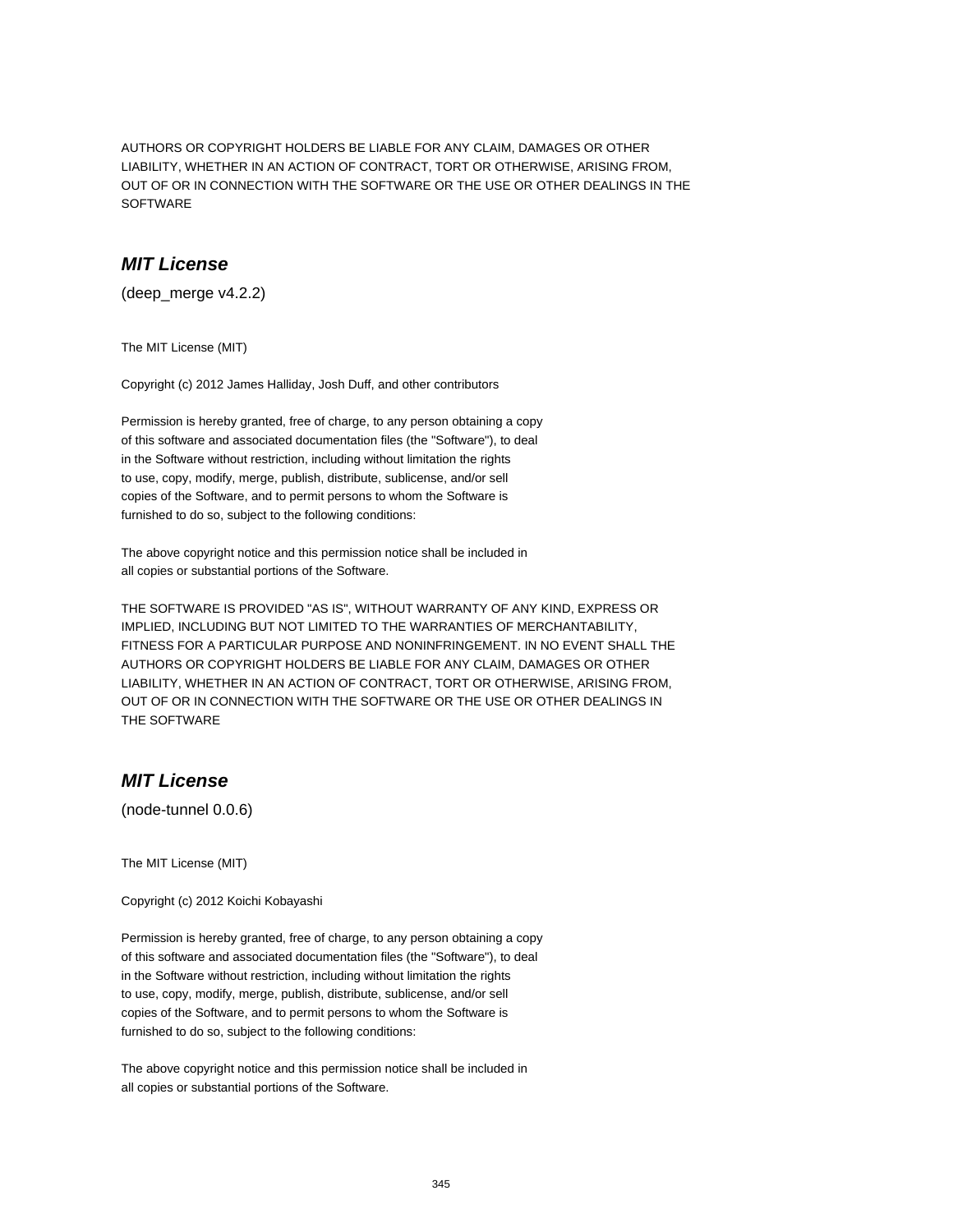THE SOFTWARE IS PROVIDED "AS IS", WITHOUT WARRANTY OF ANY KIND, EXPRESS OR IMPLIED, INCLUDING BUT NOT LIMITED TO THE WARRANTIES OF MERCHANTABILITY, FITNESS FOR A PARTICULAR PURPOSE AND NONINFRINGEMENT. IN NO EVENT SHALL THE AUTHORS OR COPYRIGHT HOLDERS BE LIABLE FOR ANY CLAIM, DAMAGES OR OTHER LIABILITY, WHETHER IN AN ACTION OF CONTRACT, TORT OR OTHERWISE, ARISING FROM, OUT OF OR IN CONNECTION WITH THE SOFTWARE OR THE USE OR OTHER DEALINGS IN THE SOFTWARE

### **MIT License**

(chokidar 2.1.8)

The MIT License (MIT)

Copyright (c) 2012-2019 Paul Miller (https://paulmillr.com) & Elan Shanker

Permission is hereby granted, free of charge, to any person obtaining a copy of this software and associated documentation files (the "Software"), to deal in the Software without restriction, including without limitation the rights to use, copy, modify, merge, publish, distribute, sublicense, and/or sell copies of the Software, and to permit persons to whom the Software is furnished to do so, subject to the following conditions:

The above copyright notice and this permission notice shall be included in all copies or substantial portions of the Software.

THE SOFTWARE IS PROVIDED "AS IS", WITHOUT WARRANTY OF ANY KIND, EXPRESS OR IMPLIED, INCLUDING BUT NOT LIMITED TO THE WARRANTIES OF MERCHANTABILITY, FITNESS FOR A PARTICULAR PURPOSE AND NONINFRINGEMENT. IN NO EVENT SHALL THE AUTHORS OR COPYRIGHT HOLDERS BE LIABLE FOR ANY CLAIM, DAMAGES OR OTHER LIABILITY, WHETHER IN AN ACTION OF CONTRACT, TORT OR OTHERWISE, ARISING FROM, OUT OF OR IN CONNECTION WITH THE SOFTWARE OR THE USE OR OTHER DEALINGS IN THE SOFTWARE

#### **MIT License**

(json-bigint 1.0.0)

The MIT License (MIT)

Copyright (c) 2013 Andrey Sidorov

Permission is hereby granted, free of charge, to any person obtaining a copy of this software and associated documentation files (the "Software"), to deal in the Software without restriction, including without limitation the rights to use, copy, modify, merge, publish, distribute, sublicense, and/or sell copies of the Software, and to permit persons to whom the Software is furnished to do so,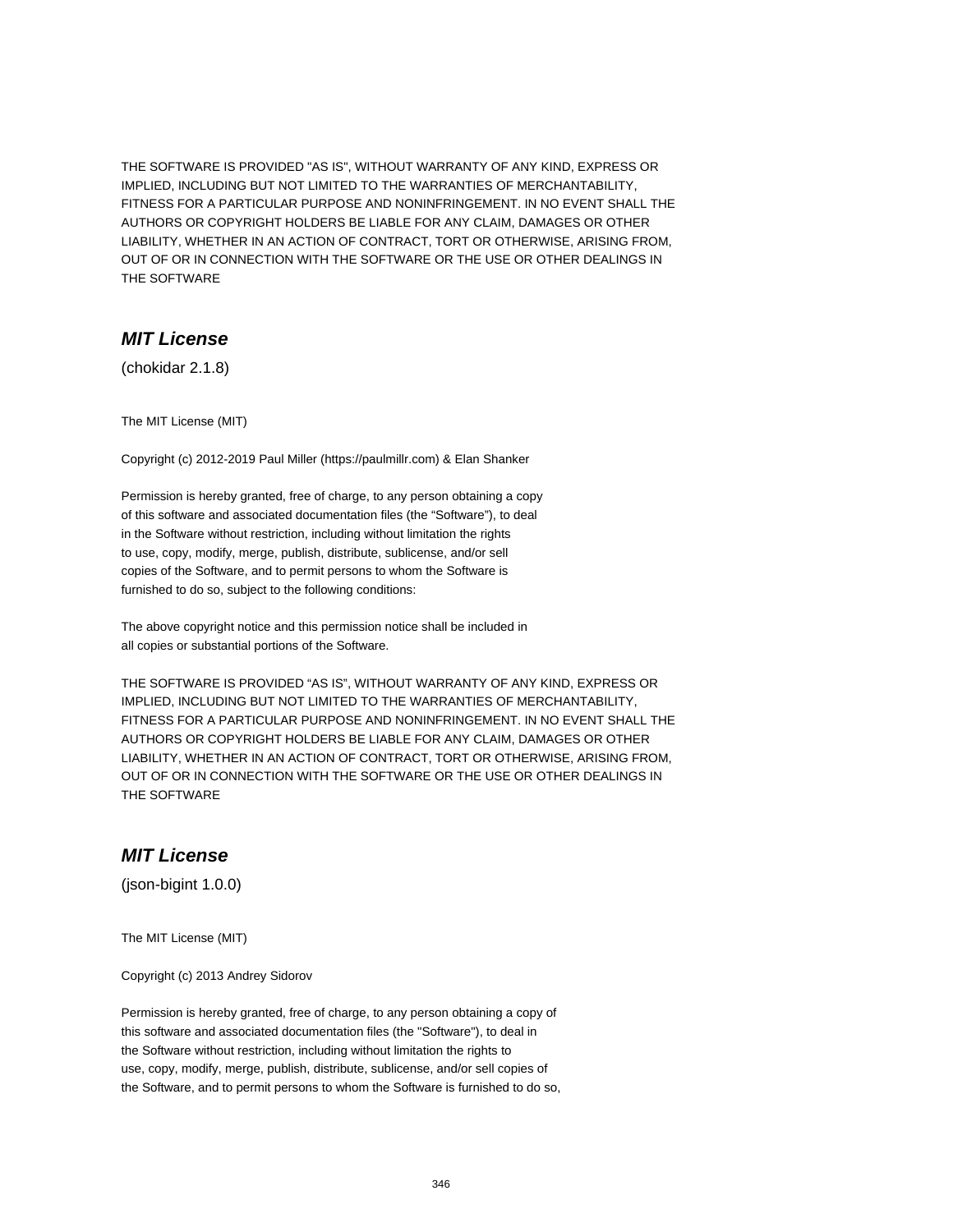subject to the following conditions:

The above copyright notice and this permission notice shall be included in all copies or substantial portions of the Software.

THE SOFTWARE IS PROVIDED "AS IS", WITHOUT WARRANTY OF ANY KIND, EXPRESS OR IMPLIED, INCLUDING BUT NOT LIMITED TO THE WARRANTIES OF MERCHANTABILITY, FITNESS FOR A PARTICULAR PURPOSE AND NONINFRINGEMENT. IN NO EVENT SHALL THE AUTHORS OR COPYRIGHT HOLDERS BE LIABLE FOR ANY CLAIM, DAMAGES OR OTHER LIABILITY, WHETHER IN AN ACTION OF CONTRACT, TORT OR OTHERWISE, ARISING FROM, OUT OF OR IN CONNECTION WITH THE SOFTWARE OR THE USE OR OTHER DEALINGS IN THE SOFTWARE

### **MIT License**

(dom-converter 0.2.0, pretty-error 2.1.2)

The MIT License (MIT)

Copyright (c) 2013 Aria Minaei

Permission is hereby granted, free of charge, to any person obtaining a copy of this software and associated documentation files (the "Software"), to deal in the Software without restriction, including without limitation the rights to use, copy, modify, merge, publish, distribute, sublicense, and/or sell copies of the Software, and to permit persons to whom the Software is furnished to do so, subject to the following conditions:

The above copyright notice and this permission notice shall be included in all copies or substantial portions of the Software.

THE SOFTWARE IS PROVIDED "AS IS", WITHOUT WARRANTY OF ANY KIND, EXPRESS OR IMPLIED, INCLUDING BUT NOT LIMITED TO THE WARRANTIES OF MERCHANTABILITY, FITNESS FOR A PARTICULAR PURPOSE AND NONINFRINGEMENT. IN NO EVENT SHALL THE AUTHORS OR COPYRIGHT HOLDERS BE LIABLE FOR ANY CLAIM, DAMAGES OR OTHER LIABILITY, WHETHER IN AN ACTION OF CONTRACT, TORT OR OTHERWISE, ARISING FROM, OUT OF OR IN CONNECTION WITH THE SOFTWARE OR THE USE OR OTHER DEALINGS IN THE SOFTWARE

# **MIT License**

(date-format 2.1.0, date-format v3.0.0, streamroller 2.2.4)

The MIT License (MIT)

Copyright (c) 2013 Gareth Jones

Permission is hereby granted, free of charge, to any person obtaining a copy of this software and associated documentation files (the "Software"), to deal in the Software without restriction, including without limitation the rights to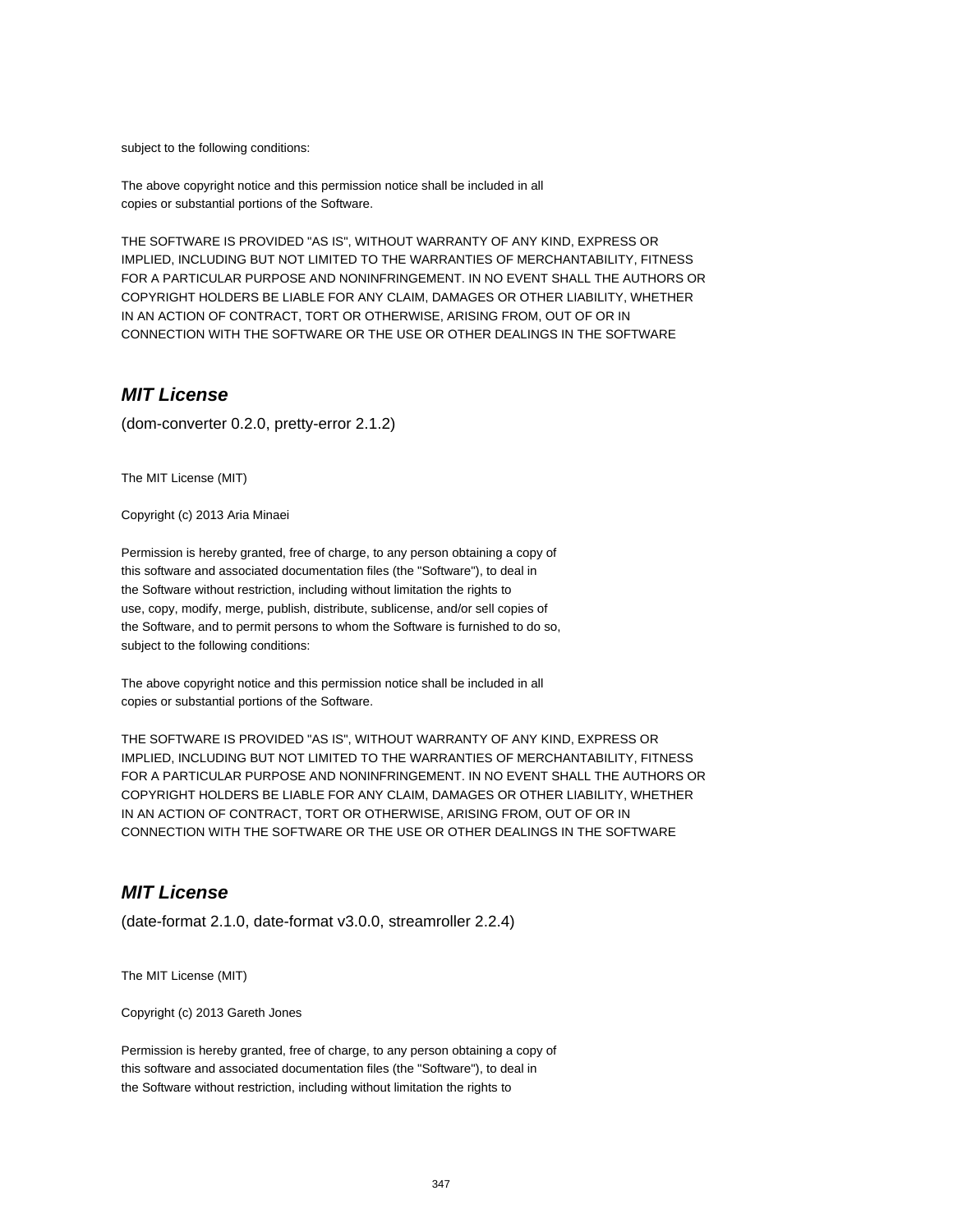use, copy, modify, merge, publish, distribute, sublicense, and/or sell copies of the Software, and to permit persons to whom the Software is furnished to do so, subject to the following conditions:

The above copyright notice and this permission notice shall be included in all copies or substantial portions of the Software.

THE SOFTWARE IS PROVIDED "AS IS", WITHOUT WARRANTY OF ANY KIND, EXPRESS OR IMPLIED, INCLUDING BUT NOT LIMITED TO THE WARRANTIES OF MERCHANTABILITY, FITNESS FOR A PARTICULAR PURPOSE AND NONINFRINGEMENT. IN NO EVENT SHALL THE AUTHORS OR COPYRIGHT HOLDERS BE LIABLE FOR ANY CLAIM, DAMAGES OR OTHER LIABILITY, WHETHER IN AN ACTION OF CONTRACT, TORT OR OTHERWISE, ARISING FROM, OUT OF OR IN CONNECTION WITH THE SOFTWARE OR THE USE OR OTHER DEALINGS IN THE SOFTWARE

# **MIT License**

(imurmurhash 0.1.4)

The MIT License (MIT)

Copyright (c) 2013 Gary Court, Jens Taylor

Permission is hereby granted, free of charge, to any person obtaining a copy of this software and associated documentation files (the "Software"), to deal in the Software without restriction, including without limitation the rights to use, copy, modify, merge, publish, distribute, sublicense, and/or sell copies of the Software, and to permit persons to whom the Software is furnished to do so, subject to the following conditions:

The above copyright notice and this permission notice shall be included in all copies or substantial portions of the Software.

THE SOFTWARE IS PROVIDED "AS IS", WITHOUT WARRANTY OF ANY KIND, EXPRESS OR IMPLIED, INCLUDING BUT NOT LIMITED TO THE WARRANTIES OF MERCHANTABILITY, FITNESS FOR A PARTICULAR PURPOSE AND NONINFRINGEMENT. IN NO EVENT SHALL THE AUTHORS OR COPYRIGHT HOLDERS BE LIABLE FOR ANY CLAIM, DAMAGES OR OTHER LIABILITY, WHETHER IN AN ACTION OF CONTRACT, TORT OR OTHERWISE, ARISING FROM, OUT OF OR IN CONNECTION WITH THE SOFTWARE OR THE USE OR OTHER DEALINGS IN THE SOFTWARE

# **MIT License**

(browserify/resolve v1.19.0, define-properties v1.1.3, object-keys 1.1.1)

The MIT License (MIT)

Copyright (C) 2013 Jordan Harband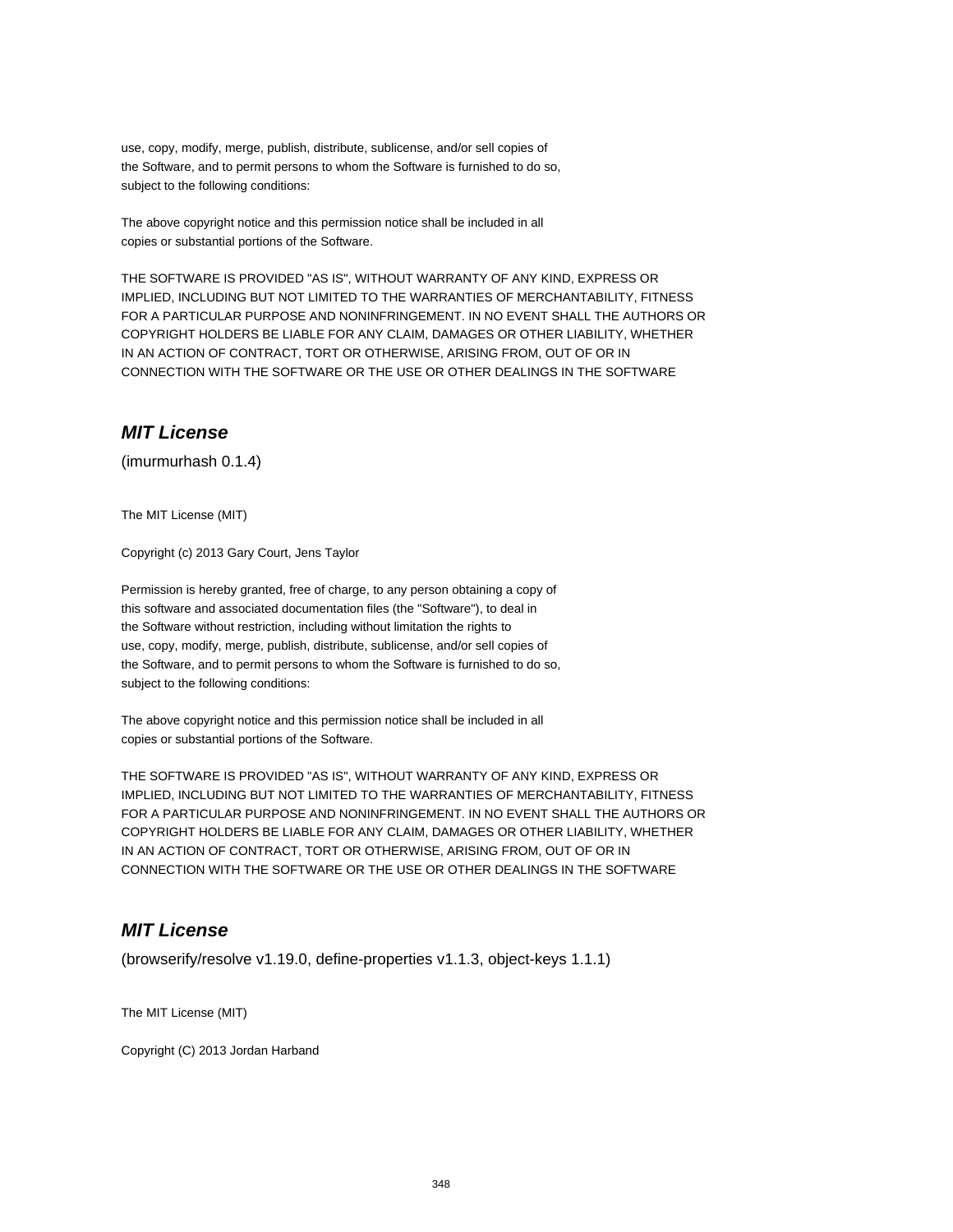Permission is hereby granted, free of charge, to any person obtaining a copy of this software and associated documentation files (the "Software"), to deal in the Software without restriction, including without limitation the rights to use, copy, modify, merge, publish, distribute, sublicense, and/or sell copies of the Software, and to permit persons to whom the Software is furnished to do so, subject to the following conditions:

The above copyright notice and this permission notice shall be included in all copies or substantial portions of the Software.

THE SOFTWARE IS PROVIDED "AS IS", WITHOUT WARRANTY OF ANY KIND, EXPRESS OR IMPLIED, INCLUDING BUT NOT LIMITED TO THE WARRANTIES OF MERCHANTABILITY, FITNESS FOR A PARTICULAR PURPOSE AND NONINFRINGEMENT. IN NO EVENT SHALL THE AUTHORS OR COPYRIGHT HOLDERS BE LIABLE FOR ANY CLAIM, DAMAGES OR OTHER LIABILITY, WHETHER IN AN ACTION OF CONTRACT, TORT OR OTHERWISE, ARISING FROM, OUT OF OR IN CONNECTION WITH THE SOFTWARE OR THE USE OR OTHER DEALINGS IN THE SOFTWARE

# **MIT License**

(functional-red-black-tree 1.0.1, uniq 1.0.1)

The MIT License (MIT)

Copyright (c) 2013 Mikola Lysenko

Permission is hereby granted, free of charge, to any person obtaining a copy of this software and associated documentation files (the "Software"), to deal in the Software without restriction, including without limitation the rights to use, copy, modify, merge, publish, distribute, sublicense, and/or sell copies of the Software, and to permit persons to whom the Software is furnished to do so, subject to the following conditions:

The above copyright notice and this permission notice shall be included in all copies or substantial portions of the Software.

THE SOFTWARE IS PROVIDED "AS IS", WITHOUT WARRANTY OF ANY KIND, EXPRESS OR IMPLIED, INCLUDING BUT NOT LIMITED TO THE WARRANTIES OF MERCHANTABILITY, FITNESS FOR A PARTICULAR PURPOSE AND NONINFRINGEMENT. IN NO EVENT SHALL THE AUTHORS OR COPYRIGHT HOLDERS BE LIABLE FOR ANY CLAIM, DAMAGES OR OTHER LIABILITY, WHETHER IN AN ACTION OF CONTRACT, TORT OR OTHERWISE, ARISING FROM, OUT OF OR IN CONNECTION WITH THE SOFTWARE OR THE USE OR OTHER DEALINGS IN THE SOFTWARE

# **MIT License**

(xmlbuilder-js 9.0.7)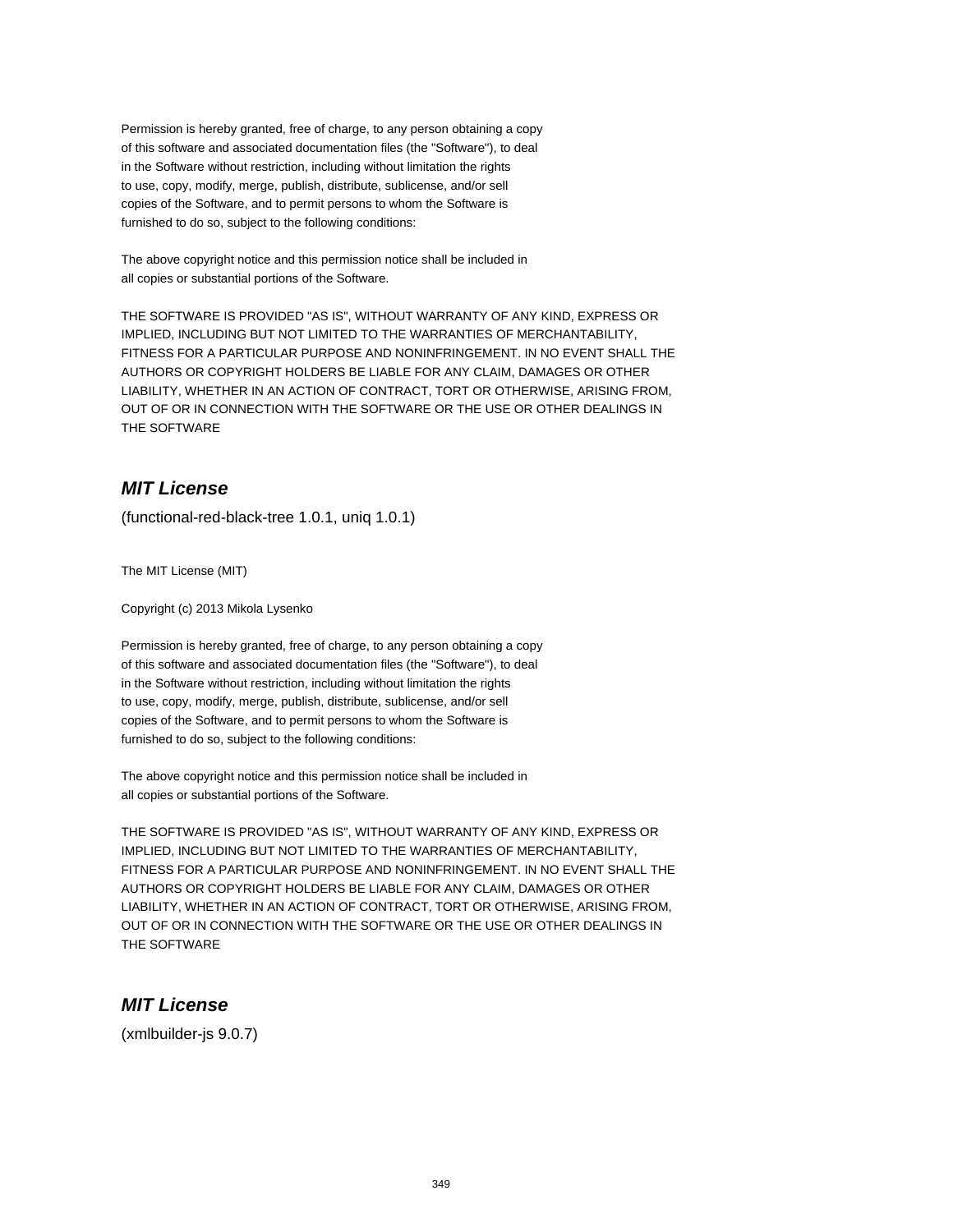The MIT License (MIT)

Copyright (c) 2013 Ozgur Ozcitak

Permission is hereby granted, free of charge, to any person obtaining a copy of this software and associated documentation files (the "Software"), to deal in the Software without restriction, including without limitation the rights to use, copy, modify, merge, publish, distribute, sublicense, and/or sell copies of the Software, and to permit persons to whom the Software is furnished to do so, subject to the following conditions:

The above copyright notice and this permission notice shall be included in all copies or substantial portions of the Software.

THE SOFTWARE IS PROVIDED "AS IS", WITHOUT WARRANTY OF ANY KIND, EXPRESS OR IMPLIED, INCLUDING BUT NOT LIMITED TO THE WARRANTIES OF MERCHANTABILITY, FITNESS FOR A PARTICULAR PURPOSE AND NONINFRINGEMENT. IN NO EVENT SHALL THE AUTHORS OR COPYRIGHT HOLDERS BE LIABLE FOR ANY CLAIM, DAMAGES OR OTHER LIABILITY, WHETHER IN AN ACTION OF CONTRACT, TORT OR OTHERWISE, ARISING FROM, OUT OF OR IN CONNECTION WITH THE SOFTWARE OR THE USE OR OTHER DEALINGS IN THE SOFTWARE

# **MIT License**

(buffer-indexof 1.1.1)

The MIT License (MIT)

Copyright (c) 2013 Ryan Day

Permission is hereby granted, free of charge, to any person obtaining a copy of this software and associated documentation files (the "Software"), to deal in the Software without restriction, including without limitation the rights to use, copy, modify, merge, publish, distribute, sublicense, and/or sell copies of the Software, and to permit persons to whom the Software is furnished to do so, subject to the following conditions:

The above copyright notice and this permission notice shall be included in all copies or substantial portions of the Software.

THE SOFTWARE IS PROVIDED "AS IS", WITHOUT WARRANTY OF ANY KIND, EXPRESS OR IMPLIED, INCLUDING BUT NOT LIMITED TO THE WARRANTIES OF MERCHANTABILITY, FITNESS FOR A PARTICULAR PURPOSE AND NONINFRINGEMENT. IN NO EVENT SHALL THE AUTHORS OR COPYRIGHT HOLDERS BE LIABLE FOR ANY CLAIM, DAMAGES OR OTHER LIABILITY, WHETHER IN AN ACTION OF CONTRACT, TORT OR OTHERWISE, ARISING FROM, OUT OF OR IN CONNECTION WITH THE SOFTWARE OR THE USE OR OTHER DEALINGS IN THE SOFTWARE

#### **MIT License**

(resolve-url 0.2.1, urix 0.1.0)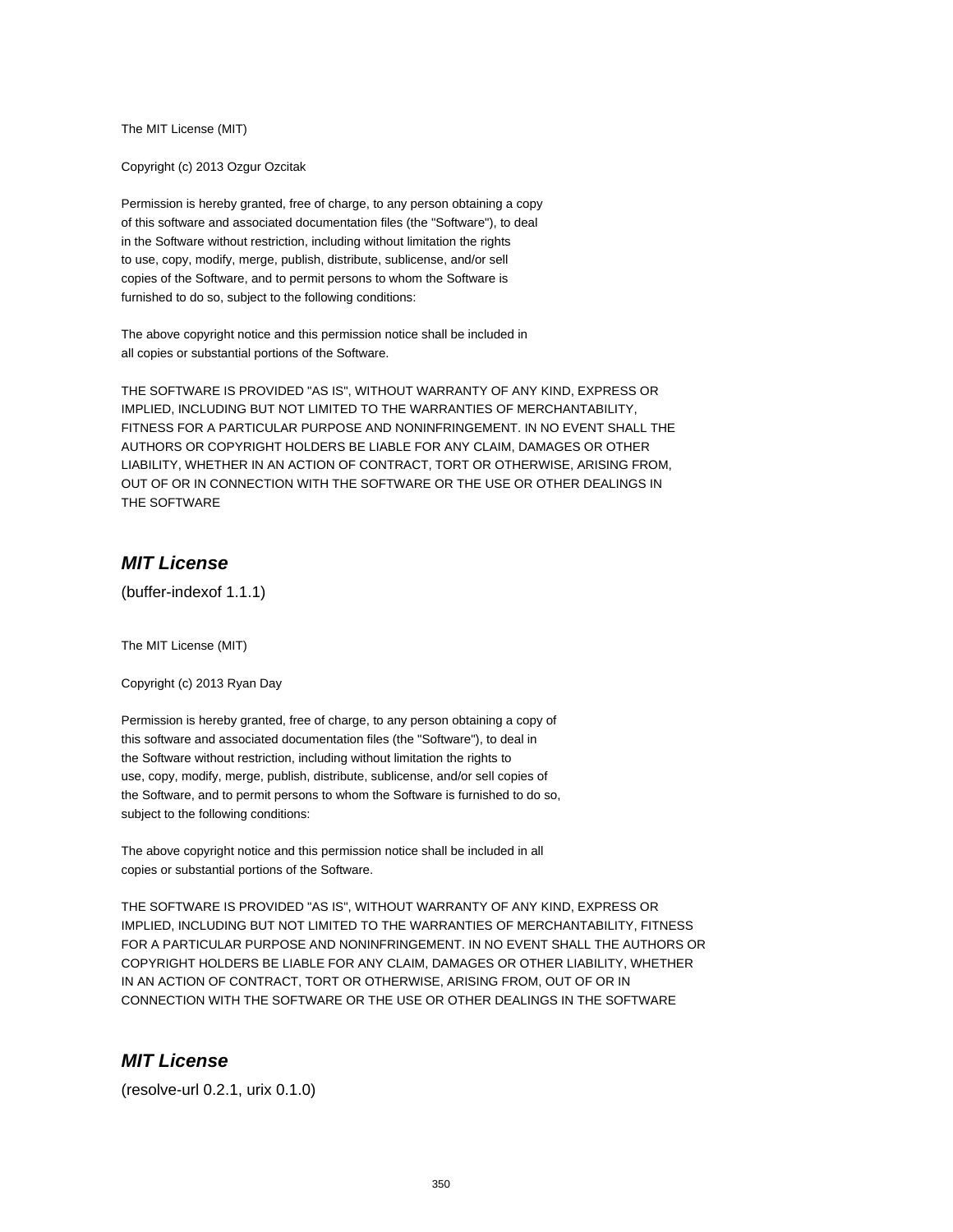The MIT License (MIT)

Copyright (c) 2013 Simon Lydell

Permission is hereby granted, free of charge, to any person obtaining a copy of this software and associated documentation files (the "Software"), to deal in the Software without restriction, including without limitation the rights to use, copy, modify, merge, publish, distribute, sublicense, and/or sell copies of the Software, and to permit persons to whom the Software is furnished to do so, subject to the following conditions:

The above copyright notice and this permission notice shall be included in all copies or substantial portions of the Software.

THE SOFTWARE IS PROVIDED "AS IS", WITHOUT WARRANTY OF ANY KIND, EXPRESS OR IMPLIED, INCLUDING BUT NOT LIMITED TO THE WARRANTIES OF MERCHANTABILITY, FITNESS FOR A PARTICULAR PURPOSE AND NONINFRINGEMENT. IN NO EVENT SHALL THE AUTHORS OR COPYRIGHT HOLDERS BE LIABLE FOR ANY CLAIM, DAMAGES OR OTHER LIABILITY, WHETHER IN AN ACTION OF CONTRACT, TORT OR OTHERWISE, ARISING FROM, OUT OF OR IN CONNECTION WITH THE SOFTWARE OR THE USE OR OTHER DEALINGS IN THE SOFTWARE

# **MIT License**

(raw-body 2.4.0)

The MIT License (MIT)

Copyright (c) 2013-2014 Jonathan Ong Copyright (c) 2014-2015 Douglas Christopher Wilson

Permission is hereby granted, free of charge, to any person obtaining a copy of this software and associated documentation files (the "Software"), to deal in the Software without restriction, including without limitation the rights to use, copy, modify, merge, publish, distribute, sublicense, and/or sell copies of the Software, and to permit persons to whom the Software is furnished to do so, subject to the following conditions:

The above copyright notice and this permission notice shall be included in all copies or substantial portions of the Software.

THE SOFTWARE IS PROVIDED "AS IS", WITHOUT WARRANTY OF ANY KIND, EXPRESS OR IMPLIED, INCLUDING BUT NOT LIMITED TO THE WARRANTIES OF MERCHANTABILITY, FITNESS FOR A PARTICULAR PURPOSE AND NONINFRINGEMENT. IN NO EVENT SHALL THE AUTHORS OR COPYRIGHT HOLDERS BE LIABLE FOR ANY CLAIM, DAMAGES OR OTHER LIABILITY, WHETHER IN AN ACTION OF CONTRACT, TORT OR OTHERWISE, ARISING FROM, OUT OF OR IN CONNECTION WITH THE SOFTWARE OR THE USE OR OTHER DEALINGS IN THE SOFTWARE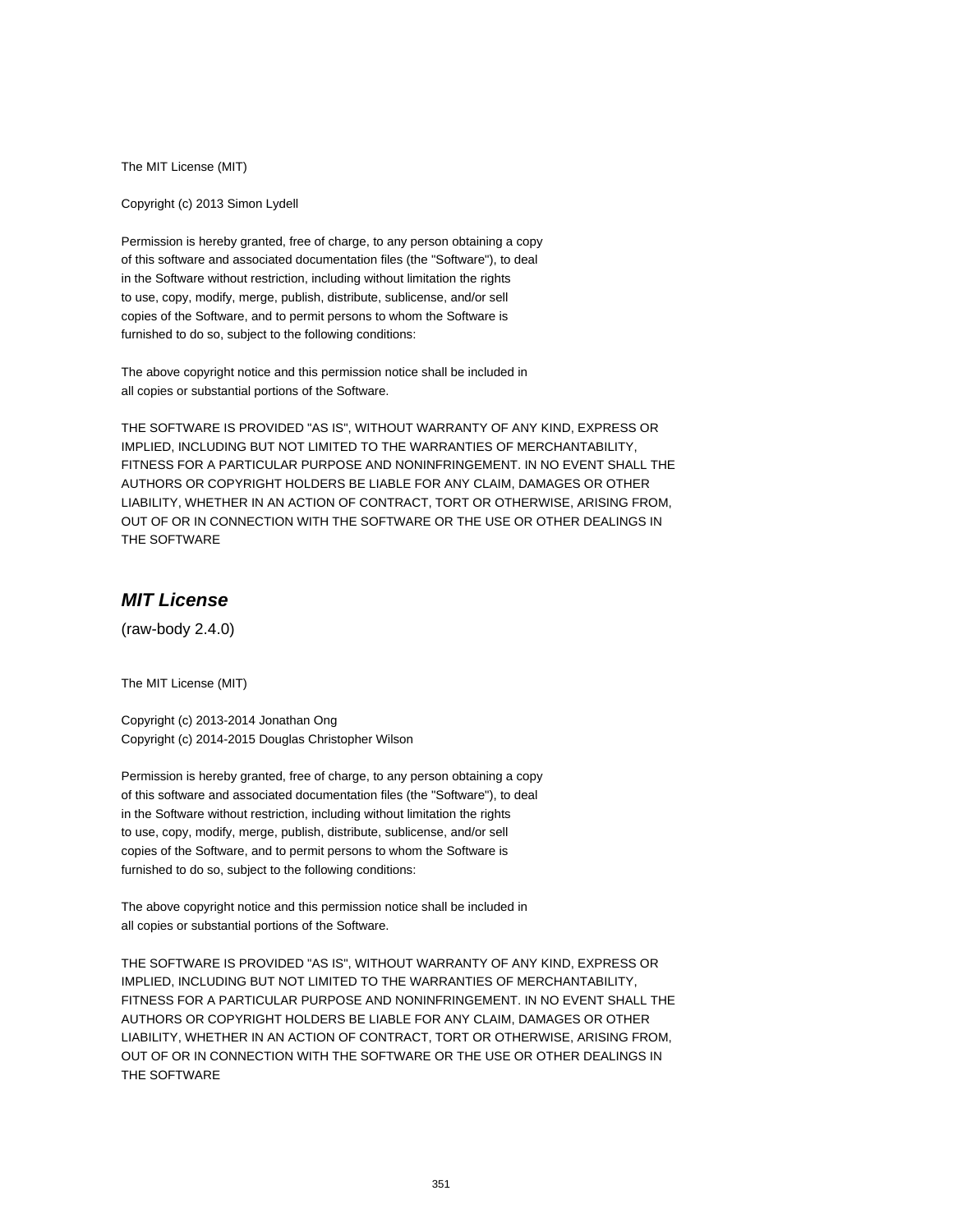(Bluebird 3.4.7, Bluebird JS v3.4.7)

The MIT License (MIT)

Copyright (c) 2013-2015 Petka Antonov

Permission is hereby granted, free of charge, to any person obtaining a copy of this software and associated documentation files (the "Software"), to deal in the Software without restriction, including without limitation the rights to use, copy, modify, merge, publish, distribute, sublicense, and/or sell copies of the Software, and to permit persons to whom the Software is furnished to do so, subject to the following conditions:

The above copyright notice and this permission notice shall be included in all copies or substantial portions of the Software.

THE SOFTWARE IS PROVIDED "AS IS", WITHOUT WARRANTY OF ANY KIND, EXPRESS OR IMPLIED, INCLUDING BUT NOT LIMITED TO THE WARRANTIES OF MERCHANTABILITY, FITNESS FOR A PARTICULAR PURPOSE AND NONINFRINGEMENT. IN NO EVENT SHALL THE AUTHORS OR COPYRIGHT HOLDERS BE LIABLE FOR ANY CLAIM, DAMAGES OR OTHER LIABILITY, WHETHER IN AN ACTION OF CONTRACT, TORT OR OTHERWISE, ARISING FROM, OUT OF OR IN CONNECTION WITH THE SOFTWARE OR THE USE OR OTHER DEALINGS IN THE SOFTWARE

### **MIT License**

(utils-merge 1.0.1)

The MIT License (MIT)

Copyright (c) 2013-2017 Jared Hanson

Permission is hereby granted, free of charge, to any person obtaining a copy of this software and associated documentation files (the "Software"), to deal in the Software without restriction, including without limitation the rights to use, copy, modify, merge, publish, distribute, sublicense, and/or sell copies of the Software, and to permit persons to whom the Software is furnished to do so, subject to the following conditions:

The above copyright notice and this permission notice shall be included in all copies or substantial portions of the Software.

THE SOFTWARE IS PROVIDED "AS IS", WITHOUT WARRANTY OF ANY KIND, EXPRESS OR IMPLIED, INCLUDING BUT NOT LIMITED TO THE WARRANTIES OF MERCHANTABILITY, FITNESS FOR A PARTICULAR PURPOSE AND NONINFRINGEMENT. IN NO EVENT SHALL THE AUTHORS OR COPYRIGHT HOLDERS BE LIABLE FOR ANY CLAIM, DAMAGES OR OTHER LIABILITY, WHETHER IN AN ACTION OF CONTRACT, TORT OR OTHERWISE, ARISING FROM, OUT OF OR IN CONNECTION WITH THE SOFTWARE OR THE USE OR OTHER DEALINGS IN THE SOFTWARE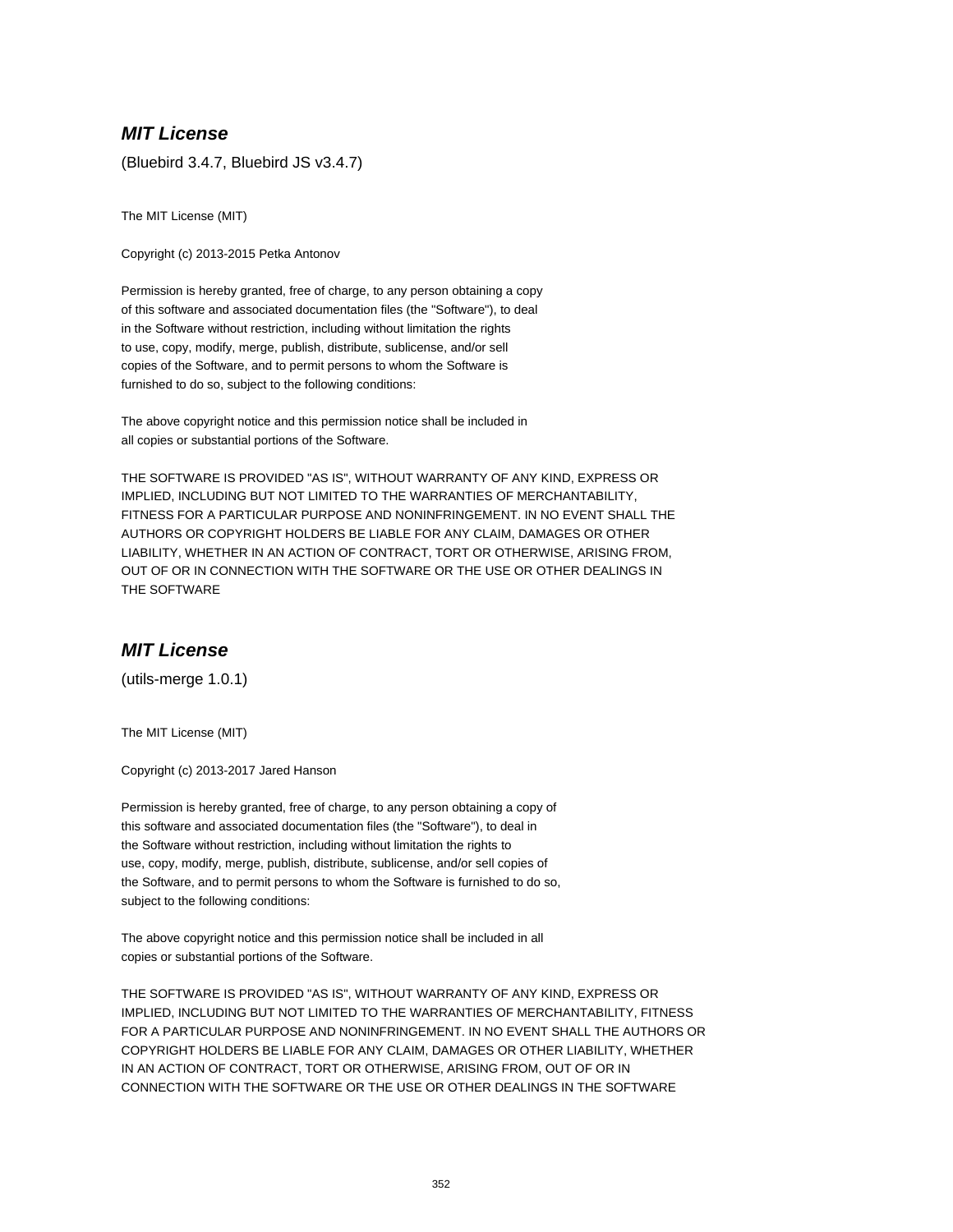(smart-buffer 4.1.0)

The MIT License (MIT)

Copyright (c) 2013-2017 Josh Glazebrook

Permission is hereby granted, free of charge, to any person obtaining a copy of this software and associated documentation files (the "Software"), to deal in the Software without restriction, including without limitation the rights to use, copy, modify, merge, publish, distribute, sublicense, and/or sell copies of the Software, and to permit persons to whom the Software is furnished to do so, subject to the following conditions:

The above copyright notice and this permission notice shall be included in all copies or substantial portions of the Software.

THE SOFTWARE IS PROVIDED "AS IS", WITHOUT WARRANTY OF ANY KIND, EXPRESS OR IMPLIED, INCLUDING BUT NOT LIMITED TO THE WARRANTIES OF MERCHANTABILITY, FITNESS FOR A PARTICULAR PURPOSE AND NONINFRINGEMENT. IN NO EVENT SHALL THE AUTHORS OR COPYRIGHT HOLDERS BE LIABLE FOR ANY CLAIM, DAMAGES OR OTHER LIABILITY, WHETHER IN AN ACTION OF CONTRACT, TORT OR OTHERWISE, ARISING FROM, OUT OF OR IN CONNECTION WITH THE SOFTWARE OR THE USE OR OTHER DEALINGS IN THE SOFTWARE

### **MIT License**

(randomatic 3.1.1)

The MIT License (MIT)

Copyright (c) 2013-2017, Jon Schlinkert.

Permission is hereby granted, free of charge, to any person obtaining a copy of this software and associated documentation files (the "Software"), to deal in the Software without restriction, including without limitation the rights to use, copy, modify, merge, publish, distribute, sublicense, and/or sell copies of the Software, and to permit persons to whom the Software is furnished to do so, subject to the following conditions:

The above copyright notice and this permission notice shall be included in all copies or substantial portions of the Software.

THE SOFTWARE IS PROVIDED "AS IS", WITHOUT WARRANTY OF ANY KIND, EXPRESS OR IMPLIED, INCLUDING BUT NOT LIMITED TO THE WARRANTIES OF MERCHANTABILITY, FITNESS FOR A PARTICULAR PURPOSE AND NONINFRINGEMENT. IN NO EVENT SHALL THE AUTHORS OR COPYRIGHT HOLDERS BE LIABLE FOR ANY CLAIM, DAMAGES OR OTHER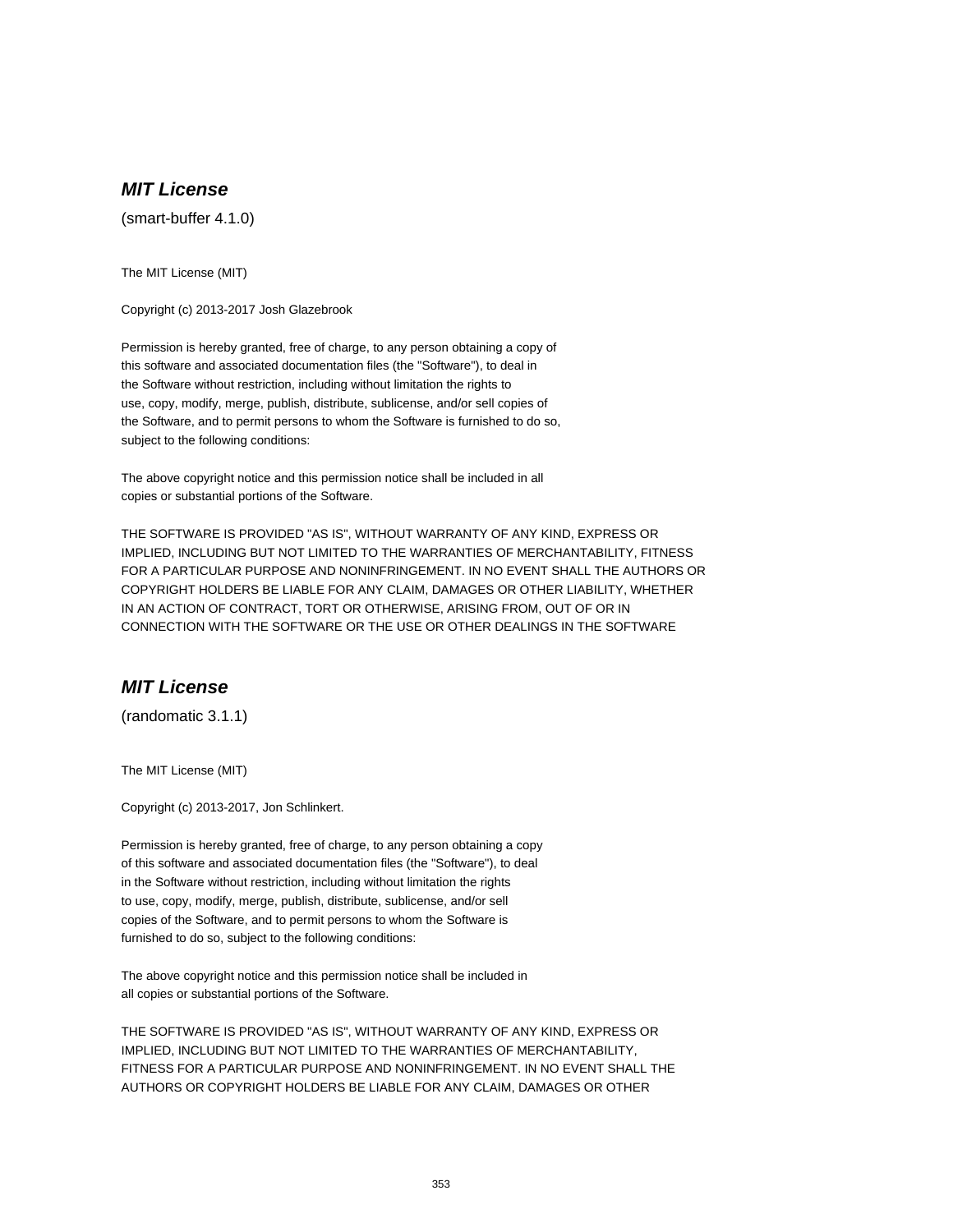LIABILITY, WHETHER IN AN ACTION OF CONTRACT, TORT OR OTHERWISE, ARISING FROM, OUT OF OR IN CONNECTION WITH THE SOFTWARE OR THE USE OR OTHER DEALINGS IN THE SOFTWARE

### **MIT License**

(Bluebird 3.7.2, Bluebird JS v3.7.2)

The MIT License (MIT)

Copyright (c) 2013-2018 Petka Antonov

Permission is hereby granted, free of charge, to any person obtaining a copy of this software and associated documentation files (the "Software"), to deal in the Software without restriction, including without limitation the rights to use, copy, modify, merge, publish, distribute, sublicense, and/or sell copies of the Software, and to permit persons to whom the Software is furnished to do so, subject to the following conditions:

The above copyright notice and this permission notice shall be included in all copies or substantial portions of the Software.

THE SOFTWARE IS PROVIDED "AS IS", WITHOUT WARRANTY OF ANY KIND, EXPRESS OR IMPLIED, INCLUDING BUT NOT LIMITED TO THE WARRANTIES OF MERCHANTABILITY, FITNESS FOR A PARTICULAR PURPOSE AND NONINFRINGEMENT. IN NO EVENT SHALL THE AUTHORS OR COPYRIGHT HOLDERS BE LIABLE FOR ANY CLAIM, DAMAGES OR OTHER LIABILITY, WHETHER IN AN ACTION OF CONTRACT, TORT OR OTHERWISE, ARISING FROM, OUT OF OR IN CONNECTION WITH THE SOFTWARE OR THE USE OR OTHER DEALINGS IN THE SOFTWARE

# **MIT License**

(exec-sh v0.3.4)

The MIT License (MIT)

Copyright (c) 2014 Aleksandr Tsertkov

Permission is hereby granted, free of charge, to any person obtaining a copy of this software and associated documentation files (the "Software"), to deal in the Software without restriction, including without limitation the rights to use, copy, modify, merge, publish, distribute, sublicense, and/or sell copies of the Software, and to permit persons to whom the Software is furnished to do so, subject to the following conditions:

The above copyright notice and this permission notice shall be included in all copies or substantial portions of the Software.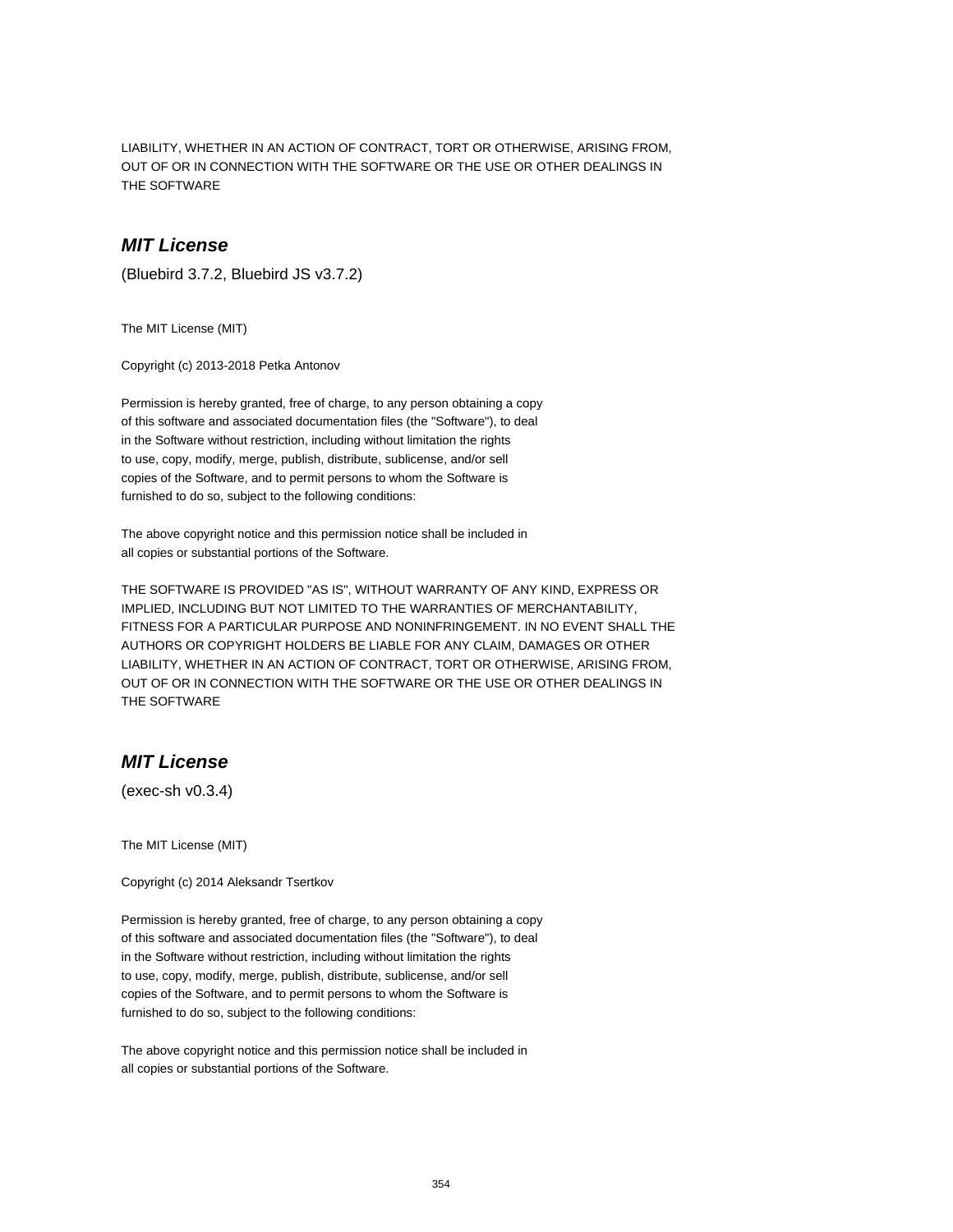THE SOFTWARE IS PROVIDED "AS IS", WITHOUT WARRANTY OF ANY KIND, EXPRESS OR IMPLIED, INCLUDING BUT NOT LIMITED TO THE WARRANTIES OF MERCHANTABILITY, FITNESS FOR A PARTICULAR PURPOSE AND NONINFRINGEMENT. IN NO EVENT SHALL THE AUTHORS OR COPYRIGHT HOLDERS BE LIABLE FOR ANY CLAIM, DAMAGES OR OTHER LIABILITY, WHETHER IN AN ACTION OF CONTRACT, TORT OR OTHERWISE, ARISING FROM, OUT OF OR IN CONNECTION WITH THE SOFTWARE OR THE USE OR OTHER DEALINGS IN THE SOFTWARE

### **MIT License**

(utila 0.4.0)

The MIT License (MIT)

Copyright (c) 2014 Aria Minaei

Permission is hereby granted, free of charge, to any person obtaining a copy of this software and associated documentation files (the "Software"), to deal in the Software without restriction, including without limitation the rights to use, copy, modify, merge, publish, distribute, sublicense, and/or sell copies of the Software, and to permit persons to whom the Software is furnished to do so, subject to the following conditions:

The above copyright notice and this permission notice shall be included in all copies or substantial portions of the Software.

THE SOFTWARE IS PROVIDED "AS IS", WITHOUT WARRANTY OF ANY KIND, EXPRESS OR IMPLIED, INCLUDING BUT NOT LIMITED TO THE WARRANTIES OF MERCHANTABILITY, FITNESS FOR A PARTICULAR PURPOSE AND NONINFRINGEMENT. IN NO EVENT SHALL THE AUTHORS OR COPYRIGHT HOLDERS BE LIABLE FOR ANY CLAIM, DAMAGES OR OTHER LIABILITY, WHETHER IN AN ACTION OF CONTRACT, TORT OR OTHERWISE, ARISING FROM, OUT OF OR IN CONNECTION WITH THE SOFTWARE OR THE USE OR OTHER DEALINGS IN THE SOFTWARE

# **MIT License**

(eventemitter3 4.0.7)

The MIT License (MIT)

Copyright (c) 2014 Arnout Kazemier

Permission is hereby granted, free of charge, to any person obtaining a copy of this software and associated documentation files (the "Software"), to deal in the Software without restriction, including without limitation the rights to use, copy, modify, merge, publish, distribute, sublicense, and/or sell copies of the Software, and to permit persons to whom the Software is furnished to do so, subject to the following conditions: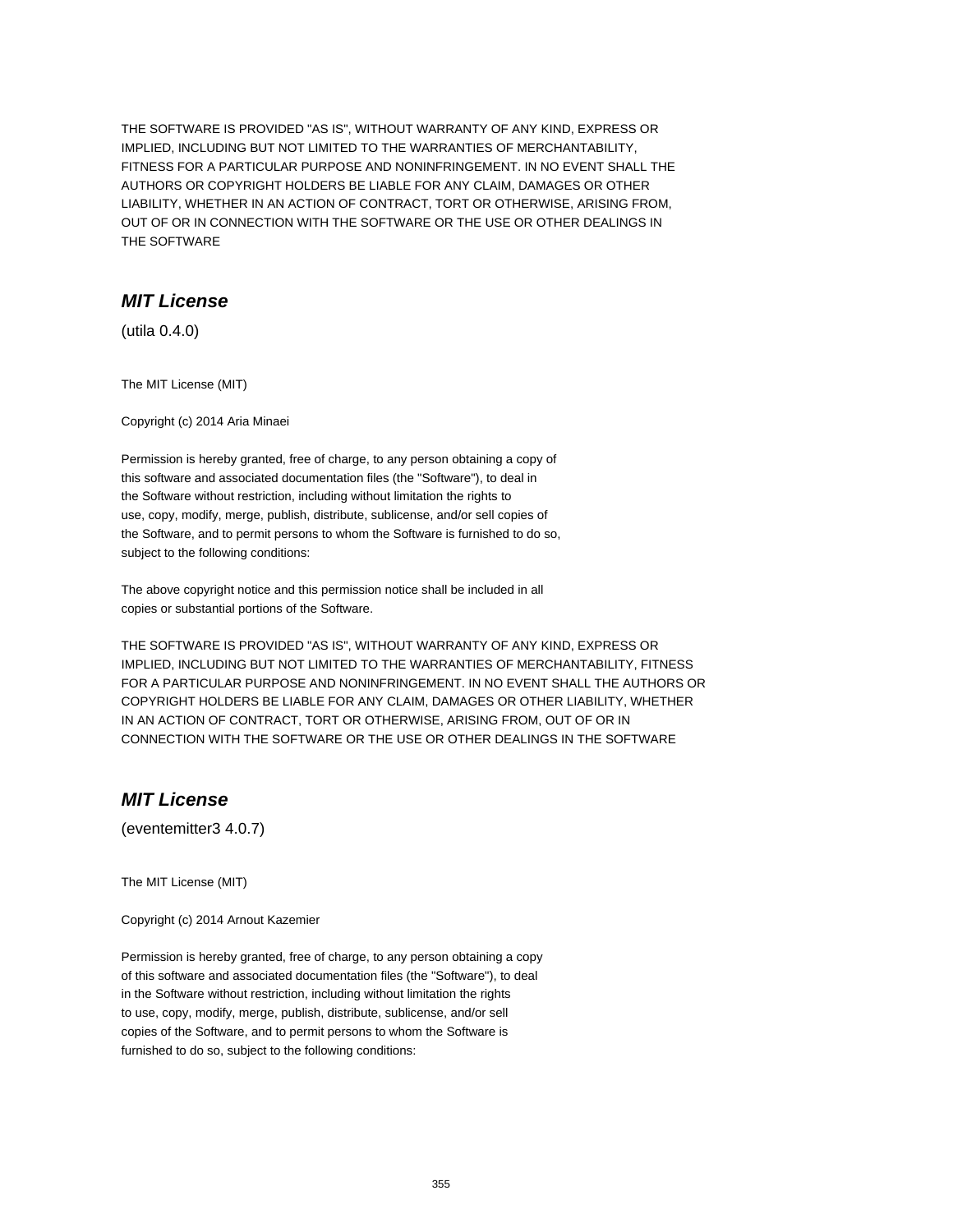The above copyright notice and this permission notice shall be included in all copies or substantial portions of the Software.

THE SOFTWARE IS PROVIDED "AS IS", WITHOUT WARRANTY OF ANY KIND, EXPRESS OR IMPLIED, INCLUDING BUT NOT LIMITED TO THE WARRANTIES OF MERCHANTABILITY, FITNESS FOR A PARTICULAR PURPOSE AND NONINFRINGEMENT. IN NO EVENT SHALL THE AUTHORS OR COPYRIGHT HOLDERS BE LIABLE FOR ANY CLAIM, DAMAGES OR OTHER LIABILITY, WHETHER IN AN ACTION OF CONTRACT, TORT OR OTHERWISE, ARISING FROM, OUT OF OR IN CONNECTION WITH THE SOFTWARE OR THE USE OR OTHER DEALINGS IN THE **SOFTWARE** 

# **MIT License**

(array-flatten 1.1.1, array-flatten 2.1.2, component/path-to-regexp 0.1.7, component/path-to-regexp 1.8.0)

The MIT License (MIT)

Copyright (c) 2014 Blake Embrey (hello@blakeembrey.com)

Permission is hereby granted, free of charge, to any person obtaining a copy of this software and associated documentation files (the "Software"), to deal in the Software without restriction, including without limitation the rights to use, copy, modify, merge, publish, distribute, sublicense, and/or sell copies of the Software, and to permit persons to whom the Software is furnished to do so, subject to the following conditions:

The above copyright notice and this permission notice shall be included in all copies or substantial portions of the Software.

THE SOFTWARE IS PROVIDED "AS IS", WITHOUT WARRANTY OF ANY KIND, EXPRESS OR IMPLIED, INCLUDING BUT NOT LIMITED TO THE WARRANTIES OF MERCHANTABILITY, FITNESS FOR A PARTICULAR PURPOSE AND NONINFRINGEMENT. IN NO EVENT SHALL THE AUTHORS OR COPYRIGHT HOLDERS BE LIABLE FOR ANY CLAIM, DAMAGES OR OTHER LIABILITY, WHETHER IN AN ACTION OF CONTRACT, TORT OR OTHERWISE, ARISING FROM, OUT OF OR IN CONNECTION WITH THE SOFTWARE OR THE USE OR OTHER DEALINGS IN THE SOFTWARE

### **MIT License**

(node-source-map-support v0.5.19)

The MIT License (MIT)

Copyright (c) 2014 Evan Wallace

Permission is hereby granted, free of charge, to any person obtaining a copy of this software and associated documentation files (the "Software"), to deal in the Software without restriction, including without limitation the rights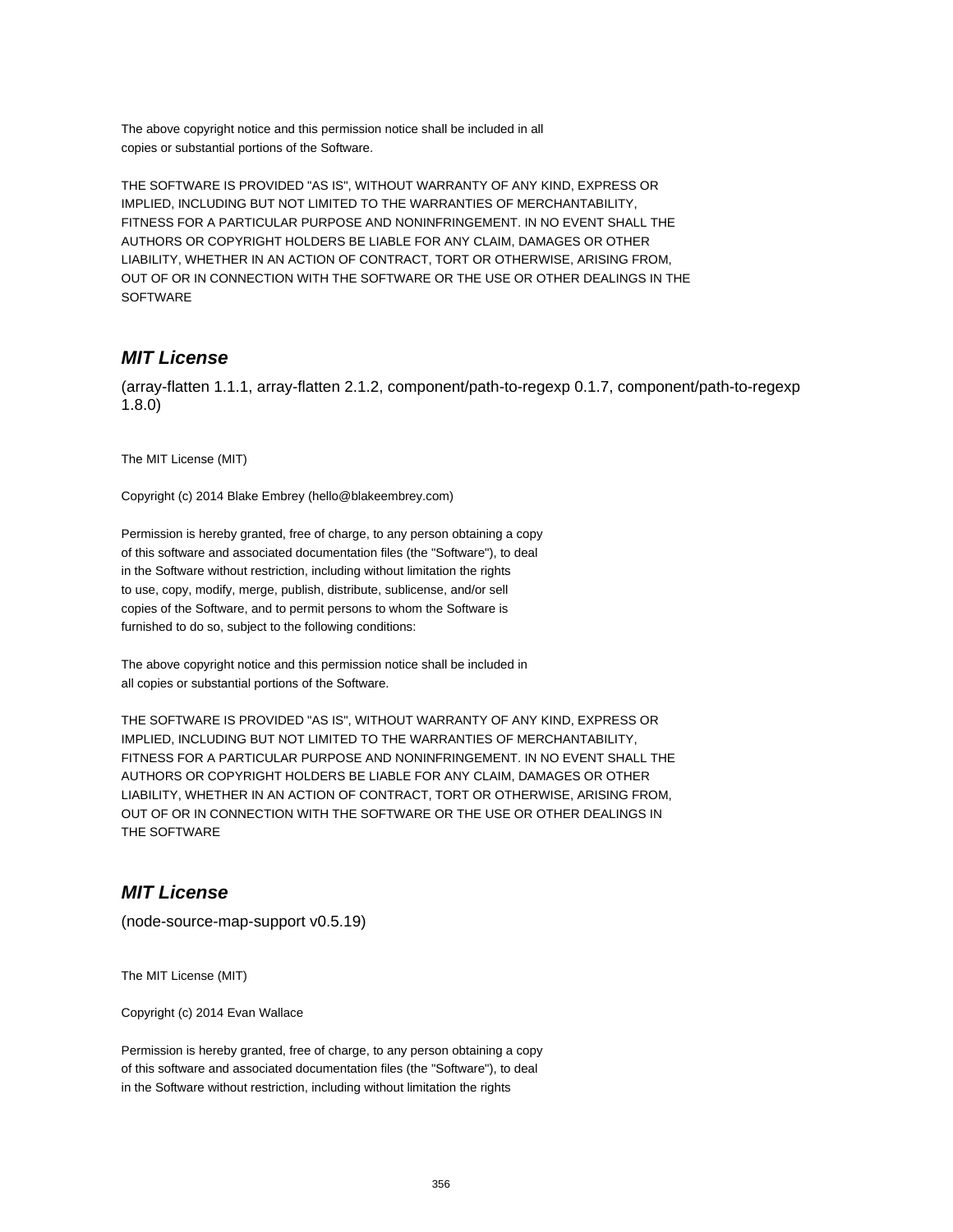to use, copy, modify, merge, publish, distribute, sublicense, and/or sell copies of the Software, and to permit persons to whom the Software is furnished to do so, subject to the following conditions:

The above copyright notice and this permission notice shall be included in all copies or substantial portions of the Software.

THE SOFTWARE IS PROVIDED "AS IS", WITHOUT WARRANTY OF ANY KIND, EXPRESS OR IMPLIED, INCLUDING BUT NOT LIMITED TO THE WARRANTIES OF MERCHANTABILITY, FITNESS FOR A PARTICULAR PURPOSE AND NONINFRINGEMENT. IN NO EVENT SHALL THE AUTHORS OR COPYRIGHT HOLDERS BE LIABLE FOR ANY CLAIM, DAMAGES OR OTHER LIABILITY, WHETHER IN AN ACTION OF CONTRACT, TORT OR OTHERWISE, ARISING FROM, OUT OF OR IN CONNECTION WITH THE SOFTWARE OR THE USE OR OTHER DEALINGS IN THE **SOFTWARE** 

### **MIT License**

(base64-js 1.5.1)

The MIT License (MIT)

Copyright (c) 2014 Jameson Little

Permission is hereby granted, free of charge, to any person obtaining a copy of this software and associated documentation files (the "Software"), to deal in the Software without restriction, including without limitation the rights to use, copy, modify, merge, publish, distribute, sublicense, and/or sell copies of the Software, and to permit persons to whom the Software is furnished to do so, subject to the following conditions:

The above copyright notice and this permission notice shall be included in all copies or substantial portions of the Software.

THE SOFTWARE IS PROVIDED "AS IS", WITHOUT WARRANTY OF ANY KIND, EXPRESS OR IMPLIED, INCLUDING BUT NOT LIMITED TO THE WARRANTIES OF MERCHANTABILITY, FITNESS FOR A PARTICULAR PURPOSE AND NONINFRINGEMENT. IN NO EVENT SHALL THE AUTHORS OR COPYRIGHT HOLDERS BE LIABLE FOR ANY CLAIM, DAMAGES OR OTHER LIABILITY, WHETHER IN AN ACTION OF CONTRACT, TORT OR OTHERWISE, ARISING FROM, OUT OF OR IN CONNECTION WITH THE SOFTWARE OR THE USE OR OTHER DEALINGS IN THE SOFTWARE

### **MIT License**

(ecc-jsbn 0.1.2)

The MIT License (MIT)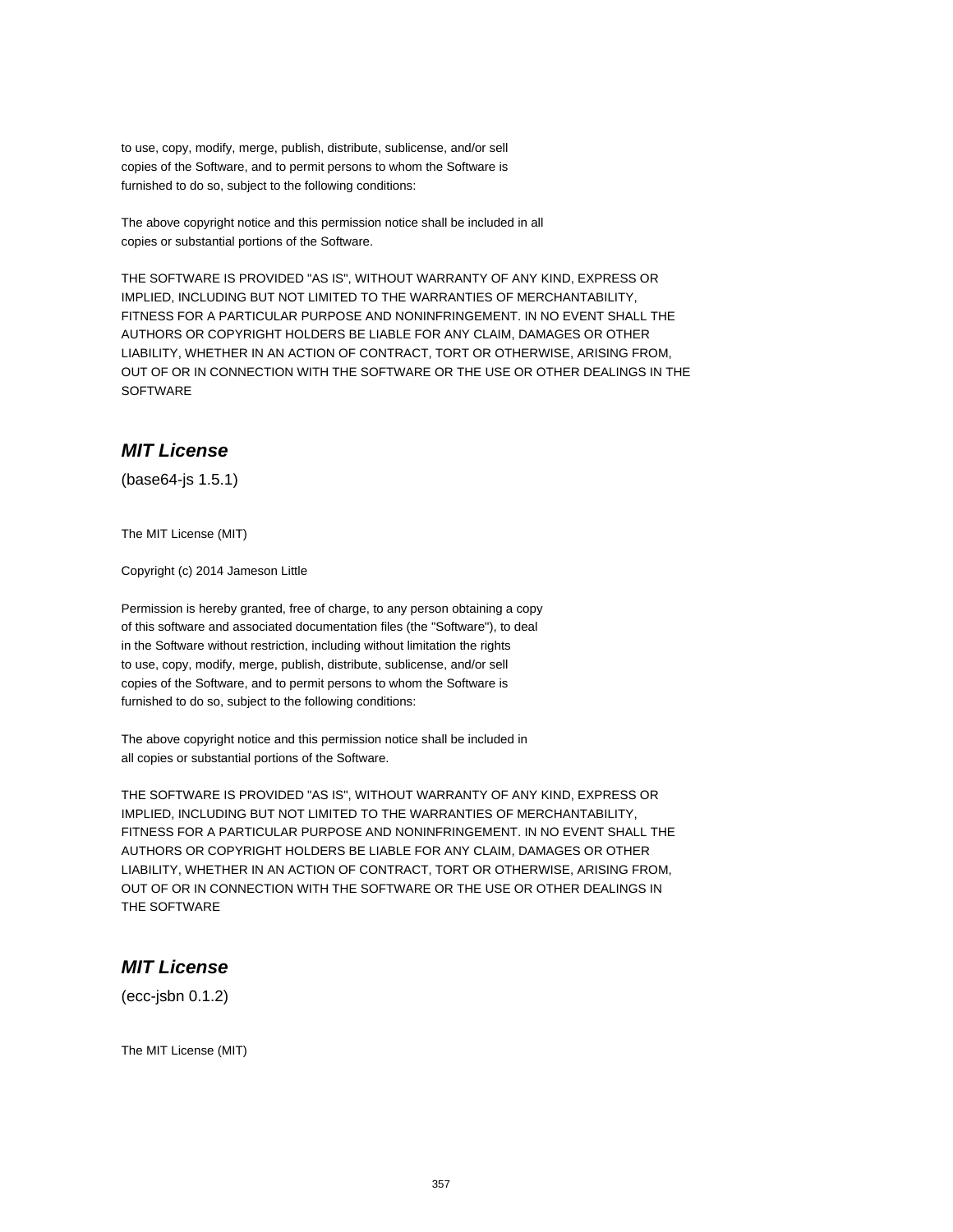Copyright (c) 2014 Jeremie Miller

Permission is hereby granted, free of charge, to any person obtaining a copy of this software and associated documentation files (the "Software"), to deal in the Software without restriction, including without limitation the rights to use, copy, modify, merge, publish, distribute, sublicense, and/or sell copies of the Software, and to permit persons to whom the Software is furnished to do so, subject to the following conditions:

The above copyright notice and this permission notice shall be included in all copies or substantial portions of the Software.

THE SOFTWARE IS PROVIDED "AS IS", WITHOUT WARRANTY OF ANY KIND, EXPRESS OR IMPLIED, INCLUDING BUT NOT LIMITED TO THE WARRANTIES OF MERCHANTABILITY, FITNESS FOR A PARTICULAR PURPOSE AND NONINFRINGEMENT. IN NO EVENT SHALL THE AUTHORS OR COPYRIGHT HOLDERS BE LIABLE FOR ANY CLAIM, DAMAGES OR OTHER LIABILITY, WHETHER IN AN ACTION OF CONTRACT, TORT OR OTHERWISE, ARISING FROM, OUT OF OR IN CONNECTION WITH THE SOFTWARE OR THE USE OR OTHER DEALINGS IN THE **SOFTWARE** 

# **MIT License**

(statuses 1.5.0)

The MIT License (MIT)

Copyright (c) 2014 Jonathan Ong Copyright (c) 2016 Douglas Christopher Wilson

Permission is hereby granted, free of charge, to any person obtaining a copy of this software and associated documentation files (the "Software"), to deal in the Software without restriction, including without limitation the rights to use, copy, modify, merge, publish, distribute, sublicense, and/or sell copies of the Software, and to permit persons to whom the Software is furnished to do so, subject to the following conditions:

The above copyright notice and this permission notice shall be included in all copies or substantial portions of the Software.

THE SOFTWARE IS PROVIDED "AS IS", WITHOUT WARRANTY OF ANY KIND, EXPRESS OR IMPLIED, INCLUDING BUT NOT LIMITED TO THE WARRANTIES OF MERCHANTABILITY, FITNESS FOR A PARTICULAR PURPOSE AND NONINFRINGEMENT. IN NO EVENT SHALL THE AUTHORS OR COPYRIGHT HOLDERS BE LIABLE FOR ANY CLAIM, DAMAGES OR OTHER LIABILITY, WHETHER IN AN ACTION OF CONTRACT, TORT OR OTHERWISE, ARISING FROM, OUT OF OR IN CONNECTION WITH THE SOFTWARE OR THE USE OR OTHER DEALINGS IN THE SOFTWARE

# **MIT License**

(destroy 1.0.4, ee-first 1.1.1, http-errors 1.4.0, mime-db v1.44.0, mime-db v1.45.0)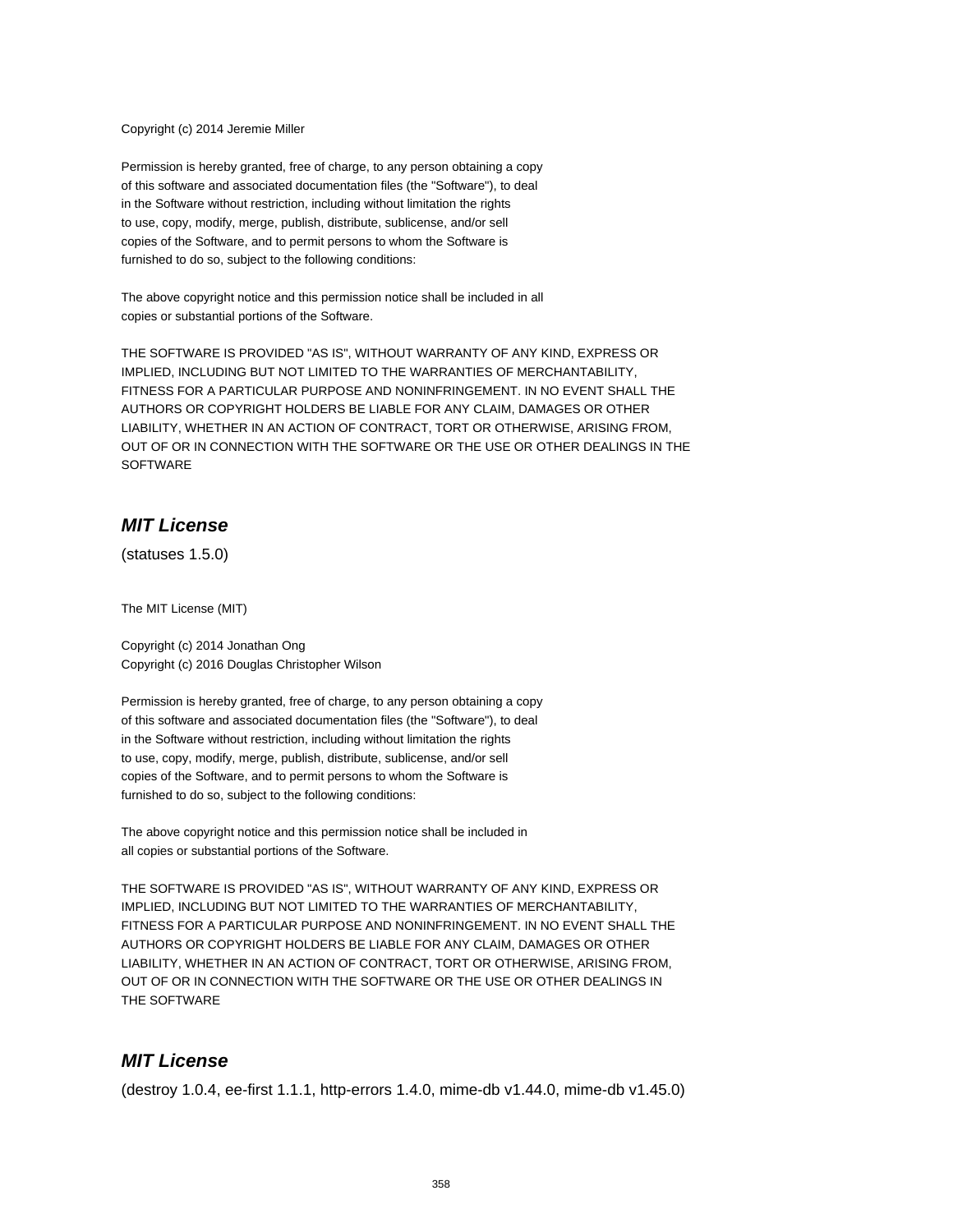The MIT License (MIT)

Copyright (c) 2014 Jonathan Ong me@jongleberry.com

Permission is hereby granted, free of charge, to any person obtaining a copy of this software and associated documentation files (the "Software"), to deal in the Software without restriction, including without limitation the rights to use, copy, modify, merge, publish, distribute, sublicense, and/or sell copies of the Software, and to permit persons to whom the Software is furnished to do so, subject to the following conditions:

The above copyright notice and this permission notice shall be included in all copies or substantial portions of the Software.

THE SOFTWARE IS PROVIDED "AS IS", WITHOUT WARRANTY OF ANY KIND, EXPRESS OR IMPLIED, INCLUDING BUT NOT LIMITED TO THE WARRANTIES OF MERCHANTABILITY, FITNESS FOR A PARTICULAR PURPOSE AND NONINFRINGEMENT. IN NO EVENT SHALL THE AUTHORS OR COPYRIGHT HOLDERS BE LIABLE FOR ANY CLAIM, DAMAGES OR OTHER LIABILITY, WHETHER IN AN ACTION OF CONTRACT, TORT OR OTHERWISE, ARISING FROM, OUT OF OR IN CONNECTION WITH THE SOFTWARE OR THE USE OR OTHER DEALINGS IN THE SOFTWARE

# **MIT License**

(http-errors 1.7.2, http-errors 1.7.3, http-errors 1.8.0)

The MIT License (MIT)

Copyright (c) 2014 Jonathan Ong me@jongleberry.com Copyright (c) 2016 Douglas Christopher Wilson doug@somethingdoug.com

Permission is hereby granted, free of charge, to any person obtaining a copy of this software and associated documentation files (the "Software"), to deal in the Software without restriction, including without limitation the rights to use, copy, modify, merge, publish, distribute, sublicense, and/or sell copies of the Software, and to permit persons to whom the Software is furnished to do so, subject to the following conditions:

The above copyright notice and this permission notice shall be included in all copies or substantial portions of the Software.

THE SOFTWARE IS PROVIDED "AS IS", WITHOUT WARRANTY OF ANY KIND, EXPRESS OR IMPLIED, INCLUDING BUT NOT LIMITED TO THE WARRANTIES OF MERCHANTABILITY, FITNESS FOR A PARTICULAR PURPOSE AND NONINFRINGEMENT. IN NO EVENT SHALL THE AUTHORS OR COPYRIGHT HOLDERS BE LIABLE FOR ANY CLAIM, DAMAGES OR OTHER LIABILITY, WHETHER IN AN ACTION OF CONTRACT, TORT OR OTHERWISE, ARISING FROM, OUT OF OR IN CONNECTION WITH THE SOFTWARE OR THE USE OR OTHER DEALINGS IN THE SOFTWARE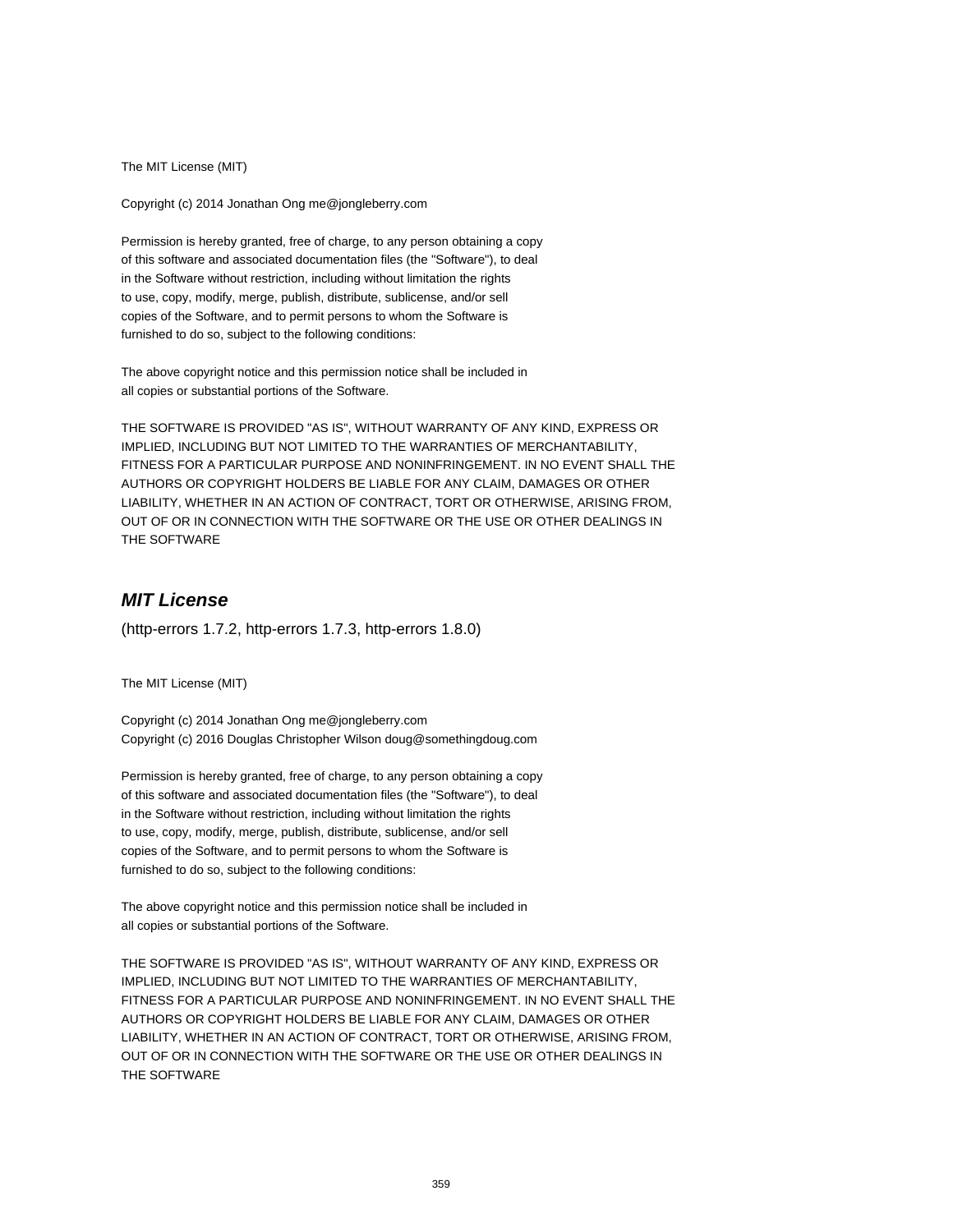(ljharb/object.assign 4.1.2)

The MIT License (MIT)

Copyright (c) 2014 Jordan Harband

Permission is hereby granted, free of charge, to any person obtaining a copy of this software and associated documentation files (the "Software"), to deal in the Software without restriction, including without limitation the rights to use, copy, modify, merge, publish, distribute, sublicense, and/or sell copies of the Software, and to permit persons to whom the Software is furnished to do so, subject to the following conditions:

The above copyright notice and this permission notice shall be included in all copies or substantial portions of the Software.

THE SOFTWARE IS PROVIDED "AS IS", WITHOUT WARRANTY OF ANY KIND, EXPRESS OR IMPLIED, INCLUDING BUT NOT LIMITED TO THE WARRANTIES OF MERCHANTABILITY, FITNESS FOR A PARTICULAR PURPOSE AND NONINFRINGEMENT. IN NO EVENT SHALL THE AUTHORS OR COPYRIGHT HOLDERS BE LIABLE FOR ANY CLAIM, DAMAGES OR OTHER LIABILITY, WHETHER IN AN ACTION OF CONTRACT, TORT OR OTHERWISE, ARISING FROM, OUT OF OR IN CONNECTION WITH THE SOFTWARE OR THE USE OR OTHER DEALINGS IN THE **SOFTWARE** 

### **MIT License**

(z-schema 4.2.3)

The MIT License (MIT)

Copyright (c) 2014 Martin Zagora and other contributors https://github.com/zaggino/z-schema/graphs/contributors

Permission is hereby granted, free of charge, to any person obtaining a copy of this software and associated documentation files (the "Software"), to deal in the Software without restriction, including without limitation the rights to use, copy, modify, merge, publish, distribute, sublicense, and/or sell copies of the Software, and to permit persons to whom the Software is furnished to do so, subject to the following conditions:

The above copyright notice and this permission notice shall be included in all copies or substantial portions of the Software.

THE SOFTWARE IS PROVIDED "AS IS", WITHOUT WARRANTY OF ANY KIND, EXPRESS OR IMPLIED, INCLUDING BUT NOT LIMITED TO THE WARRANTIES OF MERCHANTABILITY, FITNESS FOR A PARTICULAR PURPOSE AND NONINFRINGEMENT. IN NO EVENT SHALL THE AUTHORS OR COPYRIGHT HOLDERS BE LIABLE FOR ANY CLAIM, DAMAGES OR OTHER LIABILITY, WHETHER IN AN ACTION OF CONTRACT, TORT OR OTHERWISE, ARISING FROM,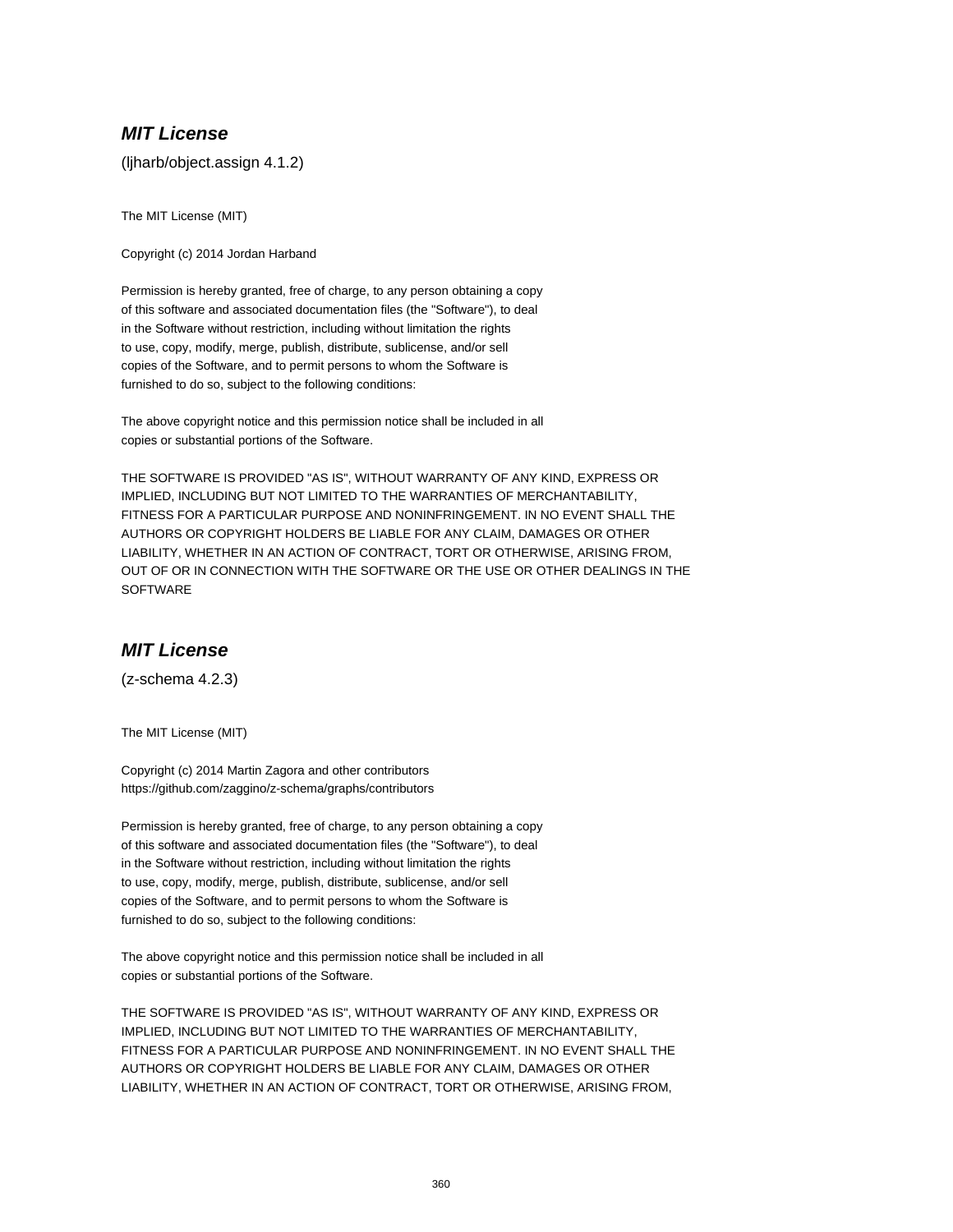OUT OF OR IN CONNECTION WITH THE SOFTWARE OR THE USE OR OTHER DEALINGS IN THE **SOFTWARE** 

## **MIT License**

(duplexify 3.7.1, duplexify v4.1.1, end-of-stream v1.4.4, mafintosh/pump 2.0.1, peek-stream 1.1.3, pumpify 1.5.1, pumpify v2.0.1, tar-fs 2.0.1, tar-fs v2.1.1)

The MIT License (MIT)

Copyright (c) 2014 Mathias Buus

Permission is hereby granted, free of charge, to any person obtaining a copy of this software and associated documentation files (the "Software"), to deal in the Software without restriction, including without limitation the rights to use, copy, modify, merge, publish, distribute, sublicense, and/or sell copies of the Software, and to permit persons to whom the Software is furnished to do so, subject to the following conditions:

The above copyright notice and this permission notice shall be included in all copies or substantial portions of the Software.

THE SOFTWARE IS PROVIDED "AS IS", WITHOUT WARRANTY OF ANY KIND, EXPRESS OR IMPLIED, INCLUDING BUT NOT LIMITED TO THE WARRANTIES OF MERCHANTABILITY, FITNESS FOR A PARTICULAR PURPOSE AND NONINFRINGEMENT. IN NO EVENT SHALL THE AUTHORS OR COPYRIGHT HOLDERS BE LIABLE FOR ANY CLAIM, DAMAGES OR OTHER LIABILITY, WHETHER IN AN ACTION OF CONTRACT, TORT OR OTHERWISE, ARISING FROM, OUT OF OR IN CONNECTION WITH THE SOFTWARE OR THE USE OR OTHER DEALINGS IN THE SOFTWARE

# **MIT License**

(postcss-calc v7.0.5, postcss-color-rebeccapurple 4.0.1)

The MIT License (MIT)

Copyright (c) 2014 Maxime Thirouin

Permission is hereby granted, free of charge, to any person obtaining a copy of this software and associated documentation files (the "Software"), to deal in the Software without restriction, including without limitation the rights to use, copy, modify, merge, publish, distribute, sublicense, and/or sell copies of the Software, and to permit persons to whom the Software is furnished to do so, subject to the following conditions:

The above copyright notice and this permission notice shall be included in all copies or substantial portions of the Software.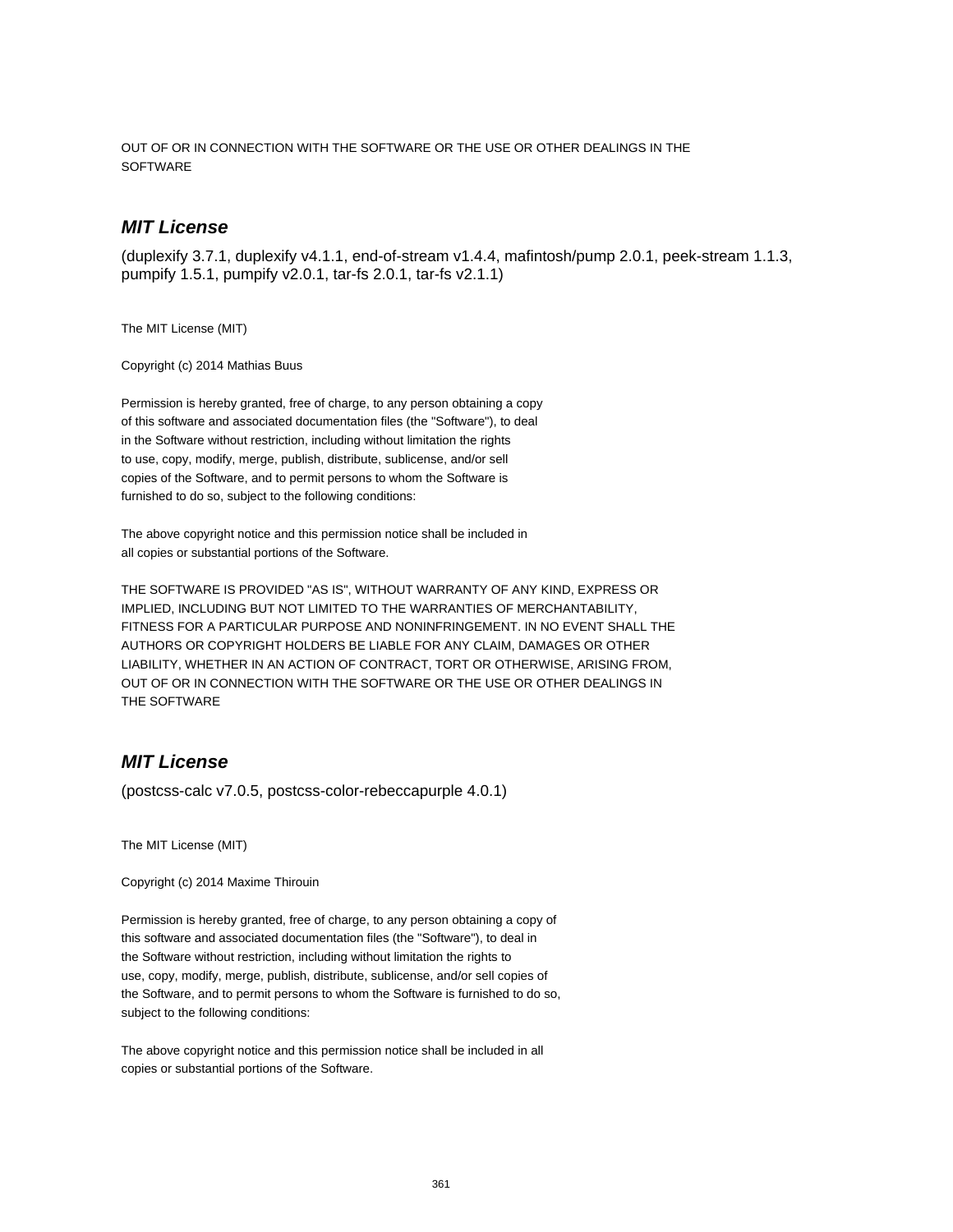THE SOFTWARE IS PROVIDED "AS IS", WITHOUT WARRANTY OF ANY KIND, EXPRESS OR IMPLIED, INCLUDING BUT NOT LIMITED TO THE WARRANTIES OF MERCHANTABILITY, FITNESS FOR A PARTICULAR PURPOSE AND NONINFRINGEMENT. IN NO EVENT SHALL THE AUTHORS OR COPYRIGHT HOLDERS BE LIABLE FOR ANY CLAIM, DAMAGES OR OTHER LIABILITY, WHETHER IN AN ACTION OF CONTRACT, TORT OR OTHERWISE, ARISING FROM, OUT OF OR IN CONNECTION WITH THE SOFTWARE OR THE USE OR OTHER DEALINGS IN THE SOFTWARE

# **MIT License**

(postcss-font-variant 4.0.1)

The MIT License (MIT)

Copyright (c) 2014 Maxime Thirouin & Ian Storm Taylor

Permission is hereby granted, free of charge, to any person obtaining a copy of this software and associated documentation files (the "Software"), to deal in the Software without restriction, including without limitation the rights to use, copy, modify, merge, publish, distribute, sublicense, and/or sell copies of the Software, and to permit persons to whom the Software is furnished to do so, subject to the following conditions:

The above copyright notice and this permission notice shall be included in all copies or substantial portions of the Software.

THE SOFTWARE IS PROVIDED "AS IS", WITHOUT WARRANTY OF ANY KIND, EXPRESS OR IMPLIED, INCLUDING BUT NOT LIMITED TO THE WARRANTIES OF MERCHANTABILITY, FITNESS FOR A PARTICULAR PURPOSE AND NONINFRINGEMENT. IN NO EVENT SHALL THE AUTHORS OR COPYRIGHT HOLDERS BE LIABLE FOR ANY CLAIM, DAMAGES OR OTHER LIABILITY, WHETHER IN AN ACTION OF CONTRACT, TORT OR OTHERWISE, ARISING FROM, OUT OF OR IN CONNECTION WITH THE SOFTWARE OR THE USE OR OTHER DEALINGS IN THE SOFTWARE

# **MIT License**

(iferr 0.1.5)

The MIT License (MIT)

Copyright (c) 2014 Nadav Ivgi

Permission is hereby granted, free of charge, to any person obtaining a copy of this software and associated documentation files (the "Software"), to deal in the Software without restriction, including without limitation the rights to use, copy, modify, merge, publish, distribute, sublicense, and/or sell copies of the Software, and to permit persons to whom the Software is furnished to do so, subject to the following conditions:

The above copyright notice and this permission notice shall be included in all copies or substantial portions of the Software.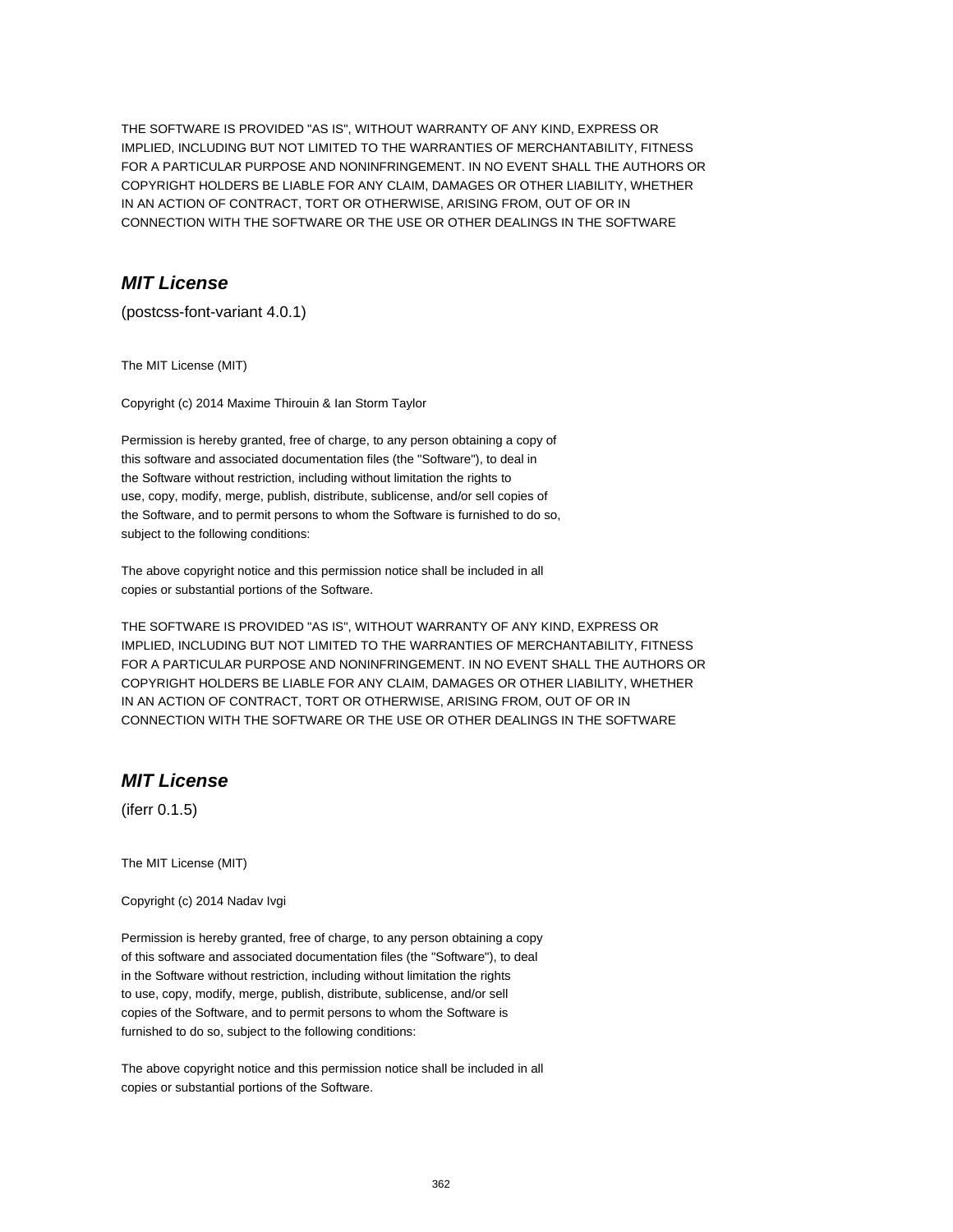THE SOFTWARE IS PROVIDED "AS IS", WITHOUT WARRANTY OF ANY KIND, EXPRESS OR IMPLIED, INCLUDING BUT NOT LIMITED TO THE WARRANTIES OF MERCHANTABILITY, FITNESS FOR A PARTICULAR PURPOSE AND NONINFRINGEMENT. IN NO EVENT SHALL THE AUTHORS OR COPYRIGHT HOLDERS BE LIABLE FOR ANY CLAIM, DAMAGES OR OTHER LIABILITY, WHETHER IN AN ACTION OF CONTRACT, TORT OR OTHERWISE, ARISING FROM, OUT OF OR IN CONNECTION WITH THE SOFTWARE OR THE USE OR OTHER DEALINGS IN THE **SOFTWARE** 

## **MIT License**

(num2fraction 1.2.2, postcss-media-minmax 4.0.0)

The MIT License (MIT)

Copyright (c) 2014 PostCSS

Permission is hereby granted, free of charge, to any person obtaining a copy of this software and associated documentation files (the "Software"), to deal in the Software without restriction, including without limitation the rights to use, copy, modify, merge, publish, distribute, sublicense, and/or sell copies of the Software, and to permit persons to whom the Software is furnished to do so, subject to the following conditions:

The above copyright notice and this permission notice shall be included in all copies or substantial portions of the Software.

THE SOFTWARE IS PROVIDED "AS IS", WITHOUT WARRANTY OF ANY KIND, EXPRESS OR IMPLIED, INCLUDING BUT NOT LIMITED TO THE WARRANTIES OF MERCHANTABILITY, FITNESS FOR A PARTICULAR PURPOSE AND NONINFRINGEMENT. IN NO EVENT SHALL THE AUTHORS OR COPYRIGHT HOLDERS BE LIABLE FOR ANY CLAIM, DAMAGES OR OTHER LIABILITY, WHETHER IN AN ACTION OF CONTRACT, TORT OR OTHERWISE, ARISING FROM, OUT OF OR IN CONNECTION WITH THE SOFTWARE OR THE USE OR OTHER DEALINGS IN THE **SOFTWARE** 

## **MIT License**

(google-p12-pem 3.0.3)

The MIT License (MIT)

Copyright (c) 2014 Ryan Seys

Permission is hereby granted, free of charge, to any person obtaining a copy of this software and associated documentation files (the "Software"), to deal in the Software without restriction, including without limitation the rights to use, copy, modify, merge, publish, distribute, sublicense, and/or sell copies of the Software, and to permit persons to whom the Software is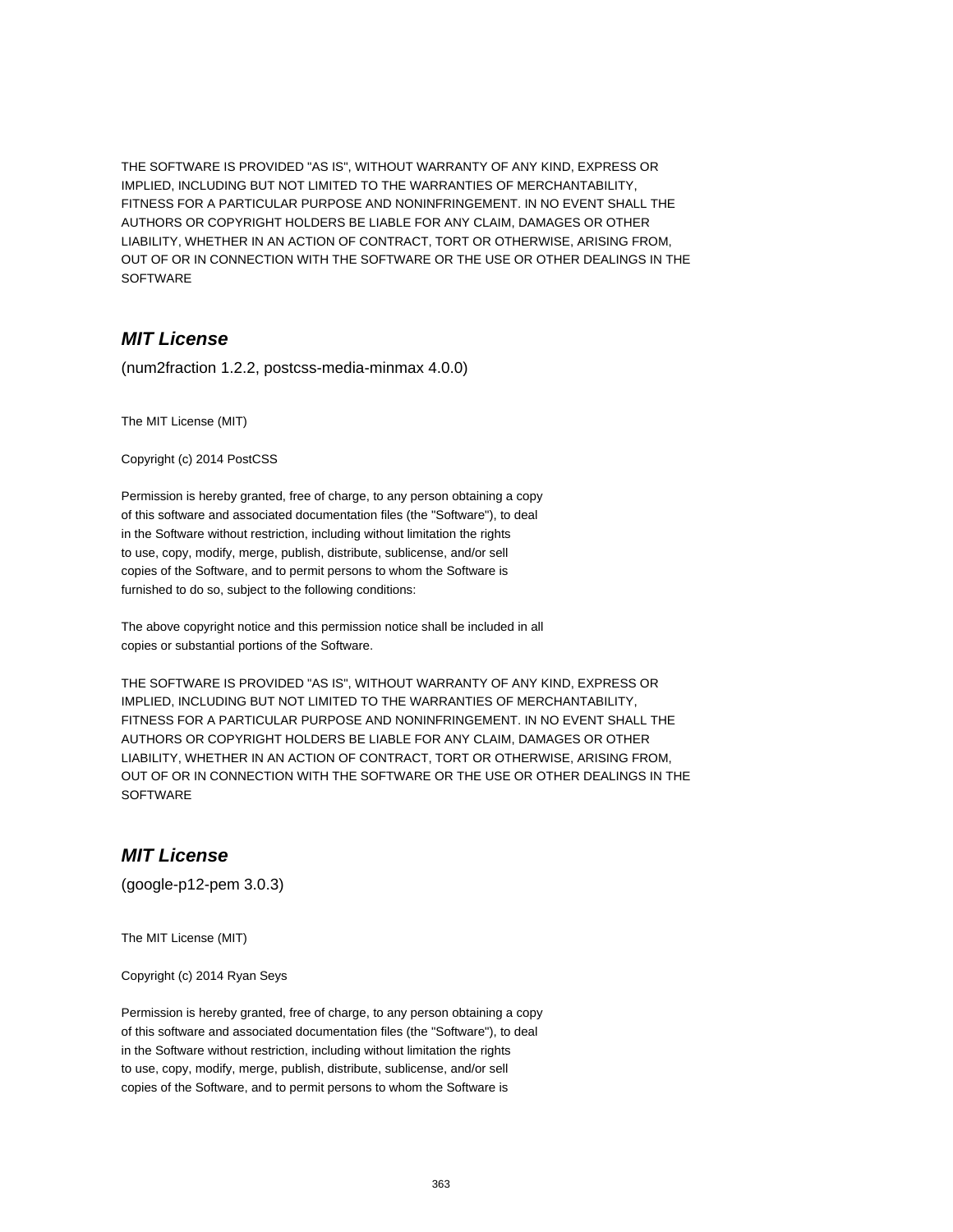furnished to do so, subject to the following conditions:

The above copyright notice and this permission notice shall be included in all copies or substantial portions of the Software.

THE SOFTWARE IS PROVIDED "AS IS", WITHOUT WARRANTY OF ANY KIND, EXPRESS OR IMPLIED, INCLUDING BUT NOT LIMITED TO THE WARRANTIES OF MERCHANTABILITY, FITNESS FOR A PARTICULAR PURPOSE AND NONINFRINGEMENT. IN NO EVENT SHALL THE AUTHORS OR COPYRIGHT HOLDERS BE LIABLE FOR ANY CLAIM, DAMAGES OR OTHER LIABILITY, WHETHER IN AN ACTION OF CONTRACT, TORT OR OTHERWISE, ARISING FROM, OUT OF OR IN CONNECTION WITH THE SOFTWARE OR THE USE OR OTHER DEALINGS IN THE SOFTWARE

## **MIT License**

(js-tokens 4.0.0)

The MIT License (MIT)

Copyright (c) 2014, 2015, 2016, 2017, 2018 Simon Lydell

Permission is hereby granted, free of charge, to any person obtaining a copy of this software and associated documentation files (the "Software"), to deal in the Software without restriction, including without limitation the rights to use, copy, modify, merge, publish, distribute, sublicense, and/or sell copies of the Software, and to permit persons to whom the Software is furnished to do so, subject to the following conditions:

The above copyright notice and this permission notice shall be included in all copies or substantial portions of the Software.

THE SOFTWARE IS PROVIDED "AS IS", WITHOUT WARRANTY OF ANY KIND, EXPRESS OR IMPLIED, INCLUDING BUT NOT LIMITED TO THE WARRANTIES OF MERCHANTABILITY, FITNESS FOR A PARTICULAR PURPOSE AND NONINFRINGEMENT. IN NO EVENT SHALL THE AUTHORS OR COPYRIGHT HOLDERS BE LIABLE FOR ANY CLAIM, DAMAGES OR OTHER LIABILITY, WHETHER IN AN ACTION OF CONTRACT, TORT OR OTHERWISE, ARISING FROM, OUT OF OR IN CONNECTION WITH THE SOFTWARE OR THE USE OR OTHER DEALINGS IN THE SOFTWARE

# **MIT License**

(source-map-resolve 0.5.3)

The MIT License (MIT)

Copyright (c) 2014, 2015, 2016, 2017, 2018, 2019 Simon Lydell Copyright (c) 2019 ZHAO Jinxiang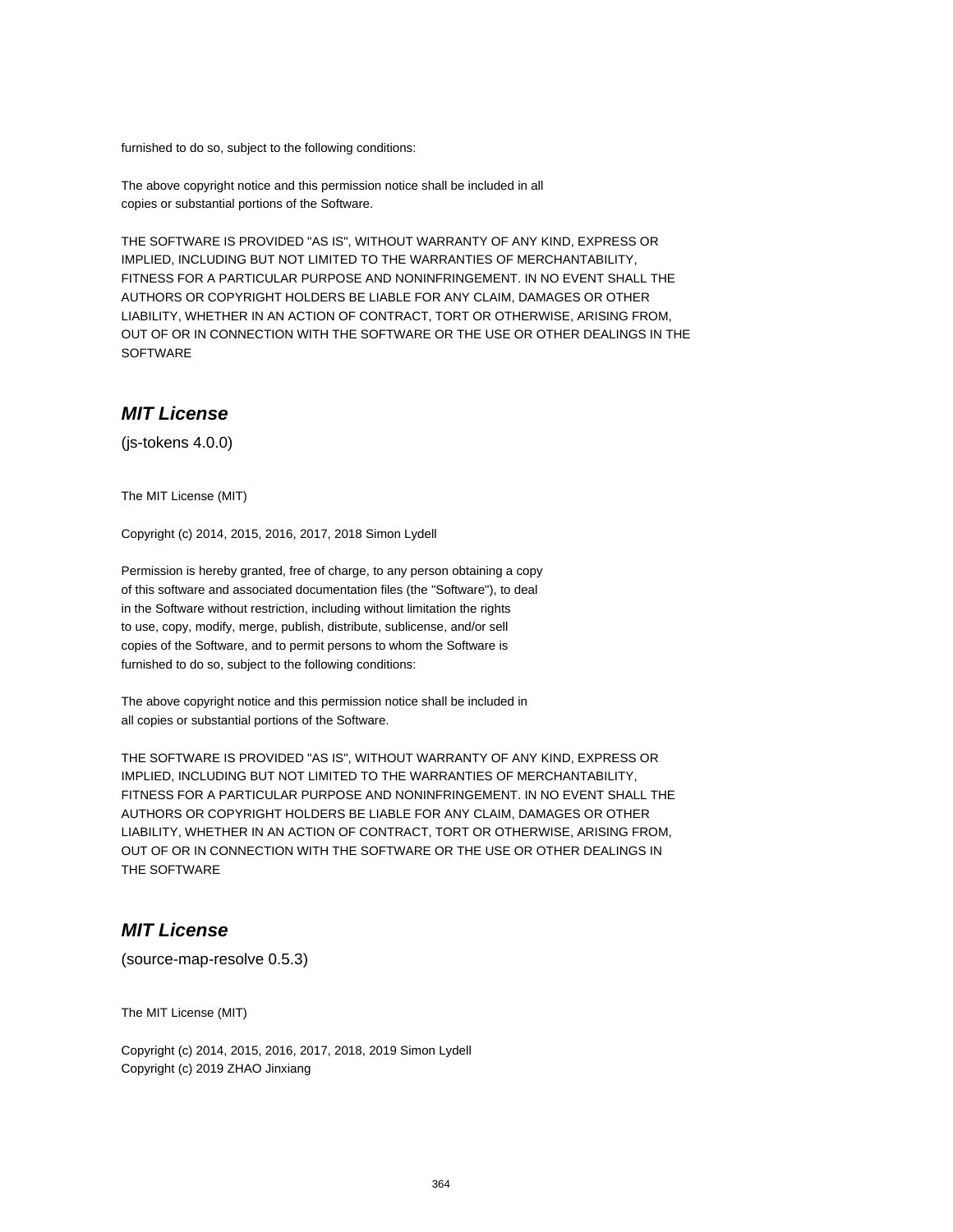Permission is hereby granted, free of charge, to any person obtaining a copy of this software and associated documentation files (the "Software"), to deal in the Software without restriction, including without limitation the rights to use, copy, modify, merge, publish, distribute, sublicense, and/or sell copies of the Software, and to permit persons to whom the Software is furnished to do so, subject to the following conditions:

The above copyright notice and this permission notice shall be included in all copies or substantial portions of the Software.

THE SOFTWARE IS PROVIDED "AS IS", WITHOUT WARRANTY OF ANY KIND, EXPRESS OR IMPLIED, INCLUDING BUT NOT LIMITED TO THE WARRANTIES OF MERCHANTABILITY, FITNESS FOR A PARTICULAR PURPOSE AND NONINFRINGEMENT. IN NO EVENT SHALL THE AUTHORS OR COPYRIGHT HOLDERS BE LIABLE FOR ANY CLAIM, DAMAGES OR OTHER LIABILITY, WHETHER IN AN ACTION OF CONTRACT, TORT OR OTHERWISE, ARISING FROM, OUT OF OR IN CONNECTION WITH THE SOFTWARE OR THE USE OR OTHER DEALINGS IN THE SOFTWARE

# **MIT License**

(source-map-resolve v0.6.0)

The MIT License (MIT)

Copyright (c) 2014, 2015, 2016, 2017, 2018, 2019, 2020 Simon Lydell Copyright (c) 2019 ZHAO Jinxiang

Permission is hereby granted, free of charge, to any person obtaining a copy of this software and associated documentation files (the "Software"), to deal in the Software without restriction, including without limitation the rights to use, copy, modify, merge, publish, distribute, sublicense, and/or sell copies of the Software, and to permit persons to whom the Software is furnished to do so, subject to the following conditions:

The above copyright notice and this permission notice shall be included in all copies or substantial portions of the Software.

THE SOFTWARE IS PROVIDED "AS IS", WITHOUT WARRANTY OF ANY KIND, EXPRESS OR IMPLIED, INCLUDING BUT NOT LIMITED TO THE WARRANTIES OF MERCHANTABILITY, FITNESS FOR A PARTICULAR PURPOSE AND NONINFRINGEMENT. IN NO EVENT SHALL THE AUTHORS OR COPYRIGHT HOLDERS BE LIABLE FOR ANY CLAIM, DAMAGES OR OTHER LIABILITY, WHETHER IN AN ACTION OF CONTRACT, TORT OR OTHERWISE, ARISING FROM, OUT OF OR IN CONNECTION WITH THE SOFTWARE OR THE USE OR OTHER DEALINGS IN THE SOFTWARE

## **MIT License**

(regex-parser 2.2.11)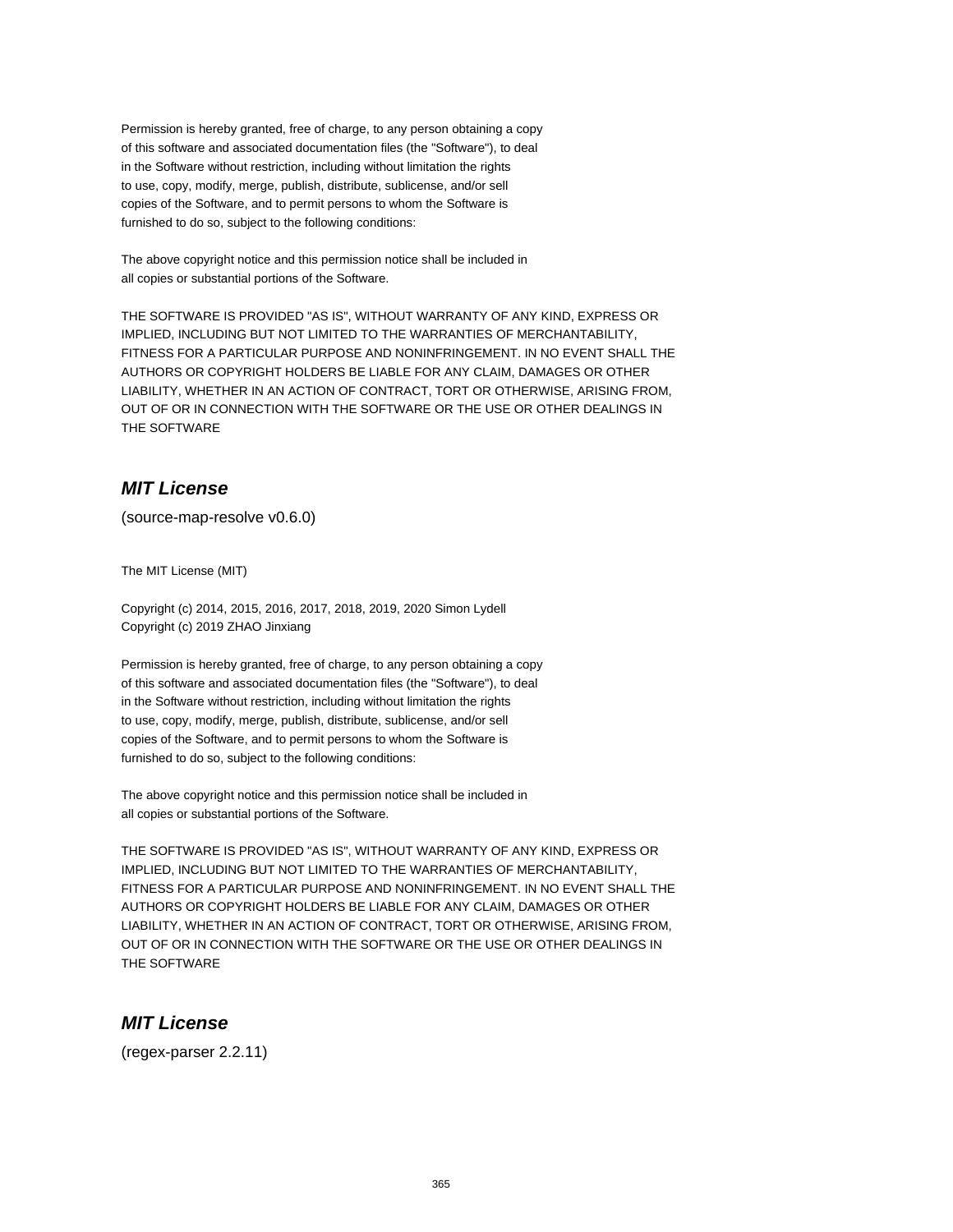The MIT License (MIT)

Copyright (c) 2014-20 Ionic■ Biz■u (https://ionicabizau.net)

Permission is hereby granted, free of charge, to any person obtaining a copy of this software and associated documentation files (the "Software"), to deal in the Software without restriction, including without limitation the rights to use, copy, modify, merge, publish, distribute, sublicense, and/or sell copies of the Software, and to permit persons to whom the Software is furnished to do so, subject to the following conditions:

The above copyright notice and this permission notice shall be included in all copies or substantial portions of the Software.

THE SOFTWARE IS PROVIDED "AS IS", WITHOUT WARRANTY OF ANY KIND, EXPRESS OR IMPLIED, INCLUDING BUT NOT LIMITED TO THE WARRANTIES OF MERCHANTABILITY, FITNESS FOR A PARTICULAR PURPOSE AND NONINFRINGEMENT. IN NO EVENT SHALL THE AUTHORS OR COPYRIGHT HOLDERS BE LIABLE FOR ANY CLAIM, DAMAGES OR OTHER LIABILITY, WHETHER IN AN ACTION OF CONTRACT, TORT OR OTHERWISE, ARISING FROM, OUT OF OR IN CONNECTION WITH THE SOFTWARE OR THE USE OR OTHER DEALINGS IN THE **SOFTWARE** 

# **MIT License**

(browserify-zlib 0.2.0)

The MIT License (MIT)

Copyright (c) 2014-2015 Devon Govett

Permission is hereby granted, free of charge, to any person obtaining a copy of this software and associated documentation files (the "Software"), to deal in the Software without restriction, including without limitation the rights to use, copy, modify, merge, publish, distribute, sublicense, and/or sell copies of the Software, and to permit persons to whom the Software is furnished to do so, subject to the following conditions:

The above copyright notice and this permission notice shall be included in all copies or substantial portions of the Software.

THE SOFTWARE IS PROVIDED "AS IS", WITHOUT WARRANTY OF ANY KIND, EXPRESS OR IMPLIED, INCLUDING BUT NOT LIMITED TO THE WARRANTIES OF MERCHANTABILITY, FITNESS FOR A PARTICULAR PURPOSE AND NONINFRINGEMENT. IN NO EVENT SHALL THE AUTHORS OR COPYRIGHT HOLDERS BE LIABLE FOR ANY CLAIM, DAMAGES OR OTHER LIABILITY, WHETHER IN AN ACTION OF CONTRACT, TORT OR OTHERWISE, ARISING FROM, OUT OF OR IN CONNECTION WITH THE SOFTWARE OR THE USE OR OTHER DEALINGS IN THE **SOFTWARE** 

## **MIT License**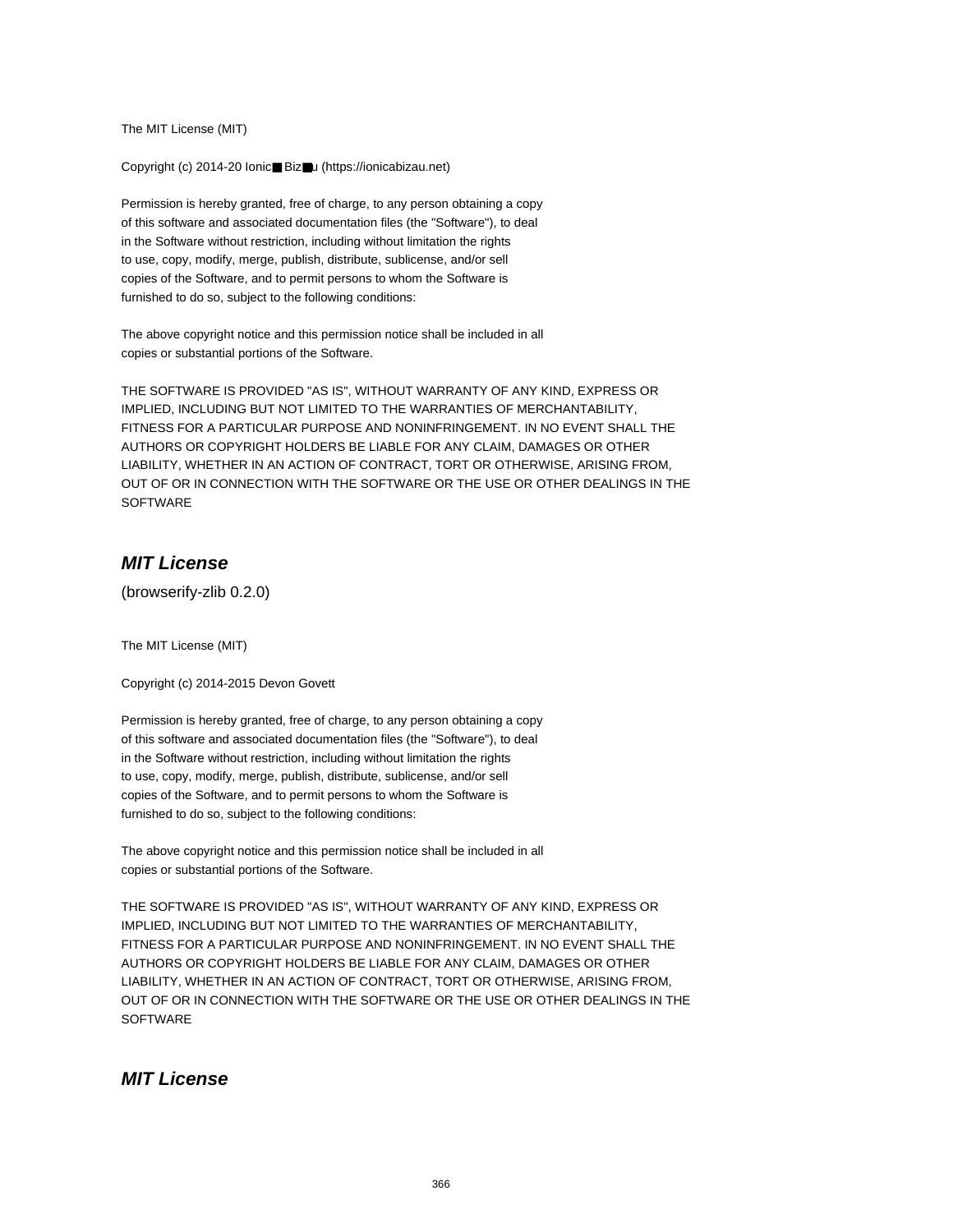(extend-shallow 3.0.2, mixin-deep 1.3.2)

The MIT License (MIT)

Copyright (c) 2014-2015, 2017, Jon Schlinkert.

Permission is hereby granted, free of charge, to any person obtaining a copy of this software and associated documentation files (the "Software"), to deal in the Software without restriction, including without limitation the rights to use, copy, modify, merge, publish, distribute, sublicense, and/or sell copies of the Software, and to permit persons to whom the Software is furnished to do so, subject to the following conditions:

The above copyright notice and this permission notice shall be included in all copies or substantial portions of the Software.

THE SOFTWARE IS PROVIDED "AS IS", WITHOUT WARRANTY OF ANY KIND, EXPRESS OR IMPLIED, INCLUDING BUT NOT LIMITED TO THE WARRANTIES OF MERCHANTABILITY, FITNESS FOR A PARTICULAR PURPOSE AND NONINFRINGEMENT. IN NO EVENT SHALL THE AUTHORS OR COPYRIGHT HOLDERS BE LIABLE FOR ANY CLAIM, DAMAGES OR OTHER LIABILITY, WHETHER IN AN ACTION OF CONTRACT, TORT OR OTHERWISE, ARISING FROM, OUT OF OR IN CONNECTION WITH THE SOFTWARE OR THE USE OR OTHER DEALINGS IN THE SOFTWARE

#### **MIT License**

(extend-shallow 2.0.1)

The MIT License (MIT)

Copyright (c) 2014-2015, Jon Schlinkert.

Permission is hereby granted, free of charge, to any person obtaining a copy of this software and associated documentation files (the "Software"), to deal in the Software without restriction, including without limitation the rights to use, copy, modify, merge, publish, distribute, sublicense, and/or sell copies of the Software, and to permit persons to whom the Software is furnished to do so, subject to the following conditions:

The above copyright notice and this permission notice shall be included in all copies or substantial portions of the Software.

THE SOFTWARE IS PROVIDED "AS IS", WITHOUT WARRANTY OF ANY KIND, EXPRESS OR IMPLIED, INCLUDING BUT NOT LIMITED TO THE WARRANTIES OF MERCHANTABILITY, FITNESS FOR A PARTICULAR PURPOSE AND NONINFRINGEMENT. IN NO EVENT SHALL THE AUTHORS OR COPYRIGHT HOLDERS BE LIABLE FOR ANY CLAIM, DAMAGES OR OTHER LIABILITY, WHETHER IN AN ACTION OF CONTRACT, TORT OR OTHERWISE, ARISING FROM, OUT OF OR IN CONNECTION WITH THE SOFTWARE OR THE USE OR OTHER DEALINGS IN THE SOFTWARE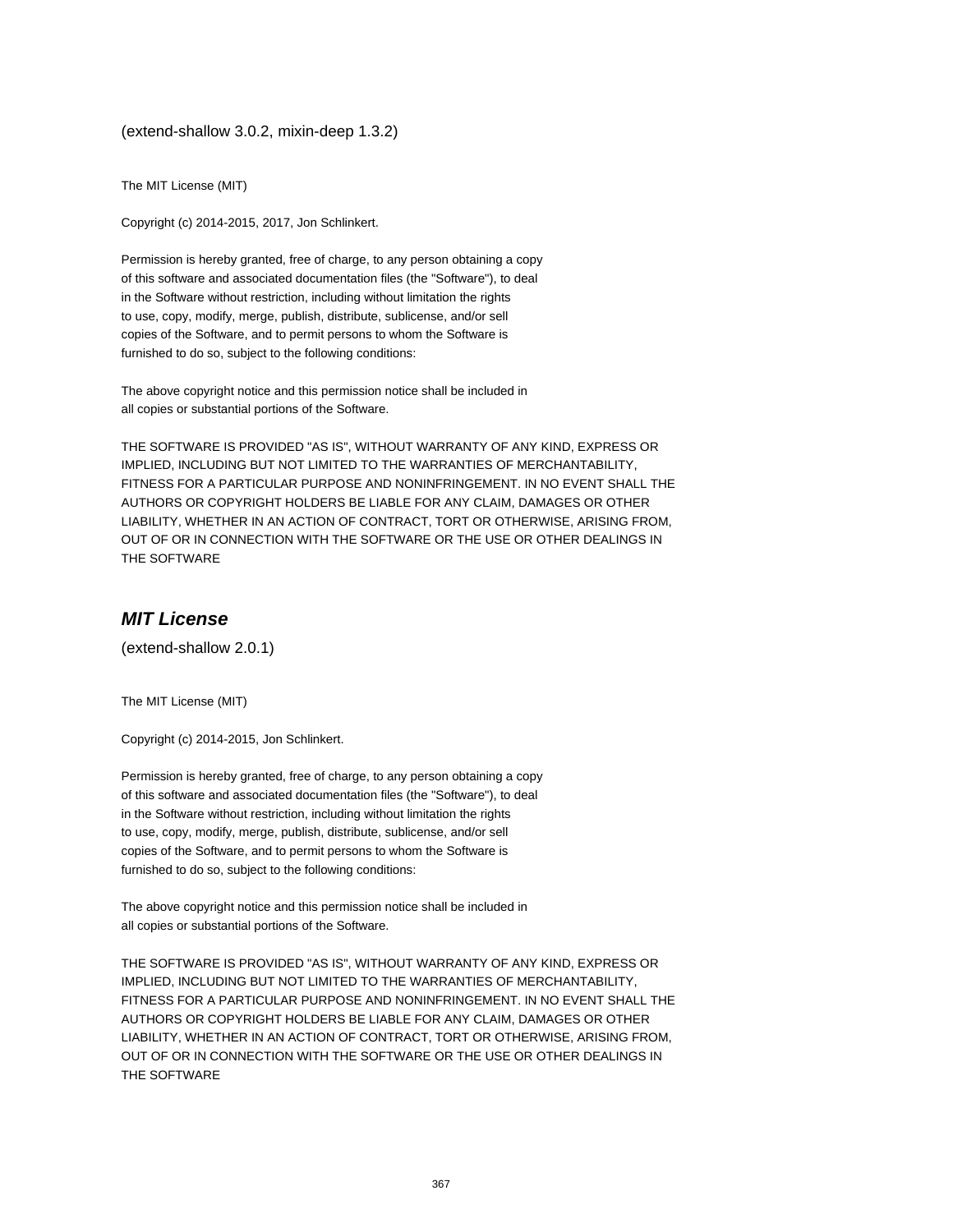## **MIT License**

(array-unique 0.3.2, is-extglob 2.1.0, is-extglob 2.1.1, is-number 3.0.0)

The MIT License (MIT)

Copyright (c) 2014-2016, Jon Schlinkert

Permission is hereby granted, free of charge, to any person obtaining a copy of this software and associated documentation files (the "Software"), to deal in the Software without restriction, including without limitation the rights to use, copy, modify, merge, publish, distribute, sublicense, and/or sell copies of the Software, and to permit persons to whom the Software is furnished to do so, subject to the following conditions:

The above copyright notice and this permission notice shall be included in all copies or substantial portions of the Software.

THE SOFTWARE IS PROVIDED "AS IS", WITHOUT WARRANTY OF ANY KIND, EXPRESS OR IMPLIED, INCLUDING BUT NOT LIMITED TO THE WARRANTIES OF MERCHANTABILITY, FITNESS FOR A PARTICULAR PURPOSE AND NONINFRINGEMENT. IN NO EVENT SHALL THE AUTHORS OR COPYRIGHT HOLDERS BE LIABLE FOR ANY CLAIM, DAMAGES OR OTHER LIABILITY, WHETHER IN AN ACTION OF CONTRACT, TORT OR OTHERWISE, ARISING FROM, OUT OF OR IN CONNECTION WITH THE SOFTWARE OR THE USE OR OTHER DEALINGS IN THE SOFTWARE

## **MIT License**

(arr-union 3.1.0, get-value 2.0.6, has-value 0.3.1, has-values 0.1.4, is-directory 0.3.1, is-glob 3.1.0, isobject 2.1.0, object.pick 1.3.0, repeat-string 1.6.1)

The MIT License (MIT)

Copyright (c) 2014-2016, Jon Schlinkert.

Permission is hereby granted, free of charge, to any person obtaining a copy of this software and associated documentation files (the "Software"), to deal in the Software without restriction, including without limitation the rights to use, copy, modify, merge, publish, distribute, sublicense, and/or sell copies of the Software, and to permit persons to whom the Software is furnished to do so, subject to the following conditions:

The above copyright notice and this permission notice shall be included in all copies or substantial portions of the Software.

THE SOFTWARE IS PROVIDED "AS IS", WITHOUT WARRANTY OF ANY KIND, EXPRESS OR IMPLIED, INCLUDING BUT NOT LIMITED TO THE WARRANTIES OF MERCHANTABILITY, FITNESS FOR A PARTICULAR PURPOSE AND NONINFRINGEMENT. IN NO EVENT SHALL THE AUTHORS OR COPYRIGHT HOLDERS BE LIABLE FOR ANY CLAIM, DAMAGES OR OTHER LIABILITY, WHETHER IN AN ACTION OF CONTRACT, TORT OR OTHERWISE, ARISING FROM,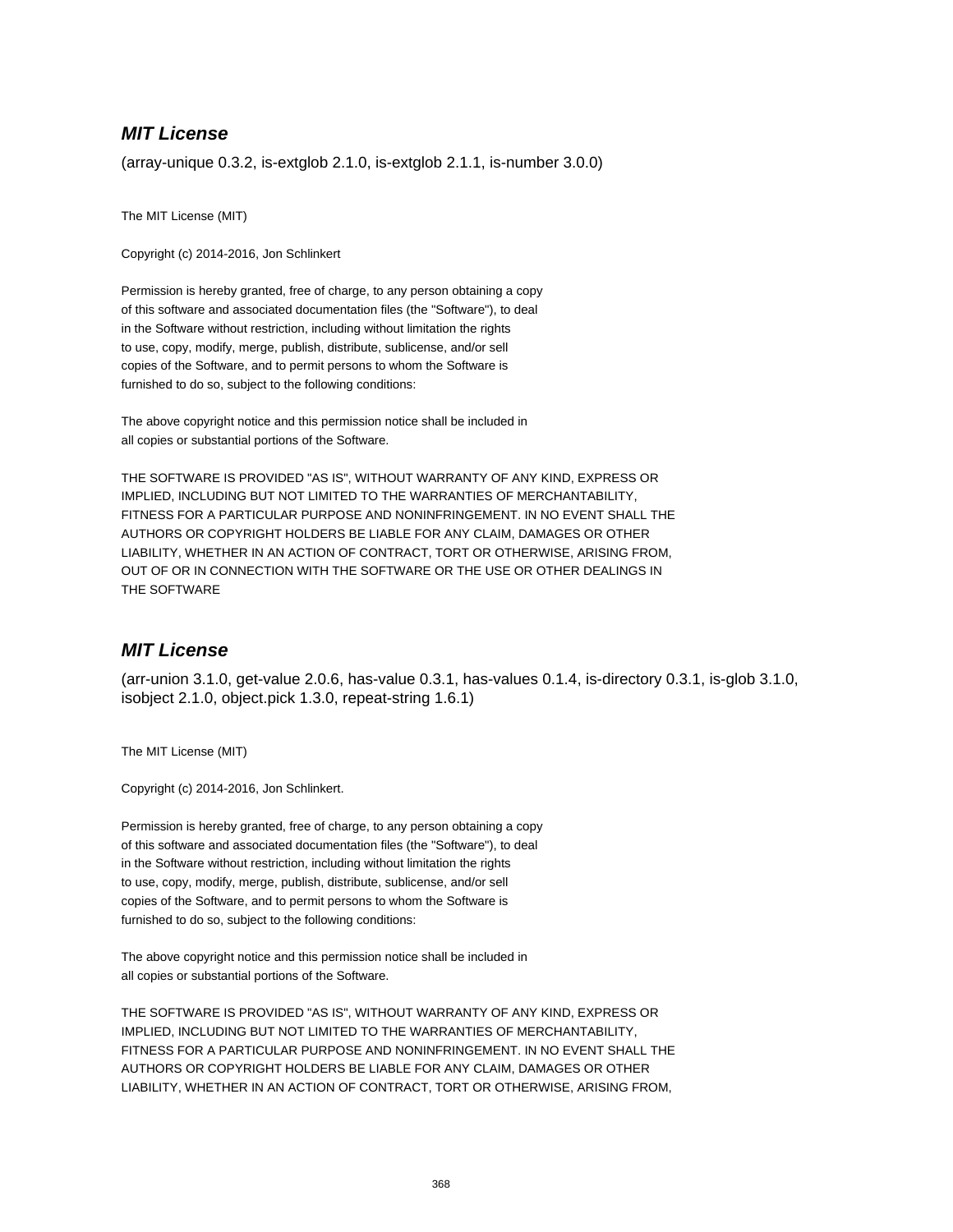OUT OF OR IN CONNECTION WITH THE SOFTWARE OR THE USE OR OTHER DEALINGS IN THE SOFTWARE

## **MIT License**

(browserify-aes 1.2.0)

The MIT License (MIT)

Copyright (c) 2014-2017 browserify-aes contributors

Permission is hereby granted, free of charge, to any person obtaining a copy of this software and associated documentation files (the "Software"), to deal in the Software without restriction, including without limitation the rights to use, copy, modify, merge, publish, distribute, sublicense, and/or sell copies of the Software, and to permit persons to whom the Software is furnished to do so, subject to the following conditions:

The above copyright notice and this permission notice shall be included in all copies or substantial portions of the Software.

THE SOFTWARE IS PROVIDED "AS IS", WITHOUT WARRANTY OF ANY KIND, EXPRESS OR IMPLIED, INCLUDING BUT NOT LIMITED TO THE WARRANTIES OF MERCHANTABILITY, FITNESS FOR A PARTICULAR PURPOSE AND NONINFRINGEMENT. IN NO EVENT SHALL THE AUTHORS OR COPYRIGHT HOLDERS BE LIABLE FOR ANY CLAIM, DAMAGES OR OTHER LIABILITY, WHETHER IN AN ACTION OF CONTRACT, TORT OR OTHERWISE, ARISING FROM, OUT OF OR IN CONNECTION WITH THE SOFTWARE OR THE USE OR OTHER DEALINGS IN THE **SOFTWARE** 

### **MIT License**

(browserify-cipher 1.0.1)

The MIT License (MIT)

Copyright (c) 2014-2017 Calvin Metcalf & contributors

Permission is hereby granted, free of charge, to any person obtaining a copy of this software and associated documentation files (the "Software"), to deal in the Software without restriction, including without limitation the rights to use, copy, modify, merge, publish, distribute, sublicense, and/or sell copies of the Software, and to permit persons to whom the Software is furnished to do so, subject to the following conditions:

The above copyright notice and this permission notice shall be included in all copies or substantial portions of the Software.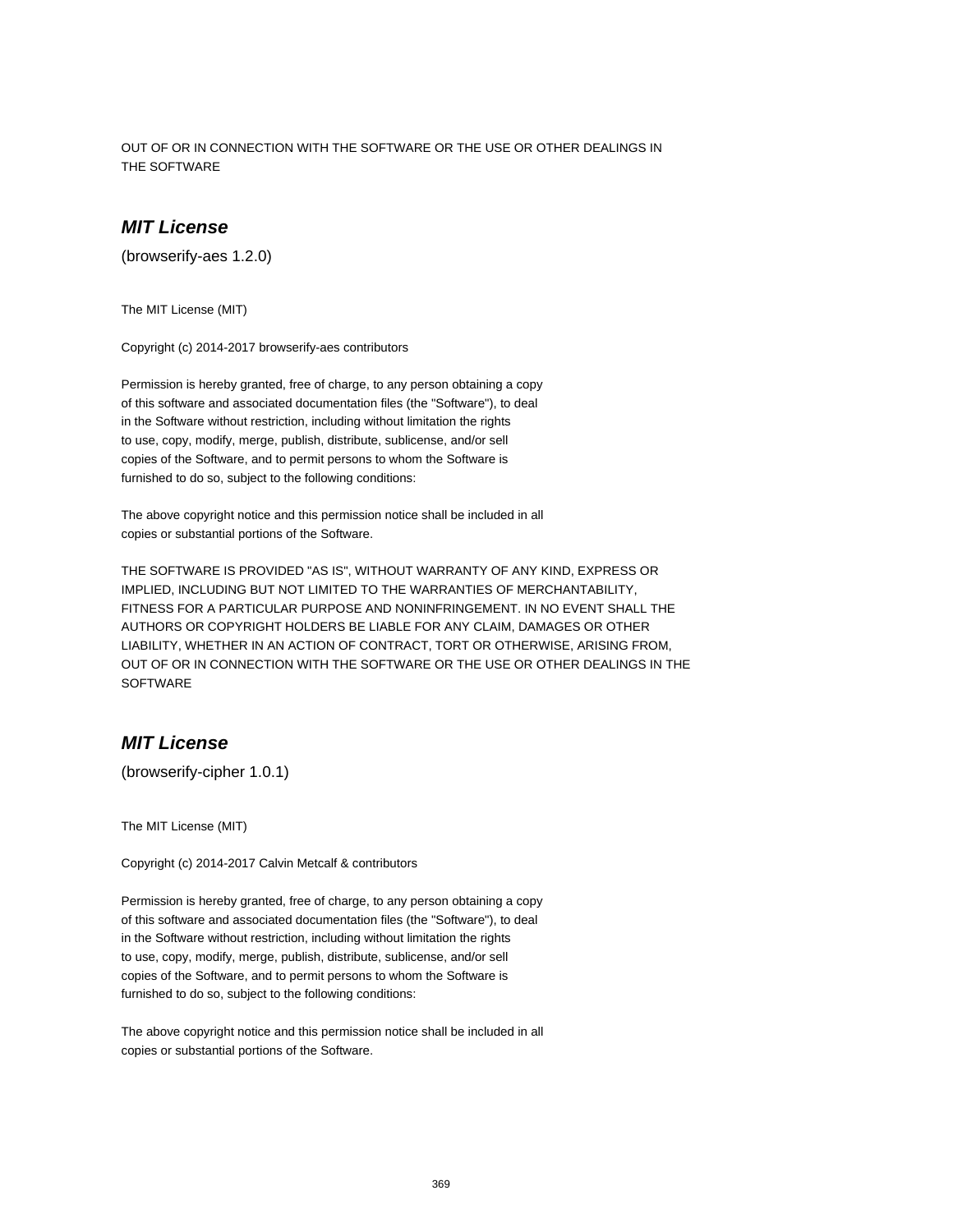THE SOFTWARE IS PROVIDED "AS IS", WITHOUT WARRANTY OF ANY KIND, EXPRESS OR IMPLIED, INCLUDING BUT NOT LIMITED TO THE WARRANTIES OF MERCHANTABILITY, FITNESS FOR A PARTICULAR PURPOSE AND NONINFRINGEMENT. IN NO EVENT SHALL THE AUTHORS OR COPYRIGHT HOLDERS BE LIABLE FOR ANY CLAIM, DAMAGES OR OTHER LIABILITY, WHETHER IN AN ACTION OF CONTRACT, TORT OR OTHERWISE, ARISING FROM, OUT OF OR IN CONNECTION WITH THE SOFTWARE OR THE USE OR OTHER DEALINGS IN THE SOFTWARE

## **MIT License**

(node-browserify-des 1.0.2)

The MIT License (MIT)

Copyright (c) 2014-2017 Calvin Metcalf, Fedor Indutny & contributors

Permission is hereby granted, free of charge, to any person obtaining a copy of this software and associated documentation files (the "Software"), to deal in the Software without restriction, including without limitation the rights to use, copy, modify, merge, publish, distribute, sublicense, and/or sell copies of the Software, and to permit persons to whom the Software is furnished to do so, subject to the following conditions:

The above copyright notice and this permission notice shall be included in all copies or substantial portions of the Software.

THE SOFTWARE IS PROVIDED "AS IS", WITHOUT WARRANTY OF ANY KIND, EXPRESS OR IMPLIED, INCLUDING BUT NOT LIMITED TO THE WARRANTIES OF MERCHANTABILITY, FITNESS FOR A PARTICULAR PURPOSE AND NONINFRINGEMENT. IN NO EVENT SHALL THE AUTHORS OR COPYRIGHT HOLDERS BE LIABLE FOR ANY CLAIM, DAMAGES OR OTHER LIABILITY, WHETHER IN AN ACTION OF CONTRACT, TORT OR OTHERWISE, ARISING FROM, OUT OF OR IN CONNECTION WITH THE SOFTWARE OR THE USE OR OTHER DEALINGS IN THE **SOFTWARE** 

## **MIT License**

(createecdh 4.0.4)

The MIT License (MIT)

Copyright (c) 2014-2017 createECDH contributors

Permission is hereby granted, free of charge, to any person obtaining a copy of this software and associated documentation files (the "Software"), to deal in the Software without restriction, including without limitation the rights to use, copy, modify, merge, publish, distribute, sublicense, and/or sell copies of the Software, and to permit persons to whom the Software is furnished to do so, subject to the following conditions: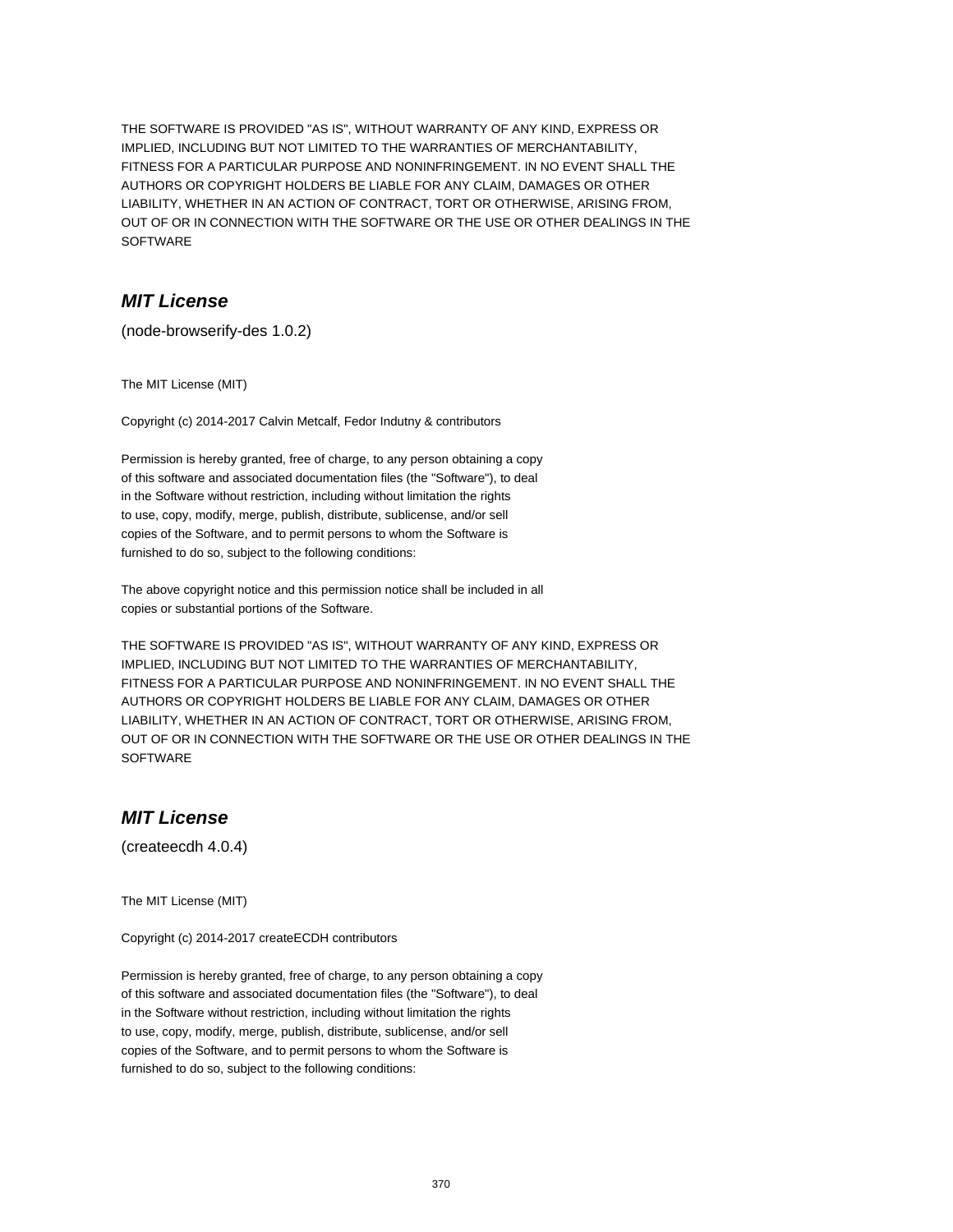The above copyright notice and this permission notice shall be included in all copies or substantial portions of the Software.

THE SOFTWARE IS PROVIDED "AS IS", WITHOUT WARRANTY OF ANY KIND, EXPRESS OR IMPLIED, INCLUDING BUT NOT LIMITED TO THE WARRANTIES OF MERCHANTABILITY, FITNESS FOR A PARTICULAR PURPOSE AND NONINFRINGEMENT. IN NO EVENT SHALL THE AUTHORS OR COPYRIGHT HOLDERS BE LIABLE FOR ANY CLAIM, DAMAGES OR OTHER LIABILITY, WHETHER IN AN ACTION OF CONTRACT, TORT OR OTHERWISE, ARISING FROM, OUT OF OR IN CONNECTION WITH THE SOFTWARE OR THE USE OR OTHER DEALINGS IN THE **SOFTWARE** 

## **MIT License**

(arr-diff 4.0.0, fill-range 4.0.0, for-in 1.0.2, has-value 1.0.0, has-values 1.0.0, hull 0.13.16, kind-of 3.2.2, kind-of 4.0.0, normalize-path 2.1.1, set-value 2.0.1, word-wrap 1.2.3)

The MIT License (MIT)

Copyright (c) 2014-2017, Jon Schlinkert

Permission is hereby granted, free of charge, to any person obtaining a copy of this software and associated documentation files (the "Software"), to deal in the Software without restriction, including without limitation the rights to use, copy, modify, merge, publish, distribute, sublicense, and/or sell copies of the Software, and to permit persons to whom the Software is furnished to do so, subject to the following conditions:

The above copyright notice and this permission notice shall be included in all copies or substantial portions of the Software.

THE SOFTWARE IS PROVIDED "AS IS", WITHOUT WARRANTY OF ANY KIND, EXPRESS OR IMPLIED, INCLUDING BUT NOT LIMITED TO THE WARRANTIES OF MERCHANTABILITY, FITNESS FOR A PARTICULAR PURPOSE AND NONINFRINGEMENT. IN NO EVENT SHALL THE AUTHORS OR COPYRIGHT HOLDERS BE LIABLE FOR ANY CLAIM, DAMAGES OR OTHER LIABILITY, WHETHER IN AN ACTION OF CONTRACT, TORT OR OTHERWISE, ARISING FROM, OUT OF OR IN CONNECTION WITH THE SOFTWARE OR THE USE OR OTHER DEALINGS IN THE SOFTWARE

## **MIT License**

(cache-base 1.0.1, is-glob 4.0.1, is-number 4.0.0, is-plain-object 2.0.4, isobject 3.0.1, kind-of 5.1.0)

The MIT License (MIT)

Copyright (c) 2014-2017, Jon Schlinkert.

Permission is hereby granted, free of charge, to any person obtaining a copy of this software and associated documentation files (the "Software"), to deal in the Software without restriction, including without limitation the rights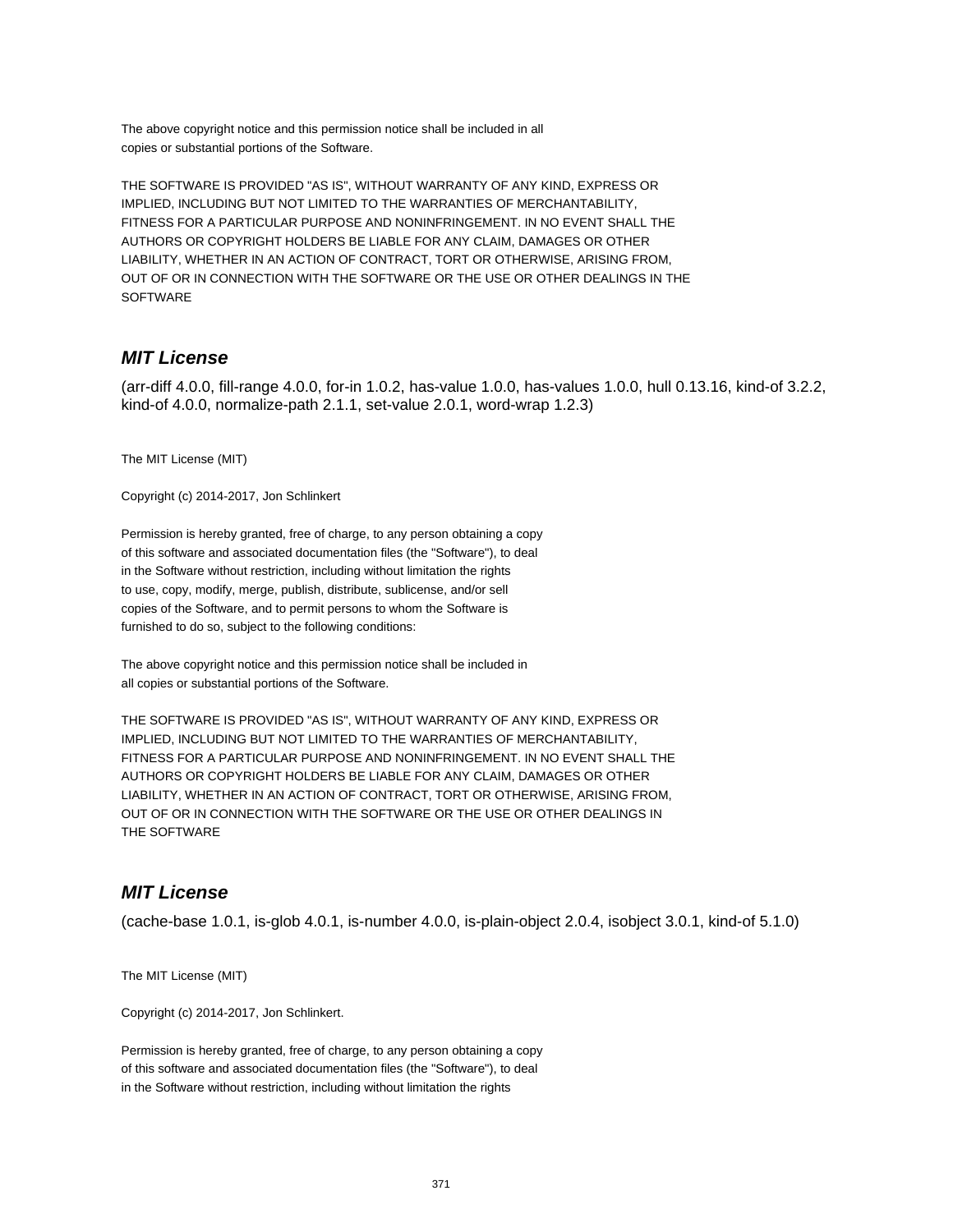to use, copy, modify, merge, publish, distribute, sublicense, and/or sell copies of the Software, and to permit persons to whom the Software is furnished to do so, subject to the following conditions:

The above copyright notice and this permission notice shall be included in all copies or substantial portions of the Software.

THE SOFTWARE IS PROVIDED "AS IS", WITHOUT WARRANTY OF ANY KIND, EXPRESS OR IMPLIED, INCLUDING BUT NOT LIMITED TO THE WARRANTIES OF MERCHANTABILITY, FITNESS FOR A PARTICULAR PURPOSE AND NONINFRINGEMENT. IN NO EVENT SHALL THE AUTHORS OR COPYRIGHT HOLDERS BE LIABLE FOR ANY CLAIM, DAMAGES OR OTHER LIABILITY, WHETHER IN AN ACTION OF CONTRACT, TORT OR OTHERWISE, ARISING FROM, OUT OF OR IN CONNECTION WITH THE SOFTWARE OR THE USE OR OTHER DEALINGS IN THE SOFTWARE

## **MIT License**

(micromatch 3.1.10, micromatch/braces 2.3.2)

The MIT License (MIT)

Copyright (c) 2014-2018, Jon Schlinkert.

Permission is hereby granted, free of charge, to any person obtaining a copy of this software and associated documentation files (the "Software"), to deal in the Software without restriction, including without limitation the rights to use, copy, modify, merge, publish, distribute, sublicense, and/or sell copies of the Software, and to permit persons to whom the Software is furnished to do so, subject to the following conditions:

The above copyright notice and this permission notice shall be included in all copies or substantial portions of the Software.

THE SOFTWARE IS PROVIDED "AS IS", WITHOUT WARRANTY OF ANY KIND, EXPRESS OR IMPLIED, INCLUDING BUT NOT LIMITED TO THE WARRANTIES OF MERCHANTABILITY, FITNESS FOR A PARTICULAR PURPOSE AND NONINFRINGEMENT. IN NO EVENT SHALL THE AUTHORS OR COPYRIGHT HOLDERS BE LIABLE FOR ANY CLAIM, DAMAGES OR OTHER LIABILITY, WHETHER IN AN ACTION OF CONTRACT, TORT OR OTHERWISE, ARISING FROM, OUT OF OR IN CONNECTION WITH THE SOFTWARE OR THE USE OR OTHER DEALINGS IN THE SOFTWARE

#### **MIT License**

(merge2 1.4.1)

The MIT License (MIT)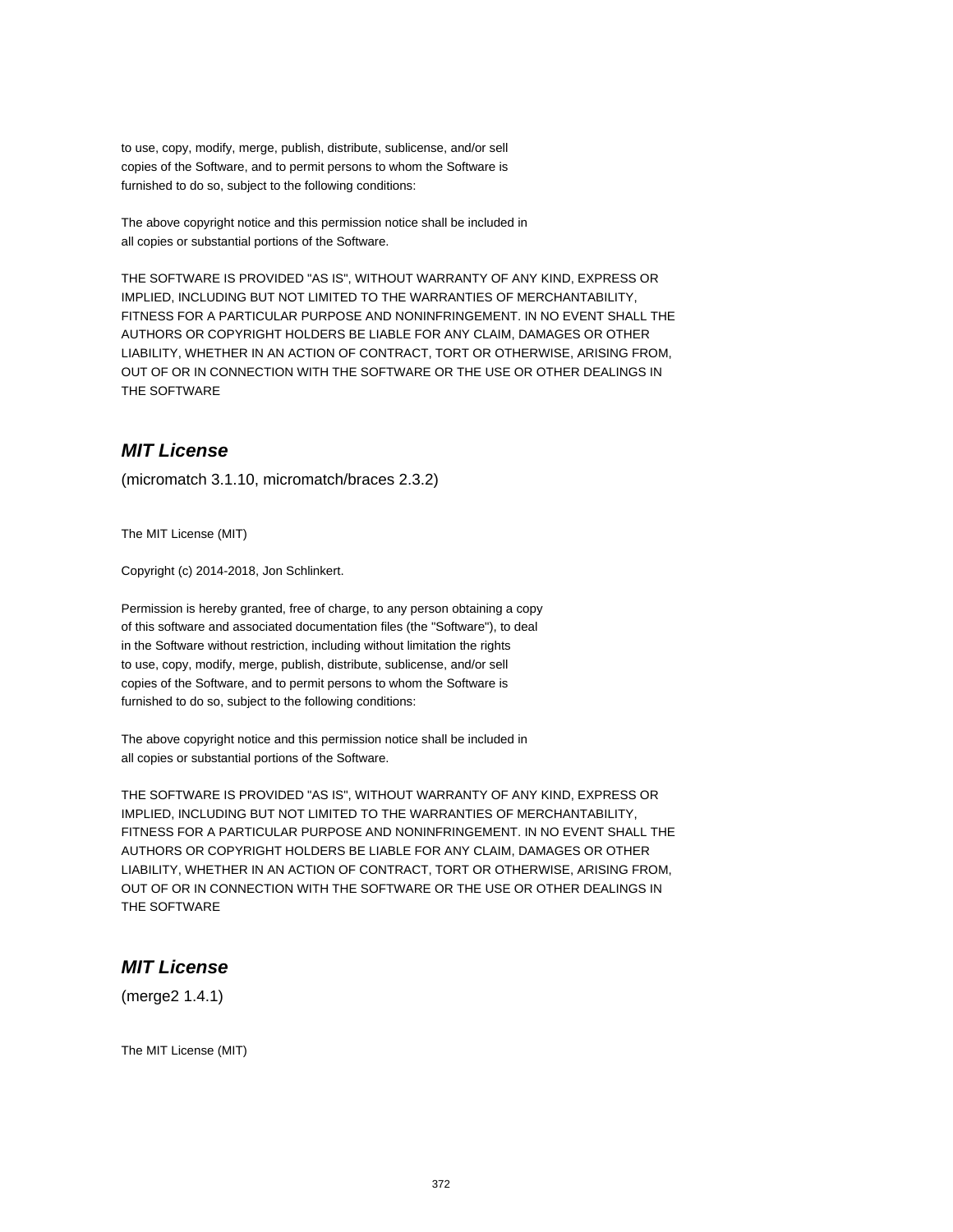#### Copyright (c) 2014-2020 Teambition

Permission is hereby granted, free of charge, to any person obtaining a copy of this software and associated documentation files (the "Software"), to deal in the Software without restriction, including without limitation the rights to use, copy, modify, merge, publish, distribute, sublicense, and/or sell copies of the Software, and to permit persons to whom the Software is furnished to do so, subject to the following conditions:

The above copyright notice and this permission notice shall be included in all copies or substantial portions of the Software.

THE SOFTWARE IS PROVIDED "AS IS", WITHOUT WARRANTY OF ANY KIND, EXPRESS OR IMPLIED, INCLUDING BUT NOT LIMITED TO THE WARRANTIES OF MERCHANTABILITY, FITNESS FOR A PARTICULAR PURPOSE AND NONINFRINGEMENT. IN NO EVENT SHALL THE AUTHORS OR COPYRIGHT HOLDERS BE LIABLE FOR ANY CLAIM, DAMAGES OR OTHER LIABILITY, WHETHER IN AN ACTION OF CONTRACT, TORT OR OTHERWISE, ARISING FROM, OUT OF OR IN CONNECTION WITH THE SOFTWARE OR THE USE OR OTHER DEALINGS IN THE **SOFTWARE** 

# **MIT License**

(fill-range 7.0.1, micromatch 4.0.2)

The MIT License (MIT)

Copyright (c) 2014-present, Jon Schlinkert.

Permission is hereby granted, free of charge, to any person obtaining a copy of this software and associated documentation files (the "Software"), to deal in the Software without restriction, including without limitation the rights to use, copy, modify, merge, publish, distribute, sublicense, and/or sell copies of the Software, and to permit persons to whom the Software is furnished to do so, subject to the following conditions:

The above copyright notice and this permission notice shall be included in all copies or substantial portions of the Software.

THE SOFTWARE IS PROVIDED "AS IS", WITHOUT WARRANTY OF ANY KIND, EXPRESS OR IMPLIED, INCLUDING BUT NOT LIMITED TO THE WARRANTIES OF MERCHANTABILITY, FITNESS FOR A PARTICULAR PURPOSE AND NONINFRINGEMENT. IN NO EVENT SHALL THE AUTHORS OR COPYRIGHT HOLDERS BE LIABLE FOR ANY CLAIM, DAMAGES OR OTHER LIABILITY, WHETHER IN AN ACTION OF CONTRACT, TORT OR OTHERWISE, ARISING FROM, OUT OF OR IN CONNECTION WITH THE SOFTWARE OR THE USE OR OTHER DEALINGS IN THE SOFTWARE

#### **MIT License**

(rollup-plugin-babel 4.4.0)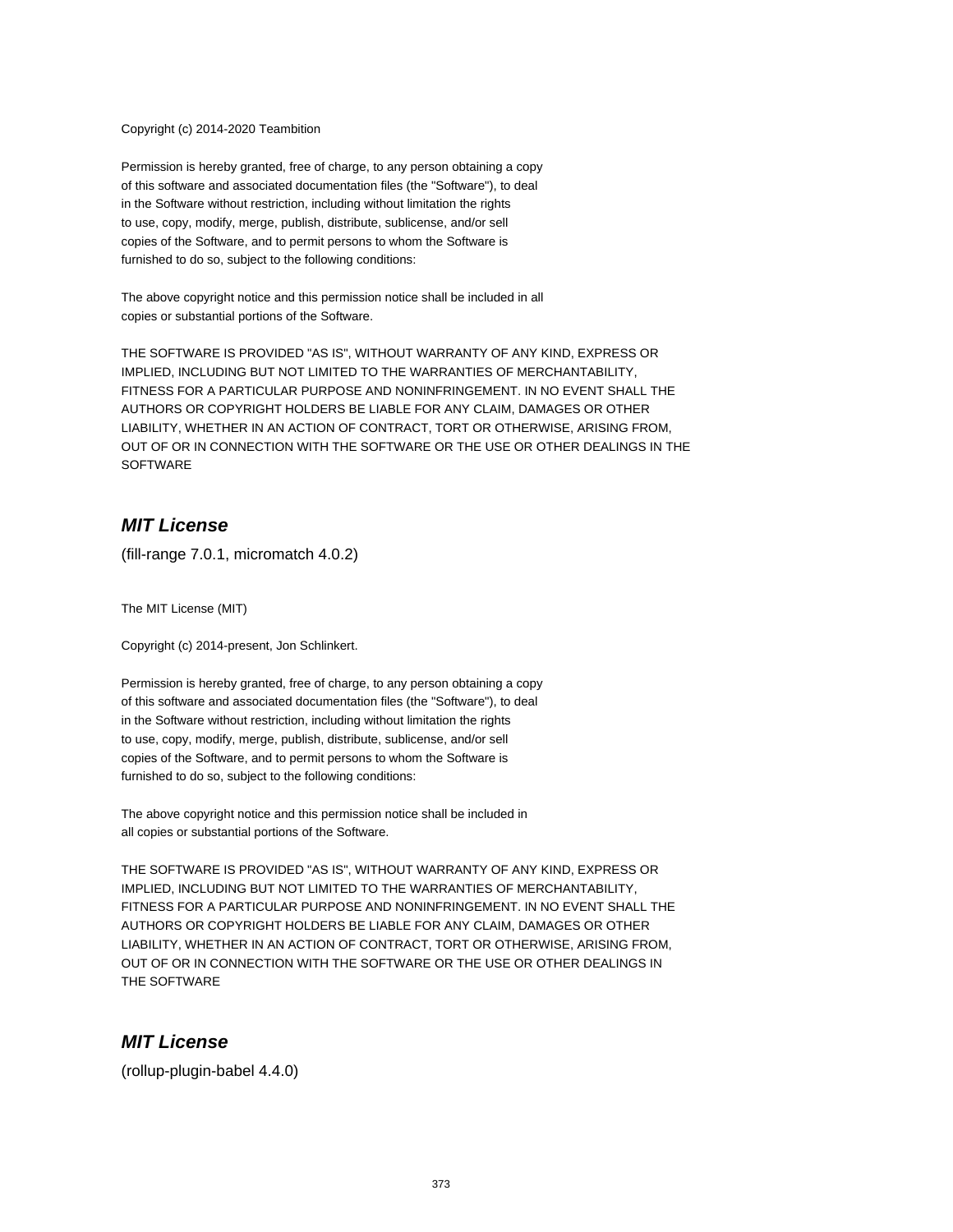The MIT License (MIT)

Copyright (c) 2015 [these people](https://github.com/rollup/rollup-plugin-babel/graphs/contributors)

Permission is hereby granted, free of charge, to any person obtaining a copy of this software and associated documentation files (the "Software"), to deal in the Software without restriction, including without limitation the rights to use, copy, modify, merge, publish, distribute, sublicense, and/or sell copies of the Software, and to permit persons to whom the Software is furnished to do so, subject to the following conditions:

The above copyright notice and this permission notice shall be included in all copies or substantial portions of the Software.

THE SOFTWARE IS PROVIDED "AS IS", WITHOUT WARRANTY OF ANY KIND, EXPRESS OR IMPLIED, INCLUDING BUT NOT LIMITED TO THE WARRANTIES OF MERCHANTABILITY, FITNESS FOR A PARTICULAR PURPOSE AND NONINFRINGEMENT. IN NO EVENT SHALL THE AUTHORS OR COPYRIGHT HOLDERS BE LIABLE FOR ANY CLAIM, DAMAGES OR OTHER LIABILITY, WHETHER IN AN ACTION OF CONTRACT, TORT OR OTHERWISE, ARISING FROM, OUT OF OR IN CONNECTION WITH THE SOFTWARE OR THE USE OR OTHER DEALINGS IN THE SOFTWARE

# **MIT License**

(atob 2.1.2)

The MIT License (MIT)

Copyright (c) 2015 AJ ONeal

Permission is hereby granted, free of charge, to any person obtaining a copy of this software and associated documentation files (the "Software"), to deal in the Software without restriction, including without limitation the rights to use, copy, modify, merge, publish, distribute, sublicense, and/or sell copies of the Software, and to permit persons to whom the Software is furnished to do so, subject to the following conditions:

The above copyright notice and this permission notice shall be included in all copies or substantial portions of the Software.

THE SOFTWARE IS PROVIDED "AS IS", WITHOUT WARRANTY OF ANY KIND, EXPRESS OR IMPLIED, INCLUDING BUT NOT LIMITED TO THE WARRANTIES OF MERCHANTABILITY, FITNESS FOR A PARTICULAR PURPOSE AND NONINFRINGEMENT. IN NO EVENT SHALL THE AUTHORS OR COPYRIGHT HOLDERS BE LIABLE FOR ANY CLAIM, DAMAGES OR OTHER LIABILITY, WHETHER IN AN ACTION OF CONTRACT, TORT OR OTHERWISE, ARISING FROM, OUT OF OR IN CONNECTION WITH THE SOFTWARE OR THE USE OR OTHER DEALINGS IN THE **SOFTWARE**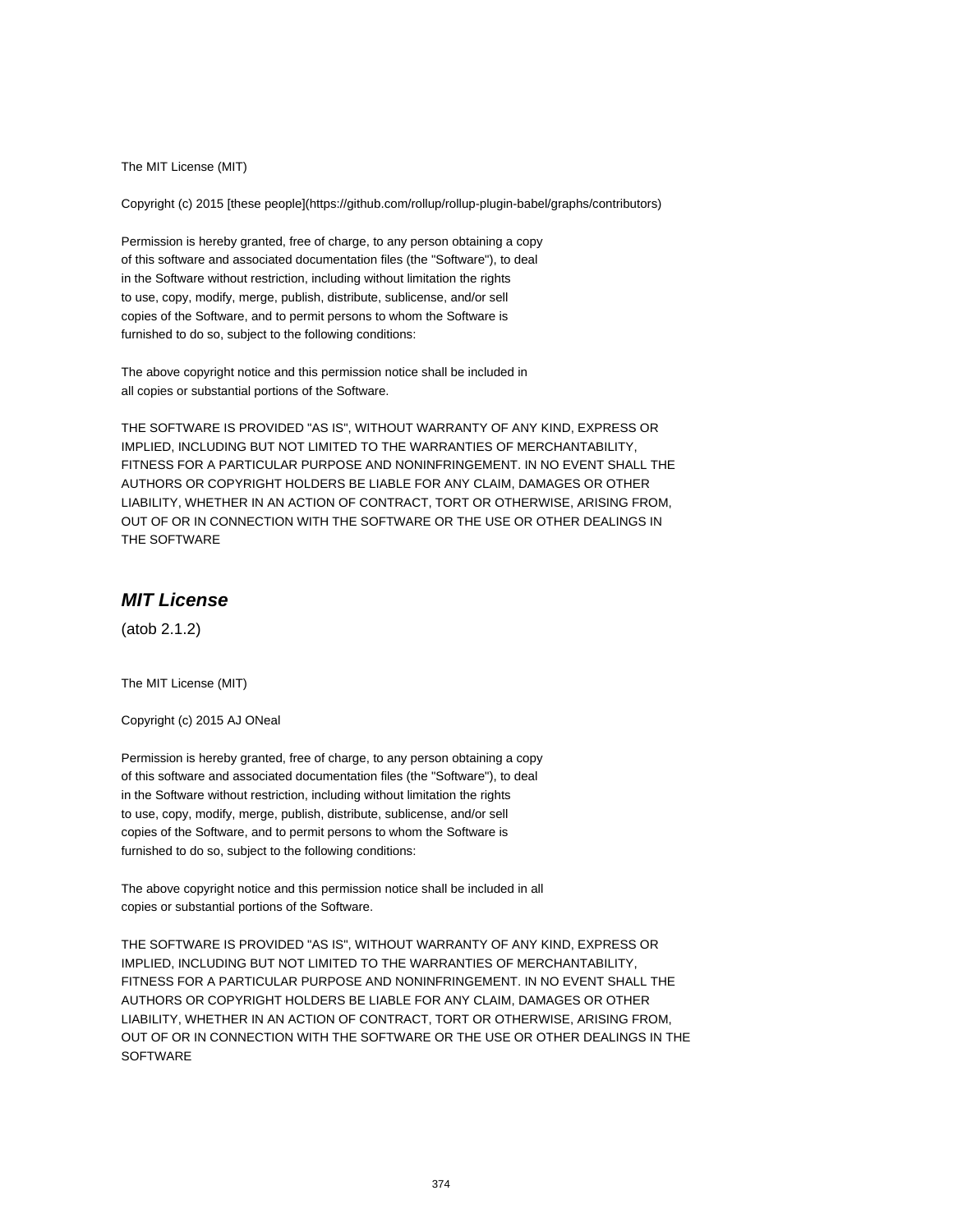# **MIT License**

(generic-names 2.0.1)

The MIT License (MIT)

Copyright (c) 2015 Alexey Litvinov

Permission is hereby granted, free of charge, to any person obtaining a copy of this software and associated documentation files (the "Software"), to deal in the Software without restriction, including without limitation the rights to use, copy, modify, merge, publish, distribute, sublicense, and/or sell copies of the Software, and to permit persons to whom the Software is furnished to do so, subject to the following conditions:

The above copyright notice and this permission notice shall be included in all copies or substantial portions of the Software.

THE SOFTWARE IS PROVIDED "AS IS", WITHOUT WARRANTY OF ANY KIND, EXPRESS OR IMPLIED, INCLUDING BUT NOT LIMITED TO THE WARRANTIES OF MERCHANTABILITY, FITNESS FOR A PARTICULAR PURPOSE AND NONINFRINGEMENT. IN NO EVENT SHALL THE AUTHORS OR COPYRIGHT HOLDERS BE LIABLE FOR ANY CLAIM, DAMAGES OR OTHER LIABILITY, WHETHER IN AN ACTION OF CONTRACT, TORT OR OTHERWISE, ARISING FROM, OUT OF OR IN CONNECTION WITH THE SOFTWARE OR THE USE OR OTHER DEALINGS IN THE **SOFTWARE** 

# **MIT License**

(eslint-plugin-import 0.3.4, eslint-plugin-import 2.22.1, eslint-plugin-import 2.6.0, eslint-plugin-import 2.6.1)

The MIT License (MIT)

Copyright (c) 2015 Ben Mosher

Permission is hereby granted, free of charge, to any person obtaining a copy of this software and associated documentation files (the "Software"), to deal in the Software without restriction, including without limitation the rights to use, copy, modify, merge, publish, distribute, sublicense, and/or sell copies of the Software, and to permit persons to whom the Software is furnished to do so, subject to the following conditions:

The above copyright notice and this permission notice shall be included in all copies or substantial portions of the Software.

THE SOFTWARE IS PROVIDED "AS IS", WITHOUT WARRANTY OF ANY KIND, EXPRESS OR IMPLIED, INCLUDING BUT NOT LIMITED TO THE WARRANTIES OF MERCHANTABILITY, FITNESS FOR A PARTICULAR PURPOSE AND NONINFRINGEMENT. IN NO EVENT SHALL THE AUTHORS OR COPYRIGHT HOLDERS BE LIABLE FOR ANY CLAIM, DAMAGES OR OTHER LIABILITY, WHETHER IN AN ACTION OF CONTRACT, TORT OR OTHERWISE, ARISING FROM,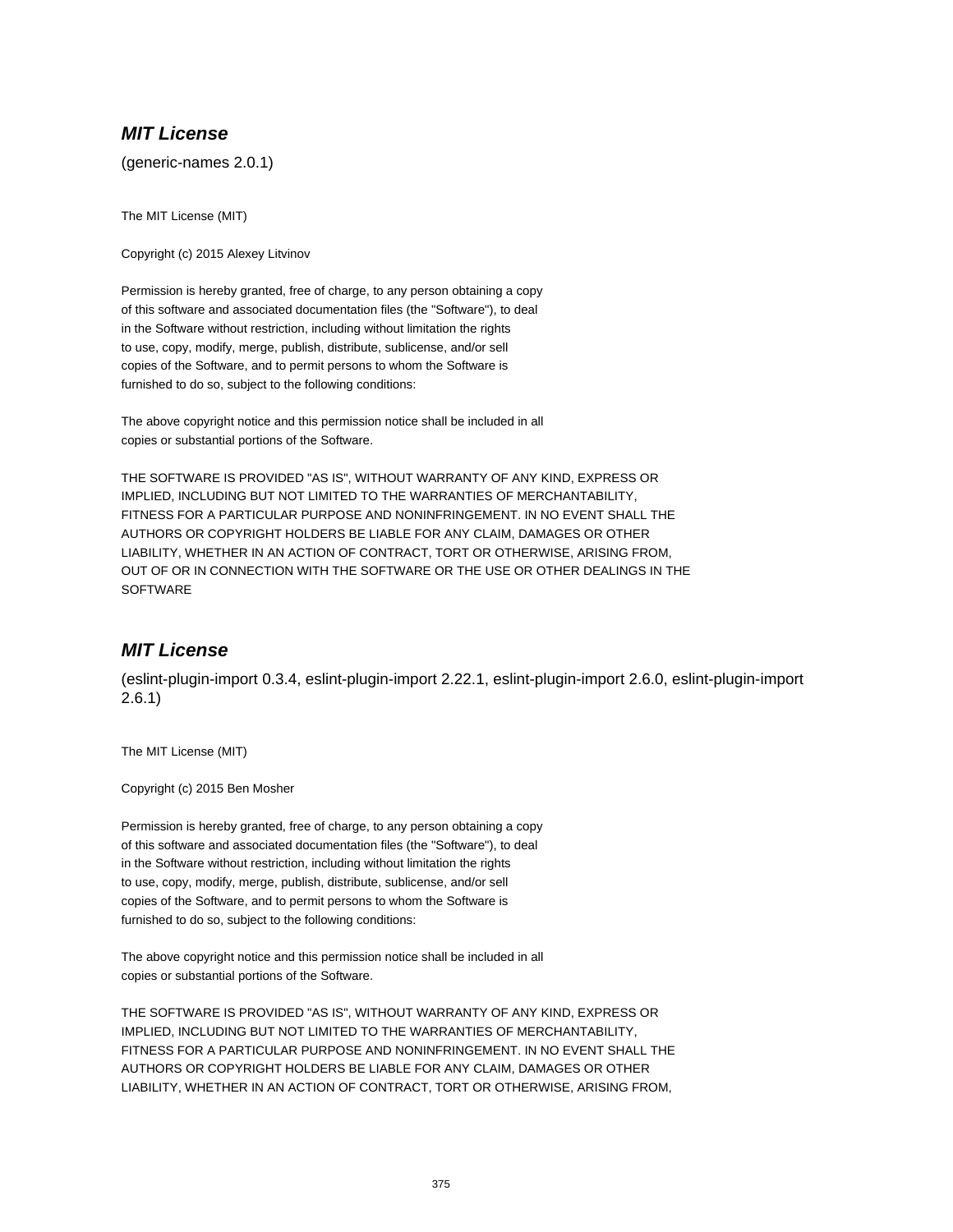OUT OF OR IN CONNECTION WITH THE SOFTWARE OR THE USE OR OTHER DEALINGS IN THE **SOFTWARE** 

## **MIT License**

(es6-error 4.1.1)

The MIT License (MIT)

Copyright (c) 2015 Ben Youngblood

Permission is hereby granted, free of charge, to any person obtaining a copy of this software and associated documentation files (the "Software"), to deal in the Software without restriction, including without limitation the rights to use, copy, modify, merge, publish, distribute, sublicense, and/or sell copies of the Software, and to permit persons to whom the Software is furnished to do so, subject to the following conditions:

The above copyright notice and this permission notice shall be included in all copies or substantial portions of the Software.

THE SOFTWARE IS PROVIDED "AS IS", WITHOUT WARRANTY OF ANY KIND, EXPRESS OR IMPLIED, INCLUDING BUT NOT LIMITED TO THE WARRANTIES OF MERCHANTABILITY, FITNESS FOR A PARTICULAR PURPOSE AND NONINFRINGEMENT. IN NO EVENT SHALL THE AUTHORS OR COPYRIGHT HOLDERS BE LIABLE FOR ANY CLAIM, DAMAGES OR OTHER LIABILITY, WHETHER IN AN ACTION OF CONTRACT, TORT OR OTHERWISE, ARISING FROM, OUT OF OR IN CONNECTION WITH THE SOFTWARE OR THE USE OR OTHER DEALINGS IN THE **SOFTWARE** 

## **MIT License**

(lines-and-columns 1.1.6)

The MIT License (MIT)

Copyright (c) 2015 Brian Donovan

Permission is hereby granted, free of charge, to any person obtaining a copy of this software and associated documentation files (the "Software"), to deal in the Software without restriction, including without limitation the rights to use, copy, modify, merge, publish, distribute, sublicense, and/or sell copies of the Software, and to permit persons to whom the Software is furnished to do so, subject to the following conditions:

The above copyright notice and this permission notice shall be included in all copies or substantial portions of the Software.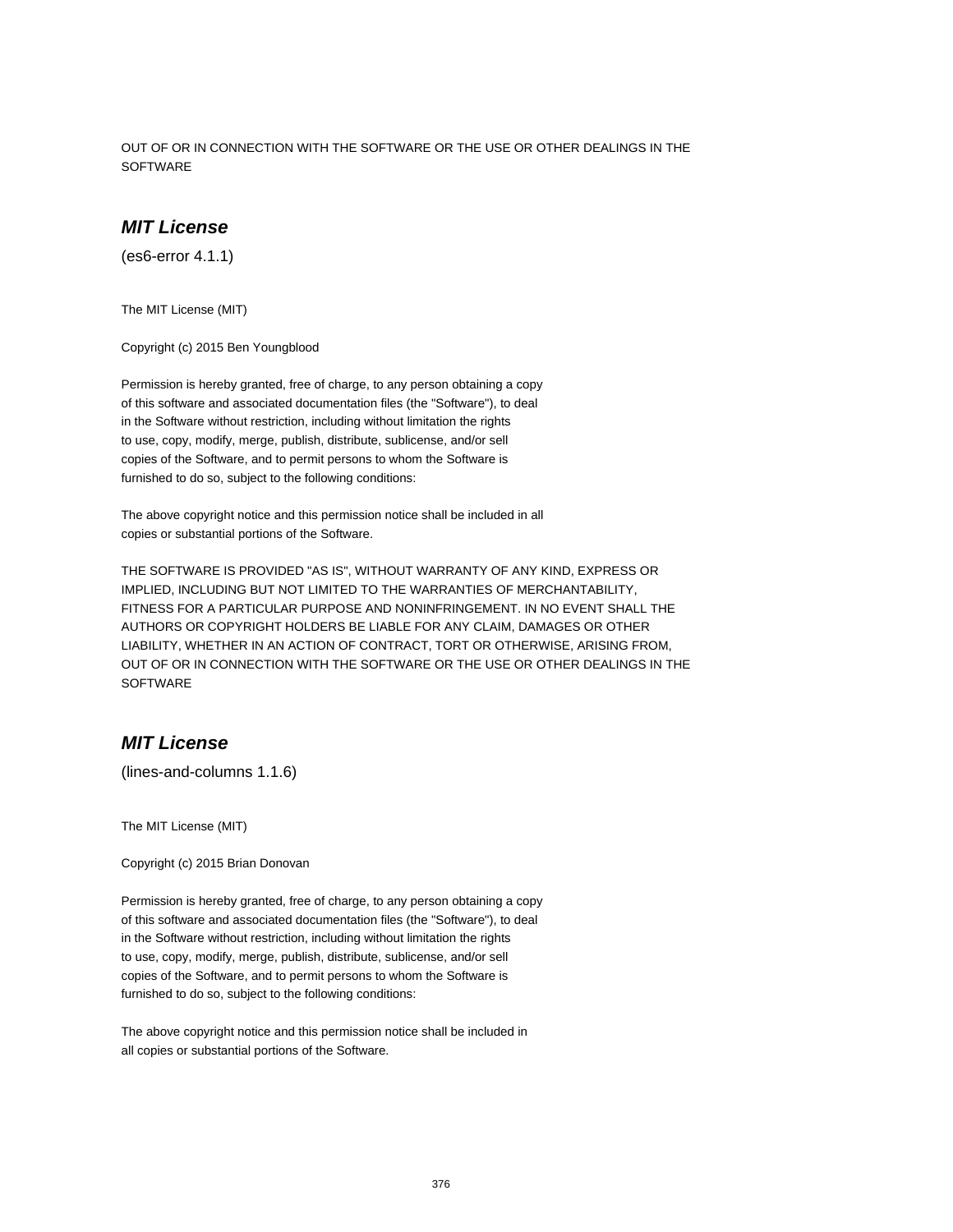THE SOFTWARE IS PROVIDED "AS IS", WITHOUT WARRANTY OF ANY KIND, EXPRESS OR IMPLIED, INCLUDING BUT NOT LIMITED TO THE WARRANTIES OF MERCHANTABILITY, FITNESS FOR A PARTICULAR PURPOSE AND NONINFRINGEMENT. IN NO EVENT SHALL THE AUTHORS OR COPYRIGHT HOLDERS BE LIABLE FOR ANY CLAIM, DAMAGES OR OTHER LIABILITY, WHETHER IN AN ACTION OF CONTRACT, TORT OR OTHERWISE, ARISING FROM, OUT OF OR IN CONNECTION WITH THE SOFTWARE OR THE USE OR OTHER DEALINGS IN THE SOFTWARE

## **MIT License**

(arity-n 1.0.4)

The MIT License (MIT)

Copyright (c) 2015 Christoph Hermann

Permission is hereby granted, free of charge, to any person obtaining a copy of this software and associated documentation files (the "Software"), to deal in the Software without restriction, including without limitation the rights to use, copy, modify, merge, publish, distribute, sublicense, and/or sell copies of the Software, and to permit persons to whom the Software is furnished to do so, subject to the following conditions:

The above copyright notice and this permission notice shall be included in all copies or substantial portions of the Software.

THE SOFTWARE IS PROVIDED "AS IS", WITHOUT WARRANTY OF ANY KIND, EXPRESS OR IMPLIED, INCLUDING BUT NOT LIMITED TO THE WARRANTIES OF MERCHANTABILITY, FITNESS FOR A PARTICULAR PURPOSE AND NONINFRINGEMENT. IN NO EVENT SHALL THE AUTHORS OR COPYRIGHT HOLDERS BE LIABLE FOR ANY CLAIM, DAMAGES OR OTHER LIABILITY, WHETHER IN AN ACTION OF CONTRACT, TORT OR OTHERWISE, ARISING FROM, OUT OF OR IN CONNECTION WITH THE SOFTWARE OR THE USE OR OTHER DEALINGS IN THE **SOFTWARE** 

## **MIT License**

(buffer-xor 1.0.3)

The MIT License (MIT)

Copyright (c) 2015 Daniel Cousens

Permission is hereby granted, free of charge, to any person obtaining a copy of this software and associated documentation files (the "Software"), to deal in the Software without restriction, including without limitation the rights to use, copy, modify, merge, publish, distribute, sublicense, and/or sell copies of the Software, and to permit persons to whom the Software is furnished to do so, subject to the following conditions: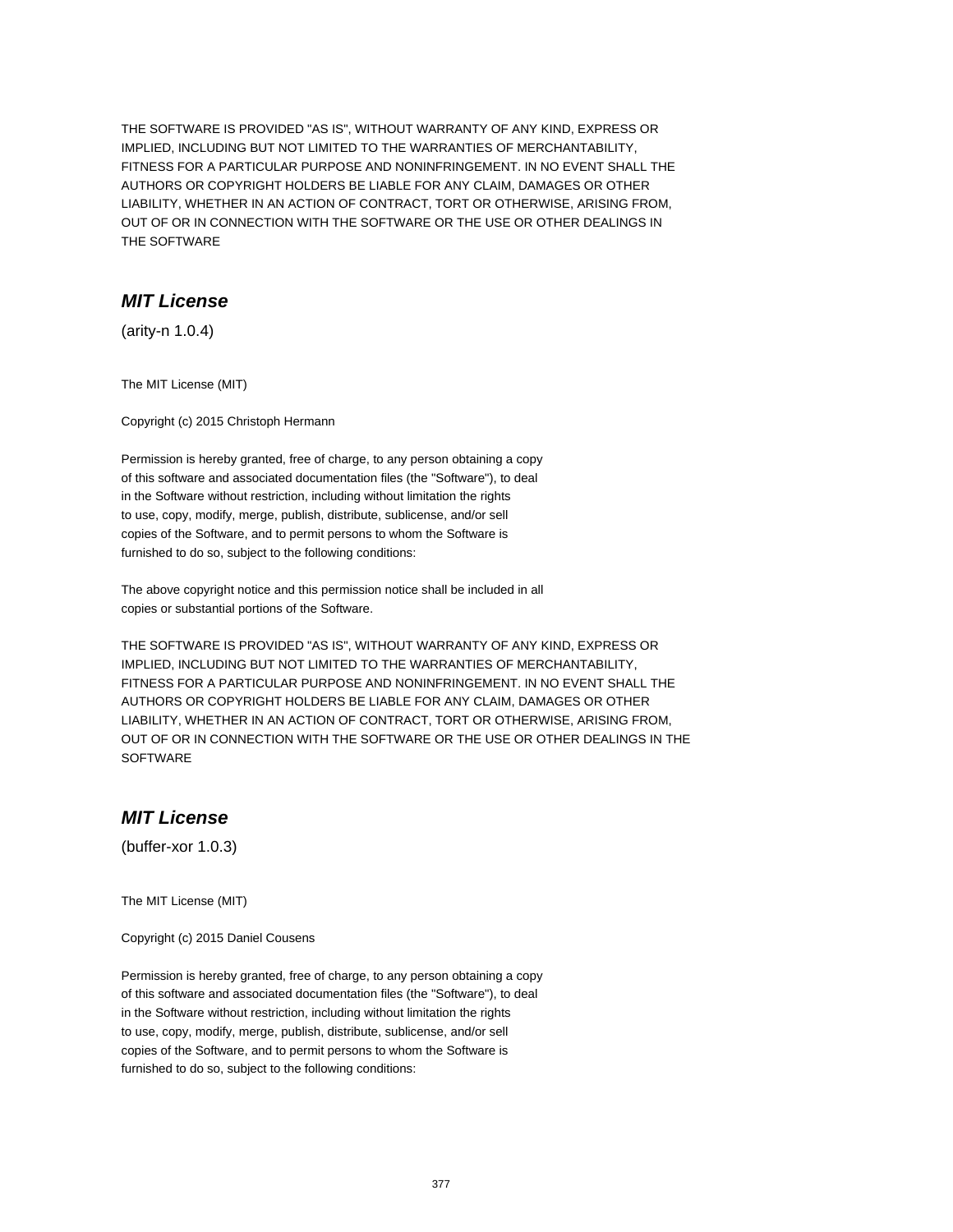The above copyright notice and this permission notice shall be included in all copies or substantial portions of the Software.

THE SOFTWARE IS PROVIDED "AS IS", WITHOUT WARRANTY OF ANY KIND, EXPRESS OR IMPLIED, INCLUDING BUT NOT LIMITED TO THE WARRANTIES OF MERCHANTABILITY, FITNESS FOR A PARTICULAR PURPOSE AND NONINFRINGEMENT. IN NO EVENT SHALL THE AUTHORS OR COPYRIGHT HOLDERS BE LIABLE FOR ANY CLAIM, DAMAGES OR OTHER LIABILITY, WHETHER IN AN ACTION OF CONTRACT, TORT OR OTHERWISE, ARISING FROM, OUT OF OR IN CONNECTION WITH THE SOFTWARE OR THE USE OR OTHER DEALINGS IN THE SOFTWARE

# **MIT License**

(cosmiconfig 5.2.1, cosmiconfig 6.0.0, cosmiconfig 7.0.0)

The MIT License (MIT)

Copyright (c) 2015 David Clark

Permission is hereby granted, free of charge, to any person obtaining a copy of this software and associated documentation files (the "Software"), to deal in the Software without restriction, including without limitation the rights to use, copy, modify, merge, publish, distribute, sublicense, and/or sell copies of the Software, and to permit persons to whom the Software is furnished to do so, subject to the following conditions:

The above copyright notice and this permission notice shall be included in all copies or substantial portions of the Software.

THE SOFTWARE IS PROVIDED "AS IS", WITHOUT WARRANTY OF ANY KIND, EXPRESS OR IMPLIED, INCLUDING BUT NOT LIMITED TO THE WARRANTIES OF MERCHANTABILITY, FITNESS FOR A PARTICULAR PURPOSE AND NONINFRINGEMENT. IN NO EVENT SHALL THE AUTHORS OR COPYRIGHT HOLDERS BE LIABLE FOR ANY CLAIM, DAMAGES OR OTHER LIABILITY, WHETHER IN AN ACTION OF CONTRACT, TORT OR OTHERWISE, ARISING FROM, OUT OF OR IN CONNECTION WITH THE SOFTWARE OR THE USE OR OTHER DEALINGS IN THE **SOFTWARE** 

# **MIT License**

(dedent 0.7.0)

The MIT License (MIT)

Copyright (c) 2015 Desmond Brand (dmnd@desmondbrand.com)

Permission is hereby granted, free of charge, to any person obtaining a copy of this software and associated documentation files (the "Software"), to deal in the Software without restriction, including without limitation the rights to use, copy, modify, merge, publish, distribute, sublicense, and/or sell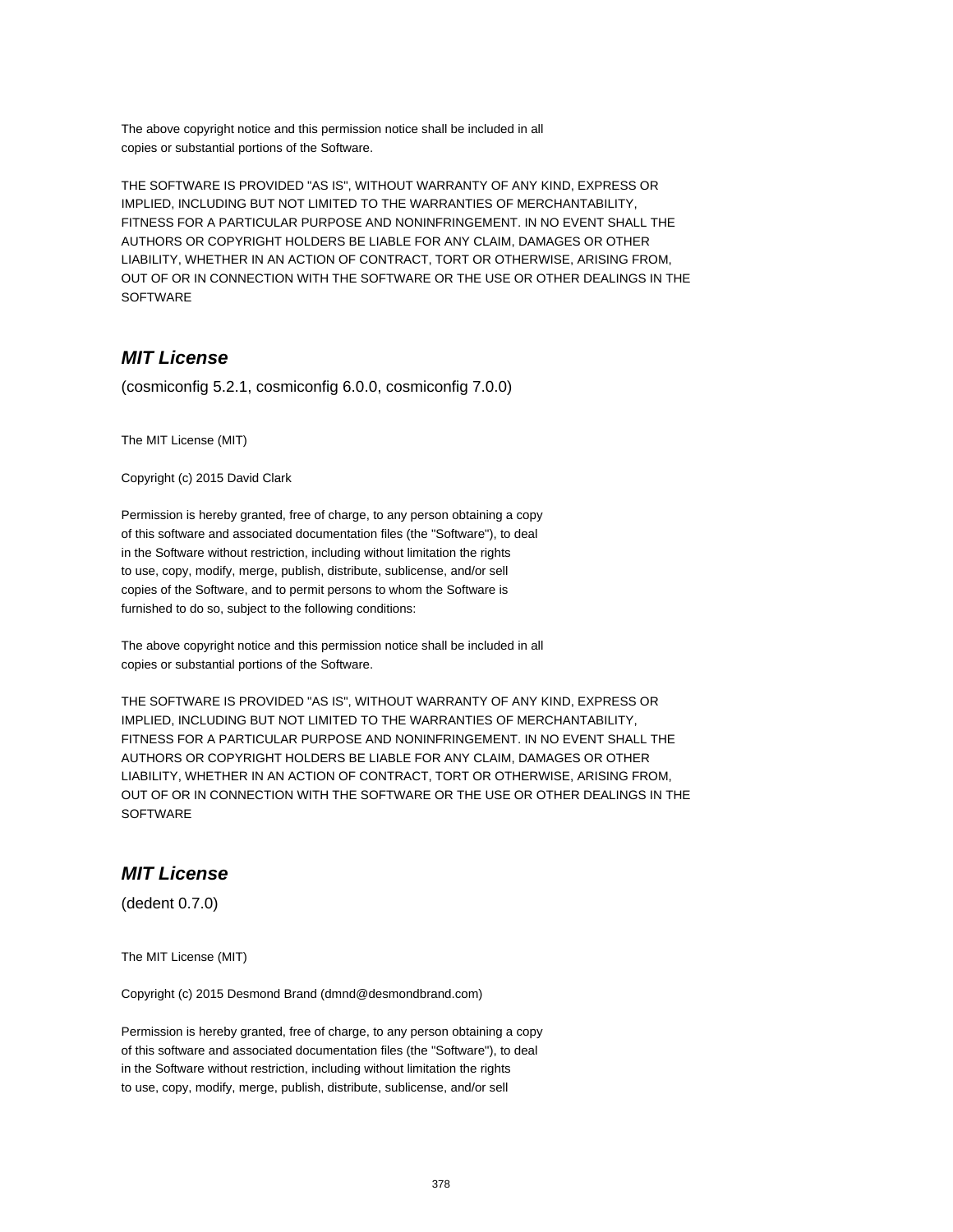copies of the Software, and to permit persons to whom the Software is furnished to do so, subject to the following conditions:

The above copyright notice and this permission notice shall be included in all copies or substantial portions of the Software.

THE SOFTWARE IS PROVIDED "AS IS", WITHOUT WARRANTY OF ANY KIND, EXPRESS OR IMPLIED, INCLUDING BUT NOT LIMITED TO THE WARRANTIES OF MERCHANTABILITY, FITNESS FOR A PARTICULAR PURPOSE AND NONINFRINGEMENT. IN NO EVENT SHALL THE AUTHORS OR COPYRIGHT HOLDERS BE LIABLE FOR ANY CLAIM, DAMAGES OR OTHER LIABILITY, WHETHER IN AN ACTION OF CONTRACT, TORT OR OTHERWISE, ARISING FROM, OUT OF OR IN CONNECTION WITH THE SOFTWARE OR THE USE OR OTHER DEALINGS IN THE SOFTWARE

# **MIT License**

(color-name 1.1.3, color-name 1.1.4, kk-color-name 1.1.3, kk-color-name 1.1.4)

The MIT License (MIT)

Copyright (c) 2015 Dmitry Ivanov

Permission is hereby granted, free of charge, to any person obtaining a copy of this software and associated documentation files (the "Software"), to deal in the Software without restriction, including without limitation the rights to use, copy, modify, merge, publish, distribute, sublicense, and/or sell copies of the Software, and to permit persons to whom the Software is furnished to do so, subject to the following conditions:

The above copyright notice and this permission notice shall be included in all copies or substantial portions of the Software. THE SOFTWARE IS PROVIDED "AS IS", WITHOUT WARRANTY OF ANY KIND, EXPRESS OR IMPLIED, INCLUDING BUT NOT LIMITED TO THE WARRANTIES OF MERCHANTABILITY, FITNESS FOR A PARTICULAR PURPOSE AND NONINFRINGEMENT. IN NO EVENT SHALL THE AUTHORS OR COPYRIGHT HOLDERS BE LIABLE FOR ANY CLAIM, DAMAGES OR OTHER LIABILITY, WHETHER IN AN ACTION OF CONTRACT, TORT OR OTHERWISE, ARISING FROM, OUT OF OR IN CONNECTION WITH THE SOFTWARE OR THE USE OR OTHER DEALINGS IN THE SOFTWARE

## **MIT License**

(style-inject 0.3.0)

The MIT License (MIT)

Copyright (c) 2015 egoist 0x142857@gmail.com

Permission is hereby granted, free of charge, to any person obtaining a copy of this software and associated documentation files (the "Software"), to deal in the Software without restriction, including without limitation the rights to use, copy, modify, merge, publish, distribute, sublicense, and/or sell copies of the Software, and to permit persons to whom the Software is furnished to do so, subject to the following conditions: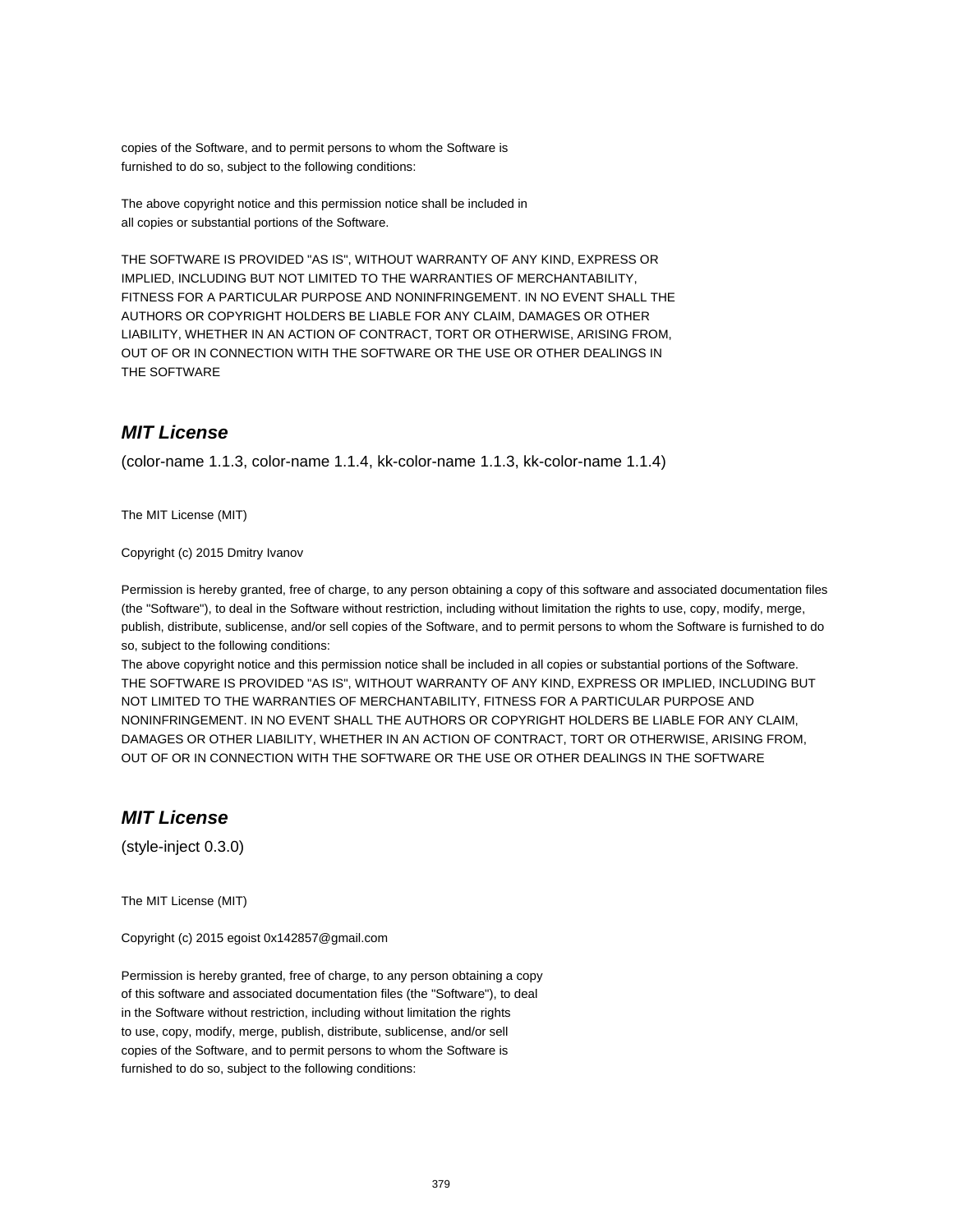The above copyright notice and this permission notice shall be included in all copies or substantial portions of the Software.

THE SOFTWARE IS PROVIDED "AS IS", WITHOUT WARRANTY OF ANY KIND, EXPRESS OR IMPLIED, INCLUDING BUT NOT LIMITED TO THE WARRANTIES OF MERCHANTABILITY, FITNESS FOR A PARTICULAR PURPOSE AND NONINFRINGEMENT. IN NO EVENT SHALL THE AUTHORS OR COPYRIGHT HOLDERS BE LIABLE FOR ANY CLAIM, DAMAGES OR OTHER LIABILITY, WHETHER IN AN ACTION OF CONTRACT, TORT OR OTHERWISE, ARISING FROM, OUT OF OR IN CONNECTION WITH THE SOFTWARE OR THE USE OR OTHER DEALINGS IN THE SOFTWARE

# **MIT License**

(call-me-maybe 1.0.1)

The MIT License (MIT)

Copyright (c) 2015 Eric McCarthy

Permission is hereby granted, free of charge, to any person obtaining a copy of this software and associated documentation files (the "Software"), to deal in the Software without restriction, including without limitation the rights to use, copy, modify, merge, publish, distribute, sublicense, and/or sell copies of the Software, and to permit persons to whom the Software is furnished to do so, subject to the following conditions:

The above copyright notice and this permission notice shall be included in all copies or substantial portions of the Software.

THE SOFTWARE IS PROVIDED "AS IS", WITHOUT WARRANTY OF ANY KIND, EXPRESS OR IMPLIED, INCLUDING BUT NOT LIMITED TO THE WARRANTIES OF MERCHANTABILITY, FITNESS FOR A PARTICULAR PURPOSE AND NONINFRINGEMENT. IN NO EVENT SHALL THE AUTHORS OR COPYRIGHT HOLDERS BE LIABLE FOR ANY CLAIM, DAMAGES OR OTHER LIABILITY, WHETHER IN AN ACTION OF CONTRACT, TORT OR OTHERWISE, ARISING FROM, OUT OF OR IN CONNECTION WITH THE SOFTWARE OR THE USE OR OTHER DEALINGS IN THE **SOFTWARE** 

#### **MIT License**

(erikras/redux-form v8.2.2, redux-form 8.3.7, Webjars Redux Form 8.1.0)

The MIT License (MIT)

Copyright (c) 2015 Erik Rasmussen

Permission is hereby granted, free of charge, to any person obtaining a copy of this software and associated documentation files (the "Software"), to deal in the Software without restriction, including without limitation the rights to use, copy, modify, merge, publish, distribute, sublicense, and/or sell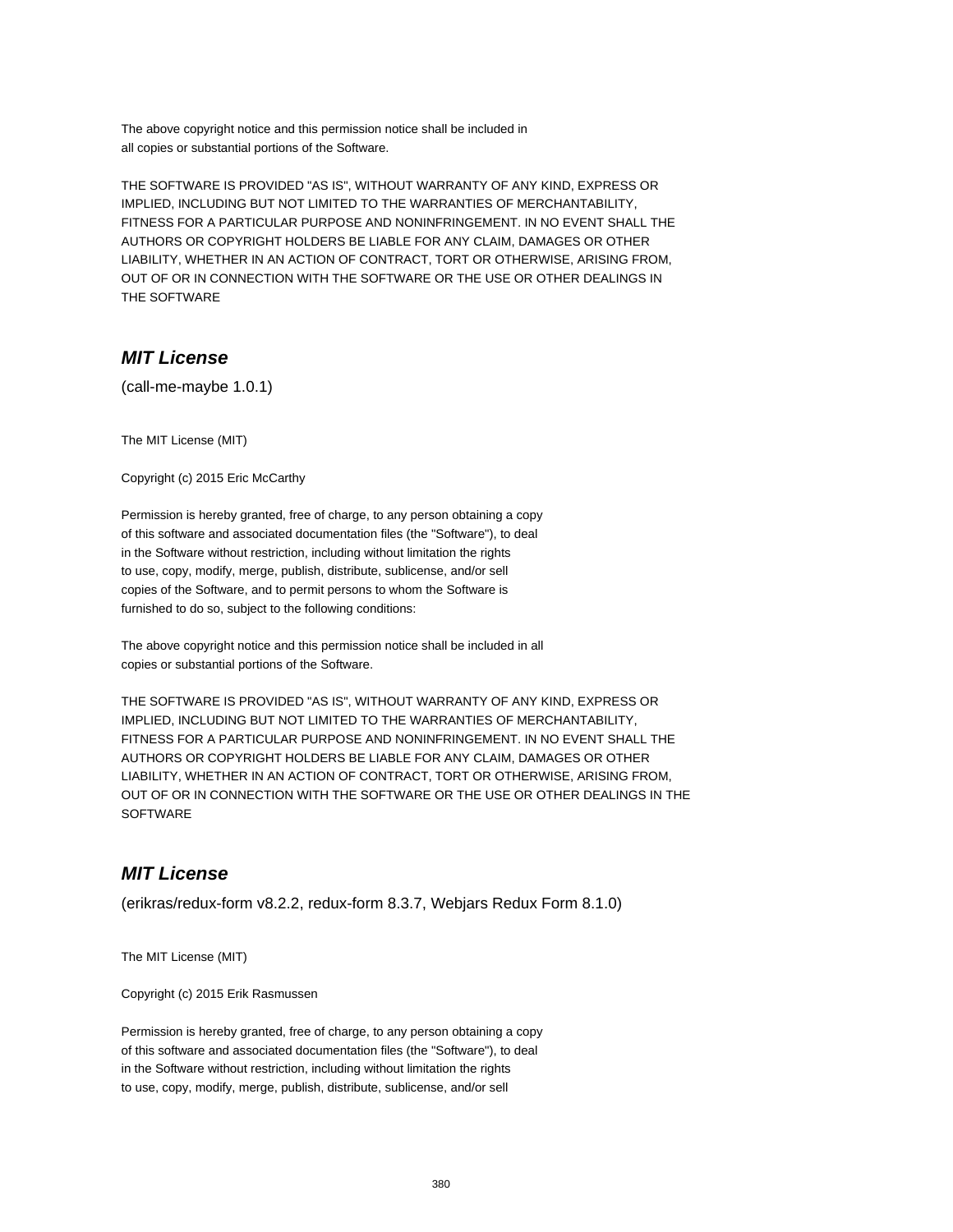copies of the Software, and to permit persons to whom the Software is furnished to do so, subject to the following conditions:

The above copyright notice and this permission notice shall be included in all copies or substantial portions of the Software.

THE SOFTWARE IS PROVIDED "AS IS", WITHOUT WARRANTY OF ANY KIND, EXPRESS OR IMPLIED, INCLUDING BUT NOT LIMITED TO THE WARRANTIES OF MERCHANTABILITY, FITNESS FOR A PARTICULAR PURPOSE AND NONINFRINGEMENT. IN NO EVENT SHALL THE AUTHORS OR COPYRIGHT HOLDERS BE LIABLE FOR ANY CLAIM, DAMAGES OR OTHER LIABILITY, WHETHER IN AN ACTION OF CONTRACT, TORT OR OTHERWISE, ARISING FROM, OUT OF OR IN CONNECTION WITH THE SOFTWARE OR THE USE OR OTHER DEALINGS IN THE **SOFTWARE** 

## **MIT License**

(@apidevtools/json-schema-ref-parser 9.0.6, @apidevtools/swagger-methods 3.0.2, @apidevtools/swagger-parser 10.0.2, @jsdevtools/ono 7.1.3, APIDevTools/json-schema-ref-parser v9.0.2, json-schema-ref-parser 9.0.0, ono 6.0.1, Swagger Parser v7.0.0, swagger-methods 2.0.1)

The MIT License (MIT)

Copyright (c) 2015 James Messinger

Permission is hereby granted, free of charge, to any person obtaining a copy of this software and associated documentation files (the "Software"), to deal in the Software without restriction, including without limitation the rights to use, copy, modify, merge, publish, distribute, sublicense, and/or sell copies of the Software, and to permit persons to whom the Software is furnished to do so, subject to the following conditions:

The above copyright notice and this permission notice shall be included in all copies or substantial portions of the Software.

THE SOFTWARE IS PROVIDED "AS IS", WITHOUT WARRANTY OF ANY KIND, EXPRESS OR IMPLIED, INCLUDING BUT NOT LIMITED TO THE WARRANTIES OF MERCHANTABILITY, FITNESS FOR A PARTICULAR PURPOSE AND NONINFRINGEMENT. IN NO EVENT SHALL THE AUTHORS OR COPYRIGHT HOLDERS BE LIABLE FOR ANY CLAIM, DAMAGES OR OTHER LIABILITY, WHETHER IN AN ACTION OF CONTRACT, TORT OR OTHERWISE, ARISING FROM, OUT OF OR IN CONNECTION WITH THE SOFTWARE OR THE USE OR OTHER DEALINGS IN THE SOFTWARE

# **MIT License**

(is-arrayish 0.2.1, is-arrayish 0.3.2, node-error-ex 1.3.2)

The MIT License (MIT)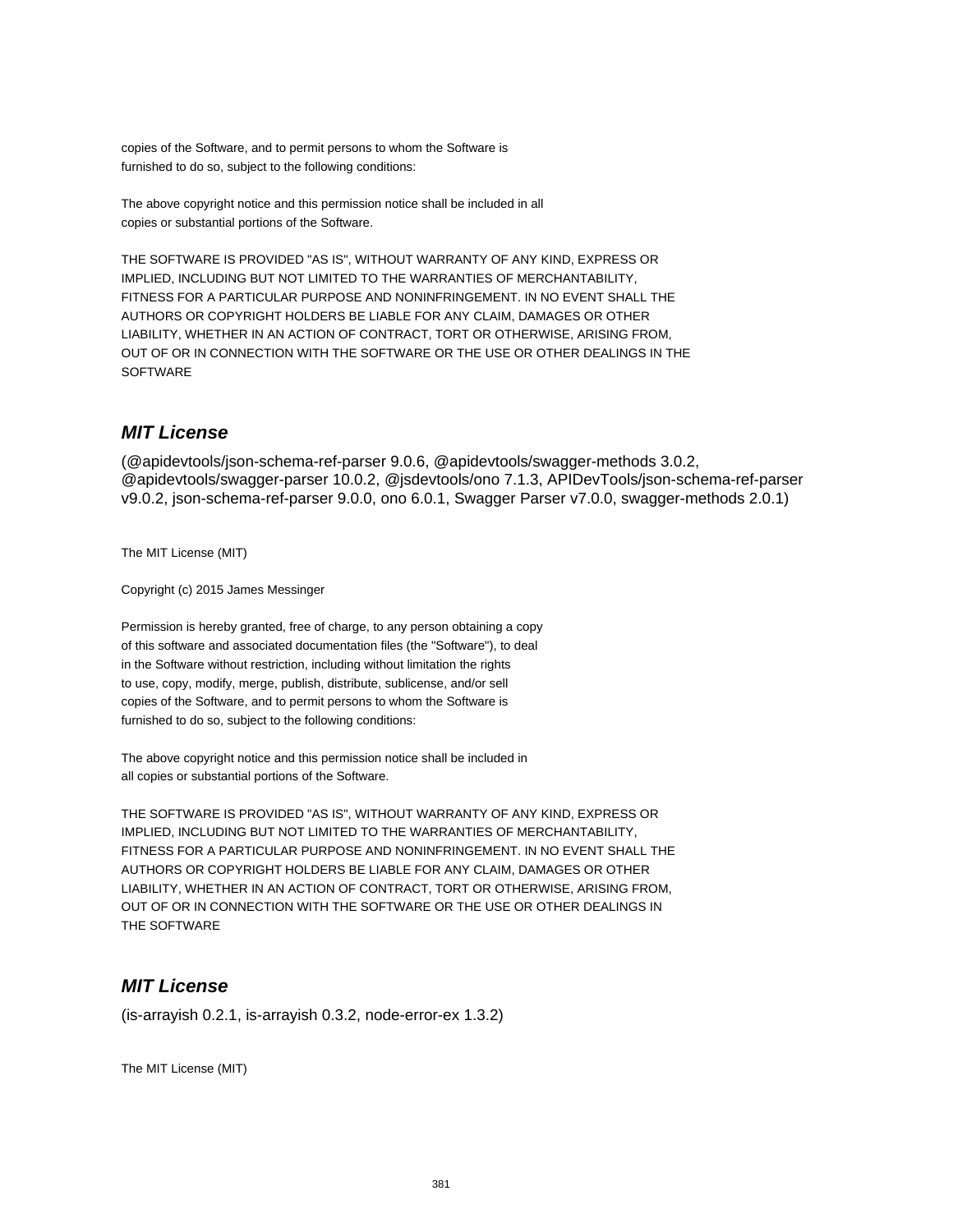#### Copyright (c) 2015 JD Ballard

Permission is hereby granted, free of charge, to any person obtaining a copy of this software and associated documentation files (the "Software"), to deal in the Software without restriction, including without limitation the rights to use, copy, modify, merge, publish, distribute, sublicense, and/or sell copies of the Software, and to permit persons to whom the Software is furnished to do so, subject to the following conditions:

The above copyright notice and this permission notice shall be included in all copies or substantial portions of the Software.

THE SOFTWARE IS PROVIDED "AS IS", WITHOUT WARRANTY OF ANY KIND, EXPRESS OR IMPLIED, INCLUDING BUT NOT LIMITED TO THE WARRANTIES OF MERCHANTABILITY, FITNESS FOR A PARTICULAR PURPOSE AND NONINFRINGEMENT. IN NO EVENT SHALL THE AUTHORS OR COPYRIGHT HOLDERS BE LIABLE FOR ANY CLAIM, DAMAGES OR OTHER LIABILITY, WHETHER IN AN ACTION OF CONTRACT, TORT OR OTHERWISE, ARISING FROM, OUT OF OR IN CONNECTION WITH THE SOFTWARE OR THE USE OR OTHER DEALINGS IN THE SOFTWARE

## **MIT License**

(hsl-regex 1.0.0, hsla-regex 1.0.0, rgb-regex 1.0.1, rgba-regex 1.0.0)

The MIT License (MIT)

Copyright (c) 2015 John Otander

Permission is hereby granted, free of charge, to any person obtaining a copy of this software and associated documentation files (the "Software"), to deal in the Software without restriction, including without limitation the rights to use, copy, modify, merge, publish, distribute, sublicense, and/or sell copies of the Software, and to permit persons to whom the Software is furnished to do so, subject to the following conditions:

The above copyright notice and this permission notice shall be included in all copies or substantial portions of the Software.

THE SOFTWARE IS PROVIDED "AS IS", WITHOUT WARRANTY OF ANY KIND, EXPRESS OR IMPLIED, INCLUDING BUT NOT LIMITED TO THE WARRANTIES OF MERCHANTABILITY, FITNESS FOR A PARTICULAR PURPOSE AND NONINFRINGEMENT. IN NO EVENT SHALL THE AUTHORS OR COPYRIGHT HOLDERS BE LIABLE FOR ANY CLAIM, DAMAGES OR OTHER LIABILITY, WHETHER IN AN ACTION OF CONTRACT, TORT OR OTHERWISE, ARISING FROM, OUT OF OR IN CONNECTION WITH THE SOFTWARE OR THE USE OR OTHER DEALINGS IN THE SOFTWARE

#### **MIT License**

(es-abstract 1.17.7)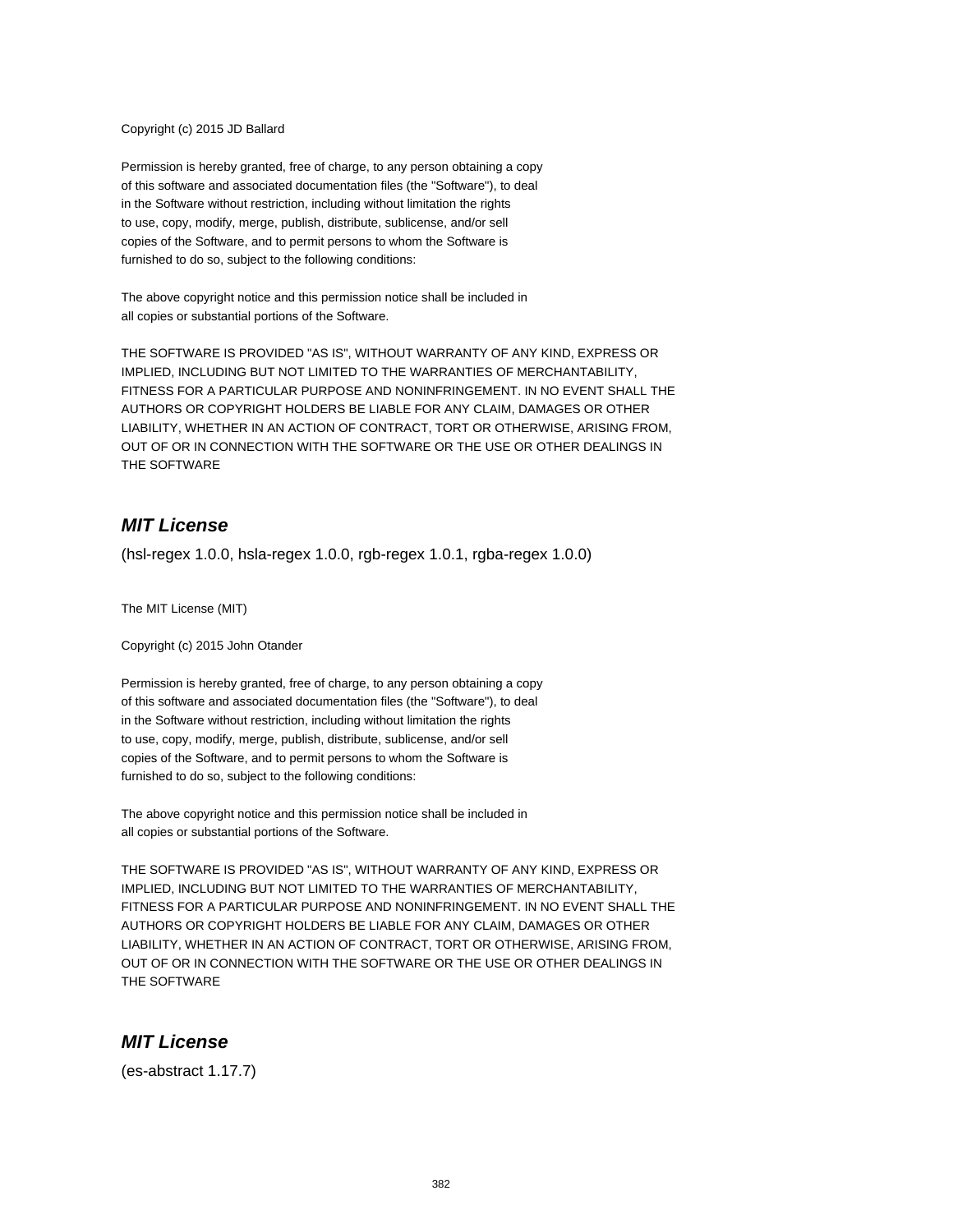The MIT License (MIT)

Copyright (C) 2015 Jordan Harband

Permission is hereby granted, free of charge, to any person obtaining a copy of this software and associated documentation files (the "Software"), to deal in the Software without restriction, including without limitation the rights to use, copy, modify, merge, publish, distribute, sublicense, and/or sell copies of the Software, and to permit persons to whom the Software is furnished to do so, subject to the following conditions:

The above copyright notice and this permission notice shall be included in all copies or substantial portions of the Software.

THE SOFTWARE IS PROVIDED "AS IS", WITHOUT WARRANTY OF ANY KIND, EXPRESS OR IMPLIED, INCLUDING BUT NOT LIMITED TO THE WARRANTIES OF MERCHANTABILITY, FITNESS FOR A PARTICULAR PURPOSE AND NONINFRINGEMENT. IN NO EVENT SHALL THE AUTHORS OR COPYRIGHT HOLDERS BE LIABLE FOR ANY CLAIM, DAMAGES OR OTHER LIABILITY, WHETHER IN AN ACTION OF CONTRACT, TORT OR OTHERWISE, ARISING FROM, OUT OF OR IN CONNECTION WITH THE SOFTWARE OR THE USE OR OTHER DEALINGS IN THE SOFTWARE

# **MIT License**

(@deepvision/test-kit-jest 0.3.1, es-to-primitive 1.2.1, is-date-object 1.0.2, is-string v1.0.5, is-symbol 1.0.3)

The MIT License (MIT)

Copyright (c) 2015 Jordan Harband

Permission is hereby granted, free of charge, to any person obtaining a copy of this software and associated documentation files (the "Software"), to deal in the Software without restriction, including without limitation the rights to use, copy, modify, merge, publish, distribute, sublicense, and/or sell copies of the Software, and to permit persons to whom the Software is furnished to do so, subject to the following conditions:

The above copyright notice and this permission notice shall be included in all copies or substantial portions of the Software.

THE SOFTWARE IS PROVIDED "AS IS", WITHOUT WARRANTY OF ANY KIND, EXPRESS OR IMPLIED, INCLUDING BUT NOT LIMITED TO THE WARRANTIES OF MERCHANTABILITY, FITNESS FOR A PARTICULAR PURPOSE AND NONINFRINGEMENT. IN NO EVENT SHALL THE AUTHORS OR COPYRIGHT HOLDERS BE LIABLE FOR ANY CLAIM, DAMAGES OR OTHER LIABILITY, WHETHER IN AN ACTION OF CONTRACT, TORT OR OTHERWISE, ARISING FROM, OUT OF OR IN CONNECTION WITH THE SOFTWARE OR THE USE OR OTHER DEALINGS IN THE **SOFTWARE**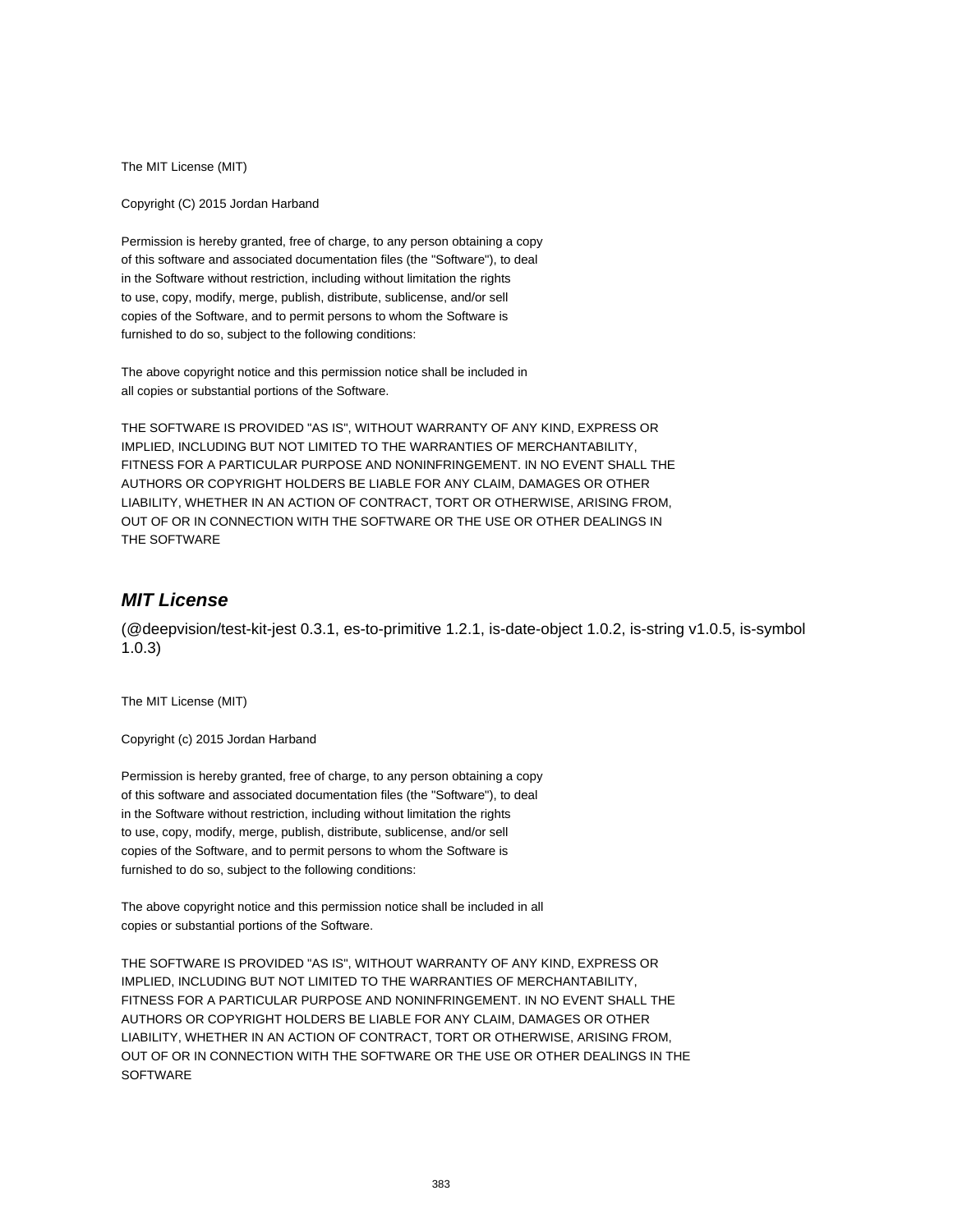## **MIT License**

(symbol-tree 3.2.4)

The MIT License (MIT)

Copyright (c) 2015 Joris van der Wel

Permission is hereby granted, free of charge, to any person obtaining a copy of this software and associated documentation files (the "Software"), to deal in the Software without restriction, including without limitation the rights to use, copy, modify, merge, publish, distribute, sublicense, and/or sell copies of the Software, and to permit persons to whom the Software is furnished to do so, subject to the following conditions:

The above copyright notice and this permission notice shall be included in all copies or substantial portions of the Software.

THE SOFTWARE IS PROVIDED "AS IS", WITHOUT WARRANTY OF ANY KIND, EXPRESS OR IMPLIED, INCLUDING BUT NOT LIMITED TO THE WARRANTIES OF MERCHANTABILITY, FITNESS FOR A PARTICULAR PURPOSE AND NONINFRINGEMENT. IN NO EVENT SHALL THE AUTHORS OR COPYRIGHT HOLDERS BE LIABLE FOR ANY CLAIM, DAMAGES OR OTHER LIABILITY, WHETHER IN AN ACTION OF CONTRACT, TORT OR OTHERWISE, ARISING FROM, OUT OF OR IN CONNECTION WITH THE SOFTWARE OR THE USE OR OTHER DEALINGS IN THE SOFTWARE

## **MIT License**

(simple-swizzle 0.2.2)

The MIT License (MIT)

Copyright (c) 2015 Josh Junon

Permission is hereby granted, free of charge, to any person obtaining a copy of this software and associated documentation files (the "Software"), to deal in the Software without restriction, including without limitation the rights to use, copy, modify, merge, publish, distribute, sublicense, and/or sell copies of the Software, and to permit persons to whom the Software is furnished to do so, subject to the following conditions:

The above copyright notice and this permission notice shall be included in all copies or substantial portions of the Software.

THE SOFTWARE IS PROVIDED "AS IS", WITHOUT WARRANTY OF ANY KIND, EXPRESS OR IMPLIED, INCLUDING BUT NOT LIMITED TO THE WARRANTIES OF MERCHANTABILITY, FITNESS FOR A PARTICULAR PURPOSE AND NONINFRINGEMENT. IN NO EVENT SHALL THE AUTHORS OR COPYRIGHT HOLDERS BE LIABLE FOR ANY CLAIM, DAMAGES OR OTHER LIABILITY, WHETHER IN AN ACTION OF CONTRACT, TORT OR OTHERWISE, ARISING FROM, OUT OF OR IN CONNECTION WITH THE SOFTWARE OR THE USE OR OTHER DEALINGS IN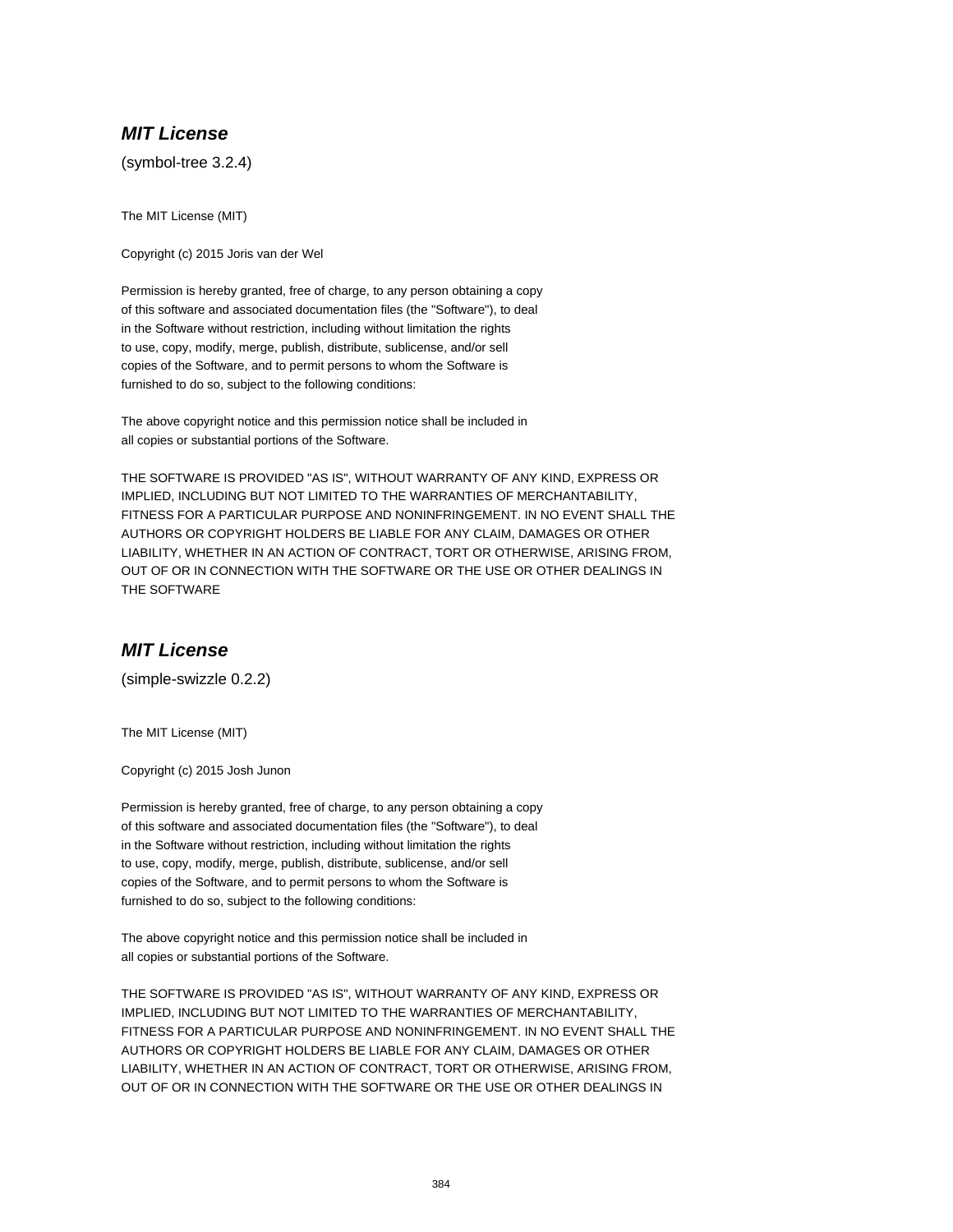THE SOFTWARE

# **MIT License**

(identity-obj-proxy 3.0.0)

The MIT License (MIT)

Copyright (c) 2015 Keyan Zhang

Permission is hereby granted, free of charge, to any person obtaining a copy of this software and associated documentation files (the "Software"), to deal in the Software without restriction, including without limitation the rights to use, copy, modify, merge, publish, distribute, sublicense, and/or sell copies of the Software, and to permit persons to whom the Software is furnished to do so, subject to the following conditions:

The above copyright notice and this permission notice shall be included in all copies or substantial portions of the Software.

THE SOFTWARE IS PROVIDED "AS IS", WITHOUT WARRANTY OF ANY KIND, EXPRESS OR IMPLIED, INCLUDING BUT NOT LIMITED TO THE WARRANTIES OF MERCHANTABILITY, FITNESS FOR A PARTICULAR PURPOSE AND NONINFRINGEMENT. IN NO EVENT SHALL THE AUTHORS OR COPYRIGHT HOLDERS BE LIABLE FOR ANY CLAIM, DAMAGES OR OTHER LIABILITY, WHETHER IN AN ACTION OF CONTRACT, TORT OR OTHERWISE, ARISING FROM, OUT OF OR IN CONNECTION WITH THE SOFTWARE OR THE USE OR OTHER DEALINGS IN THE **SOFTWARE** 

## **MIT License**

(cyclist 1.0.1, flush-write-stream 1.1.1, multicast-dns 6.2.3, multicast-dns-service-types 1.1.0, stream-each 1.2.3)

The MIT License (MIT)

Copyright (c) 2015 Mathias Buus

Permission is hereby granted, free of charge, to any person obtaining a copy of this software and associated documentation files (the "Software"), to deal in the Software without restriction, including without limitation the rights to use, copy, modify, merge, publish, distribute, sublicense, and/or sell copies of the Software, and to permit persons to whom the Software is furnished to do so, subject to the following conditions:

The above copyright notice and this permission notice shall be included in all copies or substantial portions of the Software.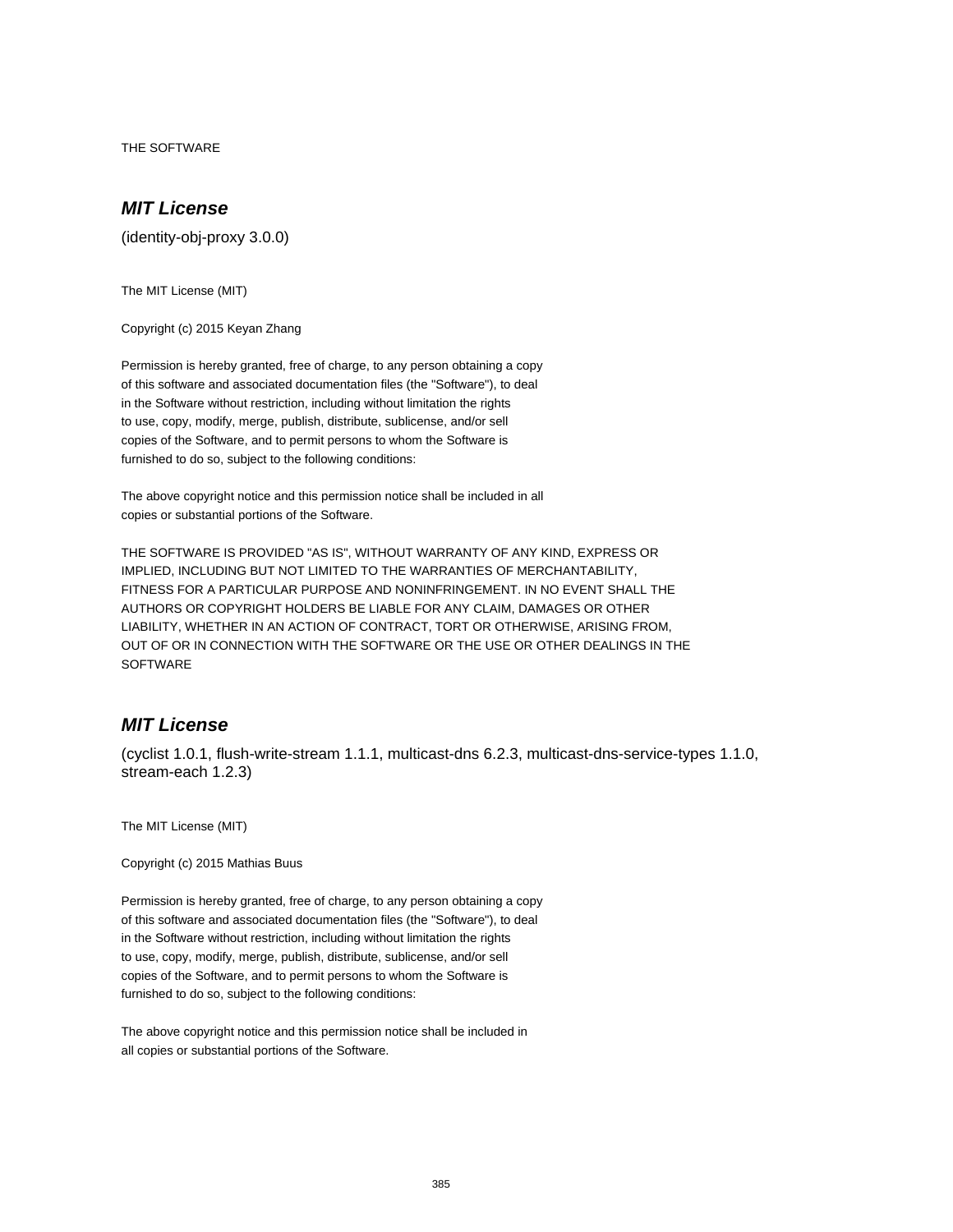THE SOFTWARE IS PROVIDED "AS IS", WITHOUT WARRANTY OF ANY KIND, EXPRESS OR IMPLIED, INCLUDING BUT NOT LIMITED TO THE WARRANTIES OF MERCHANTABILITY, FITNESS FOR A PARTICULAR PURPOSE AND NONINFRINGEMENT. IN NO EVENT SHALL THE AUTHORS OR COPYRIGHT HOLDERS BE LIABLE FOR ANY CLAIM, DAMAGES OR OTHER LIABILITY, WHETHER IN AN ACTION OF CONTRACT, TORT OR OTHERWISE, ARISING FROM, OUT OF OR IN CONNECTION WITH THE SOFTWARE OR THE USE OR OTHER DEALINGS IN THE SOFTWARE

## **MIT License**

(reusify 1.0.4)

The MIT License (MIT)

Copyright (c) 2015 Matteo Collina

Permission is hereby granted, free of charge, to any person obtaining a copy of this software and associated documentation files (the "Software"), to deal in the Software without restriction, including without limitation the rights to use, copy, modify, merge, publish, distribute, sublicense, and/or sell copies of the Software, and to permit persons to whom the Software is furnished to do so, subject to the following conditions:

The above copyright notice and this permission notice shall be included in all copies or substantial portions of the Software.

THE SOFTWARE IS PROVIDED "AS IS", WITHOUT WARRANTY OF ANY KIND, EXPRESS OR IMPLIED, INCLUDING BUT NOT LIMITED TO THE WARRANTIES OF MERCHANTABILITY, FITNESS FOR A PARTICULAR PURPOSE AND NONINFRINGEMENT. IN NO EVENT SHALL THE AUTHORS OR COPYRIGHT HOLDERS BE LIABLE FOR ANY CLAIM, DAMAGES OR OTHER LIABILITY, WHETHER IN AN ACTION OF CONTRACT, TORT OR OTHERWISE, ARISING FROM, OUT OF OR IN CONNECTION WITH THE SOFTWARE OR THE USE OR OTHER DEALINGS IN THE **SOFTWARE** 

# **MIT License**

(babel-plugin-transform-react-remove-prop-types 0.4.24)

The MIT License (MIT)

Copyright (c) 2015 Nikita Gusakov

Permission is hereby granted, free of charge, to any person obtaining a copy of this software and associated documentation files (the "Software"), to deal in the Software without restriction, including without limitation the rights to use, copy, modify, merge, publish, distribute, sublicense, and/or sell copies of the Software, and to permit persons to whom the Software is furnished to do so, subject to the following conditions: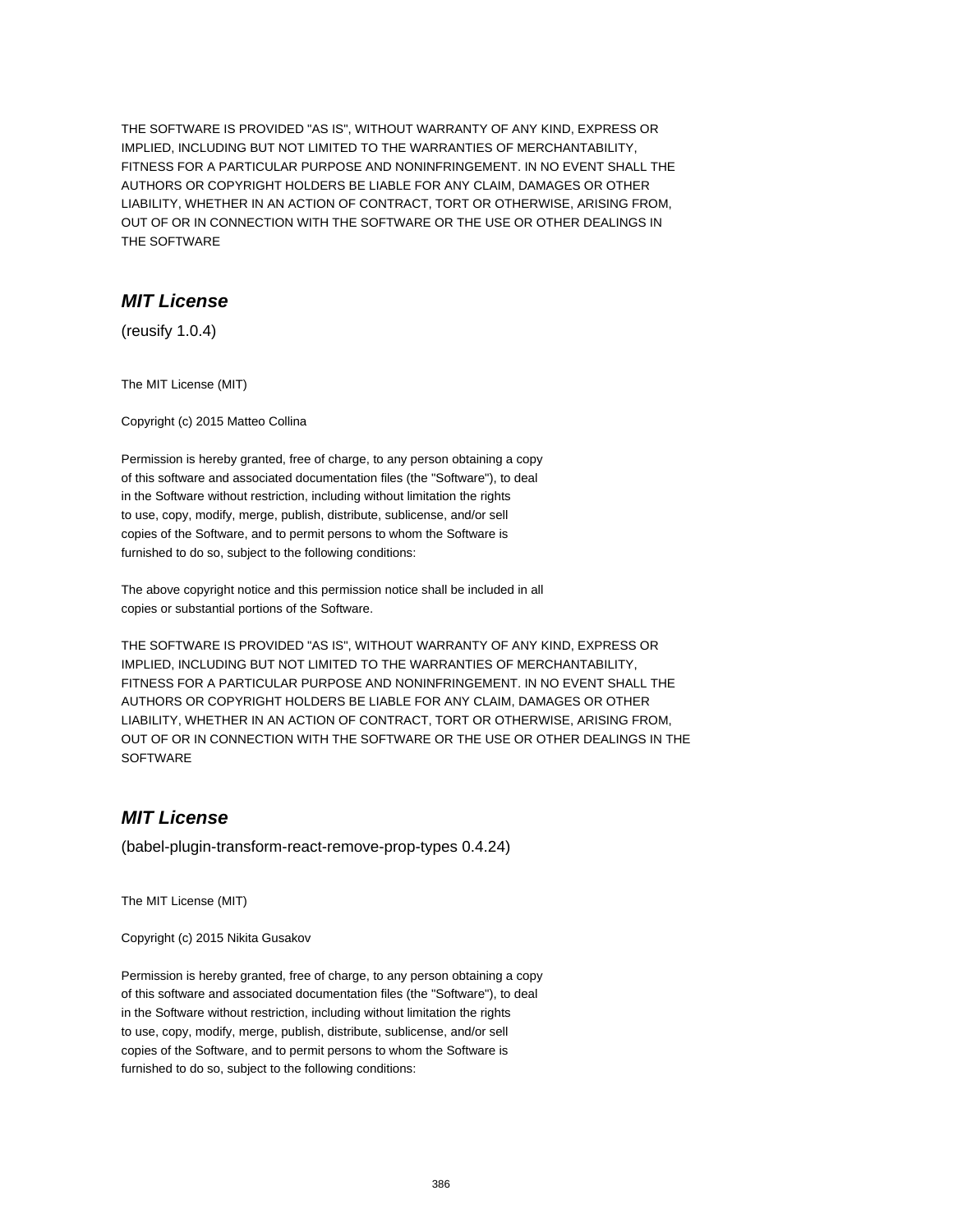The above copyright notice and this permission notice shall be included in all copies or substantial portions of the Software.

THE SOFTWARE IS PROVIDED "AS IS", WITHOUT WARRANTY OF ANY KIND, EXPRESS OR IMPLIED, INCLUDING BUT NOT LIMITED TO THE WARRANTIES OF MERCHANTABILITY, FITNESS FOR A PARTICULAR PURPOSE AND NONINFRINGEMENT. IN NO EVENT SHALL THE AUTHORS OR COPYRIGHT HOLDERS BE LIABLE FOR ANY CLAIM, DAMAGES OR OTHER LIABILITY, WHETHER IN AN ACTION OF CONTRACT, TORT OR OTHERWISE, ARISING FROM, OUT OF OR IN CONNECTION WITH THE SOFTWARE OR THE USE OR OTHER DEALINGS IN THE SOFTWARE

# **MIT License**

(flat-cache 3.0.4)

The MIT License (MIT)

Copyright (c) 2015 Roy Riojas

Permission is hereby granted, free of charge, to any person obtaining a copy of this software and associated documentation files (the "Software"), to deal in the Software without restriction, including without limitation the rights to use, copy, modify, merge, publish, distribute, sublicense, and/or sell copies of the Software, and to permit persons to whom the Software is furnished to do so, subject to the following conditions:

The above copyright notice and this permission notice shall be included in all copies or substantial portions of the Software.

THE SOFTWARE IS PROVIDED "AS IS", WITHOUT WARRANTY OF ANY KIND, EXPRESS OR IMPLIED, INCLUDING BUT NOT LIMITED TO THE WARRANTIES OF MERCHANTABILITY, FITNESS FOR A PARTICULAR PURPOSE AND NONINFRINGEMENT. IN NO EVENT SHALL THE AUTHORS OR COPYRIGHT HOLDERS BE LIABLE FOR ANY CLAIM, DAMAGES OR OTHER LIABILITY, WHETHER IN AN ACTION OF CONTRACT, TORT OR OTHERWISE, ARISING FROM, OUT OF OR IN CONNECTION WITH THE SOFTWARE OR THE USE OR OTHER DEALINGS IN THE **SOFTWARE** 

## **MIT License**

(json-parse-helpfulerror 1.0.3)

The MIT License (MIT)

Copyright (c) 2015 Sam Mikes

Permission is hereby granted, free of charge, to any person obtaining a copy of this software and associated documentation files (the "Software"), to deal in the Software without restriction, including without limitation the rights to use, copy, modify, merge, publish, distribute, sublicense, and/or sell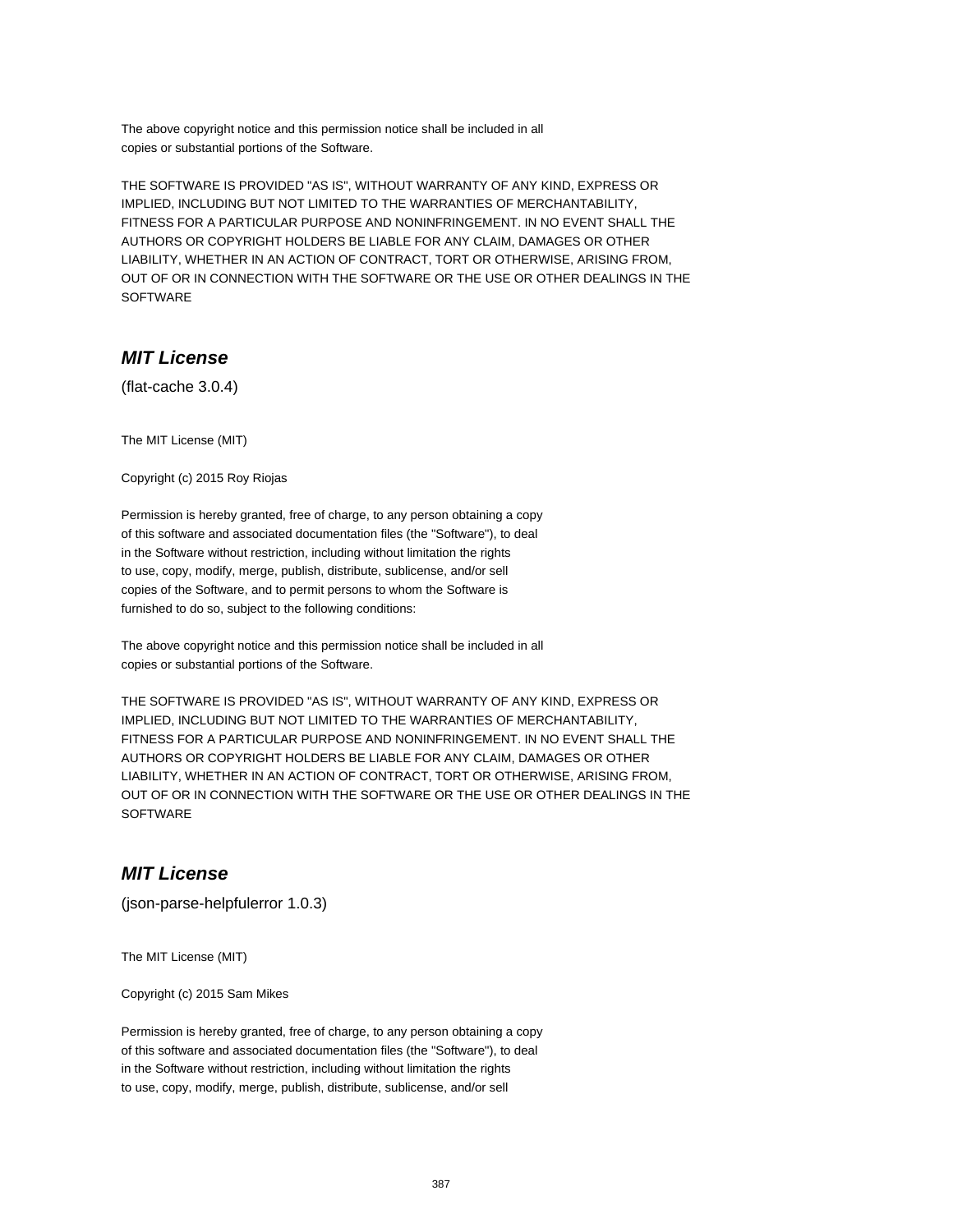copies of the Software, and to permit persons to whom the Software is furnished to do so, subject to the following conditions:

The above copyright notice and this permission notice shall be included in all copies or substantial portions of the Software.

THE SOFTWARE IS PROVIDED "AS IS", WITHOUT WARRANTY OF ANY KIND, EXPRESS OR IMPLIED, INCLUDING BUT NOT LIMITED TO THE WARRANTIES OF MERCHANTABILITY, FITNESS FOR A PARTICULAR PURPOSE AND NONINFRINGEMENT. IN NO EVENT SHALL THE AUTHORS OR COPYRIGHT HOLDERS BE LIABLE FOR ANY CLAIM, DAMAGES OR OTHER LIABILITY, WHETHER IN AN ACTION OF CONTRACT, TORT OR OTHERWISE, ARISING FROM, OUT OF OR IN CONNECTION WITH THE SOFTWARE OR THE USE OR OTHER DEALINGS IN THE **SOFTWARE** 

# **MIT License**

(buffer-indexof-polyfill 1.0.2)

The MIT License (MIT)

Copyright (c) 2015 Sarosia

Permission is hereby granted, free of charge, to any person obtaining a copy of this software and associated documentation files (the "Software"), to deal in the Software without restriction, including without limitation the rights to use, copy, modify, merge, publish, distribute, sublicense, and/or sell copies of the Software, and to permit persons to whom the Software is furnished to do so, subject to the following conditions:

The above copyright notice and this permission notice shall be included in all copies or substantial portions of the Software.

THE SOFTWARE IS PROVIDED "AS IS", WITHOUT WARRANTY OF ANY KIND, EXPRESS OR IMPLIED, INCLUDING BUT NOT LIMITED TO THE WARRANTIES OF MERCHANTABILITY, FITNESS FOR A PARTICULAR PURPOSE AND NONINFRINGEMENT. IN NO EVENT SHALL THE AUTHORS OR COPYRIGHT HOLDERS BE LIABLE FOR ANY CLAIM, DAMAGES OR OTHER LIABILITY, WHETHER IN AN ACTION OF CONTRACT, TORT OR OTHERWISE, ARISING FROM, OUT OF OR IN CONNECTION WITH THE SOFTWARE OR THE USE OR OTHER DEALINGS IN THE **SOFTWARE** 

## **MIT License**

(hash-stream-validation 0.2.4, retry-request 4.1.3, string-format-obj 1.1.1)

The MIT License (MIT)

Copyright (c) 2015 Stephen Sawchuk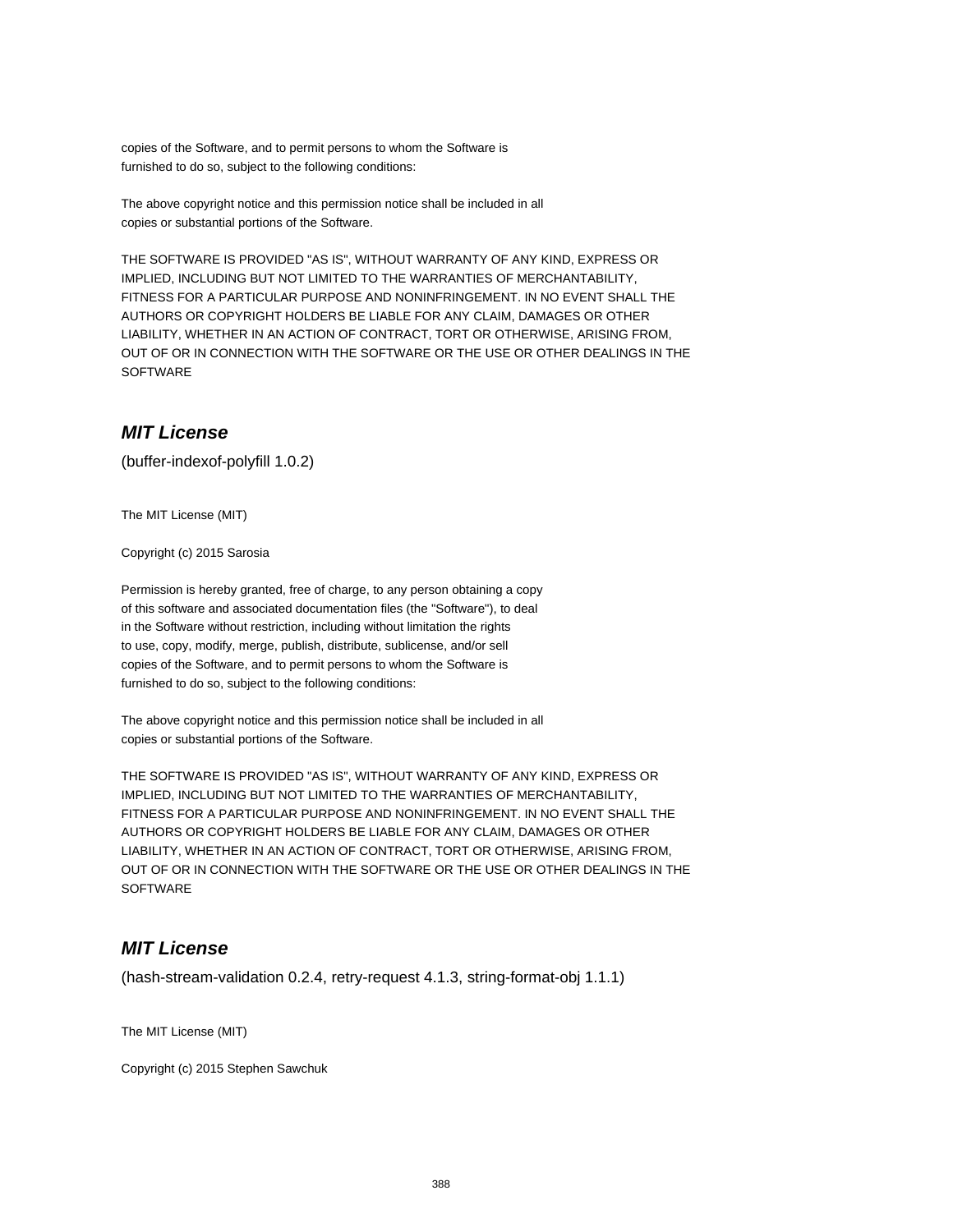Permission is hereby granted, free of charge, to any person obtaining a copy of this software and associated documentation files (the "Software"), to deal in the Software without restriction, including without limitation the rights to use, copy, modify, merge, publish, distribute, sublicense, and/or sell copies of the Software, and to permit persons to whom the Software is furnished to do so, subject to the following conditions:

The above copyright notice and this permission notice shall be included in all copies or substantial portions of the Software.

THE SOFTWARE IS PROVIDED "AS IS", WITHOUT WARRANTY OF ANY KIND, EXPRESS OR IMPLIED, INCLUDING BUT NOT LIMITED TO THE WARRANTIES OF MERCHANTABILITY, FITNESS FOR A PARTICULAR PURPOSE AND NONINFRINGEMENT. IN NO EVENT SHALL THE AUTHORS OR COPYRIGHT HOLDERS BE LIABLE FOR ANY CLAIM, DAMAGES OR OTHER LIABILITY, WHETHER IN AN ACTION OF CONTRACT, TORT OR OTHERWISE, ARISING FROM, OUT OF OR IN CONNECTION WITH THE SOFTWARE OR THE USE OR OTHER DEALINGS IN THE SOFTWARE

# **MIT License**

(http-proxy-middleware v0.19.1)

The MIT License (MIT)

Copyright (c) 2015 Steven Chim

Permission is hereby granted, free of charge, to any person obtaining a copy of this software and associated documentation files (the "Software"), to deal in the Software without restriction, including without limitation the rights to use, copy, modify, merge, publish, distribute, sublicense, and/or sell copies of the Software, and to permit persons to whom the Software is furnished to do so, subject to the following conditions:

The above copyright notice and this permission notice shall be included in all copies or substantial portions of the Software.

THE SOFTWARE IS PROVIDED "AS IS", WITHOUT WARRANTY OF ANY KIND, EXPRESS OR IMPLIED, INCLUDING BUT NOT LIMITED TO THE WARRANTIES OF MERCHANTABILITY, FITNESS FOR A PARTICULAR PURPOSE AND NONINFRINGEMENT. IN NO EVENT SHALL THE AUTHORS OR COPYRIGHT HOLDERS BE LIABLE FOR ANY CLAIM, DAMAGES OR OTHER LIABILITY, WHETHER IN AN ACTION OF CONTRACT, TORT OR OTHERWISE, ARISING FROM, OUT OF OR IN CONNECTION WITH THE SOFTWARE OR THE USE OR OTHER DEALINGS IN THE **SOFTWARE** 

# **MIT License**

(dns-txt 2.0.2)

The MIT License (MIT)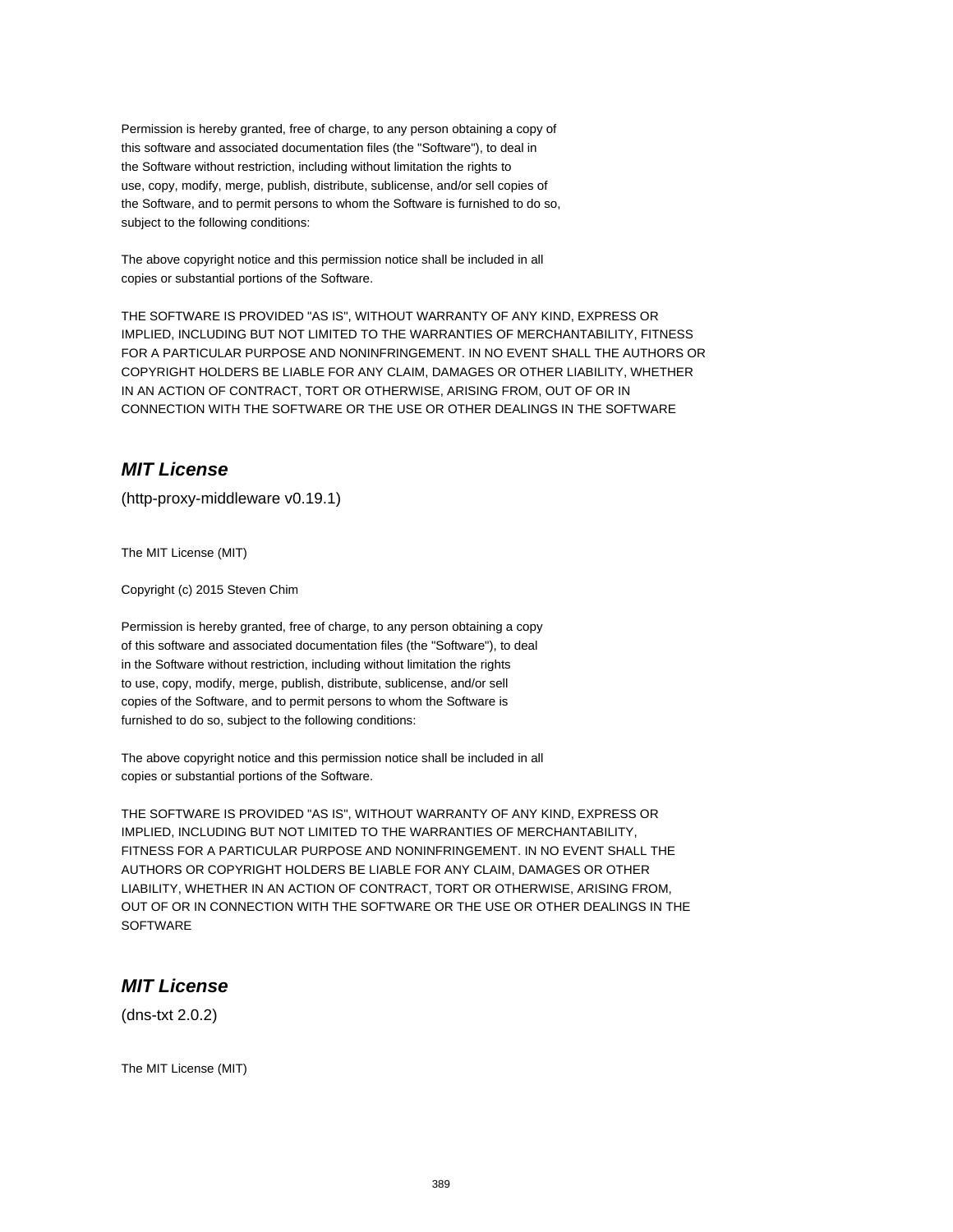Copyright (c) 2015 Thomas Watson Steen

Permission is hereby granted, free of charge, to any person obtaining a copy of this software and associated documentation files (the "Software"), to deal in the Software without restriction, including without limitation the rights to use, copy, modify, merge, publish, distribute, sublicense, and/or sell copies of the Software, and to permit persons to whom the Software is furnished to do so, subject to the following conditions:

The above copyright notice and this permission notice shall be included in all copies or substantial portions of the Software.

THE SOFTWARE IS PROVIDED "AS IS", WITHOUT WARRANTY OF ANY KIND, EXPRESS OR IMPLIED, INCLUDING BUT NOT LIMITED TO THE WARRANTIES OF MERCHANTABILITY, FITNESS FOR A PARTICULAR PURPOSE AND NONINFRINGEMENT. IN NO EVENT SHALL THE AUTHORS OR COPYRIGHT HOLDERS BE LIABLE FOR ANY CLAIM, DAMAGES OR OTHER LIABILITY, WHETHER IN AN ACTION OF CONTRACT, TORT OR OTHERWISE, ARISING FROM, OUT OF OR IN CONNECTION WITH THE SOFTWARE OR THE USE OR OTHER DEALINGS IN THE **SOFTWARE** 

## **MIT License**

(eslint-plugin-node 11.1.0, event-target-shim 5.0.1)

The MIT License (MIT)

Copyright (c) 2015 Toru Nagashima

Permission is hereby granted, free of charge, to any person obtaining a copy of this software and associated documentation files (the "Software"), to deal in the Software without restriction, including without limitation the rights to use, copy, modify, merge, publish, distribute, sublicense, and/or sell copies of the Software, and to permit persons to whom the Software is furnished to do so, subject to the following conditions:

The above copyright notice and this permission notice shall be included in all copies or substantial portions of the Software.

THE SOFTWARE IS PROVIDED "AS IS", WITHOUT WARRANTY OF ANY KIND, EXPRESS OR IMPLIED, INCLUDING BUT NOT LIMITED TO THE WARRANTIES OF MERCHANTABILITY, FITNESS FOR A PARTICULAR PURPOSE AND NONINFRINGEMENT. IN NO EVENT SHALL THE AUTHORS OR COPYRIGHT HOLDERS BE LIABLE FOR ANY CLAIM, DAMAGES OR OTHER LIABILITY, WHETHER IN AN ACTION OF CONTRACT, TORT OR OTHERWISE, ARISING FROM, OUT OF OR IN CONNECTION WITH THE SOFTWARE OR THE USE OR OTHER DEALINGS IN THE **SOFTWARE** 

## **MIT License**

(original 1.0.2, querystringify 2.2.0, requires-port 1.0.0)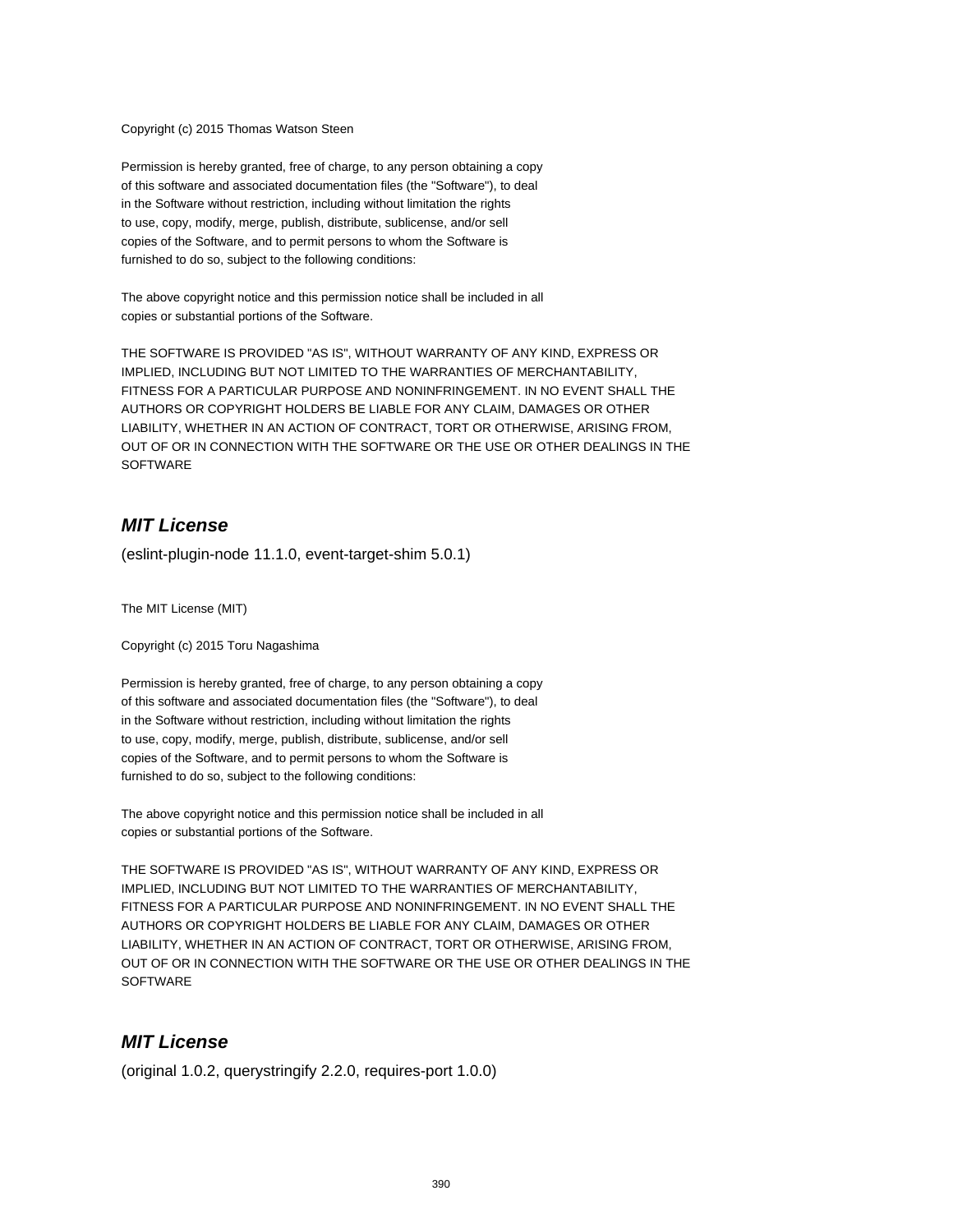The MIT License (MIT)

Copyright (c) 2015 Unshift.io, Arnout Kazemier, the Contributors.

Permission is hereby granted, free of charge, to any person obtaining a copy of this software and associated documentation files (the "Software"), to deal in the Software without restriction, including without limitation the rights to use, copy, modify, merge, publish, distribute, sublicense, and/or sell copies of the Software, and to permit persons to whom the Software is furnished to do so, subject to the following conditions:

The above copyright notice and this permission notice shall be included in all copies or substantial portions of the Software.

THE SOFTWARE IS PROVIDED "AS IS", WITHOUT WARRANTY OF ANY KIND, EXPRESS OR IMPLIED, INCLUDING BUT NOT LIMITED TO THE WARRANTIES OF MERCHANTABILITY, FITNESS FOR A PARTICULAR PURPOSE AND NONINFRINGEMENT. IN NO EVENT SHALL THE AUTHORS OR COPYRIGHT HOLDERS BE LIABLE FOR ANY CLAIM, DAMAGES OR OTHER LIABILITY, WHETHER IN AN ACTION OF CONTRACT, TORT OR OTHERWISE, ARISING FROM, OUT OF OR IN CONNECTION WITH THE SOFTWARE OR THE USE OR OTHER DEALINGS IN THE SOFTWARE

# **MIT License**

(detect-port 1.1.6)

The MIT License (MIT)

Copyright (c) 2015 xdf

Permission is hereby granted, free of charge, to any person obtaining a copy of this software and associated documentation files (the "Software"), to deal in the Software without restriction, including without limitation the rights to use, copy, modify, merge, publish, distribute, sublicense, and/or sell copies of the Software, and to permit persons to whom the Software is furnished to do so, subject to the following conditions:

The above copyright notice and this permission notice shall be included in all copies or substantial portions of the Software.

THE SOFTWARE IS PROVIDED "AS IS", WITHOUT WARRANTY OF ANY KIND, EXPRESS OR IMPLIED, INCLUDING BUT NOT LIMITED TO THE WARRANTIES OF MERCHANTABILITY, FITNESS FOR A PARTICULAR PURPOSE AND NONINFRINGEMENT. IN NO EVENT SHALL THE AUTHORS OR COPYRIGHT HOLDERS BE LIABLE FOR ANY CLAIM, DAMAGES OR OTHER LIABILITY, WHETHER IN AN ACTION OF CONTRACT, TORT OR OTHERWISE, ARISING FROM, OUT OF OR IN CONNECTION WITH THE SOFTWARE OR THE USE OR OTHER DEALINGS IN THE SOFTWARE

## **MIT License**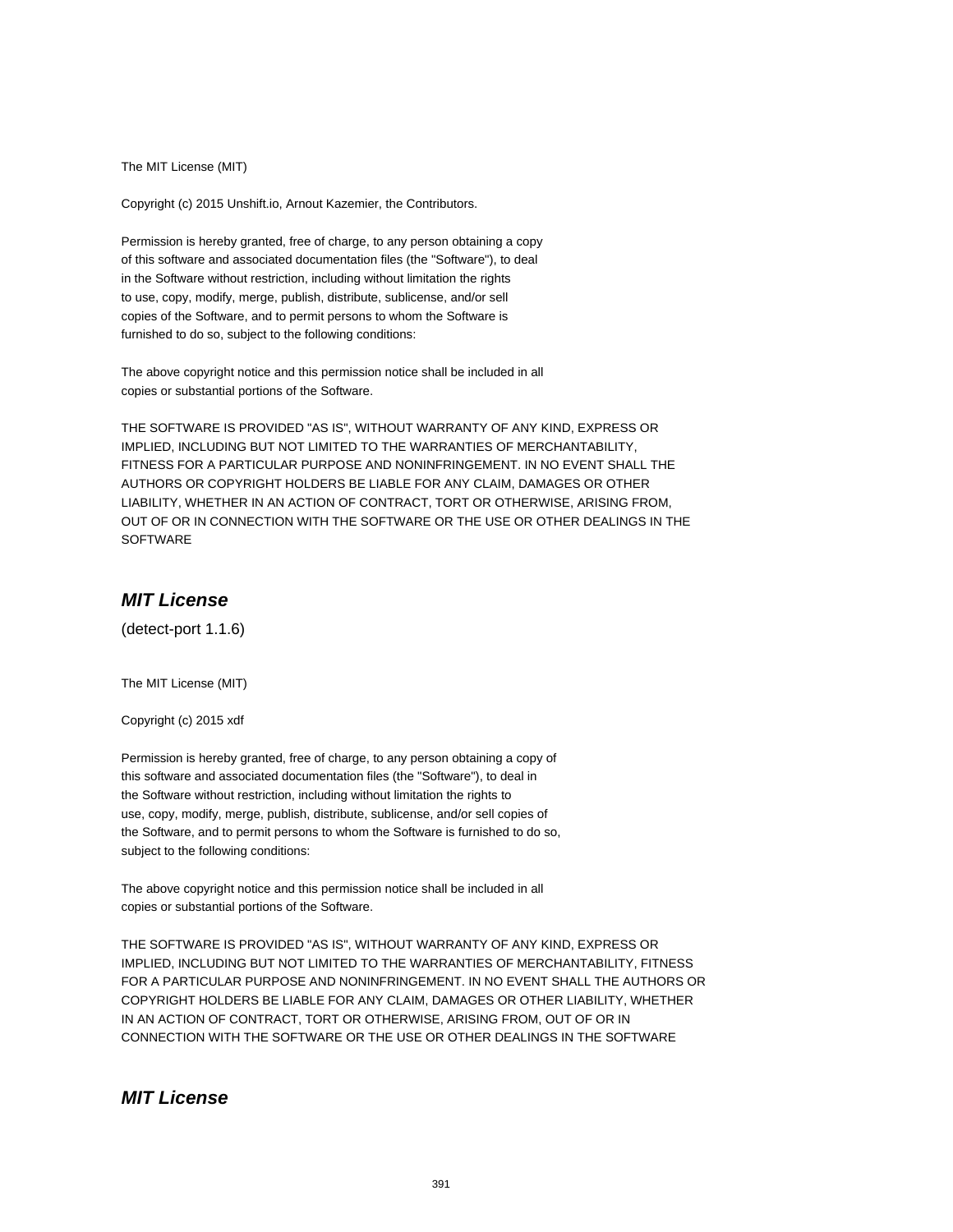(define-property 1.0.0, object-visit 1.0.1, unset-value 1.0.0)

The MIT License (MIT)

Copyright (c) 2015, 2017, Jon Schlinkert

Permission is hereby granted, free of charge, to any person obtaining a copy of this software and associated documentation files (the "Software"), to deal in the Software without restriction, including without limitation the rights to use, copy, modify, merge, publish, distribute, sublicense, and/or sell copies of the Software, and to permit persons to whom the Software is furnished to do so, subject to the following conditions:

The above copyright notice and this permission notice shall be included in all copies or substantial portions of the Software.

THE SOFTWARE IS PROVIDED "AS IS", WITHOUT WARRANTY OF ANY KIND, EXPRESS OR IMPLIED, INCLUDING BUT NOT LIMITED TO THE WARRANTIES OF MERCHANTABILITY, FITNESS FOR A PARTICULAR PURPOSE AND NONINFRINGEMENT. IN NO EVENT SHALL THE AUTHORS OR COPYRIGHT HOLDERS BE LIABLE FOR ANY CLAIM, DAMAGES OR OTHER LIABILITY, WHETHER IN AN ACTION OF CONTRACT, TORT OR OTHERWISE, ARISING FROM, OUT OF OR IN CONNECTION WITH THE SOFTWARE OR THE USE OR OTHER DEALINGS IN THE SOFTWARE

#### **MIT License**

(class-utils 0.3.6)

The MIT License (MIT)

Copyright (c) 2015, 2017-2018, Jon Schlinkert.

Permission is hereby granted, free of charge, to any person obtaining a copy of this software and associated documentation files (the "Software"), to deal in the Software without restriction, including without limitation the rights to use, copy, modify, merge, publish, distribute, sublicense, and/or sell copies of the Software, and to permit persons to whom the Software is furnished to do so, subject to the following conditions:

The above copyright notice and this permission notice shall be included in all copies or substantial portions of the Software.

THE SOFTWARE IS PROVIDED "AS IS", WITHOUT WARRANTY OF ANY KIND, EXPRESS OR IMPLIED, INCLUDING BUT NOT LIMITED TO THE WARRANTIES OF MERCHANTABILITY, FITNESS FOR A PARTICULAR PURPOSE AND NONINFRINGEMENT. IN NO EVENT SHALL THE AUTHORS OR COPYRIGHT HOLDERS BE LIABLE FOR ANY CLAIM, DAMAGES OR OTHER LIABILITY, WHETHER IN AN ACTION OF CONTRACT, TORT OR OTHERWISE, ARISING FROM, OUT OF OR IN CONNECTION WITH THE SOFTWARE OR THE USE OR OTHER DEALINGS IN THE SOFTWARE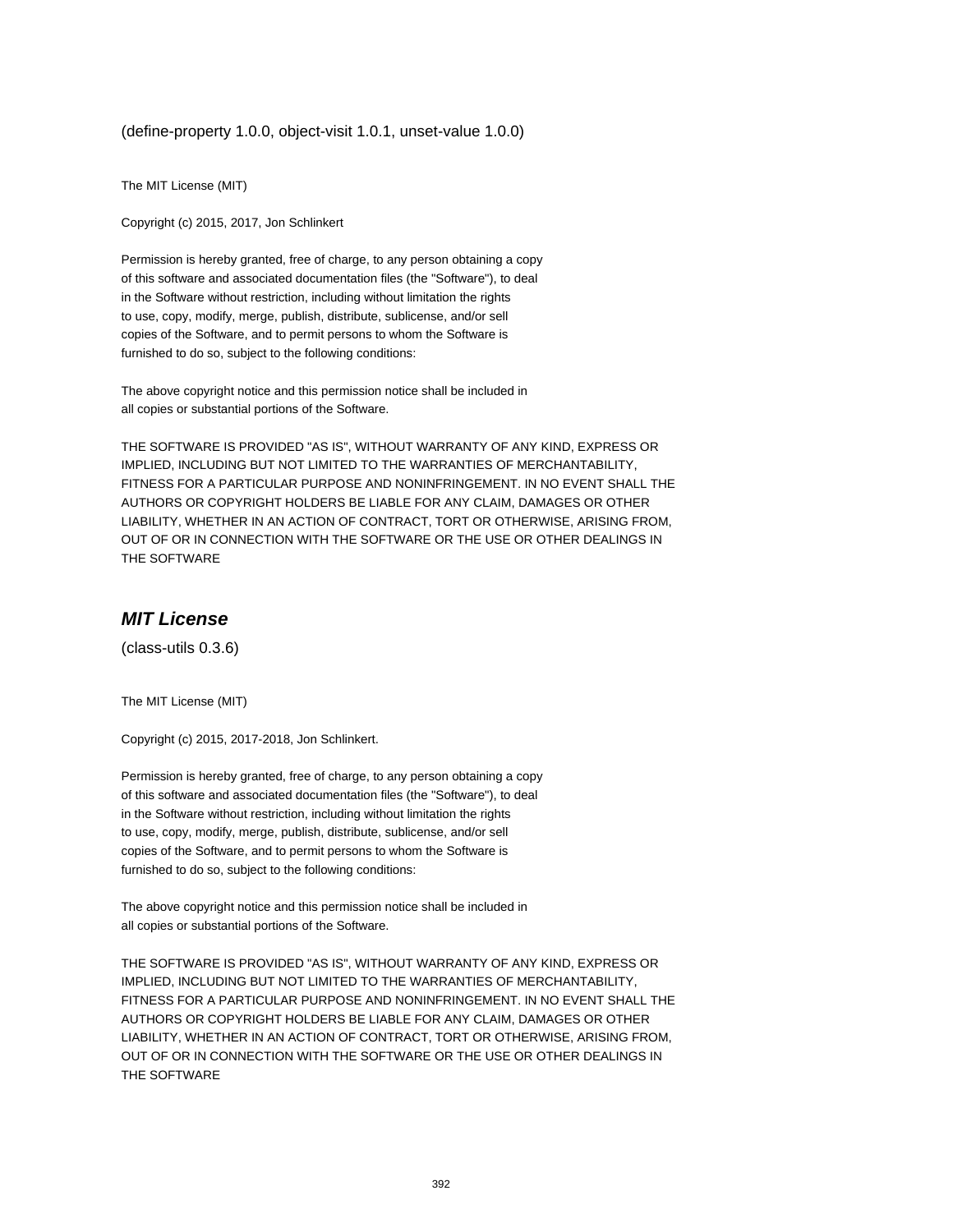## **MIT License**

(babel-extract-comments 1.0.0)

The MIT License (MIT)

Copyright (c) 2015, 2018, Jon Schlinkert.

Permission is hereby granted, free of charge, to any person obtaining a copy of this software and associated documentation files (the "Software"), to deal in the Software without restriction, including without limitation the rights to use, copy, modify, merge, publish, distribute, sublicense, and/or sell copies of the Software, and to permit persons to whom the Software is furnished to do so, subject to the following conditions:

The above copyright notice and this permission notice shall be included in all copies or substantial portions of the Software.

THE SOFTWARE IS PROVIDED "AS IS", WITHOUT WARRANTY OF ANY KIND, EXPRESS OR IMPLIED, INCLUDING BUT NOT LIMITED TO THE WARRANTIES OF MERCHANTABILITY, FITNESS FOR A PARTICULAR PURPOSE AND NONINFRINGEMENT. IN NO EVENT SHALL THE AUTHORS OR COPYRIGHT HOLDERS BE LIABLE FOR ANY CLAIM, DAMAGES OR OTHER LIABILITY, WHETHER IN AN ACTION OF CONTRACT, TORT OR OTHERWISE, ARISING FROM, OUT OF OR IN CONNECTION WITH THE SOFTWARE OR THE USE OR OTHER DEALINGS IN THE SOFTWARE

## **MIT License**

(assign-symbols 1.0.0, contains-path 0.1.0, define-property 0.2.5, is-accessor-descriptor 0.1.6, is-data-descriptor 0.1.4, is-extendable 0.1.1, pascalcase 0.1.1)

The MIT License (MIT)

Copyright (c) 2015, Jon Schlinkert.

Permission is hereby granted, free of charge, to any person obtaining a copy of this software and associated documentation files (the "Software"), to deal in the Software without restriction, including without limitation the rights to use, copy, modify, merge, publish, distribute, sublicense, and/or sell copies of the Software, and to permit persons to whom the Software is furnished to do so, subject to the following conditions:

The above copyright notice and this permission notice shall be included in all copies or substantial portions of the Software.

THE SOFTWARE IS PROVIDED "AS IS", WITHOUT WARRANTY OF ANY KIND, EXPRESS OR IMPLIED, INCLUDING BUT NOT LIMITED TO THE WARRANTIES OF MERCHANTABILITY, FITNESS FOR A PARTICULAR PURPOSE AND NONINFRINGEMENT. IN NO EVENT SHALL THE AUTHORS OR COPYRIGHT HOLDERS BE LIABLE FOR ANY CLAIM, DAMAGES OR OTHER LIABILITY, WHETHER IN AN ACTION OF CONTRACT, TORT OR OTHERWISE, ARISING FROM,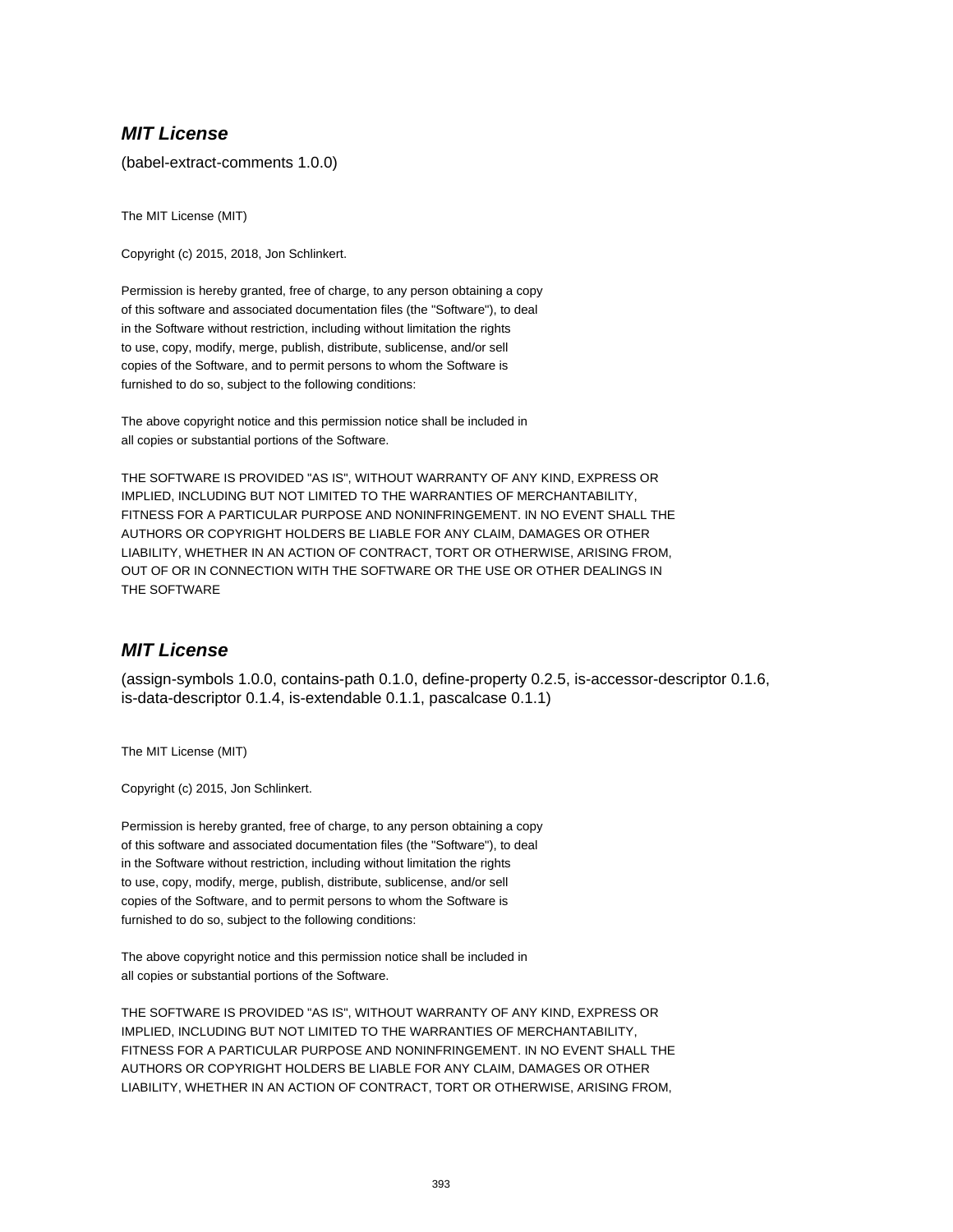OUT OF OR IN CONNECTION WITH THE SOFTWARE OR THE USE OR OTHER DEALINGS IN THE SOFTWARE

## **MIT License**

(string-natural-compare 3.0.1)

The MIT License (MIT)

Copyright (c) 2015-2016 Nathan Woltman

Permission is hereby granted, free of charge, to any person obtaining a copy of this software and associated documentation files (the "Software"), to deal in the Software without restriction, including without limitation the rights to use, copy, modify, merge, publish, distribute, sublicense, and/or sell copies of the Software, and to permit persons to whom the Software is furnished to do so, subject to the following conditions:

The above copyright notice and this permission notice shall be included in all copies or substantial portions of the Software.

THE SOFTWARE IS PROVIDED "AS IS", WITHOUT WARRANTY OF ANY KIND, EXPRESS OR IMPLIED, INCLUDING BUT NOT LIMITED TO THE WARRANTIES OF MERCHANTABILITY, FITNESS FOR A PARTICULAR PURPOSE AND NONINFRINGEMENT. IN NO EVENT SHALL THE AUTHORS OR COPYRIGHT HOLDERS BE LIABLE FOR ANY CLAIM, DAMAGES OR OTHER LIABILITY, WHETHER IN AN ACTION OF CONTRACT, TORT OR OTHERWISE, ARISING FROM, OUT OF OR IN CONNECTION WITH THE SOFTWARE OR THE USE OR OTHER DEALINGS IN THE **SOFTWARE** 

## **MIT License**

(pnpm 5.4.2)

The MIT License (MIT)

Copyright (c) 2015-2016 Rico Sta. Cruz Copyright (c) 2016-2020 Zoltan Kochan

Permission is hereby granted, free of charge, to any person obtaining a copy of this software and associated documentation files (the "Software"), to deal in the Software without restriction, including without limitation the rights to use, copy, modify, merge, publish, distribute, sublicense, and/or sell copies of the Software, and to permit persons to whom the Software is furnished to do so, subject to the following conditions:

The above copyright notice and this permission notice shall be included in all copies or substantial portions of the Software.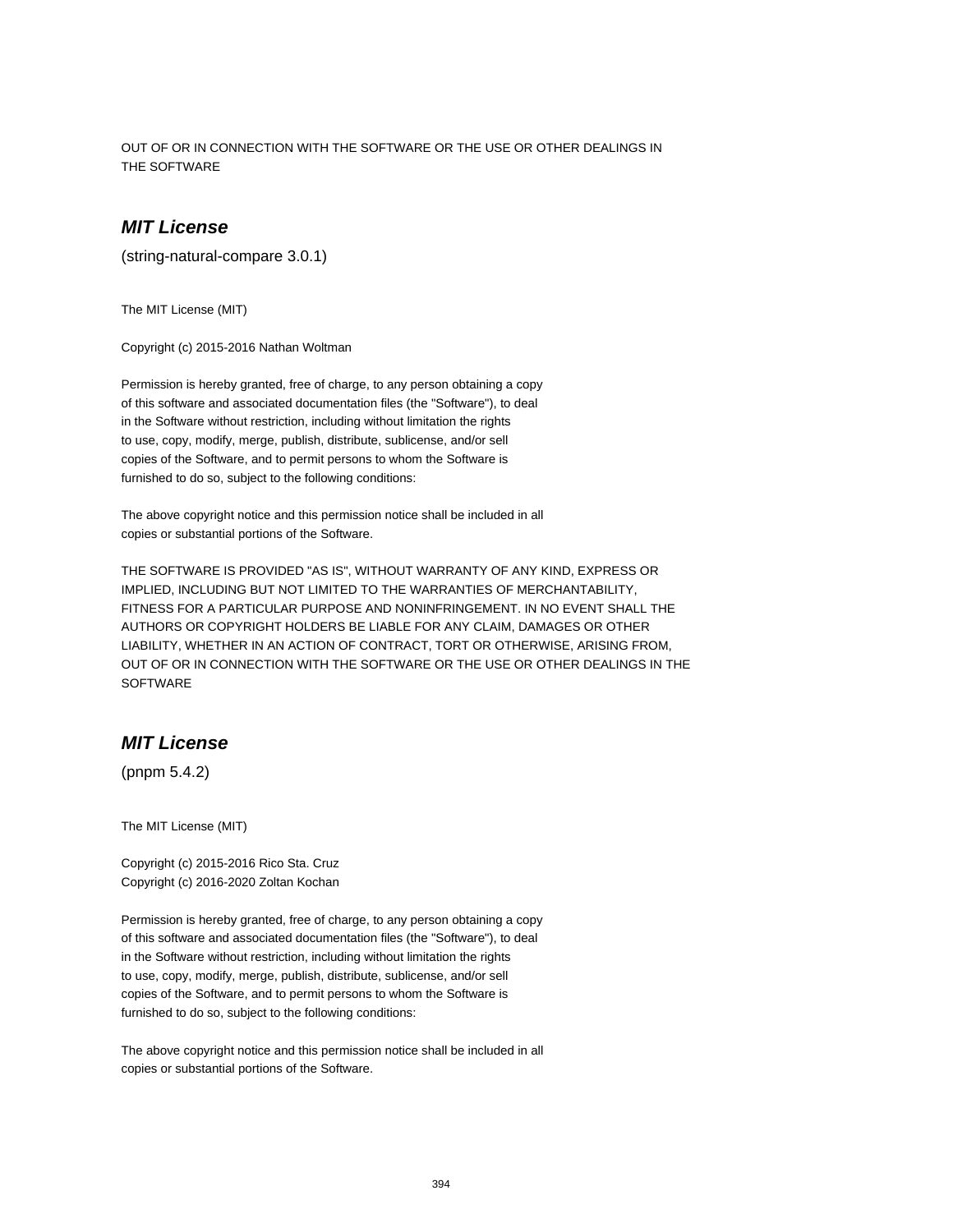THE SOFTWARE IS PROVIDED "AS IS", WITHOUT WARRANTY OF ANY KIND, EXPRESS OR IMPLIED, INCLUDING BUT NOT LIMITED TO THE WARRANTIES OF MERCHANTABILITY, FITNESS FOR A PARTICULAR PURPOSE AND NONINFRINGEMENT. IN NO EVENT SHALL THE AUTHORS OR COPYRIGHT HOLDERS BE LIABLE FOR ANY CLAIM, DAMAGES OR OTHER LIABILITY, WHETHER IN AN ACTION OF CONTRACT, TORT OR OTHERWISE, ARISING FROM, OUT OF OR IN CONNECTION WITH THE SOFTWARE OR THE USE OR OTHER DEALINGS IN THE SOFTWARE

# **MIT License**

(bonjour 3.5.0)

The MIT License (MIT)

Copyright (c) 2015-2016 Thomas Watson Steen

Permission is hereby granted, free of charge, to any person obtaining a copy of this software and associated documentation files (the "Software"), to deal in the Software without restriction, including without limitation the rights to use, copy, modify, merge, publish, distribute, sublicense, and/or sell copies of the Software, and to permit persons to whom the Software is furnished to do so, subject to the following conditions:

The above copyright notice and this permission notice shall be included in all copies or substantial portions of the Software.

THE SOFTWARE IS PROVIDED "AS IS", WITHOUT WARRANTY OF ANY KIND, EXPRESS OR IMPLIED, INCLUDING BUT NOT LIMITED TO THE WARRANTIES OF MERCHANTABILITY, FITNESS FOR A PARTICULAR PURPOSE AND NONINFRINGEMENT. IN NO EVENT SHALL THE AUTHORS OR COPYRIGHT HOLDERS BE LIABLE FOR ANY CLAIM, DAMAGES OR OTHER LIABILITY, WHETHER IN AN ACTION OF CONTRACT, TORT OR OTHERWISE, ARISING FROM, OUT OF OR IN CONNECTION WITH THE SOFTWARE OR THE USE OR OTHER DEALINGS IN THE **SOFTWARE** 

# **MIT License**

(copy-descriptor 0.1.1, expand-brackets 2.1.4, map-visit 1.0.0)

The MIT License (MIT)

Copyright (c) 2015-2016, Jon Schlinkert

Permission is hereby granted, free of charge, to any person obtaining a copy of this software and associated documentation files (the "Software"), to deal in the Software without restriction, including without limitation the rights to use, copy, modify, merge, publish, distribute, sublicense, and/or sell copies of the Software, and to permit persons to whom the Software is furnished to do so, subject to the following conditions: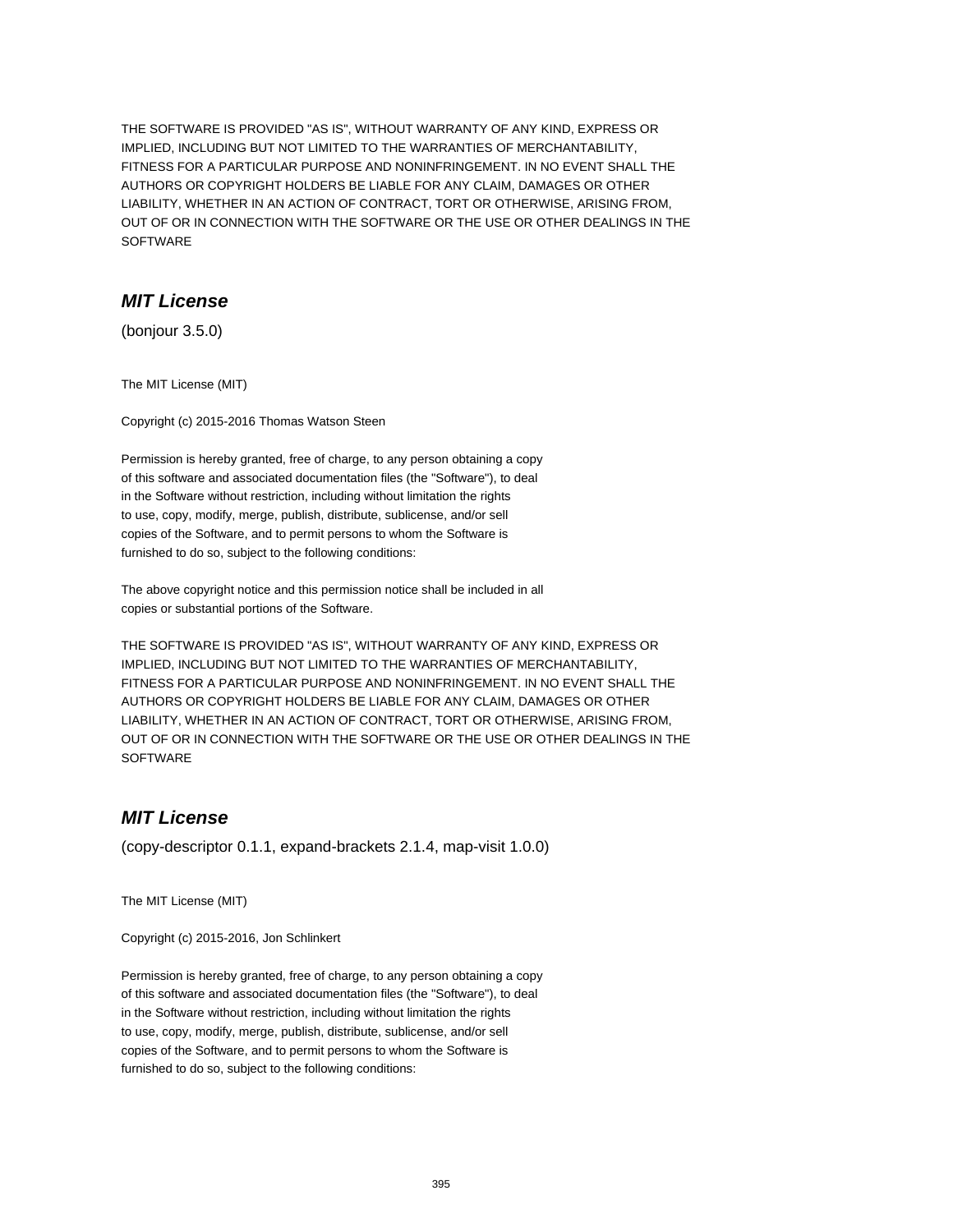The above copyright notice and this permission notice shall be included in all copies or substantial portions of the Software.

THE SOFTWARE IS PROVIDED "AS IS", WITHOUT WARRANTY OF ANY KIND, EXPRESS OR IMPLIED, INCLUDING BUT NOT LIMITED TO THE WARRANTIES OF MERCHANTABILITY, FITNESS FOR A PARTICULAR PURPOSE AND NONINFRINGEMENT. IN NO EVENT SHALL THE AUTHORS OR COPYRIGHT HOLDERS BE LIABLE FOR ANY CLAIM, DAMAGES OR OTHER LIABILITY, WHETHER IN AN ACTION OF CONTRACT, TORT OR OTHERWISE, ARISING FROM, OUT OF OR IN CONNECTION WITH THE SOFTWARE OR THE USE OR OTHER DEALINGS IN THE SOFTWARE

# **MIT License**

(map-cache 0.2.2, snapdragon 0.8.2, to-object-path 0.3.0)

The MIT License (MIT)

Copyright (c) 2015-2016, Jon Schlinkert.

Permission is hereby granted, free of charge, to any person obtaining a copy of this software and associated documentation files (the "Software"), to deal in the Software without restriction, including without limitation the rights to use, copy, modify, merge, publish, distribute, sublicense, and/or sell copies of the Software, and to permit persons to whom the Software is furnished to do so, subject to the following conditions:

The above copyright notice and this permission notice shall be included in all copies or substantial portions of the Software.

THE SOFTWARE IS PROVIDED "AS IS", WITHOUT WARRANTY OF ANY KIND, EXPRESS OR IMPLIED, INCLUDING BUT NOT LIMITED TO THE WARRANTIES OF MERCHANTABILITY, FITNESS FOR A PARTICULAR PURPOSE AND NONINFRINGEMENT. IN NO EVENT SHALL THE AUTHORS OR COPYRIGHT HOLDERS BE LIABLE FOR ANY CLAIM, DAMAGES OR OTHER LIABILITY, WHETHER IN AN ACTION OF CONTRACT, TORT OR OTHERWISE, ARISING FROM, OUT OF OR IN CONNECTION WITH THE SOFTWARE OR THE USE OR OTHER DEALINGS IN THE SOFTWARE

# **MIT License**

(ajv 6.12.6)

The MIT License (MIT)

Copyright (c) 2015-2017 Evgeny Poberezkin

Permission is hereby granted, free of charge, to any person obtaining a copy of this software and associated documentation files (the "Software"), to deal in the Software without restriction, including without limitation the rights to use, copy, modify, merge, publish, distribute, sublicense, and/or sell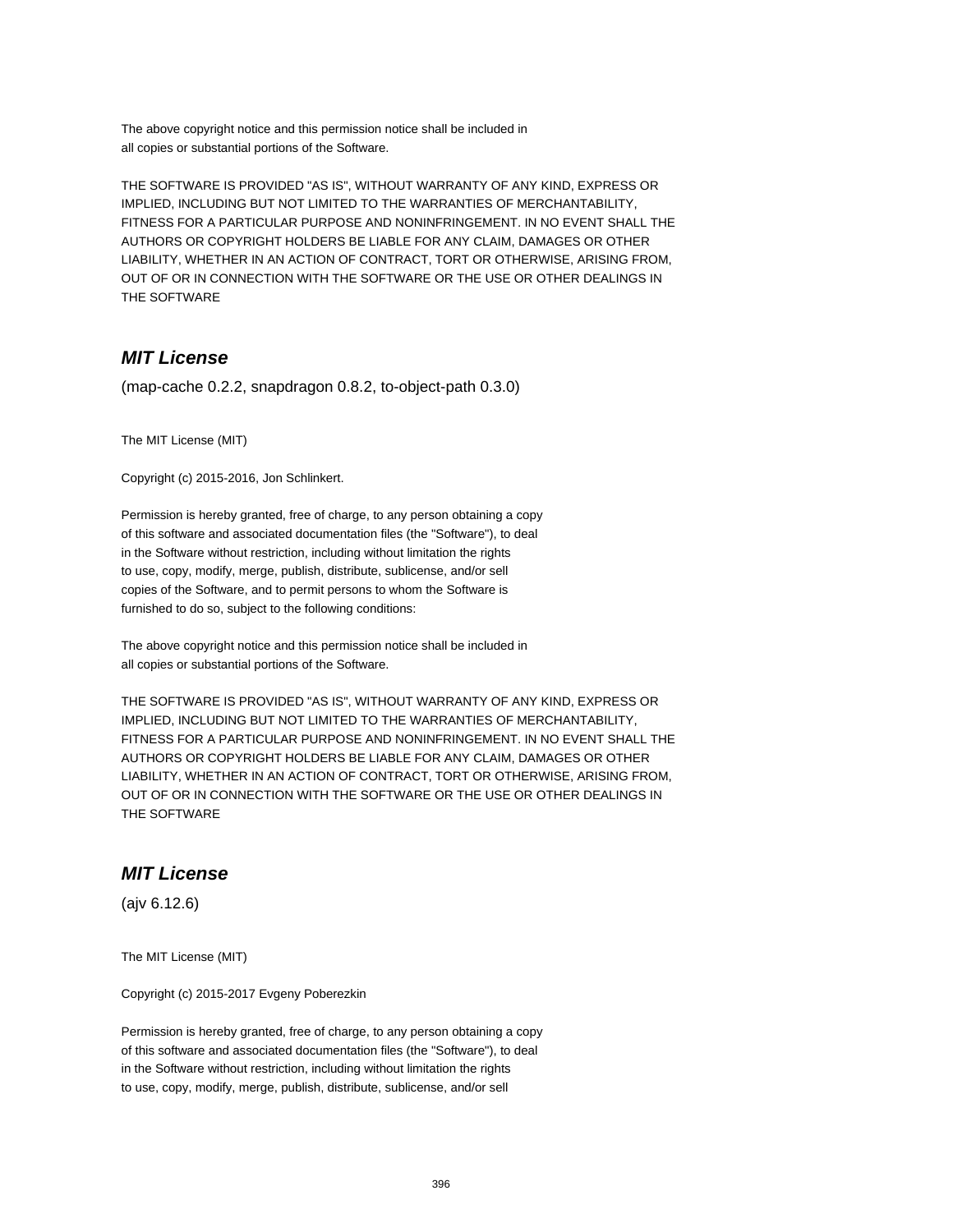copies of the Software, and to permit persons to whom the Software is furnished to do so, subject to the following conditions:

The above copyright notice and this permission notice shall be included in all copies or substantial portions of the Software.

THE SOFTWARE IS PROVIDED "AS IS", WITHOUT WARRANTY OF ANY KIND, EXPRESS OR IMPLIED, INCLUDING BUT NOT LIMITED TO THE WARRANTIES OF MERCHANTABILITY, FITNESS FOR A PARTICULAR PURPOSE AND NONINFRINGEMENT. IN NO EVENT SHALL THE AUTHORS OR COPYRIGHT HOLDERS BE LIABLE FOR ANY CLAIM, DAMAGES OR OTHER LIABILITY, WHETHER IN AN ACTION OF CONTRACT, TORT OR OTHERWISE, ARISING FROM, OUT OF OR IN CONNECTION WITH THE SOFTWARE OR THE USE OR OTHER DEALINGS IN THE **SOFTWARE** 

## **MIT License**

(to-regex-range 2.1.1, union-value 1.0.1)

The MIT License (MIT)

Copyright (c) 2015-2017, Jon Schlinkert

Permission is hereby granted, free of charge, to any person obtaining a copy of this software and associated documentation files (the "Software"), to deal in the Software without restriction, including without limitation the rights to use, copy, modify, merge, publish, distribute, sublicense, and/or sell copies of the Software, and to permit persons to whom the Software is furnished to do so, subject to the following conditions:

The above copyright notice and this permission notice shall be included in all copies or substantial portions of the Software.

THE SOFTWARE IS PROVIDED "AS IS", WITHOUT WARRANTY OF ANY KIND, EXPRESS OR IMPLIED, INCLUDING BUT NOT LIMITED TO THE WARRANTIES OF MERCHANTABILITY, FITNESS FOR A PARTICULAR PURPOSE AND NONINFRINGEMENT. IN NO EVENT SHALL THE AUTHORS OR COPYRIGHT HOLDERS BE LIABLE FOR ANY CLAIM, DAMAGES OR OTHER LIABILITY, WHETHER IN AN ACTION OF CONTRACT, TORT OR OTHERWISE, ARISING FROM, OUT OF OR IN CONNECTION WITH THE SOFTWARE OR THE USE OR OTHER DEALINGS IN THE SOFTWARE

## **MIT License**

(BASE 0.11.2, define-property 2.0.2, extglob 2.0.4, is-accessor-descriptor 1.0.0, is-data-descriptor 1.0.0, is-descriptor 0.1.6, is-descriptor 1.0.2, is-extendable 1.0.1, parse-github-url 1.0.2, split-string 3.1.0)

The MIT License (MIT)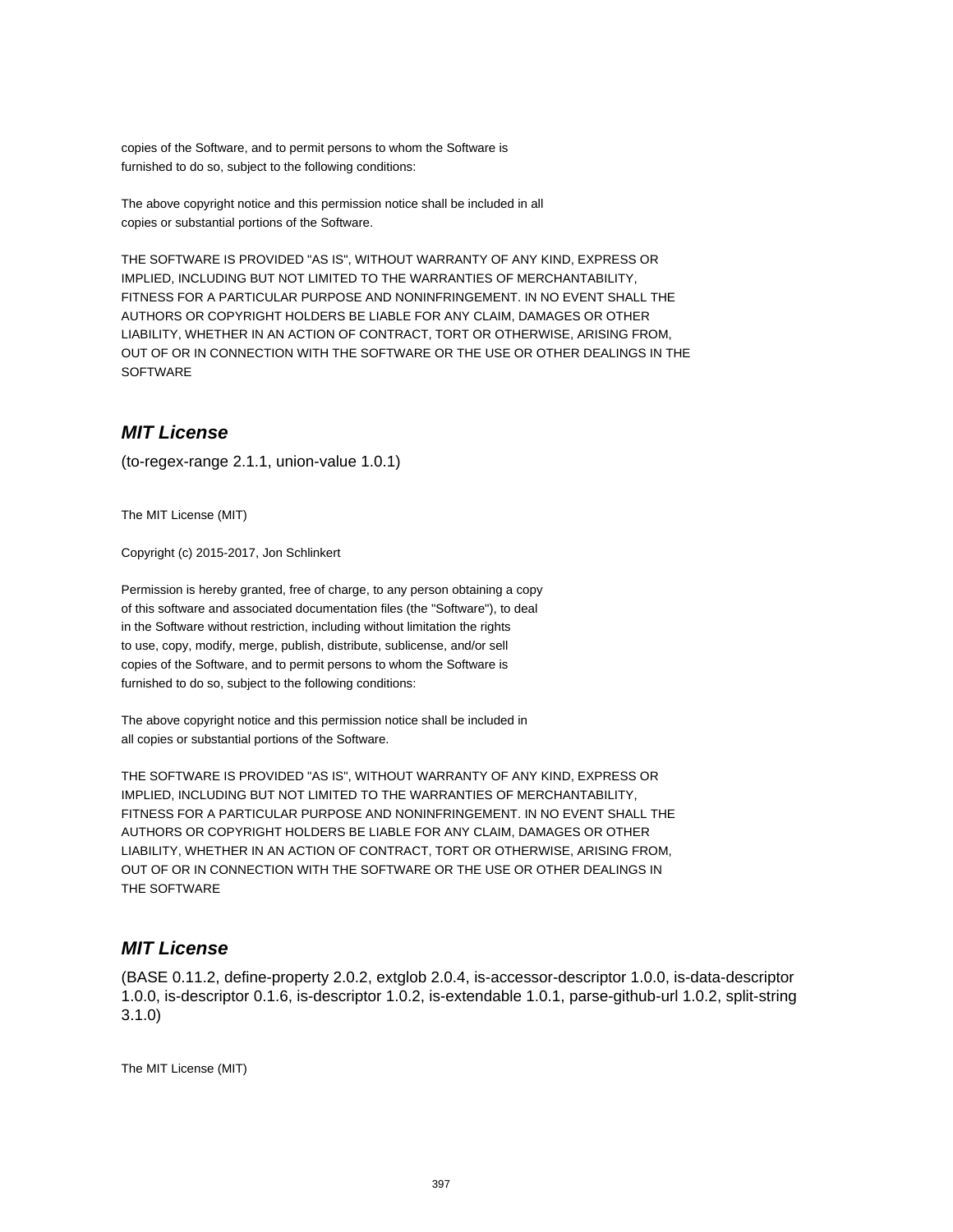Copyright (c) 2015-2017, Jon Schlinkert.

Permission is hereby granted, free of charge, to any person obtaining a copy of this software and associated documentation files (the "Software"), to deal in the Software without restriction, including without limitation the rights to use, copy, modify, merge, publish, distribute, sublicense, and/or sell copies of the Software, and to permit persons to whom the Software is furnished to do so, subject to the following conditions:

The above copyright notice and this permission notice shall be included in all copies or substantial portions of the Software.

THE SOFTWARE IS PROVIDED "AS IS", WITHOUT WARRANTY OF ANY KIND, EXPRESS OR IMPLIED, INCLUDING BUT NOT LIMITED TO THE WARRANTIES OF MERCHANTABILITY, FITNESS FOR A PARTICULAR PURPOSE AND NONINFRINGEMENT. IN NO EVENT SHALL THE AUTHORS OR COPYRIGHT HOLDERS BE LIABLE FOR ANY CLAIM, DAMAGES OR OTHER LIABILITY, WHETHER IN AN ACTION OF CONTRACT, TORT OR OTHERWISE, ARISING FROM, OUT OF OR IN CONNECTION WITH THE SOFTWARE OR THE USE OR OTHER DEALINGS IN THE SOFTWARE

## **MIT License**

(reselect 4.0.0)

The MIT License (MIT)

Copyright (c) 2015-2018 Reselect Contributors

Permission is hereby granted, free of charge, to any person obtaining a copy of this software and associated documentation files (the "Software"), to deal in the Software without restriction, including without limitation the rights to use, copy, modify, merge, publish, distribute, sublicense, and/or sell copies of the Software, and to permit persons to whom the Software is furnished to do so, subject to the following conditions:

The above copyright notice and this permission notice shall be included in all copies or substantial portions of the Software.

THE SOFTWARE IS PROVIDED "AS IS", WITHOUT WARRANTY OF ANY KIND, EXPRESS OR IMPLIED, INCLUDING BUT NOT LIMITED TO THE WARRANTIES OF MERCHANTABILITY, FITNESS FOR A PARTICULAR PURPOSE AND NONINFRINGEMENT. IN NO EVENT SHALL THE AUTHORS OR COPYRIGHT HOLDERS BE LIABLE FOR ANY CLAIM, DAMAGES OR OTHER LIABILITY, WHETHER IN AN ACTION OF CONTRACT, TORT OR OTHERWISE, ARISING FROM, OUT OF OR IN CONNECTION WITH THE SOFTWARE OR THE USE OR OTHER DEALINGS IN THE **SOFTWARE** 

# **MIT License**

(is-windows 1.0.2, strip-comments 1.0.2)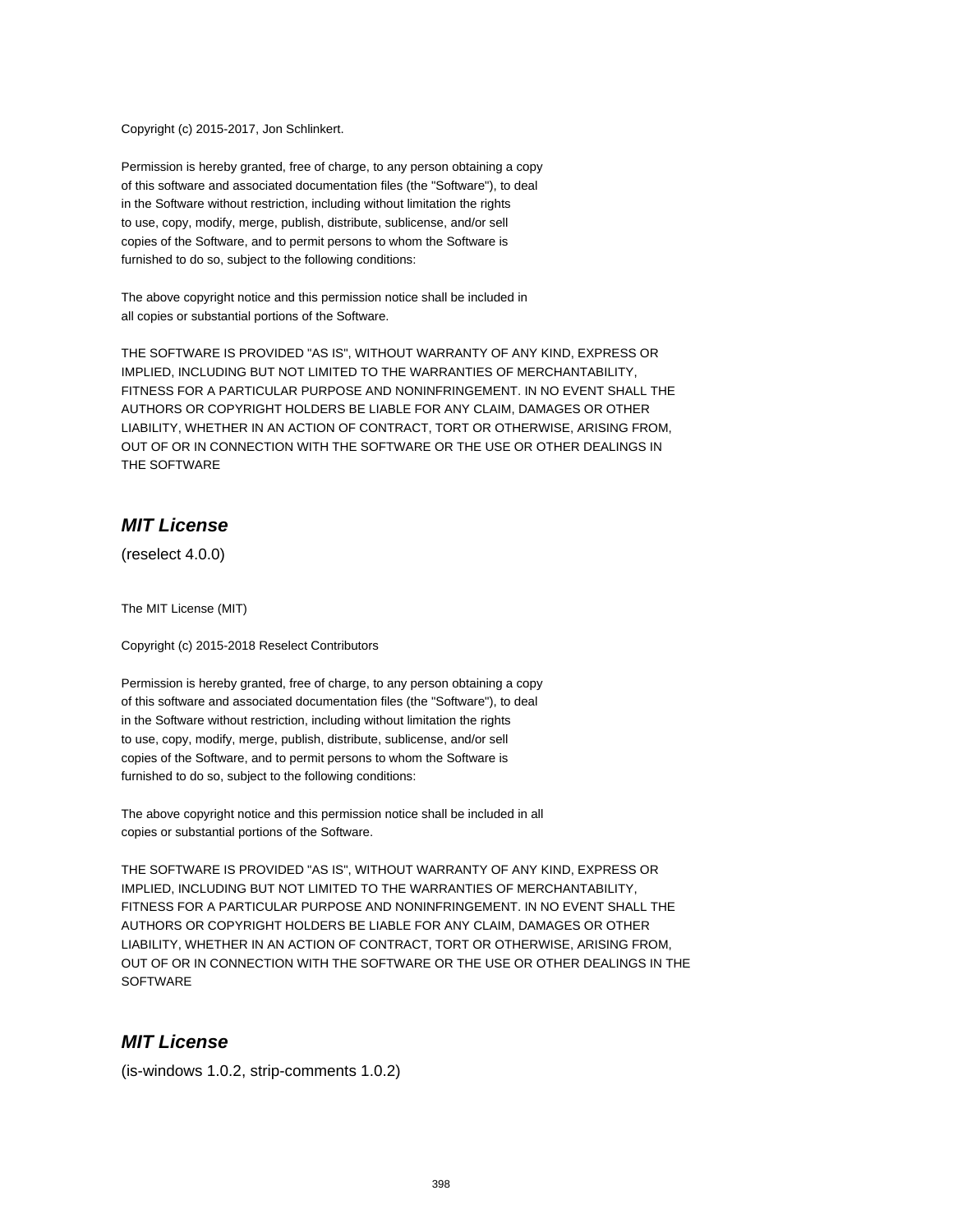The MIT License (MIT)

Copyright (c) 2015-2018, Jon Schlinkert.

Permission is hereby granted, free of charge, to any person obtaining a copy of this software and associated documentation files (the "Software"), to deal in the Software without restriction, including without limitation the rights to use, copy, modify, merge, publish, distribute, sublicense, and/or sell copies of the Software, and to permit persons to whom the Software is furnished to do so, subject to the following conditions:

The above copyright notice and this permission notice shall be included in all copies or substantial portions of the Software.

THE SOFTWARE IS PROVIDED "AS IS", WITHOUT WARRANTY OF ANY KIND, EXPRESS OR IMPLIED, INCLUDING BUT NOT LIMITED TO THE WARRANTIES OF MERCHANTABILITY, FITNESS FOR A PARTICULAR PURPOSE AND NONINFRINGEMENT. IN NO EVENT SHALL THE AUTHORS OR COPYRIGHT HOLDERS BE LIABLE FOR ANY CLAIM, DAMAGES OR OTHER LIABILITY, WHETHER IN AN ACTION OF CONTRACT, TORT OR OTHERWISE, ARISING FROM, OUT OF OR IN CONNECTION WITH THE SOFTWARE OR THE USE OR OTHER DEALINGS IN THE SOFTWARE

# **MIT License**

(coa 2.0.2)

The MIT License (MIT)

Copyright (c) 2015-present Sergey Berezhnoy

Permission is hereby granted, free of charge, to any person obtaining a copy of this software and associated documentation files (the "Software"), to deal in the Software without restriction, including without limitation the rights to use, copy, modify, merge, publish, distribute, sublicense, and/or sell copies of the Software, and to permit persons to whom the Software is furnished to do so, subject to the following conditions:

The above copyright notice and this permission notice shall be included in all copies or substantial portions of the Software.

THE SOFTWARE IS PROVIDED "AS IS", WITHOUT WARRANTY OF ANY KIND, EXPRESS OR IMPLIED, INCLUDING BUT NOT LIMITED TO THE WARRANTIES OF MERCHANTABILITY, FITNESS FOR A PARTICULAR PURPOSE AND NONINFRINGEMENT. IN NO EVENT SHALL THE AUTHORS OR COPYRIGHT HOLDERS BE LIABLE FOR ANY CLAIM, DAMAGES OR OTHER LIABILITY, WHETHER IN AN ACTION OF CONTRACT, TORT OR OTHERWISE, ARISING FROM, OUT OF OR IN CONNECTION WITH THE SOFTWARE OR THE USE OR OTHER DEALINGS IN THE **SOFTWARE**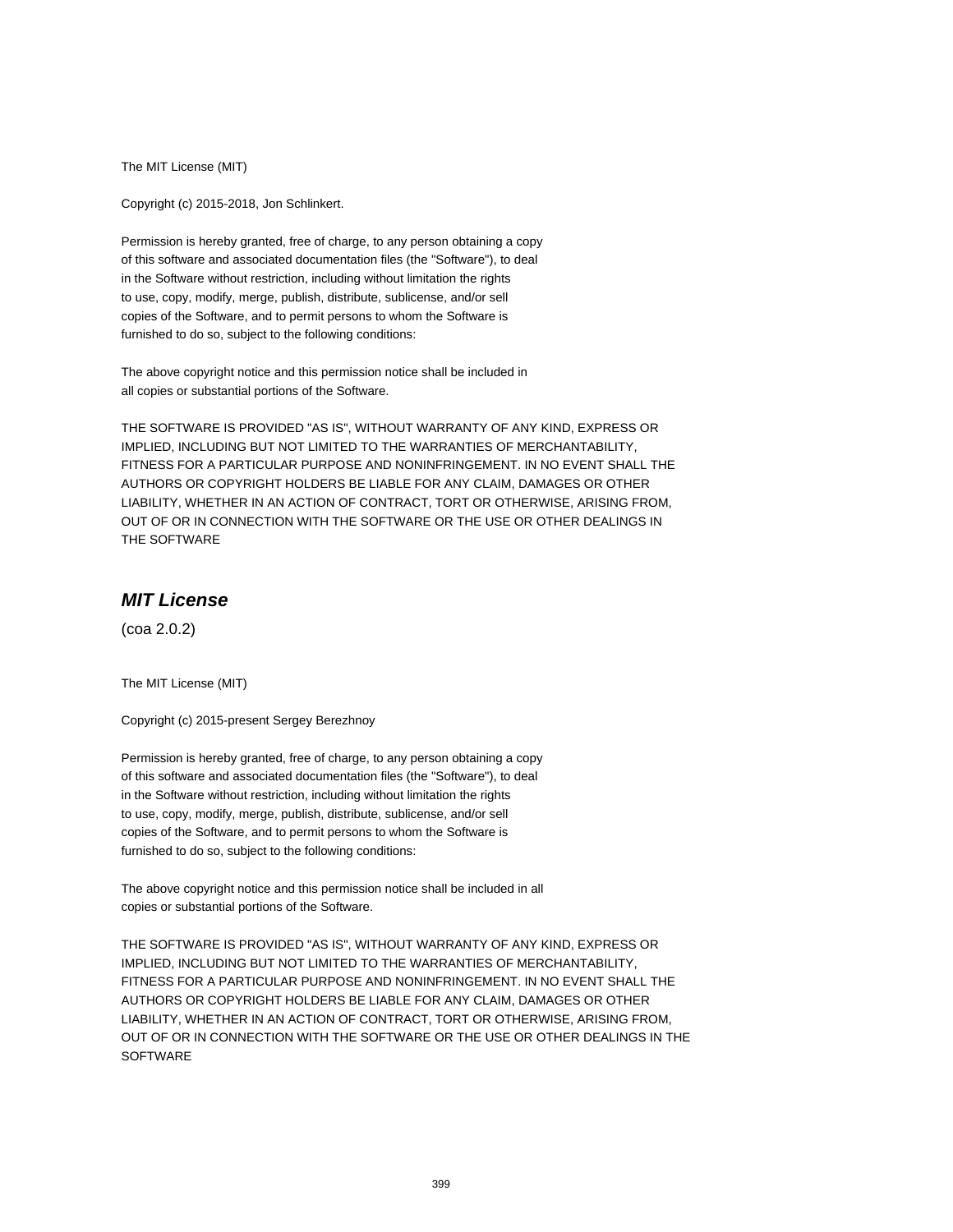## **MIT License**

(ansi-colors 3.2.4, ansi-colors 4.1.1)

The MIT License (MIT)

Copyright (c) 2015-present, Brian Woodward.

Permission is hereby granted, free of charge, to any person obtaining a copy of this software and associated documentation files (the "Software"), to deal in the Software without restriction, including without limitation the rights to use, copy, modify, merge, publish, distribute, sublicense, and/or sell copies of the Software, and to permit persons to whom the Software is furnished to do so, subject to the following conditions:

The above copyright notice and this permission notice shall be included in all copies or substantial portions of the Software.

THE SOFTWARE IS PROVIDED "AS IS", WITHOUT WARRANTY OF ANY KIND, EXPRESS OR IMPLIED, INCLUDING BUT NOT LIMITED TO THE WARRANTIES OF MERCHANTABILITY, FITNESS FOR A PARTICULAR PURPOSE AND NONINFRINGEMENT. IN NO EVENT SHALL THE AUTHORS OR COPYRIGHT HOLDERS BE LIABLE FOR ANY CLAIM, DAMAGES OR OTHER LIABILITY, WHETHER IN AN ACTION OF CONTRACT, TORT OR OTHERWISE, ARISING FROM, OUT OF OR IN CONNECTION WITH THE SOFTWARE OR THE USE OR OTHER DEALINGS IN THE SOFTWARE

# **MIT License**

(global-modules 2.0.0, global-prefix 3.0.0, repeat-element 1.1.3, to-regex-range 5.0.1, use 3.1.1)

The MIT License (MIT)

Copyright (c) 2015-present, Jon Schlinkert.

Permission is hereby granted, free of charge, to any person obtaining a copy of this software and associated documentation files (the "Software"), to deal in the Software without restriction, including without limitation the rights to use, copy, modify, merge, publish, distribute, sublicense, and/or sell copies of the Software, and to permit persons to whom the Software is furnished to do so, subject to the following conditions:

The above copyright notice and this permission notice shall be included in all copies or substantial portions of the Software.

THE SOFTWARE IS PROVIDED "AS IS", WITHOUT WARRANTY OF ANY KIND, EXPRESS OR IMPLIED, INCLUDING BUT NOT LIMITED TO THE WARRANTIES OF MERCHANTABILITY, FITNESS FOR A PARTICULAR PURPOSE AND NONINFRINGEMENT. IN NO EVENT SHALL THE AUTHORS OR COPYRIGHT HOLDERS BE LIABLE FOR ANY CLAIM, DAMAGES OR OTHER LIABILITY, WHETHER IN AN ACTION OF CONTRACT, TORT OR OTHERWISE, ARISING FROM, OUT OF OR IN CONNECTION WITH THE SOFTWARE OR THE USE OR OTHER DEALINGS IN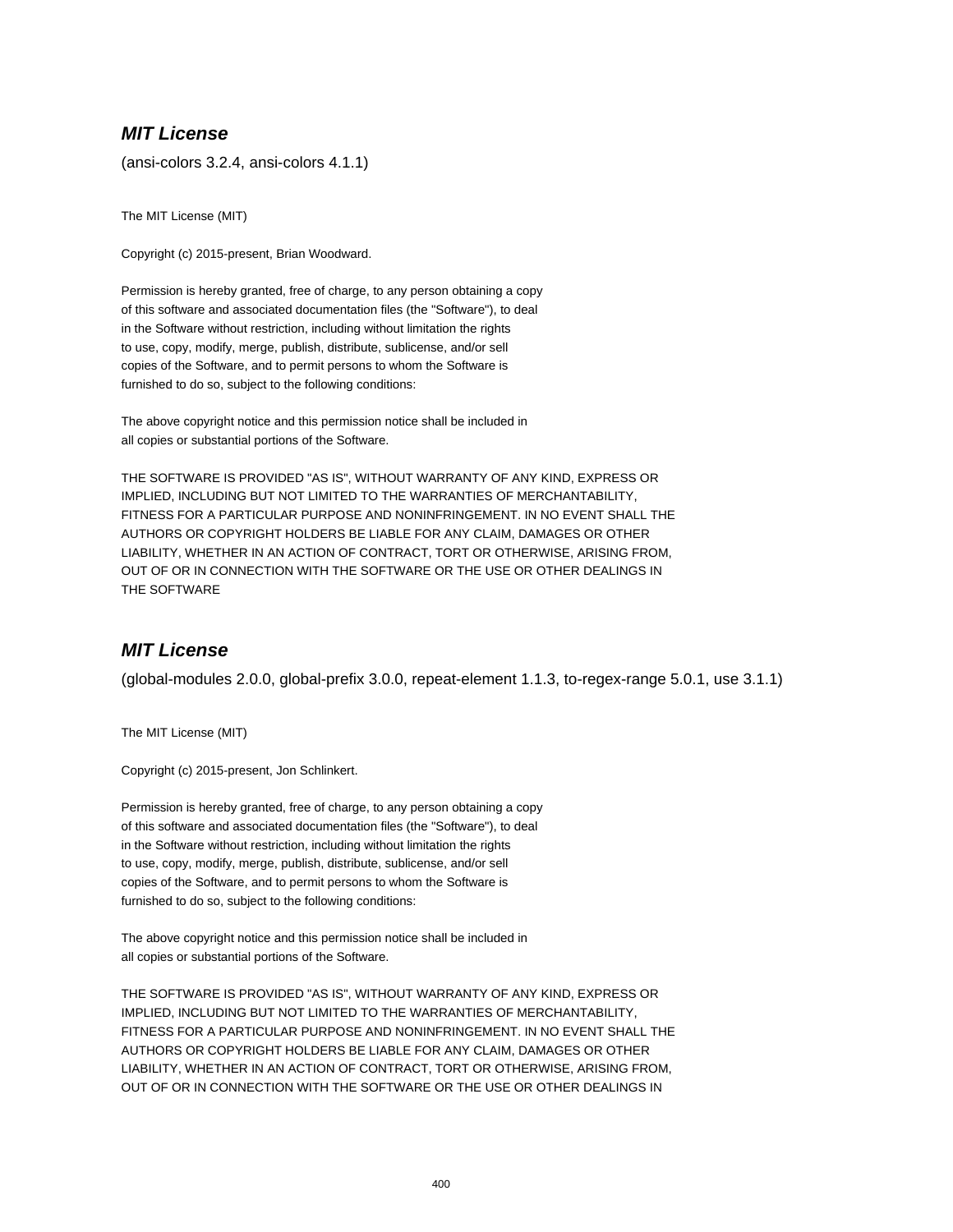THE SOFTWARE

# **MIT License**

(whatwg-url v8.4.0)

The MIT License (MIT)

Copyright (c) 2015–2016 Sebastian Mayr

Permission is hereby granted, free of charge, to any person obtaining a copy of this software and associated documentation files (the "Software"), to deal in the Software without restriction, including without limitation the rights to use, copy, modify, merge, publish, distribute, sublicense, and/or sell copies of the Software, and to permit persons to whom the Software is furnished to do so, subject to the following conditions:

The above copyright notice and this permission notice shall be included in all copies or substantial portions of the Software.

THE SOFTWARE IS PROVIDED "AS IS", WITHOUT WARRANTY OF ANY KIND, EXPRESS OR IMPLIED, INCLUDING BUT NOT LIMITED TO THE WARRANTIES OF MERCHANTABILITY, FITNESS FOR A PARTICULAR PURPOSE AND NONINFRINGEMENT. IN NO EVENT SHALL THE AUTHORS OR COPYRIGHT HOLDERS BE LIABLE FOR ANY CLAIM, DAMAGES OR OTHER LIABILITY, WHETHER IN AN ACTION OF CONTRACT, TORT OR OTHERWISE, ARISING FROM, OUT OF OR IN CONNECTION WITH THE SOFTWARE OR THE USE OR OTHER DEALINGS IN THE SOFTWARE

# **MIT License**

(asynckit 0.4.0)

The MIT License (MIT)

Copyright (c) 2016 Alex Indigo

Permission is hereby granted, free of charge, to any person obtaining a copy of this software and associated documentation files (the "Software"), to deal in the Software without restriction, including without limitation the rights to use, copy, modify, merge, publish, distribute, sublicense, and/or sell copies of the Software, and to permit persons to whom the Software is furnished to do so, subject to the following conditions:

The above copyright notice and this permission notice shall be included in all copies or substantial portions of the Software.

THE SOFTWARE IS PROVIDED "AS IS", WITHOUT WARRANTY OF ANY KIND, EXPRESS OR IMPLIED, INCLUDING BUT NOT LIMITED TO THE WARRANTIES OF MERCHANTABILITY,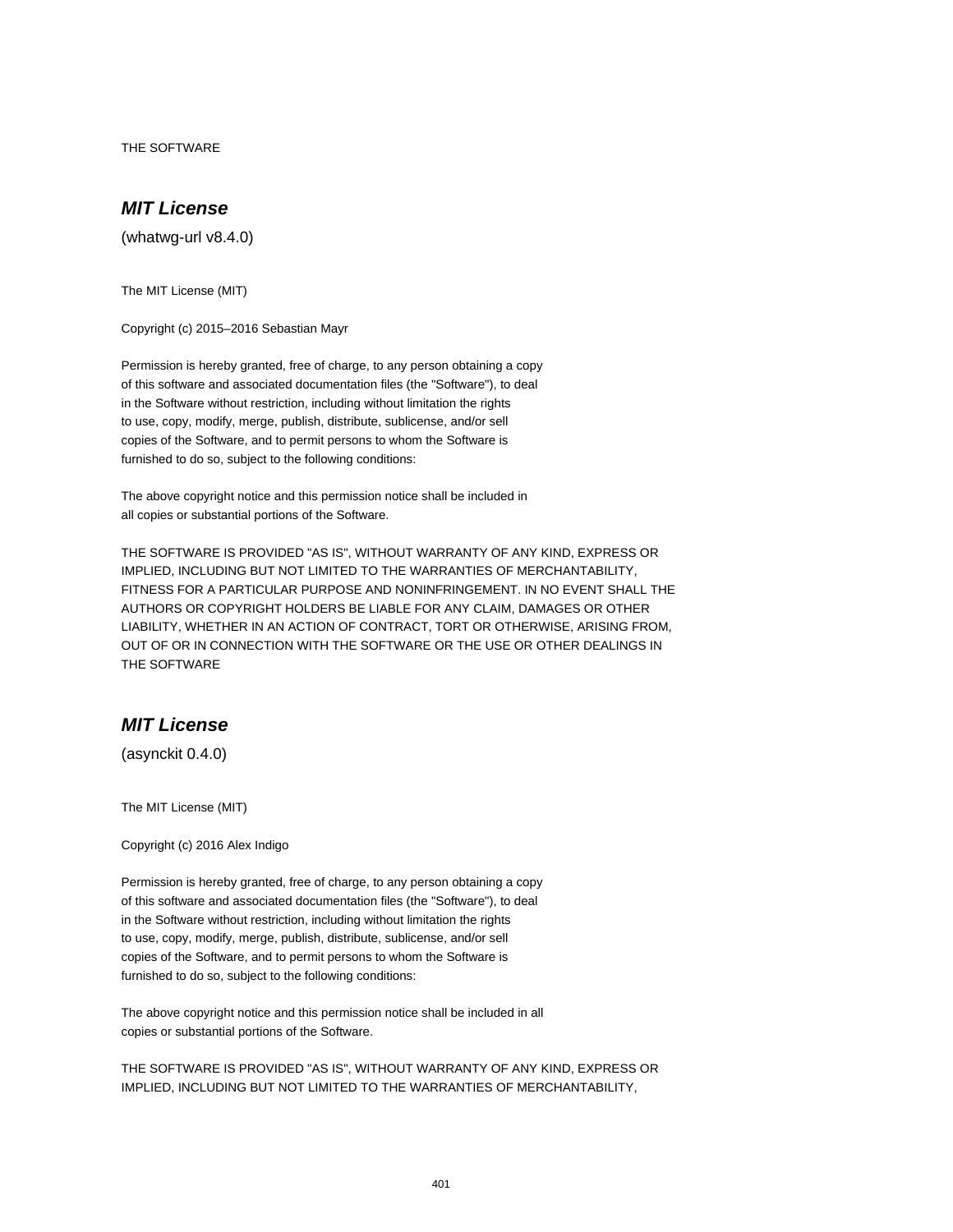FITNESS FOR A PARTICULAR PURPOSE AND NONINFRINGEMENT. IN NO EVENT SHALL THE AUTHORS OR COPYRIGHT HOLDERS BE LIABLE FOR ANY CLAIM, DAMAGES OR OTHER LIABILITY, WHETHER IN AN ACTION OF CONTRACT, TORT OR OTHERWISE, ARISING FROM, OUT OF OR IN CONNECTION WITH THE SOFTWARE OR THE USE OR OTHER DEALINGS IN THE SOFTWARE

### **MIT License**

(idtoken-verifier 2.1.0)

The MIT License (MIT)

Copyright (c) 2016 Auth0, Inc. (http://auth0.com)

Permission is hereby granted, free of charge, to any person obtaining a copy of this software and associated documentation files (the "Software"), to deal in the Software without restriction, including without limitation the rights to use, copy, modify, merge, publish, distribute, sublicense, and/or sell copies of the Software, and to permit persons to whom the Software is furnished to do so, subject to the following conditions:

The above copyright notice and this permission notice shall be included in all copies or substantial portions of the Software.

THE SOFTWARE IS PROVIDED "AS IS", WITHOUT WARRANTY OF ANY KIND, EXPRESS OR IMPLIED, INCLUDING BUT NOT LIMITED TO THE WARRANTIES OF MERCHANTABILITY, FITNESS FOR A PARTICULAR PURPOSE AND NONINFRINGEMENT. IN NO EVENT SHALL THE AUTHORS OR COPYRIGHT HOLDERS BE LIABLE FOR ANY CLAIM, DAMAGES OR OTHER LIABILITY, WHETHER IN AN ACTION OF CONTRACT, TORT OR OTHERWISE, ARISING FROM, OUT OF OR IN CONNECTION WITH THE SOFTWARE OR THE USE OR OTHER DEALINGS IN THE **SOFTWARE** 

# **MIT License**

(microevent.ts 0.1.1, worker-rpc 0.1.1)

The MIT License (MIT)

Copyright (c) 2016 Christian Speckner

Permission is hereby granted, free of charge, to any person obtaining a copy of this software and associated documentation files (the "Software"), to deal in the Software without restriction, including without limitation the rights to use, copy, modify, merge, publish, distribute, sublicense, and/or sell copies of the Software, and to permit persons to whom the Software is furnished to do so, subject to the following conditions: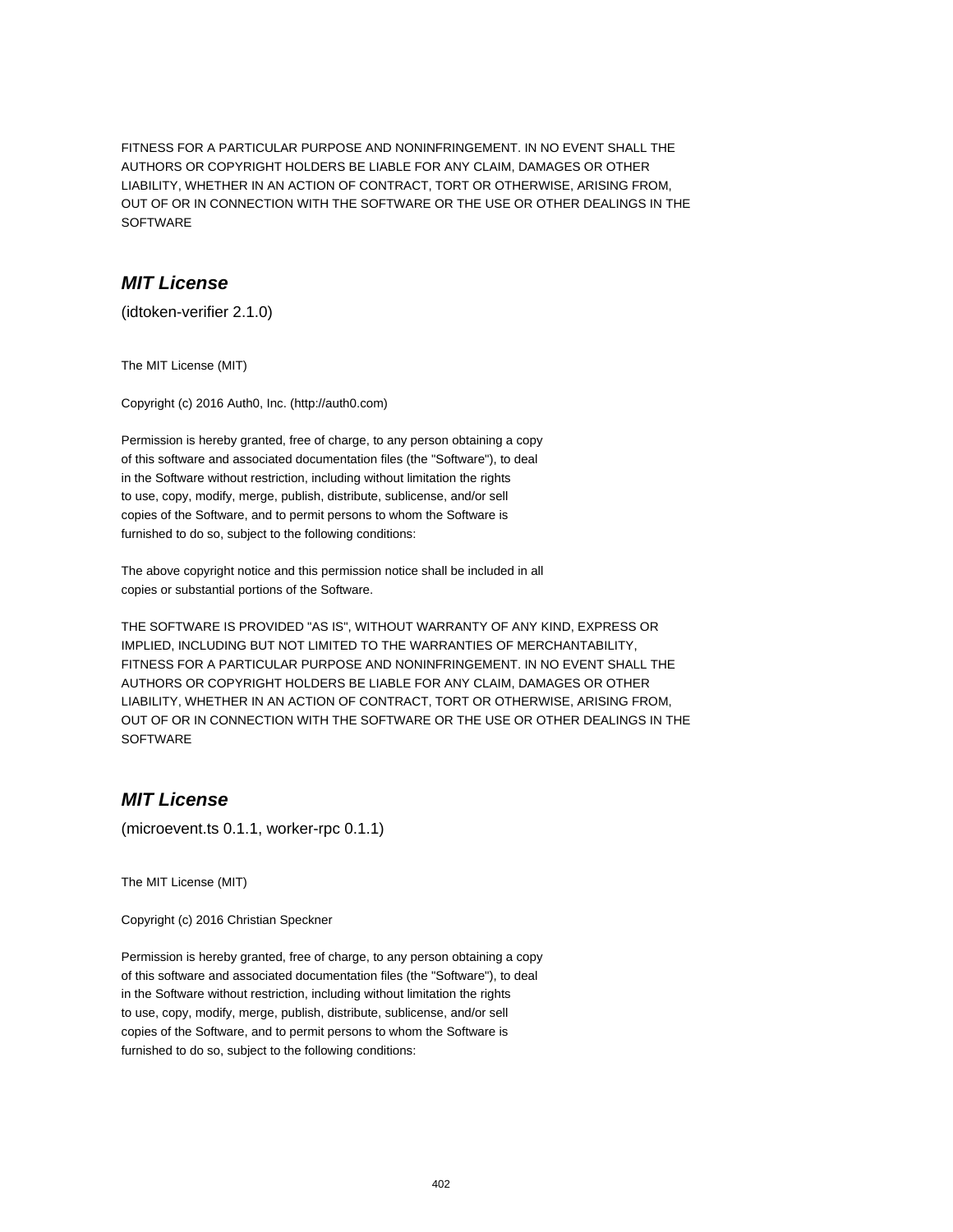The above copyright notice and this permission notice shall be included in all copies or substantial portions of the Software.

THE SOFTWARE IS PROVIDED "AS IS", WITHOUT WARRANTY OF ANY KIND, EXPRESS OR IMPLIED, INCLUDING BUT NOT LIMITED TO THE WARRANTIES OF MERCHANTABILITY, FITNESS FOR A PARTICULAR PURPOSE AND NONINFRINGEMENT. IN NO EVENT SHALL THE AUTHORS OR COPYRIGHT HOLDERS BE LIABLE FOR ANY CLAIM, DAMAGES OR OTHER LIABILITY, WHETHER IN AN ACTION OF CONTRACT, TORT OR OTHERWISE, ARISING FROM, OUT OF OR IN CONNECTION WITH THE SOFTWARE OR THE USE OR OTHER DEALINGS IN THE SOFTWARE

## **MIT License**

(node-fetch v2.6.1)

The MIT License (MIT)

Copyright (c) 2016 David Frank

Permission is hereby granted, free of charge, to any person obtaining a copy of this software and associated documentation files (the "Software"), to deal in the Software without restriction, including without limitation the rights to use, copy, modify, merge, publish, distribute, sublicense, and/or sell copies of the Software, and to permit persons to whom the Software is furnished to do so, subject to the following conditions:

The above copyright notice and this permission notice shall be included in all copies or substantial portions of the Software.

THE SOFTWARE IS PROVIDED "AS IS", WITHOUT WARRANTY OF ANY KIND, EXPRESS OR IMPLIED, INCLUDING BUT NOT LIMITED TO THE WARRANTIES OF MERCHANTABILITY, FITNESS FOR A PARTICULAR PURPOSE AND NONINFRINGEMENT. IN NO EVENT SHALL THE AUTHORS OR COPYRIGHT HOLDERS BE LIABLE FOR ANY CLAIM, DAMAGES OR OTHER LIABILITY, WHETHER IN AN ACTION OF CONTRACT, TORT OR OTHERWISE, ARISING FROM, OUT OF OR IN CONNECTION WITH THE SOFTWARE OR THE USE OR OTHER DEALINGS IN THE **SOFTWARE** 

### **MIT License**

(flatstr 1.0.12)

The MIT License (MIT)

Copyright (c) 2016 David Mark Clements

Permission is hereby granted, free of charge, to any person obtaining a copy of this software and associated documentation files (the "Software"), to deal in the Software without restriction, including without limitation the rights to use, copy, modify, merge, publish, distribute, sublicense, and/or sell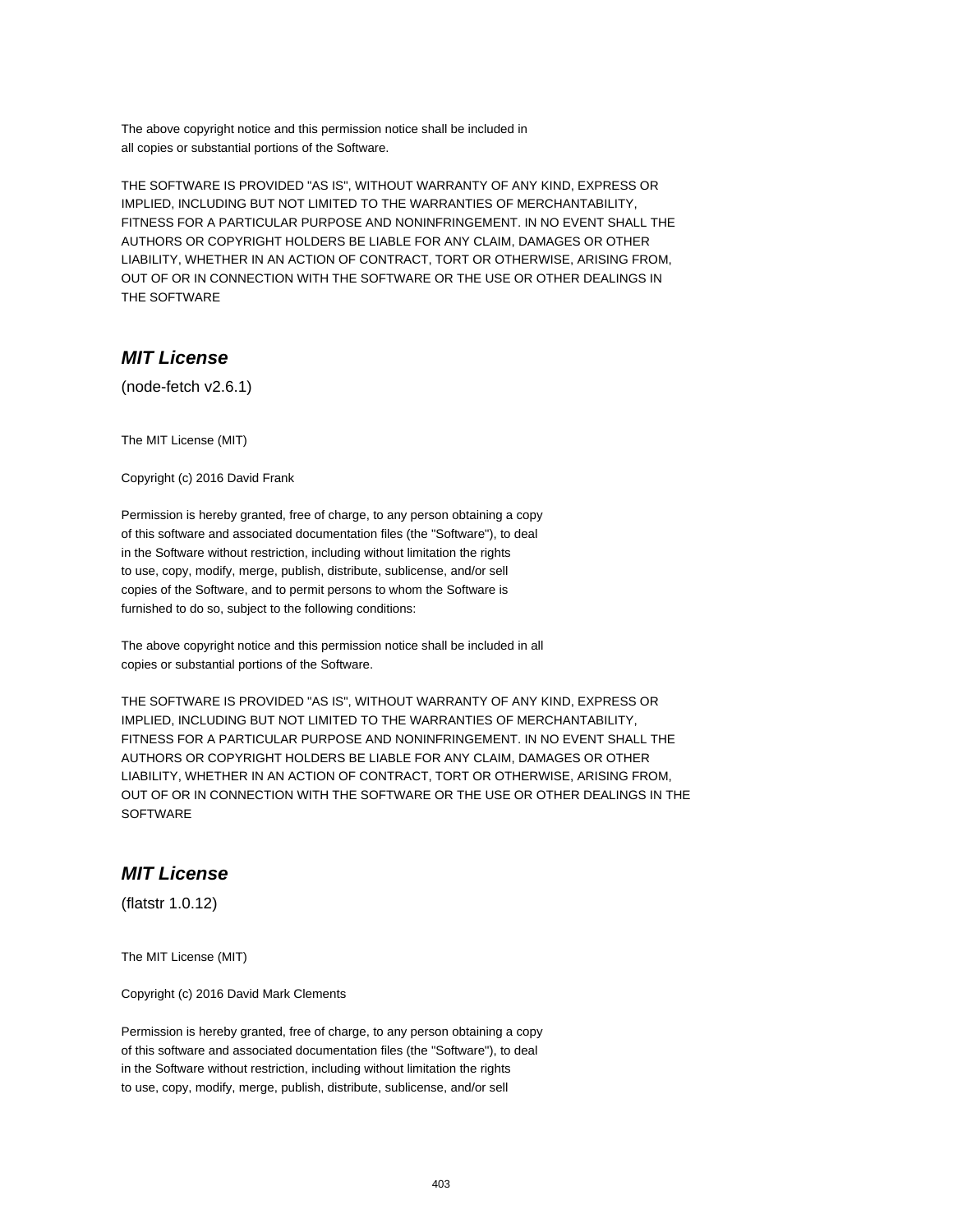copies of the Software, and to permit persons to whom the Software is furnished to do so, subject to the following conditions:

The above copyright notice and this permission notice shall be included in all copies or substantial portions of the Software.

THE SOFTWARE IS PROVIDED "AS IS", WITHOUT WARRANTY OF ANY KIND, EXPRESS OR IMPLIED, INCLUDING BUT NOT LIMITED TO THE WARRANTIES OF MERCHANTABILITY, FITNESS FOR A PARTICULAR PURPOSE AND NONINFRINGEMENT. IN NO EVENT SHALL THE AUTHORS OR COPYRIGHT HOLDERS BE LIABLE FOR ANY CLAIM, DAMAGES OR OTHER LIABILITY, WHETHER IN AN ACTION OF CONTRACT, TORT OR OTHERWISE, ARISING FROM, OUT OF OR IN CONNECTION WITH THE SOFTWARE OR THE USE OR OTHER DEALINGS IN THE **SOFTWARE** 

### **MIT License**

(fast-safe-stringify 2.0.7)

The MIT License (MIT)

Copyright (c) 2016 David Mark Clements Copyright (c) 2017 David Mark Clements & Matteo Collina Copyright (c) 2018 David Mark Clements, Matteo Collina & Ruben Bridgewater

Permission is hereby granted, free of charge, to any person obtaining a copy of this software and associated documentation files (the "Software"), to deal in the Software without restriction, including without limitation the rights to use, copy, modify, merge, publish, distribute, sublicense, and/or sell copies of the Software, and to permit persons to whom the Software is furnished to do so, subject to the following conditions:

The above copyright notice and this permission notice shall be included in all copies or substantial portions of the Software.

THE SOFTWARE IS PROVIDED "AS IS", WITHOUT WARRANTY OF ANY KIND, EXPRESS OR IMPLIED, INCLUDING BUT NOT LIMITED TO THE WARRANTIES OF MERCHANTABILITY, FITNESS FOR A PARTICULAR PURPOSE AND NONINFRINGEMENT. IN NO EVENT SHALL THE AUTHORS OR COPYRIGHT HOLDERS BE LIABLE FOR ANY CLAIM, DAMAGES OR OTHER LIABILITY, WHETHER IN AN ACTION OF CONTRACT, TORT OR OTHERWISE, ARISING FROM, OUT OF OR IN CONNECTION WITH THE SOFTWARE OR THE USE OR OTHER DEALINGS IN THE **SOFTWARE** 

### **MIT License**

(registry-auth-token 4.2.1)

The MIT License (MIT)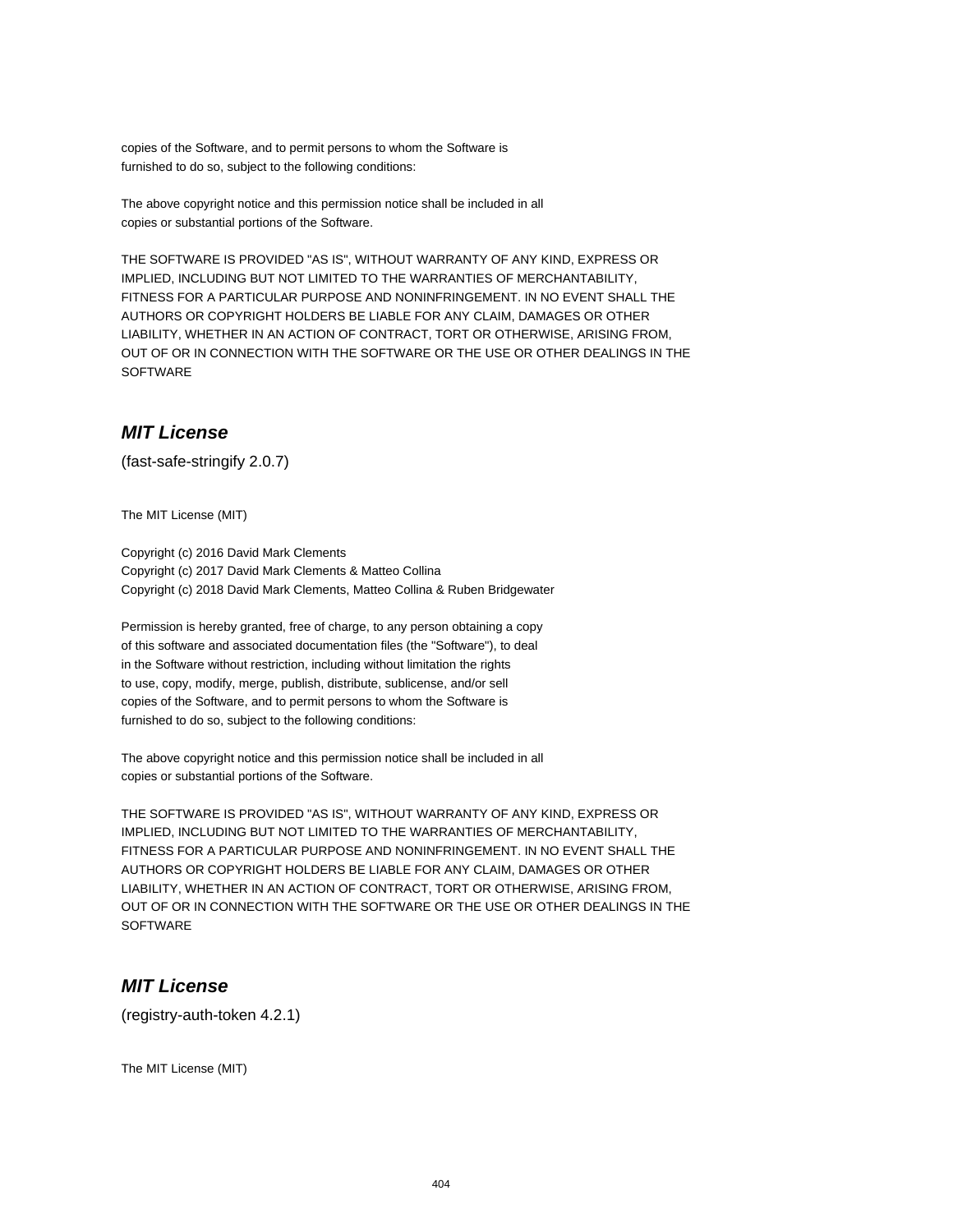Copyright (c) 2016 Espen Hovlandsdal

Permission is hereby granted, free of charge, to any person obtaining a copy of this software and associated documentation files (the "Software"), to deal in the Software without restriction, including without limitation the rights to use, copy, modify, merge, publish, distribute, sublicense, and/or sell copies of the Software, and to permit persons to whom the Software is furnished to do so, subject to the following conditions:

The above copyright notice and this permission notice shall be included in all copies or substantial portions of the Software.

THE SOFTWARE IS PROVIDED "AS IS", WITHOUT WARRANTY OF ANY KIND, EXPRESS OR IMPLIED, INCLUDING BUT NOT LIMITED TO THE WARRANTIES OF MERCHANTABILITY, FITNESS FOR A PARTICULAR PURPOSE AND NONINFRINGEMENT. IN NO EVENT SHALL THE AUTHORS OR COPYRIGHT HOLDERS BE LIABLE FOR ANY CLAIM, DAMAGES OR OTHER LIABILITY, WHETHER IN AN ACTION OF CONTRACT, TORT OR OTHERWISE, ARISING FROM, OUT OF OR IN CONNECTION WITH THE SOFTWARE OR THE USE OR OTHER DEALINGS IN THE **SOFTWARE** 

## **MIT License**

(ajv-keywords 3.5.2)

The MIT License (MIT)

Copyright (c) 2016 Evgeny Poberezkin

Permission is hereby granted, free of charge, to any person obtaining a copy of this software and associated documentation files (the "Software"), to deal in the Software without restriction, including without limitation the rights to use, copy, modify, merge, publish, distribute, sublicense, and/or sell copies of the Software, and to permit persons to whom the Software is furnished to do so, subject to the following conditions:

The above copyright notice and this permission notice shall be included in all copies or substantial portions of the Software.

THE SOFTWARE IS PROVIDED "AS IS", WITHOUT WARRANTY OF ANY KIND, EXPRESS OR IMPLIED, INCLUDING BUT NOT LIMITED TO THE WARRANTIES OF MERCHANTABILITY, FITNESS FOR A PARTICULAR PURPOSE AND NONINFRINGEMENT. IN NO EVENT SHALL THE AUTHORS OR COPYRIGHT HOLDERS BE LIABLE FOR ANY CLAIM, DAMAGES OR OTHER LIABILITY, WHETHER IN AN ACTION OF CONTRACT, TORT OR OTHERWISE, ARISING FROM, OUT OF OR IN CONNECTION WITH THE SOFTWARE OR THE USE OR OTHER DEALINGS IN THE **SOFTWARE** 

### **MIT License**

(doctrine v1.5.0)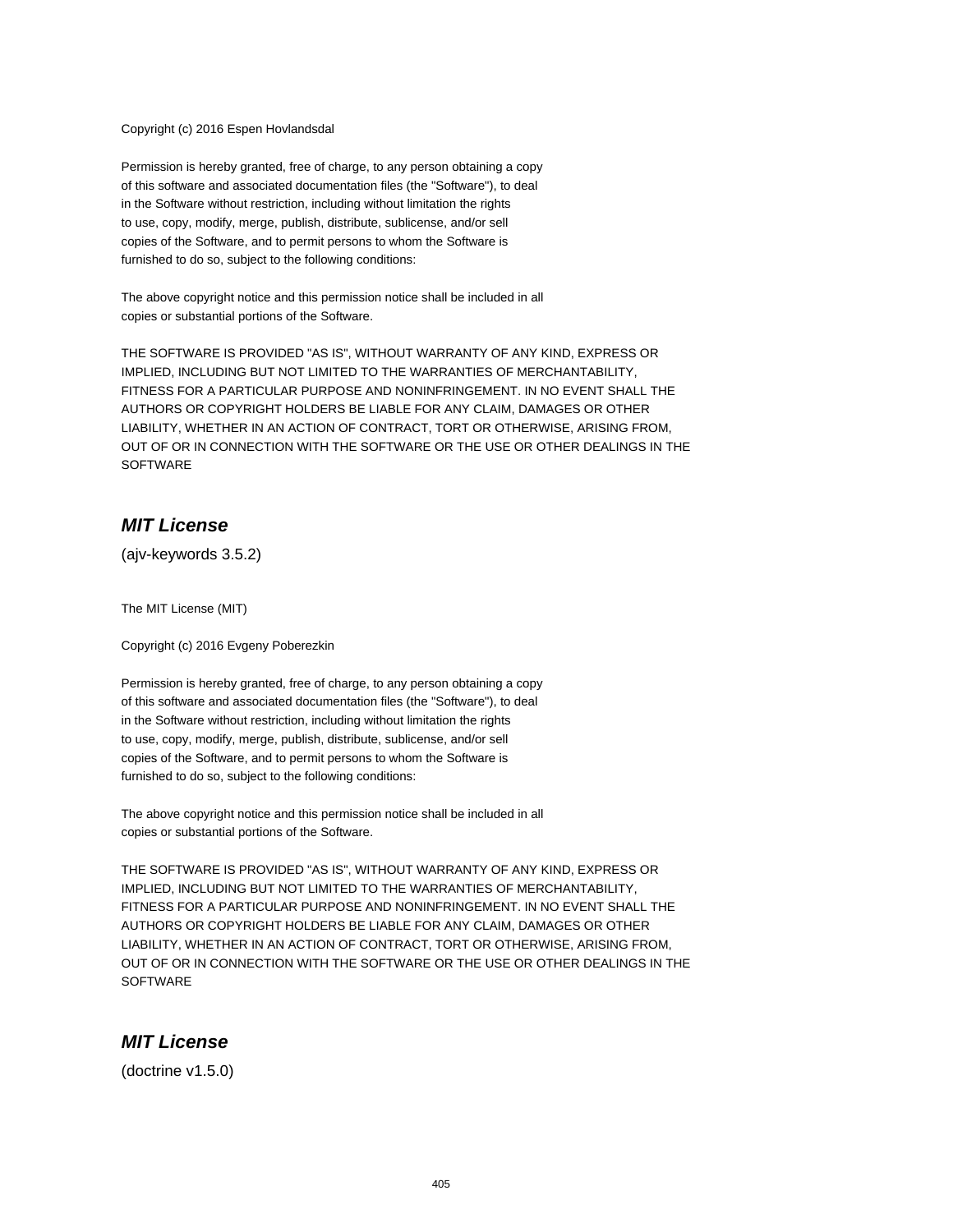The MIT License (MIT)

Copyright (c) 2016 Jaroslav Hrani■ka

Permission is hereby granted, free of charge, to any person obtaining a copy of this software and associated documentation files (the "Software"), to deal in the Software without restriction, including without limitation the rights to use, copy, modify, merge, publish, distribute, sublicense, and/or sell copies of the Software, and to permit persons to whom the Software is furnished to do so, subject to the following conditions:

The above copyright notice and this permission notice shall be included in all copies or substantial portions of the Software.

THE SOFTWARE IS PROVIDED "AS IS", WITHOUT WARRANTY OF ANY KIND, EXPRESS OR IMPLIED, INCLUDING BUT NOT LIMITED TO THE WARRANTIES OF MERCHANTABILITY, FITNESS FOR A PARTICULAR PURPOSE AND NONINFRINGEMENT. IN NO EVENT SHALL THE AUTHORS OR COPYRIGHT HOLDERS BE LIABLE FOR ANY CLAIM, DAMAGES OR OTHER LIABILITY, WHETHER IN AN ACTION OF CONTRACT, TORT OR OTHERWISE, ARISING FROM, OUT OF OR IN CONNECTION WITH THE SOFTWARE OR THE USE OR OTHER DEALINGS IN THE SOFTWARE

# **MIT License**

(tsconfig-paths v3.9.0)

The MIT License (MIT)

Copyright (c) 2016 Jonas Kello

Permission is hereby granted, free of charge, to any person obtaining a copy of this software and associated documentation files (the "Software"), to deal in the Software without restriction, including without limitation the rights to use, copy, modify, merge, publish, distribute, sublicense, and/or sell copies of the Software, and to permit persons to whom the Software is furnished to do so, subject to the following conditions:

The above copyright notice and this permission notice shall be included in all copies or substantial portions of the Software.

THE SOFTWARE IS PROVIDED "AS IS", WITHOUT WARRANTY OF ANY KIND, EXPRESS OR IMPLIED, INCLUDING BUT NOT LIMITED TO THE WARRANTIES OF MERCHANTABILITY, FITNESS FOR A PARTICULAR PURPOSE AND NONINFRINGEMENT. IN NO EVENT SHALL THE AUTHORS OR COPYRIGHT HOLDERS BE LIABLE FOR ANY CLAIM, DAMAGES OR OTHER LIABILITY, WHETHER IN AN ACTION OF CONTRACT, TORT OR OTHERWISE, ARISING FROM, OUT OF OR IN CONNECTION WITH THE SOFTWARE OR THE USE OR OTHER DEALINGS IN THE **SOFTWARE**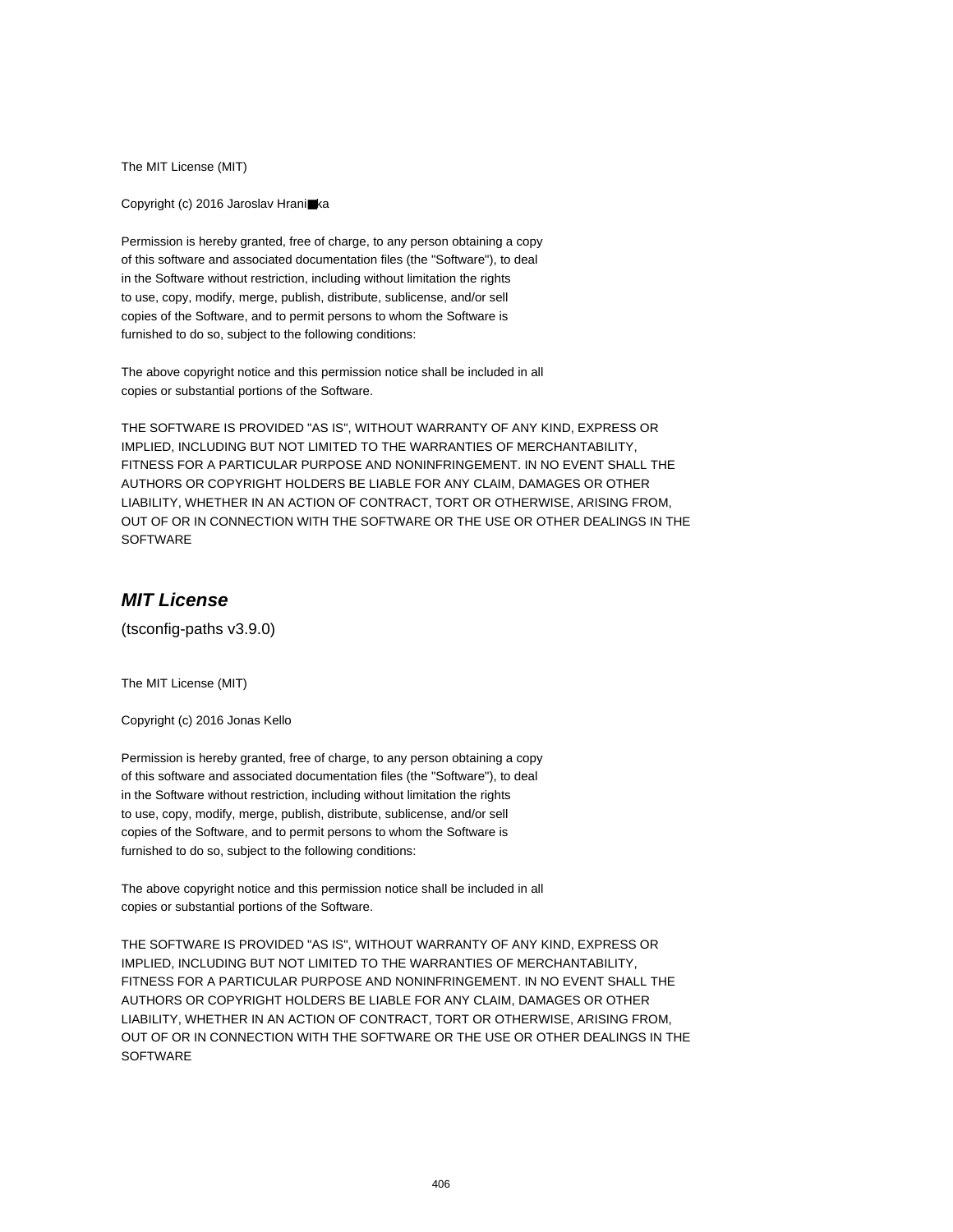# **MIT License**

(flatten 1.0.3)

The MIT License (MIT)

Copyright (c) 2016 Joshua Holbrook

Permission is hereby granted, free of charge, to any person obtaining a copy of this software and associated documentation files (the "Software"), to deal in the Software without restriction, including without limitation the rights to use, copy, modify, merge, publish, distribute, sublicense, and/or sell copies of the Software, and to permit persons to whom the Software is furnished to do so, subject to the following conditions:

The above copyright notice and this permission notice shall be included in all copies or substantial portions of the Software.

THE SOFTWARE IS PROVIDED "AS IS", WITHOUT WARRANTY OF ANY KIND, EXPRESS OR IMPLIED, INCLUDING BUT NOT LIMITED TO THE WARRANTIES OF MERCHANTABILITY, FITNESS FOR A PARTICULAR PURPOSE AND NONINFRINGEMENT. IN NO EVENT SHALL THE AUTHORS OR COPYRIGHT HOLDERS BE LIABLE FOR ANY CLAIM, DAMAGES OR OTHER LIABILITY, WHETHER IN AN ACTION OF CONTRACT, TORT OR OTHERWISE, ARISING FROM, OUT OF OR IN CONNECTION WITH THE SOFTWARE OR THE USE OR OTHER DEALINGS IN THE SOFTWARE

## **MIT License**

(hash-base 3.1.0, md5.js 1.3.5)

The MIT License (MIT)

Copyright (c) 2016 Kirill Fomichev

Permission is hereby granted, free of charge, to any person obtaining a copy of this software and associated documentation files (the "Software"), to deal in the Software without restriction, including without limitation the rights to use, copy, modify, merge, publish, distribute, sublicense, and/or sell copies of the Software, and to permit persons to whom the Software is furnished to do so, subject to the following conditions:

The above copyright notice and this permission notice shall be included in all copies or substantial portions of the Software.

THE SOFTWARE IS PROVIDED "AS IS", WITHOUT WARRANTY OF ANY KIND, EXPRESS OR IMPLIED, INCLUDING BUT NOT LIMITED TO THE WARRANTIES OF MERCHANTABILITY, FITNESS FOR A PARTICULAR PURPOSE AND NONINFRINGEMENT. IN NO EVENT SHALL THE AUTHORS OR COPYRIGHT HOLDERS BE LIABLE FOR ANY CLAIM, DAMAGES OR OTHER LIABILITY, WHETHER IN AN ACTION OF CONTRACT, TORT OR OTHERWISE, ARISING FROM, OUT OF OR IN CONNECTION WITH THE SOFTWARE OR THE USE OR OTHER DEALINGS IN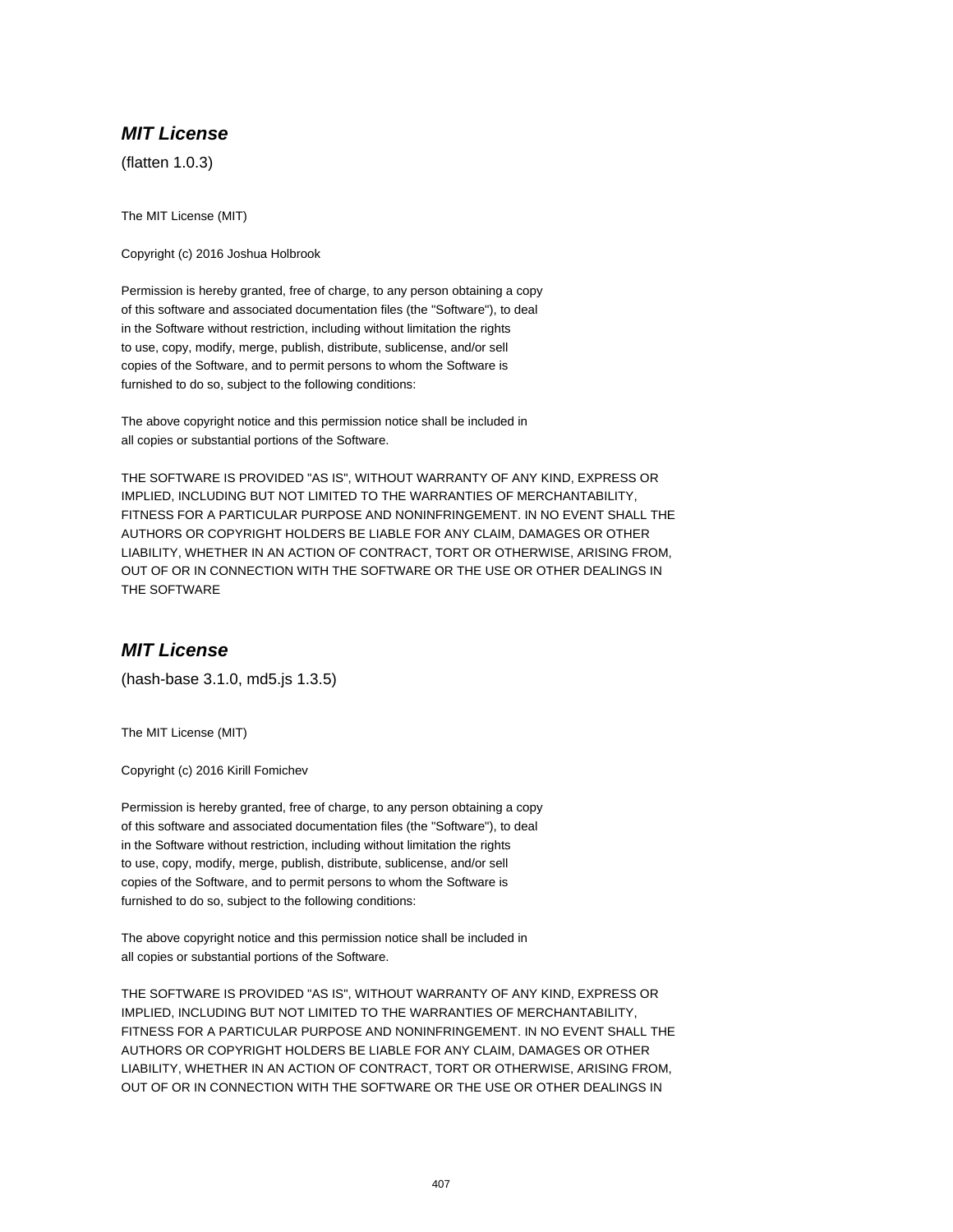THE SOFTWARE

### **MIT License**

(stream-shift 1.0.1)

The MIT License (MIT)

Copyright (c) 2016 Mathias Buus

Permission is hereby granted, free of charge, to any person obtaining a copy of this software and associated documentation files (the "Software"), to deal in the Software without restriction, including without limitation the rights to use, copy, modify, merge, publish, distribute, sublicense, and/or sell copies of the Software, and to permit persons to whom the Software is furnished to do so, subject to the following conditions:

The above copyright notice and this permission notice shall be included in all copies or substantial portions of the Software.

THE SOFTWARE IS PROVIDED "AS IS", WITHOUT WARRANTY OF ANY KIND, EXPRESS OR IMPLIED, INCLUDING BUT NOT LIMITED TO THE WARRANTIES OF MERCHANTABILITY, FITNESS FOR A PARTICULAR PURPOSE AND NONINFRINGEMENT. IN NO EVENT SHALL THE AUTHORS OR COPYRIGHT HOLDERS BE LIABLE FOR ANY CLAIM, DAMAGES OR OTHER LIABILITY, WHETHER IN AN ACTION OF CONTRACT, TORT OR OTHERWISE, ARISING FROM, OUT OF OR IN CONNECTION WITH THE SOFTWARE OR THE USE OR OTHER DEALINGS IN THE SOFTWARE

### **MIT License**

(last-call-webpack-plugin 3.0.0, optimize-css-assets-webpack-plugin 5.0.4)

The MIT License (MIT)

Copyright (c) 2016 Nuno Rodrigues

Permission is hereby granted, free of charge, to any person obtaining a copy of this software and associated documentation files (the "Software"), to deal in the Software without restriction, including without limitation the rights to use, copy, modify, merge, publish, distribute, sublicense, and/or sell copies of the Software, and to permit persons to whom the Software is furnished to do so, subject to the following conditions:

The above copyright notice and this permission notice shall be included in all copies or substantial portions of the Software.

THE SOFTWARE IS PROVIDED "AS IS", WITHOUT WARRANTY OF ANY KIND, EXPRESS OR IMPLIED, INCLUDING BUT NOT LIMITED TO THE WARRANTIES OF MERCHANTABILITY,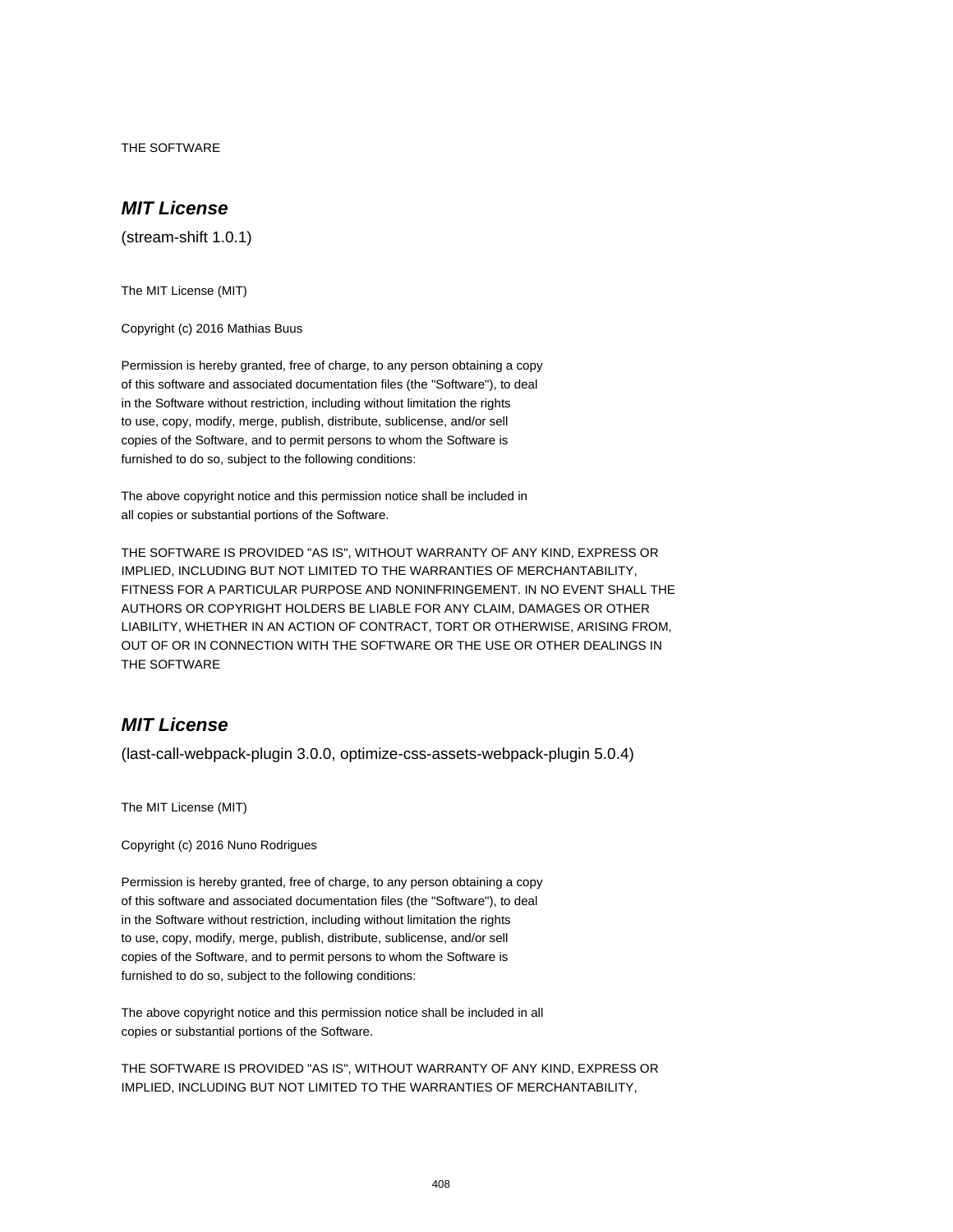FITNESS FOR A PARTICULAR PURPOSE AND NONINFRINGEMENT. IN NO EVENT SHALL THE AUTHORS OR COPYRIGHT HOLDERS BE LIABLE FOR ANY CLAIM, DAMAGES OR OTHER LIABILITY, WHETHER IN AN ACTION OF CONTRACT, TORT OR OTHERWISE, ARISING FROM, OUT OF OR IN CONNECTION WITH THE SOFTWARE OR THE USE OR OTHER DEALINGS IN THE SOFTWARE

### **MIT License**

(async-each 1.0.3)

The MIT License (MIT)

Copyright (c) 2016 Paul Miller [(paulmillr.com)](http://paulmillr.com)

Permission is hereby granted, free of charge, to any person obtaining a copy of this software and associated documentation files (the "Software"), to deal in the Software without restriction, including without limitation the rights to use, copy, modify, merge, publish, distribute, sublicense, and/or sell copies of the Software, and to permit persons to whom the Software is furnished to do so, subject to the following conditions:

The above copyright notice and this permission notice shall be included in all copies or substantial portions of the Software.

THE SOFTWARE IS PROVIDED "AS IS", WITHOUT WARRANTY OF ANY KIND, EXPRESS OR IMPLIED, INCLUDING BUT NOT LIMITED TO THE WARRANTIES OF MERCHANTABILITY, FITNESS FOR A PARTICULAR PURPOSE AND NONINFRINGEMENT. IN NO EVENT SHALL THE AUTHORS OR COPYRIGHT HOLDERS BE LIABLE FOR ANY CLAIM, DAMAGES OR OTHER LIABILITY, WHETHER IN AN ACTION OF CONTRACT, TORT OR OTHERWISE, ARISING FROM, OUT OF OR IN CONNECTION WITH THE SOFTWARE OR THE USE OR OTHER DEALINGS IN THE SOFTWARE

## **MIT License**

(tr46 2.0.2)

The MIT License (MIT)

Copyright (c) 2016 Sebastian Mayr

Permission is hereby granted, free of charge, to any person obtaining a copy of this software and associated documentation files (the "Software"), to deal in the Software without restriction, including without limitation the rights to use, copy, modify, merge, publish, distribute, sublicense, and/or sell copies of the Software, and to permit persons to whom the Software is furnished to do so, subject to the following conditions: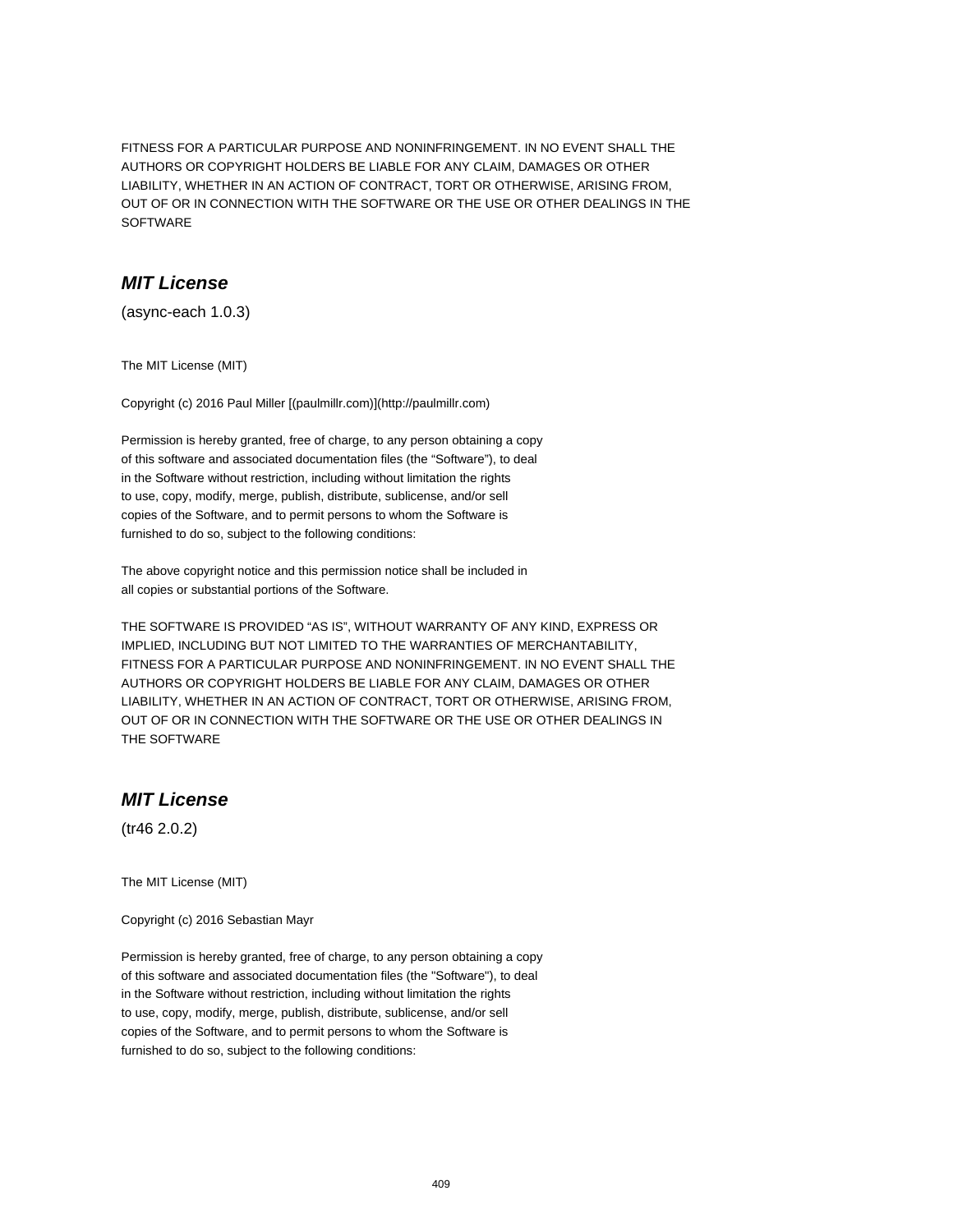The above copyright notice and this permission notice shall be included in all copies or substantial portions of the Software.

THE SOFTWARE IS PROVIDED "AS IS", WITHOUT WARRANTY OF ANY KIND, EXPRESS OR IMPLIED, INCLUDING BUT NOT LIMITED TO THE WARRANTIES OF MERCHANTABILITY, FITNESS FOR A PARTICULAR PURPOSE AND NONINFRINGEMENT. IN NO EVENT SHALL THE AUTHORS OR COPYRIGHT HOLDERS BE LIABLE FOR ANY CLAIM, DAMAGES OR OTHER LIABILITY, WHETHER IN AN ACTION OF CONTRACT, TORT OR OTHERWISE, ARISING FROM, OUT OF OR IN CONNECTION WITH THE SOFTWARE OR THE USE OR OTHER DEALINGS IN THE SOFTWARE

## **MIT License**

(dns-equal 1.0.0, is-deflate 1.0.0)

The MIT License (MIT)

Copyright (c) 2016 Thomas Watson Steen

Permission is hereby granted, free of charge, to any person obtaining a copy of this software and associated documentation files (the "Software"), to deal in the Software without restriction, including without limitation the rights to use, copy, modify, merge, publish, distribute, sublicense, and/or sell copies of the Software, and to permit persons to whom the Software is furnished to do so, subject to the following conditions:

The above copyright notice and this permission notice shall be included in all copies or substantial portions of the Software.

THE SOFTWARE IS PROVIDED "AS IS", WITHOUT WARRANTY OF ANY KIND, EXPRESS OR IMPLIED, INCLUDING BUT NOT LIMITED TO THE WARRANTIES OF MERCHANTABILITY, FITNESS FOR A PARTICULAR PURPOSE AND NONINFRINGEMENT. IN NO EVENT SHALL THE AUTHORS OR COPYRIGHT HOLDERS BE LIABLE FOR ANY CLAIM, DAMAGES OR OTHER LIABILITY, WHETHER IN AN ACTION OF CONTRACT, TORT OR OTHERWISE, ARISING FROM, OUT OF OR IN CONNECTION WITH THE SOFTWARE OR THE USE OR OTHER DEALINGS IN THE **SOFTWARE** 

## **MIT License**

(ms 2.0.0, ms.js 2.0.0, ms.js 2.1.1, ms.js 2.1.2)

The MIT License (MIT)

Copyright (c) 2016 Zeit, Inc.

Permission is hereby granted, free of charge, to any person obtaining a copy of this software and associated documentation files (the "Software"), to deal in the Software without restriction, including without limitation the rights to use, copy, modify, merge, publish, distribute, sublicense, and/or sell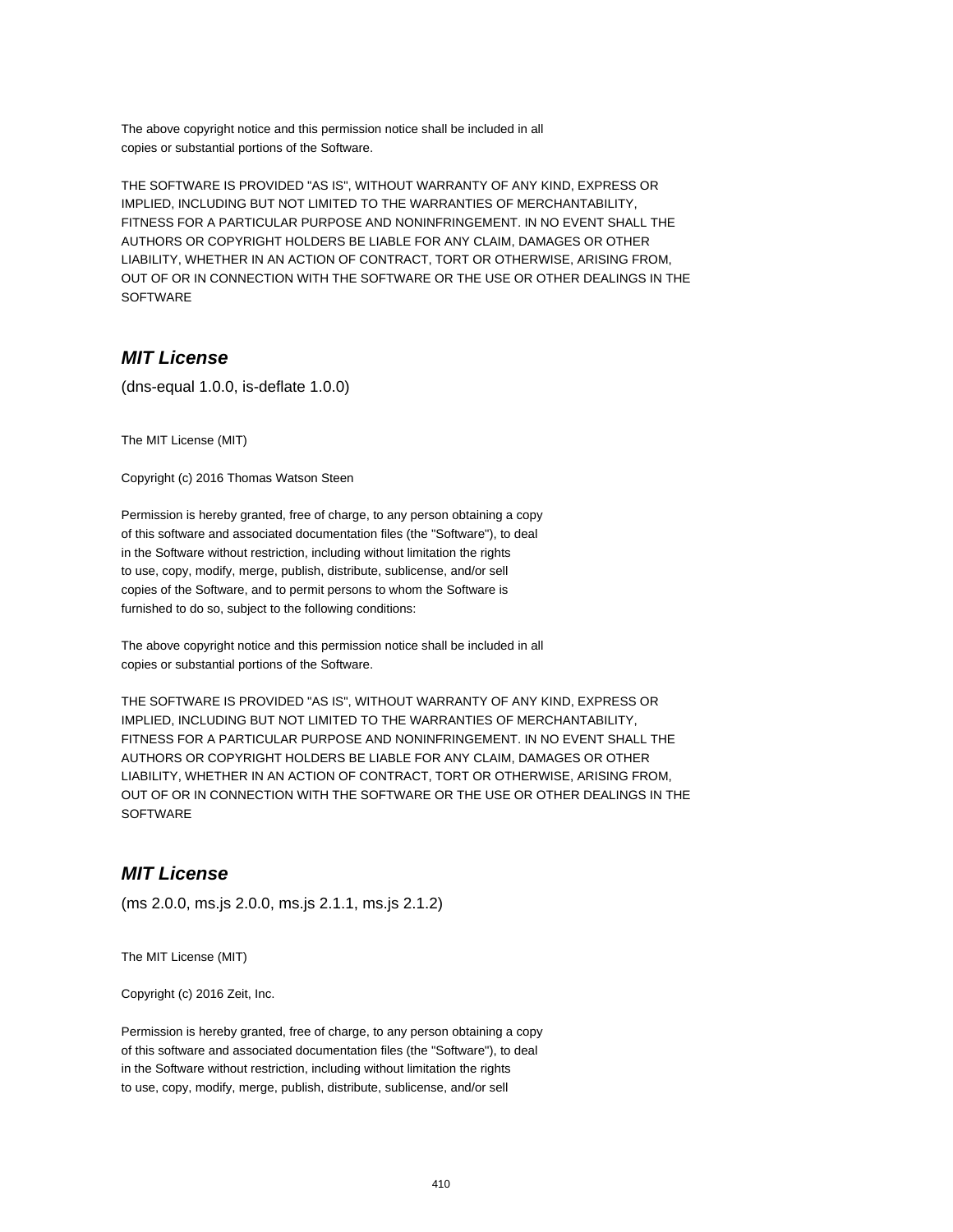copies of the Software, and to permit persons to whom the Software is furnished to do so, subject to the following conditions:

The above copyright notice and this permission notice shall be included in all copies or substantial portions of the Software.

THE SOFTWARE IS PROVIDED "AS IS", WITHOUT WARRANTY OF ANY KIND, EXPRESS OR IMPLIED, INCLUDING BUT NOT LIMITED TO THE WARRANTIES OF MERCHANTABILITY, FITNESS FOR A PARTICULAR PURPOSE AND NONINFRINGEMENT. IN NO EVENT SHALL THE AUTHORS OR COPYRIGHT HOLDERS BE LIABLE FOR ANY CLAIM, DAMAGES OR OTHER LIABILITY, WHETHER IN AN ACTION OF CONTRACT, TORT OR OTHERWISE, ARISING FROM, OUT OF OR IN CONNECTION WITH THE SOFTWARE OR THE USE OR OTHER DEALINGS IN THE **SOFTWARE** 

### **MIT License**

(regex-not 1.0.2)

The MIT License (MIT)

Copyright (c) 2016, 2018, Jon Schlinkert.

Permission is hereby granted, free of charge, to any person obtaining a copy of this software and associated documentation files (the "Software"), to deal in the Software without restriction, including without limitation the rights to use, copy, modify, merge, publish, distribute, sublicense, and/or sell copies of the Software, and to permit persons to whom the Software is furnished to do so, subject to the following conditions:

The above copyright notice and this permission notice shall be included in all copies or substantial portions of the Software.

THE SOFTWARE IS PROVIDED "AS IS", WITHOUT WARRANTY OF ANY KIND, EXPRESS OR IMPLIED, INCLUDING BUT NOT LIMITED TO THE WARRANTIES OF MERCHANTABILITY, FITNESS FOR A PARTICULAR PURPOSE AND NONINFRINGEMENT. IN NO EVENT SHALL THE AUTHORS OR COPYRIGHT HOLDERS BE LIABLE FOR ANY CLAIM, DAMAGES OR OTHER LIABILITY, WHETHER IN AN ACTION OF CONTRACT, TORT OR OTHERWISE, ARISING FROM, OUT OF OR IN CONNECTION WITH THE SOFTWARE OR THE USE OR OTHER DEALINGS IN THE **SOFTWARE** 

## **MIT License**

(jonschlinkert/object-copy 0.1.0, static-extend 0.1.2)

The MIT License (MIT)

Copyright (c) 2016, Jon Schlinkert.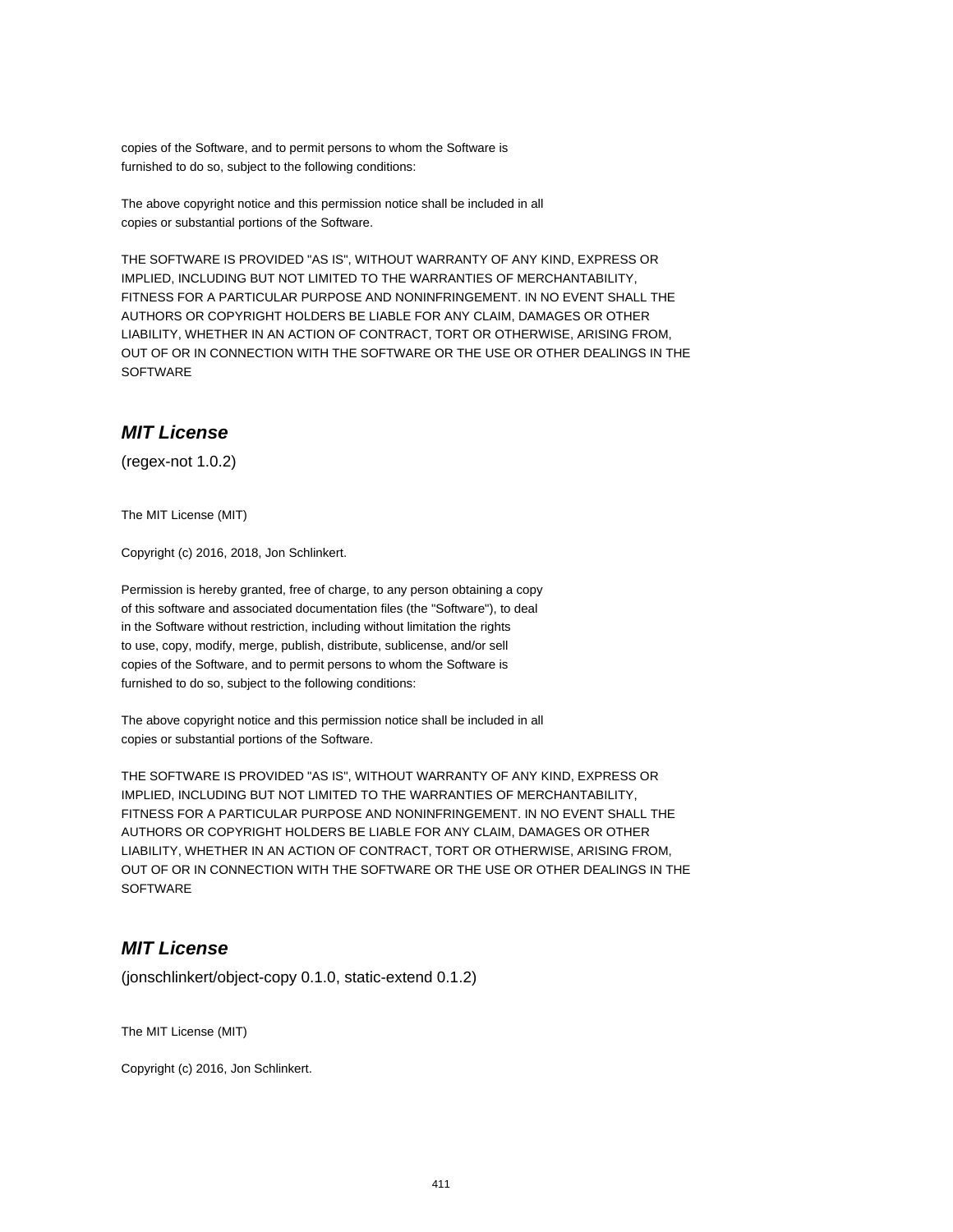Permission is hereby granted, free of charge, to any person obtaining a copy of this software and associated documentation files (the "Software"), to deal in the Software without restriction, including without limitation the rights to use, copy, modify, merge, publish, distribute, sublicense, and/or sell copies of the Software, and to permit persons to whom the Software is furnished to do so, subject to the following conditions:

The above copyright notice and this permission notice shall be included in all copies or substantial portions of the Software.

THE SOFTWARE IS PROVIDED "AS IS", WITHOUT WARRANTY OF ANY KIND, EXPRESS OR IMPLIED, INCLUDING BUT NOT LIMITED TO THE WARRANTIES OF MERCHANTABILITY, FITNESS FOR A PARTICULAR PURPOSE AND NONINFRINGEMENT. IN NO EVENT SHALL THE AUTHORS OR COPYRIGHT HOLDERS BE LIABLE FOR ANY CLAIM, DAMAGES OR OTHER LIABILITY, WHETHER IN AN ACTION OF CONTRACT, TORT OR OTHERWISE, ARISING FROM, OUT OF OR IN CONNECTION WITH THE SOFTWARE OR THE USE OR OTHER DEALINGS IN THE SOFTWARE

# **MIT License**

(is-lambda 1.0.1)

The MIT License (MIT)

Copyright (c) 2016-2017 Thomas Watson Steen

Permission is hereby granted, free of charge, to any person obtaining a copy of this software and associated documentation files (the "Software"), to deal in the Software without restriction, including without limitation the rights to use, copy, modify, merge, publish, distribute, sublicense, and/or sell copies of the Software, and to permit persons to whom the Software is furnished to do so, subject to the following conditions:

The above copyright notice and this permission notice shall be included in all copies or substantial portions of the Software.

THE SOFTWARE IS PROVIDED "AS IS", WITHOUT WARRANTY OF ANY KIND, EXPRESS OR IMPLIED, INCLUDING BUT NOT LIMITED TO THE WARRANTIES OF MERCHANTABILITY, FITNESS FOR A PARTICULAR PURPOSE AND NONINFRINGEMENT. IN NO EVENT SHALL THE AUTHORS OR COPYRIGHT HOLDERS BE LIABLE FOR ANY CLAIM, DAMAGES OR OTHER LIABILITY, WHETHER IN AN ACTION OF CONTRACT, TORT OR OTHERWISE, ARISING FROM, OUT OF OR IN CONNECTION WITH THE SOFTWARE OR THE USE OR OTHER DEALINGS IN THE **SOFTWARE** 

## **MIT License**

(fragment-cache 0.2.1, posix-character-classes 0.1.1)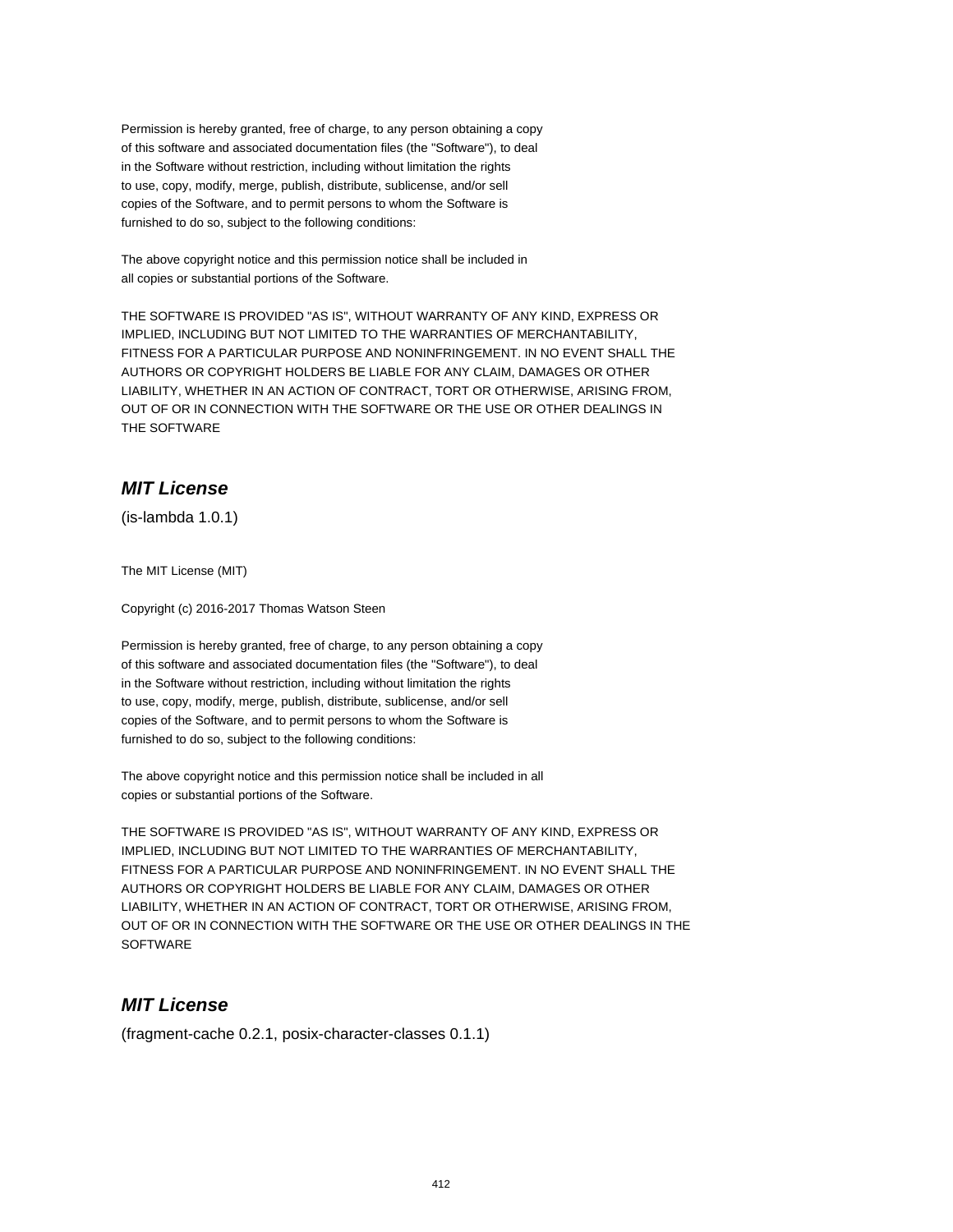The MIT License (MIT)

Copyright (c) 2016-2017, Jon Schlinkert

Permission is hereby granted, free of charge, to any person obtaining a copy of this software and associated documentation files (the "Software"), to deal in the Software without restriction, including without limitation the rights to use, copy, modify, merge, publish, distribute, sublicense, and/or sell copies of the Software, and to permit persons to whom the Software is furnished to do so, subject to the following conditions:

The above copyright notice and this permission notice shall be included in all copies or substantial portions of the Software.

THE SOFTWARE IS PROVIDED "AS IS", WITHOUT WARRANTY OF ANY KIND, EXPRESS OR IMPLIED, INCLUDING BUT NOT LIMITED TO THE WARRANTIES OF MERCHANTABILITY, FITNESS FOR A PARTICULAR PURPOSE AND NONINFRINGEMENT. IN NO EVENT SHALL THE AUTHORS OR COPYRIGHT HOLDERS BE LIABLE FOR ANY CLAIM, DAMAGES OR OTHER LIABILITY, WHETHER IN AN ACTION OF CONTRACT, TORT OR OTHERWISE, ARISING FROM, OUT OF OR IN CONNECTION WITH THE SOFTWARE OR THE USE OR OTHER DEALINGS IN THE SOFTWARE

# **MIT License**

(ci-info 2.0.0, is-ci 2.0.0)

The MIT License (MIT)

Copyright (c) 2016-2018 Thomas Watson Steen

Permission is hereby granted, free of charge, to any person obtaining a copy of this software and associated documentation files (the "Software"), to deal in the Software without restriction, including without limitation the rights to use, copy, modify, merge, publish, distribute, sublicense, and/or sell copies of the Software, and to permit persons to whom the Software is furnished to do so, subject to the following conditions:

The above copyright notice and this permission notice shall be included in all copies or substantial portions of the Software.

THE SOFTWARE IS PROVIDED "AS IS", WITHOUT WARRANTY OF ANY KIND, EXPRESS OR IMPLIED, INCLUDING BUT NOT LIMITED TO THE WARRANTIES OF MERCHANTABILITY, FITNESS FOR A PARTICULAR PURPOSE AND NONINFRINGEMENT. IN NO EVENT SHALL THE AUTHORS OR COPYRIGHT HOLDERS BE LIABLE FOR ANY CLAIM, DAMAGES OR OTHER LIABILITY, WHETHER IN AN ACTION OF CONTRACT, TORT OR OTHERWISE, ARISING FROM, OUT OF OR IN CONNECTION WITH THE SOFTWARE OR THE USE OR OTHER DEALINGS IN THE **SOFTWARE** 

## **MIT License**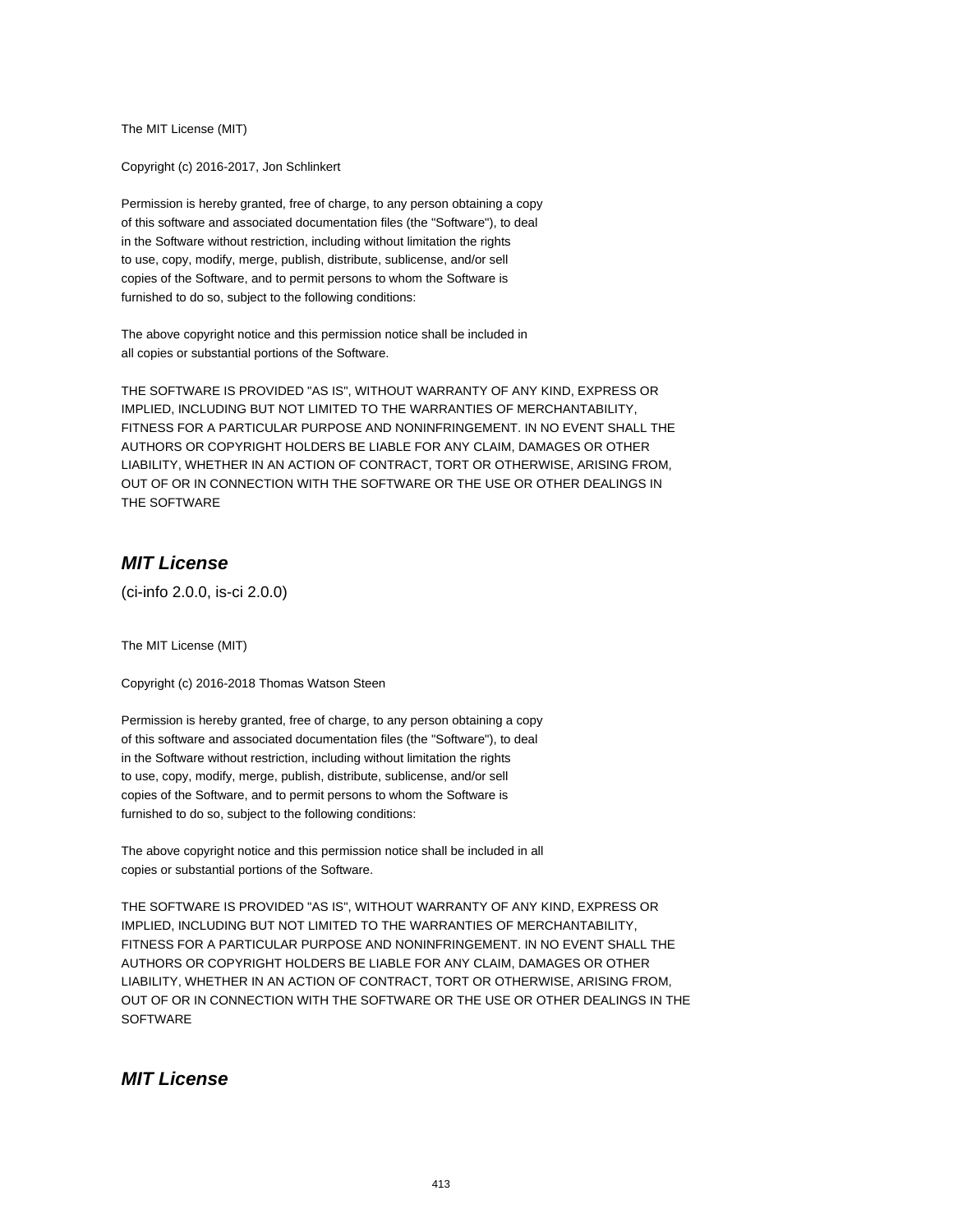(nanomatch 1.2.13, to-regex 3.0.2)

The MIT License (MIT)

Copyright (c) 2016-2018, Jon Schlinkert.

Permission is hereby granted, free of charge, to any person obtaining a copy of this software and associated documentation files (the "Software"), to deal in the Software without restriction, including without limitation the rights to use, copy, modify, merge, publish, distribute, sublicense, and/or sell copies of the Software, and to permit persons to whom the Software is furnished to do so, subject to the following conditions:

The above copyright notice and this permission notice shall be included in all copies or substantial portions of the Software.

THE SOFTWARE IS PROVIDED "AS IS", WITHOUT WARRANTY OF ANY KIND, EXPRESS OR IMPLIED, INCLUDING BUT NOT LIMITED TO THE WARRANTIES OF MERCHANTABILITY, FITNESS FOR A PARTICULAR PURPOSE AND NONINFRINGEMENT. IN NO EVENT SHALL THE AUTHORS OR COPYRIGHT HOLDERS BE LIABLE FOR ANY CLAIM, DAMAGES OR OTHER LIABILITY, WHETHER IN AN ACTION OF CONTRACT, TORT OR OTHERWISE, ARISING FROM, OUT OF OR IN CONNECTION WITH THE SOFTWARE OR THE USE OR OTHER DEALINGS IN THE SOFTWARE

### **MIT License**

(quick-format-unescaped 4.0.1)

The MIT License (MIT)

Copyright (c) 2016-2019 David Mark Clements

Permission is hereby granted, free of charge, to any person obtaining a copy of this software and associated documentation files (the "Software"), to deal in the Software without restriction, including without limitation the rights to use, copy, modify, merge, publish, distribute, sublicense, and/or sell copies of the Software, and to permit persons to whom the Software is furnished to do so, subject to the following conditions:

The above copyright notice and this permission notice shall be included in all copies or substantial portions of the Software.

THE SOFTWARE IS PROVIDED "AS IS", WITHOUT WARRANTY OF ANY KIND, EXPRESS OR IMPLIED, INCLUDING BUT NOT LIMITED TO THE WARRANTIES OF MERCHANTABILITY, FITNESS FOR A PARTICULAR PURPOSE AND NONINFRINGEMENT. IN NO EVENT SHALL THE AUTHORS OR COPYRIGHT HOLDERS BE LIABLE FOR ANY CLAIM, DAMAGES OR OTHER LIABILITY, WHETHER IN AN ACTION OF CONTRACT, TORT OR OTHERWISE, ARISING FROM, OUT OF OR IN CONNECTION WITH THE SOFTWARE OR THE USE OR OTHER DEALINGS IN THE **SOFTWARE**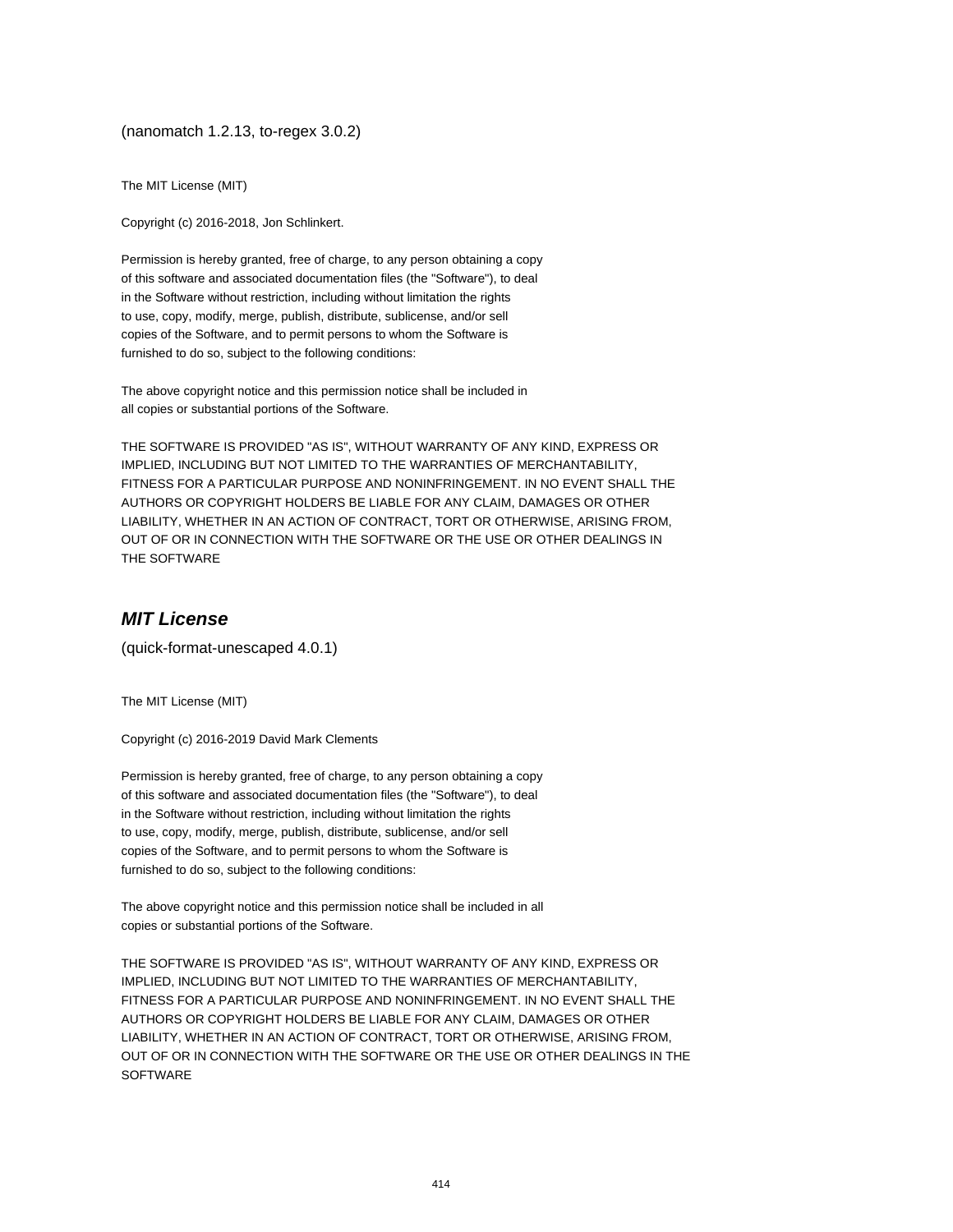# **MIT License**

(enquirer 2.3.6)

The MIT License (MIT)

Copyright (c) 2016-present, Jon Schlinkert.

Permission is hereby granted, free of charge, to any person obtaining a copy of this software and associated documentation files (the "Software"), to deal in the Software without restriction, including without limitation the rights to use, copy, modify, merge, publish, distribute, sublicense, and/or sell copies of the Software, and to permit persons to whom the Software is furnished to do so, subject to the following conditions:

The above copyright notice and this permission notice shall be included in all copies or substantial portions of the Software.

THE SOFTWARE IS PROVIDED "AS IS", WITHOUT WARRANTY OF ANY KIND, EXPRESS OR IMPLIED, INCLUDING BUT NOT LIMITED TO THE WARRANTIES OF MERCHANTABILITY, FITNESS FOR A PARTICULAR PURPOSE AND NONINFRINGEMENT. IN NO EVENT SHALL THE AUTHORS OR COPYRIGHT HOLDERS BE LIABLE FOR ANY CLAIM, DAMAGES OR OTHER LIABILITY, WHETHER IN AN ACTION OF CONTRACT, TORT OR OTHERWISE, ARISING FROM, OUT OF OR IN CONNECTION WITH THE SOFTWARE OR THE USE OR OTHER DEALINGS IN THE SOFTWARE

## **MIT License**

(cipher-base 1.0.4, create-hash 1.2.0, create-hmac 1.1.7, evp\_bytestokey 1.0.3)

The MIT License (MIT)

Copyright (c) 2017 crypto-browserify contributors

Permission is hereby granted, free of charge, to any person obtaining a copy of this software and associated documentation files (the "Software"), to deal in the Software without restriction, including without limitation the rights to use, copy, modify, merge, publish, distribute, sublicense, and/or sell copies of the Software, and to permit persons to whom the Software is furnished to do so, subject to the following conditions:

The above copyright notice and this permission notice shall be included in all copies or substantial portions of the Software.

THE SOFTWARE IS PROVIDED "AS IS", WITHOUT WARRANTY OF ANY KIND, EXPRESS OR IMPLIED, INCLUDING BUT NOT LIMITED TO THE WARRANTIES OF MERCHANTABILITY, FITNESS FOR A PARTICULAR PURPOSE AND NONINFRINGEMENT. IN NO EVENT SHALL THE AUTHORS OR COPYRIGHT HOLDERS BE LIABLE FOR ANY CLAIM, DAMAGES OR OTHER LIABILITY, WHETHER IN AN ACTION OF CONTRACT, TORT OR OTHERWISE, ARISING FROM, OUT OF OR IN CONNECTION WITH THE SOFTWARE OR THE USE OR OTHER DEALINGS IN THE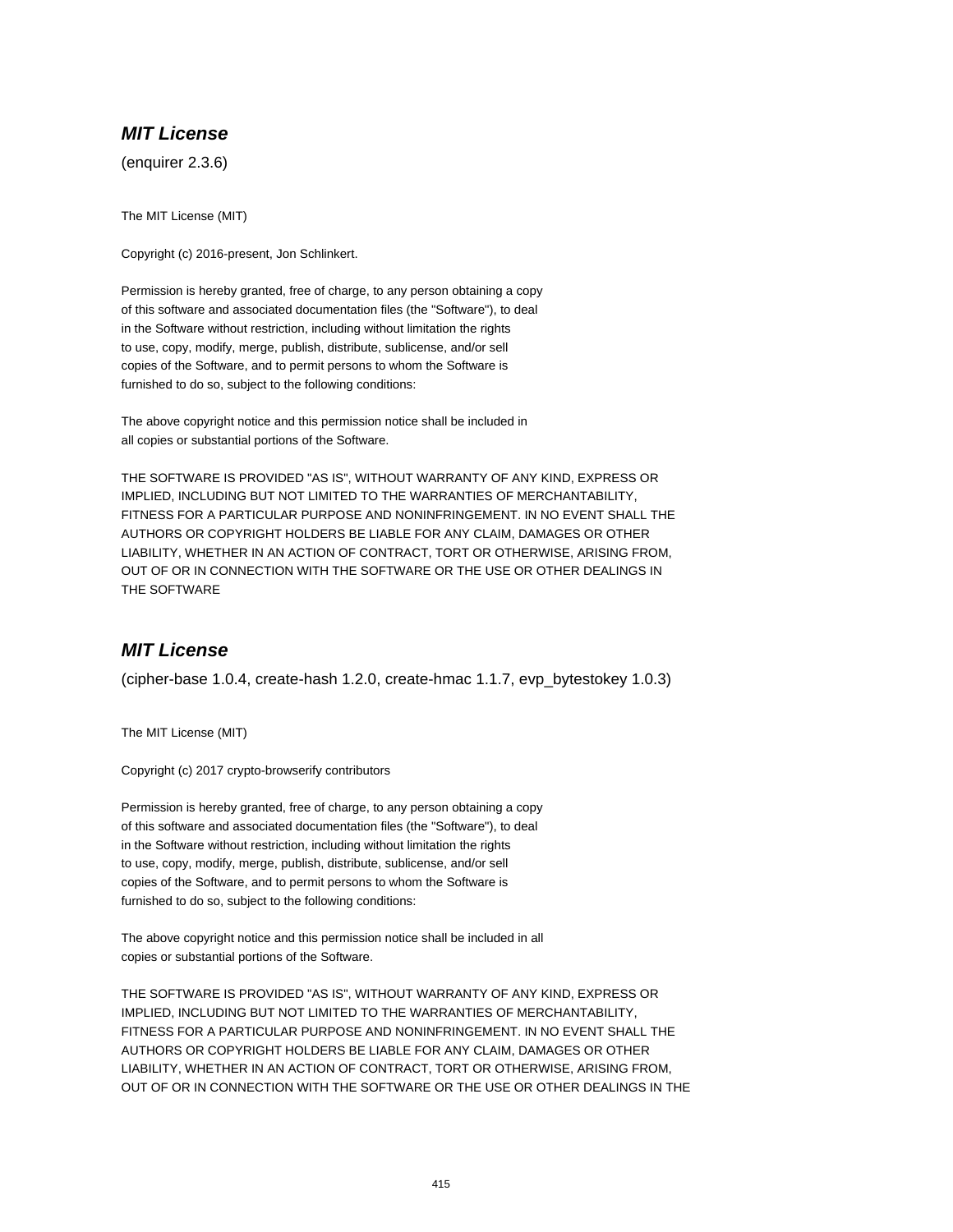SOFTWARE

## **MIT License**

(unfetch 4.2.0)

The MIT License (MIT)

Copyright (c) 2017 Jason Miller

Permission is hereby granted, free of charge, to any person obtaining a copy of this software and associated documentation files (the "Software"), to deal in the Software without restriction, including without limitation the rights to use, copy, modify, merge, publish, distribute, sublicense, and/or sell copies of the Software, and to permit persons to whom the Software is furnished to do so, subject to the following conditions:

The above copyright notice and this permission notice shall be included in all copies or substantial portions of the Software.

THE SOFTWARE IS PROVIDED "AS IS", WITHOUT WARRANTY OF ANY KIND, EXPRESS OR IMPLIED, INCLUDING BUT NOT LIMITED TO THE WARRANTIES OF MERCHANTABILITY, FITNESS FOR A PARTICULAR PURPOSE AND NONINFRINGEMENT. IN NO EVENT SHALL THE AUTHORS OR COPYRIGHT HOLDERS BE LIABLE FOR ANY CLAIM, DAMAGES OR OTHER LIABILITY, WHETHER IN AN ACTION OF CONTRACT, TORT OR OTHERWISE, ARISING FROM, OUT OF OR IN CONNECTION WITH THE SOFTWARE OR THE USE OR OTHER DEALINGS IN THE **SOFTWARE** 

### **MIT License**

(@itk/react-chartjs-2 2.6.4)

The MIT License (MIT)

Copyright (c) 2017 Jeremy Ayerst

Permission is hereby granted, free of charge, to any person obtaining a copy of this software and associated documentation files (the "Software"), to deal in the Software without restriction, including without limitation the rights to use, copy, modify, merge, publish, distribute, sublicense, and/or sell copies of the Software, and to permit persons to whom the Software is furnished to do so, subject to the following conditions:

The above copyright notice and this permission notice shall be included in all copies or substantial portions of the Software.

THE SOFTWARE IS PROVIDED "AS IS", WITHOUT WARRANTY OF ANY KIND, EXPRESS OR IMPLIED, INCLUDING BUT NOT LIMITED TO THE WARRANTIES OF MERCHANTABILITY, FITNESS FOR A PARTICULAR PURPOSE AND NONINFRINGEMENT. IN NO EVENT SHALL THE AUTHORS OR COPYRIGHT HOLDERS BE LIABLE FOR ANY CLAIM, DAMAGES OR OTHER LIABILITY, WHETHER IN AN ACTION OF CONTRACT, TORT OR OTHERWISE, ARISING FROM, OUT OF OR IN CONNECTION WITH THE SOFTWARE OR THE USE OR OTHER DEALINGS IN THE SOFTWARE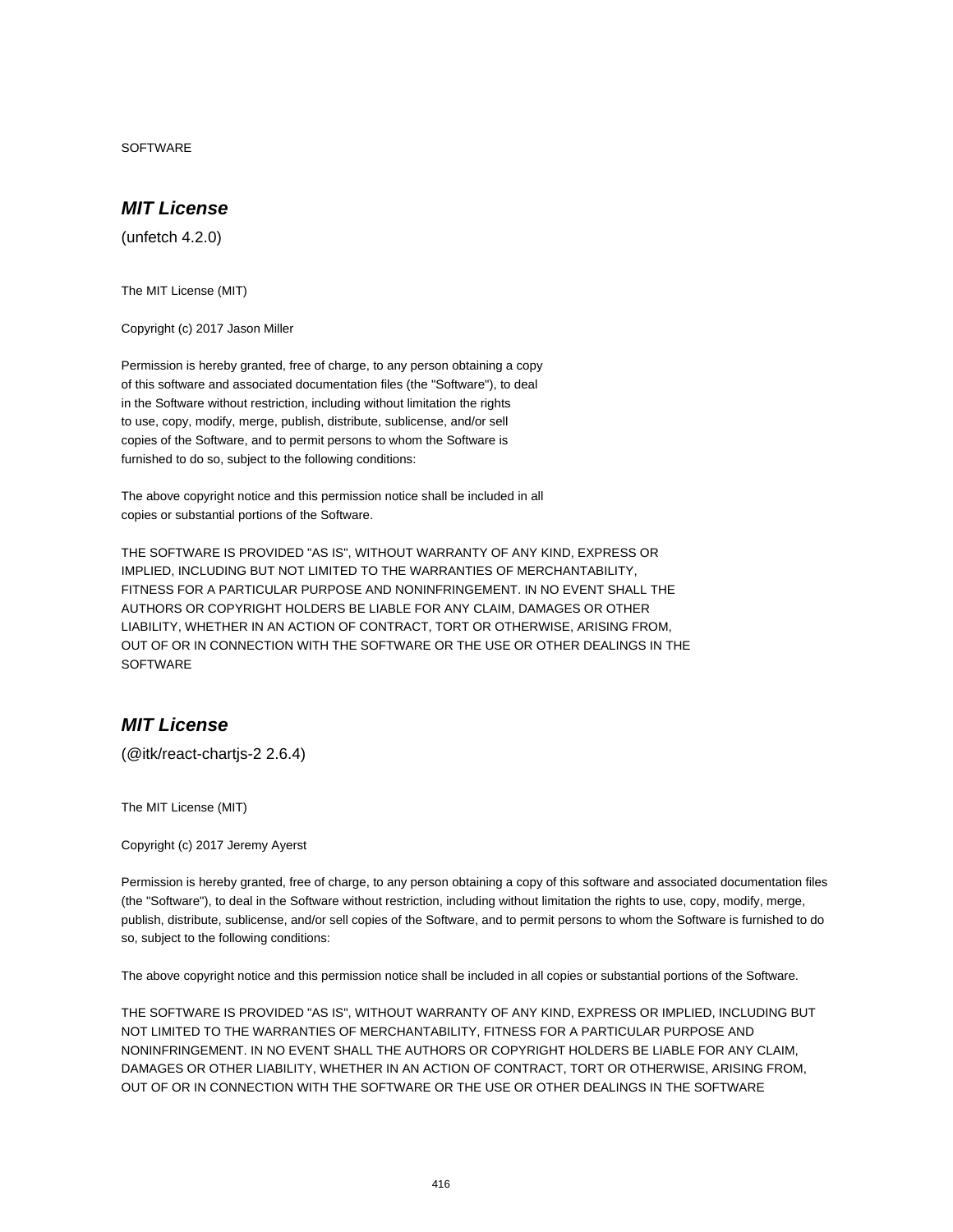# **MIT License**

(storybook 3.0.1)

The MIT License (MIT)

Copyright (c) 2017 Kadira Inc.

Permission is hereby granted, free of charge, to any person obtaining a copy of this software and associated documentation files (the "Software"), to deal in the Software without restriction, including without limitation the rights to use, copy, modify, merge, publish, distribute, sublicense, and/or sell copies of the Software, and to permit persons to whom the Software is furnished to do so, subject to the following conditions:

The above copyright notice and this permission notice shall be included in all copies or substantial portions of the Software.

THE SOFTWARE IS PROVIDED "AS IS", WITHOUT WARRANTY OF ANY KIND, EXPRESS OR IMPLIED, INCLUDING BUT NOT LIMITED TO THE WARRANTIES OF MERCHANTABILITY, FITNESS FOR A PARTICULAR PURPOSE AND NONINFRINGEMENT. IN NO EVENT SHALL THE AUTHORS OR COPYRIGHT HOLDERS BE LIABLE FOR ANY CLAIM, DAMAGES OR OTHER LIABILITY, WHETHER IN AN ACTION OF CONTRACT, TORT OR OTHERWISE, ARISING FROM, OUT OF OR IN CONNECTION WITH THE SOFTWARE OR THE USE OR OTHER DEALINGS IN THE SOFTWARE

### **MIT License**

(tsutils 3.17.1)

The MIT License (MIT)

Copyright (c) 2017 Klaus Meinhardt

Permission is hereby granted, free of charge, to any person obtaining a copy of this software and associated documentation files (the "Software"), to deal in the Software without restriction, including without limitation the rights to use, copy, modify, merge, publish, distribute, sublicense, and/or sell copies of the Software, and to permit persons to whom the Software is furnished to do so, subject to the following conditions:

The above copyright notice and this permission notice shall be included in all copies or substantial portions of the Software.

THE SOFTWARE IS PROVIDED "AS IS", WITHOUT WARRANTY OF ANY KIND, EXPRESS OR IMPLIED, INCLUDING BUT NOT LIMITED TO THE WARRANTIES OF MERCHANTABILITY, FITNESS FOR A PARTICULAR PURPOSE AND NONINFRINGEMENT. IN NO EVENT SHALL THE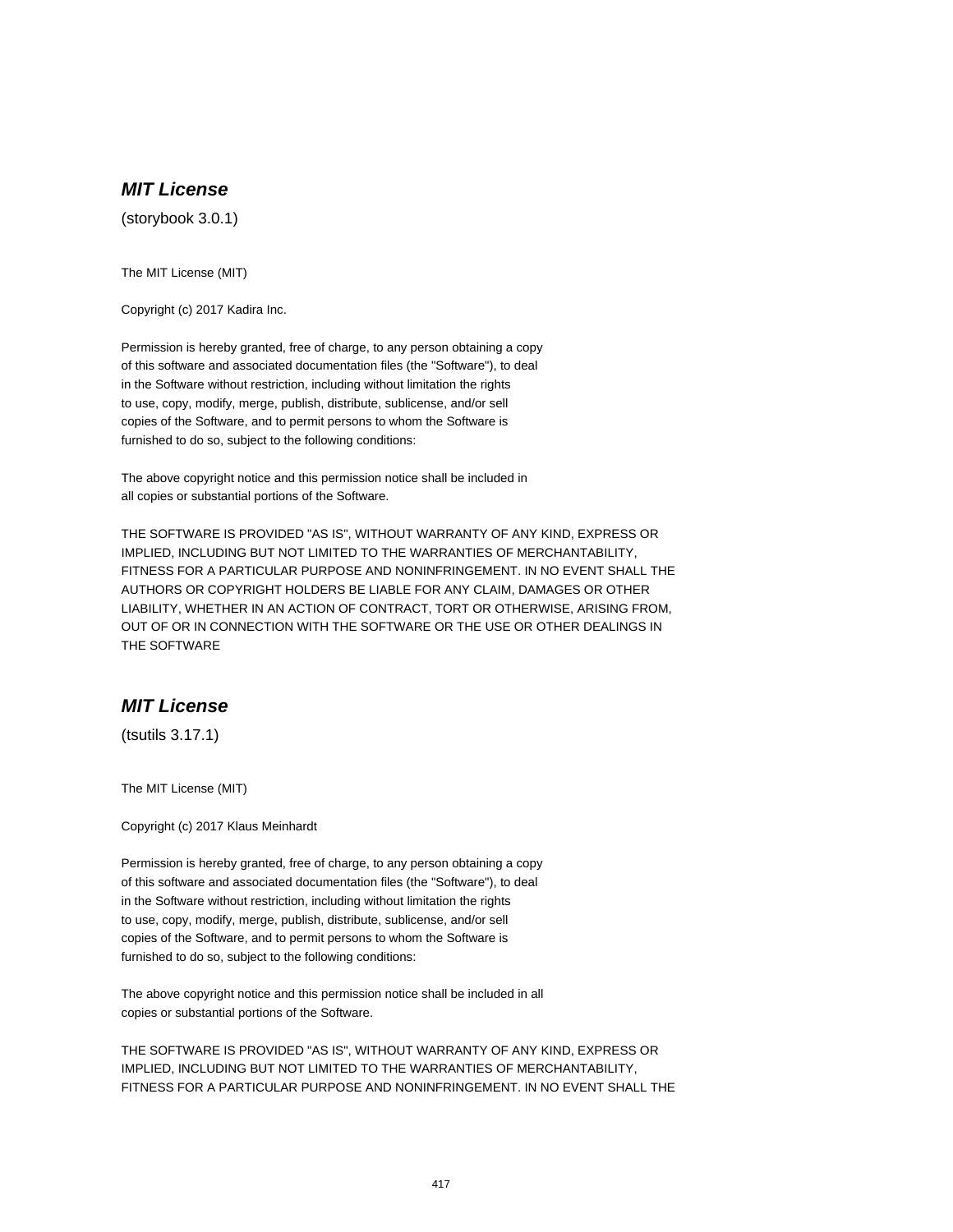AUTHORS OR COPYRIGHT HOLDERS BE LIABLE FOR ANY CLAIM, DAMAGES OR OTHER LIABILITY, WHETHER IN AN ACTION OF CONTRACT, TORT OR OTHERWISE, ARISING FROM, OUT OF OR IN CONNECTION WITH THE SOFTWARE OR THE USE OR OTHER DEALINGS IN THE SOFTWARE

# **MIT License**

(psl 1.8.0)

The MIT License (MIT)

Copyright (c) 2017 Lupo Montero lupomontero@gmail.com

Permission is hereby granted, free of charge, to any person obtaining a copy of this software and associated documentation files (the "Software"), to deal in the Software without restriction, including without limitation the rights to use, copy, modify, merge, publish, distribute, sublicense, and/or sell copies of the Software, and to permit persons to whom the Software is furnished to do so, subject to the following conditions:

The above copyright notice and this permission notice shall be included in all copies or substantial portions of the Software.

THE SOFTWARE IS PROVIDED "AS IS", WITHOUT WARRANTY OF ANY KIND, EXPRESS OR IMPLIED, INCLUDING BUT NOT LIMITED TO THE WARRANTIES OF MERCHANTABILITY, FITNESS FOR A PARTICULAR PURPOSE AND NONINFRINGEMENT. IN NO EVENT SHALL THE AUTHORS OR COPYRIGHT HOLDERS BE LIABLE FOR ANY CLAIM, DAMAGES OR OTHER LIABILITY, WHETHER IN AN ACTION OF CONTRACT, TORT OR OTHERWISE, ARISING FROM, OUT OF OR IN CONNECTION WITH THE SOFTWARE OR THE USE OR OTHER DEALINGS IN THE SOFTWARE

## **MIT License**

(postcss-selector-matches 4.0.0)

The MIT License (MIT)

Copyright (c) 2017 Maxime Thirouin

Permission is hereby granted, free of charge, to any person obtaining a copy of this software and associated documentation files (the "Software"), to deal in the Software without restriction, including without limitation the rights to use, copy, modify, merge, publish, distribute, sublicense, and/or sell copies of the Software, and to permit persons to whom the Software is furnished to do so, subject to the following conditions:

The above copyright notice and this permission notice shall be included in all copies or substantial portions of the Software.

THE SOFTWARE IS PROVIDED "AS IS", WITHOUT WARRANTY OF ANY KIND, EXPRESS OR IMPLIED, INCLUDING BUT NOT LIMITED TO THE WARRANTIES OF MERCHANTABILITY, FITNESS FOR A PARTICULAR PURPOSE AND NONINFRINGEMENT. IN NO EVENT SHALL THE AUTHORS OR COPYRIGHT HOLDERS BE LIABLE FOR ANY CLAIM, DAMAGES OR OTHER LIABILITY, WHETHER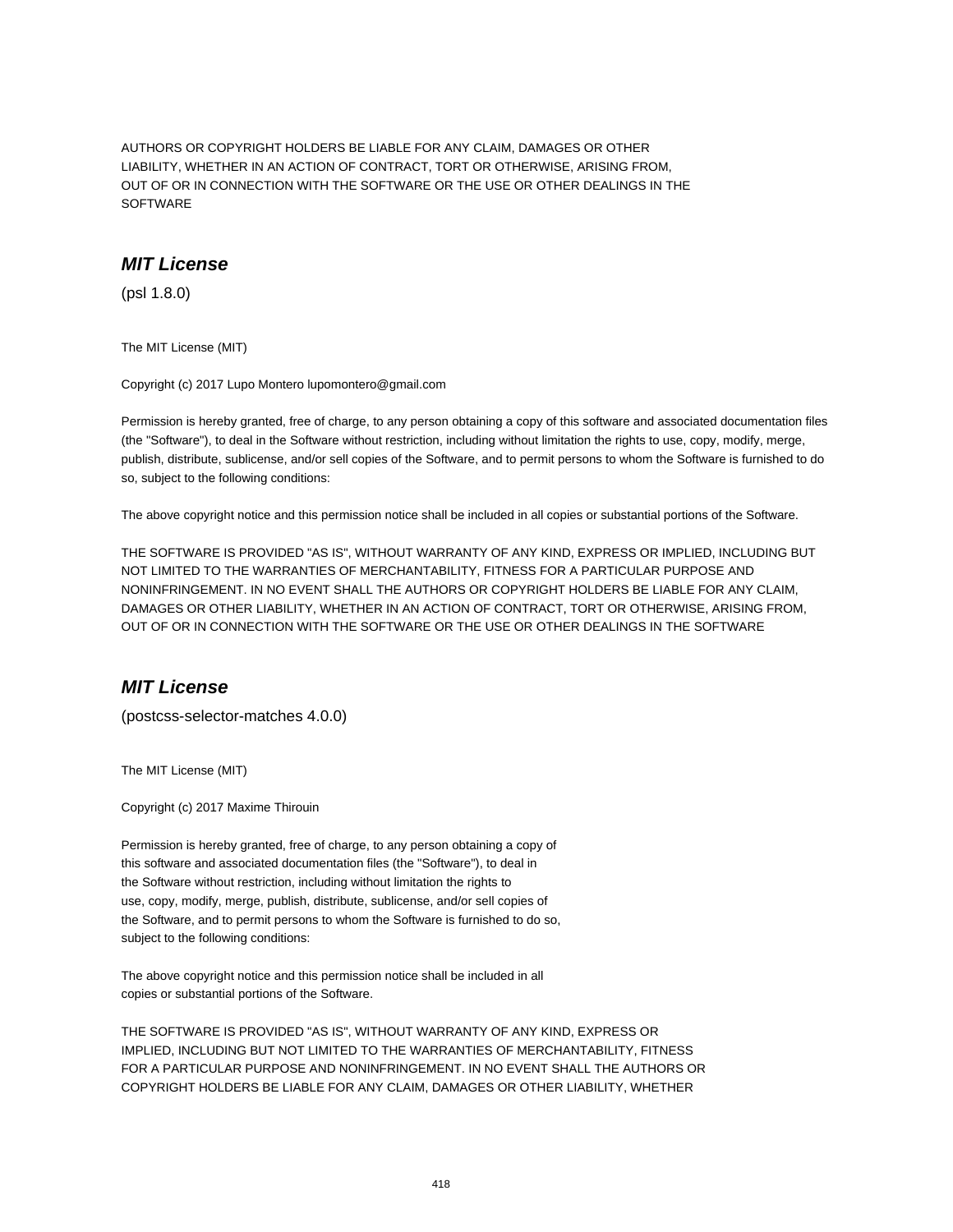IN AN ACTION OF CONTRACT, TORT OR OTHERWISE, ARISING FROM, OUT OF OR IN CONNECTION WITH THE SOFTWARE OR THE USE OR OTHER DEALINGS IN THE SOFTWARE

## **MIT License**

(snapdragon-node 2.1.1, snapdragon-util 3.0.1)

The MIT License (MIT)

Copyright (c) 2017, Jon Schlinkert

Permission is hereby granted, free of charge, to any person obtaining a copy of this software and associated documentation files (the "Software"), to deal in the Software without restriction, including without limitation the rights to use, copy, modify, merge, publish, distribute, sublicense, and/or sell copies of the Software, and to permit persons to whom the Software is furnished to do so, subject to the following conditions:

The above copyright notice and this permission notice shall be included in all copies or substantial portions of the Software.

THE SOFTWARE IS PROVIDED "AS IS", WITHOUT WARRANTY OF ANY KIND, EXPRESS OR IMPLIED, INCLUDING BUT NOT LIMITED TO THE WARRANTIES OF MERCHANTABILITY, FITNESS FOR A PARTICULAR PURPOSE AND NONINFRINGEMENT. IN NO EVENT SHALL THE AUTHORS OR COPYRIGHT HOLDERS BE LIABLE FOR ANY CLAIM, DAMAGES OR OTHER LIABILITY, WHETHER IN AN ACTION OF CONTRACT, TORT OR OTHERWISE, ARISING FROM, OUT OF OR IN CONNECTION WITH THE SOFTWARE OR THE USE OR OTHER DEALINGS IN THE SOFTWARE

### **MIT License**

(picomatch 2.2.2)

The MIT License (MIT)

Copyright (c) 2017-present, Jon Schlinkert.

Permission is hereby granted, free of charge, to any person obtaining a copy of this software and associated documentation files (the "Software"), to deal in the Software without restriction, including without limitation the rights to use, copy, modify, merge, publish, distribute, sublicense, and/or sell copies of the Software, and to permit persons to whom the Software is furnished to do so, subject to the following conditions:

The above copyright notice and this permission notice shall be included in all copies or substantial portions of the Software.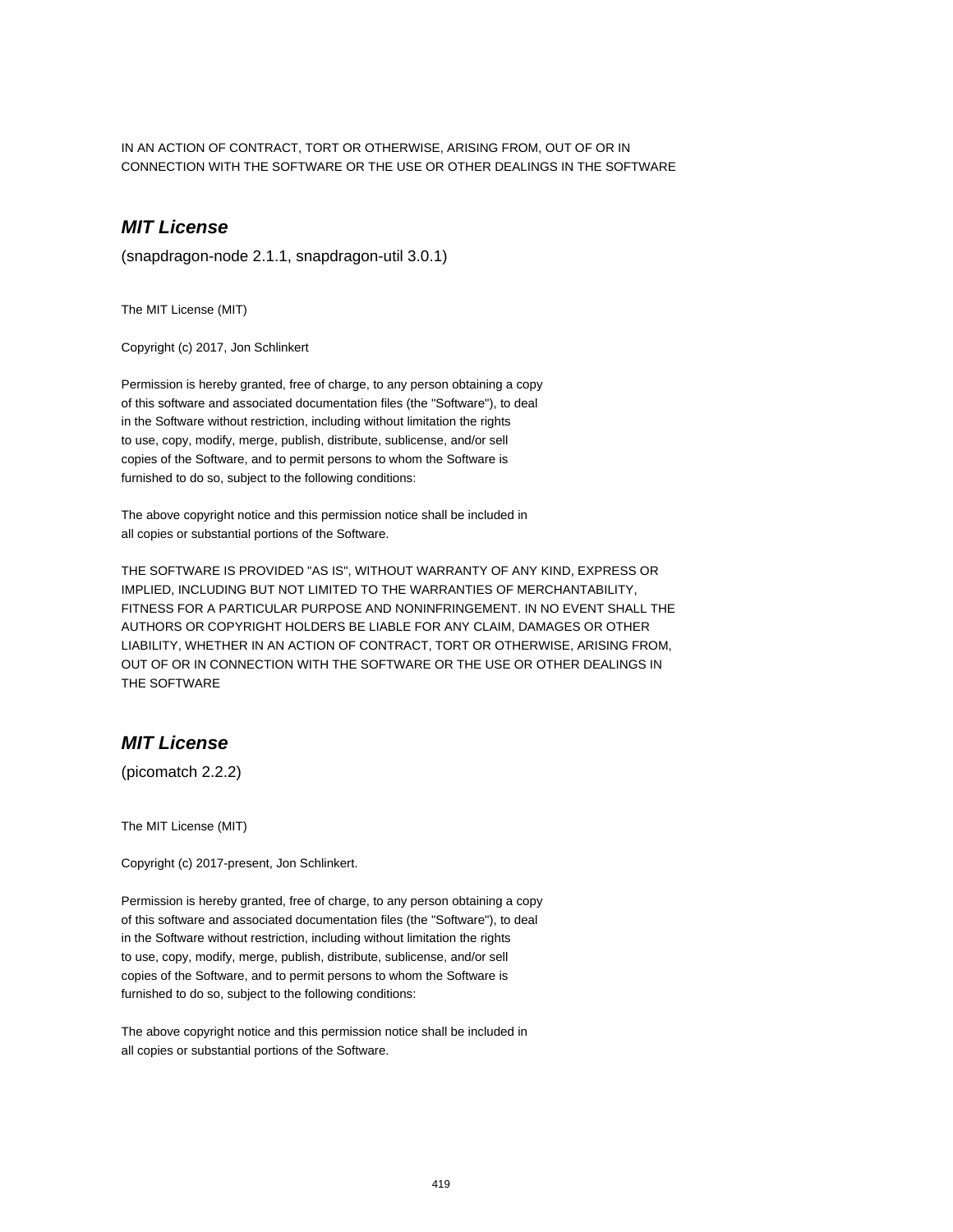THE SOFTWARE IS PROVIDED "AS IS", WITHOUT WARRANTY OF ANY KIND, EXPRESS OR IMPLIED, INCLUDING BUT NOT LIMITED TO THE WARRANTIES OF MERCHANTABILITY, FITNESS FOR A PARTICULAR PURPOSE AND NONINFRINGEMENT. IN NO EVENT SHALL THE AUTHORS OR COPYRIGHT HOLDERS BE LIABLE FOR ANY CLAIM, DAMAGES OR OTHER LIABILITY, WHETHER IN AN ACTION OF CONTRACT, TORT OR OTHERWISE, ARISING FROM, OUT OF OR IN CONNECTION WITH THE SOFTWARE OR THE USE OR OTHER DEALINGS IN THE SOFTWARE

### **MIT License**

(Chart.js 2.9.4)

The MIT License (MIT)

Copyright (c) 2018 Chart.js Contributors

Permission is hereby granted, free of charge, to any person obtaining a copy of this software and associated documentation files (the "Software"), to deal in the Software without restriction, including without limitation the rights to use, copy, modify, merge, publish, distribute, sublicense, and/or sell copies of the Software, and to permit persons to whom the Software is furnished to do so, subject to the following conditions:

The above copyright notice and this permission notice shall be included in all copies or substantial portions of the Software.

THE SOFTWARE IS PROVIDED "AS IS", WITHOUT WARRANTY OF ANY KIND, EXPRESS OR IMPLIED, INCLUDING BUT NOT LIMITED TO THE WARRANTIES OF MERCHANTABILITY, FITNESS FOR A PARTICULAR PURPOSE AND NONINFRINGEMENT. IN NO EVENT SHALL THE AUTHORS OR COPYRIGHT HOLDERS BE LIABLE FOR ANY CLAIM, DAMAGES OR OTHER LIABILITY, WHETHER IN AN ACTION OF CONTRACT, TORT OR OTHERWISE, ARISING FROM, OUT OF OR IN CONNECTION WITH THE SOFTWARE OR THE USE OR OTHER DEALINGS IN THE SOFTWARE

## **MIT License**

(gce-images 3.0.2)

The MIT License (MIT)

Copyright (c) 2018 Google LLC

Permission is hereby granted, free of charge, to any person obtaining a copy of this software and associated documentation files (the "Software"), to deal in the Software without restriction, including without limitation the rights to use, copy, modify, merge, publish, distribute, sublicense, and/or sell copies of the Software, and to permit persons to whom the Software is furnished to do so, subject to the following conditions:

The above copyright notice and this permission notice shall be included in all copies or substantial portions of the Software.

THE SOFTWARE IS PROVIDED "AS IS", WITHOUT WARRANTY OF ANY KIND, EXPRESS OR IMPLIED, INCLUDING BUT NOT LIMITED TO THE WARRANTIES OF MERCHANTABILITY,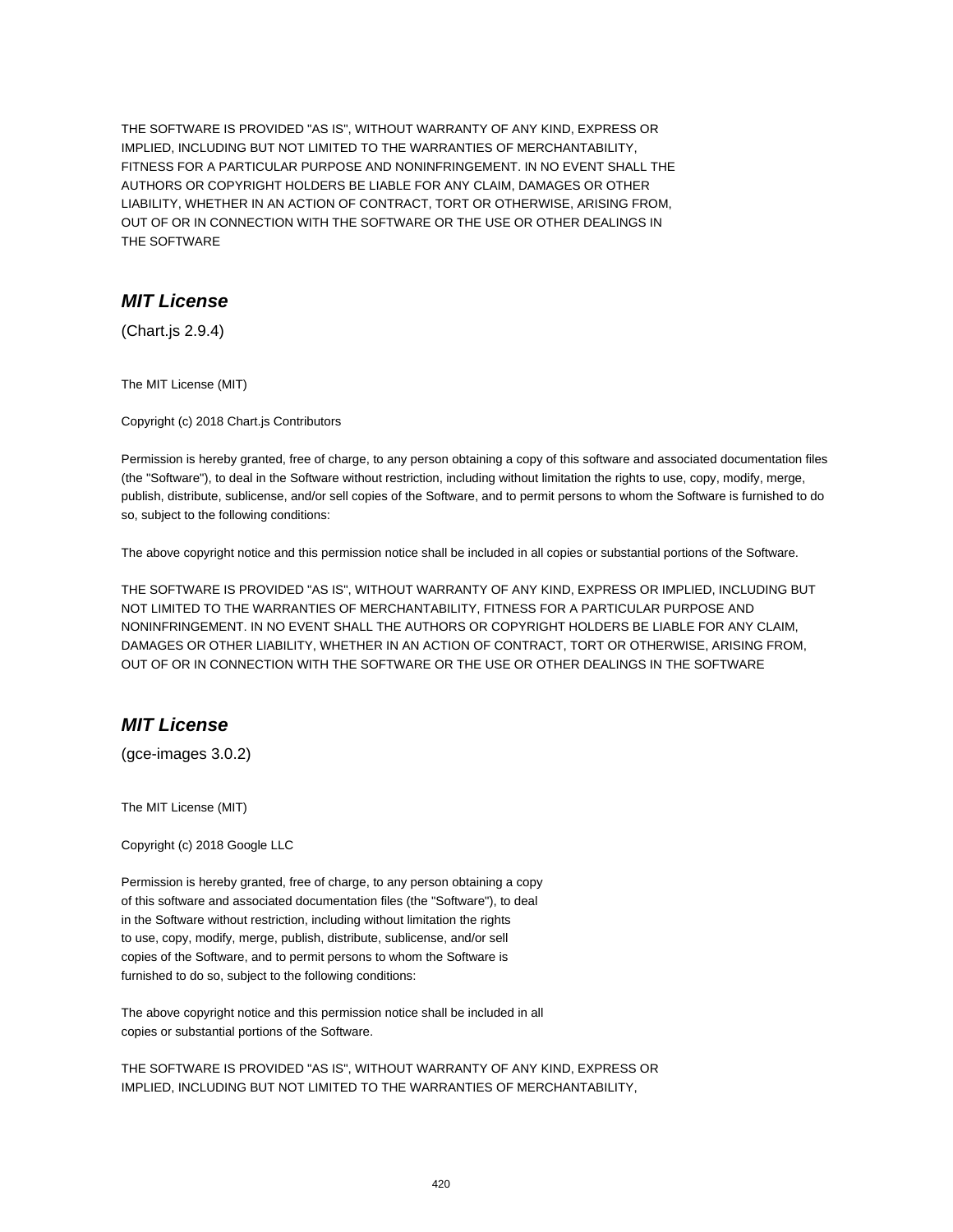FITNESS FOR A PARTICULAR PURPOSE AND NONINFRINGEMENT. IN NO EVENT SHALL THE AUTHORS OR COPYRIGHT HOLDERS BE LIABLE FOR ANY CLAIM, DAMAGES OR OTHER LIABILITY, WHETHER IN AN ACTION OF CONTRACT, TORT OR OTHERWISE, ARISING FROM, OUT OF OR IN CONNECTION WITH THE SOFTWARE OR THE USE OR OTHER DEALINGS IN THE SOFTWARE

## **MIT License**

(react-input-autosize 2.2.2)

The MIT License (MIT)

Copyright (c) 2018 Jed Watson

Permission is hereby granted, free of charge, to any person obtaining a copy of this software and associated documentation files (the "Software"), to deal in the Software without restriction, including without limitation the rights to use, copy, modify, merge, publish, distribute, sublicense, and/or sell copies of the Software, and to permit persons to whom the Software is furnished to do so, subject to the following conditions:

The above copyright notice and this permission notice shall be included in all copies or substantial portions of the Software.

THE SOFTWARE IS PROVIDED "AS IS", WITHOUT WARRANTY OF ANY KIND, EXPRESS OR IMPLIED, INCLUDING BUT NOT LIMITED TO THE WARRANTIES OF MERCHANTABILITY, FITNESS FOR A PARTICULAR PURPOSE AND NONINFRINGEMENT. IN NO EVENT SHALL THE AUTHORS OR COPYRIGHT HOLDERS BE LIABLE FOR ANY CLAIM, DAMAGES OR OTHER LIABILITY, WHETHER IN AN ACTION OF CONTRACT, TORT OR OTHERWISE, ARISING FROM, OUT OF OR IN CONNECTION WITH THE SOFTWARE OR THE USE OR OTHER DEALINGS IN THE **SOFTWARE** 

# **MIT License**

(node-cross-spawn 6.0.5, node-cross-spawn 7.0.3)

The MIT License (MIT)

Copyright (c) 2018 Made With MOXY Lda

Permission is hereby granted, free of charge, to any person obtaining a copy of this software and associated documentation files (the "Software"), to deal in the Software without restriction, including without limitation the rights to use, copy, modify, merge, publish, distribute, sublicense, and/or sell copies of the Software, and to permit persons to whom the Software is furnished to do so, subject to the following conditions: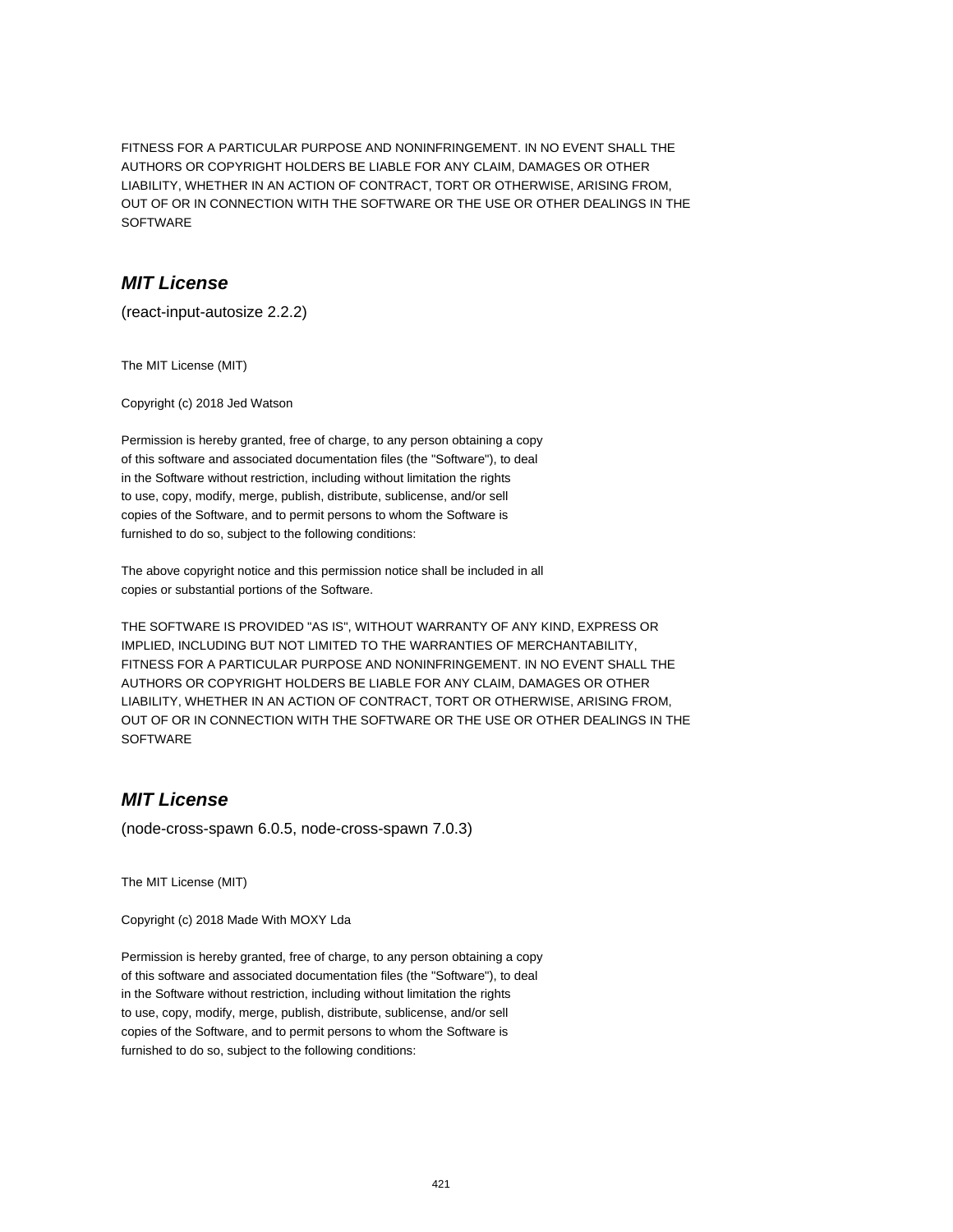The above copyright notice and this permission notice shall be included in all copies or substantial portions of the Software.

THE SOFTWARE IS PROVIDED "AS IS", WITHOUT WARRANTY OF ANY KIND, EXPRESS OR IMPLIED, INCLUDING BUT NOT LIMITED TO THE WARRANTIES OF MERCHANTABILITY, FITNESS FOR A PARTICULAR PURPOSE AND NONINFRINGEMENT. IN NO EVENT SHALL THE AUTHORS OR COPYRIGHT HOLDERS BE LIABLE FOR ANY CLAIM, DAMAGES OR OTHER LIABILITY, WHETHER IN AN ACTION OF CONTRACT, TORT OR OTHERWISE, ARISING FROM, OUT OF OR IN CONNECTION WITH THE SOFTWARE OR THE USE OR OTHER DEALINGS IN THE SOFTWARE

### **MIT License**

(fs-constants 1.0.0, thunky 1.1.0)

The MIT License (MIT)

Copyright (c) 2018 Mathias Buus

Permission is hereby granted, free of charge, to any person obtaining a copy of this software and associated documentation files (the "Software"), to deal in the Software without restriction, including without limitation the rights to use, copy, modify, merge, publish, distribute, sublicense, and/or sell copies of the Software, and to permit persons to whom the Software is furnished to do so, subject to the following conditions:

The above copyright notice and this permission notice shall be included in all copies or substantial portions of the Software.

THE SOFTWARE IS PROVIDED "AS IS", WITHOUT WARRANTY OF ANY KIND, EXPRESS OR IMPLIED, INCLUDING BUT NOT LIMITED TO THE WARRANTIES OF MERCHANTABILITY, FITNESS FOR A PARTICULAR PURPOSE AND NONINFRINGEMENT. IN NO EVENT SHALL THE AUTHORS OR COPYRIGHT HOLDERS BE LIABLE FOR ANY CLAIM, DAMAGES OR OTHER LIABILITY, WHETHER IN AN ACTION OF CONTRACT, TORT OR OTHERWISE, ARISING FROM, OUT OF OR IN CONNECTION WITH THE SOFTWARE OR THE USE OR OTHER DEALINGS IN THE SOFTWARE

### **MIT License**

(case-sensitive-paths-webpack-plugin 2.3.0)

The MIT License (MIT)

Copyright (c) 2018 Michael Pratt

Permission is hereby granted, free of charge, to any person obtaining a copy of this software and associated documentation files (the "Software"), to deal in the Software without restriction, including without limitation the rights to use, copy, modify, merge, publish, distribute, sublicense, and/or sell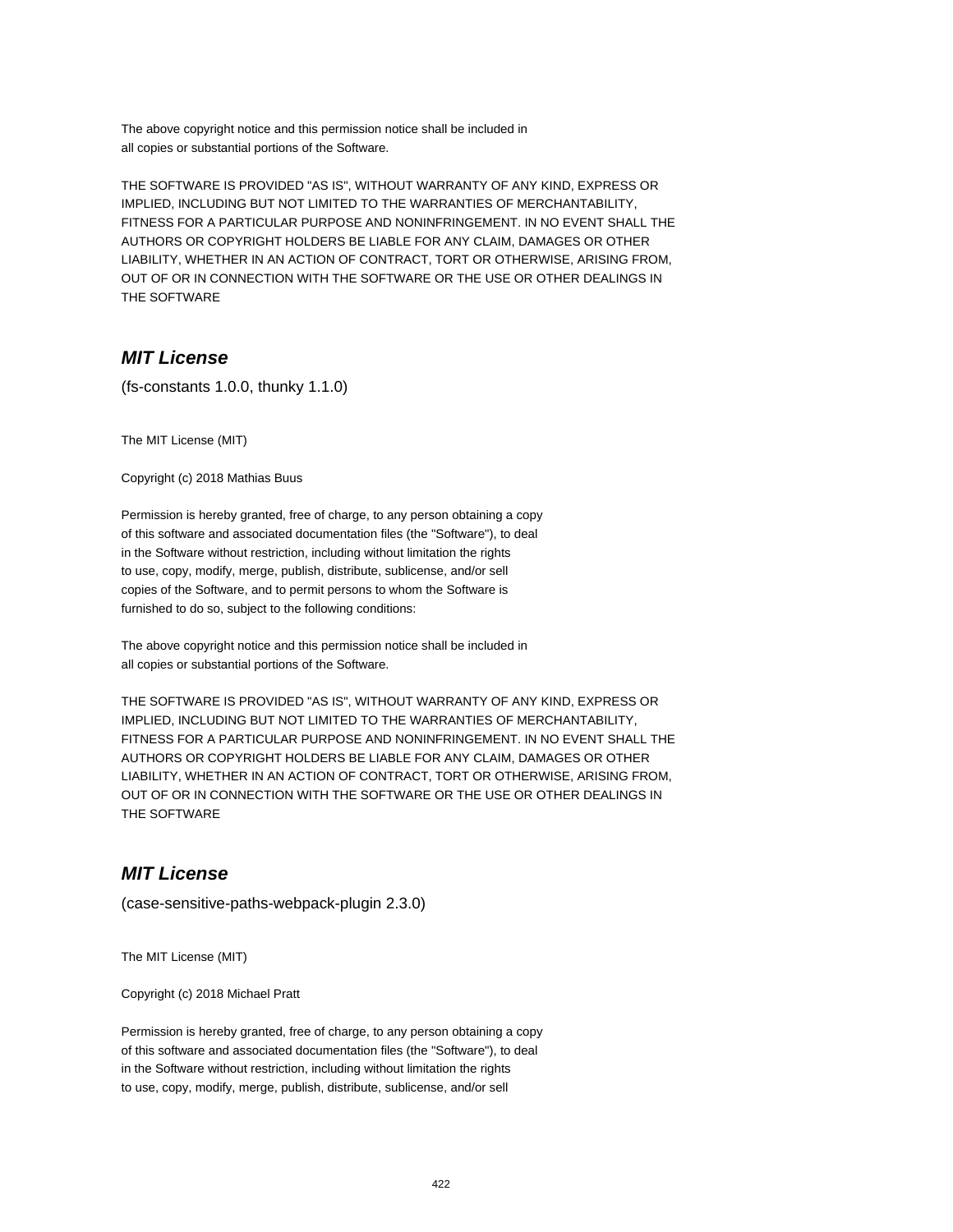copies of the Software, and to permit persons to whom the Software is furnished to do so, subject to the following conditions:

The above copyright notice and this permission notice shall be included in all copies or substantial portions of the Software.

THE SOFTWARE IS PROVIDED "AS IS", WITHOUT WARRANTY OF ANY KIND, EXPRESS OR IMPLIED, INCLUDING BUT NOT LIMITED TO THE WARRANTIES OF MERCHANTABILITY, FITNESS FOR A PARTICULAR PURPOSE AND NONINFRINGEMENT. IN NO EVENT SHALL THE AUTHORS OR COPYRIGHT HOLDERS BE LIABLE FOR ANY CLAIM, DAMAGES OR OTHER LIABILITY, WHETHER IN AN ACTION OF CONTRACT, TORT OR OTHERWISE, ARISING FROM, OUT OF OR IN CONNECTION WITH THE SOFTWARE OR THE USE OR OTHER DEALINGS IN THE **SOFTWARE** 

### **MIT License**

(nice-try 1.0.5)

The MIT License (MIT)

Copyright (c) 2018 Tobias Reich

Permission is hereby granted, free of charge, to any person obtaining a copy of this software and associated documentation files (the "Software"), to deal in the Software without restriction, including without limitation the rights to use, copy, modify, merge, publish, distribute, sublicense, and/or sell copies of the Software, and to permit persons to whom the Software is furnished to do so, subject to the following conditions:

The above copyright notice and this permission notice shall be included in all copies or substantial portions of the Software.

THE SOFTWARE IS PROVIDED "AS IS", WITHOUT WARRANTY OF ANY KIND, EXPRESS OR IMPLIED, INCLUDING BUT NOT LIMITED TO THE WARRANTIES OF MERCHANTABILITY, FITNESS FOR A PARTICULAR PURPOSE AND NONINFRINGEMENT. IN NO EVENT SHALL THE AUTHORS OR COPYRIGHT HOLDERS BE LIABLE FOR ANY CLAIM, DAMAGES OR OTHER LIABILITY, WHETHER IN AN ACTION OF CONTRACT, TORT OR OTHERWISE, ARISING FROM, OUT OF OR IN CONNECTION WITH THE SOFTWARE OR THE USE OR OTHER DEALINGS IN THE SOFTWARE

## **MIT License**

(v8-compile-cache 2.2.0)

The MIT License (MIT)

Copyright (c) 2019 Andres Suarez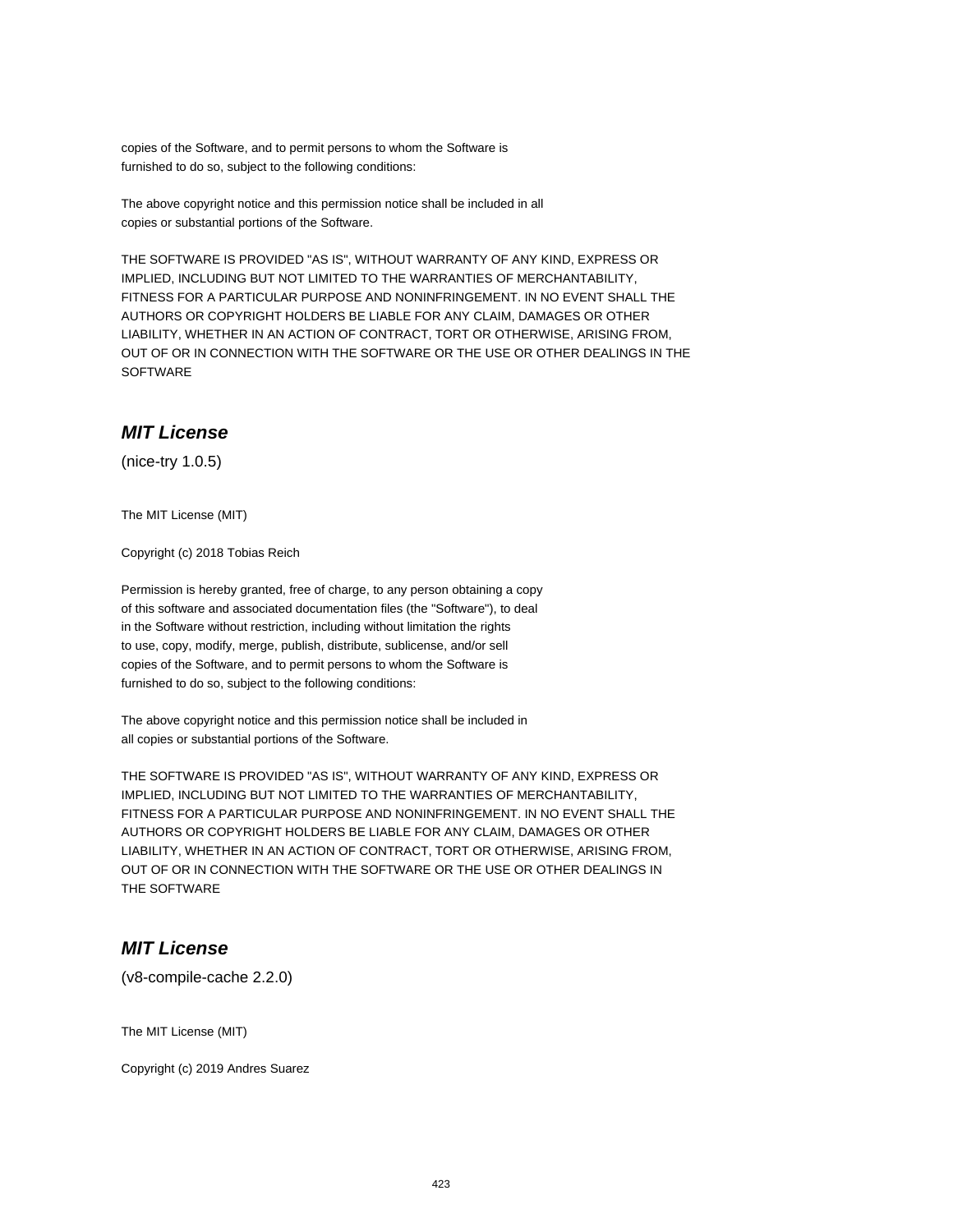Permission is hereby granted, free of charge, to any person obtaining a copy of this software and associated documentation files (the "Software"), to deal in the Software without restriction, including without limitation the rights to use, copy, modify, merge, publish, distribute, sublicense, and/or sell copies of the Software, and to permit persons to whom the Software is furnished to do so, subject to the following conditions:

The above copyright notice and this permission notice shall be included in all copies or substantial portions of the Software.

THE SOFTWARE IS PROVIDED "AS IS", WITHOUT WARRANTY OF ANY KIND, EXPRESS OR IMPLIED, INCLUDING BUT NOT LIMITED TO THE WARRANTIES OF MERCHANTABILITY, FITNESS FOR A PARTICULAR PURPOSE AND NONINFRINGEMENT. IN NO EVENT SHALL THE AUTHORS OR COPYRIGHT HOLDERS BE LIABLE FOR ANY CLAIM, DAMAGES OR OTHER LIABILITY, WHETHER IN AN ACTION OF CONTRACT, TORT OR OTHERWISE, ARISING FROM, OUT OF OR IN CONNECTION WITH THE SOFTWARE OR THE USE OR OTHER DEALINGS IN THE SOFTWARE

## **MIT License**

(@apidevtools/openapi-schemas 2.0.4)

The MIT License (MIT)

Copyright (c) 2019 James Messinger

Permission is hereby granted, free of charge, to any person obtaining a copy of this software and associated documentation files (the "Software"), to deal in the Software without restriction, including without limitation the rights to use, copy, modify, merge, publish, distribute, sublicense, and/or sell copies of the Software, and to permit persons to whom the Software is furnished to do so, subject to the following conditions:

The above copyright notice and this permission notice shall be included in all copies or substantial portions of the Software.

THE SOFTWARE IS PROVIDED "AS IS", WITHOUT WARRANTY OF ANY KIND, EXPRESS OR IMPLIED, INCLUDING BUT NOT LIMITED TO THE WARRANTIES OF MERCHANTABILITY, FITNESS FOR A PARTICULAR PURPOSE AND NONINFRINGEMENT. IN NO EVENT SHALL THE AUTHORS OR COPYRIGHT HOLDERS BE LIABLE FOR ANY CLAIM, DAMAGES OR OTHER LIABILITY, WHETHER IN AN ACTION OF CONTRACT, TORT OR OTHERWISE, ARISING FROM, OUT OF OR IN CONNECTION WITH THE SOFTWARE OR THE USE OR OTHER DEALINGS IN THE SOFTWARE

## **MIT License**

(@rollup/plugin-node-resolve 7.1.3, @rollup/pluginutils 3.1.0)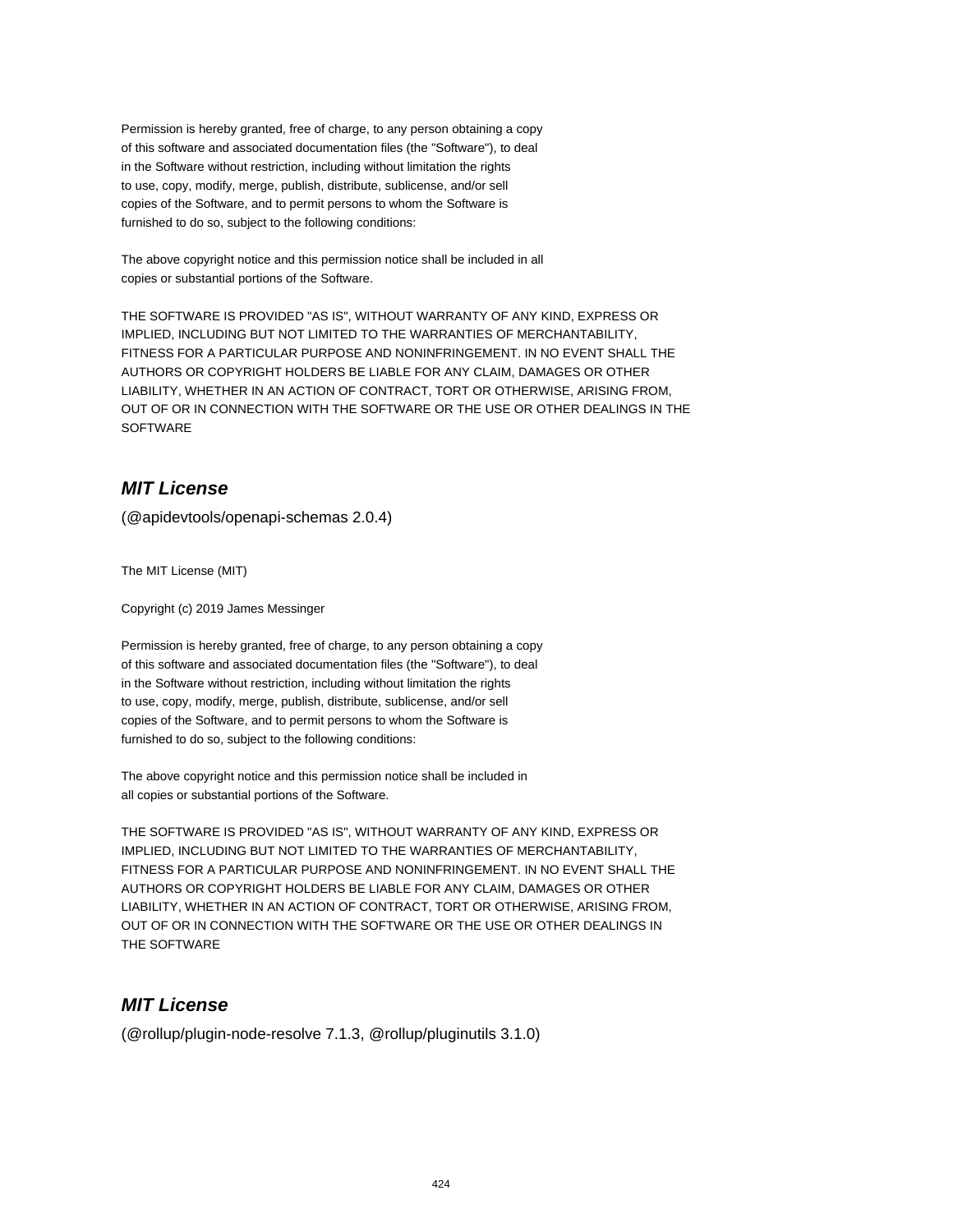The MIT License (MIT)

Copyright (c) 2019 RollupJS Plugin Contributors (https://github.com/rollup/plugins/graphs/contributors)

Permission is hereby granted, free of charge, to any person obtaining a copy of this software and associated documentation files (the "Software"), to deal in the Software without restriction, including without limitation the rights to use, copy, modify, merge, publish, distribute, sublicense, and/or sell copies of the Software, and to permit persons to whom the Software is furnished to do so, subject to the following conditions:

The above copyright notice and this permission notice shall be included in all copies or substantial portions of the Software.

THE SOFTWARE IS PROVIDED "AS IS", WITHOUT WARRANTY OF ANY KIND, EXPRESS OR IMPLIED, INCLUDING BUT NOT LIMITED TO THE WARRANTIES OF MERCHANTABILITY, FITNESS FOR A PARTICULAR PURPOSE AND NONINFRINGEMENT. IN NO EVENT SHALL THE AUTHORS OR COPYRIGHT HOLDERS BE LIABLE FOR ANY CLAIM, DAMAGES OR OTHER LIABILITY, WHETHER IN AN ACTION OF CONTRACT, TORT OR OTHERWISE, ARISING FROM, OUT OF OR IN CONNECTION WITH THE SOFTWARE OR THE USE OR OTHER DEALINGS IN THE SOFTWARE

## **MIT License**

(fast-redact 2.1.0, fast-redact v3.0.0)

The MIT License (MIT)

Copyright (c) 2019-2020 David Mark Clements

Permission is hereby granted, free of charge, to any person obtaining a copy of this software and associated documentation files (the "Software"), to deal in the Software without restriction, including without limitation the rights to use, copy, modify, merge, publish, distribute, sublicense, and/or sell copies of the Software, and to permit persons to whom the Software is furnished to do so, subject to the following conditions:

The above copyright notice and this permission notice shall be included in all copies or substantial portions of the Software.

THE SOFTWARE IS PROVIDED "AS IS", WITHOUT WARRANTY OF ANY KIND, EXPRESS OR IMPLIED, INCLUDING BUT NOT LIMITED TO THE WARRANTIES OF MERCHANTABILITY, FITNESS FOR A PARTICULAR PURPOSE AND NONINFRINGEMENT. IN NO EVENT SHALL THE AUTHORS OR COPYRIGHT HOLDERS BE LIABLE FOR ANY CLAIM, DAMAGES OR OTHER LIABILITY, WHETHER IN AN ACTION OF CONTRACT, TORT OR OTHERWISE, ARISING FROM, OUT OF OR IN CONNECTION WITH THE SOFTWARE OR THE USE OR OTHER DEALINGS IN THE **SOFTWARE** 

## **MIT License**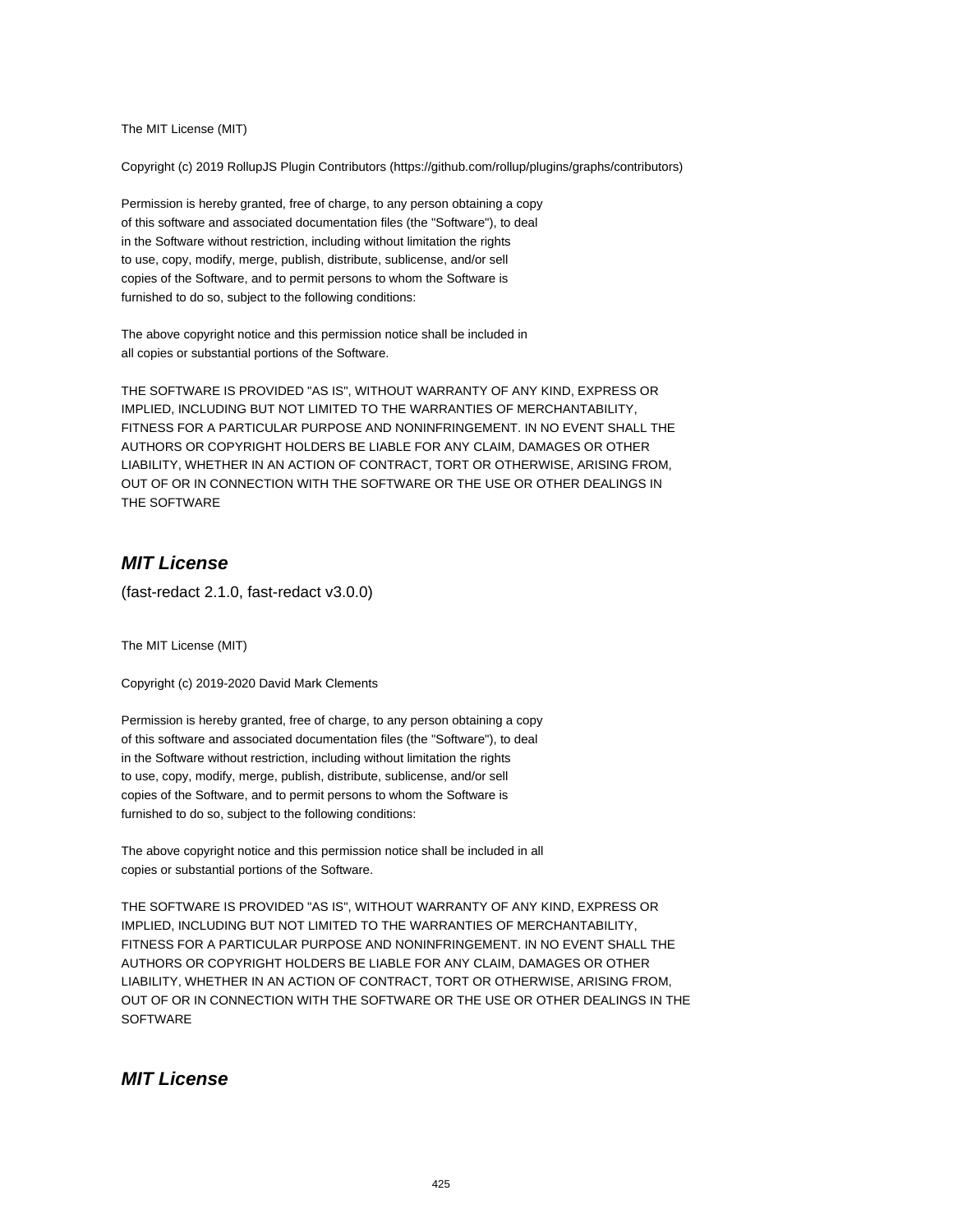(mkdirp-classic 0.5.3)

The MIT License (MIT)

Copyright (c) 2020 James Halliday (mail@substack.net) and Mathias Buus

Permission is hereby granted, free of charge, to any person obtaining a copy of this software and associated documentation files (the "Software"), to deal in the Software without restriction, including without limitation the rights to use, copy, modify, merge, publish, distribute, sublicense, and/or sell copies of the Software, and to permit persons to whom the Software is furnished to do so, subject to the following conditions:

The above copyright notice and this permission notice shall be included in all copies or substantial portions of the Software.

THE SOFTWARE IS PROVIDED "AS IS", WITHOUT WARRANTY OF ANY KIND, EXPRESS OR IMPLIED, INCLUDING BUT NOT LIMITED TO THE WARRANTIES OF MERCHANTABILITY, FITNESS FOR A PARTICULAR PURPOSE AND NONINFRINGEMENT. IN NO EVENT SHALL THE AUTHORS OR COPYRIGHT HOLDERS BE LIABLE FOR ANY CLAIM, DAMAGES OR OTHER LIABILITY, WHETHER IN AN ACTION OF CONTRACT, TORT OR OTHERWISE, ARISING FROM, OUT OF OR IN CONNECTION WITH THE SOFTWARE OR THE USE OR OTHER DEALINGS IN THE SOFTWARE

## **MIT License**

(@azure/core-paging 1.1.3, @azure/core-tracing 1.0.0-preview.9, @azure/storage-blob 12.3.0-beta.1)

The MIT License (MIT)

Copyright (c) 2020 Microsoft

Permission is hereby granted, free of charge, to any person obtaining a copy of this software and associated documentation files (the "Software"), to deal in the Software without restriction, including without limitation the rights to use, copy, modify, merge, publish, distribute, sublicense, and/or sell copies of the Software, and to permit persons to whom the Software is furnished to do so, subject to the following conditions:

The above copyright notice and this permission notice shall be included in all copies or substantial portions of the Software.

THE SOFTWARE IS PROVIDED "AS IS", WITHOUT WARRANTY OF ANY KIND, EXPRESS OR IMPLIED, INCLUDING BUT NOT LIMITED TO THE WARRANTIES OF MERCHANTABILITY, FITNESS FOR A PARTICULAR PURPOSE AND NONINFRINGEMENT. IN NO EVENT SHALL THE AUTHORS OR COPYRIGHT HOLDERS BE LIABLE FOR ANY CLAIM, DAMAGES OR OTHER LIABILITY, WHETHER IN AN ACTION OF CONTRACT, TORT OR OTHERWISE, ARISING FROM, OUT OF OR IN CONNECTION WITH THE SOFTWARE OR THE USE OR OTHER DEALINGS IN THE **SOFTWARE**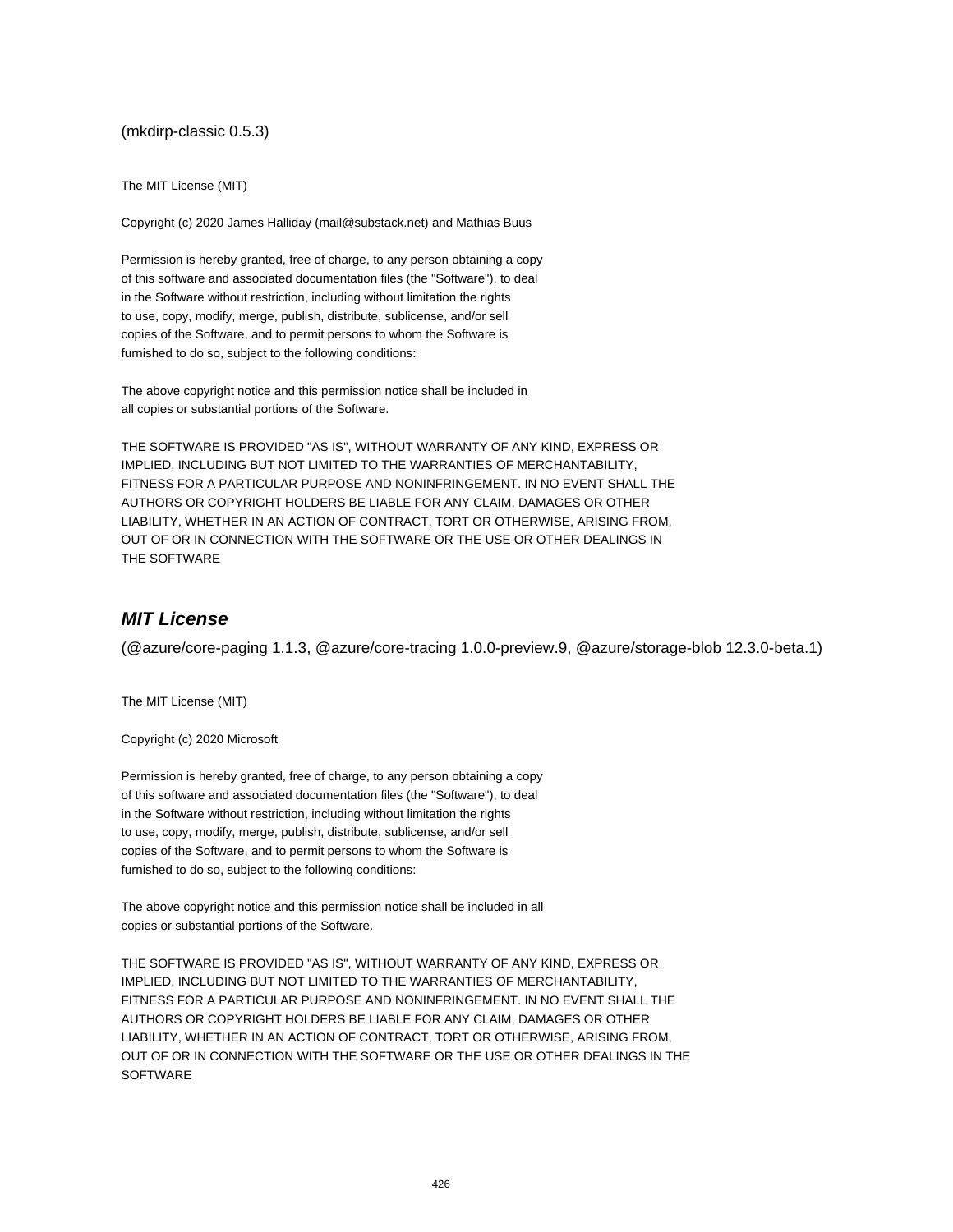## **MIT License**

(recursive-readdir 2.2.2)

The MIT License (MIT)

Copyright (c)

Permission is hereby granted, free of charge, to any person obtaining a copy of this software and associated documentation files (the "Software"), to deal in the Software without restriction, including without limitation the rights to use, copy, modify, merge, publish, distribute, sublicense, and/or sell copies of the Software, and to permit persons to whom the Software is furnished to do so, subject to the following conditions:

The above copyright notice and this permission notice shall be included in all copies or substantial portions of the Software.

THE SOFTWARE IS PROVIDED "AS IS", WITHOUT WARRANTY OF ANY KIND, EXPRESS OR IMPLIED, INCLUDING BUT NOT LIMITED TO THE WARRANTIES OF MERCHANTABILITY, FITNESS FOR A PARTICULAR PURPOSE AND NONINFRINGEMENT. IN NO EVENT SHALL THE AUTHORS OR COPYRIGHT HOLDERS BE LIABLE FOR ANY CLAIM, DAMAGES OR OTHER LIABILITY, WHETHER IN AN ACTION OF CONTRACT, TORT OR OTHERWISE, ARISING FROM, OUT OF OR IN CONNECTION WITH THE SOFTWARE OR THE USE OR OTHER DEALINGS IN THE SOFTWARE

### **MIT License**

(builtin-status-codes 3.0.0)

The MIT License (MIT)

Copyright (c) Ben Drucker (bendrucker.me)

Permission is hereby granted, free of charge, to any person obtaining a copy of this software and associated documentation files (the "Software"), to deal in the Software without restriction, including without limitation the rights to use, copy, modify, merge, publish, distribute, sublicense, and/or sell copies of the Software, and to permit persons to whom the Software is furnished to do so, subject to the following conditions:

The above copyright notice and this permission notice shall be included in all copies or substantial portions of the Software.

THE SOFTWARE IS PROVIDED "AS IS", WITHOUT WARRANTY OF ANY KIND, EXPRESS OR IMPLIED, INCLUDING BUT NOT LIMITED TO THE WARRANTIES OF MERCHANTABILITY, FITNESS FOR A PARTICULAR PURPOSE AND NONINFRINGEMENT. IN NO EVENT SHALL THE AUTHORS OR COPYRIGHT HOLDERS BE LIABLE FOR ANY CLAIM, DAMAGES OR OTHER LIABILITY, WHETHER IN AN ACTION OF CONTRACT, TORT OR OTHERWISE, ARISING FROM, OUT OF OR IN CONNECTION WITH THE SOFTWARE OR THE USE OR OTHER DEALINGS IN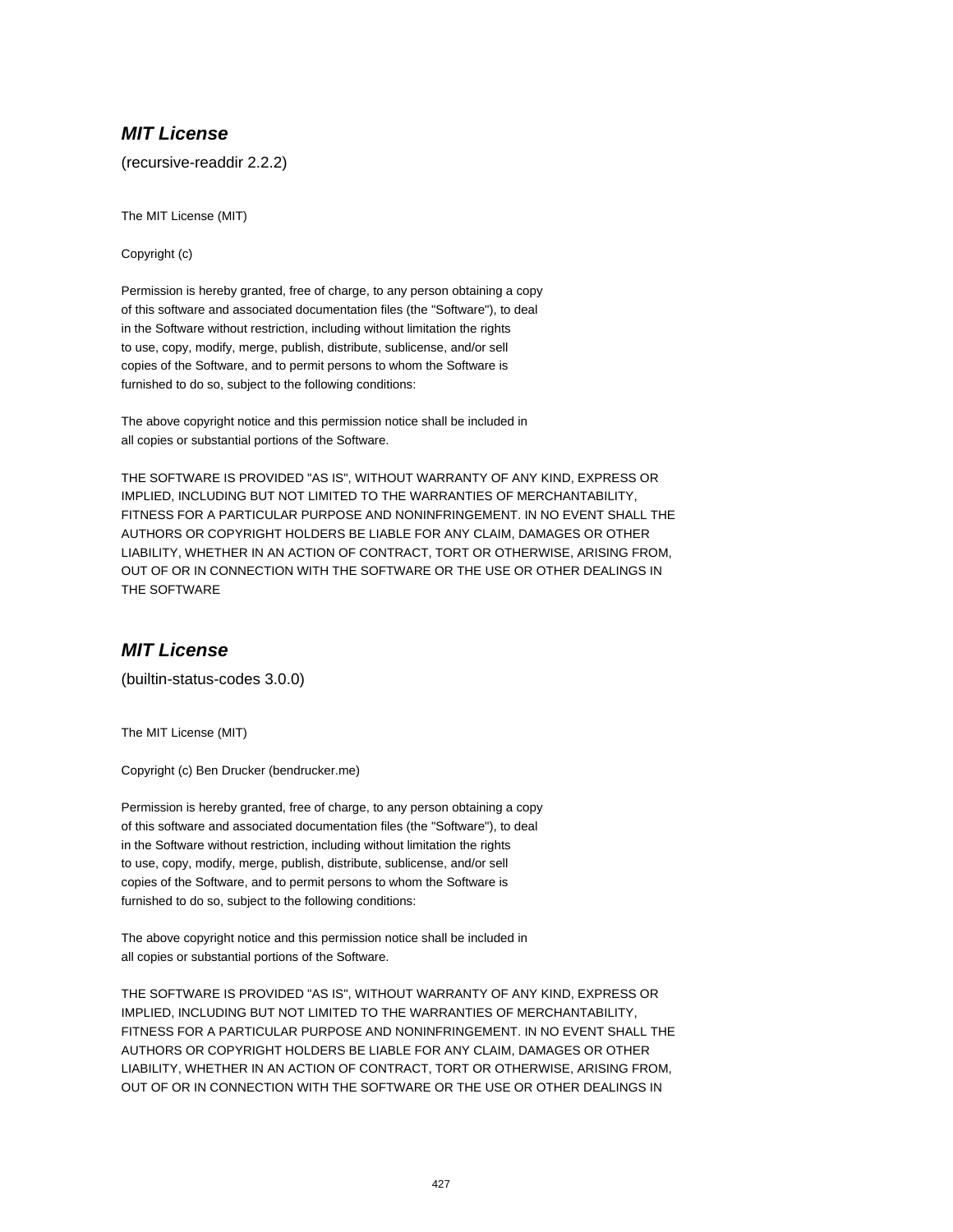THE SOFTWARE

# **MIT License**

(webpack-manifest-plugin 2.2.0)

The MIT License (MIT)

Copyright (c) Dane Thurber

Permission is hereby granted, free of charge, to any person obtaining a copy of this software and associated documentation files (the "Software"), to deal in the Software without restriction, including without limitation the rights to use, copy, modify, merge, publish, distribute, sublicense, and/or sell copies of the Software, and to permit persons to whom the Software is furnished to do so, subject to the following conditions:

The above copyright notice and this permission notice shall be included in all copies or substantial portions of the Software.

THE SOFTWARE IS PROVIDED "AS IS", WITHOUT WARRANTY OF ANY KIND, EXPRESS OR IMPLIED, INCLUDING BUT NOT LIMITED TO THE WARRANTIES OF MERCHANTABILITY, FITNESS FOR A PARTICULAR PURPOSE AND NONINFRINGEMENT. IN NO EVENT SHALL THE AUTHORS OR COPYRIGHT HOLDERS BE LIABLE FOR ANY CLAIM, DAMAGES OR OTHER LIABILITY, WHETHER IN AN ACTION OF CONTRACT, TORT OR OTHERWISE, ARISING FROM, OUT OF OR IN CONNECTION WITH THE SOFTWARE OR THE USE OR OTHER DEALINGS IN THE SOFTWARE

### **MIT License**

(@nodelib/fs.scandir 2.1.3, @nodelib/fs.stat 2.0.3, @nodelib/fs.walk 1.2.4, fast-glob 3.2.4)

The MIT License (MIT)

Copyright (c) Denis Malinochkin

Permission is hereby granted, free of charge, to any person obtaining a copy of this software and associated documentation files (the "Software"), to deal in the Software without restriction, including without limitation the rights to use, copy, modify, merge, publish, distribute, sublicense, and/or sell copies of the Software, and to permit persons to whom the Software is furnished to do so, subject to the following conditions:

The above copyright notice and this permission notice shall be included in all copies or substantial portions of the Software.

THE SOFTWARE IS PROVIDED "AS IS", WITHOUT WARRANTY OF ANY KIND, EXPRESS OR IMPLIED, INCLUDING BUT NOT LIMITED TO THE WARRANTIES OF MERCHANTABILITY,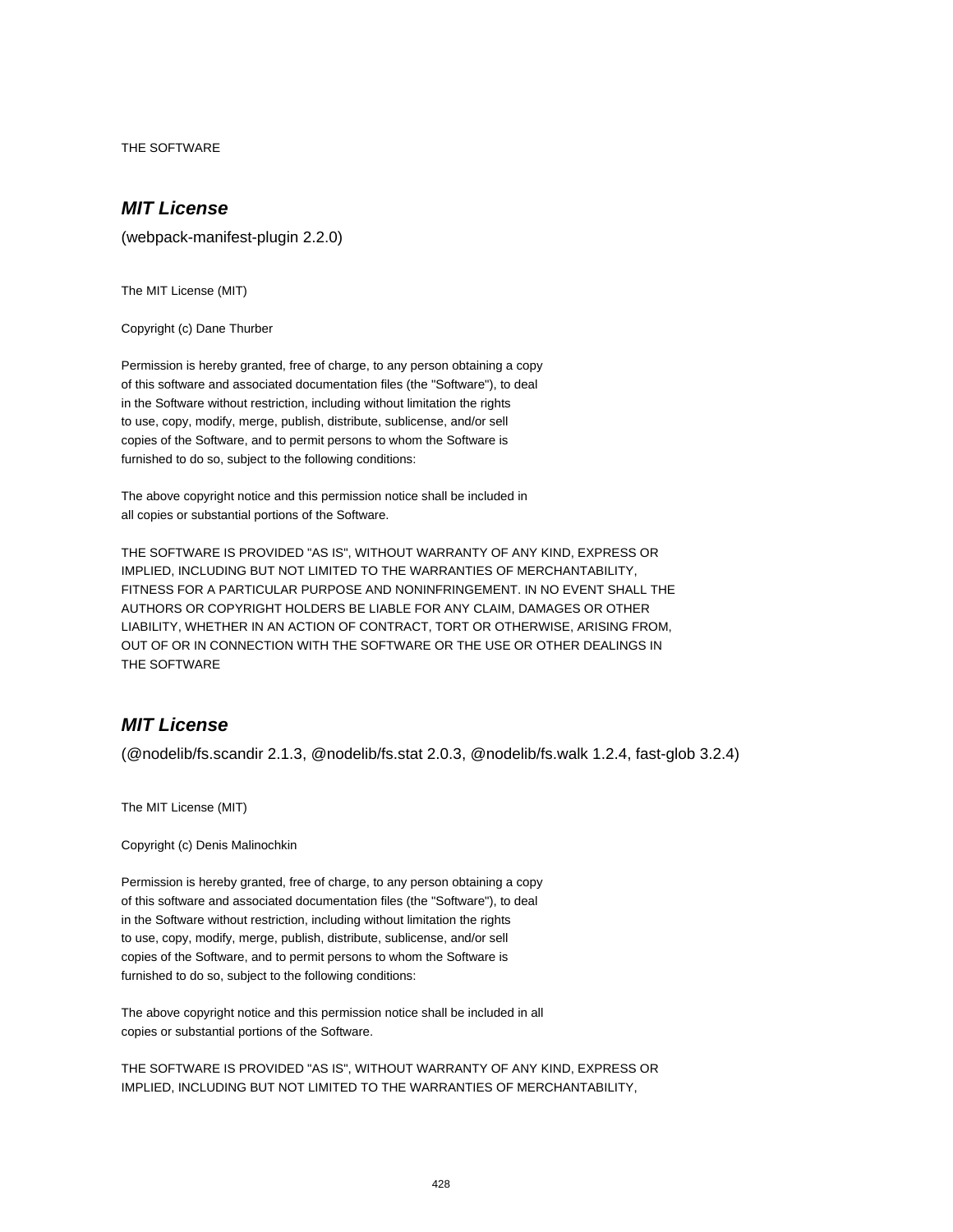FITNESS FOR A PARTICULAR PURPOSE AND NONINFRINGEMENT. IN NO EVENT SHALL THE AUTHORS OR COPYRIGHT HOLDERS BE LIABLE FOR ANY CLAIM, DAMAGES OR OTHER LIABILITY, WHETHER IN AN ACTION OF CONTRACT, TORT OR OTHERWISE, ARISING FROM, OUT OF OR IN CONNECTION WITH THE SOFTWARE OR THE USE OR OTHER DEALINGS IN THE SOFTWARE

### **MIT License**

(path-dirname 1.0.2)

The MIT License (MIT)

Copyright (c) Elan Shanker and Node.js contributors. All rights reserved.

Permission is hereby granted, free of charge, to any person obtaining a copy of this software and associated documentation files (the "Software"), to deal in the Software without restriction, including without limitation the rights to use, copy, modify, merge, publish, distribute, sublicense, and/or sell copies of the Software, and to permit persons to whom the Software is furnished to do so, subject to the following conditions:

The above copyright notice and this permission notice shall be included in all copies or substantial portions of the Software.

THE SOFTWARE IS PROVIDED "AS IS", WITHOUT WARRANTY OF ANY KIND, EXPRESS OR IMPLIED, INCLUDING BUT NOT LIMITED TO THE WARRANTIES OF MERCHANTABILITY, FITNESS FOR A PARTICULAR PURPOSE AND NONINFRINGEMENT. IN NO EVENT SHALL THE AUTHORS OR COPYRIGHT HOLDERS BE LIABLE FOR ANY CLAIM, DAMAGES OR OTHER LIABILITY, WHETHER IN AN ACTION OF CONTRACT, TORT OR OTHERWISE, ARISING FROM, OUT OF OR IN CONNECTION WITH THE SOFTWARE OR THE USE OR OTHER DEALINGS IN THE SOFTWARE

# **MIT License**

(is-buffer 1.1.6, safe-buffer 5.1.2, safe-buffer v5.2.1, typedarray-to-buffer 3.1.5)

The MIT License (MIT)

Copyright (c) Feross Aboukhadijeh

Permission is hereby granted, free of charge, to any person obtaining a copy of this software and associated documentation files (the "Software"), to deal in the Software without restriction, including without limitation the rights to use, copy, modify, merge, publish, distribute, sublicense, and/or sell copies of the Software, and to permit persons to whom the Software is furnished to do so, subject to the following conditions: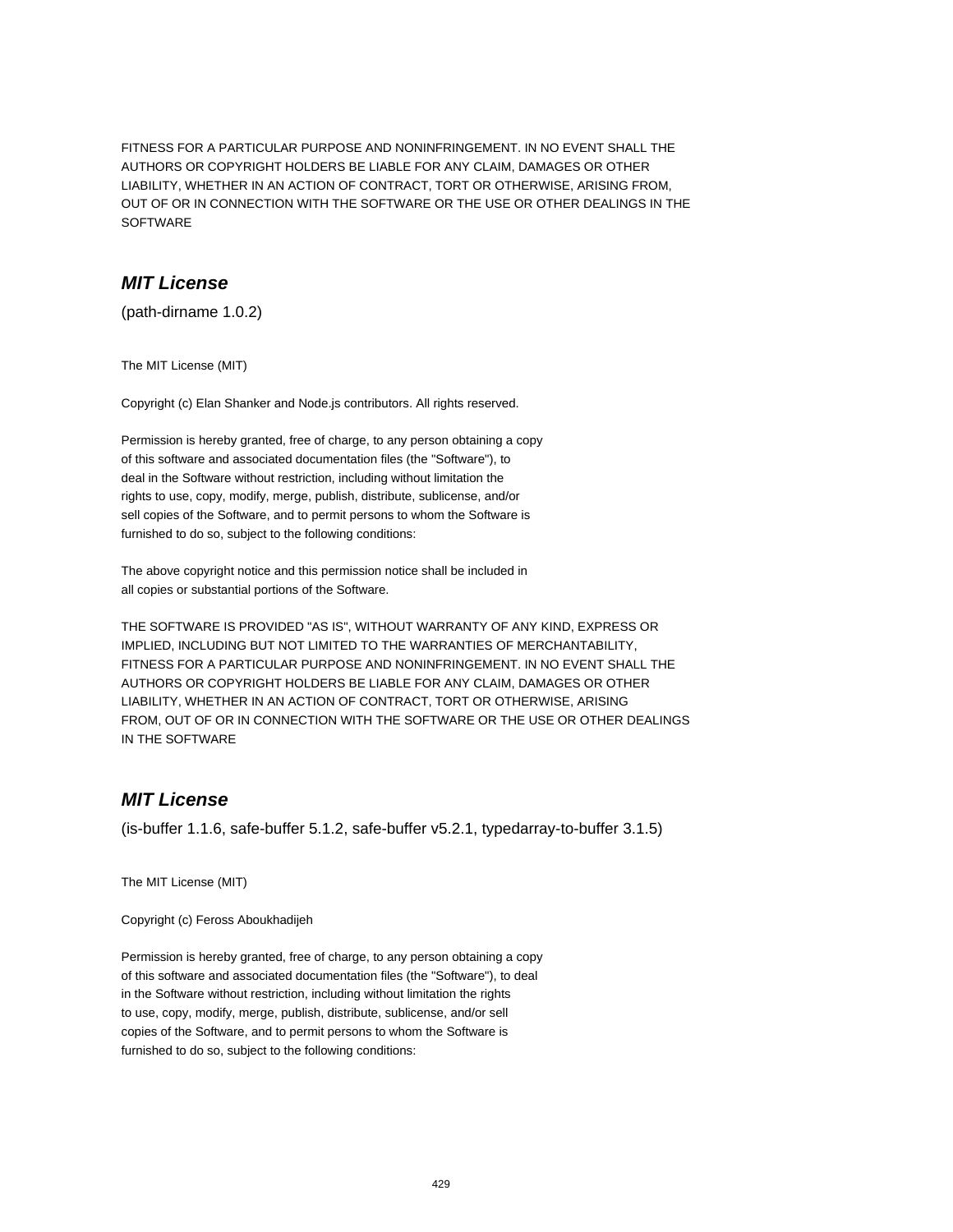The above copyright notice and this permission notice shall be included in all copies or substantial portions of the Software.

THE SOFTWARE IS PROVIDED "AS IS", WITHOUT WARRANTY OF ANY KIND, EXPRESS OR IMPLIED, INCLUDING BUT NOT LIMITED TO THE WARRANTIES OF MERCHANTABILITY, FITNESS FOR A PARTICULAR PURPOSE AND NONINFRINGEMENT. IN NO EVENT SHALL THE AUTHORS OR COPYRIGHT HOLDERS BE LIABLE FOR ANY CLAIM, DAMAGES OR OTHER LIABILITY, WHETHER IN AN ACTION OF CONTRACT, TORT OR OTHERWISE, ARISING FROM, OUT OF OR IN CONNECTION WITH THE SOFTWARE OR THE USE OR OTHER DEALINGS IN THE SOFTWARE

### **MIT License**

(queue-microtask 1.2.2, run-parallel v1.1.10, string-to-stream v3.0.0, string-to-stream v3.0.1)

The MIT License (MIT)

Copyright (c) Feross Aboukhadijeh

Permission is hereby granted, free of charge, to any person obtaining a copy of this software and associated documentation files (the "Software"), to deal in the Software without restriction, including without limitation the rights to use, copy, modify, merge, publish, distribute, sublicense, and/or sell copies of the Software, and to permit persons to whom the Software is furnished to do so, subject to the following conditions:

The above copyright notice and this permission notice shall be included in all copies or substantial portions of the Software.

THE SOFTWARE IS PROVIDED "AS IS", WITHOUT WARRANTY OF ANY KIND, EXPRESS OR IMPLIED, INCLUDING BUT NOT LIMITED TO THE WARRANTIES OF MERCHANTABILITY, FITNESS FOR A PARTICULAR PURPOSE AND NONINFRINGEMENT. IN NO EVENT SHALL THE AUTHORS OR COPYRIGHT HOLDERS BE LIABLE FOR ANY CLAIM, DAMAGES OR OTHER LIABILITY, WHETHER IN AN ACTION OF CONTRACT, TORT OR OTHERWISE, ARISING FROM, OUT OF OR IN CONNECTION WITH THE SOFTWARE OR THE USE OR OTHER DEALINGS IN THE SOFTWARE

### **MIT License**

(Buffer v4.9.2, Buffer v5.7.1)

The MIT License (MIT)

Copyright (c) Feross Aboukhadijeh, and other contributors.

Permission is hereby granted, free of charge, to any person obtaining a copy of this software and associated documentation files (the "Software"), to deal in the Software without restriction, including without limitation the rights to use, copy, modify, merge, publish, distribute, sublicense, and/or sell copies of the Software, and to permit persons to whom the Software is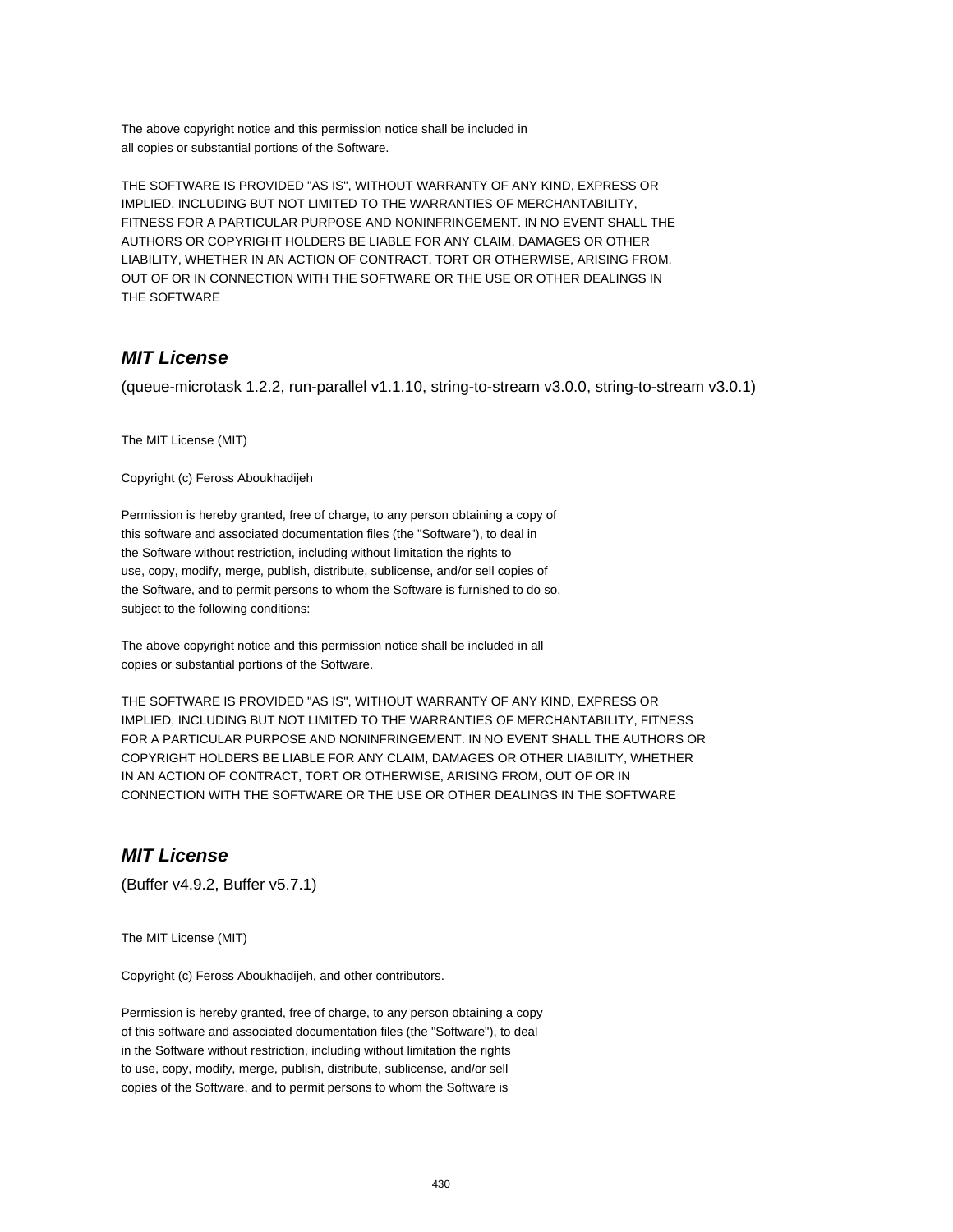furnished to do so, subject to the following conditions:

The above copyright notice and this permission notice shall be included in all copies or substantial portions of the Software.

THE SOFTWARE IS PROVIDED "AS IS", WITHOUT WARRANTY OF ANY KIND, EXPRESS OR IMPLIED, INCLUDING BUT NOT LIMITED TO THE WARRANTIES OF MERCHANTABILITY, FITNESS FOR A PARTICULAR PURPOSE AND NONINFRINGEMENT. IN NO EVENT SHALL THE AUTHORS OR COPYRIGHT HOLDERS BE LIABLE FOR ANY CLAIM, DAMAGES OR OTHER LIABILITY, WHETHER IN AN ACTION OF CONTRACT, TORT OR OTHERWISE, ARISING FROM, OUT OF OR IN CONNECTION WITH THE SOFTWARE OR THE USE OR OTHER DEALINGS IN THE SOFTWARE

### **MIT License**

(stack-utils 2.0.3)

The MIT License (MIT)

Copyright (c) Isaac Z. Schlueter , James Talmage (github.com/jamestalmage), and Contributors

Permission is hereby granted, free of charge, to any person obtaining a copy of this software and associated documentation files (the "Software"), to deal in the Software without restriction, including without limitation the rights to use, copy, modify, merge, publish, distribute, sublicense, and/or sell copies of the Software, and to permit persons to whom the Software is furnished to do so, subject to the following conditions:

The above copyright notice and this permission notice shall be included in all copies or substantial portions of the Software.

THE SOFTWARE IS PROVIDED "AS IS", WITHOUT WARRANTY OF ANY KIND, EXPRESS OR IMPLIED, INCLUDING BUT NOT LIMITED TO THE WARRANTIES OF MERCHANTABILITY, FITNESS FOR A PARTICULAR PURPOSE AND NONINFRINGEMENT. IN NO EVENT SHALL THE AUTHORS OR COPYRIGHT HOLDERS BE LIABLE FOR ANY CLAIM, DAMAGES OR OTHER LIABILITY, WHETHER IN AN ACTION OF CONTRACT, TORT OR OTHERWISE, ARISING FROM, OUT OF OR IN CONNECTION WITH THE SOFTWARE OR THE USE OR OTHER DEALINGS IN THE SOFTWARE

### **MIT License**

(node-modules-regexp 1.0.0, normalize-range 0.1.2)

The MIT License (MIT)

Copyright (c) James Talmage (github.com/jamestalmage)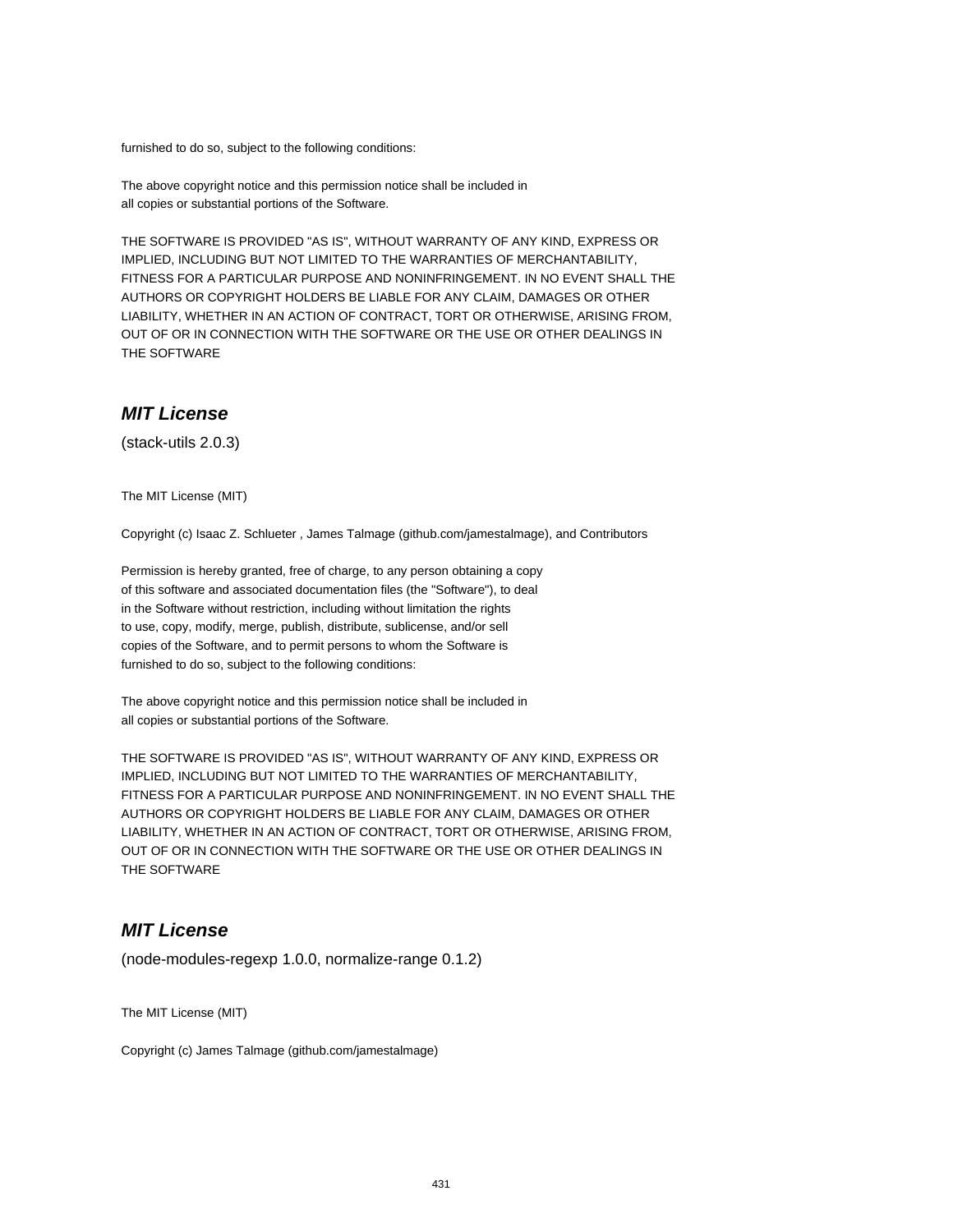Permission is hereby granted, free of charge, to any person obtaining a copy of this software and associated documentation files (the "Software"), to deal in the Software without restriction, including without limitation the rights to use, copy, modify, merge, publish, distribute, sublicense, and/or sell copies of the Software, and to permit persons to whom the Software is furnished to do so, subject to the following conditions:

The above copyright notice and this permission notice shall be included in all copies or substantial portions of the Software.

THE SOFTWARE IS PROVIDED "AS IS", WITHOUT WARRANTY OF ANY KIND, EXPRESS OR IMPLIED, INCLUDING BUT NOT LIMITED TO THE WARRANTIES OF MERCHANTABILITY, FITNESS FOR A PARTICULAR PURPOSE AND NONINFRINGEMENT. IN NO EVENT SHALL THE AUTHORS OR COPYRIGHT HOLDERS BE LIABLE FOR ANY CLAIM, DAMAGES OR OTHER LIABILITY, WHETHER IN AN ACTION OF CONTRACT, TORT OR OTHERWISE, ARISING FROM, OUT OF OR IN CONNECTION WITH THE SOFTWARE OR THE USE OR OTHER DEALINGS IN THE SOFTWARE

# **MIT License**

(merge-source-map 1.1.0)

The MIT License (MIT)

Copyright (c) keik

Permission is hereby granted, free of charge, to any person obtaining a copy of this software and associated documentation files (the "Software"), to deal in the Software without restriction, including without limitation the rights to use, copy, modify, merge, publish, distribute, sublicense, and/or sell copies of the Software, and to permit persons to whom the Software is furnished to do so, subject to the following conditions:

The above copyright notice and this permission notice shall be included in all copies or substantial portions of the Software.

THE SOFTWARE IS PROVIDED "AS IS", WITHOUT WARRANTY OF ANY KIND, EXPRESS OR IMPLIED, INCLUDING BUT NOT LIMITED TO THE WARRANTIES OF MERCHANTABILITY, FITNESS FOR A PARTICULAR PURPOSE AND NONINFRINGEMENT. IN NO EVENT SHALL THE AUTHORS OR COPYRIGHT HOLDERS BE LIABLE FOR ANY CLAIM, DAMAGES OR OTHER LIABILITY, WHETHER IN AN ACTION OF CONTRACT, TORT OR OTHERWISE, ARISING FROM, OUT OF OR IN CONNECTION WITH THE SOFTWARE OR THE USE OR OTHER DEALINGS IN THE SOFTWARE

## **MIT License**

(shebang-command 1.2.0, strict-uri-encode 2.0.0)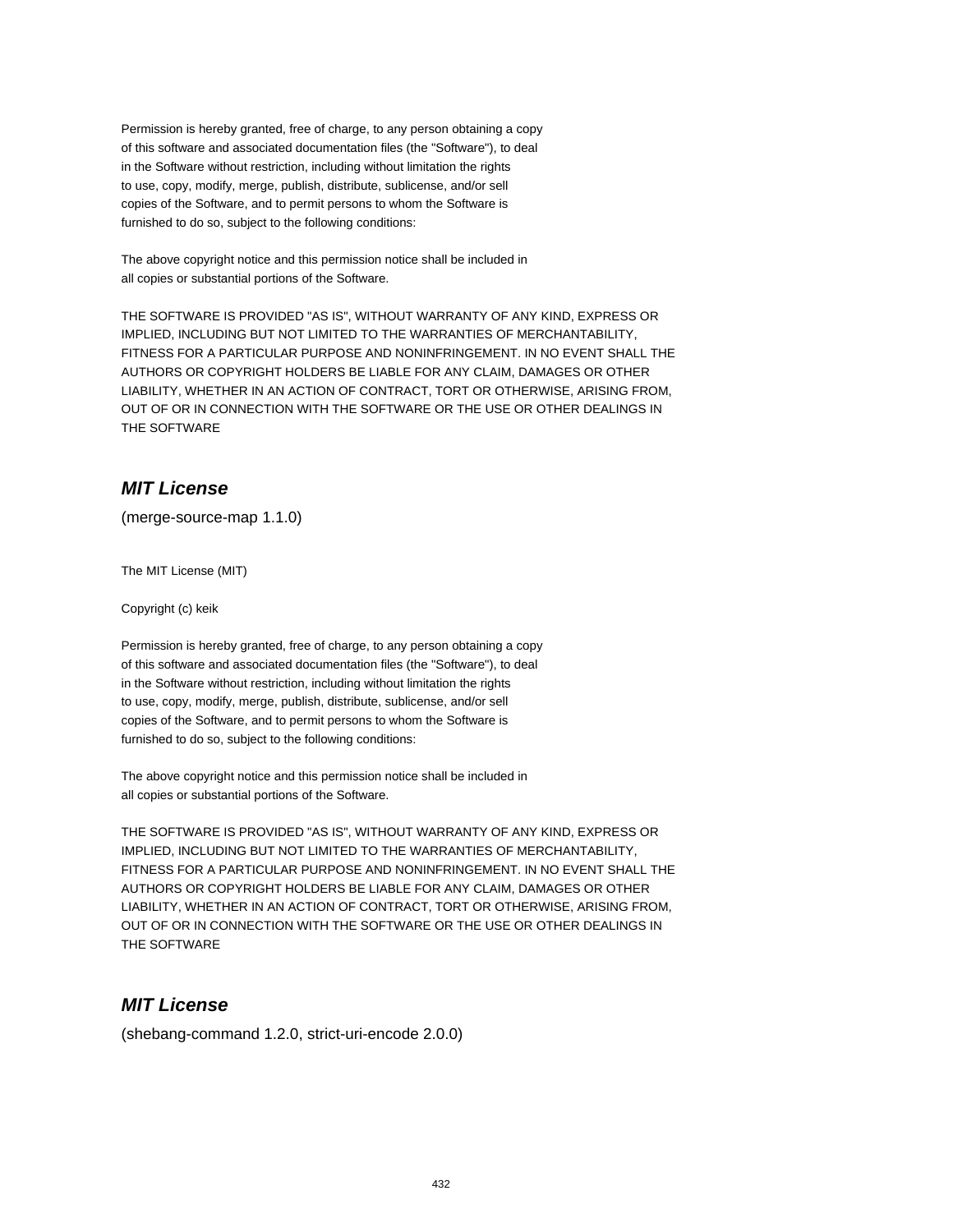The MIT License (MIT)

Copyright (c) Kevin Martensson (github.com/kevva)

Permission is hereby granted, free of charge, to any person obtaining a copy of this software and associated documentation files (the "Software"), to deal in the Software without restriction, including without limitation the rights to use, copy, modify, merge, publish, distribute, sublicense, and/or sell copies of the Software, and to permit persons to whom the Software is furnished to do so, subject to the following conditions:

The above copyright notice and this permission notice shall be included in all copies or substantial portions of the Software.

THE SOFTWARE IS PROVIDED "AS IS", WITHOUT WARRANTY OF ANY KIND, EXPRESS OR IMPLIED, INCLUDING BUT NOT LIMITED TO THE WARRANTIES OF MERCHANTABILITY, FITNESS FOR A PARTICULAR PURPOSE AND NONINFRINGEMENT. IN NO EVENT SHALL THE AUTHORS OR COPYRIGHT HOLDERS BE LIABLE FOR ANY CLAIM, DAMAGES OR OTHER LIABILITY, WHETHER IN AN ACTION OF CONTRACT, TORT OR OTHERWISE, ARISING FROM, OUT OF OR IN CONNECTION WITH THE SOFTWARE OR THE USE OR OTHER DEALINGS IN THE SOFTWARE

# **MIT License**

(strict-uri-encode 1.1.0)

The MIT License (MIT)

Copyright (c) Kevin Mårtensson (github.com/kevva)

Permission is hereby granted, free of charge, to any person obtaining a copy of this software and associated documentation files (the "Software"), to deal in the Software without restriction, including without limitation the rights to use, copy, modify, merge, publish, distribute, sublicense, and/or sell copies of the Software, and to permit persons to whom the Software is furnished to do so, subject to the following conditions:

The above copyright notice and this permission notice shall be included in all copies or substantial portions of the Software.

THE SOFTWARE IS PROVIDED "AS IS", WITHOUT WARRANTY OF ANY KIND, EXPRESS OR IMPLIED, INCLUDING BUT NOT LIMITED TO THE WARRANTIES OF MERCHANTABILITY, FITNESS FOR A PARTICULAR PURPOSE AND NONINFRINGEMENT. IN NO EVENT SHALL THE AUTHORS OR COPYRIGHT HOLDERS BE LIABLE FOR ANY CLAIM, DAMAGES OR OTHER LIABILITY, WHETHER IN AN ACTION OF CONTRACT, TORT OR OTHERWISE, ARISING FROM, OUT OF OR IN CONNECTION WITH THE SOFTWARE OR THE USE OR OTHER DEALINGS IN THE SOFTWARE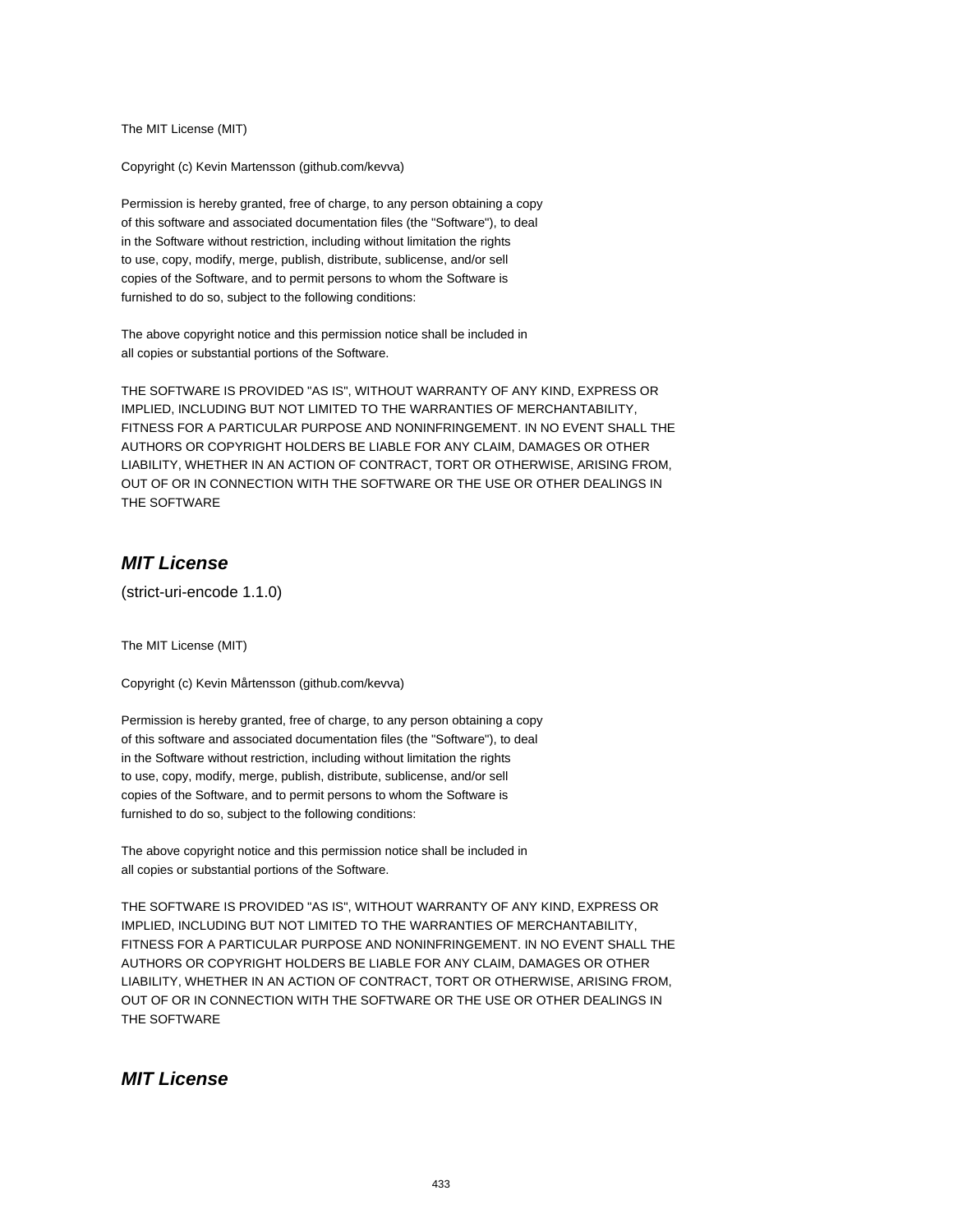(kleur 3.0.3)

The MIT License (MIT)

Copyright (c) Luke Edwards (lukeed.com)

Permission is hereby granted, free of charge, to any person obtaining a copy of this software and associated documentation files (the "Software"), to deal in the Software without restriction, including without limitation the rights to use, copy, modify, merge, publish, distribute, sublicense, and/or sell copies of the Software, and to permit persons to whom the Software is furnished to do so, subject to the following conditions:

The above copyright notice and this permission notice shall be included in all copies or substantial portions of the Software.

THE SOFTWARE IS PROVIDED "AS IS", WITHOUT WARRANTY OF ANY KIND, EXPRESS OR IMPLIED, INCLUDING BUT NOT LIMITED TO THE WARRANTIES OF MERCHANTABILITY, FITNESS FOR A PARTICULAR PURPOSE AND NONINFRINGEMENT. IN NO EVENT SHALL THE AUTHORS OR COPYRIGHT HOLDERS BE LIABLE FOR ANY CLAIM, DAMAGES OR OTHER LIABILITY, WHETHER IN AN ACTION OF CONTRACT, TORT OR OTHERWISE, ARISING FROM, OUT OF OR IN CONNECTION WITH THE SOFTWARE OR THE USE OR OTHER DEALINGS IN THE SOFTWARE

#### **MIT License**

(decode-uri-component 0.2.0)

The MIT License (MIT)

Copyright (c) Sam Verschueren (github.com/SamVerschueren)

Permission is hereby granted, free of charge, to any person obtaining a copy of this software and associated documentation files (the "Software"), to deal in the Software without restriction, including without limitation the rights to use, copy, modify, merge, publish, distribute, sublicense, and/or sell copies of the Software, and to permit persons to whom the Software is furnished to do so, subject to the following conditions:

The above copyright notice and this permission notice shall be included in all copies or substantial portions of the Software.

THE SOFTWARE IS PROVIDED "AS IS", WITHOUT WARRANTY OF ANY KIND, EXPRESS OR IMPLIED, INCLUDING BUT NOT LIMITED TO THE WARRANTIES OF MERCHANTABILITY, FITNESS FOR A PARTICULAR PURPOSE AND NONINFRINGEMENT. IN NO EVENT SHALL THE AUTHORS OR COPYRIGHT HOLDERS BE LIABLE FOR ANY CLAIM, DAMAGES OR OTHER LIABILITY, WHETHER IN AN ACTION OF CONTRACT, TORT OR OTHERWISE, ARISING FROM, OUT OF OR IN CONNECTION WITH THE SOFTWARE OR THE USE OR OTHER DEALINGS IN THE SOFTWARE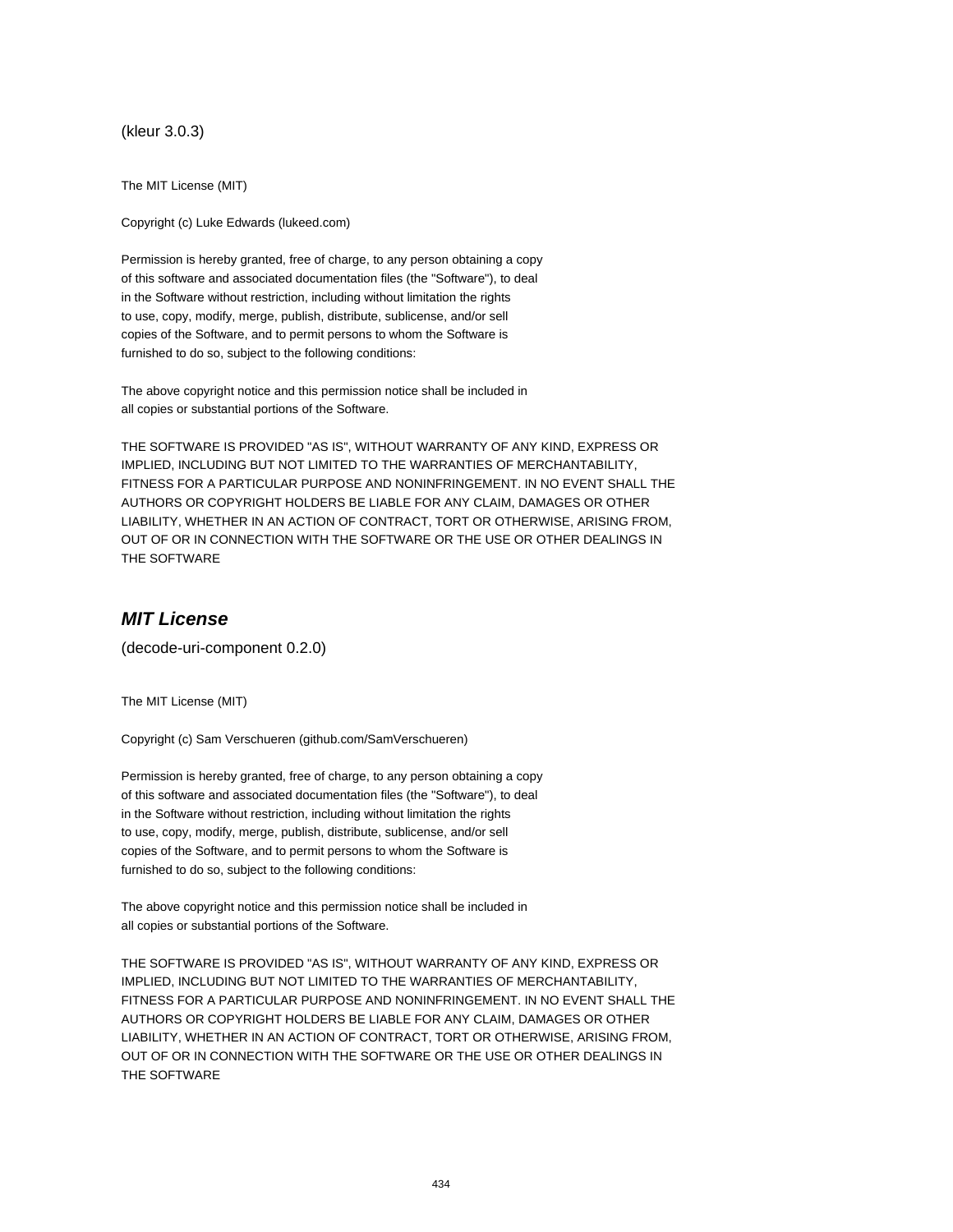#### **MIT License**

(ansi-regex 2.1.1, caller-callsite 2.0.0, caller-path 2.0.0, callsites 2.0.0, code-point-at 1.1.0, crypto-random-string 1.0.0, Decamelize 1.2.0, escape-string-regexp 1.0.5, filter-obj 1.1.0, find-up 2.1.0, import-cwd 2.1.0, import-fresh 2.0.0, import-from 2.1.0, import-lazy 2.1.0, ip-regex v2.1.0, is-absolute-url 2.1.0, is-binary-path 1.0.1, is-fullwidth-code-point 1.0.0, is-fullwidth-code-point 2.0.0, is-obj 1.0.1, is-plain-obj 1.1.0, is-regexp 1.0.0, is-wsl 1.1.0, isstream 1.1.0, load-json-file 2.0.0, load-json-file 4.0.0, lowercase-keys 1.0.1, npm-run-path 2.0.2, number-is-nan 1.0.1, p-defer 1.0.0, p-finally 1.0.0, p-try 1.0.0, parse-json 2.2.0, path-exists 3.0.0, path-is-absolute 1.0.1, path-key 2.0.1, pify 2.3.0, pkg-dir 2.0.0, pkg-up 2.0.0, prepend-http 1.0.4, query-string v4.3.4, read-pkg 2.0.0, read-pkg-up 2.0.0, resolve-cwd 2.0.0, resolve-from 3.0.0, shebang-regex 1.0.0, sortkeys 1.1.2, string-width 1.0.2, Strip ANSI 3.0.1, strip-eof 1.0.0, strip-json-comments 2.0.1, temp-dir 1.0.0, unique-string 1.0.0)

The MIT License (MIT)

Copyright (c) Sindre Sorhus (sindresorhus.com)

Permission is hereby granted, free of charge, to any person obtaining a copy of this software and associated documentation files (the "Software"), to deal in the Software without restriction, including without limitation the rights to use, copy, modify, merge, publish, distribute, sublicense, and/or sell copies of the Software, and to permit persons to whom the Software is furnished to do so, subject to the following conditions:

The above copyright notice and this permission notice shall be included in all copies or substantial portions of the Software.

THE SOFTWARE IS PROVIDED "AS IS", WITHOUT WARRANTY OF ANY KIND, EXPRESS OR IMPLIED, INCLUDING BUT NOT LIMITED TO THE WARRANTIES OF MERCHANTABILITY, FITNESS FOR A PARTICULAR PURPOSE AND NONINFRINGEMENT. IN NO EVENT SHALL THE AUTHORS OR COPYRIGHT HOLDERS BE LIABLE FOR ANY CLAIM, DAMAGES OR OTHER LIABILITY, WHETHER IN AN ACTION OF CONTRACT, TORT OR OTHERWISE, ARISING FROM, OUT OF OR IN CONNECTION WITH THE SOFTWARE OR THE USE OR OTHER DEALINGS IN THE SOFTWARE

#### **MIT License**

(min-indent 1.0.1)

The MIT License (MIT)

Copyright (c) Sindre Sorhus (sindresorhus.com), James Kyle (thejameskyle.com)

Permission is hereby granted, free of charge, to any person obtaining a copy of this software and associated documentation files (the "Software"), to deal in the Software without restriction, including without limitation the rights to use, copy, modify, merge, publish, distribute, sublicense, and/or sell copies of the Software, and to permit persons to whom the Software is furnished to do so, subject to the following conditions: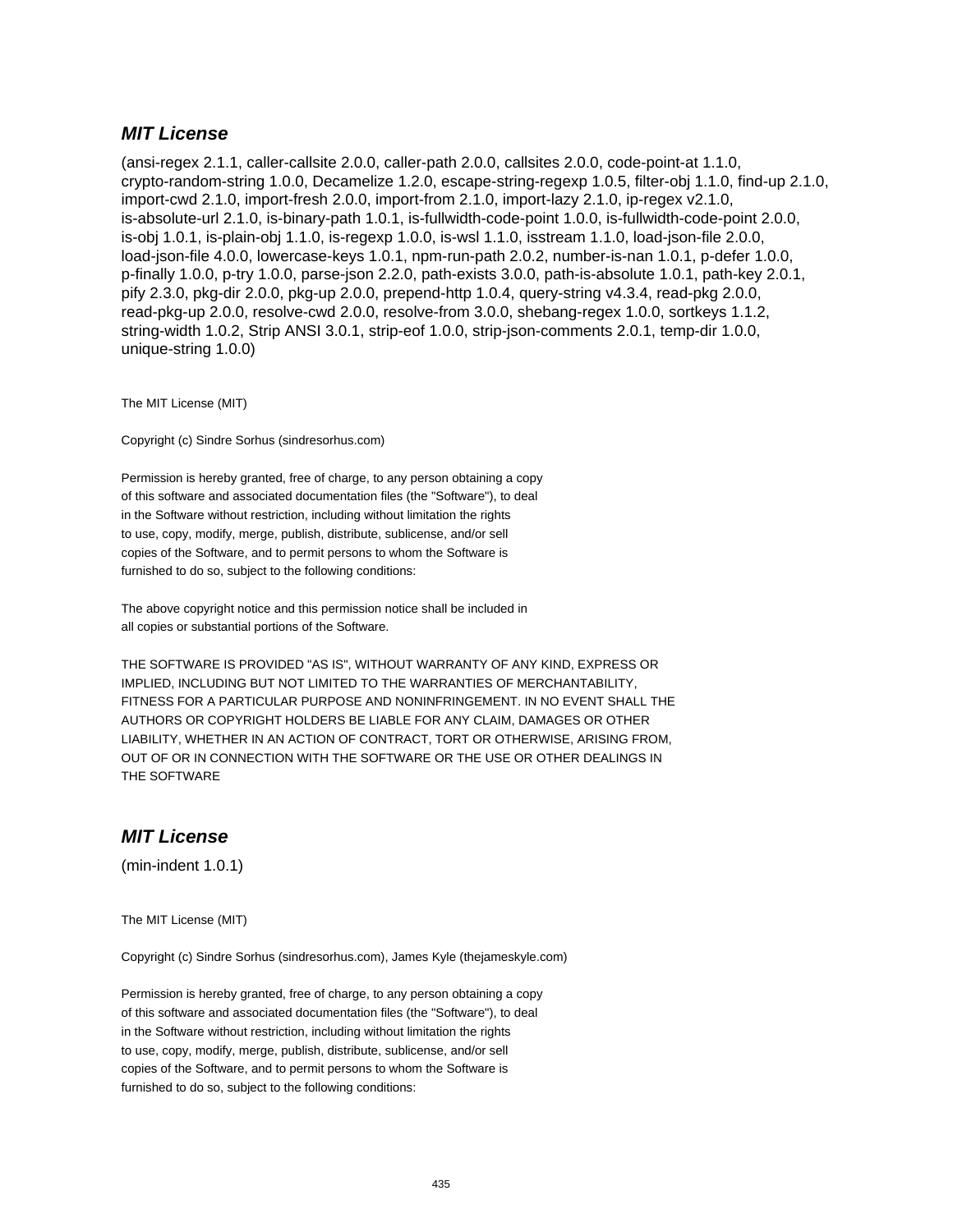The above copyright notice and this permission notice shall be included in all copies or substantial portions of the Software.

THE SOFTWARE IS PROVIDED "AS IS", WITHOUT WARRANTY OF ANY KIND, EXPRESS OR IMPLIED, INCLUDING BUT NOT LIMITED TO THE WARRANTIES OF MERCHANTABILITY, FITNESS FOR A PARTICULAR PURPOSE AND NONINFRINGEMENT. IN NO EVENT SHALL THE AUTHORS OR COPYRIGHT HOLDERS BE LIABLE FOR ANY CLAIM, DAMAGES OR OTHER LIABILITY, WHETHER IN AN ACTION OF CONTRACT, TORT OR OTHERWISE, ARISING FROM, OUT OF OR IN CONNECTION WITH THE SOFTWARE OR THE USE OR OTHER DEALINGS IN THE SOFTWARE

## **MIT License**

(Merge-Stream 2.0.0)

The MIT License (MIT)

Copyright (c) Stephen Sugden (stephensugden.com)

Permission is hereby granted, free of charge, to any person obtaining a copy of this software and associated documentation files (the "Software"), to deal in the Software without restriction, including without limitation the rights to use, copy, modify, merge, publish, distribute, sublicense, and/or sell copies of the Software, and to permit persons to whom the Software is furnished to do so, subject to the following conditions:

The above copyright notice and this permission notice shall be included in all copies or substantial portions of the Software.

THE SOFTWARE IS PROVIDED "AS IS", WITHOUT WARRANTY OF ANY KIND, EXPRESS OR IMPLIED, INCLUDING BUT NOT LIMITED TO THE WARRANTIES OF MERCHANTABILITY, FITNESS FOR A PARTICULAR PURPOSE AND NONINFRINGEMENT. IN NO EVENT SHALL THE AUTHORS OR COPYRIGHT HOLDERS BE LIABLE FOR ANY CLAIM, DAMAGES OR OTHER LIABILITY, WHETHER IN AN ACTION OF CONTRACT, TORT OR OTHERWISE, ARISING FROM, OUT OF OR IN CONNECTION WITH THE SOFTWARE OR THE USE OR OTHER DEALINGS IN THE SOFTWARE

## **MIT License**

(relateurl 0.2.7)

The MIT License (MIT)

Copyright (c) Steven Vachon (svachon.com)

Permission is hereby granted, free of charge, to any person obtaining a copy of this software and associated documentation files (the "Software"), to deal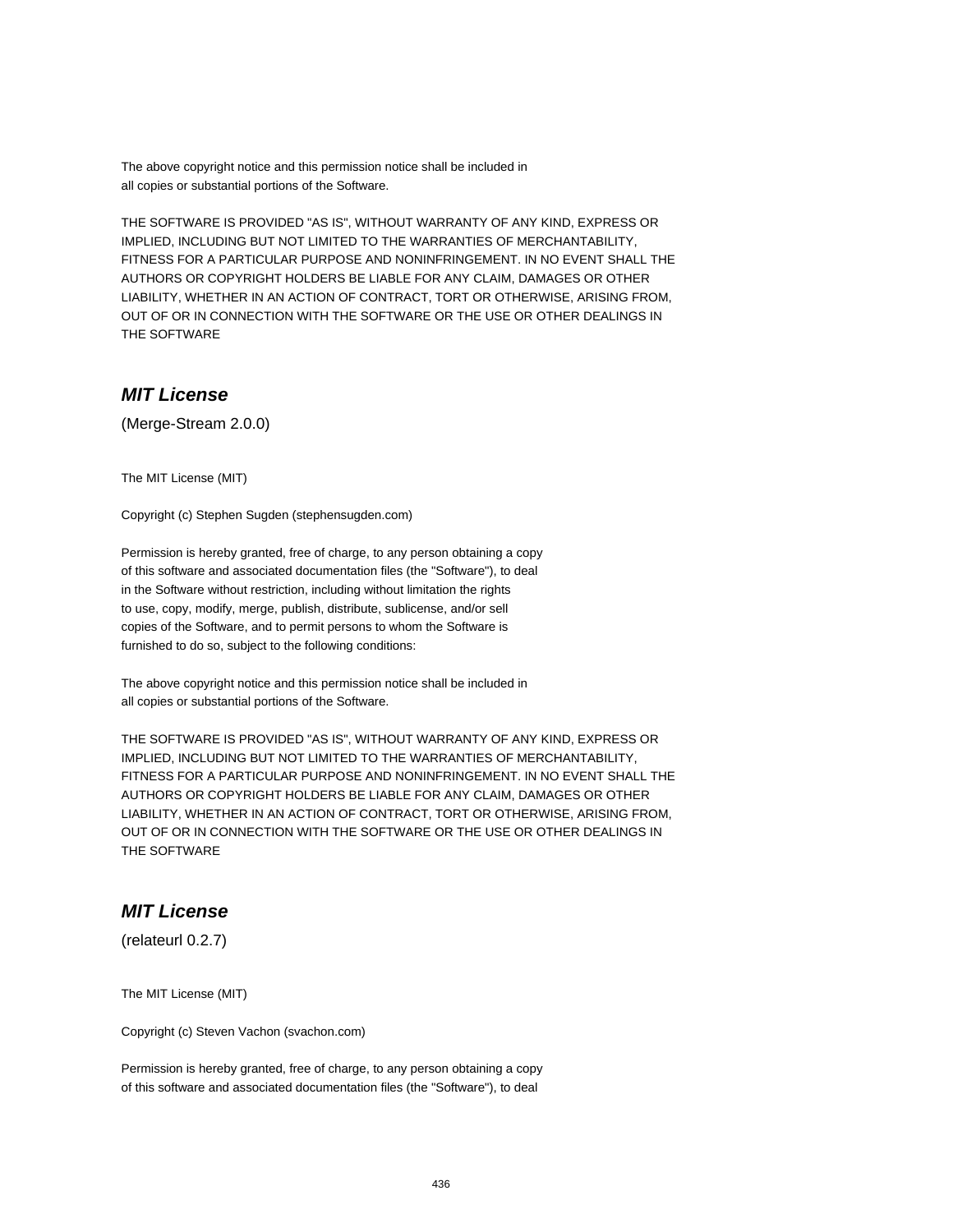in the Software without restriction, including without limitation the rights to use, copy, modify, merge, publish, distribute, sublicense, and/or sell copies of the Software, and to permit persons to whom the Software is furnished to do so, subject to the following conditions:

The above copyright notice and this permission notice shall be included in all copies or substantial portions of the Software.

THE SOFTWARE IS PROVIDED "AS IS", WITHOUT WARRANTY OF ANY KIND, EXPRESS OR IMPLIED, INCLUDING BUT NOT LIMITED TO THE WARRANTIES OF MERCHANTABILITY, FITNESS FOR A PARTICULAR PURPOSE AND NONINFRINGEMENT. IN NO EVENT SHALL THE AUTHORS OR COPYRIGHT HOLDERS BE LIABLE FOR ANY CLAIM, DAMAGES OR OTHER LIABILITY, WHETHER IN AN ACTION OF CONTRACT, TORT OR OTHERWISE, ARISING FROM, OUT OF OR IN CONNECTION WITH THE SOFTWARE OR THE USE OR OTHER DEALINGS IN THE SOFTWARE

# **MIT License**

(cache-stampede 0.9.0, floatdrop/pinkie 2.0.4, pinkie-promise 2.0.1)

The MIT License (MIT)

Copyright (c) Vsevolod Strukchinsky (github.com/floatdrop)

Permission is hereby granted, free of charge, to any person obtaining a copy of this software and associated documentation files (the "Software"), to deal in the Software without restriction, including without limitation the rights to use, copy, modify, merge, publish, distribute, sublicense, and/or sell copies of the Software, and to permit persons to whom the Software is furnished to do so, subject to the following conditions:

The above copyright notice and this permission notice shall be included in all copies or substantial portions of the Software.

THE SOFTWARE IS PROVIDED "AS IS", WITHOUT WARRANTY OF ANY KIND, EXPRESS OR IMPLIED, INCLUDING BUT NOT LIMITED TO THE WARRANTIES OF MERCHANTABILITY, FITNESS FOR A PARTICULAR PURPOSE AND NONINFRINGEMENT. IN NO EVENT SHALL THE AUTHORS OR COPYRIGHT HOLDERS BE LIABLE FOR ANY CLAIM, DAMAGES OR OTHER LIABILITY, WHETHER IN AN ACTION OF CONTRACT, TORT OR OTHERWISE, ARISING FROM, OUT OF OR IN CONNECTION WITH THE SOFTWARE OR THE USE OR OTHER DEALINGS IN THE SOFTWARE

# **MIT License**

(Autoprefixer 9.8.6, postcss-safe-parser 5.0.2)

The MIT License (MIT)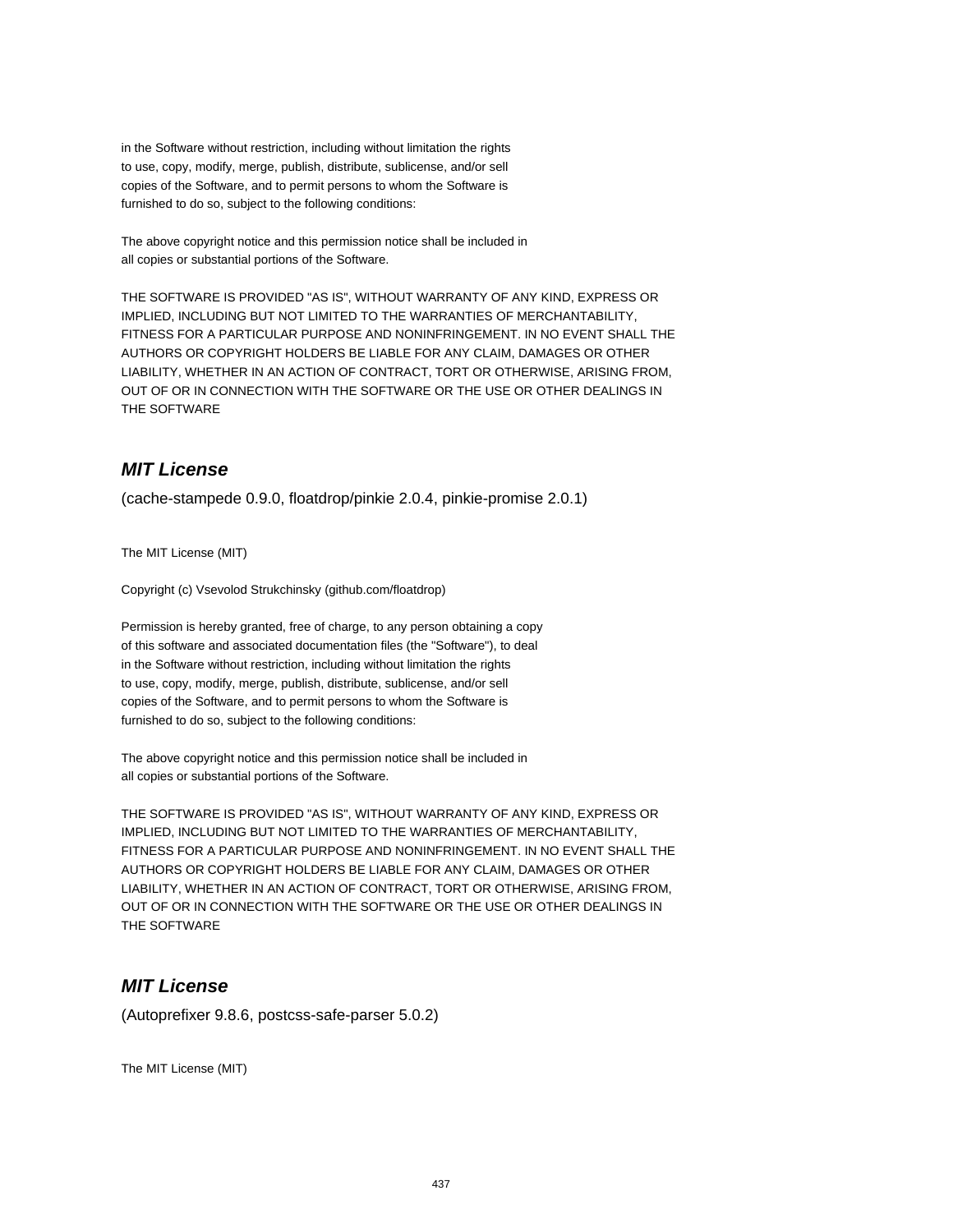#### Copyright 2013 Andrey Sitnik

Permission is hereby granted, free of charge, to any person obtaining a copy of this software and associated documentation files (the "Software"), to deal in the Software without restriction, including without limitation the rights to use, copy, modify, merge, publish, distribute, sublicense, and/or sell copies of the Software, and to permit persons to whom the Software is furnished to do so, subject to the following conditions:

The above copyright notice and this permission notice shall be included in all copies or substantial portions of the Software.

THE SOFTWARE IS PROVIDED "AS IS", WITHOUT WARRANTY OF ANY KIND, EXPRESS OR IMPLIED, INCLUDING BUT NOT LIMITED TO THE WARRANTIES OF MERCHANTABILITY, FITNESS FOR A PARTICULAR PURPOSE AND NONINFRINGEMENT. IN NO EVENT SHALL THE AUTHORS OR COPYRIGHT HOLDERS BE LIABLE FOR ANY CLAIM, DAMAGES OR OTHER LIABILITY, WHETHER IN AN ACTION OF CONTRACT, TORT OR OTHERWISE, ARISING FROM, OUT OF OR IN CONNECTION WITH THE SOFTWARE OR THE USE OR OTHER DEALINGS IN THE SOFTWARE

## **MIT License**

(regjsgen 0.5.2)

The MIT License (MIT)

Copyright 2014-2020 Benjamin Tan

Permission is hereby granted, free of charge, to any person obtaining a copy of this software and associated documentation files (the "Software"), to deal in the Software without restriction, including without limitation the rights to use, copy, modify, merge, publish, distribute, sublicense, and/or sell copies of the Software, and to permit persons to whom the Software is furnished to do so, subject to the following conditions:

The above copyright notice and this permission notice shall be included in all copies or substantial portions of the Software.

THE SOFTWARE IS PROVIDED "AS IS", WITHOUT WARRANTY OF ANY KIND, EXPRESS OR IMPLIED, INCLUDING BUT NOT LIMITED TO THE WARRANTIES OF MERCHANTABILITY, FITNESS FOR A PARTICULAR PURPOSE AND NONINFRINGEMENT. IN NO EVENT SHALL THE AUTHORS OR COPYRIGHT HOLDERS BE LIABLE FOR ANY CLAIM, DAMAGES OR OTHER LIABILITY, WHETHER IN AN ACTION OF CONTRACT, TORT OR OTHERWISE, ARISING FROM, OUT OF OR IN CONNECTION WITH THE SOFTWARE OR THE USE OR OTHER DEALINGS IN THE SOFTWARE

#### **MIT License**

(postcss-minify-params 4.0.2, postcss-normalize-charset 4.0.1)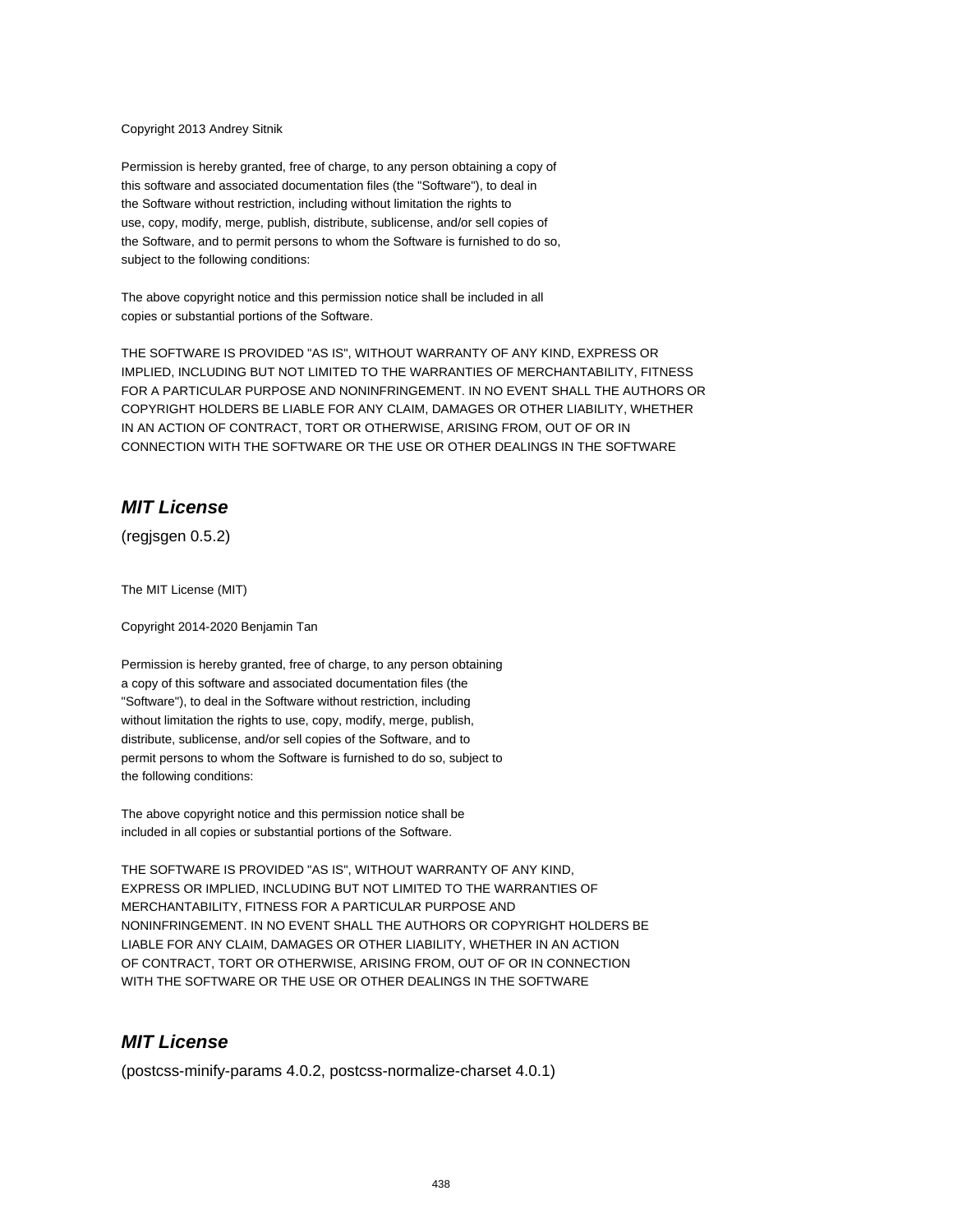The MIT License (MIT)

Copyright 2015 Bogdan Chadkin

Permission is hereby granted, free of charge, to any person obtaining a copy of this software and associated documentation files (the "Software"), to deal in the Software without restriction, including without limitation the rights to use, copy, modify, merge, publish, distribute, sublicense, and/or sell copies of the Software, and to permit persons to whom the Software is furnished to do so, subject to the following conditions:

The above copyright notice and this permission notice shall be included in all copies or substantial portions of the Software.

THE SOFTWARE IS PROVIDED "AS IS", WITHOUT WARRANTY OF ANY KIND, EXPRESS OR IMPLIED, INCLUDING BUT NOT LIMITED TO THE WARRANTIES OF MERCHANTABILITY, FITNESS FOR A PARTICULAR PURPOSE AND NONINFRINGEMENT. IN NO EVENT SHALL THE AUTHORS OR COPYRIGHT HOLDERS BE LIABLE FOR ANY CLAIM, DAMAGES OR OTHER LIABILITY, WHETHER IN AN ACTION OF CONTRACT, TORT OR OTHERWISE, ARISING FROM, OUT OF OR IN CONNECTION WITH THE SOFTWARE OR THE USE OR OTHER DEALINGS IN THE SOFTWARE

## **MIT License**

(postcss-flexbugs-fixes 4.2.1)

The MIT License (MIT)

Copyright 2015 Luis Rudge

Permission is hereby granted, free of charge, to any person obtaining a copy of this software and associated documentation files (the "Software"), to deal in the Software without restriction, including without limitation the rights to use, copy, modify, merge, publish, distribute, sublicense, and/or sell copies of the Software, and to permit persons to whom the Software is furnished to do so, subject to the following conditions:

The above copyright notice and this permission notice shall be included in all copies or substantial portions of the Software.

THE SOFTWARE IS PROVIDED "AS IS", WITHOUT WARRANTY OF ANY KIND, EXPRESS OR IMPLIED, INCLUDING BUT NOT LIMITED TO THE WARRANTIES OF MERCHANTABILITY, FITNESS FOR A PARTICULAR PURPOSE AND NONINFRINGEMENT. IN NO EVENT SHALL THE AUTHORS OR COPYRIGHT HOLDERS BE LIABLE FOR ANY CLAIM, DAMAGES OR OTHER LIABILITY, WHETHER IN AN ACTION OF CONTRACT, TORT OR OTHERWISE, ARISING FROM, OUT OF OR IN CONNECTION WITH THE SOFTWARE OR THE USE OR OTHER DEALINGS IN THE SOFTWARE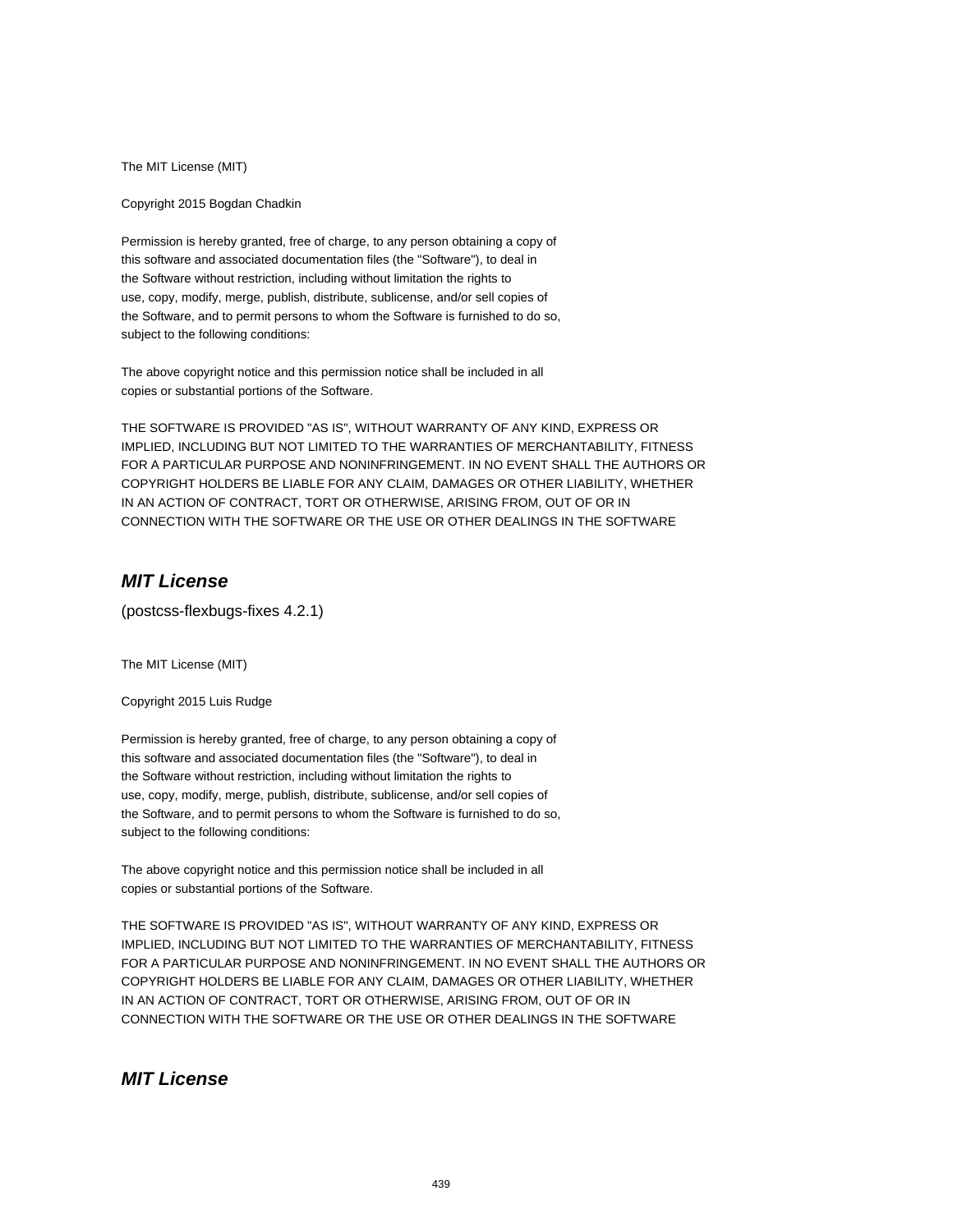(postcss-modules-local-by-default 3.0.3, postcss-modules-local-by-default 4.0.0)

The MIT License (MIT)

Copyright 2015 Mark Dalgleish

Permission is hereby granted, free of charge, to any person obtaining a copy of this software and associated documentation files (the "Software"), to deal in the Software without restriction, including without limitation the rights to use, copy, modify, merge, publish, distribute, sublicense, and/or sell copies of the Software, and to permit persons to whom the Software is furnished to do so, subject to the following conditions:

The above copyright notice and this permission notice shall be included in all copies or substantial portions of the Software.

THE SOFTWARE IS PROVIDED "AS IS", WITHOUT WARRANTY OF ANY KIND, EXPRESS OR IMPLIED, INCLUDING BUT NOT LIMITED TO THE WARRANTIES OF MERCHANTABILITY, FITNESS FOR A PARTICULAR PURPOSE AND NONINFRINGEMENT. IN NO EVENT SHALL THE AUTHORS OR COPYRIGHT HOLDERS BE LIABLE FOR ANY CLAIM, DAMAGES OR OTHER LIABILITY, WHETHER IN AN ACTION OF CONTRACT, TORT OR OTHERWISE, ARISING FROM, OUT OF OR IN CONNECTION WITH THE SOFTWARE OR THE USE OR OTHER DEALINGS IN THE SOFTWARE

# **MIT License**

(postcss-attribute-case-insensitive 4.0.2)

The MIT License (MIT)

Copyright 2016 Dmitry Semigradsky

Permission is hereby granted, free of charge, to any person obtaining a copy of this software and associated documentation files (the "Software"), to deal in the Software without restriction, including without limitation the rights to use, copy, modify, merge, publish, distribute, sublicense, and/or sell copies of the Software, and to permit persons to whom the Software is furnished to do so, subject to the following conditions:

The above copyright notice and this permission notice shall be included in all copies or substantial portions of the Software.

THE SOFTWARE IS PROVIDED "AS IS", WITHOUT WARRANTY OF ANY KIND, EXPRESS OR IMPLIED, INCLUDING BUT NOT LIMITED TO THE WARRANTIES OF MERCHANTABILITY, FITNESS FOR A PARTICULAR PURPOSE AND NONINFRINGEMENT. IN NO EVENT SHALL THE AUTHORS OR COPYRIGHT HOLDERS BE LIABLE FOR ANY CLAIM, DAMAGES OR OTHER LIABILITY, WHETHER IN AN ACTION OF CONTRACT, TORT OR OTHERWISE, ARISING FROM, OUT OF OR IN CONNECTION WITH THE SOFTWARE OR THE USE OR OTHER DEALINGS IN THE SOFTWARE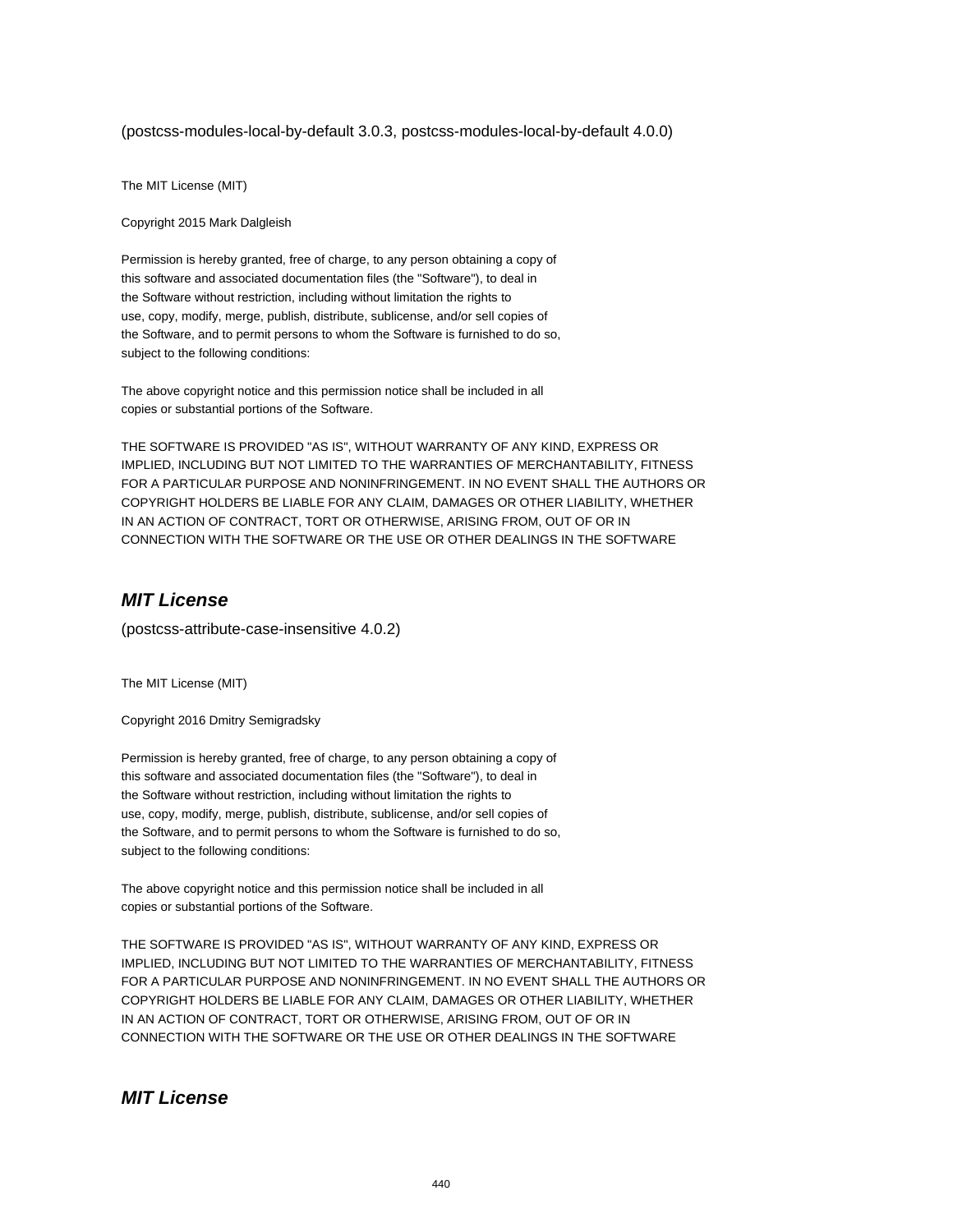#### (postcss-discard-overridden 4.0.1)

The MIT License (MIT)

Copyright 2016 Justineo

Permission is hereby granted, free of charge, to any person obtaining a copy of this software and associated documentation files (the "Software"), to deal in the Software without restriction, including without limitation the rights to use, copy, modify, merge, publish, distribute, sublicense, and/or sell copies of the Software, and to permit persons to whom the Software is furnished to do so, subject to the following conditions:

The above copyright notice and this permission notice shall be included in all copies or substantial portions of the Software.

THE SOFTWARE IS PROVIDED "AS IS", WITHOUT WARRANTY OF ANY KIND, EXPRESS OR IMPLIED, INCLUDING BUT NOT LIMITED TO THE WARRANTIES OF MERCHANTABILITY, FITNESS FOR A PARTICULAR PURPOSE AND NONINFRINGEMENT. IN NO EVENT SHALL THE AUTHORS OR COPYRIGHT HOLDERS BE LIABLE FOR ANY CLAIM, DAMAGES OR OTHER LIABILITY, WHETHER IN AN ACTION OF CONTRACT, TORT OR OTHERWISE, ARISING FROM, OUT OF OR IN CONNECTION WITH THE SOFTWARE OR THE USE OR OTHER DEALINGS IN THE SOFTWARE

## **MIT License**

(css-declaration-sorter 4.0.1)

The MIT License (MIT)

Copyright 2016 Selwyn

Permission is hereby granted, free of charge, to any person obtaining a copy of this software and associated documentation files (the "Software"), to deal in the Software without restriction, including without limitation the rights to use, copy, modify, merge, publish, distribute, sublicense, and/or sell copies of the Software, and to permit persons to whom the Software is furnished to do so, subject to the following conditions:

The above copyright notice and this permission notice shall be included in all copies or substantial portions of the Software.

THE SOFTWARE IS PROVIDED "AS IS", WITHOUT WARRANTY OF ANY KIND, EXPRESS OR IMPLIED, INCLUDING BUT NOT LIMITED TO THE WARRANTIES OF MERCHANTABILITY, FITNESS FOR A PARTICULAR PURPOSE AND NONINFRINGEMENT. IN NO EVENT SHALL THE AUTHORS OR COPYRIGHT HOLDERS BE LIABLE FOR ANY CLAIM, DAMAGES OR OTHER LIABILITY, WHETHER IN AN ACTION OF CONTRACT, TORT OR OTHERWISE, ARISING FROM, OUT OF OR IN CONNECTION WITH THE SOFTWARE OR THE USE OR OTHER DEALINGS IN THE SOFTWARE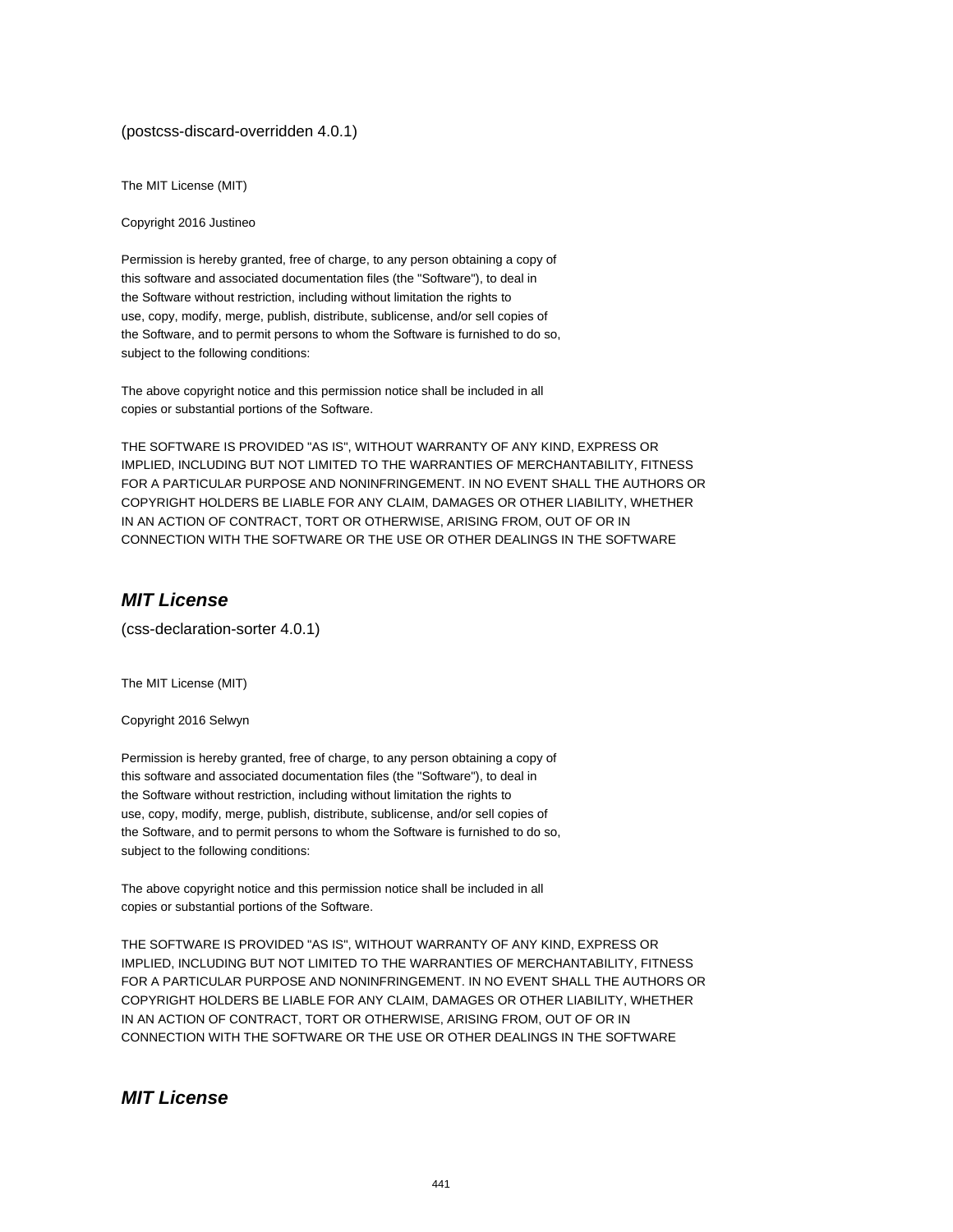(postcss-page-break 2.0.0)

The MIT License (MIT)

Copyright 2017 AUTHOR\_NAME

Permission is hereby granted, free of charge, to any person obtaining a copy of this software and associated documentation files (the "Software"), to deal in the Software without restriction, including without limitation the rights to use, copy, modify, merge, publish, distribute, sublicense, and/or sell copies of the Software, and to permit persons to whom the Software is furnished to do so, subject to the following conditions:

The above copyright notice and this permission notice shall be included in all copies or substantial portions of the Software.

THE SOFTWARE IS PROVIDED "AS IS", WITHOUT WARRANTY OF ANY KIND, EXPRESS OR IMPLIED, INCLUDING BUT NOT LIMITED TO THE WARRANTIES OF MERCHANTABILITY, FITNESS FOR A PARTICULAR PURPOSE AND NONINFRINGEMENT. IN NO EVENT SHALL THE AUTHORS OR COPYRIGHT HOLDERS BE LIABLE FOR ANY CLAIM, DAMAGES OR OTHER LIABILITY, WHETHER IN AN ACTION OF CONTRACT, TORT OR OTHERWISE, ARISING FROM, OUT OF OR IN CONNECTION WITH THE SOFTWARE OR THE USE OR OTHER DEALINGS IN THE SOFTWARE

## **MIT License**

(rollup-plugin-terser 5.3.1)

The MIT License (MIT)

Copyright 2018 Bogdan Chadkin

Permission is hereby granted, free of charge, to any person obtaining a copy of this software and associated documentation files (the "Software"), to deal in the Software without restriction, including without limitation the rights to use, copy, modify, merge, publish, distribute, sublicense, and/or sell copies of the Software, and to permit persons to whom the Software is furnished to do so, subject to the following conditions:

The above copyright notice and this permission notice shall be included in all copies or substantial portions of the Software.

THE SOFTWARE IS PROVIDED "AS IS", WITHOUT WARRANTY OF ANY KIND, EXPRESS OR IMPLIED, INCLUDING BUT NOT LIMITED TO THE WARRANTIES OF MERCHANTABILITY, FITNESS FOR A PARTICULAR PURPOSE AND NONINFRINGEMENT. IN NO EVENT SHALL THE AUTHORS OR COPYRIGHT HOLDERS BE LIABLE FOR ANY CLAIM, DAMAGES OR OTHER LIABILITY, WHETHER IN AN ACTION OF CONTRACT, TORT OR OTHERWISE, ARISING FROM, OUT OF OR IN CONNECTION WITH THE SOFTWARE OR THE USE OR OTHER DEALINGS IN THE SOFTWARE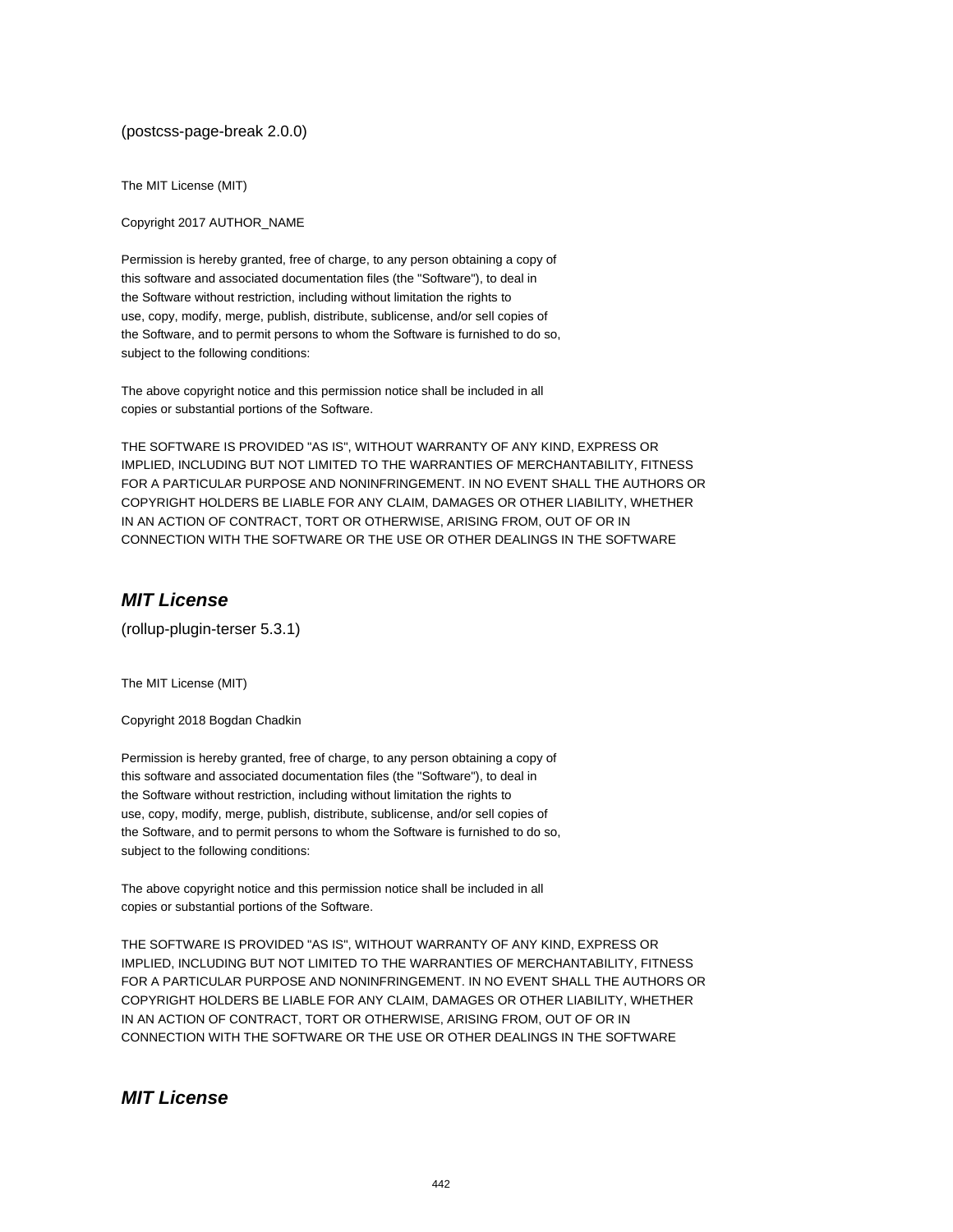#### (node-url 0.10.3, node-url 0.11.0, url 0.10.3)

The MIT License (MIT)

Copyright Joyent, Inc. and other Node contributors.

Permission is hereby granted, free of charge, to any person obtaining a copy of this software and associated documentation files (the "Software"), to deal in the Software without restriction, including without limitation the rights to use, copy, modify, merge, publish, distribute, sublicense, and/or sell copies of the Software, and to permit persons to whom the Software is furnished to do so, subject to the following conditions:

The above copyright notice and this permission notice shall be included in all copies or substantial portions of the Software.

THE SOFTWARE IS PROVIDED "AS IS", WITHOUT WARRANTY OF ANY KIND, EXPRESS OR IMPLIED, INCLUDING BUT NOT LIMITED TO THE WARRANTIES OF MERCHANTABILITY, FITNESS FOR A PARTICULAR PURPOSE AND NONINFRINGEMENT. IN NO EVENT SHALL THE AUTHORS OR COPYRIGHT HOLDERS BE LIABLE FOR ANY CLAIM, DAMAGES OR OTHER LIABILITY, WHETHER IN AN ACTION OF CONTRACT, TORT OR OTHERWISE, ARISING FROM, OUT OF OR IN CONNECTION WITH THE SOFTWARE OR THE USE OR OTHER DEALINGS IN THE SOFTWARE

### **MIT License**

(hash-sum v2.0.0)

The MIT License (MIT)

Copyright © 2014 Nicolas Bevacqua

Permission is hereby granted, free of charge, to any person obtaining a copy of this software and associated documentation files (the "Software"), to deal in the Software without restriction, including without limitation the rights to use, copy, modify, merge, publish, distribute, sublicense, and/or sell copies of the Software, and to permit persons to whom the Software is furnished to do so, subject to the following conditions:

The above copyright notice and this permission notice shall be included in all copies or substantial portions of the Software.

THE SOFTWARE IS PROVIDED "AS IS", WITHOUT WARRANTY OF ANY KIND, EXPRESS OR IMPLIED, INCLUDING BUT NOT LIMITED TO THE WARRANTIES OF MERCHANTABILITY, FITNESS FOR A PARTICULAR PURPOSE AND NONINFRINGEMENT. IN NO EVENT SHALL THE AUTHORS OR COPYRIGHT HOLDERS BE LIABLE FOR ANY CLAIM, DAMAGES OR OTHER LIABILITY, WHETHER IN AN ACTION OF CONTRACT, TORT OR OTHERWISE, ARISING FROM, OUT OF OR IN CONNECTION WITH THE SOFTWARE OR THE USE OR OTHER DEALINGS IN THE SOFTWARE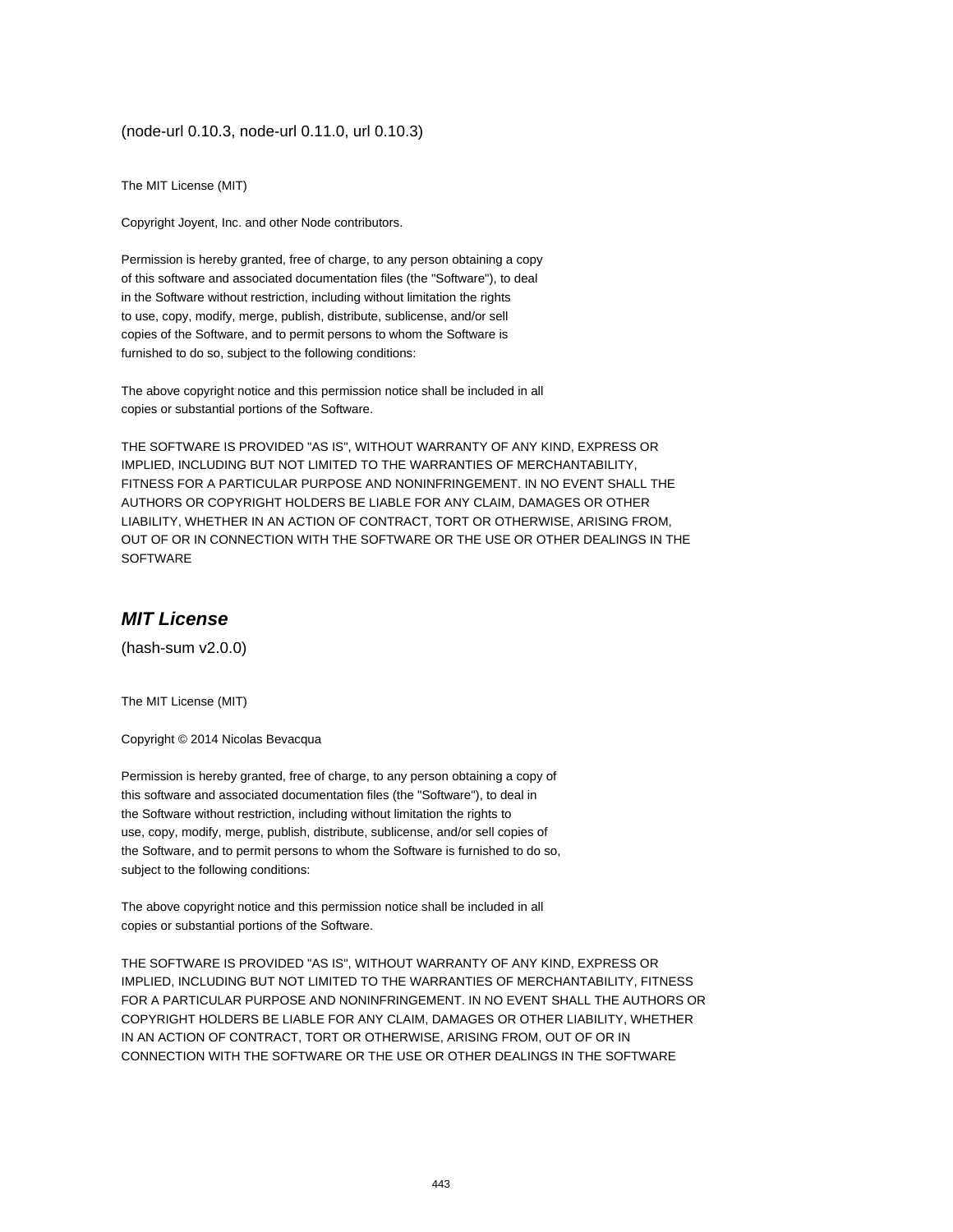## **MIT License**

(emojis-list 2.1.0, emojis-list 3.0.0)

The MIT License (MIT)

Copyright © 2015 Kiko Beats

Permission is hereby granted, free of charge, to any person obtaining a copy of this software and associated documentation files (the "Software"), to deal in the Software without restriction, including without limitation the rights to use, copy, modify, merge, publish, distribute, sublicense, and/or sell copies of the Software, and to permit persons to whom the Software is furnished to do so, subject to the following conditions:

The above copyright notice and this permission notice shall be included in all copies or substantial portions of the Software.

THE SOFTWARE IS PROVIDED "AS IS", WITHOUT WARRANTY OF ANY KIND, EXPRESS OR IMPLIED, INCLUDING BUT NOT LIMITED TO THE WARRANTIES OF MERCHANTABILITY, FITNESS FOR A PARTICULAR PURPOSE AND NONINFRINGEMENT. IN NO EVENT SHALL THE AUTHORS OR COPYRIGHT HOLDERS BE LIABLE FOR ANY CLAIM, DAMAGES OR OTHER LIABILITY, WHETHER IN AN ACTION OF CONTRACT, TORT OR OTHERWISE, ARISING FROM, OUT OF OR IN CONNECTION WITH THE SOFTWARE OR THE USE OR OTHER DEALINGS IN THE SOFTWARE

#### **MIT License**

(@bcoe/v8-coverage 0.2.3)

The MIT License (MIT)

Copyright © 2015-2017 Charles Samborski

Permission is hereby granted, free of charge, to any person obtaining a copy of this software and associated documentation files (the "Software"), to deal in the Software without restriction, including without limitation the rights to use, copy, modify, merge, publish, distribute, sublicense, and/or sell copies of the Software, and to permit persons to whom the Software is furnished to do so, subject to the following conditions:

The above copyright notice and this permission notice shall be included in all copies or substantial portions of the Software.

THE SOFTWARE IS PROVIDED "AS IS", WITHOUT WARRANTY OF ANY KIND, EXPRESS OR IMPLIED, INCLUDING BUT NOT LIMITED TO THE WARRANTIES OF MERCHANTABILITY, FITNESS FOR A PARTICULAR PURPOSE AND NONINFRINGEMENT. IN NO EVENT SHALL THE AUTHORS OR COPYRIGHT HOLDERS BE LIABLE FOR ANY CLAIM, DAMAGES OR OTHER LIABILITY, WHETHER IN AN ACTION OF CONTRACT, TORT OR OTHERWISE, ARISING FROM, OUT OF OR IN CONNECTION WITH THE SOFTWARE OR THE USE OR OTHER DEALINGS IN THE **SOFTWARE** 

#### **MIT License**

(undefsafe 2.0.3)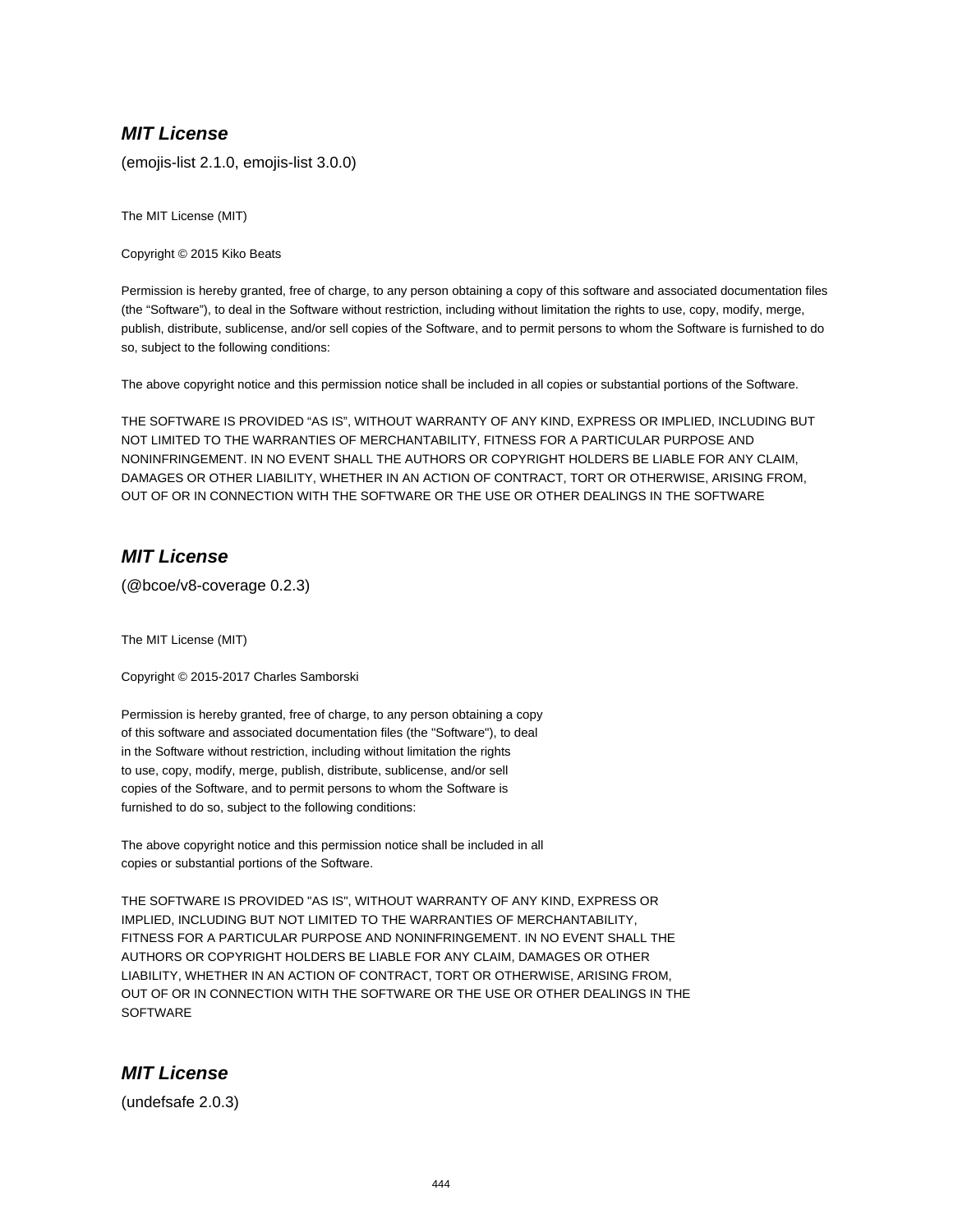The MIT License (MIT)

Copyright © 2016 Remy Sharp, http://remysharp.com

Permission is hereby granted, free of charge, to any person obtaining a copy of this software and associated documentation files (the "Software"), to deal in the Software without restriction, including without limitation the rights to use, copy, modify, merge, publish, distribute, sublicense, and/or sell copies of the Software, and to permit persons to whom the Software is furnished to do so, subject to the following conditions:

The above copyright notice and this permission notice shall be included in all copies or substantial portions of the Software.

THE SOFTWARE IS PROVIDED "AS IS", WITHOUT WARRANTY OF ANY KIND, EXPRESS OR IMPLIED, INCLUDING BUT NOT LIMITED TO THE WARRANTIES OF MERCHANTABILITY, FITNESS FOR A PARTICULAR PURPOSE AND NONINFRINGEMENT. IN NO EVENT SHALL THE AUTHORS OR COPYRIGHT HOLDERS BE LIABLE FOR ANY CLAIM, DAMAGES OR OTHER LIABILITY, WHETHER IN AN ACTION OF CONTRACT, TORT OR OTHERWISE, ARISING FROM, OUT OF OR IN CONNECTION WITH THE SOFTWARE OR THE USE OR OTHER DEALINGS IN THE SOFTWARE

# **MIT License**

(dotenv-cli 4.0.0)

The MIT License (MIT)

Permission is hereby granted, free of charge, to any person obtaining a copy of this software and associated documentation files (the "Software"), to deal in the Software without restriction, including without limitation the rights to use, copy, modify, merge, publish, distribute, sublicense, and/or sell copies of the Software, and to permit persons to whom the Software is furnished to do so, subject to the following conditions:

The above copyright notice and this permission notice shall be included in all copies or substantial portions of the Software.

THE SOFTWARE IS PROVIDED "AS IS", WITHOUT WARRANTY OF ANY KIND, EXPRESS OR IMPLIED, INCLUDING BUT NOT LIMITED TO THE WARRANTIES OF MERCHANTABILITY, FITNESS FOR A PARTICULAR PURPOSE AND NONINFRINGEMENT. IN NO EVENT SHALL THE AUTHORS OR COPYRIGHT HOLDERS BE LIABLE FOR ANY CLAIM, DAMAGES OR OTHER LIABILITY, WHETHER IN AN ACTION OF CONTRACT, TORT OR OTHERWISE, ARISING FROM, OUT OF OR IN CONNECTION WITH THE SOFTWARE OR THE USE OR OTHER DEALINGS IN THE SOFTWARE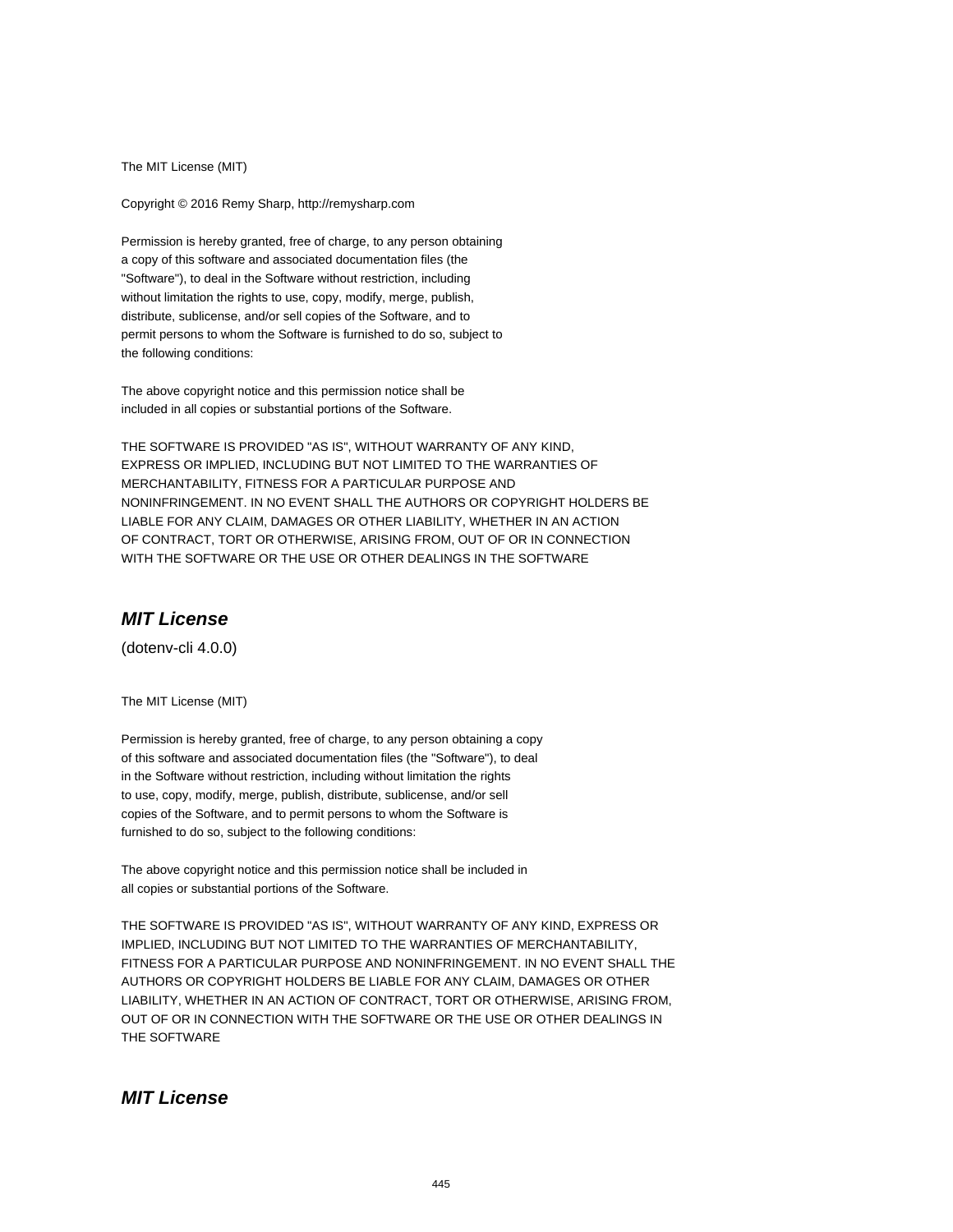(jsonwebtoken 8.5.1)

The MIT License (MIT)

Copyright (c) 2015 Auth0, Inc. (http://auth0.com)

Permission is hereby granted, free of charge, to any person obtaining a copy of this software and associated documentation files (the "Software"), to deal in the Software without restriction, including without limitation the rights to use, copy, modify, merge, publish, distribute, sublicense, and/or sell copies of the Software, and to permit persons to whom the Software is furnished to do so, subject to the following conditions:

The above copyright notice and this permission notice shall be included in all copies or substantial portions of the Software.

THE SOFTWARE IS PROVIDED "AS IS", WITHOUT WARRANTY OF ANY KIND, EXPRESS OR IMPLIED, INCLUDING BUT NOT LIMITED TO THE WARRANTIES OF MERCHANTABILITY, FITNESS FOR A PARTICULAR PURPOSE AND NONINFRINGEMENT. IN NO EVENT SHALL THE AUTHORS OR COPYRIGHT HOLDERS BE LIABLE FOR ANY CLAIM, DAMAGES OR OTHER LIABILITY, WHETHER IN AN ACTION OF CONTRACT, TORT OR OTHERWISE, ARISING FROM, OUT OF OR IN CONNECTION WITH THE SOFTWARE OR THE USE OR OTHER DEALINGS IN THE SOFTWARE

### **MIT License**

(bl 4.0.3)

The MIT License (MIT) =====================

Copyright (c) 2013-2019 bl contributors ----------------------------------

\*bl contributors listed at \*

Permission is hereby granted, free of charge, to any person obtaining a copy of this software and associated documentation files (the "Software"), to deal in the Software without restriction, including without limitation the rights to use, copy, modify, merge, publish, distribute, sublicense, and/or sell copies of the Software, and to permit persons to whom the Software is furnished to do so, subject to the following conditions:

The above copyright notice and this permission notice shall be included in all copies or substantial portions of the Software.

THE SOFTWARE IS PROVIDED "AS IS", WITHOUT WARRANTY OF ANY KIND, EXPRESS OR IMPLIED, INCLUDING BUT NOT LIMITED TO THE WARRANTIES OF MERCHANTABILITY, FITNESS FOR A PARTICULAR PURPOSE AND NONINFRINGEMENT. IN NO EVENT SHALL THE AUTHORS OR COPYRIGHT HOLDERS BE LIABLE FOR ANY CLAIM, DAMAGES OR OTHER LIABILITY, WHETHER IN AN ACTION OF CONTRACT, TORT OR OTHERWISE, ARISING FROM, OUT OF OR IN CONNECTION WITH THE SOFTWARE OR THE USE OR OTHER DEALINGS IN THE SOFTWARE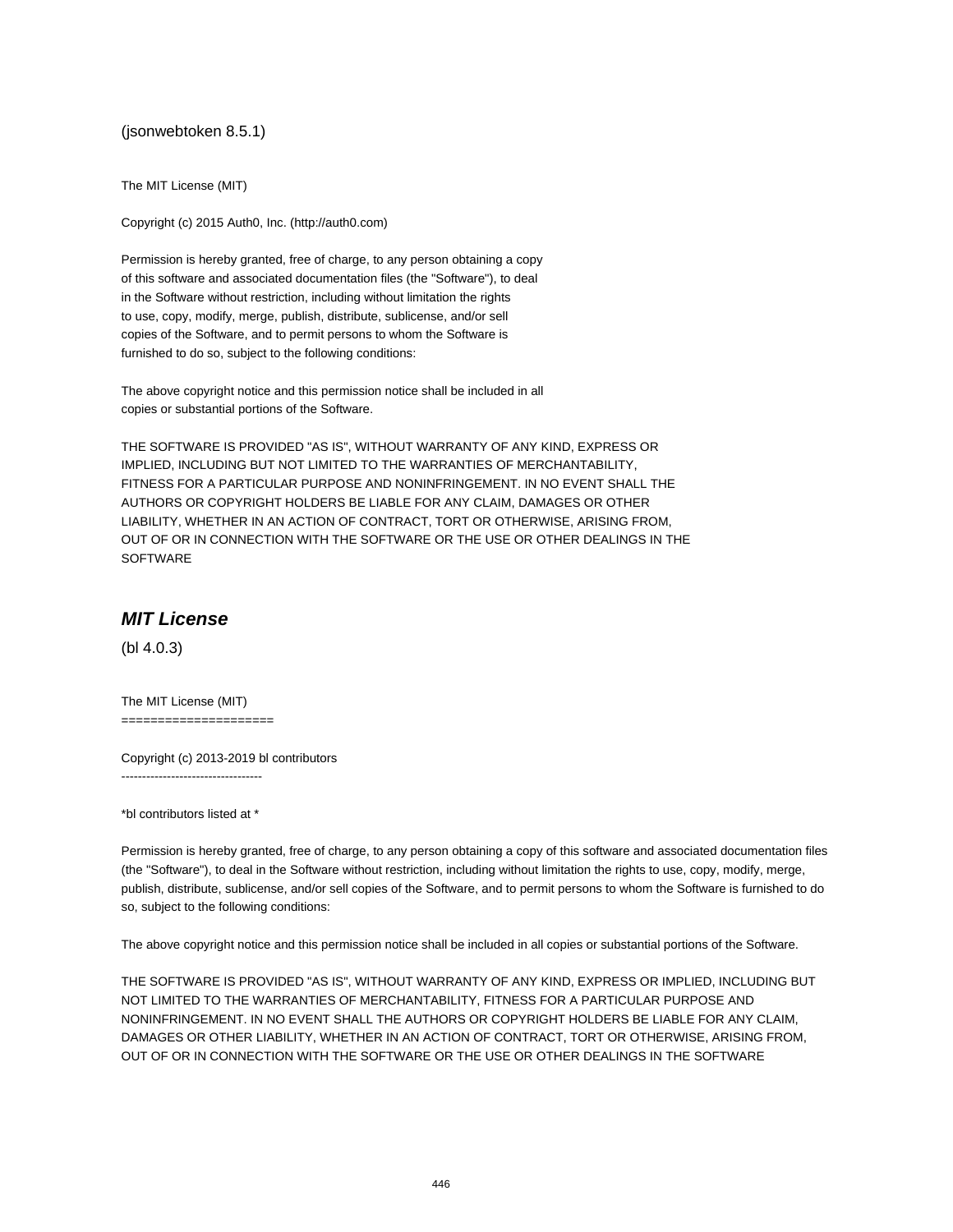# **MIT License**

(node-worker-farm v1.7.0)

The MIT License (MIT) =====================

Copyright (c) 2014 LevelUP contributors ---------------------------------------

\*LevelUP contributors listed at \*

Permission is hereby granted, free of charge, to any person obtaining a copy of this software and associated documentation files (the "Software"), to deal in the Software without restriction, including without limitation the rights to use, copy, modify, merge, publish, distribute, sublicense, and/or sell copies of the Software, and to permit persons to whom the Software is furnished to do so, subject to the following conditions:

The above copyright notice and this permission notice shall be included in all copies or substantial portions of the Software.

THE SOFTWARE IS PROVIDED "AS IS", WITHOUT WARRANTY OF ANY KIND, EXPRESS OR IMPLIED, INCLUDING BUT NOT LIMITED TO THE WARRANTIES OF MERCHANTABILITY, FITNESS FOR A PARTICULAR PURPOSE AND NONINFRINGEMENT. IN NO EVENT SHALL THE AUTHORS OR COPYRIGHT HOLDERS BE LIABLE FOR ANY CLAIM, DAMAGES OR OTHER LIABILITY, WHETHER IN AN ACTION OF CONTRACT, TORT OR OTHERWISE, ARISING FROM, OUT OF OR IN CONNECTION WITH THE SOFTWARE OR THE USE OR OTHER DEALINGS IN THE SOFTWARE

# **MIT License**

(prr 1.0.1)

The MIT License (MIT) =====================

Copyright (c) 2014 Rod Vagg ---------------------------

Permission is hereby granted, free of charge, to any person obtaining a copy of this software and associated documentation files (the "Software"), to deal in the Software without restriction, including without limitation the rights to use, copy, modify, merge, publish, distribute, sublicense, and/or sell copies of the Software, and to permit persons to whom the Software is furnished to do so, subject to the following conditions:

The above copyright notice and this permission notice shall be included in all copies or substantial portions of the Software.

THE SOFTWARE IS PROVIDED "AS IS", WITHOUT WARRANTY OF ANY KIND, EXPRESS OR IMPLIED, INCLUDING BUT NOT LIMITED TO THE WARRANTIES OF MERCHANTABILITY, FITNESS FOR A PARTICULAR PURPOSE AND NONINFRINGEMENT. IN NO EVENT SHALL THE AUTHORS OR COPYRIGHT HOLDERS BE LIABLE FOR ANY CLAIM, DAMAGES OR OTHER LIABILITY, WHETHER IN AN ACTION OF CONTRACT, TORT OR OTHERWISE, ARISING FROM, OUT OF OR IN CONNECTION WITH THE SOFTWARE OR THE USE OR OTHER DEALINGS IN THE SOFTWARE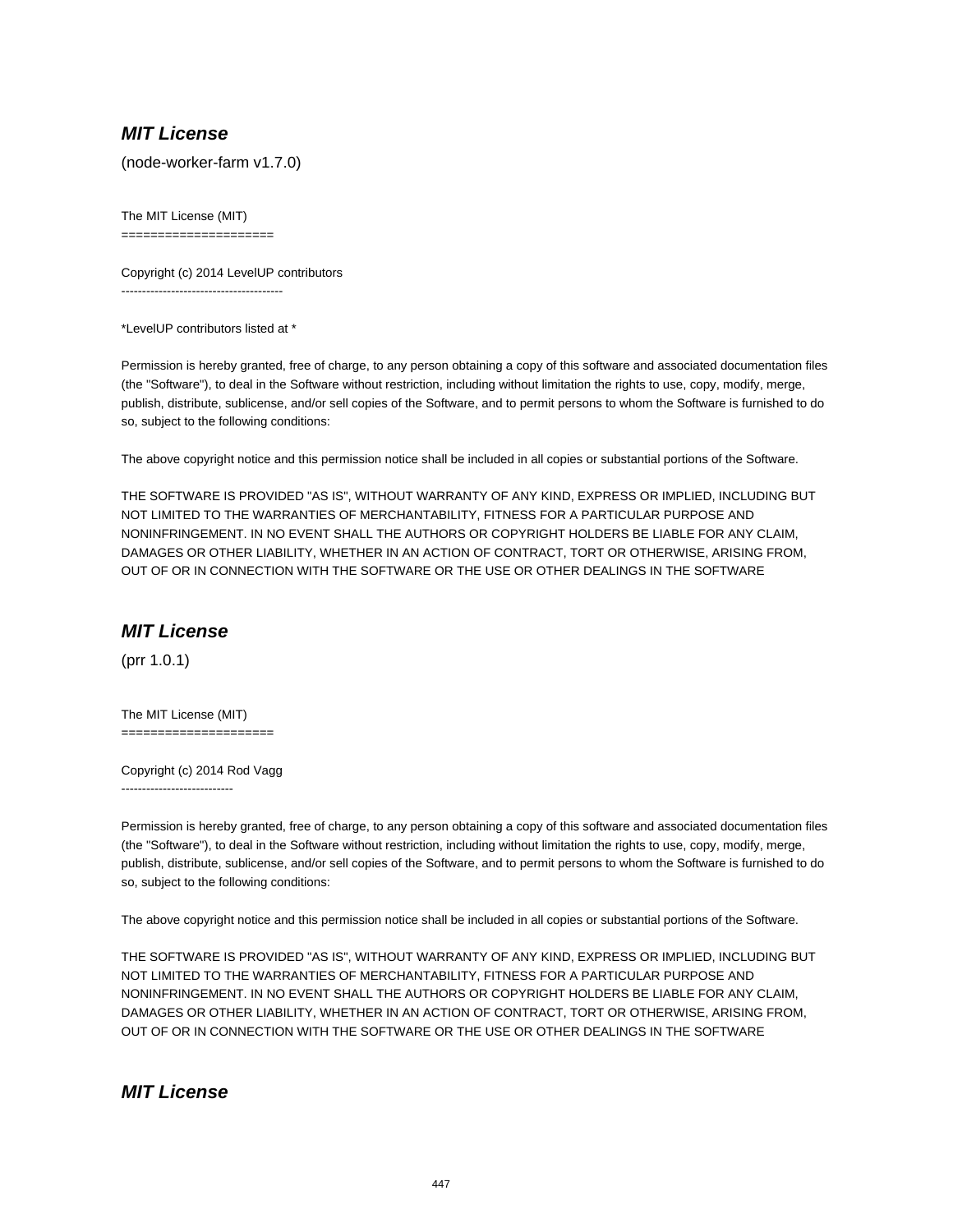(isstream 0.1.2)

The MIT License (MIT)

=====================

Copyright (c) 2015 Rod Vagg ---------------------------

Permission is hereby granted, free of charge, to any person obtaining a copy of this software and associated documentation files (the "Software"), to deal in the Software without restriction, including without limitation the rights to use, copy, modify, merge, publish, distribute, sublicense, and/or sell copies of the Software, and to permit persons to whom the Software is furnished to do so, subject to the following conditions:

The above copyright notice and this permission notice shall be included in all copies or substantial portions of the Software.

THE SOFTWARE IS PROVIDED "AS IS", WITHOUT WARRANTY OF ANY KIND, EXPRESS OR IMPLIED, INCLUDING BUT NOT LIMITED TO THE WARRANTIES OF MERCHANTABILITY, FITNESS FOR A PARTICULAR PURPOSE AND NONINFRINGEMENT. IN NO EVENT SHALL THE AUTHORS OR COPYRIGHT HOLDERS BE LIABLE FOR ANY CLAIM, DAMAGES OR OTHER LIABILITY, WHETHER IN AN ACTION OF CONTRACT, TORT OR OTHERWISE, ARISING FROM, OUT OF OR IN CONNECTION WITH THE SOFTWARE OR THE USE OR OTHER DEALINGS IN THE SOFTWARE

## **MIT License**

(nan v2.14.2)

The MIT License (MIT) =====================

Copyright (c) 2018 NAN contributors -----------------------------------

\*NAN contributors listed at \*

Permission is hereby granted, free of charge, to any person obtaining a copy of this software and associated documentation files (the "Software"), to deal in the Software without restriction, including without limitation the rights to use, copy, modify, merge, publish, distribute, sublicense, and/or sell copies of the Software, and to permit persons to whom the Software is furnished to do so, subject to the following conditions:

The above copyright notice and this permission notice shall be included in all copies or substantial portions of the Software.

THE SOFTWARE IS PROVIDED "AS IS", WITHOUT WARRANTY OF ANY KIND, EXPRESS OR IMPLIED, INCLUDING BUT NOT LIMITED TO THE WARRANTIES OF MERCHANTABILITY, FITNESS FOR A PARTICULAR PURPOSE AND NONINFRINGEMENT. IN NO EVENT SHALL THE AUTHORS OR COPYRIGHT HOLDERS BE LIABLE FOR ANY CLAIM, DAMAGES OR OTHER LIABILITY, WHETHER IN AN ACTION OF CONTRACT, TORT OR OTHERWISE, ARISING FROM, OUT OF OR IN CONNECTION WITH THE SOFTWARE OR THE USE OR OTHER DEALINGS IN THE SOFTWARE

#### **MIT License**

(w3c-xmlserializer 2.0.0)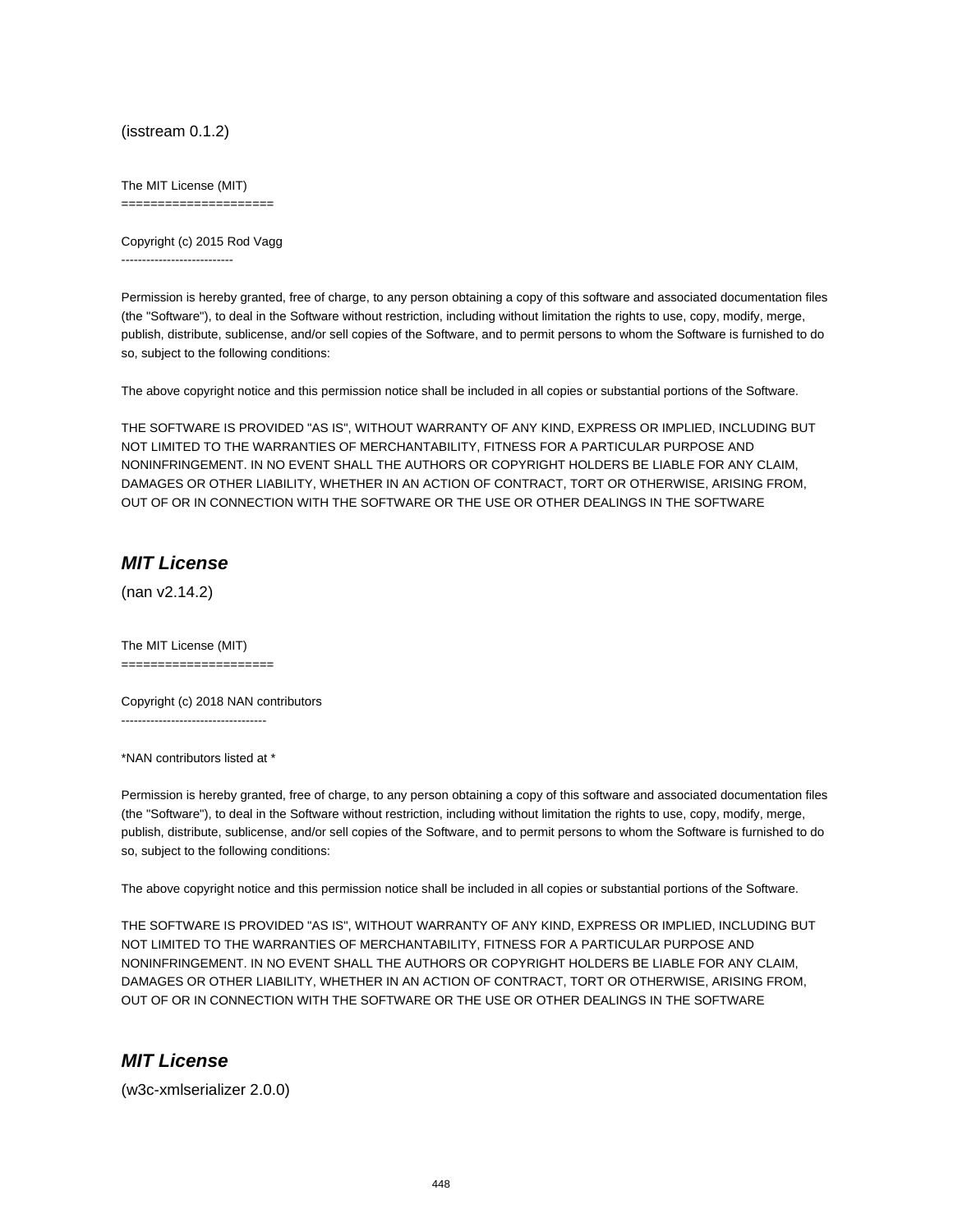The MIT License (MIT) =====================

Copyright © 2016 Sebastian Mayr

Permission is hereby granted, free of charge, to any person obtaining a copy of this software and associated documentation files (the "Software"), to deal in the Software without restriction, including without limitation the rights to use, copy, modify, merge, publish, distribute, sublicense, and/or sell copies of the Software, and to permit persons to whom the Software is furnished to do so, subject to the following conditions:

The above copyright notice and this permission notice shall be included in all copies or substantial portions of the Software.

THE SOFTWARE IS PROVIDED "AS IS", WITHOUT WARRANTY OF ANY KIND, EXPRESS OR IMPLIED, INCLUDING BUT NOT LIMITED TO THE WARRANTIES OF MERCHANTABILITY, FITNESS FOR A PARTICULAR PURPOSE AND NONINFRINGEMENT. IN NO EVENT SHALL THE AUTHORS OR COPYRIGHT HOLDERS BE LIABLE FOR ANY CLAIM, DAMAGES OR OTHER LIABILITY, WHETHER IN AN ACTION OF CONTRACT, TORT OR OTHERWISE, ARISING FROM, OUT OF OR IN CONNECTION WITH THE SOFTWARE OR THE USE OR OTHER DEALINGS IN THE SOFTWARE

# **MIT License**

(cookiejar 2.1.2, node-cookiejar 2.1.2)

The MIT License (MIT) Copyright (c) 2013 Bradley Meck

Permission is hereby granted, free of charge, to any person obtaining a copy of this software and associated documentation files (the "Software"), to deal in the Software without restriction, including without limitation the rights to use, copy, modify, merge, publish, distribute, sublicense, and/or sell copies of the Software, and to permit persons to whom the Software is furnished to do so, subject to the following conditions:

The above copyright notice and this permission notice shall be included in all copies or substantial portions of the Software.

THE SOFTWARE IS PROVIDED "AS IS", WITHOUT WARRANTY OF ANY KIND, EXPRESS OR IMPLIED, INCLUDING BUT NOT LIMITED TO THE WARRANTIES OF MERCHANTABILITY, FITNESS FOR A PARTICULAR PURPOSE AND NONINFRINGEMENT. IN NO EVENT SHALL THE AUTHORS OR COPYRIGHT HOLDERS BE LIABLE FOR ANY CLAIM, DAMAGES OR OTHER LIABILITY, WHETHER IN AN ACTION OF CONTRACT, TORT OR OTHERWISE, ARISING FROM, OUT OF OR IN CONNECTION WITH THE SOFTWARE OR THE USE OR OTHER DEALINGS IN THE SOFTWARE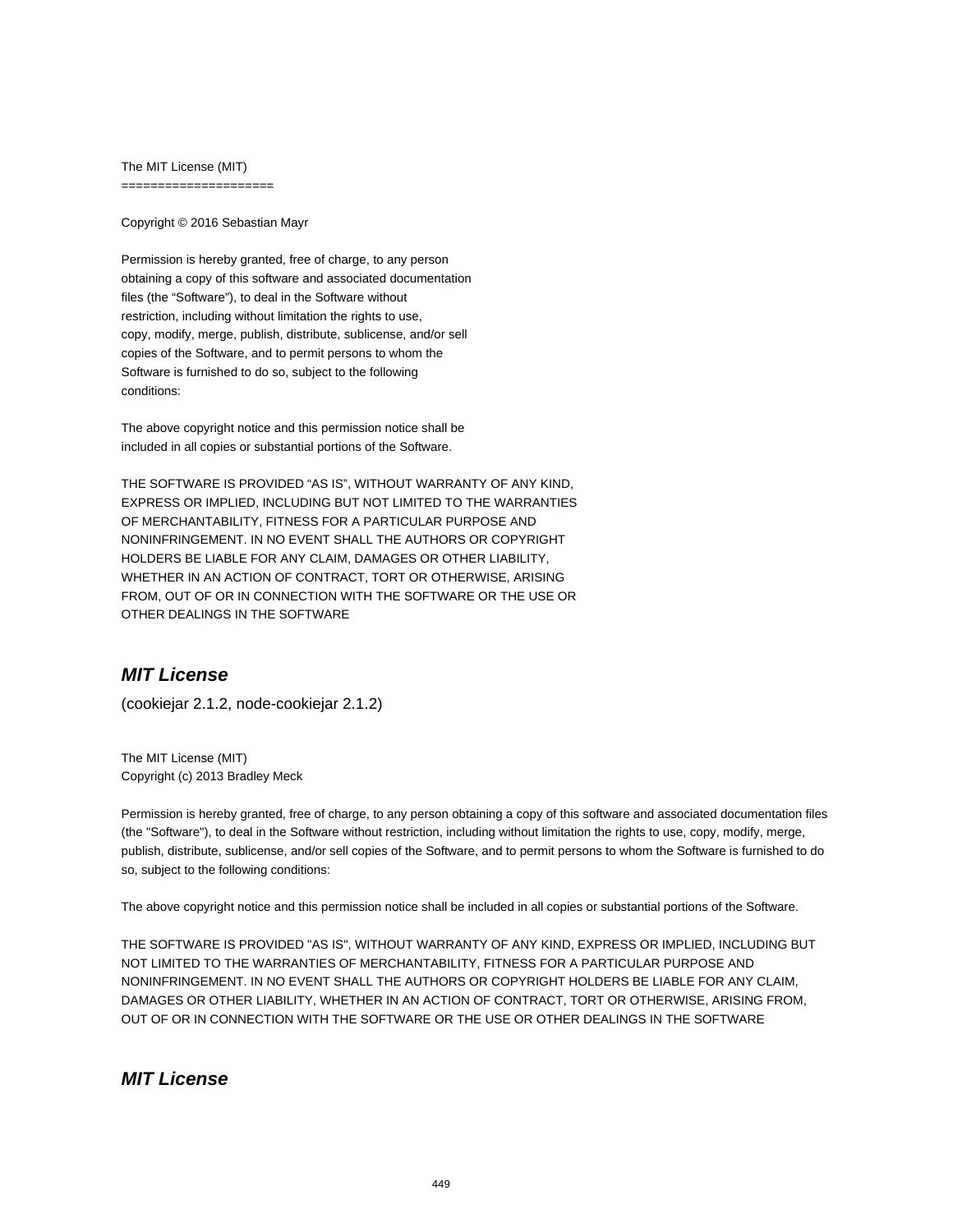(css-vendor 0.3.8, jss-nested 6.0.1)

The MIT License (MIT) Copyright (c) 2014-present Oleg Slobodskoi

Permission is hereby granted, free of charge, to any person obtaining a copy of this software and associated documentation files (the "Software"), to deal in the Software without restriction, including without limitation the rights to use, copy, modify, merge, publish, distribute, sublicense, and/or sell copies of the Software, and to permit persons to whom the Software is furnished to do so, subject to the following conditions:

The above copyright notice and this permission notice shall be included in all copies or substantial portions of the Software.

THE SOFTWARE IS PROVIDED "AS IS", WITHOUT WARRANTY OF ANY KIND, EXPRESS OR IMPLIED, INCLUDING BUT NOT LIMITED TO THE WARRANTIES OF MERCHANTABILITY, FITNESS FOR A PARTICULAR PURPOSE AND NONINFRINGEMENT. IN NO EVENT SHALL THE AUTHORS OR COPYRIGHT HOLDERS BE LIABLE FOR ANY CLAIM, DAMAGES OR OTHER LIABILITY, WHETHER IN AN ACTION OF CONTRACT, TORT OR OTHERWISE, ARISING FROM, OUT OF OR IN CONNECTION WITH THE SOFTWARE OR THE USE OR OTHER DEALINGS IN THE SOFTWARE

### **MIT License**

(require-package-name 2.0.1)

The MIT License (MIT) Copyright (c) 2015 Matt DesLauriers

Permission is hereby granted, free of charge, to any person obtaining a copy of this software and associated documentation files (the "Software"), to deal in the Software without restriction, including without limitation the rights to use, copy, modify, merge, publish, distribute, sublicense, and/or sell copies of the Software, and to permit persons to whom the Software is furnished to do so, subject to the following conditions:

The above copyright notice and this permission notice shall be included in all copies or substantial portions of the Software.

THE SOFTWARE IS PROVIDED "AS IS", WITHOUT WARRANTY OF ANY KIND, EXPRESS OR IMPLIED, INCLUDING BUT NOT LIMITED TO THE WARRANTIES OF MERCHANTABILITY, FITNESS FOR A PARTICULAR PURPOSE AND NONINFRINGEMENT. IN NO EVENT SHALL THE AUTHORS OR COPYRIGHT HOLDERS BE LIABLE FOR ANY CLAIM, DAMAGES OR OTHER LIABILITY, WHETHER IN AN ACTION OF CONTRACT, TORT OR OTHERWISE, ARISING FROM, OUT OF OR IN CONNECTION WITH THE SOFTWARE OR THE USE OR OTHER DEALINGS IN THE SOFTWARE

## **MIT License**

(babel-plugin-macros 2.8.0)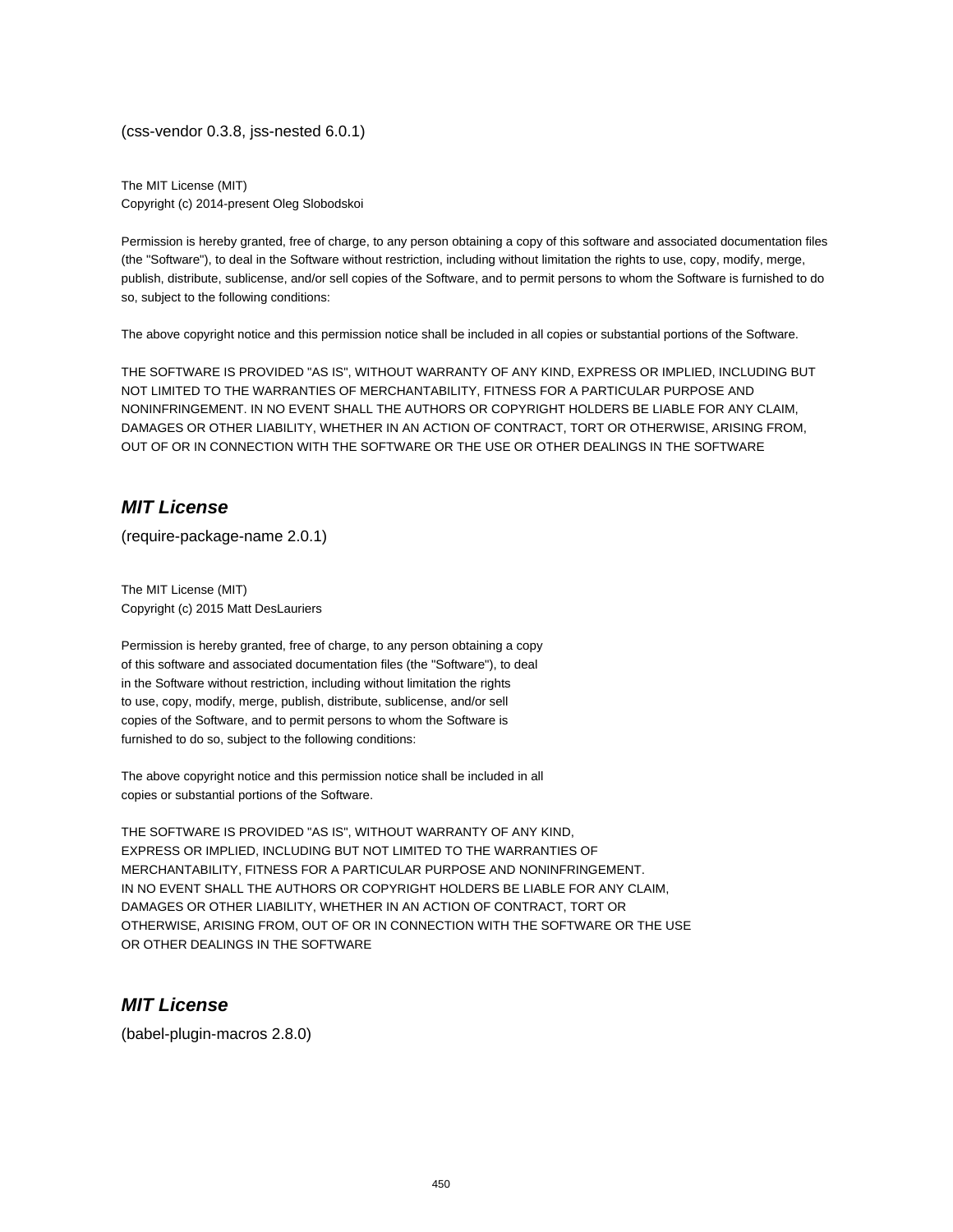The MIT License (MIT) Copyright (c) 2017 Kent C. Dodds

Permission is hereby granted, free of charge, to any person obtaining a copy of this software and associated documentation files (the "Software"), to deal in the Software without restriction, including without limitation the rights to use, copy, modify, merge, publish, distribute, sublicense, and/or sell copies of the Software, and to permit persons to whom the Software is furnished to do so, subject to the following conditions:

The above copyright notice and this permission notice shall be included in all copies or substantial portions of the Software.

THE SOFTWARE IS PROVIDED "AS IS", WITHOUT WARRANTY OF ANY KIND, EXPRESS OR IMPLIED, INCLUDING BUT NOT LIMITED TO THE WARRANTIES OF MERCHANTABILITY, FITNESS FOR A PARTICULAR PURPOSE AND NONINFRINGEMENT. IN NO EVENT SHALL THE AUTHORS OR COPYRIGHT HOLDERS BE LIABLE FOR ANY CLAIM, DAMAGES OR OTHER LIABILITY, WHETHER IN AN ACTION OF CONTRACT, TORT OR OTHERWISE, ARISING FROM, OUT OF OR IN CONNECTION WITH THE SOFTWARE OR THE USE OR OTHER DEALINGS IN THE **SOFTWARE** 

#### **MIT License**

(async-limiter v1.0.1)

The MIT License (MIT) Copyright (c) 2017 Samuel Reed

Permission is hereby granted, free of charge, to any person obtaining a copy of this software and associated documentation files (the "Software"), to deal in the Software without restriction, including without limitation the rights to use, copy, modify, merge, publish, distribute, sublicense, and/or sell copies of the Software, and to permit persons to whom the Software is furnished to do so, subject to the following conditions:

The above copyright notice and this permission notice shall be included in all copies or substantial portions of the Software.

THE SOFTWARE IS PROVIDED "AS IS", WITHOUT WARRANTY OF ANY KIND, EXPRESS OR IMPLIED, INCLUDING BUT NOT LIMITED TO THE WARRANTIES OF MERCHANTABILITY, FITNESS FOR A PARTICULAR PURPOSE AND NONINFRINGEMENT. IN NO EVENT SHALL THE AUTHORS OR COPYRIGHT HOLDERS BE LIABLE FOR ANY CLAIM, DAMAGES OR OTHER LIABILITY, WHETHER IN AN ACTION OF CONTRACT, TORT OR OTHERWISE, ARISING FROM, OUT OF OR IN CONNECTION WITH THE SOFTWARE OR THE USE OR OTHER DEALINGS IN THE SOFTWARE

## **MIT License**

(atomic-sleep 1.0.0)

The MIT License (MIT) Copyright (c) 2020 David Mark Clements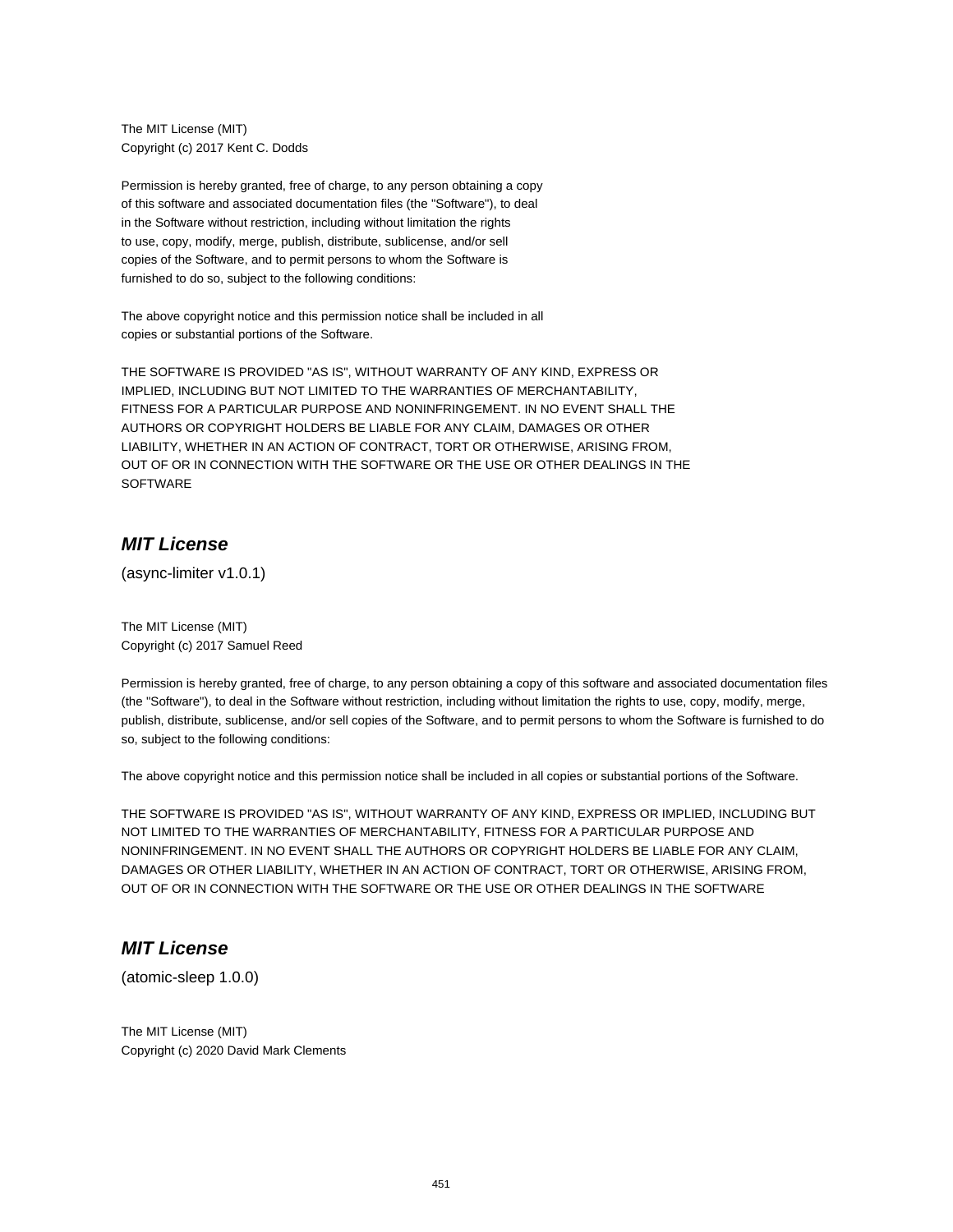Permission is hereby granted, free of charge, to any person obtaining a copy of this software and associated documentation files (the "Software"), to deal in the Software without restriction, including without limitation the rights to use, copy, modify, merge, publish, distribute, sublicense, and/or sell copies of the Software, and to permit persons to whom the Software is furnished to do so, subject to the following conditions:

The above copyright notice and this permission notice shall be included in all copies or substantial portions of the Software.

THE SOFTWARE IS PROVIDED "AS IS", WITHOUT WARRANTY OF ANY KIND, EXPRESS OR IMPLIED, INCLUDING BUT NOT LIMITED TO THE WARRANTIES OF MERCHANTABILITY, FITNESS FOR A PARTICULAR PURPOSE AND NONINFRINGEMENT. IN NO EVENT SHALL THE AUTHORS OR COPYRIGHT HOLDERS BE LIABLE FOR ANY CLAIM, DAMAGES OR OTHER LIABILITY, WHETHER IN AN ACTION OF CONTRACT, TORT OR OTHERWISE, ARISING FROM, OUT OF OR IN CONNECTION WITH THE SOFTWARE OR THE USE OR OTHER DEALINGS IN THE SOFTWARE

# **MIT License**

(@panva/asn1.js 1.0.0)

The MIT License (MIT) Copyright (c) 2020 Filip Skokan

Permission is hereby granted, free of charge, to any person obtaining a copy of this software and associated documentation files (the "Software"), to deal in the Software without restriction, including without limitation the rights to use, copy, modify, merge, publish, distribute, sublicense, and/or sell copies of the Software, and to permit persons to whom the Software is furnished to do so, subject to the following conditions:

The above copyright notice and this permission notice shall be included in all copies or substantial portions of the Software.

THE SOFTWARE IS PROVIDED "AS IS", WITHOUT WARRANTY OF ANY KIND, EXPRESS OR IMPLIED, INCLUDING BUT NOT LIMITED TO THE WARRANTIES OF MERCHANTABILITY, FITNESS FOR A PARTICULAR PURPOSE AND NONINFRINGEMENT. IN NO EVENT SHALL THE AUTHORS OR COPYRIGHT HOLDERS BE LIABLE FOR ANY CLAIM, DAMAGES OR OTHER LIABILITY, WHETHER IN AN ACTION OF CONTRACT, TORT OR OTHERWISE, ARISING FROM, OUT OF OR IN CONNECTION WITH THE SOFTWARE OR THE USE OR OTHER DEALINGS IN THE SOFTWARE

# **MIT License**

(pstree.remy 1.1.8)

The MIT License (MIT) Copyright © 2019 Remy Sharp, https://remysharp.com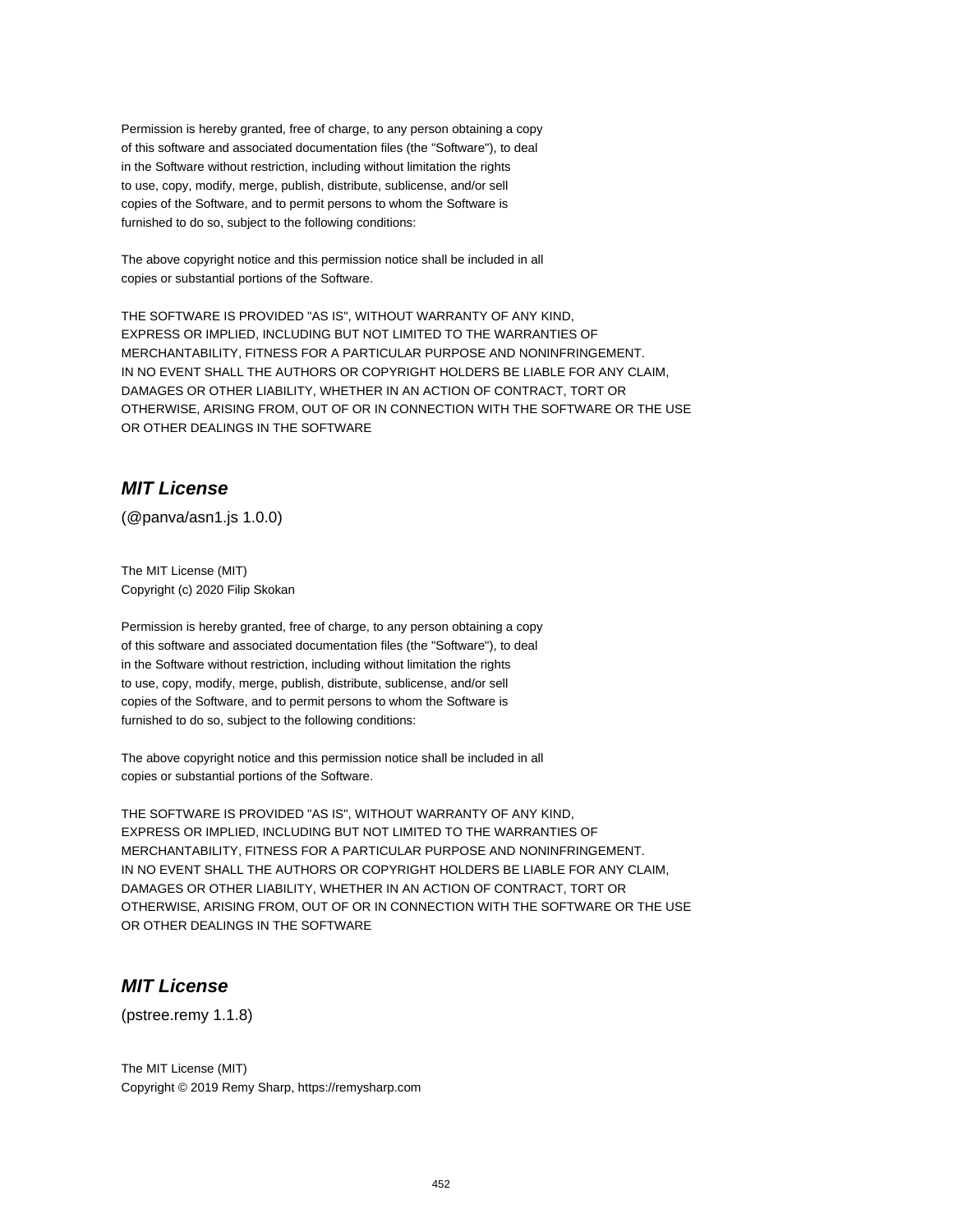Permission is hereby granted, free of charge, to any person obtaining a copy of this software and associated documentation files (the "Software"), to deal in the Software without restriction, including without limitation the rights to use, copy, modify, merge, publish, distribute, sublicense, and/or sell copies of the Software, and to permit persons to whom the Software is furnished to do so, subject to the following conditions:

The above copyright notice and this permission notice shall be included in all copies or substantial portions of the Software.

THE SOFTWARE IS PROVIDED "AS IS", WITHOUT WARRANTY OF ANY KIND, EXPRESS OR IMPLIED, INCLUDING BUT NOT LIMITED TO THE WARRANTIES OF MERCHANTABILITY, FITNESS FOR A PARTICULAR PURPOSE AND NONINFRINGEMENT. IN NO EVENT SHALL THE AUTHORS OR COPYRIGHT HOLDERS BE LIABLE FOR ANY CLAIM, DAMAGES OR OTHER LIABILITY, WHETHER IN AN ACTION OF CONTRACT, TORT OR OTHERWISE, ARISING FROM, OUT OF OR IN CONNECTION WITH THE SOFTWARE OR THE USE OR OTHER DEALINGS IN THE SOFTWARE

## **MIT License**

(timers-browserify 2.0.12)

This project uses the [MIT](http://jryans.mit-license.org/) license:

Copyright © 2012 J. Ryan Stinnett

Permission is hereby granted, free of charge, to any person obtaining a copy of this software and associated documentation files (the "Software"), to deal in the Software without restriction, including without limitation the rights to use, copy, modify, merge, publish, distribute, sublicense, and/or sell copies of the Software, and to permit persons to whom the Software is furnished to do so, subject to the following conditions:

The above copyright notice and this permission notice shall be included in all copies or substantial portions of the Software.

THE SOFTWARE IS PROVIDED "AS IS", WITHOUT WARRANTY OF ANY KIND, EXPRESS OR IMPLIED, INCLUDING BUT NOT LIMITED TO THE WARRANTIES OF MERCHANTABILITY, FITNESS FOR A PARTICULAR PURPOSE AND NONINFRINGEMENT. IN NO EVENT SHALL THE AUTHORS OR COPYRIGHT HOLDERS BE LIABLE FOR ANY CLAIM, DAMAGES OR OTHER LIABILITY, WHETHER IN AN ACTION OF CONTRACT, TORT OR OTHERWISE, ARISING FROM, OUT OF OR IN CONNECTION WITH THE SOFTWARE OR THE USE OR OTHER DEALINGS IN THE SOFTWARE

## **MIT License**

(address 1.1.2)

This software is licensed under the MIT License.

Copyright (C) 2013 - 2014 fengmk2 Copyright (C) 2015 - 2016 node-modules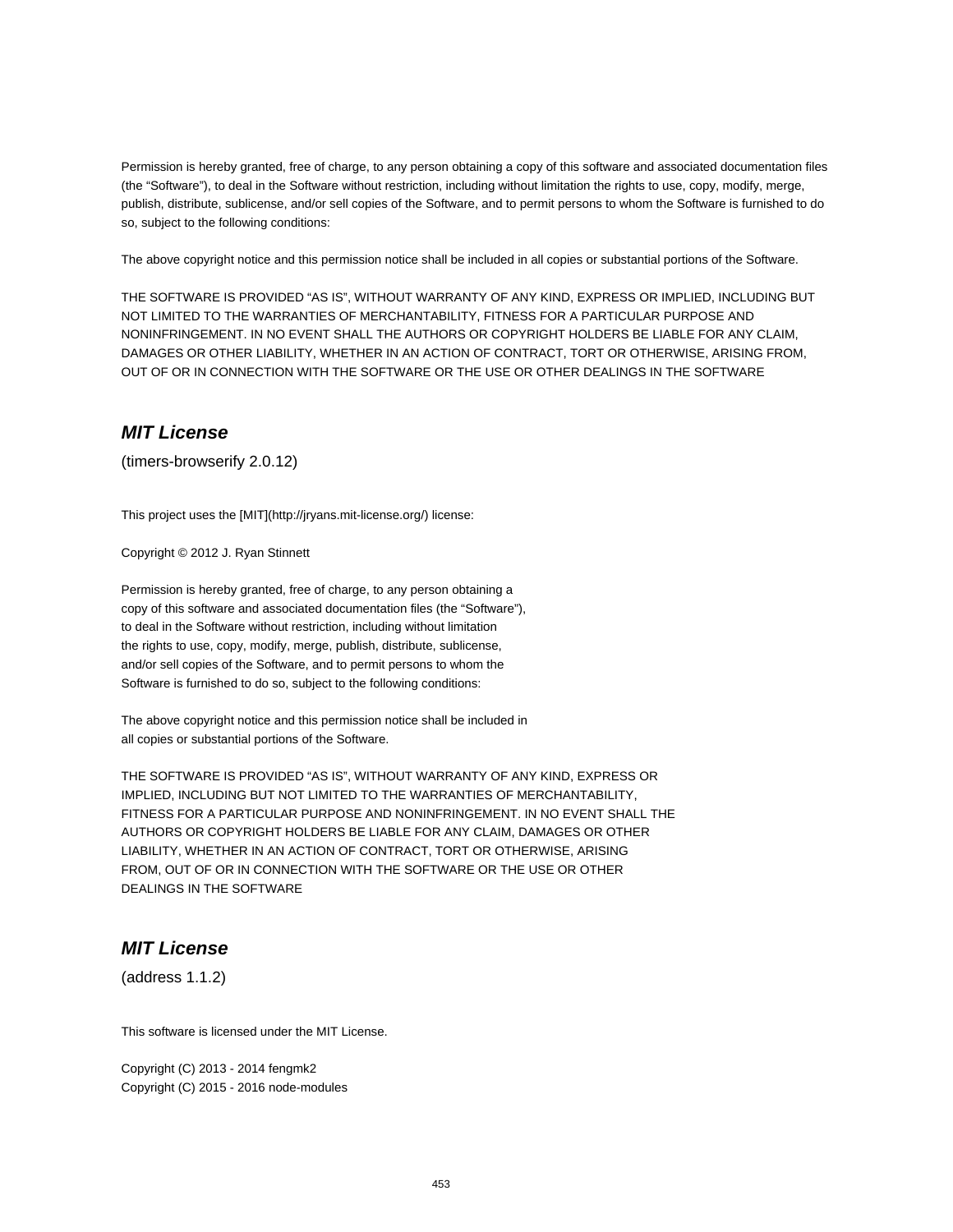Permission is hereby granted, free of charge, to any person obtaining a copy of this software and associated documentation files (the "Software"), to deal in the Software without restriction, including without limitation the rights to use, copy, modify, merge, publish, distribute, sublicense, and/or sell copies of the Software, and to permit persons to whom the Software is furnished to do so, subject to the following conditions:

The above copyright notice and this permission notice shall be included in all copies or substantial portions of the Software.

THE SOFTWARE IS PROVIDED "AS IS", WITHOUT WARRANTY OF ANY KIND, EXPRESS OR IMPLIED, INCLUDING BUT NOT LIMITED TO THE WARRANTIES OF MERCHANTABILITY, FITNESS FOR A PARTICULAR PURPOSE AND NONINFRINGEMENT. IN NO EVENT SHALL THE AUTHORS OR COPYRIGHT HOLDERS BE LIABLE FOR ANY CLAIM, DAMAGES OR OTHER LIABILITY, WHETHER IN AN ACTION OF CONTRACT, TORT OR OTHERWISE, ARISING FROM, OUT OF OR IN CONNECTION WITH THE SOFTWARE OR THE USE OR OTHER DEALINGS IN THE SOFTWARE

# **MIT License**

(hash.js 1.1.7, wbuf 1.7.3)

This software is licensed under the MIT License.

Copyright Fedor Indutny, 2014.

Permission is hereby granted, free of charge, to any person obtaining a copy of this software and associated documentation files (the "Software"), to deal in the Software without restriction, including without limitation the rights to use, copy, modify, merge, publish, distribute, sublicense, and/or sell copies of the Software, and to permit persons to whom the Software is furnished to do so, subject to the following conditions:

The above copyright notice and this permission notice shall be included in all copies or substantial portions of the Software.

THE SOFTWARE IS PROVIDED "AS IS", WITHOUT WARRANTY OF ANY KIND, EXPRESS OR IMPLIED, INCLUDING BUT NOT LIMITED TO THE WARRANTIES OF MERCHANTABILITY, FITNESS FOR A PARTICULAR PURPOSE AND NONINFRINGEMENT. IN NO EVENT SHALL THE AUTHORS OR COPYRIGHT HOLDERS BE LIABLE FOR ANY CLAIM, DAMAGES OR OTHER LIABILITY, WHETHER IN AN ACTION OF CONTRACT, TORT OR OTHERWISE, ARISING FROM, OUT OF OR IN CONNECTION WITH THE SOFTWARE OR THE USE OR OTHER DEALINGS IN THE SOFTWARE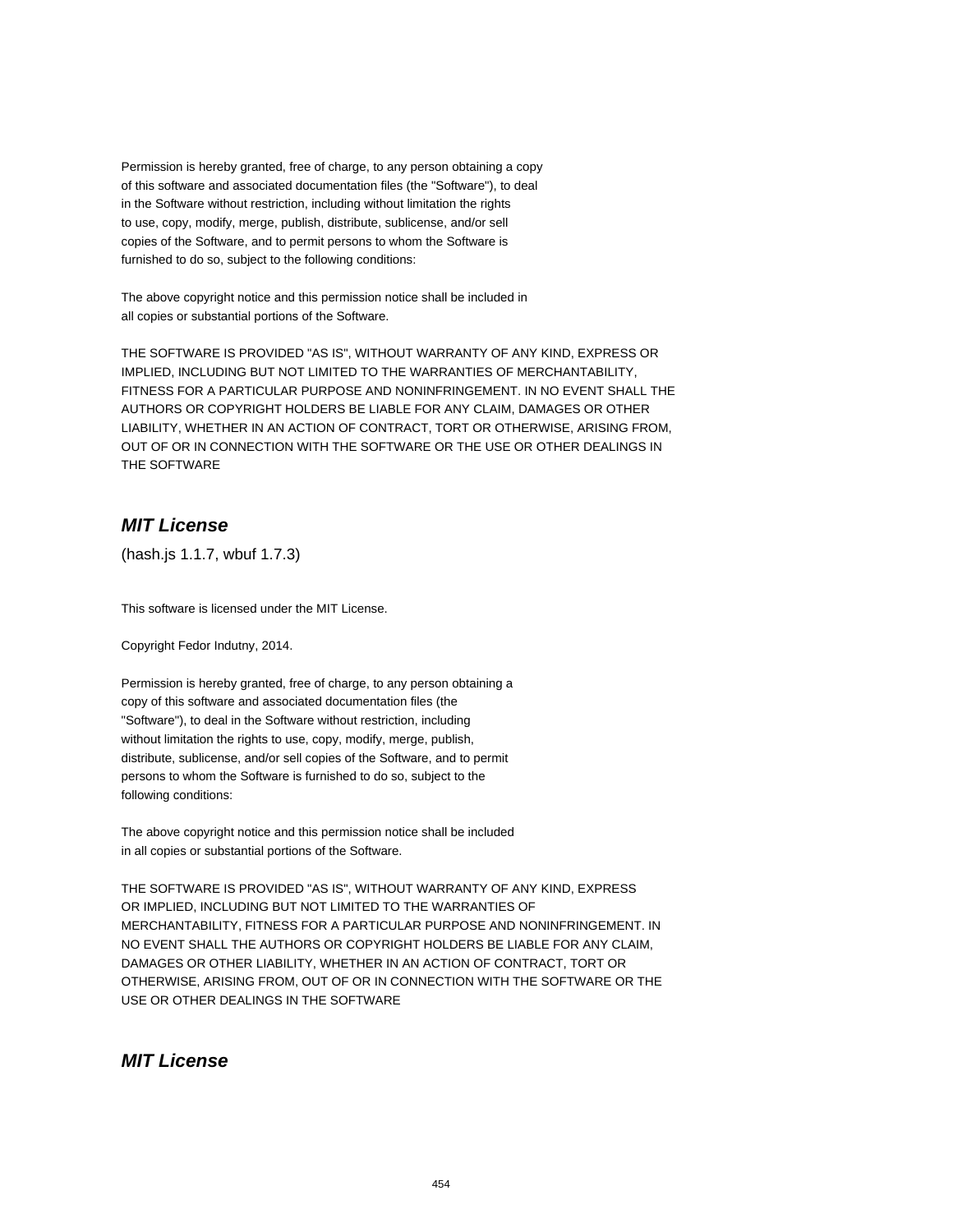(des.js 1.0.1, handle-thing v2.0.1, hpack.js 2.1.6, http-deceiver 1.2.7, select-hose 2.0.0, spdy 4.0.2, spdy-transport 3.0.0)

This software is licensed under the MIT License.

Copyright Fedor Indutny, 2015.

Permission is hereby granted, free of charge, to any person obtaining a copy of this software and associated documentation files (the "Software"), to deal in the Software without restriction, including without limitation the rights to use, copy, modify, merge, publish, distribute, sublicense, and/or sell copies of the Software, and to permit persons to whom the Software is furnished to do so, subject to the following conditions:

The above copyright notice and this permission notice shall be included in all copies or substantial portions of the Software.

THE SOFTWARE IS PROVIDED "AS IS", WITHOUT WARRANTY OF ANY KIND, EXPRESS OR IMPLIED, INCLUDING BUT NOT LIMITED TO THE WARRANTIES OF MERCHANTABILITY, FITNESS FOR A PARTICULAR PURPOSE AND NONINFRINGEMENT. IN NO EVENT SHALL THE AUTHORS OR COPYRIGHT HOLDERS BE LIABLE FOR ANY CLAIM, DAMAGES OR OTHER LIABILITY, WHETHER IN AN ACTION OF CONTRACT, TORT OR OTHERWISE, ARISING FROM, OUT OF OR IN CONNECTION WITH THE SOFTWARE OR THE USE OR OTHER DEALINGS IN THE SOFTWARE

#### **MIT License**

(hmac-drbg 1.0.1, minimalistic-crypto-utils 1.0.1)

This software is licensed under the MIT License.

Copyright Fedor Indutny, 2017.

Permission is hereby granted, free of charge, to any person obtaining a copy of this software and associated documentation files (the "Software"), to deal in the Software without restriction, including without limitation the rights to use, copy, modify, merge, publish, distribute, sublicense, and/or sell copies of the Software, and to permit persons to whom the Software is furnished to do so, subject to the following conditions:

The above copyright notice and this permission notice shall be included in all copies or substantial portions of the Software.

THE SOFTWARE IS PROVIDED "AS IS", WITHOUT WARRANTY OF ANY KIND, EXPRESS OR IMPLIED, INCLUDING BUT NOT LIMITED TO THE WARRANTIES OF MERCHANTABILITY, FITNESS FOR A PARTICULAR PURPOSE AND NONINFRINGEMENT. IN NO EVENT SHALL THE AUTHORS OR COPYRIGHT HOLDERS BE LIABLE FOR ANY CLAIM, DAMAGES OR OTHER LIABILITY, WHETHER IN AN ACTION OF CONTRACT, TORT OR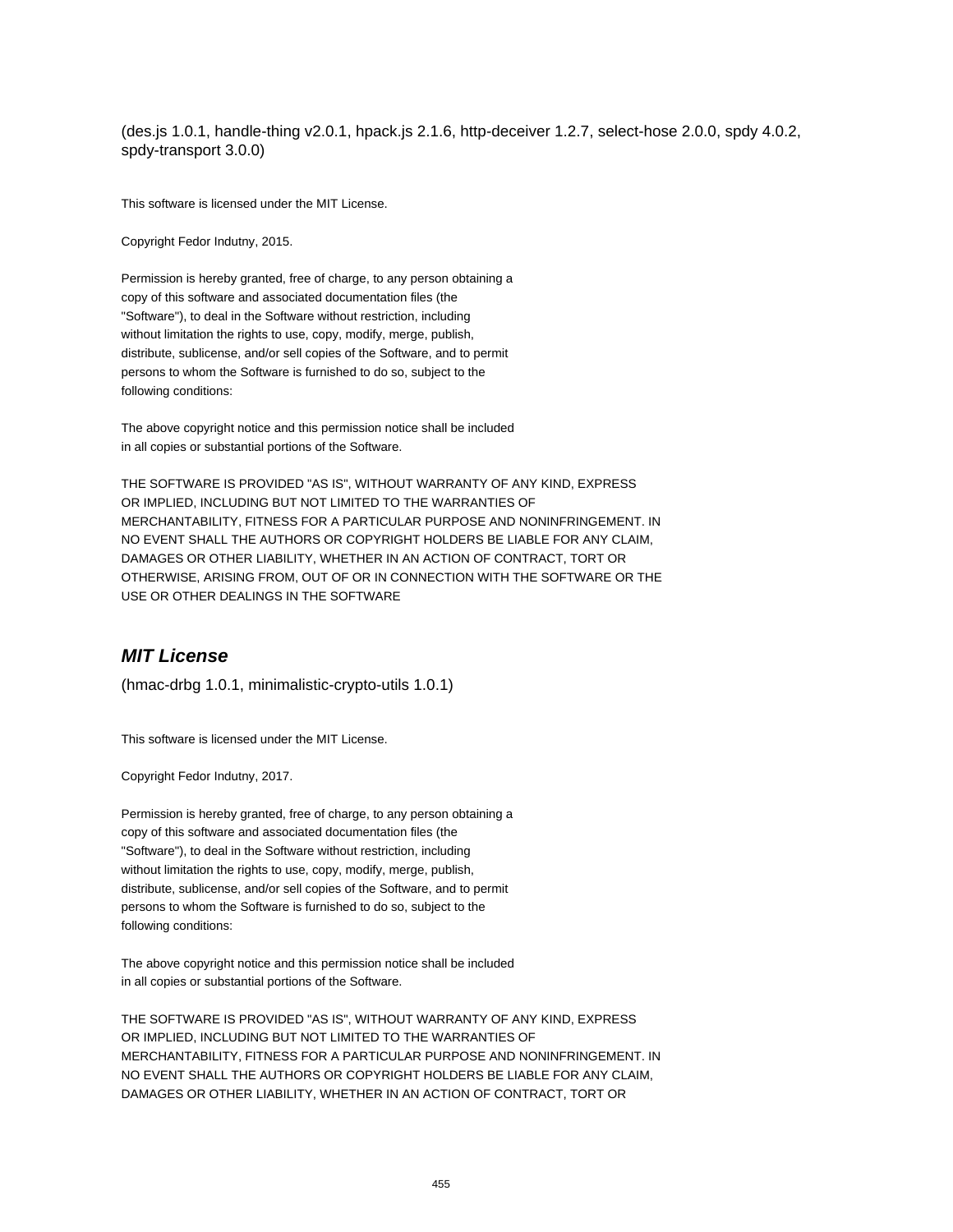OTHERWISE, ARISING FROM, OUT OF OR IN CONNECTION WITH THE SOFTWARE OR THE USE OR OTHER DEALINGS IN THE SOFTWARE

## **MIT License**

(readdirp 2.2.1)

This software is released under the MIT license:

Copyright (c) 2012-2015 Thorsten Lorenz

Permission is hereby granted, free of charge, to any person obtaining a copy of this software and associated documentation files (the "Software"), to deal in the Software without restriction, including without limitation the rights to use, copy, modify, merge, publish, distribute, sublicense, and/or sell copies of the Software, and to permit persons to whom the Software is furnished to do so, subject to the following conditions:

The above copyright notice and this permission notice shall be included in all copies or substantial portions of the Software.

THE SOFTWARE IS PROVIDED "AS IS", WITHOUT WARRANTY OF ANY KIND, EXPRESS OR IMPLIED, INCLUDING BUT NOT LIMITED TO THE WARRANTIES OF MERCHANTABILITY, FITNESS FOR A PARTICULAR PURPOSE AND NONINFRINGEMENT. IN NO EVENT SHALL THE AUTHORS OR COPYRIGHT HOLDERS BE LIABLE FOR ANY CLAIM, DAMAGES OR OTHER LIABILITY, WHETHER IN AN ACTION OF CONTRACT, TORT OR OTHERWISE, ARISING FROM, OUT OF OR IN CONNECTION WITH THE SOFTWARE OR THE USE OR OTHER DEALINGS IN THE SOFTWARE

# **MIT License**

(ajv v6.12.6, fast-json-stable-stringify 2.1.0)

This software is released under the MIT license:

Copyright (c) 2017 Evgeny Poberezkin Copyright (c) 2013 James Halliday

Permission is hereby granted, free of charge, to any person obtaining a copy of this software and associated documentation files (the "Software"), to deal in the Software without restriction, including without limitation the rights to use, copy, modify, merge, publish, distribute, sublicense, and/or sell copies of the Software, and to permit persons to whom the Software is furnished to do so, subject to the following conditions:

The above copyright notice and this permission notice shall be included in all copies or substantial portions of the Software.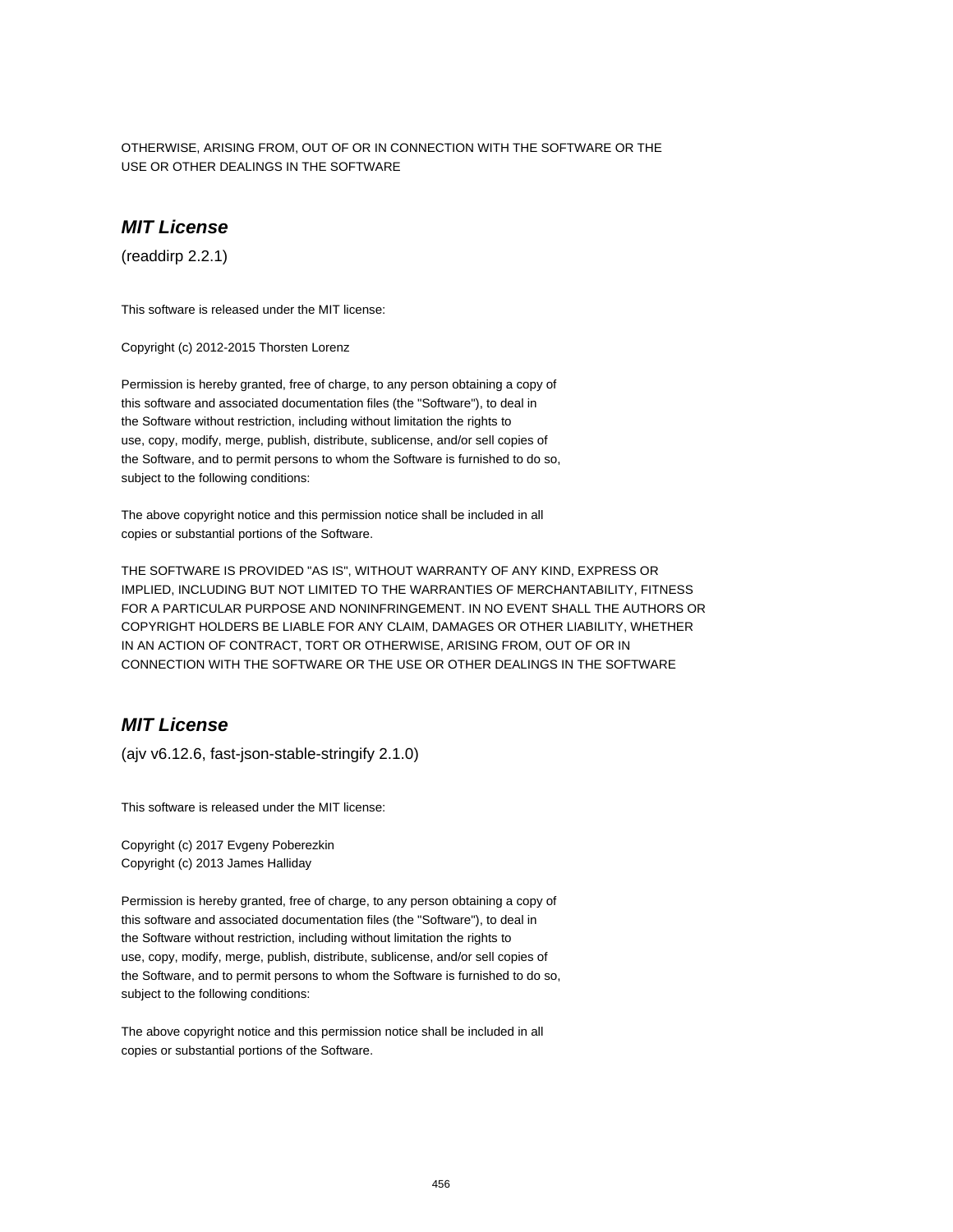THE SOFTWARE IS PROVIDED "AS IS", WITHOUT WARRANTY OF ANY KIND, EXPRESS OR IMPLIED, INCLUDING BUT NOT LIMITED TO THE WARRANTIES OF MERCHANTABILITY, FITNESS FOR A PARTICULAR PURPOSE AND NONINFRINGEMENT. IN NO EVENT SHALL THE AUTHORS OR COPYRIGHT HOLDERS BE LIABLE FOR ANY CLAIM, DAMAGES OR OTHER LIABILITY, WHETHER IN AN ACTION OF CONTRACT, TORT OR OTHERWISE, ARISING FROM, OUT OF OR IN CONNECTION WITH THE SOFTWARE OR THE USE OR OTHER DEALINGS IN THE SOFTWARE

# **MIT License**

(https-browserify 1.0.0, stream-browserify 2.0.2)

This software is released under the MIT license:

Copyright (c) James Halliday

Permission is hereby granted, free of charge, to any person obtaining a copy of this software and associated documentation files (the "Software"), to deal in the Software without restriction, including without limitation the rights to use, copy, modify, merge, publish, distribute, sublicense, and/or sell copies of the Software, and to permit persons to whom the Software is furnished to do so, subject to the following conditions:

The above copyright notice and this permission notice shall be included in all copies or substantial portions of the Software.

THE SOFTWARE IS PROVIDED "AS IS", WITHOUT WARRANTY OF ANY KIND, EXPRESS OR IMPLIED, INCLUDING BUT NOT LIMITED TO THE WARRANTIES OF MERCHANTABILITY, FITNESS FOR A PARTICULAR PURPOSE AND NONINFRINGEMENT. IN NO EVENT SHALL THE AUTHORS OR COPYRIGHT HOLDERS BE LIABLE FOR ANY CLAIM, DAMAGES OR OTHER LIABILITY, WHETHER IN AN ACTION OF CONTRACT, TORT OR OTHERWISE, ARISING FROM, OUT OF OR IN CONNECTION WITH THE SOFTWARE OR THE USE OR OTHER DEALINGS IN THE SOFTWARE

#### **MIT License**

(archy 1.0.0, ent 2.2.0, minimist 1.2.5, node-archy 1.0.0, node-concat-map 0.0.1, path-browserify 0.0.1, safe-regex 1.1.0, safe-regex2 2.0.0, semver-compare 1.0.0, snakeize 0.1.0, stable-stringify 1.0.1, text-table 0.2.0, tty-browserify 0.0.0)

This software is released under the MIT license:

Permission is hereby granted, free of charge, to any person obtaining a copy of this software and associated documentation files (the "Software"), to deal in the Software without restriction, including without limitation the rights to use, copy, modify, merge, publish, distribute, sublicense, and/or sell copies of the Software, and to permit persons to whom the Software is furnished to do so, subject to the following conditions:

The above copyright notice and this permission notice shall be included in all copies or substantial portions of the Software.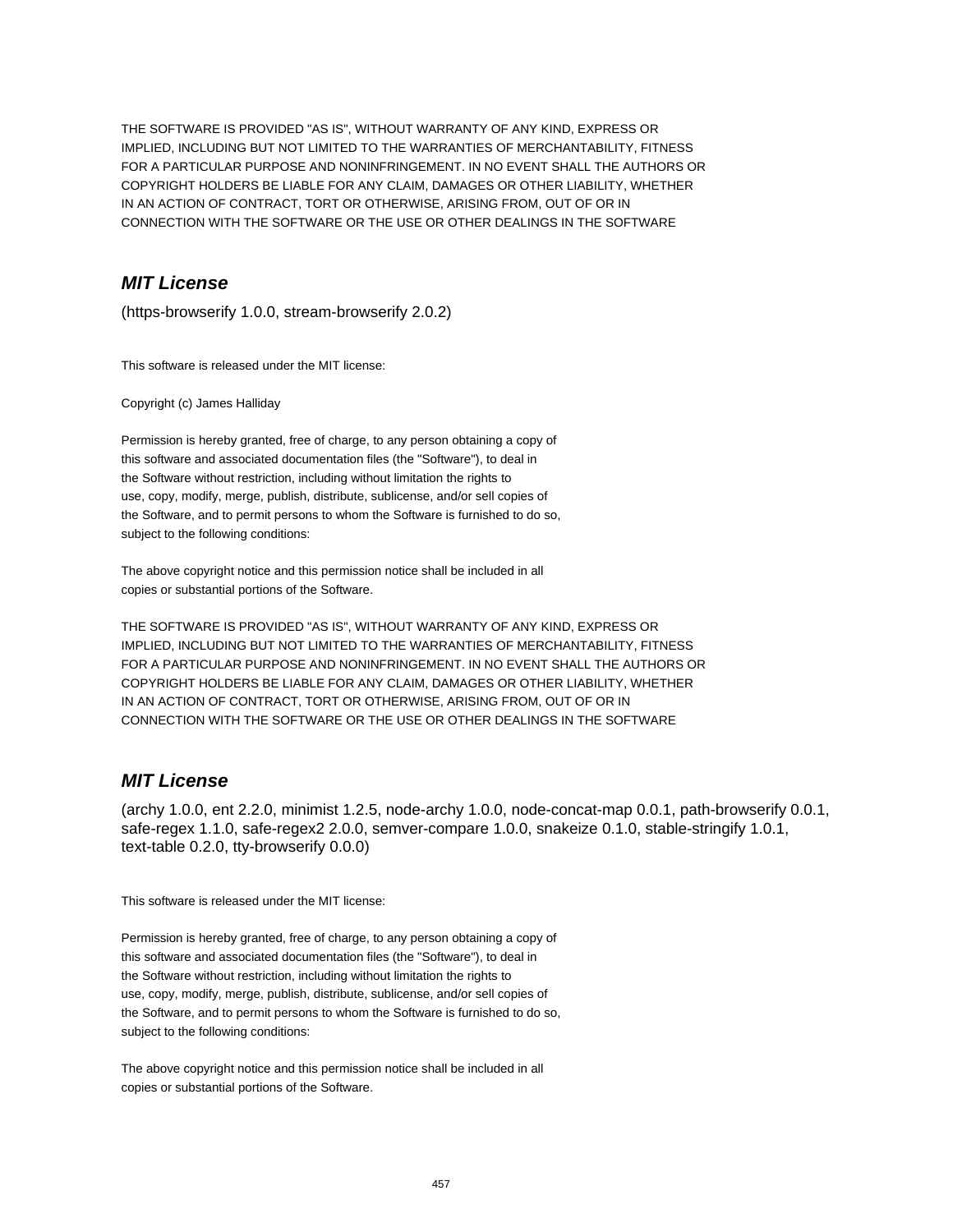THE SOFTWARE IS PROVIDED "AS IS", WITHOUT WARRANTY OF ANY KIND, EXPRESS OR IMPLIED, INCLUDING BUT NOT LIMITED TO THE WARRANTIES OF MERCHANTABILITY, FITNESS FOR A PARTICULAR PURPOSE AND NONINFRINGEMENT. IN NO EVENT SHALL THE AUTHORS OR COPYRIGHT HOLDERS BE LIABLE FOR ANY CLAIM, DAMAGES OR OTHER LIABILITY, WHETHER IN AN ACTION OF CONTRACT, TORT OR OTHERWISE, ARISING FROM, OUT OF OR IN CONNECTION WITH THE SOFTWARE OR THE USE OR OTHER DEALINGS IN THE SOFTWARE

# **MIT License**

(typedarray-to-buffer 3.1.5)

Upstream-Contact: Feross Aboukhadijeh Source: https://github.com/feross/typedarray-to-buffer

Files: \* Copyright: Feross Aboukhadijeh License: Expat

Files: debian/\* Copyright: 2015, Daniel Pocock 2020, Xavier Guimard License: Expat

License: Expat

.

.

Permission is hereby granted, free of charge, to any person obtaining a copy of this software and associated documentation files (the 'Software'), to deal in the Software without restriction, including without limitation the rights to use, copy, modify, merge, publish, distribute, sublicense, and/or sell copies of the Software, and to permit persons to whom the Software is furnished to do so, subject to the following conditions:

The above copyright notice and this permission notice shall be included in all copies or substantial portions of the Software.

THE SOFTWARE IS PROVIDED 'AS IS', WITHOUT WARRANTY OF ANY KIND, EXPRESS OR IMPLIED, INCLUDING BUT NOT LIMITED TO THE WARRANTIES OF MERCHANTABILITY, FITNESS FOR A PARTICULAR PURPOSE AND NONINFRINGEMENT. IN NO EVENT SHALL THE AUTHORS OR COPYRIGHT HOLDERS BE LIABLE FOR ANY CLAIM, DAMAGES OR OTHER LIABILITY, WHETHER IN AN ACTION OF CONTRACT, TORT OR OTHERWISE, ARISING FROM, OUT OF OR IN CONNECTION WITH THE SOFTWARE OR THE USE OR OTHER DEALINGS IN THE SOFTWARE

## **MIT License**

(concat-stream 1.6.2)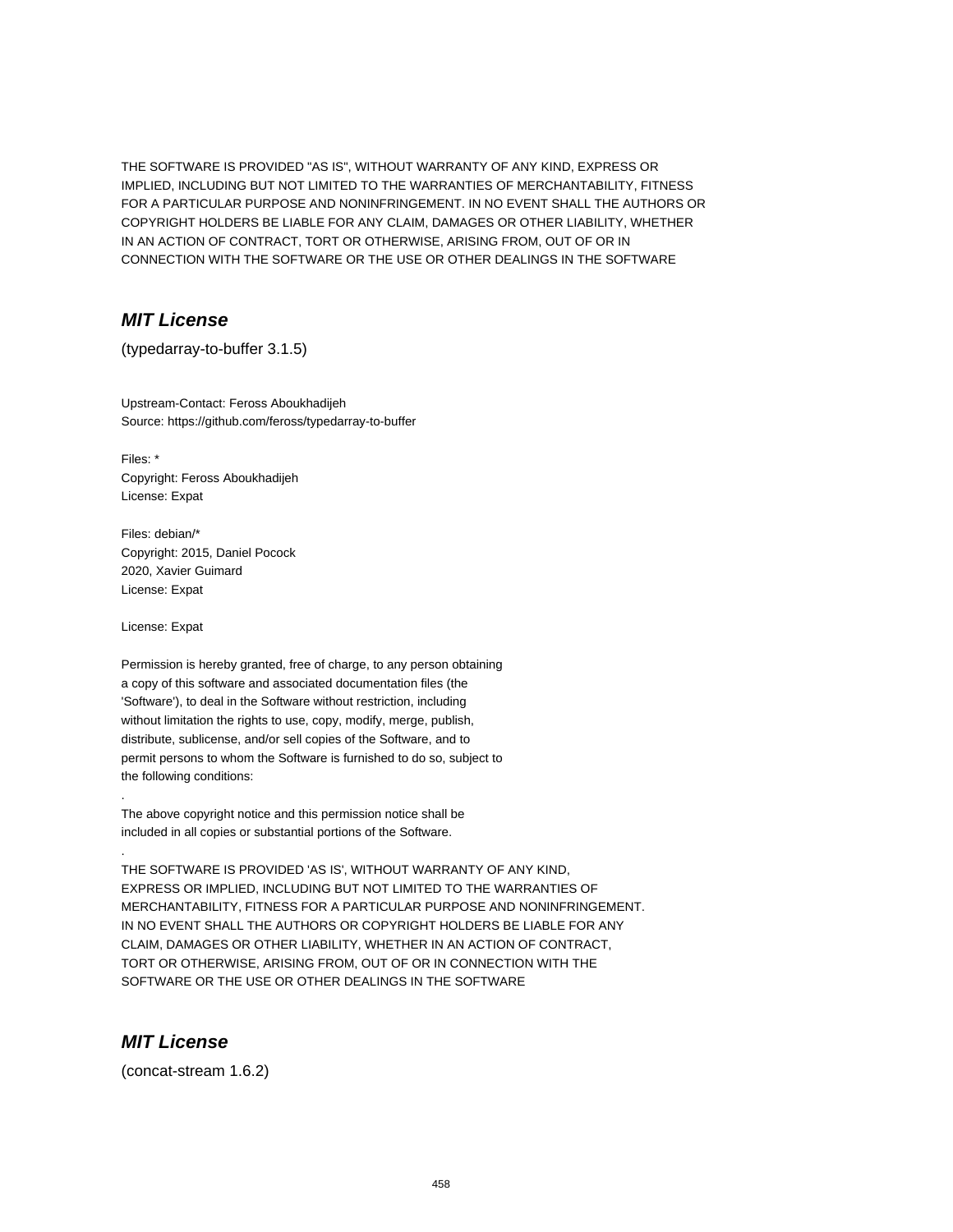Upstream-Contact: http://github.com/maxogden/concat-stream/issues Source: https://github.com/maxogden/concat-stream#readme

Files: \* Copyright: 2015 Max Ogden License: Expat

Files: debian/\* Copyright: 2015 Ross Gammon License: Expat

License: Expat

.

.

Permission is hereby granted, free of charge, to any person obtaining a copy of this software and associated documentation files (the "Software"), to deal in the Software without restriction, including without limitation the rights to use, copy, modify, merge, publish, distribute, sublicense, and/or sell copies of the Software, and to permit persons to whom the Software is furnished to do so, subject to the following conditions:

The above copyright notice and this permission notice shall be included in all copies or substantial portions of the Software.

THE SOFTWARE IS PROVIDED "AS IS", WITHOUT WARRANTY OF ANY KIND, EXPRESS OR IMPLIED, INCLUDING BUT NOT LIMITED TO THE WARRANTIES OF MERCHANTABILITY, FITNESS FOR A PARTICULAR PURPOSE AND NONINFRINGEMENT. IN NO EVENT SHALL THE AUTHORS OR COPYRIGHT HOLDERS BE LIABLE FOR ANY CLAIM, DAMAGES OR OTHER LIABILITY, WHETHER IN AN ACTION OF CONTRACT, TORT OR OTHERWISE, ARISING FROM, OUT OF OR IN CONNECTION WITH THE SOFTWARE OR THE USE OR OTHER DEALINGS IN THE SOFTWARE

# **MIT License**

(Strip ANSI 4.0.0)

Upstream-Contact: https://github.com/chalk/strip-ansi/issues Source: https://github.com/chalk/strip-ansi

Files: \* Copyright: 2016 Sindre Sorhus (sindresorhus.com) License: Expat

Files: debian/\* Copyright: 2016 Thorsten Alteholz License: Expat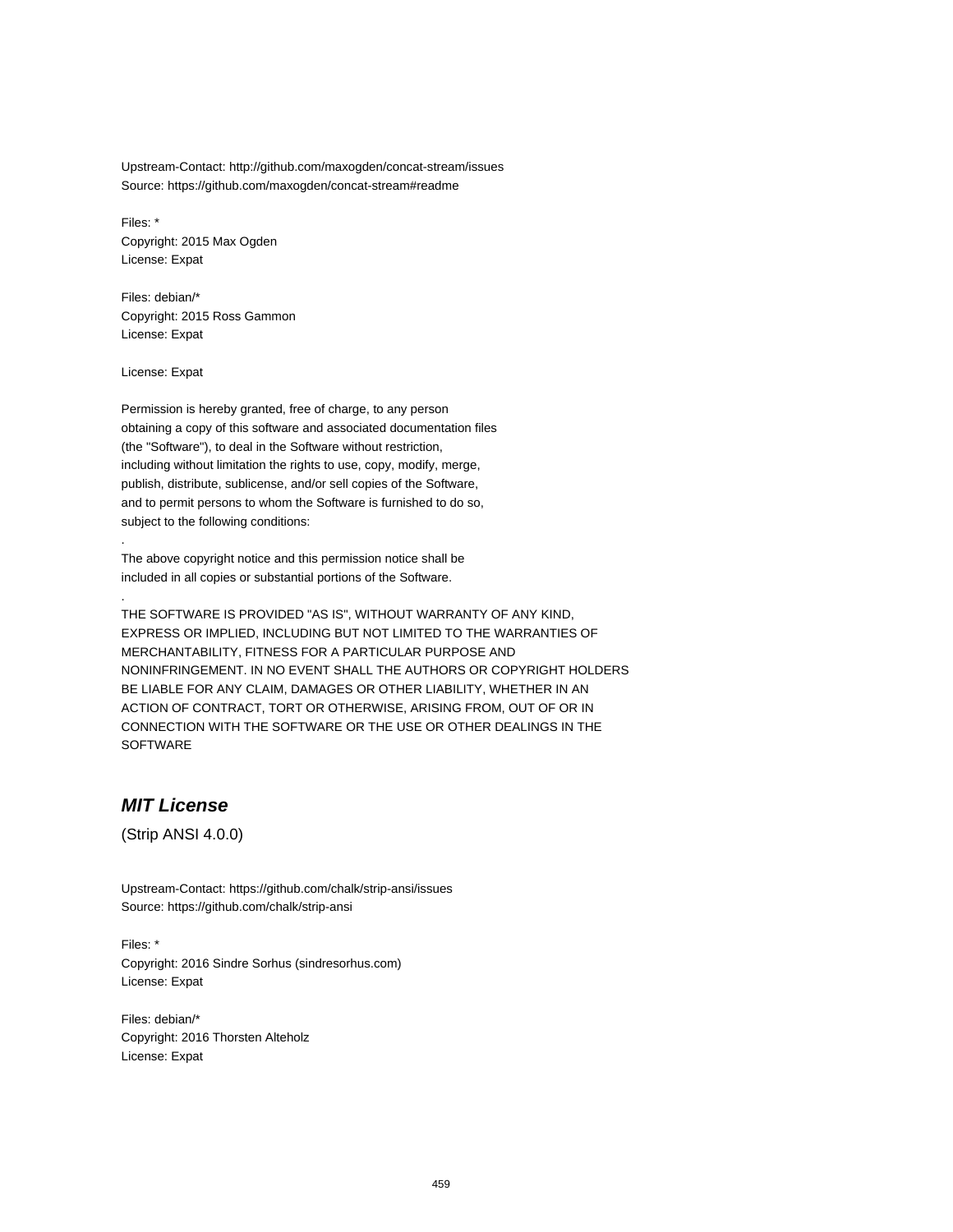#### License: Expat

.

.

Permission is hereby granted, free of charge, to any person obtaining a copy of this software and associated documentation files (the "Software"), to deal in the Software without restriction, including without limitation the rights to use, copy, modify, merge, publish, distribute, sublicense, and/or sell copies of the Software, and to permit persons to whom the Software is furnished to do so, subject to the following conditions:

The above copyright notice and this permission notice shall be included in all copies or substantial portions of the Software.

THE SOFTWARE IS PROVIDED "AS IS", WITHOUT WARRANTY OF ANY KIND, EXPRESS OR IMPLIED, INCLUDING BUT NOT LIMITED TO THE WARRANTIES OF MERCHANTABILITY, FITNESS FOR A PARTICULAR PURPOSE AND NONINFRINGEMENT. IN NO EVENT SHALL THE AUTHORS OR COPYRIGHT HOLDERS BE LIABLE FOR ANY CLAIM, DAMAGES OR OTHER LIABILITY, WHETHER IN AN ACTION OF CONTRACT, TORT OR OTHERWISE, ARISING FROM, OUT OF OR IN CONNECTION WITH THE SOFTWARE OR THE USE OR OTHER DEALINGS IN THE SOFTWARE

# **MIT License**

(Strip ANSI 6.0.0)

Upstream-Contact: https://github.com/chalk/strip-ansi/issues Source: https://github.com/chalk/strip-ansi

Files: \* Copyright: Sindre Sorhus License: Expat

Files: debian/\* Copyright: 2016, Thorsten Alteholz License: Expat

License: Expat

.

.

Permission is hereby granted, free of charge, to any person obtaining a copy of this software and associated documentation files (the "Software"), to deal in the Software without restriction, including without limitation the rights to use, copy, modify, merge, publish, distribute, sublicense, and/or sell copies of the Software, and to permit persons to whom the Software is furnished to do so, subject to the following conditions:

The above copyright notice and this permission notice shall be included in all copies or substantial portions of the Software.

THE SOFTWARE IS PROVIDED "AS IS", WITHOUT WARRANTY OF ANY KIND,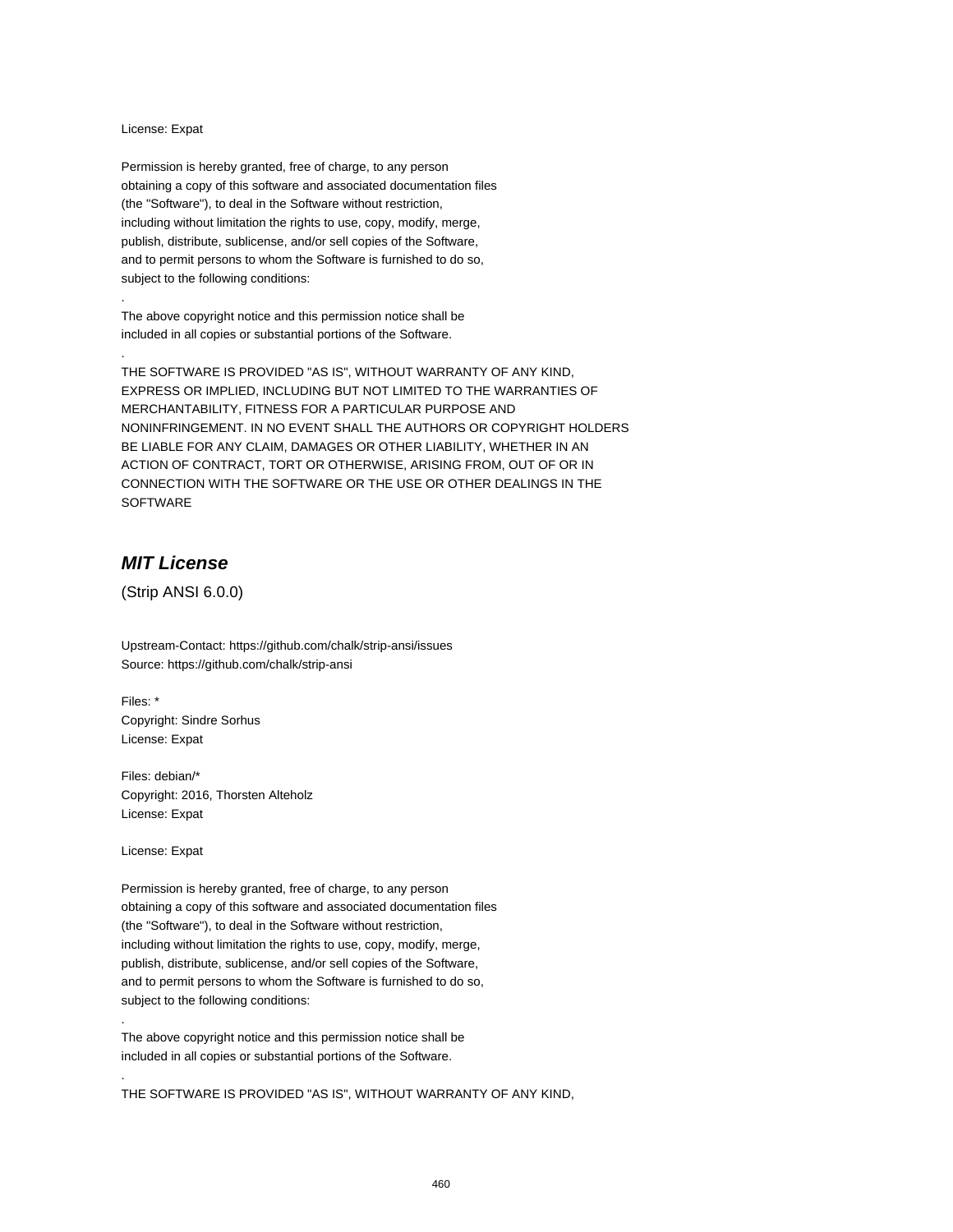EXPRESS OR IMPLIED, INCLUDING BUT NOT LIMITED TO THE WARRANTIES OF MERCHANTABILITY, FITNESS FOR A PARTICULAR PURPOSE AND NONINFRINGEMENT. IN NO EVENT SHALL THE AUTHORS OR COPYRIGHT HOLDERS BE LIABLE FOR ANY CLAIM, DAMAGES OR OTHER LIABILITY, WHETHER IN AN ACTION OF CONTRACT, TORT OR OTHERWISE, ARISING FROM, OUT OF OR IN CONNECTION WITH THE SOFTWARE OR THE USE OR OTHER DEALINGS IN THE SOFTWARE

# **MIT License**

(os-browserify 0.3.0)

Upstream-Contact: https://github.com/CoderPuppy/os-browserify/issues Source: https://github.com/CoderPuppy/os-browserify#readme

Files: \* Copyright: 2017 CoderPuppy License: Expat

Files: debian/\* Copyright: 2017 Ravishankar Purne License: Expat

License: Expat

.

.

Permission is hereby granted, free of charge, to any person obtaining a copy of this software and associated documentation files (the "Software"), to deal in the Software without restriction, including without limitation the rights to use, copy, modify, merge, publish, distribute, sublicense, and/or sell copies of the Software, and to permit persons to whom the Software is furnished to do so, subject to the following conditions:

The above copyright notice and this permission notice shall be included in all copies or substantial portions of the Software.

THE SOFTWARE IS PROVIDED "AS IS", WITHOUT WARRANTY OF ANY KIND, EXPRESS OR IMPLIED, INCLUDING BUT NOT LIMITED TO THE WARRANTIES OF MERCHANTABILITY, FITNESS FOR A PARTICULAR PURPOSE AND NONINFRINGEMENT. IN NO EVENT SHALL THE AUTHORS OR COPYRIGHT HOLDERS BE LIABLE FOR ANY CLAIM, DAMAGES OR OTHER LIABILITY, WHETHER IN AN ACTION OF CONTRACT, TORT OR OTHERWISE, ARISING FROM, OUT OF OR IN CONNECTION WITH THE SOFTWARE OR THE USE OR OTHER DEALINGS IN THE **SOFTWARE** 

# **MIT License**

(ripemd160 2.0.2)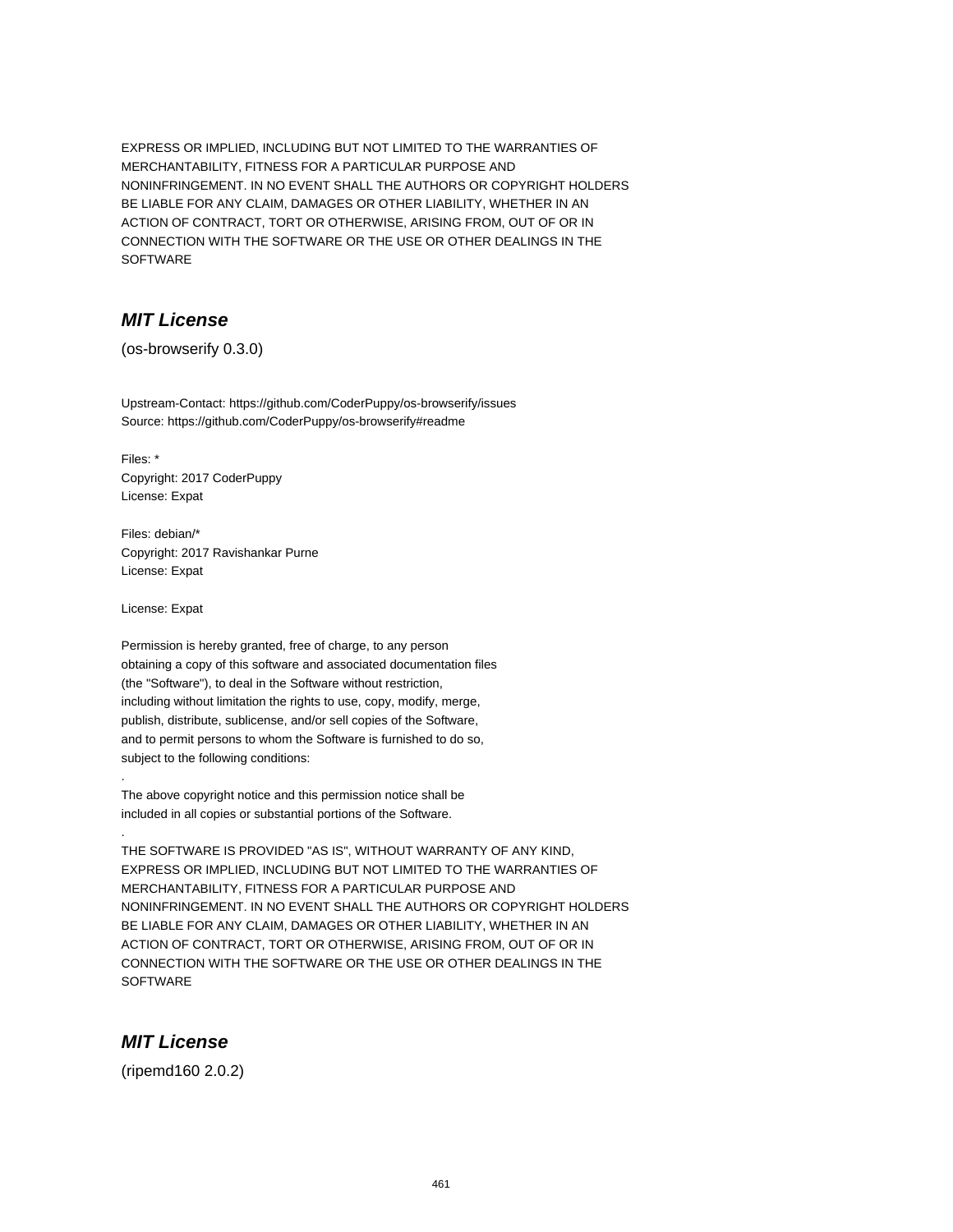Upstream-Contact: https://github.com/crypto-browserify/ripemd160/issues Source: https://github.com/crypto-browserify/ripemd160#readme

Files: \* Copyright: 2016 crypto-browserify team 2013-2017 JP Richardson License: Expat

Files: debian/\* Copyright: 2017-2018 Bastien Roucariès License: Expat

License: Expat

.

.

Permission is hereby granted, free of charge, to any person obtaining a copy of this software and associated documentation files (the "Software"), to deal in the Software without restriction, including without limitation the rights to use, copy, modify, merge, publish, distribute, sublicense, and/or sell copies of the Software, and to permit persons to whom the Software is furnished to do so, subject to the following conditions:

The above copyright notice and this permission notice shall be included in all copies or substantial portions of the Software.

THE SOFTWARE IS PROVIDED "AS IS", WITHOUT WARRANTY OF ANY KIND, EXPRESS OR IMPLIED, INCLUDING BUT NOT LIMITED TO THE WARRANTIES OF MERCHANTABILITY, FITNESS FOR A PARTICULAR PURPOSE AND NONINFRINGEMENT. IN NO EVENT SHALL THE AUTHORS OR COPYRIGHT HOLDERS BE LIABLE FOR ANY CLAIM, DAMAGES OR OTHER LIABILITY, WHETHER IN AN ACTION OF CONTRACT, TORT OR OTHERWISE, ARISING FROM, OUT OF OR IN CONNECTION WITH THE SOFTWARE OR THE USE OR OTHER DEALINGS IN THE SOFTWARE

## **MIT License**

(json-schema-traverse 0.4.1)

Upstream-Contact: https://github.com/epoberezkin/json-schema-traverse/issues Source: https://github.com/epoberezkin/json-schema-traverse#readme

Files: \* Copyright: 2017 Evgeny Poberezkin License: Expat

Files: debian/\* Copyright: 2017 Amal Shehu 2020 Xavier Guimard License: Expat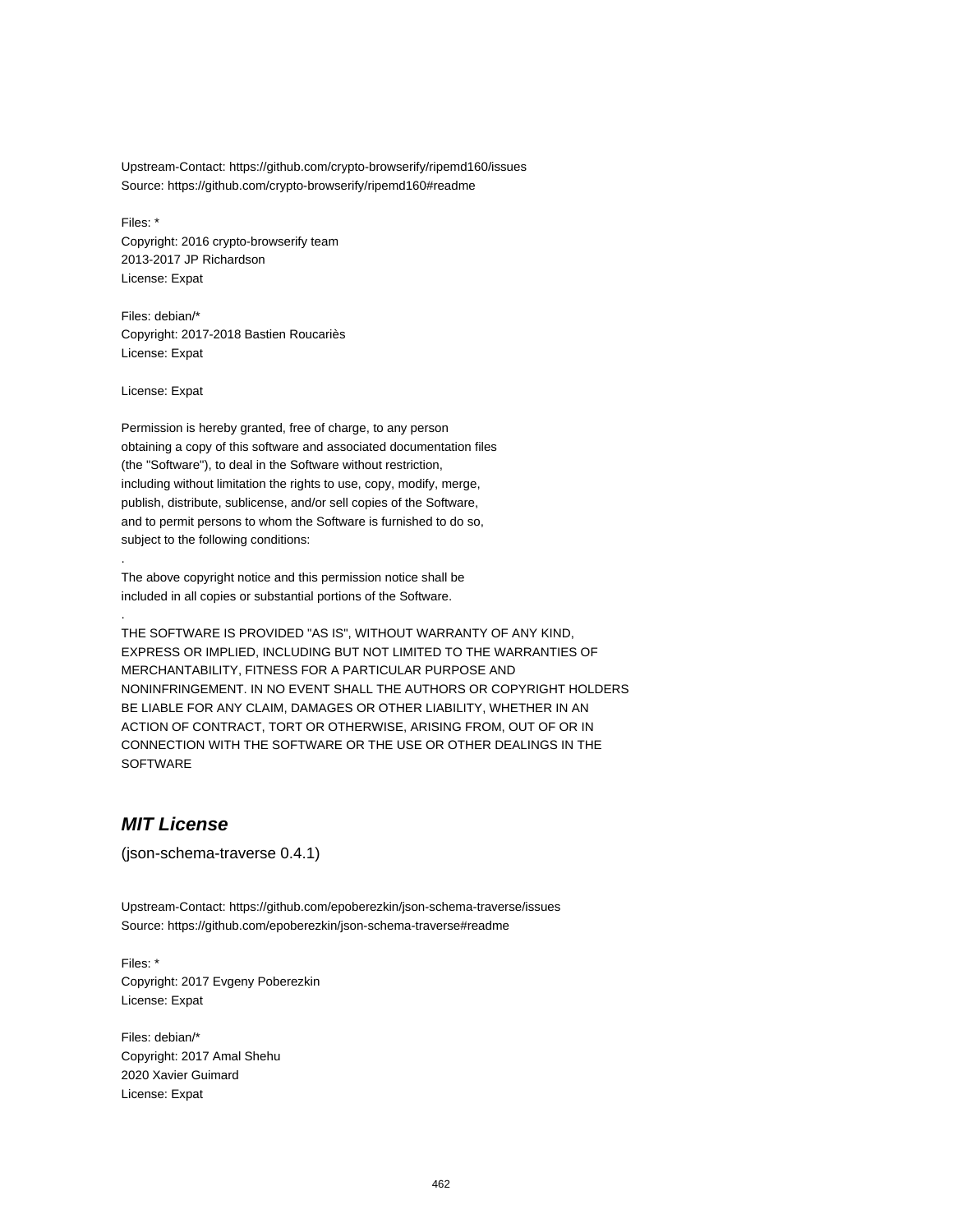#### License: Expat

.

.

Permission is hereby granted, free of charge, to any person obtaining a copy of this software and associated documentation files (the "Software"), to deal in the Software without restriction, including without limitation the rights to use, copy, modify, merge, publish, distribute, sublicense, and/or sell copies of the Software, and to permit persons to whom the Software is furnished to do so, subject to the following conditions:

The above copyright notice and this permission notice shall be included in all copies or substantial portions of the Software.

THE SOFTWARE IS PROVIDED "AS IS", WITHOUT WARRANTY OF ANY KIND, EXPRESS OR IMPLIED, INCLUDING BUT NOT LIMITED TO THE WARRANTIES OF MERCHANTABILITY, FITNESS FOR A PARTICULAR PURPOSE AND NONINFRINGEMENT. IN NO EVENT SHALL THE AUTHORS OR COPYRIGHT HOLDERS BE LIABLE FOR ANY CLAIM, DAMAGES OR OTHER LIABILITY, WHETHER IN AN ACTION OF CONTRACT, TORT OR OTHERWISE, ARISING FROM, OUT OF OR IN CONNECTION WITH THE SOFTWARE OR THE USE OR OTHER DEALINGS IN THE SOFTWARE

# **MIT License**

(delayed-stream 1.0.0)

Upstream-Contact: https://github.com/felixge/node-delayed-stream/issues Source: https://github.com/felixge/node-delayed-stream

Files: \* Copyright: 2011, Debuggable Limited License: Expat

Files: debian/\* Copyright: 2013, Jérémy Lal 2020, Xavier Guimard License: Expat

License: Expat

.

Permission is hereby granted, free of charge, to any person obtaining a copy of this software and associated documentation files (the "Software"), to deal in the Software without restriction, including without limitation the rights to use, copy, modify, merge, publish, distribute, sublicense, and/or sell copies of the Software, and to permit persons to whom the Software is furnished to do so, subject to the following conditions:

The above copyright notice and this permission notice shall be included in all copies or substantial portions of the Software.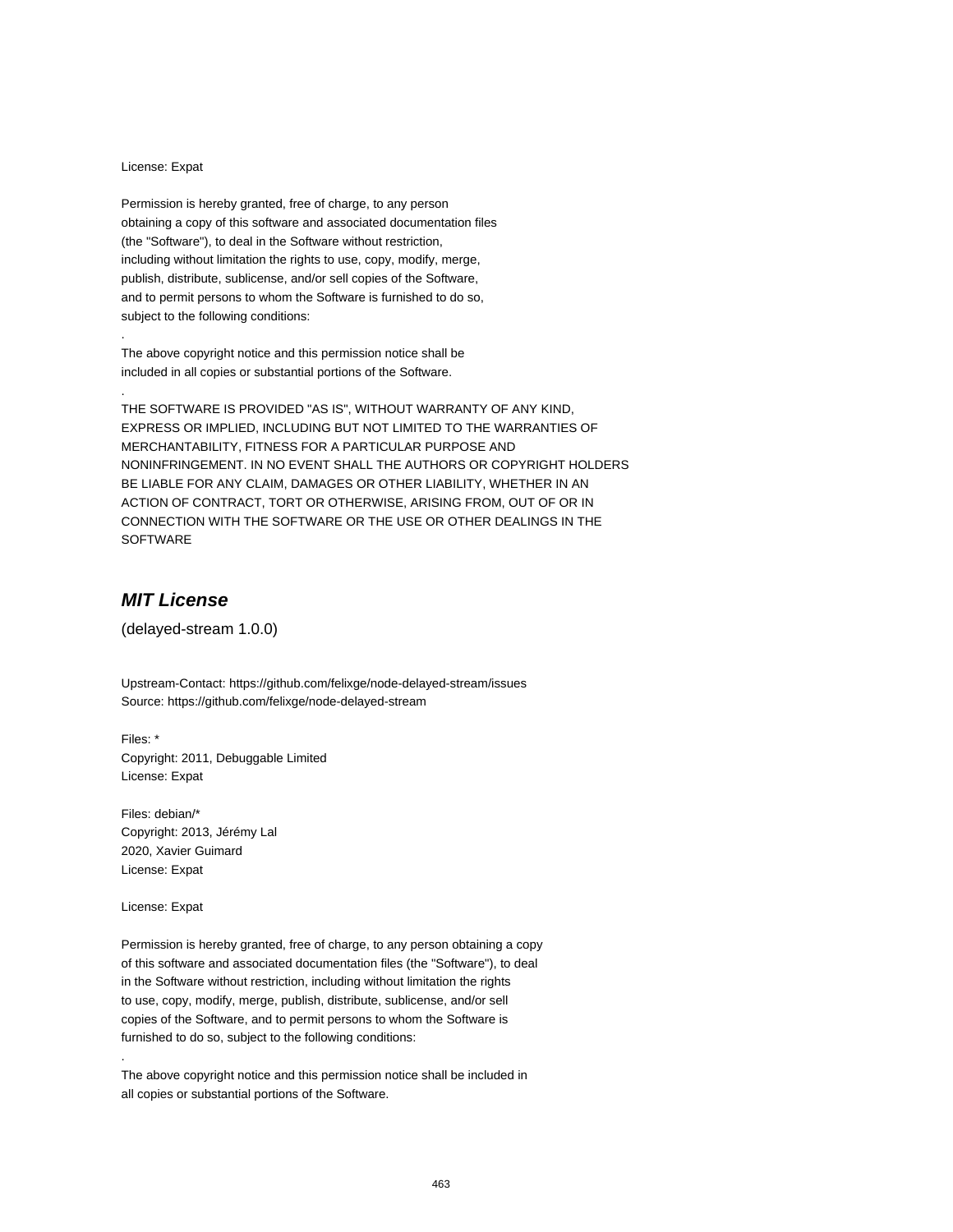THE SOFTWARE IS PROVIDED "AS IS", WITHOUT WARRANTY OF ANY KIND, EXPRESS OR IMPLIED, INCLUDING BUT NOT LIMITED TO THE WARRANTIES OF MERCHANTABILITY, FITNESS FOR A PARTICULAR PURPOSE AND NONINFRINGEMENT. IN NO EVENT SHALL THE AUTHORS OR COPYRIGHT HOLDERS BE LIABLE FOR ANY CLAIM, DAMAGES OR OTHER LIABILITY, WHETHER IN AN ACTION OF CONTRACT, TORT OR OTHERWISE, ARISING FROM, OUT OF OR IN CONNECTION WITH THE SOFTWARE OR THE USE OR OTHER DEALINGS IN THE SOFTWARE

#### **MIT License**

.

(require-from-string 2.0.2)

Upstream-Contact: https://github.com/floatdrop/require-from-string/issues Source: https://github.com/floatdrop/require-from-string#readme

Files: \* Copyright: 2017 Vsevolod Strukchinsky (github.com/floatdrop) License: Expat

Files: debian/\* Copyright: 2017 Pirate Praveen License: Expat

License: Expat

.

.

Permission is hereby granted, free of charge, to any person obtaining a copy of this software and associated documentation files (the "Software"), to deal in the Software without restriction, including without limitation the rights to use, copy, modify, merge, publish, distribute, sublicense, and/or sell copies of the Software, and to permit persons to whom the Software is furnished to do so, subject to the following conditions:

The above copyright notice and this permission notice shall be included in all copies or substantial portions of the Software.

THE SOFTWARE IS PROVIDED "AS IS", WITHOUT WARRANTY OF ANY KIND, EXPRESS OR IMPLIED, INCLUDING BUT NOT LIMITED TO THE WARRANTIES OF MERCHANTABILITY, FITNESS FOR A PARTICULAR PURPOSE AND NONINFRINGEMENT. IN NO EVENT SHALL THE AUTHORS OR COPYRIGHT HOLDERS BE LIABLE FOR ANY CLAIM, DAMAGES OR OTHER LIABILITY, WHETHER IN AN ACTION OF CONTRACT, TORT OR OTHERWISE, ARISING FROM, OUT OF OR IN CONNECTION WITH THE SOFTWARE OR THE USE OR OTHER DEALINGS IN THE **SOFTWARE** 

#### **MIT License**

(brorand 1.1.0)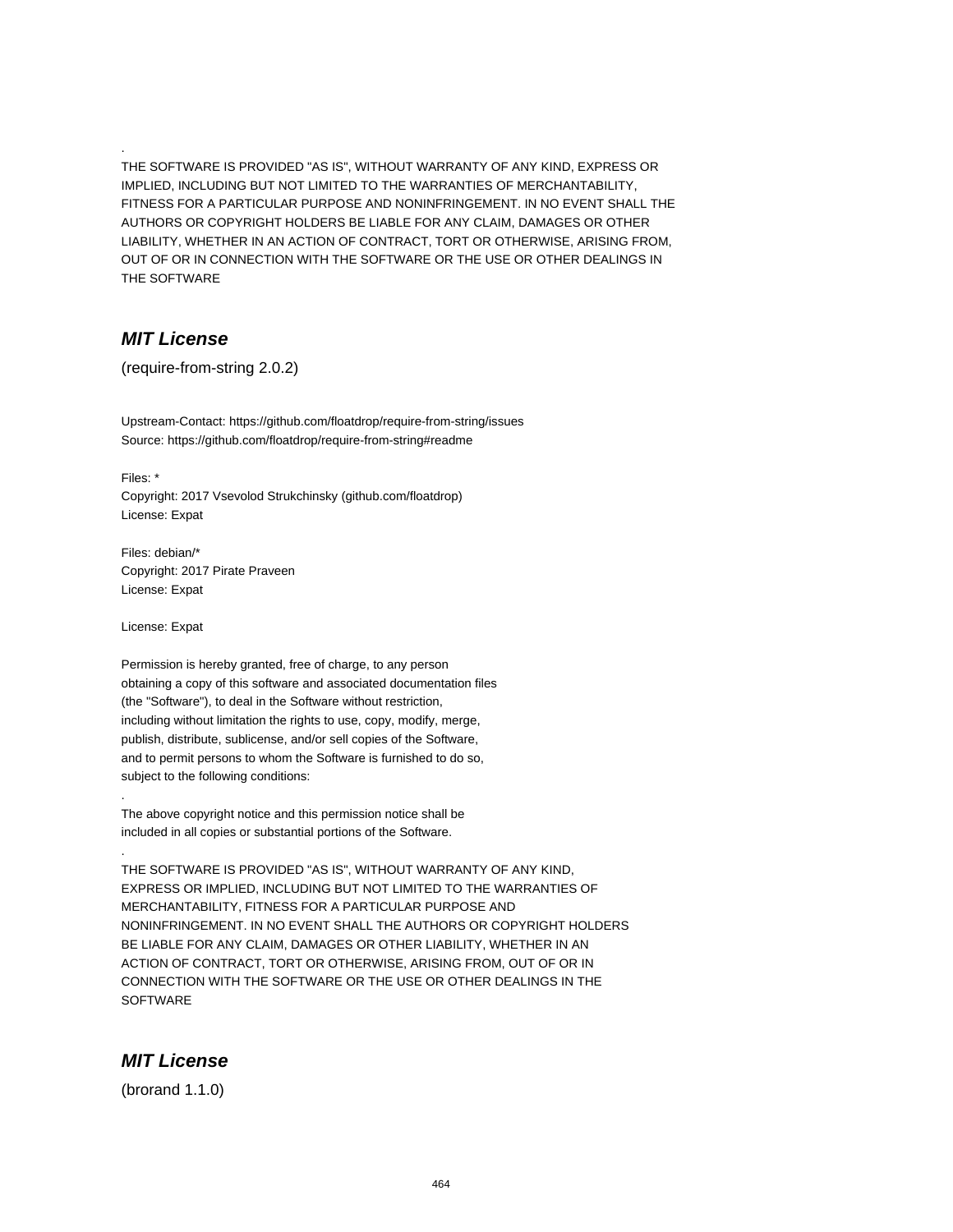Upstream-Contact: https://github.com/indutny/brorand/issues Source: https://github.com/indutny/brorand

Files: \* Copyright: 2014-2017 Fedor Indutny License: Expat

Files: debian/\* Copyright: 2017 Tushar Agey 2018 Bastien Roucariès License: Expat

License: Expat

.

.

Permission is hereby granted, free of charge, to any person obtaining a copy of this software and associated documentation files (the "Software"), to deal in the Software without restriction, including without limitation the rights to use, copy, modify, merge, publish, distribute, sublicense, and/or sell copies of the Software, and to permit persons to whom the Software is furnished to do so, subject to the following conditions:

The above copyright notice and this permission notice shall be included in all copies or substantial portions of the Software.

THE SOFTWARE IS PROVIDED "AS IS", WITHOUT WARRANTY OF ANY KIND, EXPRESS OR IMPLIED, INCLUDING BUT NOT LIMITED TO THE WARRANTIES OF MERCHANTABILITY, FITNESS FOR A PARTICULAR PURPOSE AND NONINFRINGEMENT. IN NO EVENT SHALL THE AUTHORS OR COPYRIGHT HOLDERS BE LIABLE FOR ANY CLAIM, DAMAGES OR OTHER LIABILITY, WHETHER IN AN ACTION OF CONTRACT, TORT OR OTHERWISE, ARISING FROM, OUT OF OR IN CONNECTION WITH THE SOFTWARE OR THE USE OR OTHER DEALINGS IN THE SOFTWARE

# **MIT License**

(miller-rabin 4.0.1)

Upstream-Contact: https://github.com/indutny/miller-rabin/issues Source: https://github.com/indutny/miller-rabin

Files: \* Copyright: 2014-2017 Fedor Indutny License: Expat

Files: debian/\* Copyright: 2017 Bastien Roucariès License: Expat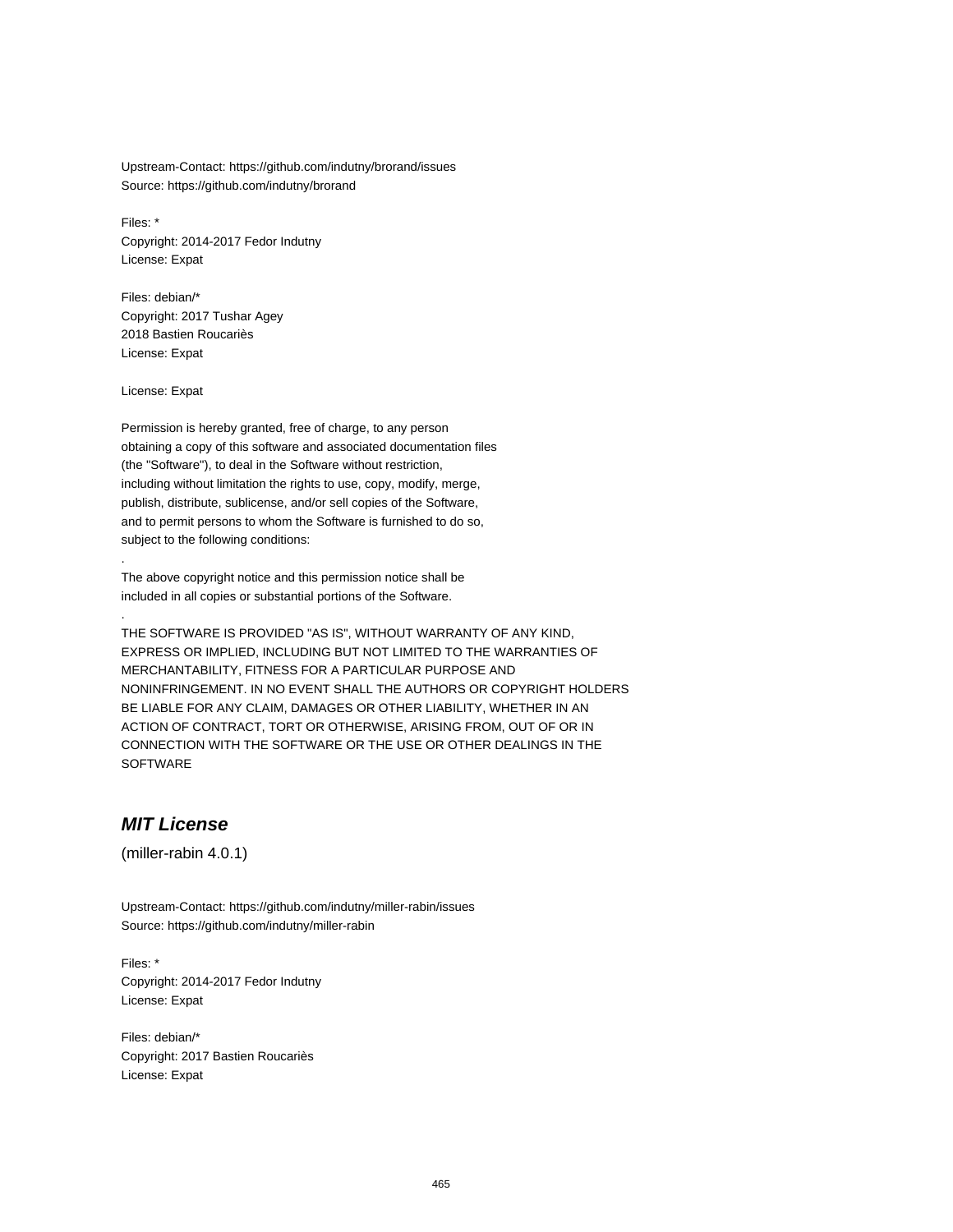#### License: Expat

.

.

Permission is hereby granted, free of charge, to any person obtaining a copy of this software and associated documentation files (the "Software"), to deal in the Software without restriction, including without limitation the rights to use, copy, modify, merge, publish, distribute, sublicense, and/or sell copies of the Software, and to permit persons to whom the Software is furnished to do so, subject to the following conditions:

The above copyright notice and this permission notice shall be included in all copies or substantial portions of the Software.

THE SOFTWARE IS PROVIDED "AS IS", WITHOUT WARRANTY OF ANY KIND, EXPRESS OR IMPLIED, INCLUDING BUT NOT LIMITED TO THE WARRANTIES OF MERCHANTABILITY, FITNESS FOR A PARTICULAR PURPOSE AND NONINFRINGEMENT. IN NO EVENT SHALL THE AUTHORS OR COPYRIGHT HOLDERS BE LIABLE FOR ANY CLAIM, DAMAGES OR OTHER LIABILITY, WHETHER IN AN ACTION OF CONTRACT, TORT OR OTHERWISE, ARISING FROM, OUT OF OR IN CONNECTION WITH THE SOFTWARE OR THE USE OR OTHER DEALINGS IN THE SOFTWARE

# **MIT License**

(node-ip 1.1.5)

Upstream-Contact: https://github.com/indutny/node-ip/issues Source: https://github.com/indutny/node-ip

Files: \* Copyright: 2012 Fedor Indutny License: Expat

Files: debian/\* Copyright: 2017 suman License: Expat

License: Expat

.

.

Permission is hereby granted, free of charge, to any person obtaining a copy of this software and associated documentation files (the "Software"), to deal in the Software without restriction, including without limitation the rights to use, copy, modify, merge, publish, distribute, sublicense, and/or sell copies of the Software, and to permit persons to whom the Software is furnished to do so, subject to the following conditions:

The above copyright notice and this permission notice shall be included in all copies or substantial portions of the Software.

THE SOFTWARE IS PROVIDED "AS IS", WITHOUT WARRANTY OF ANY KIND,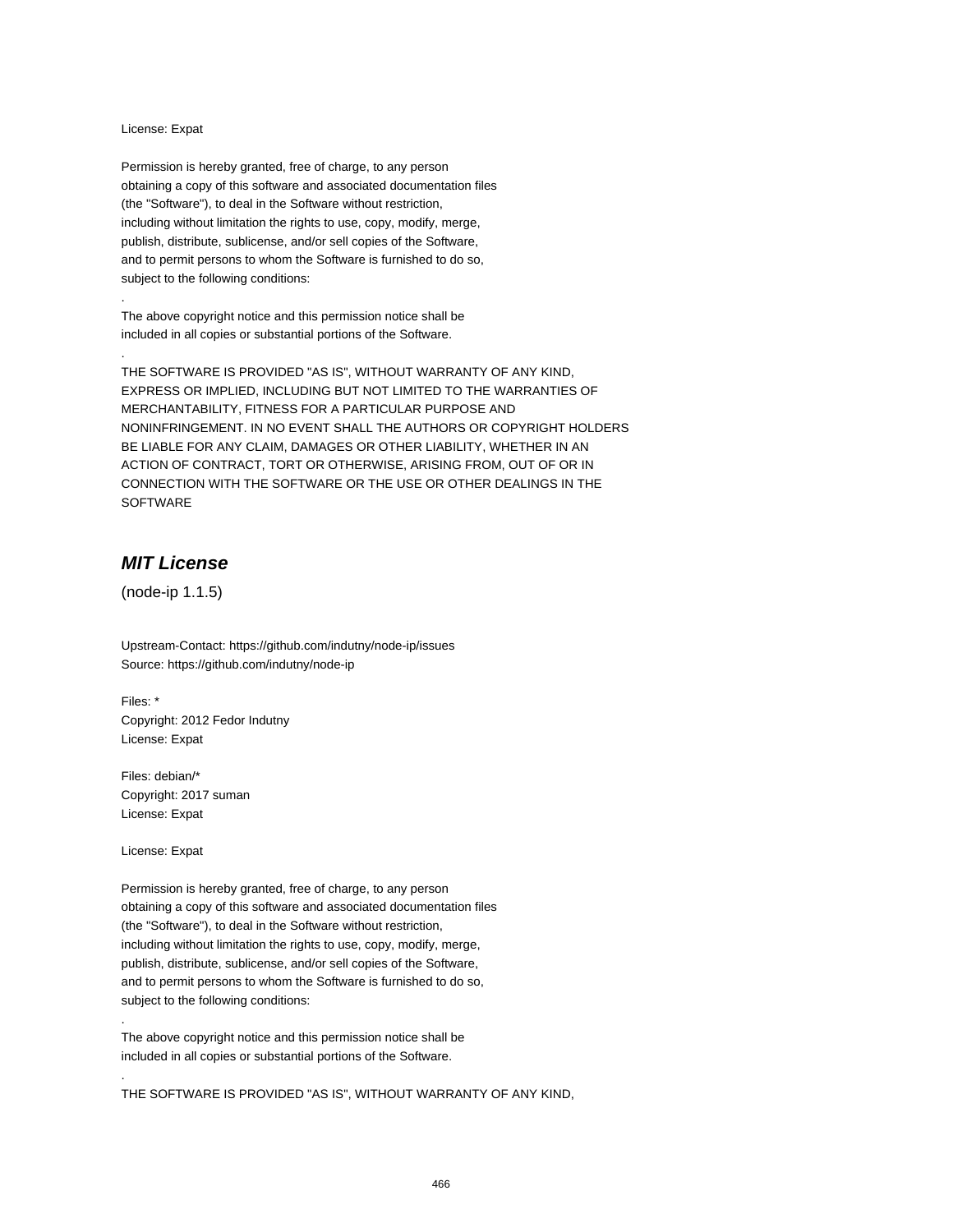EXPRESS OR IMPLIED, INCLUDING BUT NOT LIMITED TO THE WARRANTIES OF MERCHANTABILITY, FITNESS FOR A PARTICULAR PURPOSE AND NONINFRINGEMENT. IN NO EVENT SHALL THE AUTHORS OR COPYRIGHT HOLDERS BE LIABLE FOR ANY CLAIM, DAMAGES OR OTHER LIABILITY, WHETHER IN AN ACTION OF CONTRACT, TORT OR OTHERWISE, ARISING FROM, OUT OF OR IN CONNECTION WITH THE SOFTWARE OR THE USE OR OTHER DEALINGS IN THE SOFTWARE

# **MIT License**

(arr-flatten 1.1.0)

Upstream-Contact: https://github.com/jonschlinkert/arr-flatten/issues Source: https://github.com/jonschlinkert/arr-flatten

Files: \*

Copyright: 2016 Jon Schlinkert (https://github.com/jonschlinkert) License: Expat

Files: debian/\* Copyright: 2016 Sruthi Chandran License: Expat

License: Expat

.

.

Permission is hereby granted, free of charge, to any person obtaining a copy of this software and associated documentation files (the "Software"), to deal in the Software without restriction, including without limitation the rights to use, copy, modify, merge, publish, distribute, sublicense, and/or sell copies of the Software, and to permit persons to whom the Software is furnished to do so, subject to the following conditions:

The above copyright notice and this permission notice shall be included in all copies or substantial portions of the Software.

THE SOFTWARE IS PROVIDED "AS IS", WITHOUT WARRANTY OF ANY KIND, EXPRESS OR IMPLIED, INCLUDING BUT NOT LIMITED TO THE WARRANTIES OF MERCHANTABILITY, FITNESS FOR A PARTICULAR PURPOSE AND NONINFRINGEMENT. IN NO EVENT SHALL THE AUTHORS OR COPYRIGHT HOLDERS BE LIABLE FOR ANY CLAIM, DAMAGES OR OTHER LIABILITY, WHETHER IN AN ACTION OF CONTRACT, TORT OR OTHERWISE, ARISING FROM, OUT OF OR IN CONNECTION WITH THE SOFTWARE OR THE USE OR OTHER DEALINGS IN THE **SOFTWARE** 

# **MIT License**

(micromatch/braces 3.0.2)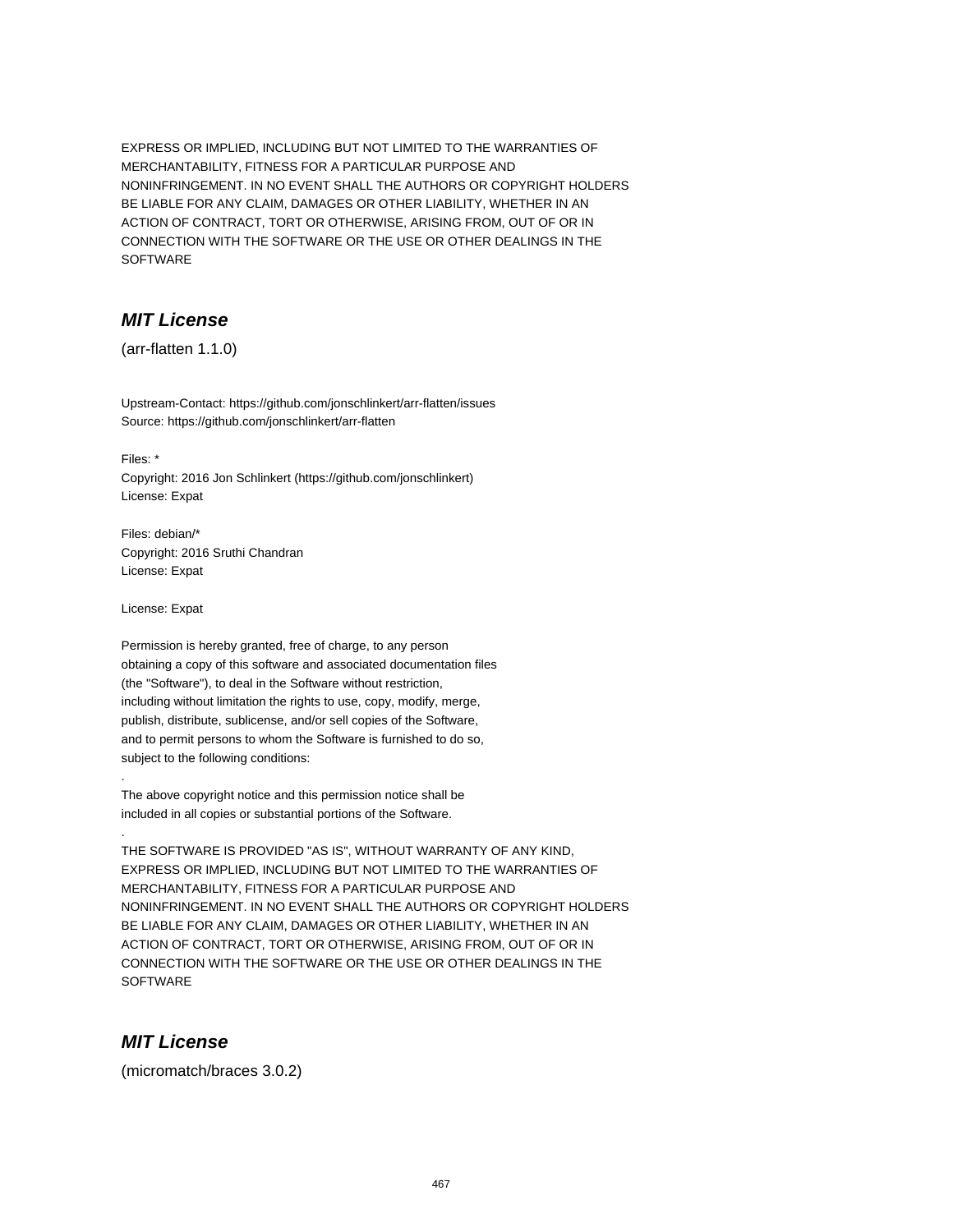Upstream-Contact: https://github.com/jonschlinkert/braces/issues Source: https://github.com/jonschlinkert/braces

Files: \*

Copyright: 2014-2018, Jon Schlinkert (https://github.com/jonschlinkert) License: Expat

Files: debian/\* Copyright: 2016, Sruthi Chandran 2018, Paolo Greppi 2019, Xavier Guimard License: Expat

Files: debian/tests/modules/bash-path/\* Copyright: 2017, Jon Schlinkert (https://github.com/jonschlinkert) License: Expat

License: Expat

.

.

Permission is hereby granted, free of charge, to any person obtaining a copy of this software and associated documentation files (the "Software"), to deal in the Software without restriction, including without limitation the rights to use, copy, modify, merge, publish, distribute, sublicense, and/or sell copies of the Software, and to permit persons to whom the Software is furnished to do so, subject to the following conditions:

The above copyright notice and this permission notice shall be included in all copies or substantial portions of the Software.

THE SOFTWARE IS PROVIDED "AS IS", WITHOUT WARRANTY OF ANY KIND, EXPRESS OR IMPLIED, INCLUDING BUT NOT LIMITED TO THE WARRANTIES OF MERCHANTABILITY, FITNESS FOR A PARTICULAR PURPOSE AND NONINFRINGEMENT. IN NO EVENT SHALL THE AUTHORS OR COPYRIGHT HOLDERS BE LIABLE FOR ANY CLAIM, DAMAGES OR OTHER LIABILITY, WHETHER IN AN ACTION OF CONTRACT, TORT OR OTHERWISE, ARISING FROM, OUT OF OR IN CONNECTION WITH THE SOFTWARE OR THE USE OR OTHER DEALINGS IN THE SOFTWARE

# **MIT License**

(collection-visit 1.0.0)

Upstream-Contact: https://github.com/jonschlinkert/collection-visit/issues Source: https://github.com/jonschlinkert/collection-visit

Files: \* Copyright: 2016 Jon Schlinkert (https://github.com/jonschlinkert) License: Expat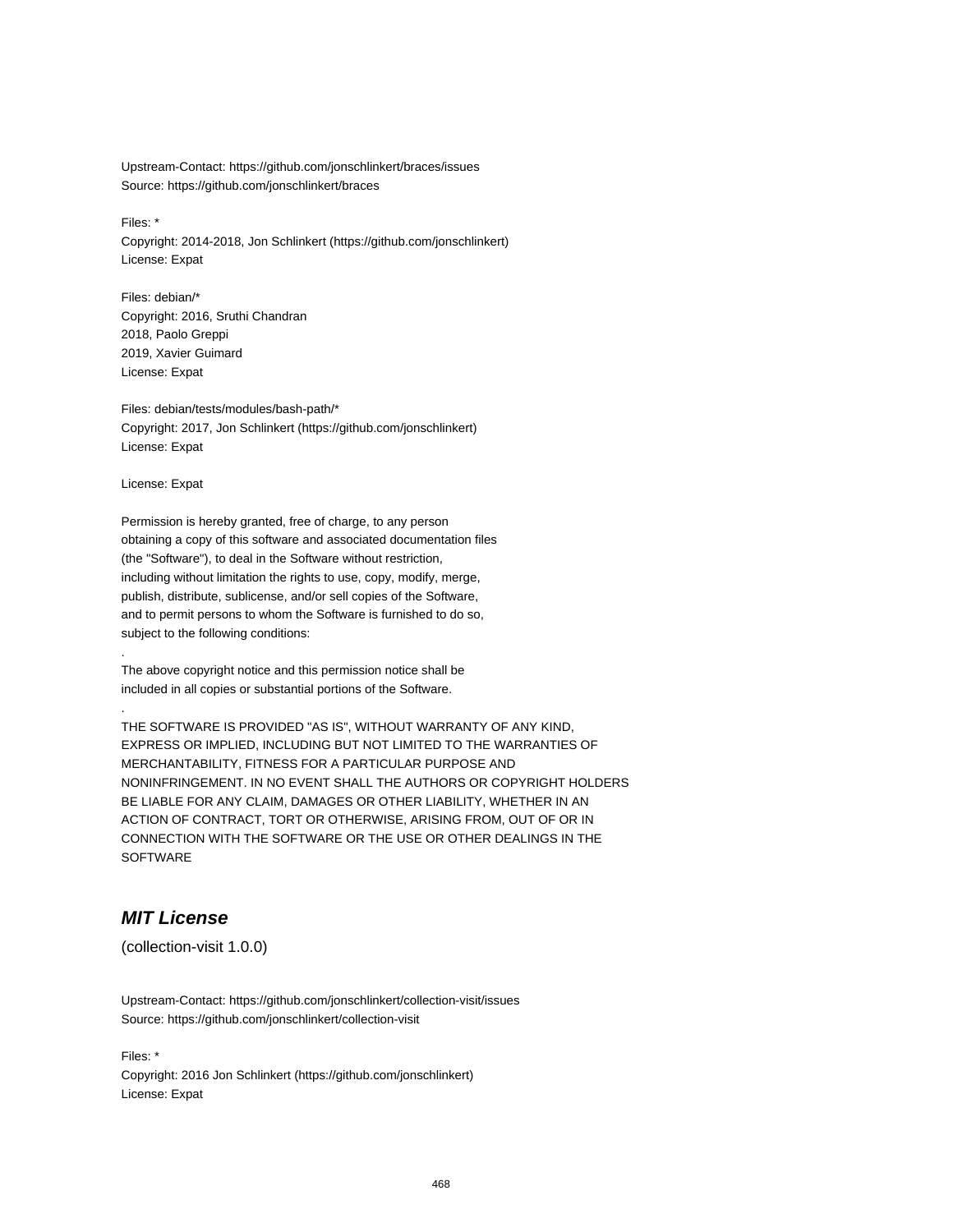Files: debian/\* Copyright: 2016 Sruthi Chandran License: Expat

License: Expat

.

.

Permission is hereby granted, free of charge, to any person obtaining a copy of this software and associated documentation files (the "Software"), to deal in the Software without restriction, including without limitation the rights to use, copy, modify, merge, publish, distribute, sublicense, and/or sell copies of the Software, and to permit persons to whom the Software is furnished to do so, subject to the following conditions:

The above copyright notice and this permission notice shall be included in all copies or substantial portions of the Software.

THE SOFTWARE IS PROVIDED "AS IS", WITHOUT WARRANTY OF ANY KIND, EXPRESS OR IMPLIED, INCLUDING BUT NOT LIMITED TO THE WARRANTIES OF MERCHANTABILITY, FITNESS FOR A PARTICULAR PURPOSE AND NONINFRINGEMENT. IN NO EVENT SHALL THE AUTHORS OR COPYRIGHT HOLDERS BE LIABLE FOR ANY CLAIM, DAMAGES OR OTHER LIABILITY, WHETHER IN AN ACTION OF CONTRACT, TORT OR OTHERWISE, ARISING FROM, OUT OF OR IN CONNECTION WITH THE SOFTWARE OR THE USE OR OTHER DEALINGS IN THE SOFTWARE

# **MIT License**

(is-number 7.0.0)

Upstream-Contact: https://github.com/jonschlinkert/is-number/issues Source: https://github.com/jonschlinkert/is-number

Files: \* Copyright: 2016 Jon Schlinkert (https://github.com/jonschlinkert) License: Expat

Files: debian/\* Copyright: 2016 Pirate Praveen License: Expat

License: Expat

Permission is hereby granted, free of charge, to any person obtaining a copy of this software and associated documentation files (the "Software"), to deal in the Software without restriction, including without limitation the rights to use, copy, modify, merge, publish, distribute, sublicense, and/or sell copies of the Software, and to permit persons to whom the Software is furnished to do so,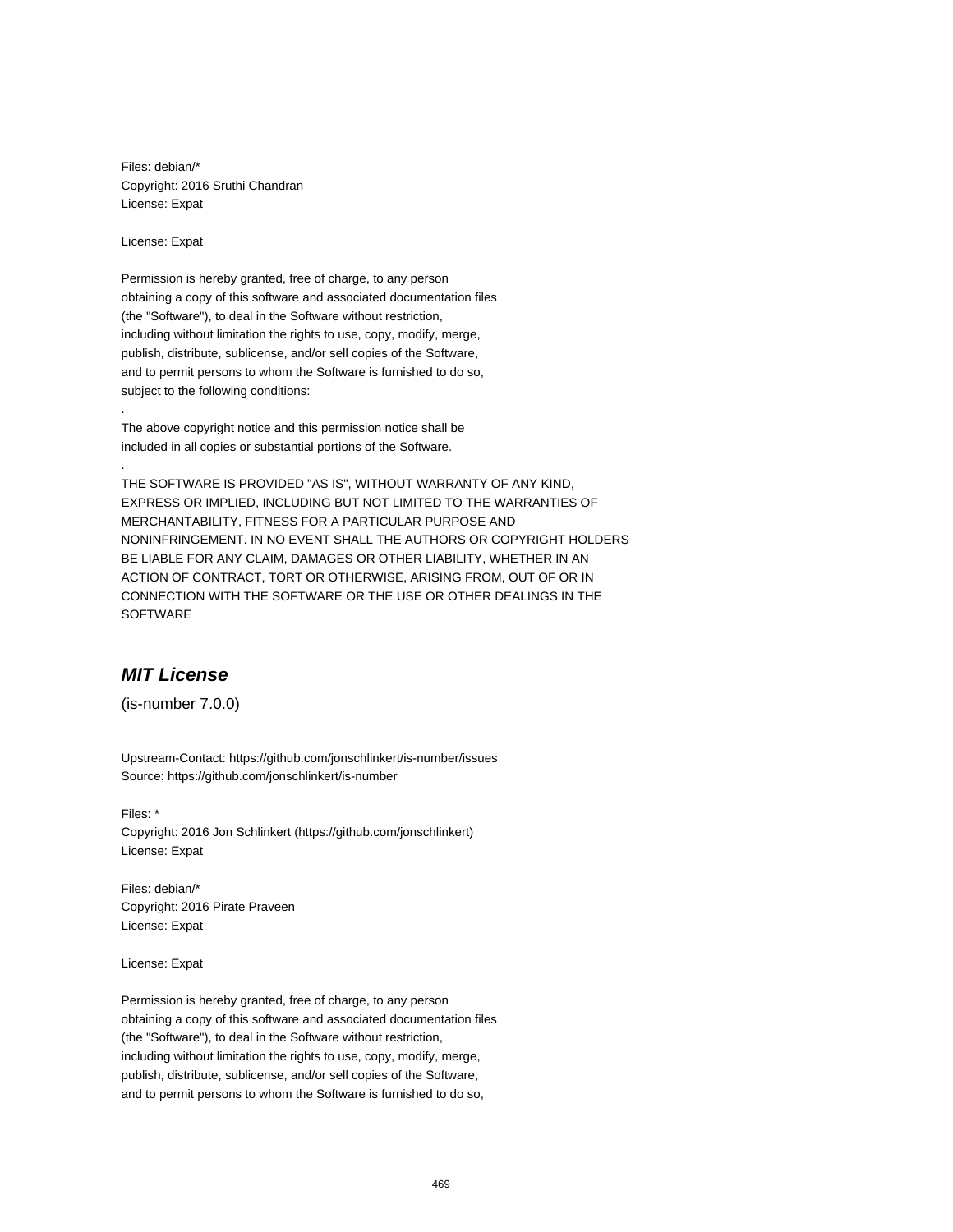subject to the following conditions:

.

.

The above copyright notice and this permission notice shall be included in all copies or substantial portions of the Software.

THE SOFTWARE IS PROVIDED "AS IS", WITHOUT WARRANTY OF ANY KIND, EXPRESS OR IMPLIED, INCLUDING BUT NOT LIMITED TO THE WARRANTIES OF MERCHANTABILITY, FITNESS FOR A PARTICULAR PURPOSE AND NONINFRINGEMENT. IN NO EVENT SHALL THE AUTHORS OR COPYRIGHT HOLDERS BE LIABLE FOR ANY CLAIM, DAMAGES OR OTHER LIABILITY, WHETHER IN AN ACTION OF CONTRACT, TORT OR OTHERWISE, ARISING FROM, OUT OF OR IN CONNECTION WITH THE SOFTWARE OR THE USE OR OTHER DEALINGS IN THE **SOFTWARE** 

## **MIT License**

(normalize-path 3.0.0)

Upstream-Contact: https://github.com/jonschlinkert/normalize-path/issues Source: https://github.com/jonschlinkert/normalize-path

Files: \* Copyright: 2014-2018, Jon Schlinkert (https://github.com/jonschlinkert) License: Expat

Files: debian/\* Copyright: 2016, Sruthi Chandran 2019, Xavier Guimard License: Expat

License: Expat

.

.

Permission is hereby granted, free of charge, to any person obtaining a copy of this software and associated documentation files (the "Software"), to deal in the Software without restriction, including without limitation the rights to use, copy, modify, merge, publish, distribute, sublicense, and/or sell copies of the Software, and to permit persons to whom the Software is furnished to do so, subject to the following conditions:

The above copyright notice and this permission notice shall be included in all copies or substantial portions of the Software.

THE SOFTWARE IS PROVIDED "AS IS", WITHOUT WARRANTY OF ANY KIND, EXPRESS OR IMPLIED, INCLUDING BUT NOT LIMITED TO THE WARRANTIES OF MERCHANTABILITY, FITNESS FOR A PARTICULAR PURPOSE AND NONINFRINGEMENT. IN NO EVENT SHALL THE AUTHORS OR COPYRIGHT HOLDERS BE LIABLE FOR ANY CLAIM, DAMAGES OR OTHER LIABILITY, WHETHER IN AN ACTION OF CONTRACT, TORT OR OTHERWISE, ARISING FROM, OUT OF OR IN CONNECTION WITH THE SOFTWARE OR THE USE OR OTHER DEALINGS IN THE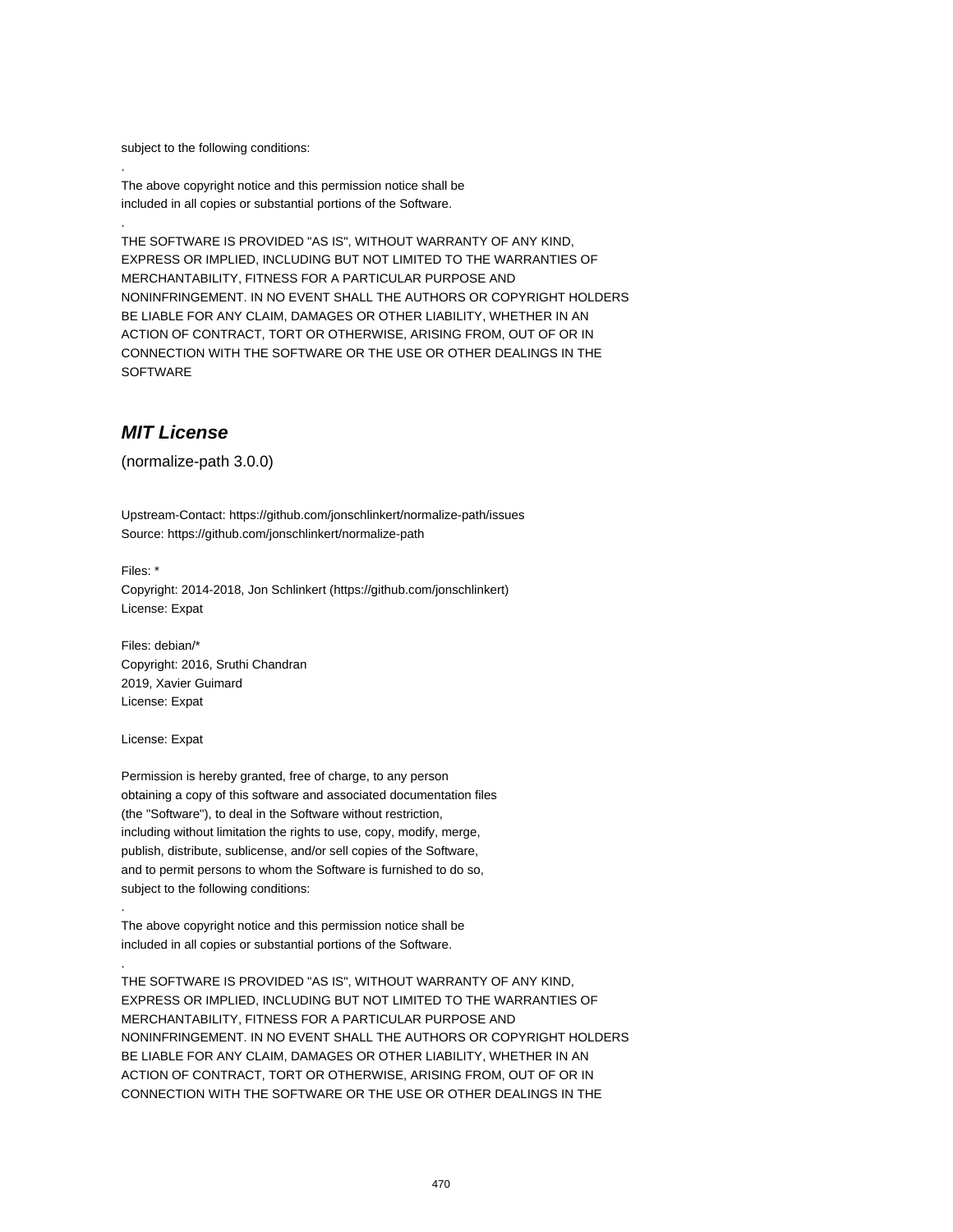SOFTWARE

# **MIT License**

(http-errors 1.6.3)

Upstream-Contact: https://github.com/jshttp/http-errors/issues Source: https://github.com/jshttp/http-errors#readme

Files: \*

Copyright: 2014 Jonathan Ong (http://jongleberry.com) 2016-2018 Douglas Christopher Wilson doug@somethingdoug.com License: Expat

Files: debian/\* Copyright: 2017 Pirate Praveen License: Expat

License: Expat

.

.

Permission is hereby granted, free of charge, to any person obtaining a copy of this software and associated documentation files (the "Software"), to deal in the Software without restriction, including without limitation the rights to use, copy, modify, merge, publish, distribute, sublicense, and/or sell copies of the Software, and to permit persons to whom the Software is furnished to do so, subject to the following conditions:

The above copyright notice and this permission notice shall be included in all copies or substantial portions of the Software.

THE SOFTWARE IS PROVIDED "AS IS", WITHOUT WARRANTY OF ANY KIND, EXPRESS OR IMPLIED, INCLUDING BUT NOT LIMITED TO THE WARRANTIES OF MERCHANTABILITY, FITNESS FOR A PARTICULAR PURPOSE AND NONINFRINGEMENT. IN NO EVENT SHALL THE AUTHORS OR COPYRIGHT HOLDERS BE LIABLE FOR ANY CLAIM, DAMAGES OR OTHER LIABILITY, WHETHER IN AN ACTION OF CONTRACT, TORT OR OTHERWISE, ARISING FROM, OUT OF OR IN CONNECTION WITH THE SOFTWARE OR THE USE OR OTHER DEALINGS IN THE **SOFTWARE** 

# **MIT License**

(extend 3.0.2)

Upstream-Contact: https://github.com/justmoon/node-extend/issues Source: https://github.com/justmoon/node-extend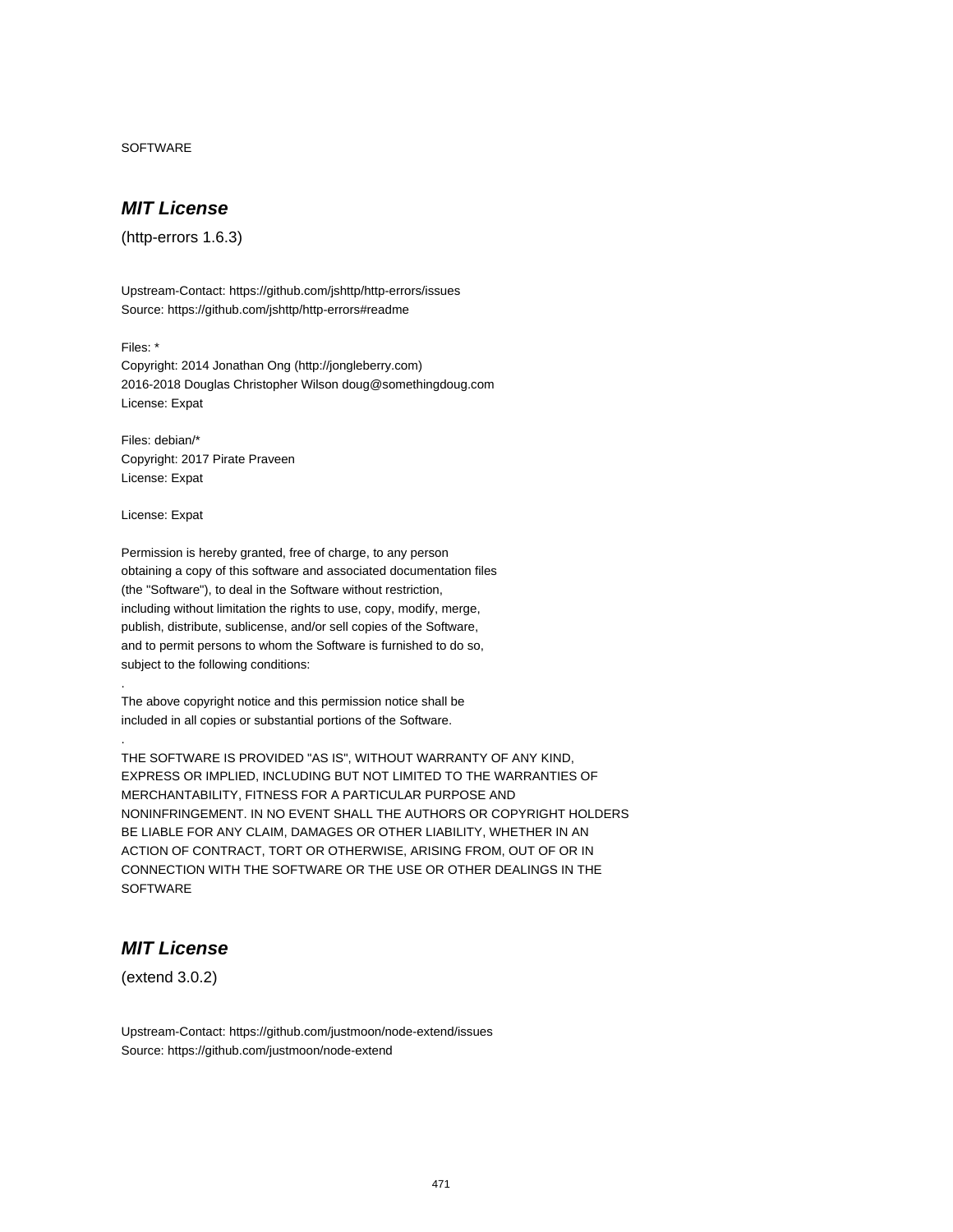Files: \* Copyright: 2014 Stefan Thomas License: Expat

Files: debian/\* Copyright: 2014 Leo Iannacone License: Expat

License: Expat

.

.

Permission is hereby granted, free of charge, to any person obtaining a copy of this software and associated documentation files (the "Software"), to deal in the Software without restriction, including without limitation the rights to use, copy, modify, merge, publish, distribute, sublicense, and/or sell copies of the Software, and to permit persons to whom the Software is furnished to do so, subject to the following conditions:

The above copyright notice and this permission notice shall be included in all copies or substantial portions of the Software.

THE SOFTWARE IS PROVIDED "AS IS", WITHOUT WARRANTY OF ANY KIND, EXPRESS OR IMPLIED, INCLUDING BUT NOT LIMITED TO THE WARRANTIES OF MERCHANTABILITY, FITNESS FOR A PARTICULAR PURPOSE AND NONINFRINGEMENT. IN NO EVENT SHALL THE AUTHORS OR COPYRIGHT HOLDERS BE LIABLE FOR ANY CLAIM, DAMAGES OR OTHER LIABILITY, WHETHER IN AN ACTION OF CONTRACT, TORT OR OTHERWISE, ARISING FROM, OUT OF OR IN CONNECTION WITH THE SOFTWARE OR THE USE OR OTHER DEALINGS IN THE SOFTWARE

# **MIT License**

(es6-iterator 2.0.3)

Upstream-Contact: https://github.com/medikoo/es6-iterator/issues Source: https://github.com/medikoo/es6-iterator#readme

Files: \* Copyright: 2013-2017, Mariusz Nowak License: Expat

Files: debian/\* Copyright: 2017, Pirate Praveen 2019, Xavier Guimard License: Expat

License: Expat

Permission is hereby granted, free of charge, to any person obtaining a copy of this software and associated documentation files (the "Software"), to deal in the Software without restriction,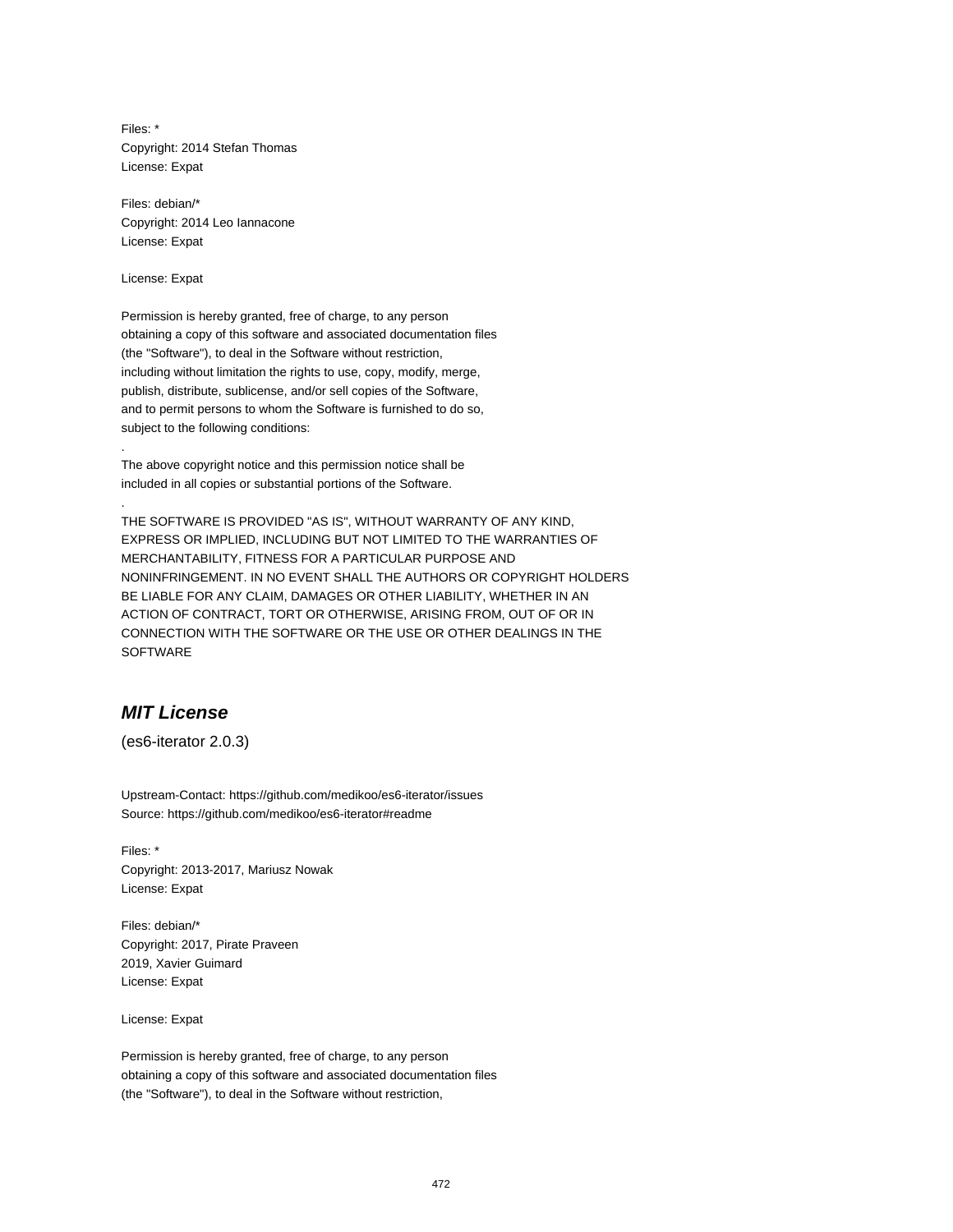including without limitation the rights to use, copy, modify, merge, publish, distribute, sublicense, and/or sell copies of the Software, and to permit persons to whom the Software is furnished to do so, subject to the following conditions:

The above copyright notice and this permission notice shall be included in all copies or substantial portions of the Software.

THE SOFTWARE IS PROVIDED "AS IS", WITHOUT WARRANTY OF ANY KIND, EXPRESS OR IMPLIED, INCLUDING BUT NOT LIMITED TO THE WARRANTIES OF MERCHANTABILITY, FITNESS FOR A PARTICULAR PURPOSE AND NONINFRINGEMENT. IN NO EVENT SHALL THE AUTHORS OR COPYRIGHT HOLDERS BE LIABLE FOR ANY CLAIM, DAMAGES OR OTHER LIABILITY, WHETHER IN AN ACTION OF CONTRACT, TORT OR OTHERWISE, ARISING FROM, OUT OF OR IN CONNECTION WITH THE SOFTWARE OR THE USE OR OTHER DEALINGS IN THE SOFTWARE

# **MIT License**

.

.

(caniuse-api 3.0.0)

Upstream-Contact: https://github.com/nyalab/caniuse-api/issues Source: https://github.com/nyalab/caniuse-api#readme

Files: \* Copyright: 2014, Sébastien Balayn License: Expat

Files: debian/\* Copyright: 2017, Pirate Praveen License: Expat

License: Expat

.

.

Permission is hereby granted, free of charge, to any person obtaining a copy of this software and associated documentation files (the "Software"), to deal in the Software without restriction, including without limitation the rights to use, copy, modify, merge, publish, distribute, sublicense, and/or sell copies of the Software, and to permit persons to whom the Software is furnished to do so, subject to the following conditions:

The above copyright notice and this permission notice shall be included in all copies or substantial portions of the Software.

THE SOFTWARE IS PROVIDED "AS IS", WITHOUT WARRANTY OF ANY KIND, EXPRESS OR IMPLIED, INCLUDING BUT NOT LIMITED TO THE WARRANTIES OF MERCHANTABILITY, FITNESS FOR A PARTICULAR PURPOSE AND NONINFRINGEMENT. IN NO EVENT SHALL THE AUTHORS OR COPYRIGHT HOLDERS BE LIABLE FOR ANY CLAIM, DAMAGES OR OTHER LIABILITY, WHETHER IN AN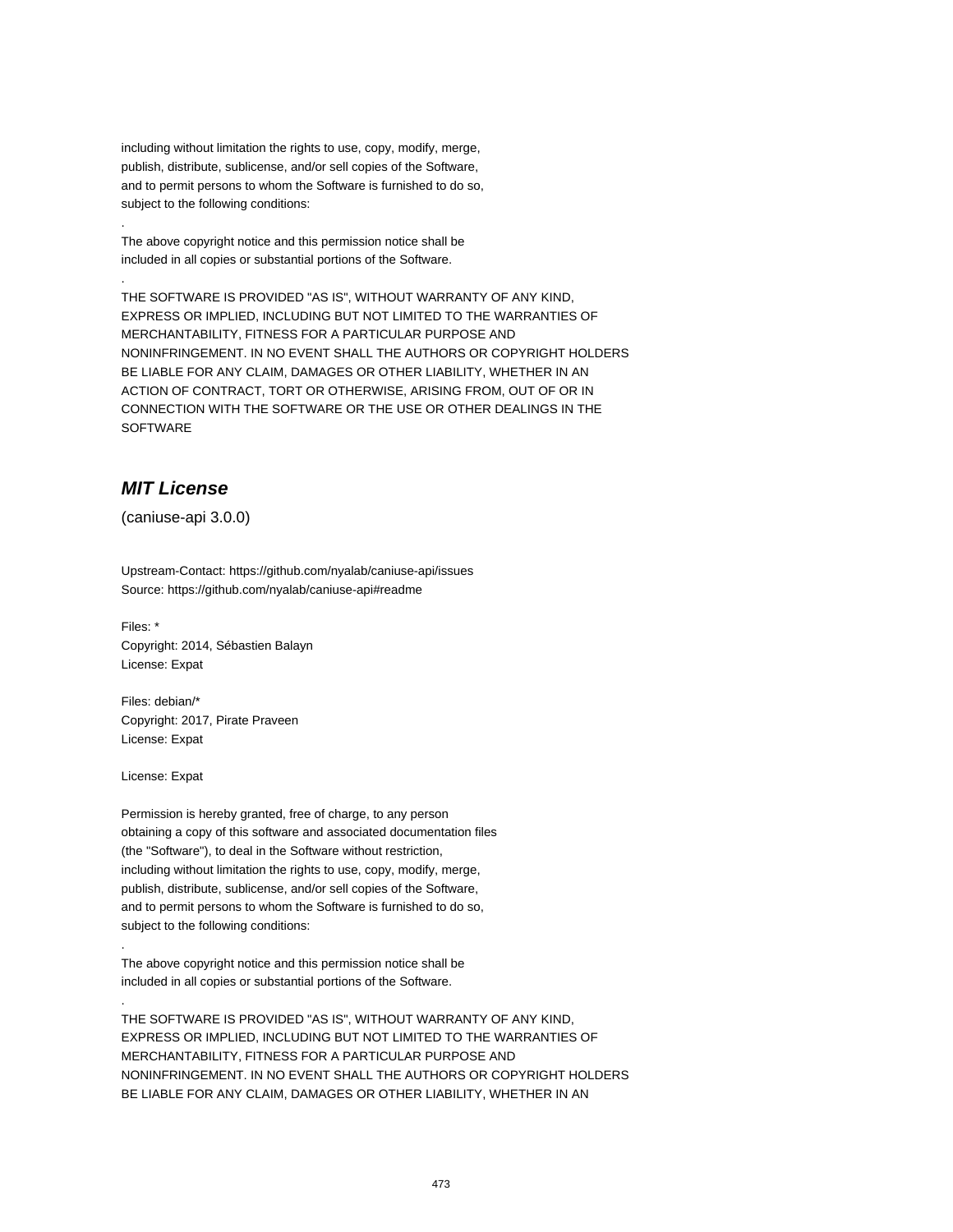ACTION OF CONTRACT, TORT OR OTHERWISE, ARISING FROM, OUT OF OR IN CONNECTION WITH THE SOFTWARE OR THE USE OR OTHER DEALINGS IN THE SOFTWARE

### **MIT License**

(Send for Node.js 0.17.1)

Upstream-Contact: https://github.com/pillarjs/send/issues Source: https://github.com/pillarjs/send

Files: \* Copyright: 2012, TJ Holowaychuk 2014-2016, Douglas Christopher Wilson License: Expat

Files: destroy/\* Copyright: 2014, Jonathan Ong License: Expat Comment: Origin https://github.com/stream-utils/destroy

Files: debian/\* Copyright: 2013, Jérémy Lal 2014, Leo Iannacone 2019, Xavier Guimard License: Expat

License: Expat

.

.

Permission is hereby granted, free of charge, to any person obtaining a copy of this software and associated documentation files (the "Software"), to deal in the Software without restriction, including without limitation the rights to use, copy, modify, merge, publish, distribute, sublicense, and/or sell copies of the Software, and to permit persons to whom the Software is furnished to do so, subject to the following conditions:

The above copyright notice and this permission notice shall be included in all copies or substantial portions of the Software.

THE SOFTWARE IS PROVIDED "AS IS", WITHOUT WARRANTY OF ANY KIND, EXPRESS OR IMPLIED, INCLUDING BUT NOT LIMITED TO THE WARRANTIES OF MERCHANTABILITY, FITNESS FOR A PARTICULAR PURPOSE AND NONINFRINGEMENT. IN NO EVENT SHALL THE AUTHORS OR COPYRIGHT HOLDERS BE LIABLE FOR ANY CLAIM, DAMAGES OR OTHER LIABILITY, WHETHER IN AN ACTION OF CONTRACT, TORT OR OTHERWISE, ARISING FROM, OUT OF OR IN CONNECTION WITH THE SOFTWARE OR THE USE OR OTHER DEALINGS IN THE **SOFTWARE**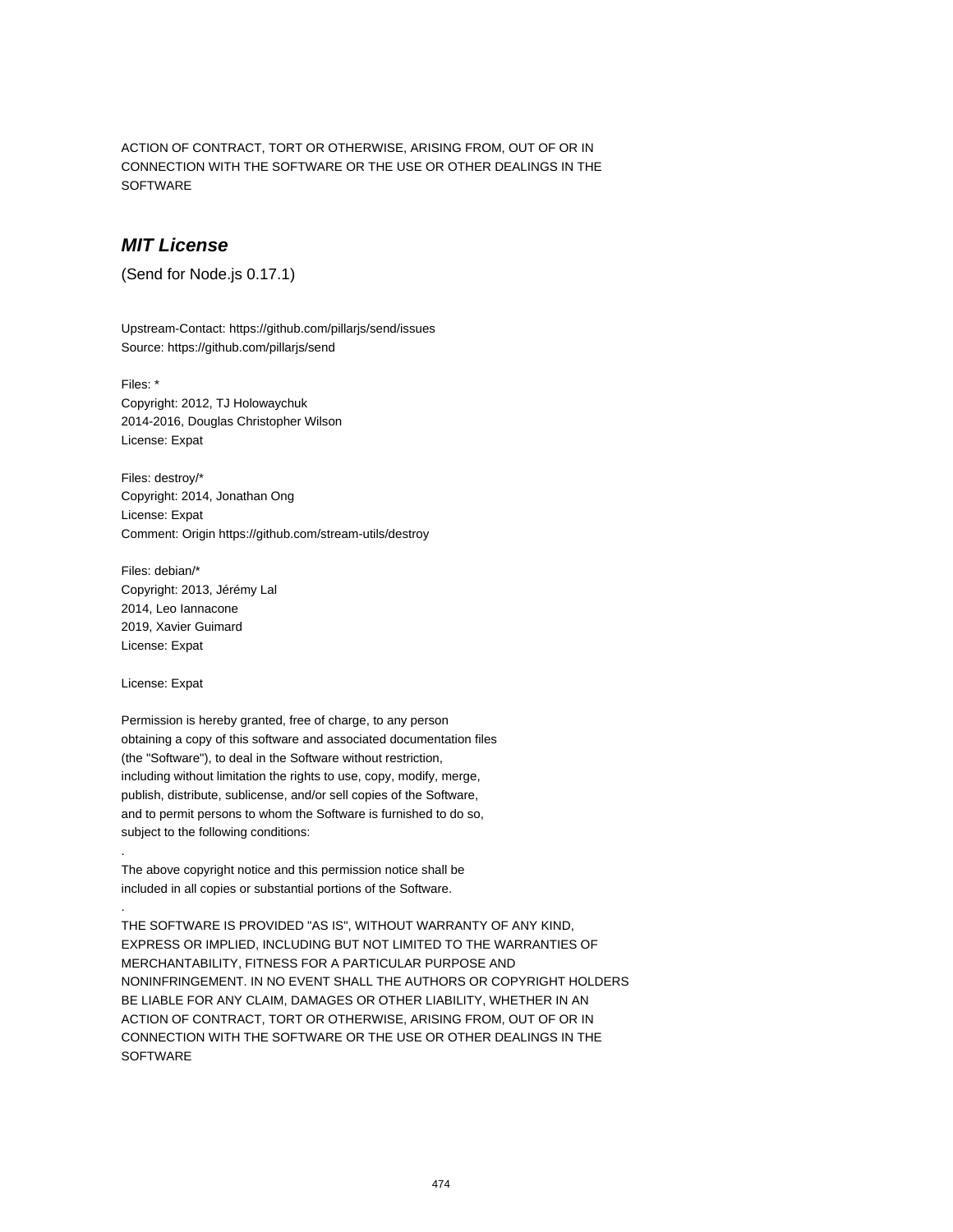## **MIT License**

(xtend 4.0.2)

Upstream-Contact: https://github.com/Raynos/xtend/issues Source: https://github.com/Raynos/xtend

Files: \* Copyright: 2016 Raynos License: Expat

Files: debian/\* Copyright: 2016 Sarath M S License: Expat

License: Expat

.

.

Permission is hereby granted, free of charge, to any person obtaining a copy of this software and associated documentation files (the "Software"), to deal in the Software without restriction, including without limitation the rights to use, copy, modify, merge, publish, distribute, sublicense, and/or sell copies of the Software, and to permit persons to whom the Software is furnished to do so, subject to the following conditions:

The above copyright notice and this permission notice shall be included in all copies or substantial portions of the Software.

THE SOFTWARE IS PROVIDED "AS IS", WITHOUT WARRANTY OF ANY KIND, EXPRESS OR IMPLIED, INCLUDING BUT NOT LIMITED TO THE WARRANTIES OF MERCHANTABILITY, FITNESS FOR A PARTICULAR PURPOSE AND NONINFRINGEMENT. IN NO EVENT SHALL THE AUTHORS OR COPYRIGHT HOLDERS BE LIABLE FOR ANY CLAIM, DAMAGES OR OTHER LIABILITY, WHETHER IN AN ACTION OF CONTRACT, TORT OR OTHERWISE, ARISING FROM, OUT OF OR IN CONNECTION WITH THE SOFTWARE OR THE USE OR OTHER DEALINGS IN THE **SOFTWARE** 

# **MIT License**

(array-differ 3.0.0)

Upstream-Contact: https://github.com/sindresorhus/array-differ/issues Source: https://github.com/sindresorhus/array-differ#readme

Files: \* Copyright: Sindre Sorhus (sindresorhus.com) License: Expat

Files: debian/\* Copyright: 2016 Sruthi Chandran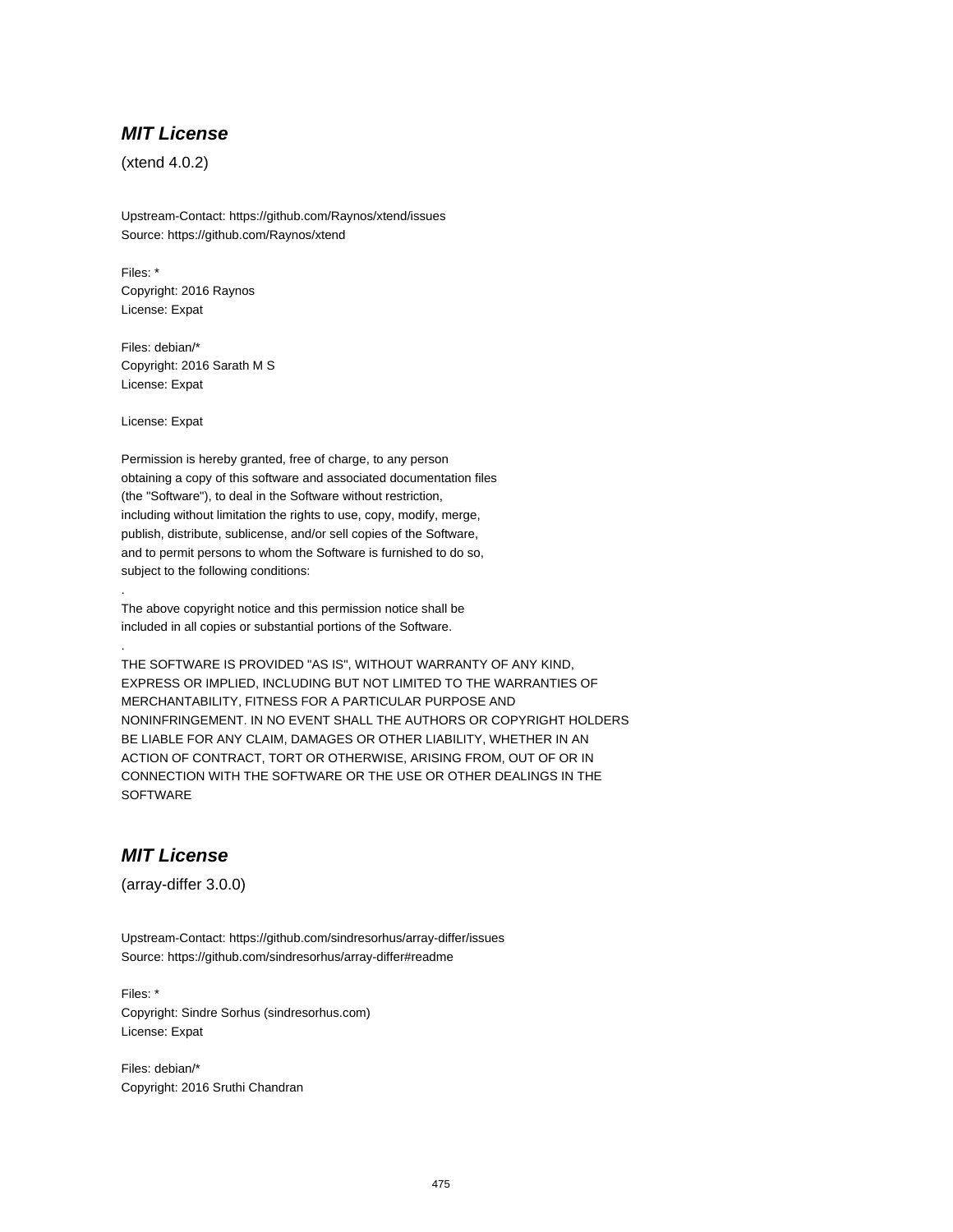2020 Xavier Guimard License: Expat

License: Expat

.

.

Permission is hereby granted, free of charge, to any person obtaining a copy of this software and associated documentation files (the "Software"), to deal in the Software without restriction, including without limitation the rights to use, copy, modify, merge, publish, distribute, sublicense, and/or sell copies of the Software, and to permit persons to whom the Software is furnished to do so, subject to the following conditions:

The above copyright notice and this permission notice shall be included in all copies or substantial portions of the Software.

THE SOFTWARE IS PROVIDED "AS IS", WITHOUT WARRANTY OF ANY KIND, EXPRESS OR IMPLIED, INCLUDING BUT NOT LIMITED TO THE WARRANTIES OF MERCHANTABILITY, FITNESS FOR A PARTICULAR PURPOSE AND NONINFRINGEMENT. IN NO EVENT SHALL THE AUTHORS OR COPYRIGHT HOLDERS BE LIABLE FOR ANY CLAIM, DAMAGES OR OTHER LIABILITY, WHETHER IN AN ACTION OF CONTRACT, TORT OR OTHERWISE, ARISING FROM, OUT OF OR IN CONNECTION WITH THE SOFTWARE OR THE USE OR OTHER DEALINGS IN THE SOFTWARE

# **MIT License**

(array-union 1.0.2)

Upstream-Contact: https://github.com/sindresorhus/array-union/issues Source: https://github.com/sindresorhus/array-union#readme

Files: \* Copyright: 2016 Sindre Sorhus (sindresorhus.com) License: Expat

Files: debian/\* Copyright: 2016 Sruthi Chandran License: Expat

License: Expat

.

Permission is hereby granted, free of charge, to any person obtaining a copy of this software and associated documentation files (the "Software"), to deal in the Software without restriction, including without limitation the rights to use, copy, modify, merge, publish, distribute, sublicense, and/or sell copies of the Software, and to permit persons to whom the Software is furnished to do so, subject to the following conditions: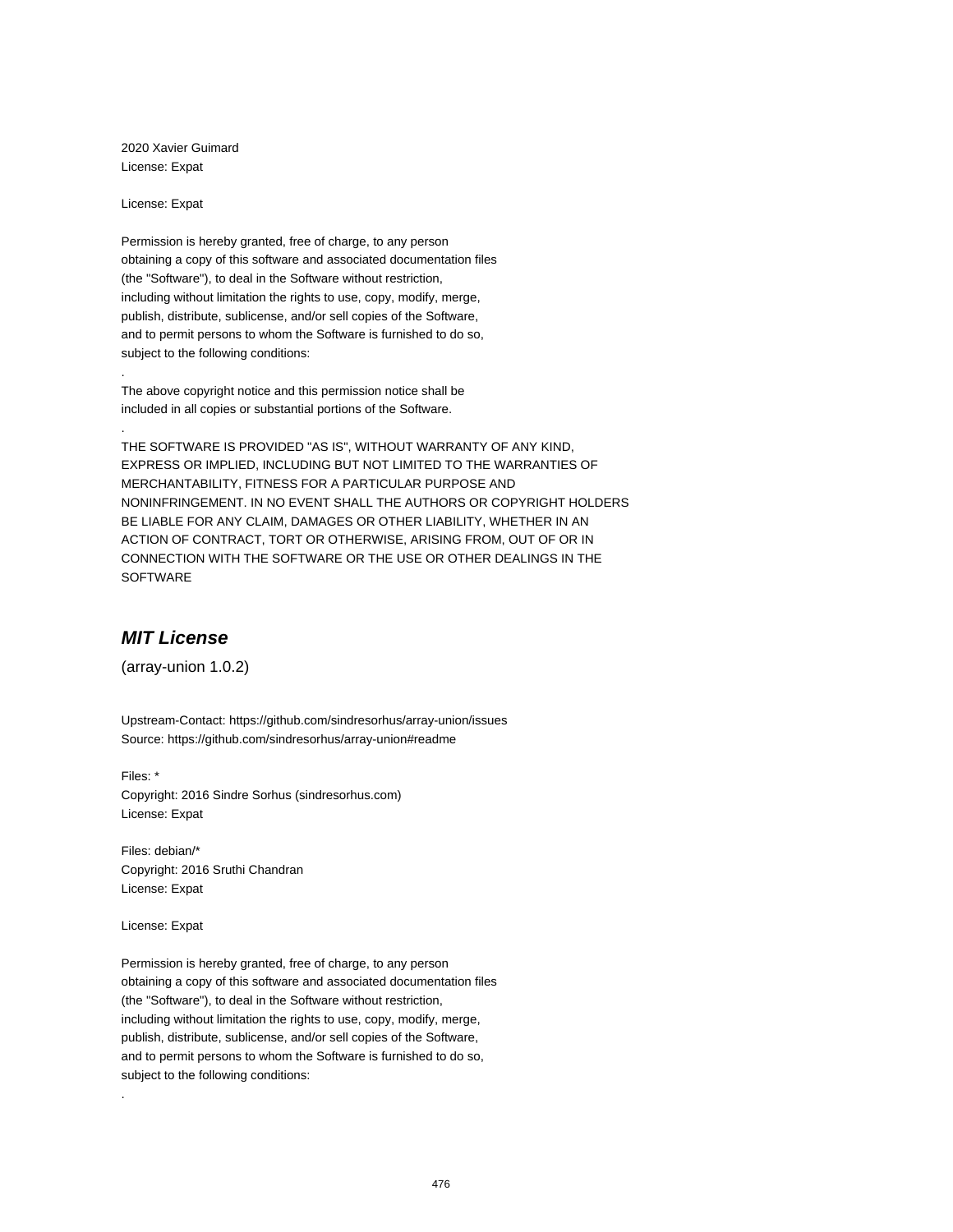The above copyright notice and this permission notice shall be included in all copies or substantial portions of the Software.

THE SOFTWARE IS PROVIDED "AS IS", WITHOUT WARRANTY OF ANY KIND, EXPRESS OR IMPLIED, INCLUDING BUT NOT LIMITED TO THE WARRANTIES OF MERCHANTABILITY, FITNESS FOR A PARTICULAR PURPOSE AND NONINFRINGEMENT. IN NO EVENT SHALL THE AUTHORS OR COPYRIGHT HOLDERS BE LIABLE FOR ANY CLAIM, DAMAGES OR OTHER LIABILITY, WHETHER IN AN ACTION OF CONTRACT, TORT OR OTHERWISE, ARISING FROM, OUT OF OR IN CONNECTION WITH THE SOFTWARE OR THE USE OR OTHER DEALINGS IN THE SOFTWARE

# **MIT License**

.

(array-uniq 1.0.3)

Upstream-Contact: https://github.com/sindresorhus/array-uniq/issues Source: https://github.com/sindresorhus/array-uniq#readme

Files: \* Copyright: 2016 Sindre Sorhus (sindresorhus.com) License: Expat

Files: debian/\* Copyright: 2016 Suhail P License: Expat

License: Expat

.

.

Permission is hereby granted, free of charge, to any person obtaining a copy of this software and associated documentation files (the "Software"), to deal in the Software without restriction, including without limitation the rights to use, copy, modify, merge, publish, distribute, sublicense, and/or sell copies of the Software, and to permit persons to whom the Software is furnished to do so, subject to the following conditions:

The above copyright notice and this permission notice shall be included in all copies or substantial portions of the Software.

THE SOFTWARE IS PROVIDED "AS IS", WITHOUT WARRANTY OF ANY KIND, EXPRESS OR IMPLIED, INCLUDING BUT NOT LIMITED TO THE WARRANTIES OF MERCHANTABILITY, FITNESS FOR A PARTICULAR PURPOSE AND NONINFRINGEMENT. IN NO EVENT SHALL THE AUTHORS OR COPYRIGHT HOLDERS BE LIABLE FOR ANY CLAIM, DAMAGES OR OTHER LIABILITY, WHETHER IN AN ACTION OF CONTRACT, TORT OR OTHERWISE, ARISING FROM, OUT OF OR IN CONNECTION WITH THE SOFTWARE OR THE USE OR OTHER DEALINGS IN THE **SOFTWARE**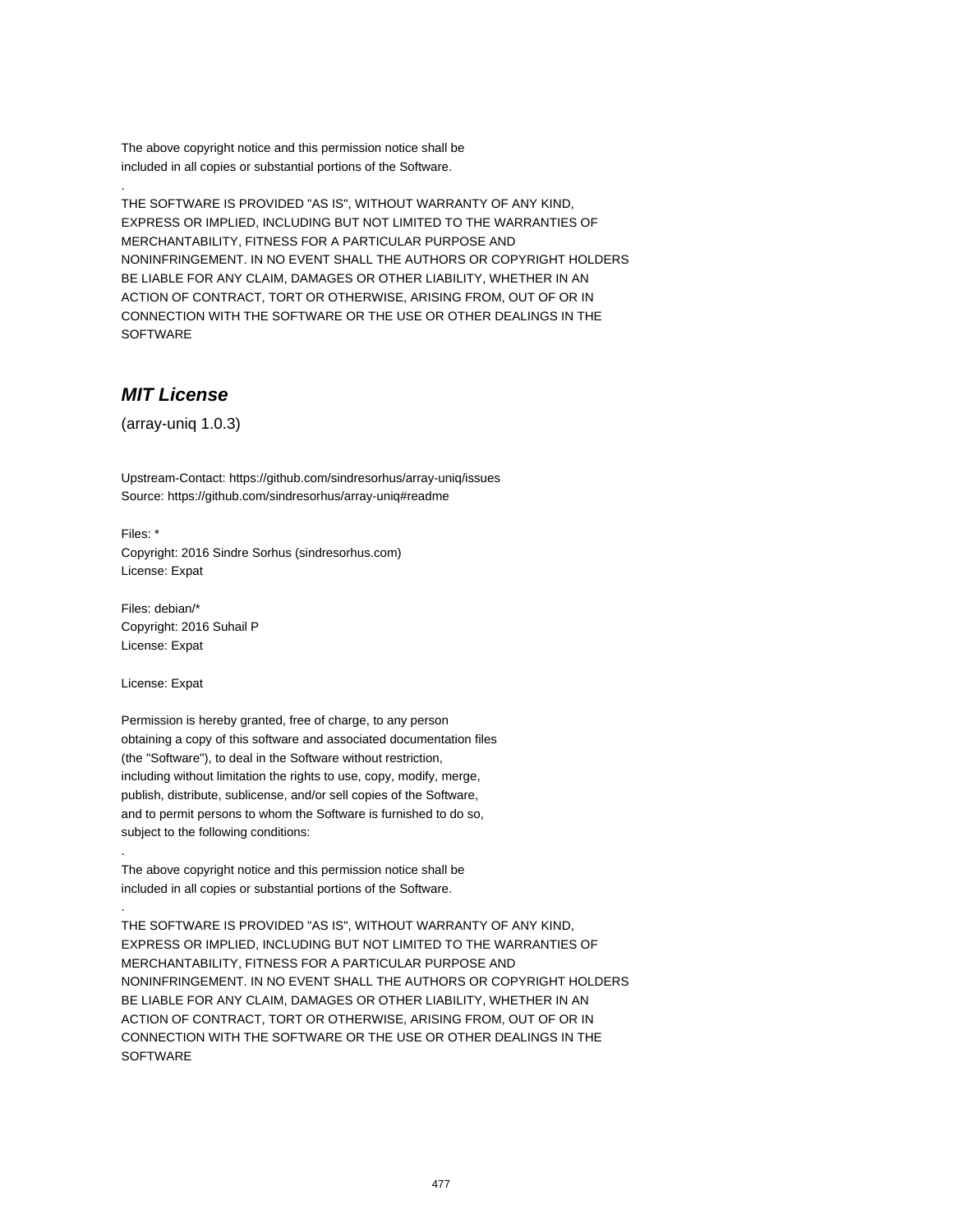# **MIT License**

(find-up v4.1.0)

Upstream-Contact: https://github.com/sindresorhus/find-up/issues Source: https://github.com/sindresorhus/find-up

Files: \* Copyright: 2016, Sindre Sorhus License: Expat

Files: debian/\* Copyright: 2016, Pirate Praveen License: Expat

License: Expat

.

.

Permission is hereby granted, free of charge, to any person obtaining a copy of this software and associated documentation files (the "Software"), to deal in the Software without restriction, including without limitation the rights to use, copy, modify, merge, publish, distribute, sublicense, and/or sell copies of the Software, and to permit persons to whom the Software is furnished to do so, subject to the following conditions:

The above copyright notice and this permission notice shall be included in all copies or substantial portions of the Software.

THE SOFTWARE IS PROVIDED "AS IS", WITHOUT WARRANTY OF ANY KIND, EXPRESS OR IMPLIED, INCLUDING BUT NOT LIMITED TO THE WARRANTIES OF MERCHANTABILITY, FITNESS FOR A PARTICULAR PURPOSE AND NONINFRINGEMENT. IN NO EVENT SHALL THE AUTHORS OR COPYRIGHT HOLDERS BE LIABLE FOR ANY CLAIM, DAMAGES OR OTHER LIABILITY, WHETHER IN AN ACTION OF CONTRACT, TORT OR OTHERWISE, ARISING FROM, OUT OF OR IN CONNECTION WITH THE SOFTWARE OR THE USE OR OTHER DEALINGS IN THE **SOFTWARE** 

# **MIT License**

(find-up v5.0.0)

Upstream-Contact: https://github.com/sindresorhus/find-up/issues Source: https://github.com/sindresorhus/find-up

Files: \* Copyright: Sindre Sorhus License: Expat

Files: debian/\* Copyright: 2016, Pirate Praveen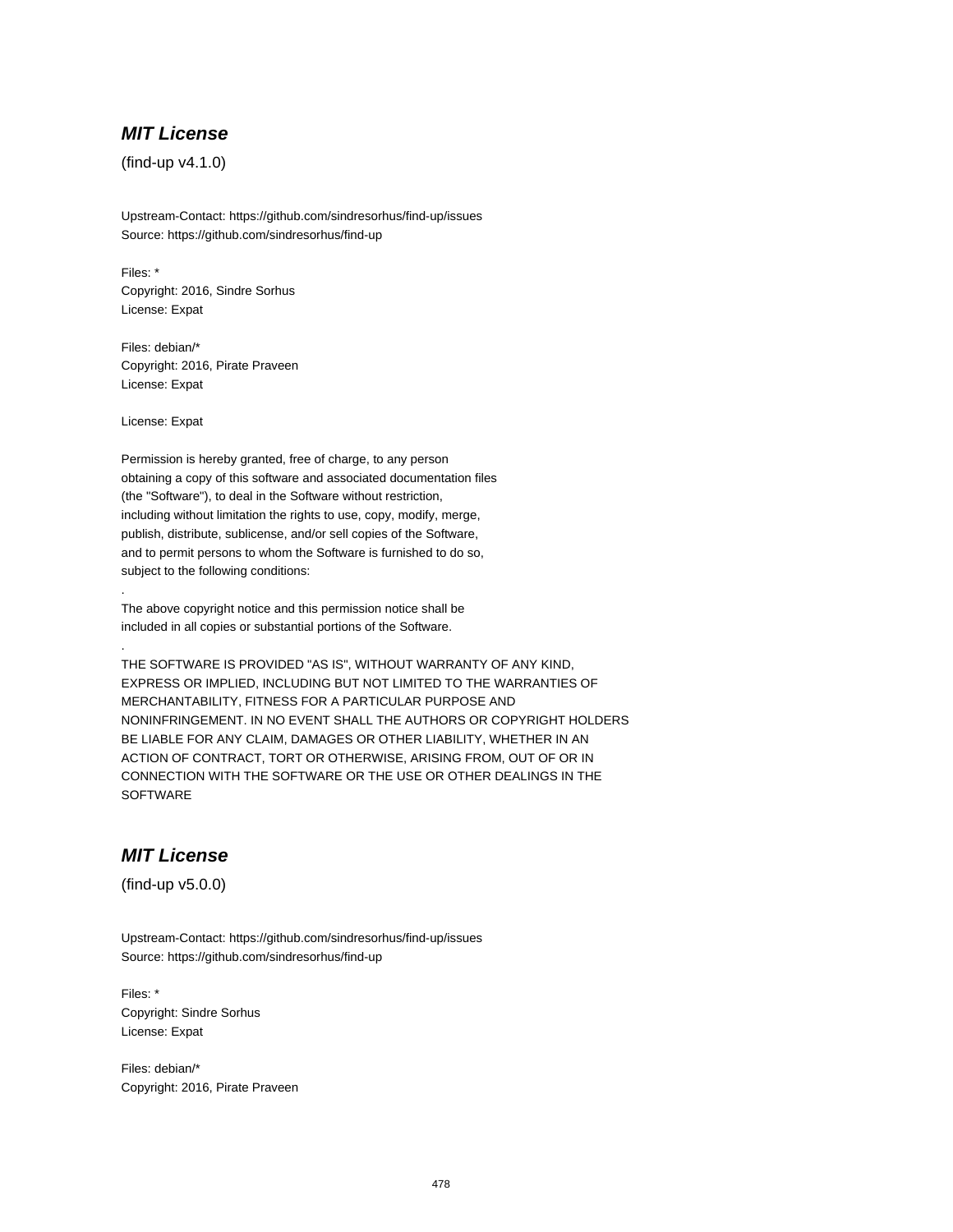2020, Xavier Guimard License: Expat

License: Expat

.

.

Permission is hereby granted, free of charge, to any person obtaining a copy of this software and associated documentation files (the "Software"), to deal in the Software without restriction, including without limitation the rights to use, copy, modify, merge, publish, distribute, sublicense, and/or sell copies of the Software, and to permit persons to whom the Software is furnished to do so, subject to the following conditions:

The above copyright notice and this permission notice shall be included in all copies or substantial portions of the Software.

THE SOFTWARE IS PROVIDED "AS IS", WITHOUT WARRANTY OF ANY KIND, EXPRESS OR IMPLIED, INCLUDING BUT NOT LIMITED TO THE WARRANTIES OF MERCHANTABILITY, FITNESS FOR A PARTICULAR PURPOSE AND NONINFRINGEMENT. IN NO EVENT SHALL THE AUTHORS OR COPYRIGHT HOLDERS BE LIABLE FOR ANY CLAIM, DAMAGES OR OTHER LIABILITY, WHETHER IN AN ACTION OF CONTRACT, TORT OR OTHERWISE, ARISING FROM, OUT OF OR IN CONNECTION WITH THE SOFTWARE OR THE USE OR OTHER DEALINGS IN THE SOFTWARE

# **MIT License**

(get-stream v4.1.0)

Upstream-Contact: https://github.com/sindresorhus/get-stream/issues Source: https://github.com/sindresorhus/get-stream#readme

Files: \* Copyright: Sindre Sorhus License: Expat

Files: debian/\* Copyright: 2016 Pirate Praveen 2020 Xavier Guimard License: Expat

License: Expat

Permission is hereby granted, free of charge, to any person obtaining a copy of this software and associated documentation files (the "Software"), to deal in the Software without restriction, including without limitation the rights to use, copy, modify, merge, publish, distribute, sublicense, and/or sell copies of the Software, and to permit persons to whom the Software is furnished to do so, subject to the following conditions: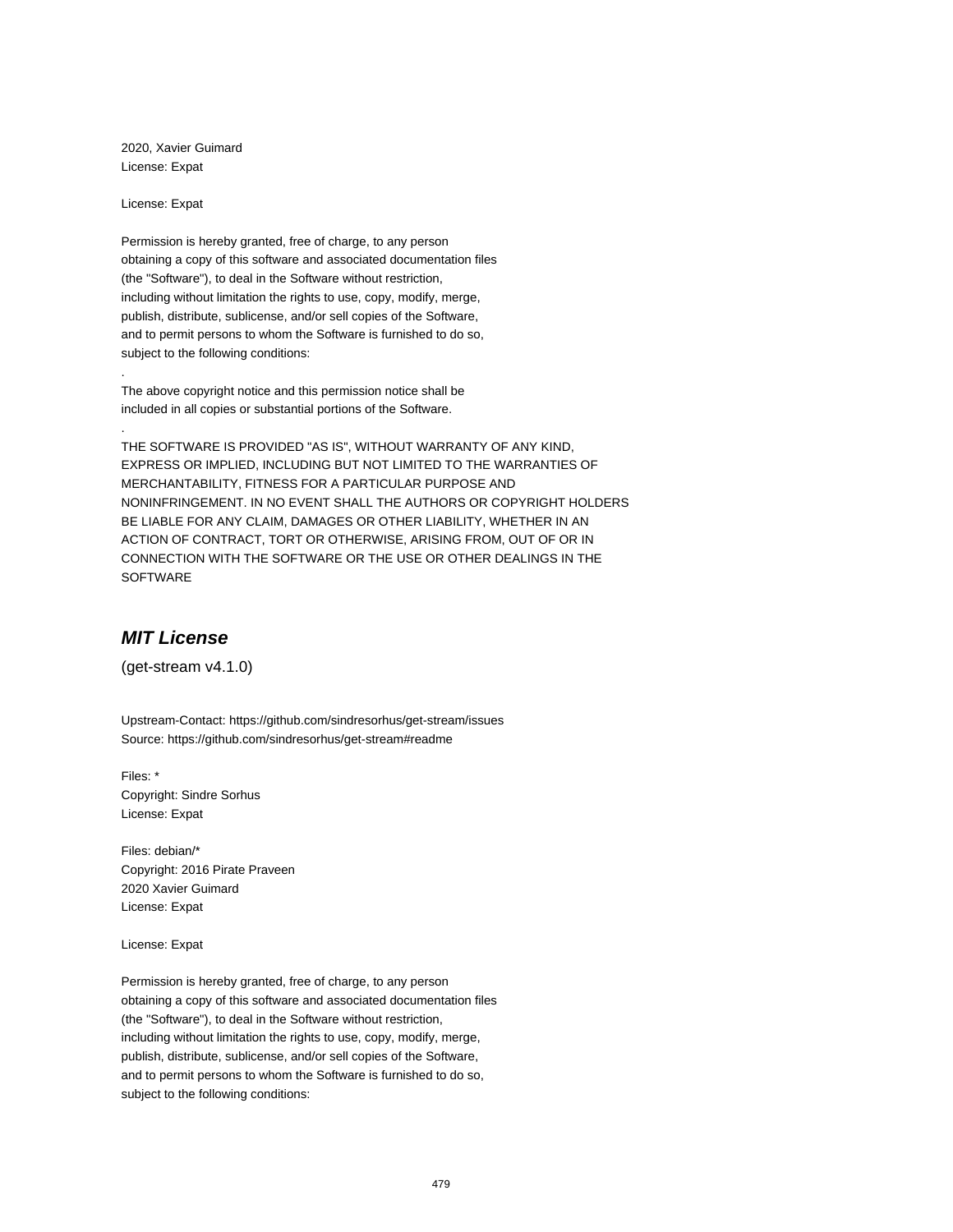The above copyright notice and this permission notice shall be included in all copies or substantial portions of the Software.

THE SOFTWARE IS PROVIDED "AS IS", WITHOUT WARRANTY OF ANY KIND, EXPRESS OR IMPLIED, INCLUDING BUT NOT LIMITED TO THE WARRANTIES OF MERCHANTABILITY, FITNESS FOR A PARTICULAR PURPOSE AND NONINFRINGEMENT. IN NO EVENT SHALL THE AUTHORS OR COPYRIGHT HOLDERS BE LIABLE FOR ANY CLAIM, DAMAGES OR OTHER LIABILITY, WHETHER IN AN ACTION OF CONTRACT, TORT OR OTHERWISE, ARISING FROM, OUT OF OR IN CONNECTION WITH THE SOFTWARE OR THE USE OR OTHER DEALINGS IN THE SOFTWARE

### **MIT License**

.

.

(sindresorhus/globals 11.12.0)

Upstream-Contact: https://github.com/sindresorhus/globals/issues Source: https://github.com/sindresorhus/globals

Files: \* Copyright: Sindre Sorhus (sindresorhus.com) License: Expat

Files: debian/\* Copyright: 2016 Pirate Praveen , 2019, Utkarsh Gupta License: Expat

License: Expat

.

.

Permission is hereby granted, free of charge, to any person obtaining a copy of this software and associated documentation files (the "Software"), to deal in the Software without restriction, including without limitation the rights to use, copy, modify, merge, publish, distribute, sublicense, and/or sell copies of the Software, and to permit persons to whom the Software is furnished to do so, subject to the following conditions:

The above copyright notice and this permission notice shall be included in all copies or substantial portions of the Software.

THE SOFTWARE IS PROVIDED "AS IS", WITHOUT WARRANTY OF ANY KIND, EXPRESS OR IMPLIED, INCLUDING BUT NOT LIMITED TO THE WARRANTIES OF MERCHANTABILITY, FITNESS FOR A PARTICULAR PURPOSE AND NONINFRINGEMENT. IN NO EVENT SHALL THE AUTHORS OR COPYRIGHT HOLDERS BE LIABLE FOR ANY CLAIM, DAMAGES OR OTHER LIABILITY, WHETHER IN AN ACTION OF CONTRACT, TORT OR OTHERWISE, ARISING FROM, OUT OF OR IN CONNECTION WITH THE SOFTWARE OR THE USE OR OTHER DEALINGS IN THE **SOFTWARE**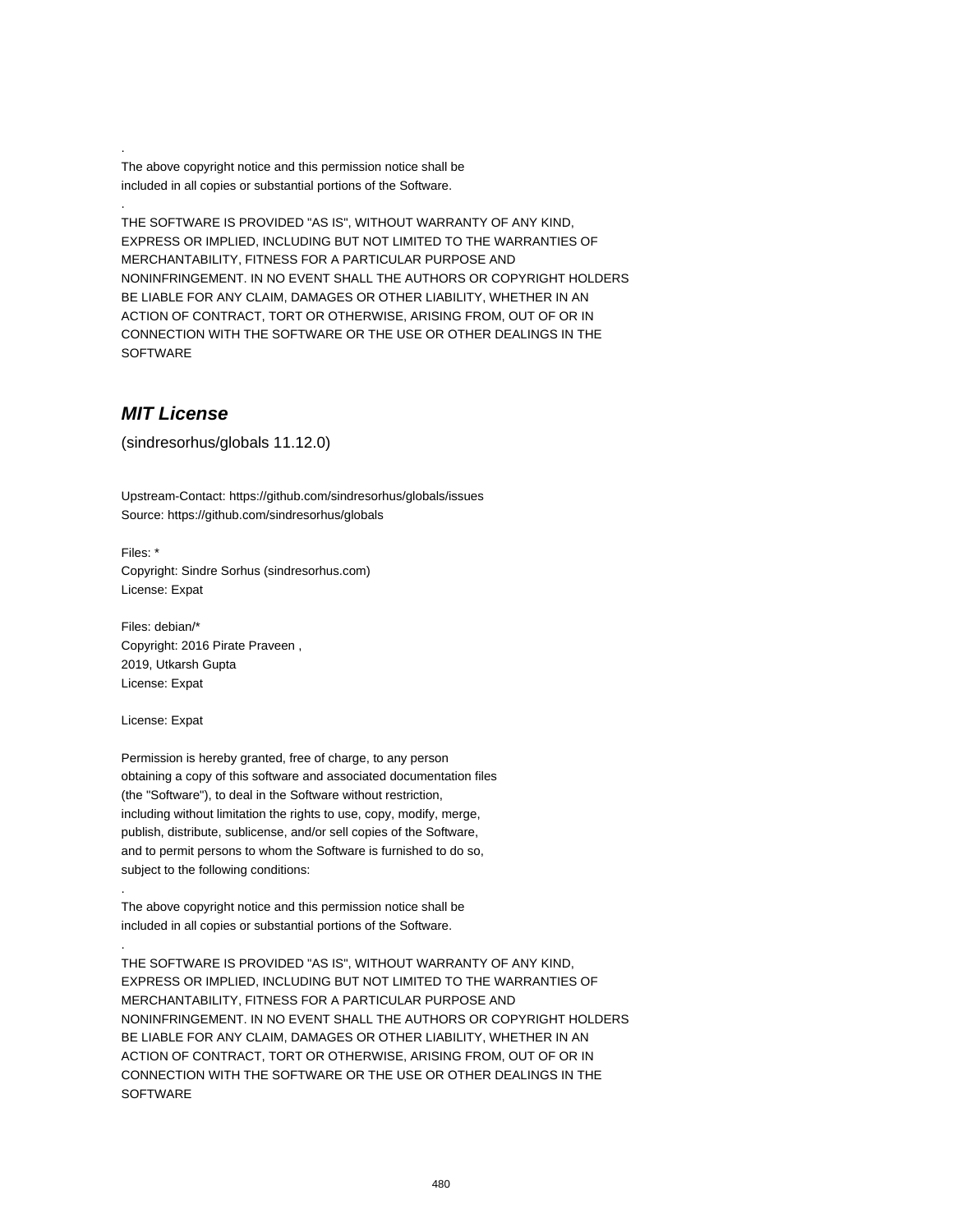# **MIT License**

(sindresorhus/globby 6.1.0)

Upstream-Contact: https://github.com/sindresorhus/globby/issues Source: https://github.com/sindresorhus/globby#readme

Files: \* Copyright: 2017 Sindre Sorhus (sindresorhus.com) License: Expat

Files: debian/\* Copyright: 2017 Sanoob Pattanath License: Expat

License: Expat

.

.

Permission is hereby granted, free of charge, to any person obtaining a copy of this software and associated documentation files (the "Software"), to deal in the Software without restriction, including without limitation the rights to use, copy, modify, merge, publish, distribute, sublicense, and/or sell copies of the Software, and to permit persons to whom the Software is furnished to do so, subject to the following conditions:

The above copyright notice and this permission notice shall be included in all copies or substantial portions of the Software.

THE SOFTWARE IS PROVIDED "AS IS", WITHOUT WARRANTY OF ANY KIND, EXPRESS OR IMPLIED, INCLUDING BUT NOT LIMITED TO THE WARRANTIES OF MERCHANTABILITY, FITNESS FOR A PARTICULAR PURPOSE AND NONINFRINGEMENT. IN NO EVENT SHALL THE AUTHORS OR COPYRIGHT HOLDERS BE LIABLE FOR ANY CLAIM, DAMAGES OR OTHER LIABILITY, WHETHER IN AN ACTION OF CONTRACT, TORT OR OTHERWISE, ARISING FROM, OUT OF OR IN CONNECTION WITH THE SOFTWARE OR THE USE OR OTHER DEALINGS IN THE **SOFTWARE** 

# **MIT License**

(indent-string v4.0.0)

Upstream-Contact: https://github.com/sindresorhus/indent-string/issues Source: https://github.com/sindresorhus/indent-string#readme

Files: \* Copyright: Sindre Sorhus License: Expat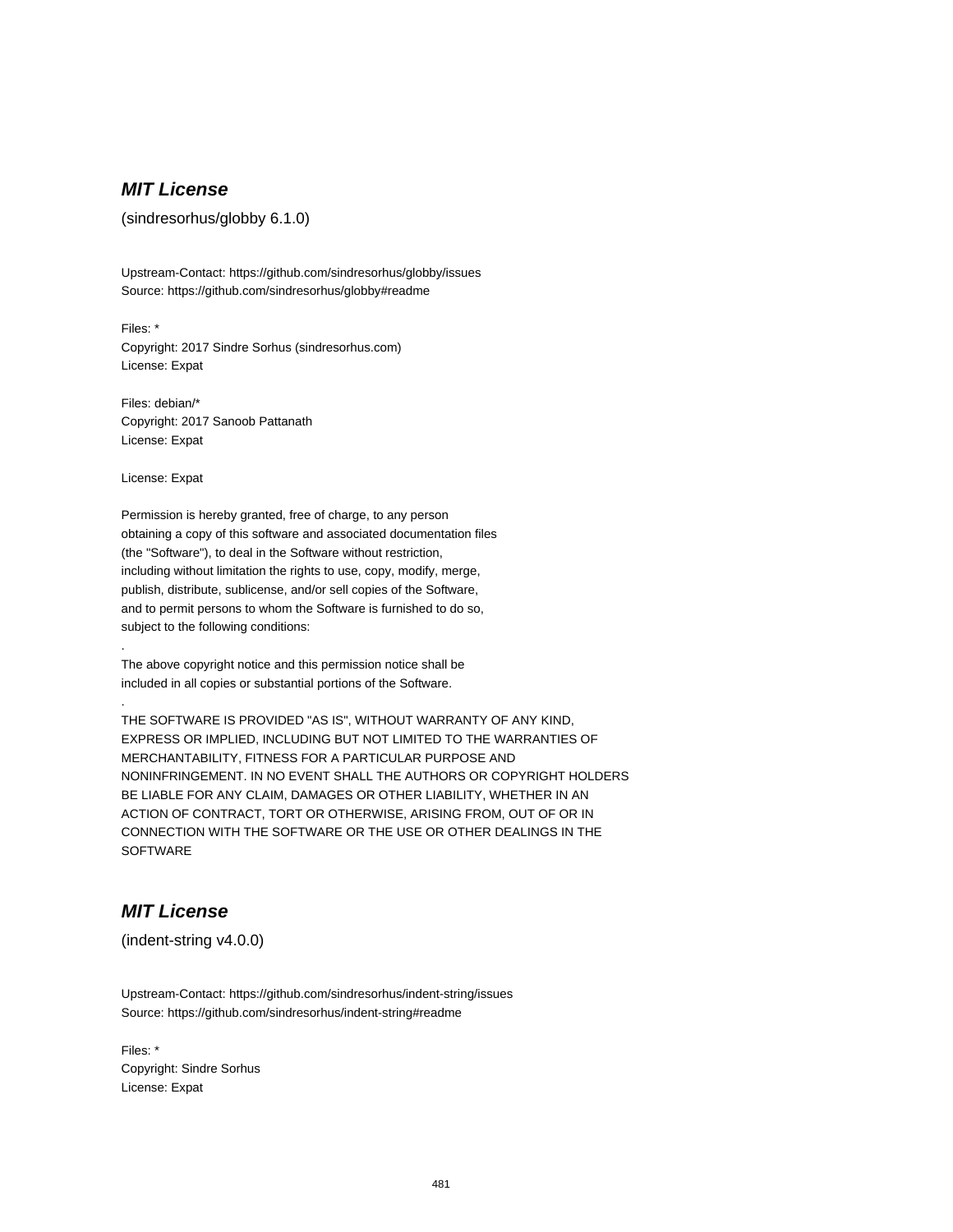Files: debian/\* Copyright: 2016 Sarath M S 2020 Xavier Guimard License: Expat

License: Expat

.

.

Permission is hereby granted, free of charge, to any person obtaining a copy of this software and associated documentation files (the "Software"), to deal in the Software without restriction, including without limitation the rights to use, copy, modify, merge, publish, distribute, sublicense, and/or sell copies of the Software, and to permit persons to whom the Software is furnished to do so, subject to the following conditions:

The above copyright notice and this permission notice shall be included in all copies or substantial portions of the Software.

THE SOFTWARE IS PROVIDED "AS IS", WITHOUT WARRANTY OF ANY KIND, EXPRESS OR IMPLIED, INCLUDING BUT NOT LIMITED TO THE WARRANTIES OF MERCHANTABILITY, FITNESS FOR A PARTICULAR PURPOSE AND NONINFRINGEMENT. IN NO EVENT SHALL THE AUTHORS OR COPYRIGHT HOLDERS BE LIABLE FOR ANY CLAIM, DAMAGES OR OTHER LIABILITY, WHETHER IN AN ACTION OF CONTRACT, TORT OR OTHERWISE, ARISING FROM, OUT OF OR IN CONNECTION WITH THE SOFTWARE OR THE USE OR OTHER DEALINGS IN THE **SOFTWARE** 

# **MIT License**

(is-path-inside v3.0.2)

Upstream-Contact: https://github.com/sindresorhus/is-path-inside/issues Source: https://github.com/sindresorhus/is-path-inside

Files: \* Copyright: Sindre Sorhus License: Expat

Files: debian/\* Copyright: 2017 Sanoob Pattanath 2020 Xavier Guimard License: Expat

License: Expat

Permission is hereby granted, free of charge, to any person obtaining a copy of this software and associated documentation files (the "Software"), to deal in the Software without restriction, including without limitation the rights to use, copy, modify, merge,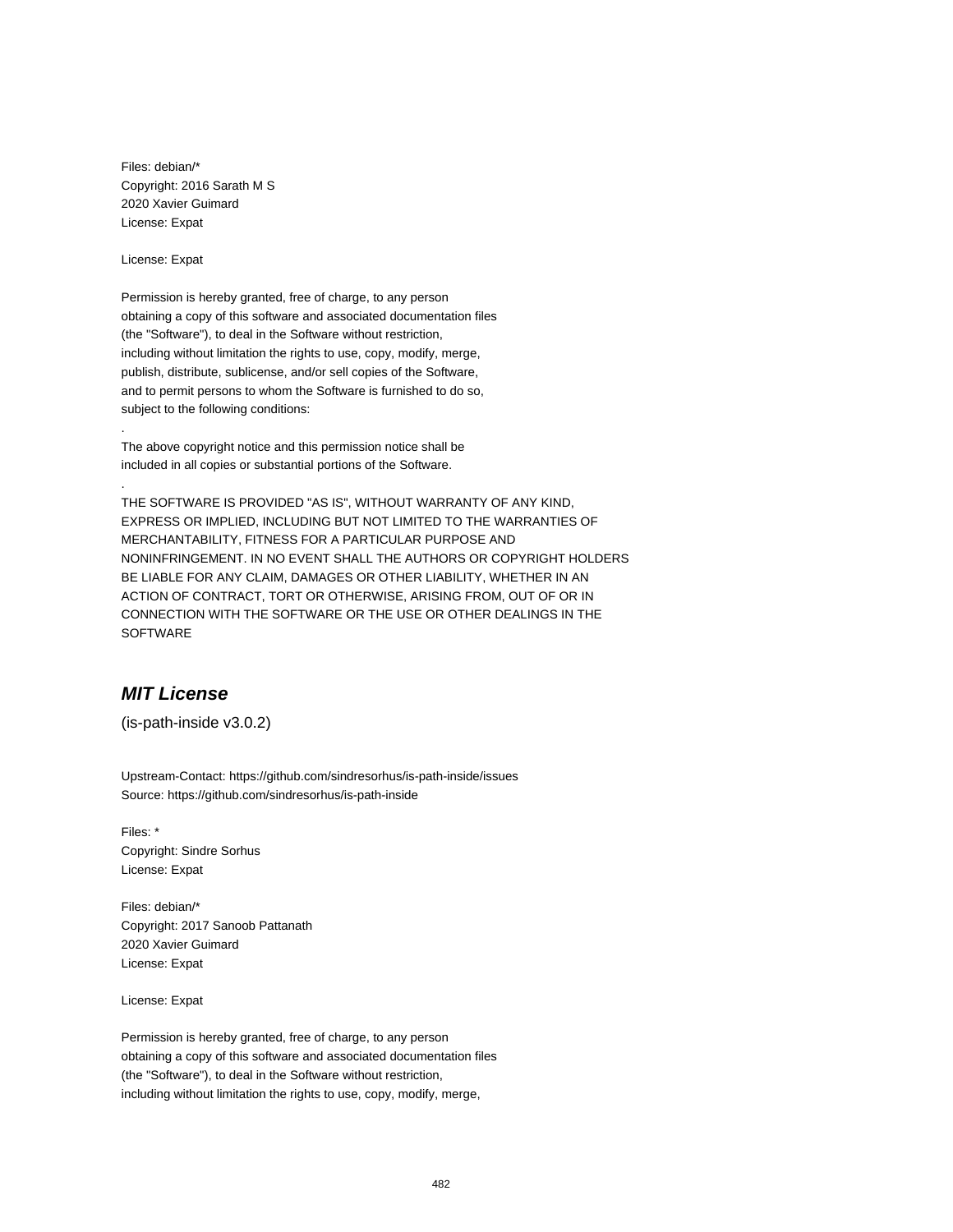publish, distribute, sublicense, and/or sell copies of the Software, and to permit persons to whom the Software is furnished to do so, subject to the following conditions:

The above copyright notice and this permission notice shall be included in all copies or substantial portions of the Software.

THE SOFTWARE IS PROVIDED "AS IS", WITHOUT WARRANTY OF ANY KIND, EXPRESS OR IMPLIED, INCLUDING BUT NOT LIMITED TO THE WARRANTIES OF MERCHANTABILITY, FITNESS FOR A PARTICULAR PURPOSE AND NONINFRINGEMENT. IN NO EVENT SHALL THE AUTHORS OR COPYRIGHT HOLDERS BE LIABLE FOR ANY CLAIM, DAMAGES OR OTHER LIABILITY, WHETHER IN AN ACTION OF CONTRACT, TORT OR OTHERWISE, ARISING FROM, OUT OF OR IN CONNECTION WITH THE SOFTWARE OR THE USE OR OTHER DEALINGS IN THE SOFTWARE

# **MIT License**

.

.

(object-assign 4.1.1)

Upstream-Contact: https://github.com/sindresorhus/object-assign/issues Source: https://github.com/sindresorhus/object-assign#readme

Files: \* Copyright: Sindre Sorhus (sindresorhus.com) License: Expat

Files: debian/\* Copyright: 2016, Sruthi Chandran License: Expat

License: Expat

.

.

Permission is hereby granted, free of charge, to any person obtaining a copy of this software and associated documentation files (the "Software"), to deal in the Software without restriction, including without limitation the rights to use, copy, modify, merge, publish, distribute, sublicense, and/or sell copies of the Software, and to permit persons to whom the Software is furnished to do so, subject to the following conditions:

The above copyright notice and this permission notice shall be included in all copies or substantial portions of the Software.

THE SOFTWARE IS PROVIDED "AS IS", WITHOUT WARRANTY OF ANY KIND, EXPRESS OR IMPLIED, INCLUDING BUT NOT LIMITED TO THE WARRANTIES OF MERCHANTABILITY, FITNESS FOR A PARTICULAR PURPOSE AND NONINFRINGEMENT. IN NO EVENT SHALL THE AUTHORS OR COPYRIGHT HOLDERS BE LIABLE FOR ANY CLAIM, DAMAGES OR OTHER LIABILITY, WHETHER IN AN ACTION OF CONTRACT, TORT OR OTHERWISE, ARISING FROM, OUT OF OR IN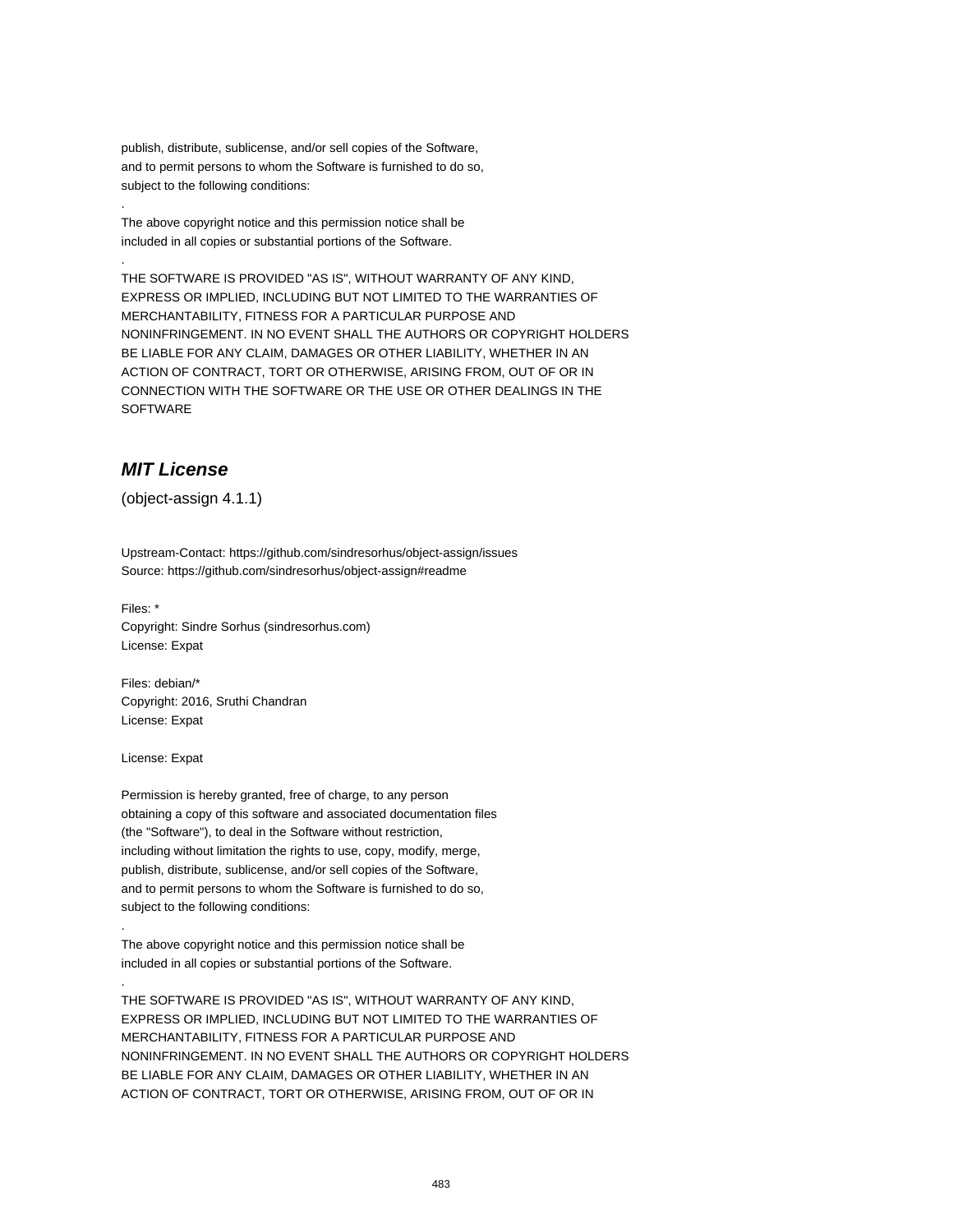CONNECTION WITH THE SOFTWARE OR THE USE OR OTHER DEALINGS IN THE **SOFTWARE** 

## **MIT License**

(p-locate 2.0.0)

Upstream-Contact: https://github.com/sindresorhus/p-locate/issues Source: https://github.com/sindresorhus/p-locate#readme

Files: \* Copyright: 2017 Sindre Sorhus (sindresorhus.com) License: Expat

Files: debian/\* Copyright: 2017 Pirate Praveen License: Expat

License: Expat

.

.

Permission is hereby granted, free of charge, to any person obtaining a copy of this software and associated documentation files (the "Software"), to deal in the Software without restriction, including without limitation the rights to use, copy, modify, merge, publish, distribute, sublicense, and/or sell copies of the Software, and to permit persons to whom the Software is furnished to do so, subject to the following conditions:

The above copyright notice and this permission notice shall be included in all copies or substantial portions of the Software.

THE SOFTWARE IS PROVIDED "AS IS", WITHOUT WARRANTY OF ANY KIND, EXPRESS OR IMPLIED, INCLUDING BUT NOT LIMITED TO THE WARRANTIES OF MERCHANTABILITY, FITNESS FOR A PARTICULAR PURPOSE AND NONINFRINGEMENT. IN NO EVENT SHALL THE AUTHORS OR COPYRIGHT HOLDERS BE LIABLE FOR ANY CLAIM, DAMAGES OR OTHER LIABILITY, WHETHER IN AN ACTION OF CONTRACT, TORT OR OTHERWISE, ARISING FROM, OUT OF OR IN CONNECTION WITH THE SOFTWARE OR THE USE OR OTHER DEALINGS IN THE **SOFTWARE** 

# **MIT License**

(path-type 2.0.0, path-type 3.0.0)

Upstream-Contact: https://github.com/sindresorhus/path-type/issues Source: https://github.com/sindresorhus/path-type#readme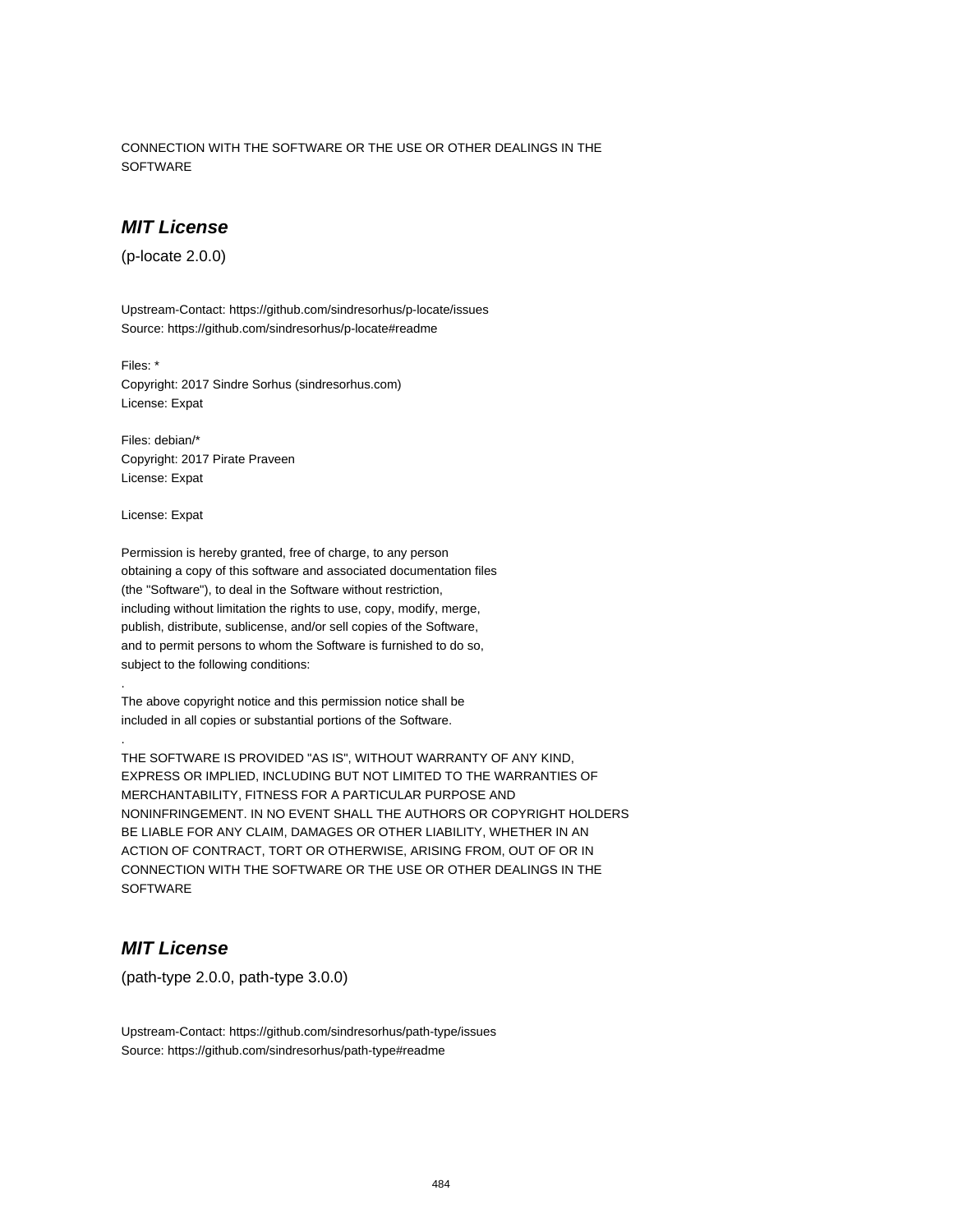Files: \* Copyright: 2016 Sindre Sorhus (sindresorhus.com) License: Expat

Files: debian/\* Copyright: 2016 Pirate Praveen License: Expat

License: Expat

.

.

Permission is hereby granted, free of charge, to any person obtaining a copy of this software and associated documentation files (the "Software"), to deal in the Software without restriction, including without limitation the rights to use, copy, modify, merge, publish, distribute, sublicense, and/or sell copies of the Software, and to permit persons to whom the Software is furnished to do so, subject to the following conditions:

The above copyright notice and this permission notice shall be included in all copies or substantial portions of the Software.

THE SOFTWARE IS PROVIDED "AS IS", WITHOUT WARRANTY OF ANY KIND, EXPRESS OR IMPLIED, INCLUDING BUT NOT LIMITED TO THE WARRANTIES OF MERCHANTABILITY, FITNESS FOR A PARTICULAR PURPOSE AND NONINFRINGEMENT. IN NO EVENT SHALL THE AUTHORS OR COPYRIGHT HOLDERS BE LIABLE FOR ANY CLAIM, DAMAGES OR OTHER LIABILITY, WHETHER IN AN ACTION OF CONTRACT, TORT OR OTHERWISE, ARISING FROM, OUT OF OR IN CONNECTION WITH THE SOFTWARE OR THE USE OR OTHER DEALINGS IN THE SOFTWARE

# **MIT License**

(pkg-dir 4.2.0)

Upstream-Contact: https://github.com/sindresorhus/pkg-dir/issues Source: https://github.com/sindresorhus/pkg-dir

Files: \* Copyright: Sindre Sorhus (sindresorhus.com) License: Expat

Files: debian/\* Copyright: 2016, Pirate Praveen 2019, Xavier Guimard License: Expat

Files: debian/tests/test\_modules/\* Copyright: Sindre Sorhus License: Expat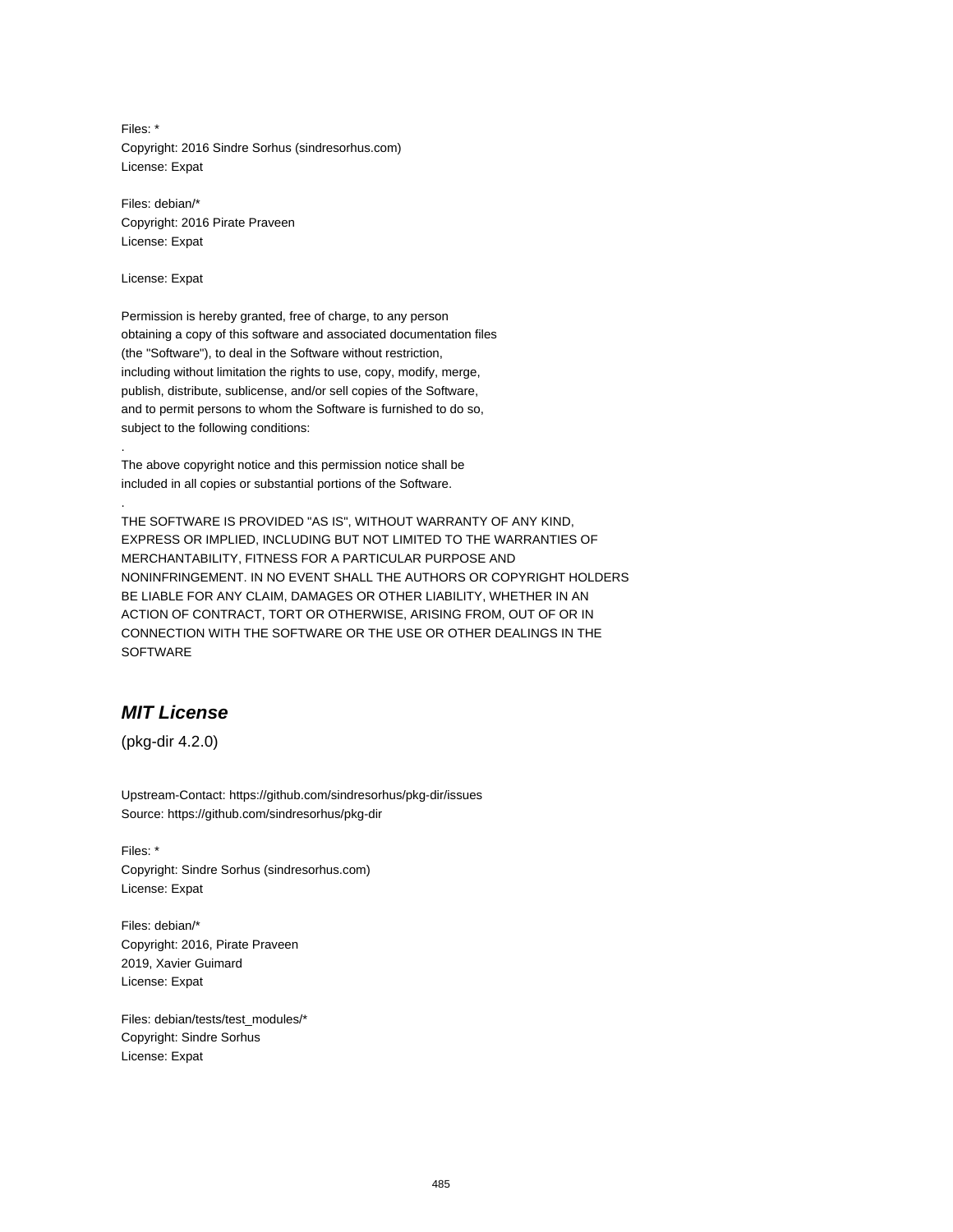#### License: Expat

.

.

Permission is hereby granted, free of charge, to any person obtaining a copy of this software and associated documentation files (the "Software"), to deal in the Software without restriction, including without limitation the rights to use, copy, modify, merge, publish, distribute, sublicense, and/or sell copies of the Software, and to permit persons to whom the Software is furnished to do so, subject to the following conditions:

The above copyright notice and this permission notice shall be included in all copies or substantial portions of the Software.

THE SOFTWARE IS PROVIDED "AS IS", WITHOUT WARRANTY OF ANY KIND, EXPRESS OR IMPLIED, INCLUDING BUT NOT LIMITED TO THE WARRANTIES OF MERCHANTABILITY, FITNESS FOR A PARTICULAR PURPOSE AND NONINFRINGEMENT. IN NO EVENT SHALL THE AUTHORS OR COPYRIGHT HOLDERS BE LIABLE FOR ANY CLAIM, DAMAGES OR OTHER LIABILITY, WHETHER IN AN ACTION OF CONTRACT, TORT OR OTHERWISE, ARISING FROM, OUT OF OR IN CONNECTION WITH THE SOFTWARE OR THE USE OR OTHER DEALINGS IN THE SOFTWARE

# **MIT License**

(sindresorhus/slash v3.0.0)

Upstream-Contact: https://github.com/sindresorhus/slash/issues Source: https://github.com/sindresorhus/slash

Files: \* Copyright: Sindre Sorhus License: Expat

Files: debian/\* Copyright: 2016, Pirate Praveen 2020, Xavier Guimard License: Expat

License: Expat

.

.

Permission is hereby granted, free of charge, to any person obtaining a copy of this software and associated documentation files (the "Software"), to deal in the Software without restriction, including without limitation the rights to use, copy, modify, merge, publish, distribute, sublicense, and/or sell copies of the Software, and to permit persons to whom the Software is furnished to do so, subject to the following conditions:

The above copyright notice and this permission notice shall be included in all copies or substantial portions of the Software.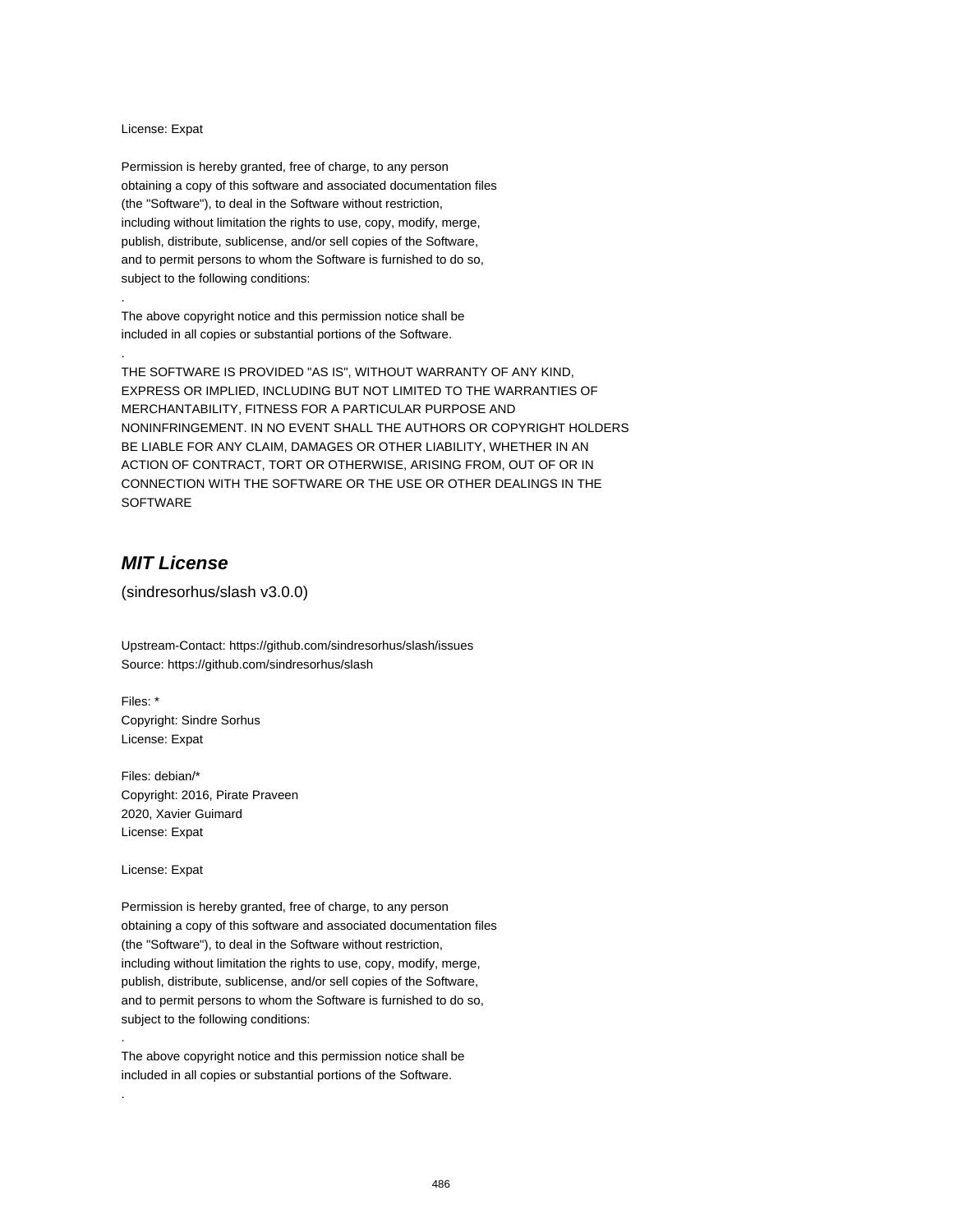THE SOFTWARE IS PROVIDED "AS IS", WITHOUT WARRANTY OF ANY KIND, EXPRESS OR IMPLIED, INCLUDING BUT NOT LIMITED TO THE WARRANTIES OF MERCHANTABILITY, FITNESS FOR A PARTICULAR PURPOSE AND NONINFRINGEMENT. IN NO EVENT SHALL THE AUTHORS OR COPYRIGHT HOLDERS BE LIABLE FOR ANY CLAIM, DAMAGES OR OTHER LIABILITY, WHETHER IN AN ACTION OF CONTRACT, TORT OR OTHERWISE, ARISING FROM, OUT OF OR IN CONNECTION WITH THE SOFTWARE OR THE USE OR OTHER DEALINGS IN THE **SOFTWARE** 

# **MIT License**

(strip-bom 3.0.0)

Upstream-Contact: https://github.com/sindresorhus/strip-bom/issues Source: https://github.com/sindresorhus/strip-bom#readme

Files: \* Copyright: 2016 Sindre Sorhus (sindresorhus.com) License: Expat

Files: debian/\* Copyright: 2016 Shanavas M License: Expat

License: Expat

.

.

Permission is hereby granted, free of charge, to any person obtaining a copy of this software and associated documentation files (the "Software"), to deal in the Software without restriction, including without limitation the rights to use, copy, modify, merge, publish, distribute, sublicense, and/or sell copies of the Software, and to permit persons to whom the Software is furnished to do so, subject to the following conditions:

The above copyright notice and this permission notice shall be included in all copies or substantial portions of the Software.

THE SOFTWARE IS PROVIDED "AS IS", WITHOUT WARRANTY OF ANY KIND, EXPRESS OR IMPLIED, INCLUDING BUT NOT LIMITED TO THE WARRANTIES OF MERCHANTABILITY, FITNESS FOR A PARTICULAR PURPOSE AND NONINFRINGEMENT. IN NO EVENT SHALL THE AUTHORS OR COPYRIGHT HOLDERS BE LIABLE FOR ANY CLAIM, DAMAGES OR OTHER LIABILITY, WHETHER IN AN ACTION OF CONTRACT, TORT OR OTHERWISE, ARISING FROM, OUT OF OR IN CONNECTION WITH THE SOFTWARE OR THE USE OR OTHER DEALINGS IN THE **SOFTWARE** 

## **MIT License**

(strip-json-comments 3.1.1)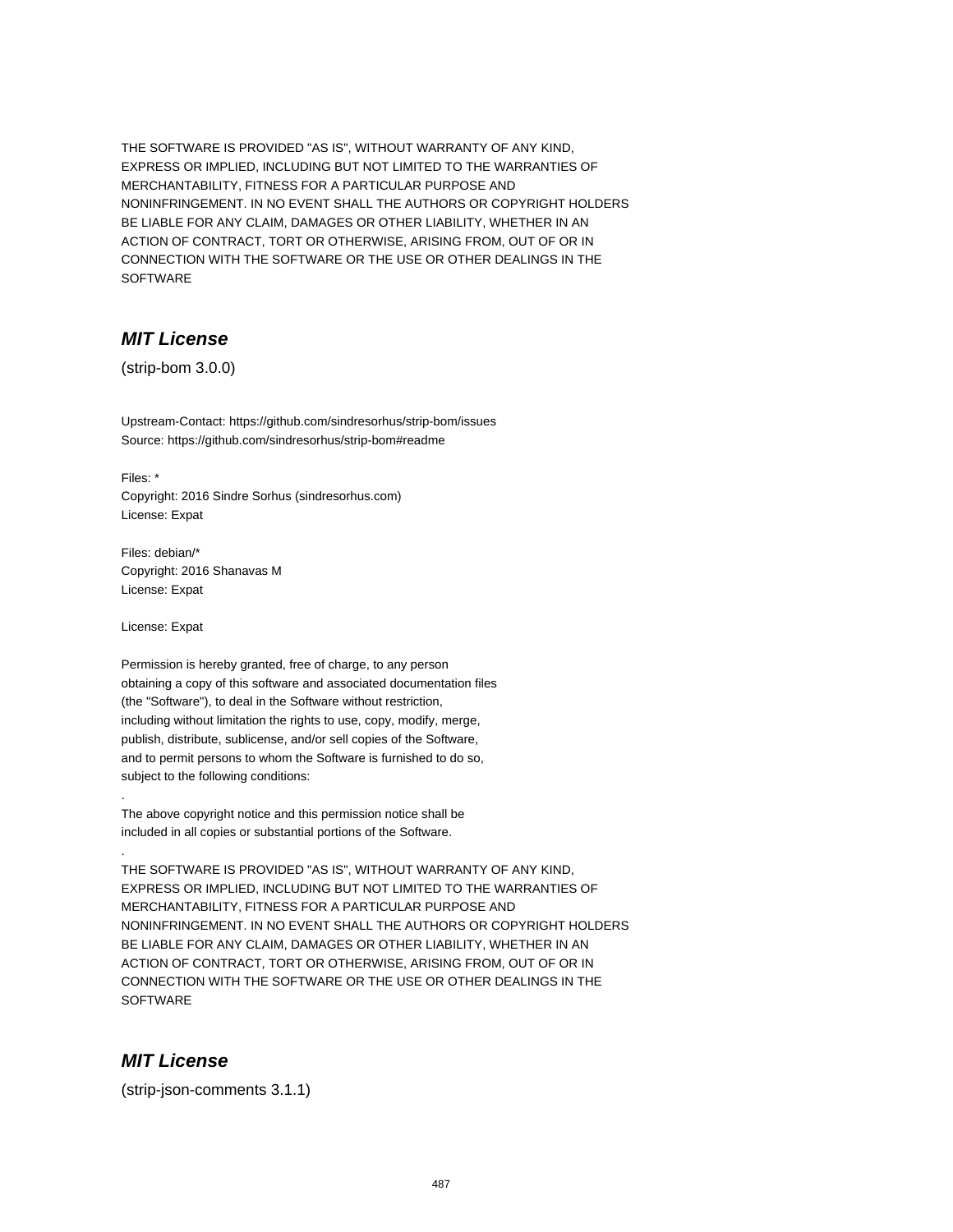Upstream-Contact: https://github.com/sindresorhus/strip-json-comments/issues Source: https://github.com/sindresorhus/strip-json-comments

Files: \* Copyright: Sindre Sorhus (https://sindresorhus.com) License: Expat

Files: debian/\* Copyright: 2015-2018, Julien Puydt 2019, Xavier Guimard License: Expat

License: Expat

.

.

Permission is hereby granted, free of charge, to any person obtaining a copy of this software and associated documentation files (the "Software"), to deal in the Software without restriction, including without limitation the rights to use, copy, modify, merge, publish, distribute, sublicense, and/or sell copies of the Software, and to permit persons to whom the Software is furnished to do so, subject to the following conditions:

The above copyright notice and this permission notice shall be included in all copies or substantial portions of the Software.

THE SOFTWARE IS PROVIDED "AS IS", WITHOUT WARRANTY OF ANY KIND, EXPRESS OR IMPLIED, INCLUDING BUT NOT LIMITED TO THE WARRANTIES OF MERCHANTABILITY, FITNESS FOR A PARTICULAR PURPOSE AND NONINFRINGEMENT. IN NO EVENT SHALL THE AUTHORS OR COPYRIGHT HOLDERS BE LIABLE FOR ANY CLAIM, DAMAGES OR OTHER LIABILITY, WHETHER IN AN ACTION OF CONTRACT, TORT OR OTHERWISE, ARISING FROM, OUT OF OR IN CONNECTION WITH THE SOFTWARE OR THE USE OR OTHER DEALINGS IN THE SOFTWARE

### **MIT License**

(unpipe 1.0.0)

Upstream-Contact: https://github.com/stream-utils/unpipe/issues Source: https://github.com/stream-utils/unpipe

Files: \* Copyright: 2016 Douglas Christopher Wilson License: Expat

Files: debian/\* Copyright: 2016 Thorsten Alteholz License: Expat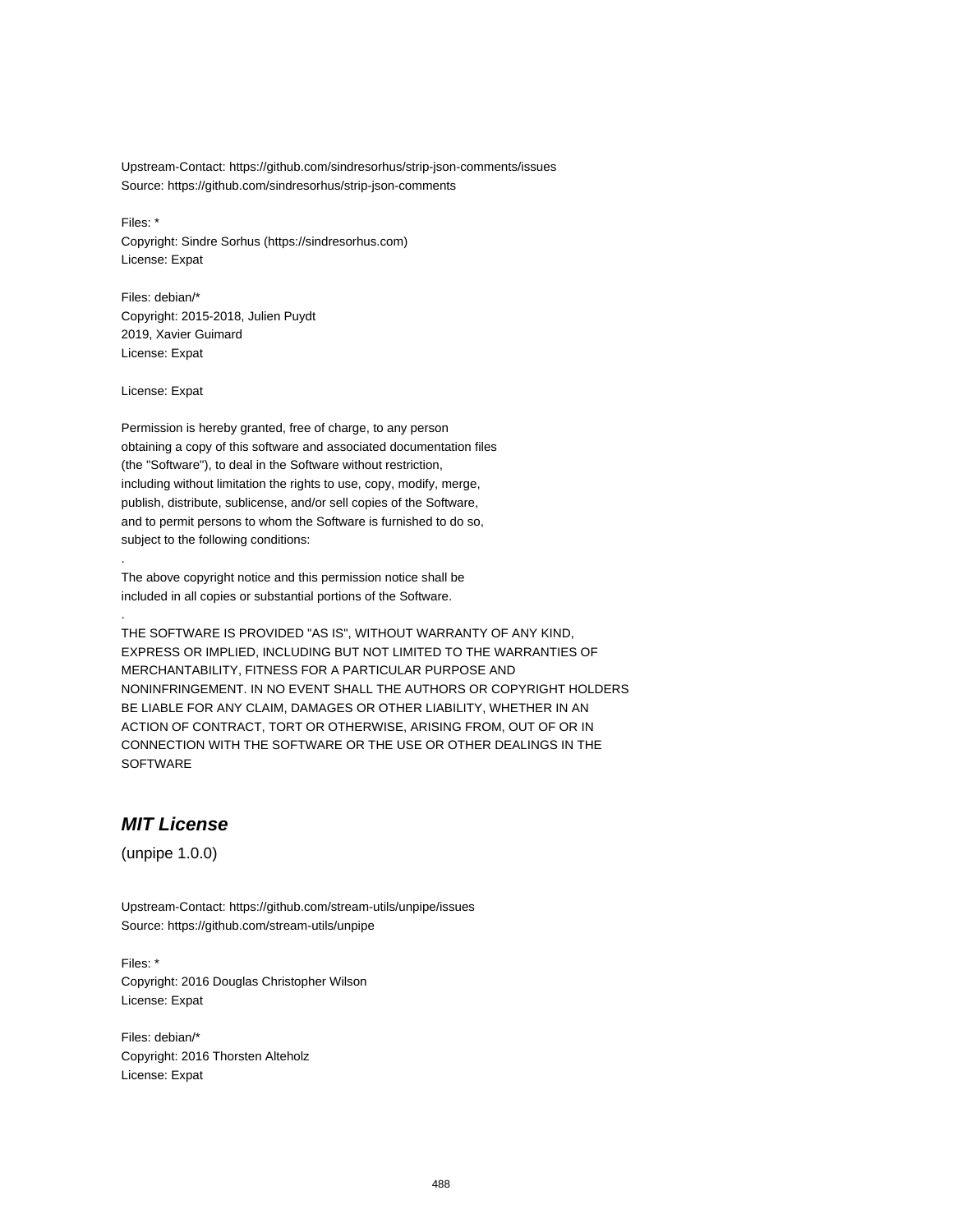#### License: Expat

.

.

Permission is hereby granted, free of charge, to any person obtaining a copy of this software and associated documentation files (the "Software"), to deal in the Software without restriction, including without limitation the rights to use, copy, modify, merge, publish, distribute, sublicense, and/or sell copies of the Software, and to permit persons to whom the Software is furnished to do so, subject to the following conditions:

The above copyright notice and this permission notice shall be included in all copies or substantial portions of the Software.

THE SOFTWARE IS PROVIDED "AS IS", WITHOUT WARRANTY OF ANY KIND, EXPRESS OR IMPLIED, INCLUDING BUT NOT LIMITED TO THE WARRANTIES OF MERCHANTABILITY, FITNESS FOR A PARTICULAR PURPOSE AND NONINFRINGEMENT. IN NO EVENT SHALL THE AUTHORS OR COPYRIGHT HOLDERS BE LIABLE FOR ANY CLAIM, DAMAGES OR OTHER LIABILITY, WHETHER IN AN ACTION OF CONTRACT, TORT OR OTHERWISE, ARISING FROM, OUT OF OR IN CONNECTION WITH THE SOFTWARE OR THE USE OR OTHER DEALINGS IN THE SOFTWARE

# **MIT License**

(node-commondir 1.0.1)

Upstream-Contact: https://github.com/substack/node-commondir/issues Source: https://github.com/substack/node-commondir

Files: \* Copyright: 2016 James Halliday (http://substack.net) License: Expat

Files: debian/\* Copyright: 2016 Pirate Praveen License: Expat

License: Expat

.

.

Permission is hereby granted, free of charge, to any person obtaining a copy of this software and associated documentation files (the "Software"), to deal in the Software without restriction, including without limitation the rights to use, copy, modify, merge, publish, distribute, sublicense, and/or sell copies of the Software, and to permit persons to whom the Software is furnished to do so, subject to the following conditions:

The above copyright notice and this permission notice shall be included in all copies or substantial portions of the Software.

THE SOFTWARE IS PROVIDED "AS IS", WITHOUT WARRANTY OF ANY KIND,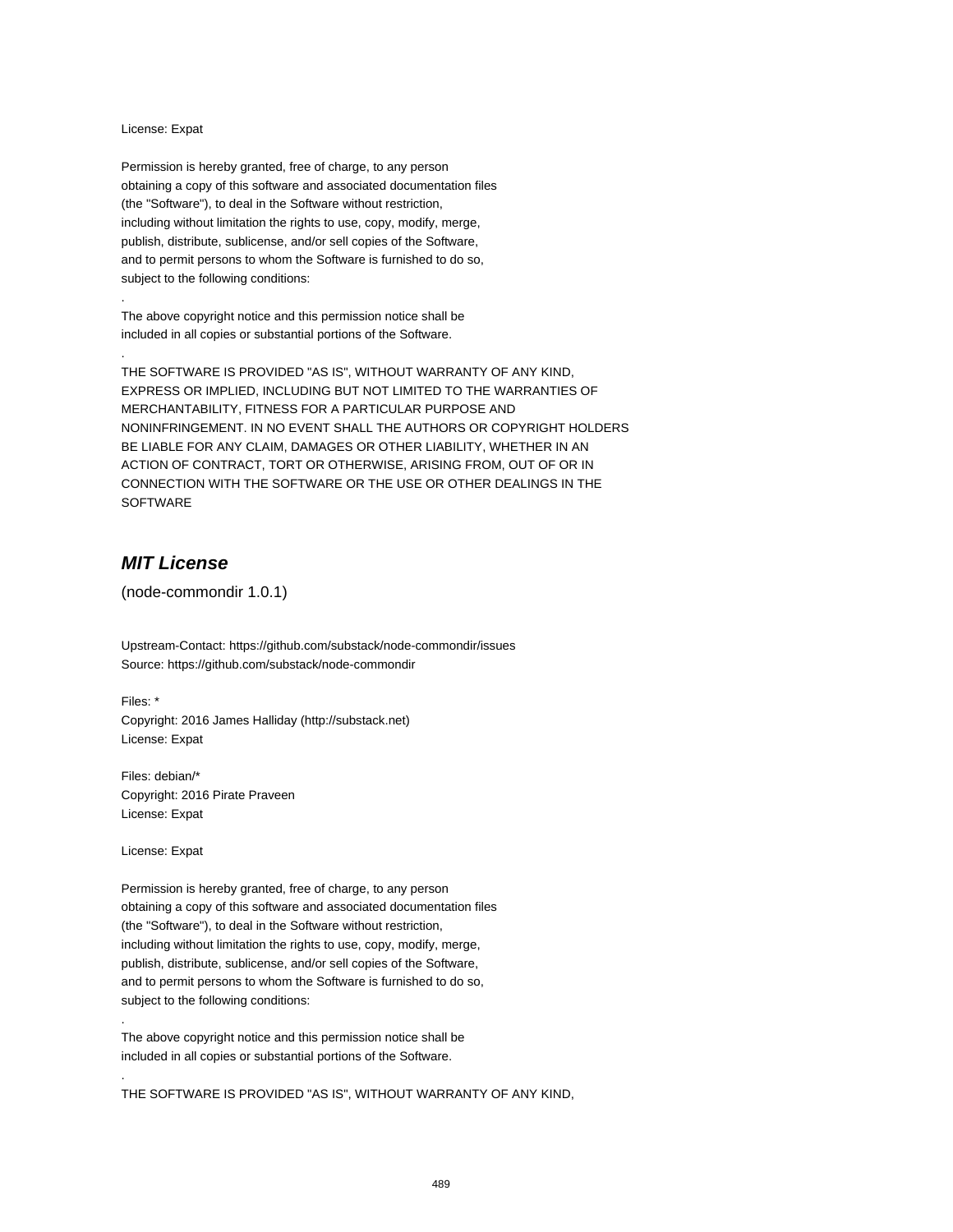EXPRESS OR IMPLIED, INCLUDING BUT NOT LIMITED TO THE WARRANTIES OF MERCHANTABILITY, FITNESS FOR A PARTICULAR PURPOSE AND NONINFRINGEMENT. IN NO EVENT SHALL THE AUTHORS OR COPYRIGHT HOLDERS BE LIABLE FOR ANY CLAIM, DAMAGES OR OTHER LIABILITY, WHETHER IN AN ACTION OF CONTRACT, TORT OR OTHERWISE, ARISING FROM, OUT OF OR IN CONNECTION WITH THE SOFTWARE OR THE USE OR OTHER DEALINGS IN THE SOFTWARE

# **MIT License**

(agent-base 6.0.2)

Upstream-Contact: https://github.com/TooTallNate/node-agent-base/issues Source: https://github.com/TooTallNate/node-agent-base https://registry.npmjs.org/async-listen

Files: \* Copyright: 2018, Nathan Rajlich (http://n8.io/) License: Expat

Files: debian/\* Copyright: 2018, Per Andersson 2020, Andrius Merkys License: Expat

License: Expat

.

.

Permission is hereby granted, free of charge, to any person obtaining a copy of this software and associated documentation files (the "Software"), to deal in the Software without restriction, including without limitation the rights to use, copy, modify, merge, publish, distribute, sublicense, and/or sell copies of the Software, and to permit persons to whom the Software is furnished to do so, subject to the following conditions:

The above copyright notice and this permission notice shall be included in all copies or substantial portions of the Software.

THE SOFTWARE IS PROVIDED "AS IS", WITHOUT WARRANTY OF ANY KIND, EXPRESS OR IMPLIED, INCLUDING BUT NOT LIMITED TO THE WARRANTIES OF MERCHANTABILITY, FITNESS FOR A PARTICULAR PURPOSE AND NONINFRINGEMENT. IN NO EVENT SHALL THE AUTHORS OR COPYRIGHT HOLDERS BE LIABLE FOR ANY CLAIM, DAMAGES OR OTHER LIABILITY, WHETHER IN AN ACTION OF CONTRACT, TORT OR OTHERWISE, ARISING FROM, OUT OF OR IN CONNECTION WITH THE SOFTWARE OR THE USE OR OTHER DEALINGS IN THE **SOFTWARE** 

# **MIT License**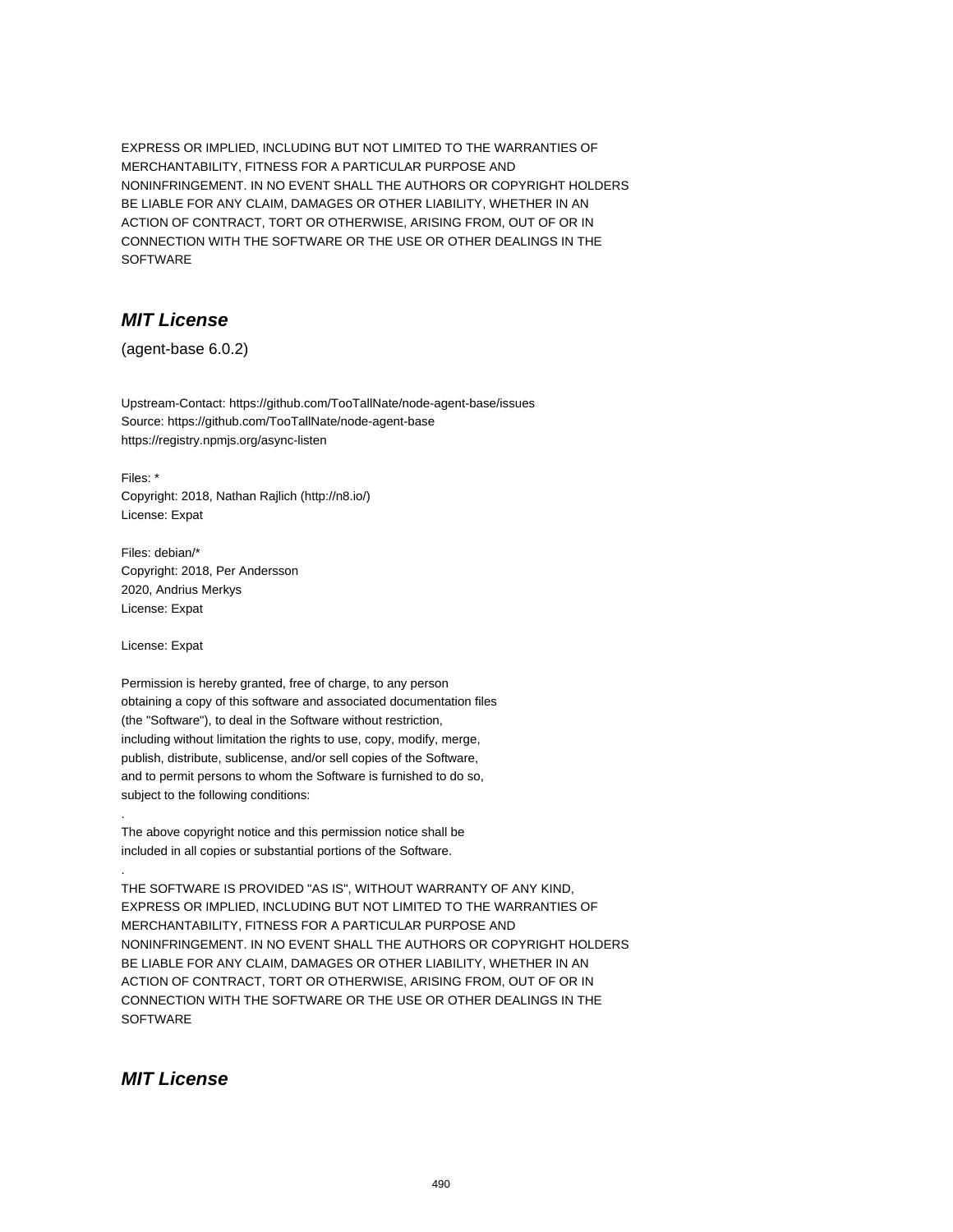### (https-proxy-agent 5.0.0)

Upstream-Contact: https://github.com/TooTallNate/node-https-proxy-agent/issues Source: https://github.com/TooTallNate/node-https-proxy-agent#readme

Files: \* Copyright: 2020, Nathan Rajlich (http://n8.io/) License: Expat

Files: debian/\* Copyright: 2020, Andrius Merkys License: Expat

License: Expat

.

.

Permission is hereby granted, free of charge, to any person obtaining a copy of this software and associated documentation files (the "Software"), to deal in the Software without restriction, including without limitation the rights to use, copy, modify, merge, publish, distribute, sublicense, and/or sell copies of the Software, and to permit persons to whom the Software is furnished to do so, subject to the following conditions:

The above copyright notice and this permission notice shall be included in all copies or substantial portions of the Software.

THE SOFTWARE IS PROVIDED "AS IS", WITHOUT WARRANTY OF ANY KIND, EXPRESS OR IMPLIED, INCLUDING BUT NOT LIMITED TO THE WARRANTIES OF MERCHANTABILITY, FITNESS FOR A PARTICULAR PURPOSE AND NONINFRINGEMENT. IN NO EVENT SHALL THE AUTHORS OR COPYRIGHT HOLDERS BE LIABLE FOR ANY CLAIM, DAMAGES OR OTHER LIABILITY, WHETHER IN AN ACTION OF CONTRACT, TORT OR OTHERWISE, ARISING FROM, OUT OF OR IN CONNECTION WITH THE SOFTWARE OR THE USE OR OTHER DEALINGS IN THE SOFTWARE

### **MIT License**

(deep-extend 0.6.0)

Upstream-Contact: https://github.com/unclechu/node-deep-extend/issues Source: https://github.com/unclechu/node-deep-extend

Files: \* Copyright: 2013-2018, Viacheslav Lotsmanov License: Expat

Files: debian/\* Copyright: 2016, Thorsten Alteholz 2019, Xavier Guimard License: Expat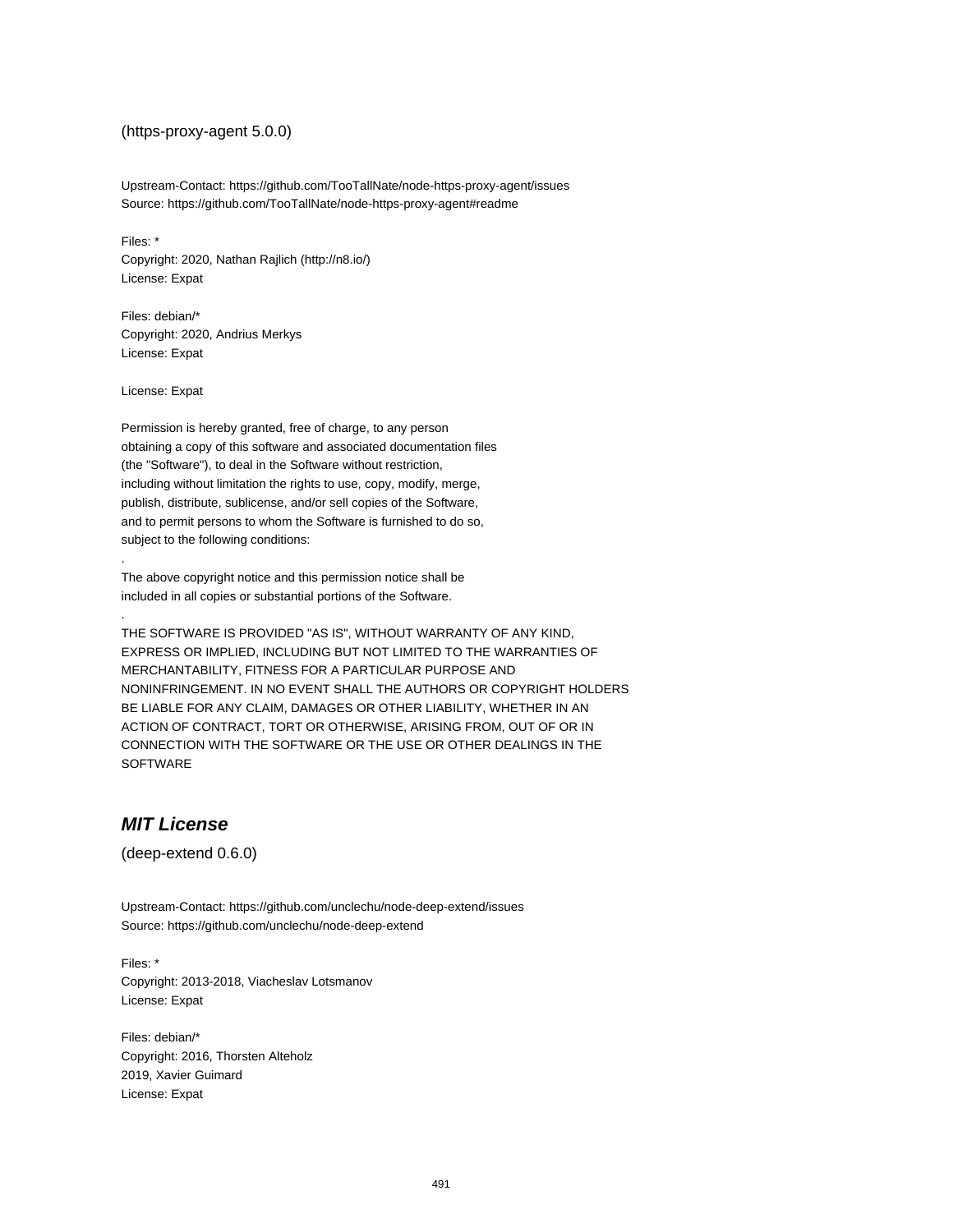#### License: Expat

.

.

Permission is hereby granted, free of charge, to any person obtaining a copy of this software and associated documentation files (the "Software"), to deal in the Software without restriction, including without limitation the rights to use, copy, modify, merge, publish, distribute, sublicense, and/or sell copies of the Software, and to permit persons to whom the Software is furnished to do so, subject to the following conditions:

The above copyright notice and this permission notice shall be included in all copies or substantial portions of the Software.

THE SOFTWARE IS PROVIDED "AS IS", WITHOUT WARRANTY OF ANY KIND, EXPRESS OR IMPLIED, INCLUDING BUT NOT LIMITED TO THE WARRANTIES OF MERCHANTABILITY, FITNESS FOR A PARTICULAR PURPOSE AND NONINFRINGEMENT. IN NO EVENT SHALL THE AUTHORS OR COPYRIGHT HOLDERS BE LIABLE FOR ANY CLAIM, DAMAGES OR OTHER LIABILITY, WHETHER IN AN ACTION OF CONTRACT, TORT OR OTHERWISE, ARISING FROM, OUT OF OR IN CONNECTION WITH THE SOFTWARE OR THE USE OR OTHER DEALINGS IN THE SOFTWARE

# **MIT License**

(visionmedia/batch 0.6.1)

Upstream-Contact: https://github.com/visionmedia/batch/issues Source: https://github.com/visionmedia/batch

Files: \* Copyright: 2013 TJ Holowaychuk License: Expat

Files: debian/\* Copyright: 2014 Leo Iannacone , 2019 Xavier Guimard License: Expat

License: Expat

.

Permission is hereby granted, free of charge, to any person obtaining a copy of this software and associated documentation files (the "Software"), to deal in the Software without restriction, including without limitation the rights to use, copy, modify, merge, publish, distribute, sublicense, and/or sell copies of the Software, and to permit persons to whom the Software is furnished to do so, subject to the following conditions:

The above copyright notice and this permission notice shall be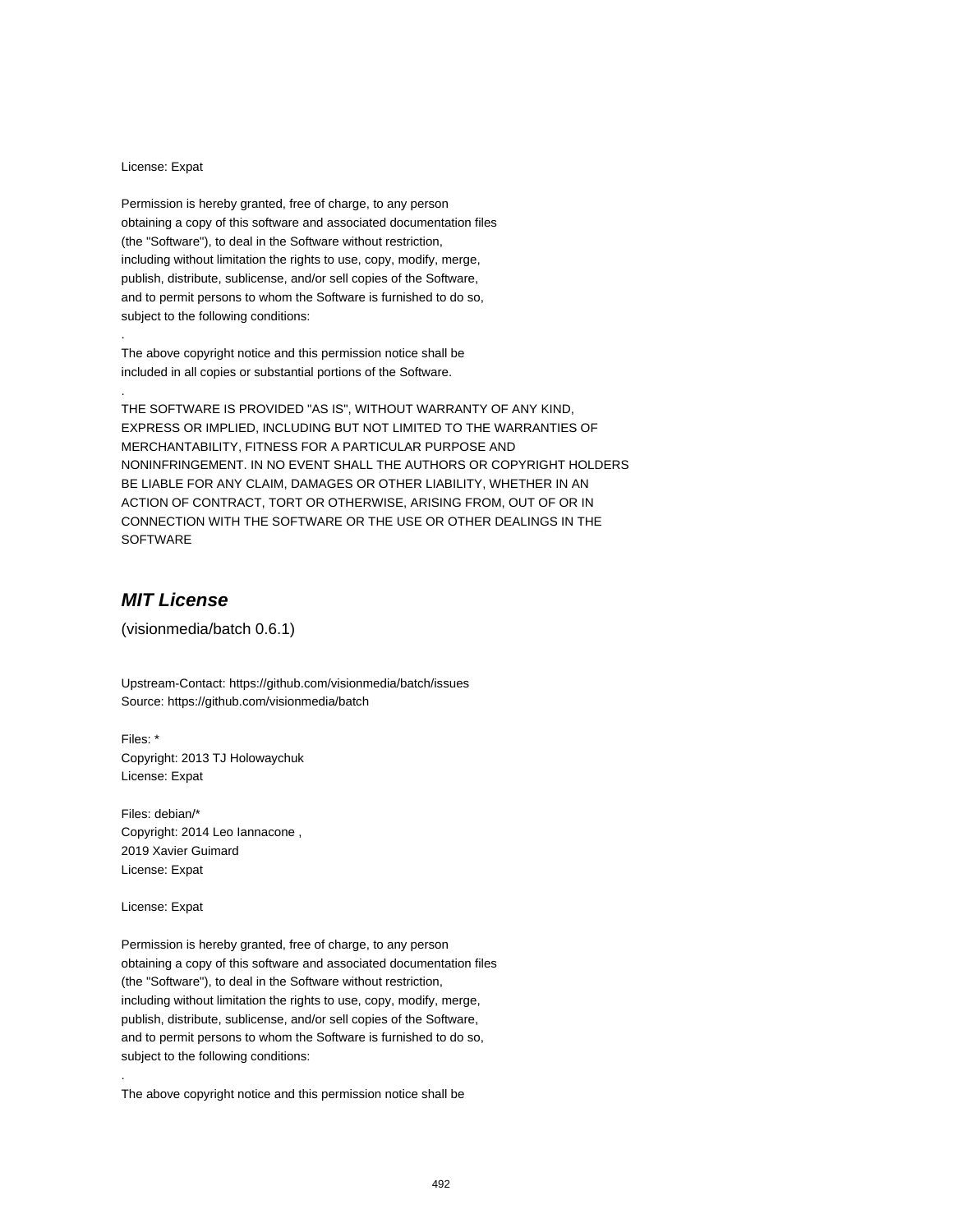included in all copies or substantial portions of the Software.

THE SOFTWARE IS PROVIDED "AS IS", WITHOUT WARRANTY OF ANY KIND, EXPRESS OR IMPLIED, INCLUDING BUT NOT LIMITED TO THE WARRANTIES OF MERCHANTABILITY, FITNESS FOR A PARTICULAR PURPOSE AND NONINFRINGEMENT. IN NO EVENT SHALL THE AUTHORS OR COPYRIGHT HOLDERS BE LIABLE FOR ANY CLAIM, DAMAGES OR OTHER LIABILITY, WHETHER IN AN ACTION OF CONTRACT, TORT OR OTHERWISE, ARISING FROM, OUT OF OR IN CONNECTION WITH THE SOFTWARE OR THE USE OR OTHER DEALINGS IN THE SOFTWARE

## **MIT License**

.

(Visionmedia Debug 4.1.1)

Upstream-Contact: https://github.com/visionmedia/debug/issues Source: https://github.com/visionmedia/debug

Files: \* Copyright: © 2014, TJ Holowaychuk License: Expat

Files: debian/\* Copyright: © 2012, David Paleino 2014, Leo Iannacone 2016, Paolo Greppi License: Expat

License: Expat

.

.

Permission is hereby granted, free of charge, to any person obtaining a copy of this software and associated documentation files (the 'Software'), to deal in the Software without restriction, including without limitation the rights to use, copy, modify, merge, publish, distribute, sublicense, and/or sell copies of the Software, and to permit persons to whom the Software is furnished to do so, subject to the following conditions:

The above copyright notice and this permission notice shall be included in all copies or substantial portions of the Software.

THE SOFTWARE IS PROVIDED 'AS IS', WITHOUT WARRANTY OF ANY KIND, EXPRESS OR IMPLIED, INCLUDING BUT NOT LIMITED TO THE WARRANTIES OF MERCHANTABILITY, FITNESS FOR A PARTICULAR PURPOSE AND NONINFRINGEMENT. IN NO EVENT SHALL THE AUTHORS OR COPYRIGHT HOLDERS BE LIABLE FOR ANY CLAIM, DAMAGES OR OTHER LIABILITY, WHETHER IN AN ACTION OF CONTRACT, TORT OR OTHERWISE, ARISING FROM, OUT OF OR IN CONNECTION WITH THE SOFTWARE OR THE USE OR OTHER DEALINGS IN THE SOFTWARE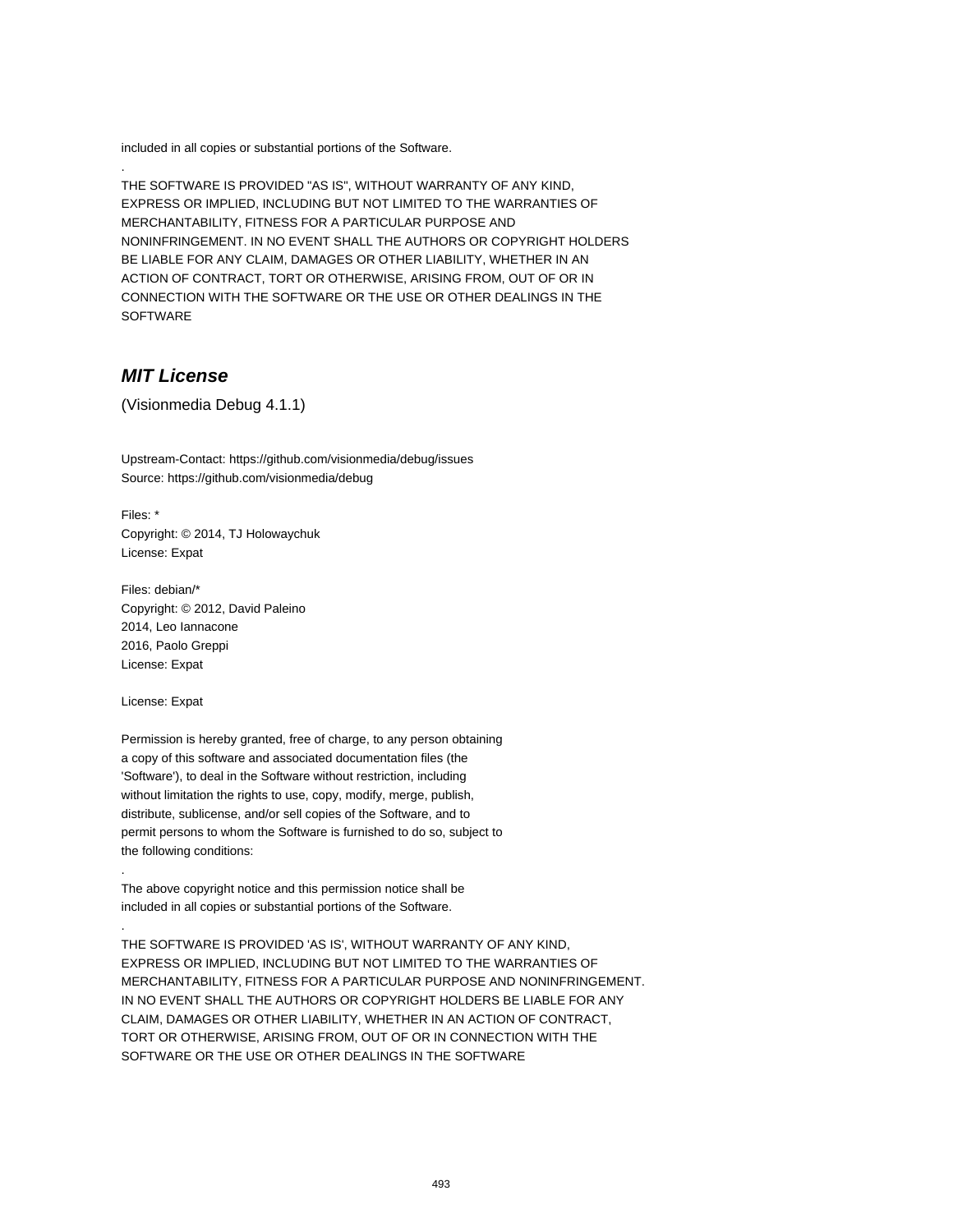## **MIT License**

(loader-utils 1.2.3)

Upstream-Contact: https://github.com/webpack/loader-utils/issues Source: https://github.com/webpack/loader-utils#readme

Files: \* Copyright: JS Foundation and other contributors License: Expat

Files: debian/\* Copyright: 2016 Pirate Praveen 2019 Xavier Guimard License: Expat

License: Expat

.

.

Permission is hereby granted, free of charge, to any person obtaining a copy of this software and associated documentation files (the "Software"), to deal in the Software without restriction, including without limitation the rights to use, copy, modify, merge, publish, distribute, sublicense, and/or sell copies of the Software, and to permit persons to whom the Software is furnished to do so, subject to the following conditions:

The above copyright notice and this permission notice shall be included in all copies or substantial portions of the Software.

THE SOFTWARE IS PROVIDED "AS IS", WITHOUT WARRANTY OF ANY KIND, EXPRESS OR IMPLIED, INCLUDING BUT NOT LIMITED TO THE WARRANTIES OF MERCHANTABILITY, FITNESS FOR A PARTICULAR PURPOSE AND NONINFRINGEMENT. IN NO EVENT SHALL THE AUTHORS OR COPYRIGHT HOLDERS BE LIABLE FOR ANY CLAIM, DAMAGES OR OTHER LIABILITY, WHETHER IN AN ACTION OF CONTRACT, TORT OR OTHERWISE, ARISING FROM, OUT OF OR IN CONNECTION WITH THE SOFTWARE OR THE USE OR OTHER DEALINGS IN THE **SOFTWARE** 

# **MIT License**

(memory-fs 0.4.1)

Upstream-Contact: https://github.com/webpack/memory-fs/issues Source: https://github.com/webpack/memory-fs

Files: \* Copyright: 2012-2014 Tobias Koppers @sokra License: Expat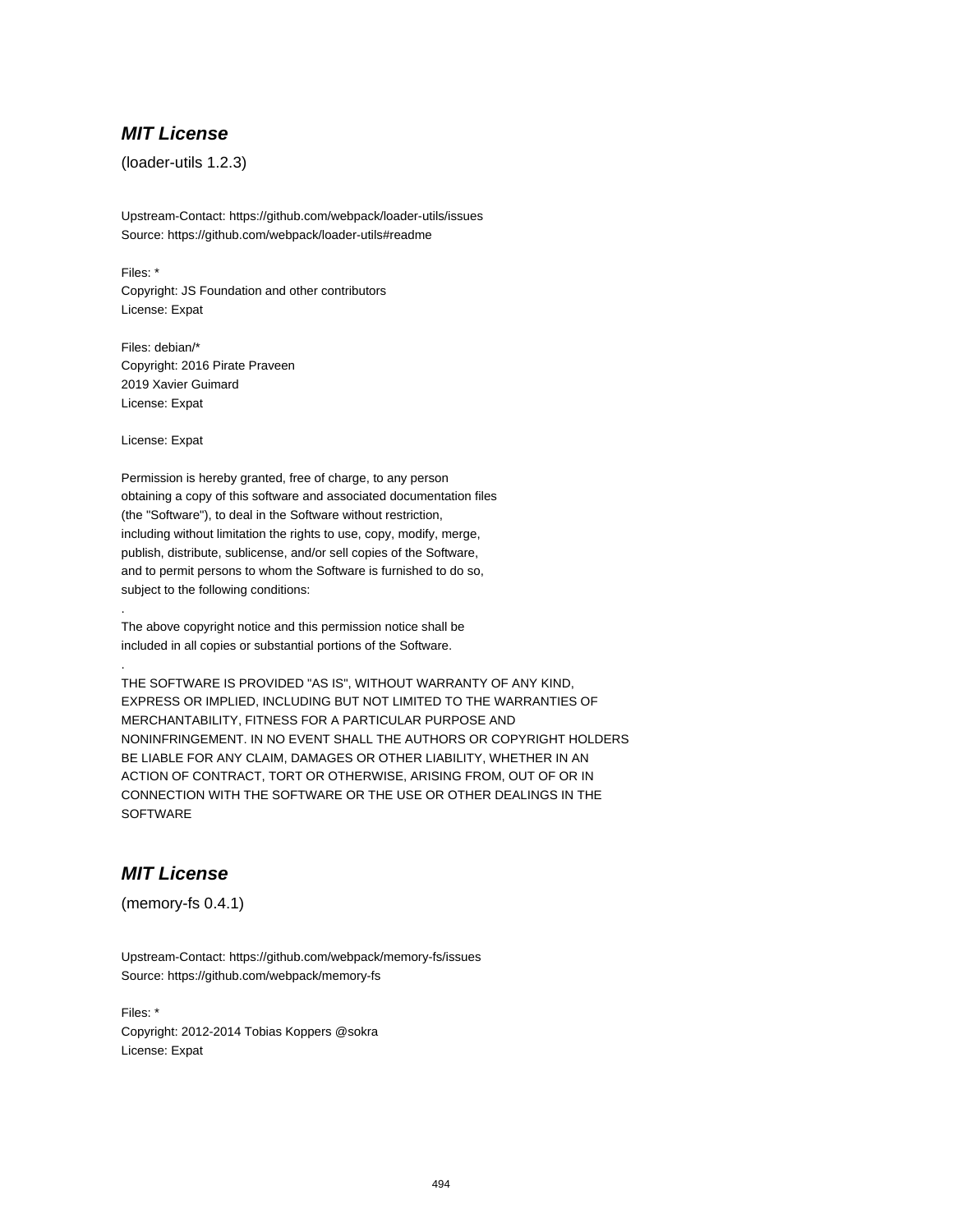Files: debian/\* Copyright: 2017 Pirate Praveen License: Expat

License: Expat

.

.

Permission is hereby granted, free of charge, to any person obtaining a copy of this software and associated documentation files (the "Software"), to deal in the Software without restriction, including without limitation the rights to use, copy, modify, merge, publish, distribute, sublicense, and/or sell copies of the Software, and to permit persons to whom the Software is furnished to do so, subject to the following conditions:

The above copyright notice and this permission notice shall be included in all copies or substantial portions of the Software.

THE SOFTWARE IS PROVIDED "AS IS", WITHOUT WARRANTY OF ANY KIND, EXPRESS OR IMPLIED, INCLUDING BUT NOT LIMITED TO THE WARRANTIES OF MERCHANTABILITY, FITNESS FOR A PARTICULAR PURPOSE AND NONINFRINGEMENT. IN NO EVENT SHALL THE AUTHORS OR COPYRIGHT HOLDERS BE LIABLE FOR ANY CLAIM, DAMAGES OR OTHER LIABILITY, WHETHER IN AN ACTION OF CONTRACT, TORT OR OTHERWISE, ARISING FROM, OUT OF OR IN CONNECTION WITH THE SOFTWARE OR THE USE OR OTHER DEALINGS IN THE SOFTWARE

# **MIT License**

(node-libs-browser v2.2.1)

Upstream-Contact: https://github.com/webpack/node-libs-browser/issues Source: https://github.com/webpack/node-libs-browser

Files: \* Copyright: 2012, Tobias Koppers License: Expat

Files: debian/\* Copyright: 2017, Pirate Praveen License: Expat

License: Expat

.

Permission is hereby granted, free of charge, to any person obtaining a copy of this software and associated documentation files (the "Software"), to deal in the Software without restriction, including without limitation the rights to use, copy, modify, merge, publish, distribute, sublicense, and/or sell copies of the Software, and to permit persons to whom the Software is furnished to do so, subject to the following conditions: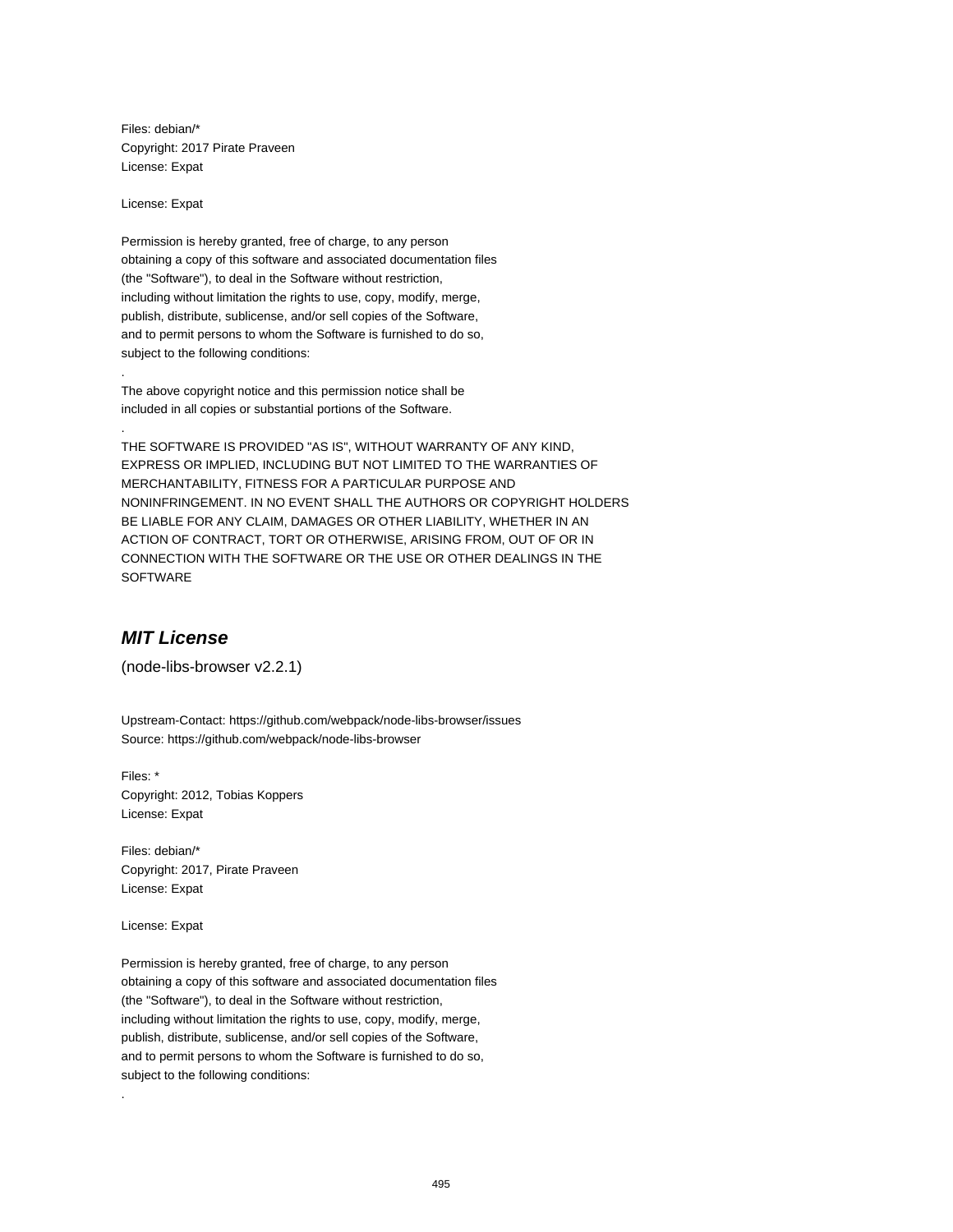The above copyright notice and this permission notice shall be included in all copies or substantial portions of the Software.

THE SOFTWARE IS PROVIDED "AS IS", WITHOUT WARRANTY OF ANY KIND, EXPRESS OR IMPLIED, INCLUDING BUT NOT LIMITED TO THE WARRANTIES OF MERCHANTABILITY, FITNESS FOR A PARTICULAR PURPOSE AND NONINFRINGEMENT. IN NO EVENT SHALL THE AUTHORS OR COPYRIGHT HOLDERS BE LIABLE FOR ANY CLAIM, DAMAGES OR OTHER LIABILITY, WHETHER IN AN ACTION OF CONTRACT, TORT OR OTHERWISE, ARISING FROM, OUT OF OR IN CONNECTION WITH THE SOFTWARE OR THE USE OR OTHER DEALINGS IN THE SOFTWARE

# **MIT License**

.

(is-typedarray 1.0.0)

Upstream-Contact: Hugh Kennedy Source: https://github.com/hughsk/is-typedarray

Files: \* Copyright: 2014-2015, Hugh Kennedy License: MIT

Files: debian/\* Copyright: 2015, Daniel Pocock License: MIT

License: MIT

.

.

Permission is hereby granted, free of charge, to any person obtaining a copy of this software and associated documentation files (the "Software"), to deal in the Software without restriction, including without limitation the rights to use, copy, modify, merge, publish, distribute, sublicense, and/or sell copies of the Software, and to permit persons to whom the Software is furnished to do so, subject to the following conditions:

The above copyright notice and this permission notice shall be included in all copies or substantial portions of the Software.

THE SOFTWARE IS PROVIDED "AS IS", WITHOUT WARRANTY OF ANY KIND, EXPRESS OR IMPLIED, INCLUDING BUT NOT LIMITED TO THE WARRANTIES OF MERCHANTABILITY, FITNESS FOR A PARTICULAR PURPOSE AND NONINFRINGEMENT. IN NO EVENT SHALL THE AUTHORS OR COPYRIGHT HOLDERS BE LIABLE FOR ANY CLAIM, DAMAGES OR OTHER LIABILITY, WHETHER IN AN ACTION OF CONTRACT, TORT OR OTHERWISE, ARISING FROM, OUT OF OR IN CONNECTION WITH THE SOFTWARE OR THE USE OR OTHER DEALINGS IN THE SOFTWARE

## **MIT License**

(fs-extra 7.0.1, fs-extra 8.1.0)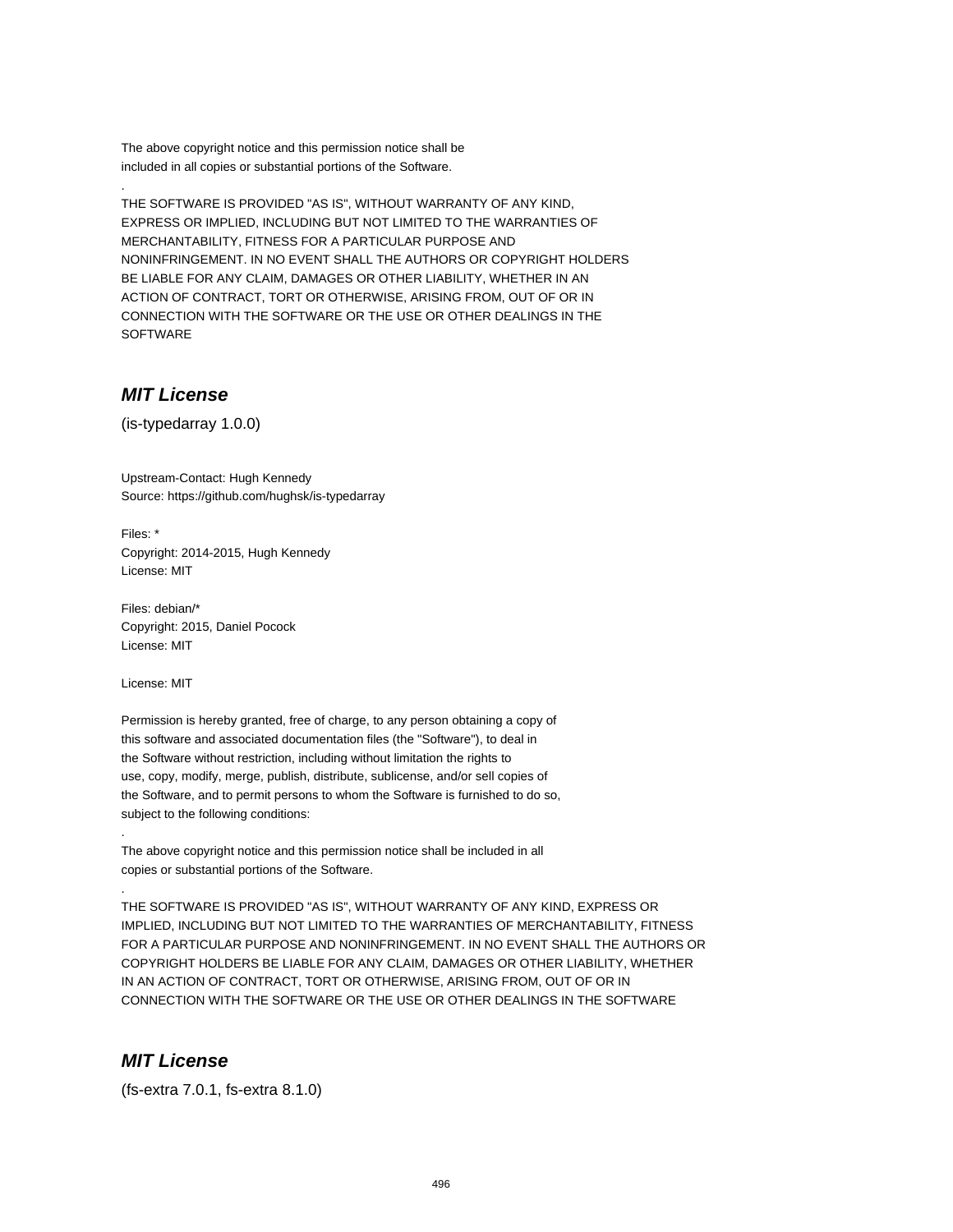Upstream-Contact: JP Richardson Source: https://github.com/jprichardson/node-fs-extra

Files: \* Copyright: 2011-2018, JP Richardson License: Expat

Files: debian/\* Copyright: 2015, Bas Couwenberg 2016-2018, Julien Puydt License: Expat

License: Expat

.

.

Permission is hereby granted, free of charge, to any person obtaining a copy of this software and associated documentation files (the "Software"), to deal in the Software without restriction, including without limitation the rights to use, copy, modify, merge, publish, distribute, sublicense, and/or sell copies of the Software, and to permit persons to whom the Software is furnished to do so, subject to the following conditions:

The above copyright notice and this permission notice shall be included in all copies or substantial portions of the Software.

THE SOFTWARE IS PROVIDED "AS IS", WITHOUT WARRANTY OF ANY KIND, EXPRESS OR IMPLIED, INCLUDING BUT NOT LIMITED TO THE WARRANTIES OF MERCHANTABILITY, FITNESS FOR A PARTICULAR PURPOSE AND NONINFRINGEMENT. IN NO EVENT SHALL THE AUTHORS OR COPYRIGHT HOLDERS BE LIABLE FOR ANY CLAIM, DAMAGES OR OTHER LIABILITY, WHETHER IN AN ACTION OF CONTRACT, TORT OR OTHERWISE, ARISING FROM, OUT OF OR IN CONNECTION WITH THE SOFTWARE OR THE USE OR OTHER DEALINGS IN THE SOFTWARE

### **Open Data Commons Attribution License v1.0**

(language-subtag-registry 0.3.21)

Open Data Commons Attribution License (ODC-By) v1.0

===================================================

### DISCLAIMER

----------

Open Data Commons is not a law firm and does not provide legal services of any kind.

Open Data Commons has no formal relationship with you. Your receipt of this document does not create any kind of agent-client relationship. Please seek the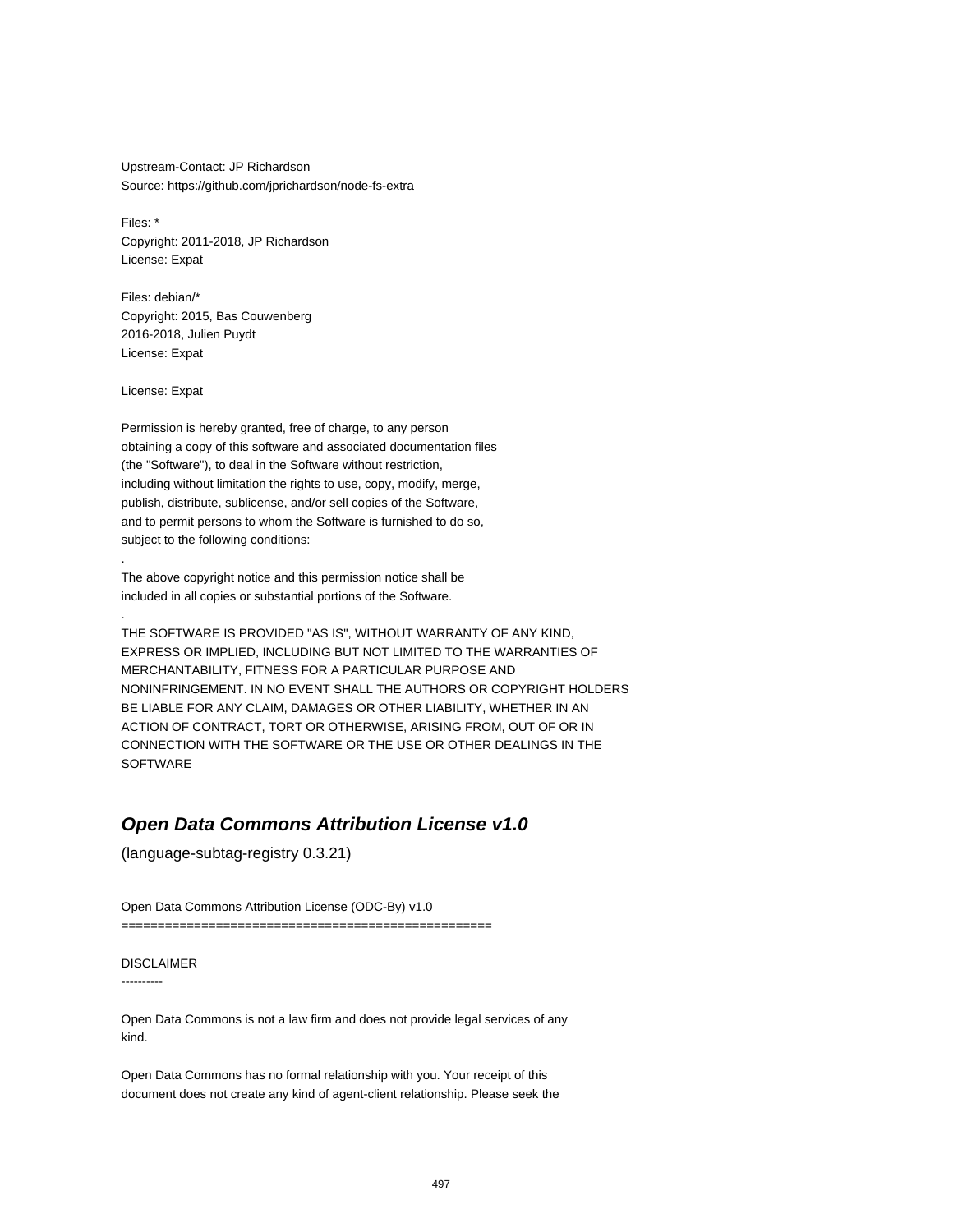advice of a suitably qualified legal professional licensed to practice in your jurisdiction before using this document.

No warranties and disclaimer of any damages. This information is provided 'as is', and this site makes no warranties on the information provided. Any damages resulting from its use are disclaimed.

A plain language summary of the ODC Attribution License (ODC-BY) is available as well as a plain text version.

Attribution License (ODC-By) ================================

### PREAMBLE

--------

The Open Data Commons Attribution License is a license agreement intended to allow users to freely share, modify, and use this Database subject only to the attribution requirements set out in Section 4.

Databases can contain a wide variety of types of content (images, audiovisual material, and sounds all in the same database, for example), and so this license only governs the rights over the Database, and not the contents of the Database individually. Licensors may therefore wish to use this license together with another license for the contents.

Sometimes the contents of a database, or the database itself, can be covered by other rights not addressed here (such as private contracts, trademark over the name, or privacy rights / data protection rights over information in the contents), and so you are advised that you may have to consult other documents or clear other rights before doing activities not covered by this License.

The Licensor (as defined below)

and

You (as defined below)

agree as follows:

1.0 DEFINITIONS OF CAPITALISED WORDS ------------------------------------

"Collective Database" ■■■ Means this Database in unmodified form as part of a collection of independent databases in themselves that together are assembled into a collective whole. A work that constitutes a Collective Database will not be considered a Derivative Database.

"Convey" ■■■ As a verb, means Using the Database, a Derivative Database, or the Database as part of a Collective Database in any way that enables a Person to make or receive copies of the Database or a Derivative Database. Conveying does not include interaction with a user through a computer network, or creating and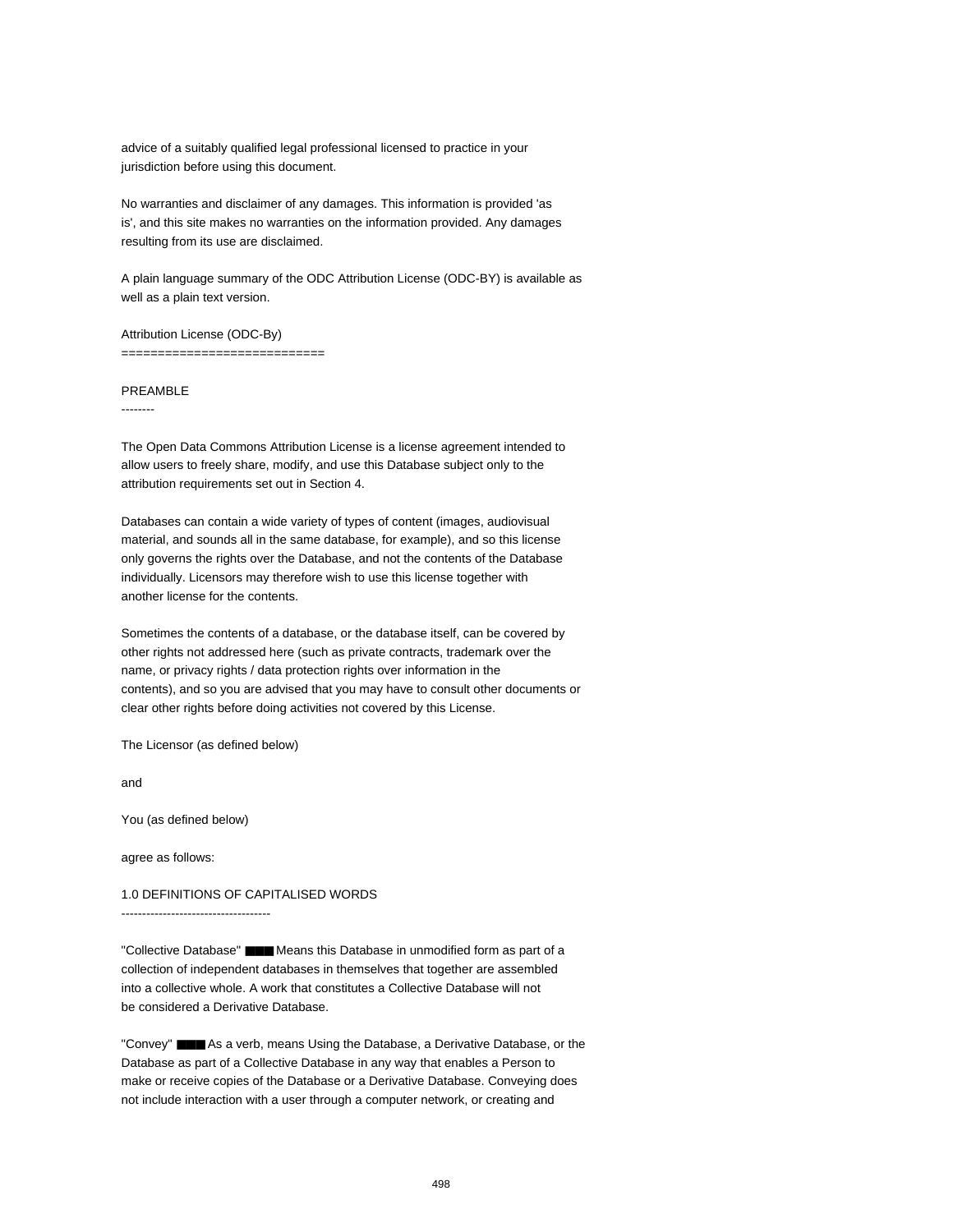Using a Produced Work, where no transfer of a copy of the Database or a Derivative Database occurs.

"Contents" ■■■ The contents of this Database, which includes the information, independent works, or other material collected into the Database. For example, the contents of the Database could be factual data or works such as images, audiovisual material, text, or sounds.

"Database" ■■■ A collection of material (the Contents) arranged in a systematic or methodical way and individually accessible by electronic or other means offered under the terms of this License.

"Database Directive" ■■■ Means Directive 96/9/EC of the European Parliament and of the Council of 11 March 1996 on the legal protection of databases, as amended or succeeded.

"Database Right" ■■■ Means rights resulting from the Chapter III ("sui generis") rights in the Database Directive (as amended and as transposed by member states), which includes the Extraction and Re-utilisation of the whole or a Substantial part of the Contents, as well as any similar rights available in the relevant jurisdiction under Section 10.4.

"Derivative Database" ■■■ Means a database based upon the Database, and includes any translation, adaptation, arrangement, modification, or any other alteration of the Database or of a Substantial part of the Contents. This includes, but is not limited to, Extracting or Re-utilising the whole or a Substantial part of the Contents in a new Database.

"Extraction" ■■■ Means the permanent or temporary transfer of all or a Substantial part of the Contents to another medium by any means or in any form.

"License" ■■■ Means this license agreement and is both a license of rights such as copyright and Database Rights and an agreement in contract.

"Licensor" ■■■ Means the Person that offers the Database under the terms of this License.

"Person" ■■■ Means a natural or legal person or a body of persons corporate or incorporate.

"Produced Work" ■■■ a work (such as an image, audiovisual material, text, or sounds) resulting from using the whole or a Substantial part of the Contents (via a search or other query) from this Database, a Derivative Database, or this Database as part of a Collective Database.

"Publicly" ■■■ means to Persons other than You or under Your control by either more than 50% ownership or by the power to direct their activities (such as contracting with an independent consultant).

"Re-utilisation" ■■■ means any form of making available to the public all or a Substantial part of the Contents by the distribution of copies, by renting, by online or other forms of transmission.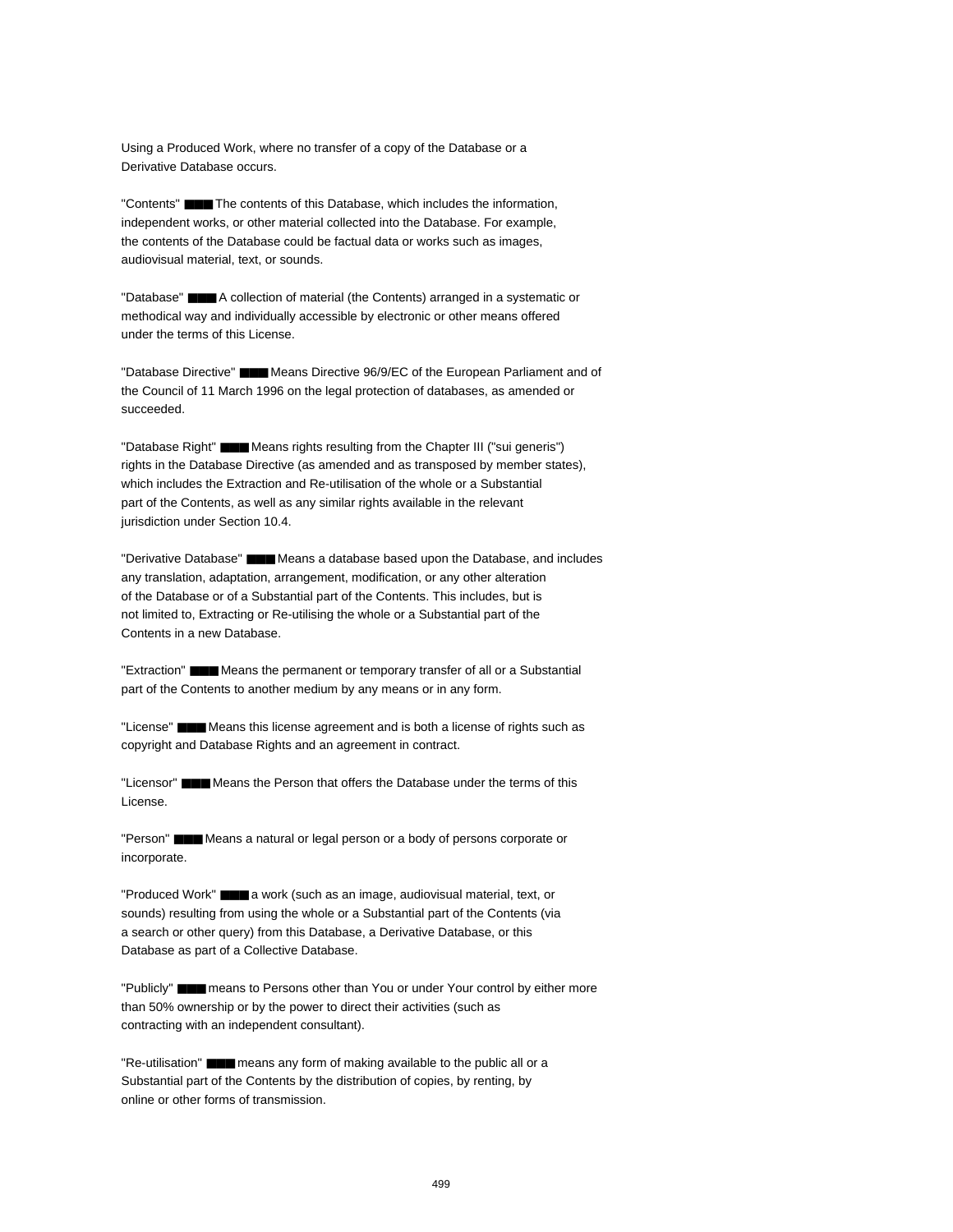"Substantial" ■■■ Means substantial in terms of quantity or quality or a combination of both. The repeated and systematic Extraction or Re-utilisation of insubstantial parts of the Contents may amount to the Extraction or Re-utilisation of a Substantial part of the Contents.

"Use" ■■■ As a verb, means doing any act that is restricted by copyright or Database Rights whether in the original medium or any other; and includes without limitation distributing, copying, publicly performing, publicly displaying, and preparing derivative works of the Database, as well as modifying the Database as may be technically necessary to use it in a different mode or format.

"You" ■■■ Means a Person exercising rights under this License who has not previously violated the terms of this License with respect to the Database, or who has received express permission from the Licensor to exercise rights under this License despite a previous violation.

Words in the singular include the plural and vice versa.

2.0 WHAT THIS LICENSE COVERS ----------------------------

2.1. Legal effect of this document. This License is:

a. A license of applicable copyright and neighbouring rights;

b. A license of the Database Right; and

c. An agreement in contract between You and the Licensor.

2.2 Legal rights covered. This License covers the legal rights in the Database, including:

a. Copyright. Any copyright or neighbouring rights in the Database. The copyright licensed includes any individual elements of the Database, but does not cover the copyright over the Contents independent of this Database. See Section 2.4 for details. Copyright law varies between jurisdictions, but is likely to cover: the Database model or schema, which is the structure, arrangement, and organisation of the Database, and can also include the Database tables and table indexes; the data entry and output sheets; and the Field names of Contents stored in the Database;

b. Database Rights. Database Rights only extend to the Extraction and Re-utilisation of the whole or a Substantial part of the Contents. Database Rights can apply even when there is no copyright over the Database. Database Rights can also apply when the Contents are removed from the Database and are selected and arranged in a way that would not infringe any applicable copyright; and

c. Contract. This is an agreement between You and the Licensor for access to the Database. In return you agree to certain conditions of use on this access as outlined in this License.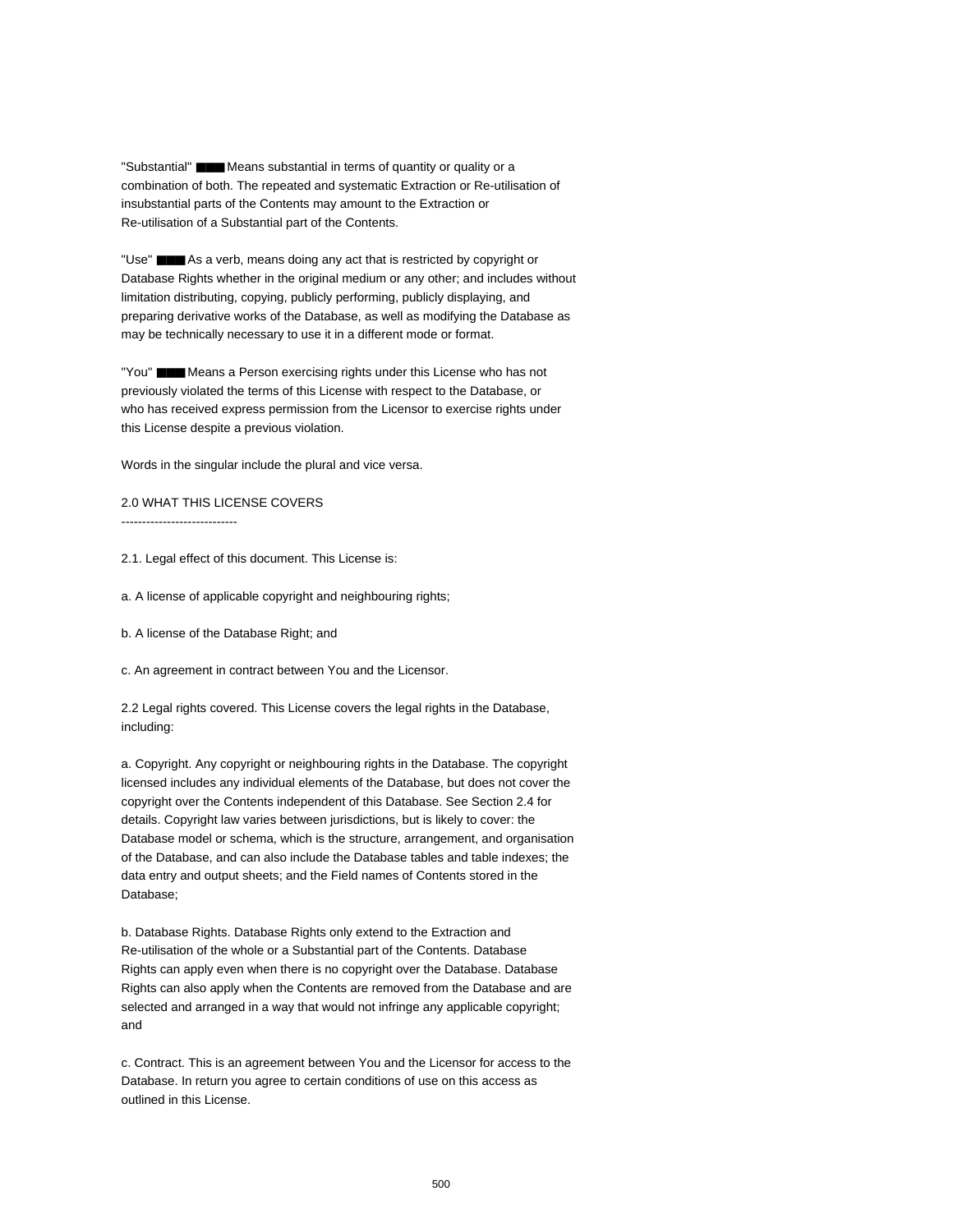2.3 Rights not covered.

a. This License does not apply to computer programs used in the making or operation of the Database;

b. This License does not cover any patents over the Contents or the Database; and

c. This License does not cover any trademarks associated with the Database.

2.4 Relationship to Contents in the Database. The individual items of the Contents contained in this Database may be covered by other rights, including copyright, patent, data protection, privacy, or personality rights, and this License does not cover any rights (other than Database Rights or in contract) in individual Contents contained in the Database.

For example, if used on a Database of images (the Contents), this License would not apply to copyright over individual images, which could have their own separate licenses, or one single license covering all of the rights over the images.

### 3.0 RIGHTS GRANTED

------------------

3.1 Subject to the terms and conditions of this License, the Licensor grants to You a worldwide, royalty-free, non-exclusive, terminable (but only under Section 9) license to Use the Database for the duration of any applicable copyright and Database Rights. These rights explicitly include commercial use, and do not exclude any field of endeavour. To the extent possible in the relevant jurisdiction, these rights may be exercised in all media and formats whether now known or created in the future.

The rights granted cover, for example:

a. Extraction and Re-utilisation of the whole or a Substantial part of the Contents;

b. Creation of Derivative Databases;

c. Creation of Collective Databases;

d. Creation of temporary or permanent reproductions by any means and in any form, in whole or in part, including of any Derivative Databases or as a part of Collective Databases; and

e. Distribution, communication, display, lending, making available, or performance to the public by any means and in any form, in whole or in part, including of any Derivative Database or as a part of Collective Databases.

3.2 Compulsory license schemes. For the avoidance of doubt: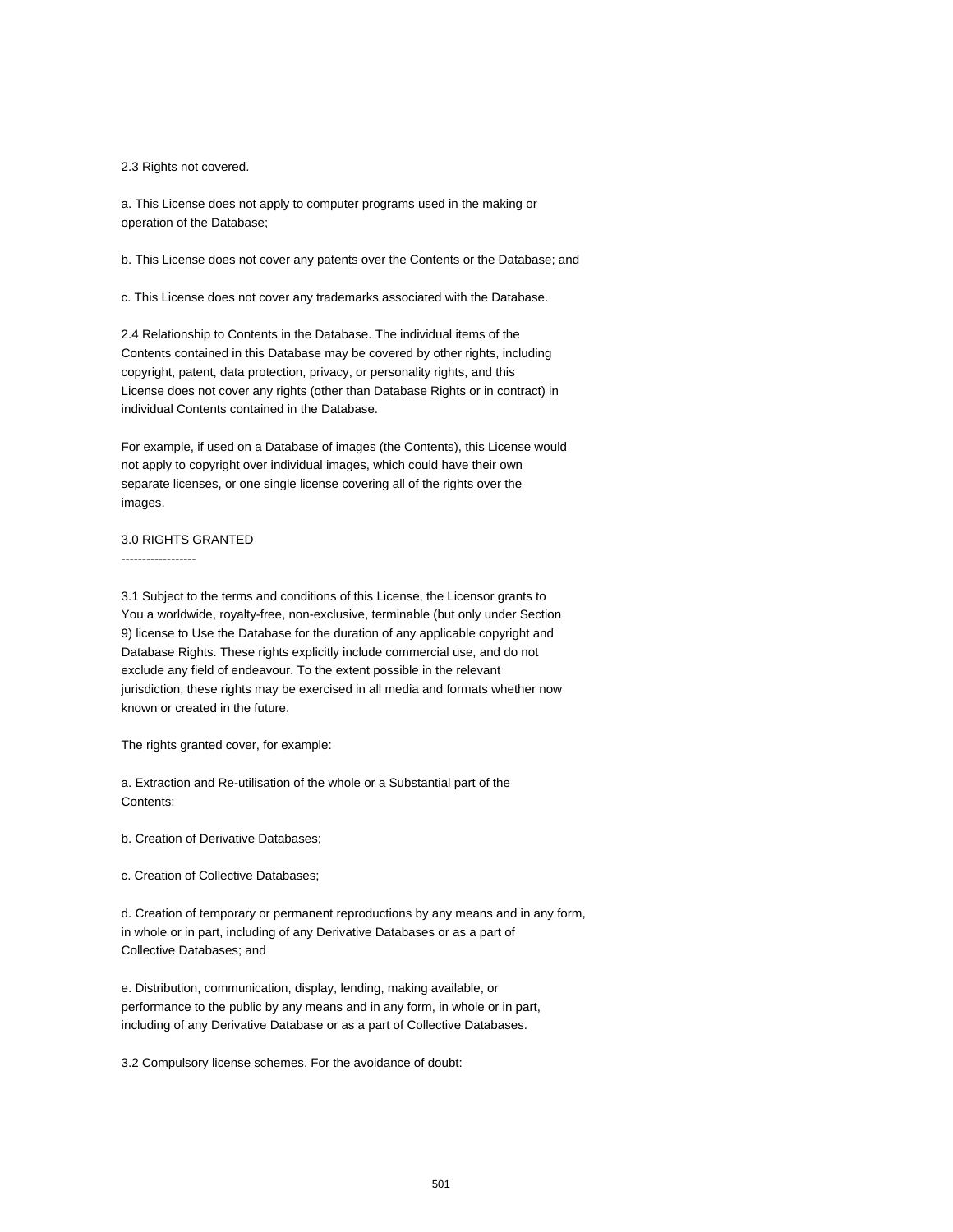a. Non-waivable compulsory license schemes. In those jurisdictions in which the right to collect royalties through any statutory or compulsory licensing scheme cannot be waived, the Licensor reserves the exclusive right to collect such royalties for any exercise by You of the rights granted under this License;

b. Waivable compulsory license schemes. In those jurisdictions in which the right to collect royalties through any statutory or compulsory licensing scheme can be waived, the Licensor waives the exclusive right to collect such royalties for any exercise by You of the rights granted under this License; and,

c. Voluntary license schemes. The Licensor waives the right to collect royalties, whether individually or, in the event that the Licensor is a member of a collecting society that administers voluntary licensing schemes, via that society, from any exercise by You of the rights granted under this License.

3.3 The right to release the Database under different terms, or to stop distributing or making available the Database, is reserved. Note that this Database may be multiple-licensed, and so You may have the choice of using alternative licenses for this Database. Subject to Section 10.4, all other rights not expressly granted by Licensor are reserved.

### 4.0 CONDITIONS OF USE

---------------------

4.1 The rights granted in Section 3 above are expressly made subject to Your complying with the following conditions of use. These are important conditions of this License, and if You fail to follow them, You will be in material breach of its terms.

4.2 Notices. If You Publicly Convey this Database, any Derivative Database, or the Database as part of a Collective Database, then You must:

a. Do so only under the terms of this License;

b. Include a copy of this License or its Uniform Resource Identifier (URI) with the Database or Derivative Database, including both in the Database or Derivative Database and in any relevant documentation;

c. Keep intact any copyright or Database Right notices and notices that refer to this License; and

d. If it is not possible to put the required notices in a particular file due to its structure, then You must include the notices in a location (such as a relevant directory) where users would be likely to look for it.

4.3 Notice for using output (Contents). Creating and Using a Produced Work does not require the notice in Section 4.2. However, if you Publicly Use a Produced Work, You must include a notice associated with the Produced Work reasonably calculated to make any Person that uses, views, accesses, interacts with, or is otherwise exposed to the Produced Work aware that Content was obtained from the Database, Derivative Database, or the Database as part of a Collective Database, and that it is available under this License.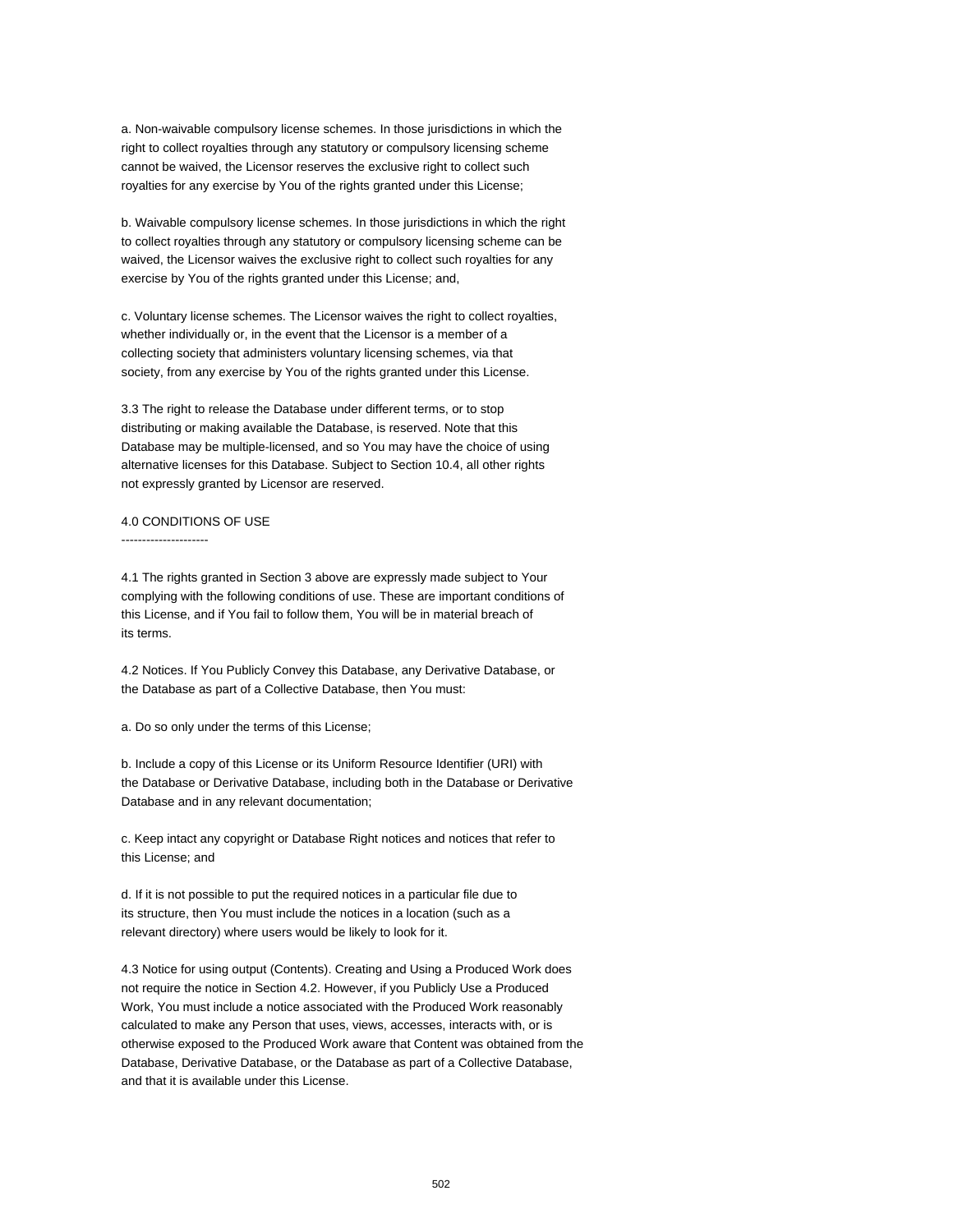a. Example notice. The following text will satisfy notice under Section 4.3:

Contains information from DATABASE NAME which is made available under the ODC Attribution License.

DATABASE NAME should be replaced with the name of the Database and a hyperlink to the location of the Database. "ODC Attribution License" should contain a hyperlink to the URI of the text of this License. If hyperlinks are not possible, You should include the plain text of the required URI's with the above notice.

4.4 Licensing of others. You may not sublicense the Database. Each time You communicate the Database, the whole or Substantial part of the Contents, or any Derivative Database to anyone else in any way, the Licensor offers to the recipient a license to the Database on the same terms and conditions as this License. You are not responsible for enforcing compliance by third parties with this License, but You may enforce any rights that You have over a Derivative Database. You are solely responsible for any modifications of a Derivative Database made by You or another Person at Your direction. You may not impose any further restrictions on the exercise of the rights granted or affirmed under this License.

### 5.0 MORAL RIGHTS

----------------

5.1 Moral rights. This section covers moral rights, including any rights to be identified as the author of the Database or to object to treatment that would otherwise prejudice the author's honour and reputation, or any other derogatory treatment:

a. For jurisdictions allowing waiver of moral rights, Licensor waives all moral rights that Licensor may have in the Database to the fullest extent possible by the law of the relevant jurisdiction under Section 10.4;

b. If waiver of moral rights under Section 5.1 a in the relevant jurisdiction is not possible, Licensor agrees not to assert any moral rights over the Database and waives all claims in moral rights to the fullest extent possible by the law of the relevant jurisdiction under Section 10.4; and

c. For jurisdictions not allowing waiver or an agreement not to assert moral rights under Section 5.1 a and b, the author may retain their moral rights over certain aspects of the Database.

Please note that some jurisdictions do not allow for the waiver of moral rights, and so moral rights may still subsist over the Database in some jurisdictions.

6.0 FAIR DEALING, DATABASE EXCEPTIONS, AND OTHER RIGHTS NOT AFFECTED --------------------------------------------------------------------

6.1 This License does not affect any rights that You or anyone else may independently have under any applicable law to make any use of this Database, including without limitation: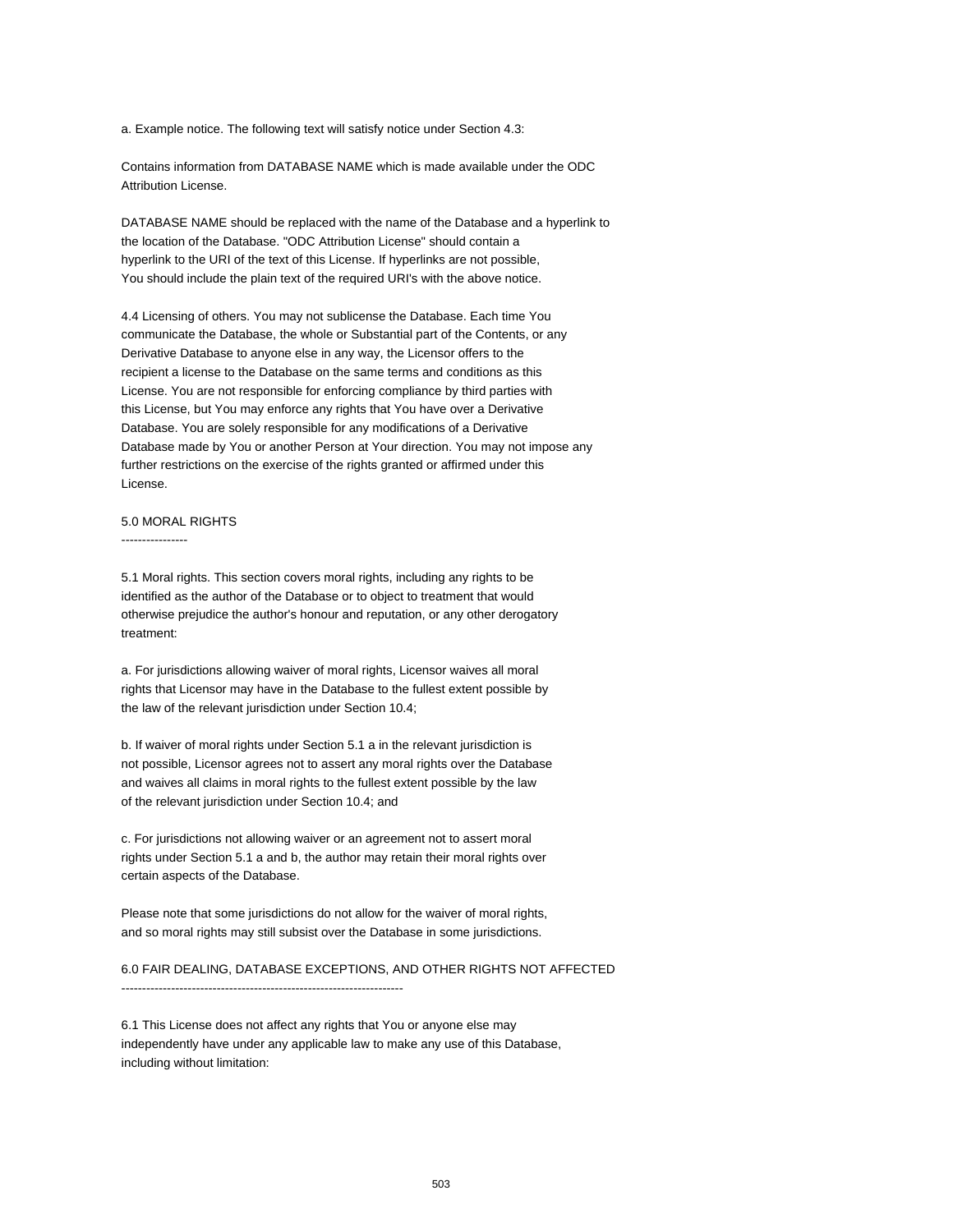a. Exceptions to the Database Right including: Extraction of Contents from non-electronic Databases for private purposes, Extraction for purposes of illustration for teaching or scientific research, and Extraction or Re-utilisation for public security or an administrative or judicial procedure.

b. Fair dealing, fair use, or any other legally recognised limitation or exception to infringement of copyright or other applicable laws.

6.2 This License does not affect any rights of lawful users to Extract and Re-utilise insubstantial parts of the Contents, evaluated quantitatively or qualitatively, for any purposes whatsoever, including creating a Derivative Database (subject to other rights over the Contents, see Section 2.4). The repeated and systematic Extraction or Re-utilisation of insubstantial parts of the Contents may however amount to the Extraction or Re-utilisation of a Substantial part of the Contents.

### 7.0 WARRANTIES AND DISCLAIMER

-----------------------------

7.1 The Database is licensed by the Licensor "as is" and without any warranty of any kind, either express, implied, or arising by statute, custom, course of dealing, or trade usage. Licensor specifically disclaims any and all implied warranties or conditions of title, non-infringement, accuracy or completeness, the presence or absence of errors, fitness for a particular purpose, merchantability, or otherwise. Some jurisdictions do not allow the exclusion of implied warranties, so this exclusion may not apply to You.

### 8.0 LIMITATION OF LIABILITY

---------------------------

8.1 Subject to any liability that may not be excluded or limited by law, the Licensor is not liable for, and expressly excludes, all liability for loss or damage however and whenever caused to anyone by any use under this License, whether by You or by anyone else, and whether caused by any fault on the part of the Licensor or not. This exclusion of liability includes, but is not limited to, any special, incidental, consequential, punitive, or exemplary damages such as loss of revenue, data, anticipated profits, and lost business. This exclusion applies even if the Licensor has been advised of the possibility of such damages.

8.2 If liability may not be excluded by law, it is limited to actual and direct financial loss to the extent it is caused by proved negligence on the part of the Licensor.

#### 9.0 TERMINATION OF YOUR RIGHTS UNDER THIS LICENSE

-------------------------------------------------

9.1 Any breach by You of the terms and conditions of this License automatically terminates this License with immediate effect and without notice to You. For the avoidance of doubt, Persons who have received the Database, the whole or a Substantial part of the Contents, Derivative Databases, or the Database as part of a Collective Database from You under this License will not have their licenses terminated provided their use is in full compliance with this License or a license granted under Section 4.8 of this License. Sections 1, 2, 7, 8, 9 and 10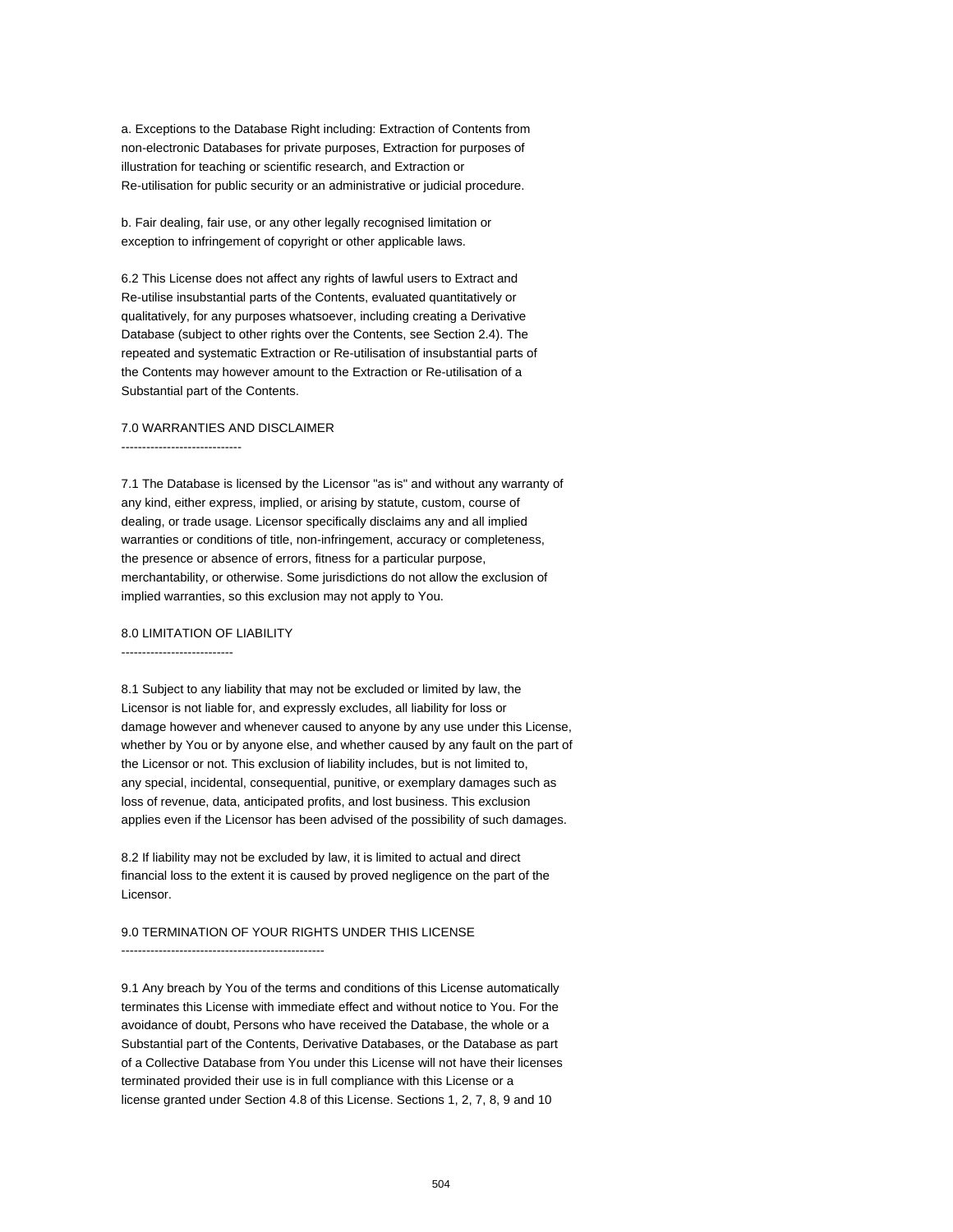will survive any termination of this License.

9.2 If You are not in breach of the terms of this License, the Licensor will not terminate Your rights under it.

9.3 Unless terminated under Section 9.1, this License is granted to You for the duration of applicable rights in the Database.

9.4 Reinstatement of rights. If you cease any breach of the terms and conditions of this License, then your full rights under this License will be reinstated:

a. Provisionally and subject to permanent termination until the 60th day after cessation of breach;

b. Permanently on the 60th day after cessation of breach unless otherwise reasonably notified by the Licensor; or

c. Permanently if reasonably notified by the Licensor of the violation, this is the first time You have received notice of violation of this License from the Licensor, and You cure the violation prior to 30 days after your receipt of the notice.

9.5 Notwithstanding the above, Licensor reserves the right to release the Database under different license terms or to stop distributing or making available the Database. Releasing the Database under different license terms or stopping the distribution of the Database will not withdraw this License (or any other license that has been, or is required to be, granted under the terms of this License), and this License will continue in full force and effect unless terminated as stated above.

## 10.0 GENERAL

------------

10.1 If any provision of this License is held to be invalid or unenforceable, that must not affect the validity or enforceability of the remainder of the terms and conditions of this License and each remaining provision of this License shall be valid and enforced to the fullest extent permitted by law.

10.2 This License is the entire agreement between the parties with respect to the rights granted here over the Database. It replaces any earlier understandings, agreements or representations with respect to the Database.

10.3 If You are in breach of the terms of this License, You will not be entitled to rely on the terms of this License or to complain of any breach by the Licensor.

10.4 Choice of law. This License takes effect in and will be governed by the laws of the relevant jurisdiction in which the License terms are sought to be enforced. If the standard suite of rights granted under applicable copyright law and Database Rights in the relevant jurisdiction includes additional rights not granted under this License, these additional rights are granted in this License in order to meet the terms of this License.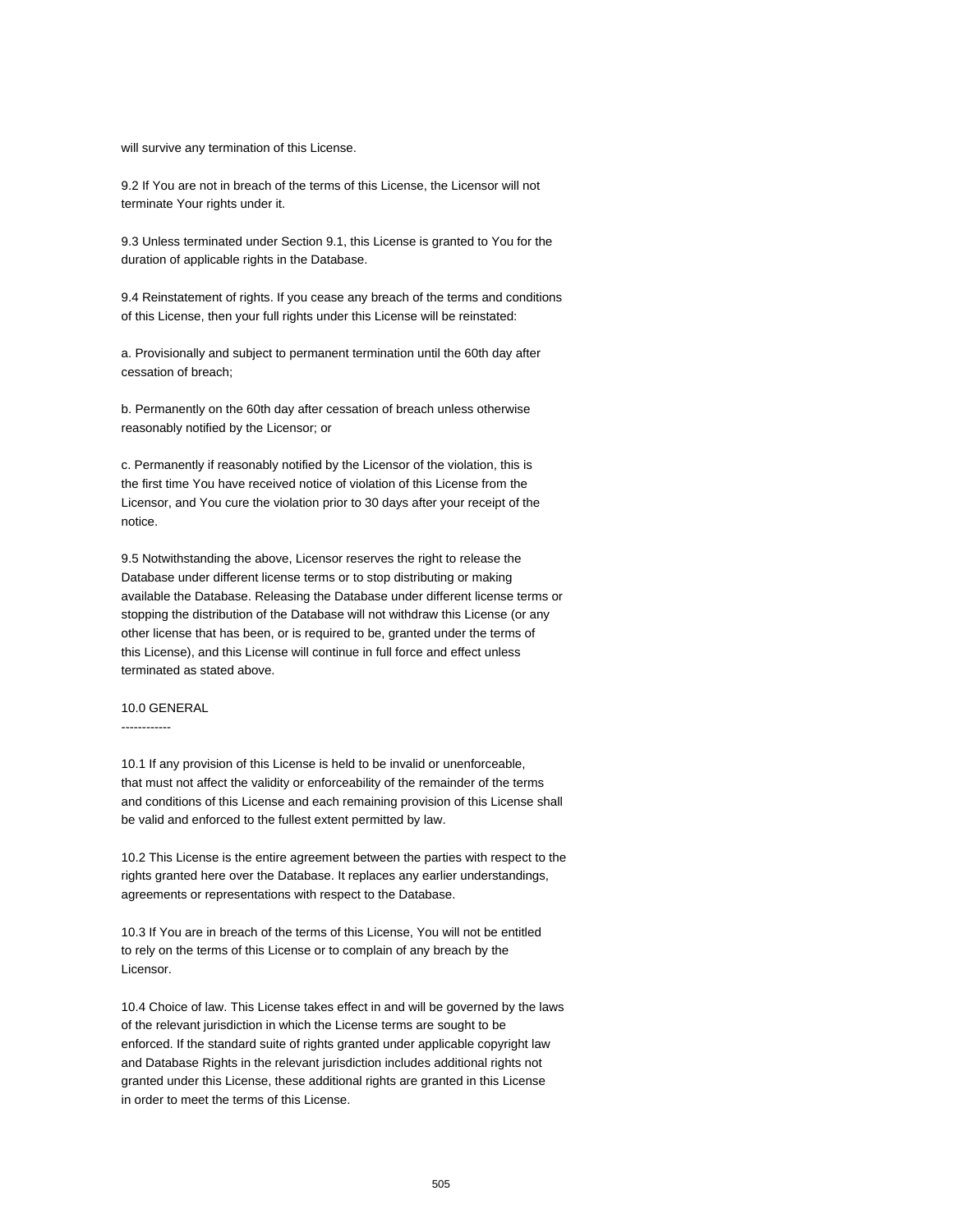## **The Unlicense**

(@sinonjs/text-encoding 0.7.1, BigInteger.js 1.6.48, spdx-license-ids v3.0.7, tweetnacl-js 0.14.5)

The Unlicense

=============

This is free and unencumbered software released into the public domain.

Anyone is free to copy, modify, publish, use, compile, sell, or distribute this software, either in source code form or as a compiled binary, for any purpose, commercial or non-commercial, and by any means.

In jurisdictions that recognize copyright laws, the author or authors of this software dedicate any and all copyright interest in the software to the public domain. We make this dedication for the benefit of the public at large and to the detriment of our heirs and successors. We intend this dedication to be an overt act of relinquishment in perpetuity of all present and future rights to this software under copyright law.

THE SOFTWARE IS PROVIDED "AS IS", WITHOUT WARRANTY OF ANY KIND, EXPRESS OR IMPLIED, INCLUDING BUT NOT LIMITED TO THE WARRANTIES OF MERCHANTABILITY, FITNESS FOR A PARTICULAR PURPOSE AND NONINFRINGEMENT. IN NO EVENT SHALL THE AUTHORS BE LIABLE FOR ANY CLAIM, DAMAGES OR OTHER LIABILITY, WHETHER IN AN ACTION OF CONTRACT, TORT OR OTHERWISE, ARISING FROM, OUT OF OR IN CONNECTION WITH THE SOFTWARE OR THE USE OR OTHER DEALINGS IN THE SOFTWARE.

For more information, please refer to http://unlicense.org/

## **X11 License**

(node-buffers 0.1.1)

X11 License

===========

Copyright (C) 1996 X Consortium

Permission is hereby granted, free of charge, to any person obtaining a copy of this software and associated documentation files (the "Software"), to deal in the Software without restriction, including without limitation the rights to use, copy, modify, merge, publish, distribute, sublicense, and/or sell copies of the Software, and to permit persons to whom the Software is furnished to do so, subject to the following conditions:

The above copyright notice and this permission notice shall be included in all copies or substantial portions of the Software.